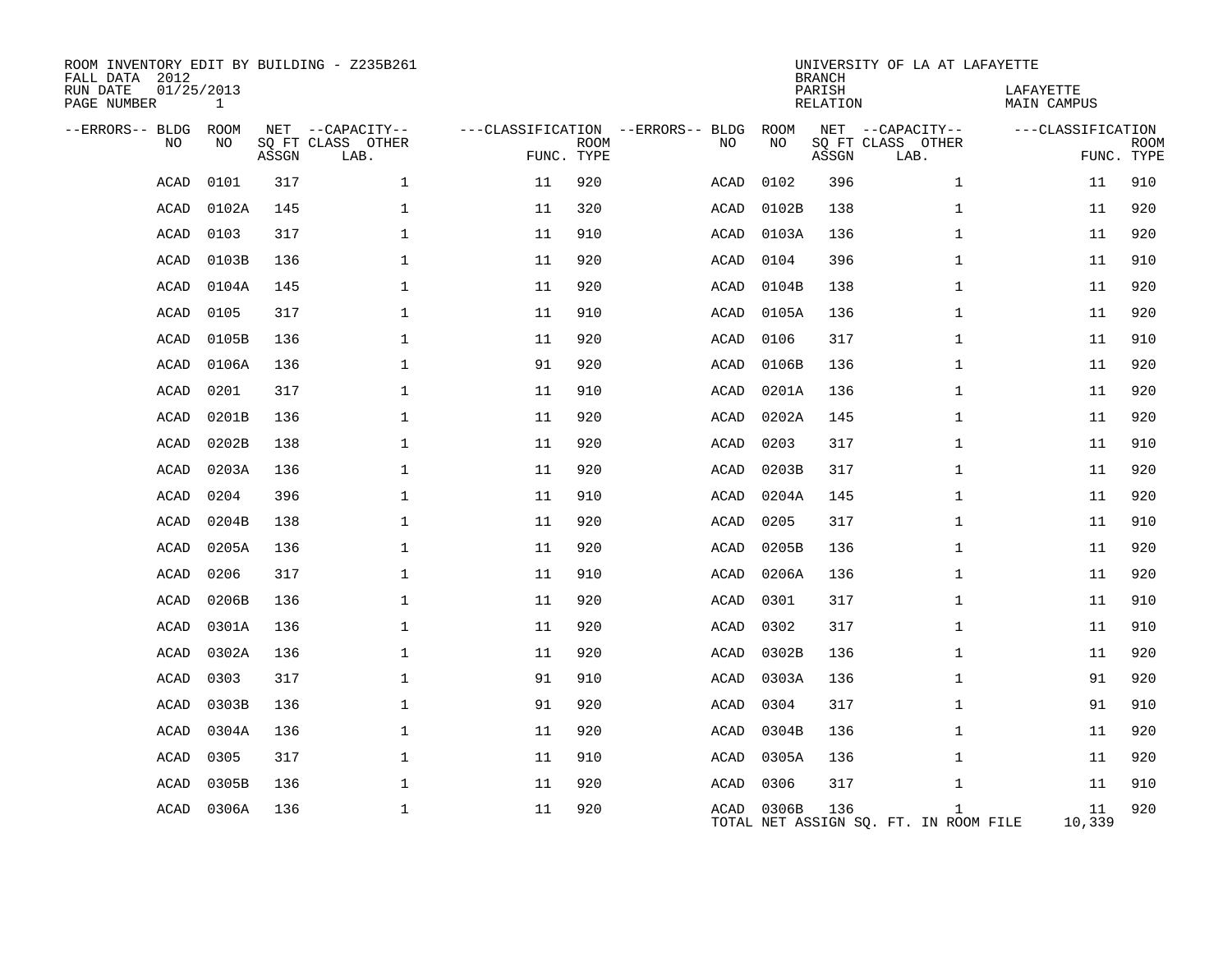| ROOM INVENTORY EDIT BY BUILDING - Z235B261<br>FALL DATA 2012 |                 |       |                           |                                                         |      |           |                                                               | <b>BRANCH</b>      | UNIVERSITY OF LA AT LAFAYETTE                                                                              |                                 |                           |
|--------------------------------------------------------------|-----------------|-------|---------------------------|---------------------------------------------------------|------|-----------|---------------------------------------------------------------|--------------------|------------------------------------------------------------------------------------------------------------|---------------------------------|---------------------------|
| RUN DATE<br>PAGE NUMBER                                      | 01/25/2013<br>2 |       |                           |                                                         |      |           |                                                               | PARISH<br>RELATION |                                                                                                            | LAFAYETTE<br><b>MAIN CAMPUS</b> |                           |
| --ERRORS-- BLDG ROOM                                         |                 |       | NET --CAPACITY--          | ---CLASSIFICATION --ERRORS-- BLDG ROOM NET --CAPACITY-- |      |           |                                                               |                    |                                                                                                            | ---CLASSIFICATION               |                           |
| NO.                                                          | NO              | ASSGN | SQ FT CLASS OTHER<br>LAB. | FUNC. TYPE                                              | ROOM | NO        | NO<br>TOTAL NUMBER CLASSROOMS<br>TOTAL NUMBER LABS 210        | ASSGN              | SQ FT CLASS OTHER<br>LAB.<br>TOTAL NUMBER COMPUTER CLASSROOMS<br>TOTAL NUMBER SPECIAL LABS 220             |                                 | <b>ROOM</b><br>FUNC. TYPE |
|                                                              | ACBR 0100       | 34    |                           | 0 <sub>0</sub>                                          | 020  |           | ACBR 0101                                                     | 1161               | 30                                                                                                         | 11                              | 350                       |
|                                                              | ACBR 0101A      | 23    |                           | 11                                                      | 355  |           | ACBR 0101B                                                    | 23                 |                                                                                                            | 11                              | 355                       |
|                                                              | ACBR 0102       | 73    | $\mathbf{1}$              | 0 <sub>0</sub>                                          | 030  | ACBR 0103 |                                                               | 148                | $\mathbf{1}$                                                                                               | 11                              | 310                       |
|                                                              | ACBR 0104       | 132   |                           | 11                                                      | 355  |           | ACBR 0105<br>TOTAL NUMBER CLASSROOMS<br>TOTAL NUMBER LABS 210 | 49                 | TOTAL NET ASSIGN SQ. FT. IN ROOM FILE<br>TOTAL NUMBER COMPUTER CLASSROOMS<br>TOTAL NUMBER SPECIAL LABS 220 | 00<br>1,487                     | 030                       |
| AHA0                                                         | 0100            | 308   |                           | 0 <sub>0</sub>                                          | 020  | AHA0 0101 |                                                               | 131                | $\mathbf{1}$                                                                                               | 21                              | 310                       |
| AHA0                                                         | 0102            | 131   | $\mathbf{1}$              | 21                                                      | 310  | AHA0      | 0103                                                          | 108                | $\mathbf{1}$                                                                                               | 21                              | 310                       |
| AHA0                                                         | 0104            | 127   | $\mathbf{1}$              | 21                                                      | 310  | AHA0      | 0105                                                          | 160                | $\mathbf{1}$                                                                                               | 21                              | 315                       |
| AHA0                                                         | 0106            | 108   | $\mathbf{1}$              | 21                                                      | 310  | AHA0      | 0107                                                          | 108                | $\mathbf{1}$                                                                                               | 0 <sub>0</sub>                  | 030                       |
| AHA0                                                         | 0108            | 57    | $\mathbf{1}$              | 21                                                      | 310  | AHA0      | 0109                                                          | 108                | $\mathbf{1}$                                                                                               | 0 <sub>0</sub>                  | 030                       |
| AHA0                                                         | 0110            | 57    | $\mathbf 1$               | 63                                                      | 314  | AHA0      | 0111                                                          | 108                | $\mathbf{1}$                                                                                               | 63                              | 310                       |
| AHA0                                                         | 0112            | 108   | 2                         | 63                                                      | 314  | AHA0      | 0113                                                          | 125                | $\mathbf{1}$                                                                                               | 63                              | 310                       |
| AHA0                                                         | 0114            | 125   | $\mathbf 1$               | 63                                                      | 310  | AHA0 0115 |                                                               | 8                  |                                                                                                            | 63                              | 830                       |
| AHA0                                                         | 0116            | 125   | $\mathbf{1}$              | 63                                                      | 730  |           | TOTAL NUMBER CLASSROOMS<br>TOTAL NUMBER LABS 210              |                    | TOTAL NET ASSIGN SQ. FT. IN ROOM FILE<br>TOTAL NUMBER COMPUTER CLASSROOMS<br>TOTAL NUMBER SPECIAL LABS 220 | 1,478                           |                           |
| ALET                                                         | 0100            | 511   |                           | 0 <sub>0</sub>                                          | 020  |           | ALET 0100A                                                    | 60                 |                                                                                                            | 0 <sub>0</sub>                  | 020                       |
| ALET                                                         | 0101            | 227   | $\mathbf 1$               | 11                                                      | 325  | ALET      | 0102                                                          | 375                | 4                                                                                                          | 11                              | 314                       |
| ALET                                                         | 0102A           | 36    |                           | 11                                                      | 315  |           | ALET 0102B                                                    | 20                 |                                                                                                            | 0 <sub>0</sub>                  | 030                       |
| ALET                                                         | 0103            | 176   | 2                         | 0 <sub>0</sub>                                          | 030  | ALET      | 0104                                                          | 176                | 2                                                                                                          | 0 <sub>0</sub>                  | 030                       |
| ALET                                                         | 0105            | 200   | 2                         | 11                                                      | 635  | ALET      | 0106                                                          | 1052               | 30                                                                                                         | 11                              | 110                       |
|                                                              | ALET 0107       | 182   | 2                         | 11                                                      | 310  | ALET 0200 |                                                               | 46                 |                                                                                                            | 0 <sub>0</sub>                  | 020                       |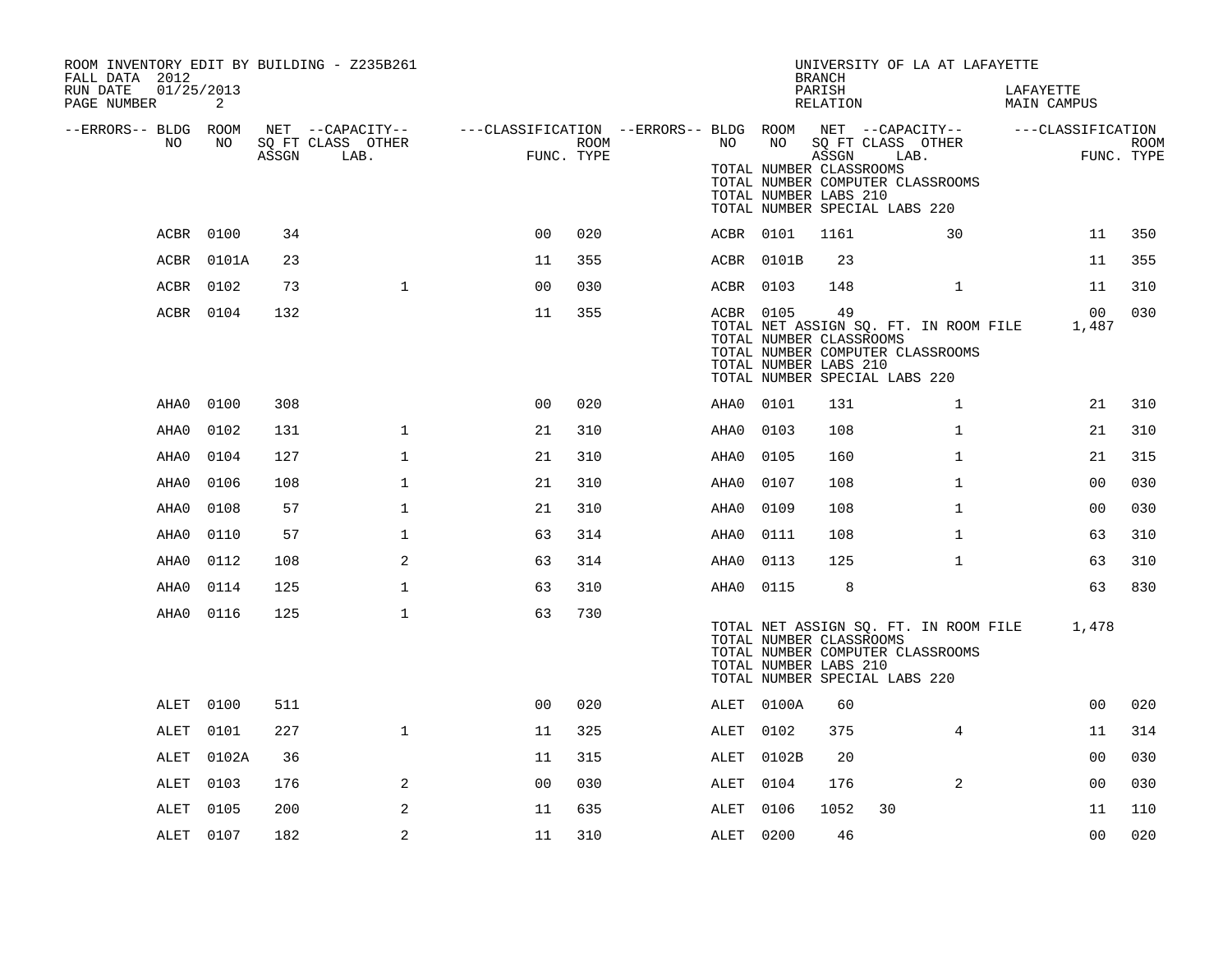| ROOM INVENTORY EDIT BY BUILDING - Z235B261<br>FALL DATA 2012 |                              |       |                           |                                        |                    |           |                                                                | <b>BRANCH</b>      | UNIVERSITY OF LA AT LAFAYETTE                                                                              |                          |                           |
|--------------------------------------------------------------|------------------------------|-------|---------------------------|----------------------------------------|--------------------|-----------|----------------------------------------------------------------|--------------------|------------------------------------------------------------------------------------------------------------|--------------------------|---------------------------|
| RUN DATE<br>PAGE NUMBER                                      | 01/25/2013<br>$\overline{3}$ |       |                           |                                        |                    |           |                                                                | PARISH<br>RELATION |                                                                                                            | LAFAYETTE<br>MAIN CAMPUS |                           |
| --ERRORS-- BLDG ROOM                                         |                              |       | NET --CAPACITY--          | ---CLASSIFICATION --ERRORS-- BLDG ROOM |                    |           |                                                                |                    | NET --CAPACITY--                                                                                           | ---CLASSIFICATION        |                           |
| NO                                                           | NO                           | ASSGN | SQ FT CLASS OTHER<br>LAB. |                                        | ROOM<br>FUNC. TYPE | NO        | NO                                                             | ASSGN              | SQ FT CLASS OTHER<br>LAB.                                                                                  |                          | <b>ROOM</b><br>FUNC. TYPE |
| ALET                                                         | 0201                         | 1164  | 40                        | 11                                     | 110                | ALET      | 0201A                                                          | 9                  |                                                                                                            | 11                       | 115                       |
| ALET                                                         | 0201B                        | 9     |                           | 11                                     | 115                | ALET      | 0201C                                                          | 13                 |                                                                                                            | 11                       | 115                       |
| ALET                                                         | 0201D                        | 16    |                           | 11                                     | 115                | ALET 0202 |                                                                | 71                 | $\mathbf{1}$                                                                                               | 0 <sub>0</sub>           | 030                       |
|                                                              | ALET 0202A                   | 11    |                           | 11                                     | 115                |           | ALET 0202B<br>TOTAL NUMBER CLASSROOMS<br>TOTAL NUMBER LABS 210 | 7                  | TOTAL NET ASSIGN SQ. FT. IN ROOM FILE<br>TOTAL NUMBER COMPUTER CLASSROOMS<br>TOTAL NUMBER SPECIAL LABS 220 | 00<br>3,294<br>2         | 030                       |
| ANDS                                                         | 0100                         | 62    |                           | 0 <sub>0</sub>                         | 020                |           | ANDS 0100A                                                     | 48                 |                                                                                                            | 0 <sub>0</sub>           | 020                       |
| ANDS                                                         | 0101                         | 3837  | 100                       | 92                                     | 660                | ANDS      | 0102                                                           | 167                | $\mathbf{1}$                                                                                               | 92                       | 325                       |
| ANDS                                                         | 0103                         | 16    |                           | 0 <sub>0</sub>                         | 030                | ANDS      | 0104                                                           | 16                 |                                                                                                            | 92                       | 665                       |
| ANDS                                                         | 0105                         | 16    |                           | 0 <sub>0</sub>                         | 030                | ANDS      | 0106                                                           | 12                 |                                                                                                            | 92                       | 665                       |
| ANDS                                                         | 0107                         | 715   | 6                         | 92                                     | 665                | ANDS      | 0200                                                           | 126                |                                                                                                            | 00                       | 020                       |
| ANDS                                                         | 0200A                        | 32    |                           | 0 <sub>0</sub>                         | 020                | ANDS      | 0200B                                                          | 32                 |                                                                                                            | 0 <sub>0</sub>           | 020                       |
| ANDS                                                         | 0200C                        | 206   |                           | 00                                     | 020                | ANDS      | 0200D                                                          | 313                |                                                                                                            | 00                       | 020                       |
| ANDS                                                         | 0200E                        | 54    |                           | 0 <sub>0</sub>                         | 020                | ANDS      | 0201                                                           | 658                | 30                                                                                                         | 92                       | 660                       |
| ANDS                                                         | 0202                         | 737   | 30                        | 92                                     | 660                | ANDS      | 0203                                                           | 11                 |                                                                                                            | 00                       | 030                       |
| ANDS                                                         | 0204                         | 8     |                           | 92                                     | 665                | ANDS      | 0205                                                           | 33                 | $\mathbf{1}$                                                                                               | 00                       | 030                       |
| ANDS                                                         | 0206                         | 43    | $\mathbf{1}$              | 0 <sub>0</sub>                         | 030                | ANDS      | 0207                                                           | 81                 | $\mathbf{1}$                                                                                               | 92                       | 313                       |
| ANDS                                                         | 0208                         | 81    | $\mathbf{1}$              | 92                                     | 310                | ANDS      | 0209                                                           | 11                 |                                                                                                            | 0 <sub>0</sub>           | 030                       |
| ANDS                                                         | 0210                         | 125   | 3                         | 92                                     | 650                | ANDS      | 0212                                                           | 414                | 6                                                                                                          | 92                       | 665                       |
| ANDS                                                         | 0213                         | 174   | 6                         | 92                                     | 650                |           | ANDS 0213A                                                     | $7\phantom{.0}$    |                                                                                                            | 92                       | 655                       |
|                                                              | ANDS 0213B                   | 41    |                           | 0 <sub>0</sub>                         | 030                |           | ANDS 0214<br>TOTAL NUMBER CLASSROOMS<br>TOTAL NUMBER LABS 210  | 13                 | TOTAL NET ASSIGN SQ. FT. IN ROOM FILE<br>TOTAL NUMBER COMPUTER CLASSROOMS<br>TOTAL NUMBER SPECIAL LABS 220 | 92<br>7,045              | 665                       |
| BKR0                                                         | 0100                         | 3244  |                           | 0 <sub>0</sub>                         | 020                |           | BKR0 0100A                                                     | 36                 | 6                                                                                                          | 0 <sub>0</sub>           | 020                       |
|                                                              | BKR0 0100B                   | 36    | 6                         | 0 <sub>0</sub>                         | 020                |           | BKR0 0100C 1198                                                |                    |                                                                                                            | 0 <sub>0</sub>           | 020                       |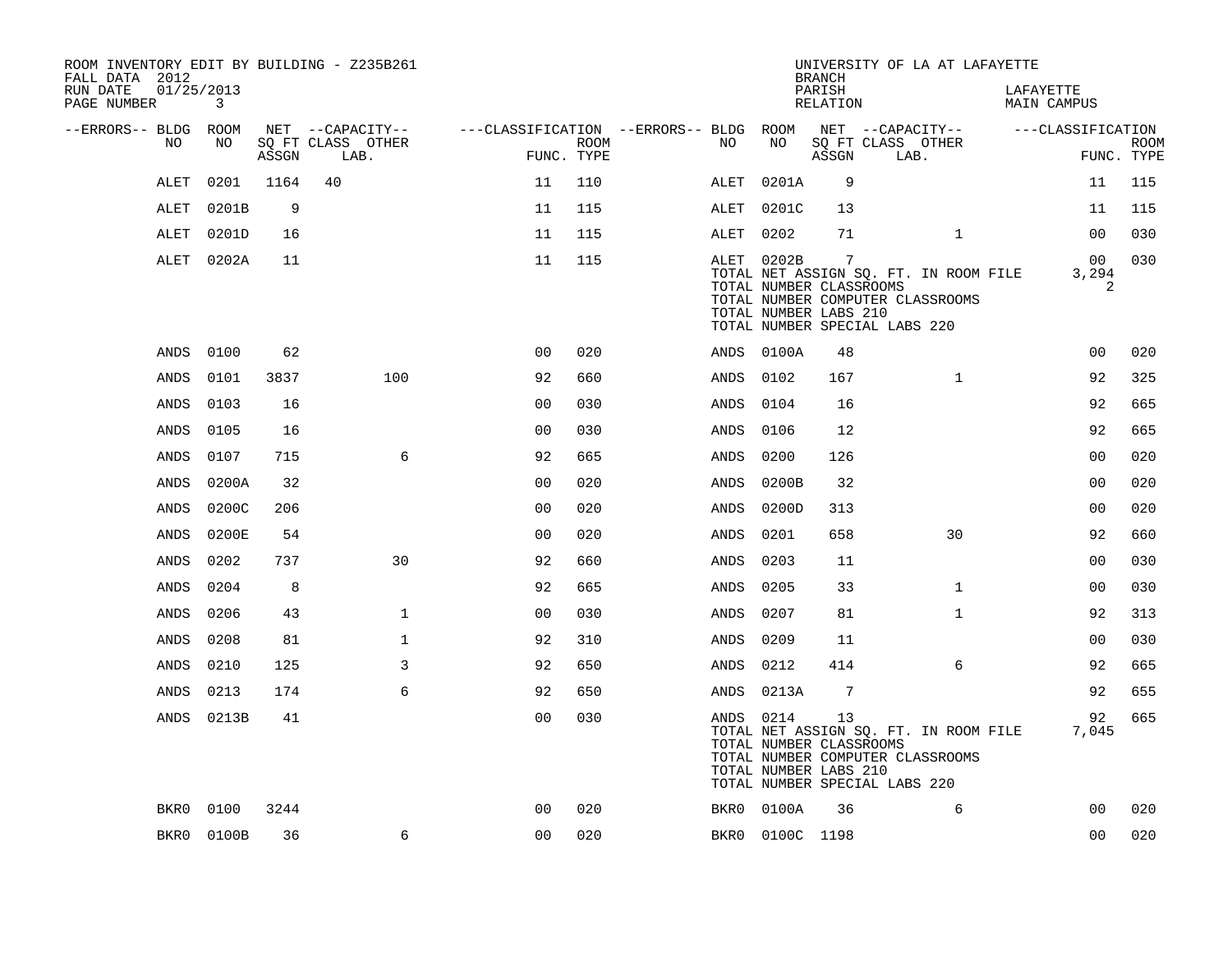| ROOM INVENTORY EDIT BY BUILDING - Z235B261<br>FALL DATA 2012 |                 |       |                           |                |             |                                   |            | <b>BRANCH</b>             | UNIVERSITY OF LA AT LAFAYETTE |                                 |                           |
|--------------------------------------------------------------|-----------------|-------|---------------------------|----------------|-------------|-----------------------------------|------------|---------------------------|-------------------------------|---------------------------------|---------------------------|
| RUN DATE<br>PAGE NUMBER                                      | 01/25/2013<br>4 |       |                           |                |             |                                   |            | PARISH<br><b>RELATION</b> |                               | LAFAYETTE<br><b>MAIN CAMPUS</b> |                           |
| --ERRORS-- BLDG                                              | ROOM            |       | NET --CAPACITY--          |                |             | ---CLASSIFICATION --ERRORS-- BLDG | ROOM       |                           | NET --CAPACITY--              | ---CLASSIFICATION               |                           |
| N <sub>O</sub>                                               | NO.             | ASSGN | SO FT CLASS OTHER<br>LAB. | FUNC. TYPE     | <b>ROOM</b> | NO.                               | NO         | ASSGN                     | SQ FT CLASS OTHER<br>LAB.     |                                 | <b>ROOM</b><br>FUNC. TYPE |
| BKR0                                                         | 0100D           | 208   |                           | 0 <sub>0</sub> | 020         | BKR0                              | 0100E      | 258                       |                               | 00                              | 020                       |
| BKR0                                                         | 0100F           | 1435  |                           | 0 <sub>0</sub> | 020         | BKR0                              | 0100G      | 214                       |                               | 00                              | 020                       |
| BKR0                                                         | 0100H           | 360   |                           | 0 <sub>0</sub> | 020         | BKR0                              | 0100I      | 1443                      |                               | 0 <sub>0</sub>                  | 020                       |
| BKR0                                                         | 0100J           | 208   |                           | 0 <sub>0</sub> | 020         | BKR0                              | 0101       | 130                       | 2                             | 91                              | 310                       |
| BKR0                                                         | 0102            | 57    | $\mathbf{1}$              | 00             | 030         | BKR0                              | 0103       | 65                        | $\mathbf{1}$                  | 0 <sub>0</sub>                  | 030                       |
| BKR0                                                         | 0104            | 178   | $\mathbf 1$               | 91             | 635         | BKR0                              | 0104A      | 44                        |                               | 91                              | 635                       |
| BKR0                                                         | 0104B           | 16    |                           | 91             | 635         | BKR0                              | 0105       | 92                        |                               | 00                              | 020                       |
| BKR0                                                         | 0105A           | 112   | $\mathbf{1}$              | 91             | 910         | BKR0                              | 0105B      | 112                       | $\mathbf{1}$                  | 91                              | 910                       |
| BKR0                                                         | 0105C           | 45    | $\mathbf{1}$              | 91             | 919         | BKR0                              | 0105D      | 14                        |                               | 0 <sub>0</sub>                  | 030                       |
| BKR0                                                         | 0106            | 112   |                           | 0 <sub>0</sub> | 020         | BKR0                              | 0106A      | 185                       | 2                             | 91                              | 910                       |
| BKR0                                                         | 0106B           | 183   | 2                         | 91             | 910         | BKR0                              | 0106C      | 45                        | $\mathbf{1}$                  | 91                              | 919                       |
| BKR0                                                         | 0106D           | 45    | $\mathbf{1}$              | 91             | 919         | BKR0                              | 0106E      | 12                        |                               | 0 <sub>0</sub>                  | 030                       |
| BKR0                                                         | 0107            | 92    |                           | 0 <sub>0</sub> | 020         | BKR0                              | 0107A      | 112                       | $\mathbf{1}$                  | 91                              | 910                       |
| BKR0                                                         | 0107B           | 112   | $\mathbf 1$               | 91             | 910         | BKR0                              | 0107C      | 45                        | $\mathbf{1}$                  | 91                              | 919                       |
| BKR0                                                         | 0107D           | 14    |                           | 0 <sub>0</sub> | 030         | BKR0                              | 0108       | 112                       |                               | 00                              | 020                       |
| BKR0                                                         | 0108A           | 183   | 2                         | 91             | 910         | BKR0                              | 0108B      | 183                       | 2                             | 91                              | 910                       |
| BKR0                                                         | 0108C           | 45    | $\mathbf{1}$              | 91             | 919         | BKR0                              | 0108D      | 45                        | $\mathbf{1}$                  | 91                              | 919                       |
| BKR0                                                         | 0108E           | 12    |                           | 00             | 030         | BKR0                              | 0109       | 92                        |                               | 00                              | 020                       |
| BKR0                                                         | 0109A           | 112   | $\mathbf{1}$              | 91             | 910         | BKR0                              | 0109B      | 112                       | $\mathbf{1}$                  | 91                              | 910                       |
| BKR0                                                         | 0109C           | 45    | $\mathbf 1$               | 91             | 919         | BKR0                              | 0109D      | 14                        |                               | 00                              | 030                       |
| BKR0                                                         | 0110            | 161   |                           | 0 <sub>0</sub> | 020         | BKR0                              | 0110A      | 194                       | 2                             | 91                              | 910                       |
| BKR0                                                         | 0110B           | 178   | 2                         | 91             | 910         | BKR0                              | 0110C      | 57                        | $\mathbf{1}$                  | 91                              | 919                       |
| BKR0                                                         | 0110D           | 40    | $\mathbf{1}$              | 91             | 919         | BKR0                              | 0110E      | 12                        | $\mathbf{1}$                  | 00                              | 030                       |
| BKR0                                                         | 0111            | 112   |                           | 0 <sub>0</sub> | 020         | BKR0                              | 0111A      | 183                       | 2                             | 91                              | 910                       |
| BKR0                                                         | 0111B           | 183   | 2                         | 91             | 910         | BKR0                              | 0111C      | 45                        | $\mathbf{1}$                  | 91                              | 919                       |
| BKR0                                                         | 0111D           | 45    | $\mathbf 1$               | 91             | 919         |                                   | BKR0 0111E | 12                        |                               | 0 <sub>0</sub>                  | 030                       |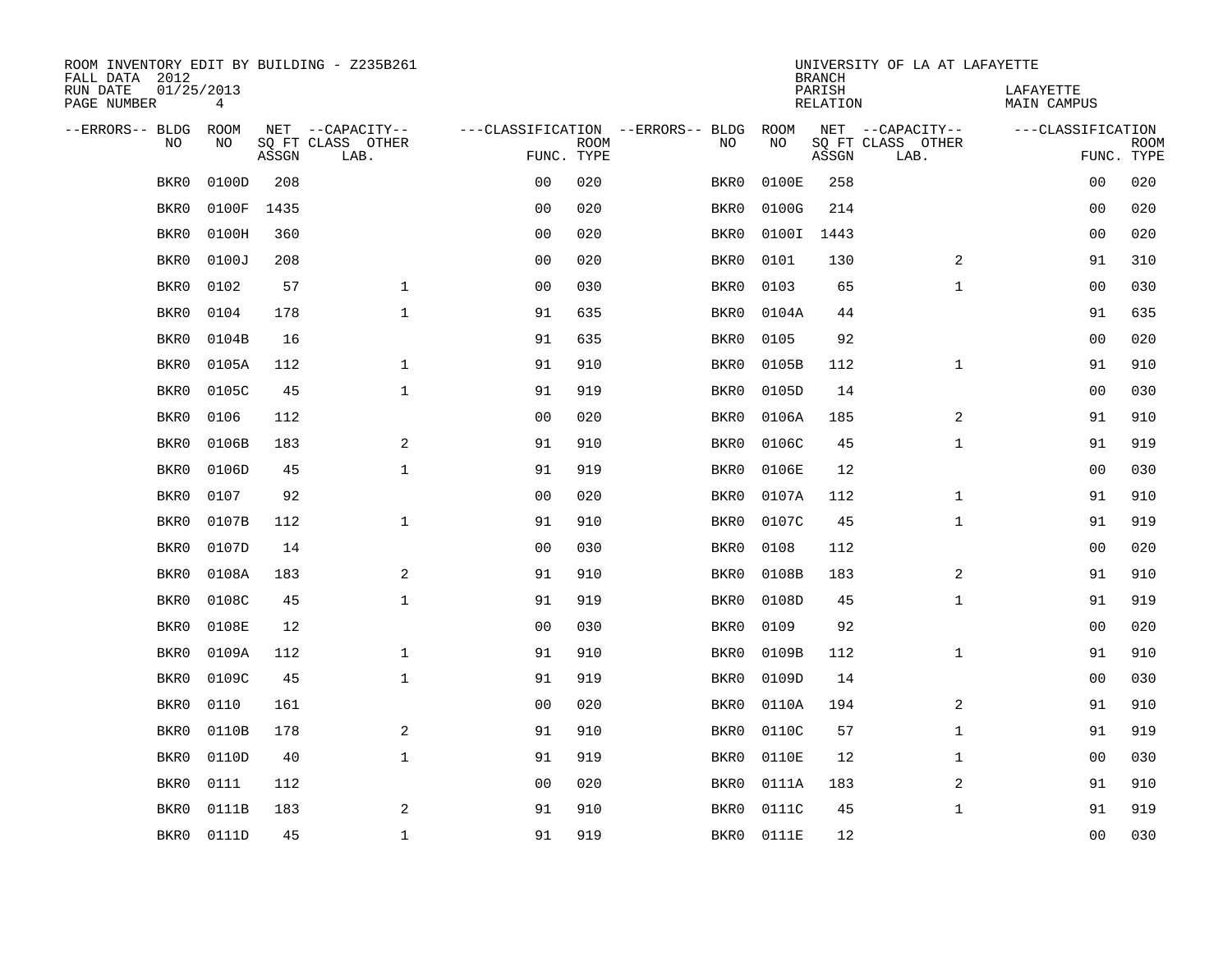| ROOM INVENTORY EDIT BY BUILDING - Z235B261<br>FALL DATA 2012 |                 |       |                           |                |             |                                   | <b>BRANCH</b> | UNIVERSITY OF LA AT LAFAYETTE |                           |                          |                           |
|--------------------------------------------------------------|-----------------|-------|---------------------------|----------------|-------------|-----------------------------------|---------------|-------------------------------|---------------------------|--------------------------|---------------------------|
| RUN DATE<br>PAGE NUMBER                                      | 01/25/2013<br>5 |       |                           |                |             |                                   |               | PARISH<br><b>RELATION</b>     |                           | LAFAYETTE<br>MAIN CAMPUS |                           |
| --ERRORS-- BLDG                                              | ROOM            |       | NET --CAPACITY--          |                |             | ---CLASSIFICATION --ERRORS-- BLDG | ROOM          |                               | NET --CAPACITY--          | ---CLASSIFICATION        |                           |
| NO                                                           | NO              | ASSGN | SQ FT CLASS OTHER<br>LAB. | FUNC. TYPE     | <b>ROOM</b> | NO                                | NO            | ASSGN                         | SQ FT CLASS OTHER<br>LAB. |                          | <b>ROOM</b><br>FUNC. TYPE |
| BKR0                                                         | 0112            | 193   | 8                         | 91             | 650         | BKR0                              | 0113          | 17                            |                           | 0 <sub>0</sub>           | 010                       |
| BKR0                                                         | 0114            | 18    |                           | 0 <sub>0</sub> | 030         | BKR0                              | 0115          | 16                            |                           | 0 <sub>0</sub>           | 030                       |
| BKR0                                                         | 0116            | 92    |                           | 0 <sub>0</sub> | 020         | BKR0                              | 0116A         | 112                           | 2                         | 91                       | 910                       |
| BKR0                                                         | 0116B           | 112   | $\mathbf 1$               | 91             | 910         | BKR0                              | 0116C         | 45                            | $\mathbf{1}$              | 91                       | 919                       |
| BKR0                                                         | 0116D           | 14    |                           | 00             | 030         | BKR0                              | 0117          | 92                            |                           | 00                       | 020                       |
| BKR0                                                         | 0117A           | 112   | $\mathbf{1}$              | 91             | 910         | BKR0                              | 0117B         | 112                           | $\mathbf{1}$              | 91                       | 910                       |
| BKR0                                                         | 0117C           | 45    | $\mathbf{1}$              | 91             | 919         | BKR0                              | 0117D         | 14                            |                           | 00                       | 030                       |
| BKR0                                                         | 0118            | 99    |                           | 0 <sub>0</sub> | 020         | BKR0                              | 0118A         | 134                           | $\mathbf{1}$              | 91                       | 910                       |
| BKR0                                                         | 0118B           | 111   | $\mathbf{1}$              | 91             | 910         | BKR0                              | 0118C         | 49                            | $\mathbf{1}$              | 91                       | 919                       |
| BKR0                                                         | 0118D           | 14    |                           | 0 <sub>0</sub> | 030         | BKR0                              | 0119          | 92                            |                           | 00                       | 020                       |
| BKR0                                                         | 0119A           | 112   | $\mathbf{1}$              | 91             | 910         | BKR0                              | 0119B         | 112                           | $\mathbf{1}$              | 91                       | 910                       |
| BKR0                                                         | 0119C           | 45    | $\mathbf 1$               | 91             | 919         | BKR0                              | 0119D         | 14                            |                           | 0 <sub>0</sub>           | 030                       |
| BKR0                                                         | 0120            | 112   |                           | 0 <sub>0</sub> | 020         | BKR0                              | 0120A         | 183                           | $\mathbf{1}$              | 91                       | 910                       |
| BKR0                                                         | 0120B           | 183   | $\mathbf 1$               | 91             | 910         | BKR0                              | 0120C         | 45                            | $\mathbf{1}$              | 91                       | 919                       |
| BKR0                                                         | 0120D           | 38    | $\mathbf 1$               | 91             | 919         | BKR0                              | 0120E         | 12                            |                           | 00                       | 030                       |
| BKR0                                                         | 0121            | 112   |                           | 0 <sub>0</sub> | 020         | BKR0                              | 0121A         | 183                           | $\mathbf{1}$              | 91                       | 910                       |
| BKR0                                                         | 0121B           | 183   | $\mathbf 1$               | 91             | 910         | BKR0                              | 0121C         | 45                            | $\mathbf{1}$              | 91                       | 919                       |
| BKR0                                                         | 0121D           | 45    | $\mathbf{1}$              | 91             | 919         | BKR0                              | 0121E         | 12                            |                           | 00                       | 030                       |
| BKR0                                                         | 0122            | 10    |                           | 0 <sub>0</sub> | 030         | BKR0                              | 0122A         | 217                           |                           | 91                       | 710                       |
| BKR0                                                         | 0123            | 262   | $\mathbf{1}$              | 91             | 950         | BKR0                              | 0123A         | 93                            | $\mathbf{1}$              | 91                       | 919                       |
| BKR0                                                         | 0123B           | 8     |                           | 91             | 955         | BKR0                              | 0123C         | 8                             |                           | 91                       | 955                       |
| BKR0                                                         | 0123D           | 21    |                           | 0 <sub>0</sub> | 030         | BKR0                              | 0124          | 138                           |                           | 0 <sub>0</sub>           | 020                       |
| BKR0                                                         | 0124A           | 193   | $\mathbf{1}$              | 91             | 910         | BKR0                              | 0124B         | 180                           | $\mathbf{1}$              | 91                       | 910                       |
| BKR0                                                         | 0124C           | 52    | $\mathbf 1$               | 91             | 919         | BKR0                              | 0124D         | 40                            | $\mathbf{1}$              | 91                       | 919                       |
| BKR0                                                         | 0124E           | 19    |                           | 0 <sub>0</sub> | 030         | BKR0                              | 0125          | 112                           |                           | 0 <sub>0</sub>           | 020                       |
| BKR0                                                         | 0125A           | 183   | $\mathbf 1$               | 91             | 910         | BKR0                              | 0125B         | 183                           | $\mathbf{1}$              | 91                       | 910                       |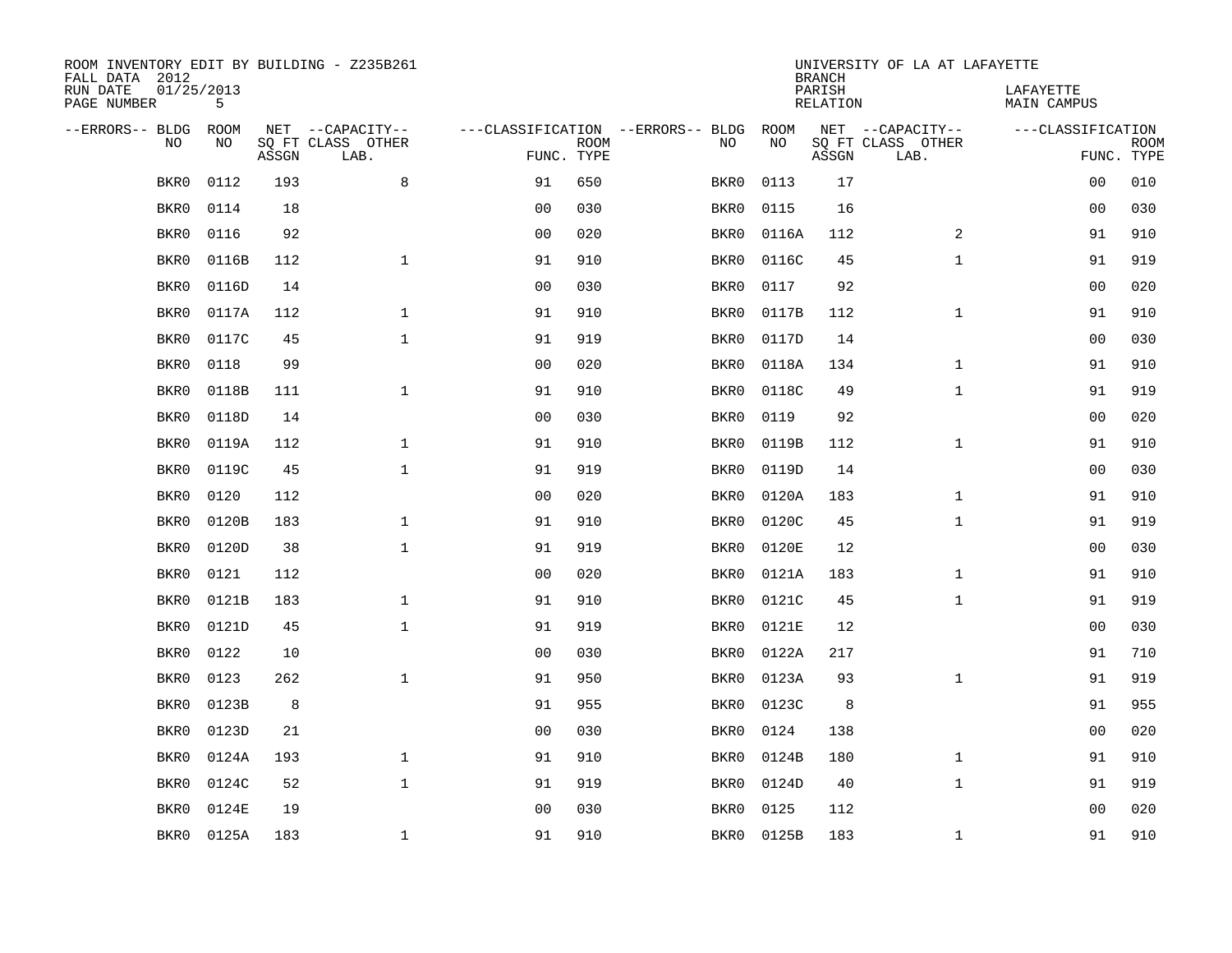| ROOM INVENTORY EDIT BY BUILDING - Z235B261<br>FALL DATA 2012 |                 |       |                           |                |             |                                   | <b>BRANCH</b> | UNIVERSITY OF LA AT LAFAYETTE |                           |                                 |                           |
|--------------------------------------------------------------|-----------------|-------|---------------------------|----------------|-------------|-----------------------------------|---------------|-------------------------------|---------------------------|---------------------------------|---------------------------|
| RUN DATE<br>PAGE NUMBER                                      | 01/25/2013<br>6 |       |                           |                |             |                                   |               | PARISH<br><b>RELATION</b>     |                           | LAFAYETTE<br><b>MAIN CAMPUS</b> |                           |
| --ERRORS-- BLDG                                              | ROOM            |       | NET --CAPACITY--          |                |             | ---CLASSIFICATION --ERRORS-- BLDG | ROOM          |                               | NET --CAPACITY--          | ---CLASSIFICATION               |                           |
| NO                                                           | NO              | ASSGN | SQ FT CLASS OTHER<br>LAB. | FUNC. TYPE     | <b>ROOM</b> | NO                                | NO            | ASSGN                         | SQ FT CLASS OTHER<br>LAB. |                                 | <b>ROOM</b><br>FUNC. TYPE |
| BKR0                                                         | 0125C           | 45    | $\mathbf 1$               | 91             | 919         | BKR0                              | 0125D         | 45                            | $\mathbf{1}$              | 91                              | 919                       |
| BKR0                                                         | 0125E           | 12    | $\mathbf 1$               | 0 <sub>0</sub> | 030         | BKR0                              | 0126          | 112                           |                           | 00                              | 020                       |
| BKR0                                                         | 0126A           | 183   | $\mathbf 1$               | 91             | 910         | BKR0                              | 0126B         | 183                           | $\mathbf{1}$              | 91                              | 910                       |
| BKR0                                                         | 0126C           | 45    | $\mathbf 1$               | 91             | 919         | BKR0                              | 0126D         | 45                            | $\mathbf{1}$              | 91                              | 919                       |
| BKR0                                                         | 0126E           | 12    |                           | 0 <sub>0</sub> | 030         | BKR0                              | 0127          | 22                            |                           | 0 <sub>0</sub>                  | 010                       |
| BKR0                                                         | 0128            | 84    |                           | 91             | 730         | BKR0                              | 0128A         | 80                            |                           | 91                              | 710                       |
| BKR0                                                         | 0129            | 732   | $\overline{a}$            | 91             | 950         | BKR0                              | 0129A         | 222                           | $\mathbf{1}$              | 91                              | 920                       |
| BKR0                                                         | 0129B           | 84    | $\mathbf 1$               | 91             | 919         | BKR0                              | 0129C         | 26                            |                           | 91                              | 955                       |
| BKR0                                                         | 0129D           | 11    |                           | 91             | 955         | BKR0                              | 0129E         | 16                            |                           | 0 <sub>0</sub>                  | 030                       |
| BKR0                                                         | 0129F           | 99    | $\mathbf{1}$              | 91             | 919         | BKR0                              | 0129G         | 26                            |                           | 91                              | 955                       |
| BKR0                                                         | 0129H           | 138   | $\mathbf{1}$              | 91             | 920         | BKR0                              | 0129I         | 11                            |                           | 91                              | 955                       |
| BKR0                                                         | 0130            | 17    |                           | 0 <sub>0</sub> | 030         | BKR0                              | 0131          | 63                            |                           | 0 <sub>0</sub>                  | 030                       |
| BKR0                                                         | 0132            | 11    |                           | 91             | 730         | BKR0                              | 0133          | 11                            |                           | 00                              | 030                       |
| BKR0                                                         | 0134            | 30    |                           | 0 <sub>0</sub> | 030         | BKR0                              | 0135          | 294                           | 8                         | 91                              | 670                       |
| BKR0                                                         | 0135A           | 14    |                           | 0 <sub>0</sub> | 030         | BKR0                              | 0136          | 441                           | 16                        | 91                              | 750                       |
| BKR0                                                         | 0136A           | 19    |                           | 0 <sub>0</sub> | 030         | BKR0                              | 0137          | 92                            |                           | 00                              | 020                       |
| BKR0                                                         | 0137A           | 112   | $\mathbf{1}$              | 91             | 910         | BKR0                              | 0137B         | 112                           | $\mathbf{1}$              | 91                              | 910                       |
| BKR0                                                         | 0137C           | 45    | $\mathbf{1}$              | 91             | 919         | BKR0                              | 0137D         | 14                            |                           | 0 <sub>0</sub>                  | 030                       |
| BKR0                                                         | 0138            | 112   |                           | 0 <sub>0</sub> | 020         | BKR0                              | 0138A         | 183                           | $\mathbf{1}$              | 91                              | 910                       |
| BKR0                                                         | 0138B           | 183   | $\mathbf 1$               | 91             | 910         | BKR0                              | 0138C         | 45                            | $\mathbf{1}$              | 91                              | 919                       |
| BKR0                                                         | 0138D           | 45    | $\mathbf 1$               | 0 <sub>0</sub> | 030         | BKR0                              | 0138E         | 12                            |                           | 00                              | 030                       |
| BKR0                                                         | 0139            | 92    |                           | 0 <sub>0</sub> | 020         | BKR0                              | 0139A         | 112                           | $\mathbf{1}$              | 91                              | 910                       |
| BKR0                                                         | 0139B           | 112   | $\mathbf{1}$              | 91             | 910         | BKR0                              | 0139C         | 45                            | $\mathbf{1}$              | 91                              | 919                       |
| BKR0                                                         | 0139D           | 14    |                           | 0 <sub>0</sub> | 030         | BKR0                              | 0140          | 112                           |                           | 0 <sub>0</sub>                  | 020                       |
| BKR0                                                         | 0140A           | 183   | $\mathbf 1$               | 91             | 910         | BKR0                              | 0140B         | 183                           | $\mathbf{1}$              | 91                              | 910                       |
| BKR0                                                         | 0140C           | 45    | $\mathbf{1}$              | 91             | 919         | BKR0                              | 0140D         | 183                           | $\mathbf{1}$              | 91                              | 919                       |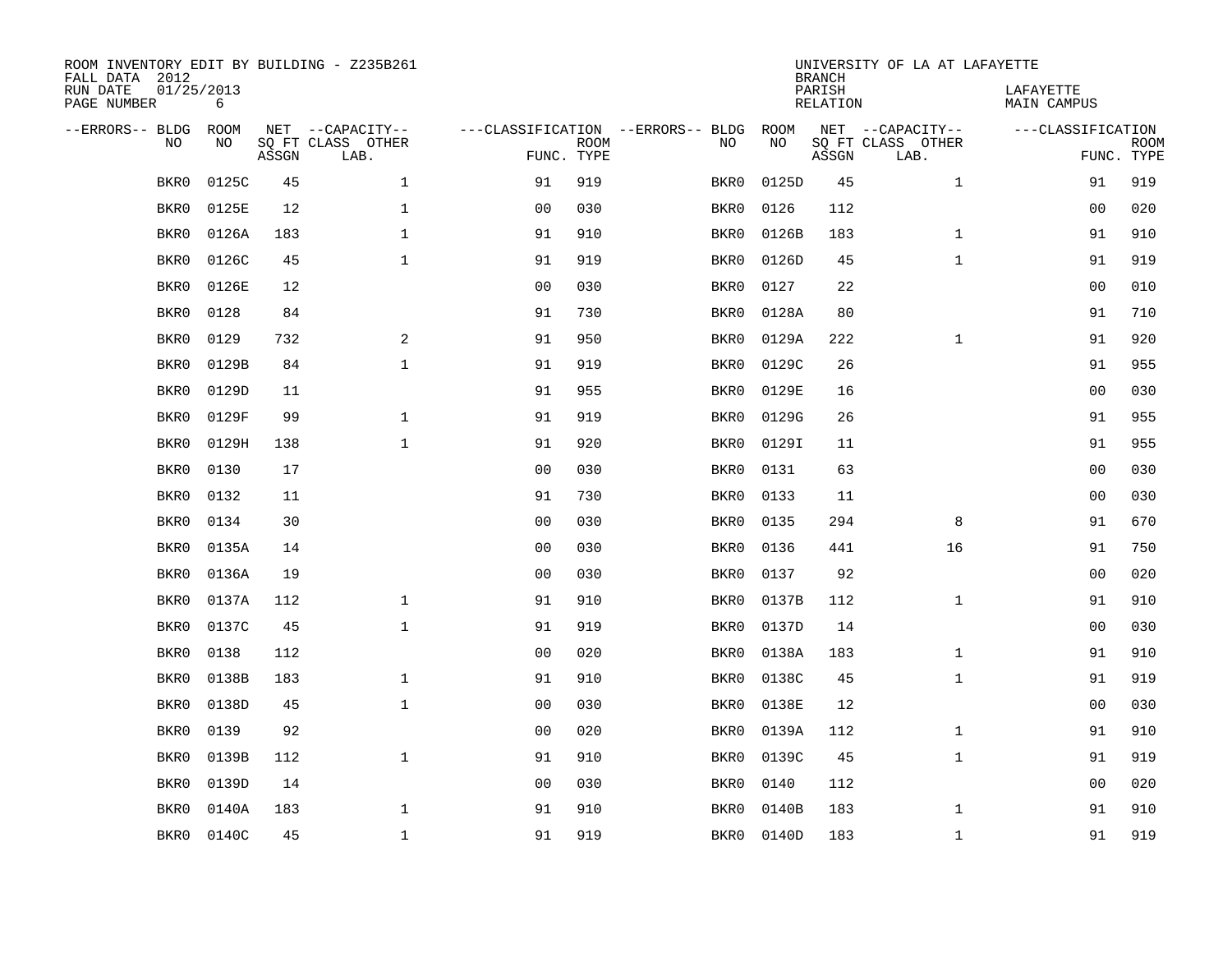| ROOM INVENTORY EDIT BY BUILDING - Z235B261<br>FALL DATA 2012 |                               |       |                           |                |             |                                   | <b>BRANCH</b> | UNIVERSITY OF LA AT LAFAYETTE |                           |                                 |             |
|--------------------------------------------------------------|-------------------------------|-------|---------------------------|----------------|-------------|-----------------------------------|---------------|-------------------------------|---------------------------|---------------------------------|-------------|
| RUN DATE<br>PAGE NUMBER                                      | 01/25/2013<br>$7\overline{ }$ |       |                           |                |             |                                   |               | PARISH<br><b>RELATION</b>     |                           | LAFAYETTE<br><b>MAIN CAMPUS</b> |             |
| --ERRORS-- BLDG                                              | ROOM                          |       | NET --CAPACITY--          |                |             | ---CLASSIFICATION --ERRORS-- BLDG | ROOM          |                               | NET --CAPACITY--          | ---CLASSIFICATION               |             |
| NO                                                           | NO                            | ASSGN | SQ FT CLASS OTHER<br>LAB. | FUNC. TYPE     | <b>ROOM</b> | NO                                | NO            | ASSGN                         | SQ FT CLASS OTHER<br>LAB. | FUNC. TYPE                      | <b>ROOM</b> |
| BKR0                                                         | 0140E                         | 12    |                           | 0 <sub>0</sub> | 030         | BKR0                              | 0141          | 92                            |                           | 0 <sub>0</sub>                  | 020         |
| BKR0                                                         | 0141A                         | 112   | $\mathbf 1$               | 91             | 910         | BKR0                              | 0141B         | 112                           | $\mathbf{1}$              | 91                              | 910         |
| BKR0                                                         | 0141C                         | 45    | $\mathbf 1$               | 91             | 919         | BKR0                              | 0141D         | 14                            |                           | 00                              | 030         |
| BKR0                                                         | 0142                          | 81    |                           | 0 <sub>0</sub> | 020         | BKR0                              | 0142A         | 167                           | $\mathbf{1}$              | 91                              | 910         |
| BKR0                                                         | 0142B                         | 41    | $\mathbf{1}$              | 91             | 919         | BKR0                              | 0142C         | 12                            |                           | 00                              | 030         |
| BKR0                                                         | 0143                          | 112   |                           | 0 <sub>0</sub> | 020         | BKR0                              | 0143A         | 183                           | $\mathbf{1}$              | 91                              | 910         |
| BKR0                                                         | 0143B                         | 183   | $\mathbf{1}$              | 91             | 910         | BKR0                              | 0143C         | 45                            | $\mathbf{1}$              | 91                              | 919         |
| BKR0                                                         | 0143D                         | 45    | $\mathbf{1}$              | 91             | 919         | BKR0                              | 0143E         | 12                            |                           | 0 <sub>0</sub>                  | 030         |
| BKR0                                                         | 0144                          | 194   | 10                        | 91             | 650         | BKR0                              | 0144A         | 47                            |                           | 0 <sub>0</sub>                  | 010         |
| BKR0                                                         | 0145                          | 92    |                           | 0 <sub>0</sub> | 020         | BKR0                              | 0145A         | 112                           | $\mathbf{1}$              | 91                              | 910         |
| BKR0                                                         | 0145B                         | 112   | $\mathbf{1}$              | 91             | 910         | BKR0                              | 0145C         | 45                            | $\mathbf{1}$              | 91                              | 919         |
| BKR0                                                         | 0145D                         | 14    | $\mathbf{1}$              | 0 <sub>0</sub> | 030         | BKR0                              | 0146          | 18                            |                           | 91                              | 935         |
| BKR0                                                         | 0147                          | 92    |                           | 0 <sub>0</sub> | 020         | BKR0                              | 0147A         | 112                           | $\mathbf{1}$              | 91                              | 910         |
| BKR0                                                         | 0147B                         | 112   | $\mathbf 1$               | 91             | 910         | BKR0                              | 0147C         | 45                            | $\mathbf{1}$              | 91                              | 919         |
| BKR0                                                         | 0147D                         | 14    |                           | 0 <sub>0</sub> | 030         | BKR0                              | 0148          | 99                            |                           | 00                              | 020         |
| BKR0                                                         | 0148A                         | 110   | $\mathbf 1$               | 91             | 910         | BKR0                              | 0148B         | 132                           | $\mathbf{1}$              | 91                              | 910         |
| BKR0                                                         | 0148C                         | 50    | $\mathbf 1$               | 91             | 919         | BKR0                              | 0148D         | 13                            |                           | 00                              | 030         |
| BKR0                                                         | 0149                          | 92    |                           | 0 <sub>0</sub> | 020         | BKR0                              | 0149A         | 112                           | $\mathbf{1}$              | 91                              | 910         |
| BKR0                                                         | 0149B                         | 112   | $\mathbf{1}$              | 91             | 910         | BKR0                              | 0149C         | 45                            | $\mathbf{1}$              | 91                              | 919         |
| BKR0                                                         | 0149D                         | 14    |                           | 0 <sub>0</sub> | 030         | BKR0                              | 0150          | 112                           |                           | 0 <sub>0</sub>                  | 020         |
| BKR0                                                         | 0150A                         | 183   | $\mathbf{1}$              | 91             | 910         | BKR0                              | 0150B         | 183                           | $\mathbf{1}$              | 91                              | 910         |
| BKR0                                                         | 0150C                         | 45    | $\mathbf{1}$              | 91             | 919         | BKR0                              | 0150D         | 45                            | $\mathbf{1}$              | 91                              | 919         |
| BKR0                                                         | 0150E                         | 12    |                           | 0 <sub>0</sub> | 030         | BKR0                              | 0151          | 111                           |                           | 0 <sub>0</sub>                  | 020         |
| BKR0                                                         | 0151A                         | 183   | $\mathbf{1}$              | 91             | 910         | BKR0                              | 0151B         | 183                           | $\mathbf{1}$              | 91                              | 910         |
| BKR0                                                         | 0151C                         | 45    | $\mathbf 1$               | 91             | 919         | BKR0                              | 0151D         | 45                            | $\mathbf{1}$              | 91                              | 919         |
| BKR0                                                         | 0151E                         | 12    |                           | 0 <sub>0</sub> | 030         |                                   | BKR0 0152     | 146                           |                           | 91                              | 730         |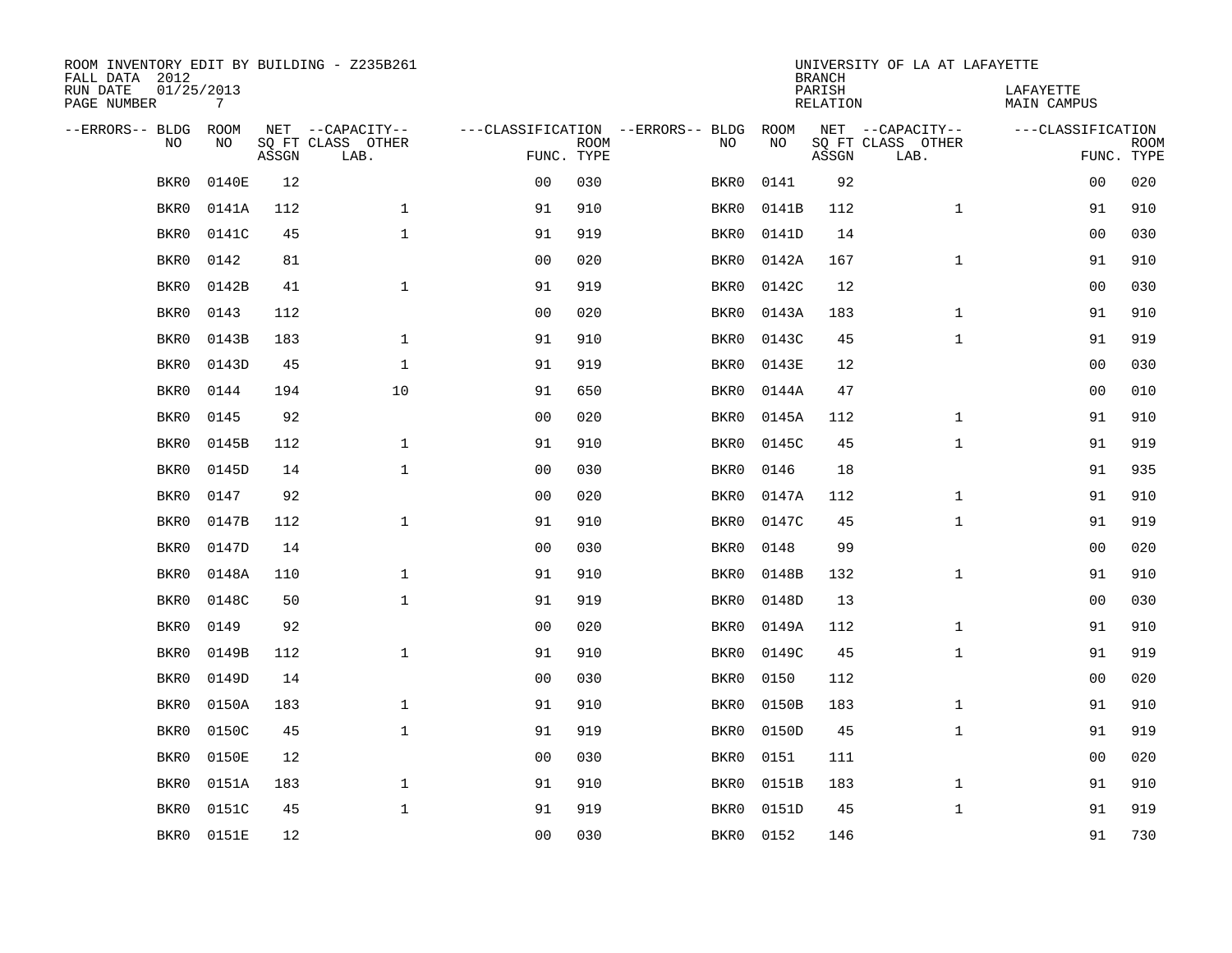| ROOM INVENTORY EDIT BY BUILDING - Z235B261<br>FALL DATA 2012 |                 |       |                           |                |             |                                   | <b>BRANCH</b> | UNIVERSITY OF LA AT LAFAYETTE |                           |                                 |                           |
|--------------------------------------------------------------|-----------------|-------|---------------------------|----------------|-------------|-----------------------------------|---------------|-------------------------------|---------------------------|---------------------------------|---------------------------|
| RUN DATE<br>PAGE NUMBER                                      | 01/25/2013<br>8 |       |                           |                |             |                                   |               | PARISH<br>RELATION            |                           | LAFAYETTE<br><b>MAIN CAMPUS</b> |                           |
| --ERRORS-- BLDG                                              | <b>ROOM</b>     |       | NET --CAPACITY--          |                |             | ---CLASSIFICATION --ERRORS-- BLDG | ROOM          |                               | NET --CAPACITY--          | ---CLASSIFICATION               |                           |
| N <sub>O</sub>                                               | NO.             | ASSGN | SO FT CLASS OTHER<br>LAB. | FUNC. TYPE     | <b>ROOM</b> | NO.                               | <b>NO</b>     | ASSGN                         | SQ FT CLASS OTHER<br>LAB. |                                 | <b>ROOM</b><br>FUNC. TYPE |
| BKR0                                                         | 0152A           | 98    |                           | 91             | 710         | BKR0                              | 0153          | 503                           | $\mathbf{1}$              | 91                              | 950                       |
| BKR0                                                         | 0153A           | 92    | $\mathbf{1}$              | 91             | 919         | BKR0                              | 0153B         | 8                             |                           | 91                              | 955                       |
| BKR0                                                         | 0153C           | 8     |                           | 91             | 955         | BKR0                              | 0153D         | 22                            |                           | 0 <sub>0</sub>                  | 030                       |
| BKR0                                                         | 0154            | 139   |                           | 0 <sub>0</sub> | 020         | BKR0                              | 0154A         | 176                           | $\mathbf{1}$              | 91                              | 910                       |
| BKR0                                                         | 0154B           | 193   | $\mathbf{1}$              | 91             | 910         | BKR0                              | 0154C         | 42                            | $\mathbf{1}$              | 91                              | 919                       |
| BKR0                                                         | 0154D           | 53    | $\mathbf 1$               | 0 <sub>0</sub> | 030         | BKR0                              | 0154E         | 19                            |                           | 00                              | 030                       |
| BKR0                                                         | 0155            | 223   |                           | 0 <sub>0</sub> | 030         | BKR0                              | 0156          | 225                           |                           | 0 <sub>0</sub>                  | 010                       |
| BKR0                                                         | 0157            | 303   |                           | 0 <sub>0</sub> | 030         | BKR0                              | 0200          | 420                           |                           | 0 <sub>0</sub>                  | 020                       |
| BKR0                                                         | 0200A           | 36    |                           | 0 <sub>0</sub> | 020         | BKR0                              | 0200B         | 36                            |                           | 0 <sub>0</sub>                  | 020                       |
| BKR0                                                         | 0200C           | 735   |                           | 0 <sub>0</sub> | 020         | BKR0                              | 0200D         | 208                           |                           | 00                              | 020                       |
| BKR0                                                         | 0200E           | 512   |                           | 0 <sub>0</sub> | 020         | BKR0                              | 0200F         | 1823                          |                           | 00                              | 020                       |
| BKR0                                                         | 0200G           | 211   |                           | 0 <sub>0</sub> | 020         | BKR0                              | 0200H         | 530                           |                           | 0 <sub>0</sub>                  | 020                       |
| BKR0                                                         | 0200I           | 1832  |                           | 0 <sub>0</sub> | 020         | BKR0                              | 0200J         | 211                           |                           | 0 <sub>0</sub>                  | 020                       |
| BKR0                                                         | 0201            | 172   | 10                        | 91             | 410         | BKR0                              | 0201A         | 65                            |                           | 91                              | 455                       |
| BKR0                                                         | 0202            | 161   |                           | 00             | 020         | BKR0                              | 0202A         | 178                           | $\mathbf{1}$              | 91                              | 910                       |
| BKR0                                                         | 0202B           | 193   | $\mathbf 1$               | 91             | 910         | BKR0                              | 0202C         | 40                            | $\mathbf{1}$              | 91                              | 919                       |
| BKR0                                                         | 0202D           | 57    | $\mathbf{1}$              | 91             | 919         | BKR0                              | 0202E         | 12                            |                           | 00                              | 030                       |
| BKR0                                                         | 0203            | 55    |                           | 0 <sub>0</sub> | 020         | BKR0                              | 0203A         | 187                           | $\mathbf{1}$              | 91                              | 910                       |
| BKR0                                                         | 0203B           | 40    | $\mathbf{1}$              | 91             | 919         | BKR0                              | 0203C         | 12                            |                           | 00                              | 030                       |
| BKR0                                                         | 0204            | 112   |                           | 0 <sub>0</sub> | 020         | BKR0                              | 0204A         | 183                           | $\mathbf{1}$              | 91                              | 910                       |
| BKR0                                                         | 0204B           | 183   | $\mathbf 1$               | 91             | 910         | BKR0                              | 0204C         | 45                            | $\mathbf{1}$              | 91                              | 919                       |
| BKR0                                                         | 0204D           | 45    | $\mathbf{1}$              | 91             | 919         | BKR0                              | 0204E         | 12                            |                           | 00                              | 030                       |
| BKR0                                                         | 0205            | 92    |                           | 0 <sub>0</sub> | 020         | BKR0                              | 0205A         | 112                           | $\mathbf{1}$              | 91                              | 910                       |
| BKR0                                                         | 0205B           | 112   | $\mathbf{1}$              | 91             | 910         | BKR0                              | 0205C         | 45                            | $\mathbf{1}$              | 00                              | 030                       |
| BKR0                                                         | 0205D           | 14    |                           | 0 <sub>0</sub> | 030         | BKR0                              | 0206          | 112                           |                           | 0 <sub>0</sub>                  | 020                       |
| BKR0                                                         | 0206A           | 183   | $\mathbf{1}$              | 91             | 910         | BKR0                              | 0206B         | 183                           | $\mathbf{1}$              | 91                              | 910                       |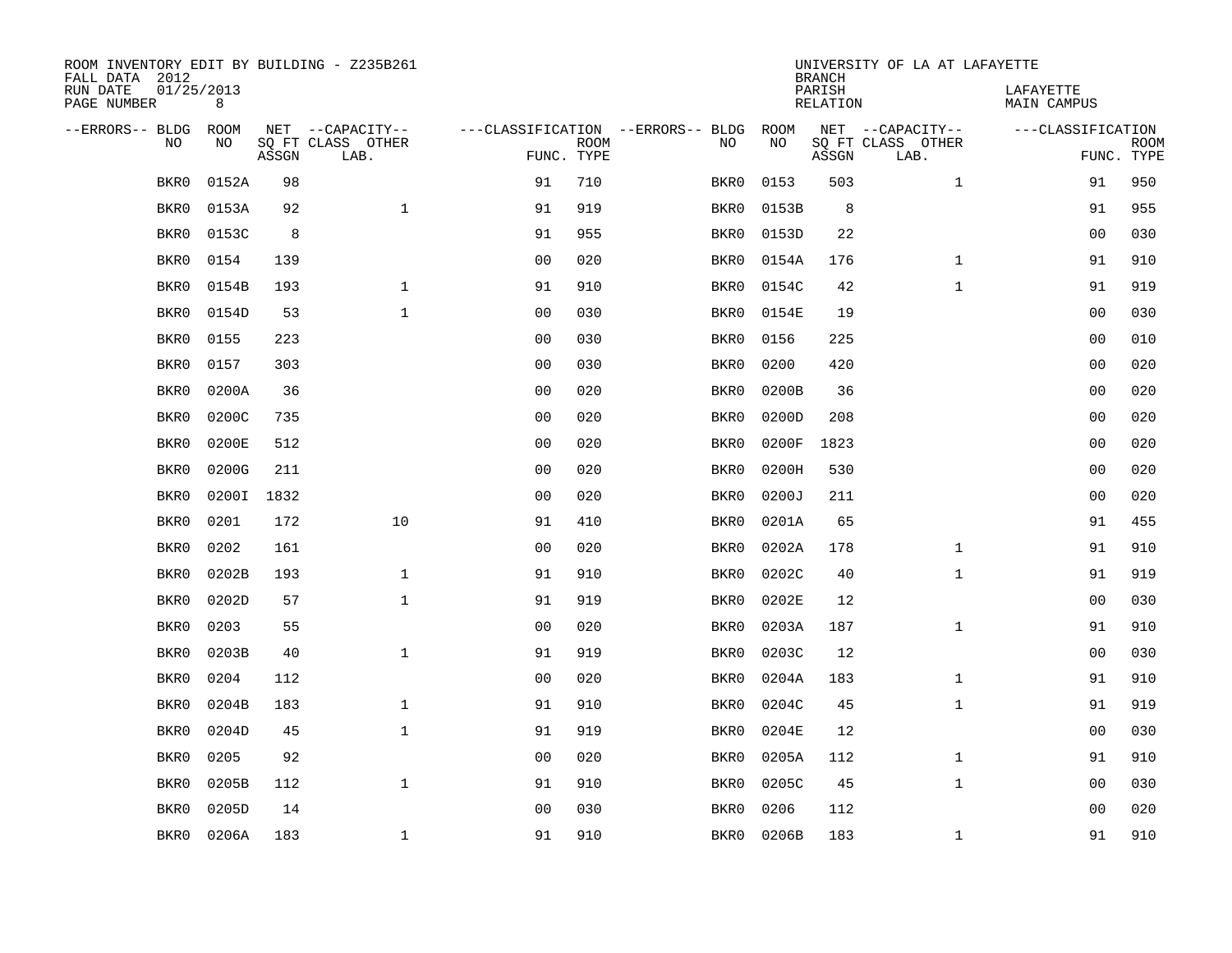| ROOM INVENTORY EDIT BY BUILDING - Z235B261<br>FALL DATA 2012 |                 |       |                           |                |             |                                   | <b>BRANCH</b> | UNIVERSITY OF LA AT LAFAYETTE |                           |                                 |                           |
|--------------------------------------------------------------|-----------------|-------|---------------------------|----------------|-------------|-----------------------------------|---------------|-------------------------------|---------------------------|---------------------------------|---------------------------|
| RUN DATE<br>PAGE NUMBER                                      | 01/25/2013<br>9 |       |                           |                |             |                                   |               | PARISH<br><b>RELATION</b>     |                           | LAFAYETTE<br><b>MAIN CAMPUS</b> |                           |
| --ERRORS-- BLDG                                              | ROOM            |       | NET --CAPACITY--          |                |             | ---CLASSIFICATION --ERRORS-- BLDG | ROOM          |                               | NET --CAPACITY--          | ---CLASSIFICATION               |                           |
| NO                                                           | NO              | ASSGN | SQ FT CLASS OTHER<br>LAB. | FUNC. TYPE     | <b>ROOM</b> | NO                                | NO            | ASSGN                         | SQ FT CLASS OTHER<br>LAB. |                                 | <b>ROOM</b><br>FUNC. TYPE |
| BKR0                                                         | 0206C           | 183   | $\mathbf 1$               | 91             | 919         | BKR0                              | 0206D         | 183                           | $\mathbf{1}$              | 91                              | 919                       |
| BKR0                                                         | 0206E           | 12    |                           | 0 <sub>0</sub> | 030         | BKR0                              | 0207          | 92                            |                           | 00                              | 020                       |
| BKR0                                                         | 0207A           | 112   | $\mathbf 1$               | 91             | 910         | BKR0                              | 0207B         | 112                           | $\mathbf{1}$              | 91                              | 910                       |
| BKR0                                                         | 0207C           | 45    | $\mathbf 1$               | 91             | 919         | BKR0                              | 0207D         | 14                            |                           | 00                              | 030                       |
| BKR0                                                         | 0208            | 161   |                           | 0 <sub>0</sub> | 020         | BKR0                              | 0208A         | 194                           | $\mathbf{1}$              | 91                              | 910                       |
| BKR0                                                         | 0208B           | 178   | $\mathbf 1$               | 91             | 910         | BKR0                              | 0208C         | 57                            | $\mathbf{1}$              | 91                              | 919                       |
| BKR0                                                         | 0208D           | 40    | $\mathbf{1}$              | 91             | 919         | BKR0                              | 0208E         | 12                            |                           | 0 <sub>0</sub>                  | 030                       |
| BKR0                                                         | 0209            | 92    |                           | 0 <sub>0</sub> | 020         | BKR0                              | 0209A         | 112                           | $\mathbf{1}$              | 91                              | 910                       |
| BKR0                                                         | 0209B           | 112   | $\mathbf{1}$              | 91             | 910         | BKR0                              | 0209C         | 45                            | $\mathbf{1}$              | 91                              | 919                       |
| BKR0                                                         | 0209D           | 14    |                           | 0 <sub>0</sub> | 030         | BKR0                              | 0210          | 16                            |                           | 00                              | 010                       |
| BKR0                                                         | 0211            | 112   |                           | 0 <sub>0</sub> | 020         | BKR0                              | 0211A         | 183                           | $\mathbf{1}$              | 91                              | 910                       |
| BKR0                                                         | 0211B           | 183   | $\mathbf 1$               | 91             | 910         | BKR0                              | 0211C         | 45                            | $\mathbf{1}$              | 91                              | 919                       |
| BKR0                                                         | 0211D           | 45    | $\mathbf{1}$              | 91             | 919         | BKR0                              | 0211E         | 12                            |                           | 0 <sub>0</sub>                  | 030                       |
| BKR0                                                         | 0212            | 18    |                           | 91             | 730         | BKR0                              | 0213          | 194                           | 8                         | 91                              | 650                       |
| BKR0                                                         | 0214            | 16    |                           | 91             | 730         | BKR0                              | 0215          | 92                            |                           | 0 <sub>0</sub>                  | 020                       |
| BKR0                                                         | 0215A           | 112   | 1                         | 91             | 910         | BKR0                              | 0215B         | 112                           | $\mathbf{1}$              | 91                              | 910                       |
| BKR0                                                         | 0215C           | 45    | $\mathbf{1}$              | 91             | 919         | BKR0                              | 0215D         | 14                            |                           | 0 <sub>0</sub>                  | 030                       |
| BKR0                                                         | 0216            | 95    |                           | 0 <sub>0</sub> | 020         | BKR0                              | 0216A         | 133                           | $\mathbf{1}$              | 91                              | 910                       |
| BKR0                                                         | 0216B           | 110   | $\mathbf{1}$              | 91             | 910         | BKR0                              | 0216C         | 51                            | $\mathbf{1}$              | 91                              | 919                       |
| BKR0                                                         | 0216D           | 13    |                           | 0 <sub>0</sub> | 030         | BKR0                              | 0217          | 92                            |                           | 00                              | 020                       |
| BKR0                                                         | 0217A           | 112   | $\mathbf{1}$              | 91             | 910         | BKR0                              | 0217B         | 112                           | $\mathbf{1}$              | 91                              | 910                       |
| BKR0                                                         | 0217C           | 45    | $\mathbf{1}$              | 91             | 919         | BKR0                              | 0217D         | 14                            |                           | 0 <sub>0</sub>                  | 030                       |
| BKR0                                                         | 0218            | 112   |                           | 0 <sub>0</sub> | 020         | BKR0                              | 0218A         | 183                           | $\mathbf{1}$              | 91                              | 910                       |
| BKR0                                                         | 0218B           | 183   | $\mathbf 1$               | 91             | 910         | BKR0                              | 0218C         | 45                            | $\mathbf{1}$              | 91                              | 919                       |
| BKR0                                                         | 0218D           | 45    | $\mathbf{1}$              | 91             | 919         | BKR0                              | 0218E         | 12                            |                           | 0 <sub>0</sub>                  | 030                       |
| BKR0                                                         | 0219            | 92    |                           | 00             | 020         |                                   | BKR0 0219A    | 112                           | $\mathbf{1}$              | 91                              | 910                       |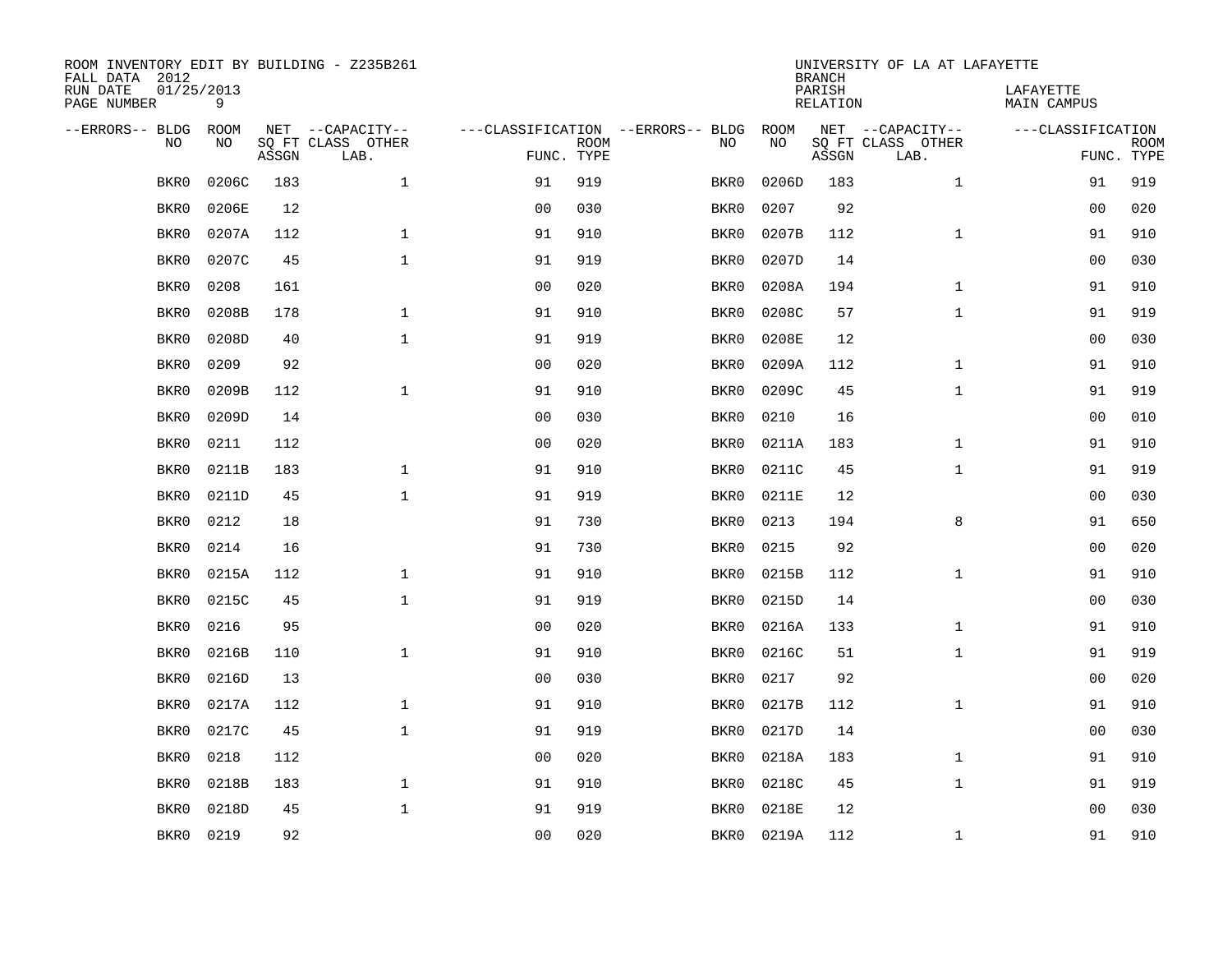| ROOM INVENTORY EDIT BY BUILDING - Z235B261<br>FALL DATA 2012 |                  |       |                           |                |             |                                   | <b>BRANCH</b> | UNIVERSITY OF LA AT LAFAYETTE |                           |                                 |             |
|--------------------------------------------------------------|------------------|-------|---------------------------|----------------|-------------|-----------------------------------|---------------|-------------------------------|---------------------------|---------------------------------|-------------|
| RUN DATE<br>PAGE NUMBER                                      | 01/25/2013<br>10 |       |                           |                |             |                                   |               | PARISH<br><b>RELATION</b>     |                           | LAFAYETTE<br><b>MAIN CAMPUS</b> |             |
| --ERRORS-- BLDG                                              | ROOM             |       | NET --CAPACITY--          |                |             | ---CLASSIFICATION --ERRORS-- BLDG | ROOM          |                               | NET --CAPACITY--          | ---CLASSIFICATION               |             |
| NO                                                           | NO               | ASSGN | SQ FT CLASS OTHER<br>LAB. | FUNC. TYPE     | <b>ROOM</b> | NO                                | NO            | ASSGN                         | SQ FT CLASS OTHER<br>LAB. | FUNC. TYPE                      | <b>ROOM</b> |
| BKR0                                                         | 0219B            | 112   | $\mathbf{1}$              | 91             | 910         | BKR0                              | 0219C         | 45                            | $\mathbf{1}$              | 91                              | 919         |
| BKR0                                                         | 0219D            | 14    |                           | 0 <sub>0</sub> | 030         | BKR0                              | 0220          | 145                           |                           | 91                              | 730         |
| BKR0                                                         | 0220A            | 98    |                           | 91             | 730         | BKR0                              | 0221          | 112                           |                           | 00                              | 020         |
| BKR0                                                         | 0221A            | 183   | $\mathbf{1}$              | 91             | 910         | BKR0                              | 0221B         | 183                           | $\mathbf{1}$              | 91                              | 910         |
| BKR0                                                         | 0221C            | 45    | $\mathbf{1}$              | 91             | 919         | BKR0                              | 0221D         | 45                            | $\mathbf{1}$              | 91                              | 919         |
| BKR0                                                         | 0221E            | 12    |                           | 0 <sub>0</sub> | 030         | BKR0                              | 0222          | 139                           |                           | 0 <sub>0</sub>                  | 020         |
| BKR0                                                         | 0222A            | 176   | $\mathbf{1}$              | 91             | 910         | BKR0                              | 0222B         | 192                           | $\mathbf{1}$              | 91                              | 910         |
| BKR0                                                         | 0222C            | 42    | $\mathbf{1}$              | 91             | 919         | BKR0                              | 0222D         | 53                            | $\mathbf{1}$              | 91                              | 919         |
| BKR0                                                         | 0222E            | 19    | $\mathbf{1}$              | 0 <sub>0</sub> | 030         | BKR0                              | 0223          | 139                           |                           | 0 <sub>0</sub>                  | 020         |
| BKR0                                                         | 0223A            | 176   | 1                         | 91             | 910         | BKR0                              | 0223B         | 192                           | $\mathbf{1}$              | 91                              | 910         |
| BKR0                                                         | 0223C            | 42    | $\mathbf{1}$              | 91             | 919         | BKR0                              | 0223D         | 53                            | $\mathbf{1}$              | 91                              | 919         |
| BKR0                                                         | 0223E            | 19    |                           | 0 <sub>0</sub> | 030         | BKR0                              | 0224          | 112                           |                           | 0 <sub>0</sub>                  | 020         |
| BKR0                                                         | 0224A            | 183   | $\mathbf{1}$              | 91             | 910         | BKR0                              | 0224B         | 183                           | $\mathbf{1}$              | 91                              | 910         |
| BKR0                                                         | 0224C            | 45    | $\mathbf{1}$              | 91             | 919         | BKR0                              | 0224D         | 45                            | $\mathbf{1}$              | 91                              | 919         |
| BKR0                                                         | 0224E            | 12    |                           | 0 <sub>0</sub> | 030         | BKR0                              | 0225          | 112                           |                           | 00                              | 020         |
| BKR0                                                         | 0225A            | 183   | 1                         | 91             | 910         | BKR0                              | 0225B         | 183                           | $\mathbf{1}$              | 91                              | 910         |
| BKR0                                                         | 0225C            | 45    | $\mathbf{1}$              | 91             | 919         | BKR0                              | 0225D         | 45                            | $\mathbf{1}$              | 91                              | 919         |
| BKR0                                                         | 0225E            | 12    |                           | 0 <sub>0</sub> | 030         | BKR0                              | 0226          | 23                            |                           | 00                              | 010         |
| BKR0                                                         | 0227             | 111   |                           | 91             | 730         | BKR0                              | 0227A         | 106                           |                           | 91                              | 730         |
| BKR0                                                         | 0228             | 139   |                           | 0 <sub>0</sub> | 020         | BKR0                              | 0228A         | 176                           | $\mathbf{1}$              | 91                              | 910         |
| BKR0                                                         | 0228B            | 192   | $\mathbf{1}$              | 91             | 910         | BKR0                              | 0228C         | 41                            | $\mathbf{1}$              | 91                              | 919         |
| BKR0                                                         | 0228D            | 53    | $\mathbf{1}$              | 91             | 919         | BKR0                              | 0228E         | 19                            |                           | 0 <sub>0</sub>                  | 030         |
| BKR0                                                         | 0229             | 139   |                           | 0 <sub>0</sub> | 020         | BKR0                              | 0229A         | 176                           | $\mathbf{1}$              | 91                              | 910         |
| BKR0                                                         | 0229B            | 192   | $\mathbf 1$               | 91             | 910         | BKR0                              | 0229C         | 42                            | $\mathbf{1}$              | 91                              | 919         |
| BKR0                                                         | 0229D            | 53    | $\mathbf{1}$              | 91             | 919         | BKR0                              | 0229E         | 19                            |                           | 0 <sub>0</sub>                  | 030         |
| BKR0                                                         | 0230             | 47    |                           | 00             | 030         | BKR0                              | 0231          | 30                            |                           | 0 <sub>0</sub>                  | 030         |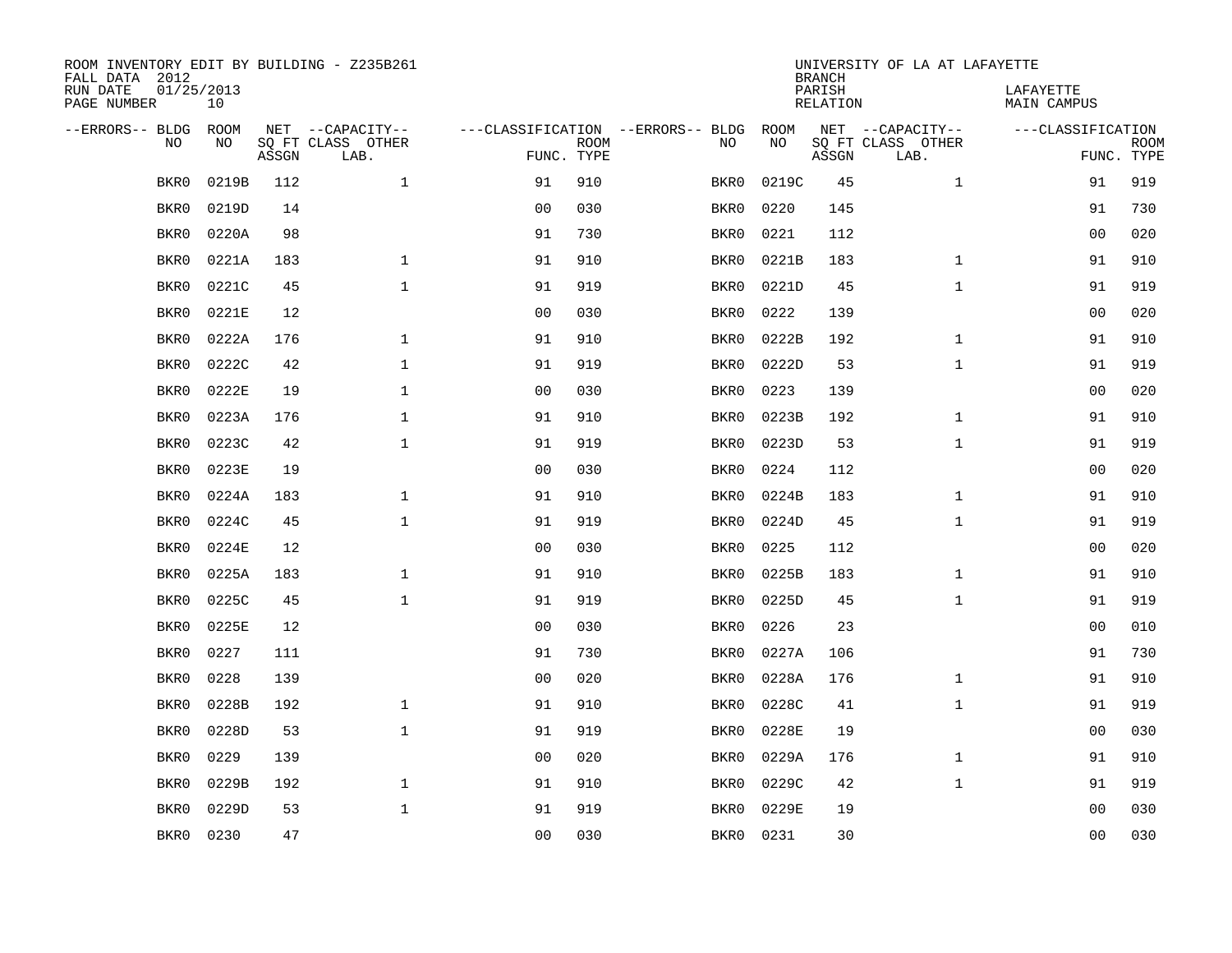| ROOM INVENTORY EDIT BY BUILDING - Z235B261<br>FALL DATA 2012<br>RUN DATE<br>01/25/2013 |                   |       |                                       |                |             |                                         | <b>BRANCH</b><br>PARISH | UNIVERSITY OF LA AT LAFAYETTE | LAFAYETTE                             |                    |             |
|----------------------------------------------------------------------------------------|-------------------|-------|---------------------------------------|----------------|-------------|-----------------------------------------|-------------------------|-------------------------------|---------------------------------------|--------------------|-------------|
| PAGE NUMBER                                                                            | 11                |       |                                       |                |             |                                         |                         | <b>RELATION</b>               |                                       | <b>MAIN CAMPUS</b> |             |
| --ERRORS-- BLDG<br>NO                                                                  | <b>ROOM</b><br>NO |       | NET --CAPACITY--<br>SQ FT CLASS OTHER |                | <b>ROOM</b> | ---CLASSIFICATION --ERRORS-- BLDG<br>NO | ROOM<br>NO              |                               | NET --CAPACITY--<br>SQ FT CLASS OTHER | ---CLASSIFICATION  | <b>ROOM</b> |
|                                                                                        |                   | ASSGN | LAB.                                  | FUNC. TYPE     |             |                                         |                         | ASSGN                         | LAB.                                  |                    | FUNC. TYPE  |
| BKR0                                                                                   | 0232              | 161   |                                       | 00             | 020         | BKR0                                    | 0232A                   | 194                           | $\mathbf{1}$                          | 91                 | 910         |
| BKR0                                                                                   | 0232B             | 178   | $\mathbf 1$                           | 91             | 910         | BKR0                                    | 0232C                   | 57                            | $\mathbf{1}$                          | 91                 | 919         |
| BKR0                                                                                   | 0232D             | 40    | $\mathbf{1}$                          | 91             | 919         | BKR0                                    | 0232E                   | 12                            | $\mathbf{1}$                          | 91                 | 919         |
| BKR0                                                                                   | 0233              | 56    |                                       | 0 <sub>0</sub> | 020         | BKR0                                    | 0233A                   | 186                           | $\mathbf{1}$                          | 91                 | 910         |
| BKR0                                                                                   | 0233B             | 40    | $\mathbf{1}$                          | 91             | 919         | BKR0                                    | 0233C                   | 12                            |                                       | 0 <sub>0</sub>     | 030         |
| BKR0                                                                                   | 0234              | 112   |                                       | 0 <sub>0</sub> | 020         | BKR0                                    | 0234A                   | 183                           | $\mathbf{1}$                          | 91                 | 910         |
| BKR0                                                                                   | 0234B             | 183   | $\mathbf{1}$                          | 91             | 910         | BKR0                                    | 0234C                   | 45                            | $\mathbf{1}$                          | 91                 | 919         |
| BKR0                                                                                   | 0234D             | 183   | $\mathbf{1}$                          | 91             | 919         | BKR0                                    | 0234E                   | 12                            |                                       | 0 <sub>0</sub>     | 030         |
| BKR0                                                                                   | 0235              | 92    |                                       | 0 <sub>0</sub> | 020         | BKR0                                    | 0235A                   | 112                           | $\mathbf{1}$                          | 91                 | 910         |
| BKR0                                                                                   | 0235B             | 112   | $\mathbf 1$                           | 91             | 910         | BKR0                                    | 0235C                   | 45                            | $\mathbf{1}$                          | 91                 | 919         |
| BKR0                                                                                   | 0235D             | 14    |                                       | 0 <sub>0</sub> | 030         | BKR0                                    | 0236                    | 112                           |                                       | 0 <sub>0</sub>     | 020         |
| BKR0                                                                                   | 0236A             | 183   | $\mathbf 1$                           | 91             | 910         | BKR0                                    | 0236B                   | 183                           | $\mathbf{1}$                          | 91                 | 910         |
| BKR0                                                                                   | 0236C             | 45    | $\mathbf{1}$                          | 91             | 919         | BKR0                                    | 0236D                   | 45                            |                                       | 00                 | 030         |
| BKR0                                                                                   | 0236E             | 12    |                                       | 0 <sub>0</sub> | 030         | BKR0                                    | 0237                    | 92                            |                                       | 00                 | 020         |
| BKR0                                                                                   | 0237A             | 112   | $\mathbf 1$                           | 91             | 910         | BKR0                                    | 0237B                   | 112                           | $\mathbf{1}$                          | 91                 | 910         |
| BKR0                                                                                   | 0237C             | 45    | $\mathbf{1}$                          | 91             | 919         | BKR0                                    | 0237D                   | 14                            |                                       | 0 <sub>0</sub>     | 030         |
| BKR0                                                                                   | 0238              | 150   |                                       | 0 <sub>0</sub> | 020         | BKR0                                    | 0238A                   | 178                           | $\mathbf{1}$                          | 91                 | 910         |
| BKR0                                                                                   | 0238B             | 193   | $\mathbf 1$                           | 91             | 910         | BKR0                                    | 0238C                   | 40                            | $\mathbf{1}$                          | 91                 | 919         |
| BKR0                                                                                   | 0238D             | 56    | $\mathbf 1$                           | 91             | 919         | BKR0                                    | 0238E                   | 13                            |                                       | 0 <sub>0</sub>     | 030         |
| BKR0                                                                                   | 0239              | 92    |                                       | 0 <sub>0</sub> | 020         | BKR0                                    | 0239A                   | 112                           | $\mathbf{1}$                          | 91                 | 910         |
| BKR0                                                                                   | 0239B             | 112   | $\mathbf 1$                           | 91             | 910         | BKR0                                    | 0239C                   | 45                            | $\mathbf{1}$                          | 91                 | 919         |
| BKR0                                                                                   | 0239D             | 14    |                                       | 0 <sub>0</sub> | 030         | BKR0                                    | 0240                    | 17                            |                                       | 00                 | 010         |
| BKR0                                                                                   | 0241              | 112   |                                       | 0 <sub>0</sub> | 020         | BKR0                                    | 0241A                   | 184                           | $\mathbf{1}$                          | 91                 | 910         |
| BKR0                                                                                   | 0241B             | 182   | $\mathbf{1}$                          | 91             | 910         | BKR0                                    | 0241C                   | 43                            | $\mathbf{1}$                          | 91                 | 919         |
| BKR0                                                                                   | 0241D             | 39    | $\mathbf 1$                           | 91             | 919         | BKR0                                    | 0241E                   | 11                            |                                       | 0 <sub>0</sub>     | 030         |
| BKR0                                                                                   | 0242              | 18    |                                       | 91             | 730         | BKR0                                    | 0243                    | 194                           | 8                                     | 91                 | 650         |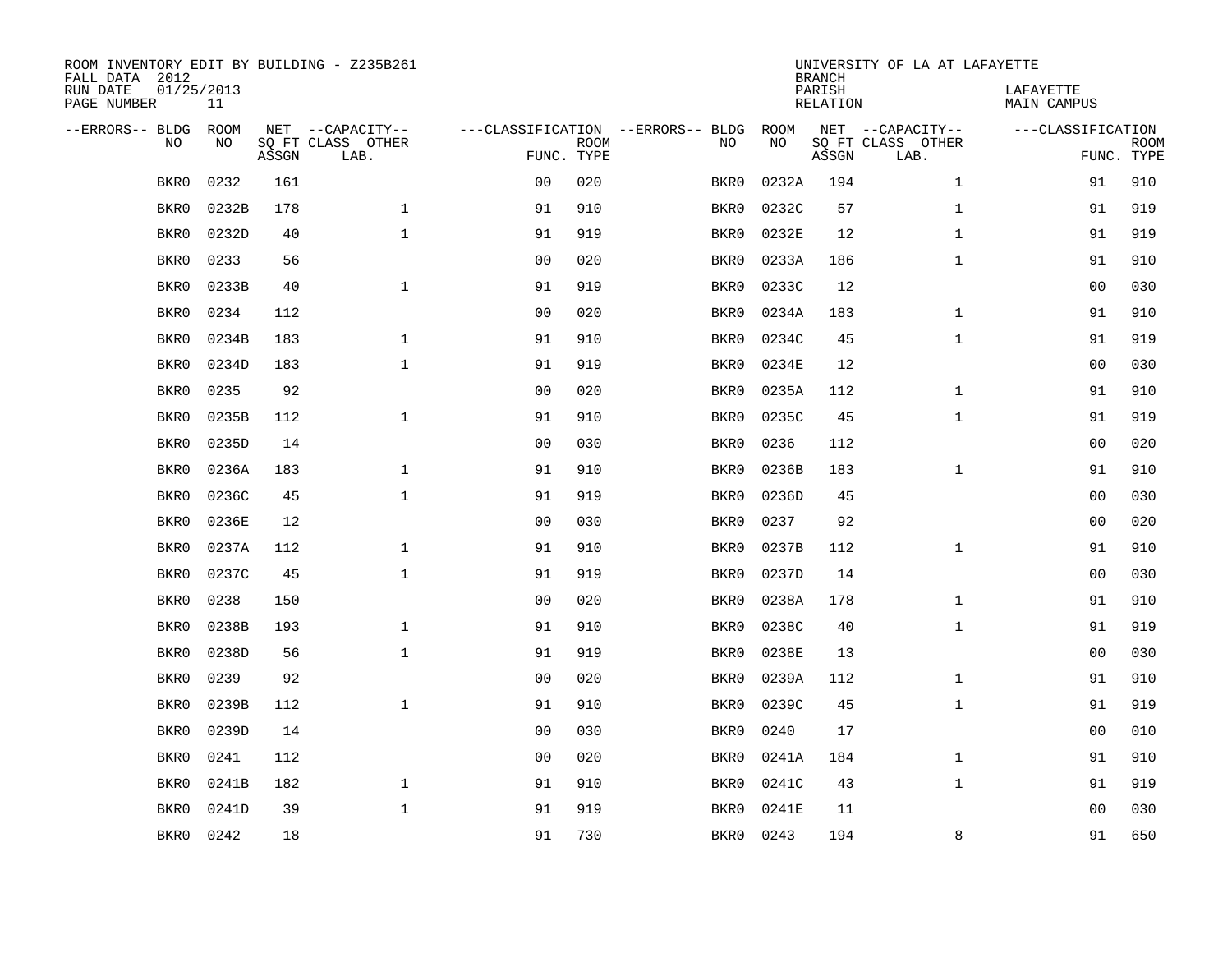| ROOM INVENTORY EDIT BY BUILDING - Z235B261<br>FALL DATA 2012 |                  |       |                           |                |             |                                   |           | <b>BRANCH</b>      | UNIVERSITY OF LA AT LAFAYETTE |                                 |                           |
|--------------------------------------------------------------|------------------|-------|---------------------------|----------------|-------------|-----------------------------------|-----------|--------------------|-------------------------------|---------------------------------|---------------------------|
| RUN DATE<br>PAGE NUMBER                                      | 01/25/2013<br>12 |       |                           |                |             |                                   |           | PARISH<br>RELATION |                               | LAFAYETTE<br><b>MAIN CAMPUS</b> |                           |
| --ERRORS-- BLDG                                              | <b>ROOM</b>      |       | NET --CAPACITY--          |                |             | ---CLASSIFICATION --ERRORS-- BLDG | ROOM      |                    | NET --CAPACITY--              | ---CLASSIFICATION               |                           |
| N <sub>O</sub>                                               | NO.              | ASSGN | SO FT CLASS OTHER<br>LAB. | FUNC. TYPE     | <b>ROOM</b> | NO.                               | <b>NO</b> | ASSGN              | SQ FT CLASS OTHER<br>LAB.     |                                 | <b>ROOM</b><br>FUNC. TYPE |
| BKR0                                                         | 0244             | 101   |                           | 0 <sub>0</sub> | 020         | BKR0                              | 0244A     | 111                | $\mathbf{1}$                  | 91                              | 910                       |
| BKR0                                                         | 0244B            | 133   | $\mathbf{1}$              | 91             | 910         | BKR0                              | 0244C     | 50                 | $\mathbf{1}$                  | 91                              | 919                       |
| BKR0                                                         | 0244D            | 14    |                           | 0 <sub>0</sub> | 030         | BKR0                              | 0245      | 92                 |                               | 0 <sub>0</sub>                  | 020                       |
| BKR0                                                         | 0245A            | 112   | $\mathbf{1}$              | 91             | 910         | BKR0                              | 0245B     | 112                | $\mathbf{1}$                  | 91                              | 910                       |
| BKR0                                                         | 0245C            | 45    | $\mathbf 1$               | 91             | 919         | BKR0                              | 0245D     | 14                 |                               | 00                              | 030                       |
| BKR0                                                         | 0246             | 112   |                           | 0 <sub>0</sub> | 020         | BKR0                              | 0246A     | 183                | $\mathbf{1}$                  | 91                              | 910                       |
| BKR0                                                         | 0246B            | 183   | $\mathbf{1}$              | 91             | 910         | BKR0                              | 0246C     | 45                 | $\mathbf{1}$                  | 91                              | 919                       |
| BKR0                                                         | 0246D            | 45    | $\mathbf{1}$              | 91             | 919         | BKR0                              | 0246E     | 12                 |                               | 0 <sub>0</sub>                  | 030                       |
| BKR0                                                         | 0247             | 92    |                           | 0 <sub>0</sub> | 020         | BKR0                              | 0247A     | 112                | $\mathbf{1}$                  | 91                              | 910                       |
| BKR0                                                         | 0247B            | 112   | $\mathbf{1}$              | 91             | 910         | BKR0                              | 0247C     | 45                 | $\mathbf{1}$                  | 91                              | 919                       |
| BKR0                                                         | 0247D            | 14    |                           | 0 <sub>0</sub> | 030         | BKR0                              | 0248      | 145                |                               | 91                              | 730                       |
| BKR0                                                         | 0248A            | 97    |                           | 91             | 730         | BKR0                              | 0249      | 92                 |                               | 0 <sub>0</sub>                  | 020                       |
| BKR0                                                         | 0249A            | 112   | $\mathbf{1}$              | 91             | 910         | BKR0                              | 0249B     | 112                | $\mathbf{1}$                  | 91                              | 910                       |
| BKR0                                                         | 0249C            | 45    | $\mathbf{1}$              | 91             | 919         | BKR0                              | 0249D     | 14                 |                               | 00                              | 030                       |
| BKR0                                                         | 0250             | 139   |                           | 00             | 020         | BKR0                              | 0250A     | 176                | $\mathbf{1}$                  | 91                              | 910                       |
| BKR0                                                         | 0250B            | 192   | $\mathbf 1$               | 91             | 910         | BKR0                              | 0250C     | 42                 | $\mathbf{1}$                  | 91                              | 919                       |
| BKR0                                                         | 0250D            | 53    | $\mathbf{1}$              | 91             | 919         | BKR0                              | 0250E     | 19                 |                               | 00                              | 030                       |
| BKR0                                                         | 0251             | 112   |                           | 0 <sub>0</sub> | 020         | BKR0                              | 0251A     | 183                | $\mathbf{1}$                  | 91                              | 910                       |
| BKR0                                                         | 0251B            | 201   | $\mathbf{1}$              | 91             | 910         | BKR0                              | 0251C     | 45                 | $\mathbf{1}$                  | 91                              | 919                       |
| BKR0                                                         | 0251D            | 45    | $\mathbf{1}$              | 91             | 919         | BKR0                              | 0251E     | 12                 | $\mathbf{1}$                  | 0 <sub>0</sub>                  | 030                       |
| BKR0                                                         | 0252             | 139   |                           | 0 <sub>0</sub> | 020         | BKR0                              | 0252A     | 176                | $\mathbf{1}$                  | 91                              | 910                       |
| BKR0                                                         | 0252B            | 192   | $\mathbf{1}$              | 91             | 910         | BKR0                              | 0252C     | 42                 | $\mathbf{1}$                  | 91                              | 919                       |
| BKR0                                                         | 0252D            | 53    | $\mathbf{1}$              | 91             | 919         | BKR0                              | 0252E     | 19                 |                               | 00                              | 030                       |
| BKR0                                                         | 0253             | 81    |                           | 0 <sub>0</sub> | 030         | BKR0                              | 0253A     | 136                |                               | 00                              | 030                       |
| BKR0                                                         | 0254             | 224   |                           | 91             | 935         | BKR0                              | 0300      | 1994               |                               | 0 <sub>0</sub>                  | 020                       |
| BKR0                                                         | 0300A            | 36    | 5                         | 0 <sub>0</sub> | 020         | BKR0                              | 0300B     | 36                 | 5                             | 0 <sub>0</sub>                  | 020                       |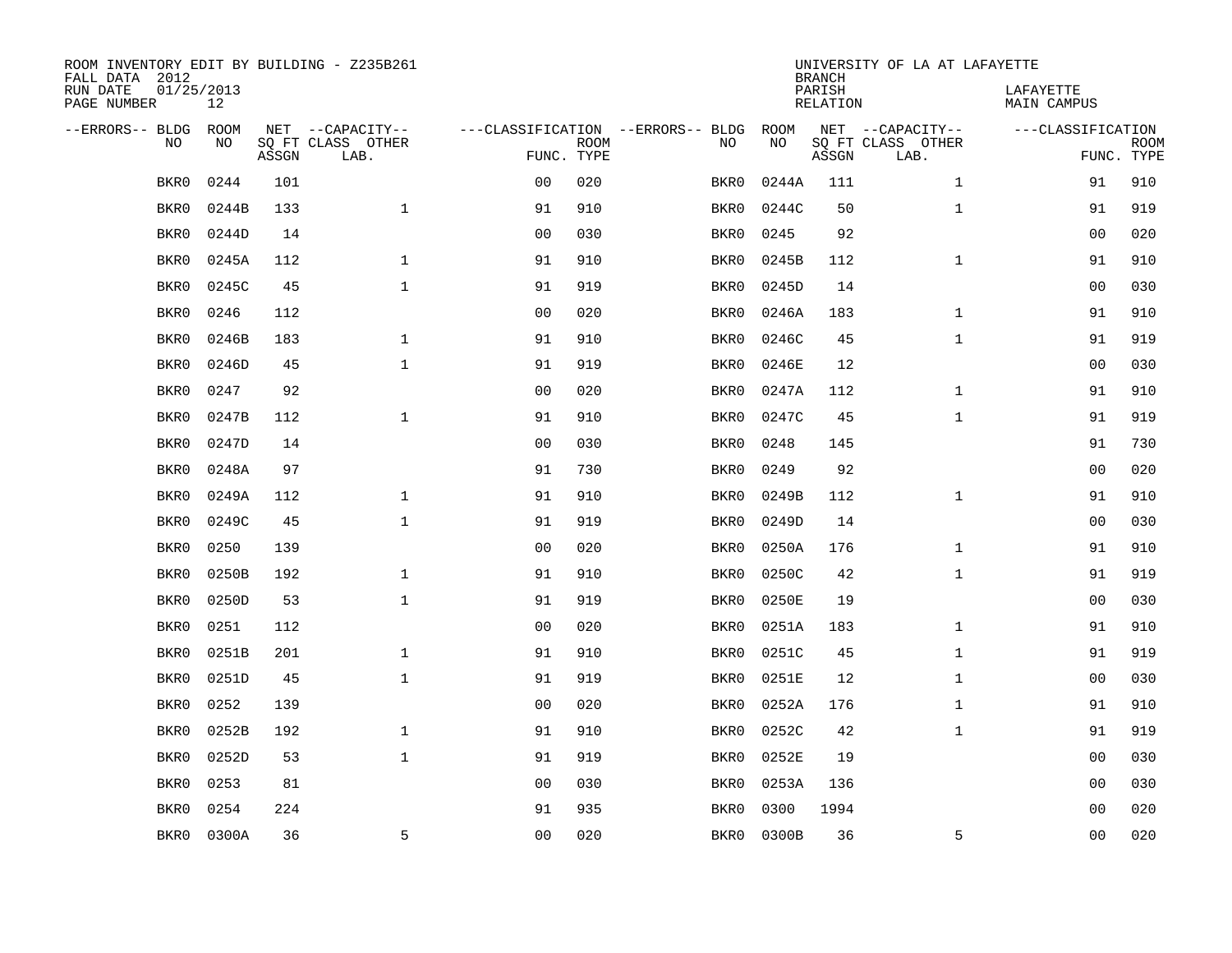| ROOM INVENTORY EDIT BY BUILDING - Z235B261<br>FALL DATA 2012 |                  |       |                           |                |             |                                   | <b>BRANCH</b> | UNIVERSITY OF LA AT LAFAYETTE |                           |                                 |             |
|--------------------------------------------------------------|------------------|-------|---------------------------|----------------|-------------|-----------------------------------|---------------|-------------------------------|---------------------------|---------------------------------|-------------|
| RUN DATE<br>PAGE NUMBER                                      | 01/25/2013<br>13 |       |                           |                |             |                                   |               | PARISH<br><b>RELATION</b>     |                           | LAFAYETTE<br><b>MAIN CAMPUS</b> |             |
| --ERRORS-- BLDG                                              | ROOM             |       | NET --CAPACITY--          |                |             | ---CLASSIFICATION --ERRORS-- BLDG | ROOM          |                               | NET --CAPACITY--          | ---CLASSIFICATION               |             |
| NO                                                           | NO               | ASSGN | SQ FT CLASS OTHER<br>LAB. | FUNC. TYPE     | <b>ROOM</b> | NO                                | NO            | ASSGN                         | SQ FT CLASS OTHER<br>LAB. | FUNC. TYPE                      | <b>ROOM</b> |
| BKR0                                                         | 0300C            | 208   |                           | 0 <sub>0</sub> | 020         | BKR0                              |               | 0300D 1876                    |                           | 0 <sub>0</sub>                  | 020         |
| BKR0                                                         | 0300E            | 208   |                           | 0 <sub>0</sub> | 020         | BKR0                              | 0300F         | 1855                          |                           | 00                              | 020         |
| BKR0                                                         | 0300G            | 208   |                           | 0 <sub>0</sub> | 020         | BKR0                              | 0301          | 112                           |                           | 00                              | 020         |
| BKR0                                                         | 0301A            | 183   | $\mathbf{1}$              | 91             | 910         | BKR0                              | 0301B         | 183                           | $\mathbf{1}$              | 91                              | 910         |
| BKR0                                                         | 0301C            | 45    | $\mathbf{1}$              | 91             | 919         | BKR0                              | 0301D         | 45                            | $\mathbf{1}$              | 91                              | 919         |
| BKR0                                                         | 0301E            | 12    |                           | 0 <sub>0</sub> | 030         | BKR0                              | 0302          | 161                           |                           | 0 <sub>0</sub>                  | 020         |
| BKR0                                                         | 0302A            | 194   | $\mathbf{1}$              | 91             | 910         | BKR0                              | 0302B         | 178                           | $\mathbf{1}$              | 91                              | 910         |
| BKR0                                                         | 0302C            | 57    | $\mathbf{1}$              | 91             | 919         | BKR0                              | 0302D         | 40                            | $\mathbf{1}$              | 91                              | 919         |
| BKR0                                                         | 0302E            | 12    |                           | 0 <sub>0</sub> | 030         | BKR0                              | 0303          | 92                            |                           | 0 <sub>0</sub>                  | 020         |
| BKR0                                                         | 0303A            | 112   | $\mathbf{1}$              | 91             | 910         | BKR0                              | 0303B         | 112                           | $\mathbf{1}$              | 91                              | 910         |
| BKR0                                                         | 0303C            | 45    | $\mathbf{1}$              | 91             | 919         | BKR0                              | 0303D         | 14                            |                           | 00                              | 030         |
| BKR0                                                         | 0304             | 112   |                           | 0 <sub>0</sub> | 020         | BKR0                              | 0304A         | 183                           | $\mathbf{1}$              | 91                              | 910         |
| BKR0                                                         | 0304B            | 45    | $\mathbf{1}$              | 91             | 910         | BKR0                              | 0304C         | 45                            | $\mathbf{1}$              | 91                              | 919         |
| BKR0                                                         | 0304D            | 45    | $\mathbf{1}$              | 91             | 919         | BKR0                              | 0304E         | 12                            |                           | 00                              | 030         |
| BKR0                                                         | 0305             | 92    |                           | 0 <sub>0</sub> | 020         | BKR0                              | 0305A         | 112                           | $\mathbf{1}$              | 91                              | 910         |
| BKR0                                                         | 0305B            | 112   | 1                         | 91             | 910         | BKR0                              | 0305C         | 112                           | $\mathbf{1}$              | 91                              | 919         |
| BKR0                                                         | 0305D            | 14    | $\mathbf{1}$              | 0 <sub>0</sub> | 030         | BKR0                              | 0306          | 112                           |                           | 0 <sub>0</sub>                  | 020         |
| BKR0                                                         | 0306A            | 183   | $\mathbf 1$               | 91             | 910         | BKR0                              | 0306B         | 183                           | $\mathbf{1}$              | 91                              | 910         |
| BKR0                                                         | 0306C            | 30    | $\mathbf{1}$              | 91             | 919         | BKR0                              | 0306D         | 45                            | $\mathbf{1}$              | 91                              | 919         |
| BKR0                                                         | 0306E            | 12    |                           | 0 <sub>0</sub> | 030         | BKR0                              | 0307          | 92                            |                           | 00                              | 020         |
| BKR0                                                         | 0307A            | 112   | $\mathbf{1}$              | 91             | 910         | BKR0                              | 0307B         | 112                           | $\mathbf{1}$              | 91                              | 910         |
| BKR0                                                         | 0307C            | 45    | $\mathbf{1}$              | 91             | 919         | BKR0                              | 0307D         | 14                            |                           | 0 <sub>0</sub>                  | 030         |
| BKR0                                                         | 0308             | 161   |                           | 0 <sub>0</sub> | 020         | BKR0                              | 0308A         | 194                           | $\mathbf{1}$              | 91                              | 910         |
| BKR0                                                         | 0308B            | 178   | $\mathbf 1$               | 91             | 910         | BKR0                              | 0308C         | 57                            | $\mathbf{1}$              | 91                              | 919         |
| BKR0                                                         | 0308D            | 40    | $\mathbf{1}$              | 91             | 919         | BKR0                              | 0308E         | 12                            |                           | 0 <sub>0</sub>                  | 030         |
| BKR0                                                         | 0309             | 112   |                           | 00             | 020         | BKR0                              | 0309A         | 183                           | $\mathbf{1}$              | 91                              | 910         |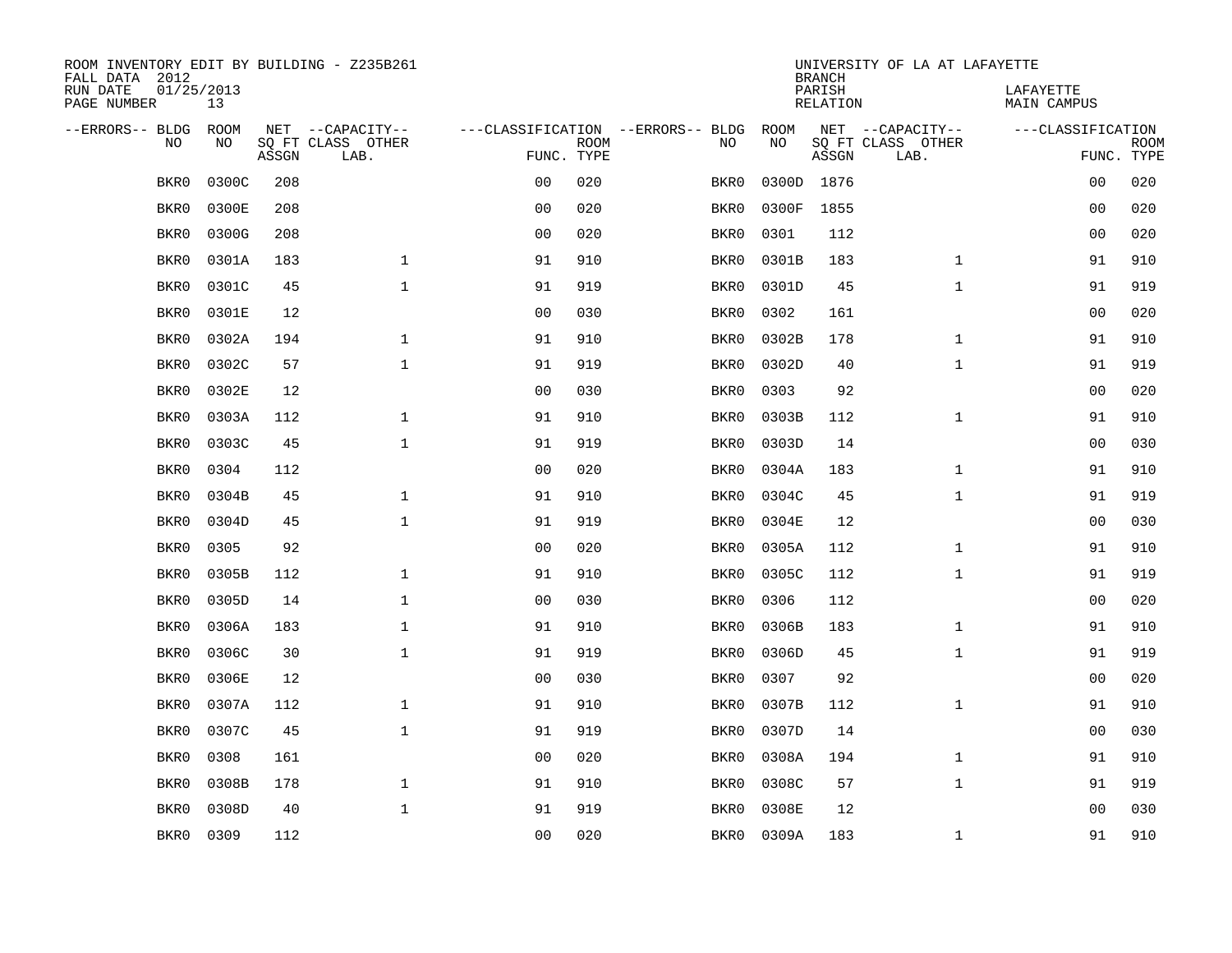| ROOM INVENTORY EDIT BY BUILDING - Z235B261<br>FALL DATA 2012 |                  |       |                           |                |             |                                   | <b>BRANCH</b> | UNIVERSITY OF LA AT LAFAYETTE |                           |                          |                           |
|--------------------------------------------------------------|------------------|-------|---------------------------|----------------|-------------|-----------------------------------|---------------|-------------------------------|---------------------------|--------------------------|---------------------------|
| RUN DATE<br>PAGE NUMBER                                      | 01/25/2013<br>14 |       |                           |                |             |                                   |               | PARISH<br><b>RELATION</b>     |                           | LAFAYETTE<br>MAIN CAMPUS |                           |
| --ERRORS-- BLDG                                              | ROOM             |       | NET --CAPACITY--          |                |             | ---CLASSIFICATION --ERRORS-- BLDG | ROOM          |                               | NET --CAPACITY--          | ---CLASSIFICATION        |                           |
| NO                                                           | NO               | ASSGN | SQ FT CLASS OTHER<br>LAB. | FUNC. TYPE     | <b>ROOM</b> | NO                                | NO            | ASSGN                         | SQ FT CLASS OTHER<br>LAB. |                          | <b>ROOM</b><br>FUNC. TYPE |
| BKR0                                                         | 0309B            | 183   | $\mathbf{1}$              | 91             | 910         | BKR0                              | 0309C         | 45                            | $\mathbf{1}$              | 91                       | 919                       |
| BKR0                                                         | 0309D            | 45    | $\mathbf{1}$              | 91             | 919         | BKR0                              | 0309E         | 12                            |                           | 0 <sub>0</sub>           | 030                       |
| BKR0                                                         | 0310             | 18    |                           | 0 <sub>0</sub> | 010         | BKR0                              | 0311          | 194                           | 8                         | 91                       | 650                       |
| BKR0                                                         | 0312             | 17    |                           | 91             | 650         | BKR0                              | 0313          | 92                            |                           | 0 <sub>0</sub>           | 020                       |
| BKR0                                                         | 0313A            | 112   | $\mathbf 1$               | 91             | 910         | BKR0                              | 0313B         | 112                           | $\mathbf{1}$              | 91                       | 910                       |
| BKR0                                                         | 0313C            | 45    | $\mathbf{1}$              | 91             | 919         | BKR0                              | 0313D         | 14                            |                           | 00                       | 030                       |
| BKR0                                                         | 0314             | 16    |                           | 91             | 730         | BKR0                              | 0315          | 92                            |                           | 0 <sub>0</sub>           | 020                       |
| BKR0                                                         | 0315A            | 112   | $\mathbf 1$               | 91             | 910         | BKR0                              | 0315B         | 116                           | $\mathbf{1}$              | 91                       | 910                       |
| BKR0                                                         | 0315C            | 45    | $\mathbf{1}$              | 91             | 919         | BKR0                              | 0315D         | 14                            |                           | 0 <sub>0</sub>           | 030                       |
| BKR0                                                         | 0316             | 101   |                           | 0 <sub>0</sub> | 020         | BKR0                              | 0316A         | 138                           | $\mathbf{1}$              | 91                       | 910                       |
| BKR0                                                         | 0316B            | 107   | $\mathbf{1}$              | 91             | 910         | BKR0                              | 0316C         | 50                            | $\mathbf{1}$              | 91                       | 919                       |
| BKR0                                                         | 0316D            | 14    |                           | 0 <sub>0</sub> | 030         | BKR0                              | 0317          | 92                            |                           | 0 <sub>0</sub>           | 020                       |
| BKR0                                                         | 0317A            | 112   | $\mathbf{1}$              | 91             | 910         | BKR0                              | 0317B         | 112                           | $\mathbf{1}$              | 91                       | 910                       |
| BKR0                                                         | 0317C            | 45    | $\mathbf{1}$              | 91             | 919         | BKR0                              | 0317D         | 14                            |                           | 0 <sub>0</sub>           | 030                       |
| BKR0                                                         | 0318             | 112   |                           | 0 <sub>0</sub> | 020         | BKR0                              | 0318A         | 183                           | $\mathbf{1}$              | 91                       | 910                       |
| BKR0                                                         | 0318B            | 183   | $\mathbf{1}$              | 91             | 910         | BKR0                              | 0318C         | 45                            | $\mathbf{1}$              | 91                       | 919                       |
| BKR0                                                         | 0318D            | 45    | $\mathbf{1}$              | 91             | 919         | BKR0                              | 0318E         | 12                            |                           | 00                       | 030                       |
| BKR0                                                         | 0319             | 112   |                           | 0 <sub>0</sub> | 020         | BKR0                              | 0319A         | 183                           | $\mathbf{1}$              | 91                       | 910                       |
| BKR0                                                         | 0319B            | 183   | $\mathbf{1}$              | 91             | 910         | BKR0                              | 0319C         | 45                            | $\mathbf{1}$              | 91                       | 919                       |
| BKR0                                                         | 0319D            | 45    | $\mathbf{1}$              | 91             | 919         | BKR0                              | 0319E         | 12                            |                           | 00                       | 030                       |
| BKR0                                                         | 0320             | 145   |                           | 91             | 730         | BKR0                              | 0320A         | 97                            |                           | 91                       | 730                       |
| BKR0                                                         | 0321             | 139   |                           | 0 <sub>0</sub> | 020         | BKR0                              | 0321A         | 176                           | $\mathbf{1}$              | 91                       | 910                       |
| BKR0                                                         | 0321B            | 192   | $\mathbf{1}$              | 91             | 910         | BKR0                              | 0321C         | 42                            | $\mathbf{1}$              | 91                       | 910                       |
| BKR0                                                         | 0321D            | 35    | $\mathbf{1}$              | 91             | 919         | BKR0                              | 0321E         | 19                            |                           | 0 <sub>0</sub>           | 030                       |
| BKR0                                                         | 0322             | 137   |                           | 0 <sub>0</sub> | 020         | BKR0                              | 0322A         | 176                           | $\mathbf{1}$              | 91                       | 910                       |
| BKR0                                                         | 0322B            | 192   | 1                         | 91             | 910         | BKR0                              | 0322C         | 42                            | $\mathbf{1}$              | 91                       | 919                       |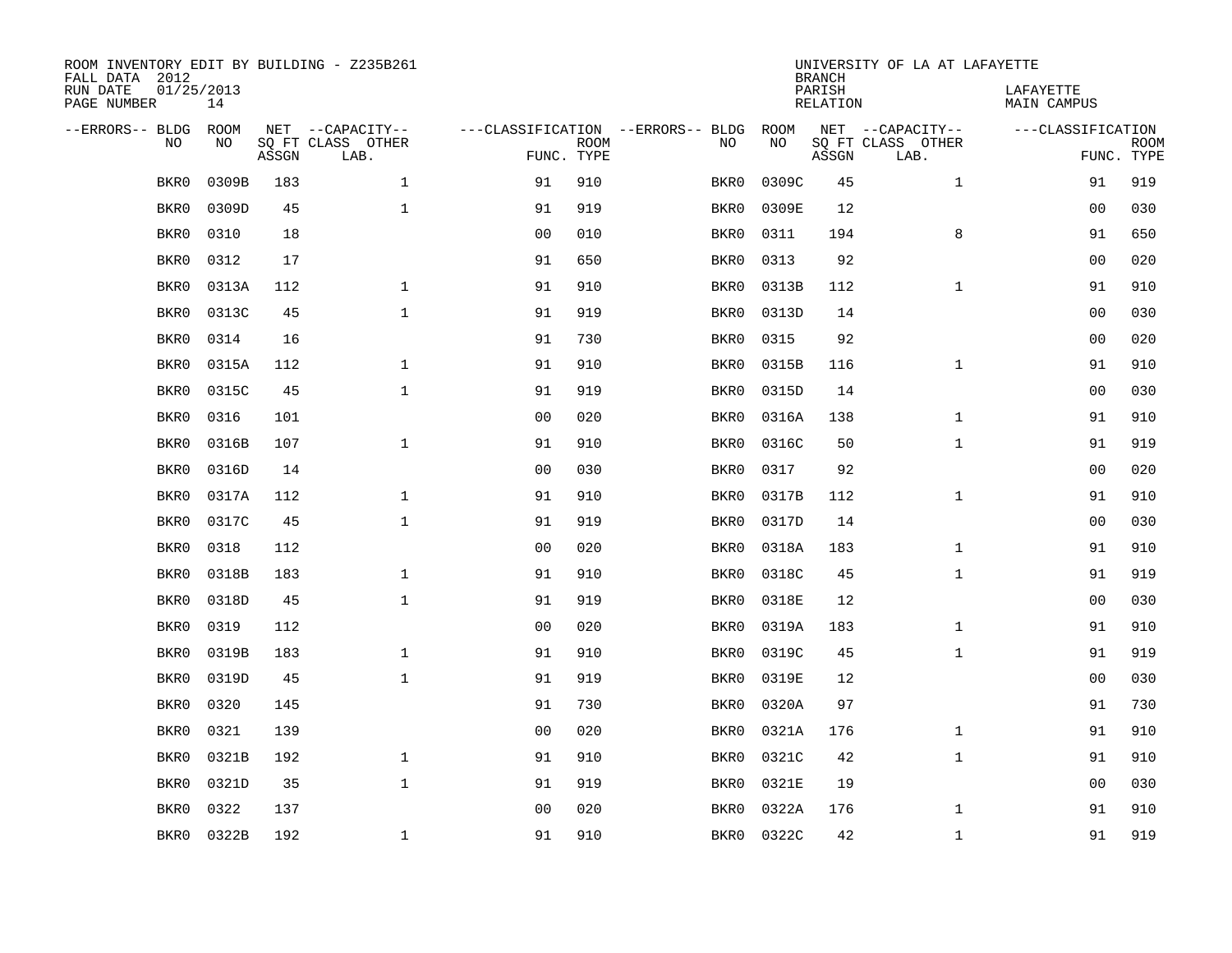| ROOM INVENTORY EDIT BY BUILDING - Z235B261<br>FALL DATA 2012 |                  |       |                           |                |             |                                   | <b>BRANCH</b> | UNIVERSITY OF LA AT LAFAYETTE |                           |                                 |                           |
|--------------------------------------------------------------|------------------|-------|---------------------------|----------------|-------------|-----------------------------------|---------------|-------------------------------|---------------------------|---------------------------------|---------------------------|
| RUN DATE<br>PAGE NUMBER                                      | 01/25/2013<br>15 |       |                           |                |             |                                   |               | PARISH<br><b>RELATION</b>     |                           | LAFAYETTE<br><b>MAIN CAMPUS</b> |                           |
| --ERRORS-- BLDG                                              | ROOM             |       | NET --CAPACITY--          |                |             | ---CLASSIFICATION --ERRORS-- BLDG | ROOM          |                               | NET --CAPACITY--          | ---CLASSIFICATION               |                           |
| NO                                                           | NO               | ASSGN | SQ FT CLASS OTHER<br>LAB. | FUNC. TYPE     | <b>ROOM</b> | NO                                | NO            | ASSGN                         | SQ FT CLASS OTHER<br>LAB. |                                 | <b>ROOM</b><br>FUNC. TYPE |
| BKR0                                                         | 0322D            | 35    | $\mathbf 1$               | 91             | 919         | BKR0                              | 0322E         | 19                            |                           | 0 <sub>0</sub>                  | 030                       |
| BKR0                                                         | 0323             | 112   |                           | 0 <sub>0</sub> | 020         | BKR0                              | 0323A         | 183                           | $\mathbf{1}$              | 91                              | 910                       |
| BKR0                                                         | 0323B            | 183   | $\mathbf 1$               | 91             | 910         | BKR0                              | 0323C         | 45                            | $\mathbf{1}$              | 91                              | 910                       |
| BKR0                                                         | 0323D            | 45    | $\mathbf 1$               | 91             | 919         | BKR0                              | 0323E         | 12                            |                           | 00                              | 030                       |
| BKR0                                                         | 0324             | 112   |                           | 0 <sub>0</sub> | 020         | BKR0                              | 0324A         | 183                           | $\mathbf{1}$              | 91                              | 910                       |
| BKR0                                                         | 0324B            | 183   | $\mathbf 1$               | 91             | 910         | BKR0                              | 0324C         | 45                            | $\mathbf{1}$              | 91                              | 919                       |
| BKR0                                                         | 0324D            | 38    | $\mathbf{1}$              | 91             | 919         | BKR0                              | 0324E         | 12                            |                           | 0 <sub>0</sub>                  | 030                       |
| BKR0                                                         | 0325             | 23    |                           | 0 <sub>0</sub> | 010         | BKR0                              | 0326          | 109                           |                           | 91                              | 730                       |
| BKR0                                                         | 0326A            | 106   |                           | 91             | 730         | BKR0                              | 0327          | 139                           |                           | 0 <sub>0</sub>                  | 020                       |
| BKR0                                                         | 0327A            | 176   | $\mathbf{1}$              | 91             | 910         | BKR0                              | 0327B         | 192                           | $\mathbf{1}$              | 91                              | 910                       |
| BKR0                                                         | 0327C            | 42    | $\mathbf{1}$              | 91             | 919         | BKR0                              | 0327D         | 35                            | $\mathbf{1}$              | 91                              | 919                       |
| BKR0                                                         | 0327E            | 19    |                           | 0 <sub>0</sub> | 030         | BKR0                              | 0328          | 139                           |                           | 0 <sub>0</sub>                  | 020                       |
| BKR0                                                         | 0328A            | 192   | $\mathbf{1}$              | 91             | 910         | BKR0                              | 0328B         | 176                           | $\mathbf{1}$              | 91                              | 910                       |
| BKR0                                                         | 0328C            | 42    | $\mathbf{1}$              | 91             | 919         | BKR0                              | 0328D         | 53                            | $\mathbf{1}$              | 91                              | 919                       |
| BKR0                                                         | 0328E            | 19    |                           | 0 <sub>0</sub> | 030         | BKR0                              | 0329          | 65                            |                           | 91                              | 730                       |
| BKR0                                                         | 0330             | 46    |                           | 91             | 730         | BKR0                              | 0331          | 172                           | 10                        | 91                              | 410                       |
| BKR0                                                         | 0332             | 30    |                           | 0 <sub>0</sub> | 030         | BKR0                              | 0333          | 112                           |                           | 0 <sub>0</sub>                  | 020                       |
| BKR0                                                         | 0333A            | 183   | $\mathbf 1$               | 91             | 910         | BKR0                              | 0333B         | 183                           | $\mathbf{1}$              | 91                              | 910                       |
| BKR0                                                         | 0333C            | 45    | $\mathbf{1}$              | 91             | 919         | BKR0                              | 0333D         | 45                            | $\mathbf{1}$              | 91                              | 919                       |
| BKR0                                                         | 0333E            | 12    |                           | 0 <sub>0</sub> | 030         | BKR0                              | 0334          | 161                           |                           | 00                              | 020                       |
| BKR0                                                         | 0334A            | 194   | $\mathbf{1}$              | 91             | 910         | BKR0                              | 0334B         | 178                           | $\mathbf{1}$              | 91                              | 910                       |
| BKR0                                                         | 0334C            | 57    | $\mathbf{1}$              | 91             | 919         | BKR0                              | 0334D         | 40                            | $\mathbf{1}$              | 91                              | 919                       |
| BKR0                                                         | 0334E            | 12    |                           | 0 <sub>0</sub> | 030         | BKR0                              | 0335          | 92                            |                           | 0 <sub>0</sub>                  | 020                       |
| BKR0                                                         | 0335A            | 112   | $\mathbf 1$               | 91             | 910         | BKR0                              | 0335B         | 112                           | $\mathbf{1}$              | 91                              | 910                       |
| BKR0                                                         | 0335C            | 45    | $\mathbf{1}$              | 91             | 919         | BKR0                              | 0335D         | 14                            | $\mathbf{1}$              | 91                              | 919                       |
| BKR0                                                         | 0336             | 112   |                           | 00             | 020         |                                   | BKR0 0336A    | 183                           | $\mathbf{1}$              | 91                              | 910                       |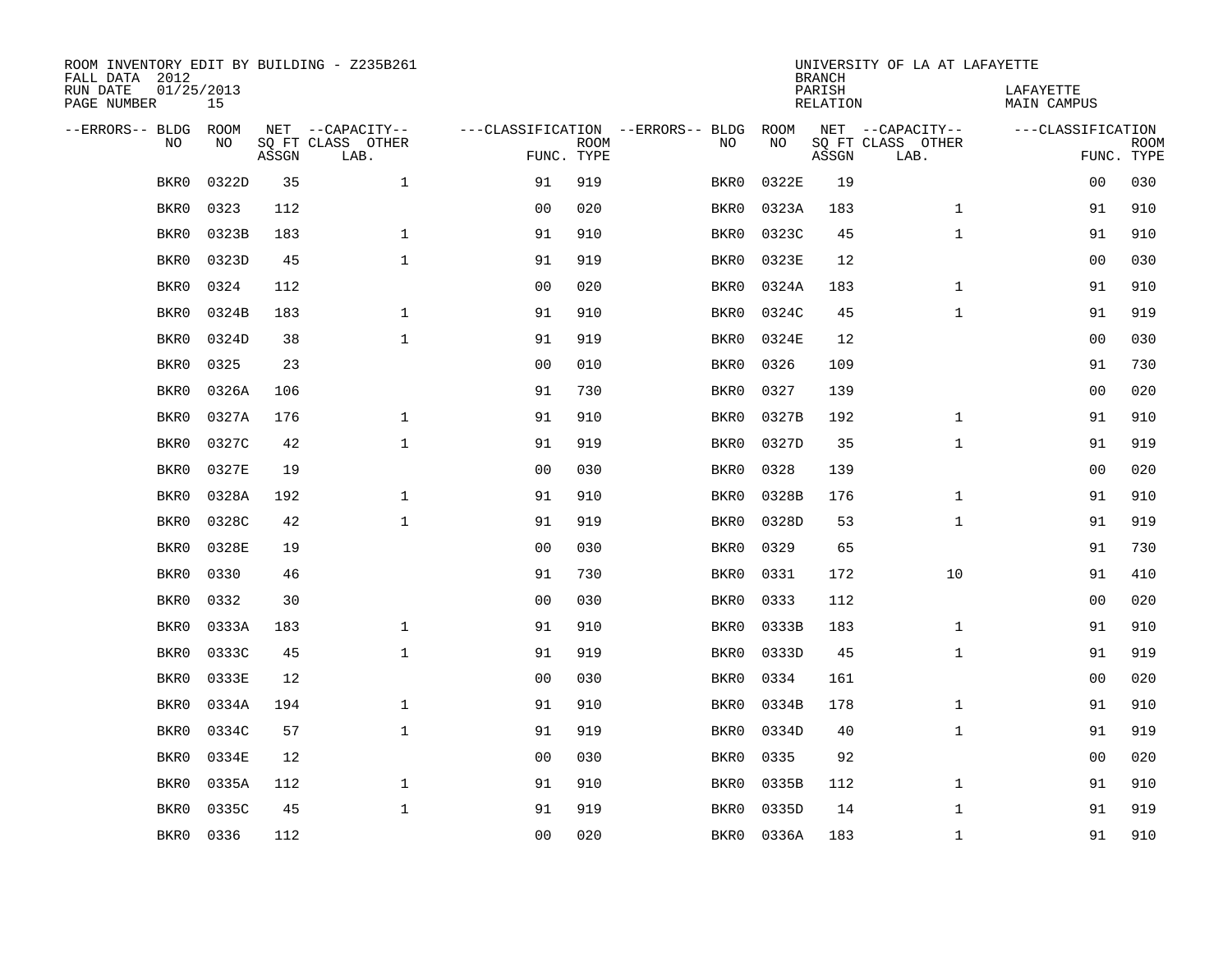| ROOM INVENTORY EDIT BY BUILDING - Z235B261<br>FALL DATA 2012 |                  |       |                           |                |                           |                                   | <b>BRANCH</b> | UNIVERSITY OF LA AT LAFAYETTE |                           |                          |                           |
|--------------------------------------------------------------|------------------|-------|---------------------------|----------------|---------------------------|-----------------------------------|---------------|-------------------------------|---------------------------|--------------------------|---------------------------|
| RUN DATE<br>PAGE NUMBER                                      | 01/25/2013<br>16 |       |                           |                |                           |                                   |               | PARISH<br><b>RELATION</b>     |                           | LAFAYETTE<br>MAIN CAMPUS |                           |
| --ERRORS-- BLDG                                              | ROOM             |       | NET --CAPACITY--          |                |                           | ---CLASSIFICATION --ERRORS-- BLDG | ROOM          |                               | NET --CAPACITY--          | ---CLASSIFICATION        |                           |
| NO                                                           | NO               | ASSGN | SQ FT CLASS OTHER<br>LAB. |                | <b>ROOM</b><br>FUNC. TYPE | NO                                | NO            | ASSGN                         | SQ FT CLASS OTHER<br>LAB. |                          | <b>ROOM</b><br>FUNC. TYPE |
| BKR0                                                         | 0336B            | 183   | $\mathbf{1}$              | 91             | 910                       | BKR0                              | 0336C         | 45                            | $\mathbf{1}$              | 91                       | 919                       |
| BKR0                                                         | 0336D            | 45    | $\mathbf{1}$              | 91             | 919                       | BKR0                              | 0336E         | 12                            |                           | 00                       | 030                       |
| BKR0                                                         | 0337             | 92    |                           | 0 <sub>0</sub> | 020                       | BKR0                              | 0337A         | 112                           | $\mathbf{1}$              | 91                       | 910                       |
| BKR0                                                         | 0337B            | 112   | $\mathbf 1$               | 91             | 910                       | BKR0                              | 0337C         | 45                            | $\mathbf{1}$              | 91                       | 919                       |
| BKR0                                                         | 0337D            | 14    |                           | 00             | 030                       | BKR0                              | 0338          | 112                           |                           | 00                       | 020                       |
| BKR0                                                         | 0338A            | 183   | $\mathbf{1}$              | 91             | 910                       | BKR0                              | 0338B         | 183                           | $\mathbf{1}$              | 91                       | 910                       |
| BKR0                                                         | 0338C            | 45    | $\mathbf{1}$              | 91             | 919                       | BKR0                              | 0338D         | 45                            | $\mathbf{1}$              | 91                       | 919                       |
| BKR0                                                         | 0338E            | 12    |                           | 0 <sub>0</sub> | 030                       | BKR0                              | 0339          | 92                            |                           | 0 <sub>0</sub>           | 020                       |
| BKR0                                                         | 0339A            | 112   | $\mathbf{1}$              | 91             | 910                       | BKR0                              | 0339B         | 112                           | $\mathbf{1}$              | 91                       | 910                       |
| BKR0                                                         | 0339C            | 45    | $\mathbf{1}$              | 91             | 919                       | BKR0                              | 0339D         | 14                            |                           | 00                       | 030                       |
| BKR0                                                         | 0340             | 163   |                           | 0 <sub>0</sub> | 020                       | BKR0                              | 0340A         | 178                           | $\mathbf{1}$              | 91                       | 910                       |
| BKR0                                                         | 0340B            | 194   | $\mathbf 1$               | 91             | 910                       | BKR0                              | 0340C         | 40                            | $\mathbf{1}$              | 91                       | 919                       |
| BKR0                                                         | 0340D            | 40    | $\mathbf{1}$              | 91             | 919                       | BKR0                              | 0340E         | 12                            |                           | 0 <sub>0</sub>           | 030                       |
| BKR0                                                         | 0341             | 112   |                           | 00             | 020                       | BKR0                              | 0341A         | 183                           | $\mathbf{1}$              | 91                       | 910                       |
| BKR0                                                         | 0341B            | 183   | $\mathbf 1$               | 91             | 910                       | BKR0                              | 0341C         | 45                            | $\mathbf{1}$              | 91                       | 919                       |
| BKR0                                                         | 0341D            | 45    | 1                         | 91             | 919                       | BKR0                              | 0341E         | 12                            |                           | 00                       | 030                       |
| BKR0                                                         | 0342             | 17    |                           | 0 <sub>0</sub> | 010                       | BKR0                              | 0343          | 194                           | 10                        | 91                       | 650                       |
| BKR0                                                         | 0344             | 18    |                           | 91             | 730                       | BKR0                              | 0345          | 92                            |                           | 00                       | 020                       |
| BKR0                                                         | 0345A            | 112   | $\mathbf{1}$              | 91             | 910                       | BKR0                              | 0345B         | 112                           | $\mathbf{1}$              | 91                       | 910                       |
| BKR0                                                         | 0345C            | 45    | $\mathbf{1}$              | 91             | 919                       | BKR0                              | 0345D         | 14                            |                           | 00                       | 030                       |
| BKR0                                                         | 0346             | 101   |                           | 0 <sub>0</sub> | 020                       | BKR0                              | 0346A         | 111                           | $\mathbf{1}$              | 91                       | 910                       |
| BKR0                                                         | 0346B            | 134   | $\mathbf{1}$              | 91             | 910                       | BKR0                              | 0346C         | 50                            | $\mathbf{1}$              | 91                       | 919                       |
| BKR0                                                         | 0346D            | 14    |                           | 0 <sub>0</sub> | 030                       | BKR0                              | 0347          | 92                            |                           | 0 <sub>0</sub>           | 020                       |
| BKR0                                                         | 0347A            | 112   | $\mathbf 1$               | 91             | 910                       | BKR0                              | 0347B         | 112                           | $\mathbf{1}$              | 91                       | 910                       |
| BKR0                                                         | 0347C            | 45    | $\mathbf 1$               | 91             | 919                       | BKR0                              | 0347D         | 14                            |                           | 0 <sub>0</sub>           | 030                       |
| BKR0                                                         | 0348             | 112   |                           | 00             | 020                       | BKR0                              | 0348A         | 201                           | $\mathbf{1}$              | 91                       | 910                       |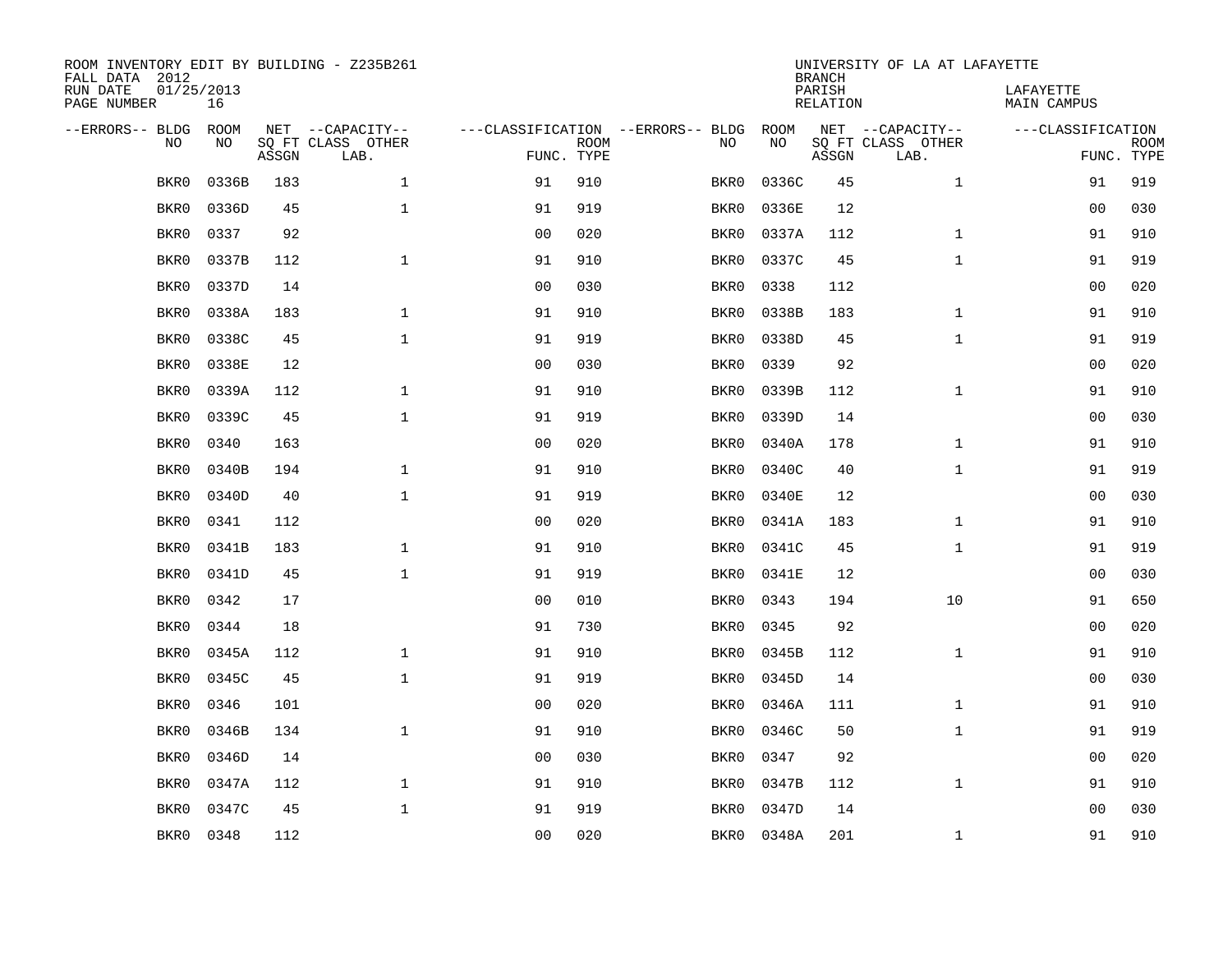| ROOM INVENTORY EDIT BY BUILDING - Z235B261<br>FALL DATA 2012 |                  |       | UNIVERSITY OF LA AT LAFAYETTE<br><b>BRANCH</b> |                |             |                                   |       |                           |                           |                          |                           |
|--------------------------------------------------------------|------------------|-------|------------------------------------------------|----------------|-------------|-----------------------------------|-------|---------------------------|---------------------------|--------------------------|---------------------------|
| RUN DATE<br>PAGE NUMBER                                      | 01/25/2013<br>17 |       |                                                |                |             |                                   |       | PARISH<br><b>RELATION</b> |                           | LAFAYETTE<br>MAIN CAMPUS |                           |
| --ERRORS-- BLDG                                              | ROOM             |       | NET --CAPACITY--                               |                |             | ---CLASSIFICATION --ERRORS-- BLDG | ROOM  |                           | NET --CAPACITY--          | ---CLASSIFICATION        |                           |
| NO                                                           | NO               | ASSGN | SQ FT CLASS OTHER<br>LAB.                      | FUNC. TYPE     | <b>ROOM</b> | NO                                | NO    | ASSGN                     | SQ FT CLASS OTHER<br>LAB. |                          | <b>ROOM</b><br>FUNC. TYPE |
| BKR0                                                         | 0348B            | 183   | $\mathbf{1}$                                   | 91             | 910         | BKR0                              | 0348C | 45                        | $\mathbf{1}$              | 91                       | 919                       |
| BKR0                                                         | 0348D            | 45    | $\mathbf 1$                                    | 91             | 919         | BKR0                              | 0348E | 12                        |                           | 00                       | 030                       |
| BKR0                                                         | 0349             | 92    |                                                | 0 <sub>0</sub> | 020         | BKR0                              | 0349A | 112                       | $\mathbf{1}$              | 91                       | 910                       |
| BKR0                                                         | 0349B            | 112   | $\mathbf{1}$                                   | 91             | 910         | BKR0                              | 0349C | 45                        | $\mathbf{1}$              | 91                       | 919                       |
| BKR0                                                         | 0349D            | 14    |                                                | 00             | 030         | BKR0                              | 0350  | 145                       |                           | 91                       | 730                       |
| BKR0                                                         | 0350A            | 97    |                                                | 91             | 730         | BKR0                              | 0351  | 112                       |                           | 0 <sub>0</sub>           | 020                       |
| BKR0                                                         | 0351A            | 183   | $\mathbf{1}$                                   | 91             | 910         | BKR0                              | 0351B | 183                       | $\mathbf{1}$              | 91                       | 910                       |
| BKR0                                                         | 0351C            | 45    | $\mathbf{1}$                                   | 91             | 919         | BKR0                              | 0351D | 45                        | $\mathbf{1}$              | 91                       | 919                       |
| BKR0                                                         | 0351E            | 12    |                                                | 0 <sub>0</sub> | 030         | BKR0                              | 0352  | 139                       |                           | 0 <sub>0</sub>           | 020                       |
| BKR0                                                         | 0352A            | 192   | $\mathbf 1$                                    | 91             | 910         | BKR0                              | 0352B | 176                       | $\mathbf{1}$              | 91                       | 910                       |
| BKR0                                                         | 0352C            | 42    | $\mathbf 1$                                    | 91             | 919         | BKR0                              | 0352D | 35                        | $\mathbf{1}$              | 91                       | 919                       |
| BKR0                                                         | 0352E            | 19    | $\mathbf 1$                                    | 0 <sub>0</sub> | 030         | BKR0                              | 0353  | 139                       |                           | 00                       | 020                       |
| BKR0                                                         | 0353A            | 176   | $\mathbf 1$                                    | 91             | 910         | BKR0                              | 0353B | 192                       | $\mathbf{1}$              | 91                       | 910                       |
| BKR0                                                         | 0353C            | 42    | $\mathbf 1$                                    | 91             | 919         | BKR0                              | 0353D | 53                        | $\mathbf{1}$              | 91                       | 919                       |
| BKR0                                                         | 0353E            | 19    |                                                | 0 <sub>0</sub> | 030         | BKR0                              | 0400  | 2334                      |                           | 00                       | 020                       |
| BKR0                                                         | 0400A            | 36    | $\mathbf 1$                                    | 0 <sub>0</sub> | 020         | BKR0                              | 0400B | 36                        | $\mathbf{1}$              | 00                       | 020                       |
| BKR0                                                         | 0400C            | 208   |                                                | 0 <sub>0</sub> | 020         | BKR0                              | 0400D | 2076                      |                           | 0 <sub>0</sub>           | 020                       |
| BKR0                                                         | 0400E            | 208   |                                                | 0 <sub>0</sub> | 020         | BKR0                              | 0400F | 2076                      |                           | 0 <sub>0</sub>           | 020                       |
| BKR0                                                         | 0400G            | 208   |                                                | 0 <sub>0</sub> | 020         | BKR0                              | 0401  | 112                       |                           | 0 <sub>0</sub>           | 020                       |
| BKR0                                                         | 0401A            | 183   | $\mathbf 1$                                    | 91             | 910         | BKR0                              | 0401B | 183                       | $\mathbf{1}$              | 91                       | 910                       |
| BKR0                                                         | 0401C            | 45    | $\mathbf 1$                                    | 91             | 919         | BKR0                              | 0401D | 45                        | $\mathbf{1}$              | 91                       | 919                       |
| BKR0                                                         | 0401E            | 12    |                                                | 0 <sub>0</sub> | 030         | BKR0                              | 0402  | 161                       |                           | 00                       | 020                       |
| BKR0                                                         | 0402A            | 178   | $\mathbf{1}$                                   | 91             | 910         | BKR0                              | 0402B | 194                       | $\mathbf{1}$              | 91                       | 910                       |
| BKR0                                                         | 0402C            | 57    | $\mathbf{1}$                                   | 91             | 919         | BKR0                              | 0402D | 40                        | $\mathbf{1}$              | 91                       | 919                       |
| BKR0                                                         | 0402E            | 12    |                                                | 0 <sub>0</sub> | 030         | BKR0                              | 0403  | 92                        |                           | 00                       | 020                       |
| BKR0                                                         | 0403A            | 112   | $\mathbf 1$                                    | 91             | 910         | BKR0                              | 0403B | 112                       | $\mathbf{1}$              | 91                       | 910                       |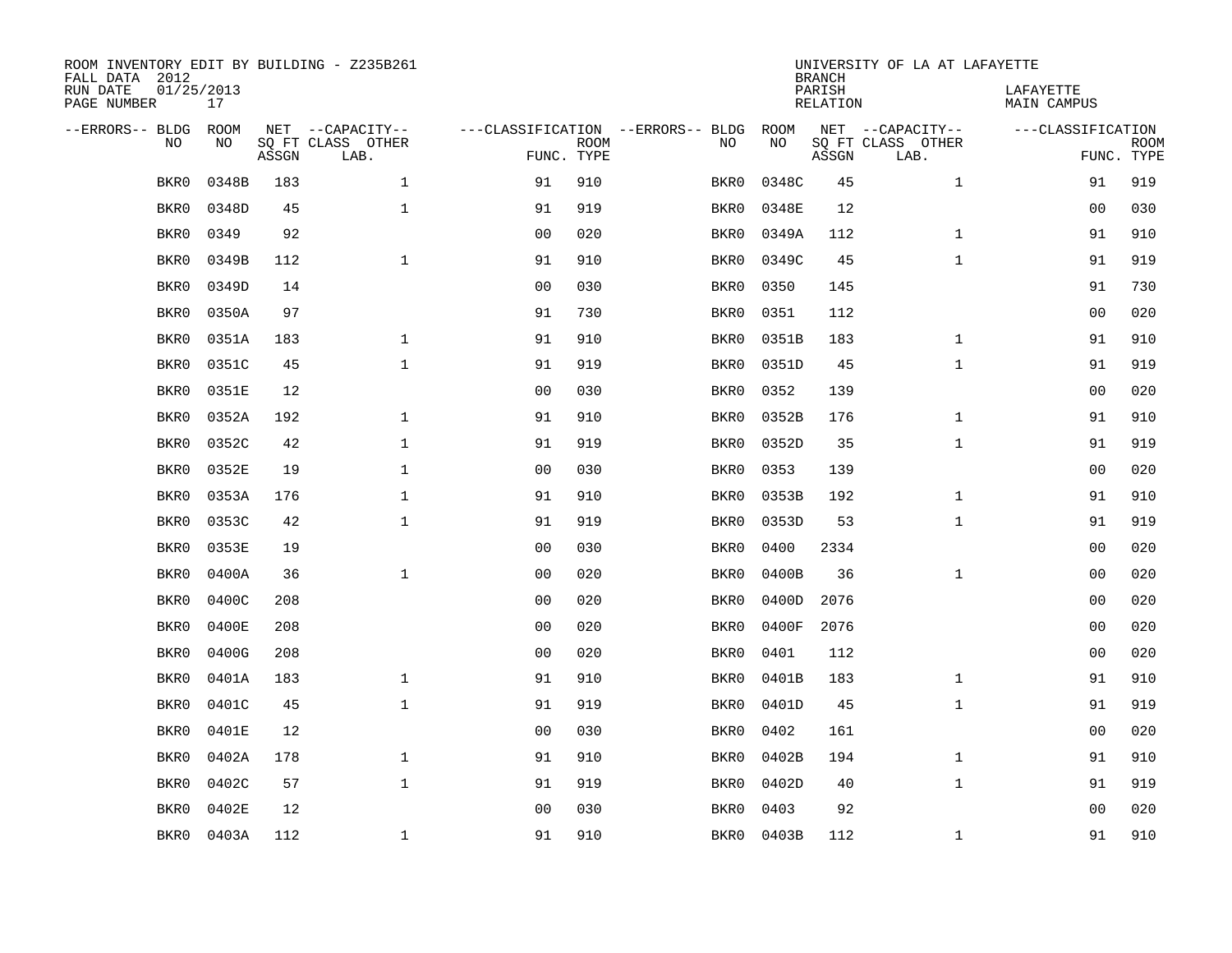| ROOM INVENTORY EDIT BY BUILDING - Z235B261<br>FALL DATA 2012 |                  |       |                           |                |             |                                   | <b>BRANCH</b> | UNIVERSITY OF LA AT LAFAYETTE |                           |                          |             |
|--------------------------------------------------------------|------------------|-------|---------------------------|----------------|-------------|-----------------------------------|---------------|-------------------------------|---------------------------|--------------------------|-------------|
| RUN DATE<br>PAGE NUMBER                                      | 01/25/2013<br>18 |       |                           |                |             |                                   |               | PARISH<br><b>RELATION</b>     |                           | LAFAYETTE<br>MAIN CAMPUS |             |
| --ERRORS-- BLDG                                              | ROOM             |       | NET --CAPACITY--          |                |             | ---CLASSIFICATION --ERRORS-- BLDG | ROOM          |                               | NET --CAPACITY--          | ---CLASSIFICATION        |             |
| NO                                                           | NO               | ASSGN | SQ FT CLASS OTHER<br>LAB. | FUNC. TYPE     | <b>ROOM</b> | NO                                | NO            | ASSGN                         | SQ FT CLASS OTHER<br>LAB. | FUNC. TYPE               | <b>ROOM</b> |
| BKR0                                                         | 0403C            | 45    | $\mathbf{1}$              | 91             | 919         | BKR0                              | 0403D         | 14                            |                           | 0 <sub>0</sub>           | 030         |
| BKR0                                                         | 0404             | 112   |                           | 0 <sub>0</sub> | 020         | BKR0                              | 0404A         | 183                           | $\mathbf{1}$              | 91                       | 910         |
| BKR0                                                         | 0404B            | 183   | $\mathbf{1}$              | 91             | 910         | BKR0                              | 0404C         | 45                            | $\mathbf{1}$              | 91                       | 919         |
| BKR0                                                         | 0404D            | 45    | $\mathbf{1}$              | 91             | 919         | BKR0                              | 0404E         | 12                            |                           | 0 <sub>0</sub>           | 030         |
| BKR0                                                         | 0405             | 92    |                           | 00             | 020         | BKR0                              | 0405A         | 112                           | $\mathbf{1}$              | 91                       | 910         |
| BKR0                                                         | 0405B            | 112   | $\mathbf{1}$              | 91             | 910         | BKR0                              | 0405C         | 45                            | $\mathbf{1}$              | 91                       | 919         |
| BKR0                                                         | 0405D            | 14    |                           | 91             | 919         | BKR0                              | 0406          | 112                           |                           | 00                       | 020         |
| BKR0                                                         | 0406A            | 183   | $\mathbf{1}$              | 91             | 910         | BKR0                              | 0406B         | 183                           | $\mathbf{1}$              | 91                       | 910         |
| BKR0                                                         | 0406C            | 45    | $\mathbf{1}$              | 91             | 919         | BKR0                              | 0406D         | 45                            | $\mathbf{1}$              | 91                       | 919         |
| BKR0                                                         | 0406E            | 12    |                           | 0 <sub>0</sub> | 030         | BKR0                              | 0407          | 92                            |                           | 00                       | 020         |
| BKR0                                                         | 0407A            | 112   | $\mathbf{1}$              | 91             | 910         | BKR0                              | 0407B         | 112                           | $\mathbf{1}$              | 91                       | 910         |
| BKR0                                                         | 0407C            | 45    | $\mathbf{1}$              | 91             | 919         | BKR0                              | 0407D         | 14                            |                           | 0 <sub>0</sub>           | 030         |
| BKR0                                                         | 0408             | 161   |                           | 00             | 020         | BKR0                              | 0408A         | 194                           | $\mathbf{1}$              | 91                       | 910         |
| BKR0                                                         | 0408B            | 178   | $\mathbf{1}$              | 91             | 910         | BKR0                              | 0408C         | 57                            | $\mathbf{1}$              | 91                       | 919         |
| BKR0                                                         | 0408D            | 40    | $\mathbf 1$               | 91             | 919         | BKR0                              | 0408E         | 12                            |                           | 00                       | 030         |
| BKR0                                                         | 0409             | 112   |                           | 0 <sub>0</sub> | 020         | BKR0                              | 0409A         | 183                           | $\mathbf{1}$              | 91                       | 910         |
| BKR0                                                         | 0409B            | 183   | $\mathbf 1$               | 91             | 910         | BKR0                              | 0409C         | 45                            | $\mathbf{1}$              | 91                       | 919         |
| BKR0                                                         | 0409D            | 45    | $\mathbf{1}$              | 91             | 919         | BKR0                              | 0409E         | 12                            | $\mathbf{1}$              | 00                       | 030         |
| BKR0                                                         | 0410             | 16    |                           | 0 <sub>0</sub> | 010         | BKR0                              | 0411          | 195                           | 10                        | 91                       | 650         |
| BKR0                                                         | 0412             | 18    |                           | 91             | 730         | BKR0                              | 0413          | 92                            |                           | 00                       | 020         |
| BKR0                                                         | 0413A            | 112   | $\mathbf{1}$              | 91             | 910         | BKR0                              | 0413B         | 112                           | $\mathbf{1}$              | 91                       | 910         |
| BKR0                                                         | 0413C            | 45    | $\mathbf{1}$              | 91             | 919         | BKR0                              | 0413D         | 14                            |                           | 0 <sub>0</sub>           | 030         |
| BKR0                                                         | 0414             | 16    |                           | 91             | 730         | BKR0                              | 0415          | 92                            |                           | 0 <sub>0</sub>           | 020         |
| BKR0                                                         | 0415A            | 112   | $\mathbf{1}$              | 91             | 910         | BKR0                              | 0415B         | 112                           | $\mathbf{1}$              | 91                       | 910         |
| BKR0                                                         | 0415C            | 45    | $\mathbf 1$               | 91             | 919         | BKR0                              | 0415D         | 14                            |                           | 0 <sub>0</sub>           | 030         |
| BKR0                                                         | 0416             | 106   |                           | 00             | 020         |                                   | BKR0 0416A    | 133                           | $\mathbf{1}$              | 91                       | 910         |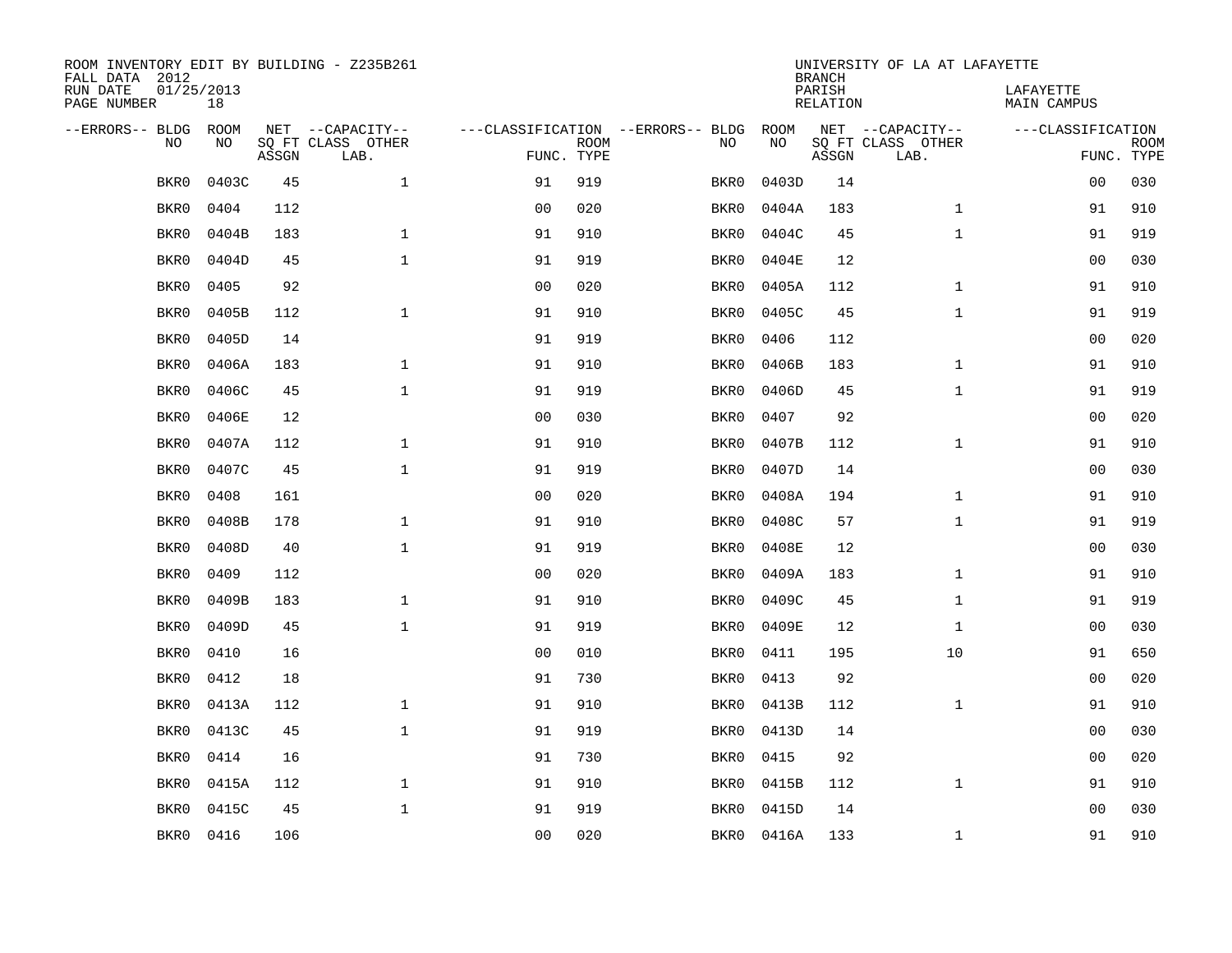| ROOM INVENTORY EDIT BY BUILDING - Z235B261<br>FALL DATA 2012 |                  |       |                           |                |             |                                   | <b>BRANCH</b> | UNIVERSITY OF LA AT LAFAYETTE |                           |                                 |                           |
|--------------------------------------------------------------|------------------|-------|---------------------------|----------------|-------------|-----------------------------------|---------------|-------------------------------|---------------------------|---------------------------------|---------------------------|
| RUN DATE<br>PAGE NUMBER                                      | 01/25/2013<br>19 |       |                           |                |             |                                   |               | PARISH<br><b>RELATION</b>     |                           | LAFAYETTE<br><b>MAIN CAMPUS</b> |                           |
| --ERRORS-- BLDG                                              | ROOM             |       | NET --CAPACITY--          |                |             | ---CLASSIFICATION --ERRORS-- BLDG | ROOM          |                               | NET --CAPACITY--          | ---CLASSIFICATION               |                           |
| NO                                                           | NO               | ASSGN | SQ FT CLASS OTHER<br>LAB. | FUNC. TYPE     | <b>ROOM</b> | NO                                | NO            | ASSGN                         | SQ FT CLASS OTHER<br>LAB. |                                 | <b>ROOM</b><br>FUNC. TYPE |
| BKR0                                                         | 0416B            | 111   | $\mathbf 1$               | 91             | 910         | BKR0                              | 0416C         | 51                            | $\mathbf{1}$              | 91                              | 919                       |
| BKR0                                                         | 0416D            | 14    |                           | 0 <sub>0</sub> | 030         | BKR0                              | 0417          | 92                            |                           | 00                              | 020                       |
| BKR0                                                         | 0417A            | 112   | $\mathbf 1$               | 91             | 910         | BKR0                              | 0417B         | 112                           | $\mathbf{1}$              | 91                              | 910                       |
| BKR0                                                         | 0417C            | 45    | $\mathbf 1$               | 91             | 919         | BKR0                              | 0417D         | 14                            |                           | 00                              | 030                       |
| BKR0                                                         | 0418             | 112   |                           | 0 <sub>0</sub> | 020         | BKR0                              | 0418A         | 183                           | $\mathbf{1}$              | 91                              | 910                       |
| BKR0                                                         | 0418B            | 183   | $\mathbf 1$               | 91             | 910         | BKR0                              | 0418C         | 45                            | $\mathbf{1}$              | 91                              | 919                       |
| BKR0                                                         | 0418D            | 45    | $\mathbf{1}$              | 91             | 919         | BKR0                              | 0418E         | 12                            |                           | 0 <sub>0</sub>                  | 030                       |
| BKR0                                                         | 0419             | 112   |                           | 0 <sub>0</sub> | 020         | BKR0                              | 0419A         | 183                           | $\mathbf{1}$              | 91                              | 910                       |
| BKR0                                                         | 0419B            | 183   | $\mathbf{1}$              | 91             | 910         | BKR0                              | 0419C         | 45                            | $\mathbf{1}$              | 91                              | 919                       |
| BKR0                                                         | 0419D            | 45    | $\mathbf{1}$              | 91             | 919         | BKR0                              | 0419E         | 12                            |                           | 00                              | 030                       |
| BKR0                                                         | 0420             | 145   |                           | 91             | 730         | BKR0                              | 0420A         | 97                            |                           | 91                              | 730                       |
| BKR0                                                         | 0421             | 139   |                           | 0 <sub>0</sub> | 020         | BKR0                              | 0421A         | 176                           | $\mathbf{1}$              | 91                              | 910                       |
| BKR0                                                         | 0421B            | 192   | $\mathbf{1}$              | 91             | 910         | BKR0                              | 0421C         | 42                            | $\mathbf{1}$              | 91                              | 919                       |
| BKR0                                                         | 0421D            | 53    | $\mathbf{1}$              | 91             | 919         | BKR0                              | 0421E         | 19                            |                           | 00                              | 020                       |
| BKR0                                                         | 0422             | 139   |                           | 0 <sub>0</sub> | 020         | BKR0                              | 0422A         | 176                           | $\mathbf{1}$              | 91                              | 910                       |
| BKR0                                                         | 0422B            | 192   | 1                         | 91             | 910         | BKR0                              | 0422C         | 42                            | $\mathbf{1}$              | 91                              | 919                       |
| BKR0                                                         | 0422D            | 35    | $\mathbf{1}$              | 91             | 919         | BKR0                              | 0422E         | 19                            |                           | 0 <sub>0</sub>                  | 030                       |
| BKR0                                                         | 0423             | 112   |                           | 0 <sub>0</sub> | 020         | BKR0                              | 0423A         | 183                           | $\mathbf{1}$              | 91                              | 910                       |
| BKR0                                                         | 0423B            | 183   | $\mathbf 1$               | 91             | 910         | BKR0                              | 0423C         | 45                            | $\mathbf{1}$              | 91                              | 919                       |
| BKR0                                                         | 0423D            | 45    | $\mathbf{1}$              | 91             | 919         | BKR0                              | 0423E         | 12                            | $\mathbf{1}$              | 00                              | 030                       |
| BKR0                                                         | 0424             | 112   |                           | 0 <sub>0</sub> | 020         | BKR0                              | 0424A         | 183                           | $\mathbf{1}$              | 91                              | 910                       |
| BKR0                                                         | 0424B            | 183   | $\mathbf{1}$              | 91             | 910         | BKR0                              | 0424C         | 45                            | $\mathbf{1}$              | 91                              | 919                       |
| BKR0                                                         | 0424D            | 45    | $\mathbf{1}$              | 91             | 919         | BKR0                              | 0424E         | 12                            |                           | 0 <sub>0</sub>                  | 030                       |
| BKR0                                                         | 0425             | 22    |                           | 0 <sub>0</sub> | 010         | BKR0                              | 0426          | 109                           |                           | 91                              | 730                       |
| BKR0                                                         | 0426A            | 98    |                           | 91             | 730         | BKR0                              | 0427          | 139                           |                           | 0 <sub>0</sub>                  | 020                       |
| BKR0                                                         | 0427A            | 176   | 1                         | 91             | 910         |                                   | BKR0 0427B    | 192                           | $\mathbf{1}$              | 91                              | 910                       |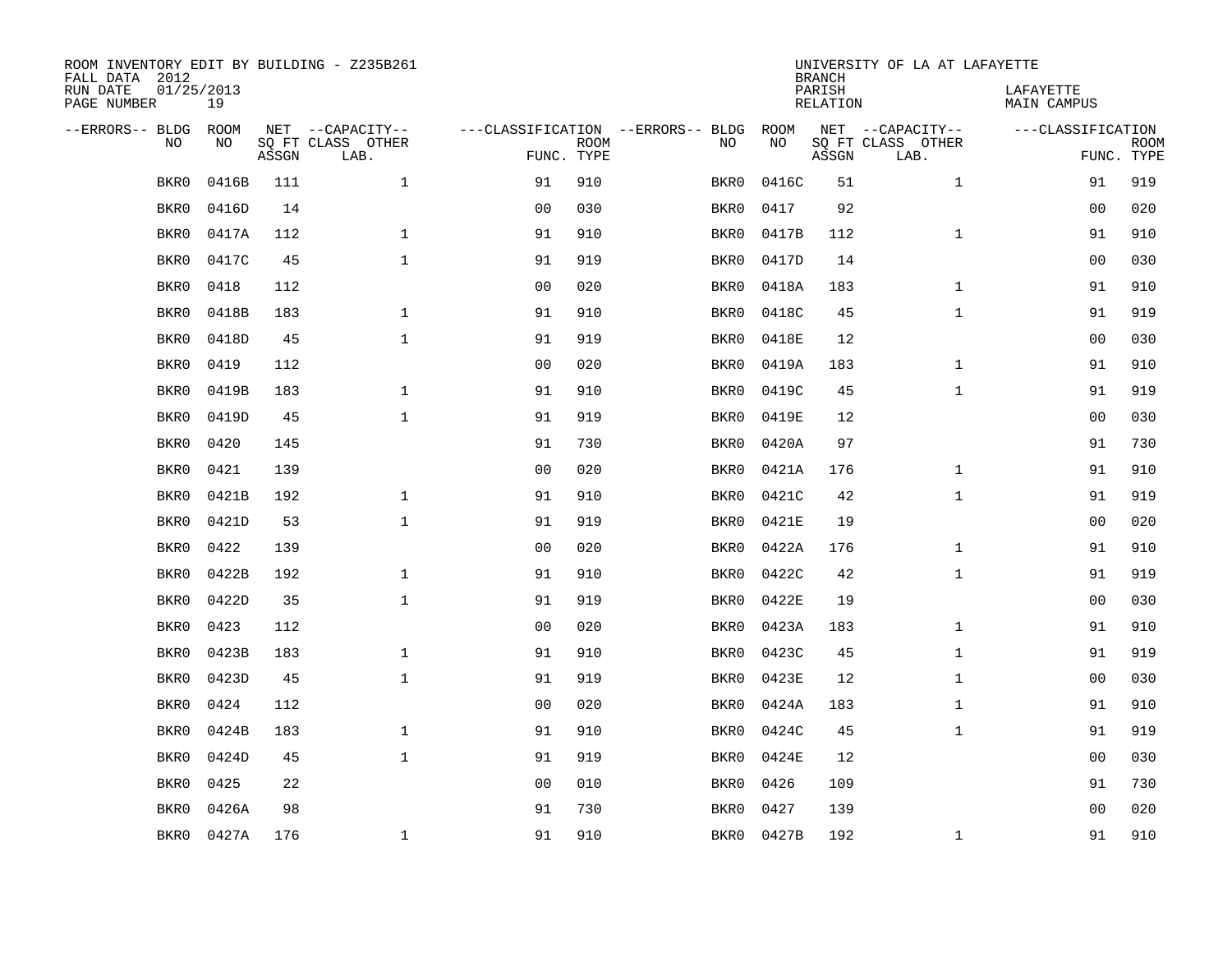| ROOM INVENTORY EDIT BY BUILDING - Z235B261<br>FALL DATA 2012 |                  |       |                           |                |             |                                   | <b>BRANCH</b> | UNIVERSITY OF LA AT LAFAYETTE |                           |                          |             |
|--------------------------------------------------------------|------------------|-------|---------------------------|----------------|-------------|-----------------------------------|---------------|-------------------------------|---------------------------|--------------------------|-------------|
| RUN DATE<br>PAGE NUMBER                                      | 01/25/2013<br>20 |       |                           |                |             |                                   |               | PARISH<br>RELATION            |                           | LAFAYETTE<br>MAIN CAMPUS |             |
| --ERRORS-- BLDG                                              | ROOM             |       | NET --CAPACITY--          |                |             | ---CLASSIFICATION --ERRORS-- BLDG | ROOM          |                               | NET --CAPACITY--          | ---CLASSIFICATION        |             |
| N <sub>O</sub>                                               | NO.              | ASSGN | SQ FT CLASS OTHER<br>LAB. | FUNC. TYPE     | <b>ROOM</b> | NO.                               | <b>NO</b>     | ASSGN                         | SQ FT CLASS OTHER<br>LAB. | FUNC. TYPE               | <b>ROOM</b> |
| BKR0                                                         | 0427C            | 42    | $\mathbf{1}$              | 91             | 919         | BKR0                              | 0427D         | 53                            | $\mathbf{1}$              | 91                       | 919         |
| BKR0                                                         | 0427E            | 19    |                           | 0 <sub>0</sub> | 030         | BKR0                              | 0428          | 139                           |                           | 0 <sub>0</sub>           | 020         |
| BKR0                                                         | 0428A            | 176   | $\mathbf 1$               | 91             | 910         | BKR0                              | 0428B         | 192                           | $\mathbf{1}$              | 91                       | 910         |
| BKR0                                                         | 0428C            | 42    | $\mathbf 1$               | 91             | 919         | BKR0                              | 0428D         | 53                            | $\mathbf{1}$              | 91                       | 919         |
| BKR0                                                         | 0428E            | 19    |                           | 00             | 030         | BKR0                              | 0429          | 65                            |                           | 91                       | 730         |
| BKR0                                                         | 0430             | 46    |                           | 0 <sub>0</sub> | 030         | BKR0                              | 0431          | 172                           | 10                        | 91                       | 410         |
| BKR0                                                         | 0432             | 30    |                           | 0 <sub>0</sub> | 030         | BKR0                              | 0433          | 112                           |                           | 0 <sub>0</sub>           | 020         |
| BKR0                                                         | 0433A            | 183   | $\mathbf{1}$              | 91             | 910         | BKR0                              | 0433B         | 183                           | $\mathbf{1}$              | 91                       | 910         |
| BKR0                                                         | 0433C            | 45    | $\mathbf{1}$              | 91             | 919         | BKR0                              | 0433D         | 45                            | $\mathbf{1}$              | 91                       | 919         |
| BKR0                                                         | 0433E            | 12    |                           | 0 <sub>0</sub> | 030         | BKR0                              | 0434          | 161                           |                           | 0 <sub>0</sub>           | 020         |
| BKR0                                                         | 0434A            | 194   | $\mathbf{1}$              | 91             | 910         | BKR0                              | 0434B         | 178                           | $\mathbf{1}$              | 91                       | 910         |
| BKR0                                                         | 0434C            | 57    | $\mathbf{1}$              | 91             | 919         | BKR0                              | 0434D         | 40                            | $\mathbf{1}$              | 91                       | 919         |
| BKR0                                                         | 0434E            | 12    |                           | 0 <sub>0</sub> | 030         | BKR0                              | 0435          | 92                            |                           | 00                       | 020         |
| BKR0                                                         | 0435A            | 112   | $\mathbf 1$               | 91             | 910         | BKR0                              | 0435B         | 112                           | $\mathbf{1}$              | 91                       | 910         |
| BKR0                                                         | 0435C            | 45    | $\mathbf{1}$              | 91             | 919         | BKR0                              | 0435D         | 14                            |                           | 00                       | 030         |
| BKR0                                                         | 0436             | 112   |                           | 0 <sub>0</sub> | 020         | BKR0                              | 0436A         | 183                           | $\mathbf{1}$              | 91                       | 910         |
| BKR0                                                         | 0436B            | 183   | $\mathbf 1$               | 91             | 910         | BKR0                              | 0436C         | 45                            | $\mathbf{1}$              | 91                       | 919         |
| BKR0                                                         | 0436D            | 183   | $\mathbf{1}$              | 91             | 919         | BKR0                              | 0436E         | 12                            |                           | 00                       | 030         |
| BKR0                                                         | 0437             | 92    |                           | 0 <sub>0</sub> | 020         | BKR0                              | 0437A         | 112                           | $\mathbf{1}$              | 91                       | 910         |
| BKR0                                                         | 0437B            | 112   | $\mathbf{1}$              | 91             | 910         | BKR0                              | 0437C         | 45                            | $\mathbf{1}$              | 91                       | 919         |
| BKR0                                                         | 0437D            | 14    |                           | 0 <sub>0</sub> | 030         | BKR0                              | 0438          | 112                           |                           | 0 <sub>0</sub>           | 020         |
| BKR0                                                         | 0438A            | 183   | $\mathbf 1$               | 91             | 910         | BKR0                              | 0438B         | 183                           | $\mathbf{1}$              | 91                       | 910         |
| BKR0                                                         | 0438C            | 45    | $\mathbf 1$               | 91             | 919         | BKR0                              | 0438D         | 38                            | $\mathbf{1}$              | 91                       | 919         |
| BKR0                                                         | 0438E            | 12    | $\mathbf 1$               | 0 <sub>0</sub> | 030         | BKR0                              | 0439          | 92                            |                           | 00                       | 020         |
| BKR0                                                         | 0439A            | 112   | $\mathbf 1$               | 91             | 910         | BKR0                              | 0439B         | 112                           | $\mathbf{1}$              | 91                       | 910         |
| BKR0                                                         | 0439C            | 40    | $\mathbf{1}$              | 91             | 919         | BKR0                              | 0439D         | 14                            |                           | 0 <sub>0</sub>           | 030         |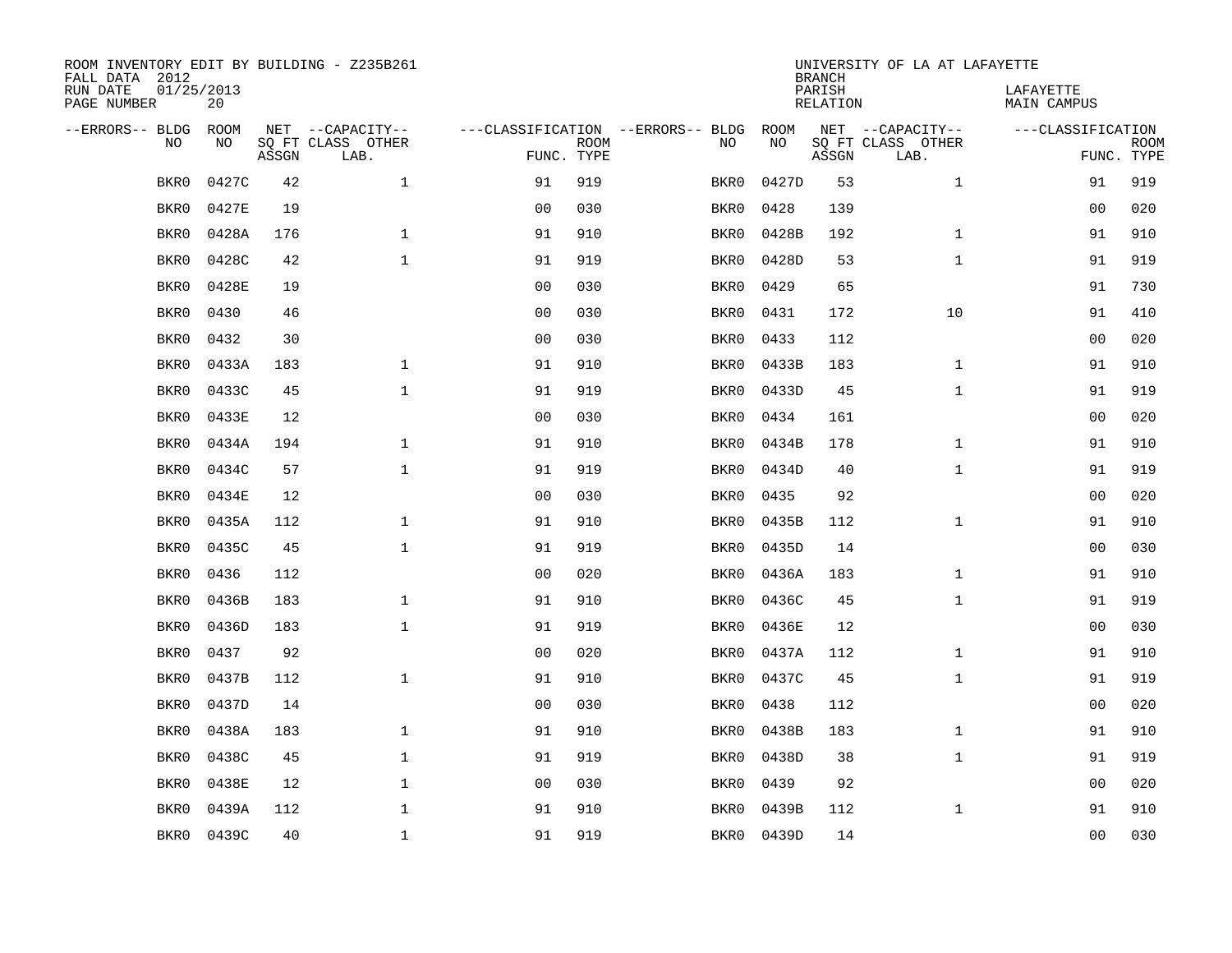| ROOM INVENTORY EDIT BY BUILDING - Z235B261<br>FALL DATA 2012 |                  |       |                           |                |             |                                   | <b>BRANCH</b> | UNIVERSITY OF LA AT LAFAYETTE |                           |                                 |                           |
|--------------------------------------------------------------|------------------|-------|---------------------------|----------------|-------------|-----------------------------------|---------------|-------------------------------|---------------------------|---------------------------------|---------------------------|
| RUN DATE<br>PAGE NUMBER                                      | 01/25/2013<br>21 |       |                           |                |             |                                   |               | PARISH<br><b>RELATION</b>     |                           | LAFAYETTE<br><b>MAIN CAMPUS</b> |                           |
| --ERRORS-- BLDG                                              | ROOM             |       | NET --CAPACITY--          |                |             | ---CLASSIFICATION --ERRORS-- BLDG | ROOM          |                               | NET --CAPACITY--          | ---CLASSIFICATION               |                           |
| NO                                                           | NO               | ASSGN | SQ FT CLASS OTHER<br>LAB. | FUNC. TYPE     | <b>ROOM</b> | NO                                | NO            | ASSGN                         | SQ FT CLASS OTHER<br>LAB. |                                 | <b>ROOM</b><br>FUNC. TYPE |
| BKR0                                                         | 0440             | 161   |                           | 0 <sub>0</sub> | 020         | BKR0                              | 0440A         | 178                           | $\mathbf{1}$              | 91                              | 910                       |
| BKR0                                                         | 0440B            | 194   | $\mathbf 1$               | 91             | 910         | BKR0                              | 0440C         | 57                            | $\mathbf{1}$              | 91                              | 919                       |
| BKR0                                                         | 0440D            | 40    | $\mathbf 1$               | 91             | 919         | BKR0                              | 0440E         | 12                            |                           | 00                              | 030                       |
| BKR0                                                         | 0441             | 112   |                           | 0 <sub>0</sub> | 020         | BKR0                              | 0441A         | 183                           | $\mathbf{1}$              | 91                              | 910                       |
| BKR0                                                         | 0441B            | 183   | $\mathbf{1}$              | 91             | 910         | BKR0                              | 0441C         | 45                            | $\mathbf{1}$              | 91                              | 919                       |
| BKR0                                                         | 0441D            | 45    | $\mathbf{1}$              | 91             | 919         | BKR0                              | 0441E         | 12                            | $\mathbf{1}$              | 00                              | 030                       |
| BKR0                                                         | 0442             | 18    |                           | 0 <sub>0</sub> | 010         | BKR0                              | 0443          | 194                           | 10                        | 91                              | 650                       |
| BKR0                                                         | 0444             | 18    |                           | 91             | 730         | BKR0                              | 0445          | 92                            |                           | 0 <sub>0</sub>                  | 020                       |
| BKR0                                                         | 0445A            | 112   | $\mathbf{1}$              | 91             | 910         | BKR0                              | 0445B         | 112                           | $\mathbf{1}$              | 91                              | 910                       |
| BKR0                                                         | 0445C            | 45    | $\mathbf{1}$              | 91             | 910         | BKR0                              | 0445D         | 14                            |                           | 00                              | 030                       |
| BKR0                                                         | 0446             | 105   |                           | 0 <sub>0</sub> | 020         | BKR0                              | 0446A         | 111                           | $\mathbf{1}$              | 91                              | 910                       |
| BKR0                                                         | 0446B            | 133   | $\mathbf{1}$              | 91             | 910         | BKR0                              | 0446C         | 51                            | $\mathbf{1}$              | 91                              | 919                       |
| BKR0                                                         | 0446D            | 13    |                           | 0 <sub>0</sub> | 030         | BKR0                              | 0447          | 92                            |                           | 0 <sub>0</sub>                  | 020                       |
| BKR0                                                         | 0447A            | 112   | $\mathbf 1$               | 91             | 910         | BKR0                              | 0447B         | 112                           | $\mathbf{1}$              | 91                              | 910                       |
| BKR0                                                         | 0447C            | 45    | $\mathbf{1}$              | 91             | 919         | BKR0                              | 0447D         | 14                            |                           | 0 <sub>0</sub>                  | 030                       |
| BKR0                                                         | 0448             | 112   |                           | 00             | 020         | BKR0                              | 0448A         | 183                           | $\mathbf{1}$              | 91                              | 910                       |
| BKR0                                                         | 0448B            | 183   | $\mathbf{1}$              | 91             | 910         | BKR0                              | 0448C         | 45                            | $\mathbf{1}$              | 91                              | 919                       |
| BKR0                                                         | 0448D            | 45    | $\mathbf{1}$              | 91             | 919         | BKR0                              | 0448E         | 15                            |                           | 00                              | 030                       |
| BKR0                                                         | 0449             | 92    |                           | 0 <sub>0</sub> | 020         | BKR0                              | 0449A         | 112                           | $\mathbf{1}$              | 91                              | 910                       |
| BKR0                                                         | 0449B            | 112   | $\mathbf{1}$              | 91             | 910         | BKR0                              | 0449C         | 45                            | $\mathbf{1}$              | 91                              | 919                       |
| BKR0                                                         | 0449D            | 14    |                           | 0 <sub>0</sub> | 030         | BKR0                              | 0450          | 145                           |                           | 91                              | 730                       |
| BKR0                                                         | 0450A            | 97    |                           | 91             | 730         | BKR0                              | 0451          | 112                           |                           | 0 <sub>0</sub>                  | 020                       |
| BKR0                                                         | 0451A            | 183   | $\mathbf{1}$              | 91             | 910         | BKR0                              | 0451B         | 183                           | $\mathbf{1}$              | 91                              | 910                       |
| BKR0                                                         | 0451C            | 45    | $\mathbf 1$               | 91             | 919         | BKR0                              | 0451D         | 45                            | $\mathbf{1}$              | 91                              | 919                       |
| BKR0                                                         | 0451E            | 12    |                           | 0 <sub>0</sub> | 030         | BKR0                              | 0452          | 139                           |                           | 0 <sub>0</sub>                  | 020                       |
| BKR0                                                         | 0452A            | 192   | 1                         | 91             | 910         |                                   | BKR0 0452B    | 176                           | $\mathbf{1}$              | 91                              | 910                       |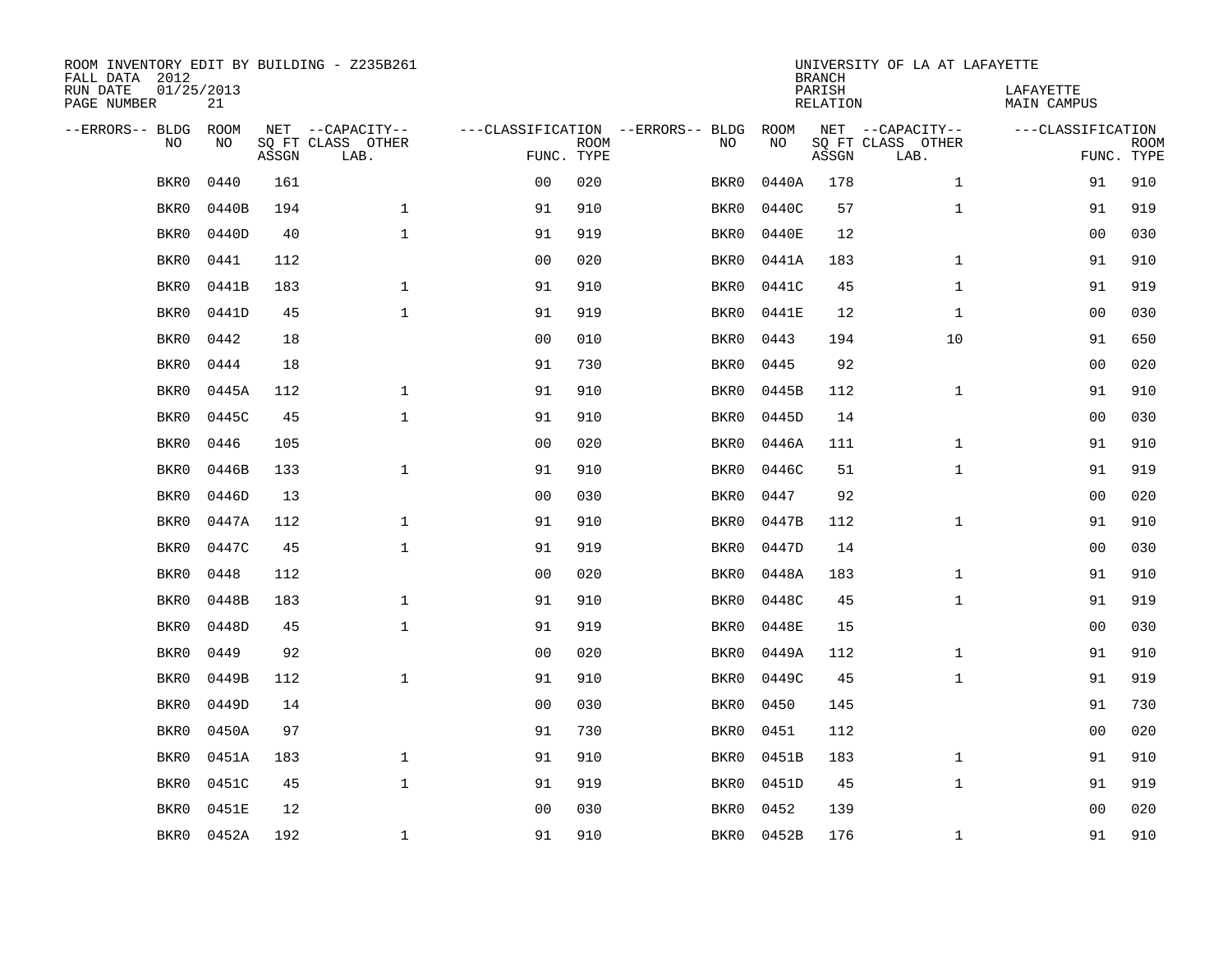| ROOM INVENTORY EDIT BY BUILDING - Z235B261<br>FALL DATA 2012 |            |       |                           |                                        |      |           | <b>BRANCH</b>                                    | UNIVERSITY OF LA AT LAFAYETTE |                                                                                                                            |                          |                           |
|--------------------------------------------------------------|------------|-------|---------------------------|----------------------------------------|------|-----------|--------------------------------------------------|-------------------------------|----------------------------------------------------------------------------------------------------------------------------|--------------------------|---------------------------|
| 01/25/2013<br>RUN DATE<br>PAGE NUMBER                        | 22         |       |                           |                                        |      |           |                                                  | PARISH<br>RELATION            |                                                                                                                            | LAFAYETTE<br>MAIN CAMPUS |                           |
| --ERRORS-- BLDG ROOM                                         |            |       | NET --CAPACITY--          | ---CLASSIFICATION --ERRORS-- BLDG ROOM |      |           |                                                  |                               | NET --CAPACITY--                                                                                                           | ---CLASSIFICATION        |                           |
| NO                                                           | NO         | ASSGN | SQ FT CLASS OTHER<br>LAB. | FUNC. TYPE                             | ROOM | NO.       | NO                                               | ASSGN                         | SQ FT CLASS OTHER<br>LAB.                                                                                                  |                          | <b>ROOM</b><br>FUNC. TYPE |
| BKR0                                                         | 0452C      | 42    | $\mathbf 1$               | 91                                     | 910  | BKR0      | 0452D                                            | 53                            | $\mathbf{1}$                                                                                                               | 91                       | 919                       |
| BKR0                                                         | 0452E      | 19    |                           | 0 <sub>0</sub>                         | 030  | BKR0      | 0453                                             | 139                           |                                                                                                                            | 00                       | 020                       |
| BKR0                                                         | 0453A      | 176   | $\mathbf{1}$              | 91                                     | 910  | BKR0      | 0453B                                            | 192                           | $\mathbf{1}$                                                                                                               | 91                       | 910                       |
| BKR0                                                         | 0453C      | 42    | $\mathbf{1}$              | 91                                     | 919  | BKR0      | 0453D                                            | 53                            | $\mathbf{1}$                                                                                                               | 91                       | 910                       |
| BKR0                                                         | 0453E      | 19    |                           | 00                                     | 030  | BKR0      | 0454                                             | 85                            |                                                                                                                            | 0 <sub>0</sub>           | 030                       |
| BKR0                                                         | 0454A      | 140   |                           | 0 <sub>0</sub>                         | 030  | BKR0 0455 | TOTAL NUMBER CLASSROOMS<br>TOTAL NUMBER LABS 210 | 224                           | TOTAL NET ASSIGN SQ. FT. IN ROOM FILE<br>TOTAL NUMBER COMPUTER CLASSROOMS<br>TOTAL NUMBER SPECIAL LABS 220                 | 91<br>64,444             | 730                       |
| BK10                                                         | 0100       | 628   |                           | 0 <sub>0</sub>                         | 020  |           | BK10 0100A                                       | 20                            |                                                                                                                            | 0 <sub>0</sub>           | 020                       |
| BK10                                                         | 0100B      | 54    |                           | 0 <sub>0</sub>                         | 020  | BK10      | 0101                                             | 95                            | $\mathbf{1}$                                                                                                               | 61                       | 310                       |
| BK10                                                         | 0102       | 95    | $\mathbf{1}$              | 11                                     | 310  | BK10      | 0103                                             | 95                            | $\mathbf{1}$                                                                                                               | 11                       | 310                       |
| BK10                                                         | 0104       | 95    | 1                         | 11                                     | 310  | BK10 0105 |                                                  | 113                           |                                                                                                                            | 45                       | 315                       |
| BK10                                                         | 0106       | 186   | 6                         | 45                                     | 650  | BK10      | 0107                                             | 59                            | 2                                                                                                                          | 0 <sub>0</sub>           | 030                       |
| BK10                                                         | 0108       | 59    | 2                         | 0 <sub>0</sub>                         | 030  | BK10      | 0109                                             | 122                           |                                                                                                                            | 45                       | 315                       |
| BK10                                                         | 0109A      | 24    |                           | 0 <sub>0</sub>                         | 030  | BK10      | 0110                                             | 25                            |                                                                                                                            | 0 <sub>0</sub>           | 030                       |
| BK10                                                         | 0111       | 141   | $\mathbf 1$               | 61                                     | 310  | BK10 0112 |                                                  | 136                           | 8                                                                                                                          | 45                       | 350                       |
| BK10                                                         | 0113       | 116   | $\mathbf{1}$              | 61                                     | 310  | BK10 0114 |                                                  | 45                            |                                                                                                                            | 0 <sub>0</sub>           | 030                       |
|                                                              | BK10 0115  | 172   | $\mathbf{1}$              | 61                                     | 310  | BK10 0116 | TOTAL NUMBER CLASSROOMS<br>TOTAL NUMBER LABS 210 | 165                           | $\mathbf{1}$<br>TOTAL NET ASSIGN SQ. FT. IN ROOM FILE<br>TOTAL NUMBER COMPUTER CLASSROOMS<br>TOTAL NUMBER SPECIAL LABS 220 | 61<br>1,531              | 310                       |
| BNA0                                                         | 0100       | 1535  |                           | 0 <sub>0</sub>                         | 020  | BNA0      | 0100A                                            | 670                           |                                                                                                                            | 0 <sub>0</sub>           | 020                       |
| BNA0                                                         | 0100D 1682 |       |                           | 0 <sub>0</sub>                         | 020  | BNA0      | 0100E                                            | 208                           |                                                                                                                            | 0 <sub>0</sub>           | 020                       |
| BNA0                                                         | 0100G      | 208   |                           | 0 <sub>0</sub>                         | 020  | BNA0      | 0100H                                            | 208                           |                                                                                                                            | 0 <sub>0</sub>           | 020                       |
| BNA0                                                         | 0100I      | 947   |                           | 0 <sub>0</sub>                         | 020  | BNA0      | 0100J                                            | 208                           |                                                                                                                            | 00                       | 020                       |
| BNA0                                                         | 0101       | 144   | $\mathbf{1}$              | 91                                     | 314  | BNA0      | 0102                                             | 222                           | $\mathbf{1}$                                                                                                               | 91                       | 635                       |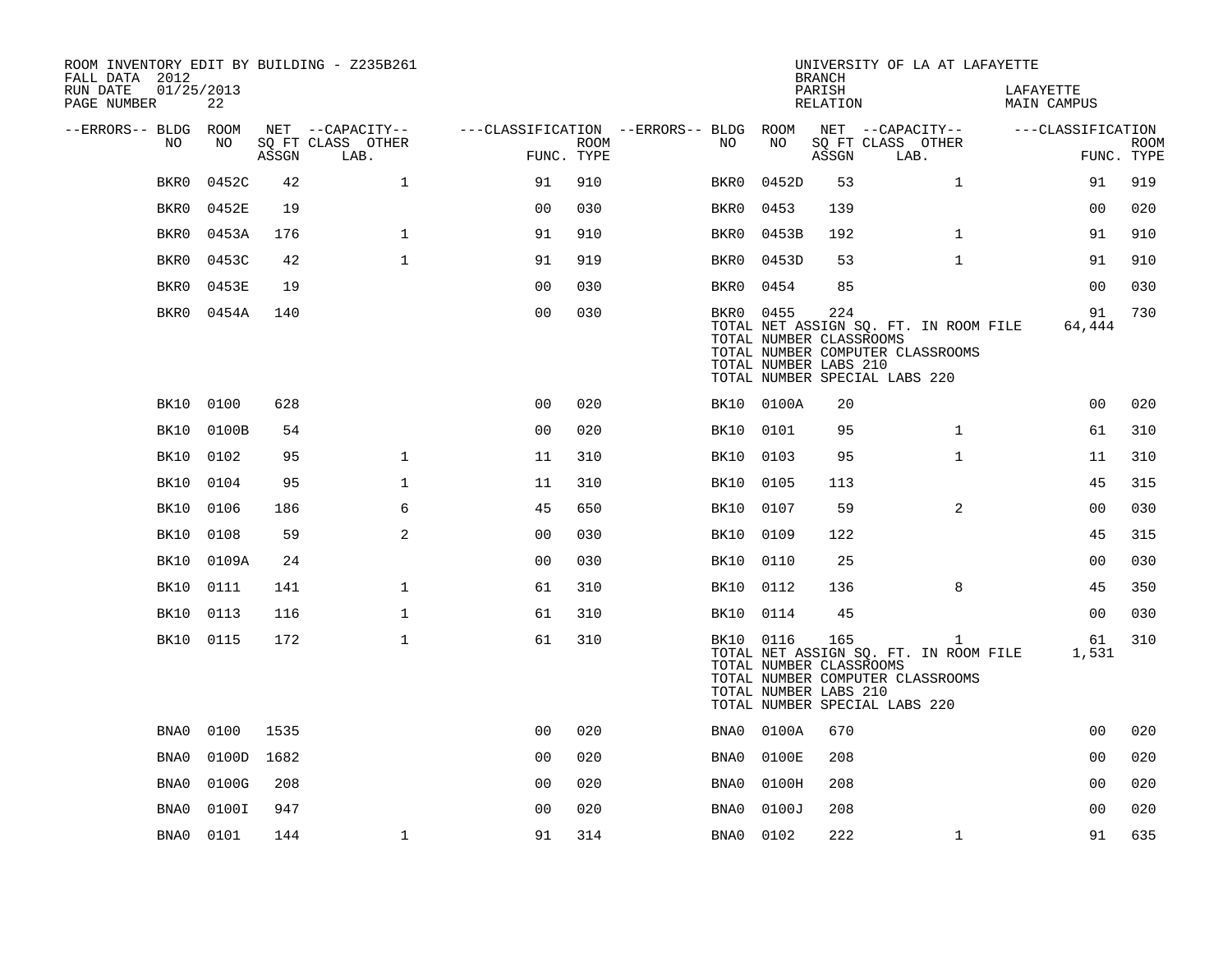| ROOM INVENTORY EDIT BY BUILDING - Z235B261<br>FALL DATA 2012 |                  |       |                           |                                   |             |      | <b>BRANCH</b> | UNIVERSITY OF LA AT LAFAYETTE |                           |                                 |                           |
|--------------------------------------------------------------|------------------|-------|---------------------------|-----------------------------------|-------------|------|---------------|-------------------------------|---------------------------|---------------------------------|---------------------------|
| RUN DATE<br>PAGE NUMBER                                      | 01/25/2013<br>23 |       |                           |                                   |             |      |               | PARISH<br>RELATION            |                           | LAFAYETTE<br><b>MAIN CAMPUS</b> |                           |
| --ERRORS-- BLDG                                              | <b>ROOM</b>      |       | NET --CAPACITY--          | ---CLASSIFICATION --ERRORS-- BLDG |             |      | <b>ROOM</b>   |                               | NET --CAPACITY--          | ---CLASSIFICATION               |                           |
| N <sub>O</sub>                                               | NO.              | ASSGN | SO FT CLASS OTHER<br>LAB. | FUNC. TYPE                        | <b>ROOM</b> | NO.  | <b>NO</b>     | ASSGN                         | SQ FT CLASS OTHER<br>LAB. |                                 | <b>ROOM</b><br>FUNC. TYPE |
| BNA0                                                         | 0103             | 59    | $\mathbf{1}$              | 0 <sub>0</sub>                    | 030         | BNA0 | 0104          | 336                           | 11                        | 91                              | 935                       |
| BNA0                                                         | 0104A            | 23    |                           | 0 <sub>0</sub>                    | 030         | BNA0 | 0105          | 48                            | $\mathbf{1}$              | 00                              | 030                       |
| BNA0                                                         | 0106             | 110   |                           | 0 <sub>0</sub>                    | 020         | BNA0 | 0106A         | 180                           | 2                         | 91                              | 920                       |
| BNA0                                                         | 0106B            | 174   | 2                         | 91                                | 920         | BNA0 | 0106C         | 46                            | $\mathbf{1}$              | 91                              | 919                       |
| BNA0                                                         | 0106D            | 41    | $\mathbf{1}$              | 91                                | 919         | BNA0 | 0106E         | 12                            |                           | 00                              | 030                       |
| BNA0                                                         | 0107             | 328   | 8                         | 91                                | 680         | BNA0 | 0108          | 150                           |                           | 0 <sub>0</sub>                  | 020                       |
| BNA0                                                         | 0108A            | 168   | $\mathbf 1$               | 91                                | 920         | BNA0 | 0108B         | 173                           | $\mathbf{1}$              | 91                              | 920                       |
| BNA0                                                         | 0108C            | 43    | $\mathbf{1}$              | 91                                | 919         | BNA0 | 0108D         | 57                            | $\mathbf{1}$              | 91                              | 919                       |
| BNA0                                                         | 0108E            | 14    |                           | 0 <sub>0</sub>                    | 030         | BNA0 | 0109          | 91                            |                           | 0 <sub>0</sub>                  | 020                       |
| BNA0                                                         | 0109A            | 111   | $\mathbf 1$               | 91                                | 920         | BNA0 | 0109B         | $7\phantom{.0}$               | $\mathbf{1}$              | 91                              | 920                       |
| BNA0                                                         | 0109C            | 44    | $\mathbf{1}$              | 91                                | 919         | BNA0 | 0109D         | 13                            |                           | 00                              | 030                       |
| BNA0                                                         | 0110             | 20    |                           | 91                                | 730         | BNA0 | 0111          | 90                            |                           | 0 <sub>0</sub>                  | 020                       |
| BNA0                                                         | 0111A            | 111   | $\mathbf{1}$              | 91                                | 920         | BNA0 | 0111B         | 133                           | $\mathbf{1}$              | 91                              | 920                       |
| BNA0                                                         | 0111C            | 50    | $\mathbf{1}$              | 91                                | 919         | BNA0 | 0111D         | 14                            |                           | 00                              | 030                       |
| BNA0                                                         | 0112             | 193   |                           | 91                                | 730         | BNA0 | 0113          | 110                           |                           | 00                              | 020                       |
| BNA0                                                         | 0113A            | 180   | $\mathbf 1$               | 91                                | 920         | BNA0 | 0113B         | 174                           | $\mathbf{1}$              | 91                              | 920                       |
| BNA0                                                         | 0113C            | 46    | $\mathbf{1}$              | 91                                | 919         | BNA0 | 0113D         | 44                            | $\mathbf{1}$              | 91                              | 919                       |
| BNA0                                                         | 0113E            | 12    |                           | 0 <sub>0</sub>                    | 030         | BNA0 | 0114          | 71                            | $\mathbf{1}$              | 0 <sub>0</sub>                  | 010                       |
| BNA0                                                         | 0115             | 409   | 8                         | 91                                | 680         | BNA0 | 0116          | 108                           |                           | 0 <sub>0</sub>                  | 020                       |
| BNA0                                                         | 0116A            | 174   | $\mathbf{1}$              | 91                                | 920         | BNA0 | 0116B         | 180                           | $\mathbf{1}$              | 91                              | 920                       |
| BNA0                                                         | 0116C            | 41    | $\mathbf 1$               | 91                                | 919         | BNA0 | 0116D         | 46                            | $\mathbf{1}$              | 91                              | 919                       |
| BNA0                                                         | 0116E            | 11    |                           | 0 <sub>0</sub>                    | 030         | BNA0 | 0117          | 90                            |                           | 00                              | 020                       |
| BNA0                                                         | 0117A            | 123   | $\mathbf 1$               | 91                                | 920         | BNA0 | 0117B         | 114                           | $\mathbf{1}$              | 91                              | 920                       |
| BNA0                                                         | 0117C            | 46    | $\mathbf{1}$              | 91                                | 919         | BNA0 | 0117D         | 14                            |                           | 00                              | 030                       |
| BNA0                                                         | 0118             | 128   |                           | 0 <sub>0</sub>                    | 020         | BNA0 | 0118A         | 183                           | $\mathbf{1}$              | 91                              | 920                       |
| BNA0                                                         | 0118B            | 170   | $\mathbf{1}$              | 91                                | 920         | BNA0 | 0118C         | 55                            | $\mathbf{1}$              | 91                              | 919                       |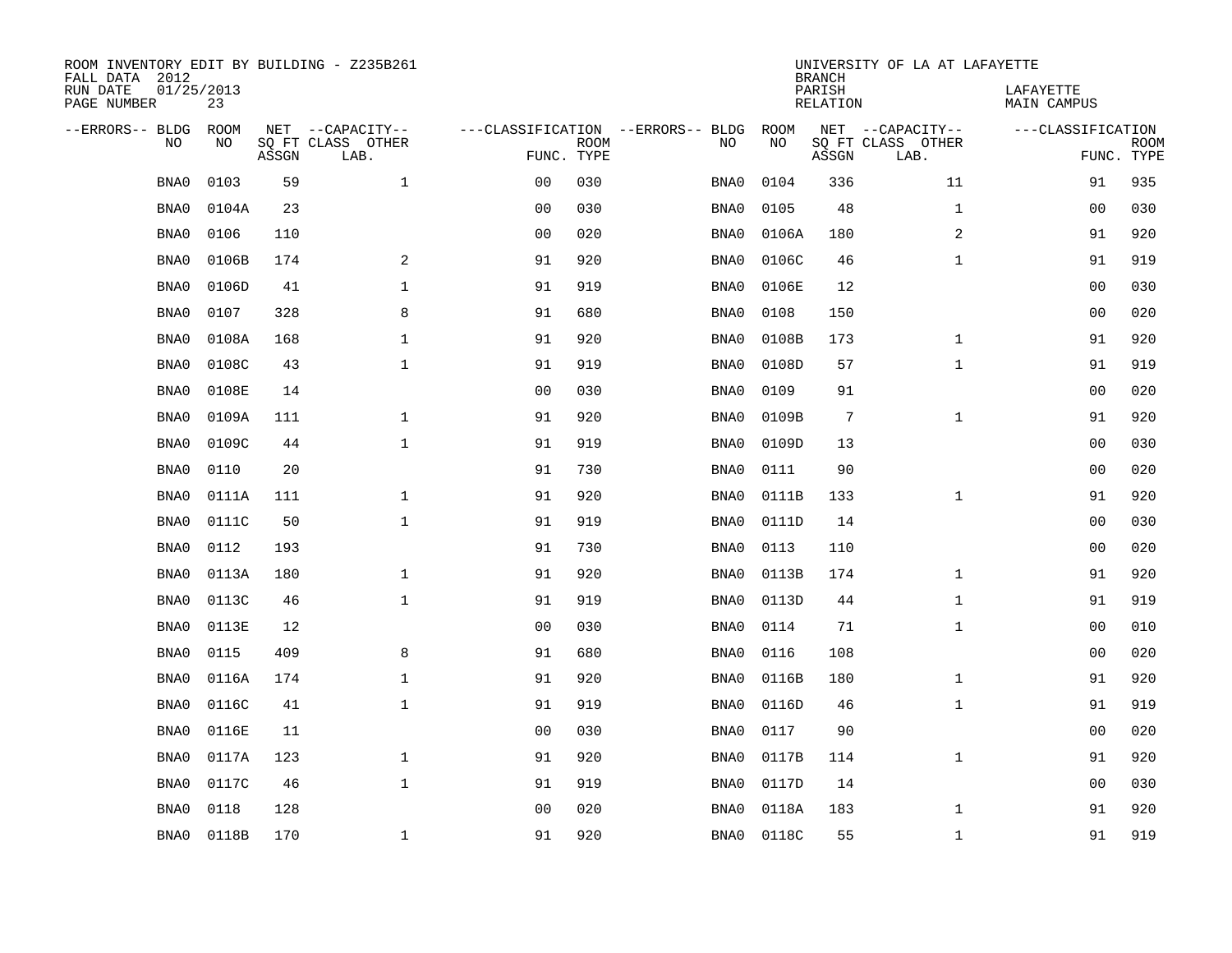| ROOM INVENTORY EDIT BY BUILDING - Z235B261<br>FALL DATA 2012 |                  |       |                           |                |             |                                   | <b>BRANCH</b> | UNIVERSITY OF LA AT LAFAYETTE |                           |                          |                           |
|--------------------------------------------------------------|------------------|-------|---------------------------|----------------|-------------|-----------------------------------|---------------|-------------------------------|---------------------------|--------------------------|---------------------------|
| RUN DATE<br>PAGE NUMBER                                      | 01/25/2013<br>24 |       |                           |                |             |                                   |               | PARISH<br><b>RELATION</b>     |                           | LAFAYETTE<br>MAIN CAMPUS |                           |
| --ERRORS-- BLDG                                              | <b>ROOM</b>      |       | NET --CAPACITY--          |                |             | ---CLASSIFICATION --ERRORS-- BLDG | ROOM          |                               | NET --CAPACITY--          | ---CLASSIFICATION        |                           |
| NO                                                           | NO               | ASSGN | SQ FT CLASS OTHER<br>LAB. | FUNC. TYPE     | <b>ROOM</b> | NO                                | NO            | ASSGN                         | SQ FT CLASS OTHER<br>LAB. |                          | <b>ROOM</b><br>FUNC. TYPE |
| BNA0                                                         | 0118D            | 44    | $\mathbf{1}$              | 91             | 919         | BNA0                              | 0119          | 90                            |                           | 0 <sub>0</sub>           | 020                       |
| BNA0                                                         | 0119A            | 104   | $\mathbf{1}$              | 91             | 920         | BNA0                              | 0119B         | 104                           | $\mathbf{1}$              | 91                       | 920                       |
| BNA0                                                         | 0119C            | 46    | 1                         | 91             | 919         | BNA0                              | 0121          | 522                           | $\mathbf{1}$              | 91                       | 950                       |
| BNA0                                                         | 0121A            | 98    | $\mathbf 1$               | 91             | 919         | BNA0                              | 0122          | 110                           | $\mathbf{1}$              | 00                       | 020                       |
| BNA0                                                         | 0122A            | 175   | $\mathbf{1}$              | 91             | 920         | BNA0                              | 0122B         | 180                           | $\mathbf{1}$              | 91                       | 920                       |
| BNA0                                                         | 0122C            | 40    | $\mathbf{1}$              | 91             | 919         | BNA0                              | 0122D         | 46                            | $\mathbf{1}$              | 91                       | 919                       |
| BNA0                                                         | 0122E            | 12    |                           | 0 <sub>0</sub> | 030         | BNA0                              | 0123          | 89                            |                           | 0 <sub>0</sub>           | 020                       |
| BNA0                                                         | 0123A            | 112   | $\mathbf 1$               | 91             | 920         | BNA0                              | 0123B         | 111                           | $\mathbf{1}$              | 91                       | 920                       |
| BNA0                                                         | 0123C            | 44    | $\mathbf{1}$              | 91             | 919         | BNA0                              | 0123D         | 14                            |                           | 0 <sub>0</sub>           | 030                       |
| BNA0                                                         | 0124             | 78    |                           | 0 <sub>0</sub> | 020         | BNA0                              | 0124A         | 180                           | $\mathbf{1}$              | 91                       | 920                       |
| BNA0                                                         | 0124B            | 42    | $\mathbf 1$               | 91             | 919         | BNA0                              | 0124C         | 7                             |                           | 0 <sub>0</sub>           | 030                       |
| BNA0                                                         | 0125             | 90    |                           | 0 <sub>0</sub> | 020         | BNA0                              | 0125A         | 134                           | $\mathbf{1}$              | 91                       | 920                       |
| BNA0                                                         | 0125B            | 112   | $\mathbf{1}$              | 91             | 920         | BNA0                              | 0125C         | 49                            | $\mathbf{1}$              | 91                       | 919                       |
| BNA0                                                         | 0125D            | 14    |                           | 0 <sub>0</sub> | 030         | BNA0                              | 0126          | 36                            |                           | 91                       | 730                       |
| BNA0                                                         | 0127             | 97    |                           | 0 <sub>0</sub> | 020         | BNA0                              | 0127A         | 175                           | $\mathbf{1}$              | 91                       | 920                       |
| BNA0                                                         | 0127B            | 180   | $\mathbf{1}$              | 91             | 920         | BNA0                              | 0127C         | 42                            | $\mathbf{1}$              | 91                       | 919                       |
| BNA0                                                         | 0127D            | 42    | $\mathbf{1}$              | 91             | 919         | BNA0                              | 0127E         | 12                            |                           | 0 <sub>0</sub>           | 030                       |
| BNA0                                                         | 0128             | 103   |                           | 0 <sub>0</sub> | 030         | BNA0                              | 0129          | 390                           |                           | 91                       | 680                       |
| BNA0                                                         | 0130             | 108   |                           | 0 <sub>0</sub> | 020         | BNA0                              | 0130A         | 178                           | $\mathbf{1}$              | 91                       | 920                       |
| BNA0                                                         | 0130B            | 175   | $\mathbf 1$               | 91             | 920         | BNA0                              | 0130C         | 47                            | $\mathbf{1}$              | 91                       | 919                       |
| BNA0                                                         | 0130D            | 47    | $\mathbf 1$               | 91             | 919         | BNA0                              | 0130E         | 11                            |                           | 00                       | 030                       |
| BNA0                                                         | 0131             | 156   |                           | 91             | 935         | BNA0                              | 0132          | 110                           |                           | 00                       | 020                       |
| BNA0                                                         | 0132A            | 175   | $\mathbf 1$               | 91             | 920         | BNA0                              | 0132B         | 175                           | $\mathbf{1}$              | 91                       | 920                       |
| BNA0                                                         | 0132C            | 42    | $\mathbf{1}$              | 91             | 919         | BNA0                              | 0132D         | 43                            | $\mathbf{1}$              | 91                       | 919                       |
| BNA0                                                         | 0132E            | 12    |                           | 0 <sub>0</sub> | 030         | BNA0                              | 0133          | 110                           |                           | 00                       | 020                       |
| BNA0                                                         | 0133A            | 180   | $\mathbf{1}$              | 91             | 920         | BNA0                              | 0133B         | 175                           | $\mathbf{1}$              | 91                       | 920                       |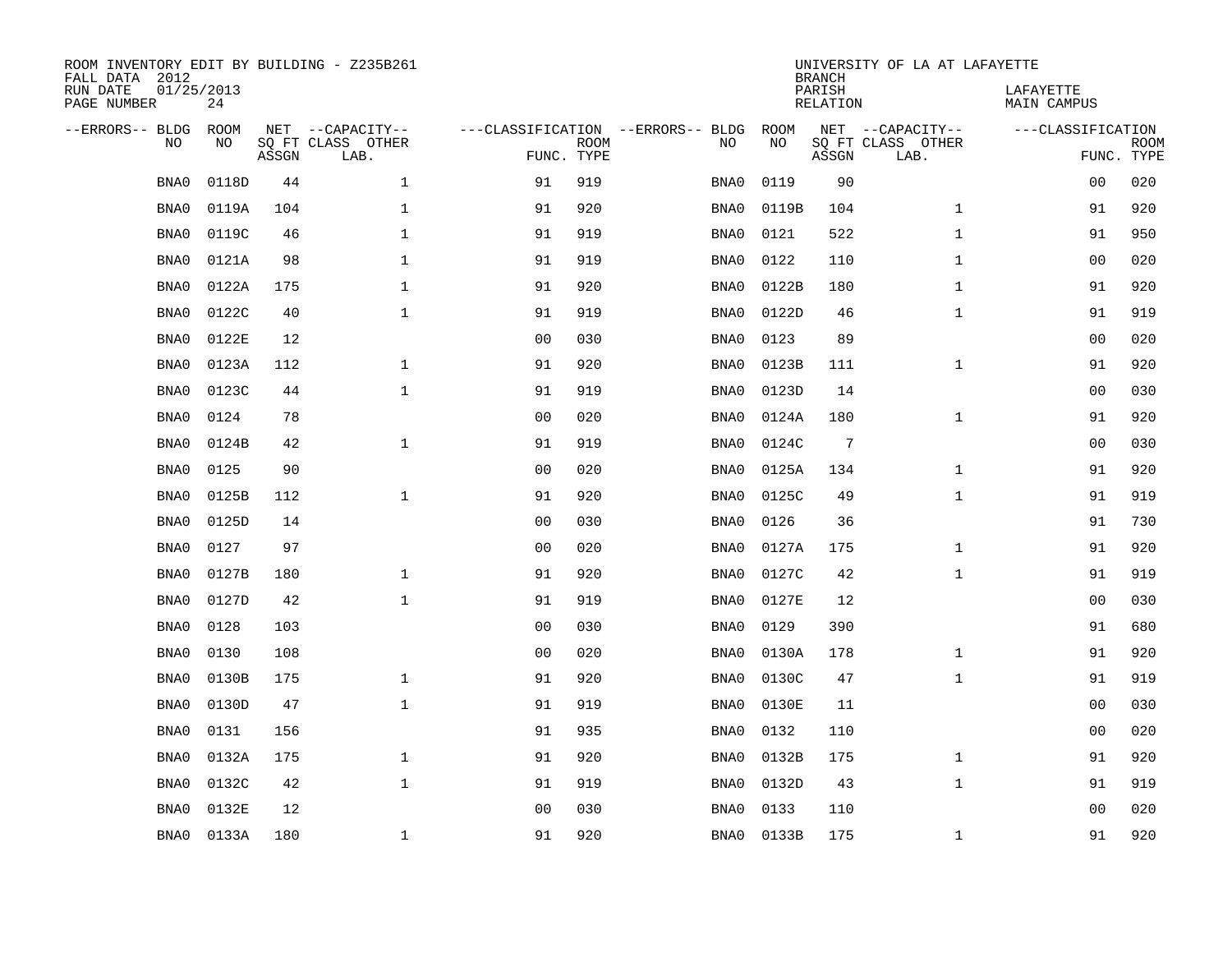| ROOM INVENTORY EDIT BY BUILDING - Z235B261<br>FALL DATA 2012 |                  |       |                           |                |             |                                   |       | <b>BRANCH</b>             | UNIVERSITY OF LA AT LAFAYETTE |                                 |                           |
|--------------------------------------------------------------|------------------|-------|---------------------------|----------------|-------------|-----------------------------------|-------|---------------------------|-------------------------------|---------------------------------|---------------------------|
| RUN DATE<br>PAGE NUMBER                                      | 01/25/2013<br>25 |       |                           |                |             |                                   |       | PARISH<br><b>RELATION</b> |                               | LAFAYETTE<br><b>MAIN CAMPUS</b> |                           |
| --ERRORS-- BLDG                                              | ROOM             |       | NET --CAPACITY--          |                |             | ---CLASSIFICATION --ERRORS-- BLDG | ROOM  |                           | NET --CAPACITY--              | ---CLASSIFICATION               |                           |
| NO                                                           | NO               | ASSGN | SQ FT CLASS OTHER<br>LAB. | FUNC. TYPE     | <b>ROOM</b> | NO                                | NO    | ASSGN                     | SQ FT CLASS OTHER<br>LAB.     |                                 | <b>ROOM</b><br>FUNC. TYPE |
| BNA0                                                         | 0133C            | 47    | $\mathbf 1$               | 91             | 919         | BNA0                              | 0133D | 47                        | $\mathbf{1}$                  | 91                              | 919                       |
| BNA0                                                         | 0133E            | 12    |                           | 0 <sub>0</sub> | 030         | BNA0                              | 0134  | 38                        |                               | 00                              | 010                       |
| BNA0                                                         | 0135             | 90    |                           | 0 <sub>0</sub> | 020         | BNA0                              | 0135A | 111                       | $\mathbf{1}$                  | 91                              | 920                       |
| BNA0                                                         | 0135B            | 111   | $\mathbf{1}$              | 91             | 920         | BNA0                              | 0135C | 46                        | $\mathbf{1}$                  | 91                              | 919                       |
| BNA0                                                         | 0135D            | 14    |                           | 00             | 030         | BNA0                              | 0136  | 94                        |                               | 0 <sub>0</sub>                  | 020                       |
| BNA0                                                         | 0136A            | 102   | $\mathbf 1$               | 91             | 920         | BNA0                              | 0136B | 102                       | $\mathbf{1}$                  | 91                              | 920                       |
| BNA0                                                         | 0136C            | 46    | $\mathbf{1}$              | 91             | 919         | BNA0                              | 0136D | 14                        |                               | 0 <sub>0</sub>                  | 030                       |
| BNA0                                                         | 0137             | 101   |                           | 0 <sub>0</sub> | 020         | BNA0                              | 0137A | 102                       | $\mathbf{1}$                  | 91                              | 920                       |
| BNA0                                                         | 0137B            | 102   | $\mathbf{1}$              | 91             | 920         | BNA0                              | 0137C | 46                        | $\mathbf{1}$                  | 91                              | 919                       |
| BNA0                                                         | 0137D            | 14    |                           | 0 <sub>0</sub> | 030         | BNA0                              | 0138  | 111                       |                               | 00                              | 020                       |
| BNA0                                                         | 0138A            | 180   | $\mathbf{1}$              | 91             | 920         | BNA0                              | 0138B | 186                       | $\mathbf{1}$                  | 91                              | 920                       |
| BNA0                                                         | 0138C            | 41    | $\mathbf 1$               | 91             | 919         | BNA0                              | 0138D | 61                        | $\mathbf{1}$                  | 91                              | 919                       |
| BNA0                                                         | 0139             | 56    |                           | 0 <sub>0</sub> | 020         | BNA0                              | 0139A | 103                       | $\mathbf{1}$                  | 91                              | 920                       |
| BNA0                                                         | 0139B            | 102   | $\mathbf{1}$              | 91             | 920         | BNA0                              | 0139C | 45                        | $\mathbf{1}$                  | 91                              | 919                       |
| BNA0                                                         | 0139D            | 14    |                           | 0 <sub>0</sub> | 030         | BNA0                              | 0141  | 131                       |                               | 00                              | 020                       |
| BNA0                                                         | 0141A            | 102   | 1                         | 91             | 920         | BNA0                              | 0141B | 102                       | $\mathbf{1}$                  | 91                              | 920                       |
| BNA0                                                         | 0141C            | 46    | $\mathbf 1$               | 91             | 919         | BNA0                              | 0141D | 14                        |                               | 0 <sub>0</sub>                  | 030                       |
| BNA0                                                         | 0143             | 95    |                           | 0 <sub>0</sub> | 020         | BNA0                              | 0143A | 102                       | $\mathbf{1}$                  | 91                              | 920                       |
| BNA0                                                         | 0143B            | 102   | $\mathbf{1}$              | 91             | 920         | BNA0                              | 0143C | 46                        | $\mathbf{1}$                  | 91                              | 919                       |
| BNA0                                                         | 0143D            | 14    |                           | 0 <sub>0</sub> | 030         | BNA0                              | 0145  | 96                        |                               | 00                              | 020                       |
| BNA0                                                         | 0145A            | 102   | $\mathbf{1}$              | 91             | 920         | BNA0                              | 0145B | 102                       | $\mathbf{1}$                  | 91                              | 920                       |
| BNA0                                                         | 0145C            | 46    | $\mathbf{1}$              | 91             | 919         | BNA0                              | 0147  | 99                        |                               | 0 <sub>0</sub>                  | 020                       |
| BNA0                                                         | 0147A            | 180   | $\mathbf{1}$              | 91             | 920         | BNA0                              | 0147B | 174                       | $\mathbf{1}$                  | 91                              | 920                       |
| BNA0                                                         | 0147C            | 46    | $\mathbf{1}$              | 91             | 919         | BNA0                              | 0147D | 46                        | $\mathbf{1}$                  | 91                              | 919                       |
| BNA0                                                         | 0147E            | 12    |                           | 0 <sub>0</sub> | 030         | BNA0                              | 0148  | 200                       |                               | 0 <sub>0</sub>                  | 020                       |
| BNA0                                                         | 0148A            | 166   | 1                         | 91             | 920         | BNA0                              | 0148B | 184                       | $\mathbf{1}$                  | 91                              | 920                       |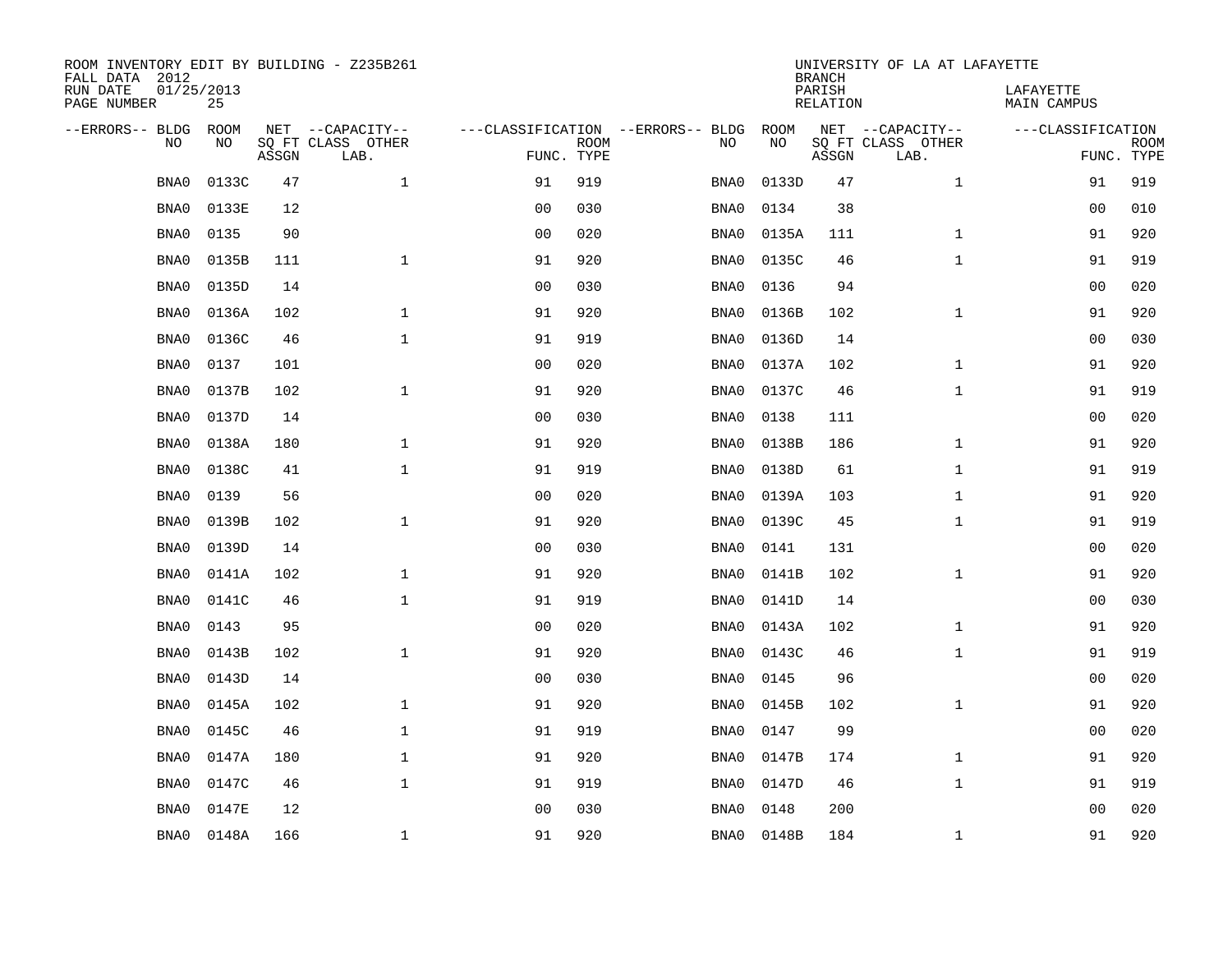| ROOM INVENTORY EDIT BY BUILDING - Z235B261<br>FALL DATA 2012 |                  |       |                           |                |             |                                   | <b>BRANCH</b> | UNIVERSITY OF LA AT LAFAYETTE |                           |                                 |             |
|--------------------------------------------------------------|------------------|-------|---------------------------|----------------|-------------|-----------------------------------|---------------|-------------------------------|---------------------------|---------------------------------|-------------|
| RUN DATE<br>PAGE NUMBER                                      | 01/25/2013<br>26 |       |                           |                |             |                                   |               | PARISH<br><b>RELATION</b>     |                           | LAFAYETTE<br><b>MAIN CAMPUS</b> |             |
| --ERRORS-- BLDG                                              | ROOM             |       | NET --CAPACITY--          |                |             | ---CLASSIFICATION --ERRORS-- BLDG | ROOM          |                               | NET --CAPACITY--          | ---CLASSIFICATION               |             |
| NO                                                           | NO               | ASSGN | SQ FT CLASS OTHER<br>LAB. | FUNC. TYPE     | <b>ROOM</b> | NO                                | NO            | ASSGN                         | SQ FT CLASS OTHER<br>LAB. | FUNC. TYPE                      | <b>ROOM</b> |
| BNA0                                                         | 0148C            | 57    | $\mathbf{1}$              | 91             | 919         | BNA0                              | 0148D         | 40                            | $\mathbf{1}$              | 91                              | 919         |
| BNA0                                                         | 0148E            | 14    |                           | 0 <sub>0</sub> | 030         | BNA0                              | 0149          | 200                           |                           | 00                              | 020         |
| BNA0                                                         | 0149A            | 173   | $\mathbf 1$               | 91             | 920         | BNA0                              | 0149B         | 256                           | $\mathbf{1}$              | 91                              | 920         |
| BNA0                                                         | 0149C            | 39    | $\mathbf 1$               | 91             | 919         | BNA0                              | 0149D         | 62                            | $\mathbf{1}$              | 91                              | 919         |
| BNA0                                                         | 0149E            | 14    |                           | 0 <sub>0</sub> | 030         | BNA0                              | 0150          | 40                            |                           | 91                              | 730         |
| BNA0                                                         | 0151             | 97    |                           | 0 <sub>0</sub> | 020         | BNA0                              | 0151A         | 125                           | $\mathbf{1}$              | 91                              | 920         |
| BNA0                                                         | 0151B            | 125   | $\mathbf{1}$              | 91             | 920         | BNA0                              | 0151C         | 46                            | $\mathbf{1}$              | 91                              | 919         |
| BNA0                                                         | 0151D            | 14    |                           | 0 <sub>0</sub> | 030         | BNA0                              | 0152          | 95                            |                           | 0 <sub>0</sub>                  | 020         |
| BNA0                                                         | 0152A            | 113   | $\mathbf{1}$              | 91             | 920         | BNA0                              | 0152B         | 151                           | $\mathbf{1}$              | 91                              | 920         |
| BNA0                                                         | 0152C            | 45    | $\mathbf{1}$              | 91             | 919         | BNA0                              | 0152D         | 14                            |                           | 0 <sub>0</sub>                  | 030         |
| BNA0                                                         | 0153             | 185   |                           | 0 <sub>0</sub> | 020         | BNA0                              | 0153A         | 188                           | $\mathbf{1}$              | 91                              | 920         |
| BNA0                                                         | 0153B            | 165   | $\mathbf{1}$              | 91             | 920         | BNA0                              | 0153C         | 43                            | $\mathbf{1}$              | 91                              | 919         |
| BNA0                                                         | 0153D            | 52    | $\mathbf 1$               | 91             | 919         | BNA0                              | 0153E         | 19                            |                           | 00                              | 030         |
| BNA0                                                         | 0155             | 152   |                           | 0 <sub>0</sub> | 030         | BNA0                              | 0156          | 366                           | $\mathbf{1}$              | 91                              | 950         |
| BNA0                                                         | 0156A            | 94    | $\mathbf{1}$              | 91             | 919         | BNA0                              | 0156B         | 150                           | $\mathbf{1}$              | 91                              | 920         |
| BNA0                                                         | 0156C            | 22    |                           | 0 <sub>0</sub> | 030         | BNA0                              | 0200          | 90                            |                           | 00                              | 020         |
| BNA0                                                         | 0200A            | 547   |                           | 0 <sub>0</sub> | 020         | BNA0                              | 0200E         | 208                           |                           | 0 <sub>0</sub>                  | 020         |
| BNA0                                                         | 0200F            | 1676  |                           | 0 <sub>0</sub> | 020         | BNA0                              | 0200G         | 208                           |                           | 0 <sub>0</sub>                  | 020         |
| BNA0                                                         | 0200H            | 208   |                           | 0 <sub>0</sub> | 020         | BNA0                              | 0200I         | 1151                          |                           | 0 <sub>0</sub>                  | 020         |
| BNA0                                                         | 0200J            | 208   |                           | 0 <sub>0</sub> | 020         | BNA0                              | 0201          | 112                           |                           | 00                              | 020         |
| BNA0                                                         | 0201A            | 175   | $\mathbf 1$               | 91             | 920         | BNA0                              | 0201B         | 181                           | $\mathbf{1}$              | 91                              | 920         |
| BNA0                                                         | 0201C            | 41    | $\mathbf 1$               | 91             | 919         | BNA0                              | 0201D         | 41                            | $\mathbf{1}$              | 91                              | 919         |
| BNA0                                                         | 0201E            | 11    |                           | 0 <sub>0</sub> | 030         | BNA0                              | 0202          | 103                           |                           | 91                              | 730         |
| BNA0                                                         | 0203             | 520   | 10                        | 91             | 680         | BNA0                              | 0203A         | 12                            |                           | 0 <sub>0</sub>                  | 030         |
| BNA0                                                         | 0204             | 116   |                           | 0 <sub>0</sub> | 020         | BNA0                              | 0204A         | 179                           | $\mathbf{1}$              | 91                              | 920         |
| BNA0                                                         | 0204B            | 176   | $\mathbf{1}$              | 91             | 920         | BNA0                              | 0204C         | 48                            | $\mathbf{1}$              | 91                              | 919         |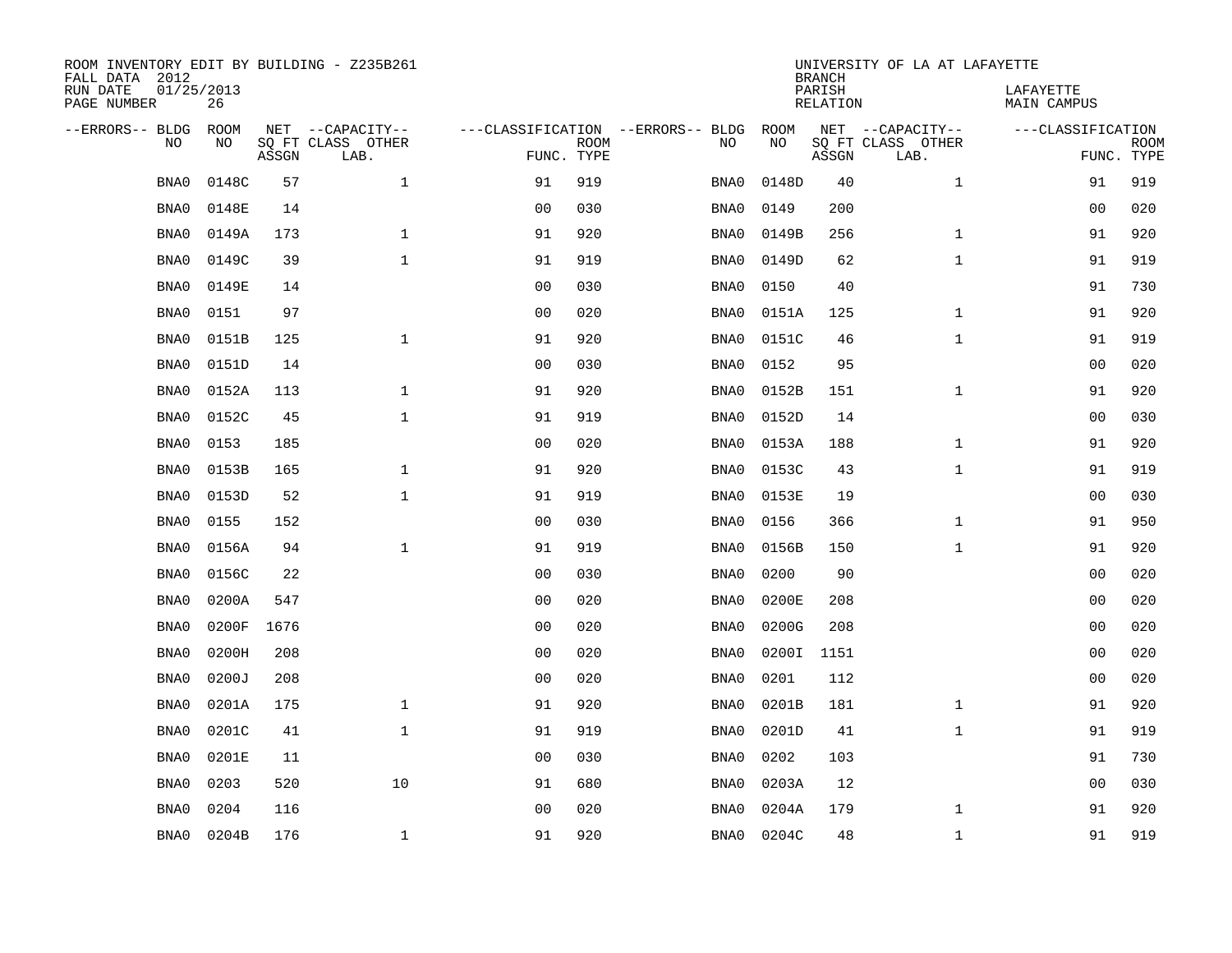| ROOM INVENTORY EDIT BY BUILDING - Z235B261<br>FALL DATA 2012 |                  |       |                           |                |             |                                   | <b>BRANCH</b> | UNIVERSITY OF LA AT LAFAYETTE |                           |                                 |                           |
|--------------------------------------------------------------|------------------|-------|---------------------------|----------------|-------------|-----------------------------------|---------------|-------------------------------|---------------------------|---------------------------------|---------------------------|
| RUN DATE<br>PAGE NUMBER                                      | 01/25/2013<br>27 |       |                           |                |             |                                   |               | PARISH<br><b>RELATION</b>     |                           | LAFAYETTE<br><b>MAIN CAMPUS</b> |                           |
| --ERRORS-- BLDG                                              | ROOM             |       | NET --CAPACITY--          |                |             | ---CLASSIFICATION --ERRORS-- BLDG | ROOM          |                               | NET --CAPACITY--          | ---CLASSIFICATION               |                           |
| NO                                                           | NO               | ASSGN | SQ FT CLASS OTHER<br>LAB. | FUNC. TYPE     | <b>ROOM</b> | NO                                | NO            | ASSGN                         | SQ FT CLASS OTHER<br>LAB. |                                 | <b>ROOM</b><br>FUNC. TYPE |
| BNA0                                                         | 0204D            | 40    | $\mathbf{1}$              | 91             | 919         | BNA0                              | 0204E         | 12                            |                           | 00                              | 030                       |
| BNA0                                                         | 0205             | 141   |                           | 91             | 935         | BNA0                              | 0206          | 110                           |                           | 00                              | 020                       |
| BNA0                                                         | 0206A            | 181   | $\mathbf 1$               | 91             | 920         | BNA0                              | 0206B         | 181                           | $\mathbf{1}$              | 91                              | 920                       |
| BNA0                                                         | 0206C            | 42    | $\mathbf 1$               | 91             | 919         | BNA0                              | 0206D         | 46                            | $\mathbf{1}$              | 91                              | 919                       |
| BNA0                                                         | 0206E            | 12    |                           | 0 <sub>0</sub> | 030         | BNA0                              | 0207          | 115                           |                           | 0 <sub>0</sub>                  | 020                       |
| BNA0                                                         | 0207A            | 186   | $\mathbf 1$               | 91             | 920         | BNA0                              | 0207B         | 181                           | $\mathbf{1}$              | 91                              | 920                       |
| BNA0                                                         | 0207C            | 46    | $\mathbf{1}$              | 91             | 919         | BNA0                              | 0207D         | 41                            | $\mathbf{1}$              | 91                              | 919                       |
| BNA0                                                         | 0207E            | 12    |                           | 0 <sub>0</sub> | 030         | BNA0                              | 0208          | 38                            | $\mathbf{1}$              | 0 <sub>0</sub>                  | 010                       |
| BNA0                                                         | 0209             | 90    |                           | 0 <sub>0</sub> | 020         | BNA0                              | 0209A         | 168                           | $\mathbf{1}$              | 91                              | 920                       |
| BNA0                                                         | 0209B            | 168   | $\mathbf{1}$              | 91             | 920         | BNA0                              | 0209C         | 45                            | $\mathbf{1}$              | 91                              | 919                       |
| BNA0                                                         | 0209D            | 14    |                           | 0 <sub>0</sub> | 030         | BNA0                              | 0210          | 89                            |                           | 00                              | 020                       |
| BNA0                                                         | 0210A            | 113   | $\mathbf{1}$              | 91             | 920         | BNA0                              | 0210B         | 113                           | $\mathbf{1}$              | 91                              | 920                       |
| BNA0                                                         | 0210C            | 46    | $\mathbf 1$               | 91             | 919         | BNA0                              | 0210D         | 15                            |                           | 00                              | 030                       |
| BNA0                                                         | 0211             | 94    |                           | 0 <sub>0</sub> | 020         | BNA0                              | 0211A         | 102                           | $\mathbf{1}$              | 91                              | 920                       |
| BNA0                                                         | 0211B            | 110   | $\mathbf{1}$              | 91             | 920         | BNA0                              | 0211C         | 46                            | $\mathbf{1}$              | 91                              | 919                       |
| BNA0                                                         | 0211D            | 15    |                           | 0 <sub>0</sub> | 030         | BNA0                              | 0212          | 115                           |                           | 00                              | 020                       |
| BNA0                                                         | 0212A            | 181   | $\mathbf{1}$              | 91             | 920         | BNA0                              | 0212B         | 180                           | $\mathbf{1}$              | 91                              | 920                       |
| BNA0                                                         | 0212C            | 43    | $\mathbf{1}$              | 91             | 919         | BNA0                              | 0212D         | 44                            | $\mathbf{1}$              | 91                              | 919                       |
| BNA0                                                         | 0212E            | 12    |                           | 0 <sub>0</sub> | 030         | BNA0                              | 0213          | 91                            |                           | 0 <sub>0</sub>                  | 020                       |
| BNA0                                                         | 0213A            | 102   | $\mathbf 1$               | 91             | 920         | BNA0                              | 0213B         | 102                           | $\mathbf{1}$              | 91                              | 920                       |
| BNA0                                                         | 0213C            | 45    | $\mathbf{1}$              | 91             | 919         | BNA0                              | 0213D         | 15                            |                           | 00                              | 030                       |
| BNA0                                                         | 0215             | 90    |                           | 0 <sub>0</sub> | 020         | BNA0                              | 0215A         | 102                           | $\mathbf{1}$              | 91                              | 920                       |
| BNA0                                                         | 0215B            | 102   | $\mathbf{1}$              | 91             | 920         | BNA0                              | 0215C         | 31                            | $\mathbf{1}$              | 91                              | 919                       |
| BNA0                                                         | 0215D            | 12    |                           | 0 <sub>0</sub> | 030         | BNA0                              | 0217          | 102                           |                           | 00                              | 020                       |
| BNA0                                                         | 0217A            | 102   | $\mathbf 1$               | 91             | 920         | BNA0                              | 0217B         | 102                           | $\mathbf{1}$              | 91                              | 920                       |
| BNA0                                                         | 0217C            | 46    | $\mathbf{1}$              | 91             | 919         | BNA0                              | 0217D         | 15                            |                           | 0 <sub>0</sub>                  | 030                       |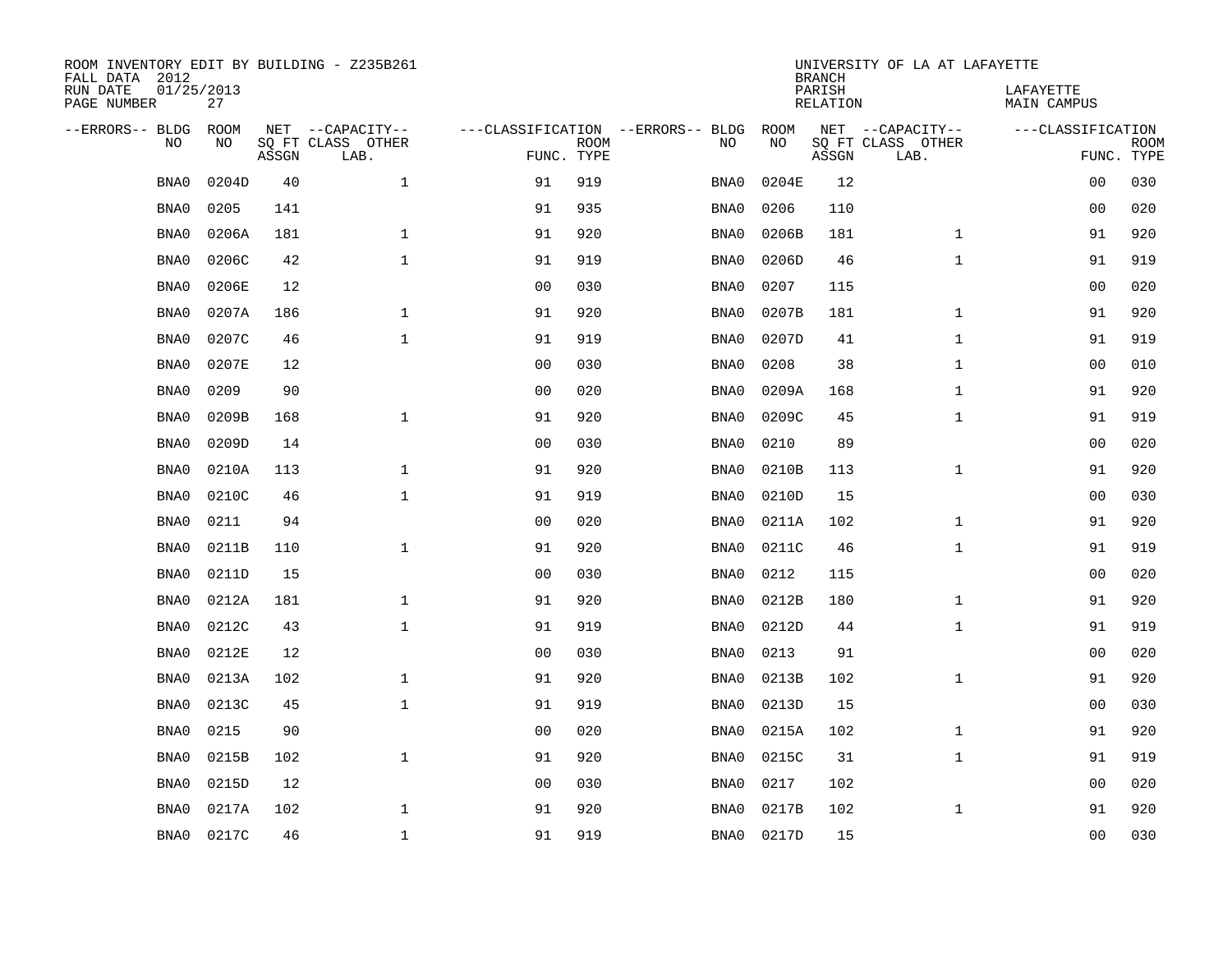| ROOM INVENTORY EDIT BY BUILDING - Z235B261<br>FALL DATA 2012 |                  |       |                           |                |             |                                   | <b>BRANCH</b> | UNIVERSITY OF LA AT LAFAYETTE |                           |                                 |             |
|--------------------------------------------------------------|------------------|-------|---------------------------|----------------|-------------|-----------------------------------|---------------|-------------------------------|---------------------------|---------------------------------|-------------|
| RUN DATE<br>PAGE NUMBER                                      | 01/25/2013<br>28 |       |                           |                |             |                                   |               | PARISH<br><b>RELATION</b>     |                           | LAFAYETTE<br><b>MAIN CAMPUS</b> |             |
| --ERRORS-- BLDG                                              | ROOM             |       | NET --CAPACITY--          |                |             | ---CLASSIFICATION --ERRORS-- BLDG | ROOM          |                               | NET --CAPACITY--          | ---CLASSIFICATION               |             |
| NO                                                           | NO               | ASSGN | SQ FT CLASS OTHER<br>LAB. | FUNC. TYPE     | <b>ROOM</b> | NO                                | NO            | ASSGN                         | SQ FT CLASS OTHER<br>LAB. | FUNC. TYPE                      | <b>ROOM</b> |
| BNA0                                                         | 0218             | 109   |                           | 0 <sub>0</sub> | 020         | BNA0                              | 0218A         | 186                           | $\mathbf{1}$              | 91                              | 920         |
| BNA0                                                         | 0218B            | 181   | $\mathbf 1$               | 91             | 920         | BNA0                              | 0218C         | 47                            | $\mathbf{1}$              | 91                              | 919         |
| BNA0                                                         | 0218D            | 47    | $\mathbf 1$               | 91             | 919         | BNA0                              | 0218E         | 12                            |                           | 00                              | 030         |
| BNA0                                                         | 0219             | 95    |                           | 0 <sub>0</sub> | 020         | BNA0                              | 0219A         | 102                           | $\mathbf{1}$              | 91                              | 920         |
| BNA0                                                         | 0219B            | 102   | $\mathbf{1}$              | 91             | 920         | BNA0                              | 0219C         | 45                            | $\mathbf{1}$              | 91                              | 919         |
| BNA0                                                         | 0219D            | 15    |                           | 0 <sub>0</sub> | 030         | BNA0                              | 0220A         | 181                           | $\mathbf{1}$              | 91                              | 920         |
| BNA0                                                         | 0220B            | 181   | $\mathbf{1}$              | 91             | 920         | BNA0                              | 0220C         | 40                            | $\mathbf{1}$              | 91                              | 919         |
| BNA0                                                         | 0220D            | 40    | $\mathbf 1$               | 91             | 919         | BNA0                              | 0221          | 113                           |                           | 0 <sub>0</sub>                  | 020         |
| BNA0                                                         | 0221A            | 184   | $\mathbf{1}$              | 91             | 920         | BNA0                              | 0221B         | 181                           | $\mathbf{1}$              | 91                              | 920         |
| BNA0                                                         | 0221C            | 46    | $\mathbf{1}$              | 91             | 919         | BNA0                              | 0221D         | 42                            | $\mathbf{1}$              | 91                              | 919         |
| BNA0                                                         | 0221E            | 12    |                           | 0 <sub>0</sub> | 030         | BNA0                              | 0222          | 151                           |                           | 00                              | 020         |
| BNA0                                                         | 0222A            | 186   | $\mathbf{1}$              | 91             | 920         | BNA0                              | 0222B         | 180                           | $\mathbf{1}$              | 91                              | 920         |
| BNA0                                                         | 0222C            | 60    | $\mathbf{1}$              | 91             | 919         | BNA0                              | 0222D         | 42                            | $\mathbf{1}$              | 91                              | 919         |
| BNA0                                                         | 0222E            | 14    |                           | 0 <sub>0</sub> | 030         | BNA0                              | 0223          | 159                           |                           | 00                              | 020         |
| BNA0                                                         | 0223A            | 180   | $\mathbf{1}$              | 91             | 920         | BNA0                              | 0223B         | 227                           | $\mathbf{1}$              | 91                              | 920         |
| BNA0                                                         | 0223C            | 42    | $\mathbf{1}$              | 91             | 919         | BNA0                              | 0223D         | 64                            | $\mathbf{1}$              | 91                              | 919         |
| BNA0                                                         | 0223E            | 14    |                           | 0 <sub>0</sub> | 030         | BNA0                              | 0224          | 38                            |                           | 00                              | 030         |
| BNA0                                                         | 0225             | 87    |                           | 0 <sub>0</sub> | 020         | BNA0                              | 0225A         | 113                           | $\mathbf{1}$              | 91                              | 920         |
| BNA0                                                         | 0225B            | 113   | $\mathbf{1}$              | 91             | 920         | BNA0                              | 0225C         | 46                            | $\mathbf{1}$              | 91                              | 919         |
| BNA0                                                         | 0225D            | 13    |                           | 0 <sub>0</sub> | 030         | BNA0                              | 0226          | 94                            |                           | 00                              | 020         |
| BNA0                                                         | 0226A            | 113   | $\mathbf 1$               | 91             | 920         | BNA0                              | 0226B         | 113                           | $\mathbf{1}$              | 91                              | 920         |
| BNA0                                                         | 0226C            | 46    | $\mathbf 1$               | 91             | 919         | BNA0                              | 0226D         | 14                            |                           | 00                              | 030         |
| BNA0                                                         | 0227             | 136   |                           | 0 <sub>0</sub> | 020         | BNA0                              | 0227A         | 190                           | $\mathbf{1}$              | 91                              | 920         |
| BNA0                                                         | 0227B            | 189   | $\mathbf{1}$              | 91             | 920         | BNA0                              | 0227C         | 44                            | $\mathbf{1}$              | 91                              | 919         |
| BNA0                                                         | 0227D            | 57    | $\mathbf 1$               | 91             | 919         | BNA0                              | 0227E         | 14                            |                           | 00                              | 030         |
| BNA0                                                         | 0228             | 88    |                           | 44             | 710         | BNA0                              | 0228A         | 97                            |                           | 44                              | 710         |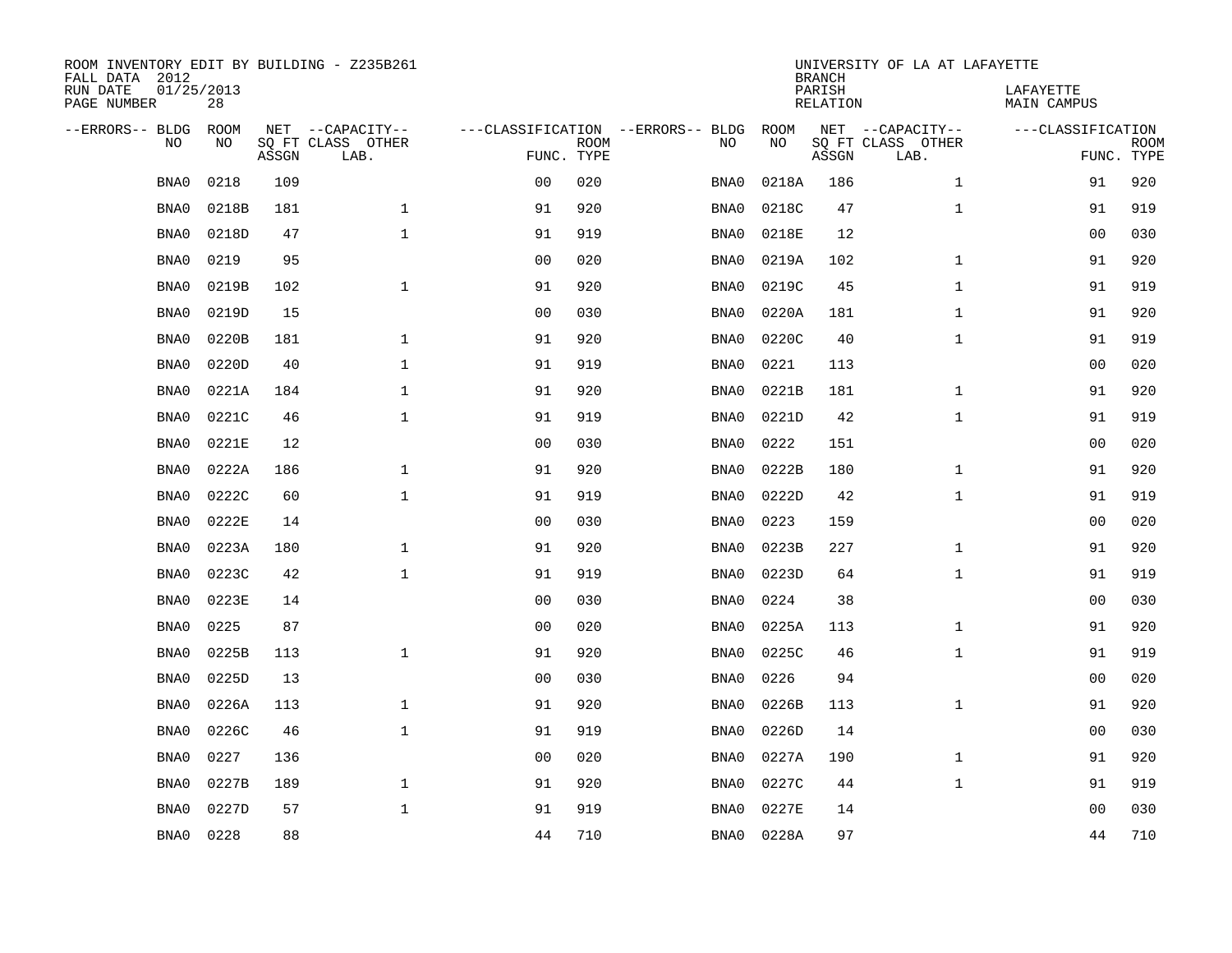| ROOM INVENTORY EDIT BY BUILDING - Z235B261<br>FALL DATA 2012 |                  |       |                           |                |             |                                   |       | <b>BRANCH</b>             | UNIVERSITY OF LA AT LAFAYETTE |                                 |                           |
|--------------------------------------------------------------|------------------|-------|---------------------------|----------------|-------------|-----------------------------------|-------|---------------------------|-------------------------------|---------------------------------|---------------------------|
| RUN DATE<br>PAGE NUMBER                                      | 01/25/2013<br>29 |       |                           |                |             |                                   |       | PARISH<br><b>RELATION</b> |                               | LAFAYETTE<br><b>MAIN CAMPUS</b> |                           |
| --ERRORS-- BLDG                                              | ROOM             |       | NET --CAPACITY--          |                |             | ---CLASSIFICATION --ERRORS-- BLDG | ROOM  |                           | NET --CAPACITY--              | ---CLASSIFICATION               |                           |
| NO                                                           | NO               | ASSGN | SQ FT CLASS OTHER<br>LAB. | FUNC. TYPE     | <b>ROOM</b> | NO                                | NO    | ASSGN                     | SQ FT CLASS OTHER<br>LAB.     |                                 | <b>ROOM</b><br>FUNC. TYPE |
| BNA0                                                         | 0230             | 136   |                           | 0 <sub>0</sub> | 020         | BNA0                              | 0230A | 189                       | $\mathbf{1}$                  | 91                              | 920                       |
| BNA0                                                         | 0230B            | 189   | $\mathbf 1$               | 91             | 920         | BNA0                              | 0230C | 56                        | $\mathbf{1}$                  | 91                              | 919                       |
| BNA0                                                         | 0230D            | 44    | $\mathbf 1$               | 91             | 919         | BNA0                              | 0230E | 14                        |                               | 00                              | 030                       |
| BNA0                                                         | 0231             | 94    |                           | 0 <sub>0</sub> | 020         | BNA0                              | 0231A | 136                       | $\mathbf{1}$                  | 91                              | 920                       |
| BNA0                                                         | 0231B            | 136   | $\mathbf{1}$              | 91             | 920         | BNA0                              | 0231C | 49                        | $\mathbf{1}$                  | 91                              | 919                       |
| BNA0                                                         | 0231D            | 14    |                           | 0 <sub>0</sub> | 030         | BNA0                              | 0232  | 149                       |                               | 0 <sub>0</sub>                  | 020                       |
| BNA0                                                         | 0232A            | 155   | $\mathbf{1}$              | 91             | 920         | BNA0                              | 0232B | 177                       | $\mathbf{1}$                  | 91                              | 920                       |
| BNA0                                                         | 0232C            | 60    | $\mathbf{1}$              | 91             | 919         | BNA0                              | 0232D | 42                        | $\mathbf{1}$                  | 91                              | 919                       |
| BNA0                                                         | 0232E            | 15    |                           | 0 <sub>0</sub> | 030         | BNA0                              | 0233  | 87                        |                               | 00                              | 020                       |
| BNA0                                                         | 0233A            | 136   | $\mathbf 1$               | 91             | 920         | BNA0                              | 0233B | 136                       | $\mathbf{1}$                  | 91                              | 920                       |
| BNA0                                                         | 0233C            | 44    | $\mathbf{1}$              | 91             | 919         | BNA0                              | 0233D | 15                        | $\mathbf{1}$                  | 00                              | 030                       |
| BNA0                                                         | 0234             | 113   |                           | 0 <sub>0</sub> | 020         | BNA0                              | 0234A | 181                       | $\mathbf{1}$                  | 51                              | 920                       |
| BNA0                                                         | 0234B            | 183   | $\mathbf 1$               | 51             | 920         | BNA0                              | 0234C | 41                        | $\mathbf{1}$                  | 51                              | 919                       |
| BNA0                                                         | 0234D            | 44    | $\mathbf{1}$              | 51             | 919         | BNA0                              | 0234E | 12                        | $\mathbf{1}$                  | 00                              | 030                       |
| BNA0                                                         | 0235             | 59    |                           | 0 <sub>0</sub> | 020         | BNA0                              | 0235A | 187                       | $\mathbf{1}$                  | 51                              | 920                       |
| BNA0                                                         | 0235B            | 41    | $\mathbf{1}$              | 51             | 919         | BNA0                              | 0235C | 15                        |                               | 00                              | 030                       |
| BNA0                                                         | 0236             | 107   |                           | 0 <sub>0</sub> | 020         | BNA0                              | 0236A | 183                       | $\mathbf{1}$                  | 91                              | 920                       |
| BNA0                                                         | 0236B            | 180   | $\mathbf{1}$              | 91             | 920         | BNA0                              | 0236C | 46                        | $\mathbf{1}$                  | 91                              | 919                       |
| BNA0                                                         | 0236D            | 42    | $\mathbf{1}$              | 91             | 919         | BNA0                              | 0236E | 12                        |                               | 0 <sub>0</sub>                  | 030                       |
| BNA0                                                         | 0237             | 60    |                           | 0 <sub>0</sub> | 020         | BNA0                              | 0237A | 188                       | $\mathbf{1}$                  | 91                              | 920                       |
| BNA0                                                         | 0237B            | 41    | $\mathbf 1$               | 91             | 919         | BNA0                              | 0237C | 11                        |                               | 00                              | 030                       |
| BNA0                                                         | 0238             | 112   |                           | 0 <sub>0</sub> | 020         | BNA0                              | 0238A | 181                       | $\mathbf{1}$                  | 91                              | 920                       |
| BNA0                                                         | 0238B            | 186   | $\mathbf{1}$              | 91             | 920         | BNA0                              | 0238C | 40                        | $\mathbf{1}$                  | 91                              | 919                       |
| BNA0                                                         | 0238D            | 46    | $\mathbf{1}$              | 91             | 919         | BNA0                              | 0238E | 12                        |                               | 00                              | 030                       |
| BNA0                                                         | 0239             | 88    |                           | 0 <sub>0</sub> | 020         | BNA0                              | 0239A | 113                       | $\mathbf{1}$                  | 91                              | 920                       |
| BNA0                                                         | 0239B            | 113   | $\mathbf{1}$              | 91             | 920         | BNA0                              | 0239C | 47                        | $\mathbf{1}$                  | 91                              | 919                       |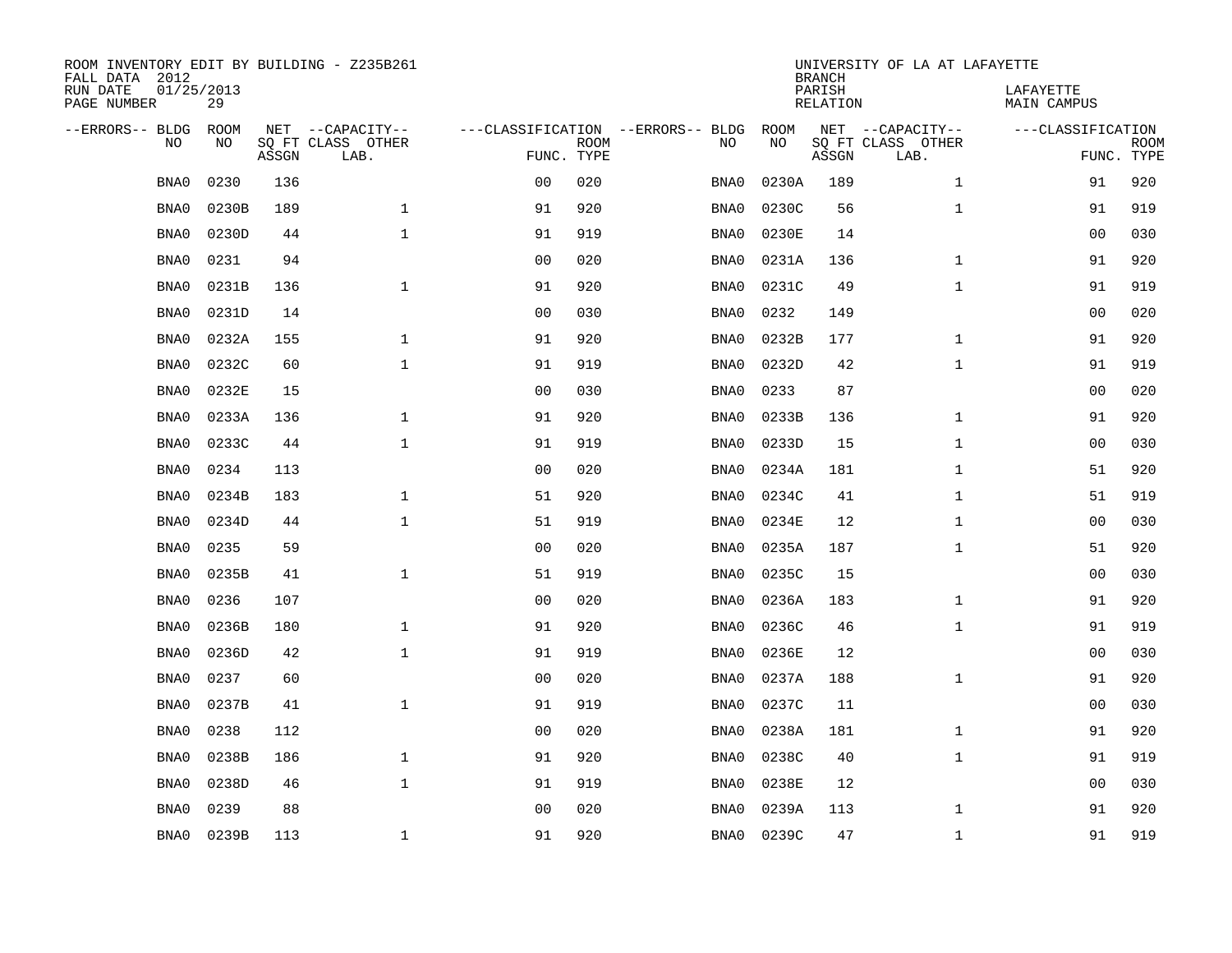| ROOM INVENTORY EDIT BY BUILDING - Z235B261<br>FALL DATA 2012 |                  |       |                           |                |             |                                   |           | <b>BRANCH</b>      | UNIVERSITY OF LA AT LAFAYETTE |                                 |                           |
|--------------------------------------------------------------|------------------|-------|---------------------------|----------------|-------------|-----------------------------------|-----------|--------------------|-------------------------------|---------------------------------|---------------------------|
| RUN DATE<br>PAGE NUMBER                                      | 01/25/2013<br>30 |       |                           |                |             |                                   |           | PARISH<br>RELATION |                               | LAFAYETTE<br><b>MAIN CAMPUS</b> |                           |
| --ERRORS-- BLDG                                              | <b>ROOM</b>      |       | NET --CAPACITY--          |                |             | ---CLASSIFICATION --ERRORS-- BLDG | ROOM      |                    | NET --CAPACITY--              | ---CLASSIFICATION               |                           |
| N <sub>O</sub>                                               | NO.              | ASSGN | SO FT CLASS OTHER<br>LAB. | FUNC. TYPE     | <b>ROOM</b> | NO.                               | <b>NO</b> | ASSGN              | SO FT CLASS OTHER<br>LAB.     |                                 | <b>ROOM</b><br>FUNC. TYPE |
| BNA0                                                         | 0239D            | 14    |                           | 0 <sub>0</sub> | 030         | BNA0                              | 0240      | 116                |                               | 00                              | 020                       |
| BNA0                                                         | 0240A            | 105   | $\mathbf{1}$              | 91             | 920         | BNA0                              | 0240B     | 182                | $\mathbf{1}$                  | 91                              | 920                       |
| BNA0                                                         | 0240C            | 46    | $\mathbf{1}$              | 91             | 919         | BNA0                              | 0240D     | 42                 | $\mathbf{1}$                  | 91                              | 919                       |
| BNA0                                                         | 0240E            | 12    |                           | 0 <sub>0</sub> | 030         | BNA0                              | 0241      | 92                 |                               | 0 <sub>0</sub>                  | 020                       |
| BNA0                                                         | 0241A            | 113   | $\mathbf{1}$              | 91             | 920         | BNA0                              | 0241B     | 113                | $\mathbf{1}$                  | 91                              | 920                       |
| BNA0                                                         | 0241C            | 56    | $\mathbf 1$               | 91             | 919         | BNA0                              | 0241D     | 15                 |                               | 0 <sub>0</sub>                  | 030                       |
| BNA0                                                         | 0242             | 139   |                           | 0 <sub>0</sub> | 020         | BNA0                              | 0242A     | 178                | $\mathbf{1}$                  | 91                              | 920                       |
| BNA0                                                         | 0242B            | 178   | $\mathbf 1$               | 91             | 920         | BNA0                              | 0242C     | 43                 | $\mathbf{1}$                  | 91                              | 920                       |
| BNA0                                                         | 0242D            | 58    | $\mathbf{1}$              | 91             | 919         | BNA0                              | 0242E     | 14                 |                               | 0 <sub>0</sub>                  | 030                       |
| BNA0                                                         | 0243             | 113   |                           | 0 <sub>0</sub> | 020         | BNA0                              | 0243A     | 186                | $\mathbf{1}$                  | 91                              | 920                       |
| BNA0                                                         | 0243B            | 181   | $\mathbf{1}$              | 91             | 920         | BNA0                              | 0243C     | 40                 | $\mathbf{1}$                  | 91                              | 919                       |
| BNA0                                                         | 0243D            | 47    | $\mathbf{1}$              | 91             | 919         | BNA0                              | 0243E     | 12                 |                               | 0 <sub>0</sub>                  | 030                       |
| BNA0                                                         | 0244             | 19    |                           | 0 <sub>0</sub> | 030         | BNA0                              | 0245      | 398                |                               | 91                              | 680                       |
| BNA0                                                         | 0245A            | 54    |                           | 91             | 685         | BNA0                              | 0245B     | 12                 |                               | 0 <sub>0</sub>                  | 030                       |
| BNA0                                                         | 0246             | 121   |                           | 91             | 730         | BNA0                              | 0247      | 81                 |                               | 00                              | 030                       |
| BNA0                                                         | 0248             | 64    |                           | 0 <sub>0</sub> | 030         | BNA0                              | 0249      | 89                 |                               | 00                              | 020                       |
| BNA0                                                         | 0249A            | 113   | $\mathbf 1$               | 91             | 920         | BNA0                              | 0249B     | 113                | $\mathbf{1}$                  | 91                              | 920                       |
| BNA0                                                         | 0249C            | 46    | $\mathbf 1$               | 91             | 919         | BNA0                              | 0249D     | 16                 |                               | 00                              | 030                       |
| BNA0                                                         | 0250             | 70    | $\mathbf{1}$              | 0 <sub>0</sub> | 010         | BNA0                              | 0251      | 94                 |                               | 0 <sub>0</sub>                  | 020                       |
| BNA0                                                         | 0251A            | 113   | $\mathbf{1}$              | 91             | 920         | BNA0                              | 0251B     | 113                | $\mathbf{1}$                  | 91                              | 920                       |
| BNA0                                                         | 0251C            | 46    | $\mathbf{1}$              | 91             | 919         | BNA0                              | 0251D     | 16                 |                               | 00                              | 030                       |
| BNA0                                                         | 0252             | 110   |                           | 0 <sub>0</sub> | 020         | BNA0                              | 0252A     | 181                | $\mathbf{1}$                  | 91                              | 920                       |
| BNA0                                                         | 0252B            | 181   | $\mathbf{1}$              | 91             | 920         | BNA0                              | 0252C     | 41                 | $\mathbf{1}$                  | 91                              | 919                       |
| BNA0                                                         | 0252D            | 46    | $\mathbf{1}$              | 91             | 919         | BNA0                              | 0252E     | 12                 |                               | 00                              | 030                       |
| BNA0                                                         | 0253             | 136   |                           | 0 <sub>0</sub> | 020         | BNA0                              | 0253A     | 188                | $\mathbf{1}$                  | 91                              | 920                       |
| BNA0                                                         | 0253B            | 188   | $\mathbf{1}$              | 91             | 920         | BNA0                              | 0253C     | 42                 | $\mathbf{1}$                  | 91                              | 919                       |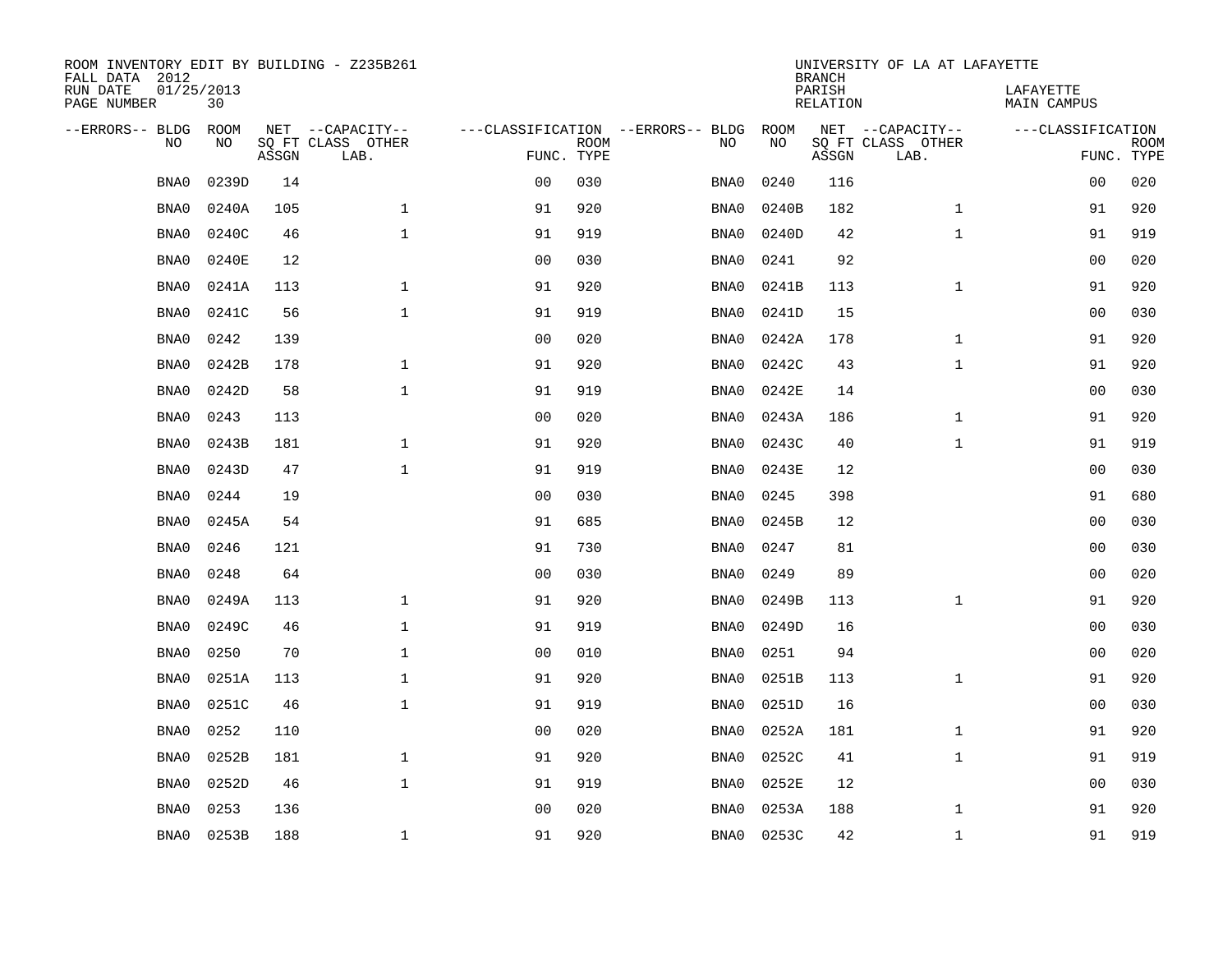| ROOM INVENTORY EDIT BY BUILDING - Z235B261<br>FALL DATA 2012 |                  |       |                           |                |             |                                   | <b>BRANCH</b> | UNIVERSITY OF LA AT LAFAYETTE |                           |                                 |                           |
|--------------------------------------------------------------|------------------|-------|---------------------------|----------------|-------------|-----------------------------------|---------------|-------------------------------|---------------------------|---------------------------------|---------------------------|
| RUN DATE<br>PAGE NUMBER                                      | 01/25/2013<br>31 |       |                           |                |             |                                   |               | PARISH<br><b>RELATION</b>     |                           | LAFAYETTE<br><b>MAIN CAMPUS</b> |                           |
| --ERRORS-- BLDG                                              | ROOM             |       | NET --CAPACITY--          |                |             | ---CLASSIFICATION --ERRORS-- BLDG | ROOM          |                               | NET --CAPACITY--          | ---CLASSIFICATION               |                           |
| NO                                                           | NO               | ASSGN | SQ FT CLASS OTHER<br>LAB. | FUNC. TYPE     | <b>ROOM</b> | NO                                | NO            | ASSGN                         | SQ FT CLASS OTHER<br>LAB. |                                 | <b>ROOM</b><br>FUNC. TYPE |
| BNA0                                                         | 0253D            | 56    | $\mathbf 1$               | 91             | 919         | BNA0                              | 0253E         | 20                            |                           | 00                              | 030                       |
| BNA0                                                         | 0254             | 135   |                           | 0 <sub>0</sub> | 020         | BNA0                              | 0254A         | 189                           | $\mathbf{1}$              | 91                              | 920                       |
| BNA0                                                         | 0254B            | 192   | $\mathbf 1$               | 91             | 920         | BNA0                              | 0254C         | 57                            | $\mathbf{1}$              | 91                              | 919                       |
| BNA0                                                         | 0254D            | 43    | $\mathbf 1$               | 91             | 919         | BNA0                              | 0254E         | 17                            |                           | 0 <sub>0</sub>                  | 030                       |
| BNA0                                                         | 0300             | 1770  |                           | 00             | 020         | BNA0                              | 0300A         | 295                           |                           | 0 <sub>0</sub>                  | 020                       |
| BNA0                                                         | 0300B            | 37    |                           | 0 <sub>0</sub> | 020         | BNA0                              | 0300C         | 37                            |                           | 0 <sub>0</sub>                  | 020                       |
| BNA0                                                         | 0300D            | 1676  |                           | 0 <sub>0</sub> | 020         | BNA0                              | 0300E         | 208                           |                           | 00                              | 020                       |
| BNA0                                                         | 0300G            | 208   |                           | 0 <sub>0</sub> | 020         | BNA0                              | 0300H         | 208                           |                           | 0 <sub>0</sub>                  | 020                       |
| BNA0                                                         | 0300J            | 208   |                           | 0 <sub>0</sub> | 020         | BNA0                              | 0301          | 110                           |                           | 0 <sub>0</sub>                  | 020                       |
| BNA0                                                         | 0301A            | 183   | $\mathbf{1}$              | 91             | 920         | BNA0                              | 0301B         | 183                           | $\mathbf{1}$              | 91                              | 920                       |
| BNA0                                                         | 0301C            | 43    | $\mathbf{1}$              | 91             | 919         | BNA0                              | 0301D         | 46                            | $\mathbf{1}$              | 91                              | 919                       |
| BNA0                                                         | 0301E            | 12    |                           | 74             | 919         | BNA0                              | 0302          | 101                           |                           | 91                              | 730                       |
| BNA0                                                         | 0303             | 422   | 10                        | 91             | 680         | BNA0                              | 0304          | 108                           |                           | 00                              | 020                       |
| BNA0                                                         | 0304A            | 186   | $\mathbf 1$               | 91             | 920         | BNA0                              | 0304B         | 183                           | $\mathbf{1}$              | 91                              | 920                       |
| BNA0                                                         | 0304C            | 47    | $\mathbf 1$               | 91             | 919         | BNA0                              | 0304D         | 42                            | $\mathbf{1}$              | 91                              | 919                       |
| BNA0                                                         | 0304E            | 12    |                           | 0 <sub>0</sub> | 030         | BNA0                              | 0305          | 141                           |                           | 91                              | 935                       |
| BNA0                                                         | 0306             | 101   |                           | 0 <sub>0</sub> | 020         | BNA0                              | 0306A         | 183                           | $\mathbf{1}$              | 91                              | 920                       |
| BNA0                                                         | 0306B            | 186   | $\mathbf{1}$              | 91             | 920         | BNA0                              | 0306C         | 40                            | $\mathbf{1}$              | 91                              | 919                       |
| BNA0                                                         | 0306D            | 40    | $\mathbf{1}$              | 91             | 919         | BNA0                              | 0306E         | 12                            |                           | 0 <sub>0</sub>                  | 030                       |
| BNA0                                                         | 0307             | 109   |                           | 0 <sub>0</sub> | 020         | BNA0                              | 0307A         | 184                           | $\mathbf{1}$              | 91                              | 920                       |
| BNA0                                                         | 0307B            | 186   | 1                         | 91             | 920         | BNA0                              | 0307C         | 46                            | $\mathbf{1}$              | 91                              | 919                       |
| BNA0                                                         | 0307D            | 46    | $\mathbf 1$               | 91             | 919         | BNA0                              | 0307E         | 12                            |                           | 00                              | 030                       |
| BNA0                                                         | 0308             | 37    | $\mathbf{1}$              | 0 <sub>0</sub> | 010         | BNA0                              | 0309          | 92                            |                           | 0 <sub>0</sub>                  | 020                       |
| BNA0                                                         | 0309A            | 113   | $\mathbf{1}$              | 91             | 920         | BNA0                              | 0309B         | 113                           | $\mathbf{1}$              | 91                              | 920                       |
| BNA0                                                         | 0309C            | 45    | $\mathbf{1}$              | 91             | 919         | BNA0                              | 0309D         | 14                            |                           | 00                              | 030                       |
| BNA0                                                         | 0310             | 87    |                           | 0 <sub>0</sub> | 020         | BNA0                              | 0310A         | 113                           | $\mathbf{1}$              | 91                              | 920                       |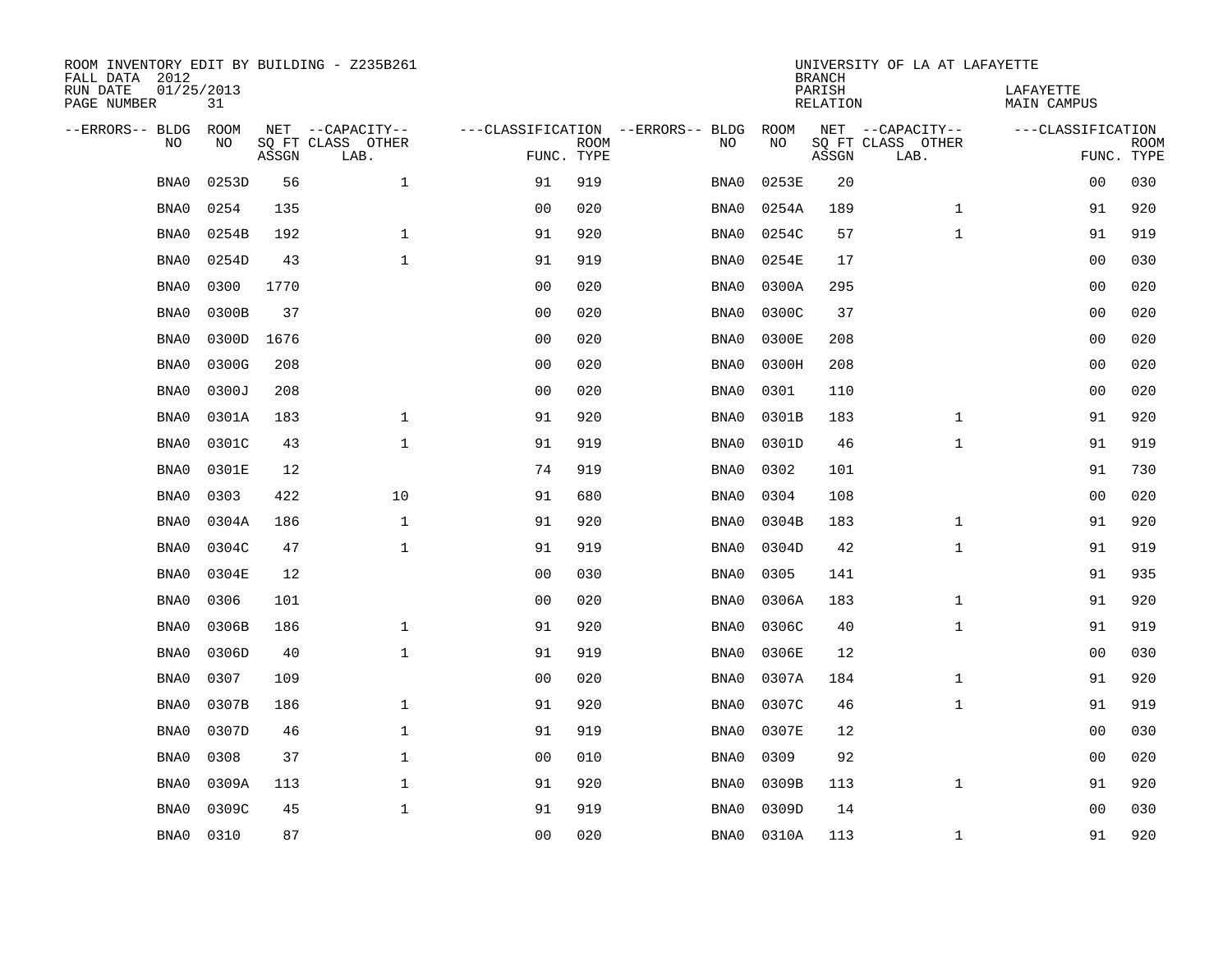| ROOM INVENTORY EDIT BY BUILDING - Z235B261<br>FALL DATA 2012 |                  |       |                           |                |             |                                   |            | <b>BRANCH</b>             | UNIVERSITY OF LA AT LAFAYETTE |                                 |                           |
|--------------------------------------------------------------|------------------|-------|---------------------------|----------------|-------------|-----------------------------------|------------|---------------------------|-------------------------------|---------------------------------|---------------------------|
| RUN DATE<br>PAGE NUMBER                                      | 01/25/2013<br>32 |       |                           |                |             |                                   |            | PARISH<br><b>RELATION</b> |                               | LAFAYETTE<br><b>MAIN CAMPUS</b> |                           |
| --ERRORS-- BLDG                                              | ROOM             |       | NET --CAPACITY--          |                |             | ---CLASSIFICATION --ERRORS-- BLDG | ROOM       |                           | NET --CAPACITY--              | ---CLASSIFICATION               |                           |
| NO                                                           | NO               | ASSGN | SQ FT CLASS OTHER<br>LAB. | FUNC. TYPE     | <b>ROOM</b> | NO                                | NO         | ASSGN                     | SQ FT CLASS OTHER<br>LAB.     |                                 | <b>ROOM</b><br>FUNC. TYPE |
| BNA0                                                         | 0310B            | 113   | $\mathbf 1$               | 91             | 920         | BNA0                              | 0310C      | 44                        | $\mathbf{1}$                  | 91                              | 919                       |
| BNA0                                                         | 0310D            | 16    |                           | 0 <sub>0</sub> | 030         | BNA0                              | 0311       | 88                        |                               | 00                              | 020                       |
| BNA0                                                         | 0311A            | 113   | $\mathbf 1$               | 91             | 920         | BNA0                              | 0311B      | 113                       | $\mathbf{1}$                  | 91                              | 920                       |
| BNA0                                                         | 0311C            | 46    | $\mathbf 1$               | 91             | 919         | BNA0                              | 0311D      | 14                        |                               | 00                              | 030                       |
| BNA0                                                         | 0312             | 102   |                           | 0 <sub>0</sub> | 020         | BNA0                              | 0312A      | 181                       | $\mathbf{1}$                  | 91                              | 920                       |
| BNA0                                                         | 0312B            | 181   | $\mathbf 1$               | 91             | 920         | BNA0                              | 0312C      | 45                        | $\mathbf{1}$                  | 91                              | 919                       |
| BNA0                                                         | 0312D            | 44    | $\mathbf{1}$              | 91             | 919         | BNA0                              | 0312E      | 12                        |                               | 0 <sub>0</sub>                  | 030                       |
| BNA0                                                         | 0313             | 89    |                           | 0 <sub>0</sub> | 020         | BNA0                              | 0313A      | 113                       | $\mathbf{1}$                  | 91                              | 920                       |
| BNA0                                                         | 0313B            | 113   | $\mathbf{1}$              | 91             | 920         | BNA0                              | 0313C      | 47                        | $\mathbf{1}$                  | 91                              | 919                       |
| BNA0                                                         | 0313D            | 15    |                           | 0 <sub>0</sub> | 030         | BNA0                              | 0315       | 88                        |                               | 00                              | 020                       |
| BNA0                                                         | 0315A            | 115   | $\mathbf{1}$              | 91             | 920         | BNA0                              | 0315B      | 113                       | $\mathbf{1}$                  | 91                              | 920                       |
| BNA0                                                         | 0315C            | 46    | $\mathbf 1$               | 91             | 919         | BNA0                              | 0315D      | 15                        |                               | 00                              | 030                       |
| BNA0                                                         | 0317             | 88    |                           | 0 <sub>0</sub> | 020         | BNA0                              | 0317A      | 113                       | $\mathbf{1}$                  | 91                              | 920                       |
| BNA0                                                         | 0317B            | 113   | $\mathbf{1}$              | 91             | 920         | BNA0                              | 0317C      | 47                        | $\mathbf{1}$                  | 91                              | 919                       |
| BNA0                                                         | 0317D            | 15    |                           | 0 <sub>0</sub> | 030         | BNA0                              | 0319       | 89                        |                               | 00                              | 020                       |
| BNA0                                                         | 0319A            | 113   | 1                         | 91             | 920         | BNA0                              | 0319B      | 113                       | $\mathbf{1}$                  | 91                              | 920                       |
| BNA0                                                         | 0319C            | 46    | $\mathbf{1}$              | 91             | 919         | BNA0                              | 0319D      | 15                        |                               | 0 <sub>0</sub>                  | 030                       |
| BNA0                                                         | 0321             | 118   |                           | 0 <sub>0</sub> | 020         | BNA0                              | 0321A      | 186                       | $\mathbf{1}$                  | 91                              | 920                       |
| BNA0                                                         | 0321B            | 182   | $\mathbf 1$               | 91             | 920         | BNA0                              | 0321C      | 46                        | $\mathbf{1}$                  | 91                              | 919                       |
| BNA0                                                         | 0321D            | 46    | $\mathbf{1}$              | 91             | 919         | BNA0                              | 0321E      | 12                        |                               | 00                              | 030                       |
| BNA0                                                         | 0322             | 150   |                           | 0 <sub>0</sub> | 020         | BNA0                              | 0322A      | 177                       | $\mathbf{1}$                  | 91                              | 920                       |
| BNA0                                                         | 0322B            | 179   | $\mathbf{1}$              | 91             | 920         | BNA0                              | 0322C      | 57                        | $\mathbf{1}$                  | 91                              | 919                       |
| BNA0                                                         | 0322D            | 43    | $\mathbf{1}$              | 91             | 919         | BNA0                              | 0322E      | 14                        |                               | 0 <sub>0</sub>                  | 020                       |
| BNA0                                                         | 0323             | 151   |                           | 0 <sub>0</sub> | 020         | BNA0                              | 0323A      | 178                       | $\mathbf{1}$                  | 91                              | 920                       |
| BNA0                                                         | 0323B            | 177   | $\mathbf{1}$              | 91             | 920         | BNA0                              | 0323C      | 42                        | $\mathbf{1}$                  | 91                              | 919                       |
| BNA0                                                         | 0323D            | 62    | $\mathbf 1$               | 91             | 919         |                                   | BNA0 0323E | 14                        |                               | 0 <sub>0</sub>                  | 030                       |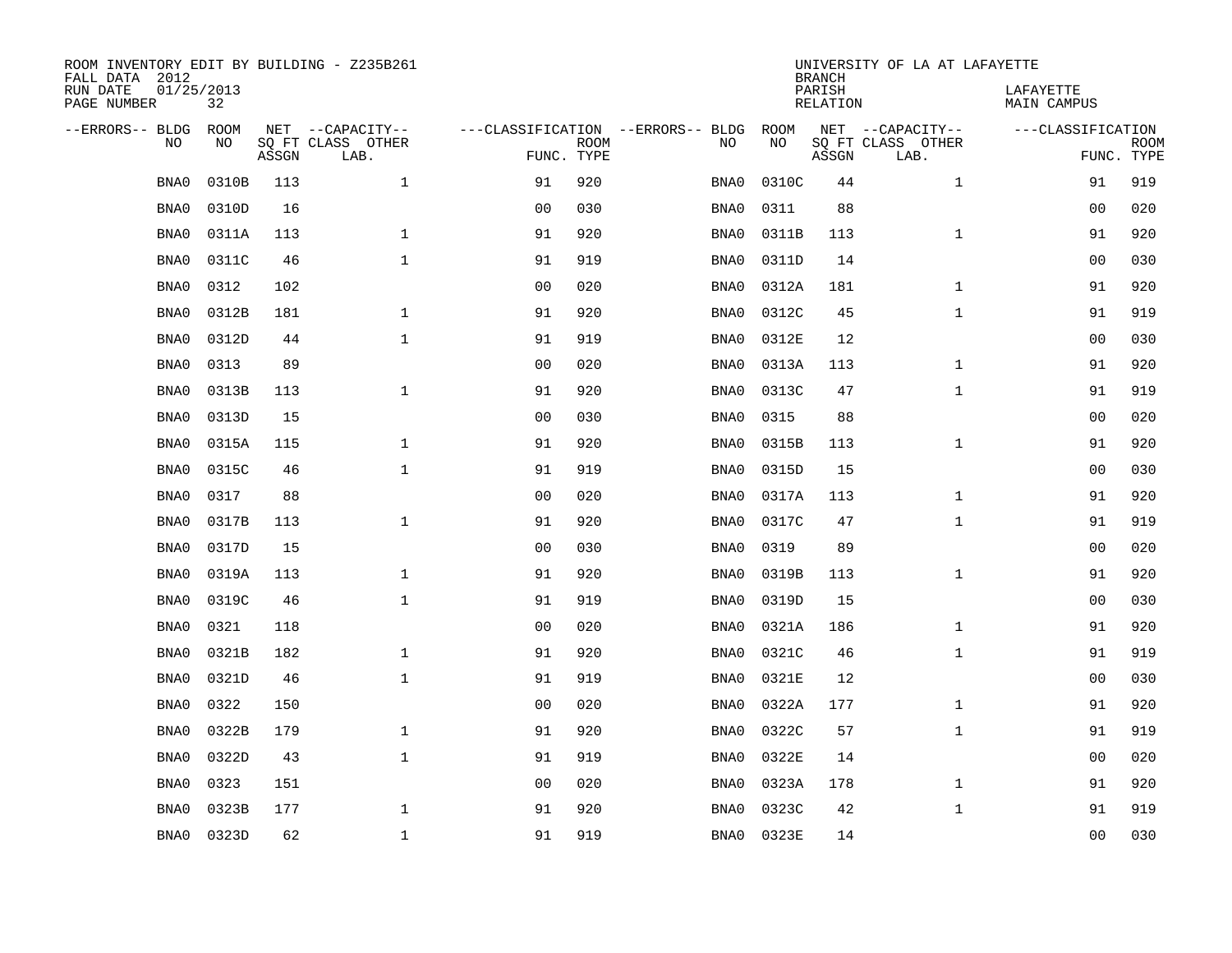| ROOM INVENTORY EDIT BY BUILDING - Z235B261<br>FALL DATA 2012 |                  |             |                           |                |             |                                   |       | <b>BRANCH</b>      | UNIVERSITY OF LA AT LAFAYETTE |                                 |             |
|--------------------------------------------------------------|------------------|-------------|---------------------------|----------------|-------------|-----------------------------------|-------|--------------------|-------------------------------|---------------------------------|-------------|
| RUN DATE<br>PAGE NUMBER                                      | 01/25/2013<br>33 |             |                           |                |             |                                   |       | PARISH<br>RELATION |                               | LAFAYETTE<br><b>MAIN CAMPUS</b> |             |
| --ERRORS-- BLDG                                              | <b>ROOM</b>      |             | NET --CAPACITY--          |                |             | ---CLASSIFICATION --ERRORS-- BLDG | ROOM  |                    | NET --CAPACITY--              | ---CLASSIFICATION               |             |
| N <sub>O</sub>                                               | NO.              | ASSGN       | SO FT CLASS OTHER<br>LAB. | FUNC. TYPE     | <b>ROOM</b> | NO.                               | NO    | ASSGN              | SO FT CLASS OTHER<br>LAB.     | FUNC. TYPE                      | <b>ROOM</b> |
| BNA0                                                         | 0324             | 38          |                           | 0 <sub>0</sub> | 030         | BNA0                              | 0325  | 87                 |                               | 00                              | 020         |
| BNA0                                                         |                  | 0325A 13523 | $\mathbf{1}$              | 91             | 920         | BNA0                              | 0325B | 248                | $\mathbf{1}$                  | 91                              | 920         |
| BNA0                                                         | 0325C            | 45          | $\mathbf{1}$              | 91             | 919         | BNA0                              | 0325D | 13                 |                               | 0 <sub>0</sub>                  | 030         |
| BNA0                                                         | 0326             | 87          |                           | 0 <sub>0</sub> | 020         | BNA0                              | 0326A | 109                | $\mathbf{1}$                  | 91                              | 920         |
| BNA0                                                         | 0326B            | 109         | $\mathbf{1}$              | 91             | 920         | BNA0                              | 0326C | 44                 | $\mathbf{1}$                  | 91                              | 919         |
| BNA0                                                         | 0326D            | 15          |                           | 0 <sub>0</sub> | 030         | BNA0                              | 0327  | 137                |                               | 0 <sub>0</sub>                  | 020         |
| BNA0                                                         | 0327A            | 192         | $\mathbf{1}$              | 91             | 920         | BNA0                              | 0327B | 185                | $\mathbf{1}$                  | 91                              | 920         |
| BNA0                                                         | 0327C            | 43          | $\mathbf{1}$              | 91             | 919         | BNA0                              | 0327D | 56                 | $\mathbf{1}$                  | 91                              | 919         |
| BNA0                                                         | 0327E            | 20          |                           | 0 <sub>0</sub> | 030         | BNA0                              | 0328  | 88                 |                               | 91                              | 730         |
| BNA0                                                         | 0328A            | 98          |                           | 44             | 710         | BNA0                              | 0330  | 125                |                               | 00                              | 020         |
| BNA0                                                         | 0330A            | 187         | $\mathbf{1}$              | 91             | 920         | BNA0                              | 0330B | 169                | $\mathbf{1}$                  | 91                              | 920         |
| BNA0                                                         | 0330C            | 43          | $\mathbf 1$               | 91             | 919         | BNA0                              | 0330D | 56                 | $\mathbf{1}$                  | 91                              | 919         |
| BNA0                                                         | 0330E            | 23          |                           | 0 <sub>0</sub> | 030         | BNA0                              | 0331  | 126                |                               | 0 <sub>0</sub>                  | 020         |
| BNA0                                                         | 0331A            | 104         | $\mathbf{1}$              | 91             | 920         | BNA0                              | 0331B | 129                | $\mathbf{1}$                  | 91                              | 920         |
| BNA0                                                         | 0331C            | 54          | $\mathbf{1}$              | 91             | 919         | BNA0                              | 0331D | 12                 |                               | 00                              | 030         |
| BNA0                                                         | 0332             | 144         |                           | 0 <sub>0</sub> | 020         | BNA0                              | 0332A | 178                | $\mathbf{1}$                  | 91                              | 920         |
| BNA0                                                         | 0332B            | 335         | $\mathbf 1$               | 91             | 920         | BNA0                              | 0332C | 60                 | $\mathbf{1}$                  | 91                              | 919         |
| BNA0                                                         | 0332D            | 42          | $\mathbf 1$               | 91             | 919         | BNA0                              | 0332E | 14                 |                               | 00                              | 030         |
| BNA0                                                         | 0333             | 106         |                           | 0 <sub>0</sub> | 020         | BNA0                              | 0333A | 113                | $\mathbf{1}$                  | 91                              | 920         |
| BNA0                                                         | 0333B            | 109         | $\mathbf{1}$              | 91             | 920         | BNA0                              | 0333C | 46                 | $\mathbf{1}$                  | 91                              | 920         |
| BNA0                                                         | 0333D            | 14          |                           | 0 <sub>0</sub> | 030         | BNA0                              | 0334  | 110                |                               | 00                              | 020         |
| BNA0                                                         | 0334A            | 179         | $\mathbf{1}$              | 91             | 920         | BNA0                              | 0334B | 185                | $\mathbf{1}$                  | 91                              | 920         |
| BNA0                                                         | 0334C            | 42          | $\mathbf{1}$              | 91             | 919         | BNA0                              | 0334D | 46                 | $\mathbf{1}$                  | 91                              | 919         |
| BNA0                                                         | 0334E            | 12          |                           | 0 <sub>0</sub> | 030         | BNA0                              | 0335  | 115                |                               | 00                              | 020         |
| BNA0                                                         | 0335A            | 185         | $\mathbf 1$               | 91             | 920         | BNA0                              | 0335B | 424                | $\mathbf{1}$                  | 91                              | 920         |
| BNA0                                                         | 0335C            | 51          | $\mathbf{1}$              | 91             | 919         | BNA0                              | 0335D | 41                 | $\mathbf{1}$                  | 91                              | 919         |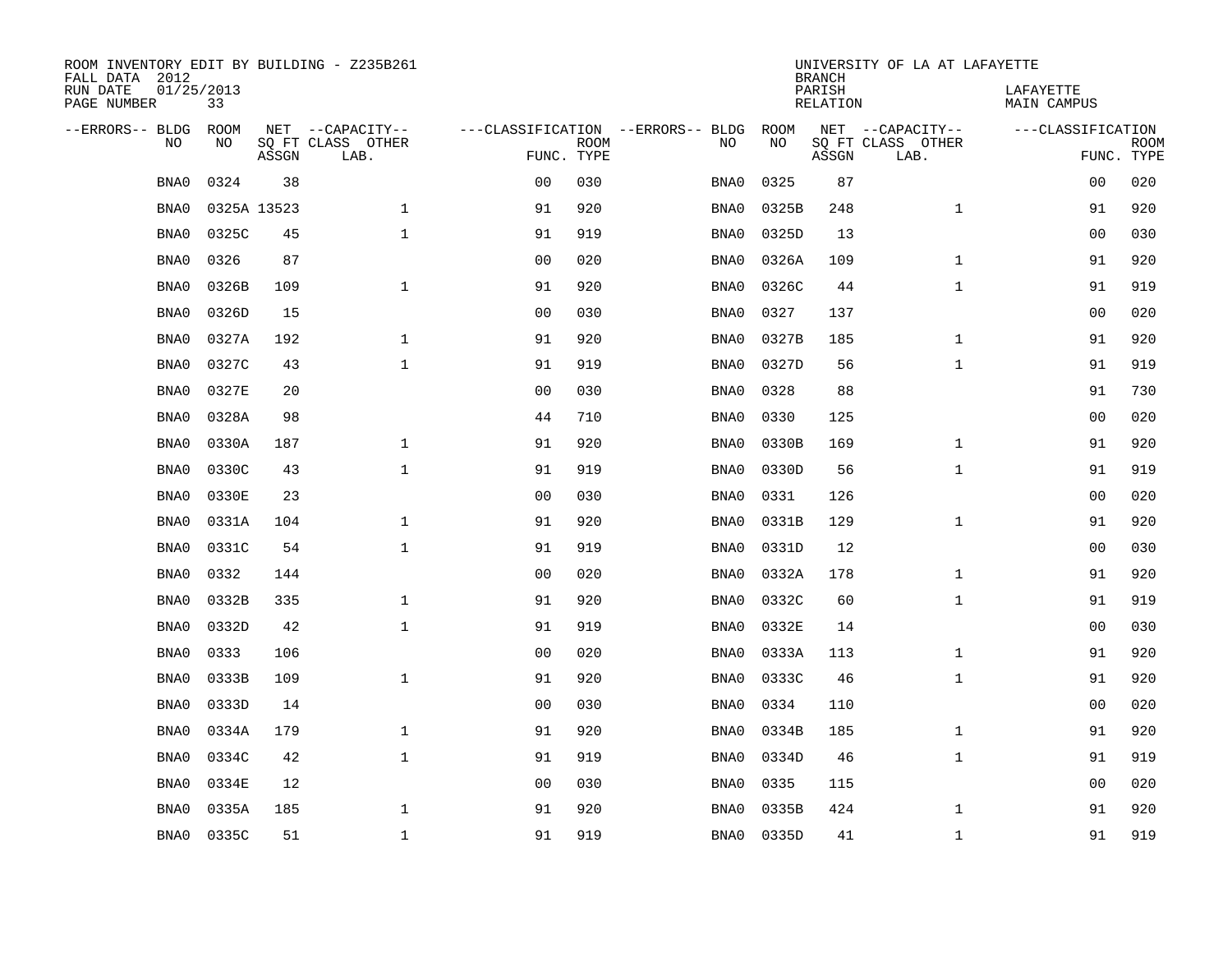| ROOM INVENTORY EDIT BY BUILDING - Z235B261<br>FALL DATA 2012 |                  |       |                           |                |             |                                   |            | <b>BRANCH</b>             | UNIVERSITY OF LA AT LAFAYETTE |                                 |             |
|--------------------------------------------------------------|------------------|-------|---------------------------|----------------|-------------|-----------------------------------|------------|---------------------------|-------------------------------|---------------------------------|-------------|
| RUN DATE<br>PAGE NUMBER                                      | 01/25/2013<br>34 |       |                           |                |             |                                   |            | PARISH<br><b>RELATION</b> |                               | LAFAYETTE<br><b>MAIN CAMPUS</b> |             |
| --ERRORS-- BLDG                                              | ROOM             |       | NET --CAPACITY--          |                |             | ---CLASSIFICATION --ERRORS-- BLDG | ROOM       |                           | NET --CAPACITY--              | ---CLASSIFICATION               |             |
| NO                                                           | NO               | ASSGN | SQ FT CLASS OTHER<br>LAB. | FUNC. TYPE     | <b>ROOM</b> | NO                                | NO         | ASSGN                     | SQ FT CLASS OTHER<br>LAB.     | FUNC. TYPE                      | <b>ROOM</b> |
| BNA0                                                         | 0335E            | 12    |                           | 0 <sub>0</sub> | 030         | BNA0                              | 0336       | 114                       |                               | 0 <sub>0</sub>                  | 020         |
| BNA0                                                         | 0336A            | 181   | $\mathbf 1$               | 91             | 920         | BNA0                              | 0336B      | 175                       | $\mathbf{1}$                  | 91                              | 920         |
| BNA0                                                         | 0336C            | 45    | $\mathbf{1}$              | 91             | 919         | BNA0                              | 0336D      | 40                        | $\mathbf{1}$                  | 91                              | 919         |
| BNA0                                                         | 0336E            | 12    |                           | 0 <sub>0</sub> | 030         | BNA0                              | 0337       | 117                       |                               | 00                              | 020         |
| BNA0                                                         | 0337A            | 182   | $\mathbf{1}$              | 91             | 920         | BNA0                              | 0337B      | 187                       | $\mathbf{1}$                  | 91                              | 920         |
| BNA0                                                         | 0337C            | 40    | $\mathbf{1}$              | 91             | 919         | BNA0                              | 0337D      | 51                        | $\mathbf{1}$                  | 91                              | 919         |
| BNA0                                                         | 0337E            | 12    |                           | 0 <sub>0</sub> | 030         | BNA0                              | 0338       | 109                       |                               | 0 <sub>0</sub>                  | 020         |
| BNA0                                                         | 0338A            | 181   | $\mathbf{1}$              | 91             | 920         | BNA0                              | 0338B      | 188                       | $\mathbf{1}$                  | 91                              | 920         |
| BNA0                                                         | 0338C            | 42    | $\mathbf{1}$              | 91             | 919         | BNA0                              | 0338D      | 48                        | $\mathbf{1}$                  | 91                              | 919         |
| BNA0                                                         | 0338E            | 11    |                           | 0 <sub>0</sub> | 030         | BNA0                              | 0339       | 92                        |                               | 00                              | 020         |
| BNA0                                                         | 0339A            | 113   | $\mathbf{1}$              | 91             | 920         | BNA0                              | 0339B      | 113                       | $\mathbf{1}$                  | 91                              | 920         |
| BNA0                                                         | 0339C            | 46    | $\mathbf{1}$              | 91             | 919         | BNA0                              | 0339D      | 16                        |                               | 00                              | 030         |
| BNA0                                                         | 0340             | 116   |                           | 0 <sub>0</sub> | 020         | BNA0                              | 0340A      | 187                       | $\mathbf{1}$                  | 91                              | 920         |
| BNA0                                                         | 0340B            | 187   | $\mathbf 1$               | 91             | 920         | BNA0                              | 0340C      | 46                        | $\mathbf{1}$                  | 91                              | 919         |
| BNA0                                                         | 0340D            | 42    | $\mathbf{1}$              | 91             | 919         | BNA0                              | 0340E      | 12                        |                               | 0 <sub>0</sub>                  | 030         |
| BNA0                                                         | 0341             | 113   |                           | 00             | 020         | BNA0                              | 0341A 1333 |                           | $\mathbf{1}$                  | 91                              | 920         |
| BNA0                                                         | 0341B            | 113   | $\mathbf{1}$              | 91             | 920         | BNA0                              | 0341C      | 50                        | $\mathbf{1}$                  | 91                              | 919         |
| BNA0                                                         | 0341D            | 16    |                           | 0 <sub>0</sub> | 030         | BNA0                              | 0342       | 157                       |                               | 00                              | 020         |
| BNA0                                                         | 0342A            | 178   | $\mathbf{1}$              | 91             | 920         | BNA0                              | 0342B      | 174                       | $\mathbf{1}$                  | 91                              | 920         |
| BNA0                                                         | 0342C            | 42    | $\mathbf{1}$              | 91             | 919         | BNA0                              | 0342D      | 57                        | $\mathbf{1}$                  | 91                              | 919         |
| BNA0                                                         | 0342E            | 14    |                           | 0 <sub>0</sub> | 030         | BNA0                              | 0343       | 115                       |                               | 0 <sub>0</sub>                  | 020         |
| BNA0                                                         | 0343A            | 186   | $\mathbf{1}$              | 91             | 920         | BNA0                              | 0343B      | 183                       | $\mathbf{1}$                  | 91                              | 920         |
| BNA0                                                         | 0343C            | 46    | $\mathbf{1}$              | 91             | 919         | BNA0                              | 0343D      | 41                        | $\mathbf{1}$                  | 91                              | 919         |
| BNA0                                                         | 0343E            | 12    |                           | 0 <sub>0</sub> | 030         | BNA0                              | 0344       | 22                        |                               | 0 <sub>0</sub>                  | 030         |
| BNA0                                                         | 0345             | 423   | 10                        | 91             | 680         | BNA0                              | 0345A      | 67                        |                               | 91                              | 685         |
| BNA0                                                         | 0345B            | 12    |                           | 00             | 030         | BNA0                              | 0346       | 125                       |                               | 44                              | 710         |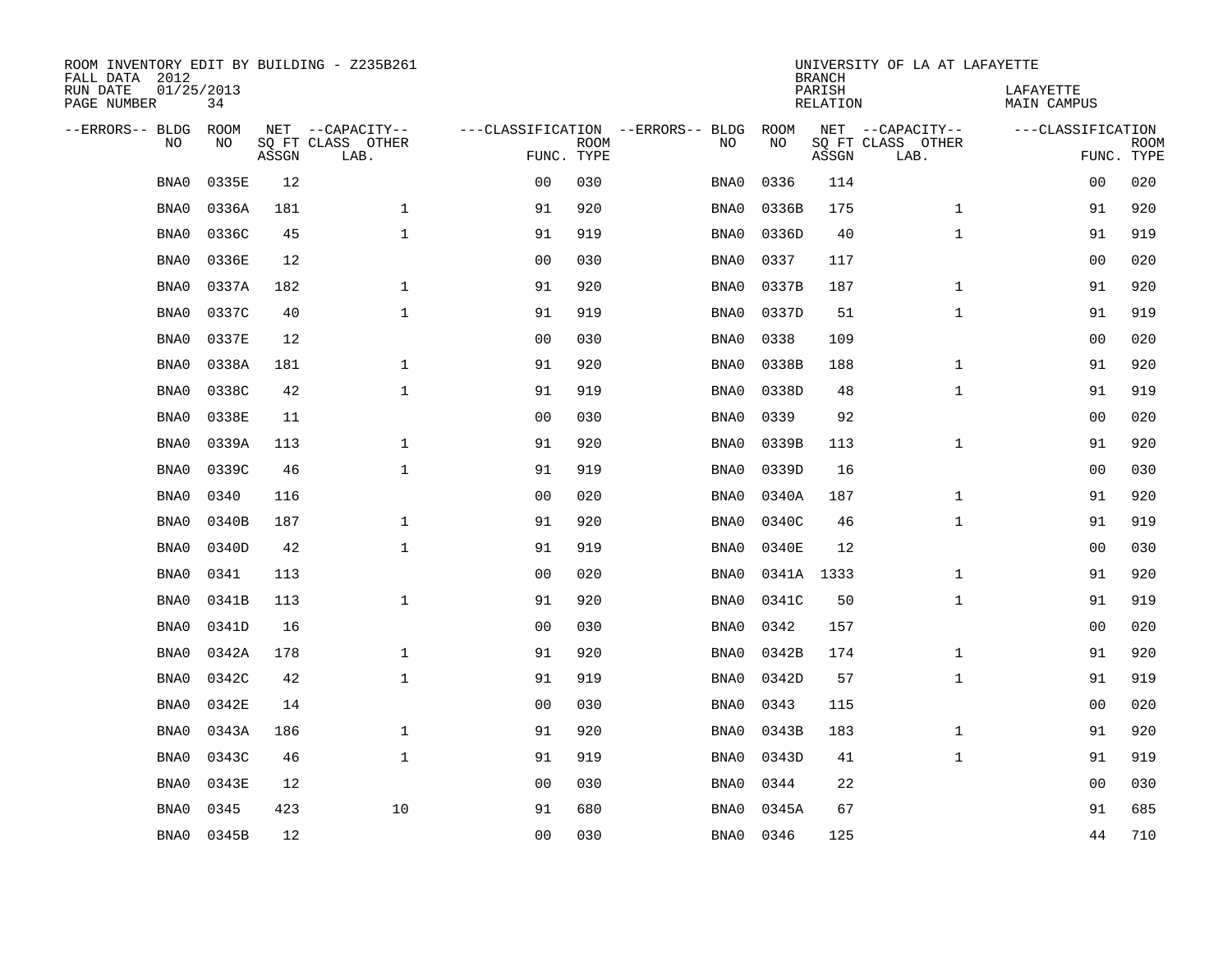| ROOM INVENTORY EDIT BY BUILDING - Z235B261<br>FALL DATA 2012 |                  |       |                           |                |             |                                   |       | <b>BRANCH</b>             | UNIVERSITY OF LA AT LAFAYETTE |                                 |             |
|--------------------------------------------------------------|------------------|-------|---------------------------|----------------|-------------|-----------------------------------|-------|---------------------------|-------------------------------|---------------------------------|-------------|
| RUN DATE<br>PAGE NUMBER                                      | 01/25/2013<br>35 |       |                           |                |             |                                   |       | PARISH<br><b>RELATION</b> |                               | LAFAYETTE<br><b>MAIN CAMPUS</b> |             |
| --ERRORS-- BLDG                                              | ROOM             |       | NET --CAPACITY--          |                |             | ---CLASSIFICATION --ERRORS-- BLDG | ROOM  |                           | NET --CAPACITY--              | ---CLASSIFICATION               |             |
| NO                                                           | NO               | ASSGN | SQ FT CLASS OTHER<br>LAB. | FUNC. TYPE     | <b>ROOM</b> | NO                                | NO    | ASSGN                     | SQ FT CLASS OTHER<br>LAB.     | FUNC. TYPE                      | <b>ROOM</b> |
| BNA0                                                         | 0347             | 79    |                           | 0 <sub>0</sub> | 030         | BNA0                              | 0348  | 63                        |                               | 00                              | 030         |
| BNA0                                                         | 0349             | 89    |                           | 0 <sub>0</sub> | 020         | BNA0                              | 0349A | 104                       | $\mathbf{1}$                  | 91                              | 920         |
| BNA0                                                         | 0349B            | 113   | $\mathbf{1}$              | 91             | 920         | BNA0                              | 0349C | 46                        | $\mathbf{1}$                  | 91                              | 919         |
| BNA0                                                         | 0349D            | 17    |                           | 0 <sub>0</sub> | 030         | BNA0                              | 0350  | 61                        |                               | 00                              | 010         |
| BNA0                                                         | 0351             | 95    |                           | 0 <sub>0</sub> | 020         | BNA0                              | 0351A | 113                       | $\mathbf{1}$                  | 91                              | 920         |
| BNA0                                                         | 0351B            | 113   | $\mathbf{1}$              | 91             | 920         | BNA0                              | 0351C | 47                        | $\mathbf{1}$                  | 91                              | 919         |
| BNA0                                                         | 0351D            | 15    |                           | 0 <sub>0</sub> | 030         | BNA0                              | 0352  | 114                       |                               | 00                              | 020         |
| BNA0                                                         | 0352A            | 186   | $\mathbf{1}$              | 91             | 920         | BNA0                              | 0352B | 158                       | $\mathbf{1}$                  | 91                              | 920         |
| BNA0                                                         | 0352C            | 42    | $\mathbf{1}$              | 91             | 919         | BNA0                              | 0352D | 41                        | $\mathbf{1}$                  | 91                              | 919         |
| BNA0                                                         | 0352E            | 12    |                           | 0 <sub>0</sub> | 030         | BNA0                              | 0353  | 125                       |                               | 0 <sub>0</sub>                  | 020         |
| BNA0                                                         | 0353A            | 189   | $\mathbf{1}$              | 91             | 920         | BNA0                              | 0353B | 187                       | $\mathbf{1}$                  | 91                              | 920         |
| BNA0                                                         | 0353C            | 43    | $\mathbf{1}$              | 91             | 919         | BNA0                              | 0353D | 56                        | $\mathbf{1}$                  | 91                              | 919         |
| BNA0                                                         | 0353E            | 20    |                           | 0 <sub>0</sub> | 030         | BNA0                              | 0354  | 135                       |                               | 00                              | 020         |
| BNA0                                                         | 0354A            | 185   | $\mathbf 1$               | 91             | 920         | BNA0                              | 0354B | 192                       | $\mathbf{1}$                  | 91                              | 920         |
| BNA0                                                         | 0354C            | 55    | $\mathbf 1$               | 91             | 919         | BNA0                              | 0354D | 42                        | $\mathbf{1}$                  | 91                              | 919         |
| BNA0                                                         | 0354E            | 19    |                           | 0 <sub>0</sub> | 030         | BNA0                              | 0400  | 1770                      |                               | 00                              | 020         |
| BNA0                                                         | 0400A            | 289   |                           | 0 <sub>0</sub> | 020         | BNA0                              | 0400B | 37                        |                               | 0 <sub>0</sub>                  | 020         |
| BNA0                                                         | 0400C            | 37    |                           | 0 <sub>0</sub> | 020         | BNA0                              | 0400D | 1202                      |                               | 0 <sub>0</sub>                  | 020         |
| BNA0                                                         | 0400E            | 208   |                           | 0 <sub>0</sub> | 020         | BNA0                              | 0400G | 208                       |                               | 0 <sub>0</sub>                  | 020         |
| BNA0                                                         | 0400H            | 208   |                           | 0 <sub>0</sub> | 020         | BNA0                              | 0400J | 208                       |                               | 00                              | 020         |
| BNA0                                                         | 0401             | 102   |                           | 0 <sub>0</sub> | 020         | BNA0                              | 0401A | 184                       | $\mathbf{1}$                  | 91                              | 920         |
| BNA0                                                         | 0401B            | 196   | $\mathbf{1}$              | 91             | 920         | BNA0                              | 0401C | 40                        | $\mathbf{1}$                  | 91                              | 919         |
| BNA0                                                         | 0401D            | 45    | $\mathbf{1}$              | 91             | 919         | BNA0                              | 0401E | 12                        |                               | 0 <sub>0</sub>                  | 030         |
| BNA0                                                         | 0402             | 101   |                           | 00             | 030         | BNA0                              | 0403  | 393                       | 10                            | 91                              | 680         |
| BNA0                                                         | 0404             | 116   |                           | 0 <sub>0</sub> | 020         | BNA0                              | 0404A | 182                       | $\mathbf{1}$                  | 91                              | 920         |
| BNA0                                                         | 0404B            | 183   | $\mathbf{1}$              | 91             | 920         | BNA0                              | 0404C | 45                        | $\mathbf{1}$                  | 91                              | 919         |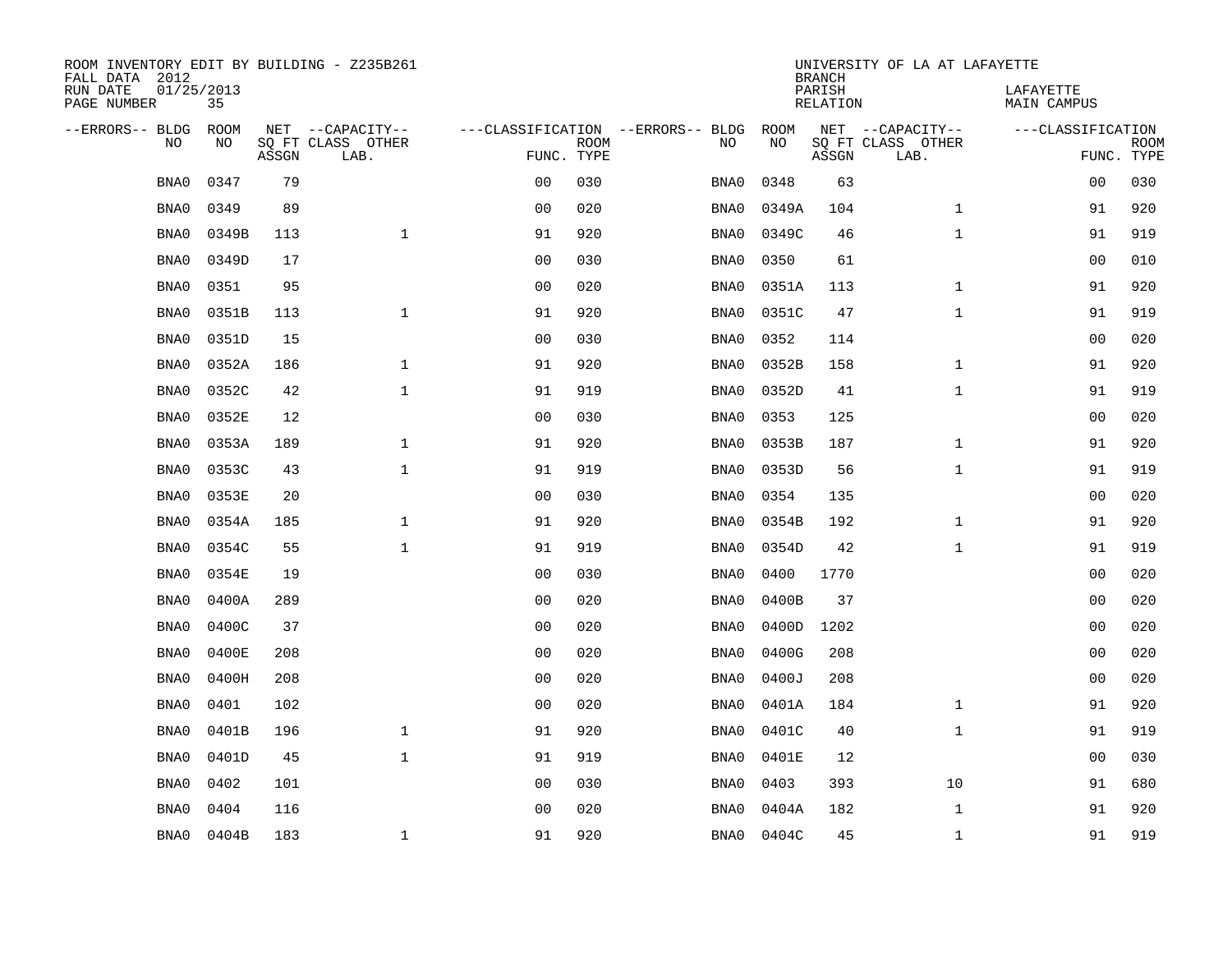| ROOM INVENTORY EDIT BY BUILDING - Z235B261<br>FALL DATA 2012 |                  |       |                           |                |             |                                   | <b>BRANCH</b> | UNIVERSITY OF LA AT LAFAYETTE |                           |                                 |                           |
|--------------------------------------------------------------|------------------|-------|---------------------------|----------------|-------------|-----------------------------------|---------------|-------------------------------|---------------------------|---------------------------------|---------------------------|
| RUN DATE<br>PAGE NUMBER                                      | 01/25/2013<br>36 |       |                           |                |             |                                   |               | PARISH<br><b>RELATION</b>     |                           | LAFAYETTE<br><b>MAIN CAMPUS</b> |                           |
| --ERRORS-- BLDG                                              | ROOM             |       | NET --CAPACITY--          |                |             | ---CLASSIFICATION --ERRORS-- BLDG | ROOM          |                               | NET --CAPACITY--          | ---CLASSIFICATION               |                           |
| NO                                                           | NO               | ASSGN | SQ FT CLASS OTHER<br>LAB. | FUNC. TYPE     | <b>ROOM</b> | NO                                | NO            | ASSGN                         | SQ FT CLASS OTHER<br>LAB. |                                 | <b>ROOM</b><br>FUNC. TYPE |
| BNA0                                                         | 0404D            | 45    | $\mathbf{1}$              | 91             | 919         | BNA0                              | 0404E         | 12                            |                           | 00                              | 030                       |
| BNA0                                                         | 0405             | 143   |                           | 91             | 935         | BNA0                              | 0406          | 117                           |                           | 00                              | 020                       |
| BNA0                                                         | 0406A            | 182   | $\mathbf 1$               | 91             | 920         | BNA0                              | 0406B         | 185                           | $\mathbf{1}$              | 91                              | 920                       |
| BNA0                                                         | 0406C            | 45    | $\mathbf 1$               | 91             | 919         | BNA0                              | 0406D         | 45                            | $\mathbf{1}$              | 91                              | 919                       |
| BNA0                                                         | 0406E            | 12    |                           | 0 <sub>0</sub> | 030         | BNA0                              | 0407          | 117                           |                           | 0 <sub>0</sub>                  | 020                       |
| BNA0                                                         | 0407A            | 182   | $\mathbf{1}$              | 91             | 920         | BNA0                              | 0407B         | 182                           | $\mathbf{1}$              | 91                              | 920                       |
| BNA0                                                         | 0407C            | 45    | $\mathbf{1}$              | 91             | 919         | BNA0                              | 0407D         | 45                            | $\mathbf{1}$              | 91                              | 919                       |
| BNA0                                                         | 0407E            | 12    |                           | 0 <sub>0</sub> | 030         | BNA0                              | 0408          | 38                            |                           | 0 <sub>0</sub>                  | 010                       |
| BNA0                                                         | 0409             | 89    |                           | 0 <sub>0</sub> | 020         | BNA0                              | 0409A         | 113                           | $\mathbf{1}$              | 91                              | 920                       |
| BNA0                                                         | 0409B            | 113   | $\mathbf{1}$              | 91             | 920         | BNA0                              | 0409C         | 45                            | $\mathbf{1}$              | 91                              | 919                       |
| BNA0                                                         | 0409D            | 14    |                           | 0 <sub>0</sub> | 030         | BNA0                              | 0410          | 88                            |                           | 00                              | 020                       |
| BNA0                                                         | 0410A            | 113   | $\mathbf{1}$              | 91             | 920         | BNA0                              | 0410B         | 113                           | $\mathbf{1}$              | 91                              | 920                       |
| BNA0                                                         | 0410C            | 45    | $\mathbf 1$               | 91             | 919         | BNA0                              | 0410D         | 16                            |                           | 00                              | 030                       |
| BNA0                                                         | 0411             | 89    |                           | 0 <sub>0</sub> | 020         | BNA0                              | 0411A         | 113                           | $\mathbf{1}$              | 91                              | 920                       |
| BNA0                                                         | 0411B            | 113   | $\mathbf{1}$              | 91             | 920         | BNA0                              | 0411C         | 46                            | $\mathbf{1}$              | 91                              | 919                       |
| BNA0                                                         | 0411D            | 14    |                           | 0 <sub>0</sub> | 030         | BNA0                              | 0412          | 112                           |                           | 00                              | 020                       |
| BNA0                                                         | 0412A            | 181   | $\mathbf{1}$              | 91             | 920         | BNA0                              | 0412B         | 185                           | $\mathbf{1}$              | 91                              | 920                       |
| BNA0                                                         | 0412C            | 41    | $\mathbf{1}$              | 91             | 919         | BNA0                              | 0412D         | 46                            | $\mathbf{1}$              | 91                              | 919                       |
| BNA0                                                         | 0412E            | 12    |                           | 0 <sub>0</sub> | 030         | BNA0                              | 0413          | 89                            |                           | 0 <sub>0</sub>                  | 020                       |
| BNA0                                                         | 0413A            | 113   | $\mathbf 1$               | 91             | 920         | BNA0                              | 0413B         | 113                           | $\mathbf{1}$              | 91                              | 920                       |
| BNA0                                                         | 0413C            | 42    | $\mathbf 1$               | 91             | 919         | BNA0                              | 0413D         | 16                            |                           | 00                              | 030                       |
| BNA0                                                         | 0415             | 120   |                           | 0 <sub>0</sub> | 020         | BNA0                              | 0415A         | 113                           | $\mathbf{1}$              | 91                              | 920                       |
| BNA0                                                         | 0415B            | 113   | $\mathbf{1}$              | 91             | 920         | BNA0                              | 0415C         | 45                            | $\mathbf{1}$              | 91                              | 919                       |
| BNA0                                                         | 0415D            | 15    |                           | 0 <sub>0</sub> | 030         | BNA0                              | 0417          | 87                            |                           | 0 <sub>0</sub>                  | 020                       |
| BNA0                                                         | 0417A            | 113   | $\mathbf 1$               | 91             | 920         | BNA0                              | 0417B         | 113                           | $\mathbf{1}$              | 91                              | 920                       |
| BNA0                                                         | 0417C            | 45    | $\mathbf{1}$              | 91             | 920         |                                   | BNA0 0417D    | 15                            |                           | 0 <sub>0</sub>                  | 030                       |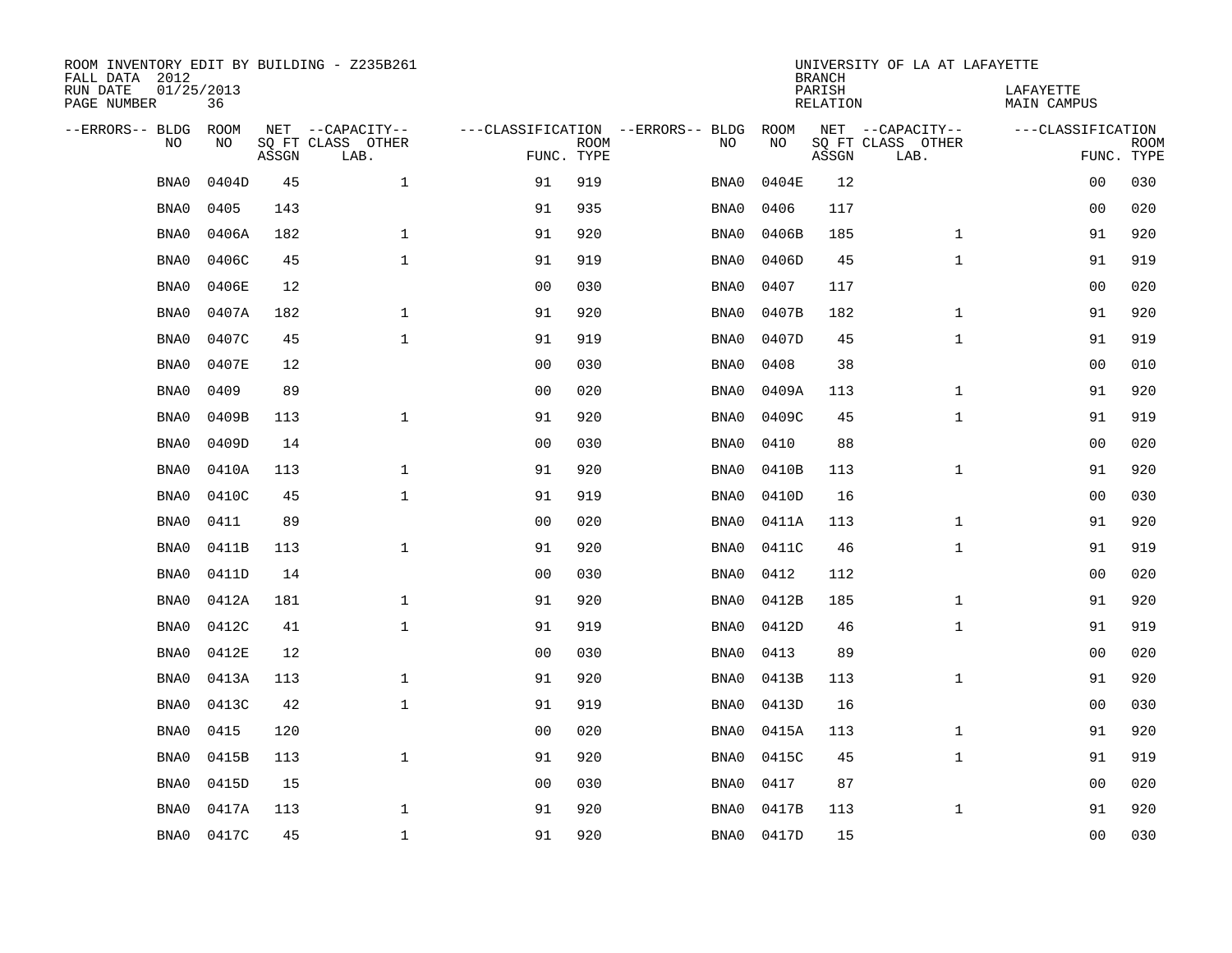| ROOM INVENTORY EDIT BY BUILDING - Z235B261<br>FALL DATA 2012 |                  |       |                           |                                   |             |      |           | <b>BRANCH</b>             | UNIVERSITY OF LA AT LAFAYETTE |                                 |             |
|--------------------------------------------------------------|------------------|-------|---------------------------|-----------------------------------|-------------|------|-----------|---------------------------|-------------------------------|---------------------------------|-------------|
| RUN DATE<br>PAGE NUMBER                                      | 01/25/2013<br>37 |       |                           |                                   |             |      |           | PARISH<br><b>RELATION</b> |                               | LAFAYETTE<br><b>MAIN CAMPUS</b> |             |
| --ERRORS-- BLDG                                              | ROOM             |       | NET --CAPACITY--          | ---CLASSIFICATION --ERRORS-- BLDG |             |      | ROOM      |                           | NET --CAPACITY--              | ---CLASSIFICATION               |             |
| NO                                                           | NO               | ASSGN | SQ FT CLASS OTHER<br>LAB. | FUNC. TYPE                        | <b>ROOM</b> | NO   | NO        | ASSGN                     | SQ FT CLASS OTHER<br>LAB.     | FUNC. TYPE                      | <b>ROOM</b> |
| BNA0                                                         | 0419             | 88    |                           | 0 <sub>0</sub>                    | 020         | BNA0 | 0419A     | 113                       | $\mathbf{1}$                  | 91                              | 920         |
| BNA0                                                         | 0419B            | 113   | $\mathbf{1}$              | 91                                | 920         | BNA0 | 0419C     | 45                        | $\mathbf{1}$                  | 91                              | 919         |
| BNA0                                                         | 0419D            | 16    |                           | 0 <sub>0</sub>                    | 030         | BNA0 | 0421      | 116                       |                               | 00                              | 020         |
| BNA0                                                         | 0421A            | 186   | $\mathbf 1$               | 91                                | 920         | BNA0 | 0421B     | 185                       | $\mathbf{1}$                  | 91                              | 920         |
| BNA0                                                         | 0421C            | 46    | $\mathbf{1}$              | 91                                | 919         | BNA0 | 0421D     | 45                        | $\mathbf{1}$                  | 91                              | 919         |
| BNA0                                                         | 0421E            | 12    |                           | 0 <sub>0</sub>                    | 030         | BNA0 | 0422      | 150                       |                               | 0 <sub>0</sub>                  | 020         |
| BNA0                                                         | 0422A            | 178   | $\mathbf{1}$              | 91                                | 920         | BNA0 | 0422B     | 177                       | $\mathbf{1}$                  | 91                              | 920         |
| BNA0                                                         | 0422C            | 58    | $\mathbf{1}$              | 91                                | 919         | BNA0 | 0422D     | 46                        | $\mathbf{1}$                  | 91                              | 919         |
| BNA0                                                         | 0422E            | 14    |                           | 0 <sub>0</sub>                    | 030         | BNA0 | 0423      | 145                       |                               | 0 <sub>0</sub>                  | 020         |
| BNA0                                                         | 0423A            | 178   | $\mathbf{1}$              | 91                                | 920         | BNA0 | 0423B     | 176                       | $\mathbf{1}$                  | 91                              | 920         |
| BNA0                                                         | 0423C            | 45    | $\mathbf{1}$              | 91                                | 920         | BNA0 | 0423D     | 62                        | $\mathbf{1}$                  | 91                              | 920         |
| BNA0                                                         | 0423E            | 14    |                           | 0 <sub>0</sub>                    | 030         | BNA0 | 0424      | 40                        |                               | 00                              | 030         |
| BNA0                                                         | 0425             | 89    |                           | 0 <sub>0</sub>                    | 020         | BNA0 | 0425A     | 113                       | $\mathbf{1}$                  | 91                              | 920         |
| BNA0                                                         | 0425B            | 113   | $\mathbf{1}$              | 91                                | 920         | BNA0 | 0425C     | 45                        | $\mathbf{1}$                  | 91                              | 919         |
| BNA0                                                         | 0425D            | 15    |                           | 0 <sub>0</sub>                    | 030         | BNA0 | 0426      | 88                        |                               | 00                              | 020         |
| BNA0                                                         | 0426A            | 113   | 1                         | 91                                | 920         | BNA0 | 0426B     | 113                       | $\mathbf{1}$                  | 91                              | 920         |
| BNA0                                                         | 0426C            | 45    | $\mathbf{1}$              | 91                                | 919         | BNA0 | 0426D     | 15                        |                               | 0 <sub>0</sub>                  | 030         |
| BNA0                                                         | 0427             | 128   |                           | 0 <sub>0</sub>                    | 020         | BNA0 | 0427A     | 192                       | $\mathbf{1}$                  | 91                              | 920         |
| BNA0                                                         | 0427B            | 187   | $\mathbf{1}$              | 91                                | 920         | BNA0 | 0427C     | 45                        | $\mathbf{1}$                  | 91                              | 919         |
| BNA0                                                         | 0427D            | 56    | $\mathbf{1}$              | 91                                | 919         | BNA0 | 0427E     | 16                        |                               | 00                              | 030         |
| BNA0                                                         | 0430             | 126   |                           | 0 <sub>0</sub>                    | 020         | BNA0 | 0430A     | 186                       | $\mathbf{1}$                  | 51                              | 920         |
| BNA0                                                         | 0430B            | 192   | $\mathbf{1}$              | 51                                | 920         | BNA0 | 0430C     | 55                        | $\mathbf{1}$                  | 51                              | 919         |
| BNA0                                                         | 0430D            | 42    | $\mathbf{1}$              | 51                                | 919         | BNA0 | 0430E     | 16                        |                               | 0 <sub>0</sub>                  | 030         |
| BNA0                                                         | 0431             | 102   |                           | 0 <sub>0</sub>                    | 020         | BNA0 | 0431A     | 113                       | $\mathbf{1}$                  | 91                              | 920         |
| BNA0                                                         | 0431B            | 113   | $\mathbf{1}$              | 91                                | 920         | BNA0 | 0431C     | 49                        | $\mathbf{1}$                  | 91                              | 919         |
| BNA0                                                         | 0431D            | 16    |                           | 00                                | 030         |      | BNA0 0432 | 149                       |                               | 0 <sub>0</sub>                  | 020         |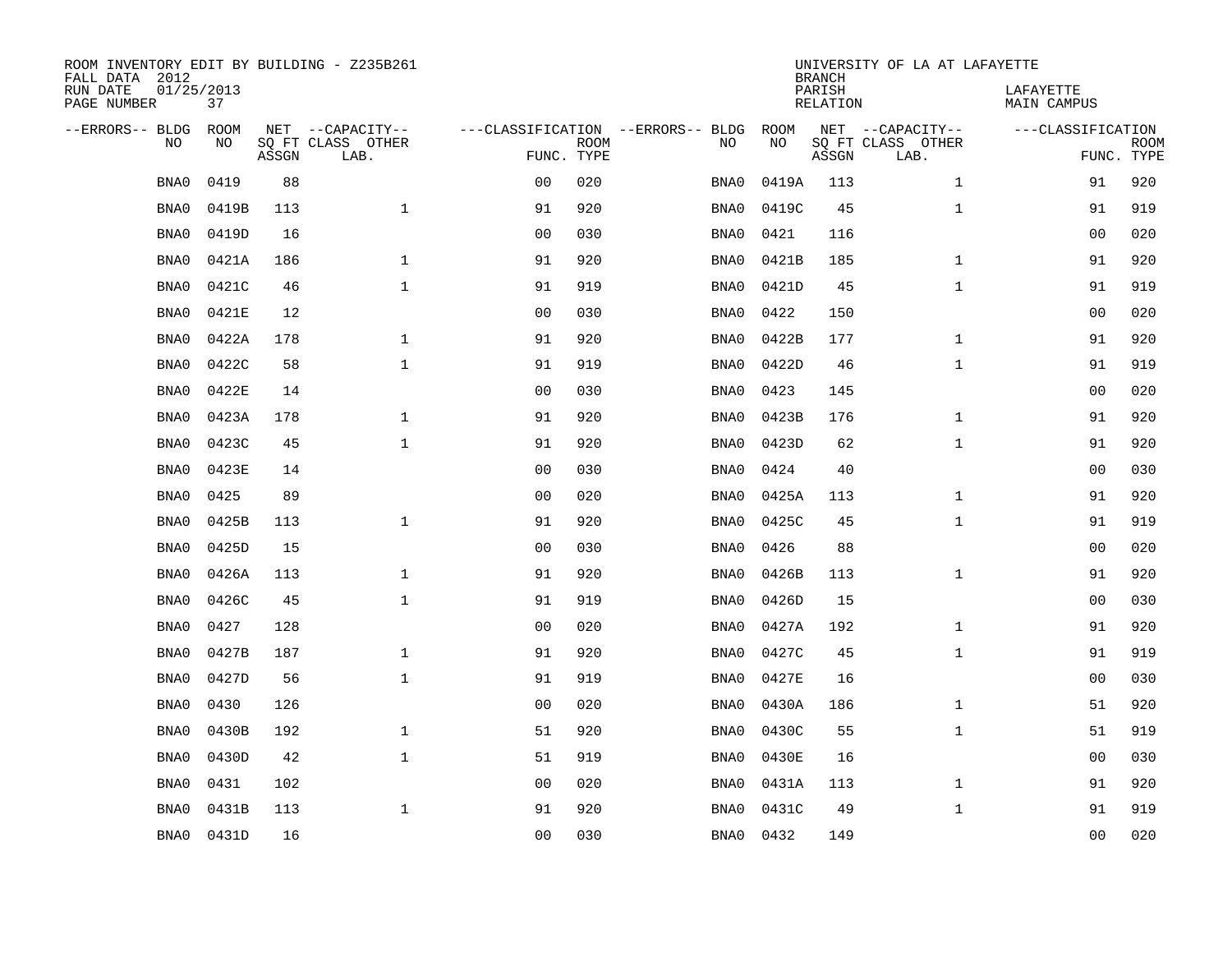| ROOM INVENTORY EDIT BY BUILDING - Z235B261<br>FALL DATA 2012 |                  |       |                           |                |             |                                   |            | <b>BRANCH</b>             | UNIVERSITY OF LA AT LAFAYETTE |                                 |             |
|--------------------------------------------------------------|------------------|-------|---------------------------|----------------|-------------|-----------------------------------|------------|---------------------------|-------------------------------|---------------------------------|-------------|
| RUN DATE<br>PAGE NUMBER                                      | 01/25/2013<br>38 |       |                           |                |             |                                   |            | PARISH<br><b>RELATION</b> |                               | LAFAYETTE<br><b>MAIN CAMPUS</b> |             |
| --ERRORS-- BLDG                                              | ROOM             |       | NET --CAPACITY--          |                |             | ---CLASSIFICATION --ERRORS-- BLDG | ROOM       |                           | NET --CAPACITY--              | ---CLASSIFICATION               |             |
| NO                                                           | NO               | ASSGN | SQ FT CLASS OTHER<br>LAB. | FUNC. TYPE     | <b>ROOM</b> | NO                                | NO         | ASSGN                     | SQ FT CLASS OTHER<br>LAB.     | FUNC. TYPE                      | <b>ROOM</b> |
| BNA0                                                         | 0432A            | 172   | $\mathbf{1}$              | 91             | 920         | BNA0                              | 0432B      | 178                       | $\mathbf{1}$                  | 91                              | 920         |
| BNA0                                                         | 0432C            | 47    | $\mathbf 1$               | 91             | 919         | BNA0                              | 0432D      | 47                        | $\mathbf{1}$                  | 91                              | 919         |
| BNA0                                                         | 0432E            | 12    |                           | 0 <sub>0</sub> | 030         | BNA0                              | 0433       | 91                        |                               | 00                              | 020         |
| BNA0                                                         | 0433A            | 113   | $\mathbf{1}$              | 91             | 920         | BNA0                              | 0433B      | 113                       | $\mathbf{1}$                  | 91                              | 920         |
| BNA0                                                         | 0433C            | 48    | $\mathbf{1}$              | 91             | 919         | BNA0                              | 0433D      | 16                        |                               | 0 <sub>0</sub>                  | 030         |
| BNA0                                                         | 0434             | 87    |                           | 0 <sub>0</sub> | 020         | BNA0                              | 0434A      | 181                       | $\mathbf{1}$                  | 91                              | 920         |
| BNA0                                                         | 0434B            | 186   | $\mathbf{1}$              | 91             | 920         | BNA0                              | 0434C      | 41                        | $\mathbf{1}$                  | 91                              | 919         |
| BNA0                                                         | 0434D            | 47    | $\mathbf{1}$              | 91             | 919         | BNA0                              | 0435       | 119                       |                               | 0 <sub>0</sub>                  | 020         |
| BNA0                                                         | 0435A            | 110   | $\mathbf{1}$              | 91             | 920         | BNA0                              | 0435B      | 181                       | $\mathbf{1}$                  | 91                              | 920         |
| BNA0                                                         | 0435C            | 51    | $\mathbf{1}$              | 91             | 919         | BNA0                              | 0435D      | 41                        | $\mathbf{1}$                  | 91                              | 919         |
| BNA0                                                         | 0435E            | 12    |                           | 0 <sub>0</sub> | 030         | BNA0                              | 0436       | 111                       |                               | 00                              | 020         |
| BNA0                                                         | 0436A            | 193   | $\mathbf{1}$              | 91             | 920         | BNA0                              | 0436B      | 188                       | $\mathbf{1}$                  | 91                              | 920         |
| BNA0                                                         | 0436C            | 46    | $\mathbf{1}$              | 91             | 919         | BNA0                              | 0436D      | 42                        | $\mathbf{1}$                  | 91                              | 919         |
| BNA0                                                         | 0436E            | 12    |                           | 0 <sub>0</sub> | 030         | BNA0                              | 0437       | 138                       |                               | 00                              | 020         |
| BNA0                                                         | 0437A            | 183   | $\mathbf{1}$              | 91             | 920         | BNA0                              | 0437B      | 183                       | $\mathbf{1}$                  | 91                              | 920         |
| BNA0                                                         | 0437C            | 41    | $\mathbf{1}$              | 91             | 919         | BNA0                              | 0437D      | 40                        | $\mathbf{1}$                  | 91                              | 919         |
| BNA0                                                         | 0437E            | 40    |                           | 0 <sub>0</sub> | 030         | BNA0                              | 0438       | 110                       |                               | 0 <sub>0</sub>                  | 020         |
| BNA0                                                         | 0438A            | 183   | $\mathbf 1$               | 91             | 920         | BNA0                              | 0438B      | 185                       | $\mathbf{1}$                  | 91                              | 920         |
| BNA0                                                         | 0438C            | 40    | $\mathbf{1}$              | 91             | 919         | BNA0                              | 0438D      | 40                        | $\mathbf{1}$                  | 91                              | 919         |
| BNA0                                                         | 0438E            | 12    |                           | 0 <sub>0</sub> | 030         | BNA0                              | 0439       | 87                        |                               | 00                              | 020         |
| BNA0                                                         | 0439A            | 113   | $\mathbf{1}$              | 91             | 920         | BNA0                              | 0439B      | 113                       | $\mathbf{1}$                  | 91                              | 920         |
| BNA0                                                         | 0439C            | 46    | $\mathbf{1}$              | 91             | 919         | BNA0                              | 0439D      | 16                        |                               | 0 <sub>0</sub>                  | 030         |
| BNA0                                                         | 0440             | 112   |                           | 0 <sub>0</sub> | 020         | BNA0                              | 0440A      | 185                       | $\mathbf{1}$                  | 91                              | 920         |
| BNA0                                                         | 0440B            | 182   | $\mathbf 1$               | 91             | 920         | BNA0                              | 0440C      | 46                        | $\mathbf{1}$                  | 91                              | 919         |
| BNA0                                                         | 0440D            | 45    | $\mathbf{1}$              | 91             | 919         | BNA0                              | 0440E      | 12                        |                               | 0 <sub>0</sub>                  | 030         |
| BNA0                                                         | 0441             | 98    |                           | 00             | 020         |                                   | BNA0 0441A | 119                       | $\mathbf{1}$                  | 91                              | 920         |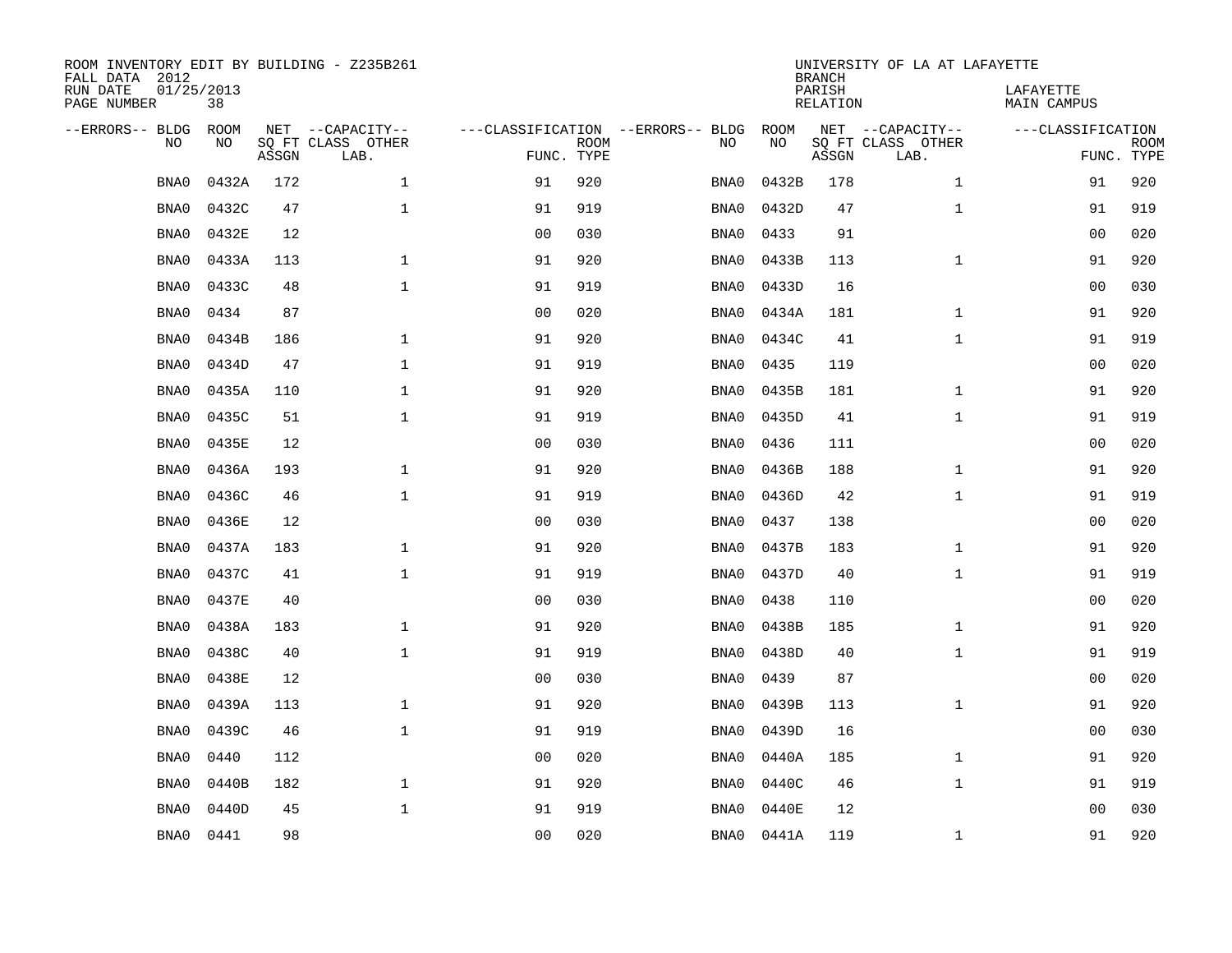| ROOM INVENTORY EDIT BY BUILDING - Z235B261<br>FALL DATA 2012 |                  |       |                           |                |             |                                        |                                                                   | <b>BRANCH</b>      | UNIVERSITY OF LA AT LAFAYETTE                                             |                          |                           |
|--------------------------------------------------------------|------------------|-------|---------------------------|----------------|-------------|----------------------------------------|-------------------------------------------------------------------|--------------------|---------------------------------------------------------------------------|--------------------------|---------------------------|
| RUN DATE<br>PAGE NUMBER                                      | 01/25/2013<br>39 |       |                           |                |             |                                        |                                                                   | PARISH<br>RELATION |                                                                           | LAFAYETTE<br>MAIN CAMPUS |                           |
| --ERRORS-- BLDG ROOM                                         |                  |       | NET --CAPACITY--          |                |             | ---CLASSIFICATION --ERRORS-- BLDG ROOM |                                                                   |                    | NET --CAPACITY--                                                          | ---CLASSIFICATION        |                           |
| NO                                                           | NO               | ASSGN | SQ FT CLASS OTHER<br>LAB. | FUNC. TYPE     | <b>ROOM</b> | NO.                                    | NO                                                                | ASSGN              | SQ FT CLASS OTHER<br>LAB.                                                 |                          | <b>ROOM</b><br>FUNC. TYPE |
| BNA0                                                         | 0441B            | 139   | $\mathbf{1}$              | 91             | 920         | BNA0                                   | 0441C                                                             | 48                 | $\mathbf{1}$                                                              | 91                       | 919                       |
| BNA0                                                         | 0441D            | 16    |                           | 0 <sub>0</sub> | 030         | BNA0                                   | 0442                                                              | 154                |                                                                           | 00                       | 020                       |
| BNA0                                                         | 0442A            | 175   | $\mathbf 1$               | 91             | 920         | BNA0                                   | 0442B                                                             | 177                | $\mathbf{1}$                                                              | 91                       | 920                       |
| BNA0                                                         | 0442C            | 43    | $\mathbf{1}$              | 91             | 919         | BNA0                                   | 0442D                                                             | 57                 | $\mathbf{1}$                                                              | 91                       | 919                       |
| BNA0                                                         | 0442E            | 14    |                           | 0 <sub>0</sub> | 030         | BNA0                                   | 0443                                                              | 114                |                                                                           | 00                       | 020                       |
| BNA0                                                         | 0443A            | 188   | $\mathbf{1}$              | 91             | 920         | BNA0                                   | 0443B                                                             | 181                | $\mathbf{1}$                                                              | 91                       | 920                       |
| BNA0                                                         | 0443C            | 46    | $\mathbf{1}$              | 91             | 919         | BNA0                                   | 0443D                                                             | 41                 | $\mathbf{1}$                                                              | 91                       | 919                       |
| BNA0                                                         | 0443E            | 12    |                           | 0 <sub>0</sub> | 030         | BNA0                                   | 0444                                                              | 20                 |                                                                           | 0 <sub>0</sub>           | 030                       |
| BNA0                                                         | 0445             | 471   | 10                        | 91             | 680         | BNA0                                   | 0445A                                                             | 54                 |                                                                           | 91                       | 685                       |
| BNA0                                                         | 0445B            | 12    |                           | 00             | 030         | BNA0                                   | 0446                                                              | 125                |                                                                           | 44                       | 710                       |
| BNA0                                                         | 0447             | 81    |                           | 0 <sub>0</sub> | 030         | BNA0                                   | 0448                                                              | 64                 |                                                                           | 00                       | 030                       |
| BNA0                                                         | 0449             | 88    |                           | 0 <sub>0</sub> | 020         | BNA0                                   | 0449A                                                             | 113                | $\mathbf{1}$                                                              | 91                       | 920                       |
| BNA0                                                         | 0449B            | 113   | $\mathbf{1}$              | 91             | 920         | BNA0                                   | 0449C                                                             | 45                 | $\mathbf{1}$                                                              | 91                       | 919                       |
| BNA0                                                         | 0449D            | 16    |                           | 0 <sub>0</sub> | 030         | BNA0                                   | 0450                                                              | 71                 |                                                                           | 0 <sub>0</sub>           | 010                       |
| BNA0                                                         | 0451             | 89    |                           | 0 <sub>0</sub> | 020         | BNA0                                   | 0451A                                                             | 113                | $\mathbf{1}$                                                              | 91                       | 920                       |
| BNA0                                                         | 0451B            | 113   | $\mathbf{1}$              | 91             | 920         | BNA0                                   | 0451C                                                             | 45                 | $\mathbf{1}$                                                              | 91                       | 919                       |
| BNA0                                                         | 0451D            | 16    |                           | 0 <sub>0</sub> | 030         | BNA0                                   | 0452                                                              | 115                |                                                                           | 00                       | 020                       |
| BNA0                                                         | 0453             | 140   |                           | 0 <sub>0</sub> | 020         | BNA0                                   | 0453A                                                             | 192                | $\mathbf{1}$                                                              | 91                       | 920                       |
| BNA0                                                         | 0453B            | 187   | $\mathbf 1$               | 91             | 920         | BNA0                                   | 0453C                                                             | 42                 | $\mathbf{1}$                                                              | 91                       | 919                       |
| BNA0                                                         | 0453D            | 55    | $\mathbf{1}$              | 91             | 919         | BNA0                                   | 0453E                                                             | 16                 |                                                                           | 0 <sub>0</sub>           | 030                       |
| BNA0                                                         | 0454             | 125   |                           | 0 <sub>0</sub> | 020         | BNA0                                   | 0454A                                                             | 187                | $\mathbf{1}$                                                              | 91                       | 920                       |
| BNA0                                                         | 0454B            | 192   | $\mathbf 1$               | 91             | 920         | BNA0                                   | 0454C                                                             | 56                 | $\mathbf{1}$                                                              | 91                       | 919                       |
| BNA0                                                         | 0454D            | 43    | $\mathbf 1$               | 91             | 919         |                                        | BNA0 0454E<br>TOTAL NUMBER CLASSROOMS<br>$MOMAT$ ATIMPED IADO 010 | 19                 | TOTAL NET ASSIGN SO. FT. IN ROOM FILE<br>TOTAL NUMBER COMPUTER CLASSROOMS | 00<br>76,233             | 030                       |

TOTAL NUMBER LABS 210 TOTAL NUMBER SPECIAL LABS 220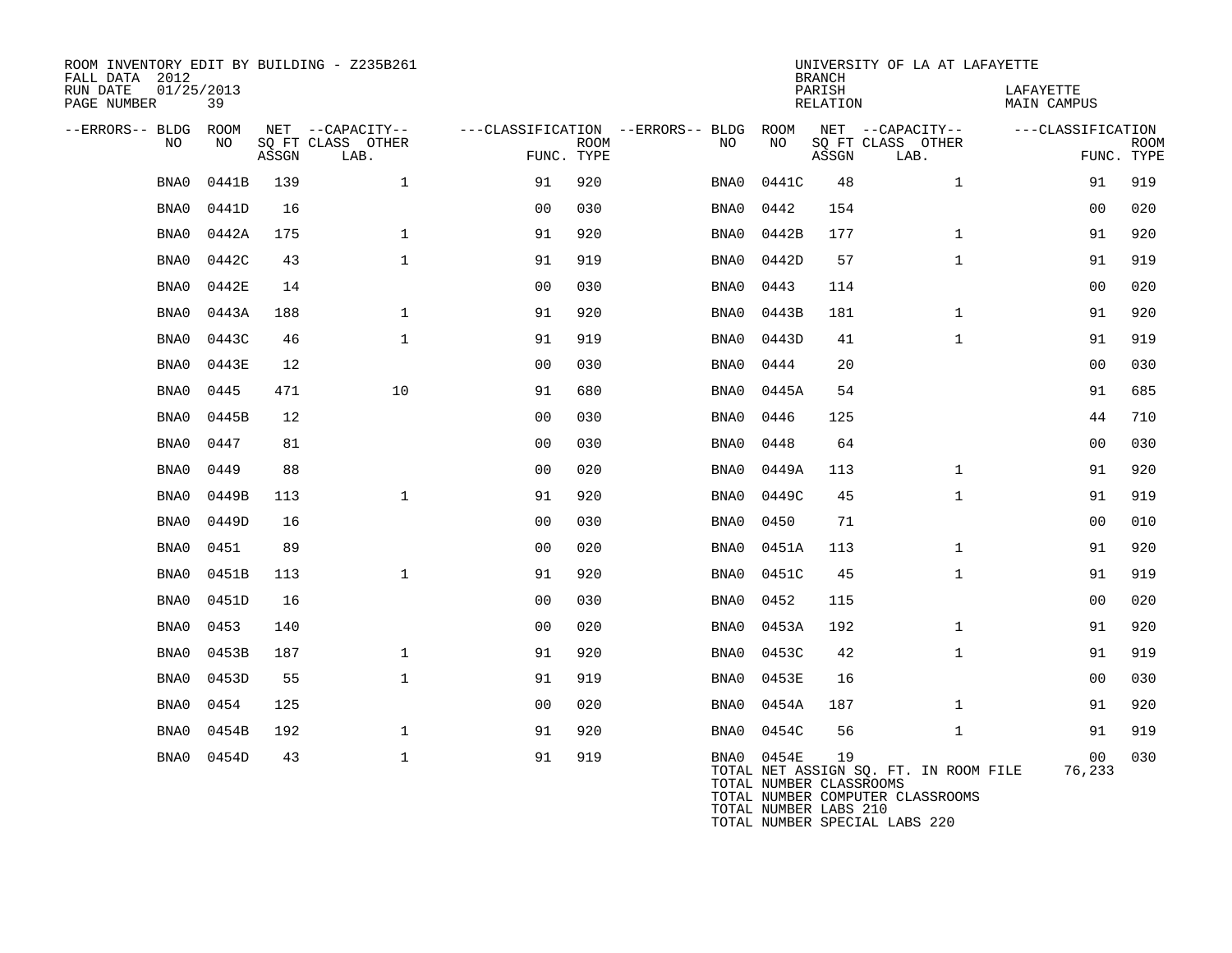| ROOM INVENTORY EDIT BY BUILDING - Z235B261<br>FALL DATA 2012<br>RUN DATE<br>PAGE NUMBER | 01/25/2013<br>40  |       |                                               |                |             |                                         |            | <b>BRANCH</b><br>PARISH<br><b>RELATION</b> | UNIVERSITY OF LA AT LAFAYETTE                 | LAFAYETTE<br>MAIN CAMPUS |                           |
|-----------------------------------------------------------------------------------------|-------------------|-------|-----------------------------------------------|----------------|-------------|-----------------------------------------|------------|--------------------------------------------|-----------------------------------------------|--------------------------|---------------------------|
| --ERRORS-- BLDG<br>NO                                                                   | <b>ROOM</b><br>NO | ASSGN | NET --CAPACITY--<br>SQ FT CLASS OTHER<br>LAB. | FUNC. TYPE     | <b>ROOM</b> | ---CLASSIFICATION --ERRORS-- BLDG<br>NO | ROOM<br>NO | ASSGN                                      | NET --CAPACITY--<br>SQ FT CLASS OTHER<br>LAB. | ---CLASSIFICATION        | <b>ROOM</b><br>FUNC. TYPE |
| <b>BNLP</b>                                                                             | 0100              | 1918  |                                               | 0 <sub>0</sub> | 020         | <b>BNLP</b>                             | 0101       | 317                                        | $\mathbf{1}$                                  | 11                       | 910                       |
| <b>BNLP</b>                                                                             | 0101A             | 140   | $\mathbf{1}$                                  | 11             | 920         | <b>BNLP</b>                             | 0101B      | 140                                        | $\mathbf{1}$                                  | 11                       | 920                       |
| <b>BNLP</b>                                                                             | 0102              | 397   | 1                                             | 11             | 910         | BNLP                                    | 0102A      | 140                                        | $\mathbf{1}$                                  | 11                       | 910                       |
| <b>BNLP</b>                                                                             | 0102B             | 140   | 1                                             | 11             | 920         | <b>BNLP</b>                             | 0102C      | 140                                        | $\mathbf{1}$                                  | 11                       | 920                       |
| <b>BNLP</b>                                                                             | 0103              | 317   | $\mathbf 1$                                   | 11             | 910         | <b>BNLP</b>                             | 0103A      | 145                                        | $\mathbf{1}$                                  | 11                       | 920                       |
| <b>BNLP</b>                                                                             | 0104              | 397   | $\mathbf 1$                                   | 11             | 920         | <b>BNLP</b>                             | 0104A      | 140                                        | $\mathbf{1}$                                  | 11                       | 920                       |
| <b>BNLP</b>                                                                             | 0104B             | 140   | $\mathbf{1}$                                  | 11             | 920         | <b>BNLP</b>                             | 0104C      | 140                                        | $\mathbf{1}$                                  | 11                       | 920                       |
| <b>BNLP</b>                                                                             | 0105              | 317   | $\mathbf 1$                                   | 11             | 910         | <b>BNLP</b>                             | 0105A      | 140                                        | $\mathbf{1}$                                  | 11                       | 920                       |
| <b>BNLP</b>                                                                             | 0105B             | 140   | $\mathbf 1$                                   | 11             | 920         | <b>BNLP</b>                             | 0106       | 317                                        | $\mathbf{1}$                                  | 11                       | 910                       |
| <b>BNLP</b>                                                                             | 0106A             | 140   | $\mathbf{1}$                                  | 11             | 920         | <b>BNLP</b>                             | 0106B      | 140                                        | $\mathbf{1}$                                  | 11                       | 920                       |
| <b>BNLP</b>                                                                             | 0107              | 397   | $\mathbf 1$                                   | 11             | 910         | BNLP                                    | 0107A      | 140                                        | $\mathbf{1}$                                  | 11                       | 920                       |
| <b>BNLP</b>                                                                             | 0107B             | 140   | 1                                             | 11             | 920         | BNLP                                    | 0107C      | 140                                        | $\mathbf{1}$                                  | 11                       | 920                       |
| <b>BNLP</b>                                                                             | 0108              | 317   | $\mathbf 1$                                   | 11             | 910         | <b>BNLP</b>                             | 0108A      | 145                                        | $\mathbf{1}$                                  | 11                       | 920                       |
| <b>BNLP</b>                                                                             | 0108B             | 145   | 1                                             | 11             | 920         | <b>BNLP</b>                             | 0109       | 397                                        | $\mathbf{1}$                                  | 11                       | 910                       |
| <b>BNLP</b>                                                                             | 0109A             | 140   | $\mathbf 1$                                   | 11             | 920         | <b>BNLP</b>                             | 0109B      | 140                                        | $\mathbf{1}$                                  | 11                       | 920                       |
| <b>BNLP</b>                                                                             | 0109C             | 140   | $\mathbf{1}$                                  | 11             | 920         | BNLP                                    | 0110       | 317                                        | $\mathbf{1}$                                  | 11                       | 910                       |
| <b>BNLP</b>                                                                             | 0110A             | 140   | $\mathbf{1}$                                  | 11             | 920         | <b>BNLP</b>                             | 0110B      | 140                                        | $\mathbf{1}$                                  | 11                       | 920                       |
| <b>BNLP</b>                                                                             | 0200              | 1918  |                                               | 0 <sub>0</sub> | 020         | <b>BNLP</b>                             | 0201       | 317                                        | $\mathbf{1}$                                  | 11                       | 910                       |
| <b>BNLP</b>                                                                             | 0201A             | 140   | $\mathbf{1}$                                  | 11             | 920         | BNLP                                    | 0201B      | 140                                        | $\mathbf{1}$                                  | 11                       | 920                       |
| <b>BNLP</b>                                                                             | 0202              | 397   | 1                                             | 11             | 910         | <b>BNLP</b>                             | 0202A      | 140                                        | $\mathbf{1}$                                  | 11                       | 920                       |
| <b>BNLP</b>                                                                             | 0202B             | 140   | 1                                             | 11             | 920         | <b>BNLP</b>                             | 0202C      | 140                                        | $\mathbf{1}$                                  | 11                       | 920                       |
| <b>BNLP</b>                                                                             | 0203              | 317   | $\mathbf 1$                                   | 11             | 910         | <b>BNLP</b>                             | 0203A      | 145                                        | $\mathbf{1}$                                  | 11                       | 920                       |
| <b>BNLP</b>                                                                             | 0203B             | 145   | 1                                             | 11             | 920         | <b>BNLP</b>                             | 0204       | 397                                        | $\mathbf{1}$                                  | 11                       | 910                       |
| <b>BNLP</b>                                                                             | 0204A             | 140   | $\mathbf 1$                                   | 11             | 920         | <b>BNLP</b>                             | 0204B      | 140                                        | $\mathbf{1}$                                  | 11                       | 920                       |
| <b>BNLP</b>                                                                             | 0204C             | 140   | $\mathbf 1$                                   | 11             | 920         | <b>BNLP</b>                             | 0205       | 317                                        | $\mathbf{1}$                                  | 11                       | 910                       |
| BNLP                                                                                    | 0205A             | 140   | $\mathbf{1}$                                  | 11             | 920         | BNLP                                    | 0205B      | 140                                        | $\mathbf{1}$                                  | 11                       | 920                       |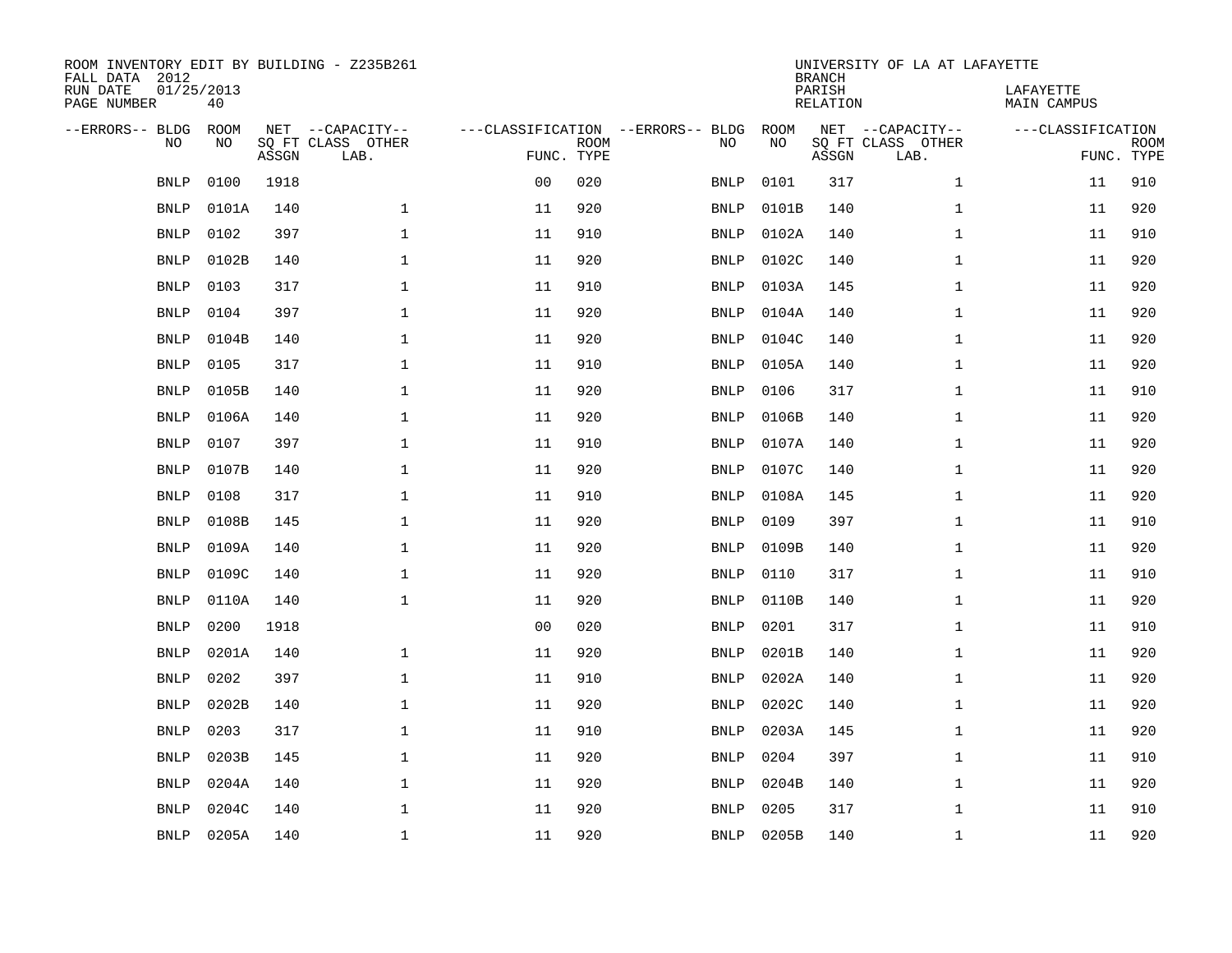| ROOM INVENTORY EDIT BY BUILDING - Z235B261<br>FALL DATA 2012<br>RUN DATE | 01/25/2013        |       |                                       |            |             |                                         |            | <b>BRANCH</b><br>PARISH | UNIVERSITY OF LA AT LAFAYETTE         | LAFAYETTE         |             |
|--------------------------------------------------------------------------|-------------------|-------|---------------------------------------|------------|-------------|-----------------------------------------|------------|-------------------------|---------------------------------------|-------------------|-------------|
| PAGE NUMBER                                                              | 41                |       |                                       |            |             |                                         |            | <b>RELATION</b>         |                                       | MAIN CAMPUS       |             |
| --ERRORS-- BLDG<br>NO                                                    | <b>ROOM</b><br>NO |       | NET --CAPACITY--<br>SQ FT CLASS OTHER |            | <b>ROOM</b> | ---CLASSIFICATION --ERRORS-- BLDG<br>NO | ROOM<br>NO |                         | NET --CAPACITY--<br>SQ FT CLASS OTHER | ---CLASSIFICATION | <b>ROOM</b> |
|                                                                          |                   | ASSGN | LAB.                                  | FUNC. TYPE |             |                                         |            | ASSGN                   | LAB.                                  | FUNC. TYPE        |             |
| <b>BNLP</b>                                                              | 0206              | 317   | $\mathbf{1}$                          | 11         | 910         | <b>BNLP</b>                             | 0206A      | 140                     | $\mathbf{1}$                          | 11                | 920         |
| <b>BNLP</b>                                                              | 0206B             | 140   | $\mathbf 1$                           | 11         | 920         | <b>BNLP</b>                             | 0207       | 397                     | $\mathbf{1}$                          | 11                | 910         |
| <b>BNLP</b>                                                              | 0207A             | 397   | $\mathbf 1$                           | 11         | 920         | BNLP                                    | 0207B      | 140                     | $\mathbf{1}$                          | 11                | 920         |
| <b>BNLP</b>                                                              | 0207C             | 140   | $\mathbf{1}$                          | 11         | 920         | <b>BNLP</b>                             | 0208       | 317                     | $\mathbf{1}$                          | 11                | 910         |
| <b>BNLP</b>                                                              | 0208A             | 145   | $\mathbf 1$                           | 11         | 920         | <b>BNLP</b>                             | 0208B      | 145                     | $\mathbf{1}$                          | 11                | 920         |
| <b>BNLP</b>                                                              | 0209              | 397   | $\mathbf{1}$                          | 11         | 910         | <b>BNLP</b>                             | 0209A      | 140                     | $\mathbf{1}$                          | 11                | 920         |
| <b>BNLP</b>                                                              | 0209B             | 140   | $\mathbf 1$                           | 11         | 920         | <b>BNLP</b>                             | 0209C      | 140                     | $\mathbf{1}$                          | 11                | 920         |
| <b>BNLP</b>                                                              | 0210              | 317   | $\mathbf 1$                           | 11         | 910         | <b>BNLP</b>                             | 0210A      | 140                     | $\mathbf{1}$                          | 11                | 920         |
| <b>BNLP</b>                                                              | 0210B             | 140   | $\mathbf{1}$                          | 11         | 920         | <b>BNLP</b>                             | 0300       | 1918                    |                                       | 0 <sub>0</sub>    | 020         |
| <b>BNLP</b>                                                              | 0301              | 317   | $\mathbf 1$                           | 11         | 910         | BNLP                                    | 0301A      | 140                     | $\mathbf{1}$                          | 11                | 920         |
| <b>BNLP</b>                                                              | 0301B             | 140   | $\mathbf{1}$                          | 11         | 920         | <b>BNLP</b>                             | 0302       | 397                     | $\mathbf{1}$                          | 11                | 910         |
| <b>BNLP</b>                                                              | 0302A             | 140   | $\mathbf 1$                           | 11         | 920         | <b>BNLP</b>                             | 0302B      | 140                     | $\mathbf{1}$                          | 11                | 920         |
| <b>BNLP</b>                                                              | 0302C             | 140   | $\mathbf{1}$                          | 11         | 920         | BNLP                                    | 0303       | 317                     | $\mathbf{1}$                          | 11                | 910         |
| <b>BNLP</b>                                                              | 0303A             | 140   | $\mathbf{1}$                          | 11         | 920         | BNLP                                    | 0303B      | 140                     | $\mathbf{1}$                          | 11                | 920         |
| <b>BNLP</b>                                                              | 0304              | 397   | 1                                     | 11         | 910         | BNLP                                    | 0304A      | 140                     | $\mathbf{1}$                          | 11                | 920         |
| <b>BNLP</b>                                                              | 0304B             | 140   | 1                                     | 11         | 920         | <b>BNLP</b>                             | 0304C      | 140                     | $\mathbf{1}$                          | 11                | 920         |
| <b>BNLP</b>                                                              | 0305              | 317   | $\mathbf 1$                           | 11         | 910         | <b>BNLP</b>                             | 0305A      | 140                     | $\mathbf{1}$                          | 11                | 920         |
| <b>BNLP</b>                                                              | 0305B             | 140   | 1                                     | 11         | 920         | <b>BNLP</b>                             | 0306       | 317                     | $\mathbf{1}$                          | 11                | 910         |
| <b>BNLP</b>                                                              | 0306A             | 140   | $\mathbf 1$                           | 11         | 920         | <b>BNLP</b>                             | 0306B      | 317                     | $\mathbf{1}$                          | 11                | 920         |
| <b>BNLP</b>                                                              | 0307              | 397   | $\mathbf{1}$                          | 11         | 910         | <b>BNLP</b>                             | 0307A      | 140                     | $\mathbf{1}$                          | 11                | 920         |
| <b>BNLP</b>                                                              | 0307B             | 140   | $\mathbf{1}$                          | 11         | 920         | <b>BNLP</b>                             | 0307C      | 140                     | $\mathbf{1}$                          | 11                | 920         |
| <b>BNLP</b>                                                              | 0308              | 317   | $\mathbf{1}$                          | 11         | 910         | <b>BNLP</b>                             | 0308A      | 145                     | $\mathbf{1}$                          | 11                | 920         |
| <b>BNLP</b>                                                              | 0308B             | 145   | $\mathbf{1}$                          | 11         | 920         | <b>BNLP</b>                             | 0309       | 397                     | $\mathbf{1}$                          | 11                | 910         |
| <b>BNLP</b>                                                              | 0309A             | 140   | $\mathbf 1$                           | 11         | 920         | <b>BNLP</b>                             | 0309B      | 140                     | $\mathbf{1}$                          | 11                | 920         |
| <b>BNLP</b>                                                              | 0309C             | 140   | $\mathbf 1$                           | 11         | 920         | BNLP                                    | 0310       | 317                     | $\mathbf{1}$                          | 11                | 910         |
|                                                                          | BNLP 0310A        | 140   | 1                                     | 11         | 920         | <b>BNLP</b>                             | 0310B      | 140                     | $\mathbf{1}$                          | 11                | 920         |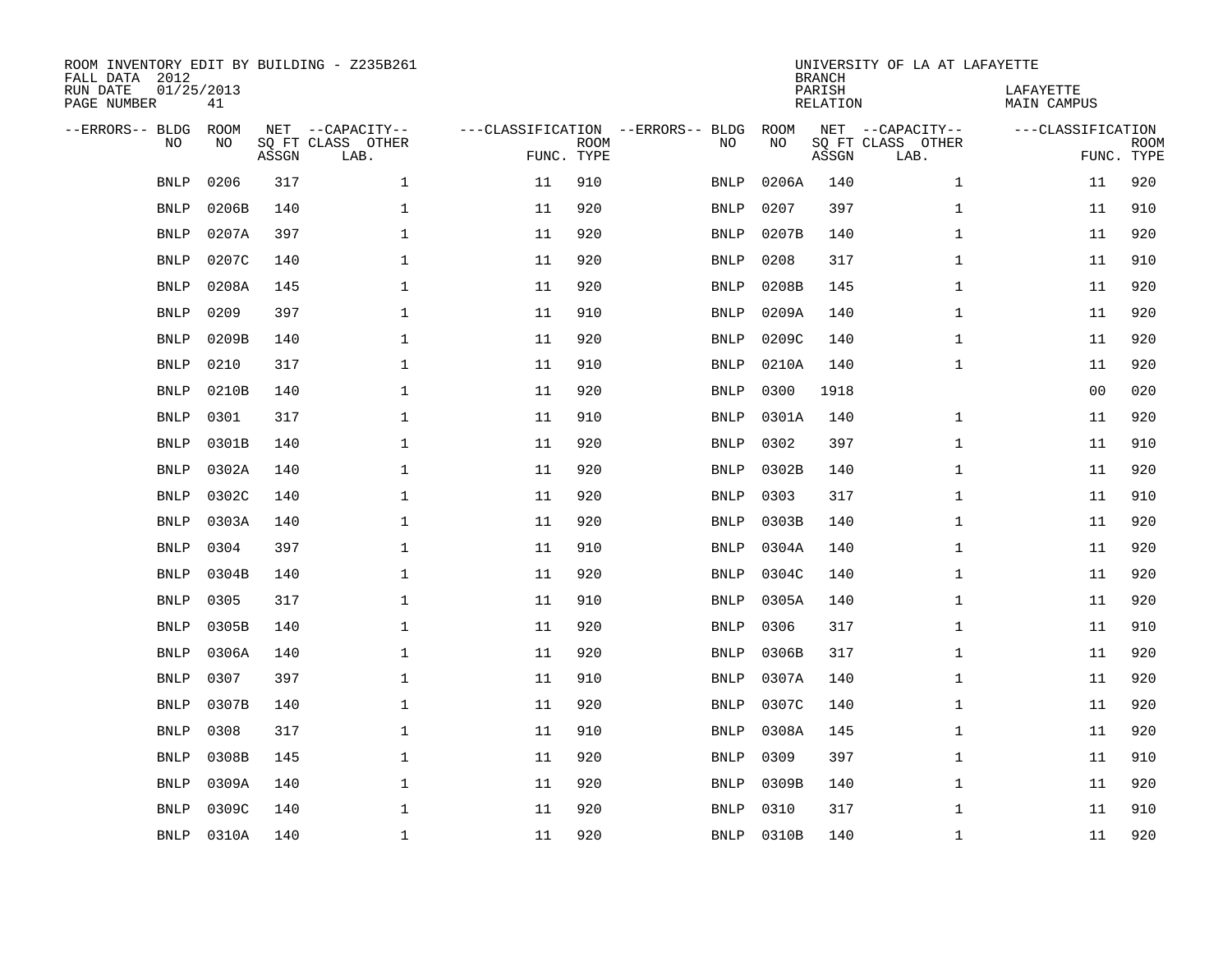| ROOM INVENTORY EDIT BY BUILDING - Z235B261<br>FALL DATA 2012 |                  |       |                                                                                                                             |                |      |      |                  | UNIVERSITY OF LA AT LAFAYETTE<br><b>BRANCH</b>                                                                                                                 |              |                                                            |      |
|--------------------------------------------------------------|------------------|-------|-----------------------------------------------------------------------------------------------------------------------------|----------------|------|------|------------------|----------------------------------------------------------------------------------------------------------------------------------------------------------------|--------------|------------------------------------------------------------|------|
| RUN DATE<br>01/25/2013<br>PAGE NUMBER                        | 42               |       |                                                                                                                             |                |      |      |                  | PARISH<br>RELATION                                                                                                                                             |              | LAFAYETTE<br><b>MAIN CAMPUS</b>                            |      |
| --ERRORS-- BLDG ROOM<br>NO                                   | NO               | ASSGN | NET --CAPACITY-- - ---CLASSIFICATION --ERRORS-- BLDG ROOM NET --CAPACITY-- - ---CLASSIFICATION<br>SQ FT CLASS OTHER<br>LAB. | FUNC. TYPE     | ROOM |      |                  | NO NO SQ FT CLASS OTHER<br>ASSGN                                                                                                                               | LAB.         | FUNC. TYPE<br>TOTAL NET ASSIGN SQ. FT. IN ROOM FILE 20,889 | ROOM |
|                                                              |                  |       |                                                                                                                             |                |      |      |                  | TOTAL NUMBER CLASSROOMS<br>TOTAL NUMBER COMPUTER CLASSROOMS<br>TOTAL NUMBER LABS 210<br>TOTAL NUMBER SPECIAL LABS 220                                          |              |                                                            |      |
|                                                              | <b>BOHS</b> 0100 | 63    |                                                                                                                             | 00             | 020  |      | BOHS 0101        | 394                                                                                                                                                            | 6            | 11                                                         | 970  |
|                                                              | BOHS 0102        | 5     |                                                                                                                             | 11             | 970  |      | BOHS 0103        | 106                                                                                                                                                            | $\mathbf{1}$ | 11                                                         | 970  |
| BOHS                                                         | 0103A            | 12    |                                                                                                                             | 11             | 970  | BOHS | 0104             | 204                                                                                                                                                            | $\mathbf{1}$ | 11                                                         | 970  |
| BOHS                                                         | 0104A            | 13    |                                                                                                                             | 11             | 970  |      | BOHS 0104B       | 6                                                                                                                                                              |              | 11                                                         | 970  |
|                                                              | <b>BOHS</b> 0105 | 288   | 2                                                                                                                           | 11             | 970  |      | BOHS 0105A       | 42                                                                                                                                                             |              | 11                                                         | 970  |
| BOHS                                                         | 0105B            | 6     |                                                                                                                             | 11             | 970  |      | <b>BOHS</b> 0106 | 50                                                                                                                                                             | $\mathbf{1}$ | 11                                                         | 970  |
| BOHS                                                         | 0107             | 35    | $\mathbf{1}$                                                                                                                | 11             | 970  |      | BOHS 0107A       | 53                                                                                                                                                             | $\mathbf{1}$ | 11                                                         | 970  |
| BOHS                                                         | 0108             | 318   | $\overline{4}$                                                                                                              | 11             | 970  |      | BOHS 0109        | 174                                                                                                                                                            | $\mathbf{1}$ | 11                                                         | 970  |
|                                                              | <b>BOHS</b> 0110 | 122   |                                                                                                                             | 11             | 970  |      | <b>BOHS</b> 0111 | 24                                                                                                                                                             | $\mathbf{1}$ | 11                                                         | 970  |
|                                                              | BOHS 0112        | 137   |                                                                                                                             | 11             | 970  |      |                  | TOTAL NUMBER CLASSROOMS<br>TOTAL NUMBER COMPUTER CLASSROOMS<br>TOTAL NUMBER LABS 210<br>TOTAL NUMBER SPECIAL LABS 220                                          |              | TOTAL NET ASSIGN SQ. FT. IN ROOM FILE 1,989                |      |
|                                                              | BPB0 0166        | 212   | $\mathbf{1}$                                                                                                                | 74             | 310  |      | BPB0 0167        | 519                                                                                                                                                            |              | 74                                                         | 731  |
|                                                              | BPB0 0168        | 1296  |                                                                                                                             | 0 <sub>0</sub> | 030  |      | BPB0 0169        | 64                                                                                                                                                             |              | 74                                                         | 731  |
|                                                              | BPB0 0170        | 48    |                                                                                                                             | 74             | 731  |      |                  | TOTAL NET ASSIGN SQ. FT. IN ROOM FILE<br>TOTAL NUMBER CLASSROOMS<br>TOTAL NUMBER COMPUTER CLASSROOMS<br>TOTAL NUMBER LABS 210<br>TOTAL NUMBER SPECIAL LABS 220 |              | 843                                                        |      |
|                                                              | BTF0 0100        | 331   |                                                                                                                             | 0 <sub>0</sub> | 020  |      | BTF0 0101        | 5647                                                                                                                                                           | 50           | 91                                                         | 660  |
| BTF0                                                         | 0102             | 47    | $\mathbf{1}$                                                                                                                | 91             | 660  |      | BTF0 0103        | 75                                                                                                                                                             | $\mathbf{1}$ | 0 <sub>0</sub>                                             | 030  |
| BTF0                                                         | 0104             | 75    | 1                                                                                                                           | 00             | 030  |      | BTF0 0105        | 131                                                                                                                                                            |              | 0 <sub>0</sub>                                             | 030  |
| BTF0                                                         | 0201             | 3374  | 50                                                                                                                          | 91             | 660  |      |                  | TOTAL NET ASSIGN SQ. FT. IN ROOM FILE<br>TOTAL NUMBER CLASSROOMS                                                                                               |              | 9,068                                                      |      |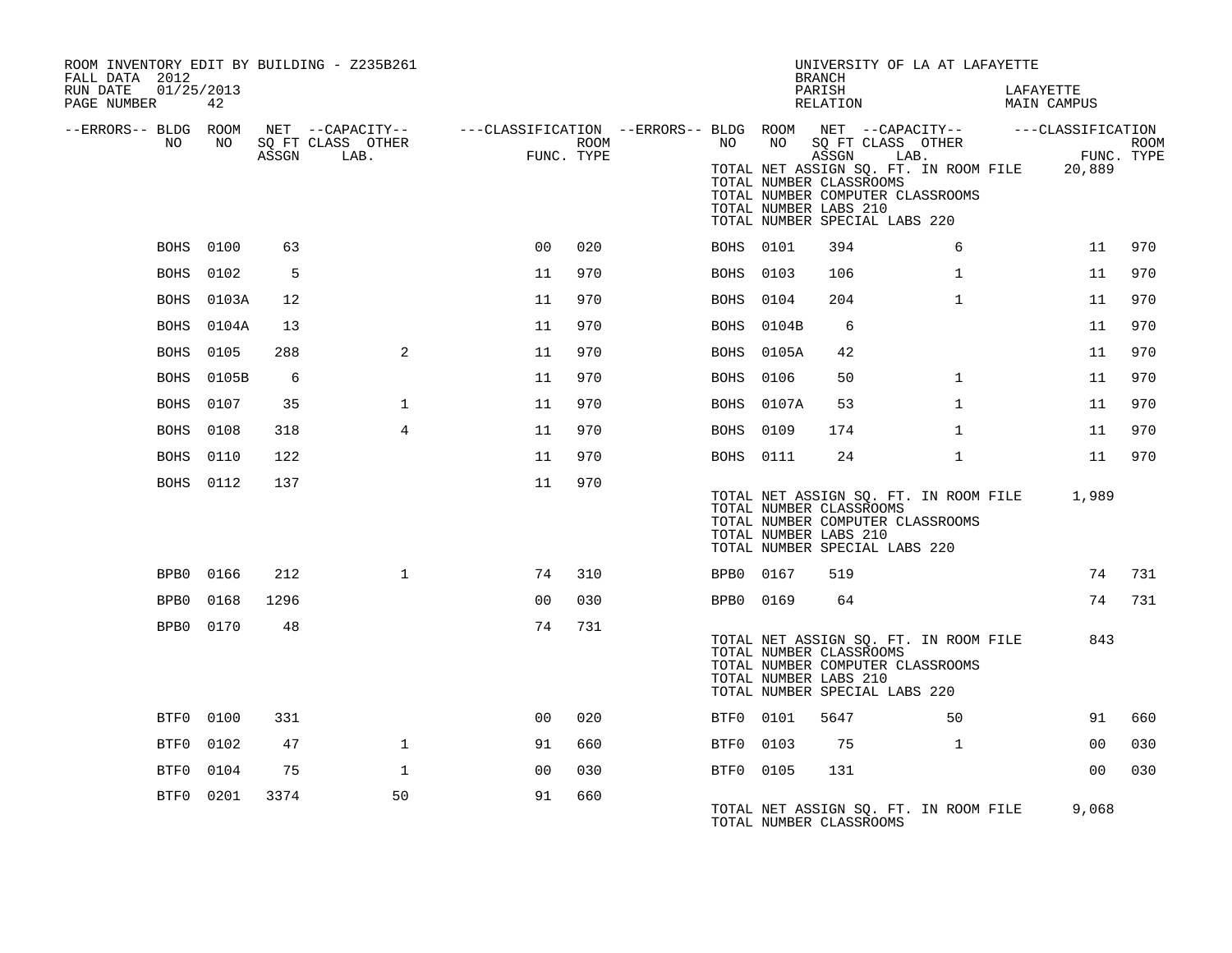| ROOM INVENTORY EDIT BY BUILDING - Z235B261<br>FALL DATA 2012 |           |       |                                       |                                                         |      |           |                       | <b>BRANCH</b>      | UNIVERSITY OF LA AT LAFAYETTE                                             |                          |             |
|--------------------------------------------------------------|-----------|-------|---------------------------------------|---------------------------------------------------------|------|-----------|-----------------------|--------------------|---------------------------------------------------------------------------|--------------------------|-------------|
| 01/25/2013<br>RUN DATE<br>PAGE NUMBER                        | 43        |       |                                       |                                                         |      |           |                       | PARISH<br>RELATION |                                                                           | LAFAYETTE<br>MAIN CAMPUS |             |
| --ERRORS-- BLDG ROOM<br>NO.                                  | NO.       |       | NET --CAPACITY--<br>SQ FT CLASS OTHER | ---CLASSIFICATION --ERRORS-- BLDG ROOM NET --CAPACITY-- | ROOM | NO.       | NO                    |                    | SQ FT CLASS OTHER                                                         | ---CLASSIFICATION        | <b>ROOM</b> |
|                                                              |           | ASSGN | LAB.                                  | FUNC. TYPE                                              |      |           | TOTAL NUMBER LABS 210 | ASSGN              | LAB.<br>TOTAL NUMBER COMPUTER CLASSROOMS<br>TOTAL NUMBER SPECIAL LABS 220 |                          | FUNC. TYPE  |
| CAFF                                                         | 0100      | 1145  |                                       | 0 <sub>0</sub>                                          | 020  | CAFF 0101 |                       | 393                | $\mathbf{1}$                                                              | 11                       | 910         |
| CAFF                                                         | 0101A     | 140   | $\mathbf 1$                           | 11                                                      | 920  |           | CAFF 0101B            | 140                | $\mathbf{1}$                                                              | 11                       | 920         |
| CAFF                                                         | 0102      | 317   | $\mathbf{1}$                          | 11                                                      | 920  | CAFF      | 0102A                 | 140                | $\mathbf{1}$                                                              | 11                       | 920         |
| CAFF                                                         | 0102B     | 140   | $\mathbf 1$                           | 91                                                      | 920  | CAFF      | 0103                  | 393                | $\mathbf{1}$                                                              | 11                       | 910         |
| CAFF                                                         | 0103A     | 140   | $\mathbf 1$                           | 11                                                      | 920  | CAFF      | 0103B                 | 140                | $\mathbf{1}$                                                              | 11                       | 920         |
| CAFF                                                         | 0104      | 393   | $\mathbf{1}$                          | 11                                                      | 910  |           | CAFF 0104A            | 140                | $\mathbf{1}$                                                              | 11                       | 920         |
| CAFF                                                         | 0104B     | 140   | $\mathbf{1}$                          | 11                                                      | 920  | CAFF      | 0105                  | 393                | $\mathbf{1}$                                                              | 11                       | 910         |
| CAFF                                                         | 0105A     | 140   | $\mathbf{1}$                          | 11                                                      | 920  | CAFF      | 0105B                 | 140                | $\mathbf{1}$                                                              | 11                       | 920         |
| CAFF                                                         | 0106      | 393   | $\mathbf 1$                           | 11                                                      | 910  | CAFF      | 0106A                 | 140                | $\mathbf{1}$                                                              | 11                       | 920         |
| CAFF                                                         | 0106B     | 140   | $\mathbf{1}$                          | 11                                                      | 920  | CAFF      | 0107                  | 12                 |                                                                           | 11                       | 935         |
| CAFF                                                         | 0108      | 12    |                                       | 11                                                      | 935  | CAFF      | 0200                  | 1145               |                                                                           | 00                       | 020         |
| CAFF                                                         | 0201      | 393   | $\mathbf 1$                           | 11                                                      | 910  | CAFF      | 0201A                 | 140                | $\mathbf{1}$                                                              | 11                       | 920         |
| CAFF                                                         | 0201B     | 140   | $\mathbf 1$                           | 11                                                      | 920  | CAFF      | 0202                  | 393                | $\mathbf{1}$                                                              | 11                       | 910         |
| CAFF                                                         | 0202A     | 140   | $\mathbf 1$                           | 11                                                      | 920  | CAFF      | 0202B                 | 140                | $\mathbf{1}$                                                              | 11                       | 920         |
| CAFF                                                         | 0203      | 393   | $\mathbf 1$                           | 11                                                      | 910  | CAFF      | 0203A                 | 140                | $\mathbf{1}$                                                              | 11                       | 920         |
| CAFF                                                         | 0203B     | 140   | $\mathbf 1$                           | 11                                                      | 920  | CAFF      | 0204                  | 393                | $\mathbf{1}$                                                              | 11                       | 910         |
| CAFF                                                         | 0204A     | 140   | $\mathbf 1$                           | 11                                                      | 910  | CAFF      | 0204B                 | 140                | $\mathbf{1}$                                                              | 11                       | 920         |
| CAFF                                                         | 0205      | 393   | $\mathbf{1}$                          | 11                                                      | 910  | CAFF      | 0205A                 | 140                | $\mathbf{1}$                                                              | 11                       | 920         |
| CAFF                                                         | 0205B     | 140   | $\mathbf{1}$                          | 11                                                      | 920  | CAFF      | 0206                  | 393                | $\mathbf{1}$                                                              | 11                       | 910         |
| CAFF                                                         | 0206A     | 140   | $\mathbf 1$                           | 11                                                      | 920  | CAFF      | 0206B                 | 140                | $\mathbf{1}$                                                              | 11                       | 920         |
| CAFF                                                         | 0207      | 12    | $\mathbf{1}$                          | 11                                                      | 910  | CAFF      | 0208                  | 12                 | $\mathbf{1}$                                                              | 11                       | 910         |
| CAFF                                                         | 0300      | 1145  |                                       | 0 <sub>0</sub>                                          | 020  | CAFF      | 0301                  | 393                | $\mathbf{1}$                                                              | 11                       | 910         |
| CAFF                                                         | 0301A     | 140   | $\mathbf 1$                           | 11                                                      | 920  | CAFF      | 0301B                 | 140                | $\mathbf{1}$                                                              | 11                       | 920         |
|                                                              | CAFF 0302 | 392   | $\mathbf 1$                           | 11                                                      | 910  |           | CAFF 0302A            | 140                | $\mathbf{1}$                                                              | 11                       | 920         |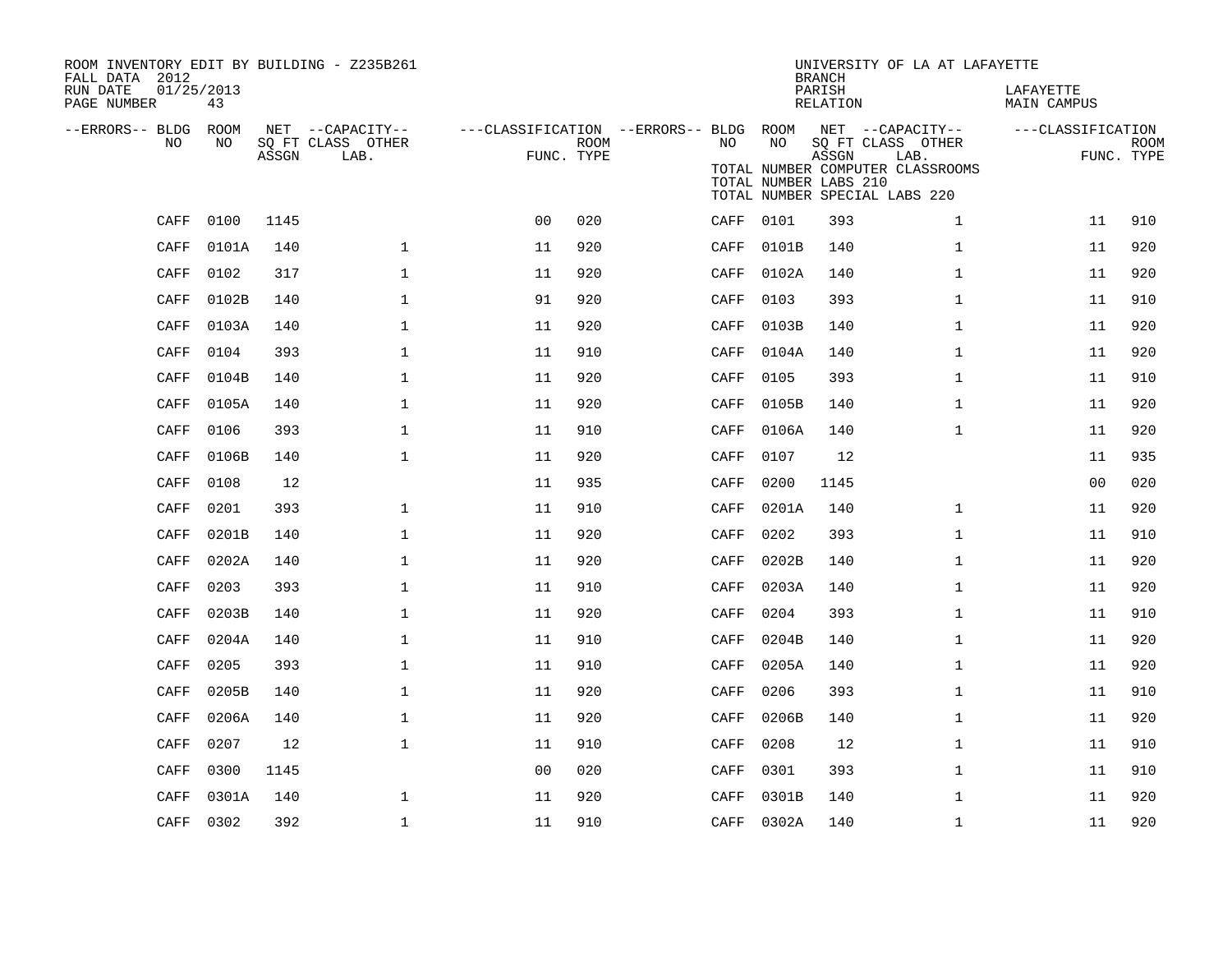| ROOM INVENTORY EDIT BY BUILDING - Z235B261<br>FALL DATA 2012 |                  |       |                           |                                   |             |           |            | <b>BRANCH</b>                                    | UNIVERSITY OF LA AT LAFAYETTE                                                                              |                                 |                           |
|--------------------------------------------------------------|------------------|-------|---------------------------|-----------------------------------|-------------|-----------|------------|--------------------------------------------------|------------------------------------------------------------------------------------------------------------|---------------------------------|---------------------------|
| RUN DATE<br>PAGE NUMBER                                      | 01/25/2013<br>44 |       |                           |                                   |             |           |            | PARISH<br><b>RELATION</b>                        |                                                                                                            | LAFAYETTE<br><b>MAIN CAMPUS</b> |                           |
| --ERRORS-- BLDG                                              | ROOM             |       | NET --CAPACITY--          | ---CLASSIFICATION --ERRORS-- BLDG |             |           | ROOM       |                                                  | NET --CAPACITY--                                                                                           | ---CLASSIFICATION               |                           |
| NO.                                                          | NO               | ASSGN | SQ FT CLASS OTHER<br>LAB. | FUNC. TYPE                        | <b>ROOM</b> | NO.       | NO         | ASSGN                                            | SQ FT CLASS OTHER<br>LAB.                                                                                  |                                 | <b>ROOM</b><br>FUNC. TYPE |
| CAFF                                                         | 0302B            | 140   | $\mathbf{1}$              | 11                                | 920         | CAFF      | 0303       | 393                                              | $\mathbf{1}$                                                                                               | 11                              | 910                       |
| CAFF                                                         | 0303A            | 140   | $\mathbf{1}$              | 11                                | 920         | CAFF      | 0303B      | 140                                              | $\mathbf{1}$                                                                                               | 11                              | 920                       |
| CAFF                                                         | 0304             | 393   | $\mathbf 1$               | 11                                | 910         | CAFF      | 0304A      | 140                                              | $\mathbf{1}$                                                                                               | 11                              | 920                       |
| CAFF                                                         | 0304B            | 140   | $\mathbf 1$               | 11                                | 920         | CAFF      | 0305       | 393                                              | $\mathbf{1}$                                                                                               | 11                              | 910                       |
| CAFF                                                         | 0305A            | 140   | $\mathbf 1$               | 11                                | 920         | CAFF      | 0305B      | 140                                              | $\mathbf{1}$                                                                                               | 11                              | 920                       |
| CAFF                                                         | 0306             | 393   | $\mathbf 1$               | 11                                | 910         | CAFF      | 0306A      | 140                                              | $\mathbf{1}$                                                                                               | 11                              | 920                       |
| CAFF                                                         | 0306B            | 140   | $\mathbf{1}$              | 11                                | 920         | CAFF      | 0307       | 12                                               |                                                                                                            | 11                              | 935                       |
| CAFF                                                         | 0308             | 12    |                           | 11                                | 935         |           |            | TOTAL NUMBER CLASSROOMS<br>TOTAL NUMBER LABS 210 | TOTAL NET ASSIGN SQ. FT. IN ROOM FILE<br>TOTAL NUMBER COMPUTER CLASSROOMS<br>TOTAL NUMBER SPECIAL LABS 220 | 12,109                          |                           |
| CALL                                                         | 0100             | 1916  |                           | 0 <sup>0</sup>                    | 020         | CALL 0101 |            | 393                                              | $\mathbf{1}$                                                                                               | 11                              | 910                       |
| CALL                                                         | 0101A            | 136   | $\mathbf{1}$              | 11                                | 920         |           | CALL 0101B | 136                                              | $\mathbf{1}$                                                                                               | 11                              | 920                       |
| CALL                                                         | 0102             | 396   | $\mathbf{1}$              | 11                                | 910         |           | CALL 0102A | 145                                              | $\mathbf{1}$                                                                                               | 11                              | 920                       |
| CALL                                                         | 0103             | 393   | $\mathbf{1}$              | 11                                | 910         |           | CALL 0103A | 136                                              | $\mathbf{1}$                                                                                               | 11                              | 920                       |
| CALL                                                         | 0103B            | 136   | $\mathbf{1}$              | 11                                | 920         | CALL 0104 |            | 396                                              | $\mathbf{1}$                                                                                               | 11                              | 910                       |
| CALL                                                         | 0104A            | 145   | $\mathbf{1}$              | 11                                | 920         | CALL 0105 |            | 393                                              | $\mathbf{1}$                                                                                               | 11                              | 910                       |
| CALL                                                         | 0105A            | 136   | $\mathbf{1}$              | 11                                | 920         |           | CALL 0105B | 136                                              | $\mathbf{1}$                                                                                               | 11                              | 920                       |
| CALL                                                         | 0106             | 393   | $\mathbf 1$               | 11                                | 910         |           | CALL 0106A | 136                                              | $\mathbf{1}$                                                                                               | 11                              | 920                       |
| CALL                                                         | 0106B            | 136   | $\mathbf{1}$              | 11                                | 920         | CALL 0107 |            | 396                                              | $\mathbf{1}$                                                                                               | 11                              | 910                       |
| CALL                                                         | 0107A            | 145   | $\mathbf 1$               | 11                                | 920         | CALL      | 0108       | 393                                              | $\mathbf{1}$                                                                                               | 11                              | 910                       |
| CALL                                                         | 0108A            | 136   | $\mathbf{1}$              | 11                                | 920         | CALL      | 0108B      | 136                                              | $\mathbf{1}$                                                                                               | 11                              | 920                       |
| CALL                                                         | 0109             | 396   | $\mathbf{1}$              | 11                                | 910         |           | CALL 0109A | 145                                              | $\mathbf{1}$                                                                                               | 11                              | 920                       |
| CALL                                                         | 0110             | 393   | $\mathbf 1$               | 11                                | 910         |           | CALL 0110A | 136                                              | $\mathbf{1}$                                                                                               | 11                              | 920                       |
| CALL                                                         | 0110B            | 136   | 1                         | 11                                | 920         | CALL 0111 |            | 12                                               | $\mathbf{1}$                                                                                               | 00                              | 010                       |
|                                                              | CALL 0112        | 12    | $\mathbf{1}$              | 0 <sub>0</sub>                    | 010         | CALL 0113 |            | 12                                               | $\mathbf{1}$                                                                                               | 0 <sub>0</sub>                  | 010                       |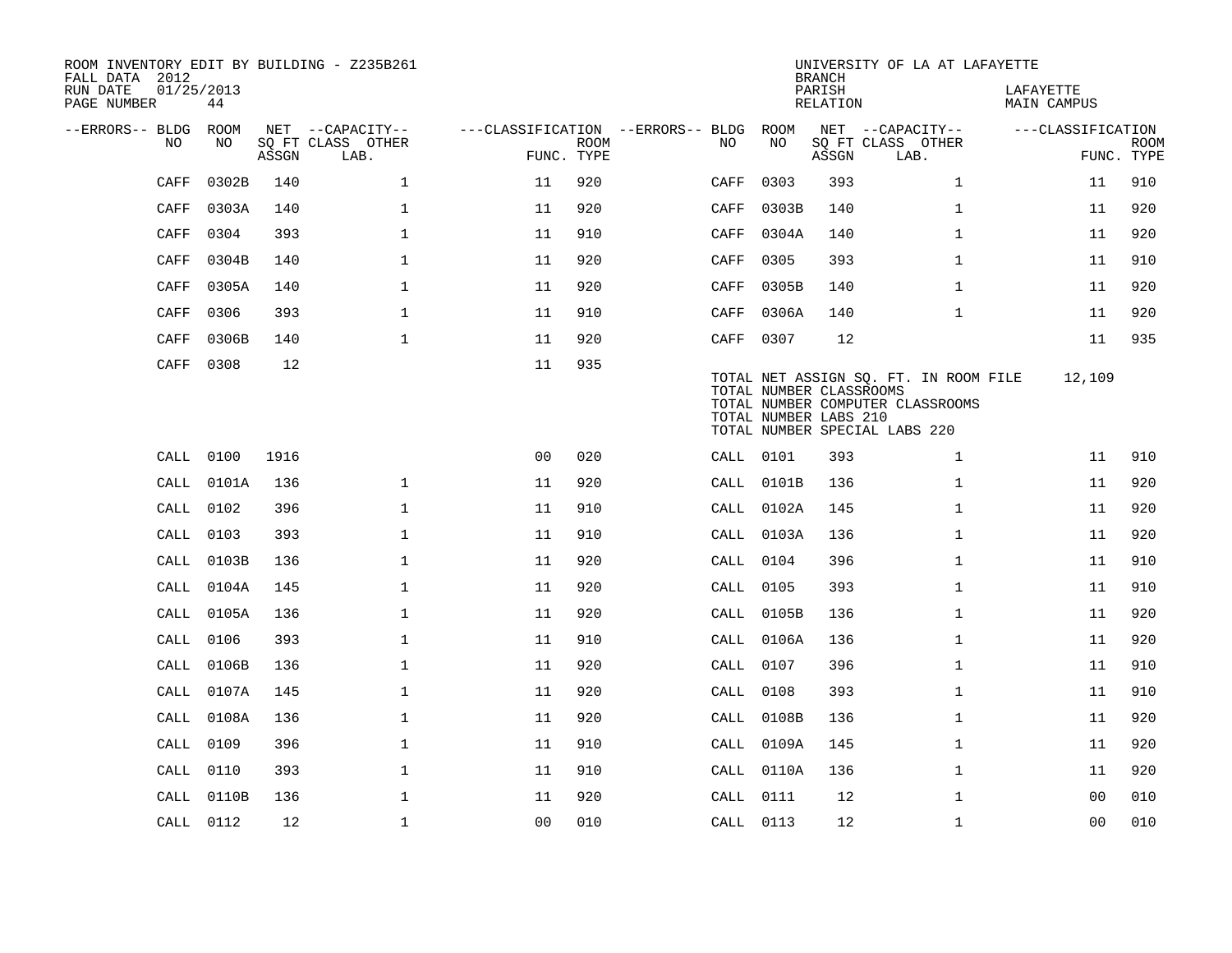| FALL DATA 2012<br>RUN DATE<br>PAGE NUMBER |           | 01/25/2013<br>45 |       | ROOM INVENTORY EDIT BY BUILDING - Z235B261    |                                                 |             |      |            | <b>BRANCH</b><br>PARISH<br>RELATION | UNIVERSITY OF LA AT LAFAYETTE                 | LAFAYETTE<br>MAIN CAMPUS        |             |
|-------------------------------------------|-----------|------------------|-------|-----------------------------------------------|-------------------------------------------------|-------------|------|------------|-------------------------------------|-----------------------------------------------|---------------------------------|-------------|
| --ERRORS-- BLDG                           | <b>NO</b> | ROOM<br>NO.      | ASSGN | NET --CAPACITY--<br>SO FT CLASS OTHER<br>LAB. | ---CLASSIFICATION --ERRORS-- BLDG<br>FUNC. TYPE | <b>ROOM</b> | NO   | ROOM<br>NO | ASSGN                               | NET --CAPACITY--<br>SQ FT CLASS OTHER<br>LAB. | ---CLASSIFICATION<br>FUNC. TYPE | <b>ROOM</b> |
|                                           | CALL      | 0114             | 12    | $\mathbf{1}$                                  | 0 <sub>0</sub>                                  | 010         | CALL | 0200       | 1916                                |                                               | 0 <sub>0</sub>                  | 020         |
|                                           | CALL      | 0201             | 393   | $\mathbf 1$                                   | 11                                              | 910         | CALL | 0201A      | 136                                 | $\mathbf{1}$                                  | 11                              | 920         |
|                                           | CALL      | 0201B            | 136   | $\mathbf 1$                                   | 11                                              | 920         | CALL | 0202       | 396                                 | $\mathbf{1}$                                  | 11                              | 910         |
|                                           | CALL      | 0202A            | 145   | $\mathbf 1$                                   | 11                                              | 920         | CALL | 0203       | 393                                 | $\mathbf{1}$                                  | 11                              | 910         |
|                                           | CALL      | 0203A            | 136   | $\mathbf{1}$                                  | 11                                              | 920         | CALL | 0203B      | 136                                 | $\mathbf{1}$                                  | 11                              | 920         |
|                                           | CALL      | 0204             | 396   | $\mathbf{1}$                                  | 11                                              | 910         | CALL | 0204A      | 145                                 | $\mathbf{1}$                                  | 11                              | 920         |
|                                           | CALL      | 0205             | 393   | $\mathbf{1}$                                  | 11                                              | 910         | CALL | 0205A      | 136                                 | $\mathbf{1}$                                  | 11                              | 920         |
|                                           | CALL      | 0205B            | 136   | $\mathbf 1$                                   | 11                                              | 920         | CALL | 0206       | 393                                 | $\mathbf{1}$                                  | 11                              | 910         |
|                                           | CALL      | 0206A            | 136   | $\mathbf{1}$                                  | 11                                              | 920         | CALL | 0206B      | 136                                 | $\mathbf{1}$                                  | 11                              | 920         |
|                                           | CALL      | 0207             | 396   | $\mathbf 1$                                   | 11                                              | 910         |      | CALL 0207A | 145                                 | $\mathbf{1}$                                  | 11                              | 920         |
|                                           | CALL      | 0208             | 313   | $\mathbf 1$                                   | 11                                              | 910         | CALL | 0208A      | 136                                 | $\mathbf{1}$                                  | 11                              | 920         |
|                                           | CALL      | 0208B            | 136   | $\mathbf 1$                                   | 11                                              | 920         |      | CALL 0209  | 396                                 | $\mathbf{1}$                                  | 11                              | 910         |
|                                           | CALL      | 0209A            | 145   | $\mathbf 1$                                   | 11                                              | 920         | CALL | 0210       | 393                                 | $\mathbf{1}$                                  | 11                              | 910         |
|                                           | CALL      | 0210A            | 136   | $\mathbf{1}$                                  | 11                                              | 920         | CALL | 0210B      | 136                                 | $\mathbf{1}$                                  | 11                              | 920         |
|                                           | CALL      | 0211             | 12    | $\mathbf 1$                                   | 0 <sub>0</sub>                                  | 010         | CALL | 0212       | 12                                  | $\mathbf{1}$                                  | 00                              | 010         |
|                                           | CALL      | 0213             | 12    | $\mathbf 1$                                   | 00                                              | 010         | CALL | 0214       | 12                                  | $\mathbf{1}$                                  | 00                              | 010         |
|                                           | CALL      | 0300             | 1916  |                                               | 0 <sub>0</sub>                                  | 020         | CALL | 0301       | 393                                 | $\mathbf{1}$                                  | 11                              | 910         |
|                                           | CALL      | 0301A            | 136   | $\mathbf 1$                                   | 11                                              | 920         | CALL | 0301B      | 136                                 | $\mathbf{1}$                                  | 11                              | 920         |
|                                           | CALL      | 0302             | 396   | $\mathbf{1}$                                  | 11                                              | 910         |      | CALL 0302A | 145                                 | $\mathbf{1}$                                  | 11                              | 920         |
|                                           | CALL      | 0303             | 313   | $\mathbf{1}$                                  | 11                                              | 910         | CALL | 0303A      | 136                                 | $\mathbf{1}$                                  | 11                              | 920         |
|                                           | CALL      | 0304             | 396   | $\mathbf{1}$                                  | 11                                              | 910         |      | CALL 0304A | 145                                 | $\mathbf{1}$                                  | 11                              | 920         |
|                                           | CALL      | 0305             | 393   | $\mathbf{1}$                                  | 11                                              | 910         | CALL | 0305A      | 136                                 | $\mathbf{1}$                                  | 11                              | 920         |
|                                           | CALL      | 0305B            | 136   | $\mathbf 1$                                   | 11                                              | 920         | CALL | 0306       | 393                                 | $\mathbf{1}$                                  | 11                              | 910         |
|                                           | CALL      | 0306A            | 136   | $\mathbf{1}$                                  | 11                                              | 920         | CALL | 0306B      | 136                                 | $\mathbf{1}$                                  | 11                              | 920         |
|                                           | CALL      | 0307             | 396   | $\mathbf 1$                                   | 11                                              | 910         | CALL | 0307A      | 145                                 | $\mathbf{1}$                                  | 11                              | 920         |
|                                           |           | CALL 0308        | 313   | $\mathbf 1$                                   | 11                                              | 910         |      | CALL 0308A | 136                                 | $\mathbf{1}$                                  | 11                              | 920         |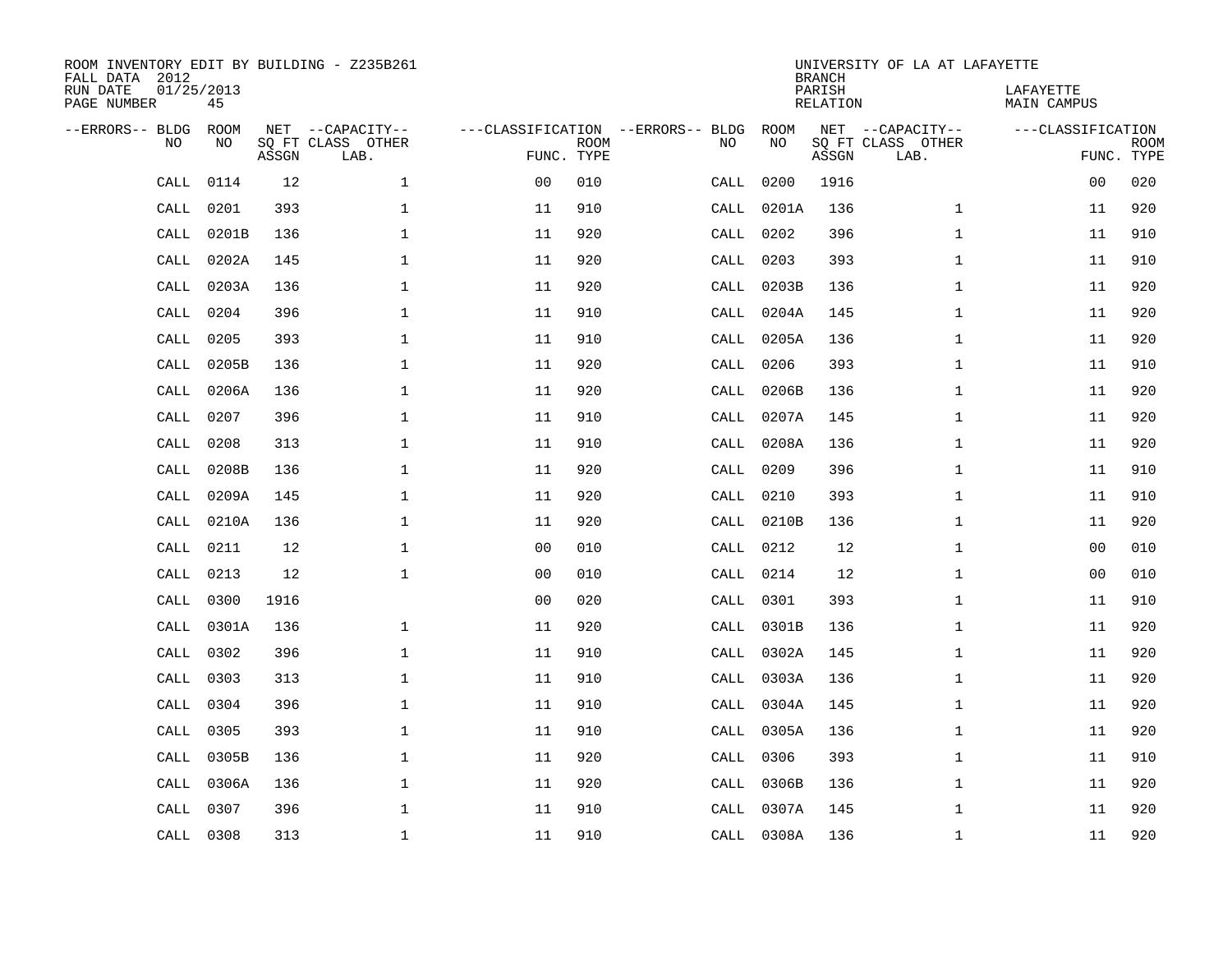| ROOM INVENTORY EDIT BY BUILDING - Z235B261<br>FALL DATA 2012<br>RUN DATE<br>PAGE NUMBER | 01/25/2013<br>46 |       |                                       |                                   |      |           |                                                  | <b>BRANCH</b><br>PARISH<br>RELATION | UNIVERSITY OF LA AT LAFAYETTE                                                                              |                | LAFAYETTE<br>MAIN CAMPUS |             |
|-----------------------------------------------------------------------------------------|------------------|-------|---------------------------------------|-----------------------------------|------|-----------|--------------------------------------------------|-------------------------------------|------------------------------------------------------------------------------------------------------------|----------------|--------------------------|-------------|
|                                                                                         |                  |       |                                       |                                   |      |           |                                                  |                                     |                                                                                                            |                |                          |             |
| --ERRORS-- BLDG ROOM<br>NO.                                                             | NO.              |       | NET --CAPACITY--<br>SO FT CLASS OTHER | ---CLASSIFICATION --ERRORS-- BLDG | ROOM | NO.       | ROOM<br>NO                                       |                                     | NET --CAPACITY--<br>SO FT CLASS OTHER                                                                      |                | ---CLASSIFICATION        | <b>ROOM</b> |
|                                                                                         |                  | ASSGN | LAB.                                  | FUNC. TYPE                        |      |           |                                                  | ASSGN                               | LAB.                                                                                                       |                |                          | FUNC. TYPE  |
| CALL                                                                                    | 0308B            | 136   | $\mathbf{1}$                          | 11                                | 920  | CALL 0309 |                                                  | 396                                 |                                                                                                            | $\mathbf{1}$   | 11                       | 910         |
| CALL                                                                                    | 0309A            | 145   | $\mathbf{1}$                          | 11                                | 920  | CALL 0310 |                                                  | 393                                 |                                                                                                            | $\mathbf{1}$   | 11                       | 910         |
|                                                                                         | CALL 0310A       | 136   | $\mathbf 1$                           | 11                                | 920  |           | CALL 0310B                                       | 136                                 |                                                                                                            | $\mathbf{1}$   | 11                       | 920         |
| CALL                                                                                    | 0311             | 12    | $\mathbf{1}$                          | 0 <sub>0</sub>                    | 010  | CALL 0312 |                                                  | 12                                  |                                                                                                            | $\mathbf{1}$   | 0 <sub>0</sub>           | 010         |
|                                                                                         | CALL 0313        | 12    | $\mathbf{1}$                          | 0 <sub>0</sub>                    | 010  | CALL 0314 | TOTAL NUMBER CLASSROOMS<br>TOTAL NUMBER LABS 210 | 12                                  | TOTAL NET ASSIGN SQ. FT. IN ROOM FILE<br>TOTAL NUMBER COMPUTER CLASSROOMS<br>TOTAL NUMBER SPECIAL LABS 220 | $\mathbf{1}$   | 00<br>18,086             | 010         |
|                                                                                         | CHFA 0100        | 870   |                                       | 0 <sub>0</sub>                    | 020  |           | CHFA 0100A                                       | 380                                 |                                                                                                            |                | 0 <sub>0</sub>           | 020         |
|                                                                                         | CHFA 0100B       | 392   |                                       | 0 <sub>0</sub>                    | 020  |           | CHFA 0100C                                       | 190                                 |                                                                                                            |                | 0 <sub>0</sub>           | 020         |
|                                                                                         | CHFA 0100D       | 323   |                                       | 0 <sub>0</sub>                    | 020  |           | CHFA 0100E                                       | 131                                 |                                                                                                            |                | 0 <sub>0</sub>           | 020         |
|                                                                                         | CHFA 0100F       | 187   |                                       | 0 <sub>0</sub>                    | 020  |           | CHFA 0100G                                       | 142                                 |                                                                                                            |                | 0 <sub>0</sub>           | 020         |
|                                                                                         | CHFA 0100H       | 564   |                                       | 0 <sub>0</sub>                    | 020  | CHFA 0101 |                                                  | 96                                  |                                                                                                            | 2              | 11                       | 575         |
| CHFA                                                                                    | 0101A            | 109   | 2                                     | 11                                | 575  |           | CHFA 0101B                                       | 968                                 |                                                                                                            | 2              | 11                       | 570         |
|                                                                                         | CHFA 0101C       | 109   | $\overline{a}$                        | 11                                | 575  |           | CHFA 0101D                                       | 968                                 |                                                                                                            |                | 11                       | 570         |
|                                                                                         | CHFA 0102        | 96    | 2                                     | 11                                | 575  |           | CHFA 0102A                                       | 109                                 |                                                                                                            | 2              | 11                       | 575         |
|                                                                                         | CHFA 0102B       | 968   |                                       | 11                                | 570  |           | CHFA 0102C                                       | 109                                 |                                                                                                            |                | 11                       | 575         |
|                                                                                         | CHFA 0103        | 109   | 2                                     | 11                                | 575  |           | CHFA 0103A                                       | 109                                 |                                                                                                            | 2              | 11                       | 575         |
|                                                                                         | CHFA 0103B       | 968   |                                       | 11                                | 570  |           | CHFA 0103C                                       | 109                                 |                                                                                                            | 2              | 11                       | 575         |
|                                                                                         | CHFA 0103D       | 968   |                                       | 11                                | 570  | CHFA 0104 |                                                  | 64                                  |                                                                                                            | $\overline{2}$ | 11                       | 575         |
|                                                                                         | CHFA 0104A       | 91    | 2                                     | 11                                | 575  |           | CHFA 0104B                                       | 968                                 |                                                                                                            |                | 11                       | 570         |
|                                                                                         | CHFA 0105        | 64    | 2                                     | 11                                | 575  |           | CHFA 0105A                                       | 109                                 |                                                                                                            | $\overline{2}$ | 11                       | 575         |
|                                                                                         | CHFA 0105B       | 968   |                                       | 11                                | 570  | CHFA 0106 |                                                  | 236                                 |                                                                                                            |                | 11                       | 575         |
|                                                                                         |                  |       |                                       |                                   |      |           |                                                  |                                     |                                                                                                            |                |                          |             |
|                                                                                         | CHFA 0107        | 52    | $\mathbf{1}$                          | 0 <sub>0</sub>                    | 030  | CHFA 0108 |                                                  | 128                                 |                                                                                                            | 2              | 11                       | 575         |
|                                                                                         | CHFA 0109        | 108   | 2                                     | 11                                | 575  | CHFA 0110 |                                                  | 93                                  |                                                                                                            | $\mathbf{1}$   | 11                       | 575         |
|                                                                                         | CHFA 0111        | 93    | $\mathbf{1}$                          | 11                                | 575  | CHFA 0112 |                                                  | 262                                 |                                                                                                            | 2              | 0 <sub>0</sub>           | 030         |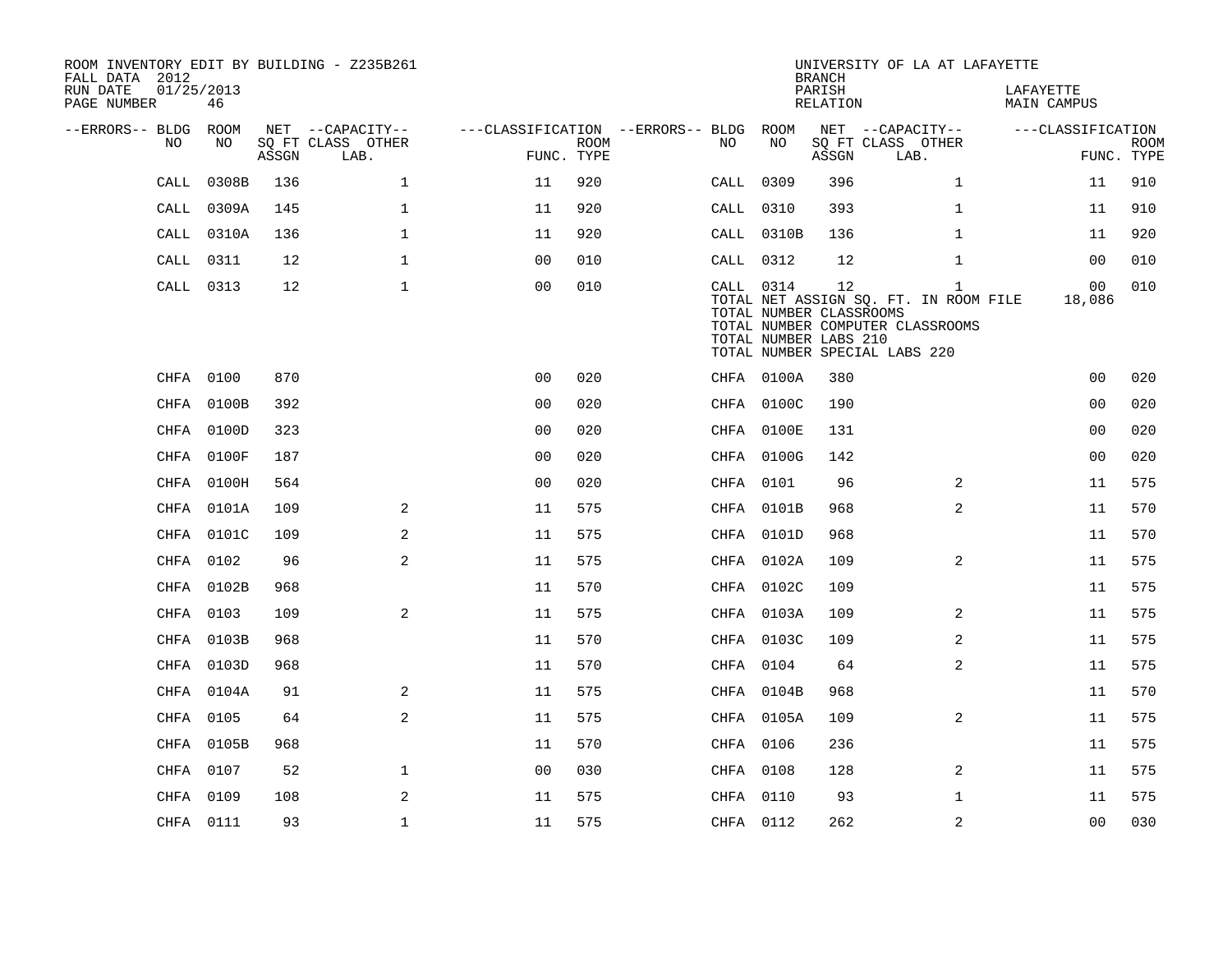| ROOM INVENTORY EDIT BY BUILDING - Z235B261<br>FALL DATA 2012 |                  |       |                           |                                        |             |           |                                                               | <b>BRANCH</b>      | UNIVERSITY OF LA AT LAFAYETTE                                                                              |                                 |             |
|--------------------------------------------------------------|------------------|-------|---------------------------|----------------------------------------|-------------|-----------|---------------------------------------------------------------|--------------------|------------------------------------------------------------------------------------------------------------|---------------------------------|-------------|
| RUN DATE<br>PAGE NUMBER                                      | 01/25/2013<br>47 |       |                           |                                        |             |           |                                                               | PARISH<br>RELATION |                                                                                                            | LAFAYETTE<br><b>MAIN CAMPUS</b> |             |
| --ERRORS-- BLDG ROOM                                         |                  |       | NET --CAPACITY--          | ---CLASSIFICATION --ERRORS-- BLDG ROOM |             |           |                                                               |                    | NET --CAPACITY--                                                                                           | ---CLASSIFICATION               |             |
| NO                                                           | NO               | ASSGN | SQ FT CLASS OTHER<br>LAB. | FUNC. TYPE                             | <b>ROOM</b> | NO        | NO                                                            | ASSGN              | SQ FT CLASS OTHER<br>LAB.                                                                                  | FUNC. TYPE                      | <b>ROOM</b> |
| CHFA                                                         | 0113             | 46    |                           | 0 <sub>0</sub>                         | 030         | CHFA 0114 |                                                               | 22                 | $\mathbf{1}$                                                                                               | 00                              | 010         |
| CHFA                                                         | 0115             | 230   | 2                         | 0 <sub>0</sub>                         | 030         | CHFA 0116 |                                                               | 66                 |                                                                                                            | 0 <sub>0</sub>                  | 030         |
|                                                              | CHFA 0117        | 120   | 2                         | 11                                     | 650         | CHFA 0118 |                                                               | 134                | $\mathbf{1}$                                                                                               | 11                              | 310         |
| CHFA                                                         | 0119             | 440   | $\overline{2}$            | 11                                     | 540         |           | CHFA 0119A                                                    | 258                | 2                                                                                                          | 11                              | 840         |
| CHFA                                                         | 0120             | 144   | 2                         | 11                                     | 650         | CHFA 0121 |                                                               | 156                | $\mathbf{1}$                                                                                               | 11                              | 310         |
|                                                              | CHFA 0122        | 283   |                           | 11                                     | 575         |           | CHFA 0201<br>TOTAL NUMBER CLASSROOMS<br>TOTAL NUMBER LABS 210 | 3236               | TOTAL NET ASSIGN SQ. FT. IN ROOM FILE<br>TOTAL NUMBER COMPUTER CLASSROOMS<br>TOTAL NUMBER SPECIAL LABS 220 | 00<br>10,252                    | 030         |
|                                                              | CONV 0101        | 3067  |                           | 0 <sub>0</sub>                         | 020         | CONV 0102 |                                                               | 2808               |                                                                                                            | 0 <sub>0</sub>                  | 020         |
| CONV                                                         | 0103             | 316   |                           | 0 <sub>0</sub>                         | 020         | CONV 0104 |                                                               | 1292               | 100                                                                                                        | 11                              | 680         |
| CONV                                                         | 0105             | 682   | 4                         | 11                                     | 635         | CONV 0106 |                                                               | 233                | 3                                                                                                          | 11                              | 630         |
| CONV                                                         | 0107             | 8640  | 400                       | 0 <sub>0</sub>                         | 020         | CONV 0108 |                                                               | 445                | 10                                                                                                         | 00                              | 020         |
| CONV                                                         | 0112             | 556   |                           | 0 <sub>0</sub>                         | 020         | CONV      | 0117                                                          | 301                |                                                                                                            | 0 <sub>0</sub>                  | 020         |
| <b>CONV</b>                                                  | 0118             | 37114 | 800                       | 11                                     | 680         | CONV      | 0119                                                          | 1404               |                                                                                                            | 11                              | 730         |
| CONV                                                         | 0120             | 157   |                           | 0 <sub>0</sub>                         | 030         | CONV      | 0121                                                          | 69                 |                                                                                                            | 0 <sub>0</sub>                  | 030         |
| <b>CONV</b>                                                  | 0122             | 126   |                           | 0 <sub>0</sub>                         | 020         | CONV 0123 |                                                               | 80                 |                                                                                                            | 11                              | 730         |
| CONV                                                         | 0124             | 216   | 3                         | 11                                     | 630         | CONV      | 0130                                                          | 246                | 6                                                                                                          | 11                              | 650         |
| CONV                                                         | 0131             | 328   | 25                        | 11                                     | 670         | CONV 0132 |                                                               | 480                | 25                                                                                                         | 11                              | 350         |
| CONV                                                         | 0134             | 54    | $\mathbf{1}$              | 0 <sub>0</sub>                         | 030         | CONV      | 0137                                                          | 56                 |                                                                                                            | 0 <sub>0</sub>                  | 030         |
| CONV                                                         | 0138             | 920   | 3                         | 11                                     | 635         | CONV 0139 |                                                               | 16                 |                                                                                                            | 11                              | 635         |
| CONV                                                         | 0140             | 288   | 3                         | 11                                     | 635         | CONV      | 0141                                                          | 420                | 3                                                                                                          | 11                              | 635         |
| CONV                                                         | 0201             | 6470  | 500                       | 11                                     | 610         | CONV      | 0202                                                          | 310                |                                                                                                            | 0 <sub>0</sub>                  | 020         |
| CONV                                                         | 0203             | 336   |                           | 00                                     | 020         | CONV      | 0204                                                          | 250                | 2                                                                                                          | 11                              | 615         |
| CONV                                                         | 0210             | 3581  | 100                       | 00                                     | 020         | CONV 0211 |                                                               | 207                |                                                                                                            | 0 <sub>0</sub>                  | 020         |
|                                                              | CONV 0212        | 426   | 11                        | 0 <sub>0</sub>                         | 030         | CONV 0213 |                                                               | 340                | 11                                                                                                         | 0 <sub>0</sub>                  | 030         |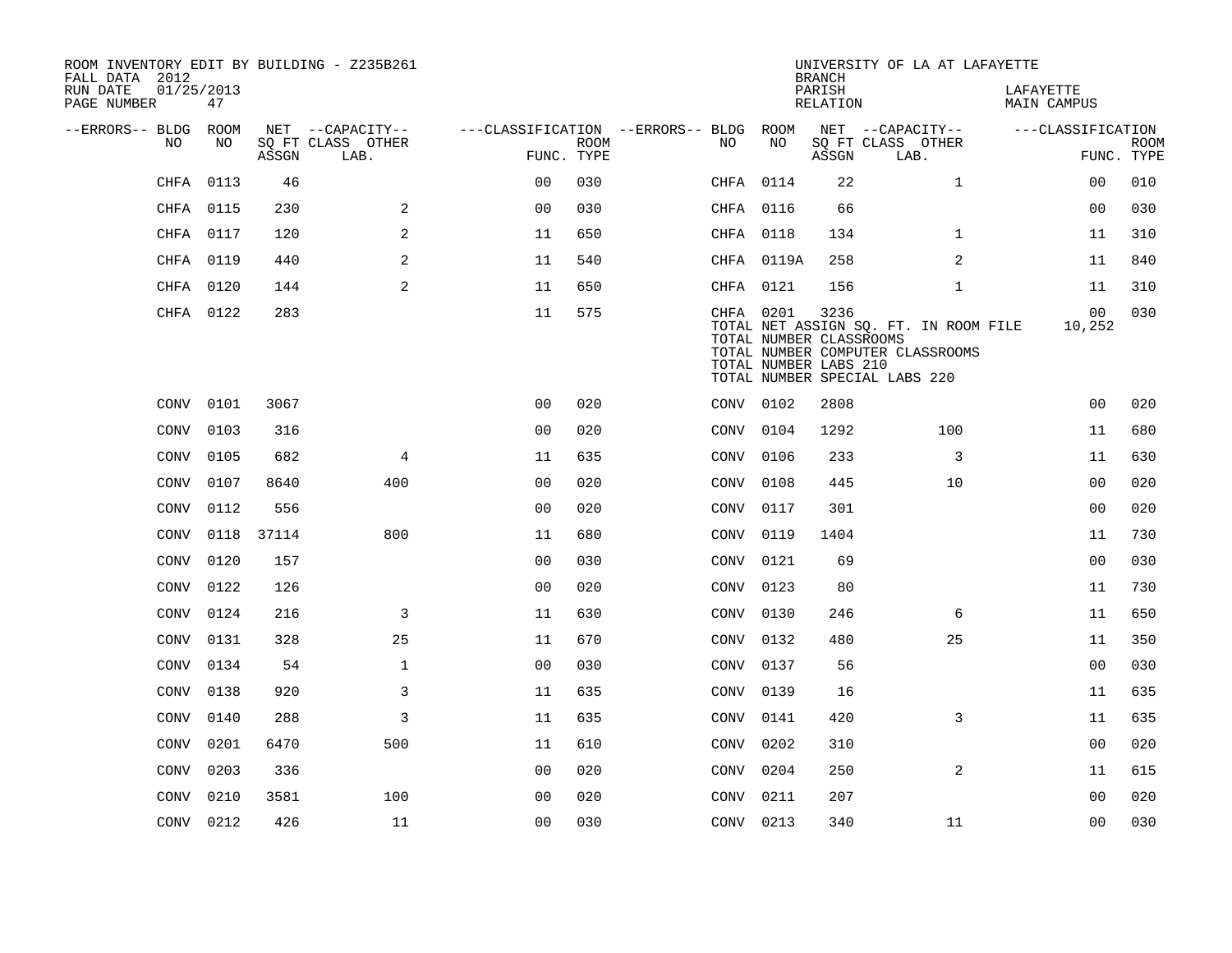| ROOM INVENTORY EDIT BY BUILDING - Z235B261<br>FALL DATA 2012 |                  |       |                           |                |             |                                        |                                                               | <b>BRANCH</b>      | UNIVERSITY OF LA AT LAFAYETTE                                                                              |                          |                           |
|--------------------------------------------------------------|------------------|-------|---------------------------|----------------|-------------|----------------------------------------|---------------------------------------------------------------|--------------------|------------------------------------------------------------------------------------------------------------|--------------------------|---------------------------|
| RUN DATE<br>PAGE NUMBER                                      | 01/25/2013<br>48 |       |                           |                |             |                                        |                                                               | PARISH<br>RELATION |                                                                                                            | LAFAYETTE<br>MAIN CAMPUS |                           |
| --ERRORS-- BLDG ROOM                                         |                  |       | NET --CAPACITY--          |                |             | ---CLASSIFICATION --ERRORS-- BLDG ROOM |                                                               |                    | NET --CAPACITY--                                                                                           | ---CLASSIFICATION        |                           |
| NO                                                           | NO               | ASSGN | SO FT CLASS OTHER<br>LAB. | FUNC. TYPE     | <b>ROOM</b> | NO                                     | NO                                                            | ASSGN              | SQ FT CLASS OTHER<br>LAB.                                                                                  |                          | <b>ROOM</b><br>FUNC. TYPE |
| CONV                                                         | 0214             | 399   |                           | 11             | 615         | CONV                                   | 0215                                                          | 245                |                                                                                                            | 11                       | 615                       |
| <b>CONV</b>                                                  | 0216             | 410   | $\overline{4}$            | 11             | 615         | CONV                                   | 0217                                                          | 306                |                                                                                                            | 0 <sub>0</sub>           | 020                       |
| CONV                                                         | 0218             | 432   |                           | 11             | 730         |                                        | CONV 0219                                                     | 687                | 20                                                                                                         | 11                       | 680                       |
| <b>CONV</b>                                                  | 0220             | 74    |                           | 0 <sub>0</sub> | 020         | CONV                                   | 0221                                                          | 180                |                                                                                                            | 0 <sub>0</sub>           | 010                       |
| CONV                                                         | 0222             | 109   |                           | 11             | 730         |                                        | CONV 0301                                                     | 3408               |                                                                                                            | 0 <sub>0</sub>           | 020                       |
| CONV                                                         | 0302             | 316   |                           | 0 <sub>0</sub> | 020         |                                        | CONV 0303                                                     | 105                |                                                                                                            | 0 <sub>0</sub>           | 020                       |
| <b>CONV</b>                                                  | 0304             | 295   |                           | 0 <sub>0</sub> | 020         |                                        | CONV 0305                                                     | 885                |                                                                                                            | 0 <sub>0</sub>           | 030                       |
| CONV                                                         | 0306             | 98    |                           | 11             | 615         |                                        | CONV 0307                                                     | 190                |                                                                                                            | 0 <sub>0</sub>           | 030                       |
| <b>CONV</b>                                                  | 0308             | 190   |                           | 0 <sub>0</sub> | 030         |                                        | CONV 0309                                                     | 98                 |                                                                                                            | 11                       | 615                       |
|                                                              | CONV 0310        | 2430  |                           | 0 <sub>0</sub> | 030         |                                        | CONV 0311<br>TOTAL NUMBER CLASSROOMS<br>TOTAL NUMBER LABS 210 | 2338               | TOTAL NET ASSIGN SQ. FT. IN ROOM FILE<br>TOTAL NUMBER COMPUTER CLASSROOMS<br>TOTAL NUMBER SPECIAL LABS 220 | 00<br>52,917             | 030                       |
| CRA0                                                         | 0100             | 1545  |                           | 0 <sub>0</sub> | 020         | CRA0                                   | 0100A                                                         | 648                |                                                                                                            | 0 <sub>0</sub>           | 020                       |
| CRA0                                                         | 0100B            | 33    |                           | 0 <sub>0</sub> | 020         | CRA0                                   | 0100C                                                         | 33                 |                                                                                                            | 0 <sub>0</sub>           | 020                       |
| CRA0                                                         | 0100D            | 213   |                           | 0 <sub>0</sub> | 020         | CRA0                                   | 0100F                                                         | 1558               |                                                                                                            | 0 <sub>0</sub>           | 020                       |
| CRA0                                                         | 0100G            | 208   |                           | 0 <sub>0</sub> | 020         | CRA0                                   | 0100H                                                         | 946                |                                                                                                            | 0 <sub>0</sub>           | 020                       |
| CRA0                                                         | 0100I            | 209   |                           | 0 <sub>0</sub> | 020         | CRA0                                   | 0101                                                          | 321                | 10                                                                                                         | 91                       | 650                       |
| CRA0                                                         | 0102             | 304   | 10                        | 91             | 935         | CRA0                                   | 0103                                                          | 146                | $\mathbf{1}$                                                                                               | 91                       | 310                       |
| CRA0                                                         | 0104             | 235   | 2                         | 91             | 635         | CRA0                                   | 0104A                                                         | 12                 |                                                                                                            | 91                       | 635                       |
| CRA0                                                         | 0105             | 55    | $\mathbf{1}$              | 0 <sub>0</sub> | 030         | CRA0                                   | 0106                                                          | 162                |                                                                                                            | 0 <sub>0</sub>           | 020                       |
| CRA0                                                         | 0106A            | 186   | $\mathbf{1}$              | 91             | 920         | CRA0                                   | 0106B                                                         | 181                | $\mathbf{1}$                                                                                               | 91                       | 920                       |
| CRA0                                                         | 0106C            | 46    | $\mathbf{1}$              | 91             | 919         | CRA0                                   | 0106D                                                         | 41                 | $\mathbf{1}$                                                                                               | 91                       | 919                       |
| CRA0                                                         | 0106E            | 12    |                           | 0 <sub>0</sub> | 030         | CRA0                                   | 0107                                                          | 54                 | $\mathbf{1}$                                                                                               | 0 <sub>0</sub>           | 030                       |
| CRA0                                                         | 0108             | 69    |                           | 0 <sub>0</sub> | 020         | CRA0                                   | 0108A                                                         | 176                | $\mathbf{1}$                                                                                               | 91                       | 920                       |
| CRA0                                                         | 0108B            | 42    | $\mathbf{1}$              | 91             | 919         |                                        | CRA0 0108C                                                    | 8                  |                                                                                                            | 0 <sub>0</sub>           | 030                       |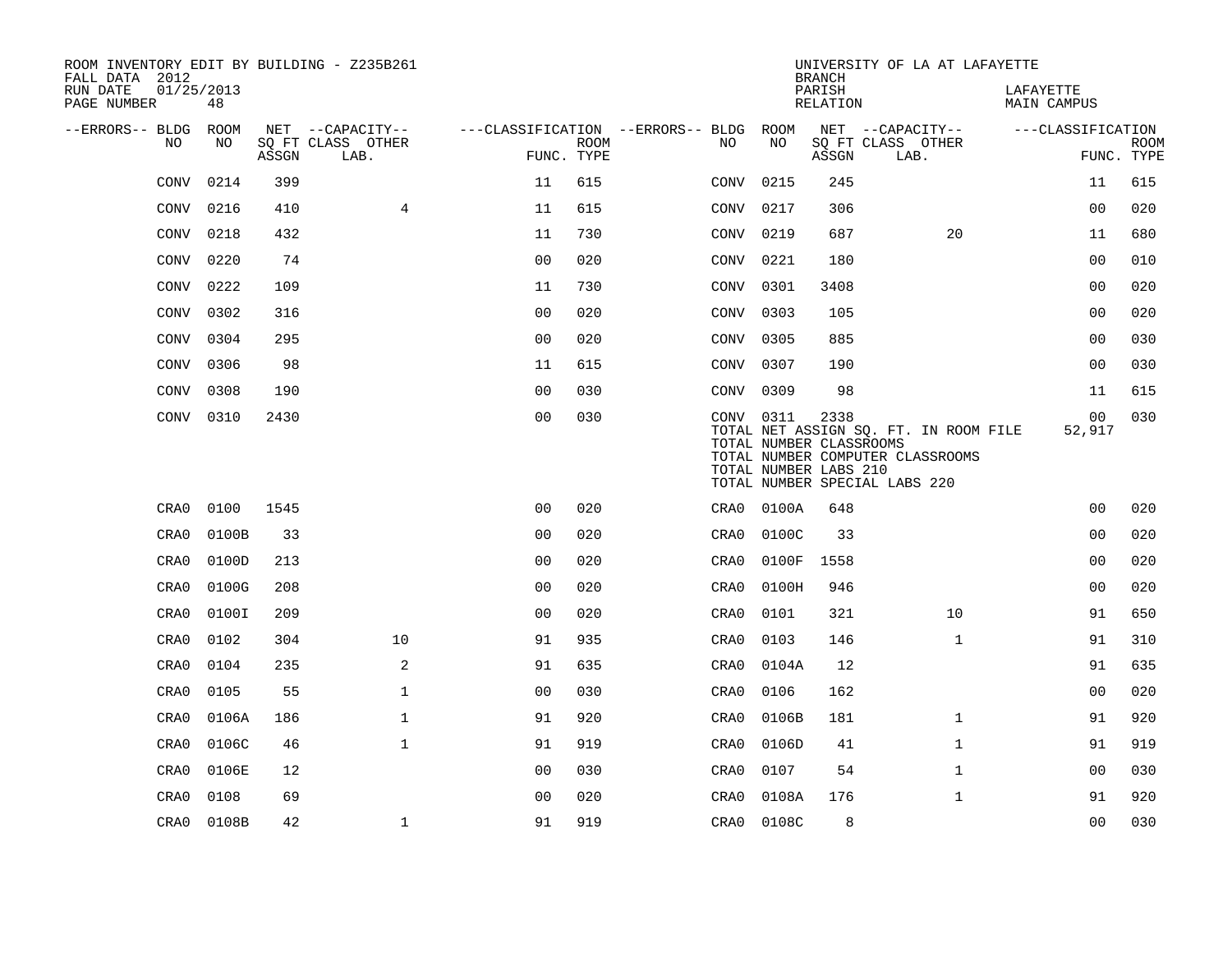| ROOM INVENTORY EDIT BY BUILDING - Z235B261<br>FALL DATA 2012 |                  |       |                           |                                   |             |      |       | <b>BRANCH</b>             | UNIVERSITY OF LA AT LAFAYETTE |                                 |             |
|--------------------------------------------------------------|------------------|-------|---------------------------|-----------------------------------|-------------|------|-------|---------------------------|-------------------------------|---------------------------------|-------------|
| RUN DATE<br>PAGE NUMBER                                      | 01/25/2013<br>49 |       |                           |                                   |             |      |       | PARISH<br><b>RELATION</b> |                               | LAFAYETTE<br><b>MAIN CAMPUS</b> |             |
| --ERRORS-- BLDG                                              | ROOM             |       | NET --CAPACITY--          | ---CLASSIFICATION --ERRORS-- BLDG |             |      | ROOM  |                           | NET --CAPACITY--              | ---CLASSIFICATION               |             |
| NO                                                           | NO               | ASSGN | SQ FT CLASS OTHER<br>LAB. | FUNC. TYPE                        | <b>ROOM</b> | NO   | NO    | ASSGN                     | SQ FT CLASS OTHER<br>LAB.     | FUNC. TYPE                      | <b>ROOM</b> |
| CRA0                                                         | 0109             | 88    |                           | 0 <sub>0</sub>                    | 020         | CRA0 | 0109A | 113                       | $\mathbf{1}$                  | 91                              | 920         |
| CRA0                                                         | 0109B            | 113   | $\mathbf{1}$              | 91                                | 920         | CRA0 | 0109C | 46                        | $\mathbf{1}$                  | 91                              | 919         |
| CRA0                                                         | 0109D            | 12    |                           | 0 <sub>0</sub>                    | 030         | CRA0 | 0110  | 30                        |                               | 00                              | 030         |
| CRA0                                                         | 0111             | 90    |                           | 0 <sub>0</sub>                    | 020         | CRA0 | 0111A | 113                       | $\mathbf{1}$                  | 91                              | 920         |
| CRA0                                                         | 0111B            | 113   | $\mathbf{1}$              | 91                                | 920         | CRA0 | 0111C | 50                        | $\mathbf{1}$                  | 91                              | 919         |
| CRA0                                                         | 0111D            | 12    |                           | 0 <sub>0</sub>                    | 030         | CRA0 | 0112  | 118                       |                               | 0 <sub>0</sub>                  | 030         |
| CRA0                                                         | 0113             | 103   |                           | 0 <sub>0</sub>                    | 020         | CRA0 | 0113A | 186                       | $\mathbf{1}$                  | 91                              | 920         |
| CRA0                                                         | 0113B            | 165   | $\mathbf{1}$              | 91                                | 920         | CRA0 | 0113C | 46                        | $\mathbf{1}$                  | 91                              | 919         |
| CRA0                                                         | 0113D            | 41    | $\mathbf{1}$              | 91                                | 919         | CRA0 | 0113E | 12                        |                               | 00                              | 030         |
| CRA0                                                         | 0114             | 109   |                           | 0 <sub>0</sub>                    | 020         | CRA0 | 0114A | 181                       | $\mathbf{1}$                  | 91                              | 920         |
| CRA0                                                         | 0114B            | 181   | $\mathbf{1}$              | 91                                | 920         | CRA0 | 0114C | 41                        | $\mathbf{1}$                  | 91                              | 920         |
| CRA0                                                         | 0114D            | 46    | $\mathbf{1}$              | 91                                | 919         | CRA0 | 0114E | 12                        |                               | 0 <sub>0</sub>                  | 030         |
| CRA0                                                         | 0115             | 419   | 10                        | 91                                | 650         | CRA0 | 0116  | 116                       |                               | 00                              | 020         |
| CRA0                                                         | 0116A            | 186   | $\mathbf 1$               | 91                                | 920         | CRA0 | 0116B | 181                       | $\mathbf{1}$                  | 91                              | 920         |
| CRA0                                                         | 0116C            | 46    | $\mathbf 1$               | 91                                | 920         | CRA0 | 0116D | 41                        | $\mathbf{1}$                  | 91                              | 919         |
| CRA0                                                         | 0116E            | 12    |                           | 0 <sub>0</sub>                    | 030         | CRA0 | 0117  | 139                       |                               | 91                              | 935         |
| CRA0                                                         | 0118             | 89    |                           | 0 <sub>0</sub>                    | 020         | CRA0 | 0118A | 113                       | $\mathbf{1}$                  | 91                              | 920         |
| CRA0                                                         | 0118B            | 113   | $\mathbf 1$               | 91                                | 920         | CRA0 | 0118C | 46                        | $\mathbf{1}$                  | 91                              | 919         |
| CRA0                                                         | 0118D            | 14    |                           | 0 <sub>0</sub>                    | 030         | CRA0 | 0119  | 83                        |                               | 0 <sub>0</sub>                  | 020         |
| CRA0                                                         | 0119A            | 181   | $\mathbf 1$               | 91                                | 920         | CRA0 | 0119B | 181                       | $\mathbf{1}$                  | 91                              | 920         |
| CRA0                                                         | 0119C            | 40    | $\mathbf 1$               | 91                                | 919         | CRA0 | 0119D | 46                        | $\mathbf{1}$                  | 91                              | 919         |
| CRA0                                                         | 0119E            | 12    |                           | 0 <sub>0</sub>                    | 030         | CRA0 | 0120  | 89                        |                               | 00                              | 020         |
| CRA0                                                         | 0120A 1333       |       | $\mathbf{1}$              | 91                                | 920         | CRA0 | 0120B | 113                       | $\mathbf{1}$                  | 91                              | 920         |
| CRA0                                                         | 0120C            | 46    | $\mathbf{1}$              | 91                                | 919         | CRA0 | 0120D | 15                        |                               | 00                              | 030         |
| CRA0                                                         | 0121             | 89    |                           | 0 <sub>0</sub>                    | 020         | CRA0 | 0121A | 104                       | $\mathbf{1}$                  | 91                              | 920         |
| CRA0                                                         | 0121B            | 113   | $\mathbf 1$               | 91                                | 920         | CRA0 | 0121C | 46                        | $\mathbf{1}$                  | 51                              | 919         |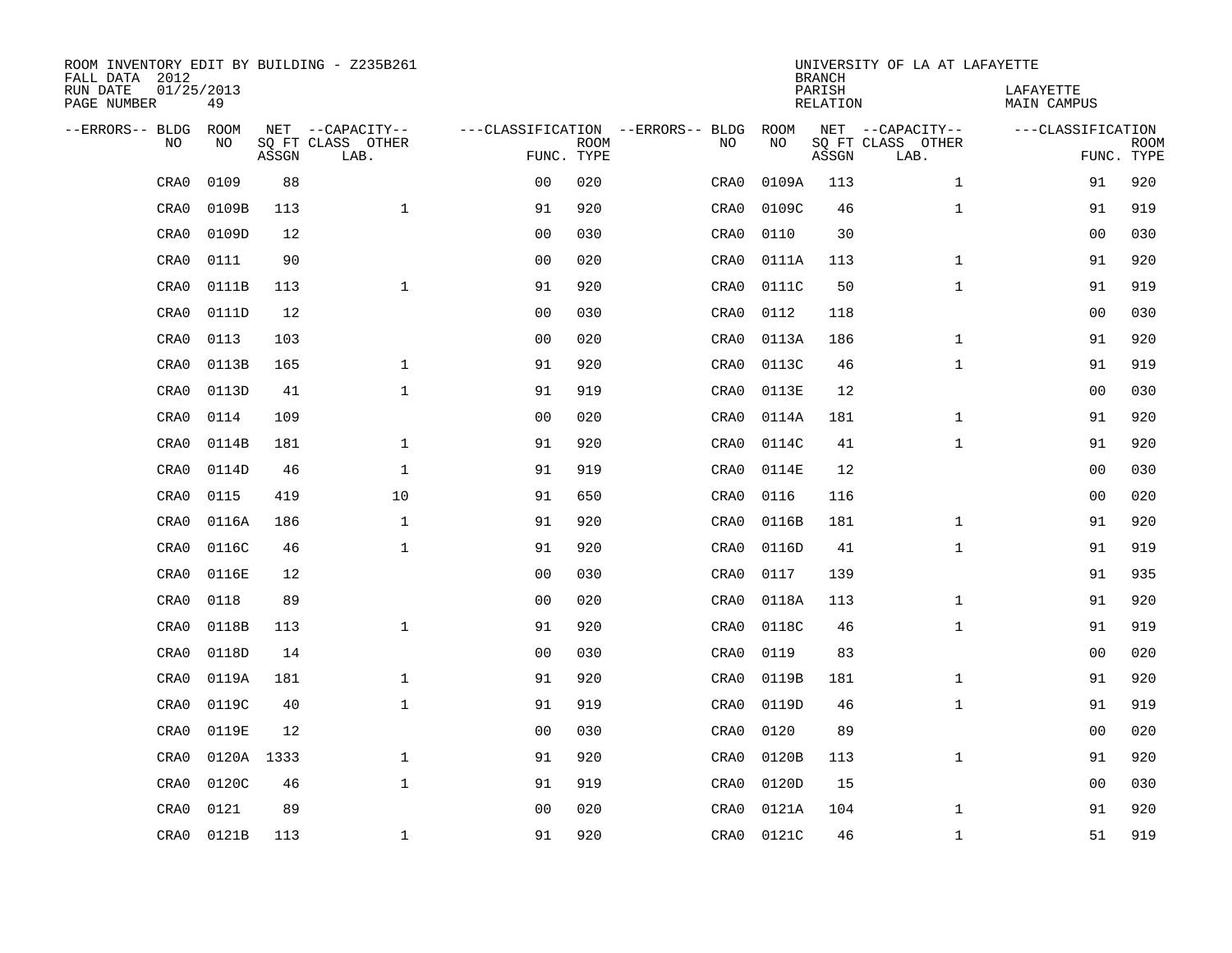| ROOM INVENTORY EDIT BY BUILDING - Z235B261<br>FALL DATA 2012 |                  |       |                           |                |             |                                   |            | <b>BRANCH</b>             | UNIVERSITY OF LA AT LAFAYETTE |                                 |             |
|--------------------------------------------------------------|------------------|-------|---------------------------|----------------|-------------|-----------------------------------|------------|---------------------------|-------------------------------|---------------------------------|-------------|
| RUN DATE<br>PAGE NUMBER                                      | 01/25/2013<br>50 |       |                           |                |             |                                   |            | PARISH<br><b>RELATION</b> |                               | LAFAYETTE<br><b>MAIN CAMPUS</b> |             |
| --ERRORS-- BLDG                                              | ROOM             |       | NET --CAPACITY--          |                |             | ---CLASSIFICATION --ERRORS-- BLDG | ROOM       |                           | NET --CAPACITY--              | ---CLASSIFICATION               |             |
| NO                                                           | NO               | ASSGN | SQ FT CLASS OTHER<br>LAB. | FUNC. TYPE     | <b>ROOM</b> | NO                                | NO         | ASSGN                     | SQ FT CLASS OTHER<br>LAB.     | FUNC. TYPE                      | <b>ROOM</b> |
| CRA0                                                         | 0121D            | 16    |                           | 0 <sub>0</sub> | 030         | CRA0                              | 0122       | 89                        |                               | 0 <sub>0</sub>                  | 020         |
| CRA0                                                         | 0122A            | 113   | $\mathbf 1$               | 91             | 920         | CRA0                              | 0122B      | 113                       | $\mathbf{1}$                  | 91                              | 920         |
| CRA0                                                         | 0122C            | 46    | $\mathbf 1$               | 91             | 919         | CRA0                              | 0122D      | 16                        |                               | 00                              | 030         |
| CRA0                                                         | 0123             | 125   |                           | 0 <sub>0</sub> | 020         | CRA0                              | 0123A      | 113                       | $\mathbf{1}$                  | 91                              | 920         |
| CRA0                                                         | 0123B            | 113   | $\mathbf{1}$              | 91             | 920         | CRA0                              | 0123C      | 46                        | $\mathbf{1}$                  | 91                              | 919         |
| CRA0                                                         | 0123D            | 16    |                           | 0 <sub>0</sub> | 030         | CRA0                              | 0124       | 113                       |                               | 0 <sub>0</sub>                  | 020         |
| CRA0                                                         | 0124A            | 181   | $\mathbf{1}$              | 91             | 920         | CRA0                              | 0124B      | 183                       | $\mathbf{1}$                  | 91                              | 920         |
| CRA0                                                         | 0124C            | 41    | $\mathbf{1}$              | 91             | 919         | CRA0                              | 0124D      | 46                        | $\mathbf{1}$                  | 91                              | 919         |
| CRA0                                                         | 0124E            | 12    |                           | 0 <sub>0</sub> | 030         | CRA0                              | 0125       | 89                        |                               | 0 <sub>0</sub>                  | 020         |
| CRA0                                                         | 0125A            | 113   | $\mathbf{1}$              | 91             | 920         | CRA0                              | 0125B      | 113                       | $\mathbf{1}$                  | 91                              | 920         |
| CRA0                                                         | 0125C            | 45    | $\mathbf{1}$              | 91             | 919         | CRA0                              | 0125D      | 16                        |                               | 00                              | 030         |
| CRA0                                                         | 0126             | 111   |                           | 0 <sub>0</sub> | 020         | CRA0                              | 0126A      | 191                       | $\mathbf{1}$                  | 91                              | 920         |
| CRA0                                                         | 0126B            | 179   | $\mathbf{1}$              | 91             | 920         | CRA0                              | 0126C      | 41                        | $\mathbf{1}$                  | 91                              | 919         |
| CRA0                                                         | 0126D            | 41    | $\mathbf{1}$              | 91             | 919         | CRA0                              | 0127       | 359                       | 10                            | 91                              | 920         |
| CRA0                                                         | 0128             | 677   | $\mathbf{1}$              | 91             | 950         | CRA0                              | 0128A      | 165                       | $\mathbf{1}$                  | 91                              | 950         |
| CRA0                                                         | 0128B            | 89    | $\mathbf{1}$              | 91             | 950         | CRA0                              | 0128C      | 212                       | $\mathbf{1}$                  | 91                              | 950         |
| CRA0                                                         | 0128D            | 87    | $\mathbf{1}$              | 91             | 950         | CRA0                              | 0128E      | 19                        |                               | 0 <sub>0</sub>                  | 030         |
| CRA0                                                         | 0129             | 37    |                           | 0 <sub>0</sub> | 030         | CRA0                              | 0130       | $7\phantom{.0}$           |                               | 44                              | 730         |
| CRA0                                                         | 0131             | 69    |                           | 44             | 710         | CRA0                              | 0132       | 12                        |                               | 00                              | 030         |
| CRA0                                                         | 0133             | 89    |                           | 0 <sub>0</sub> | 020         | CRA0                              | 0133A      | 113                       | $\mathbf{1}$                  | 91                              | 920         |
| CRA0                                                         | 0133B            | 113   | $\mathbf{1}$              | 91             | 920         | CRA0                              | 0133C      | 46                        | $\mathbf{1}$                  | 91                              | 919         |
| CRA0                                                         | 0133D            | 14    |                           | 0 <sub>0</sub> | 030         | CRA0                              | 0135       | 88                        |                               | 0 <sub>0</sub>                  | 020         |
| CRA0                                                         | 0135A            | 113   | $\mathbf{1}$              | 91             | 920         | CRA0                              | 0135B      | 113                       | $\mathbf{1}$                  | 91                              | 920         |
| CRA0                                                         | 0135C            | 46    | $\mathbf 1$               | 91             | 919         | CRA0                              | 0135D      | 15                        |                               | 0 <sub>0</sub>                  | 030         |
| CRA0                                                         | 0137             | 88    |                           | 0 <sub>0</sub> | 020         | CRA0                              | 0137A      | 113                       | $\mathbf{1}$                  | 53                              | 920         |
| CRA0                                                         | 0137B            | 113   | $\mathbf 1$               | 53             | 920         |                                   | CRA0 0137C | 46                        | $\mathbf{1}$                  | 53                              | 919         |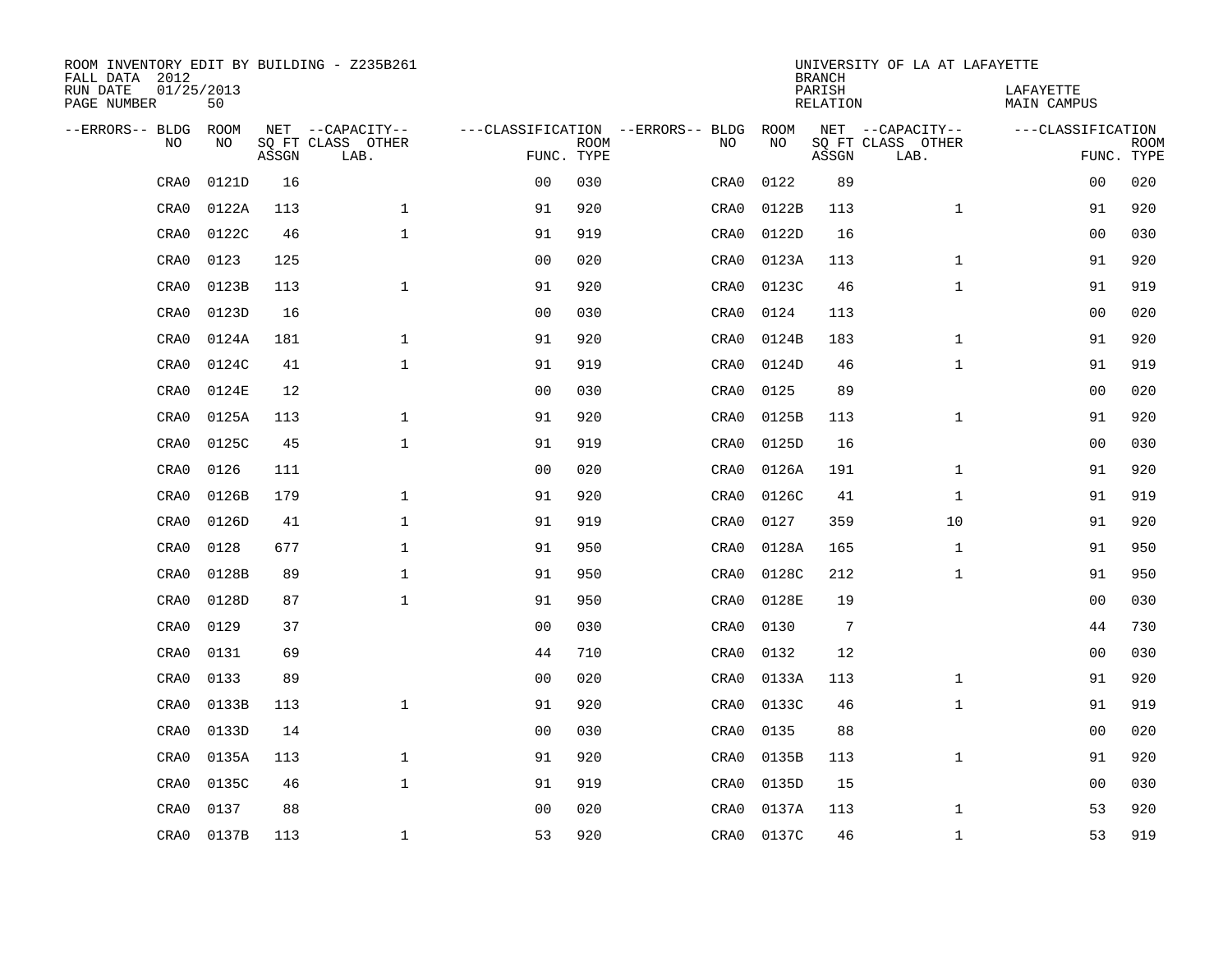| ROOM INVENTORY EDIT BY BUILDING - Z235B261<br>FALL DATA 2012 |                  |       |                           |                |             |                                   |            | <b>BRANCH</b>             | UNIVERSITY OF LA AT LAFAYETTE |                                 |             |
|--------------------------------------------------------------|------------------|-------|---------------------------|----------------|-------------|-----------------------------------|------------|---------------------------|-------------------------------|---------------------------------|-------------|
| RUN DATE<br>PAGE NUMBER                                      | 01/25/2013<br>51 |       |                           |                |             |                                   |            | PARISH<br><b>RELATION</b> |                               | LAFAYETTE<br><b>MAIN CAMPUS</b> |             |
| --ERRORS-- BLDG                                              | ROOM             |       | NET --CAPACITY--          |                |             | ---CLASSIFICATION --ERRORS-- BLDG | ROOM       |                           | NET --CAPACITY--              | ---CLASSIFICATION               |             |
| NO                                                           | NO               | ASSGN | SQ FT CLASS OTHER<br>LAB. | FUNC. TYPE     | <b>ROOM</b> | NO                                | NO         | ASSGN                     | SQ FT CLASS OTHER<br>LAB.     | FUNC. TYPE                      | <b>ROOM</b> |
| CRA0                                                         | 0137D            | 15    |                           | 0 <sub>0</sub> | 030         | CRA0                              | 0139       | 111                       |                               | 0 <sub>0</sub>                  | 020         |
| CRA0                                                         | 0139A            | 187   | $\mathbf 1$               | 91             | 920         | CRA0                              | 0139B      | 181                       | $\mathbf{1}$                  | 91                              | 920         |
| CRA0                                                         | 0139C            | 46    | $\mathbf{1}$              | 91             | 919         | CRA0                              | 0139D      | 46                        | $\mathbf{1}$                  | 91                              | 919         |
| CRA0                                                         | 0139E            | 12    |                           | 0 <sub>0</sub> | 030         | CRA0                              | 0141       | 563                       | $\mathbf{1}$                  | 91                              | 950         |
| CRA0                                                         | 0141A            | 93    | $\mathbf{1}$              | 91             | 919         | CRA0                              | 0141B      | 21                        |                               | 0 <sub>0</sub>                  | 030         |
| CRA0                                                         | 0142             | 111   |                           | 0 <sub>0</sub> | 020         | CRA0                              | 0142A      | 176                       | $\mathbf{1}$                  | 91                              | 920         |
| CRA0                                                         | 0142B            | 181   | $\mathbf{1}$              | 91             | 920         | CRA0                              | 0142C      | 42                        | $\mathbf{1}$                  | 91                              | 919         |
| CRA0                                                         | 0142D            | 46    | $\mathbf{1}$              | 91             | 919         | CRA0                              | 0142E      | 13                        |                               | 0 <sub>0</sub>                  | 030         |
| CRA0                                                         | 0143             | 94    |                           | 0 <sub>0</sub> | 020         | CRA0                              | 0143A      | 113                       | $\mathbf{1}$                  | 91                              | 920         |
| CRA0                                                         | 0143B            | 113   | $\mathbf{1}$              | 91             | 920         | CRA0                              | 0143C      | 46                        | $\mathbf{1}$                  | 91                              | 919         |
| CRA0                                                         | 0143D            | 14    |                           | 0 <sub>0</sub> | 030         | CRA0                              | 0144       | 142                       |                               | 00                              | 020         |
| CRA0                                                         | 0144A            | 170   | $\mathbf 1$               | 91             | 920         | CRA0                              | 0144B      | 176                       | $\mathbf{1}$                  | 91                              | 920         |
| CRA0                                                         | 0144C            | 57    | $\mathbf{1}$              | 91             | 919         | CRA0                              | 0144D      | 42                        | $\mathbf{1}$                  | 91                              | 919         |
| CRA0                                                         | 0144E            | 14    |                           | 0 <sub>0</sub> | 030         | CRA0                              | 0145       | 106                       |                               | 00                              | 020         |
| CRA0                                                         | 0145A            | 113   | $\mathbf{1}$              | 91             | 920         | CRA0                              | 0145B      | 119                       | $\mathbf{1}$                  | 91                              | 920         |
| CRA0                                                         | 0145C            | 49    | $\mathbf{1}$              | 91             | 919         | CRA0                              | 0145D      | 14                        |                               | 00                              | 030         |
| CRA0                                                         | 0146             | 14    |                           | 0 <sub>0</sub> | 030         | CRA0                              | 0147       | 111                       |                               | 0 <sub>0</sub>                  | 020         |
| CRA0                                                         | 0147A            | 180   | $\mathbf 1$               | 91             | 920         | CRA0                              | 0147B      | 180                       | $\mathbf{1}$                  | 91                              | 920         |
| CRA0                                                         | 0147C            | 40    | $\mathbf{1}$              | 91             | 919         | CRA0                              | 0147D      | 45                        | $\mathbf{1}$                  | 91                              | 919         |
| CRA0                                                         | 0147E            | 11    |                           | 0 <sub>0</sub> | 030         | CRA0                              | 0148       | 105                       |                               | 11                              | 710         |
| CRA0                                                         | 0148A            | 89    |                           | 11             | 710         | CRA0                              | 0149       | 485                       | 10                            | 53                              | 650         |
| CRA0                                                         | 0150             | 70    | $\mathbf{1}$              | 0 <sub>0</sub> | 010         | CRA0                              | 0151       | 89                        |                               | 0 <sub>0</sub>                  | 020         |
| CRA0                                                         | 0151A            | 113   | $\mathbf{1}$              | 91             | 920         | CRA0                              | 0151B      | 113                       | $\mathbf{1}$                  | 91                              | 920         |
| CRA0                                                         | 0151C            | 46    | $\mathbf{1}$              | 91             | 919         | CRA0                              | 0151D      | 14                        | $\mathbf{1}$                  | 00                              | 030         |
| CRA0                                                         | 0152             | 109   |                           | 0 <sub>0</sub> | 020         | CRA0                              | 0152A      | 186                       | $\mathbf{1}$                  | 91                              | 920         |
| CRA0                                                         | 0152B            | 181   | $\mathbf 1$               | 91             | 920         |                                   | CRA0 0152C | 46                        | $\mathbf{1}$                  | 91                              | 919         |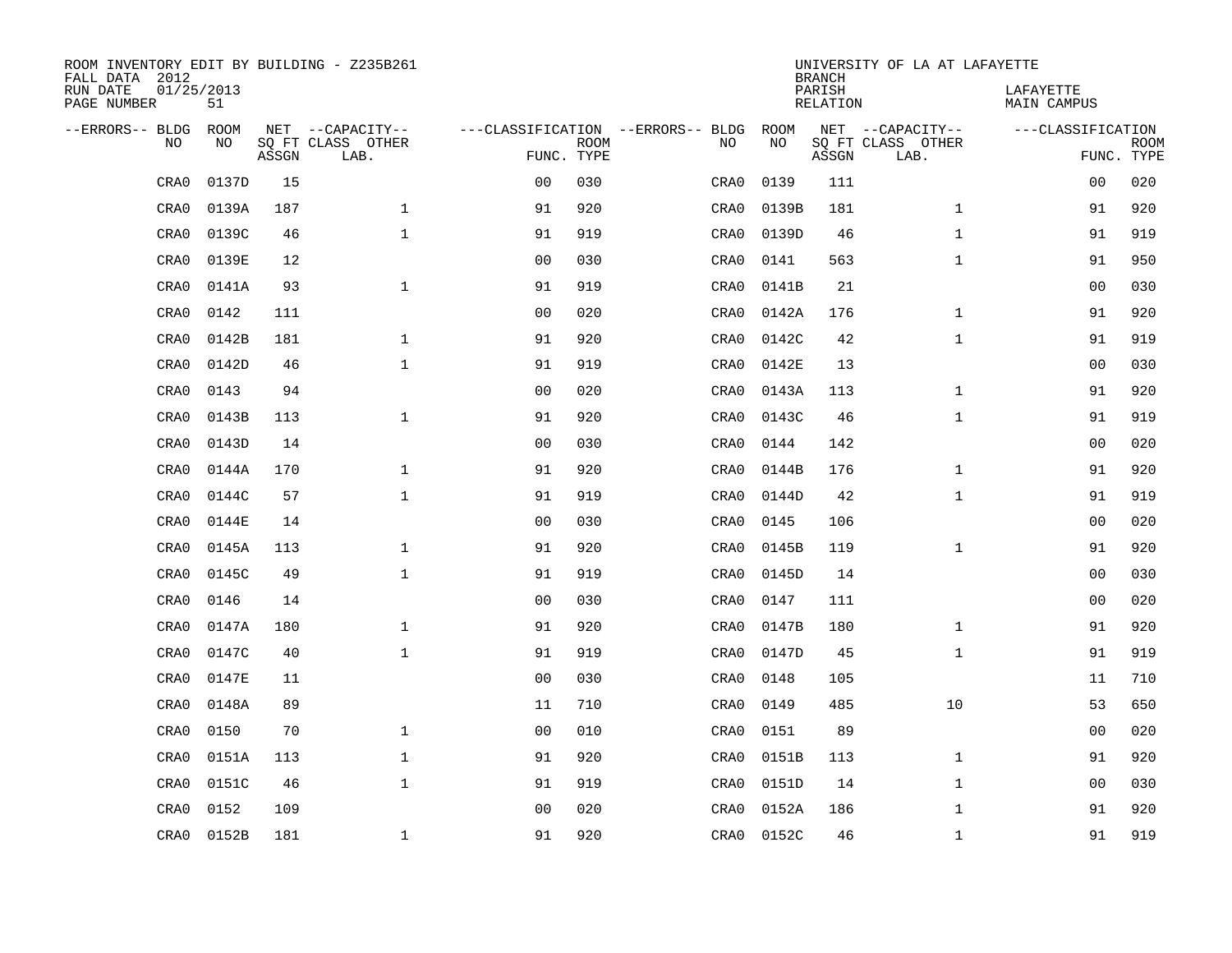| ROOM INVENTORY EDIT BY BUILDING - Z235B261<br>FALL DATA 2012 |                  |       |                           |                                   |             |      |       | <b>BRANCH</b>             | UNIVERSITY OF LA AT LAFAYETTE |                                 |             |
|--------------------------------------------------------------|------------------|-------|---------------------------|-----------------------------------|-------------|------|-------|---------------------------|-------------------------------|---------------------------------|-------------|
| RUN DATE<br>PAGE NUMBER                                      | 01/25/2013<br>52 |       |                           |                                   |             |      |       | PARISH<br><b>RELATION</b> |                               | LAFAYETTE<br><b>MAIN CAMPUS</b> |             |
| --ERRORS-- BLDG                                              | ROOM             |       | NET --CAPACITY--          | ---CLASSIFICATION --ERRORS-- BLDG |             |      | ROOM  |                           | NET --CAPACITY--              | ---CLASSIFICATION               |             |
| NO                                                           | NO               | ASSGN | SQ FT CLASS OTHER<br>LAB. | FUNC. TYPE                        | <b>ROOM</b> | NO   | NO    | ASSGN                     | SQ FT CLASS OTHER<br>LAB.     | FUNC. TYPE                      | <b>ROOM</b> |
| CRA0                                                         | 0152D            | 41    | $\mathbf 1$               | 91                                | 919         | CRA0 | 0152E | 12                        |                               | 00                              | 030         |
| CRA0                                                         | 0153             | 93    |                           | 0 <sub>0</sub>                    | 020         | CRA0 | 0153A | 113                       | $\mathbf{1}$                  | 91                              | 920         |
| CRA0                                                         | 0153B            | 117   | $\mathbf{1}$              | 91                                | 920         | CRA0 | 0153C | 45                        | $\mathbf{1}$                  | 91                              | 919         |
| CRA0                                                         | 0153D            | 14    |                           | 0 <sub>0</sub>                    | 030         | CRA0 | 0154  | 143                       |                               | 00                              | 020         |
| CRA0                                                         | 0154A            | 178   | $\mathbf{1}$              | 91                                | 920         | CRA0 | 0154B | 187                       | $\mathbf{1}$                  | 91                              | 920         |
| CRA0                                                         | 0154C            | 42    | $\mathbf{1}$              | 91                                | 919         | CRA0 | 0154D | 56                        | $\mathbf{1}$                  | 53                              | 919         |
| CRA0                                                         | 0154E            | 19    |                           | 0 <sub>0</sub>                    | 030         | CRA0 | 0155  | 577                       | $\mathbf{1}$                  | 91                              | 950         |
| CRA0                                                         | 0155A            | 93    | $\mathbf{1}$              | 91                                | 919         | CRA0 | 0155B | 21                        |                               | 0 <sub>0</sub>                  | 030         |
| CRA0                                                         | 0156             | 314   |                           | 0 <sub>0</sub>                    | 030         | CRA0 | 0157  | 152                       |                               | 0 <sub>0</sub>                  | 030         |
| CRA0                                                         | 0200             | 84    |                           | 0 <sub>0</sub>                    | 020         | CRA0 | 0200A | 607                       |                               | 0 <sub>0</sub>                  | 020         |
| CRA0                                                         | 0200B            | 38    |                           | 0 <sub>0</sub>                    | 020         | CRA0 | 0200C | 38                        |                               | 0 <sub>0</sub>                  | 020         |
| CRA0                                                         | 0200F            | 509   |                           | 0 <sub>0</sub>                    | 020         | CRA0 | 0200G | 208                       |                               | 0 <sub>0</sub>                  | 020         |
| CRA0                                                         | 0200H            | 1122  |                           | 0 <sub>0</sub>                    | 020         | CRA0 | 0200I | 207                       |                               | 00                              | 020         |
| CRA0                                                         | 0201             | 114   |                           | 0 <sub>0</sub>                    | 020         | CRA0 | 0201A | 182                       | $\mathbf{1}$                  | 91                              | 920         |
| CRA0                                                         | 0201B            | 182   | $\mathbf 1$               | 91                                | 920         | CRA0 | 0201C | 42                        | $\mathbf{1}$                  | 91                              | 919         |
| CRA0                                                         | 0201D            | 45    | $\mathbf{1}$              | 91                                | 919         | CRA0 | 0201E | 12                        |                               | 00                              | 030         |
| CRA0                                                         | 0202             | 70    |                           | 91                                | 710         | CRA0 | 0203  | 87                        |                               | 00                              | 020         |
| CRA0                                                         | 0203A            | 113   | $\mathbf{1}$              | 91                                | 920         | CRA0 | 0203B | 113                       | $\mathbf{1}$                  | 91                              | 920         |
| CRA0                                                         | 0203C            | 45    | $\mathbf{1}$              | 91                                | 919         | CRA0 | 0203D | 15                        |                               | 0 <sub>0</sub>                  | 030         |
| CRA0                                                         | 0204             | 44    |                           | 0 <sub>0</sub>                    | 030         | CRA0 | 0205  | 87                        |                               | 00                              | 020         |
| CRA0                                                         | 0205A            | 113   | $\mathbf 1$               | 91                                | 920         | CRA0 | 0205B | 113                       | $\mathbf{1}$                  | 91                              | 920         |
| CRA0                                                         | 0205C            | 46    | $\mathbf{1}$              | 91                                | 919         | CRA0 | 0205D | 13                        |                               | 00                              | 030         |
| CRA0                                                         | 0206             | 112   |                           | 0 <sub>0</sub>                    | 020         | CRA0 | 0206A | 182                       | $\mathbf{1}$                  | 91                              | 920         |
| CRA0                                                         | 0206B            | 182   | $\mathbf{1}$              | 91                                | 920         | CRA0 | 0206C | 41                        | $\mathbf{1}$                  | 91                              | 919         |
| CRA0                                                         | 0206D            | 46    | $\mathbf 1$               | 91                                | 919         | CRA0 | 0206E | 12                        |                               | 0 <sub>0</sub>                  | 030         |
| CRA0                                                         | 0207             | 88    |                           | 0 <sub>0</sub>                    | 020         | CRA0 | 0207A | 113                       | $\mathbf{1}$                  | 91                              | 920         |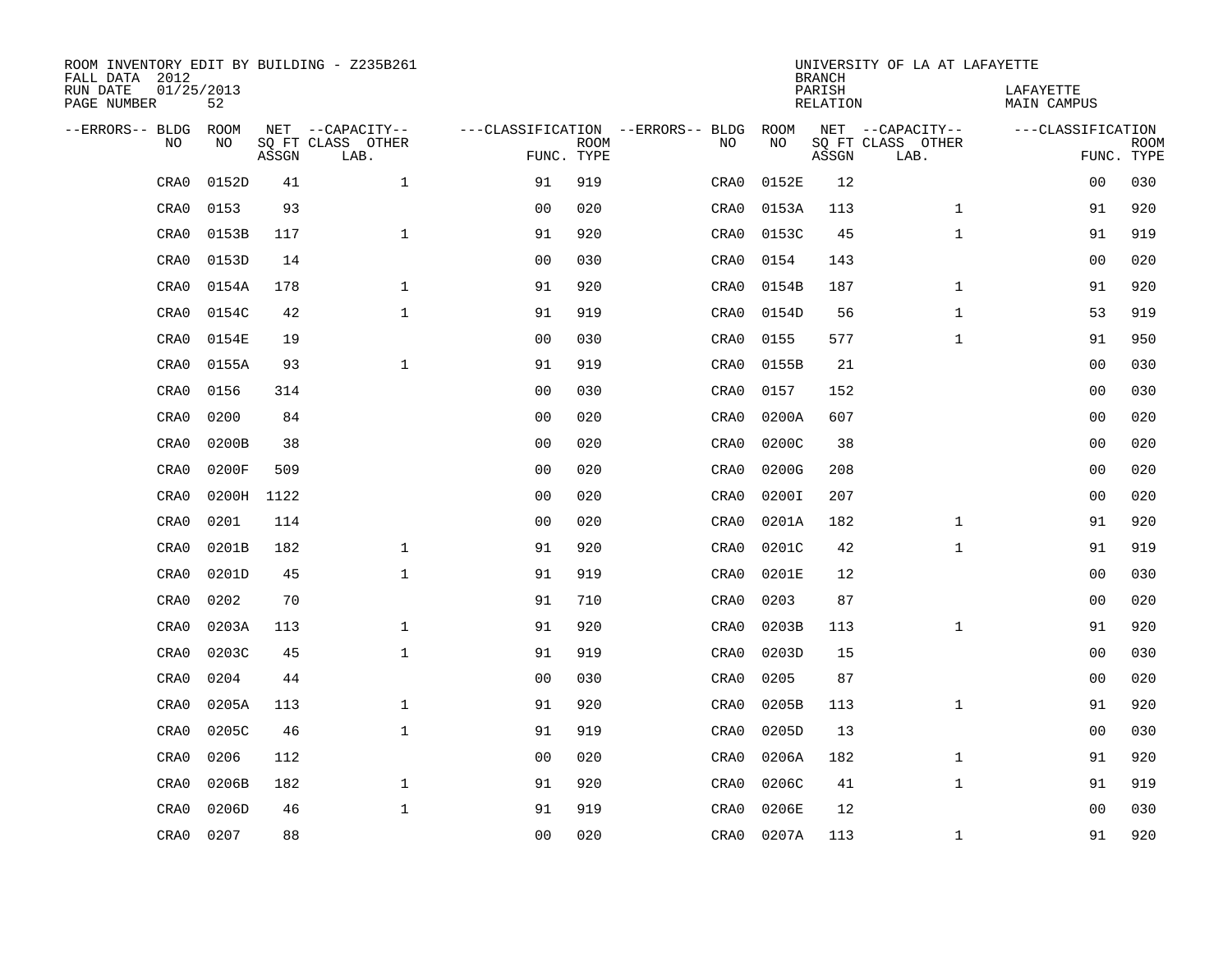| ROOM INVENTORY EDIT BY BUILDING - Z235B261<br>FALL DATA 2012 |                  |       |                           |                |             |                                   |       | <b>BRANCH</b>             | UNIVERSITY OF LA AT LAFAYETTE |                                 |                           |
|--------------------------------------------------------------|------------------|-------|---------------------------|----------------|-------------|-----------------------------------|-------|---------------------------|-------------------------------|---------------------------------|---------------------------|
| RUN DATE<br>PAGE NUMBER                                      | 01/25/2013<br>53 |       |                           |                |             |                                   |       | PARISH<br><b>RELATION</b> |                               | LAFAYETTE<br><b>MAIN CAMPUS</b> |                           |
| --ERRORS-- BLDG                                              | ROOM             |       | NET --CAPACITY--          |                |             | ---CLASSIFICATION --ERRORS-- BLDG | ROOM  |                           | NET --CAPACITY--              | ---CLASSIFICATION               |                           |
| NO                                                           | NO               | ASSGN | SQ FT CLASS OTHER<br>LAB. | FUNC. TYPE     | <b>ROOM</b> | NO                                | NO    | ASSGN                     | SQ FT CLASS OTHER<br>LAB.     |                                 | <b>ROOM</b><br>FUNC. TYPE |
| CRA0                                                         | 0207B            | 113   | $\mathbf 1$               | 91             | 920         | CRA0                              | 0207C | 46                        | $\mathbf{1}$                  | 91                              | 919                       |
| CRA0                                                         | 0207D            | 15    |                           | 0 <sub>0</sub> | 030         | CRA0                              | 0208  | 115                       |                               | 00                              | 020                       |
| CRA0                                                         | 0208A            | 182   | $\mathbf 1$               | 91             | 920         | CRA0                              | 0208B | 182                       | $\mathbf{1}$                  | 91                              | 920                       |
| CRA0                                                         | 0208C            | 47    | $\mathbf 1$               | 91             | 919         | CRA0                              | 0208D | 47                        | $\mathbf{1}$                  | 91                              | 919                       |
| CRA0                                                         | 0208E            | 11    |                           | 0 <sub>0</sub> | 030         | CRA0                              | 0209  | 358                       | 10                            | 53                              | 650                       |
| CRA0                                                         | 0210             | 89    |                           | 0 <sub>0</sub> | 020         | CRA0                              | 0210A | 113                       | $\mathbf{1}$                  | 91                              | 920                       |
| CRA0                                                         | 0210B            | 113   | $\mathbf{1}$              | 91             | 920         | CRA0                              | 0210C | 46                        | $\mathbf{1}$                  | 91                              | 919                       |
| CRA0                                                         | 0210D            | 14    | $\mathbf{1}$              | 0 <sub>0</sub> | 030         | CRA0                              | 0211  | 37                        |                               | 0 <sub>0</sub>                  | 030                       |
| CRA0                                                         | 0212             | 87    |                           | 0 <sub>0</sub> | 020         | CRA0                              | 0212A | 113                       | $\mathbf{1}$                  | 91                              | 920                       |
| CRA0                                                         | 0212B            | 113   | $\mathbf{1}$              | 91             | 920         | CRA0                              | 0212C | 47                        | $\mathbf{1}$                  | 91                              | 919                       |
| CRA0                                                         | 0212D            | 16    |                           | 0 <sub>0</sub> | 030         | CRA0                              | 0213  | 70                        |                               | 11                              | 710                       |
| CRA0                                                         | 0214             | 111   |                           | 0 <sub>0</sub> | 020         | CRA0                              | 0214A | 113                       | $\mathbf{1}$                  | 91                              | 920                       |
| CRA0                                                         | 0214B            | 113   | $\mathbf 1$               | 91             | 920         | CRA0                              | 0214C | 46                        | $\mathbf{1}$                  | 91                              | 919                       |
| CRA0                                                         | 0214D            | 16    |                           | 0 <sub>0</sub> | 030         | CRA0                              | 0215  | 87                        |                               | 00                              | 020                       |
| CRA0                                                         | 0215A            | 113   | $\mathbf{1}$              | 91             | 920         | CRA0                              | 0215B | 113                       | $\mathbf{1}$                  | 91                              | 920                       |
| CRA0                                                         | 0215C            | 46    | $\mathbf{1}$              | 91             | 919         | CRA0                              | 0215D | 16                        |                               | 00                              | 030                       |
| CRA0                                                         | 0216             | 115   |                           | 0 <sub>0</sub> | 020         | CRA0                              | 0216A | 182                       | $\mathbf{1}$                  | 91                              | 920                       |
| CRA0                                                         | 0216B            | 182   | $\mathbf 1$               | 91             | 920         | CRA0                              | 0216C | 42                        | $\mathbf{1}$                  | 91                              | 919                       |
| CRA0                                                         | 0216D            | 42    | $\mathbf{1}$              | 91             | 919         | CRA0                              | 0216E | 12                        |                               | 0 <sub>0</sub>                  | 030                       |
| CRA0                                                         | 0217             | 88    |                           | 0 <sub>0</sub> | 020         | CRA0                              | 0217A | 113                       | $\mathbf{1}$                  | 91                              | 920                       |
| CRA0                                                         | 0217B            | 113   | $\mathbf 1$               | 91             | 920         | CRA0                              | 0217C | 46                        | $\mathbf{1}$                  | 91                              | 919                       |
| CRA0                                                         | 0217D            | 16    | $\mathbf 1$               | 0 <sub>0</sub> | 030         | CRA0                              | 0218  | 115                       |                               | 00                              | 020                       |
| CRA0                                                         | 0218A            | 184   | $\mathbf 1$               | 91             | 920         | CRA0                              | 0218B | 184                       | $\mathbf{1}$                  | 91                              | 920                       |
| CRA0                                                         | 0218C            | 47    | $\mathbf{1}$              | 91             | 919         | CRA0                              | 0218D | 46                        | $\mathbf{1}$                  | 91                              | 919                       |
| CRA0                                                         | 0218F            | 12    |                           | 0 <sub>0</sub> | 030         | CRA0                              | 0219  | 90                        |                               | 00                              | 020                       |
| CRA0                                                         | 0219A            | 120   | $\mathbf{1}$              | 91             | 920         | CRA0                              | 0219B | 119                       | $\mathbf{1}$                  | 91                              | 920                       |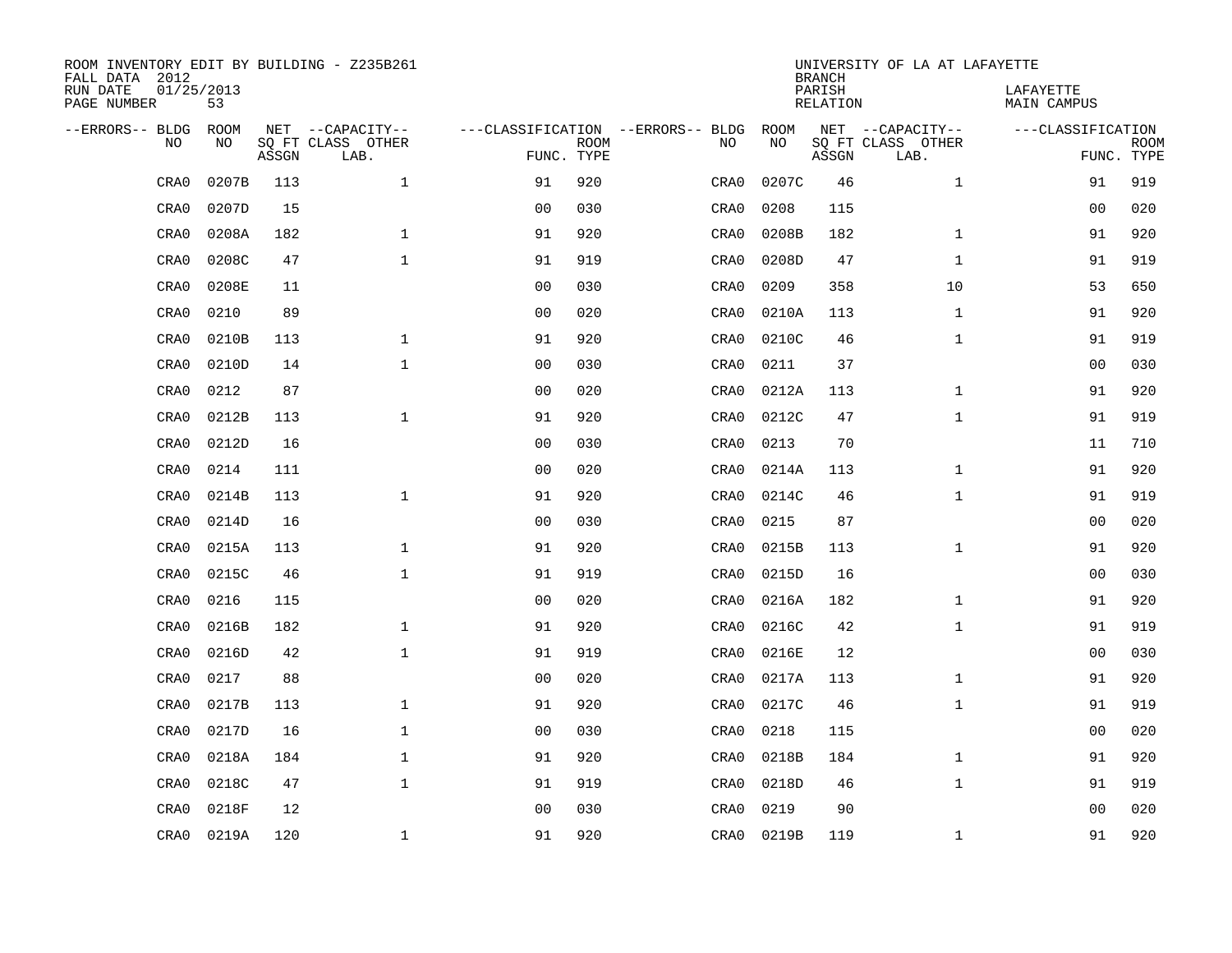| ROOM INVENTORY EDIT BY BUILDING - Z235B261<br>FALL DATA 2012 |                  |       |                           |                |             |                                   |           |       | <b>BRANCH</b>             | UNIVERSITY OF LA AT LAFAYETTE |                                 |             |
|--------------------------------------------------------------|------------------|-------|---------------------------|----------------|-------------|-----------------------------------|-----------|-------|---------------------------|-------------------------------|---------------------------------|-------------|
| RUN DATE<br>PAGE NUMBER                                      | 01/25/2013<br>54 |       |                           |                |             |                                   |           |       | PARISH<br><b>RELATION</b> |                               | LAFAYETTE<br><b>MAIN CAMPUS</b> |             |
| --ERRORS-- BLDG                                              | ROOM             |       | NET --CAPACITY--          |                |             | ---CLASSIFICATION --ERRORS-- BLDG |           | ROOM  |                           | NET --CAPACITY--              | ---CLASSIFICATION               |             |
| NO                                                           | NO               | ASSGN | SQ FT CLASS OTHER<br>LAB. | FUNC. TYPE     | <b>ROOM</b> | NO                                |           | NO    | ASSGN                     | SQ FT CLASS OTHER<br>LAB.     | FUNC. TYPE                      | <b>ROOM</b> |
| CRA0                                                         | 0219C            | 46    | $\mathbf{1}$              | 53             | 919         | CRA0                              |           | 0219D | 14                        |                               | 0 <sub>0</sub>                  | 030         |
| CRA0                                                         | 0220             | 91    |                           | 0 <sub>0</sub> | 020         | CRA0                              |           | 0220A | 182                       | $\mathbf{1}$                  | 91                              | 920         |
| CRA0                                                         | 0220B            | 184   | $\mathbf 1$               | 91             | 920         | CRA0                              |           | 0220C | 40                        | $\mathbf{1}$                  | 91                              | 919         |
| CRA0                                                         | 0220D            | 40    | $\mathbf 1$               | 91             | 919         | CRA0                              |           | 0220E | 11                        |                               | 00                              | 030         |
| CRA0                                                         | 0221             | 117   |                           | 00             | 020         | CRA0                              |           | 0221A | 186                       | $\mathbf{1}$                  | 91                              | 920         |
| CRA0                                                         | 0221B            | 186   | $\mathbf 1$               | 91             | 920         | CRA0                              |           | 0221C | 46                        | $\mathbf{1}$                  | 91                              | 919         |
| CRA0                                                         | 0221D            | 46    | $\mathbf 1$               | 91             | 919         | CRA0                              |           | 0221E | 12                        |                               | 00                              | 030         |
| CRA0                                                         | 0222             | 13    |                           | 53             | 730         | CRA0                              |           | 0223  | 138                       |                               | 0 <sub>0</sub>                  | 020         |
| CRA0                                                         | 0223A            | 192   | $\mathbf{1}$              | 91             | 920         | CRA0                              |           | 0223B | 187                       | $\mathbf{1}$                  | 91                              | 920         |
| CRA0                                                         | 0223C            | 44    | $\mathbf{1}$              | 91             | 919         | CRA0                              |           | 0223D | 56                        | $\mathbf{1}$                  | 91                              | 919         |
| CRA0                                                         | 0223E            | 19    |                           | 0 <sub>0</sub> | 030         | CRA0                              |           | 0224  | 141                       |                               | 0 <sub>0</sub>                  | 020         |
| CRA0                                                         | 0224A            | 166   | $\mathbf{1}$              | 91             | 920         | CRA0                              |           | 0224B | 192                       | $\mathbf{1}$                  | 91                              | 920         |
| CRA0                                                         | 0224C            | 56    | $\mathbf{1}$              | 91             | 919         | CRA0                              |           | 0224D | 43                        | $\mathbf{1}$                  | 91                              | 919         |
| CRA0                                                         | 0224E            | 19    |                           | 0 <sub>0</sub> | 030         | CRA0                              |           | 0225  | 108                       |                               | 53                              | 935         |
| CRA0                                                         | 0225A            | 412   | 10                        | 53             | 650         | CRA0                              |           | 0226  | 150                       |                               | 00                              | 020         |
| CRA0                                                         | 0226A            | 182   | $\mathbf 1$               | 91             | 920         | CRA0                              |           | 0226B | 156                       | $\mathbf{1}$                  | 91                              | 920         |
| CRA0                                                         | 0226C            | 42    | $\mathbf{1}$              | 91             | 919         | CRA0                              |           | 0226D | 63                        | $\mathbf{1}$                  | 91                              | 919         |
| CRA0                                                         | 0226E            | 14    |                           | 0 <sub>0</sub> | 030         | CRA0                              |           | 0227  | 109                       |                               | 00                              | 020         |
| CRA0                                                         | 0227A            | 188   | $\mathbf{1}$              | 91             | 920         | CRA0                              |           | 0227B | 184                       | $\mathbf{1}$                  | 91                              | 920         |
| CRA0                                                         | 0227C            | 45    | $\mathbf{1}$              | 91             | 919         | CRA0                              |           | 0227D | 45                        | $\mathbf{1}$                  | 91                              | 919         |
| CRA0                                                         | 0227E            | 12    |                           | 0 <sub>0</sub> | 030         | CRA0                              |           | 0228  | 111                       |                               | 0 <sub>0</sub>                  | 020         |
| CRA0                                                         | 0228A            | 198   | $\mathbf{1}$              | 91             | 920         | CRA0                              |           | 0228B | 183                       | $\mathbf{1}$                  | 91                              | 920         |
| CRA0                                                         | 0228C            | 45    | $\mathbf{1}$              | 91             | 919         | CRA0                              |           | 0228D | 45                        | $\mathbf{1}$                  | 91                              | 919         |
| CRA0                                                         | 0229             | 93    |                           | 0 <sub>0</sub> | 020         | CRA0                              |           | 0229A | 109                       | $\mathbf{1}$                  | 91                              | 920         |
| CRA0                                                         | 0229B            | 124   | $\mathbf 1$               | 91             | 920         | CRA0                              |           | 0229C | 49                        | $\mathbf{1}$                  | 91                              | 919         |
| CRA0                                                         | 0229D            | 14    |                           | 0 <sub>0</sub> | 030         |                                   | CRA0 0230 |       | 113                       |                               | 0 <sub>0</sub>                  | 020         |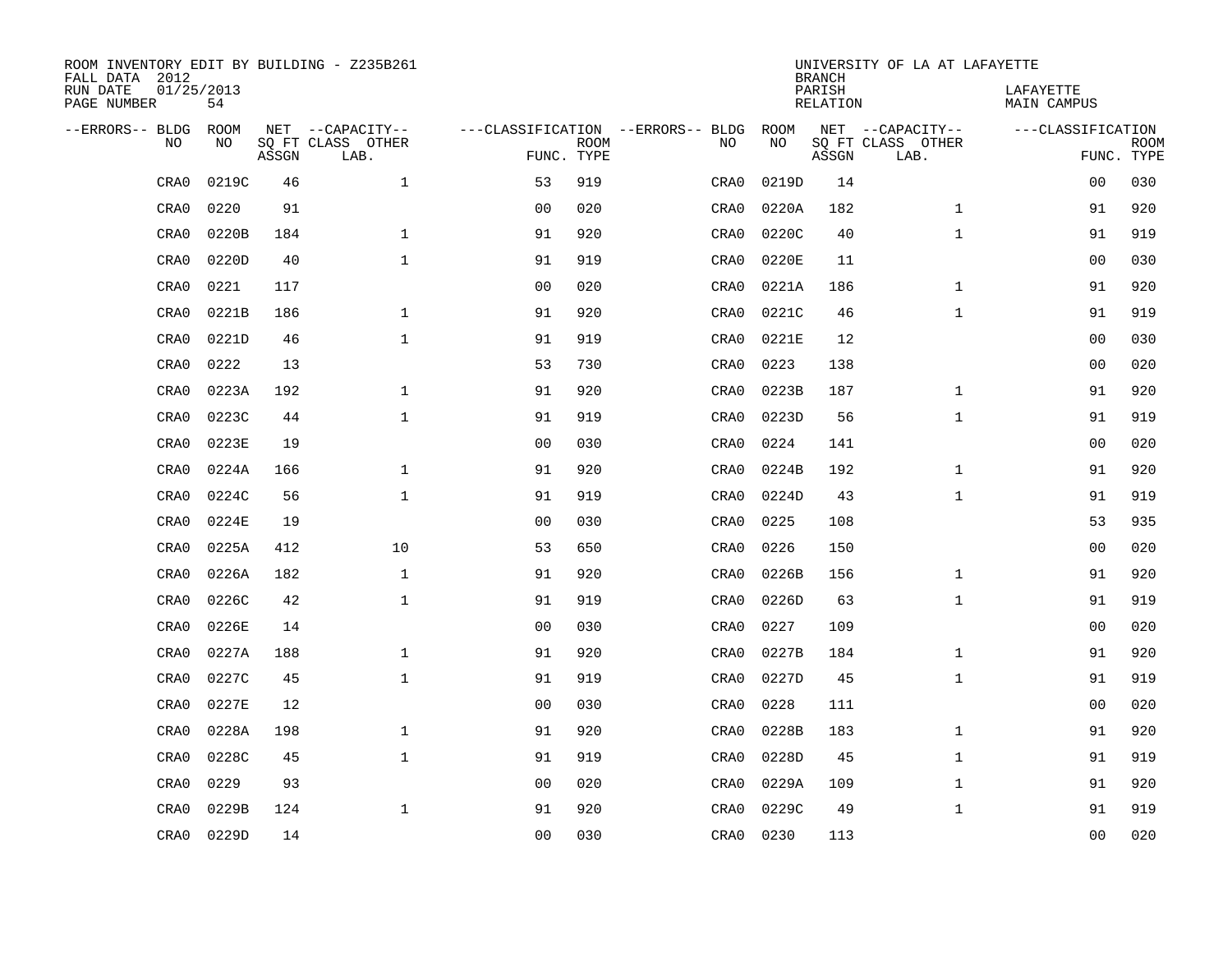| ROOM INVENTORY EDIT BY BUILDING - Z235B261<br>FALL DATA 2012 |                  |       |                           |                                   |             |      |       | <b>BRANCH</b>             | UNIVERSITY OF LA AT LAFAYETTE |                                 |             |
|--------------------------------------------------------------|------------------|-------|---------------------------|-----------------------------------|-------------|------|-------|---------------------------|-------------------------------|---------------------------------|-------------|
| RUN DATE<br>PAGE NUMBER                                      | 01/25/2013<br>55 |       |                           |                                   |             |      |       | PARISH<br><b>RELATION</b> |                               | LAFAYETTE<br><b>MAIN CAMPUS</b> |             |
| --ERRORS-- BLDG                                              | ROOM             |       | NET --CAPACITY--          | ---CLASSIFICATION --ERRORS-- BLDG |             |      | ROOM  |                           | NET --CAPACITY--              | ---CLASSIFICATION               |             |
| NO                                                           | NO               | ASSGN | SQ FT CLASS OTHER<br>LAB. | FUNC. TYPE                        | <b>ROOM</b> | NO   | NO    | ASSGN                     | SQ FT CLASS OTHER<br>LAB.     | FUNC. TYPE                      | <b>ROOM</b> |
| CRA0                                                         | 0230A            | 180   | $\mathbf 1$               | 91                                | 920         | CRA0 | 0230B | 181                       | $\mathbf{1}$                  | 91                              | 920         |
| CRA0                                                         | 0230C            | 42    | $\mathbf{1}$              | 91                                | 919         | CRA0 | 0230D | 42                        | $\mathbf{1}$                  | 91                              | 919         |
| CRA0                                                         | 0230E            | 12    |                           | 0 <sub>0</sub>                    | 030         | CRA0 | 0231  | 88                        |                               | 00                              | 020         |
| CRA0                                                         | 0231A            | 99    | $\mathbf 1$               | 91                                | 920         | CRA0 | 0231B | 116                       | $\mathbf{1}$                  | 91                              | 920         |
| CRA0                                                         | 0231C            | 45    | $\mathbf{1}$              | 91                                | 919         | CRA0 | 0231D | 15                        |                               | 0 <sub>0</sub>                  | 030         |
| CRA0                                                         | 0232             | 113   |                           | 0 <sub>0</sub>                    | 020         | CRA0 | 0232A | 187                       | $\mathbf{1}$                  | 91                              | 920         |
| CRA0                                                         | 0232B            | 161   | $\mathbf{1}$              | 91                                | 920         | CRA0 | 0232C | 46                        | $\mathbf{1}$                  | 91                              | 919         |
| CRA0                                                         | 0232D            | 42    | $\mathbf{1}$              | 91                                | 919         | CRA0 | 0232E | 12                        |                               | 0 <sub>0</sub>                  | 030         |
| CRA0                                                         | 0233             | 59    |                           | 0 <sub>0</sub>                    | 020         | CRA0 | 0233A | 187                       | $\mathbf{1}$                  | 91                              | 920         |
| CRA0                                                         | 0233B            | 42    | $\mathbf{1}$              | 91                                | 919         | CRA0 | 0233C | 12                        |                               | 0 <sub>0</sub>                  | 030         |
| CRA0                                                         | 0234             | 116   |                           | 0 <sub>0</sub>                    | 020         | CRA0 | 0234A | 181                       | $\mathbf{1}$                  | 91                              | 920         |
| CRA0                                                         | 0234B            | 183   | $\mathbf{1}$              | 91                                | 920         | CRA0 | 0234C | 41                        | $\mathbf{1}$                  | 91                              | 919         |
| CRA0                                                         | 0234D            | 45    | $\mathbf{1}$              | 91                                | 919         | CRA0 | 0234E | 13                        |                               | 00                              | 030         |
| CRA0                                                         | 0235             | 188   |                           | 0 <sub>0</sub>                    | 020         | CRA0 | 0235B | 42                        | $\mathbf{1}$                  | 53                              | 919         |
| CRA0                                                         | 0235C            | 13    |                           | 0 <sub>0</sub>                    | 030         | CRA0 | 0236  | 151                       |                               | 00                              | 020         |
| CRA0                                                         | 0236A            | 172   | $\mathbf 1$               | 91                                | 920         | CRA0 | 0236B | 177                       | $\mathbf{1}$                  | 91                              | 920         |
| CRA0                                                         | 0236C            | 60    | $\mathbf{1}$              | 91                                | 919         | CRA0 | 0236D | 42                        | $\mathbf{1}$                  | 91                              | 919         |
| CRA0                                                         | 0236E            | 14    |                           | 0 <sub>0</sub>                    | 030         | CRA0 | 0237  | 89                        |                               | 0 <sub>0</sub>                  | 020         |
| CRA0                                                         | 0237A            | 74    | $\mathbf{1}$              | 91                                | 920         | CRA0 | 0237B | 76                        | $\mathbf{1}$                  | 91                              | 920         |
| CRA0                                                         | 0237C            | 46    | $\mathbf 1$               | 91                                | 919         | CRA0 | 0237D | $7\phantom{.0}$           |                               | 00                              | 030         |
| CRA0                                                         | 0238             | 15    |                           | 0 <sub>0</sub>                    | 030         | CRA0 | 0239  | 97                        |                               | 00                              | 020         |
| CRA0                                                         | 0239A            | 141   | $\mathbf 1$               | 91                                | 920         | CRA0 | 0239B | 117                       | $\mathbf{1}$                  | 91                              | 920         |
| CRA0                                                         | 0239C            | 55    | $\mathbf 1$               | 91                                | 919         | CRA0 | 0239D | 12                        |                               | 00                              | 030         |
| CRA0                                                         | 0240             | 126   |                           | 53                                | 730         | CRA0 | 0241  | 112                       |                               | 00                              | 020         |
| CRA0                                                         | 0241A            | 180   | $\mathbf 1$               | 91                                | 920         | CRA0 | 0241B | 180                       | $\mathbf{1}$                  | 91                              | 920         |
| CRA0                                                         | 0241C            | 39    | $\mathbf{1}$              | 91                                | 919         | CRA0 | 0241D | 46                        | $\mathbf{1}$                  | 91                              | 919         |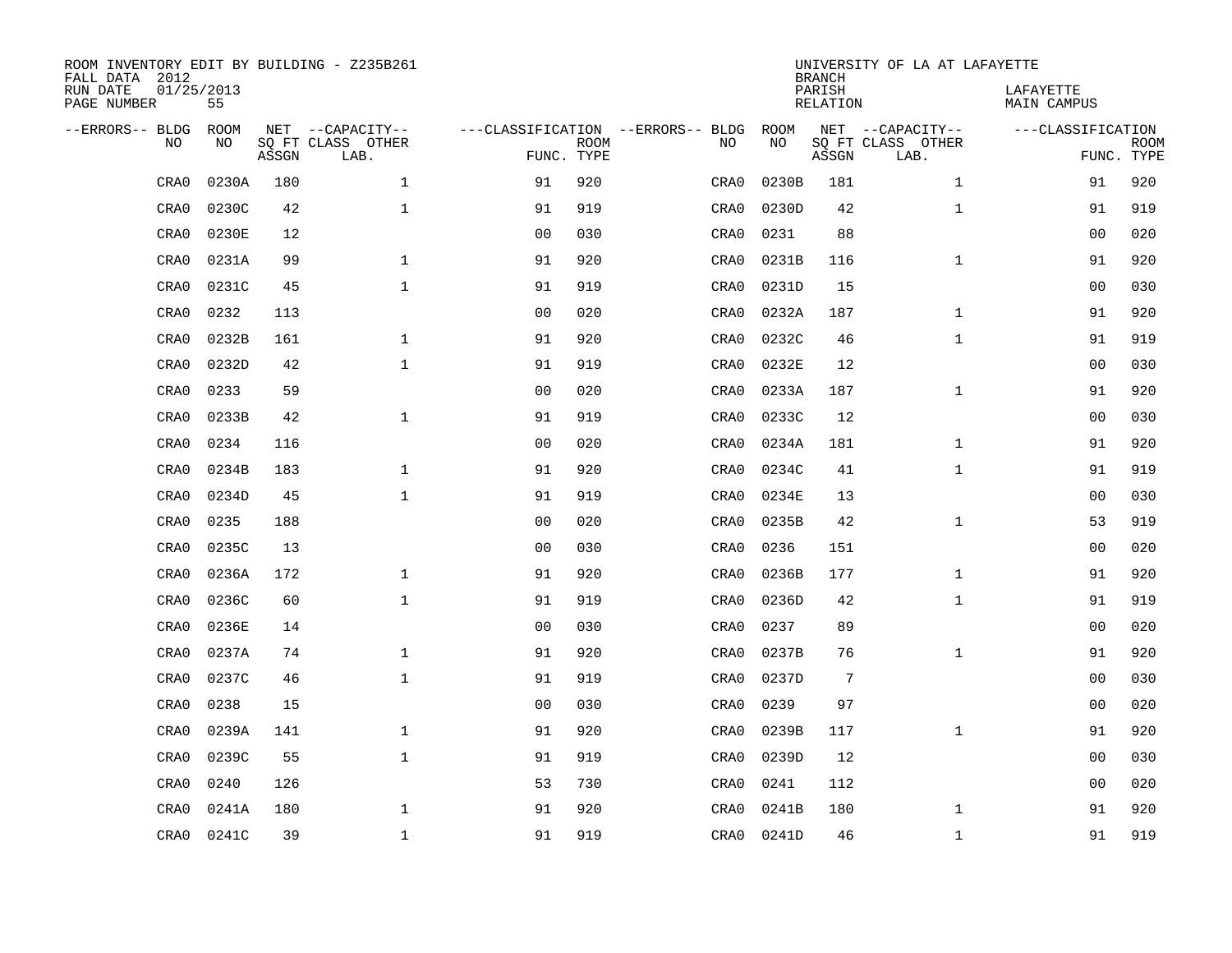| ROOM INVENTORY EDIT BY BUILDING - Z235B261<br>FALL DATA 2012 |                  |       |                           |                                   |             |      |       | <b>BRANCH</b>             | UNIVERSITY OF LA AT LAFAYETTE |                                 |             |
|--------------------------------------------------------------|------------------|-------|---------------------------|-----------------------------------|-------------|------|-------|---------------------------|-------------------------------|---------------------------------|-------------|
| RUN DATE<br>PAGE NUMBER                                      | 01/25/2013<br>56 |       |                           |                                   |             |      |       | PARISH<br><b>RELATION</b> |                               | LAFAYETTE<br><b>MAIN CAMPUS</b> |             |
| --ERRORS-- BLDG                                              | ROOM             |       | NET --CAPACITY--          | ---CLASSIFICATION --ERRORS-- BLDG |             |      | ROOM  |                           | NET --CAPACITY--              | ---CLASSIFICATION               |             |
| NO                                                           | NO               | ASSGN | SQ FT CLASS OTHER<br>LAB. | FUNC. TYPE                        | <b>ROOM</b> | NO   | NO    | ASSGN                     | SQ FT CLASS OTHER<br>LAB.     | FUNC. TYPE                      | <b>ROOM</b> |
| CRA0                                                         | 0241E            | 12    |                           | 0 <sub>0</sub>                    | 030         | CRA0 | 0242  | 64                        |                               | 00                              | 030         |
| CRA0                                                         | 0243             | 458   | 10                        | 53                                | 650         | CRA0 | 0243A | 13                        | 10                            | 00                              | 030         |
| CRA0                                                         | 0243B            | 55    |                           | 53                                | 655         | CRA0 | 0244  | 71                        |                               | 00                              | 010         |
| CRA0                                                         | 0245             | 79    |                           | 0 <sub>0</sub>                    | 030         | CRA0 | 0246  | 111                       |                               | 0 <sub>0</sub>                  | 020         |
| CRA0                                                         | 0246A            | 180   | $\mathbf{1}$              | 91                                | 920         | CRA0 | 0246B | 180                       | $\mathbf{1}$                  | 91                              | 920         |
| CRA0                                                         | 0246C            | 46    | $\mathbf{1}$              | 91                                | 919         | CRA0 | 0246D | 47                        | $\mathbf{1}$                  | 91                              | 919         |
| CRA0                                                         | 0246E            | 13    |                           | 0 <sub>0</sub>                    | 030         | CRA0 | 0247  | 97                        | $\mathbf{1}$                  | 00                              | 020         |
| CRA0                                                         | 0247A            | 113   | $\mathbf{1}$              | 91                                | 920         | CRA0 | 0247B | 116                       | $\mathbf{1}$                  | 91                              | 920         |
| CRA0                                                         | 0247C            | 46    | $\mathbf{1}$              | 91                                | 919         | CRA0 | 0247D | 13                        |                               | 0 <sub>0</sub>                  | 030         |
| CRA0                                                         | 0248             | 132   |                           | 0 <sub>0</sub>                    | 020         | CRA0 | 0248A | 192                       | $\mathbf{1}$                  | 91                              | 920         |
| CRA0                                                         | 0248B            | 186   | $\mathbf{1}$              | 91                                | 920         | CRA0 | 0248C | 44                        | $\mathbf{1}$                  | 91                              | 919         |
| CRA0                                                         | 0248D            | 56    | $\mathbf{1}$              | 53                                | 919         | CRA0 | 0248E | 19                        |                               | 0 <sub>0</sub>                  | 030         |
| CRA0                                                         | 0249             | 97    |                           | 0 <sub>0</sub>                    | 020         | CRA0 | 0249A | 113                       | $\mathbf{1}$                  | 91                              | 920         |
| CRA0                                                         | 0249B            | 113   | $\mathbf 1$               | 91                                | 920         | CRA0 | 0249C | 46                        | $\mathbf{1}$                  | 91                              | 919         |
| CRA0                                                         | 0249D            | 14    |                           | 0 <sub>0</sub>                    | 030         | CRA0 | 0251  | 134                       |                               | 00                              | 020         |
| CRA0                                                         | 0251A            | 192   | $\mathbf{1}$              | 91                                | 920         | CRA0 | 0251B | 187                       | $\mathbf{1}$                  | 91                              | 920         |
| CRA0                                                         | 0251C            | 56    | $\mathbf 1$               | 91                                | 919         | CRA0 | 0251D | 29                        | $\mathbf{1}$                  | 91                              | 919         |
| CRA0                                                         | 0251E            | 20    |                           | 0 <sub>0</sub>                    | 030         | CRA0 | 0300  | 1817                      |                               | 0 <sub>0</sub>                  | 020         |
| CRA0                                                         | 0300A            | 244   |                           | 0 <sub>0</sub>                    | 020         | CRA0 | 0300B | 34                        |                               | 0 <sub>0</sub>                  | 020         |
| CRA0                                                         | 0300C            | 34    |                           | 0 <sub>0</sub>                    | 020         | CRA0 | 0300D | 208                       |                               | 00                              | 020         |
| CRA0                                                         | 0300F            | 1553  |                           | 0 <sub>0</sub>                    | 020         | CRA0 | 0300G | 208                       |                               | 00                              | 020         |
| CRA0                                                         | 0300I            | 208   |                           | 00                                | 020         | CRA0 | 0301  | 106                       |                               | 00                              | 020         |
| CRA0                                                         | 0301A            | 181   | $\mathbf{1}$              | 91                                | 920         | CRA0 | 0301B | 186                       | $\mathbf{1}$                  | 91                              | 920         |
| CRA0                                                         | 0301C            | 40    | $\mathbf{1}$              | 91                                | 919         | CRA0 | 0301D | 46                        | $\mathbf{1}$                  | 91                              | 919         |
| CRA0                                                         | 0301E            | 12    |                           | 0 <sub>0</sub>                    | 030         | CRA0 | 0302  | 77                        |                               | 53                              | 730         |
| CRA0                                                         | 0303             | 89    |                           | 0 <sub>0</sub>                    | 020         | CRA0 | 0303A | 114                       | $\mathbf{1}$                  | 91                              | 920         |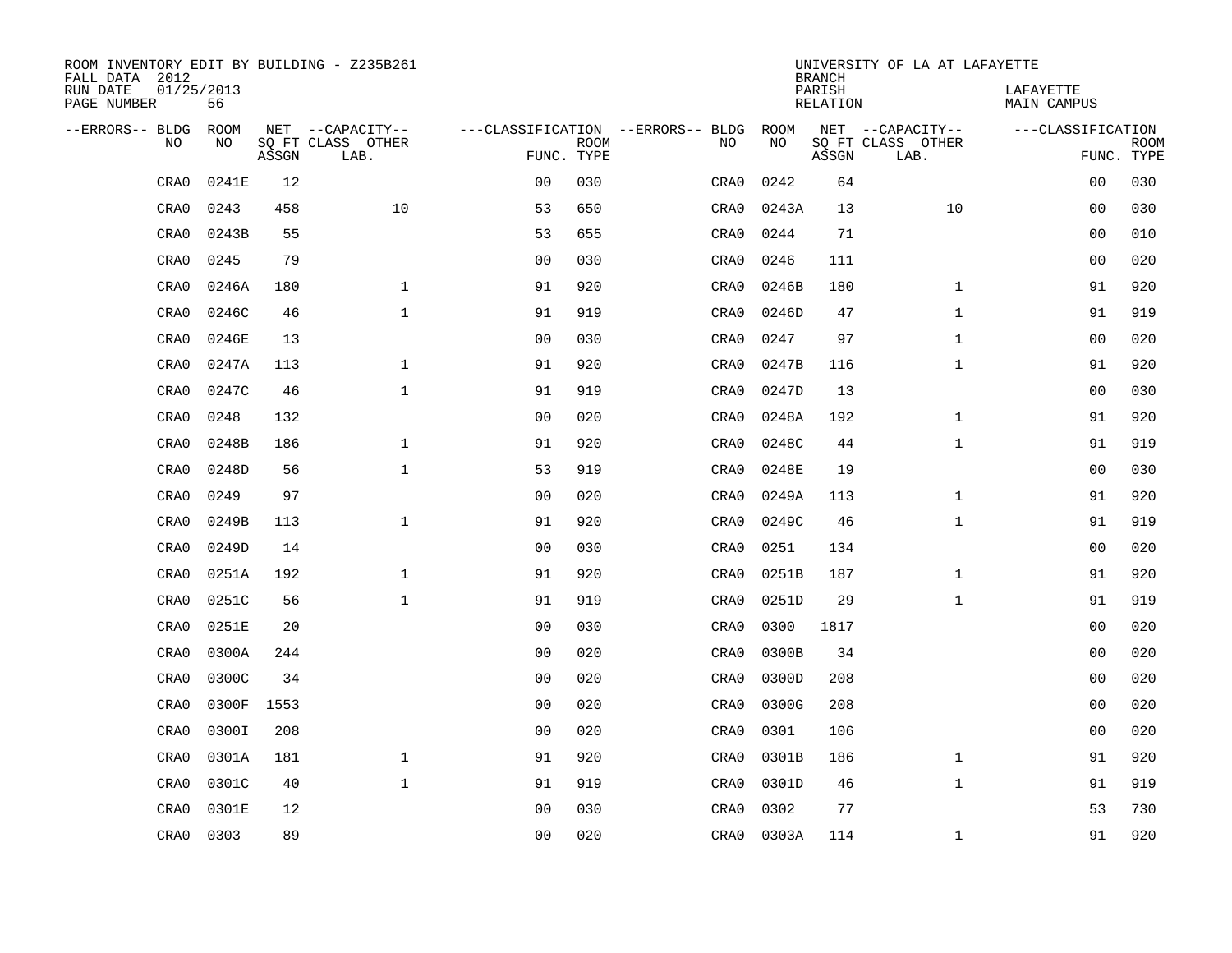| ROOM INVENTORY EDIT BY BUILDING - Z235B261<br>FALL DATA 2012 |                  |       |                           |                                   |             |      |       | <b>BRANCH</b>             | UNIVERSITY OF LA AT LAFAYETTE |                                 |             |
|--------------------------------------------------------------|------------------|-------|---------------------------|-----------------------------------|-------------|------|-------|---------------------------|-------------------------------|---------------------------------|-------------|
| RUN DATE<br>PAGE NUMBER                                      | 01/25/2013<br>57 |       |                           |                                   |             |      |       | PARISH<br><b>RELATION</b> |                               | LAFAYETTE<br><b>MAIN CAMPUS</b> |             |
| --ERRORS-- BLDG                                              | ROOM             |       | NET --CAPACITY--          | ---CLASSIFICATION --ERRORS-- BLDG |             |      | ROOM  |                           | NET --CAPACITY--              | ---CLASSIFICATION               |             |
| NO                                                           | NO               | ASSGN | SQ FT CLASS OTHER<br>LAB. | FUNC. TYPE                        | <b>ROOM</b> | NO   | NO    | ASSGN                     | SQ FT CLASS OTHER<br>LAB.     | FUNC. TYPE                      | <b>ROOM</b> |
| CRA0                                                         | 0303B            | 114   | $\mathbf 1$               | 91                                | 920         | CRA0 | 0303C | 46                        | $\mathbf{1}$                  | 91                              | 919         |
| CRA0                                                         | 0303D            | 15    |                           | 0 <sub>0</sub>                    | 030         | CRA0 | 0304  | 44                        |                               | 00                              | 030         |
| CRA0                                                         | 0305             | 89    |                           | 0 <sub>0</sub>                    | 020         | CRA0 | 0305A | 114                       | $\mathbf{1}$                  | 91                              | 920         |
| CRA0                                                         | 0305B            | 115   | $\mathbf 1$               | 91                                | 920         | CRA0 | 0305C | 46                        | $\mathbf{1}$                  | 91                              | 919         |
| CRA0                                                         | 0305D            | 14    |                           | 0 <sub>0</sub>                    | 030         | CRA0 | 0306  | 105                       |                               | 0 <sub>0</sub>                  | 020         |
| CRA0                                                         | 0306A            | 181   | $\mathbf{1}$              | 91                                | 920         | CRA0 | 0306B | 181                       | $\mathbf{1}$                  | 91                              | 920         |
| CRA0                                                         | 0306C            | 41    | $\mathbf{1}$              | 91                                | 919         | CRA0 | 0306D | 46                        | $\mathbf{1}$                  | 91                              | 919         |
| CRA0                                                         | 0306E            | 12    |                           | 0 <sub>0</sub>                    | 030         | CRA0 | 0307  | 89                        |                               | 0 <sub>0</sub>                  | 020         |
| CRA0                                                         | 0307A            | 114   | $\mathbf{1}$              | 91                                | 920         | CRA0 | 0307B | 114                       | $\mathbf{1}$                  | 91                              | 920         |
| CRA0                                                         | 0307C            | 46    | $\mathbf{1}$              | 91                                | 919         | CRA0 | 0307D | 14                        |                               | 0 <sub>0</sub>                  | 030         |
| CRA0                                                         | 0308             | 112   |                           | 0 <sub>0</sub>                    | 020         | CRA0 | 0308A | 193                       | $\mathbf{1}$                  | 91                              | 920         |
| CRA0                                                         | 0308B            | 193   | $\mathbf{1}$              | 91                                | 920         | CRA0 | 0308C | 46                        | $\mathbf{1}$                  | 91                              | 919         |
| CRA0                                                         | 0308D            | 45    | $\mathbf 1$               | 91                                | 919         | CRA0 | 0308E | 12                        |                               | 0 <sub>0</sub>                  | 030         |
| CRA0                                                         | 0309             | 361   | 10                        | 53                                | 650         | CRA0 | 0310  | 88                        |                               | 00                              | 020         |
| CRA0                                                         | 0310A            | 114   | $\mathbf 1$               | 91                                | 920         | CRA0 | 0310B | 114                       | $\mathbf{1}$                  | 91                              | 920         |
| CRA0                                                         | 0310C            | 46    | $\mathbf{1}$              | 91                                | 919         | CRA0 | 0310D | 14                        |                               | 00                              | 030         |
| CRA0                                                         | 0311             | 37    |                           | 0 <sub>0</sub>                    | 030         | CRA0 | 0312  | 89                        |                               | 00                              | 020         |
| CRA0                                                         | 0312A            | 113   | $\mathbf 1$               | 91                                | 920         | CRA0 | 0312B | 114                       | $\mathbf{1}$                  | 91                              | 920         |
| CRA0                                                         | 0312C            | 45    | $\mathbf{1}$              | 91                                | 919         | CRA0 | 0312D | 14                        |                               | 0 <sub>0</sub>                  | 030         |
| CRA0                                                         | 0313             | 69    |                           | 11                                | 710         | CRA0 | 0314  | 88                        |                               | 00                              | 020         |
| CRA0                                                         | 0314A            | 119   | 1                         | 91                                | 920         | CRA0 | 0314B | 115                       | $\mathbf{1}$                  | 91                              | 920         |
| CRA0                                                         | 0314C            | 44    | $\mathbf 1$               | 91                                | 919         | CRA0 | 0314D | 14                        |                               | 00                              | 030         |
| CRA0                                                         | 0315             | 91    |                           | 0 <sub>0</sub>                    | 020         | CRA0 | 0315A | 113                       | $\mathbf{1}$                  | 91                              | 920         |
| CRA0                                                         | 0315B            | 113   | $\mathbf{1}$              | 91                                | 920         | CRA0 | 0315C | 46                        | $\mathbf{1}$                  | 91                              | 919         |
| CRA0                                                         | 0315D            | 15    |                           | 0 <sub>0</sub>                    | 030         | CRA0 | 0316  | 112                       |                               | 00                              | 020         |
| CRA0                                                         | 0316A            | 181   | $\mathbf 1$               | 91                                | 920         | CRA0 | 0316B | 186                       | $\mathbf{1}$                  | 91                              | 920         |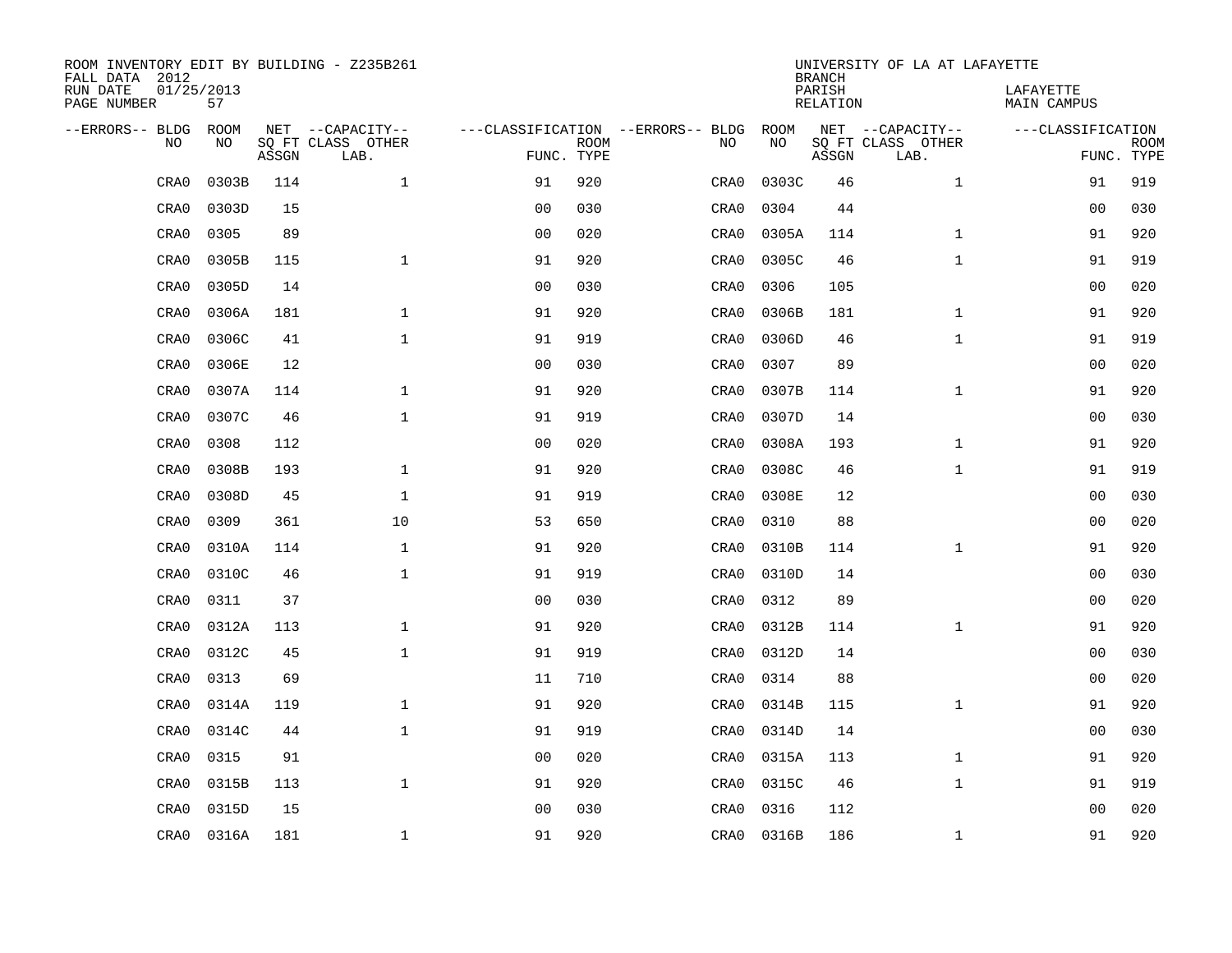| ROOM INVENTORY EDIT BY BUILDING - Z235B261<br>FALL DATA 2012 |                  |       |                           |                |             |                                   |      |       | <b>BRANCH</b>             | UNIVERSITY OF LA AT LAFAYETTE |                                 |             |
|--------------------------------------------------------------|------------------|-------|---------------------------|----------------|-------------|-----------------------------------|------|-------|---------------------------|-------------------------------|---------------------------------|-------------|
| RUN DATE<br>PAGE NUMBER                                      | 01/25/2013<br>58 |       |                           |                |             |                                   |      |       | PARISH<br><b>RELATION</b> |                               | LAFAYETTE<br><b>MAIN CAMPUS</b> |             |
| --ERRORS-- BLDG                                              | ROOM             |       | NET --CAPACITY--          |                |             | ---CLASSIFICATION --ERRORS-- BLDG |      | ROOM  |                           | NET --CAPACITY--              | ---CLASSIFICATION               |             |
| NO                                                           | NO               | ASSGN | SQ FT CLASS OTHER<br>LAB. | FUNC. TYPE     | <b>ROOM</b> |                                   | NO   | NO    | ASSGN                     | SQ FT CLASS OTHER<br>LAB.     | FUNC. TYPE                      | <b>ROOM</b> |
| CRA0                                                         | 0316C            | 40    | $\mathbf{1}$              | 91             | 919         |                                   | CRA0 | 0316D | 46                        | $\mathbf{1}$                  | 91                              | 919         |
| CRA0                                                         | 0316E            | 12    |                           | 0 <sub>0</sub> | 030         |                                   | CRA0 | 0317  | 88                        |                               | 00                              | 020         |
| CRA0                                                         | 0317A            | 113   | $\mathbf 1$               | 91             | 920         |                                   | CRA0 | 0317B | 113                       | $\mathbf{1}$                  | 91                              | 920         |
| CRA0                                                         | 0317C            | 46    | $\mathbf 1$               | 0 <sub>0</sub> | 030         |                                   | CRA0 | 0317D | 14                        |                               | 0 <sub>0</sub>                  | 030         |
| CRA0                                                         | 0318             | 112   |                           | 0 <sub>0</sub> | 020         |                                   | CRA0 | 0318A | 186                       | $\mathbf{1}$                  | 91                              | 920         |
| CRA0                                                         | 0318B            | 186   | $\mathbf{1}$              | 91             | 920         |                                   | CRA0 | 0318C | 46                        | $\mathbf{1}$                  | 91                              | 919         |
| CRA0                                                         | 0318D            | 46    | $\mathbf{1}$              | 91             | 919         |                                   | CRA0 | 0319  | 89                        |                               | 00                              | 020         |
| CRA0                                                         | 0319A            | 113   | $\mathbf 1$               | 53             | 920         |                                   | CRA0 | 0319B | 113                       | $\mathbf{1}$                  | 53                              | 920         |
| CRA0                                                         | 0319C            | 46    | $\mathbf{1}$              | 53             | 919         |                                   | CRA0 | 0319D | 14                        |                               | 0 <sub>0</sub>                  | 030         |
| CRA0                                                         | 0320             | 117   |                           | 0 <sub>0</sub> | 020         |                                   | CRA0 | 0320A | 186                       | $\mathbf{1}$                  | 91                              | 920         |
| CRA0                                                         | 0320B            | 186   | $\mathbf{1}$              | 91             | 920         |                                   | CRA0 | 0320C | 41                        | $\mathbf{1}$                  | 91                              | 919         |
| CRA0                                                         | 0320D            | 41    | $\mathbf{1}$              | 91             | 919         |                                   | CRA0 | 0320E | 12                        |                               | 0 <sub>0</sub>                  | 030         |
| CRA0                                                         | 0321             | 116   |                           | 0 <sub>0</sub> | 020         |                                   | CRA0 | 0321A | 186                       | $\mathbf{1}$                  | 91                              | 920         |
| CRA0                                                         | 0321B            | 186   | $\mathbf 1$               | 91             | 920         |                                   | CRA0 | 0321C | 46                        | $\mathbf{1}$                  | 91                              | 919         |
| CRA0                                                         | 0321D            | 44    | $\mathbf{1}$              | 91             | 919         |                                   | CRA0 | 0321E | 11                        |                               | 00                              | 030         |
| CRA0                                                         | 0322             | 13    |                           | 53             | 730         |                                   | CRA0 | 0323  | 138                       |                               | 00                              | 020         |
| CRA0                                                         | 0323A            | 192   | $\mathbf{1}$              | 91             | 920         |                                   | CRA0 | 0323B | 186                       | $\mathbf{1}$                  | 91                              | 920         |
| CRA0                                                         | 0323C            | 43    | $\mathbf{1}$              | 91             | 919         |                                   | CRA0 | 0323D | 56                        | $\mathbf{1}$                  | 91                              | 919         |
| CRA0                                                         | 0323E            | 19    |                           | 0 <sub>0</sub> | 030         |                                   | CRA0 | 0324  | 137                       |                               | 0 <sub>0</sub>                  | 020         |
| CRA0                                                         | 0324A            | 187   | $\mathbf 1$               | 91             | 920         |                                   | CRA0 | 0324B | 178                       | $\mathbf{1}$                  | 91                              | 920         |
| CRA0                                                         | 0324C            | 56    | $\mathbf{1}$              | 91             | 919         |                                   | CRA0 | 0324D | 43                        | $\mathbf{1}$                  | 91                              | 919         |
| CRA0                                                         | 0324E            | 19    |                           | 0 <sub>0</sub> | 030         |                                   | CRA0 | 0325  | 100                       |                               | 53                              | 935         |
| CRA0                                                         | 0325A            | 437   | 10                        | 53             | 650         |                                   | CRA0 | 0325B | 15                        |                               | 0 <sub>0</sub>                  | 010         |
| CRA0                                                         | 0325C            | 12    |                           | 0 <sub>0</sub> | 030         |                                   | CRA0 | 0326  | 162                       |                               | 00                              | 020         |
| CRA0                                                         | 0326A            | 179   | $\mathbf 1$               | 91             | 920         |                                   | CRA0 | 0326B | 221                       | $\mathbf{1}$                  | 91                              | 920         |
| CRA0                                                         | 0326C            | 42    | $\mathbf{1}$              | 91             | 919         |                                   | CRA0 | 0326D | 59                        | $\mathbf{1}$                  | 91                              | 919         |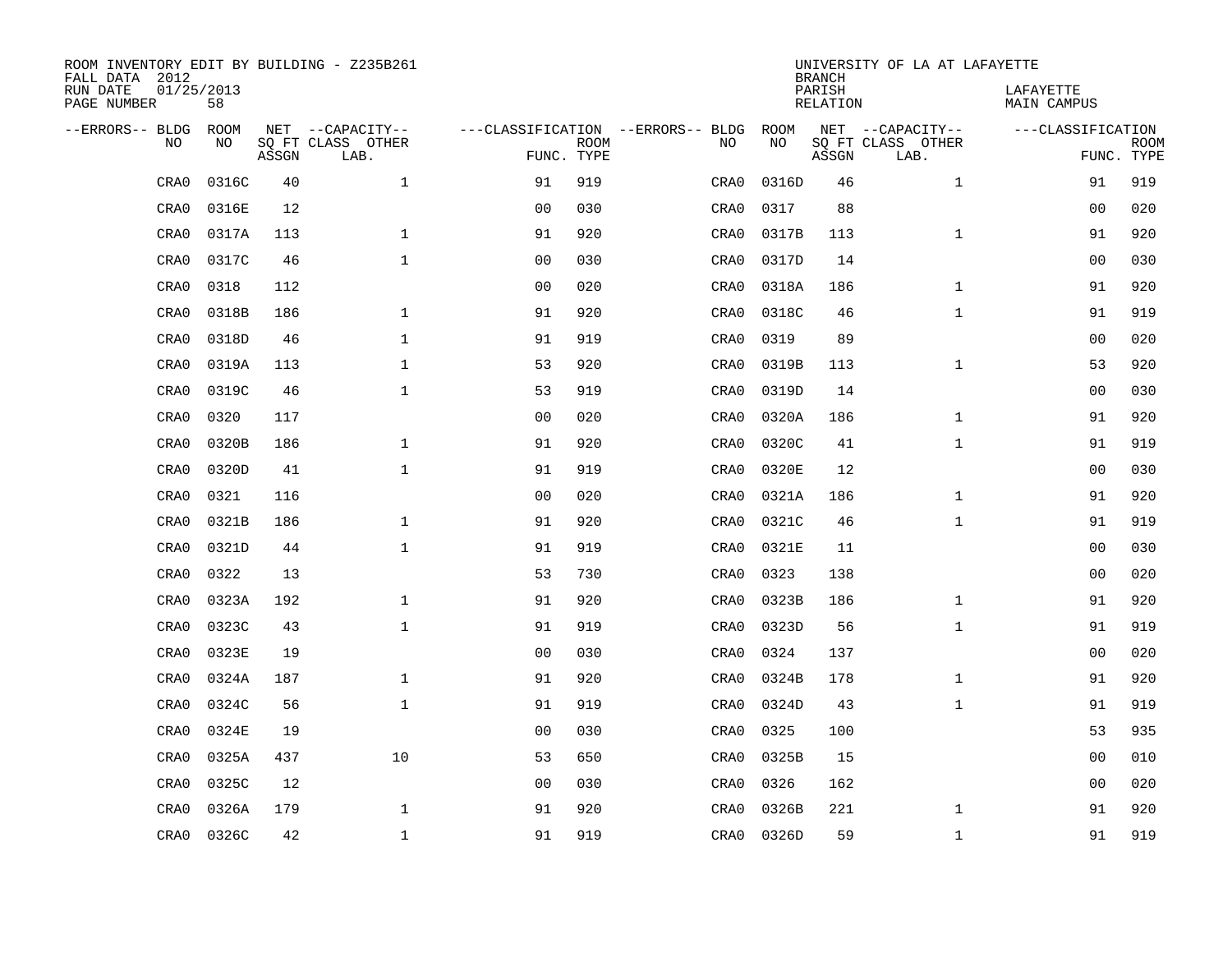| ROOM INVENTORY EDIT BY BUILDING - Z235B261<br>FALL DATA 2012 |                  |       |                           |                                   |             |      |       | <b>BRANCH</b>             | UNIVERSITY OF LA AT LAFAYETTE |                                 |             |
|--------------------------------------------------------------|------------------|-------|---------------------------|-----------------------------------|-------------|------|-------|---------------------------|-------------------------------|---------------------------------|-------------|
| RUN DATE<br>PAGE NUMBER                                      | 01/25/2013<br>59 |       |                           |                                   |             |      |       | PARISH<br><b>RELATION</b> |                               | LAFAYETTE<br><b>MAIN CAMPUS</b> |             |
| --ERRORS-- BLDG                                              | ROOM             |       | NET --CAPACITY--          | ---CLASSIFICATION --ERRORS-- BLDG |             |      | ROOM  |                           | NET --CAPACITY--              | ---CLASSIFICATION               |             |
| NO                                                           | NO               | ASSGN | SQ FT CLASS OTHER<br>LAB. | FUNC. TYPE                        | <b>ROOM</b> | NO   | NO    | ASSGN                     | SQ FT CLASS OTHER<br>LAB.     | FUNC. TYPE                      | <b>ROOM</b> |
| CRA0                                                         | 0326E            | 13    |                           | 0 <sub>0</sub>                    | 030         | CRA0 | 0327  | 107                       |                               | 00                              | 020         |
| CRA0                                                         | 0327A            | 188   | $\mathbf 1$               | 91                                | 920         | CRA0 | 0327B | 190                       | $\mathbf{1}$                  | 91                              | 920         |
| CRA0                                                         | 0327C            | 45    | $\mathbf{1}$              | 91                                | 919         | CRA0 | 0327D | 41                        | $\mathbf{1}$                  | 91                              | 919         |
| CRA0                                                         | 0327E            | 13    |                           | 0 <sub>0</sub>                    | 030         | CRA0 | 0328  | 113                       |                               | 00                              | 020         |
| CRA0                                                         | 0328A            | 186   | $\mathbf{1}$              | 91                                | 920         | CRA0 | 0328B | 181                       | $\mathbf{1}$                  | 91                              | 920         |
| CRA0                                                         | 0328C            | 46    | $\mathbf{1}$              | 91                                | 919         | CRA0 | 0328D | 39                        | $\mathbf{1}$                  | 91                              | 919         |
| CRA0                                                         | 0328E            | 13    |                           | 0 <sub>0</sub>                    | 030         | CRA0 | 0329  | 86                        |                               | 00                              | 020         |
| CRA0                                                         | 0329A            | 123   | $\mathbf{1}$              | 91                                | 920         | CRA0 | 0329B | 145                       | $\mathbf{1}$                  | 91                              | 920         |
| CRA0                                                         | 0329C            | 50    | $\mathbf{1}$              | 91                                | 919         | CRA0 | 0329D | 14                        |                               | 00                              | 030         |
| CRA0                                                         | 0330             | 112   |                           | 0 <sub>0</sub>                    | 020         | CRA0 | 0330A | 181                       | $\mathbf{1}$                  | 91                              | 920         |
| CRA0                                                         | 0330B            | 186   | $\mathbf{1}$              | 91                                | 920         | CRA0 | 0330C | 40                        | $\mathbf{1}$                  | 91                              | 919         |
| CRA0                                                         | 0330D            | 45    | $\mathbf{1}$              | 91                                | 919         | CRA0 | 0330E | 12                        |                               | 0 <sub>0</sub>                  | 030         |
| CRA0                                                         | 0331             | 90    |                           | 0 <sub>0</sub>                    | 020         | CRA0 | 0331A | 119                       | $\mathbf{1}$                  | 53                              | 920         |
| CRA0                                                         | 0331B            | 120   | $\mathbf{1}$              | 53                                | 920         | CRA0 | 0331C | 46                        | $\mathbf{1}$                  | 53                              | 919         |
| CRA0                                                         | 0331D            | 14    |                           | 0 <sub>0</sub>                    | 030         | CRA0 | 0332  | 108                       |                               | 00                              | 020         |
| CRA0                                                         | 0332A            | 186   | $\mathbf{1}$              | 91                                | 920         | CRA0 | 0332B | 180                       | $\mathbf{1}$                  | 91                              | 920         |
| CRA0                                                         | 0332C            | 46    | $\mathbf{1}$              | 91                                | 919         | CRA0 | 0332D | 40                        | $\mathbf{1}$                  | 91                              | 919         |
| CRA0                                                         | 0332E            | 11    |                           | 0 <sub>0</sub>                    | 030         | CRA0 | 0333  | 119                       |                               | 0 <sub>0</sub>                  | 020         |
| CRA0                                                         | 0333A            | 181   | $\mathbf 1$               | 91                                | 920         | CRA0 | 0333B | 181                       | $\mathbf{1}$                  | 91                              | 920         |
| CRA0                                                         | 0333C            | 41    | $\mathbf 1$               | 91                                | 919         | CRA0 | 0333D | 51                        | $\mathbf{1}$                  | 91                              | 919         |
| CRA0                                                         | 0333E            | 12    |                           | 0 <sub>0</sub>                    | 030         | CRA0 | 0334  | 109                       |                               | 00                              | 020         |
| CRA0                                                         | 0334A            | 186   | $\mathbf 1$               | 91                                | 920         | CRA0 | 0334B | 186                       | $\mathbf{1}$                  | 91                              | 920         |
| CRA0                                                         | 0334C            | 46    | $\mathbf 1$               | 91                                | 919         | CRA0 | 0334D | 46                        | $\mathbf{1}$                  | 91                              | 919         |
| CRA0                                                         | 0334E            | 12    |                           | 0 <sub>0</sub>                    | 030         | CRA0 | 0335  | 111                       |                               | 00                              | 020         |
| CRA0                                                         | 0335A            | 186   | $\mathbf 1$               | 91                                | 920         | CRA0 | 0335B | 186                       | $\mathbf{1}$                  | 91                              | 920         |
| CRA0                                                         | 0335C            | 51    | $\mathbf{1}$              | 91                                | 919         | CRA0 | 0335D | 43                        | $\mathbf{1}$                  | 91                              | 919         |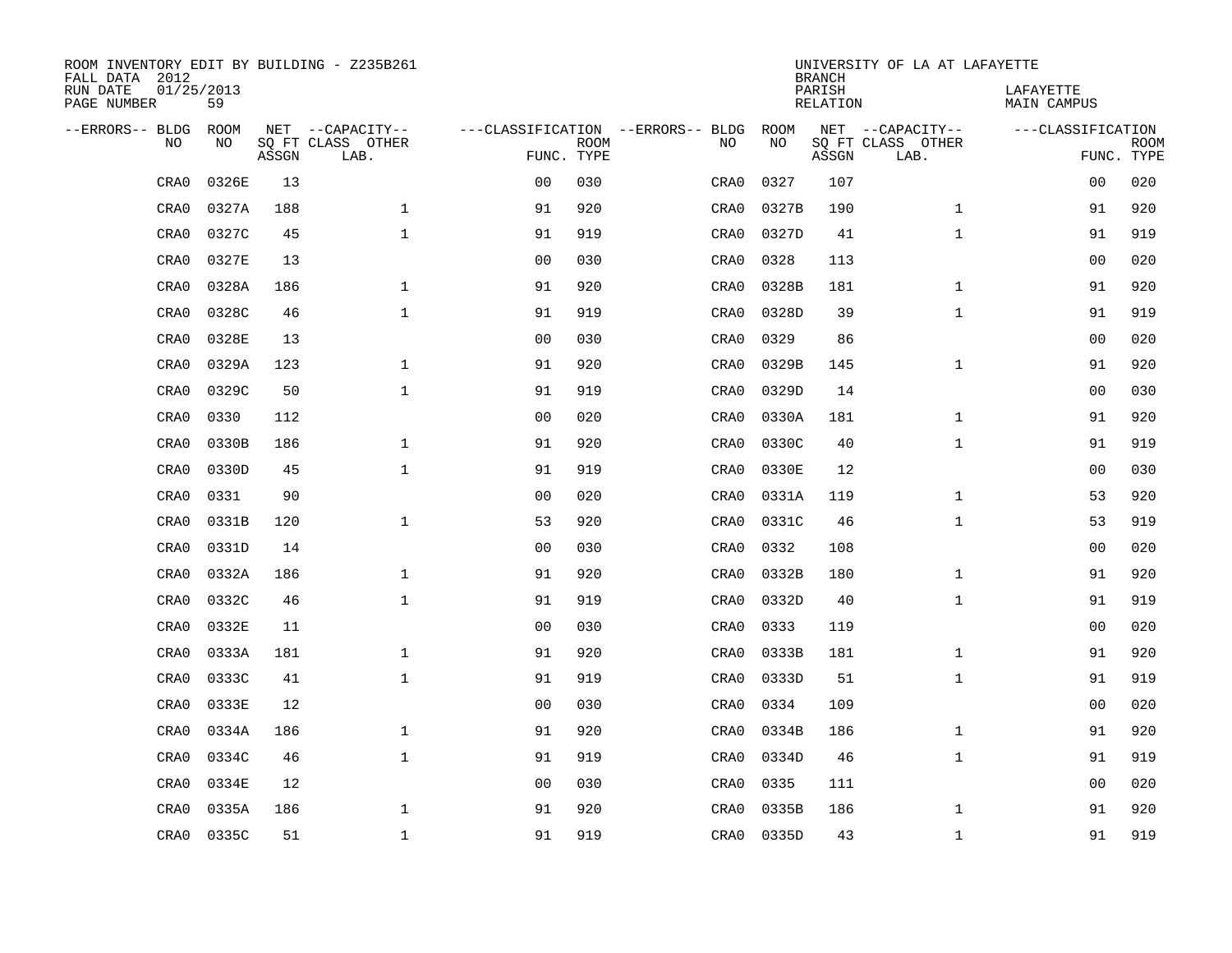| ROOM INVENTORY EDIT BY BUILDING - Z235B261<br>FALL DATA 2012 |                  |       |                           |                |             |                                   |      |       | <b>BRANCH</b>             | UNIVERSITY OF LA AT LAFAYETTE |                                 |             |
|--------------------------------------------------------------|------------------|-------|---------------------------|----------------|-------------|-----------------------------------|------|-------|---------------------------|-------------------------------|---------------------------------|-------------|
| RUN DATE<br>PAGE NUMBER                                      | 01/25/2013<br>60 |       |                           |                |             |                                   |      |       | PARISH<br><b>RELATION</b> |                               | LAFAYETTE<br><b>MAIN CAMPUS</b> |             |
| --ERRORS-- BLDG                                              | ROOM             |       | NET --CAPACITY--          |                |             | ---CLASSIFICATION --ERRORS-- BLDG |      | ROOM  |                           | NET --CAPACITY--              | ---CLASSIFICATION               |             |
| NO                                                           | NO               | ASSGN | SQ FT CLASS OTHER<br>LAB. | FUNC. TYPE     | <b>ROOM</b> | NO                                |      | NO    | ASSGN                     | SQ FT CLASS OTHER<br>LAB.     | FUNC. TYPE                      | <b>ROOM</b> |
| CRA0                                                         | 0335E            | 12    |                           | 0 <sub>0</sub> | 030         | CRA0                              |      | 0336  | 148                       |                               | 00                              | 020         |
| CRA0                                                         | 0336A            | 186   | $\mathbf 1$               | 91             | 920         | CRA0                              |      | 0336B | 178                       | $\mathbf{1}$                  | 91                              | 920         |
| CRA0                                                         | 0336C            | 58    | $\mathbf 1$               | 91             | 919         | CRA0                              |      | 0336D | 41                        | $\mathbf{1}$                  | 91                              | 919         |
| CRA0                                                         | 0336E            | 14    |                           | 0 <sub>0</sub> | 030         | CRA0                              |      | 0337  | 88                        |                               | 00                              | 020         |
| CRA0                                                         | 0337A            | 110   | $\mathbf{1}$              | 91             | 920         | CRA0                              |      | 0337B | 120                       | $\mathbf{1}$                  | 91                              | 920         |
| CRA0                                                         | 0337C            | 46    | $\mathbf{1}$              | 91             | 919         | CRA0                              |      | 0337D | 14                        |                               | 0 <sub>0</sub>                  | 030         |
| CRA0                                                         | 0338             | 14    |                           | 0 <sub>0</sub> | 030         | CRA0                              |      | 0339  | 91                        |                               | 00                              | 020         |
| CRA0                                                         | 0339A            | 132   | $\mathbf{1}$              | 91             | 920         | CRA0                              |      | 0339B | 106                       | $\mathbf{1}$                  | 91                              | 920         |
| CRA0                                                         | 0339C            | 49    | $\mathbf{1}$              | 91             | 919         | CRA0                              |      | 0339D | 14                        |                               | 00                              | 030         |
| CRA0                                                         | 0340             | 68    |                           | 11             | 710         | CRA0                              |      | 0341  | 116                       |                               | 0 <sub>0</sub>                  | 020         |
| CRA0                                                         | 0341A            | 181   | $\mathbf{1}$              | 91             | 920         | CRA0                              |      | 0341B | 181                       | $\mathbf{1}$                  | 91                              | 920         |
| CRA0                                                         | 0341C            | 40    | $\mathbf{1}$              | 91             | 919         | CRA0                              |      | 0341D | 46                        | $\mathbf{1}$                  | 91                              | 919         |
| CRA0                                                         | 0341E            | 12    |                           | 0 <sub>0</sub> | 030         | CRA0                              |      | 0342  | 52                        |                               | 53                              | 730         |
| CRA0                                                         | 0343             | 390   | 10                        | 53             | 650         | CRA0                              |      | 0343A | 54                        |                               | 53                              | 655         |
| CRA0                                                         | 0344             | 64    |                           | 53             | 730         | CRA0                              |      | 0345  | 82                        |                               | 00                              | 030         |
| CRA0                                                         | 0346             | 71    |                           | 0 <sub>0</sub> | 010         | CRA0                              |      | 0347  | 89                        |                               | 00                              | 020         |
| CRA0                                                         | 0347A            | 113   | $\mathbf{1}$              | 91             | 920         | CRA0                              |      | 0347B | 113                       | $\mathbf{1}$                  | 91                              | 920         |
| CRA0                                                         | 0347C            | 113   | $\mathbf{1}$              | 91             | 920         | CRA0                              |      | 0347D | 14                        |                               | 0 <sub>0</sub>                  | 030         |
| CRA0                                                         | 0348             | 118   |                           | 0 <sub>0</sub> | 020         | CRA0                              |      | 0348A | 180                       | $\mathbf{1}$                  | 91                              | 920         |
| CRA0                                                         | 0348B            | 180   | $\mathbf 1$               | 91             | 920         | CRA0                              |      | 0348C | 46                        | $\mathbf{1}$                  | 91                              | 919         |
| CRA0                                                         | 0348D            | 41    | $\mathbf 1$               | 91             | 919         | CRA0                              |      | 0348E | 12                        |                               | 00                              | 030         |
| CRA0                                                         | 0349             | 87    |                           | 0 <sub>0</sub> | 020         | CRA0                              |      | 0349A | 106                       | $\mathbf{1}$                  | 91                              | 920         |
| CRA0                                                         | 0349B            | 106   | $\mathbf{1}$              | 91             | 920         | CRA0                              |      | 0349C | 46                        | $\mathbf{1}$                  | 91                              | 919         |
| CRA0                                                         | 0349D            | 14    |                           | 0 <sub>0</sub> | 030         | CRA0                              |      | 0350  | 135                       | $\mathbf{1}$                  | 00                              | 020         |
| CRA0                                                         | 0350A            | 192   | $\mathbf 1$               | 91             | 920         | CRA0                              |      | 0350B | 187                       | $\mathbf{1}$                  | 91                              | 920         |
| CRA0                                                         | 0350C            | 44    | $\mathbf{1}$              | 91             | 919         |                                   | CRA0 | 0350D | 55                        | $\mathbf{1}$                  | 91                              | 919         |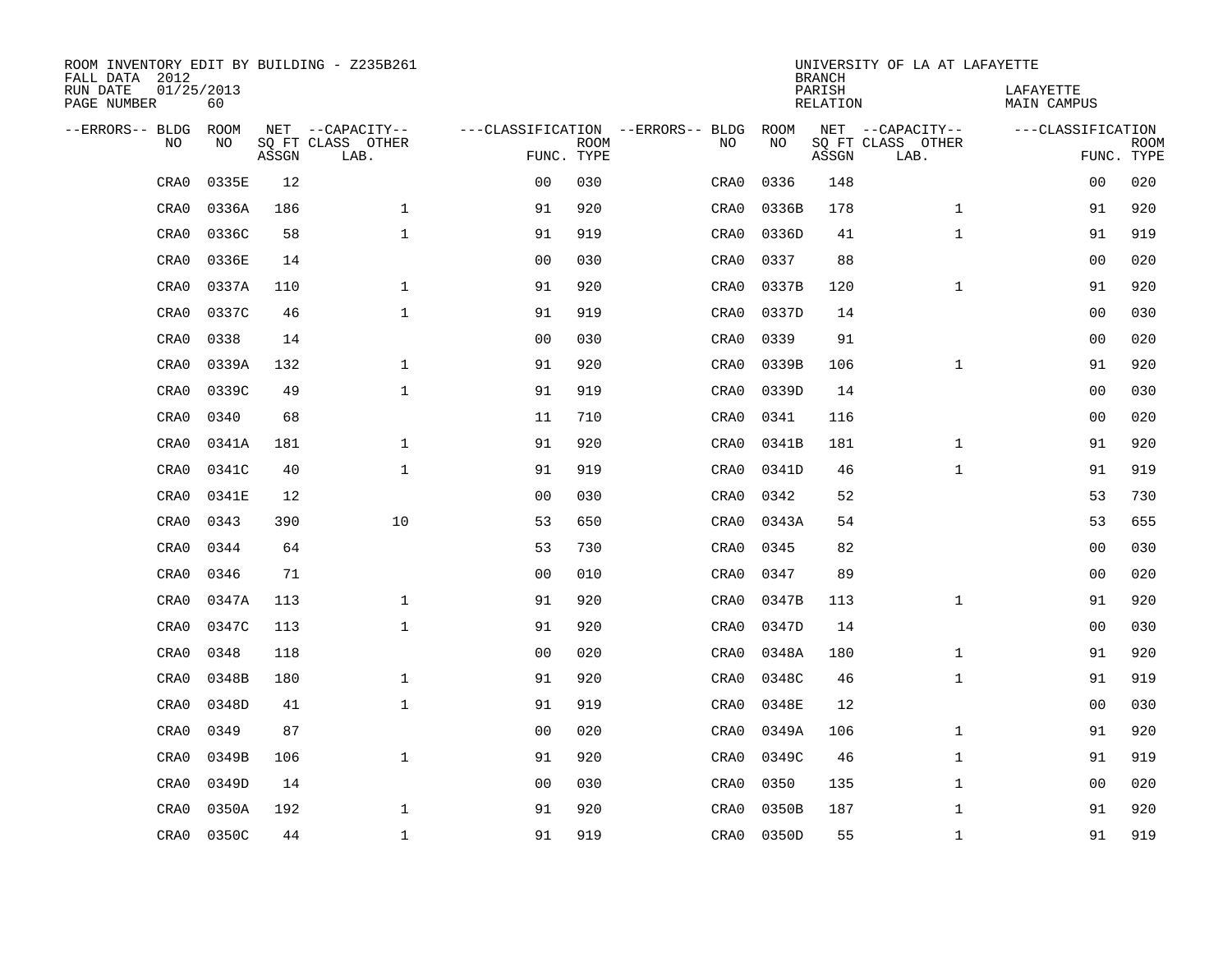| ROOM INVENTORY EDIT BY BUILDING - Z235B261<br>FALL DATA 2012 |                  |       |                           |                                   |             |      |            | <b>BRANCH</b>             | UNIVERSITY OF LA AT LAFAYETTE |                                 |             |
|--------------------------------------------------------------|------------------|-------|---------------------------|-----------------------------------|-------------|------|------------|---------------------------|-------------------------------|---------------------------------|-------------|
| RUN DATE<br>PAGE NUMBER                                      | 01/25/2013<br>61 |       |                           |                                   |             |      |            | PARISH<br><b>RELATION</b> |                               | LAFAYETTE<br><b>MAIN CAMPUS</b> |             |
| --ERRORS-- BLDG                                              | ROOM             |       | NET --CAPACITY--          | ---CLASSIFICATION --ERRORS-- BLDG |             |      | ROOM       |                           | NET --CAPACITY--              | ---CLASSIFICATION               |             |
| NO                                                           | NO               | ASSGN | SQ FT CLASS OTHER<br>LAB. | FUNC. TYPE                        | <b>ROOM</b> | NO   | NO         | ASSGN                     | SQ FT CLASS OTHER<br>LAB.     | FUNC. TYPE                      | <b>ROOM</b> |
| CRA0                                                         | 0351             | 143   | $\mathbf 1$               | 0 <sub>0</sub>                    | 020         | CRA0 | 0351A      | 187                       | $\mathbf{1}$                  | 91                              | 920         |
| CRA0                                                         | 0351B            | 189   | 1                         | 91                                | 920         | CRA0 | 0351C      | 56                        | $\mathbf{1}$                  | 91                              | 919         |
| CRA0                                                         | 0351D            | 43    | $\mathbf 1$               | 91                                | 919         | CRA0 | 0400       | 1800                      |                               | 00                              | 020         |
| CRA0                                                         | 0400A            | 207   |                           | 0 <sub>0</sub>                    | 020         | CRA0 | 0400B      | 34                        |                               | 0 <sub>0</sub>                  | 020         |
| CRA0                                                         | 0400C            | 37    |                           | 0 <sub>0</sub>                    | 020         | CRA0 | 0400D      | 211                       |                               | 0 <sub>0</sub>                  | 020         |
| CRA0                                                         | 0400F            | 1553  |                           | 0 <sub>0</sub>                    | 020         | CRA0 | 0400G      | 208                       |                               | 0 <sub>0</sub>                  | 020         |
| CRA0                                                         | 0400I            | 208   |                           | 0 <sub>0</sub>                    | 020         | CRA0 | 0401       | 111                       |                               | 00                              | 020         |
| CRA0                                                         | 0401A            | 181   | $\mathbf{1}$              | 91                                | 920         | CRA0 | 0401B      | 186                       | $\mathbf{1}$                  | 91                              | 920         |
| CRA0                                                         | 0401C            | 43    | $\mathbf{1}$              | 91                                | 919         | CRA0 | 0401D      | 45                        | $\mathbf{1}$                  | 91                              | 919         |
| CRA0                                                         | 0401E            | 12    |                           | 0 <sub>0</sub>                    | 030         | CRA0 | 0402       | 77                        |                               | 53                              | 730         |
| CRA0                                                         | 0403             | 88    |                           | 0 <sub>0</sub>                    | 020         | CRA0 | 0403A      | 113                       | $\mathbf{1}$                  | 91                              | 920         |
| CRA0                                                         | 0403B            | 113   | $\mathbf{1}$              | 91                                | 920         | CRA0 | 0403C      | 46                        | $\mathbf{1}$                  | 91                              | 919         |
| CRA0                                                         | 0403D            | 14    | $\mathbf{1}$              | 0 <sub>0</sub>                    | 030         | CRA0 | 0404       | 44                        |                               | 00                              | 030         |
| CRA0                                                         | 0405             | 89    |                           | 0 <sub>0</sub>                    | 020         | CRA0 | 0405A      | 113                       | $\mathbf{1}$                  | 91                              | 920         |
| CRA0                                                         | 0405B            | 113   | $\mathbf{1}$              | 91                                | 920         | CRA0 | 0405C      | 40                        | $\mathbf{1}$                  | 91                              | 919         |
| CRA0                                                         | 0405D            | 15    |                           | 0 <sub>0</sub>                    | 030         | CRA0 | 0406       | 109                       |                               | 0 <sub>0</sub>                  | 020         |
| CRA0                                                         | 0406A            | 183   | $\mathbf{1}$              | 91                                | 920         | CRA0 | 0406B      | 183                       | $\mathbf{1}$                  | 91                              | 920         |
| CRA0                                                         | 0406C            | 42    | $\mathbf{1}$              | 91                                | 919         | CRA0 | 0406D      | 45                        | $\mathbf{1}$                  | 91                              | 919         |
| CRA0                                                         | 0406E            | 11    |                           | 0 <sub>0</sub>                    | 030         | CRA0 | 0407       | 90                        |                               | 0 <sub>0</sub>                  | 020         |
| CRA0                                                         | 0407A            | 113   | $\mathbf 1$               | 91                                | 920         | CRA0 | 0407B      | 113                       | $\mathbf{1}$                  | 91                              | 920         |
| CRA0                                                         | 0407C            | 46    | $\mathbf 1$               | 91                                | 919         | CRA0 | 0407D      | 14                        |                               | 00                              | 030         |
| CRA0                                                         | 0408             | 107   |                           | 0 <sub>0</sub>                    | 020         | CRA0 | 0408A      | 184                       | $\mathbf{1}$                  | 91                              | 920         |
| CRA0                                                         | 0408B            | 183   | $\mathbf{1}$              | 91                                | 920         | CRA0 | 0408C      | 47                        | $\mathbf{1}$                  | 91                              | 919         |
| CRA0                                                         | 0408D            | 41    | $\mathbf{1}$              | 91                                | 919         | CRA0 | 0408E      | 11                        |                               | 0 <sub>0</sub>                  | 030         |
| CRA0                                                         | 0409             | 356   | 10                        | 53                                | 650         | CRA0 | 0410       | 88                        |                               | 0 <sub>0</sub>                  | 020         |
| CRA0                                                         | 0410A            | 113   | $\mathbf{1}$              | 91                                | 920         |      | CRA0 0410B | 113                       | $\mathbf{1}$                  | 91                              | 920         |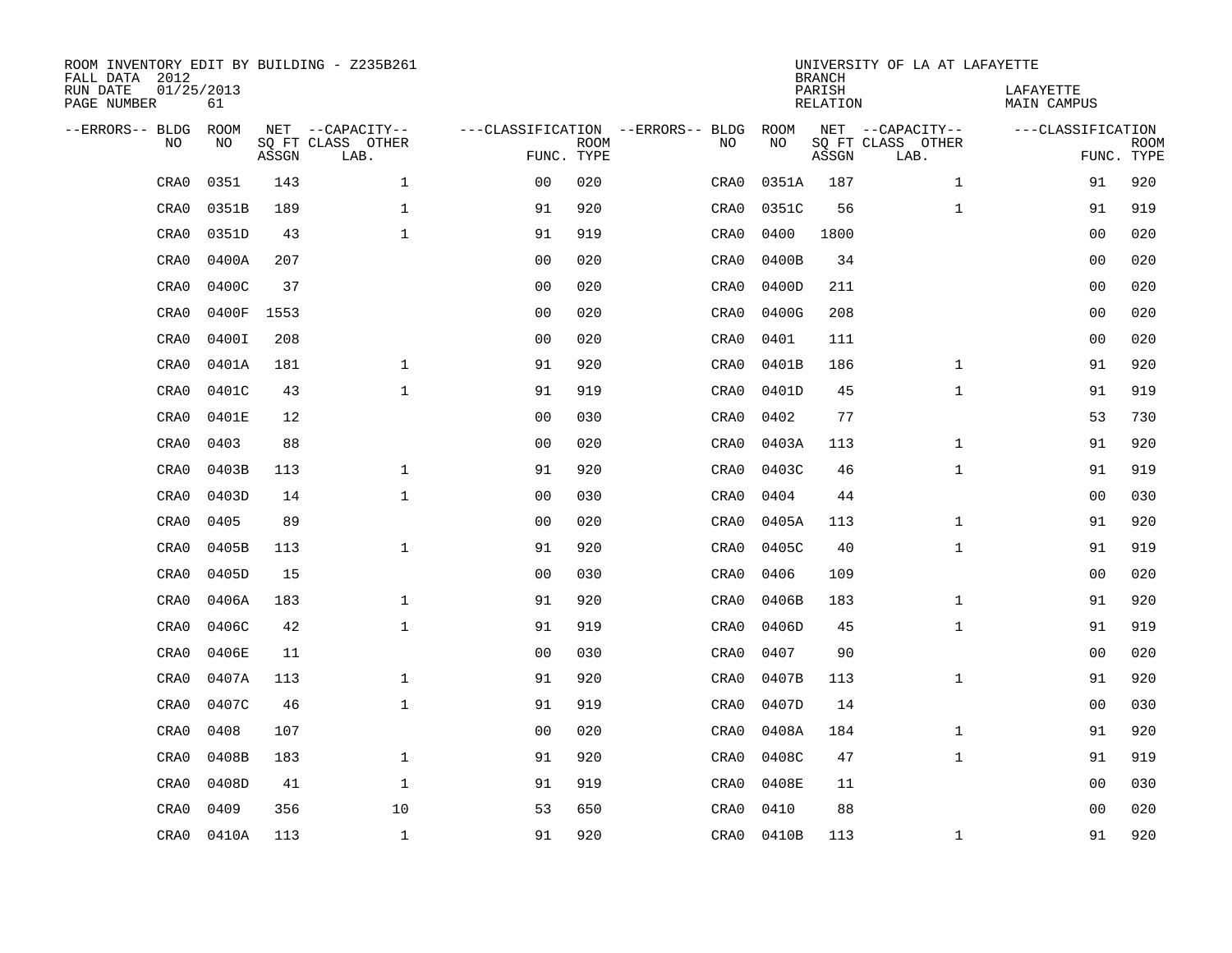| ROOM INVENTORY EDIT BY BUILDING - Z235B261<br>FALL DATA 2012 |                  |       |                           |                                   |             |      |            | <b>BRANCH</b>             | UNIVERSITY OF LA AT LAFAYETTE |                                 |             |
|--------------------------------------------------------------|------------------|-------|---------------------------|-----------------------------------|-------------|------|------------|---------------------------|-------------------------------|---------------------------------|-------------|
| RUN DATE<br>PAGE NUMBER                                      | 01/25/2013<br>62 |       |                           |                                   |             |      |            | PARISH<br><b>RELATION</b> |                               | LAFAYETTE<br><b>MAIN CAMPUS</b> |             |
| --ERRORS-- BLDG                                              | ROOM             |       | NET --CAPACITY--          | ---CLASSIFICATION --ERRORS-- BLDG |             |      | ROOM       |                           | NET --CAPACITY--              | ---CLASSIFICATION               |             |
| NO                                                           | NO               | ASSGN | SQ FT CLASS OTHER<br>LAB. | FUNC. TYPE                        | <b>ROOM</b> | NO   | NO         | ASSGN                     | SQ FT CLASS OTHER<br>LAB.     | FUNC. TYPE                      | <b>ROOM</b> |
| CRA0                                                         | 0410C            | 46    | $\mathbf 1$               | 91                                | 919         | CRA0 | 0410D      | 14                        |                               | 0 <sub>0</sub>                  | 030         |
| CRA0                                                         | 0411             | 37    |                           | 0 <sub>0</sub>                    | 030         | CRA0 | 0412       | 88                        |                               | 00                              | 020         |
| CRA0                                                         | 0412A            | 113   | $\mathbf 1$               | 91                                | 920         | CRA0 | 0412B      | 113                       | $\mathbf{1}$                  | 91                              | 920         |
| CRA0                                                         | 0412C            | 45    | $\mathbf 1$               | 91                                | 919         | CRA0 | 0412D      | 14                        |                               | 00                              | 030         |
| CRA0                                                         | 0413             | 69    |                           | 53                                | 730         | CRA0 | 0414       | 89                        |                               | 0 <sub>0</sub>                  | 020         |
| CRA0                                                         | 0414A            | 113   | $\mathbf 1$               | 91                                | 920         | CRA0 | 0414B      | 113                       | $\mathbf{1}$                  | 91                              | 920         |
| CRA0                                                         | 0414C            | 47    | $\mathbf{1}$              | 91                                | 919         | CRA0 | 0414D      | 14                        |                               | 0 <sub>0</sub>                  | 030         |
| CRA0                                                         | 0415             | 113   |                           | 0 <sub>0</sub>                    | 020         | CRA0 | 0415A      | 113                       | $\mathbf{1}$                  | 91                              | 920         |
| CRA0                                                         | 0415B            | 113   | $\mathbf{1}$              | 91                                | 920         | CRA0 | 0415C      | 46                        | $\mathbf{1}$                  | 91                              | 919         |
| CRA0                                                         | 0415D            | 14    |                           | 0 <sub>0</sub>                    | 030         | CRA0 | 0416       | 116                       | $\mathbf{1}$                  | 0 <sub>0</sub>                  | 020         |
| CRA0                                                         | 0416A            | 181   | $\mathbf{1}$              | 91                                | 920         | CRA0 | 0416B      | 181                       | $\mathbf{1}$                  | 91                              | 920         |
| CRA0                                                         | 0416C            | 40    | $\mathbf{1}$              | 91                                | 919         | CRA0 | 0416D      | 45                        | $\mathbf{1}$                  | 91                              | 919         |
| CRA0                                                         | 0416E            | 14    |                           | 0 <sub>0</sub>                    | 030         | CRA0 | 0417       | 88                        |                               | 0 <sub>0</sub>                  | 020         |
| CRA0                                                         | 0417A            | 113   | $\mathbf 1$               | 91                                | 920         | CRA0 | 0417B      | 113                       | $\mathbf{1}$                  | 91                              | 920         |
| CRA0                                                         | 0417C            | 46    | $\mathbf{1}$              | 91                                | 919         | CRA0 | 0417D      | 14                        |                               | 0 <sub>0</sub>                  | 030         |
| CRA0                                                         | 0418             | 113   |                           | 00                                | 020         | CRA0 | 0418A      | 186                       | $\mathbf{1}$                  | 91                              | 920         |
| CRA0                                                         | 0418B            | 186   | $\mathbf{1}$              | 91                                | 920         | CRA0 | 0418C      | 46                        | $\mathbf{1}$                  | 91                              | 919         |
| CRA0                                                         | 0418D            | 46    | $\mathbf 1$               | 91                                | 919         | CRA0 | 0419       | 88                        |                               | 00                              | 020         |
| CRA0                                                         | 0419A            | 113   | $\mathbf 1$               | 91                                | 920         | CRA0 | 0419B      | 113                       | $\mathbf{1}$                  | 91                              | 920         |
| CRA0                                                         | 0419C            | 47    | $\mathbf{1}$              | 91                                | 919         | CRA0 | 0419D      | 14                        |                               | 00                              | 030         |
| CRA0                                                         | 0420             | 114   |                           | 0 <sub>0</sub>                    | 020         | CRA0 | 0420A      | 155                       | $\mathbf{1}$                  | 91                              | 920         |
| CRA0                                                         | 0420B            | 183   | $\mathbf{1}$              | 91                                | 920         | CRA0 | 0420C      | 42                        | $\mathbf{1}$                  | 91                              | 919         |
| CRA0                                                         | 0420D            | 47    | $\mathbf{1}$              | 91                                | 919         | CRA0 | 0420E      | 12                        |                               | 0 <sub>0</sub>                  | 030         |
| CRA0                                                         | 0421             | 115   |                           | 0 <sub>0</sub>                    | 020         | CRA0 | 0421A      | 187                       | $\mathbf{1}$                  | 91                              | 920         |
| CRA0                                                         | 0421B            | 186   | $\mathbf{1}$              | 91                                | 920         | CRA0 | 0421C      | 46                        | $\mathbf{1}$                  | 91                              | 919         |
| CRA0                                                         | 0421D            | 45    | $\mathbf 1$               | 91                                | 919         |      | CRA0 0421E | 12                        |                               | 0 <sub>0</sub>                  | 030         |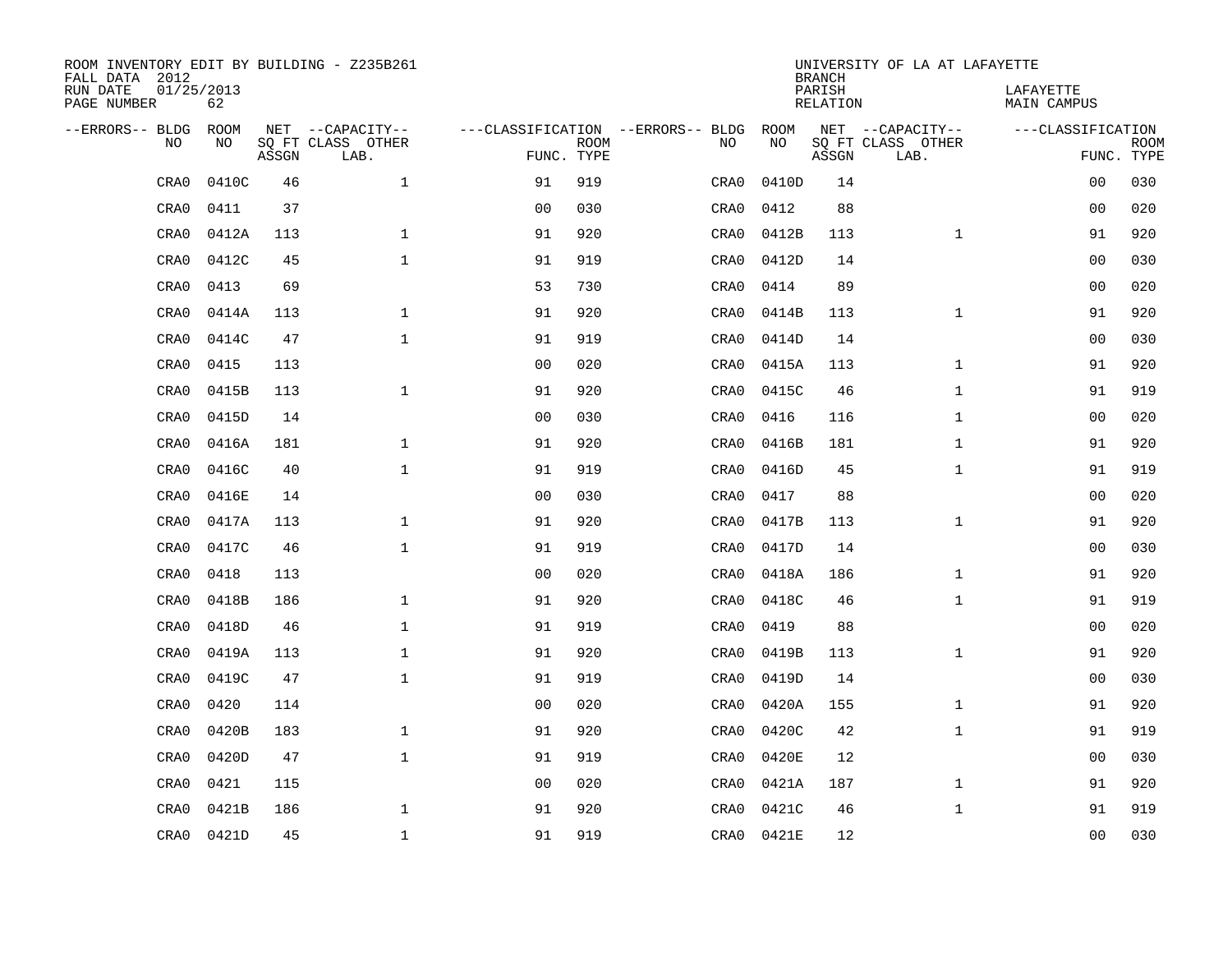| ROOM INVENTORY EDIT BY BUILDING - Z235B261<br>FALL DATA 2012 |                  |       |                           |                |             |                                   |            | <b>BRANCH</b>             |     | UNIVERSITY OF LA AT LAFAYETTE |                                 |                           |
|--------------------------------------------------------------|------------------|-------|---------------------------|----------------|-------------|-----------------------------------|------------|---------------------------|-----|-------------------------------|---------------------------------|---------------------------|
| RUN DATE<br>PAGE NUMBER                                      | 01/25/2013<br>63 |       |                           |                |             |                                   |            | PARISH<br><b>RELATION</b> |     |                               | LAFAYETTE<br><b>MAIN CAMPUS</b> |                           |
| --ERRORS-- BLDG                                              | <b>ROOM</b>      |       | NET --CAPACITY--          |                |             | ---CLASSIFICATION --ERRORS-- BLDG | ROOM       |                           |     | NET --CAPACITY--              | ---CLASSIFICATION               |                           |
| N <sub>O</sub>                                               | NO.              | ASSGN | SO FT CLASS OTHER<br>LAB. | FUNC. TYPE     | <b>ROOM</b> | NO.                               | NO         | ASSGN                     |     | SO FT CLASS OTHER<br>LAB.     |                                 | <b>ROOM</b><br>FUNC. TYPE |
| CRA0                                                         | 0422             | 13    |                           | 53             | 730         | CRA0                              | 0423       |                           | 141 |                               | 00                              | 020                       |
| CRA0                                                         | 0423A            | 192   | $\mathbf{1}$              | 91             | 920         | CRA0                              | 0423B      |                           | 187 | $\mathbf{1}$                  | 91                              | 920                       |
| CRA0                                                         | 0423C            | 43    | $\mathbf{1}$              | 91             | 919         | CRA0                              | 0423D      |                           | 57  | $\mathbf{1}$                  | 91                              | 919                       |
| CRA0                                                         | 0423E            | 20    |                           | 0 <sub>0</sub> | 030         | CRA0                              | 0424       |                           | 141 |                               | 0 <sub>0</sub>                  | 020                       |
| CRA0                                                         | 0424A            | 195   | $\mathbf{1}$              | 91             | 920         | CRA0                              | 0424B      |                           | 192 | $\mathbf{1}$                  | 91                              | 920                       |
| CRA0                                                         | 0424C            | 56    | $\mathbf{1}$              | 91             | 919         | CRA0                              | 0424D      |                           | 42  | $\mathbf{1}$                  | 91                              | 919                       |
| CRA0                                                         | 0424E            | 19    |                           | 0 <sub>0</sub> | 030         | CRA0                              | 0425       |                           | 102 |                               | 53                              | 935                       |
| CRA0                                                         | 0425A            | 424   | 10                        | 53             | 650         | CRA0                              | 0425B      |                           | 15  | $\mathbf{1}$                  | 00                              | 010                       |
| CRA0                                                         | 0425C            | 10    |                           | 0 <sub>0</sub> | 030         | CRA0                              | 0426       |                           | 153 |                               | 0 <sub>0</sub>                  | 020                       |
| CRA0                                                         | 0426A            | 177   | $\mathbf{1}$              | 91             | 920         | CRA0                              | 0426B      |                           | 191 | $\mathbf{1}$                  | 91                              | 920                       |
| CRA0                                                         | 0426C            | 38    | $\mathbf{1}$              | 91             | 919         | CRA0                              | 0426D      |                           | 63  | $\mathbf{1}$                  | 91                              | 919                       |
| CRA0                                                         | 0426E            | 14    |                           | 0 <sub>0</sub> | 030         | CRA0                              | 0427       |                           | 103 |                               | 0 <sub>0</sub>                  | 020                       |
| CRA0                                                         | 0427A            | 186   | $\mathbf{1}$              | 91             | 920         | CRA0                              | 0427B      |                           | 181 | $\mathbf{1}$                  | 91                              | 920                       |
| CRA0                                                         | 0427C            | 57    | $\mathbf{1}$              | 91             | 919         | CRA0                              | 0427D      |                           | 43  | $\mathbf{1}$                  | 91                              | 919                       |
| CRA0                                                         | 0427E            | 12    |                           | 0 <sub>0</sub> | 030         | CRA0                              | 0428       |                           | 108 |                               | 00                              | 020                       |
| CRA0                                                         | 0428A            | 184   | $\mathbf 1$               | 91             | 920         | CRA0                              | 0428B      |                           | 186 | $\mathbf{1}$                  | 91                              | 920                       |
| CRA0                                                         | 0428C            | 47    | $\mathbf{1}$              | 91             | 919         | CRA0                              | 0428D      |                           | 42  | $\mathbf{1}$                  | 91                              | 919                       |
| CRA0                                                         | 0428E            | 12    |                           | 00             | 030         | CRA0                              | 0429       |                           | 107 |                               | 0 <sub>0</sub>                  | 020                       |
| CRA0                                                         | 0429A            | 107   | $\mathbf{1}$              | 91             | 920         | CRA0                              | 0429B      |                           | 111 | $\mathbf{1}$                  | 91                              | 920                       |
| CRA0                                                         | 0429C            | 57    | $\mathbf 1$               | 91             | 919         | CRA0                              | 0429D      |                           | 14  |                               | 00                              | 030                       |
| CRA0                                                         | 0430             | 108   |                           | 0 <sub>0</sub> | 020         | CRA0                              | 0430A      |                           | 181 | $\mathbf{1}$                  | 91                              | 920                       |
| CRA0                                                         | 0430B            | 181   | $\mathbf{1}$              | 91             | 920         | CRA0                              | 0430C      |                           | 42  | $\mathbf{1}$                  | 91                              | 919                       |
| CRA0                                                         | 0430D            | 47    | $\mathbf{1}$              | 91             | 919         | CRA0                              | 0431       |                           | 89  |                               | 0 <sub>0</sub>                  | 020                       |
| CRA0                                                         | 0431A            | 113   | $\mathbf 1$               | 91             | 920         | CRA0                              | 0431B      |                           | 113 | $\mathbf{1}$                  | 91                              | 920                       |
| CRA0                                                         | 0431C            | 42    | $\mathbf{1}$              | 91             | 919         | CRA0                              | 0431D      |                           | 14  |                               | 0 <sub>0</sub>                  | 030                       |
| CRA0                                                         | 0432             | 113   |                           | 00             | 020         |                                   | CRA0 0432A |                           | 181 | $\mathbf{1}$                  | 91                              | 920                       |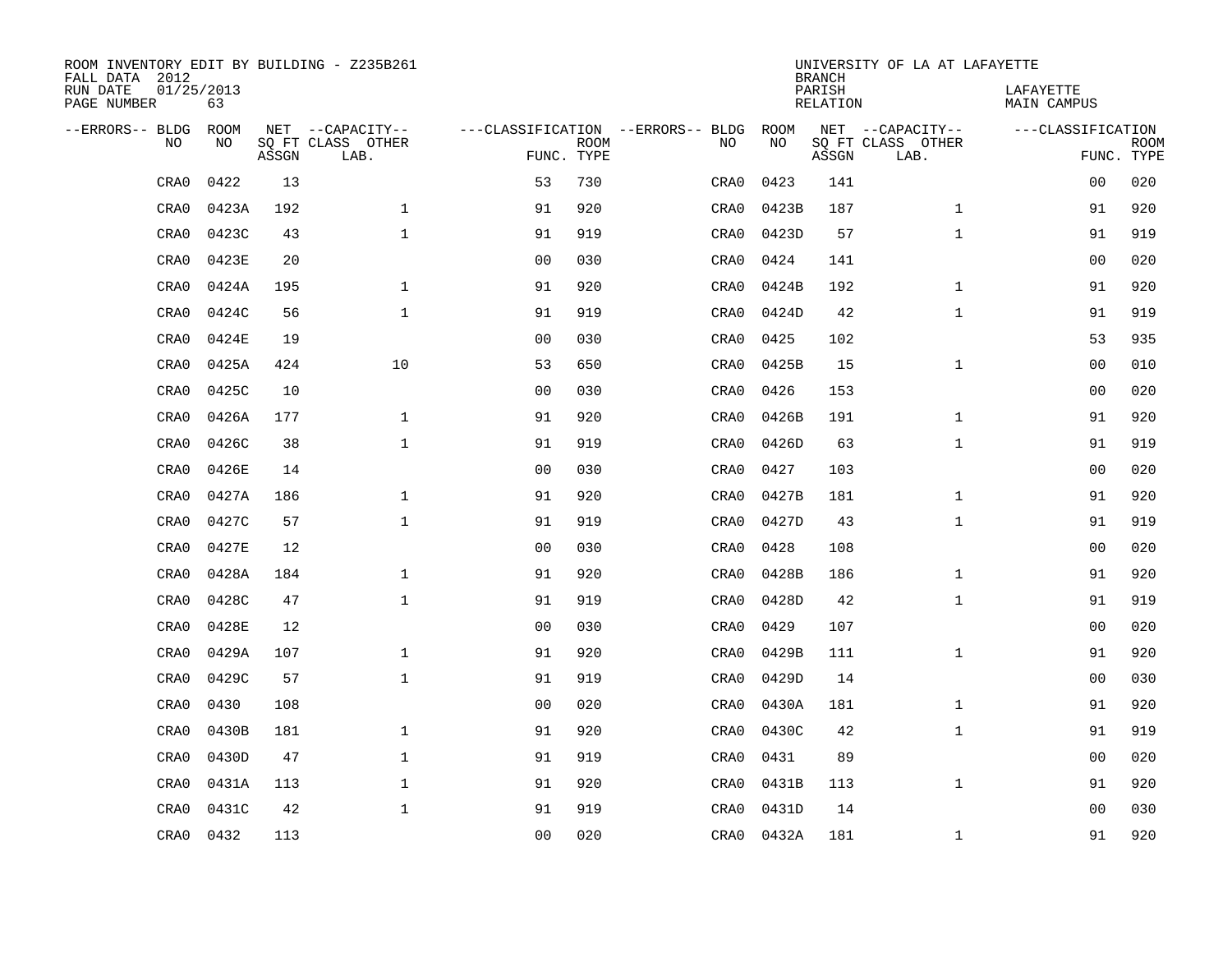| ROOM INVENTORY EDIT BY BUILDING - Z235B261<br>FALL DATA 2012 |                  |       |                           |                |                           |                                   |           | <b>BRANCH</b>             | UNIVERSITY OF LA AT LAFAYETTE |                          |                           |
|--------------------------------------------------------------|------------------|-------|---------------------------|----------------|---------------------------|-----------------------------------|-----------|---------------------------|-------------------------------|--------------------------|---------------------------|
| RUN DATE<br>PAGE NUMBER                                      | 01/25/2013<br>64 |       |                           |                |                           |                                   |           | PARISH<br><b>RELATION</b> |                               | LAFAYETTE<br>MAIN CAMPUS |                           |
| --ERRORS-- BLDG                                              | ROOM             |       | NET --CAPACITY--          |                |                           | ---CLASSIFICATION --ERRORS-- BLDG | ROOM      |                           | NET --CAPACITY--              | ---CLASSIFICATION        |                           |
| NO                                                           | NO               | ASSGN | SQ FT CLASS OTHER<br>LAB. |                | <b>ROOM</b><br>FUNC. TYPE | NO                                | NO        | ASSGN                     | SQ FT CLASS OTHER<br>LAB.     |                          | <b>ROOM</b><br>FUNC. TYPE |
| CRA0                                                         | 0432B            | 184   | $\mathbf{1}$              | 91             | 920                       | CRA0                              | 0432C     | 47                        | $\mathbf{1}$                  | 91                       | 919                       |
| CRA0                                                         | 0432D            | 48    | $\mathbf{1}$              | 91             | 920                       | CRA0                              | 0432E     | 12                        |                               | 0 <sub>0</sub>           | 030                       |
| CRA0                                                         | 0433             | 115   |                           | 0 <sub>0</sub> | 020                       | CRA0                              | 0433A     | 183                       | $\mathbf{1}$                  | 53                       | 920                       |
| CRA0                                                         | 0433B            | 180   | $\mathbf 1$               | 53             | 920                       | CRA0                              | 0433C     | 48                        | $\mathbf{1}$                  | 53                       | 919                       |
| CRA0                                                         | 0433D            | 48    | $\mathbf{1}$              | 53             | 919                       | CRA0                              | 0433E     | 12                        |                               | 00                       | 030                       |
| CRA0                                                         | 0434             | 108   |                           | 0 <sub>0</sub> | 020                       | CRA0                              | 0434A     | 184                       | $\mathbf{1}$                  | 91                       | 920                       |
| CRA0                                                         | 0434B            | 184   | $\mathbf{1}$              | 91             | 920                       | CRA0                              | 0434C     | 41                        | $\mathbf{1}$                  | 91                       | 919                       |
| CRA0                                                         | 0434D            | 43    | $\mathbf 1$               | 91             | 919                       | CRA0                              | 0434E     | 12                        |                               | 0 <sub>0</sub>           | 030                       |
| CRA0                                                         | 0435             | 112   |                           | 0 <sub>0</sub> | 020                       | CRA0                              | 0435A     | 187                       | $\mathbf{1}$                  | 91                       | 920                       |
| CRA0                                                         | 0435B            | 181   | $\mathbf{1}$              | 91             | 920                       | CRA0                              | 0435C     | 45                        | $\mathbf{1}$                  | 91                       | 919                       |
| CRA0                                                         | 0435D            | 12    |                           | 0 <sub>0</sub> | 030                       | CRA0                              | 0436      | 160                       |                               | 0 <sub>0</sub>           | 020                       |
| CRA0                                                         | 0436A            | 181   | $\mathbf 1$               | 91             | 920                       | CRA0                              | 0436B     | 175                       | $\mathbf{1}$                  | 91                       | 920                       |
| CRA0                                                         | 0436C            | 61    | $\mathbf{1}$              | 91             | 919                       | CRA0                              | 0436D     | 44                        | $\mathbf{1}$                  | 91                       | 920                       |
| CRA0                                                         | 0436E            | 18    |                           | 00             | 030                       | CRA0                              | 0437      | 94                        |                               | 0 <sub>0</sub>           | 020                       |
| CRA0                                                         | 0437A            | 113   | $\mathbf 1$               | 91             | 920                       | CRA0                              | 0437B     | 113                       | $\mathbf{1}$                  | 91                       | 920                       |
| CRA0                                                         | 0437C            | 42    | $\mathbf{1}$              | 91             | 919                       | CRA0                              | 0437D     | 13                        |                               | 00                       | 030                       |
| CRA0                                                         | 0439             | 93    |                           | 0 <sub>0</sub> | 020                       | CRA0                              | 0439A     | 136                       | $\mathbf{1}$                  | 91                       | 920                       |
| CRA0                                                         | 0439B            | 136   | $\mathbf 1$               | 91             | 920                       | CRA0                              | 0439C     | 56                        | $\mathbf{1}$                  | 91                       | 919                       |
| CRA0                                                         | 0439D            | 14    |                           | 0 <sub>0</sub> | 030                       | CRA0                              | 0440      | 71                        |                               | 53                       | 730                       |
| CRA0                                                         | 0441             | 109   |                           | 0 <sub>0</sub> | 020                       | CRA0                              | 0441A     | 181                       | $\mathbf{1}$                  | 91                       | 920                       |
| CRA0                                                         | 0441B            | 181   | $\mathbf{1}$              | 91             | 920                       | CRA0                              | 0441C     | 41                        | $\mathbf{1}$                  | 91                       | 919                       |
| CRA0                                                         | 0441D            | 41    | $\mathbf{1}$              | 91             | 919                       | CRA0                              | 0441E     | 13                        |                               | 0 <sub>0</sub>           | 030                       |
| CRA0                                                         | 0442             | 54    |                           | 0 <sub>0</sub> | 030                       | CRA0                              | 0443      | 426                       | 10                            | 53                       | 650                       |
| CRA0                                                         | 0443A            | 53    |                           | 53             | 655                       | CRA0                              | 0443B     | 13                        |                               | 0 <sub>0</sub>           | 030                       |
| CRA0                                                         | 0444             | 65    |                           | 53             | 730                       | CRA0                              | 0445      | 81                        |                               | 53                       | 730                       |
| CRA0                                                         | 0446             | 70    | $\mathbf 1$               | 00             | 010                       |                                   | CRA0 0447 | 91                        |                               | 0 <sub>0</sub>           | 020                       |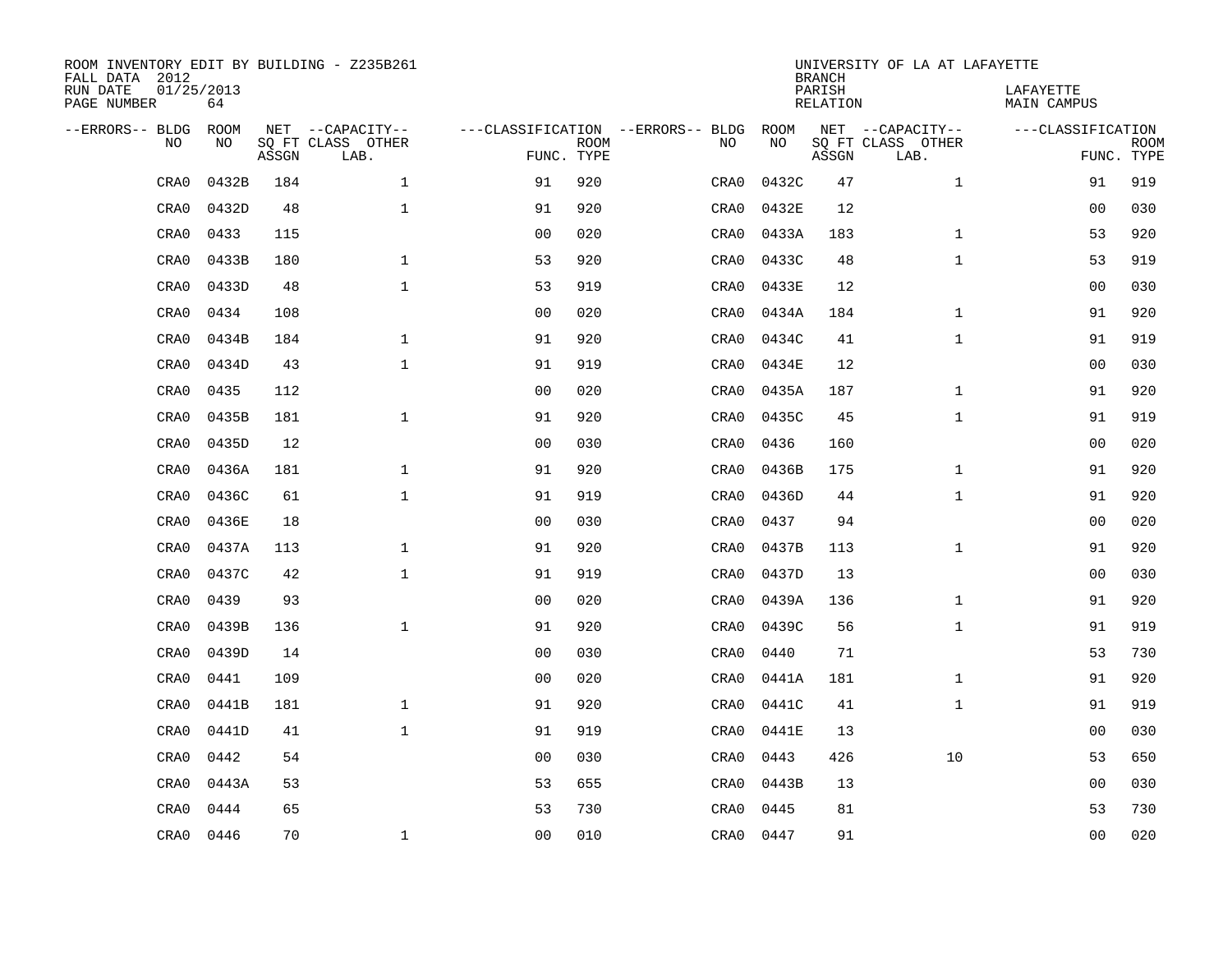| ROOM INVENTORY EDIT BY BUILDING - Z235B261<br>FALL DATA 2012 |                  |       |                           |                |      |                                        |                                                               | <b>BRANCH</b>      | UNIVERSITY OF LA AT LAFAYETTE                                                                              |                                 |                           |
|--------------------------------------------------------------|------------------|-------|---------------------------|----------------|------|----------------------------------------|---------------------------------------------------------------|--------------------|------------------------------------------------------------------------------------------------------------|---------------------------------|---------------------------|
| RUN DATE<br>PAGE NUMBER                                      | 01/25/2013<br>65 |       |                           |                |      |                                        |                                                               | PARISH<br>RELATION |                                                                                                            | LAFAYETTE<br><b>MAIN CAMPUS</b> |                           |
| --ERRORS-- BLDG ROOM                                         |                  |       | NET --CAPACITY--          |                |      | ---CLASSIFICATION --ERRORS-- BLDG ROOM |                                                               |                    | NET --CAPACITY--                                                                                           | ---CLASSIFICATION               |                           |
| NO.                                                          | NO               | ASSGN | SQ FT CLASS OTHER<br>LAB. | FUNC. TYPE     | ROOM | NO                                     | NO                                                            | ASSGN              | SQ FT CLASS OTHER<br>LAB.                                                                                  |                                 | <b>ROOM</b><br>FUNC. TYPE |
| CRA0                                                         | 0447A            | 113   | $\mathbf{1}$              | 91             | 920  | CRA0                                   | 0447B                                                         | 113                | $\mathbf{1}$                                                                                               | 91                              | 920                       |
| CRA0                                                         | 0447C            | 45    | $\mathbf{1}$              | 91             | 919  | CRA0                                   | 0447D                                                         | 14                 |                                                                                                            | 0 <sub>0</sub>                  | 030                       |
| CRA0                                                         | 0448             | 112   |                           | 0 <sub>0</sub> | 020  | CRA0                                   | 0448A                                                         | 154                | $\mathbf{1}$                                                                                               | 91                              | 920                       |
| CRA0                                                         | 0448B            | 184   | $\mathbf 1$               | 91             | 920  | CRA0                                   | 0448C                                                         | 47                 | $\mathbf{1}$                                                                                               | 91                              | 919                       |
| CRA0                                                         | 0448D            | 43    | $\mathbf{1}$              | 91             | 919  | CRA0                                   | 0448E                                                         | 12                 |                                                                                                            | 0 <sub>0</sub>                  | 030                       |
| CRA0                                                         | 0449             | 95    |                           | 0 <sub>0</sub> | 020  | CRA0                                   | 0449A                                                         | 113                | $\mathbf{1}$                                                                                               | 91                              | 920                       |
| CRA0                                                         | 0449B            | 113   | $\mathbf{1}$              | 91             | 920  | CRA0                                   | 0449C                                                         | 44                 | $\mathbf{1}$                                                                                               | 91                              | 919                       |
| CRA0                                                         | 0449D            | 13    |                           | 0 <sub>0</sub> | 030  | CRA0                                   | 0450                                                          | 133                |                                                                                                            | 00                              | 020                       |
| CRA0                                                         | 0450A            | 188   | $\mathbf{1}$              | 91             | 920  | CRA0                                   | 0450B                                                         | 183                | $\mathbf{1}$                                                                                               | 91                              | 920                       |
| CRA0                                                         | 0450C            | 42    | $\mathbf 1$               | 91             | 919  | CRA0                                   | 0450D                                                         | 55                 | $\mathbf{1}$                                                                                               | 91                              | 919                       |
| CRA0                                                         | 0450E            | 19    |                           | 0 <sub>0</sub> | 030  | CRA0                                   | 0451                                                          | 128                |                                                                                                            | 0 <sub>0</sub>                  | 020                       |
| CRA0                                                         | 0451A            | 187   | $\mathbf 1$               | 91             | 920  | CRA0                                   | 0451B                                                         | 189                | $\mathbf{1}$                                                                                               | 91                              | 920                       |
| CRA0                                                         | 0451C            | 55    | $\mathbf{1}$              | 91             | 919  |                                        | CRA0 0451D                                                    | 57                 | $\mathbf{1}$                                                                                               | 91                              | 919                       |
| CRA0                                                         | 0451E            | 19    |                           | 0 <sub>0</sub> | 030  |                                        | TOTAL NUMBER CLASSROOMS<br>TOTAL NUMBER LABS 210              |                    | TOTAL NET ASSIGN SQ. FT. IN ROOM FILE<br>TOTAL NUMBER COMPUTER CLASSROOMS<br>TOTAL NUMBER SPECIAL LABS 220 | 63,683                          |                           |
| CRSB                                                         | 0100             | 76    |                           | 0 <sub>0</sub> | 020  |                                        | CRSB 0100A                                                    | 100                |                                                                                                            | 11                              | 590                       |
| CRSB                                                         | 0101             | 100   | $\mathbf{1}$              | 11             | 310  |                                        | CRSB 0102                                                     | 88                 | 2                                                                                                          | 11                              | 575                       |
| CRSB                                                         | 0103             | 207   | 2                         | 11             | 540  |                                        | CRSB 0104                                                     | 100                |                                                                                                            | 11                              | 575                       |
| CRSB                                                         | 0105             | 855   |                           | 11             | 570  |                                        | CRSB 0106                                                     | 855                |                                                                                                            | 11                              | 575                       |
|                                                              | CRSB 0107        | 256   | 2                         | 11             | 310  |                                        | CRSB 0108<br>TOTAL NUMBER CLASSROOMS<br>TOTAL NUMBER LABS 210 | 120                | TOTAL NET ASSIGN SQ. FT. IN ROOM FILE<br>TOTAL NUMBER COMPUTER CLASSROOMS<br>TOTAL NUMBER SPECIAL LABS 220 | 00 <sub>0</sub><br>2,561        | 030                       |
|                                                              | DNLP 0100        | 1918  |                           | 0 <sub>0</sub> | 020  |                                        | DNLP 0101                                                     | 317                | 1                                                                                                          | 11                              | 910                       |
|                                                              | DNLP 0101A       | 136   | $\mathbf 1$               | 11             | 920  |                                        | DNLP 0101B                                                    | 136                | $\mathbf{1}$                                                                                               | 11                              | 920                       |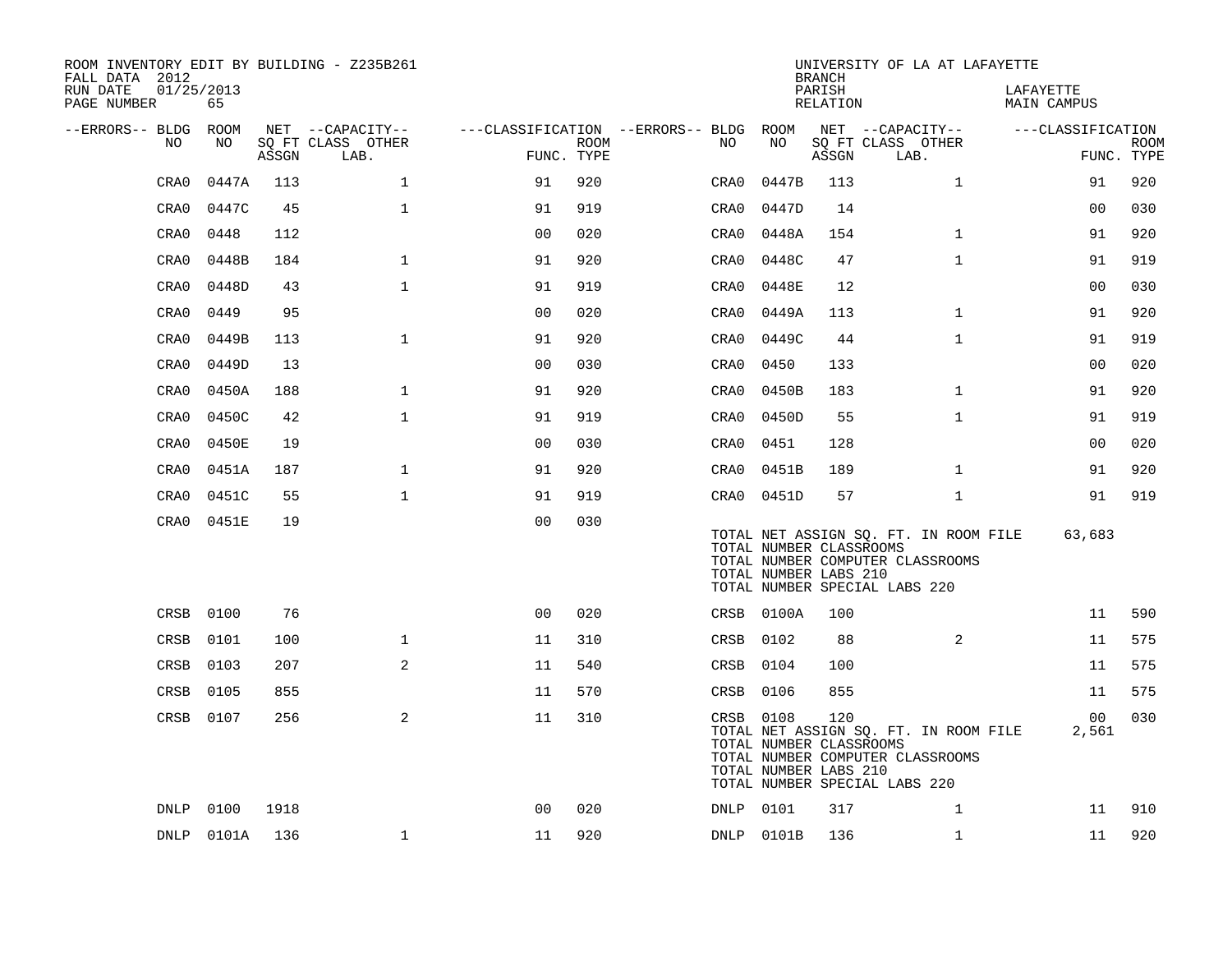| FALL DATA 2012<br>RUN DATE<br>PAGE NUMBER | 01/25/2013  | 66          |       | ROOM INVENTORY EDIT BY BUILDING - Z235B261    |                                                 |             |             |            | <b>BRANCH</b><br>PARISH<br>RELATION | UNIVERSITY OF LA AT LAFAYETTE                 | LAFAYETTE<br>MAIN CAMPUS        |             |
|-------------------------------------------|-------------|-------------|-------|-----------------------------------------------|-------------------------------------------------|-------------|-------------|------------|-------------------------------------|-----------------------------------------------|---------------------------------|-------------|
| --ERRORS-- BLDG                           | NO          | ROOM<br>NO. | ASSGN | NET --CAPACITY--<br>SO FT CLASS OTHER<br>LAB. | ---CLASSIFICATION --ERRORS-- BLDG<br>FUNC. TYPE | <b>ROOM</b> | NO          | ROOM<br>NO | ASSGN                               | NET --CAPACITY--<br>SQ FT CLASS OTHER<br>LAB. | ---CLASSIFICATION<br>FUNC. TYPE | <b>ROOM</b> |
|                                           | <b>DNLP</b> | 0102        | 396   | $\mathbf{1}$                                  | 11                                              | 920         | DNLP        | 0102A      | 145                                 | $\mathbf{1}$                                  | 11                              | 920         |
|                                           | <b>DNLP</b> | 0102B       | 138   | $\mathbf 1$                                   | 11                                              | 920         | <b>DNLP</b> | 0102C      | 138                                 | $\mathbf{1}$                                  | 11                              | 920         |
|                                           | <b>DNLP</b> | 0103        | 317   | $\mathbf 1$                                   | 11                                              | 910         | <b>DNLP</b> | 0103A      | 136                                 | $\mathbf{1}$                                  | 11                              | 920         |
|                                           | <b>DNLP</b> | 0103B       | 136   | $\mathbf 1$                                   | 11                                              | 920         | DNLP        | 0104       | 396                                 | $\mathbf{1}$                                  | 11                              | 910         |
|                                           | <b>DNLP</b> | 0104A       | 145   | $\mathbf{1}$                                  | 11                                              | 920         | DNLP        | 0104B      | 138                                 | $\mathbf{1}$                                  | 11                              | 920         |
|                                           | <b>DNLP</b> | 0104C       | 138   | $\mathbf{1}$                                  | 11                                              | 920         | DNLP        | 0105       | 317                                 | $\mathbf{1}$                                  | 11                              | 910         |
|                                           | <b>DNLP</b> | 0105A       | 136   | $\mathbf{1}$                                  | 11                                              | 920         | DNLP        | 0105B      | 136                                 | $\mathbf{1}$                                  | 11                              | 920         |
|                                           | <b>DNLP</b> | 0106        | 317   | $\mathbf 1$                                   | 11                                              | 910         | DNLP        | 0106A      | 136                                 | $\mathbf{1}$                                  | 11                              | 920         |
|                                           | DNLP        | 0106B       | 136   | $\mathbf 1$                                   | 11                                              | 920         | DNLP        | 0107       | 396                                 | $\mathbf{1}$                                  | 11                              | 910         |
|                                           | DNLP        | 0107A       | 145   | 1                                             | 11                                              | 920         | DNLP        | 0107B      | 138                                 | $\mathbf{1}$                                  | 11                              | 920         |
|                                           | DNLP        | 0107C       | 138   | 1                                             | 11                                              | 920         | DNLP        | 0108       | 317                                 | $\mathbf{1}$                                  | 11                              | 910         |
|                                           | <b>DNLP</b> | 0108A       | 136   | $\mathbf 1$                                   | 11                                              | 920         | DNLP        | 0108B      | 136                                 | $\mathbf{1}$                                  | 11                              | 920         |
|                                           | DNLP        | 0109        | 396   | 1                                             | 11                                              | 910         | DNLP        | 0109A      | 145                                 | $\mathbf{1}$                                  | 11                              | 920         |
|                                           | <b>DNLP</b> | 0109B       | 138   | $\mathbf{1}$                                  | 11                                              | 920         | DNLP        | 0109C      | 138                                 | $\mathbf{1}$                                  | 11                              | 920         |
|                                           | <b>DNLP</b> | 0110        | 317   | $\mathbf 1$                                   | 11                                              | 910         | DNLP        | 0110A      | 136                                 | $\mathbf{1}$                                  | 11                              | 920         |
|                                           | <b>DNLP</b> | 0110B       | 136   | 1                                             | 11                                              | 920         | <b>DNLP</b> | 0200       | 1918                                | $\mathbf{1}$                                  | 00                              | 020         |
|                                           | <b>DNLP</b> | 0201        | 317   | $\mathbf 1$                                   | 11                                              | 910         | DNLP        | 0201A      | 317                                 | $\mathbf{1}$                                  | 11                              | 920         |
|                                           | <b>DNLP</b> | 0201B       | 140   | $\mathbf 1$                                   | 11                                              | 920         | <b>DNLP</b> | 0202       | 397                                 | $\mathbf{1}$                                  | 11                              | 910         |
|                                           | <b>DNLP</b> | 0202A       | 140   | $\mathbf{1}$                                  | 11                                              | 920         | DNLP        | 0202B      | 140                                 | $\mathbf{1}$                                  | 11                              | 920         |
|                                           | <b>DNLP</b> | 0202C       | 140   | $\mathbf{1}$                                  | 11                                              | 920         | DNLP        | 0203       | 317                                 | $\mathbf{1}$                                  | 11                              | 910         |
|                                           | <b>DNLP</b> | 0203A       | 140   | $\mathbf{1}$                                  | 11                                              | 920         | DNLP        | 0203B      | 140                                 | $\mathbf{1}$                                  | 11                              | 920         |
|                                           | <b>DNLP</b> | 0204        | 397   | $\mathbf{1}$                                  | 11                                              | 920         | <b>DNLP</b> | 0204A      | 140                                 | $\mathbf{1}$                                  | 11                              | 920         |
|                                           | <b>DNLP</b> | 0204B       | 140   | $\mathbf 1$                                   | 11                                              | 920         | <b>DNLP</b> | 0204C      | 140                                 | $\mathbf{1}$                                  | 11                              | 920         |
|                                           | DNLP        | 0205        | 317   | $\mathbf{1}$                                  | 11                                              | 910         | DNLP        | 0205A      | 140                                 | $\mathbf{1}$                                  | 11                              | 920         |
|                                           | DNLP        | 0205B       | 140   | 1                                             | 11                                              | 920         | DNLP        | 0206       | 317                                 | $\mathbf{1}$                                  | 11                              | 910         |
|                                           |             | DNLP 0206A  | 140   | 1                                             | 11                                              | 920         | DNLP        | 0206B      | 140                                 | $\mathbf{1}$                                  | 11                              | 920         |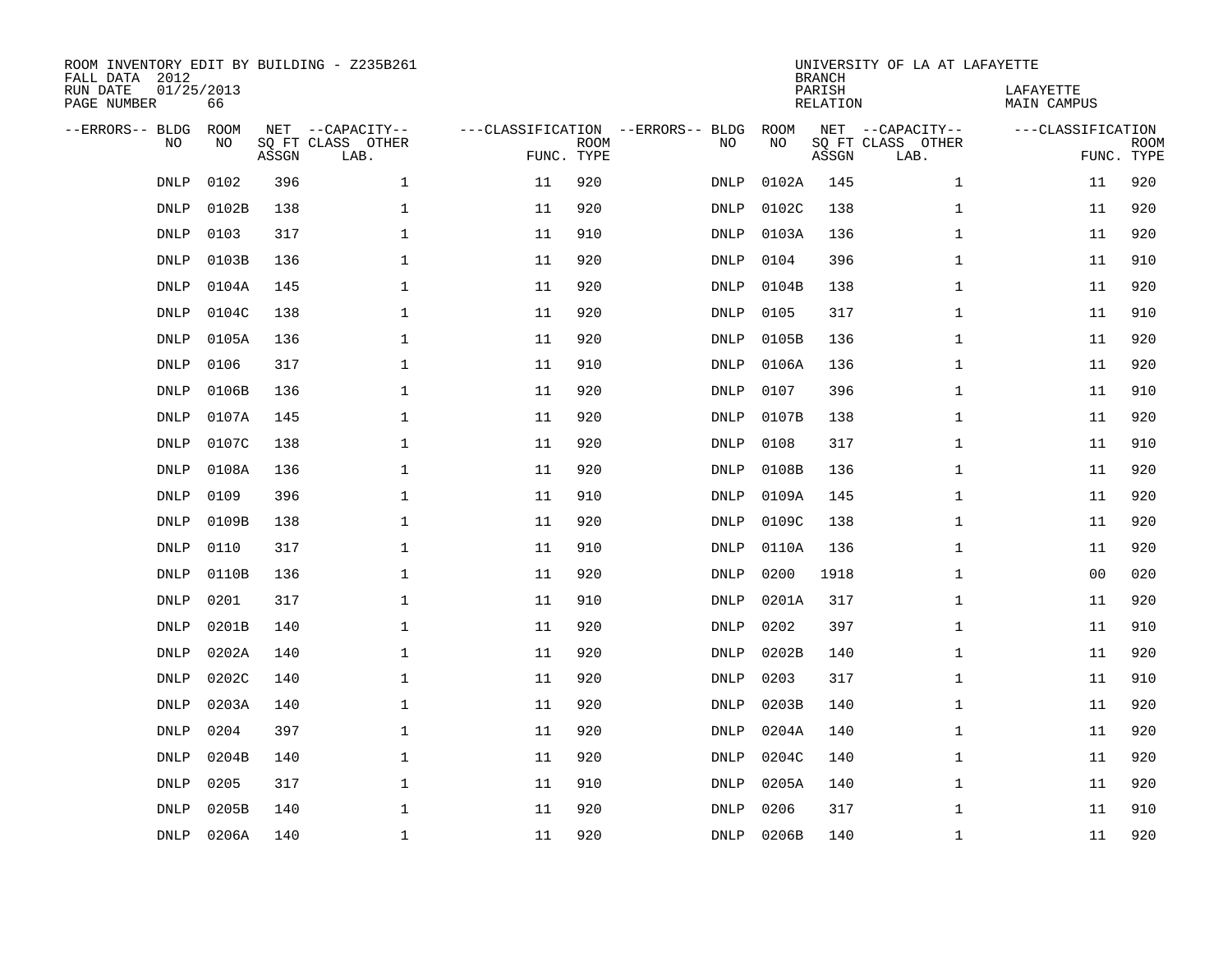| ROOM INVENTORY EDIT BY BUILDING - Z235B261<br>FALL DATA 2012 |                  |       |                           |                                   |             |             |            | <b>BRANCH</b>             | UNIVERSITY OF LA AT LAFAYETTE         |                                 |                           |
|--------------------------------------------------------------|------------------|-------|---------------------------|-----------------------------------|-------------|-------------|------------|---------------------------|---------------------------------------|---------------------------------|---------------------------|
| RUN DATE<br>PAGE NUMBER                                      | 01/25/2013<br>67 |       |                           |                                   |             |             |            | PARISH<br><b>RELATION</b> |                                       | LAFAYETTE<br><b>MAIN CAMPUS</b> |                           |
| --ERRORS-- BLDG                                              | <b>ROOM</b>      |       | NET --CAPACITY--          | ---CLASSIFICATION --ERRORS-- BLDG |             |             | ROOM<br>NO |                           | NET --CAPACITY--                      | ---CLASSIFICATION               |                           |
| NO                                                           | NO               | ASSGN | SQ FT CLASS OTHER<br>LAB. | FUNC. TYPE                        | <b>ROOM</b> | NO          |            | ASSGN                     | SQ FT CLASS OTHER<br>LAB.             |                                 | <b>ROOM</b><br>FUNC. TYPE |
| <b>DNLP</b>                                                  | 0207             | 397   | $\mathbf 1$               | 11                                | 910         | DNLP        | 0207A      | 140                       | $\mathbf{1}$                          | 11                              | 920                       |
| <b>DNLP</b>                                                  | 0207B            | 140   | $\mathbf 1$               | 11                                | 920         | DNLP        | 0207C      | 140                       | $\mathbf{1}$                          | 11                              | 920                       |
| <b>DNLP</b>                                                  | 0208             | 317   | $\mathbf 1$               | 11                                | 910         | DNLP        | 0208A      | 140                       | $\mathbf{1}$                          | 11                              | 920                       |
| <b>DNLP</b>                                                  | 0208B            | 140   | 1                         | 11                                | 920         | <b>DNLP</b> | 0209       | 397                       | $\mathbf{1}$                          | 11                              | 910                       |
| DNLP                                                         | 0209A            | 140   | $\mathbf{1}$              | 11                                | 920         | DNLP        | 0209B      | 140                       | $\mathbf{1}$                          | 11                              | 920                       |
| <b>DNLP</b>                                                  | 0209C            | 140   | $\mathbf 1$               | 11                                | 920         | DNLP        | 0210       | 317                       | $\mathbf{1}$                          | 11                              | 910                       |
| <b>DNLP</b>                                                  | 0210A            | 140   | $\mathbf 1$               | 11                                | 920         | DNLP        | 0210B      | 140                       | $\mathbf{1}$                          | 11                              | 920                       |
| <b>DNLP</b>                                                  | 0300             | 1918  |                           | 0 <sub>0</sub>                    | 020         | DNLP        | 0301       | 317                       | $\mathbf{1}$                          | 11                              | 910                       |
| <b>DNLP</b>                                                  | 0301A            | 140   | $\mathbf{1}$              | 11                                | 910         | DNLP        | 0301B      | 140                       | $\mathbf{1}$                          | 11                              | 910                       |
| <b>DNLP</b>                                                  | 0302             | 397   | $\mathbf 1$               | 11                                | 910         | DNLP        | 0302A      | 140                       | $\mathbf{1}$                          | 11                              | 910                       |
| DNLP                                                         | 0302B            | 140   | 1                         | 11                                | 910         | DNLP        | 0302C      | 140                       | $\mathbf{1}$                          | 11                              | 910                       |
| <b>DNLP</b>                                                  | 0303             | 317   | $\mathbf 1$               | 11                                | 910         | DNLP        | 0303A      | 140                       | $\mathbf{1}$                          | 11                              | 910                       |
| <b>DNLP</b>                                                  | 0303B            | 140   | $\mathbf 1$               | 11                                | 910         | DNLP        | 0304       | 397                       | 1                                     | 11                              | 910                       |
| DNLP                                                         | 0304A            | 140   | $\mathbf 1$               | 11                                | 910         | DNLP        | 0304B      | 140                       | $\mathbf{1}$                          | 11                              | 910                       |
| DNLP                                                         | 0304C            | 140   | 1                         | 11                                | 910         | DNLP        | 0305       | 317                       | $\mathbf{1}$                          | 11                              | 910                       |
| <b>DNLP</b>                                                  | 0305A            | 140   | $\mathbf{1}$              | 11                                | 910         | DNLP        | 0305B      | 140                       | $\mathbf{1}$                          | 11                              | 910                       |
| <b>DNLP</b>                                                  | 0306             | 317   | $\mathbf 1$               | 11                                | 910         | DNLP        | 0306A      | 140                       | $\mathbf{1}$                          | 11                              | 910                       |
| <b>DNLP</b>                                                  | 0306B            | 140   | 1                         | 11                                | 910         | DNLP        | 0307       | 397                       | $\mathbf{1}$                          | 11                              | 910                       |
| <b>DNLP</b>                                                  | 0307A            | 140   | $\mathbf 1$               | 11                                | 920         | DNLP        | 0307B      | 140                       | $\mathbf{1}$                          | 11                              | 920                       |
| <b>DNLP</b>                                                  | 0307C            | 140   | $\mathbf 1$               | 11                                | 920         | DNLP        | 0308       | 317                       | $\mathbf{1}$                          | 11                              | 910                       |
| DNLP                                                         | 0308A            | 140   | $\mathbf 1$               | 11                                | 910         | DNLP        | 0308B      | 145                       | $\mathbf{1}$                          | 11                              | 910                       |
| <b>DNLP</b>                                                  | 0309             | 397   | $\mathbf 1$               | 11                                | 910         | <b>DNLP</b> | 0309A      | 140                       | $\mathbf{1}$                          | 11                              | 910                       |
| <b>DNLP</b>                                                  | 0309B            | 140   | $\mathbf 1$               | 11                                | 910         | DNLP        | 0309C      | 140                       | $\mathbf{1}$                          | 11                              | 910                       |
| <b>DNLP</b>                                                  | 0310             | 317   | $\mathbf{1}$              | 11                                | 910         | DNLP        | 0310A      | 140                       | $\mathbf{1}$                          | 11                              | 910                       |
| DNLP                                                         | 0310B            | 140   | $\mathbf 1$               | 11                                | 910         |             |            |                           | TOTAL NET ASSIGN SQ. FT. IN ROOM FILE | 20,684                          |                           |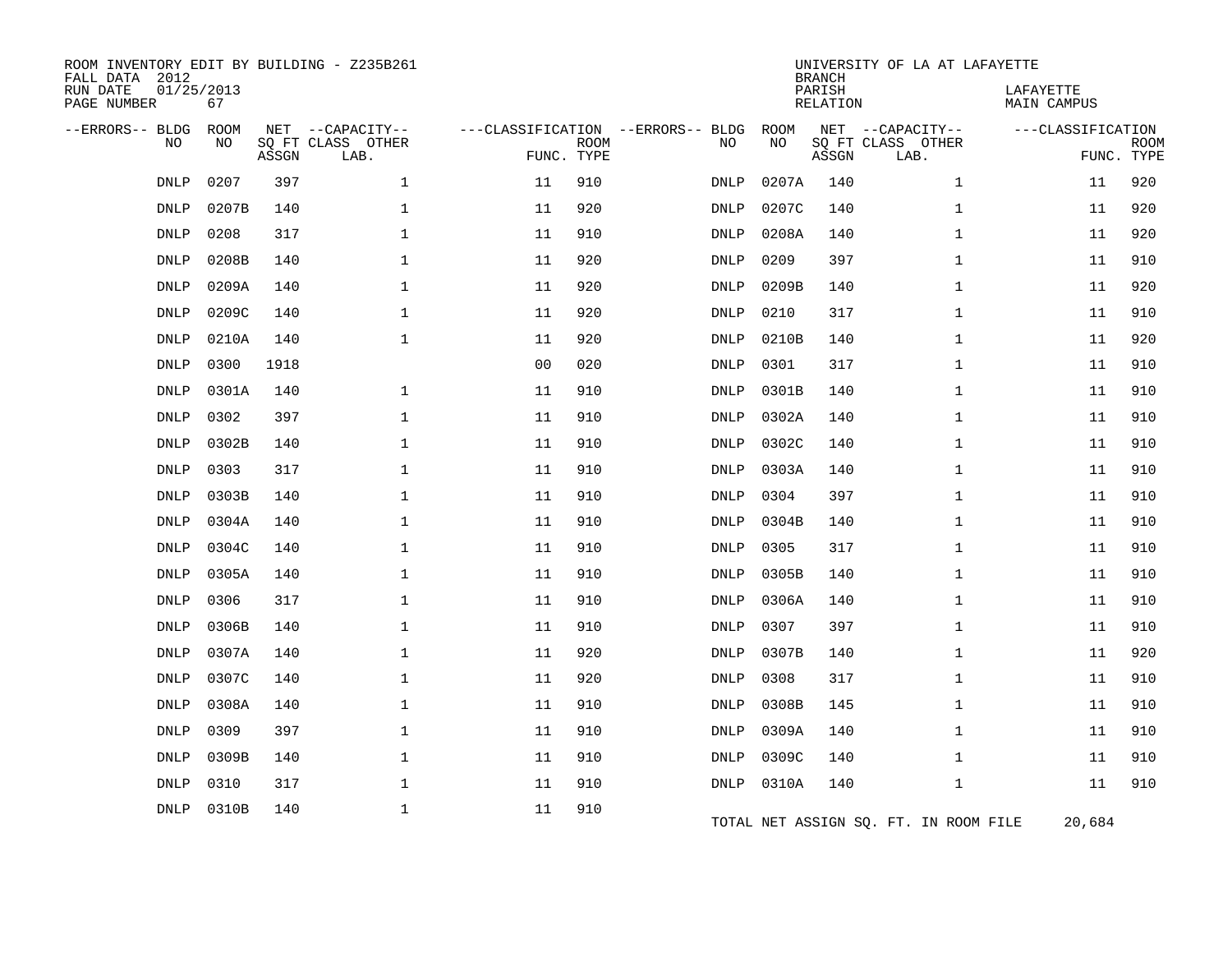| ROOM INVENTORY EDIT BY BUILDING - Z235B261<br>FALL DATA 2012 |                |      |                                                                                                |                |                    |           |                 | UNIVERSITY OF LA AT LAFAYETTE<br><b>BRANCH</b>                                                                                                                 |              |                          |                |             |
|--------------------------------------------------------------|----------------|------|------------------------------------------------------------------------------------------------|----------------|--------------------|-----------|-----------------|----------------------------------------------------------------------------------------------------------------------------------------------------------------|--------------|--------------------------|----------------|-------------|
| 01/25/2013<br>RUN DATE<br>PAGE NUMBER                        | 68             |      |                                                                                                |                |                    |           |                 | PARISH<br>RELATION                                                                                                                                             |              | LAFAYETTE<br>MAIN CAMPUS |                |             |
| --ERRORS-- BLDG ROOM                                         |                |      | NET --CAPACITY-- - ---CLASSIFICATION --ERRORS-- BLDG ROOM NET --CAPACITY-- - ---CLASSIFICATION |                |                    |           | NO              |                                                                                                                                                                |              |                          |                |             |
| NO                                                           | NO             |      | SQ FT CLASS OTHER<br>ASSGN LAB.                                                                | <b>FUNC</b>    | ROOM<br>FUNC. TYPE | NO        |                 | SQ FT CLASS OTHER<br>ASSGN LAB.<br>TOTAL NUMBER CLASSROOMS<br>TOTAL NUMBER COMPUTER CLASSROOMS<br>TOTAL NUMBER LABS 210<br>TOTAL NUMBER SPECIAL LABS 220       |              |                          | FUNC. TYPE     | <b>ROOM</b> |
|                                                              | DPF2 0101 1038 |      |                                                                                                | 11             | 570                |           |                 | TOTAL NET ASSIGN SQ. FT. IN ROOM FILE<br>TOTAL NUMBER CLASSROOMS<br>TOTAL NUMBER COMPUTER CLASSROOMS<br>TOTAL NUMBER LABS 210<br>TOTAL NUMBER SPECIAL LABS 220 |              |                          | 1,038          |             |
|                                                              | DPF3 0101 2076 |      |                                                                                                | 21             | 570                |           |                 | TOTAL NET ASSIGN SQ. FT. IN ROOM FILE<br>TOTAL NUMBER CLASSROOMS<br>TOTAL NUMBER COMPUTER CLASSROOMS<br>TOTAL NUMBER LABS 210<br>TOTAL NUMBER SPECIAL LABS 220 |              |                          | 2,076          |             |
|                                                              | DPF4 0101 1038 |      |                                                                                                |                | 11 570             |           |                 | TOTAL NET ASSIGN SQ. FT. IN ROOM FILE<br>TOTAL NUMBER CLASSROOMS<br>TOTAL NUMBER COMPUTER CLASSROOMS<br>TOTAL NUMBER LABS 210<br>TOTAL NUMBER SPECIAL LABS 220 |              |                          | 1,038          |             |
|                                                              | DPF5 0101 2076 |      |                                                                                                | 11             | 570                |           |                 | TOTAL NET ASSIGN SQ. FT. IN ROOM FILE<br>TOTAL NUMBER CLASSROOMS<br>TOTAL NUMBER COMPUTER CLASSROOMS<br>TOTAL NUMBER LABS 210<br>TOTAL NUMBER SPECIAL LABS 220 |              |                          | 2,076          |             |
|                                                              | DPF6 0101      | 2076 |                                                                                                | 11             | 570                |           |                 | TOTAL NET ASSIGN SQ. FT. IN ROOM FILE<br>TOTAL NUMBER CLASSROOMS<br>TOTAL NUMBER COMPUTER CLASSROOMS<br>TOTAL NUMBER LABS 210<br>TOTAL NUMBER SPECIAL LABS 220 |              |                          | 2,076          |             |
|                                                              | ECOL 0100      | 701  |                                                                                                | 0 <sup>0</sup> | 020                |           | ECOL 0100A 3620 |                                                                                                                                                                |              |                          | 00             | 020         |
|                                                              | ECOL 0100B     | 330  |                                                                                                | 0 <sub>0</sub> | 020                |           | ECOL 0100C      | 45                                                                                                                                                             |              |                          | 0 <sub>0</sub> | 020         |
|                                                              | ECOL 0100D     | 78   |                                                                                                | 00             | 020                | ECOL 0101 |                 | 152                                                                                                                                                            | 2            |                          | 45             | 315         |
|                                                              | ECOL 0102      | 272  | 4                                                                                              | 45             | 720                | ECOL 0103 |                 | 414                                                                                                                                                            | 8            |                          | 45             | 350         |
|                                                              | ECOL 0104      | 238  | 6                                                                                              | 45             | 350                | ECOL 0105 |                 | 30                                                                                                                                                             | $\mathbf{1}$ |                          | 0 <sub>0</sub> | 030         |
|                                                              | ECOL 0106      | 202  | $\mathbf{1}$                                                                                   | 61             | 310                | ECOL 0107 |                 | 131                                                                                                                                                            | $\mathbf{1}$ |                          | 61             | 310         |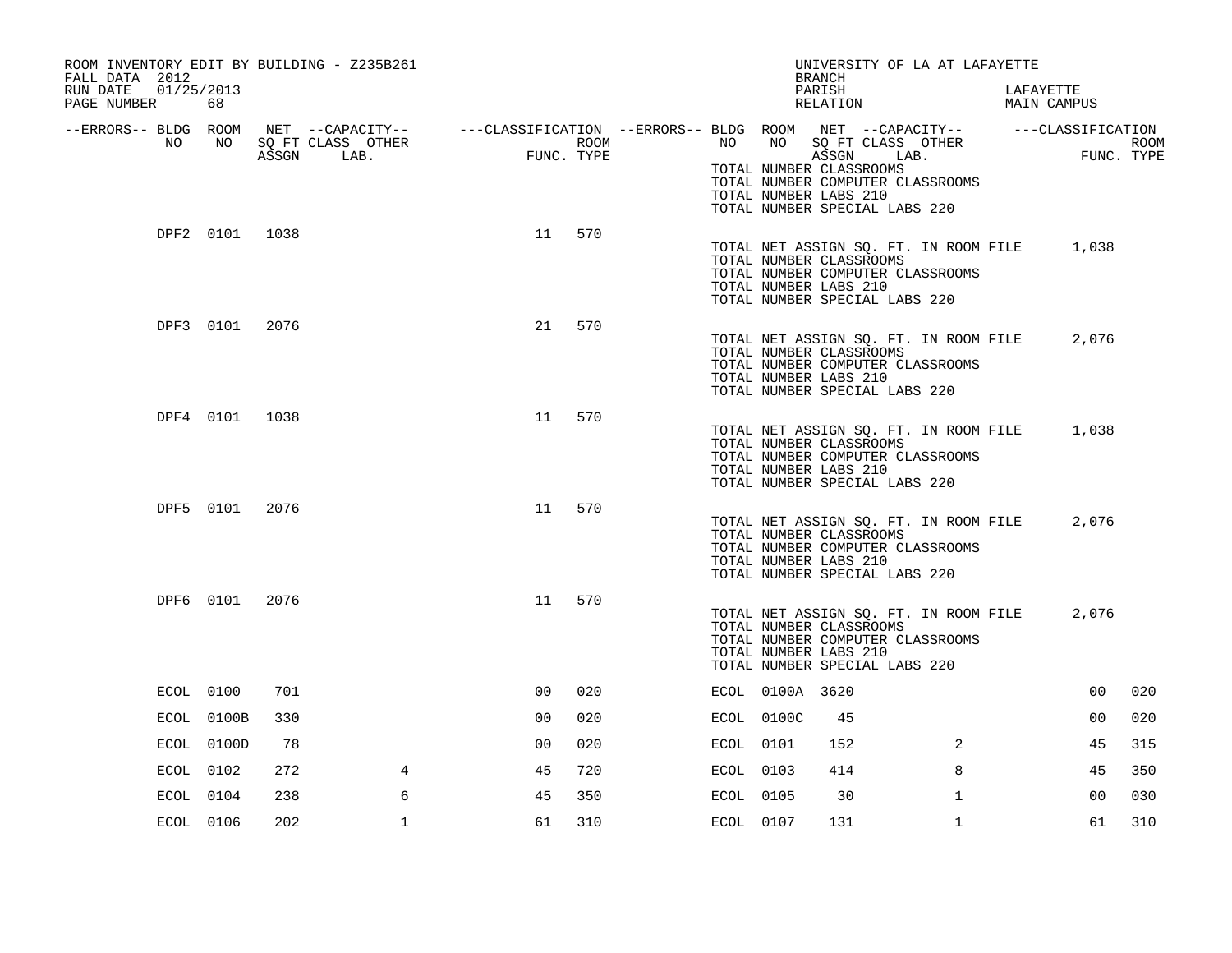| FALL DATA 2012<br>RUN DATE<br>PAGE NUMBER | 01/25/2013<br>69 |       | ROOM INVENTORY EDIT BY BUILDING - Z235B261    |                                                 |             |      |            | <b>BRANCH</b><br>PARISH<br>RELATION | UNIVERSITY OF LA AT LAFAYETTE                 | LAFAYETTE<br>MAIN CAMPUS |                           |
|-------------------------------------------|------------------|-------|-----------------------------------------------|-------------------------------------------------|-------------|------|------------|-------------------------------------|-----------------------------------------------|--------------------------|---------------------------|
| --ERRORS-- BLDG<br><b>NO</b>              | ROOM<br>NO.      | ASSGN | NET --CAPACITY--<br>SO FT CLASS OTHER<br>LAB. | ---CLASSIFICATION --ERRORS-- BLDG<br>FUNC. TYPE | <b>ROOM</b> | NO   | ROOM<br>NO | ASSGN                               | NET --CAPACITY--<br>SQ FT CLASS OTHER<br>LAB. | ---CLASSIFICATION        | <b>ROOM</b><br>FUNC. TYPE |
| <b>ECOL</b>                               | 0108             | 131   | $\mathbf{1}$                                  | 61                                              | 310         | ECOL | 0109       | 127                                 | $\mathbf{1}$                                  | 61                       | 310                       |
| <b>ECOL</b>                               | 0110             | 51    | $\mathbf 1$                                   | 0 <sub>0</sub>                                  | 030         | ECOL | 0111       | 42                                  | $\mathbf{1}$                                  | 00                       | 030                       |
| <b>ECOL</b>                               | 0112             | 119   | 3                                             | 0 <sub>0</sub>                                  | 030         | ECOL | 0113       | 119                                 | 3                                             | 0 <sub>0</sub>           | 030                       |
| ECOL                                      | 0114             | 135   | 4                                             | 45                                              | 650         |      | ECOL 0115  | 206                                 | $\overline{a}$                                | 61                       | 310                       |
| <b>ECOL</b>                               | 0116             | 202   | 2                                             | 61                                              | 310         |      | ECOL 0117  | 202                                 | $\overline{2}$                                | 61                       | 310                       |
| <b>ECOL</b>                               | 0118             | 202   | 2                                             | 61                                              | 310         |      | ECOL 0119  | 202                                 | 2                                             | 61                       | 310                       |
| ECOL                                      | 0120             | 606   | 6                                             | 61                                              | 310         |      | ECOL 0120A | 16                                  |                                               | 45                       | 315                       |
| ECOL                                      | 0121             | 202   | 6                                             | 61                                              | 310         |      | ECOL 0122  | 149                                 | $\mathbf{1}$                                  | 11                       | 310                       |
| ECOL                                      | 0123             | 52    | $\mathbf 1$                                   | 0 <sub>0</sub>                                  | 010         | ECOL | 0124       | 1558                                |                                               | 45                       | 730                       |
| ECOL                                      | 0124A            | 167   | 1                                             | 61                                              | 310         |      | ECOL 0125  | 1203                                | 8                                             | 45                       | 720                       |
| ECOL                                      | 0125A            | 167   | $\mathbf 1$                                   | 61                                              | 310         |      | ECOL 0126  | 95                                  | $\mathbf{1}$                                  | 61                       | 310                       |
| ECOL                                      | 0126A            | 167   | $\mathbf 1$                                   | 61                                              | 310         |      | ECOL 0126B | 400                                 | 24                                            | 11                       | 110                       |
| <b>ECOL</b>                               | 0126C            | 707   | 32                                            | 11                                              | 110         | ECOL | 0127       | 1216                                | 8                                             | 45                       | 720                       |
| ECOL                                      | 0127A            | 167   | $\mathbf{1}$                                  | 61                                              | 310         | ECOL | 0128       | 1216                                | 8                                             | 45                       | 720                       |
| ECOL                                      | 0128A            | 167   | $\mathbf 1$                                   | 61                                              | 310         | ECOL | 0129       | 1216                                | 8                                             | 45                       | 720                       |
| ECOL                                      | 0129A            | 167   | 1                                             | 61                                              | 310         | ECOL | 0130       | 1216                                | 8                                             | 45                       | 720                       |
| <b>ECOL</b>                               | 0130A            | 167   | $\mathbf 1$                                   | 61                                              | 310         | ECOL | 0131       | 1216                                | 8                                             | 45                       | 720                       |
| ECOL                                      | 0131A            | 167   | $\mathbf{1}$                                  | 61                                              | 310         |      | ECOL 0132  | 2565                                | 8                                             | 45                       | 720                       |
|                                           | ECOL 0132A       | 142   | $\mathbf{1}$                                  | 61                                              | 310         |      | ECOL 0133  | 104                                 | 2                                             | 45                       | 730                       |
| ECOL                                      | 0134             | 37    | $\mathbf 1$                                   | 0 <sub>0</sub>                                  | 030         |      | ECOL 0134A | 37                                  |                                               | 0 <sub>0</sub>           | 030                       |
| ECOL                                      | 0135             | 206   | 6                                             | 45                                              | 730         |      | ECOL 0135A | 155                                 | $\mathbf{1}$                                  | 61                       | 310                       |
| ECOL                                      | 0135C            | 155   | 15                                            | 61                                              | 110         |      | ECOL 0136  | 622                                 | 3                                             | 61                       | 310                       |
| ECOL                                      | 0136A            | 159   | $\mathbf{1}$                                  | 61                                              | 310         |      | ECOL 0136B | 267                                 | $\mathbf{1}$                                  | 61                       | 310                       |
| ECOL                                      | 0136C            | 83    | $\mathbf{1}$                                  | 61                                              | 310         |      | ECOL 0136D | 162                                 | $\mathbf{1}$                                  | 61                       | 310                       |
| ECOL                                      | 0137             | 1781  |                                               | 45                                              | 730         |      | ECOL 0137A | 169                                 | 1                                             | 61                       | 310                       |
|                                           | ECOL 0138        | 513   | 4                                             | 61                                              | 310         |      | ECOL 0138A | 169                                 | $\mathbf{1}$                                  | 61                       | 310                       |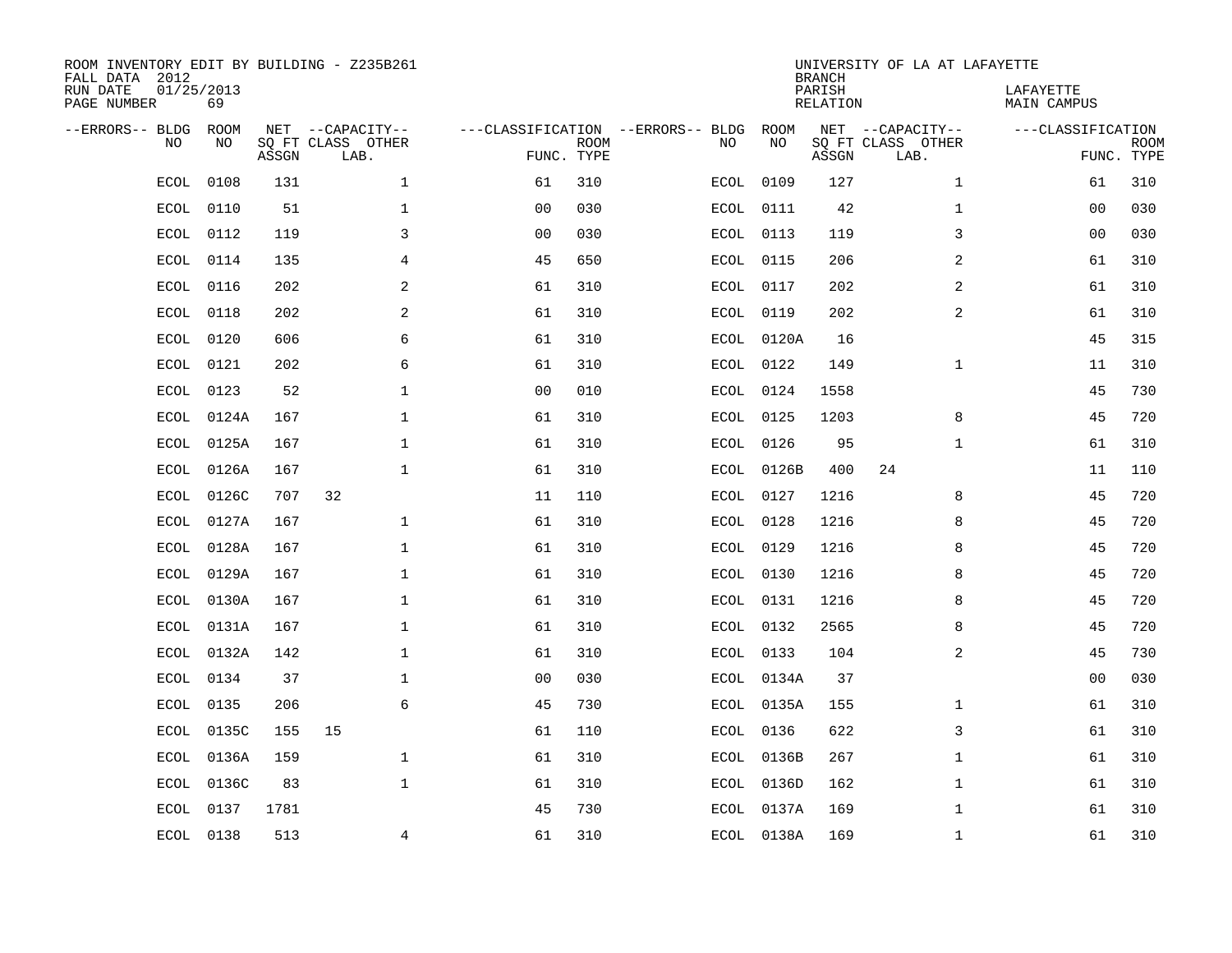| ROOM INVENTORY EDIT BY BUILDING - Z235B261<br>FALL DATA 2012 |                  |       |                           |                                        |                           |           |            | <b>BRANCH</b>                                    | UNIVERSITY OF LA AT LAFAYETTE                                                                              |                          |                           |
|--------------------------------------------------------------|------------------|-------|---------------------------|----------------------------------------|---------------------------|-----------|------------|--------------------------------------------------|------------------------------------------------------------------------------------------------------------|--------------------------|---------------------------|
| RUN DATE<br>PAGE NUMBER                                      | 01/25/2013<br>70 |       |                           |                                        |                           |           |            | PARISH<br>RELATION                               |                                                                                                            | LAFAYETTE<br>MAIN CAMPUS |                           |
| --ERRORS-- BLDG ROOM                                         |                  |       | NET --CAPACITY--          | ---CLASSIFICATION --ERRORS-- BLDG ROOM |                           |           |            |                                                  | NET --CAPACITY--                                                                                           | ---CLASSIFICATION        |                           |
| NO                                                           | NO               | ASSGN | SQ FT CLASS OTHER<br>LAB. |                                        | <b>ROOM</b><br>FUNC. TYPE | NO        | NO         | ASSGN                                            | SQ FT CLASS OTHER<br>LAB.                                                                                  |                          | <b>ROOM</b><br>FUNC. TYPE |
|                                                              | ECOL 0139        | 35    |                           | 0 <sup>0</sup>                         | 030                       | ECOL 0140 |            | 17                                               |                                                                                                            | 00                       | 030                       |
|                                                              | ECOL 0141        | 28    |                           | 0 <sub>0</sub>                         | 010                       |           |            | TOTAL NUMBER CLASSROOMS<br>TOTAL NUMBER LABS 210 | TOTAL NET ASSIGN SQ. FT. IN ROOM FILE<br>TOTAL NUMBER COMPUTER CLASSROOMS<br>TOTAL NUMBER SPECIAL LABS 220 | 22,420<br>3              |                           |
|                                                              | EMDH 0100        | 1918  |                           | 0 <sub>0</sub>                         | 020                       | EMDH 0101 |            | 317                                              | $\mathbf{1}$                                                                                               | 11                       | 910                       |
| EMDH                                                         | 0101A            | 140   | $\mathbf 1$               | 11                                     | 920                       |           | EMDH 0101B | 140                                              | $\mathbf{1}$                                                                                               | 11                       | 920                       |
| EMDH                                                         | 0102             | 397   | $\mathbf{1}$              | 11                                     | 910                       |           | EMDH 0102A | 140                                              | $\mathbf{1}$                                                                                               | 11                       | 920                       |
| EMDH                                                         | 0102B            | 140   | $\mathbf 1$               | 11                                     | 920                       |           | EMDH 0102C | 140                                              | $\mathbf{1}$                                                                                               | 11                       | 920                       |
| EMDH                                                         | 0103             | 317   | $\mathbf 1$               | 11                                     | 910                       |           | EMDH 0103A | 140                                              | $\mathbf{1}$                                                                                               | 11                       | 920                       |
| <b>EMDH</b>                                                  | 0104             | 397   | $\mathbf 1$               | 11                                     | 910                       |           | EMDH 0104A | 140                                              | $\mathbf{1}$                                                                                               | 11                       | 920                       |
|                                                              | EMDH 0104B       | 140   | $\mathbf{1}$              | 11                                     | 920                       |           | EMDH 0104C | 140                                              | $\mathbf{1}$                                                                                               | 11                       | 920                       |
| EMDH                                                         | 0105             | 239   | $\mathbf 1$               | 11                                     | 310                       |           | EMDH 0105A | 35                                               | $\mathbf{1}$                                                                                               | 0 <sub>0</sub>           | 030                       |
| EMDH                                                         | 0105B            | 84    | $\mathbf{1}$              | 11                                     | 310                       |           | EMDH 0105C | 140                                              | $\mathbf{1}$                                                                                               | 11                       | 920                       |
| EMDH                                                         | 0105D            | 289   | $\mathbf{1}$              | 11                                     | 910                       | EMDH 0106 |            | 317                                              | $\mathbf{1}$                                                                                               | 11                       | 910                       |
|                                                              | EMDH 0106A       | 141   | $\mathbf 1$               | 11                                     | 920                       |           | EMDH 0106B | 141                                              | $\mathbf{1}$                                                                                               | 11                       | 920                       |
| EMDH                                                         | 0107             | 397   | $\mathbf{1}$              | 11                                     | 910                       |           | EMDH 0107A | 145                                              | $\mathbf{1}$                                                                                               | 11                       | 920                       |
| EMDH                                                         | 0107B            | 140   | $\mathbf 1$               | 11                                     | 920                       |           | EMDH 0107C | 140                                              | $\mathbf{1}$                                                                                               | 11                       | 920                       |
| EMDH                                                         | 0108             | 317   | $\mathbf 1$               | 11                                     | 910                       |           | EMDH 0108A | 140                                              | $\mathbf{1}$                                                                                               | 11                       | 920                       |
| EMDH                                                         | 0108B            | 140   | $\mathbf 1$               | 11                                     | 920                       | EMDH 0109 |            | 397                                              | $\mathbf{1}$                                                                                               | 11                       | 910                       |
| EMDH                                                         | 0109A            | 145   | $\mathbf 1$               | 11                                     | 920                       |           | EMDH 0109B | 140                                              | $\mathbf{1}$                                                                                               | 11                       | 920                       |
| EMDH                                                         | 0109C            | 140   | $\mathbf{1}$              | 11                                     | 920                       | EMDH 0110 |            | 317                                              | $\mathbf{1}$                                                                                               | 11                       | 910                       |
|                                                              | EMDH 0110A       | 140   | $\mathbf 1$               | 11                                     | 920                       |           | EMDH 0110B | 140                                              | $\mathbf{1}$                                                                                               | 11                       | 920                       |
|                                                              | EMDH 0111        | 12    |                           | 11                                     | 935                       | EMDH 0112 |            | 12                                               |                                                                                                            | 11                       | 935                       |
| EMDH                                                         | 0113             | 12    |                           | 11                                     | 935                       | EMDH 0114 |            | 12                                               |                                                                                                            | 11                       | 935                       |
|                                                              | EMDH 0200        | 1918  |                           | 0 <sub>0</sub>                         | 020                       | EMDH 0201 |            | 317                                              | $\mathbf{1}$                                                                                               | 11                       | 910                       |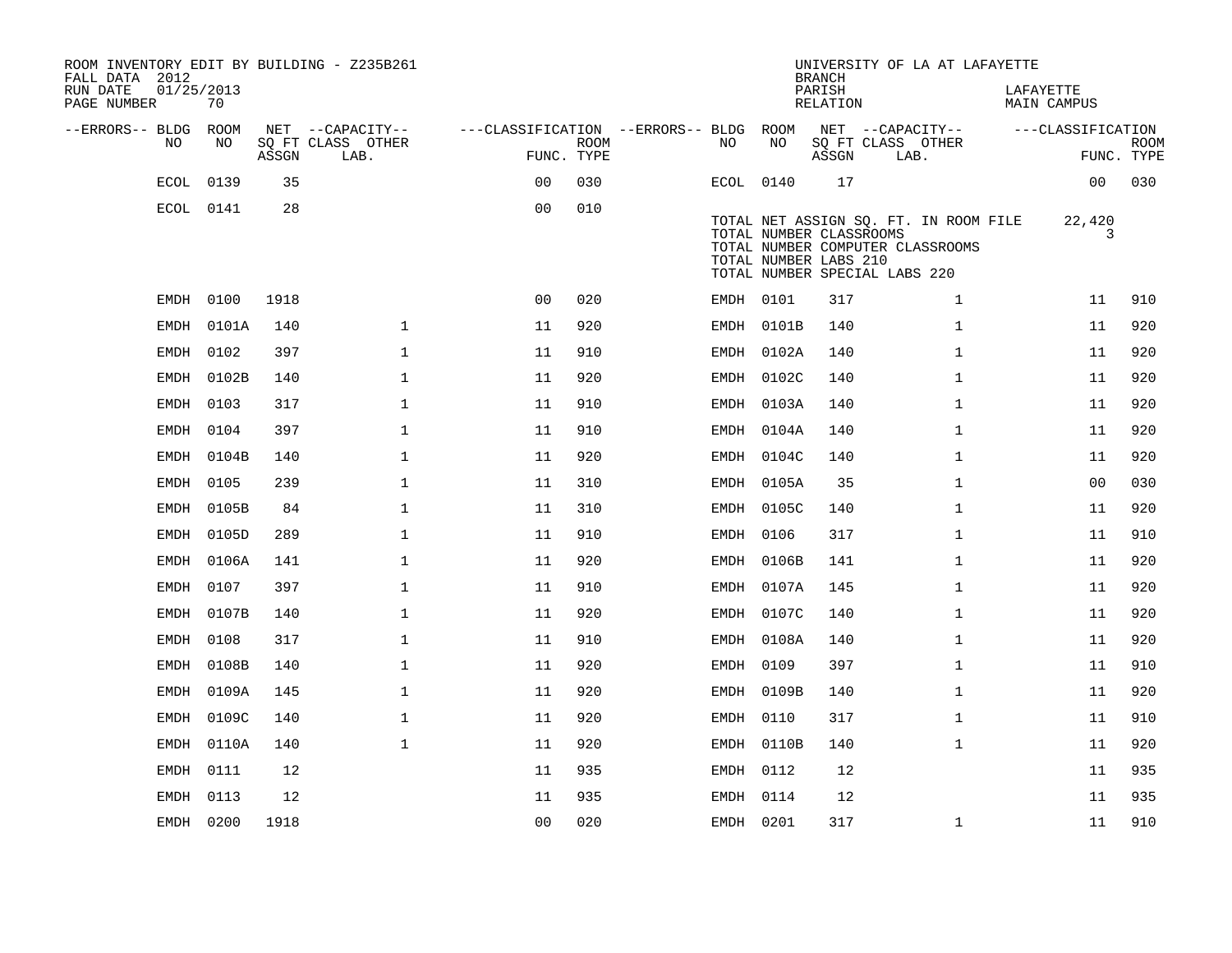| FALL DATA 2012<br>RUN DATE<br>PAGE NUMBER | 01/25/2013  | 71          |       | ROOM INVENTORY EDIT BY BUILDING - Z235B261    |                                                 |             |           |            | <b>BRANCH</b><br>PARISH<br>RELATION | UNIVERSITY OF LA AT LAFAYETTE                 | LAFAYETTE<br>MAIN CAMPUS        |             |
|-------------------------------------------|-------------|-------------|-------|-----------------------------------------------|-------------------------------------------------|-------------|-----------|------------|-------------------------------------|-----------------------------------------------|---------------------------------|-------------|
| --ERRORS-- BLDG                           | NO.         | ROOM<br>NO. | ASSGN | NET --CAPACITY--<br>SO FT CLASS OTHER<br>LAB. | ---CLASSIFICATION --ERRORS-- BLDG<br>FUNC. TYPE | <b>ROOM</b> | NO        | ROOM<br>NO | ASSGN                               | NET --CAPACITY--<br>SQ FT CLASS OTHER<br>LAB. | ---CLASSIFICATION<br>FUNC. TYPE | <b>ROOM</b> |
|                                           | <b>EMDH</b> | 0201A       | 140   | $\mathbf{1}$                                  | 11                                              | 920         | EMDH      | 0201B      | 140                                 | $\mathbf{1}$                                  | 11                              | 920         |
|                                           | <b>EMDH</b> | 0202        | 397   | $\mathbf 1$                                   | 11                                              | 910         | EMDH      | 0202A      | 140                                 | $\mathbf{1}$                                  | 11                              | 920         |
|                                           | EMDH        | 0202B       | 140   | $\mathbf 1$                                   | 11                                              | 920         | EMDH      | 0202C      | 140                                 | $\mathbf{1}$                                  | 11                              | 920         |
|                                           | <b>EMDH</b> | 0203        | 317   | $\mathbf{1}$                                  | 11                                              | 910         | EMDH      | 0203A      | 140                                 | $\mathbf{1}$                                  | 11                              | 920         |
|                                           | <b>EMDH</b> | 0203B       | 140   | $\mathbf{1}$                                  | 11                                              | 920         | EMDH      | 0204       | 397                                 | $\mathbf{1}$                                  | 11                              | 910         |
|                                           | <b>EMDH</b> | 0204A       | 140   | $\mathbf{1}$                                  | 11                                              | 920         | EMDH      | 0204B      | 140                                 | $\mathbf{1}$                                  | 11                              | 920         |
|                                           | EMDH        | 0204C       | 140   | $\mathbf{1}$                                  | 11                                              | 920         | EMDH      | 0205       | 317                                 | $\mathbf{1}$                                  | 11                              | 910         |
|                                           | EMDH        | 0205A       | 140   | $\mathbf 1$                                   | 11                                              | 920         |           | EMDH 0205B | 140                                 | $\mathbf{1}$                                  | 11                              | 920         |
|                                           | EMDH        | 0206        | 317   | $\mathbf 1$                                   | 11                                              | 910         | EMDH      | 0206A      | 140                                 | $\mathbf{1}$                                  | 11                              | 920         |
|                                           | EMDH        | 0206B       | 140   | 1                                             | 11                                              | 920         | EMDH      | 0207       | 397                                 | $\mathbf{1}$                                  | 11                              | 910         |
|                                           | EMDH        | 0207A       | 145   | 1                                             | 11                                              | 920         | EMDH      | 0207B      | 140                                 | $\mathbf{1}$                                  | 11                              | 920         |
|                                           | EMDH        | 0207C       | 140   | $\mathbf 1$                                   | 11                                              | 920         | EMDH      | 0208       | 317                                 | $\mathbf{1}$                                  | 11                              | 910         |
|                                           | <b>EMDH</b> | 0208A       | 140   | $\mathbf 1$                                   | 11                                              | 920         | EMDH      | 0208B      | 140                                 | $\mathbf{1}$                                  | 11                              | 920         |
|                                           | EMDH        | 0209        | 397   | 1                                             | 11                                              | 910         | EMDH      | 0209A      | 145                                 | $\mathbf{1}$                                  | 11                              | 920         |
|                                           | EMDH        | 0209B       | 140   | 1                                             | 11                                              | 920         | EMDH      | 0209C      | 140                                 | $\mathbf{1}$                                  | 11                              | 920         |
|                                           | EMDH        | 0210        | 317   | 1                                             | 11                                              | 910         |           | EMDH 0210A | 141                                 | $\mathbf{1}$                                  | 11                              | 920         |
|                                           | EMDH        | 0210B       | 140   | $\mathbf 1$                                   | 11                                              | 920         | EMDH      | 0211       | 12                                  |                                               | 11                              | 935         |
|                                           | <b>EMDH</b> | 0212        | 12    |                                               | 11                                              | 935         |           | EMDH 0213  | 12                                  |                                               | 11                              | 935         |
|                                           | <b>EMDH</b> | 0214        | 12    |                                               | 11                                              | 935         | EMDH 0300 |            | 1918                                |                                               | 0 <sub>0</sub>                  | 020         |
|                                           | <b>EMDH</b> | 0301        | 317   | $\mathbf{1}$                                  | 11                                              | 910         |           | EMDH 0301A | 140                                 | $\mathbf{1}$                                  | 11                              | 920         |
|                                           | <b>EMDH</b> | 0301B       | 140   | $\mathbf{1}$                                  | 11                                              | 920         |           | EMDH 0302  | 397                                 | $\mathbf{1}$                                  | 11                              | 920         |
|                                           | EMDH        | 0302A       | 140   | $\mathbf{1}$                                  | 11                                              | 920         | EMDH      | 0302B      | 140                                 | $\mathbf{1}$                                  | 11                              | 920         |
|                                           | EMDH        | 0302C       | 140   | $\mathbf 1$                                   | 11                                              | 920         | EMDH 0303 |            | 317                                 | $\mathbf{1}$                                  | 11                              | 910         |
|                                           | EMDH        | 0303A       | 140   | $\mathbf{1}$                                  | 11                                              | 920         | EMDH      | 0303B      | 140                                 | $\mathbf{1}$                                  | 11                              | 920         |
|                                           | EMDH        | 0304        | 397   | 1                                             | 11                                              | 910         | EMDH      | 0304A      | 140                                 | $\mathbf{1}$                                  | 11                              | 920         |
|                                           |             | EMDH 0304B  | 140   | 1                                             | 11                                              | 920         |           | EMDH 0304C | 140                                 | $\mathbf{1}$                                  | 11                              | 920         |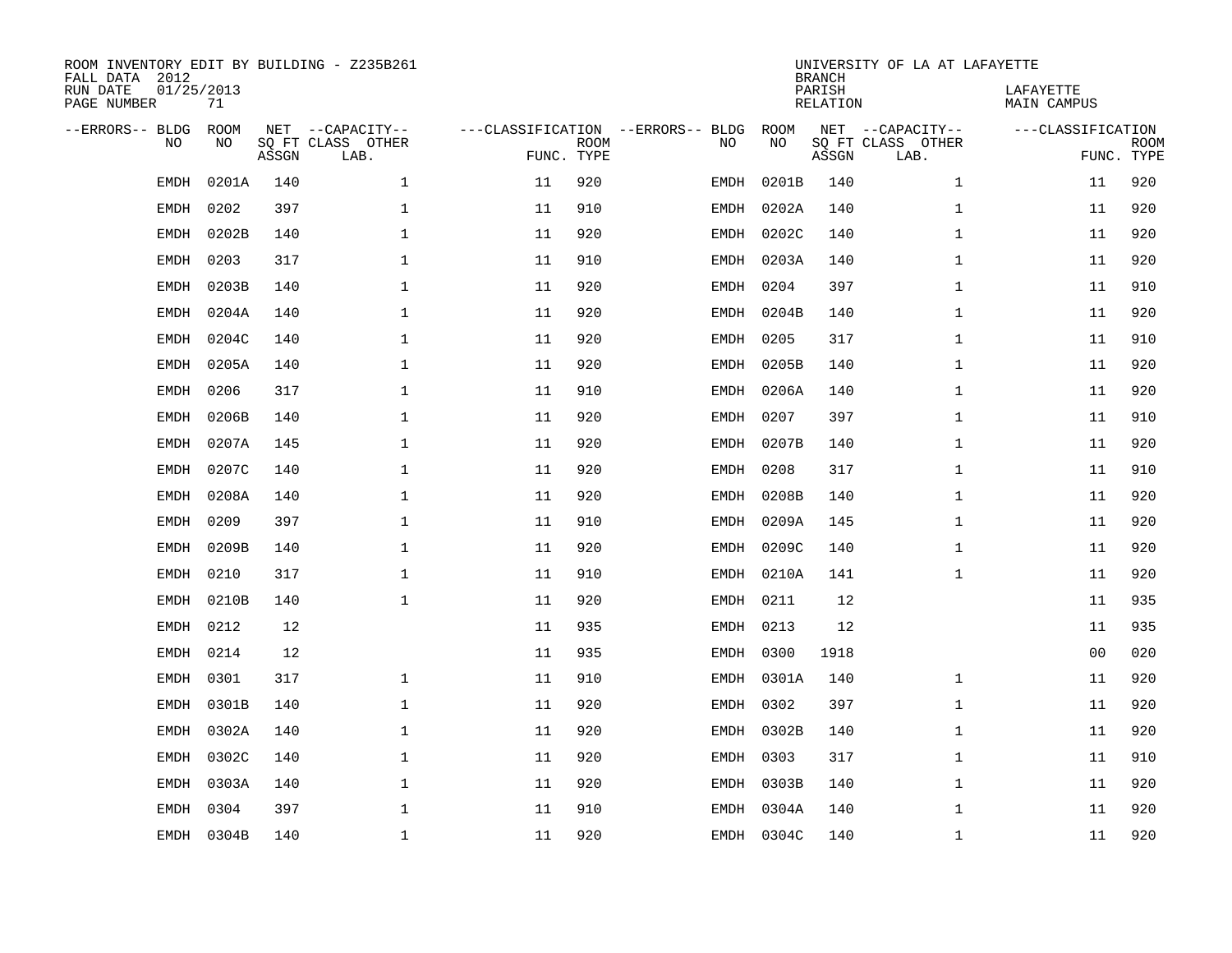| ROOM INVENTORY EDIT BY BUILDING - Z235B261<br>FALL DATA 2012 |                  |       |                           |                                        |                    |           |            | <b>BRANCH</b>                                          | UNIVERSITY OF LA AT LAFAYETTE                                                                              |                          |             |
|--------------------------------------------------------------|------------------|-------|---------------------------|----------------------------------------|--------------------|-----------|------------|--------------------------------------------------------|------------------------------------------------------------------------------------------------------------|--------------------------|-------------|
| RUN DATE<br>PAGE NUMBER                                      | 01/25/2013<br>72 |       |                           |                                        |                    |           |            | PARISH<br>RELATION                                     |                                                                                                            | LAFAYETTE<br>MAIN CAMPUS |             |
| --ERRORS-- BLDG ROOM                                         |                  |       | NET --CAPACITY--          | ---CLASSIFICATION --ERRORS-- BLDG ROOM |                    |           |            |                                                        | NET --CAPACITY--                                                                                           | ---CLASSIFICATION        |             |
| NO                                                           | NO               | ASSGN | SQ FT CLASS OTHER<br>LAB. |                                        | ROOM<br>FUNC. TYPE | NO.       | NO         | ASSGN                                                  | SQ FT CLASS OTHER<br>LAB.                                                                                  | FUNC. TYPE               | <b>ROOM</b> |
| EMDH                                                         | 0305             | 317   | $\mathbf 1$               | 11                                     | 910                |           | EMDH 0305A | 145                                                    | $\mathbf{1}$                                                                                               | 11                       | 920         |
| EMDH                                                         | 0305B            | 140   | $\mathbf 1$               | 11                                     | 920                | EMDH 0306 |            | 317                                                    | $\mathbf{1}$                                                                                               | 11                       | 910         |
| EMDH                                                         | 0306A            | 140   | $\mathbf{1}$              | 11                                     | 920                |           | EMDH 0306B | 140                                                    | $\mathbf{1}$                                                                                               | 11                       | 920         |
| EMDH                                                         | 0307             | 397   | 1                         | 11                                     | 910                |           | EMDH 0307A | 145                                                    | $\mathbf{1}$                                                                                               | 11                       | 920         |
| EMDH                                                         | 0307B            | 140   | $\mathbf{1}$              | 11                                     | 920                |           | EMDH 0307C | 140                                                    | $\mathbf{1}$                                                                                               | 11                       | 920         |
| <b>EMDH</b>                                                  | 0308             | 317   | $\mathbf{1}$              | 11                                     | 910                |           | EMDH 0308A | 140                                                    | $\mathbf{1}$                                                                                               | 11                       | 920         |
| EMDH                                                         | 0308B            | 140   | $\mathbf{1}$              | 11                                     | 920                | EMDH 0309 |            | 397                                                    | $\mathbf{1}$                                                                                               | 11                       | 910         |
| <b>EMDH</b>                                                  | 0309A            | 145   | $\mathbf{1}$              | 11                                     | 920                |           | EMDH 0309B | 140                                                    | $\mathbf{1}$                                                                                               | 11                       | 920         |
| EMDH                                                         | 0309C            | 140   | $\mathbf{1}$              | 11                                     | 920                | EMDH 0310 |            | 317                                                    | $\mathbf{1}$                                                                                               | 11                       | 910         |
| EMDH                                                         | 0310A            | 140   | $\mathbf 1$               | 11                                     | 920                |           | EMDH 0310B | 140                                                    | $\mathbf{1}$                                                                                               | 11                       | 920         |
|                                                              | EMDH 0311        | 12    |                           | 11                                     | 935                | EMDH 0312 |            | 12                                                     |                                                                                                            | 11                       | 935         |
|                                                              | EMDH 0313        | 12    |                           | 11                                     | 935                | EMDH 0314 |            | 12<br>TOTAL NUMBER CLASSROOMS<br>TOTAL NUMBER LABS 210 | TOTAL NET ASSIGN SQ. FT. IN ROOM FILE<br>TOTAL NUMBER COMPUTER CLASSROOMS<br>TOTAL NUMBER SPECIAL LABS 220 | 11<br>20,747             | 935         |
|                                                              | EQIN 0101        | 1544  |                           | 0 <sub>0</sub>                         | 030                |           | EQIN 0101A | 126                                                    |                                                                                                            | 0 <sub>0</sub>           | 030         |
|                                                              | EQIN 0102        | 2028  |                           | 81                                     | 081                |           |            | TOTAL NUMBER CLASSROOMS<br>TOTAL NUMBER LABS 210       | TOTAL NET ASSIGN SQ. FT. IN ROOM FILE<br>TOTAL NUMBER COMPUTER CLASSROOMS<br>TOTAL NUMBER SPECIAL LABS 220 | 2,028                    |             |
| HGR0                                                         | 0100             | 2080  |                           | 0 <sub>0</sub>                         | 020                |           | HGR0 0100A | 38                                                     |                                                                                                            | 0 <sub>0</sub>           | 020         |
| HGR0                                                         | 0100B            | 38    |                           | 0 <sub>0</sub>                         | 020                | HGR0      | 0100C      | 208                                                    |                                                                                                            | 0 <sub>0</sub>           | 020         |
| HGR0                                                         | 0100D            | 258   |                           | 0 <sub>0</sub>                         | 020                | HGR0      | 0100E      | 1806                                                   |                                                                                                            | 0 <sub>0</sub>           | 020         |
| HGR0                                                         | 0100F            | 208   |                           | 0 <sub>0</sub>                         | 020                | HGR0      | 0100G      | 358                                                    |                                                                                                            | 0 <sub>0</sub>           | 020         |
| HGR0                                                         | 0100H            | 1806  |                           | 0 <sub>0</sub>                         | 020                | HGR0      | 0100I      | 208                                                    |                                                                                                            | 00                       | 020         |
| HGR0                                                         | 0100J            | 575   |                           | 0 <sub>0</sub>                         | 020                | HGR0      | 0101       | 131                                                    | $\mathbf{1}$                                                                                               | 91                       | 310         |
| HGR0                                                         | 0102             | 57    | $\mathbf 1$               | 0 <sub>0</sub>                         | 030                | HGR0 0103 |            | 66                                                     | $\mathbf{1}$                                                                                               | 0 <sub>0</sub>           | 030         |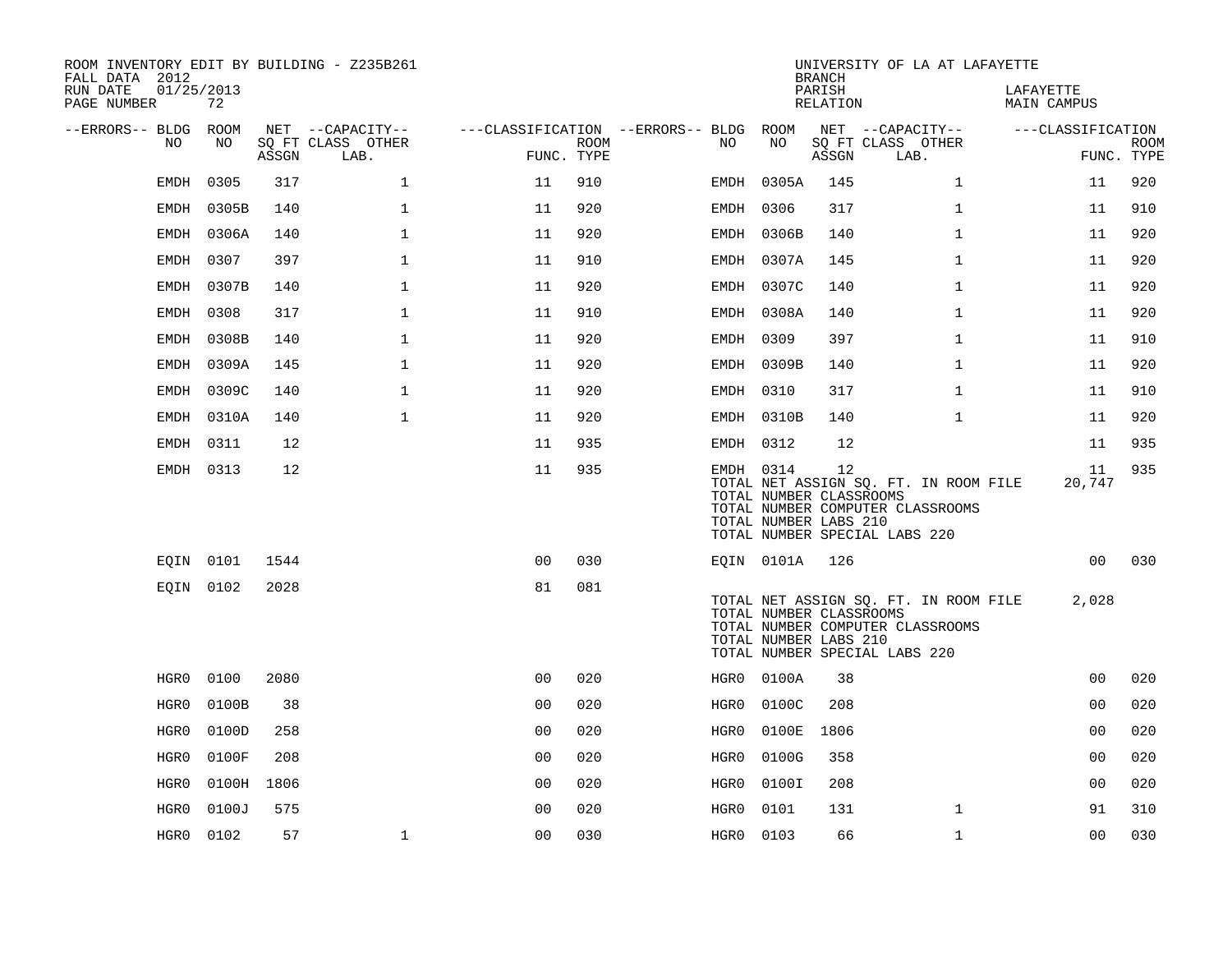| ROOM INVENTORY EDIT BY BUILDING - Z235B261<br>FALL DATA 2012 |                  |       | UNIVERSITY OF LA AT LAFAYETTE<br><b>BRANCH</b> |                |             |                                   |       |                           |                           |                          |                           |
|--------------------------------------------------------------|------------------|-------|------------------------------------------------|----------------|-------------|-----------------------------------|-------|---------------------------|---------------------------|--------------------------|---------------------------|
| RUN DATE<br>PAGE NUMBER                                      | 01/25/2013<br>73 |       |                                                |                |             |                                   |       | PARISH<br><b>RELATION</b> |                           | LAFAYETTE<br>MAIN CAMPUS |                           |
| --ERRORS-- BLDG                                              | <b>ROOM</b>      |       | NET --CAPACITY--                               |                |             | ---CLASSIFICATION --ERRORS-- BLDG | ROOM  |                           | NET --CAPACITY--          | ---CLASSIFICATION        |                           |
| NO                                                           | NO               | ASSGN | SQ FT CLASS OTHER<br>LAB.                      | FUNC. TYPE     | <b>ROOM</b> | NO                                | NO    | ASSGN                     | SQ FT CLASS OTHER<br>LAB. |                          | <b>ROOM</b><br>FUNC. TYPE |
| HGR0                                                         | 0104             | 179   | $\mathbf{1}$                                   | 91             | 935         | HGR0                              | 0104A | 16                        |                           | 91                       | 935                       |
| HGR0                                                         | 0104B            | 16    |                                                | 91             | 935         | HGR0                              | 0105  | 87                        |                           | 0 <sub>0</sub>           | 020                       |
| HGR0                                                         | 0105A            | 110   | $\mathbf{1}$                                   | 91             | 910         | HGR0                              | 0105B | 120                       | $\mathbf{1}$              | 91                       | 910                       |
| HGR0                                                         | 0105C            | 45    | $\mathbf 1$                                    | 91             | 919         | HGR0                              | 0105D | 14                        |                           | 0 <sub>0</sub>           | 030                       |
| HGR0                                                         | 0106             | 112   |                                                | 0 <sub>0</sub> | 020         | HGR0                              | 0106A | 183                       | $\mathbf{1}$              | 91                       | 910                       |
| HGR0                                                         | 0106B            | 185   | $\mathbf{1}$                                   | 91             | 910         | HGR0                              | 0106C | 47                        | $\mathbf{1}$              | 91                       | 919                       |
| HGR0                                                         | 0106D            | 47    | $\mathbf{1}$                                   | 91             | 919         | HGR0                              | 0106E | 12                        |                           | 00                       | 030                       |
| HGR0                                                         | 0107             | 92    |                                                | 0 <sub>0</sub> | 020         | HGR0                              | 0107A | 112                       | $\mathbf{1}$              | 91                       | 910                       |
| HGR0                                                         | 0107B            | 112   | $\mathbf{1}$                                   | 91             | 910         | HGR0                              | 0107C | 45                        | $\mathbf{1}$              | 91                       | 919                       |
| HGR0                                                         | 0107D            | 14    |                                                | 91             | 919         | HGR0                              | 0108  | 112                       |                           | 00                       | 020                       |
| HGR0                                                         | 0108A            | 185   | $\mathbf{1}$                                   | 91             | 910         | HGR0                              | 0108B | 138                       | $\mathbf{1}$              | 91                       | 910                       |
| HGR0                                                         | 0108C            | 47    | $\mathbf 1$                                    | 91             | 919         | HGR0                              | 0108D | 47                        | $\mathbf{1}$              | 91                       | 919                       |
| HGR0                                                         | 0108E            | 12    | $\mathbf{1}$                                   | 0 <sub>0</sub> | 030         | HGR0                              | 0109  | 92                        |                           | 0 <sub>0</sub>           | 020                       |
| HGR0                                                         | 0109A            | 112   | $\mathbf{1}$                                   | 91             | 910         | HGR0                              | 0109B | 112                       | $\mathbf{1}$              | 91                       | 910                       |
| HGR0                                                         | 0109C            | 45    | $\mathbf 1$                                    | 91             | 919         | HGR0                              | 0109D | 14                        | $\mathbf{1}$              | 00                       | 030                       |
| HGR0                                                         | 0110             | 161   |                                                | 0 <sub>0</sub> | 020         | HGR0                              | 0110A | 178                       | $\mathbf{1}$              | 91                       | 910                       |
| HGR0                                                         | 0110B            | 194   | $\mathbf 1$                                    | 91             | 910         | HGR0                              | 0110C | 58                        | $\mathbf{1}$              | 91                       | 919                       |
| HGR0                                                         | 0110D            | 40    | $\mathbf{1}$                                   | 91             | 919         | HGR0                              | 0110E | 13                        |                           | 00                       | 030                       |
| HGR0                                                         | 0111             | 112   |                                                | 0 <sub>0</sub> | 020         | HGR0                              | 0111A | 183                       | $\mathbf{1}$              | 91                       | 910                       |
| HGR0                                                         | 0111B            | 183   | $\mathbf{1}$                                   | 91             | 910         | HGR0                              | 0111C | 45                        | $\mathbf{1}$              | 91                       | 919                       |
| HGR0                                                         | 0111D            | 45    | $\mathbf{1}$                                   | 91             | 919         | HGR0                              | 0111E | 12                        |                           | 0 <sub>0</sub>           | 030                       |
| HGR0                                                         | 0112             | 192   | 8                                              | 91             | 650         | HGR0                              | 0113  | 17                        |                           | 0 <sub>0</sub>           | 010                       |
| HGR0                                                         | 0114             | 18    |                                                | 91             | 730         | HGR0                              | 0115  | 15                        |                           | 91                       | 730                       |
| HGR0                                                         | 0116             | 92    |                                                | 0 <sub>0</sub> | 020         | HGR0                              | 0116A | 112                       | $\mathbf{1}$              | 91                       | 910                       |
| HGR0                                                         | 0116B            | 112   | $\mathbf{1}$                                   | 91             | 910         | HGR0                              | 0116C | 45                        | $\mathbf{1}$              | 91                       | 919                       |
| HGR0                                                         | 0116D            | 14    | $\mathbf 1$                                    | 00             | 030         | HGR0                              | 0117  | 92                        |                           | 00                       | 020                       |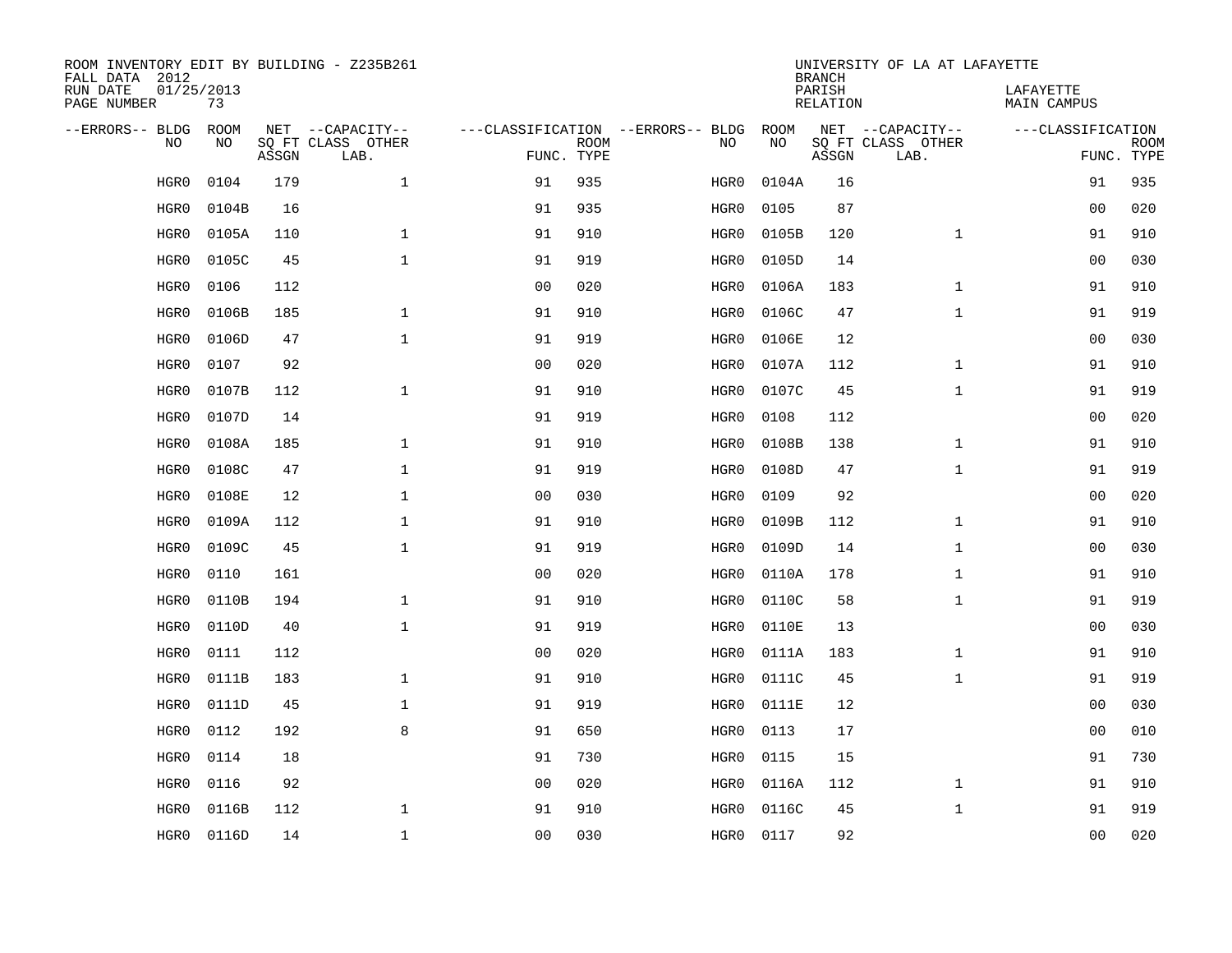| ROOM INVENTORY EDIT BY BUILDING - Z235B261<br>FALL DATA 2012 |                  |       |                           |                |             |                                   | <b>BRANCH</b> | UNIVERSITY OF LA AT LAFAYETTE |                           |                          |                           |
|--------------------------------------------------------------|------------------|-------|---------------------------|----------------|-------------|-----------------------------------|---------------|-------------------------------|---------------------------|--------------------------|---------------------------|
| RUN DATE<br>PAGE NUMBER                                      | 01/25/2013<br>74 |       |                           |                |             |                                   |               | PARISH<br><b>RELATION</b>     |                           | LAFAYETTE<br>MAIN CAMPUS |                           |
| --ERRORS-- BLDG                                              | <b>ROOM</b>      |       | NET --CAPACITY--          |                |             | ---CLASSIFICATION --ERRORS-- BLDG | ROOM          |                               | NET --CAPACITY--          | ---CLASSIFICATION        |                           |
| NO                                                           | NO               | ASSGN | SQ FT CLASS OTHER<br>LAB. | FUNC. TYPE     | <b>ROOM</b> | NO                                | NO            | ASSGN                         | SQ FT CLASS OTHER<br>LAB. |                          | <b>ROOM</b><br>FUNC. TYPE |
| HGR0                                                         | 0117A            | 112   | $\mathbf{1}$              | 91             | 910         | HGR0                              | 0117B         | 112                           | $\mathbf{1}$              | 91                       | 920                       |
| HGR0                                                         | 0117C            | 45    | $\mathbf 1$               | 91             | 919         | HGR0                              | 0117D         | 14                            |                           | 0 <sub>0</sub>           | 030                       |
| HGR0                                                         | 0118             | 102   |                           | 0 <sub>0</sub> | 020         | HGR0                              | 0118A         | 111                           | $\mathbf{1}$              | 91                       | 910                       |
| HGR0                                                         | 0118B            | 132   | $\mathbf 1$               | 91             | 910         | HGR0                              | 0118C         | 53                            | $\mathbf{1}$              | 91                       | 919                       |
| HGR0                                                         | 0118D            | 15    |                           | 0 <sub>0</sub> | 030         | HGR0                              | 0119          | 92                            |                           | 00                       | 020                       |
| HGR0                                                         | 0119A            | 112   | $\mathbf{1}$              | 91             | 910         | HGR0                              | 0119B         | 112                           | $\mathbf{1}$              | 91                       | 910                       |
| HGR0                                                         | 0119C            | 45    | $\mathbf{1}$              | 91             | 919         | HGR0                              | 0119D         | 14                            |                           | 00                       | 030                       |
| HGR0                                                         | 0120             | 110   |                           | 0 <sub>0</sub> | 020         | HGR0                              | 0120A         | 182                           | $\mathbf{1}$              | 91                       | 910                       |
| HGR0                                                         | 0120B            | 184   | $\mathbf{1}$              | 91             | 910         | HGR0                              | 0120C         | 39                            | $\mathbf{1}$              | 91                       | 919                       |
| HGR0                                                         | 0120D            | 39    | $\mathbf{1}$              | 91             | 919         | HGR0                              | 0120E         | 13                            |                           | 00                       | 030                       |
| HGR0                                                         | 0121             | 112   |                           | 0 <sub>0</sub> | 020         | HGR0                              | 0121A         | 183                           | $\mathbf{1}$              | 91                       | 910                       |
| HGR0                                                         | 0121B            | 183   | $\mathbf 1$               | 91             | 910         | HGR0                              | 0121C         | 45                            | $\mathbf{1}$              | 91                       | 919                       |
| HGR0                                                         | 0121D            | 45    | $\mathbf{1}$              | 91             | 919         | HGR0                              | 0121E         | 12                            |                           | 0 <sub>0</sub>           | 030                       |
| HGR0                                                         | 0122             | 10    |                           | 91             | 730         | HGR0                              | 0122A         | 248                           |                           | 91                       | 730                       |
| HGR0                                                         | 0123             | 505   | $\mathbf 1$               | 91             | 950         | HGR0                              | 0123A         | 96                            | $\mathbf{1}$              | 91                       | 919                       |
| HGR0                                                         | 0123B            | 8     |                           | 91             | 955         | HGR0                              | 0123C         | 8                             |                           | 91                       | 955                       |
| HGR0                                                         | 0123D            | 21    |                           | 0 <sub>0</sub> | 030         | HGR0                              | 0124          | 138                           |                           | 00                       | 020                       |
| HGR0                                                         | 0124A            | 191   | $\mathbf 1$               | 91             | 910         | HGR0                              | 0124B         | 179                           | $\mathbf{1}$              | 91                       | 910                       |
| HGR0                                                         | 0124C            | 55    | $\mathbf{1}$              | 91             | 919         | HGR0                              | 0124D         | 43                            | $\mathbf{1}$              | 91                       | 919                       |
| HGR0                                                         | 0124E            | 19    |                           | 0 <sub>0</sub> | 030         | HGR0                              | 0125          | 130                           |                           | 00                       | 020                       |
| HGR0                                                         | 0125A            | 183   | $\mathbf{1}$              | 91             | 910         | HGR0                              | 0125B         | 183                           | $\mathbf{1}$              | 91                       | 910                       |
| HGR0                                                         | 0125C            | 45    | $\mathbf{1}$              | 91             | 919         | HGR0                              | 0125D         | 45                            | $\mathbf{1}$              | 91                       | 919                       |
| HGR0                                                         | 0125E            | 12    |                           | 0 <sub>0</sub> | 030         | HGR0                              | 0126          | 112                           |                           | 0 <sub>0</sub>           | 020                       |
| HGR0                                                         | 0126A            | 183   | $\mathbf 1$               | 91             | 910         | HGR0                              | 0126B         | 183                           | $\mathbf{1}$              | 91                       | 910                       |
| HGR0                                                         | 0126C            | 45    | $\mathbf 1$               | 91             | 919         | HGR0                              | 0126D         | 45                            | $\mathbf{1}$              | 91                       | 919                       |
| HGR0                                                         | 0126E            | 12    |                           | 00             | 030         | HGR0                              | 0127          | 22                            |                           | 00                       | 010                       |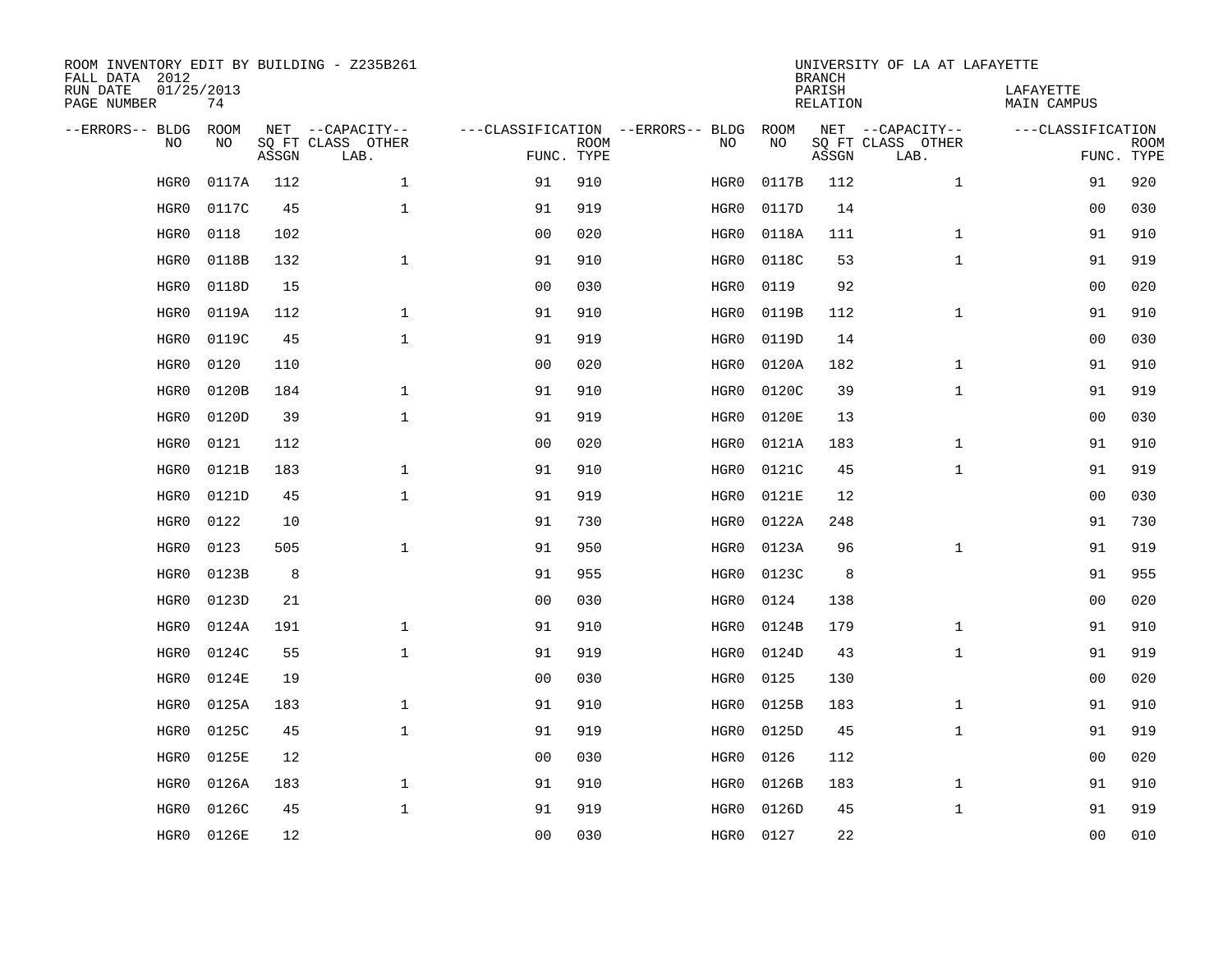| ROOM INVENTORY EDIT BY BUILDING - Z235B261<br>FALL DATA 2012 |                  |       |                           |                |             |                                   |       | <b>BRANCH</b>             | UNIVERSITY OF LA AT LAFAYETTE |                                 |                           |
|--------------------------------------------------------------|------------------|-------|---------------------------|----------------|-------------|-----------------------------------|-------|---------------------------|-------------------------------|---------------------------------|---------------------------|
| RUN DATE<br>PAGE NUMBER                                      | 01/25/2013<br>75 |       |                           |                |             |                                   |       | PARISH<br><b>RELATION</b> |                               | LAFAYETTE<br><b>MAIN CAMPUS</b> |                           |
| --ERRORS-- BLDG                                              | <b>ROOM</b>      |       | NET --CAPACITY--          |                |             | ---CLASSIFICATION --ERRORS-- BLDG | ROOM  |                           | NET --CAPACITY--              | ---CLASSIFICATION               |                           |
| N <sub>O</sub>                                               | NO.              | ASSGN | SO FT CLASS OTHER<br>LAB. | FUNC. TYPE     | <b>ROOM</b> | NO.                               | NO    | ASSGN                     | SQ FT CLASS OTHER<br>LAB.     |                                 | <b>ROOM</b><br>FUNC. TYPE |
| HGR0                                                         | 0127A            | 85    |                           | 91             | 730         | HGR0                              | 0127B | 79                        |                               | 91                              | 730                       |
| HGR0                                                         | 0128             | 148   |                           | 0 <sub>0</sub> | 020         | HGR0                              | 0128A | 180                       | $\mathbf{1}$                  | 91                              | 910                       |
| HGR0                                                         | 0128B            | 193   | $\mathbf{1}$              | 91             | 910         | HGR0                              | 0128C | 43                        | $\mathbf{1}$                  | 91                              | 919                       |
| HGR0                                                         | 0128D            | 54    | $\mathbf{1}$              | 91             | 919         | HGR0                              | 0128E | 19                        |                               | 00                              | 030                       |
| HGR0                                                         | 0129             | 148   |                           | 0 <sub>0</sub> | 020         | HGR0                              | 0129A | 180                       | $\mathbf{1}$                  | 91                              | 910                       |
| HGR0                                                         | 0129B            | 193   | $\mathbf 1$               | 91             | 910         | HGR0                              | 0129C | 43                        | $\mathbf{1}$                  | 91                              | 919                       |
| HGR0                                                         | 0129D            | 54    | $\mathbf{1}$              | 91             | 919         | HGR0                              | 0129E | 19                        |                               | 00                              | 030                       |
| HGR0                                                         | 0130             | 17    |                           | 91             | 730         | HGR0                              | 0131  | 63                        |                               | 0 <sub>0</sub>                  | 030                       |
| HGR0                                                         | 0132             | 11    |                           | 91             | 730         | HGR0                              | 0133  | 11                        |                               | 91                              | 730                       |
| HGR0                                                         | 0134             | 30    |                           | 91             | 730         | HGR0                              | 0135  | 326                       | 10                            | 91                              | 410                       |
| HGR0                                                         | 0135A            | 20    |                           | 0 <sub>0</sub> | 030         | HGR0                              | 0136  | 434                       | 10                            | 91                              | 935                       |
| HGR0                                                         | 0136A            | 21    |                           | 91             | 935         | HGR0                              | 0137  | 92                        |                               | 0 <sub>0</sub>                  | 020                       |
| HGR0                                                         | 0137A            | 112   | $\mathbf{1}$              | 91             | 910         | HGR0                              | 0137B | 112                       | $\mathbf{1}$                  | 91                              | 910                       |
| HGR0                                                         | 0137C            | 45    | $\mathbf{1}$              | 91             | 919         | HGR0                              | 0137D | 14                        |                               | 00                              | 030                       |
| HGR0                                                         | 0138             | 112   |                           | 0 <sub>0</sub> | 020         | HGR0                              | 0138A | 183                       | $\mathbf{1}$                  | 91                              | 910                       |
| HGR0                                                         | 0138B            | 183   | $\mathbf 1$               | 91             | 910         | HGR0                              | 0138C | 40                        | $\mathbf{1}$                  | 91                              | 919                       |
| HGR0                                                         | 0138D            | 46    | $\mathbf{1}$              | 91             | 919         | HGR0                              | 0138E | 13                        |                               | 00                              | 030                       |
| HGR0                                                         | 0139             | 92    |                           | 00             | 020         | HGR0                              | 0139A | 116                       | $\mathbf{1}$                  | 91                              | 910                       |
| HGR0                                                         | 0139B            | 112   | $\mathbf{1}$              | 91             | 910         | HGR0                              | 0139C | 45                        | $\mathbf{1}$                  | 91                              | 919                       |
| HGR0                                                         | 0139D            | 14    |                           | 0 <sub>0</sub> | 030         | HGR0                              | 0140  | 112                       |                               | 00                              | 020                       |
| HGR0                                                         | 0140A            | 183   | $\mathbf{1}$              | 91             | 910         | HGR0                              | 0140B | 183                       | $\mathbf{1}$                  | 91                              | 910                       |
| HGR0                                                         | 0140C            | 40    | $\mathbf{1}$              | 91             | 919         | HGR0                              | 0140D | 46                        | $\mathbf{1}$                  | 91                              | 919                       |
| HGR0                                                         | 0140E            | 13    |                           | 0 <sub>0</sub> | 030         | HGR0                              | 0141  | 92                        |                               | 0 <sub>0</sub>                  | 020                       |
| HGR0                                                         | 0141A            | 104   | $\mathbf 1$               | 91             | 910         | HGR0                              | 0141B | 112                       | $\mathbf{1}$                  | 91                              | 910                       |
| HGR0                                                         | 0141C            | 45    | $\mathbf{1}$              | 91             | 919         | HGR0                              | 0141D | 14                        |                               | 0 <sub>0</sub>                  | 030                       |
| HGR0                                                         | 0142             | 84    |                           | 00             | 020         | HGR0                              | 0142A | 172                       | $\mathbf{1}$                  | 91                              | 910                       |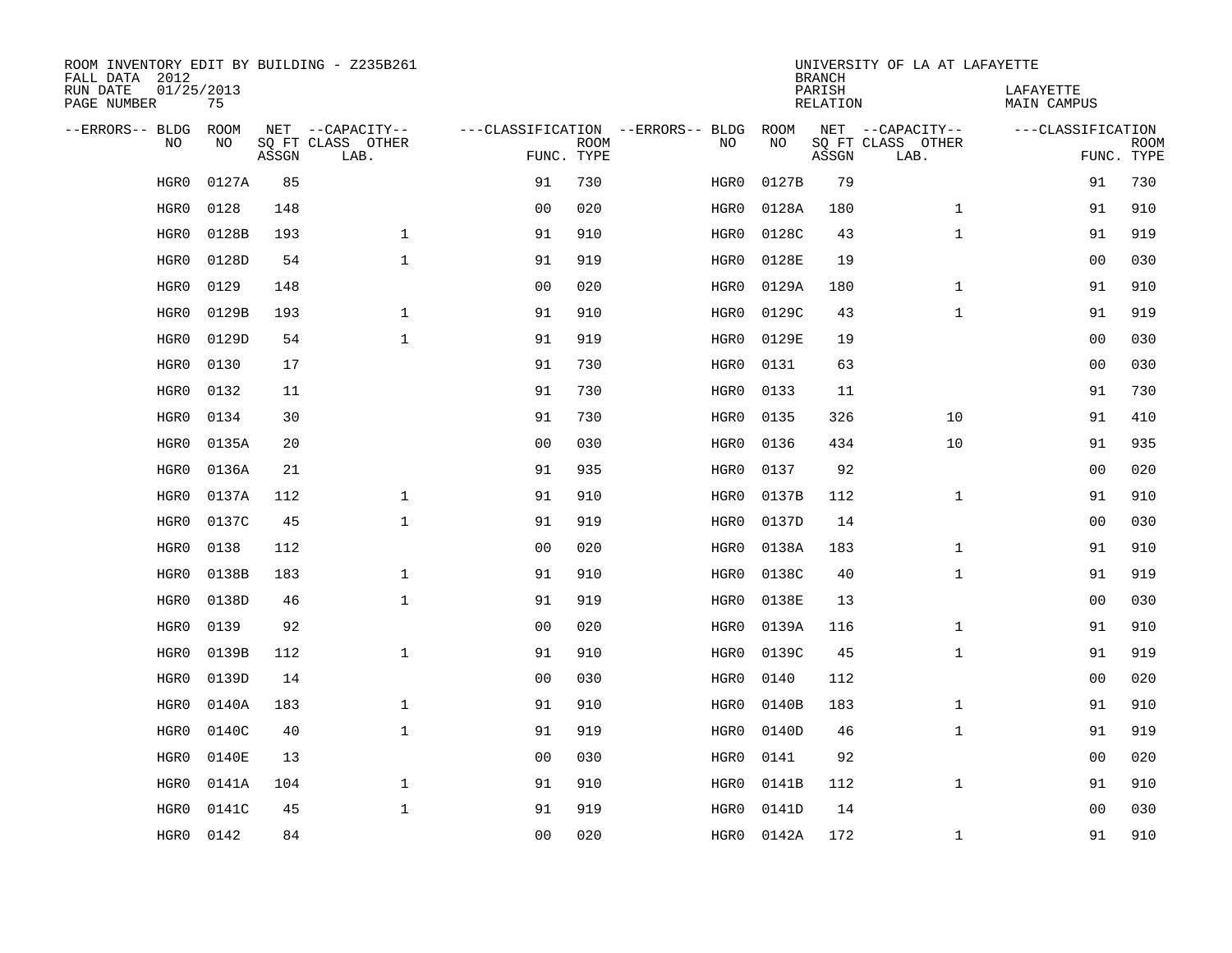| ROOM INVENTORY EDIT BY BUILDING - Z235B261<br>FALL DATA 2012 |                  |       |                           |                |                           |                                   | <b>BRANCH</b> | UNIVERSITY OF LA AT LAFAYETTE |                           |                          |                           |
|--------------------------------------------------------------|------------------|-------|---------------------------|----------------|---------------------------|-----------------------------------|---------------|-------------------------------|---------------------------|--------------------------|---------------------------|
| RUN DATE<br>PAGE NUMBER                                      | 01/25/2013<br>76 |       |                           |                |                           |                                   |               | PARISH<br><b>RELATION</b>     |                           | LAFAYETTE<br>MAIN CAMPUS |                           |
| --ERRORS-- BLDG                                              | ROOM             |       | NET --CAPACITY--          |                |                           | ---CLASSIFICATION --ERRORS-- BLDG | ROOM          |                               | NET --CAPACITY--          | ---CLASSIFICATION        |                           |
| NO                                                           | NO               | ASSGN | SQ FT CLASS OTHER<br>LAB. |                | <b>ROOM</b><br>FUNC. TYPE | NO                                | NO            | ASSGN                         | SQ FT CLASS OTHER<br>LAB. |                          | <b>ROOM</b><br>FUNC. TYPE |
| HGR0                                                         | 0142B            | 40    | $\mathbf{1}$              | 91             | 919                       | HGR0                              | 0142C         | 12                            |                           | 0 <sub>0</sub>           | 030                       |
| HGR0                                                         | 0143             | 112   |                           | 00             | 020                       | HGR0                              | 0143A         | 183                           | $\mathbf{1}$              | 91                       | 910                       |
| HGR0                                                         | 0143B            | 183   | $\mathbf{1}$              | 91             | 910                       | HGR0                              | 0143C         | 38                            | $\mathbf{1}$              | 91                       | 919                       |
| HGR0                                                         | 0143D            | 44    | $\mathbf{1}$              | 91             | 919                       | HGR0                              | 0143E         | 12                            |                           | 0 <sub>0</sub>           | 030                       |
| HGR0                                                         | 0144             | 49    |                           | 0 <sub>0</sub> | 010                       | HGR0                              | 0145          | 194                           | 8                         | 91                       | 650                       |
| HGR0                                                         | 0146             | 92    |                           | 0 <sub>0</sub> | 020                       | HGR0                              | 0146A         | 112                           | $\mathbf{1}$              | 91                       | 910                       |
| HGR0                                                         | 0146B            | 112   | $\mathbf{1}$              | 91             | 910                       | HGR0                              | 0146C         | 45                            | $\mathbf{1}$              | 91                       | 919                       |
| HGR0                                                         | 0146D            | 14    |                           | 0 <sub>0</sub> | 030                       | HGR0                              | 0147          | 18                            |                           | 91                       | 730                       |
| HGR0                                                         | 0148             | 92    |                           | 0 <sub>0</sub> | 020                       | HGR0                              | 0148A         | 112                           | $\mathbf{1}$              | 91                       | 910                       |
| HGR0                                                         | 0148B            | 112   | $\mathbf{1}$              | 91             | 910                       | HGR0                              | 0148C         | 45                            | $\mathbf{1}$              | 91                       | 919                       |
| HGR0                                                         | 0148D            | 112   |                           | 0 <sub>0</sub> | 030                       | HGR0                              | 0149          | 102                           |                           | 0 <sub>0</sub>           | 020                       |
| HGR0                                                         | 0149A            | 111   | $\mathbf 1$               | 91             | 910                       | HGR0                              | 0149B         | 132                           | $\mathbf{1}$              | 91                       | 910                       |
| HGR0                                                         | 0149C            | 53    | $\mathbf{1}$              | 91             | 919                       | HGR0                              | 0149D         | 15                            |                           | 0 <sub>0</sub>           | 030                       |
| HGR0                                                         | 0150             | 92    |                           | 00             | 020                       | HGR0                              | 0150A         | 112                           | $\mathbf{1}$              | 91                       | 910                       |
| HGR0                                                         | 0150B            | 112   | $\mathbf 1$               | 91             | 910                       | HGR0                              | 0150C         | 45                            | $\mathbf{1}$              | 91                       | 919                       |
| HGR0                                                         | 0150D            | 14    |                           | 0 <sub>0</sub> | 030                       | HGR0                              | 0151          | 112                           |                           | 00                       | 020                       |
| HGR0                                                         | 0151A            | 183   | $\mathbf 1$               | 91             | 910                       | HGR0                              | 0151B         | 183                           | $\mathbf{1}$              | 91                       | 910                       |
| HGR0                                                         | 0151C            | 45    | $\mathbf 1$               | 91             | 919                       | HGR0                              | 0151D         | 45                            | $\mathbf{1}$              | 91                       | 919                       |
| HGR0                                                         | 0151E            | 12    | $\mathbf{1}$              | 0 <sub>0</sub> | 030                       | HGR0                              | 0152          | 112                           |                           | 00                       | 020                       |
| HGR0                                                         | 0152A            | 183   | $\mathbf 1$               | 91             | 910                       | HGR0                              | 0152B         | 183                           | $\mathbf{1}$              | 91                       | 910                       |
| HGR0                                                         | 0152C            | 45    | $\mathbf{1}$              | 91             | 919                       | HGR0                              | 0152D         | 183                           | $\mathbf{1}$              | 91                       | 919                       |
| HGR0                                                         | 0152E            | 12    |                           | 0 <sub>0</sub> | 030                       | HGR0                              | 0153          | 148                           |                           | 91                       | 730                       |
| HGR0                                                         | 0153A            | 98    |                           | 91             | 710                       | HGR0                              | 0154          | 496                           | $\mathbf{1}$              | 91                       | 910                       |
| HGR0                                                         | 0154A            | 93    | $\mathbf 1$               | 91             | 919                       | HGR0                              | 0154B         | 8                             |                           | 91                       | 935                       |
| HGR0                                                         | 0154C            | 8     |                           | 91             | 935                       | HGR0                              | 0154D         | 22                            |                           | 0 <sub>0</sub>           | 030                       |
| HGR0                                                         | 0155             | 142   |                           | 00             | 020                       |                                   | HGR0 0155A    | 180                           | $\mathbf{1}$              | 91                       | 910                       |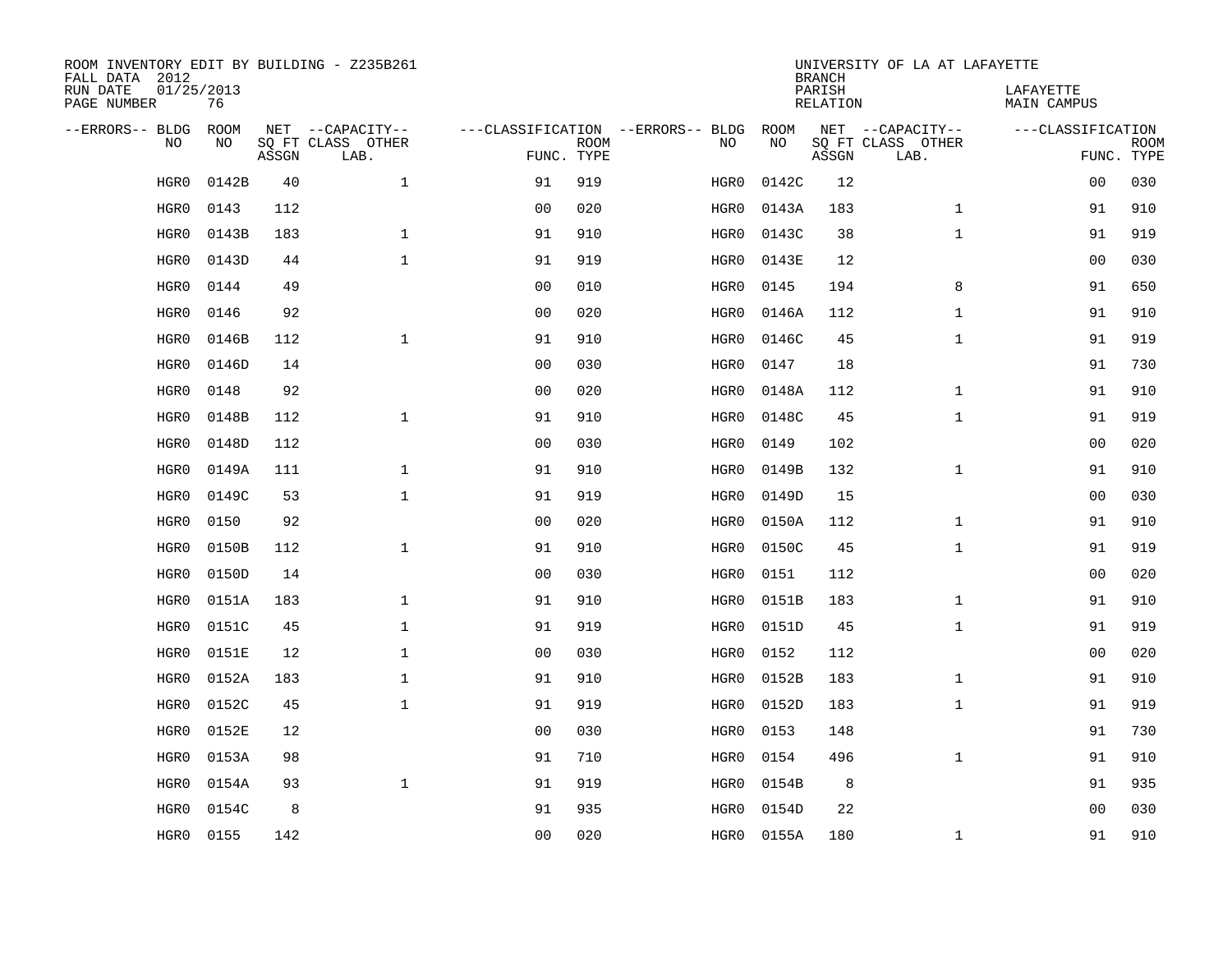| FALL DATA 2012               |                  |       | ROOM INVENTORY EDIT BY BUILDING - Z235B261 |                                   |             |      |            | <b>BRANCH</b>      | UNIVERSITY OF LA AT LAFAYETTE |                          |                           |
|------------------------------|------------------|-------|--------------------------------------------|-----------------------------------|-------------|------|------------|--------------------|-------------------------------|--------------------------|---------------------------|
| RUN DATE<br>PAGE NUMBER      | 01/25/2013<br>77 |       |                                            |                                   |             |      |            | PARISH<br>RELATION |                               | LAFAYETTE<br>MAIN CAMPUS |                           |
| --ERRORS-- BLDG<br><b>NO</b> | ROOM<br>NO.      |       | NET --CAPACITY--                           | ---CLASSIFICATION --ERRORS-- BLDG |             |      | ROOM<br>NO |                    | NET --CAPACITY--              | ---CLASSIFICATION        |                           |
|                              |                  | ASSGN | SQ FT CLASS OTHER<br>LAB.                  | FUNC. TYPE                        | <b>ROOM</b> | NO   |            | ASSGN              | SQ FT CLASS OTHER<br>LAB.     |                          | <b>ROOM</b><br>FUNC. TYPE |
| HGR0                         | 0155B            | 187   | $\mathbf{1}$                               | 91                                | 910         | HGR0 | 0155C      | 55                 | $\mathbf{1}$                  | 91                       | 919                       |
| HGR0                         | 0155D            | 43    | $\mathbf{1}$                               | 91                                | 919         | HGR0 | 0155E      | 19                 |                               | 0 <sub>0</sub>           | 030                       |
| HGR0                         | 0156             | 313   |                                            | 0 <sub>0</sub>                    | 030         | HGR0 | 0157       | 225                |                               | 0 <sub>0</sub>           | 030                       |
| HGR0                         | 0158             | 226   |                                            | 91                                | 935         | HGR0 | 0200       | 928                |                               | 0 <sub>0</sub>           | 020                       |
| HGR0                         | 0200A            | 38    |                                            | 0 <sub>0</sub>                    | 020         | HGR0 | 0200B      | 38                 |                               | 0 <sub>0</sub>           | 020                       |
| HGR0                         | 0200C            | 535   |                                            | 0 <sub>0</sub>                    | 020         | HGR0 | 0200D      | 208                |                               | 00                       | 020                       |
| HGR0                         | 0200E            | 436   |                                            | 0 <sub>0</sub>                    | 020         | HGR0 | 0200F      | 1855               |                               | 00                       | 020                       |
| HGR0                         | 0200G            | 208   |                                            | 0 <sub>0</sub>                    | 020         | HGR0 | 0200H      | 439                |                               | 0 <sub>0</sub>           | 020                       |
| HGR0                         | 0200I            | 1455  |                                            | 0 <sub>0</sub>                    | 020         | HGR0 | 0200J      | 208                |                               | 00                       | 020                       |
| HGR0                         | 0201             | 172   | 10                                         | 91                                | 410         | HGR0 | 0201A      | 65                 |                               | 91                       | 730                       |
| HGR0                         | 0202             | 161   |                                            | 0 <sub>0</sub>                    | 020         | HGR0 | 0202A      | 194                | $\mathbf{1}$                  | 91                       | 910                       |
| HGR0                         | 0202B            | 184   | $\mathbf 1$                                | 91                                | 910         | HGR0 | 0202C      | 57                 | $\mathbf{1}$                  | 91                       | 919                       |
| HGR0                         | 0202D            | 40    | $\mathbf{1}$                               | 91                                | 919         | HGR0 | 0202E      | 12                 |                               | 00                       | 030                       |
| HGR0                         | 0203             | 59    |                                            | 0 <sub>0</sub>                    | 020         | HGR0 | 0203A      | 183                | $\mathbf{1}$                  | 91                       | 910                       |
| HGR0                         | 0203B            | 42    | $\mathbf{1}$                               | 91                                | 910         | HGR0 | 0203C      | 12                 | $\mathbf{1}$                  | 00                       | 030                       |
| HGR0                         | 0204             | 112   |                                            | 0 <sub>0</sub>                    | 020         | HGR0 | 0204A      | 183                | $\mathbf{1}$                  | 91                       | 910                       |
| HGR0                         | 0204B            | 186   | $\mathbf{1}$                               | 91                                | 910         | HGR0 | 0204C      | 46                 | $\mathbf{1}$                  | 91                       | 919                       |
| HGR0                         | 0204D            | 46    | $\mathbf 1$                                | 91                                | 919         | HGR0 | 0204E      | 12                 |                               | 00                       | 030                       |
| HGR0                         | 0205             | 92    |                                            | 0 <sub>0</sub>                    | 020         | HGR0 | 0205A      | 112                | $\mathbf{1}$                  | 91                       | 910                       |
| HGR0                         | 0205B            | 112   | $\mathbf{1}$                               | 91                                | 910         | HGR0 | 0205C      | 43                 | $\mathbf{1}$                  | 91                       | 919                       |
| HGR0                         | 0205D            | 14    |                                            | 0 <sub>0</sub>                    | 030         | HGR0 | 0206       | 112                |                               | 00                       | 020                       |
| HGR0                         | 0206A            | 183   | $\mathbf 1$                                | 91                                | 910         | HGR0 | 0206B      | 192                | $\mathbf{1}$                  | 91                       | 910                       |
| HGR0                         | 0206C            | 46    | $\mathbf{1}$                               | 91                                | 919         | HGR0 | 0206D      | 46                 | $\mathbf{1}$                  | 91                       | 919                       |
| HGR0                         | 0206E            | 12    |                                            | 0 <sub>0</sub>                    | 030         | HGR0 | 0207       | 92                 |                               | 0 <sub>0</sub>           | 020                       |
| HGR0                         | 0207A            | 112   | $\mathbf 1$                                | 91                                | 910         | HGR0 | 0207B      | 112                | $\mathbf{1}$                  | 91                       | 910                       |
| HGR0                         | 0207C            | 45    | $\mathbf{1}$                               | 91                                | 919         | HGR0 | 0207D      | 14                 |                               | 0 <sub>0</sub>           | 030                       |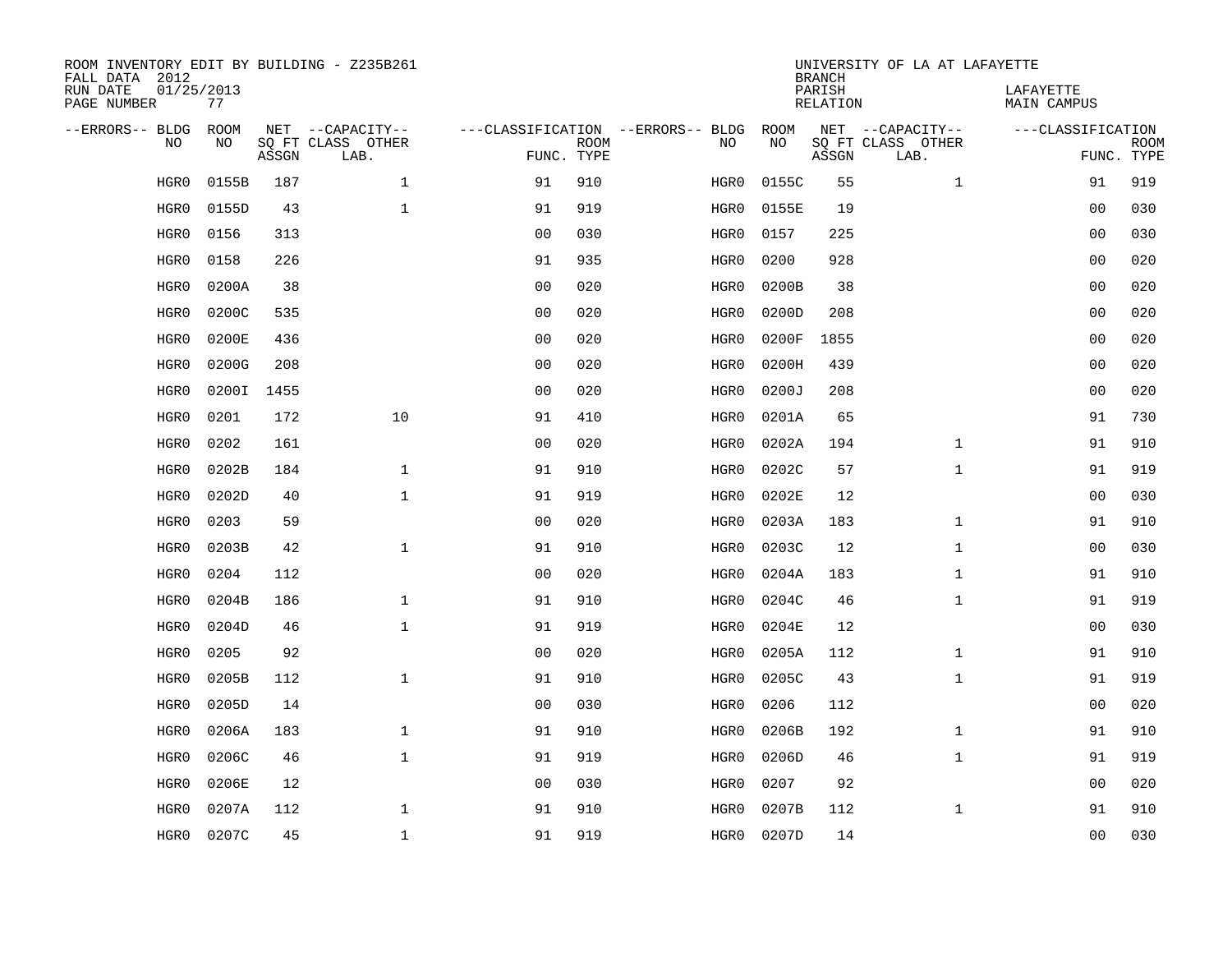| ROOM INVENTORY EDIT BY BUILDING - Z235B261<br>FALL DATA 2012 |                  |       |                           |                |             |                                   | <b>BRANCH</b> | UNIVERSITY OF LA AT LAFAYETTE |                           |                                 |             |
|--------------------------------------------------------------|------------------|-------|---------------------------|----------------|-------------|-----------------------------------|---------------|-------------------------------|---------------------------|---------------------------------|-------------|
| RUN DATE<br>PAGE NUMBER                                      | 01/25/2013<br>78 |       |                           |                |             |                                   |               | PARISH<br><b>RELATION</b>     |                           | LAFAYETTE<br><b>MAIN CAMPUS</b> |             |
| --ERRORS-- BLDG                                              | ROOM             |       | NET --CAPACITY--          |                |             | ---CLASSIFICATION --ERRORS-- BLDG | ROOM          |                               | NET --CAPACITY--          | ---CLASSIFICATION               |             |
| NO                                                           | NO               | ASSGN | SQ FT CLASS OTHER<br>LAB. | FUNC. TYPE     | <b>ROOM</b> | NO                                | NO            | ASSGN                         | SQ FT CLASS OTHER<br>LAB. | FUNC. TYPE                      | <b>ROOM</b> |
| HGR0                                                         | 0208             | 161   |                           | 0 <sub>0</sub> | 020         | HGR0                              | 0208A         | 178                           | $\mathbf{1}$              | 91                              | 910         |
| HGR0                                                         | 0208B            | 194   | $\mathbf 1$               | 91             | 910         | HGR0                              | 0208C         | 57                            | $\mathbf{1}$              | 91                              | 919         |
| HGR0                                                         | 0208D            | 57    | $\mathbf 1$               | 91             | 919         | HGR0                              | 0208E         | 12                            |                           | 00                              | 030         |
| HGR0                                                         | 0209             | 92    |                           | 0 <sub>0</sub> | 020         | HGR0                              | 0209A         | 112                           | $\mathbf{1}$              | 91                              | 910         |
| HGR0                                                         | 0209B            | 112   | $\mathbf{1}$              | 91             | 910         | HGR0                              | 0209C         | 45                            | $\mathbf{1}$              | 91                              | 919         |
| HGR0                                                         | 0209D            | 14    |                           | 0 <sub>0</sub> | 030         | HGR0                              | 0210          | 17                            |                           | 0 <sub>0</sub>                  | 010         |
| HGR0                                                         | 0211             | 110   |                           | 0 <sub>0</sub> | 020         | HGR0                              | 0211A         | 186                           | $\mathbf{1}$              | 91                              | 910         |
| HGR0                                                         | 0211B            | 186   | $\mathbf{1}$              | 91             | 910         | HGR0                              | 0211C         | 48                            | $\mathbf{1}$              | 91                              | 919         |
| HGR0                                                         | 0211D            | 48    | $\mathbf{1}$              | 91             | 919         | HGR0                              | 0211E         | 12                            |                           | 00                              | 030         |
| HGR0                                                         | 0212             | 18    |                           | 91             | 730         | HGR0                              | 0213          | 194                           | 8                         | 91                              | 650         |
| HGR0                                                         | 0214             | 14    |                           | 91             | 730         | HGR0                              | 0215          | 92                            |                           | 00                              | 020         |
| HGR0                                                         | 0215A            | 112   | $\mathbf{1}$              | 91             | 910         | HGR0                              | 0215B         | 112                           | $\mathbf{1}$              | 91                              | 910         |
| HGR0                                                         | 0215C            | 45    | $\mathbf{1}$              | 91             | 919         | HGR0                              | 0215D         | 14                            |                           | 00                              | 030         |
| HGR0                                                         | 0216             | 101   |                           | 0 <sub>0</sub> | 020         | HGR0                              | 0216A         | 133                           | $\mathbf{1}$              | 91                              | 910         |
| HGR0                                                         | 0216B            | 83    | $\mathbf{1}$              | 91             | 910         | HGR0                              | 0216C         | 51                            | $\mathbf{1}$              | 91                              | 919         |
| HGR0                                                         | 0216D            | 14    |                           | 0 <sub>0</sub> | 030         | HGR0                              | 0217          | 92                            |                           | 00                              | 020         |
| HGR0                                                         | 0217A            | 112   | $\mathbf{1}$              | 91             | 910         | HGR0                              | 0217B         | 112                           | $\mathbf{1}$              | 91                              | 910         |
| HGR0                                                         | 0217C            | 45    | $\mathbf{1}$              | 91             | 919         | HGR0                              | 0217D         | 14                            |                           | 0 <sub>0</sub>                  | 030         |
| HGR0                                                         | 0218             | 110   |                           | 0 <sub>0</sub> | 020         | HGR0                              | 0218A         | 186                           | $\mathbf{1}$              | 91                              | 910         |
| HGR0                                                         | 0218B            | 186   | $\mathbf 1$               | 91             | 910         | HGR0                              | 0218C         | 48                            | $\mathbf{1}$              | 91                              | 919         |
| HGR0                                                         | 0218D            | 12    | $\mathbf{1}$              | 91             | 919         | HGR0                              | 0218E         | 13                            |                           | 00                              | 030         |
| HGR0                                                         | 0219             | 92    |                           | 0 <sub>0</sub> | 020         | HGR0                              | 0219A         | 112                           | $\mathbf{1}$              | 91                              | 910         |
| HGR0                                                         | 0219B            | 112   | $\mathbf{1}$              | 91             | 910         | HGR0                              | 0219C         | 45                            | $\mathbf{1}$              | 91                              | 919         |
| HGR0                                                         | 0219D            | 14    |                           | 0 <sub>0</sub> | 030         | HGR0                              | 0220          | 145                           |                           | 91                              | 730         |
| HGR0                                                         | 0220A            | 97    |                           | 91             | 730         | HGR0                              | 0221          | 110                           |                           | 0 <sub>0</sub>                  | 020         |
| HGR0                                                         | 0221A            | 186   | $\mathbf{1}$              | 91             | 910         | HGR0                              | 0221B         | 181                           | $\mathbf{1}$              | 91                              | 910         |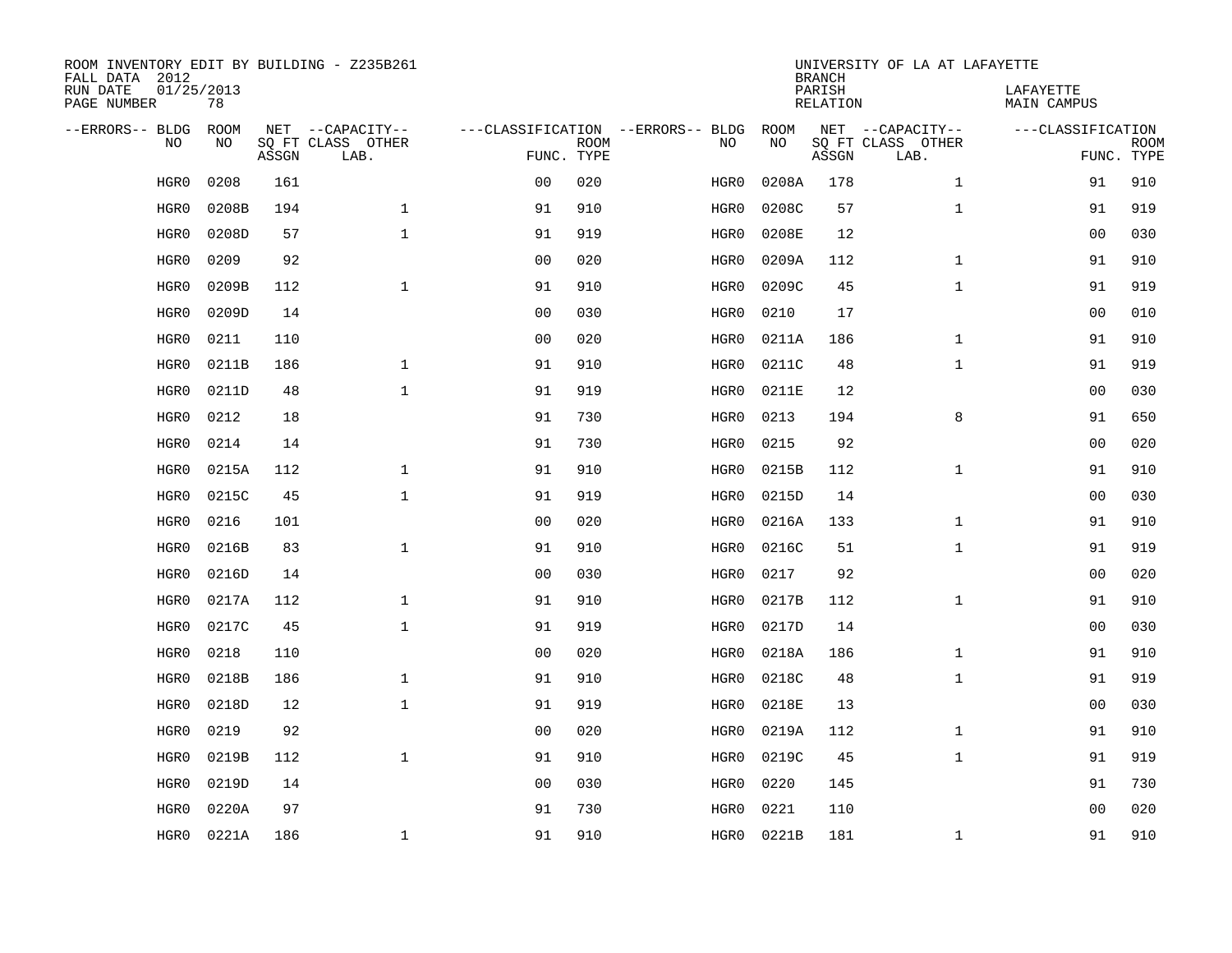| ROOM INVENTORY EDIT BY BUILDING - Z235B261<br>FALL DATA 2012 |                  |       |                           |                |             |                                   | <b>BRANCH</b> | UNIVERSITY OF LA AT LAFAYETTE |                           |                                 |                           |
|--------------------------------------------------------------|------------------|-------|---------------------------|----------------|-------------|-----------------------------------|---------------|-------------------------------|---------------------------|---------------------------------|---------------------------|
| RUN DATE<br>PAGE NUMBER                                      | 01/25/2013<br>79 |       |                           |                |             |                                   |               | PARISH<br><b>RELATION</b>     |                           | LAFAYETTE<br><b>MAIN CAMPUS</b> |                           |
| --ERRORS-- BLDG                                              | ROOM             |       | NET --CAPACITY--          |                |             | ---CLASSIFICATION --ERRORS-- BLDG | ROOM          |                               | NET --CAPACITY--          | ---CLASSIFICATION               |                           |
| NO                                                           | NO               | ASSGN | SQ FT CLASS OTHER<br>LAB. | FUNC. TYPE     | <b>ROOM</b> | NO                                | NO            | ASSGN                         | SQ FT CLASS OTHER<br>LAB. |                                 | <b>ROOM</b><br>FUNC. TYPE |
| HGR0                                                         | 0221C            | 48    | $\mathbf 1$               | 91             | 919         | HGR0                              | 0221D         | 48                            | $\mathbf{1}$              | 91                              | 919                       |
| HGR0                                                         | 0221E            | 12    |                           | 0 <sub>0</sub> | 030         | HGR0                              | 0222          | 139                           |                           | 00                              | 020                       |
| HGR0                                                         | 0222A            | 176   | $\mathbf 1$               | 91             | 910         | HGR0                              | 0222B         | 192                           | $\mathbf{1}$              | 91                              | 910                       |
| HGR0                                                         | 0222C            | 42    | $\mathbf 1$               | 91             | 919         | HGR0                              | 0222D         | 42                            | $\mathbf{1}$              | 91                              | 919                       |
| HGR0                                                         | 0222E            | 19    |                           | 0 <sub>0</sub> | 030         | HGR0                              | 0223          | 139                           |                           | 0 <sub>0</sub>                  | 020                       |
| HGR0                                                         | 0223A            | 176   | $\mathbf 1$               | 91             | 910         | HGR0                              | 0223B         | 192                           | $\mathbf{1}$              | 91                              | 910                       |
| HGR0                                                         | 0223C            | 42    | $\mathbf{1}$              | 91             | 919         | HGR0                              | 0223D         | 54                            | $\mathbf{1}$              | 91                              | 919                       |
| HGR0                                                         | 0223E            | 19    | $\mathbf{1}$              | 0 <sub>0</sub> | 030         | HGR0                              | 0224          | 148                           |                           | 0 <sub>0</sub>                  | 020                       |
| HGR0                                                         | 0224A            | 180   | $\mathbf{1}$              | 91             | 910         | HGR0                              | 0224B         | 181                           | $\mathbf{1}$              | 91                              | 910                       |
| HGR0                                                         | 0224C            | 43    | $\mathbf{1}$              | 91             | 919         | HGR0                              | 0224D         | 54                            | $\mathbf{1}$              | 91                              | 919                       |
| HGR0                                                         | 0224E            | 19    |                           | 0 <sub>0</sub> | 030         | HGR0                              | 0225          | 148                           |                           | 00                              | 020                       |
| HGR0                                                         | 0225A            | 180   | 1                         | 91             | 910         | HGR0                              | 0225B         | 192                           | $\mathbf{1}$              | 91                              | 910                       |
| HGR0                                                         | 0225C            | 43    | $\mathbf{1}$              | 91             | 919         | HGR0                              | 0225D         | 54                            | $\mathbf{1}$              | 91                              | 919                       |
| HGR0                                                         | 0225E            | 19    |                           | 0 <sub>0</sub> | 030         | HGR0                              | 0226          | 22                            |                           | 00                              | 010                       |
| HGR0                                                         | 0227             | 108   |                           | 91             | 730         | HGR0                              | 0227A         | 99                            |                           | 91                              | 730                       |
| HGR0                                                         | 0228             | 120   |                           | 00             | 020         | HGR0                              | 0228A         | 185                           | $\mathbf{1}$              | 91                              | 910                       |
| HGR0                                                         | 0228B            | 183   | $\mathbf 1$               | 91             | 910         | HGR0                              | 0228C         | 38                            | $\mathbf{1}$              | 91                              | 919                       |
| HGR0                                                         | 0228D            | 47    | $\mathbf{1}$              | 91             | 919         | HGR0                              | 0228E         | 12                            |                           | 00                              | 030                       |
| HGR0                                                         | 0229             | 114   |                           | 0 <sub>0</sub> | 020         | HGR0                              | 0229A         | 185                           | $\mathbf{1}$              | 91                              | 910                       |
| HGR0                                                         | 0229B            | 183   | $\mathbf{1}$              | 91             | 910         | HGR0                              | 0229C         | 47                            | $\mathbf{1}$              | 91                              | 919                       |
| HGR0                                                         | 0229D            | 40    | $\mathbf{1}$              | 91             | 919         | HGR0                              | 0229E         | 12                            |                           | 0 <sub>0</sub>                  | 030                       |
| HGR0                                                         | 0230             | 46    |                           | 0 <sub>0</sub> | 030         | HGR0                              | 0231          | 30                            |                           | 0 <sub>0</sub>                  | 030                       |
| HGR0                                                         | 0232             | 161   |                           | 0 <sub>0</sub> | 020         | HGR0                              | 0232A         | 178                           | $\mathbf{1}$              | 91                              | 910                       |
| HGR0                                                         | 0232B            | 194   | $\mathbf{1}$              | 91             | 910         | HGR0                              | 0232C         | 40                            | $\mathbf{1}$              | 91                              | 919                       |
| HGR0                                                         | 0232D            | 57    | $\mathbf{1}$              | 91             | 919         | HGR0                              | 0232E         | 12                            |                           | 0 <sub>0</sub>                  | 030                       |
| HGR0                                                         | 0233             | 57    |                           | 00             | 020         | HGR0                              | 0233A         | 186                           | $\mathbf{1}$              | 91                              | 910                       |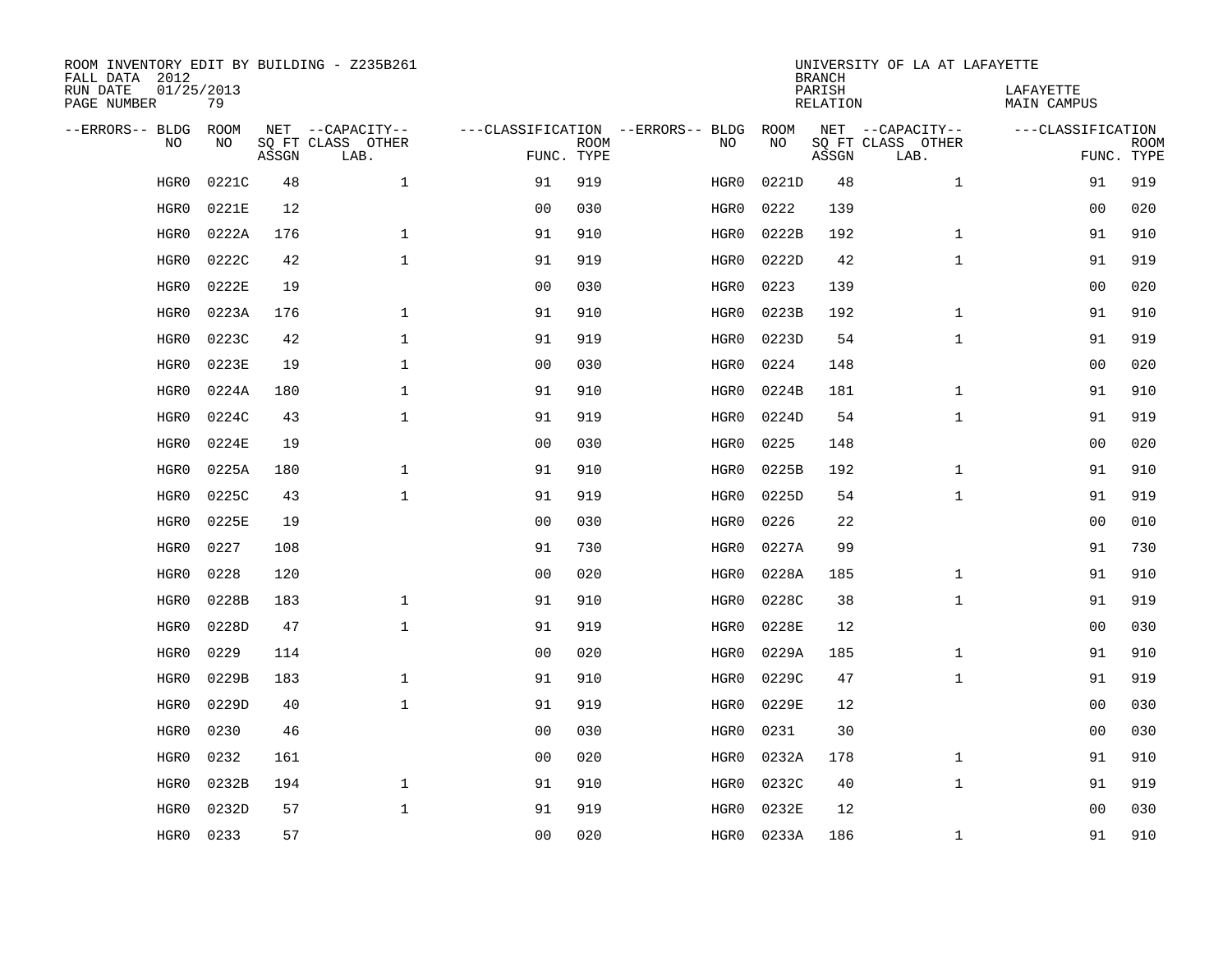| ROOM INVENTORY EDIT BY BUILDING - Z235B261<br>FALL DATA 2012 |                  |       |                           |                |             |                                   | <b>BRANCH</b> | UNIVERSITY OF LA AT LAFAYETTE |                           |                                 |             |
|--------------------------------------------------------------|------------------|-------|---------------------------|----------------|-------------|-----------------------------------|---------------|-------------------------------|---------------------------|---------------------------------|-------------|
| RUN DATE<br>PAGE NUMBER                                      | 01/25/2013<br>80 |       |                           |                |             |                                   |               | PARISH<br><b>RELATION</b>     |                           | LAFAYETTE<br><b>MAIN CAMPUS</b> |             |
| --ERRORS-- BLDG                                              | ROOM             |       | NET --CAPACITY--          |                |             | ---CLASSIFICATION --ERRORS-- BLDG | ROOM          |                               | NET --CAPACITY--          | ---CLASSIFICATION               |             |
| NO                                                           | NO               | ASSGN | SQ FT CLASS OTHER<br>LAB. | FUNC. TYPE     | <b>ROOM</b> | NO                                | NO            | ASSGN                         | SQ FT CLASS OTHER<br>LAB. | FUNC. TYPE                      | <b>ROOM</b> |
| HGR0                                                         | 0233B            | 40    | $\mathbf{1}$              | 91             | 910         | HGR0                              | 0233C         | 12                            | $\mathbf{1}$              | 91                              | 919         |
| HGR0                                                         | 0234             | 112   |                           | 0 <sub>0</sub> | 020         | HGR0                              | 0234A         | 183                           | $\mathbf{1}$              | 91                              | 910         |
| HGR0                                                         | 0234B            | 186   | $\mathbf{1}$              | 91             | 910         | HGR0                              | 0234C         | 45                            | $\mathbf{1}$              | 91                              | 910         |
| HGR0                                                         | 0234D            | 44    | $\mathbf 1$               | 91             | 910         | HGR0                              | 0234E         | 12                            |                           | 0 <sub>0</sub>                  | 030         |
| HGR0                                                         | 0235             | 92    |                           | 0 <sub>0</sub> | 020         | HGR0                              | 0235A         | 112                           | $\mathbf{1}$              | 91                              | 910         |
| HGR0                                                         | 0235B            | 112   | $\mathbf{1}$              | 91             | 910         | HGR0                              | 0235C         | 45                            | $\mathbf{1}$              | 91                              | 919         |
| HGR0                                                         | 0235D            | 14    |                           | 0 <sub>0</sub> | 030         | HGR0                              | 0236          | 112                           |                           | 00                              | 020         |
| HGR0                                                         | 0236A            | 186   | $\mathbf{1}$              | 91             | 910         | HGR0                              | 0236B         | 183                           | $\mathbf{1}$              | 91                              | 910         |
| HGR0                                                         | 0236C            | 39    | $\mathbf{1}$              | 91             | 919         | HGR0                              | 0236D         | 39                            | $\mathbf{1}$              | 91                              | 919         |
| HGR0                                                         | 0236E            | 12    |                           | 0 <sub>0</sub> | 030         | HGR0                              | 0237          | 92                            |                           | 0 <sub>0</sub>                  | 020         |
| HGR0                                                         | 0237A            | 112   | $\mathbf{1}$              | 91             | 910         | HGR0                              | 0237B         | 112                           | $\mathbf{1}$              | 91                              | 910         |
| HGR0                                                         | 0237C            | 45    | $\mathbf{1}$              | 91             | 919         | HGR0                              | 0237D         | 14                            |                           | 0 <sub>0</sub>                  | 030         |
| HGR0                                                         | 0238             | 161   |                           | 0 <sub>0</sub> | 020         | HGR0                              | 0238A         | 194                           | $\mathbf{1}$              | 91                              | 910         |
| HGR0                                                         | 0238B            | 178   | $\mathbf 1$               | 91             | 910         | HGR0                              | 0238C         | 57                            | $\mathbf{1}$              | 91                              | 919         |
| HGR0                                                         | 0238D            | 40    | $\mathbf 1$               | 91             | 919         | HGR0                              | 0238E         | 12                            |                           | 00                              | 030         |
| HGR0                                                         | 0239             | 92    |                           | 0 <sub>0</sub> | 020         | HGR0                              | 0239A         | 112                           | $\mathbf{1}$              | 91                              | 910         |
| HGR0                                                         | 0239B            | 112   | $\mathbf 1$               | 91             | 910         | HGR0                              | 0239C         | 45                            | $\mathbf{1}$              | 91                              | 919         |
| HGR0                                                         | 0239D            | 14    |                           | 0 <sub>0</sub> | 030         | HGR0                              | 0240          | 16                            |                           | 0 <sub>0</sub>                  | 010         |
| HGR0                                                         | 0241             | 119   |                           | 0 <sub>0</sub> | 020         | HGR0                              | 0241A         | 183                           | $\mathbf{1}$              | 91                              | 910         |
| HGR0                                                         | 0241B            | 185   | $\mathbf 1$               | 91             | 910         | HGR0                              | 0241C         | 38                            | $\mathbf{1}$              | 91                              | 919         |
| HGR0                                                         | 0241D            | 45    | $\mathbf 1$               | 91             | 919         | HGR0                              | 0241E         | 12                            |                           | 00                              | 030         |
| HGR0                                                         | 0242             | 16    |                           | 91             | 730         | HGR0                              | 0243          | 194                           | 8                         | 91                              | 650         |
| HGR0                                                         | 0244             | 101   |                           | 0 <sub>0</sub> | 020         | HGR0                              | 0244A         | 133                           | $\mathbf{1}$              | 91                              | 910         |
| HGR0                                                         | 0244B            | 83    | $\mathbf{1}$              | 91             | 910         | HGR0                              | 0244C         | 51                            | $\mathbf{1}$              | 91                              | 919         |
| HGR0                                                         | 0244D            | 14    |                           | 0 <sub>0</sub> | 030         | HGR0                              | 0245          | 92                            |                           | 0 <sub>0</sub>                  | 020         |
| HGR0                                                         | 0245A            | 112   | $\mathbf{1}$              | 91             | 910         | HGR0                              | 0245B         | 112                           | $\mathbf{1}$              | 91                              | 910         |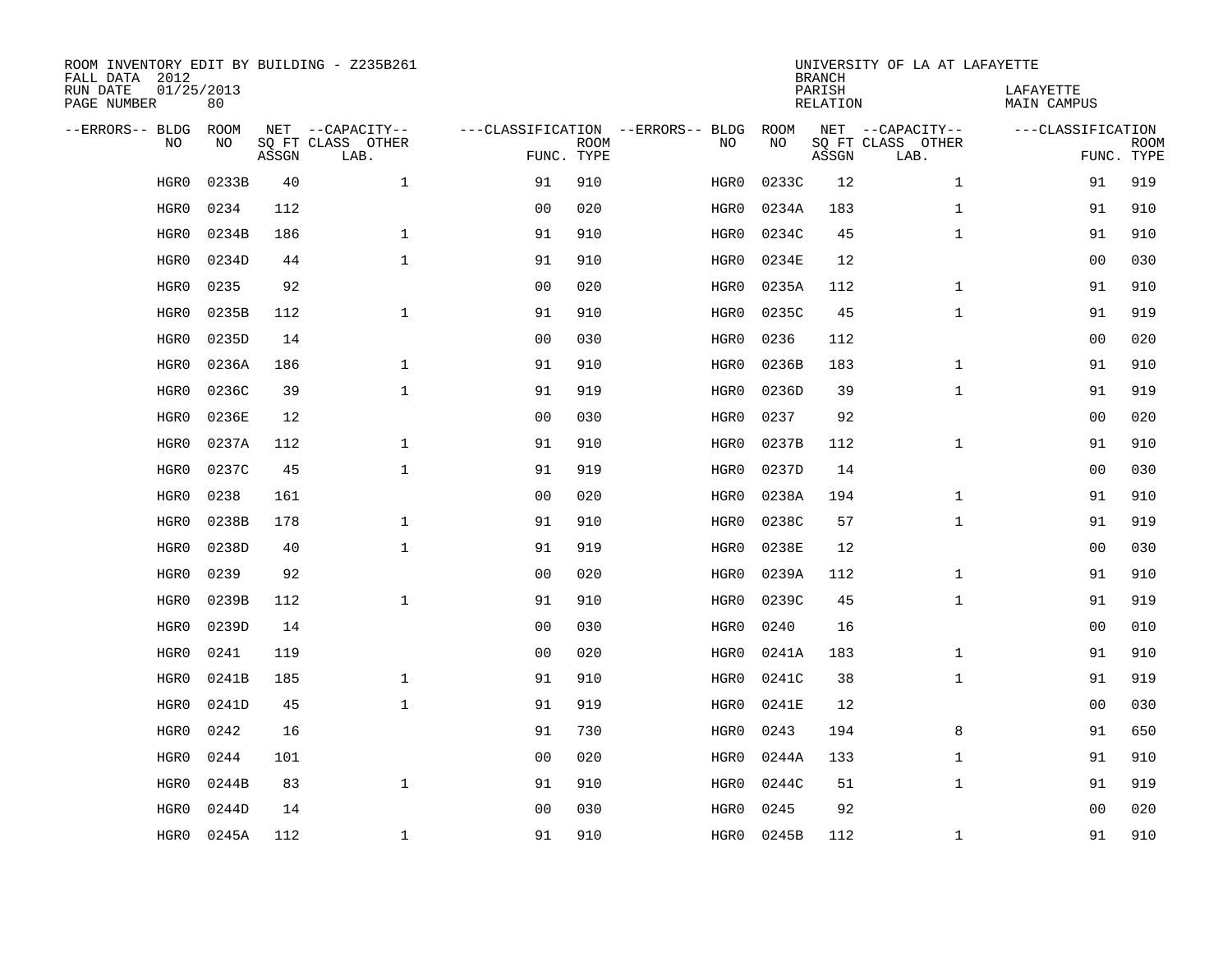| ROOM INVENTORY EDIT BY BUILDING - Z235B261<br>FALL DATA 2012 |                  |       |                           |                |             |                                   | <b>BRANCH</b> | UNIVERSITY OF LA AT LAFAYETTE |                           |                                 |             |
|--------------------------------------------------------------|------------------|-------|---------------------------|----------------|-------------|-----------------------------------|---------------|-------------------------------|---------------------------|---------------------------------|-------------|
| RUN DATE<br>PAGE NUMBER                                      | 01/25/2013<br>81 |       |                           |                |             |                                   |               | PARISH<br><b>RELATION</b>     |                           | LAFAYETTE<br><b>MAIN CAMPUS</b> |             |
| --ERRORS-- BLDG                                              | ROOM             |       | NET --CAPACITY--          |                |             | ---CLASSIFICATION --ERRORS-- BLDG | ROOM          |                               | NET --CAPACITY--          | ---CLASSIFICATION               |             |
| NO                                                           | NO               | ASSGN | SQ FT CLASS OTHER<br>LAB. | FUNC. TYPE     | <b>ROOM</b> | NO                                | NO            | ASSGN                         | SQ FT CLASS OTHER<br>LAB. | FUNC. TYPE                      | <b>ROOM</b> |
| HGR0                                                         | 0245C            | 45    | $\mathbf 1$               | 91             | 919         | HGR0                              | 0245D         | 14                            |                           | 00                              | 030         |
| HGR0                                                         | 0246             | 110   |                           | 0 <sub>0</sub> | 020         | HGR0                              | 0246A         | 186                           | $\mathbf{1}$              | 00                              | 020         |
| HGR0                                                         | 0246B            | 183   | $\mathbf 1$               | 91             | 910         | HGR0                              | 0246C         | 48                            | $\mathbf{1}$              | 91                              | 919         |
| HGR0                                                         | 0246D            | 48    | $\mathbf 1$               | 91             | 919         | HGR0                              | 0246E         | 12                            |                           | 00                              | 030         |
| HGR0                                                         | 0247             | 92    |                           | 0 <sub>0</sub> | 020         | HGR0                              | 0247A         | 112                           | $\mathbf{1}$              | 91                              | 910         |
| HGR0                                                         | 0247B            | 112   | $\mathbf{1}$              | 91             | 910         | HGR0                              | 0247C         | 45                            | $\mathbf{1}$              | 91                              | 919         |
| HGR0                                                         | 0247D            | 14    |                           | 0 <sub>0</sub> | 030         | HGR0                              | 0248          | 145                           |                           | 91                              | 730         |
| HGR0                                                         | 0248A            | 97    |                           | 91             | 730         | HGR0                              | 0249          | 92                            |                           | 0 <sub>0</sub>                  | 020         |
| HGR0                                                         | 0249A            | 112   | $\mathbf{1}$              | 91             | 910         | HGR0                              | 0249B         | 112                           | $\mathbf{1}$              | 91                              | 910         |
| HGR0                                                         | 0249C            | 45    | $\mathbf{1}$              | 91             | 919         | HGR0                              | 0249D         | 14                            |                           | 0 <sub>0</sub>                  | 030         |
| HGR0                                                         | 0250             | 139   |                           | 0 <sub>0</sub> | 020         | HGR0                              | 0250A         | 176                           | $\mathbf{1}$              | 91                              | 910         |
| HGR0                                                         | 0250B            | 192   | $\mathbf{1}$              | 91             | 910         | HGR0                              | 0250C         | 42                            | $\mathbf{1}$              | 91                              | 919         |
| HGR0                                                         | 0250D            | 42    | $\mathbf{1}$              | 91             | 919         | HGR0                              | 0250E         | 19                            |                           | 00                              | 030         |
| HGR0                                                         | 0251             | 110   |                           | 0 <sub>0</sub> | 020         | HGR0                              | 0251A         | 186                           | $\mathbf{1}$              | 00                              | 020         |
| HGR0                                                         | 0251B            | 183   | $\mathbf{1}$              | 91             | 910         | HGR0                              | 0251C         | 48                            | $\mathbf{1}$              | 91                              | 919         |
| HGR0                                                         | 0251D            | 41    | $\mathbf{1}$              | 91             | 919         | HGR0                              | 0251E         | 12                            |                           | 00                              | 030         |
| HGR0                                                         | 0252             | 136   |                           | 0 <sub>0</sub> | 020         | HGR0                              | 0252A         | 192                           | $\mathbf{1}$              | 91                              | 910         |
| HGR0                                                         | 0252B            | 180   | $\mathbf{1}$              | 91             | 910         | HGR0                              | 0252C         | 52                            | $\mathbf{1}$              | 91                              | 919         |
| HGR0                                                         | 0252D            | 40    | $\mathbf{1}$              | 91             | 919         | HGR0                              | 0252E         | 11                            |                           | 0 <sub>0</sub>                  | 030         |
| HGR0                                                         | 0253             | 82    |                           | 0 <sub>0</sub> | 030         | HGR0                              | 0253A         | 136                           |                           | 00                              | 030         |
| HGR0                                                         | 0254             | 223   |                           | 91             | 935         | HGR0                              | 0300          | 2236                          |                           | 00                              | 020         |
| HGR0                                                         | 0300A            | 35    |                           | 0 <sub>0</sub> | 020         | HGR0                              | 0300B         | 41                            |                           | 00                              | 020         |
| HGR0                                                         | 0300C            | 204   |                           | 0 <sub>0</sub> | 020         | HGR0                              | 0300D         | 1445                          |                           | 0 <sub>0</sub>                  | 020         |
| HGR0                                                         | 0300E            | 208   |                           | 00             | 020         | HGR0                              | 0300F         | 2087                          |                           | 0 <sub>0</sub>                  | 020         |
| HGR0                                                         | 0300G            | 208   |                           | 0 <sub>0</sub> | 020         | HGR0                              | 0301          | 112                           |                           | 0 <sub>0</sub>                  | 020         |
| HGR0                                                         | 0301A            | 183   | $\mathbf 1$               | 91             | 910         | HGR0                              | 0301B         | 183                           | $\mathbf{1}$              | 91                              | 910         |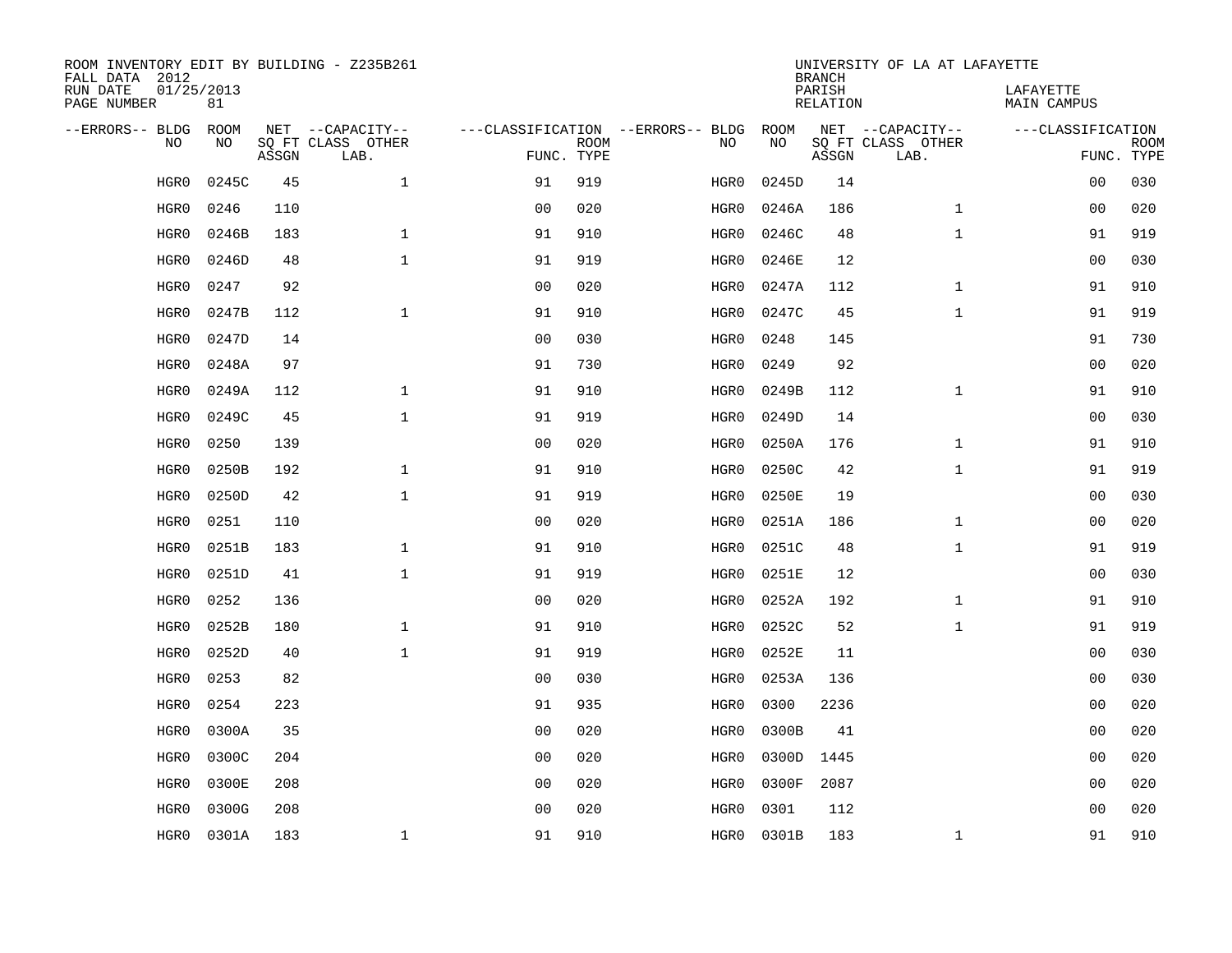| ROOM INVENTORY EDIT BY BUILDING - Z235B261<br>FALL DATA 2012 |                  |       |                           |                |             |                                   | <b>BRANCH</b> | UNIVERSITY OF LA AT LAFAYETTE |                           |                                 |                           |
|--------------------------------------------------------------|------------------|-------|---------------------------|----------------|-------------|-----------------------------------|---------------|-------------------------------|---------------------------|---------------------------------|---------------------------|
| RUN DATE<br>PAGE NUMBER                                      | 01/25/2013<br>82 |       |                           |                |             |                                   |               | PARISH<br><b>RELATION</b>     |                           | LAFAYETTE<br><b>MAIN CAMPUS</b> |                           |
| --ERRORS-- BLDG                                              | ROOM             |       | NET --CAPACITY--          |                |             | ---CLASSIFICATION --ERRORS-- BLDG | ROOM          |                               | NET --CAPACITY--          | ---CLASSIFICATION               |                           |
| NO                                                           | NO               | ASSGN | SQ FT CLASS OTHER<br>LAB. | FUNC. TYPE     | <b>ROOM</b> | NO                                | NO            | ASSGN                         | SQ FT CLASS OTHER<br>LAB. |                                 | <b>ROOM</b><br>FUNC. TYPE |
| HGR0                                                         | 0301C            | 45    | $\mathbf 1$               | 91             | 919         | HGR0                              | 0301D         | 45                            | $\mathbf{1}$              | 91                              | 919                       |
| HGR0                                                         | 0301E            | 12    |                           | 0 <sub>0</sub> | 030         | HGR0                              | 0302          | 161                           |                           | 00                              | 020                       |
| HGR0                                                         | 0302A            | 194   | $\mathbf 1$               | 91             | 910         | HGR0                              | 0302B         | 178                           | $\mathbf{1}$              | 91                              | 910                       |
| HGR0                                                         | 0302C            | 57    | $\mathbf 1$               | 91             | 919         | HGR0                              | 0302D         | 40                            | $\mathbf{1}$              | 91                              | 919                       |
| HGR0                                                         | 0302E            | 12    |                           | 0 <sub>0</sub> | 030         | HGR0                              | 0303          | 92                            |                           | 0 <sub>0</sub>                  | 020                       |
| HGR0                                                         | 0303A            | 112   | $\mathbf 1$               | 91             | 910         | HGR0                              | 0303B         | 112                           | $\mathbf{1}$              | 91                              | 910                       |
| HGR0                                                         | 0303C            | 45    | $\mathbf{1}$              | 91             | 919         | HGR0                              | 0303D         | 14                            |                           | 0 <sub>0</sub>                  | 030                       |
| HGR0                                                         | 0304             | 112   |                           | 0 <sub>0</sub> | 020         | HGR0                              | 0304A         | 183                           | $\mathbf{1}$              | 91                              | 910                       |
| HGR0                                                         | 0304B            | 183   | $\mathbf{1}$              | 91             | 910         | HGR0                              | 0304C         | 45                            | $\mathbf{1}$              | 91                              | 919                       |
| HGR0                                                         | 0304D            | 45    | $\mathbf{1}$              | 91             | 919         | HGR0                              | 0304E         | 12                            |                           | 00                              | 030                       |
| HGR0                                                         | 0305             | 92    |                           | 0 <sub>0</sub> | 020         | HGR0                              | 0305A         | 112                           | $\mathbf{1}$              | 91                              | 910                       |
| HGR0                                                         | 0305B            | 112   | $\mathbf 1$               | 0 <sub>0</sub> | 020         | HGR0                              | 0305C         | 45                            | $\mathbf{1}$              | 91                              | 919                       |
| HGR0                                                         | 0305D            | 14    |                           | 0 <sub>0</sub> | 030         | HGR0                              | 0306          | 112                           |                           | 0 <sub>0</sub>                  | 020                       |
| HGR0                                                         | 0306A            | 183   | $\mathbf 1$               | 91             | 910         | HGR0                              | 0306B         | 183                           | $\mathbf{1}$              | 91                              | 910                       |
| HGR0                                                         | 0306C            | 45    | $\mathbf{1}$              | 91             | 919         | HGR0                              | 0306D         | 45                            | $\mathbf{1}$              | 91                              | 919                       |
| HGR0                                                         | 0306E            | 12    |                           | 00             | 030         | HGR0                              | 0307          | 92                            |                           | 00                              | 020                       |
| HGR0                                                         | 0307A            | 112   | $\mathbf{1}$              | 91             | 910         | HGR0                              | 0307B         | 114                           | $\mathbf{1}$              | 91                              | 910                       |
| HGR0                                                         | 0307C            | 45    | $\mathbf{1}$              | 91             | 919         | HGR0                              | 0307D         | 14                            |                           | 00                              | 030                       |
| HGR0                                                         | 0308             | 161   |                           | 0 <sub>0</sub> | 020         | HGR0                              | 0308A         | 178                           | $\mathbf{1}$              | 91                              | 910                       |
| HGR0                                                         | 0308B            | 194   | $\mathbf{1}$              | 91             | 910         | HGR0                              | 0308C         | 57                            | $\mathbf{1}$              | 91                              | 919                       |
| HGR0                                                         | 0308D            | 40    | $\mathbf{1}$              | 91             | 919         | HGR0                              | 0308E         | 12                            |                           | 0 <sub>0</sub>                  | 030                       |
| HGR0                                                         | 0309             | 112   |                           | 0 <sub>0</sub> | 020         | HGR0                              | 0309A         | 183                           | $\mathbf{1}$              | 91                              | 910                       |
| HGR0                                                         | 0309B            | 183   | $\mathbf{1}$              | 91             | 910         | HGR0                              | 0309C         | 45                            | $\mathbf{1}$              | 0 <sub>0</sub>                  | 030                       |
| HGR0                                                         | 0309D            | 45    | $\mathbf{1}$              | 91             | 919         | HGR0                              | 0309E         | 12                            |                           | 0 <sub>0</sub>                  | 030                       |
| HGR0                                                         | 0310             | 17    |                           | 0 <sub>0</sub> | 010         | HGR0                              | 0311          | 194                           | 8                         | 91                              | 650                       |
| HGR0                                                         | 0312             | 18    |                           | 91             | 730         | HGR0                              | 0313          | 92                            |                           | 0 <sub>0</sub>                  | 020                       |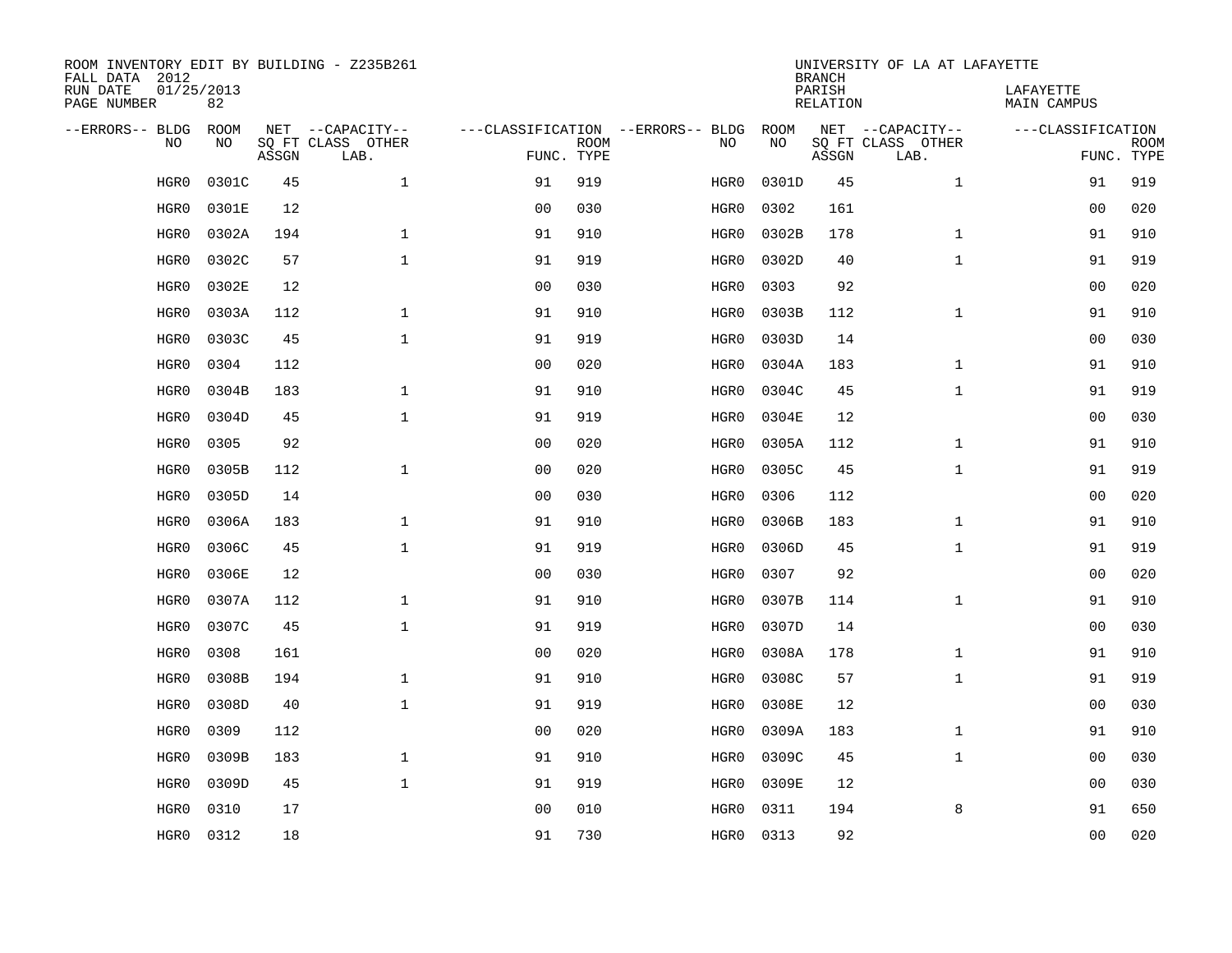| ROOM INVENTORY EDIT BY BUILDING - Z235B261<br>FALL DATA 2012 |                  |       |                           |                |                           |                                   | <b>BRANCH</b> | UNIVERSITY OF LA AT LAFAYETTE |                           |                          |                           |
|--------------------------------------------------------------|------------------|-------|---------------------------|----------------|---------------------------|-----------------------------------|---------------|-------------------------------|---------------------------|--------------------------|---------------------------|
| RUN DATE<br>PAGE NUMBER                                      | 01/25/2013<br>83 |       |                           |                |                           |                                   |               | PARISH<br><b>RELATION</b>     |                           | LAFAYETTE<br>MAIN CAMPUS |                           |
| --ERRORS-- BLDG                                              | <b>ROOM</b>      |       | NET --CAPACITY--          |                |                           | ---CLASSIFICATION --ERRORS-- BLDG | ROOM          |                               | NET --CAPACITY--          | ---CLASSIFICATION        |                           |
| NO.                                                          | NO               | ASSGN | SQ FT CLASS OTHER<br>LAB. |                | <b>ROOM</b><br>FUNC. TYPE | NO                                | NO            | ASSGN                         | SQ FT CLASS OTHER<br>LAB. |                          | <b>ROOM</b><br>FUNC. TYPE |
| HGR0                                                         | 0313A            | 112   | $\mathbf{1}$              | 91             | 910                       | HGR0                              | 0313B         | 112                           | $\mathbf{1}$              | 91                       | 910                       |
| HGR0                                                         | 0313C            | 45    | $\mathbf 1$               | 91             | 919                       | HGR0                              | 0313D         | 14                            |                           | 0 <sub>0</sub>           | 030                       |
| HGR0                                                         | 0314             | 15    |                           | 91             | 730                       | HGR0                              | 0315          | 92                            |                           | 0 <sub>0</sub>           | 020                       |
| HGR0                                                         | 0315A            | 112   | $\mathbf{1}$              | 91             | 910                       | HGR0                              | 0315B         | 112                           | $1\,$                     | 91                       | 910                       |
| HGR0                                                         | 0315C            | 45    | $\mathbf 1$               | 91             | 919                       | HGR0                              | 0315D         | 14                            |                           | 00                       | 030                       |
| HGR0                                                         | 0316             | 92    | $\mathbf 1$               | 91             | 910                       | HGR0                              | 0316A         | 112                           | $\mathbf{1}$              | 91                       | 910                       |
| HGR0                                                         | 0316B            | 112   | $\mathbf{1}$              | 91             | 910                       | HGR0                              | 0316C         | 45                            | $\mathbf{1}$              | 91                       | 919                       |
| HGR0                                                         | 0316D            | 14    |                           | 0 <sub>0</sub> | 030                       | HGR0                              | 0317          | 92                            |                           | 0 <sub>0</sub>           | 020                       |
| HGR0                                                         | 0317A            | 112   | $\mathbf{1}$              | 91             | 910                       | HGR0                              | 0317B         | 112                           | $\mathbf{1}$              | 91                       | 910                       |
| HGR0                                                         | 0317C            | 45    | $\mathbf{1}$              | 91             | 919                       | HGR0                              | 0317D         | 14                            |                           | 00                       | 030                       |
| HGR0                                                         | 0318             | 112   |                           | 0 <sub>0</sub> | 020                       | HGR0                              | 0318A         | 183                           | $\mathbf{1}$              | 91                       | 910                       |
| HGR0                                                         | 0318B            | 183   | $\mathbf{1}$              | 91             | 910                       | HGR0                              | 0318C         | 45                            | $\mathbf{1}$              | 91                       | 919                       |
| HGR0                                                         | 0318D            | 45    | $\mathbf{1}$              | 91             | 919                       | HGR0                              | 0318E         | 12                            |                           | 0 <sub>0</sub>           | 030                       |
| HGR0                                                         | 0319             | 112   |                           | 00             | 020                       | HGR0                              | 0319A         | 183                           | $\mathbf{1}$              | 91                       | 910                       |
| HGR0                                                         | 0319B            | 183   | $\mathbf 1$               | 91             | 910                       | HGR0                              | 0319C         | 45                            | $\mathbf{1}$              | 91                       | 919                       |
| HGR0                                                         | 0319D            | 45    | 1                         | 91             | 919                       | HGR0                              | 0319E         | 12                            |                           | 00                       | 030                       |
| HGR0                                                         | 0320             | 145   |                           | 91             | 730                       | HGR0                              | 0320A         | 96                            |                           | 91                       | 730                       |
| HGR0                                                         | 0321             | 139   |                           | 0 <sub>0</sub> | 020                       | HGR0                              | 0321A         | 176                           | $\mathbf{1}$              | 91                       | 910                       |
| HGR0                                                         | 0321B            | 192   | $\mathbf{1}$              | 91             | 910                       | HGR0                              | 0321C         | 42                            | $\mathbf{1}$              | 91                       | 919                       |
| HGR0                                                         | 0321D            | 54    | $\mathbf{1}$              | 91             | 919                       | HGR0                              | 0321E         | 19                            |                           | 00                       | 030                       |
| HGR0                                                         | 0322             | 139   |                           | 0 <sub>0</sub> | 020                       | HGR0                              | 0322A         | 176                           | $\mathbf{1}$              | 91                       | 910                       |
| HGR0                                                         | 0322B            | 192   | $\mathbf{1}$              | 91             | 910                       | HGR0                              | 0322C         | 42                            | $\mathbf{1}$              | 91                       | 919                       |
| HGR0                                                         | 0322D            | 43    | $\mathbf{1}$              | 91             | 919                       | HGR0                              | 0322E         | 19                            |                           | 0 <sub>0</sub>           | 030                       |
| HGR0                                                         | 0323             | 139   |                           | 00             | 020                       | HGR0                              | 0323A         | 176                           | $\mathbf{1}$              | 91                       | 910                       |
| HGR0                                                         | 0323B            | 192   | $\mathbf 1$               | 91             | 910                       | HGR0                              | 0323C         | 42                            | $\mathbf{1}$              | 91                       | 919                       |
| HGR0                                                         | 0323D            | 42    | $\mathbf 1$               | 91             | 919                       | HGR0                              | 0323E         | 19                            |                           | 00                       | 030                       |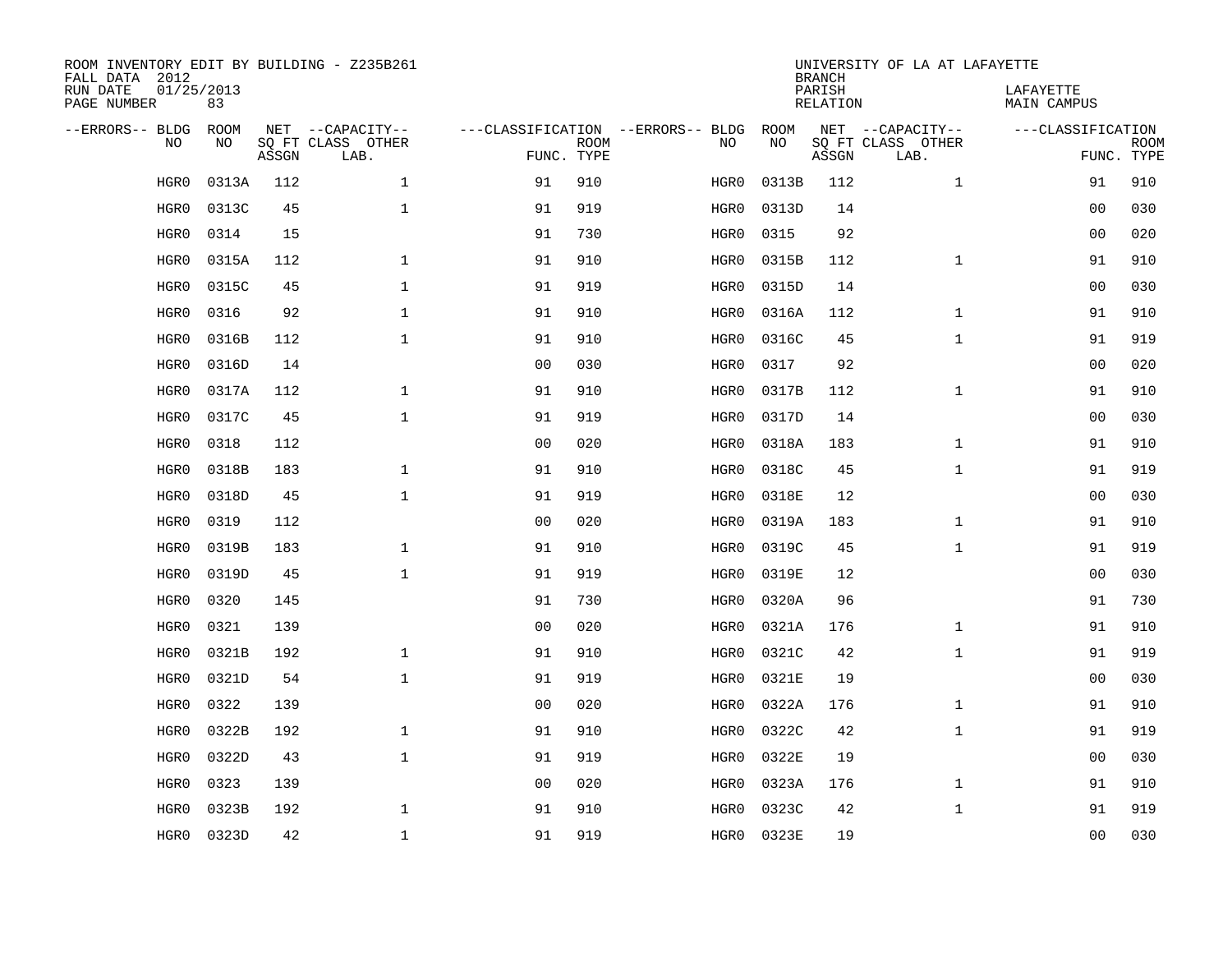| ROOM INVENTORY EDIT BY BUILDING - Z235B261<br>FALL DATA 2012 |                  |       |                           |                |             |                                   |           | <b>BRANCH</b>      | UNIVERSITY OF LA AT LAFAYETTE |                                 |                           |
|--------------------------------------------------------------|------------------|-------|---------------------------|----------------|-------------|-----------------------------------|-----------|--------------------|-------------------------------|---------------------------------|---------------------------|
| RUN DATE<br>PAGE NUMBER                                      | 01/25/2013<br>84 |       |                           |                |             |                                   |           | PARISH<br>RELATION |                               | LAFAYETTE<br><b>MAIN CAMPUS</b> |                           |
| --ERRORS-- BLDG                                              | <b>ROOM</b>      |       | NET --CAPACITY--          |                |             | ---CLASSIFICATION --ERRORS-- BLDG | ROOM      |                    | NET --CAPACITY--              | ---CLASSIFICATION               |                           |
| N <sub>O</sub>                                               | NO.              | ASSGN | SO FT CLASS OTHER<br>LAB. | FUNC. TYPE     | <b>ROOM</b> | NO.                               | <b>NO</b> | ASSGN              | SQ FT CLASS OTHER<br>LAB.     |                                 | <b>ROOM</b><br>FUNC. TYPE |
| HGR0                                                         | 0324             | 139   |                           | 0 <sub>0</sub> | 020         | HGR0                              | 0324A     | 192                | $\mathbf{1}$                  | 91                              | 910                       |
| HGR0                                                         | 0324B            | 176   | $\mathbf{1}$              | 91             | 910         | HGR0                              | 0324C     | 42                 | $\mathbf{1}$                  | 91                              | 919                       |
| HGR0                                                         | 0324D            | 42    | $\mathbf{1}$              | 91             | 919         | HGR0                              | 0324E     | 19                 |                               | 0 <sub>0</sub>                  | 030                       |
| HGR0                                                         | 0325             | 23    |                           | 0 <sub>0</sub> | 010         | HGR0                              | 0326      | 108                |                               | 91                              | 730                       |
| HGR0                                                         | 0326A            | 99    |                           | 91             | 730         | HGR0                              | 0327      | 112                |                               | 0 <sub>0</sub>                  | 020                       |
| HGR0                                                         | 0327A            | 183   | 1                         | 91             | 910         | HGR0                              | 0327B     | 183                | $\mathbf{1}$                  | 91                              | 910                       |
| HGR0                                                         | 0327C            | 45    | $\mathbf{1}$              | 91             | 919         | HGR0                              | 0327D     | 45                 | $\mathbf{1}$                  | 91                              | 919                       |
| HGR0                                                         | 0327E            | 12    |                           | 0 <sub>0</sub> | 030         | HGR0                              | 0328      | 112                |                               | 0 <sub>0</sub>                  | 020                       |
| HGR0                                                         | 0328A            | 183   | $\mathbf{1}$              | 91             | 910         | HGR0                              | 0328B     | 183                | $\mathbf{1}$                  | 91                              | 910                       |
| HGR0                                                         | 0328C            | 45    | $\mathbf{1}$              | 91             | 919         | HGR0                              | 0328D     | 45                 | $\mathbf{1}$                  | 91                              | 919                       |
| HGR0                                                         | 0328E            | 12    |                           | 0 <sub>0</sub> | 030         | HGR0                              | 0329      | 45                 |                               | 91                              | 730                       |
| HGR0                                                         | 0330             | 46    |                           | 0 <sub>0</sub> | 030         | HGR0                              | 0331      | 171                | 10                            | 91                              | 410                       |
| HGR0                                                         | 0332             | 30    |                           | 0 <sub>0</sub> | 030         | HGR0                              | 0333      | 112                |                               | 0 <sub>0</sub>                  | 020                       |
| HGR0                                                         | 0333A            | 183   | $\mathbf{1}$              | 91             | 910         | HGR0                              | 0333B     | 183                | $\mathbf{1}$                  | 91                              | 910                       |
| HGR0                                                         | 0333C            | 45    | $\mathbf{1}$              | 91             | 919         | HGR0                              | 0333D     | 45                 | $\mathbf{1}$                  | 91                              | 919                       |
| HGR0                                                         | 0333E            | 12    |                           | 0 <sub>0</sub> | 030         | HGR0                              | 0334      | 161                |                               | 00                              | 020                       |
| HGR0                                                         | 0334A            | 178   | $\mathbf 1$               | 91             | 910         | HGR0                              | 0334B     | 191                | $\mathbf{1}$                  | 91                              | 910                       |
| HGR0                                                         | 0334C            | 57    | $\mathbf 1$               | 91             | 919         | HGR0                              | 0334D     | 40                 | $\mathbf{1}$                  | 91                              | 919                       |
| HGR0                                                         | 0334E            | 13    |                           | 0 <sub>0</sub> | 030         | HGR0                              | 0335      | 92                 |                               | 00                              | 020                       |
| HGR0                                                         | 0335A            | 112   | $\mathbf{1}$              | 91             | 910         | HGR0                              | 0335B     | 112                | $\mathbf{1}$                  | 91                              | 910                       |
| HGR0                                                         | 0335C            | 45    | $\mathbf{1}$              | 91             | 919         | HGR0                              | 0335D     | 14                 |                               | 00                              | 030                       |
| HGR0                                                         | 0336             | 112   |                           | 0 <sub>0</sub> | 020         | HGR0                              | 0336A     | 183                | $\mathbf{1}$                  | 91                              | 910                       |
| HGR0                                                         | 0336B            | 183   | $\mathbf{1}$              | 91             | 910         | HGR0                              | 0336C     | 45                 | $\mathbf{1}$                  | 91                              | 919                       |
| HGR0                                                         | 0336D            | 183   | $\mathbf{1}$              | 91             | 910         | HGR0                              | 0336E     | 12                 |                               | 00                              | 030                       |
| HGR0                                                         | 0337             | 92    |                           | 0 <sub>0</sub> | 020         | HGR0                              | 0337A     | 112                | $\mathbf{1}$                  | 91                              | 919                       |
| HGR0                                                         | 0337B            | 112   | $\mathbf{1}$              | 91             | 910         | HGR0                              | 0337C     | 45                 | $\mathbf{1}$                  | 91                              | 919                       |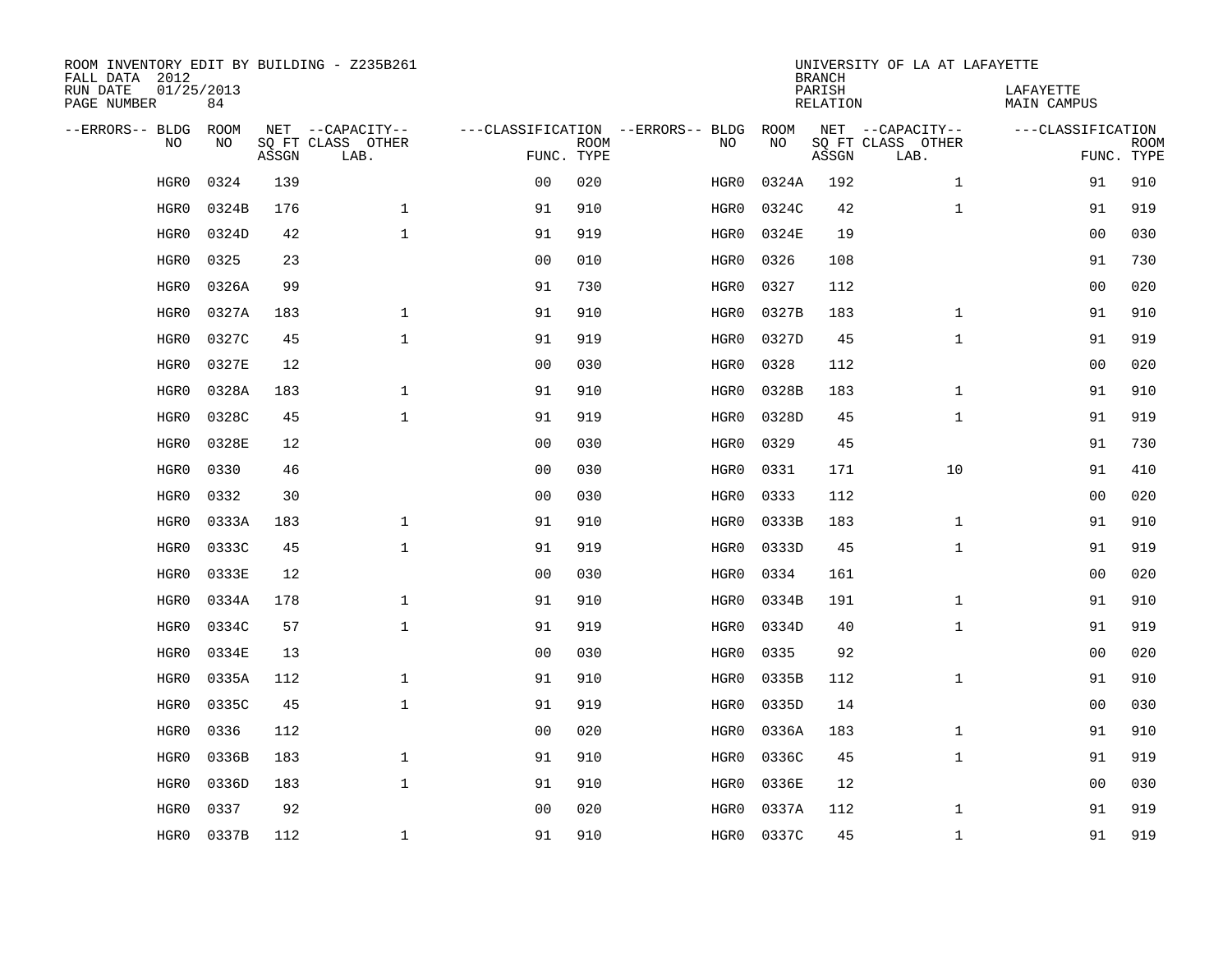| ROOM INVENTORY EDIT BY BUILDING - Z235B261<br>FALL DATA 2012 |                  |       |                           |                |             |                                   |       | <b>BRANCH</b>             | UNIVERSITY OF LA AT LAFAYETTE |                                 |             |
|--------------------------------------------------------------|------------------|-------|---------------------------|----------------|-------------|-----------------------------------|-------|---------------------------|-------------------------------|---------------------------------|-------------|
| RUN DATE<br>PAGE NUMBER                                      | 01/25/2013<br>85 |       |                           |                |             |                                   |       | PARISH<br><b>RELATION</b> |                               | LAFAYETTE<br><b>MAIN CAMPUS</b> |             |
| --ERRORS-- BLDG                                              | ROOM             |       | NET --CAPACITY--          |                |             | ---CLASSIFICATION --ERRORS-- BLDG | ROOM  |                           | NET --CAPACITY--              | ---CLASSIFICATION               |             |
| NO                                                           | NO               | ASSGN | SQ FT CLASS OTHER<br>LAB. | FUNC. TYPE     | <b>ROOM</b> | NO                                | NO    | ASSGN                     | SQ FT CLASS OTHER<br>LAB.     | FUNC. TYPE                      | <b>ROOM</b> |
| HGR0                                                         | 0337D            | 14    |                           | 0 <sub>0</sub> | 030         | HGR0                              | 0338  | 112                       |                               | 00                              | 020         |
| HGR0                                                         | 0338A            | 183   | $\mathbf 1$               | 91             | 910         | HGR0                              | 0338B | 183                       | $\mathbf{1}$                  | 91                              | 910         |
| HGR0                                                         | 0338C            | 45    | $\mathbf 1$               | 91             | 919         | HGR0                              | 0338D | 45                        | $\mathbf{1}$                  | 91                              | 919         |
| HGR0                                                         | 0338E            | 12    |                           | 0 <sub>0</sub> | 030         | HGR0                              | 0339  | 92                        |                               | 00                              | 020         |
| HGR0                                                         | 0339A            | 112   | $\mathbf{1}$              | 91             | 910         | HGR0                              | 0339B | 112                       | $\mathbf{1}$                  | 91                              | 910         |
| HGR0                                                         | 0339C            | 45    | $\mathbf{1}$              | 91             | 919         | HGR0                              | 0339D | 14                        |                               | 0 <sub>0</sub>                  | 030         |
| HGR0                                                         | 0340             | 161   |                           | 0 <sub>0</sub> | 020         | HGR0                              | 0340A | 194                       | $\mathbf{1}$                  | 91                              | 910         |
| HGR0                                                         | 0340B            | 178   | $\mathbf 1$               | 91             | 910         | HGR0                              | 0340C | 57                        | $\mathbf{1}$                  | 91                              | 919         |
| HGR0                                                         | 0340D            | 40    | $\mathbf{1}$              | 91             | 919         | HGR0                              | 0340E | 12                        |                               | 00                              | 030         |
| HGR0                                                         | 0341             | 112   |                           | 0 <sub>0</sub> | 020         | HGR0                              | 0341A | 182                       | $\mathbf{1}$                  | 91                              | 910         |
| HGR0                                                         | 0341B            | 182   | $\mathbf{1}$              | 91             | 910         | HGR0                              | 0341C | 39                        | $\mathbf{1}$                  | 91                              | 919         |
| HGR0                                                         | 0341D            | 39    | $\mathbf{1}$              | 91             | 919         | HGR0                              | 0341E | 11                        |                               | 0 <sub>0</sub>                  | 030         |
| HGR0                                                         | 0342             | 16    |                           | 0 <sub>0</sub> | 010         | HGR0                              | 0343  | 208                       | 8                             | 91                              | 650         |
| HGR0                                                         | 0344             | 18    |                           | 91             | 730         | HGR0                              | 0345  | 92                        |                               | 00                              | 020         |
| HGR0                                                         | 0345A            | 112   | $\mathbf 1$               | 91             | 910         | HGR0                              | 0345B | 112                       | $\mathbf{1}$                  | 91                              | 910         |
| HGR0                                                         | 0345C            | 45    | $\mathbf{1}$              | 91             | 919         | HGR0                              | 0345D | 14                        |                               | 00                              | 030         |
| HGR0                                                         | 0346             | 103   |                           | 0 <sub>0</sub> | 020         | HGR0                              | 0346A | 130                       | $\mathbf{1}$                  | 91                              | 910         |
| HGR0                                                         | 0346B            | 111   | $\mathbf 1$               | 91             | 910         | HGR0                              | 0346C | 50                        | $\mathbf{1}$                  | 91                              | 919         |
| HGR0                                                         | 0346D            | 13    |                           | 0 <sub>0</sub> | 030         | HGR0                              | 0347  | 92                        |                               | 0 <sub>0</sub>                  | 020         |
| HGR0                                                         | 0347A            | 112   | $\mathbf 1$               | 91             | 910         | HGR0                              | 0347B | 112                       | $\mathbf{1}$                  | 91                              | 910         |
| HGR0                                                         | 0347C            | 45    | $\mathbf 1$               | 91             | 919         | HGR0                              | 0347D | 14                        |                               | 00                              | 030         |
| HGR0                                                         | 0348             | 112   |                           | 0 <sub>0</sub> | 020         | HGR0                              | 0348A | 183                       | $\mathbf{1}$                  | 91                              | 910         |
| HGR0                                                         | 0348B            | 183   | $\mathbf{1}$              | 91             | 910         | HGR0                              | 0348C | 45                        | $\mathbf{1}$                  | 91                              | 919         |
| HGR0                                                         | 0348D            | 45    | $\mathbf{1}$              | 91             | 919         | HGR0                              | 0348E | 12                        |                               | 00                              | 030         |
| HGR0                                                         | 0349             | 92    |                           | 0 <sub>0</sub> | 020         | HGR0                              | 0349A | 112                       | $\mathbf{1}$                  | 91                              | 910         |
| HGR0                                                         | 0349B            | 112   | $\mathbf{1}$              | 91             | 910         | HGR0                              | 0349C | 45                        | $\mathbf{1}$                  | 91                              | 919         |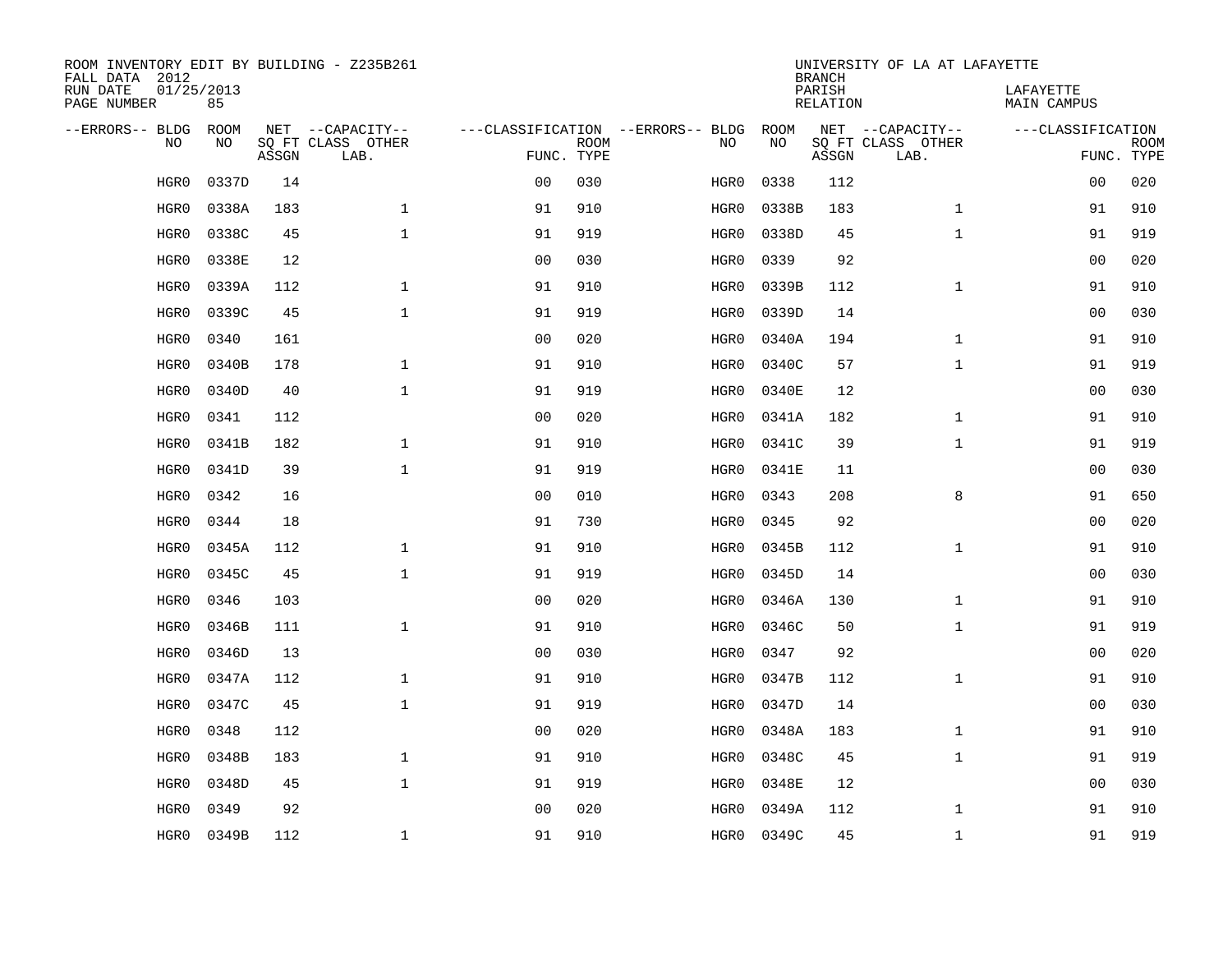| ROOM INVENTORY EDIT BY BUILDING - Z235B261<br>FALL DATA 2012 |                  |       |                           |                |             |                                   |       | <b>BRANCH</b>             | UNIVERSITY OF LA AT LAFAYETTE |                                 |             |
|--------------------------------------------------------------|------------------|-------|---------------------------|----------------|-------------|-----------------------------------|-------|---------------------------|-------------------------------|---------------------------------|-------------|
| RUN DATE<br>PAGE NUMBER                                      | 01/25/2013<br>86 |       |                           |                |             |                                   |       | PARISH<br><b>RELATION</b> |                               | LAFAYETTE<br><b>MAIN CAMPUS</b> |             |
| --ERRORS-- BLDG                                              | ROOM             |       | NET --CAPACITY--          |                |             | ---CLASSIFICATION --ERRORS-- BLDG | ROOM  |                           | NET --CAPACITY--              | ---CLASSIFICATION               |             |
| NO                                                           | NO               | ASSGN | SQ FT CLASS OTHER<br>LAB. | FUNC. TYPE     | <b>ROOM</b> | NO                                | NO    | ASSGN                     | SQ FT CLASS OTHER<br>LAB.     | FUNC. TYPE                      | <b>ROOM</b> |
| HGR0                                                         | 0349D            | 14    |                           | 0 <sub>0</sub> | 030         | HGR0                              | 0350  | 145                       |                               | 91                              | 730         |
| HGR0                                                         | 0350A            | 97    |                           | 91             | 730         | HGR0                              | 0351  | 112                       |                               | 00                              | 020         |
| HGR0                                                         | 0351A            | 183   | $\mathbf 1$               | 91             | 910         | HGR0                              | 0351B | 183                       | $\mathbf{1}$                  | 91                              | 910         |
| HGR0                                                         | 0351C            | 45    | $\mathbf 1$               | 91             | 919         | HGR0                              | 0351D | 45                        | $\mathbf{1}$                  | 91                              | 919         |
| HGR0                                                         | 0351E            | 12    |                           | 0 <sub>0</sub> | 030         | HGR0                              | 0352  | 139                       |                               | 0 <sub>0</sub>                  | 020         |
| HGR0                                                         | 0352A            | 176   | $\mathbf 1$               | 91             | 910         | HGR0                              | 0352B | 192                       | $\mathbf{1}$                  | 91                              | 910         |
| HGR0                                                         | 0352C            | 42    | $\mathbf{1}$              | 91             | 919         | HGR0                              | 0352D | 55                        | $\mathbf{1}$                  | 91                              | 919         |
| HGR0                                                         | 0352E            | 20    |                           | 0 <sub>0</sub> | 030         | HGR0                              | 0353  | 136                       |                               | 0 <sub>0</sub>                  | 020         |
| HGR0                                                         | 0353A            | 192   | $\mathbf{1}$              | 91             | 910         | HGR0                              | 0353B | 176                       | $\mathbf{1}$                  | 91                              | 910         |
| HGR0                                                         | 0353C            | 54    | $\mathbf{1}$              | 91             | 919         | HGR0                              | 0353D | 42                        | $\mathbf{1}$                  | 91                              | 919         |
| HGR0                                                         | 0353E            | 19    |                           | 0 <sub>0</sub> | 030         | HGR0                              | 0354  | 82                        |                               | 00                              | 030         |
| HGR0                                                         | 0354A            | 136   |                           | 0 <sub>0</sub> | 030         | HGR0                              | 0355  | 222                       |                               | 91                              | 935         |
| HGR0                                                         | 0400             | 2236  |                           | 0 <sub>0</sub> | 020         | HGR0                              | 0400A | 36                        |                               | 00                              | 020         |
| HGR0                                                         | 0400B            | 36    |                           | 0 <sub>0</sub> | 020         | HGR0                              | 0400C | 208                       |                               | 00                              | 020         |
| HGR0                                                         | 0400D            | 2245  |                           | 0 <sub>0</sub> | 020         | HGR0                              | 0400E | 208                       |                               | 00                              | 020         |
| HGR0                                                         | 0400F            | 2245  |                           | 0 <sub>0</sub> | 020         | HGR0                              | 0400G | 208                       |                               | 00                              | 020         |
| HGR0                                                         | 0401             | 112   |                           | 0 <sub>0</sub> | 020         | HGR0                              | 0401A | 183                       | $\mathbf{1}$                  | 91                              | 910         |
| HGR0                                                         | 0401B            | 183   | $\mathbf{1}$              | 91             | 910         | HGR0                              | 0401C | 45                        | $\mathbf{1}$                  | 91                              | 919         |
| HGR0                                                         | 0401D            | 45    | $\mathbf{1}$              | 91             | 919         | HGR0                              | 0401E | 12                        |                               | 0 <sub>0</sub>                  | 030         |
| HGR0                                                         | 0402             | 161   |                           | 0 <sub>0</sub> | 020         | HGR0                              | 0402A | 194                       | $\mathbf{1}$                  | 91                              | 910         |
| HGR0                                                         | 0402B            | 178   | $\mathbf 1$               | 91             | 910         | HGR0                              | 0402C | 57                        | $\mathbf{1}$                  | 91                              | 919         |
| HGR0                                                         | 0402D            | 40    | $\mathbf 1$               | 91             | 919         | HGR0                              | 0402E | 12                        |                               | 00                              | 030         |
| HGR0                                                         | 0403             | 92    |                           | 0 <sub>0</sub> | 020         | HGR0                              | 0403A | 112                       | $\mathbf{1}$                  | 91                              | 910         |
| HGR0                                                         | 0403B            | 112   | $\mathbf{1}$              | 91             | 910         | HGR0                              | 0403C | 45                        | $\mathbf{1}$                  | 91                              | 919         |
| HGR0                                                         | 0403D            | 14    |                           | 0 <sub>0</sub> | 030         | HGR0                              | 0404  | 112                       |                               | 0 <sub>0</sub>                  | 020         |
| HGR0                                                         | 0404A            | 183   | $\mathbf 1$               | 91             | 910         | HGR0                              | 0404B | 183                       | $\mathbf{1}$                  | 91                              | 910         |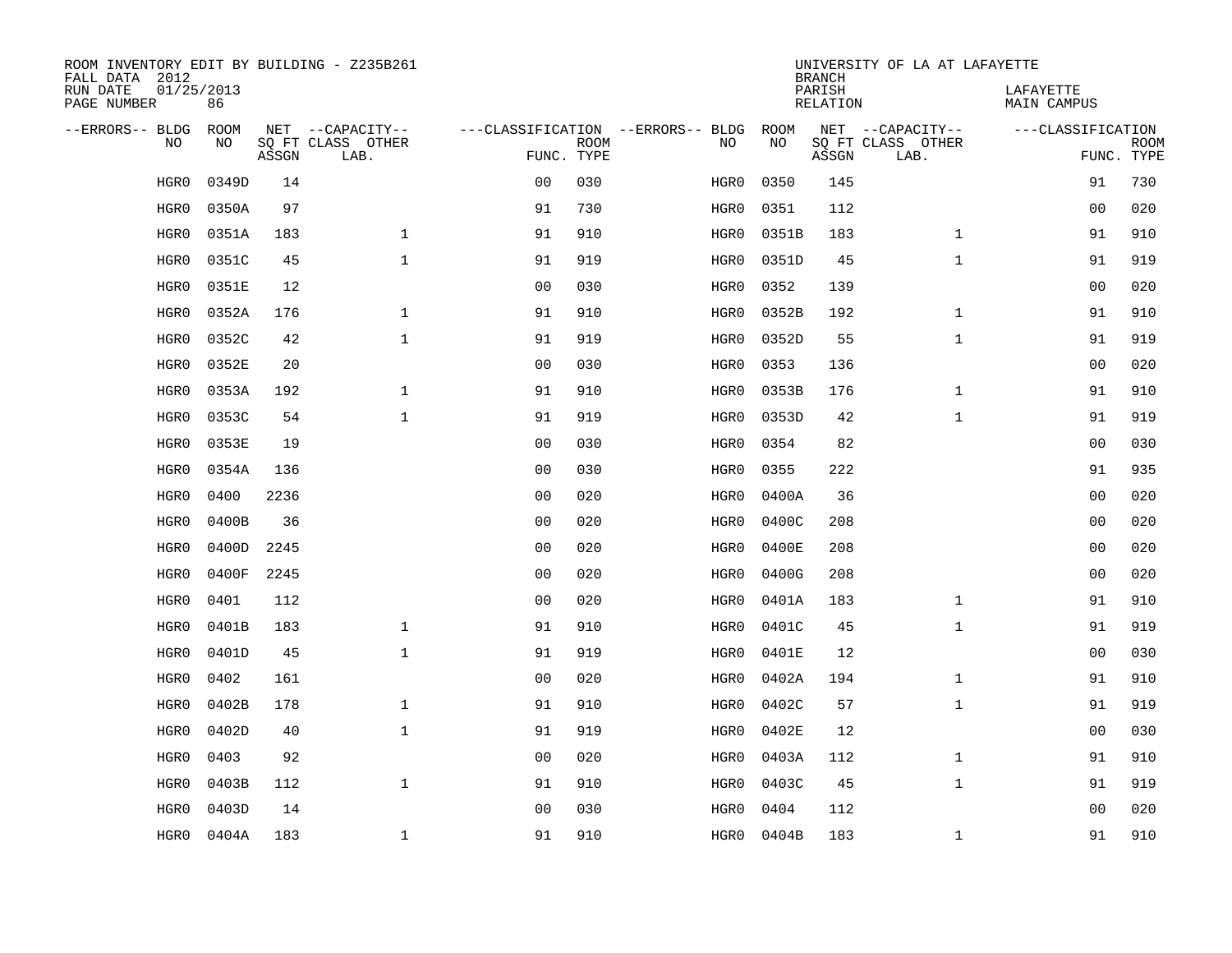| ROOM INVENTORY EDIT BY BUILDING - Z235B261<br>FALL DATA 2012 |                  |       |                           |                |             |                                   |            | <b>BRANCH</b>             | UNIVERSITY OF LA AT LAFAYETTE |                                 |                           |
|--------------------------------------------------------------|------------------|-------|---------------------------|----------------|-------------|-----------------------------------|------------|---------------------------|-------------------------------|---------------------------------|---------------------------|
| RUN DATE<br>PAGE NUMBER                                      | 01/25/2013<br>87 |       |                           |                |             |                                   |            | PARISH<br><b>RELATION</b> |                               | LAFAYETTE<br><b>MAIN CAMPUS</b> |                           |
| --ERRORS-- BLDG                                              | ROOM             |       | NET --CAPACITY--          |                |             | ---CLASSIFICATION --ERRORS-- BLDG | ROOM       |                           | NET --CAPACITY--              | ---CLASSIFICATION               |                           |
| NO                                                           | NO               | ASSGN | SQ FT CLASS OTHER<br>LAB. | FUNC. TYPE     | <b>ROOM</b> | NO                                | NO         | ASSGN                     | SQ FT CLASS OTHER<br>LAB.     |                                 | <b>ROOM</b><br>FUNC. TYPE |
| HGR0                                                         | 0404C            | 45    | $\mathbf 1$               | 91             | 919         | HGR0                              | 0404D      | 45                        | $\mathbf{1}$                  | 91                              | 919                       |
| HGR0                                                         | 0404E            | 12    |                           | 0 <sub>0</sub> | 030         | HGR0                              | 0405       | 92                        |                               | 00                              | 020                       |
| HGR0                                                         | 0405A            | 112   | $\mathbf 1$               | 91             | 910         | HGR0                              | 0405B      | 112                       | $\mathbf{1}$                  | 91                              | 910                       |
| HGR0                                                         | 0405C            | 45    | $\mathbf 1$               | 91             | 919         | HGR0                              | 0405D      | 14                        |                               | 00                              | 030                       |
| HGR0                                                         | 0406             | 112   |                           | 0 <sub>0</sub> | 020         | HGR0                              | 0406A      | 183                       | $\mathbf{1}$                  | 91                              | 910                       |
| HGR0                                                         | 0406B            | 183   | $\mathbf 1$               | 91             | 910         | HGR0                              | 0406C      | 45                        | $\mathbf{1}$                  | 91                              | 919                       |
| HGR0                                                         | 0406D            | 45    | $\mathbf{1}$              | 91             | 919         | HGR0                              | 0406E      | 12                        |                               | 0 <sub>0</sub>                  | 030                       |
| HGR0                                                         | 0407             | 92    |                           | 0 <sub>0</sub> | 020         | HGR0                              | 0407A      | 112                       | $\mathbf{1}$                  | 91                              | 910                       |
| HGR0                                                         | 0407B            | 112   | $\mathbf{1}$              | 91             | 910         | HGR0                              | 0407C      | 45                        | $\mathbf{1}$                  | 91                              | 919                       |
| HGR0                                                         | 0407D            | 14    |                           | 0 <sub>0</sub> | 030         | HGR0                              | 0408       | 161                       |                               | 00                              | 020                       |
| HGR0                                                         | 0408A            | 194   | $\mathbf{1}$              | 91             | 910         | HGR0                              | 0408B      | 178                       | $\mathbf{1}$                  | 91                              | 910                       |
| HGR0                                                         | 0408C            | 57    | $\mathbf{1}$              | 91             | 919         | HGR0                              | 0408D      | 40                        | $\mathbf{1}$                  | 91                              | 919                       |
| HGR0                                                         | 0408E            | 12    |                           | 0 <sub>0</sub> | 030         | HGR0                              | 0409       | 112                       |                               | 0 <sub>0</sub>                  | 020                       |
| HGR0                                                         | 0409A            | 183   | $\mathbf 1$               | 11             | 910         | HGR0                              | 0409B      | 183                       | $\mathbf{1}$                  | 91                              | 910                       |
| HGR0                                                         | 0409C            | 45    | $\mathbf{1}$              | 91             | 919         | HGR0                              | 0409D      | 45                        | $\mathbf{1}$                  | 91                              | 919                       |
| HGR0                                                         | 0409E            | 12    |                           | 00             | 030         | HGR0                              | 0410       | 17                        |                               | 00                              | 010                       |
| HGR0                                                         | 0411             | 194   | 8                         | 91             | 650         | HGR0                              | 0412       | 18                        |                               | 91                              | 730                       |
| HGR0                                                         | 0413             | 92    |                           | 0 <sub>0</sub> | 020         | HGR0                              | 0413A      | 112                       | $\mathbf{1}$                  | 91                              | 910                       |
| HGR0                                                         | 0413B            | 112   | $\mathbf{1}$              | 91             | 910         | HGR0                              | 0413C      | 45                        | $\mathbf{1}$                  | 91                              | 919                       |
| HGR0                                                         | 0413D            | 14    |                           | 0 <sub>0</sub> | 030         | HGR0                              | 0414       | 16                        |                               | 91                              | 730                       |
| HGR0                                                         | 0415             | 92    |                           | 0 <sub>0</sub> | 020         | HGR0                              | 0415A      | 112                       | $\mathbf{1}$                  | 91                              | 910                       |
| HGR0                                                         | 0415B            | 112   | $\mathbf{1}$              | 0 <sub>0</sub> | 020         | HGR0                              | 0415C      | 45                        | $\mathbf{1}$                  | 91                              | 919                       |
| HGR0                                                         | 0415D            | 14    |                           | 0 <sub>0</sub> | 030         | HGR0                              | 0416       | 92                        |                               | 0 <sub>0</sub>                  | 020                       |
| HGR0                                                         | 0416A            | 112   | $\mathbf{1}$              | 91             | 910         | HGR0                              | 0416B      | 121                       | $\mathbf{1}$                  | 91                              | 910                       |
| HGR0                                                         | 0416C            | 45    | $\mathbf{1}$              | 91             | 919         | HGR0                              | 0416D      | 14                        |                               | 0 <sub>0</sub>                  | 030                       |
| HGR0                                                         | 0417             | 92    |                           | 00             | 020         |                                   | HGR0 0417A | 112                       | $\mathbf{1}$                  | 91                              | 910                       |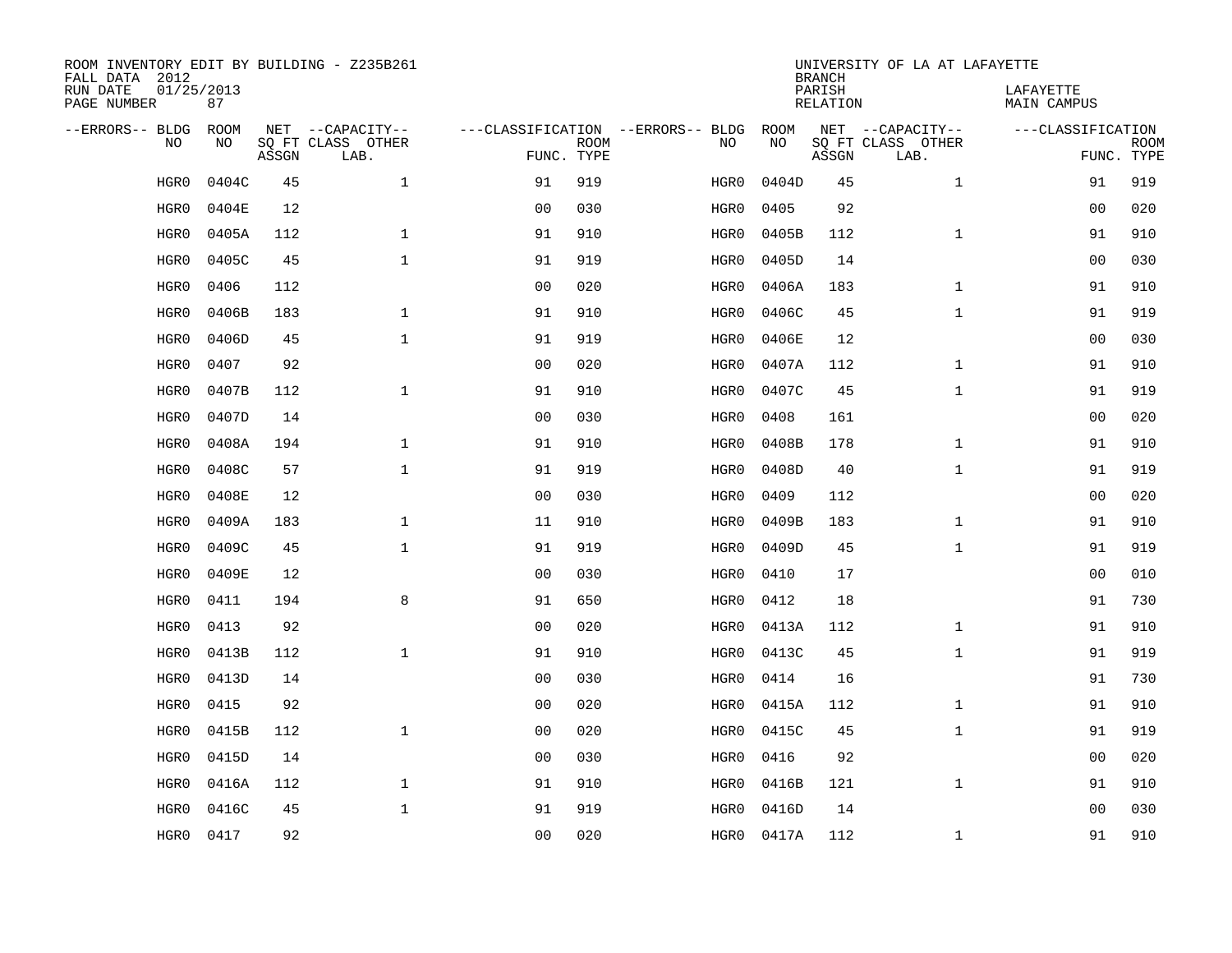| ROOM INVENTORY EDIT BY BUILDING - Z235B261<br>FALL DATA 2012 |                  |       |                           |                |             |                                   |       | <b>BRANCH</b>             | UNIVERSITY OF LA AT LAFAYETTE |                                 |             |
|--------------------------------------------------------------|------------------|-------|---------------------------|----------------|-------------|-----------------------------------|-------|---------------------------|-------------------------------|---------------------------------|-------------|
| RUN DATE<br>PAGE NUMBER                                      | 01/25/2013<br>88 |       |                           |                |             |                                   |       | PARISH<br><b>RELATION</b> |                               | LAFAYETTE<br><b>MAIN CAMPUS</b> |             |
| --ERRORS-- BLDG                                              | ROOM             |       | NET --CAPACITY--          |                |             | ---CLASSIFICATION --ERRORS-- BLDG | ROOM  |                           | NET --CAPACITY--              | ---CLASSIFICATION               |             |
| NO                                                           | NO               | ASSGN | SQ FT CLASS OTHER<br>LAB. | FUNC. TYPE     | <b>ROOM</b> | NO                                | NO    | ASSGN                     | SQ FT CLASS OTHER<br>LAB.     | FUNC. TYPE                      | <b>ROOM</b> |
| HGR0                                                         | 0417B            | 112   | $\mathbf 1$               | 91             | 910         | HGR0                              | 0417C | 112                       | $\mathbf{1}$                  | 91                              | 919         |
| HGR0                                                         | 0417D            | 14    |                           | 0 <sub>0</sub> | 030         | HGR0                              | 0418  | 112                       |                               | 00                              | 020         |
| HGR0                                                         | 0418A            | 183   | $\mathbf 1$               | 91             | 910         | HGR0                              | 0418B | 183                       | $\mathbf{1}$                  | 91                              | 910         |
| HGR0                                                         | 0418C            | 45    | $\mathbf 1$               | 91             | 919         | HGR0                              | 0418D | 45                        | $\mathbf{1}$                  | 91                              | 919         |
| HGR0                                                         | 0418E            | 12    |                           | 0 <sub>0</sub> | 030         | HGR0                              | 0419  | 112                       |                               | 0 <sub>0</sub>                  | 020         |
| HGR0                                                         | 0419A            | 183   | $\mathbf 1$               | 91             | 910         | HGR0                              | 0419B | 183                       | $\mathbf{1}$                  | 91                              | 910         |
| HGR0                                                         | 0419C            | 45    | $\mathbf{1}$              | 91             | 919         | HGR0                              | 0419D | 45                        | $\mathbf{1}$                  | 91                              | 919         |
| HGR0                                                         | 0419E            | 12    |                           | 0 <sub>0</sub> | 030         | HGR0                              | 0420  | 145                       |                               | 91                              | 730         |
| HGR0                                                         | 0420A            | 97    |                           | 91             | 730         | HGR0                              | 0421  | 139                       |                               | 0 <sub>0</sub>                  | 020         |
| HGR0                                                         | 0421A            | 176   | $\mathbf{1}$              | 91             | 910         | HGR0                              | 0421B | 192                       | $\mathbf{1}$                  | 91                              | 910         |
| HGR0                                                         | 0421C            | 42    | $\mathbf{1}$              | 91             | 919         | HGR0                              | 0421D | 53                        | $\mathbf{1}$                  | 91                              | 919         |
| HGR0                                                         | 0421E            | 19    |                           | 0 <sub>0</sub> | 030         | HGR0                              | 0422  | 139                       |                               | 0 <sub>0</sub>                  | 020         |
| HGR0                                                         | 0422A            | 176   | $\mathbf{1}$              | 91             | 910         | HGR0                              | 0422B | 192                       | $\mathbf{1}$                  | 91                              | 910         |
| HGR0                                                         | 0422C            | 42    | $\mathbf{1}$              | 91             | 919         | HGR0                              | 0422D | 53                        | $\mathbf{1}$                  | 91                              | 919         |
| HGR0                                                         | 0422E            | 19    |                           | 0 <sub>0</sub> | 030         | HGR0                              | 0423  | 139                       |                               | 00                              | 020         |
| HGR0                                                         | 0423A            | 176   | 1                         | 91             | 910         | HGR0                              | 0423B | 192                       | $\mathbf{1}$                  | 91                              | 910         |
| HGR0                                                         | 0423C            | 42    | $\mathbf{1}$              | 91             | 919         | HGR0                              | 0423D | 53                        | $\mathbf{1}$                  | 91                              | 919         |
| HGR0                                                         | 0423E            | 19    | 1                         | 0 <sub>0</sub> | 030         | HGR0                              | 0424  | 139                       |                               | 00                              | 020         |
| HGR0                                                         | 0424A            | 176   | $\mathbf 1$               | 91             | 910         | HGR0                              | 0424B | 192                       | $\mathbf{1}$                  | 91                              | 910         |
| HGR0                                                         | 0424C            | 42    | $\mathbf{1}$              | 91             | 919         | HGR0                              | 0424D | 53                        | $\mathbf{1}$                  | 91                              | 919         |
| HGR0                                                         | 0424E            | 19    |                           | 0 <sub>0</sub> | 030         | HGR0                              | 0425  | 21                        |                               | 0 <sub>0</sub>                  | 010         |
| HGR0                                                         | 0426             | 109   |                           | 91             | 730         | HGR0                              | 0426A | 98                        |                               | 91                              | 730         |
| HGR0                                                         | 0427             | 112   |                           | 0 <sub>0</sub> | 020         | HGR0                              | 0427A | 201                       | $\mathbf{1}$                  | 91                              | 910         |
| HGR0                                                         | 0427B            | 183   | $\mathbf 1$               | 91             | 910         | HGR0                              | 0427C | 45                        | $\mathbf{1}$                  | 91                              | 919         |
| HGR0                                                         | 0427D            | 45    | $\mathbf{1}$              | 91             | 919         | HGR0                              | 0427E | 12                        |                               | 0 <sub>0</sub>                  | 030         |
| HGR0                                                         | 0428             | 112   |                           | 00             | 020         | HGR0                              | 0428A | 183                       | $\mathbf{1}$                  | 91                              | 910         |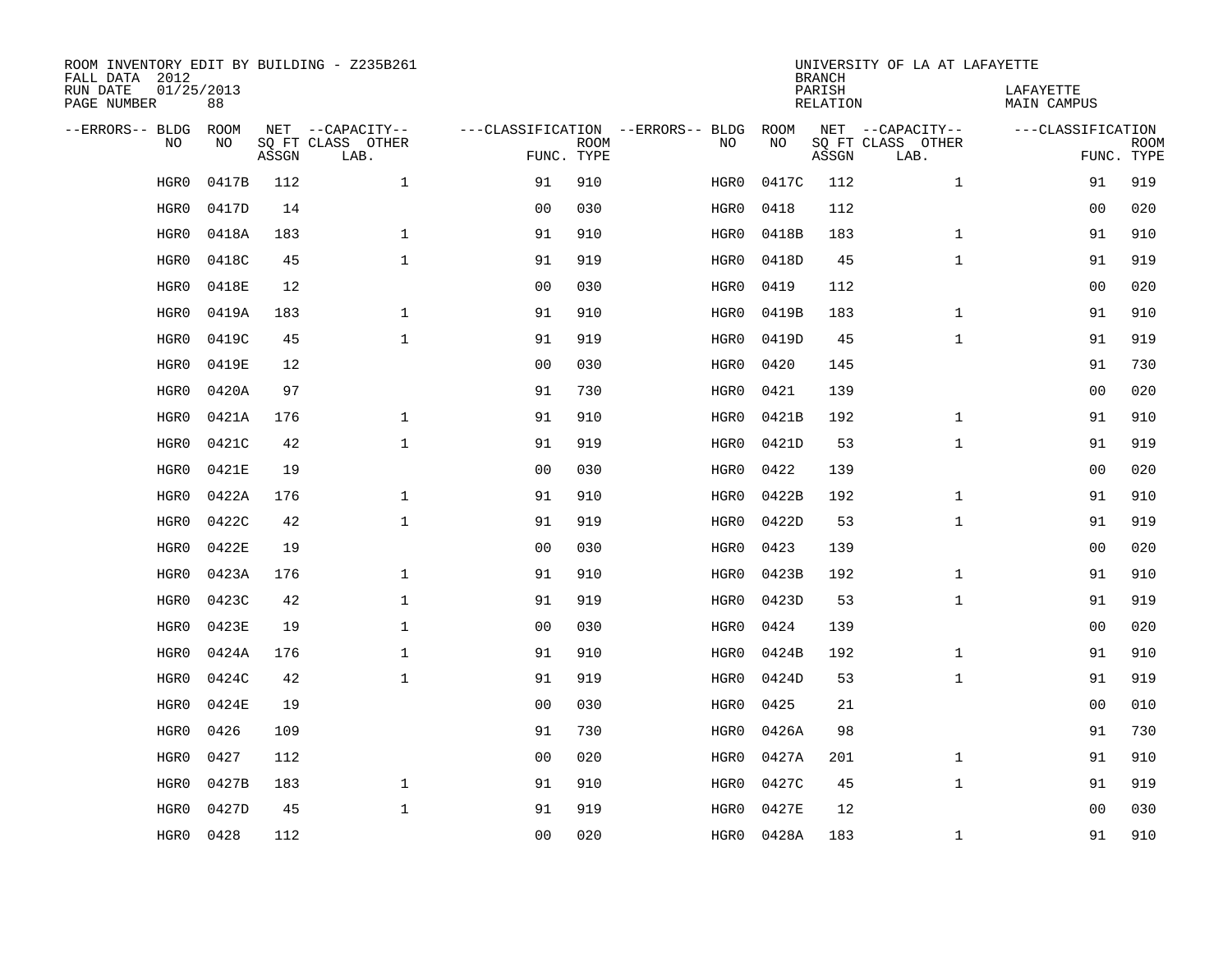| ROOM INVENTORY EDIT BY BUILDING - Z235B261<br>FALL DATA 2012 |                  |       |                           |                |                           |                                   |       | <b>BRANCH</b>             | UNIVERSITY OF LA AT LAFAYETTE |                          |                           |
|--------------------------------------------------------------|------------------|-------|---------------------------|----------------|---------------------------|-----------------------------------|-------|---------------------------|-------------------------------|--------------------------|---------------------------|
| RUN DATE<br>PAGE NUMBER                                      | 01/25/2013<br>89 |       |                           |                |                           |                                   |       | PARISH<br><b>RELATION</b> |                               | LAFAYETTE<br>MAIN CAMPUS |                           |
| --ERRORS-- BLDG                                              | <b>ROOM</b>      |       | NET --CAPACITY--          |                |                           | ---CLASSIFICATION --ERRORS-- BLDG | ROOM  |                           | NET --CAPACITY--              | ---CLASSIFICATION        |                           |
| NO.                                                          | NO               | ASSGN | SQ FT CLASS OTHER<br>LAB. |                | <b>ROOM</b><br>FUNC. TYPE | NO                                | NO    | ASSGN                     | SQ FT CLASS OTHER<br>LAB.     |                          | <b>ROOM</b><br>FUNC. TYPE |
| HGR0                                                         | 0428B            | 183   | $\mathbf{1}$              | 91             | 910                       | HGR0                              | 0428C | 45                        | $\mathbf{1}$                  | 91                       | 919                       |
| HGR0                                                         | 0428D            | 45    | $\mathbf 1$               | 91             | 919                       | HGR0                              | 0428E | 12                        |                               | 00                       | 030                       |
| HGR0                                                         | 0429             | 65    |                           | 91             | 730                       | HGR0                              | 0430  | 46                        |                               | 00                       | 030                       |
| HGR0                                                         | 0431             | 170   | 10                        | 91             | 410                       | HGR0                              | 0432  | 30                        |                               | 0 <sub>0</sub>           | 030                       |
| HGR0                                                         | 0433             | 112   |                           | 0 <sub>0</sub> | 020                       | HGR0                              | 0433A | 183                       | $\mathbf{1}$                  | 91                       | 910                       |
| HGR0                                                         | 0433B            | 183   | $\mathbf{1}$              | 91             | 910                       | HGR0                              | 0433C | 45                        | $\mathbf{1}$                  | 91                       | 919                       |
| HGR0                                                         | 0433D            | 45    | $\mathbf{1}$              | 91             | 919                       | HGR0                              | 0433E | 12                        |                               | 0 <sub>0</sub>           | 030                       |
| HGR0                                                         | 0434             | 161   |                           | 0 <sub>0</sub> | 020                       | HGR0                              | 0434A | 194                       | $\mathbf{1}$                  | 91                       | 910                       |
| HGR0                                                         | 0434B            | 178   | $\mathbf{1}$              | 91             | 910                       | HGR0                              | 0434C | 57                        | $\mathbf{1}$                  | 91                       | 919                       |
| HGR0                                                         | 0434D            | 40    | $\mathbf{1}$              | 91             | 919                       | HGR0                              | 0434E | 12                        |                               | 0 <sub>0</sub>           | 030                       |
| HGR0                                                         | 0435             | 92    |                           | 0 <sub>0</sub> | 020                       | HGR0                              | 0435A | 112                       | $\mathbf{1}$                  | 91                       | 910                       |
| HGR0                                                         | 0435B            | 112   | $\mathbf 1$               | 91             | 910                       | HGR0                              | 0435C | 45                        | $\mathbf{1}$                  | 91                       | 919                       |
| HGR0                                                         | 0435D            | 14    |                           | 0 <sub>0</sub> | 030                       | HGR0                              | 0436  | 112                       |                               | 00                       | 020                       |
| HGR0                                                         | 0436A            | 183   | $\mathbf{1}$              | 91             | 910                       | HGR0                              | 0436B | 183                       | $\mathbf{1}$                  | 91                       | 910                       |
| HGR0                                                         | 0436C            | 45    | $\mathbf{1}$              | 91             | 919                       | HGR0                              | 0436D | 45                        | $\mathbf{1}$                  | 91                       | 919                       |
| HGR0                                                         | 0436E            | 12    |                           | 0 <sub>0</sub> | 030                       | HGR0                              | 0437  | 92                        |                               | 0 <sub>0</sub>           | 020                       |
| HGR0                                                         | 0437A            | 112   | $\mathbf{1}$              | 91             | 910                       | HGR0                              | 0437B | 112                       | $\mathbf{1}$                  | 91                       | 910                       |
| HGR0                                                         | 0437C            | 45    | $\mathbf 1$               | 91             | 919                       | HGR0                              | 0437D | 14                        |                               | 00                       | 030                       |
| HGR0                                                         | 0438             | 112   |                           | 0 <sub>0</sub> | 020                       | HGR0                              | 0438A | 183                       | $\mathbf{1}$                  | 11                       | 910                       |
| HGR0                                                         | 0438B            | 183   | $\mathbf 1$               | 91             | 910                       | HGR0                              | 0438C | 45                        | $\mathbf{1}$                  | 91                       | 919                       |
| HGR0                                                         | 0438D            | 45    | $\mathbf 1$               | 91             | 919                       | HGR0                              | 0438E | 12                        |                               | 00                       | 030                       |
| HGR0                                                         | 0439             | 92    |                           | 0 <sub>0</sub> | 020                       | HGR0                              | 0439A | 112                       | $\mathbf{1}$                  | 91                       | 910                       |
| HGR0                                                         | 0439B            | 112   | $\mathbf{1}$              | 91             | 910                       | HGR0                              | 0439C | 45                        | $\mathbf{1}$                  | 91                       | 919                       |
| HGR0                                                         | 0439D            | 14    |                           | 0 <sub>0</sub> | 030                       | HGR0                              | 0440  | 161                       |                               | 00                       | 020                       |
| HGR0                                                         | 0440A            | 194   | $\mathbf 1$               | 91             | 910                       | HGR0                              | 0440B | 178                       | $\mathbf{1}$                  | 91                       | 910                       |
| HGR0                                                         | 0440C            | 57    | $\mathbf{1}$              | 91             | 919                       | HGR0                              | 0440D | 40                        | $\mathbf{1}$                  | 91                       | 919                       |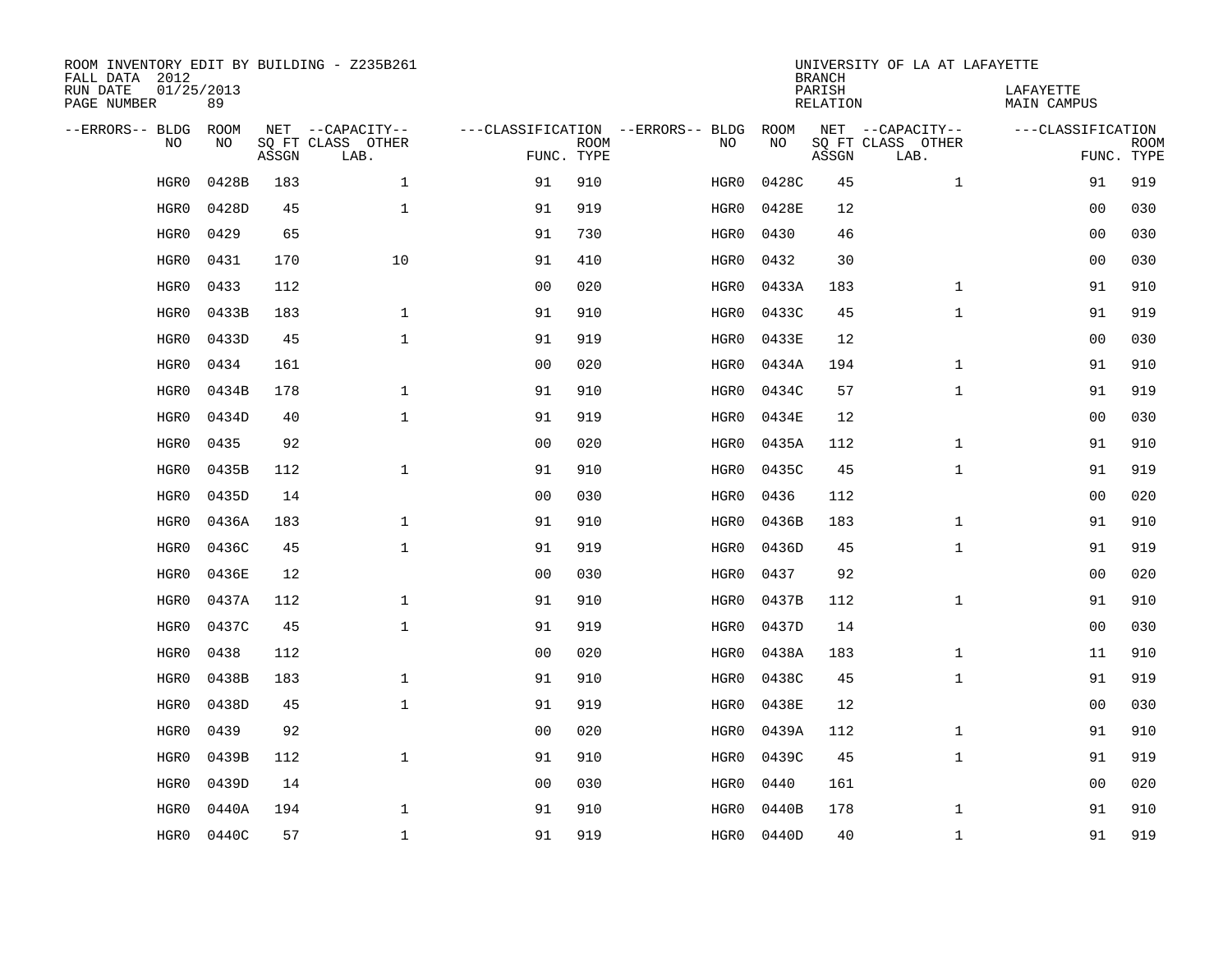| ROOM INVENTORY EDIT BY BUILDING - Z235B261<br>FALL DATA 2012 |                  |       |                           |                |             |                                   |            | <b>BRANCH</b>             | UNIVERSITY OF LA AT LAFAYETTE |                                 |                           |
|--------------------------------------------------------------|------------------|-------|---------------------------|----------------|-------------|-----------------------------------|------------|---------------------------|-------------------------------|---------------------------------|---------------------------|
| RUN DATE<br>PAGE NUMBER                                      | 01/25/2013<br>90 |       |                           |                |             |                                   |            | PARISH<br><b>RELATION</b> |                               | LAFAYETTE<br><b>MAIN CAMPUS</b> |                           |
| --ERRORS-- BLDG                                              | ROOM             |       | NET --CAPACITY--          |                |             | ---CLASSIFICATION --ERRORS-- BLDG | ROOM       |                           | NET --CAPACITY--              | ---CLASSIFICATION               |                           |
| NO                                                           | NO               | ASSGN | SQ FT CLASS OTHER<br>LAB. | FUNC. TYPE     | <b>ROOM</b> | NO                                | NO         | ASSGN                     | SQ FT CLASS OTHER<br>LAB.     |                                 | <b>ROOM</b><br>FUNC. TYPE |
| HGR0                                                         | 0440E            | 12    |                           | 0 <sub>0</sub> | 030         | HGR0                              | 0441       | 112                       |                               | 0 <sub>0</sub>                  | 020                       |
| HGR0                                                         | 0441A            | 183   | $\mathbf 1$               | 91             | 910         | HGR0                              | 0441B      | 183                       | $\mathbf{1}$                  | 91                              | 910                       |
| HGR0                                                         | 0441C            | 45    | $\mathbf 1$               | 91             | 919         | HGR0                              | 0441D      | 45                        | $\mathbf{1}$                  | 91                              | 919                       |
| HGR0                                                         | 0441E            | 12    |                           | 0 <sub>0</sub> | 030         | HGR0                              | 0442       | 17                        |                               | 00                              | 010                       |
| HGR0                                                         | 0443             | 195   | 10                        | 91             | 650         | HGR0                              | 0444       | 18                        |                               | 91                              | 730                       |
| HGR0                                                         | 0445             | 92    |                           | 0 <sub>0</sub> | 020         | HGR0                              | 0445A      | 112                       | $\mathbf{1}$                  | 91                              | 910                       |
| HGR0                                                         | 0445B            | 112   | $\mathbf{1}$              | 91             | 910         | HGR0                              | 0445C      | 45                        | $\mathbf{1}$                  | 91                              | 919                       |
| HGR0                                                         | 0445D            | 14    |                           | 0 <sub>0</sub> | 030         | HGR0                              | 0446       | 101                       |                               | 0 <sub>0</sub>                  | 020                       |
| HGR0                                                         | 0446A            | 132   | $\mathbf{1}$              | 91             | 910         | HGR0                              | 0446B      | 112                       | $\mathbf{1}$                  | 91                              | 910                       |
| HGR0                                                         | 0446C            | 52    | $\mathbf{1}$              | 91             | 919         | HGR0                              | 0446D      | 14                        |                               | 00                              | 030                       |
| HGR0                                                         | 0447             | 92    |                           | 0 <sub>0</sub> | 020         | HGR0                              | 0447A      | 112                       | $\mathbf{1}$                  | 91                              | 910                       |
| HGR0                                                         | 0447B            | 112   | $\mathbf 1$               | 91             | 910         | HGR0                              | 0447C      | 45                        | $\mathbf{1}$                  | 91                              | 919                       |
| HGR0                                                         | 0447D            | 14    |                           | 0 <sub>0</sub> | 030         | HGR0                              | 0448       | 112                       |                               | 0 <sub>0</sub>                  | 020                       |
| HGR0                                                         | 0448A            | 183   | $\mathbf 1$               | 91             | 910         | HGR0                              | 0448B      | 183                       | $\mathbf{1}$                  | 91                              | 910                       |
| HGR0                                                         | 0448C            | 45    | $\mathbf{1}$              | 91             | 919         | HGR0                              | 0448D      | 45                        | $\mathbf{1}$                  | 91                              | 919                       |
| HGR0                                                         | 0448E            | 12    |                           | 00             | 030         | HGR0                              | 0449       | 92                        |                               | 00                              | 020                       |
| HGR0                                                         | 0449A            | 112   | $\mathbf{1}$              | 91             | 910         | HGR0                              | 0449B      | 112                       | $\mathbf{1}$                  | 91                              | 910                       |
| HGR0                                                         | 0449C            | 45    | $\mathbf{1}$              | 91             | 919         | HGR0                              | 0449D      | 14                        |                               | 91                              | 919                       |
| HGR0                                                         | 0450             | 145   |                           | 91             | 730         | HGR0                              | 0450A      | 97                        |                               | 91                              | 730                       |
| HGR0                                                         | 0451             | 112   |                           | 0 <sub>0</sub> | 020         | HGR0                              | 0451A      | 183                       | $\mathbf{1}$                  | 91                              | 910                       |
| HGR0                                                         | 0451B            | 183   | $\mathbf{1}$              | 91             | 910         | HGR0                              | 0451C      | 45                        | $\mathbf{1}$                  | 91                              | 919                       |
| HGR0                                                         | 0451D            | 45    | $\mathbf{1}$              | 91             | 919         | HGR0                              | 0451E      | 12                        |                               | 0 <sub>0</sub>                  | 030                       |
| HGR0                                                         | 0452             | 139   |                           | 0 <sub>0</sub> | 020         | HGR0                              | 0452A      | 176                       | $\mathbf{1}$                  | 91                              | 910                       |
| HGR0                                                         | 0452B            | 192   | $\mathbf 1$               | 91             | 910         | HGR0                              | 0452C      | 42                        | $\mathbf{1}$                  | 91                              | 919                       |
| HGR0                                                         | 0452D            | 53    | $\mathbf{1}$              | 91             | 919         | HGR0                              | 0452E      | 19                        |                               | 0 <sub>0</sub>                  | 030                       |
| HGR0                                                         | 0453             | 139   |                           | 00             | 020         |                                   | HGR0 0453A | 176                       | $\mathbf{1}$                  | 91                              | 910                       |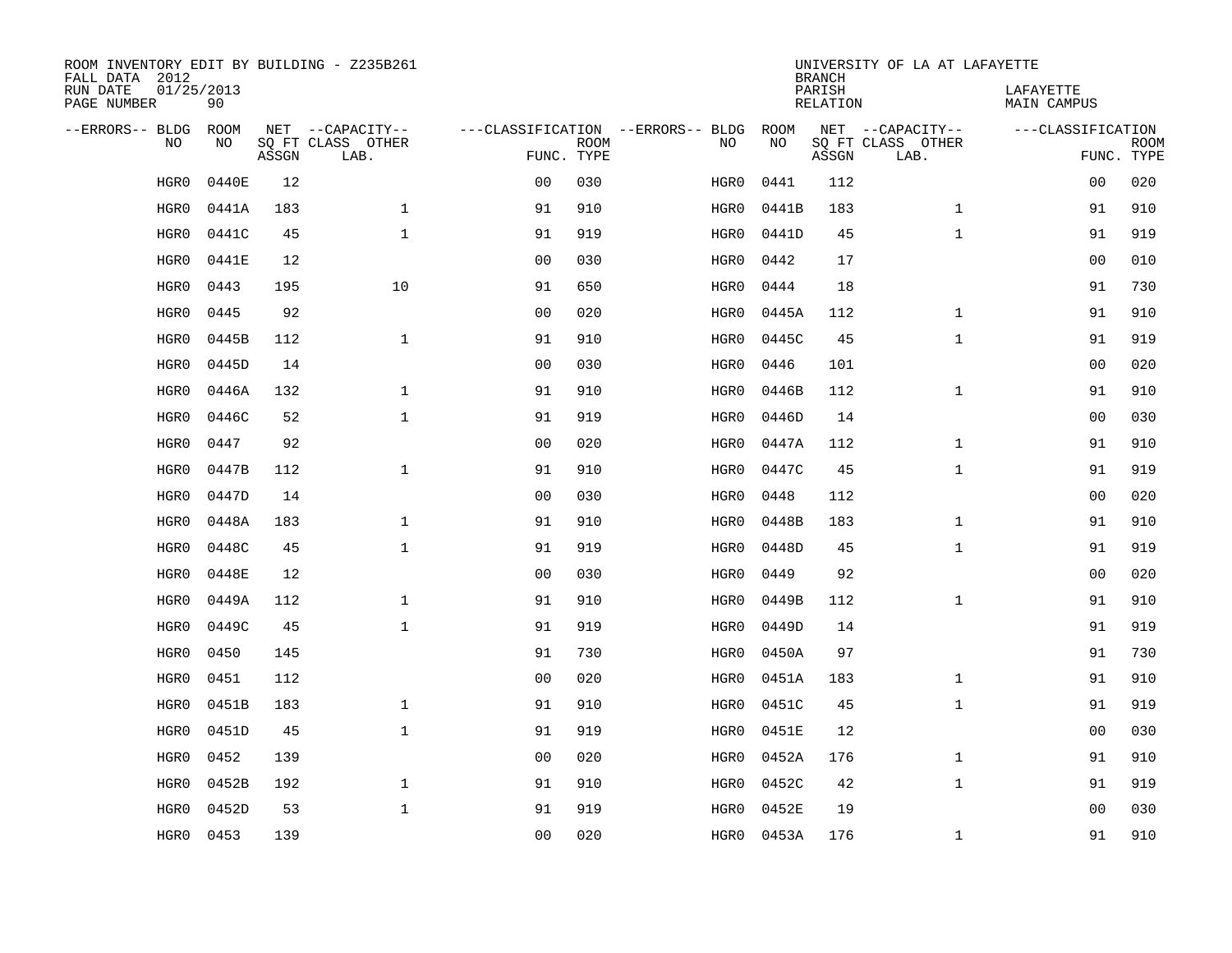| FALL DATA 2012<br>RUN DATE<br>PAGE NUMBER | 01/25/2013 | 91         |       | ROOM INVENTORY EDIT BY BUILDING - Z235B261    |                                                                       |             |      |                                                  | <b>BRANCH</b><br>PARISH<br>RELATION | UNIVERSITY OF LA AT LAFAYETTE                                                                              |                | LAFAYETTE<br>MAIN CAMPUS |                           |
|-------------------------------------------|------------|------------|-------|-----------------------------------------------|-----------------------------------------------------------------------|-------------|------|--------------------------------------------------|-------------------------------------|------------------------------------------------------------------------------------------------------------|----------------|--------------------------|---------------------------|
| --ERRORS-- BLDG ROOM                      | NO.        | NO         | ASSGN | NET --CAPACITY--<br>SQ FT CLASS OTHER<br>LAB. | ---CLASSIFICATION --ERRORS-- BLDG ROOM NET --CAPACITY--<br>FUNC. TYPE | <b>ROOM</b> | NO   | NO                                               | ASSGN                               | SQ FT CLASS OTHER<br>LAB.                                                                                  |                | ---CLASSIFICATION        | <b>ROOM</b><br>FUNC. TYPE |
|                                           | HGR0       | 0453B      | 192   | $\mathbf{1}$                                  | 91                                                                    | 910         | HGR0 | 0453C                                            | 42                                  |                                                                                                            | $\mathbf{1}$   | 91                       | 919                       |
|                                           | HGR0       | 0453D      | 53    | $\mathbf{1}$                                  | 91                                                                    | 919         | HGR0 | 0453E                                            | 19                                  |                                                                                                            |                | 00                       | 030                       |
|                                           | HGR0       | 0454       | 82    |                                               | 0 <sub>0</sub>                                                        | 030         |      | HGR0 0454A                                       | 136                                 |                                                                                                            |                | 0 <sub>0</sub>           | 030                       |
|                                           | HGR0       | 0455       | 224   |                                               | 91                                                                    | 935         |      | TOTAL NUMBER CLASSROOMS<br>TOTAL NUMBER LABS 210 |                                     | TOTAL NET ASSIGN SO. FT. IN ROOM FILE<br>TOTAL NUMBER COMPUTER CLASSROOMS<br>TOTAL NUMBER SPECIAL LABS 220 |                | 64,114                   |                           |
|                                           | LAF0       | 0100       | 1899  | 20                                            | 0 <sub>0</sub>                                                        | 020         |      | LAF0 0100A                                       | 298                                 |                                                                                                            |                | 0 <sub>0</sub>           | 020                       |
|                                           | LAF0       | 0101B      | 72    |                                               | 54                                                                    | 315         | LAF0 | 0102                                             | 380                                 |                                                                                                            | 2              | 11                       | 310                       |
|                                           | LAF0       | 0104       | 182   | $\mathbf{1}$                                  | 11                                                                    | 325         | LAF0 | 0105                                             | 142                                 |                                                                                                            | $\overline{4}$ | 11                       | 650                       |
|                                           | LAF0       | 0106       | 44    |                                               | 11                                                                    | 315         | LAF0 | 0107                                             | 131                                 |                                                                                                            | $\mathbf{1}$   | 0 <sub>0</sub>           | 010                       |
|                                           | LAF0       | 0108       | 143   | 2                                             | 0 <sub>0</sub>                                                        | 030         | LAF0 | 0109                                             | 127                                 |                                                                                                            | 2              | 0 <sub>0</sub>           | 030                       |
|                                           | LAF0       | 0110       | 84    | $\mathbf 1$                                   | 11                                                                    | 315         | LAF0 | 0110A                                            | 63                                  |                                                                                                            |                | 11                       | 315                       |
|                                           | LAF0       | 0111       | 1224  | 10                                            | 11                                                                    | 310         | LAF0 | 0112                                             | 152                                 |                                                                                                            |                | 0 <sub>0</sub>           | 030                       |
|                                           | LAF0       | 0113       | 34    |                                               | 0 <sub>0</sub>                                                        | 030         | LAF0 | 0114                                             | 43                                  |                                                                                                            |                | 11                       | 710                       |
|                                           | LAF0       | 0200       | 917   |                                               | 00                                                                    | 020         | LAF0 | 0201                                             | 122                                 |                                                                                                            | 4              | 0 <sub>0</sub>           | 030                       |
|                                           | LAF0       | 0202       | 50    | $\mathbf{1}$                                  | 0 <sub>0</sub>                                                        | 010         | LAF0 | 0203                                             | 127                                 |                                                                                                            | 2              | 00                       | 030                       |
|                                           | LAF0       | 0204       | 28    |                                               | 0 <sub>0</sub>                                                        | 030         | LAF0 | 0206                                             | 100                                 |                                                                                                            | 2              | 11                       | 310                       |
|                                           | LAF0       | 0207       | 133   | $\mathbf 1$                                   | 11                                                                    | 310         | LAF0 | 0208                                             | 136                                 |                                                                                                            | $\mathbf{1}$   | 11                       | 310                       |
|                                           | LAF0       | 0209       | 101   | $\mathbf 1$                                   | 11                                                                    | 310         | LAF0 | 0211                                             | 392                                 |                                                                                                            | 4              | 11                       | 310                       |
|                                           | LAF0       | 0212       | 401   | $\overline{4}$                                | 11                                                                    | 310         | LAF0 | 0213                                             | 397                                 |                                                                                                            | $\overline{4}$ | 11                       | 310                       |
|                                           | LAF0       | 0214       | 119   | $\mathbf 1$                                   | 11                                                                    | 310         | LAF0 | 0215                                             | 130                                 |                                                                                                            | $\mathbf{1}$   | 11                       | 310                       |
|                                           | LAF0       | 0216       | 116   | $\mathbf 1$                                   | 11                                                                    | 310         | LAF0 | 0217                                             | 134                                 |                                                                                                            | $\mathbf{1}$   | 11                       | 310                       |
|                                           | LAF0       | 0218       | 234   | $\mathbf 1$                                   | 11                                                                    | 310         | LAF0 | 0218A                                            | 155                                 |                                                                                                            | $\mathbf{1}$   | 11                       | 325                       |
|                                           | LAF0       | 0218B      | 123   | $\mathbf{1}$                                  | 11                                                                    | 313         | LAF0 | 0219                                             | 311                                 |                                                                                                            | 6              | 11                       | 350                       |
|                                           |            | LAF0 0219A | 124   | 2                                             | 11                                                                    | 315         |      | LAF0 0219B                                       | 82                                  |                                                                                                            |                | 0 <sub>0</sub>           | 030                       |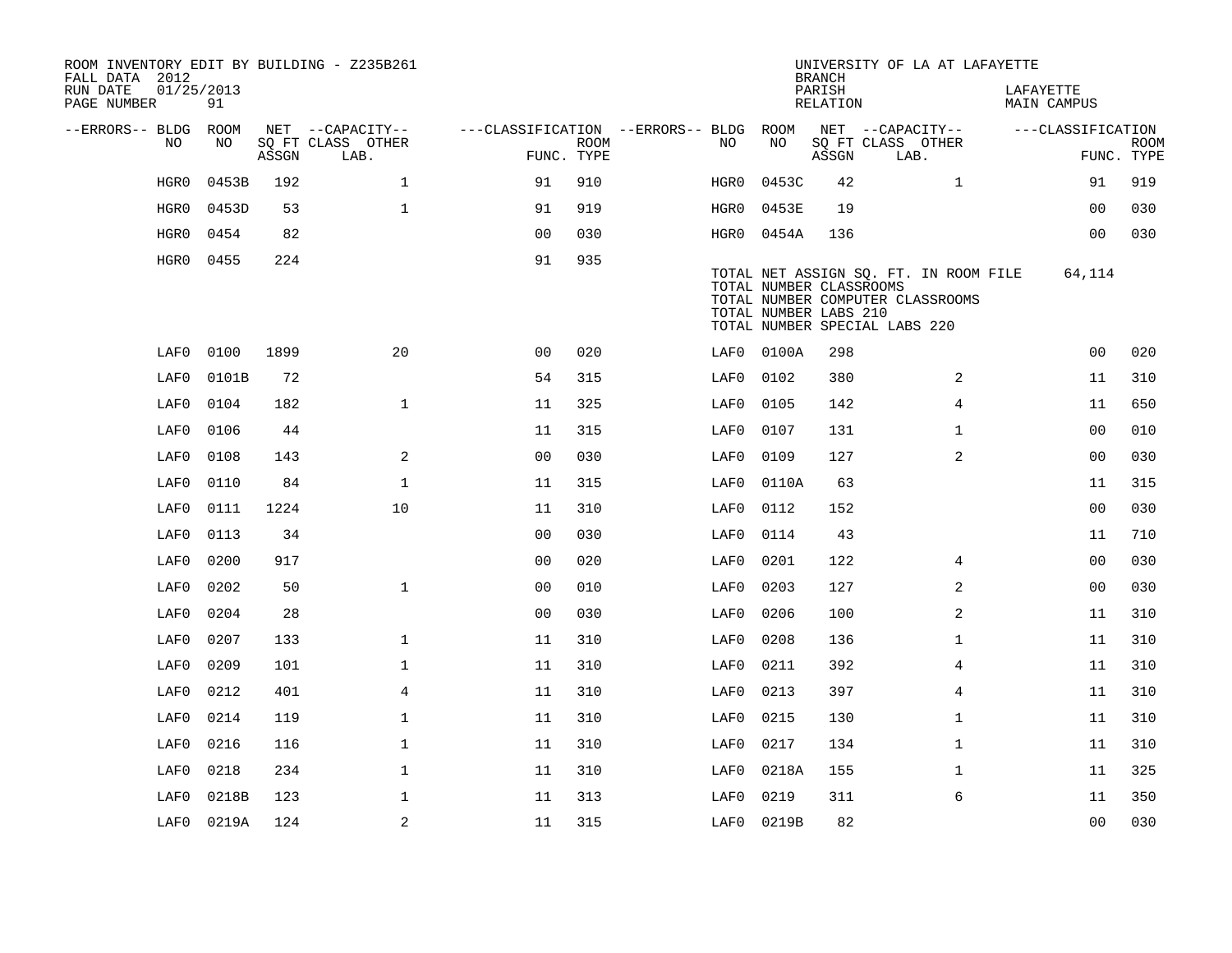| ROOM INVENTORY EDIT BY BUILDING - Z235B261<br>FALL DATA 2012 |            |       |                                       |                                                         |            |      |            | UNIVERSITY OF LA AT LAFAYETTE<br><b>BRANCH</b>                                                                                                                          |                |                          |                     |             |
|--------------------------------------------------------------|------------|-------|---------------------------------------|---------------------------------------------------------|------------|------|------------|-------------------------------------------------------------------------------------------------------------------------------------------------------------------------|----------------|--------------------------|---------------------|-------------|
| RUN DATE<br>01/25/2013<br>PAGE NUMBER                        | 92         |       |                                       |                                                         |            |      |            | PARISH<br>RELATION                                                                                                                                                      |                | LAFAYETTE<br>MAIN CAMPUS |                     |             |
| --ERRORS-- BLDG ROOM<br>NO.                                  | NO.        |       | NET --CAPACITY--<br>SQ FT CLASS OTHER | ---CLASSIFICATION --ERRORS-- BLDG ROOM NET --CAPACITY-- | ROOM       | NO   | NO         | SQ FT CLASS OTHER                                                                                                                                                       |                | ---CLASSIFICATION        |                     | <b>ROOM</b> |
|                                                              |            | ASSGN | LAB.                                  |                                                         | FUNC. TYPE |      |            | ASSGN<br>TOTAL NET ASSIGN SQ. FT. IN ROOM FILE<br>TOTAL NUMBER CLASSROOMS<br>TOTAL NUMBER COMPUTER CLASSROOMS<br>TOTAL NUMBER LABS 210<br>TOTAL NUMBER SPECIAL LABS 220 | LAB.           |                          | FUNC. TYPE<br>5,340 |             |
|                                                              | LITE 0101  | 2606  | 52                                    | 21                                                      | 240        |      | LITE 0101A | 158                                                                                                                                                                     |                |                          | 0 <sub>0</sub>      | 020         |
|                                                              | LITE 0101B | 172   |                                       | 0 <sub>0</sub>                                          | 020        |      | LITE 0101C | 91                                                                                                                                                                      |                |                          | 21                  | 731         |
| LITE                                                         | 0101D      | 109   |                                       | 21                                                      | 731        |      | LITE 0102  | 147                                                                                                                                                                     |                |                          | 0 <sub>0</sub>      | 020         |
|                                                              | LITE 0103  | 123   |                                       | 0 <sub>0</sub>                                          | 030        |      | LITE 0105  | 236                                                                                                                                                                     |                |                          | 0 <sub>0</sub>      | 020         |
| LITE                                                         | 0106       | 834   | 40                                    | 21                                                      | 620        |      | LITE 0107  | 529                                                                                                                                                                     | 2              |                          | 21                  | 255         |
|                                                              | LITE 0109  | 264   |                                       | 0 <sub>0</sub>                                          | 020        |      | LITE 0110  | 420                                                                                                                                                                     |                |                          | 0 <sub>0</sub>      | 020         |
| LITE                                                         | 0111       | 113   |                                       | 0 <sub>0</sub>                                          | 030        |      | LITE 0112A | 37                                                                                                                                                                      |                |                          | 0 <sub>0</sub>      | 020         |
| LITE                                                         | 0112B      | 37    |                                       | 0 <sub>0</sub>                                          | 020        |      | LITE 0113  | 514                                                                                                                                                                     |                |                          | 00                  | 020         |
| LITE                                                         | 0114       | 277   |                                       | 0 <sub>0</sub>                                          | 030        | LITE | 0115       | 336                                                                                                                                                                     |                |                          | 0 <sub>0</sub>      | 030         |
| LITE 0116                                                    |            | 181   |                                       | 0 <sub>0</sub>                                          | 020        |      | LITE 0117  | 50                                                                                                                                                                      |                |                          | 0 <sub>0</sub>      | 010         |
| LITE                                                         | 0118       | 742   |                                       | 0 <sub>0</sub>                                          | 030        | LITE | 0119       | 123                                                                                                                                                                     |                |                          | 11                  | 730         |
| LITE                                                         | 0120       | 341   |                                       | 0 <sub>0</sub>                                          | 030        |      | LITE 0121  | 56                                                                                                                                                                      |                |                          | 0 <sub>0</sub>      | 030         |
| LITE                                                         | 0123       | 215   |                                       | 11                                                      | 730        |      | LITE 0124  | 76                                                                                                                                                                      |                |                          | 0 <sub>0</sub>      | 030         |
| LITE                                                         | 0125       | 686   |                                       | 0 <sub>0</sub>                                          | 030        |      | LITE 0126  | 105                                                                                                                                                                     |                |                          | 0 <sub>0</sub>      | 030         |
| LITE                                                         | 0127       | 1092  |                                       | 0 <sub>0</sub>                                          | 020        | LITE | 0128       | 363                                                                                                                                                                     |                |                          | 0 <sub>0</sub>      | 030         |
| LITE                                                         | 0129       | 182   |                                       | 0 <sub>0</sub>                                          | 020        |      | LITE 0130  | 199                                                                                                                                                                     |                |                          | 0 <sub>0</sub>      | 020         |
| LITE                                                         | 0131       | 312   | 6                                     | 22                                                      | 250        |      | LITE 0132  | 115                                                                                                                                                                     | 2              |                          | 11                  | 630         |
| LITE                                                         | 0133       | 393   | 4                                     | 11                                                      | 310        |      | LITE 0134  | 209                                                                                                                                                                     | 4              |                          | 11                  | 325         |
| LITE                                                         | 0135       | 208   | $\mathbf{1}$                          | 11                                                      | 310        |      | LITE 0136  | 653                                                                                                                                                                     |                |                          | 0 <sub>0</sub>      | 020         |
| LITE                                                         | 0137       | 156   |                                       | 11                                                      | 315        |      | LITE 0138  | 144                                                                                                                                                                     | 2              |                          | 11                  | 650         |
| LITE                                                         | 0139       | 116   | $\mathbf{1}$                          | 11                                                      | 310        |      | LITE 0140  | 114                                                                                                                                                                     | $\mathbf{1}$   |                          | 11                  | 310         |
|                                                              | LITE 0141  | 116   | $\mathbf 1$                           | 11                                                      | 310        |      | LITE 0142  | 116                                                                                                                                                                     | $\mathbf{1}$   |                          | 11                  | 310         |
|                                                              | LITE 0143  | 116   | $\mathbf 1$                           | 11                                                      | 310        |      | LITE 0144  | 154                                                                                                                                                                     | $\overline{a}$ |                          | 11                  | 350         |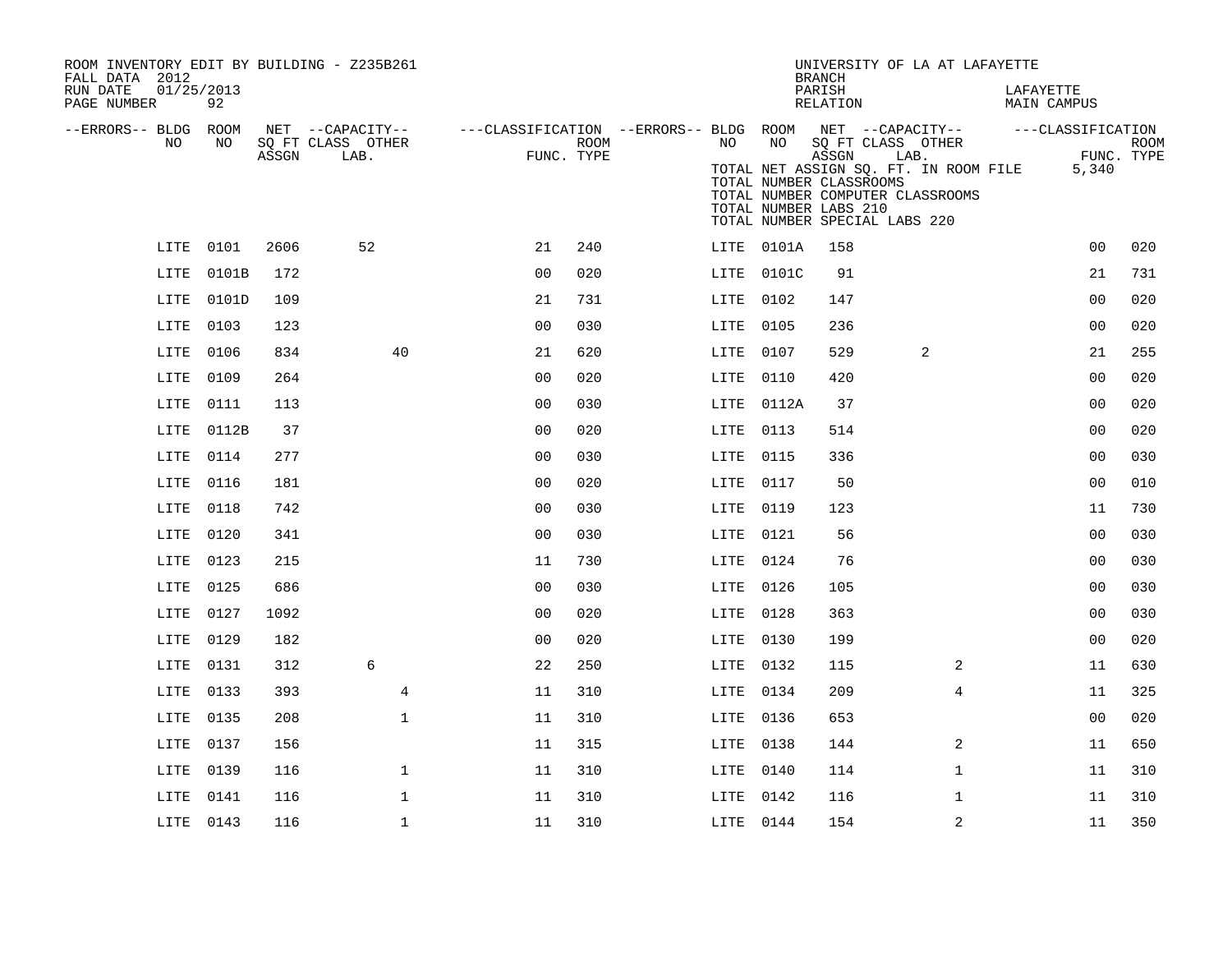| ROOM INVENTORY EDIT BY BUILDING - Z235B261<br>FALL DATA 2012<br>RUN DATE<br>PAGE NUMBER | 01/25/2013<br>93 |       |                                               |                                                 |             |           |            | <b>BRANCH</b><br>PARISH<br>RELATION | UNIVERSITY OF LA AT LAFAYETTE                 | LAFAYETTE<br>MAIN CAMPUS |                           |
|-----------------------------------------------------------------------------------------|------------------|-------|-----------------------------------------------|-------------------------------------------------|-------------|-----------|------------|-------------------------------------|-----------------------------------------------|--------------------------|---------------------------|
| --ERRORS-- BLDG<br>NO                                                                   | ROOM<br>NO       | ASSGN | NET --CAPACITY--<br>SQ FT CLASS OTHER<br>LAB. | ---CLASSIFICATION --ERRORS-- BLDG<br>FUNC. TYPE | <b>ROOM</b> | NO        | ROOM<br>NO | ASSGN                               | NET --CAPACITY--<br>SQ FT CLASS OTHER<br>LAB. | ---CLASSIFICATION        | <b>ROOM</b><br>FUNC. TYPE |
| LITE                                                                                    | 0145             | 154   | 2                                             | 11                                              | 350         | LITE      | 0146       | 114                                 | $\mathbf{1}$                                  | 11                       | 310                       |
| LITE                                                                                    | 0147             | 199   | 1                                             | 11                                              | 310         | LITE      | 0148       | 191                                 | $\mathbf{1}$                                  | 11                       | 310                       |
| LITE                                                                                    | 0149             | 154   | $\mathbf 1$                                   | 11                                              | 310         | LITE      | 0150       | 233                                 | $\overline{a}$                                | 11                       | 310                       |
| LITE                                                                                    | 0151             | 25    |                                               | 0 <sub>0</sub>                                  | 020         | LITE      | 0152       | 41                                  |                                               | 0 <sub>0</sub>           | 030                       |
| LITE                                                                                    | 0153             | 208   | $\mathbf 1$                                   | 11                                              | 310         | LITE      | 0154       | 274                                 |                                               | 0 <sub>0</sub>           | 020                       |
| LITE                                                                                    | 0155             | 446   | 6                                             | 11                                              | 350         | LITE 0157 |            | 676                                 |                                               | 11                       | 710                       |
| LITE                                                                                    | 0158             | 910   | 6                                             | 11                                              | 314         | LITE      | 0159       | 381                                 |                                               | 11                       | 315                       |
| LITE                                                                                    | 0160             | 864   | 6                                             | 11                                              | 314         | LITE      | 0161       | 861                                 | 6                                             | 11                       | 314                       |
| LITE                                                                                    | 0162             | 557   | 3                                             | 11                                              | 314         | LITE      | 0163       | 314                                 |                                               | 11                       | 315                       |
| LITE                                                                                    | 0164             | 268   | 2                                             | 11                                              | 650         | LITE      | 0165       | 283                                 | 2                                             | 11                       | 350                       |
| LITE                                                                                    | 0166             | 187   | $\mathbf 1$                                   | 11                                              | 310         | LITE      | 0167       | 1274                                | 8                                             | 11                       | 710                       |
| LITE                                                                                    | 0168             | 945   | 6                                             | 11                                              | 310         | LITE      | 0169       | 119                                 | $\mathbf{1}$                                  | 11                       | 310                       |
| LITE                                                                                    | 0170             | 124   | $\mathbf 1$                                   | 11                                              | 310         | LITE      | 0171       | 113                                 | $\mathbf{1}$                                  | 11                       | 310                       |
| LITE                                                                                    | 0172             | 2186  | 3                                             | 11                                              | 710         | LITE 0173 |            | 349                                 |                                               | 00                       | 020                       |
| LITE                                                                                    | 0174             | 239   | 4                                             | 11                                              | 350         | LITE      | 0175       | 151                                 | $\mathbf{1}$                                  | 11                       | 310                       |
| LITE                                                                                    | 0176             | 150   | $\mathbf 1$                                   | 11                                              | 310         | LITE 0177 |            | 146                                 | $\mathbf{1}$                                  | 11                       | 310                       |
| LITE                                                                                    | 0178             | 129   | $\mathbf 1$                                   | 11                                              | 310         | LITE      | 0179       | 147                                 | $\mathbf{1}$                                  | 11                       | 310                       |
| LITE                                                                                    | 0180             | 147   | $\mathbf{1}$                                  | 11                                              | 310         | LITE      | 0201       | 128                                 |                                               | 00                       | 030                       |
| LITE                                                                                    | 0202             | 225   |                                               | 0 <sub>0</sub>                                  | 030         | LITE      | 0204       | 962                                 |                                               | 00                       | 020                       |
| LITE                                                                                    | 0205             | 624   |                                               | 0 <sub>0</sub>                                  | 020         | LITE      | 0207       | 157                                 |                                               | 00                       | 020                       |
| LITE                                                                                    | 0208             | 1755  | 2                                             | 21                                              | 260         | LITE      | 0209       | 256                                 | 9                                             | 21                       | 260                       |
| LITE                                                                                    | 0210             | 151   |                                               | 0 <sub>0</sub>                                  | 020         | LITE      | 0211       | 817                                 |                                               | 00                       | 020                       |
| LITE                                                                                    | 0212             | 929   |                                               | 0 <sub>0</sub>                                  | 020         | LITE      | 0213       | 98                                  |                                               | 00                       | 030                       |
| LITE                                                                                    | 0214A            | 50    |                                               | 0 <sub>0</sub>                                  | 020         |           | LITE 0214B | 50                                  |                                               | 00                       | 020                       |
| LITE                                                                                    | 0215             | 461   |                                               | 0 <sub>0</sub>                                  | 020         | LITE      | 0216       | 726                                 | 12                                            | 11                       | 350                       |
|                                                                                         | LITE 0217        | 244   |                                               | 0 <sub>0</sub>                                  | 030         | LITE 0218 |            | 645                                 | 12                                            | 11                       | 350                       |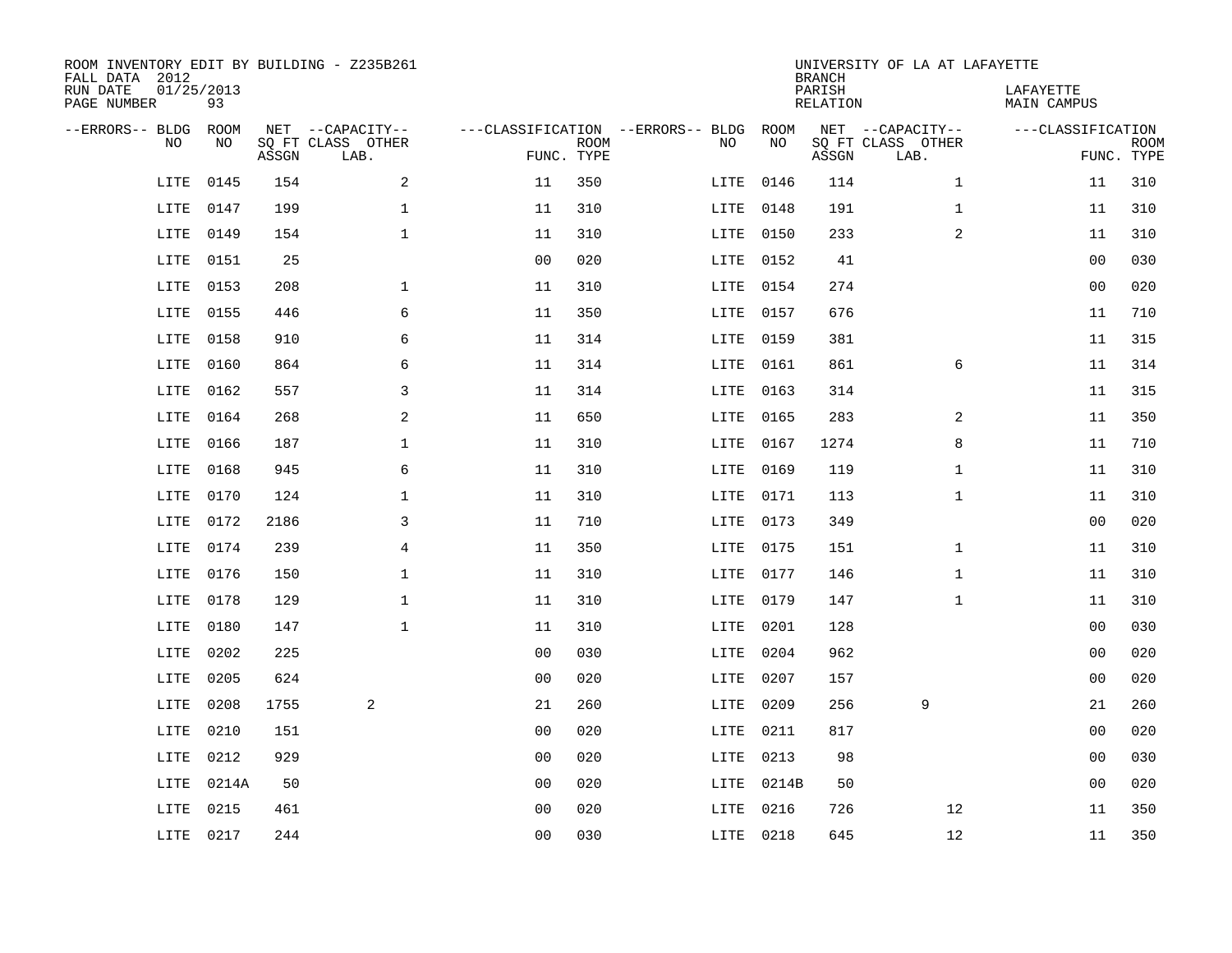| ROOM INVENTORY EDIT BY BUILDING - Z235B261<br>FALL DATA 2012 |                  |       |                           |                |             |                                   |           | <b>BRANCH</b>             | UNIVERSITY OF LA AT LAFAYETTE |                                 |             |
|--------------------------------------------------------------|------------------|-------|---------------------------|----------------|-------------|-----------------------------------|-----------|---------------------------|-------------------------------|---------------------------------|-------------|
| RUN DATE<br>PAGE NUMBER                                      | 01/25/2013<br>94 |       |                           |                |             |                                   |           | PARISH<br><b>RELATION</b> |                               | LAFAYETTE<br><b>MAIN CAMPUS</b> |             |
| --ERRORS-- BLDG                                              | ROOM             |       | NET --CAPACITY--          |                |             | ---CLASSIFICATION --ERRORS-- BLDG | ROOM      |                           | NET --CAPACITY--              | ---CLASSIFICATION               |             |
| NO                                                           | NO               | ASSGN | SQ FT CLASS OTHER<br>LAB. | FUNC. TYPE     | <b>ROOM</b> | NO                                | NO        | ASSGN                     | SQ FT CLASS OTHER<br>LAB.     | FUNC. TYPE                      | <b>ROOM</b> |
| LITE                                                         | 0219             | 330   | 6                         | 0 <sub>0</sub> | 030         | LITE                              | 0220      | 394                       | 7                             | 00                              | 030         |
| LITE                                                         | 0221             | 218   |                           | 0 <sub>0</sub> | 020         | LITE                              | 0222      | 50                        | $\mathbf{1}$                  | 00                              | 010         |
| LITE                                                         | 0223             | 985   |                           | 0 <sub>0</sub> | 030         | LITE                              | 0229      | 1665                      | 20                            | 11                              | 314         |
| LITE                                                         | 0229A            | 188   | $\mathbf{2}$              | 11             | 650         | LITE                              | 0231      | 323                       | $\mathbf{1}$                  | 11                              | 310         |
| LITE                                                         | 0232             | 54    |                           | 11             | 315         | LITE                              | 0233      | 227                       | $\mathbf{1}$                  | 11                              | 310         |
| LITE                                                         | 0234             | 224   | 6                         | 11             | 350         | LITE                              | 0235      | 233                       | $\mathbf{1}$                  | 11                              | 310         |
| LITE                                                         | 0236             | 56    |                           | 11             | 315         | LITE                              | 0237      | 332                       | $\mathbf{1}$                  | 11                              | 310         |
| LITE                                                         | 0238             | 160   | $\mathbf{1}$              | 11             | 310         | LITE                              | 0239      | 288                       |                               | 0 <sub>0</sub>                  | 020         |
| LITE                                                         | 0240             | 1281  | 36                        | 22             | 250         | LITE                              | 0241      | 543                       | 10                            | 22                              | 250         |
| LITE                                                         | 0242             | 916   | 20                        | 22             | 250         | LITE                              | 0243      | 566                       | 10                            | 22                              | 250         |
| LITE                                                         | 0244             | 144   | 2                         | 21             | 310         | LITE                              | 0245      | 136                       | 2                             | 22                              | 310         |
| LITE                                                         | 0246             | 144   | 2                         | 22             | 320         | LITE                              | 0247      | 242                       | $\overline{2}$                | 22                              | 325         |
| LITE                                                         | 0248             | 143   | 2                         | 22             | 325         | LITE                              | 0249      | 143                       | 2                             | 22                              | 310         |
| LITE                                                         | 0250             | 142   | $\overline{a}$            | 22             | 320         | LITE                              | 0251      | 143                       | 2                             | 22                              | 320         |
| LITE                                                         | 0252             | 143   | 2                         | 22             | 320         | LITE                              | 0253      | 130                       | 2                             | 22                              | 320         |
| LITE                                                         | 0254             | 194   | 2                         | 22             | 310         |                                   | LITE 0255 | 129                       | $\overline{a}$                | 22                              | 310         |
| LITE                                                         | 0256             | 130   | 2                         | 22             | 310         | LITE                              | 0257      | 136                       | 2                             | 22                              | 310         |
| LITE                                                         | 0258             | 256   | 12                        | 22             | 350         | LITE                              | 0259      | 100                       | $\overline{a}$                | 22                              | 731         |
| LITE                                                         | 0260             | 239   | 2                         | 22             | 255         | LITE                              | 0261      | 111                       |                               | 0 <sub>0</sub>                  | 030         |
| LITE                                                         | 0262             | 108   |                           | 0 <sub>0</sub> | 030         |                                   | LITE 0263 | 277                       | $\mathbf{1}$                  | 11                              | 310         |
| LITE                                                         | 0264             | 81    | $\mathbf 1$               | 11             | 650         | LITE                              | 0265      | 206                       | 6                             | 11                              | 350         |
| LITE                                                         | 0266             | 1039  | 14                        | 11             | 310         | LITE                              | 0267      | 171                       | $\mathbf{1}$                  | 11                              | 310         |
| LITE                                                         | 0268             | 117   | $\mathbf{1}$              | 11             | 310         | LITE                              | 0269      | 119                       | $\mathbf{1}$                  | 11                              | 310         |
| LITE                                                         | 0270             | 66    |                           | 11             | 315         |                                   | LITE 0271 | 164                       | $\mathbf{1}$                  | 11                              | 310         |
| LITE                                                         | 0272             | 157   | $\mathbf 1$               | 11             | 310         | LITE                              | 0273      | 158                       | $\mathbf{1}$                  | 11                              | 310         |
|                                                              | LITE 0274        | 158   | $\mathbf{1}$              | 11             | 310         |                                   | LITE 0275 | 100                       | $\mathbf{1}$                  | 11                              | 310         |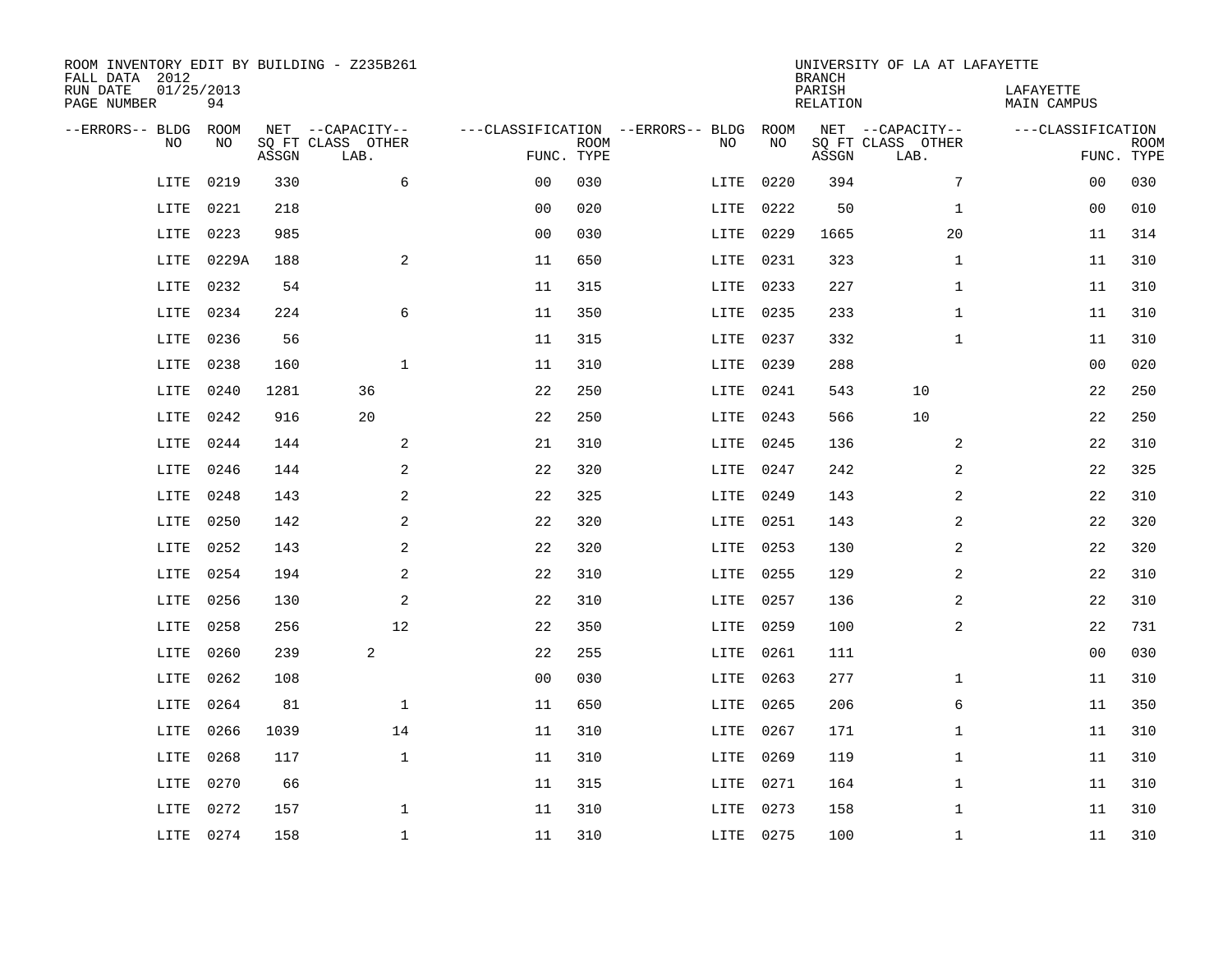| ROOM INVENTORY EDIT BY BUILDING - Z235B261<br>FALL DATA 2012 |                  |       |                           |                |             |                                        |           |            | <b>BRANCH</b>                                           | UNIVERSITY OF LA AT LAFAYETTE                                                                              |                          |                           |
|--------------------------------------------------------------|------------------|-------|---------------------------|----------------|-------------|----------------------------------------|-----------|------------|---------------------------------------------------------|------------------------------------------------------------------------------------------------------------|--------------------------|---------------------------|
| RUN DATE<br>PAGE NUMBER                                      | 01/25/2013<br>95 |       |                           |                |             |                                        |           |            | PARISH<br>RELATION                                      |                                                                                                            | LAFAYETTE<br>MAIN CAMPUS |                           |
| --ERRORS-- BLDG ROOM                                         |                  |       | NET --CAPACITY--          |                |             | ---CLASSIFICATION --ERRORS-- BLDG ROOM |           |            |                                                         | NET --CAPACITY--                                                                                           | ---CLASSIFICATION        |                           |
| NO                                                           | NO               | ASSGN | SQ FT CLASS OTHER<br>LAB. | FUNC. TYPE     | <b>ROOM</b> | NO                                     |           | NO         | ASSGN                                                   | SQ FT CLASS OTHER<br>LAB.                                                                                  |                          | <b>ROOM</b><br>FUNC. TYPE |
| LITE                                                         | 0276             | 147   | $\mathbf 1$               | 11             | 310         | LITE                                   |           | 0277       | 147                                                     | $\mathbf{1}$                                                                                               | 11                       | 310                       |
| LITE                                                         | 0278             | 147   | $\mathbf{1}$              | 11             | 310         | LITE                                   |           | 0279       | 135                                                     |                                                                                                            | 0 <sub>0</sub>           | 020                       |
| LITE                                                         | 0280             | 343   | $\mathbf 1$               | 11             | 310         |                                        | LITE      | 0281       | 170                                                     | $\mathbf{1}$                                                                                               | 11                       | 310                       |
| LITE                                                         | 0282             | 237   | $\mathbf{1}$              | 11             | 310         | LITE                                   |           | 0283       | 237                                                     | $\mathbf{1}$                                                                                               | 11                       | 310                       |
| LITE                                                         | 0284             | 296   | $\mathbf{1}$              | 11             | 310         | LITE                                   |           | 0286       | 465                                                     | 12                                                                                                         | 11                       | 350                       |
| LITE                                                         | 0287             | 150   | $\mathbf{1}$              | 11             | 310         | LITE                                   |           | 0288       | 150                                                     | $\mathbf{1}$                                                                                               | 11                       | 310                       |
| LITE                                                         | 0289             | 150   | $\mathbf 1$               | 11             | 310         | LITE                                   |           | 0290       | 150                                                     | $\mathbf{1}$                                                                                               | 11                       | 310                       |
| LITE                                                         | 0291             | 150   | $\mathbf 1$               | 11             | 310         | LITE                                   |           | 0292       | 50                                                      |                                                                                                            | 0 <sub>0</sub>           | 030                       |
| LITE                                                         | 0293             | 150   | $\mathbf 1$               | 11             | 310         |                                        |           | LITE 0293A | 37                                                      |                                                                                                            | 11                       | 315                       |
| LITE                                                         | 0294             | 141   | 2                         | 11             | 650         |                                        | LITE 0295 |            | 147                                                     | $\mathbf{1}$                                                                                               | 11                       | 310                       |
| LITE                                                         | 0296             | 147   | 1                         | 11             | 310         |                                        | LITE 0297 |            | 246                                                     | $\mathbf{1}$                                                                                               | 11                       | 310                       |
|                                                              | LITE 0298        | 3246  | 20                        | 11             | 310         |                                        | LITE 0299 |            | 201<br>TOTAL NUMBER CLASSROOMS<br>TOTAL NUMBER LABS 210 | TOTAL NET ASSIGN SQ. FT. IN ROOM FILE<br>TOTAL NUMBER COMPUTER CLASSROOMS<br>TOTAL NUMBER SPECIAL LABS 220 | 00<br>42,356             | 020                       |
| LPCF                                                         | 0001             | 574   | 10                        | 11             | 880         |                                        |           | LPCF 0001B | 106                                                     | 4                                                                                                          | 11                       | 880                       |
| LPCF                                                         | 0002             | 106   | 4                         | 11             | 880         | LPCF                                   |           | 0004       | 109                                                     | 2                                                                                                          | 11                       | 850                       |
| LPCF                                                         | 0005             | 109   | 2                         | 11             | 850         | LPCF                                   |           | 0006       | 109                                                     | 2                                                                                                          | 11                       | 850                       |
| LPCF                                                         | 0007             | 109   | 2                         | 11             | 850         | LPCF                                   |           | 0008       | 109                                                     | $\overline{a}$                                                                                             | 11                       | 850                       |
| LPCF                                                         | 0009             | 109   | 2                         | 11             | 850         | LPCF                                   |           | 0010       | 109                                                     | $\overline{a}$                                                                                             | 11                       | 850                       |
| LPCF                                                         | 0011             | 109   | 2                         | 11             | 850         | LPCF                                   |           | 0012       | 109                                                     | $\overline{a}$                                                                                             | 11                       | 850                       |
| LPCF                                                         | 0013             | 109   | $\overline{a}$            | 11             | 850         | LPCF                                   |           | 0014       | 23                                                      |                                                                                                            | 11                       | 760                       |
| LPCF                                                         | 0015             | 16    |                           | 0 <sub>0</sub> | 030         | LPCF                                   |           | 0016       | 132                                                     | 3                                                                                                          | 11                       | 650                       |
| LPCF                                                         | 0017             | 59    | $\mathbf{1}$              | 00             | 030         | LPCF                                   |           | 0018       | 39                                                      |                                                                                                            | 00                       | 020                       |
| LPCF                                                         | 0019             | 289   |                           | 0 <sub>0</sub> | 020         | LPCF                                   |           | 0020       | 181                                                     |                                                                                                            | 11                       | 315                       |
|                                                              | LPCF 0021        | 104   |                           | 11             | 315         |                                        | LPCF 0022 |            | 686                                                     |                                                                                                            | 11                       | 350                       |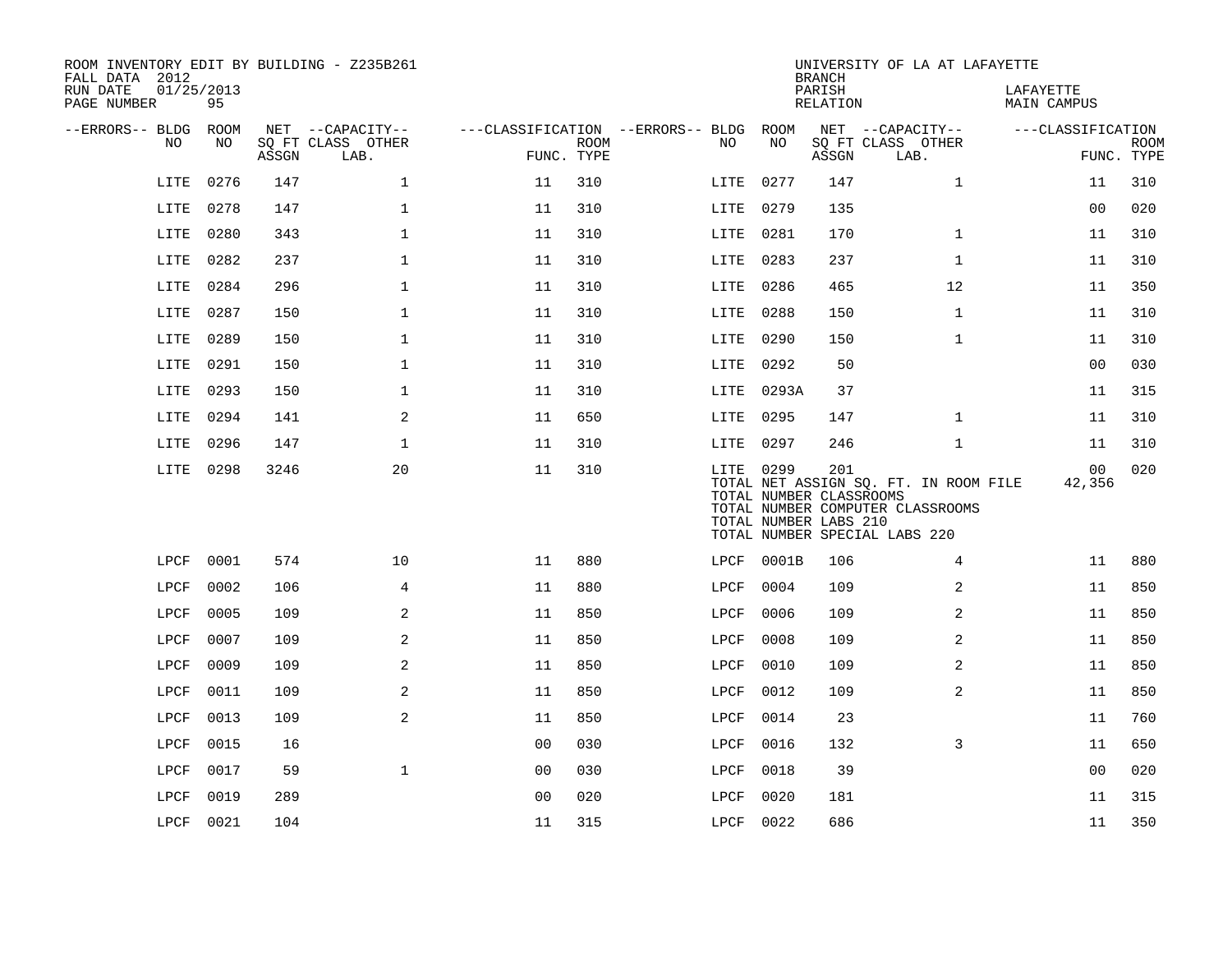| ROOM INVENTORY EDIT BY BUILDING - Z235B261<br>FALL DATA 2012 |                  |       |                           |                |             |                                   |      | <b>BRANCH</b>             | UNIVERSITY OF LA AT LAFAYETTE |                                 |             |
|--------------------------------------------------------------|------------------|-------|---------------------------|----------------|-------------|-----------------------------------|------|---------------------------|-------------------------------|---------------------------------|-------------|
| RUN DATE<br>PAGE NUMBER                                      | 01/25/2013<br>96 |       |                           |                |             |                                   |      | PARISH<br><b>RELATION</b> |                               | LAFAYETTE<br><b>MAIN CAMPUS</b> |             |
| --ERRORS-- BLDG                                              | ROOM             |       | NET --CAPACITY--          |                |             | ---CLASSIFICATION --ERRORS-- BLDG | ROOM |                           | NET --CAPACITY--              | ---CLASSIFICATION               |             |
| NO                                                           | NO               | ASSGN | SQ FT CLASS OTHER<br>LAB. | FUNC. TYPE     | <b>ROOM</b> | NO                                | NO   | ASSGN                     | SQ FT CLASS OTHER<br>LAB.     | FUNC. TYPE                      | <b>ROOM</b> |
| LPCF                                                         | 0023             | 89    |                           | 11             | 730         | LPCF                              | 0024 | 19                        |                               | 00                              | 030         |
| LPCF                                                         | 0025             | 42    |                           | 11             | 730         | LPCF                              | 0026 | 41                        | $\mathbf{1}$                  | 00                              | 030         |
| LPCF                                                         | 0027             | 28    |                           | 11             | 860         | LPCF                              | 0028 | 41                        | $\mathbf{1}$                  | 00                              | 030         |
| LPCF                                                         | 0029             | 58    |                           | 0 <sub>0</sub> | 010         | LPCF                              | 0030 | 24                        |                               | 0 <sub>0</sub>                  | 010         |
| LPCF                                                         | 0031             | 265   |                           | 11             | 830         | LPCF                              | 0032 | 111                       |                               | 11                              | 850         |
| LPCF                                                         | 0033             | 9     |                           | 0 <sub>0</sub> | 030         | LPCF                              | 0034 | 322                       |                               | 0 <sub>0</sub>                  | 020         |
| LPCF                                                         | 0035             | 52    |                           | 11             | 850         | LPCF                              | 0036 | 100                       | $\mathbf{1}$                  | 11                              | 310         |
| LPCF                                                         | 0037             | 409   | 2                         | 11             | 310         | LPCF                              | 0038 | 100                       | $\mathbf{1}$                  | 11                              | 310         |
| LPCF                                                         | 0039             | 180   |                           | 11             | 315         | LPCF                              | 0040 | 52                        |                               | 11                              | 850         |
| LPCF                                                         | 0041             | 102   |                           | 11             | 850         | LPCF                              | 0042 | 281                       |                               | 11                              | 830         |
| LPCF                                                         | 0043             | 104   |                           | 11             | 830         | LPCF                              | 0044 | 73                        |                               | 11                              | 855         |
| LPCF                                                         | 0045             | 69    |                           | 0 <sub>0</sub> | 020         | LPCF                              | 0046 | 194                       |                               | 0 <sub>0</sub>                  | 020         |
| LPCF                                                         | 0047             | 761   | $\mathbf{1}$              | 11             | 310         | LPCF                              | 0048 | 66                        |                               | 11                              | 845         |
| LPCF                                                         | 0049             | 197   |                           | 11             | 840         | LPCF                              | 0050 | 238                       |                               | 11                              | 840         |
| LPCF                                                         | 0051             | 189   | $\mathbf{1}$              | 11             | 310         | LPCF                              | 0052 | 117                       | $\mathbf{1}$                  | 11                              | 310         |
| LPCF                                                         | 0053             | 65    |                           | 0 <sub>0</sub> | 020         | LPCF                              | 0054 | 172                       | $\mathbf{1}$                  | 11                              | 310         |
| LPCF                                                         | 0055             | 9     |                           | 0 <sub>0</sub> | 030         | LPCF                              | 0056 | 403                       |                               | 0 <sub>0</sub>                  | 020         |
| LPCF                                                         | 0057             | 90    | $\mathbf{1}$              | 11             | 310         | LPCF                              | 0058 | 90                        | $\mathbf{1}$                  | 11                              | 310         |
| LPCF                                                         | 0059             | 90    | $\mathbf{1}$              | 11             | 310         | LPCF                              | 0060 | 90                        | $\mathbf{1}$                  | 11                              | 310         |
| LPCF                                                         | 0061             | 90    | $\mathbf 1$               | 11             | 310         | LPCF                              | 0062 | 102                       |                               | 11                              | 850         |
| LPCF                                                         | 0063             | 102   | 2                         | 11             | 850         | LPCF                              | 0064 | 102                       | 2                             | 11                              | 850         |
| LPCF                                                         | 0065             | 102   | 2                         | 11             | 850         | LPCF                              | 0066 | 102                       | 2                             | 11                              | 850         |
| LPCF                                                         | 0067             | 102   | 2                         | 11             | 850         | LPCF                              | 0068 | 102                       | 2                             | 11                              | 850         |
| LPCF                                                         | 0069             | 102   | 2                         | 11             | 850         | LPCF                              | 0070 | 102                       | 2                             | 11                              | 850         |
| LPCF                                                         | 0071             | 102   | 2                         | 11             | 850         | LPCF                              | 0072 | 308                       |                               | 0 <sub>0</sub>                  | 020         |
| LPCF                                                         | 0073             | 144   | $\overline{c}$            | 0 <sub>0</sub> | 030         | LPCF                              | 0074 | 144                       | 2                             | 0 <sub>0</sub>                  | 030         |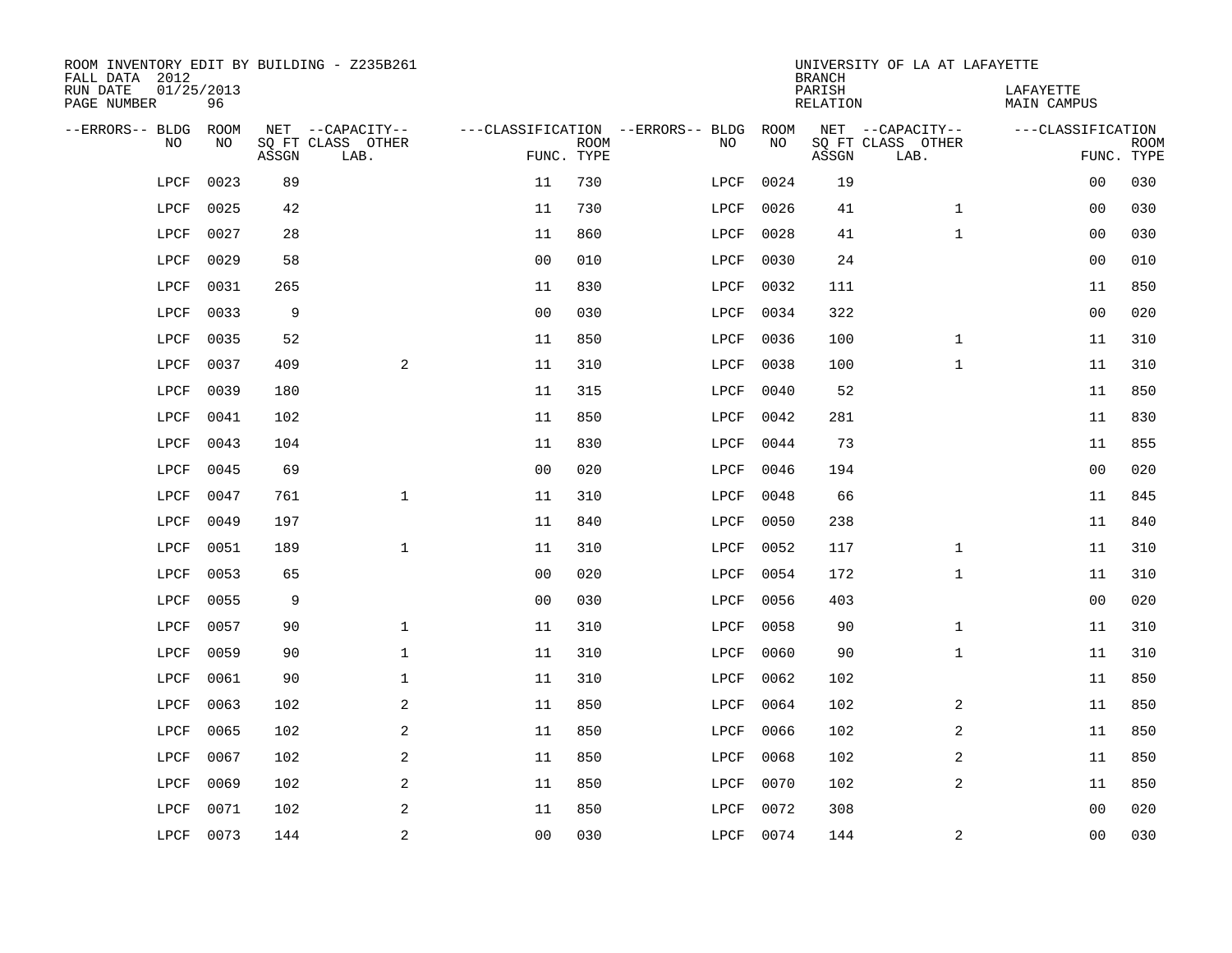| ROOM INVENTORY EDIT BY BUILDING - Z235B261<br>FALL DATA 2012 |                  |       |                           |                |             |                                   |           | <b>BRANCH</b>                                    | UNIVERSITY OF LA AT LAFAYETTE                                                                              |                          |                           |
|--------------------------------------------------------------|------------------|-------|---------------------------|----------------|-------------|-----------------------------------|-----------|--------------------------------------------------|------------------------------------------------------------------------------------------------------------|--------------------------|---------------------------|
| RUN DATE<br>PAGE NUMBER                                      | 01/25/2013<br>97 |       |                           |                |             |                                   |           | PARISH<br><b>RELATION</b>                        |                                                                                                            | LAFAYETTE<br>MAIN CAMPUS |                           |
| --ERRORS-- BLDG ROOM                                         |                  |       | NET --CAPACITY--          |                |             | ---CLASSIFICATION --ERRORS-- BLDG | ROOM      |                                                  | NET --CAPACITY--                                                                                           | ---CLASSIFICATION        |                           |
| NO                                                           | NO               | ASSGN | SO FT CLASS OTHER<br>LAB. | FUNC. TYPE     | <b>ROOM</b> | NO                                | NO        | ASSGN                                            | SQ FT CLASS OTHER<br>LAB.                                                                                  |                          | <b>ROOM</b><br>FUNC. TYPE |
| LPCF                                                         | 0075             | 178   |                           | 0 <sub>0</sub> | 020         | LPCF                              | 0076      | 94                                               |                                                                                                            | 0 <sub>0</sub>           | 020                       |
| LPCF                                                         | 0077             | 349   | 6                         | 11             | 880         | LPCF                              | 0078      | 92                                               | $\overline{2}$                                                                                             | 11                       | 850                       |
| LPCF                                                         | 0079             | 92    | $\overline{2}$            | 11             | 850         | LPCF                              | 0080      | 115                                              | $\overline{2}$                                                                                             | 11                       | 850                       |
| LPCF                                                         | 0081             | 92    | 2                         | 11             | 850         | LPCF                              | 0082      | 115                                              | 2                                                                                                          | 11                       | 850                       |
| LPCF                                                         | 0083             | 92    | 2                         | 11             | 850         | LPCF                              | 0084      | 187                                              | 2                                                                                                          | 11                       | 850                       |
| LPCF                                                         | 0085             | 49    |                           | 11             | 855         | LPCF                              | 0086      | 34                                               |                                                                                                            | 0 <sub>0</sub>           | 010                       |
| LPCF                                                         | 0087             | 362   |                           | 0 <sub>0</sub> | 020         | LPCF                              | 0088      | 22                                               |                                                                                                            | 11                       | 760                       |
| LPCF                                                         | 0089             | 90    |                           | 11             | 730         | LPCF                              | 0090      | 42                                               | $\mathbf{1}$                                                                                               | 0 <sub>0</sub>           | 030                       |
| LPCF                                                         | 0091             | 20    |                           | 11             | 855         | LPCF                              | 0092      | 155                                              | 3                                                                                                          | 11                       | 650                       |
| LPCF                                                         | 0093             | 102   |                           | 11             | 860         | LPCF                              | 0094      | 15                                               |                                                                                                            | 00                       | 030                       |
| LPCF                                                         | 0095             | 42    | $\mathbf{1}$              | 0 <sub>0</sub> | 030         | LPCF                              | 0096      | 102                                              | $\mathbf{1}$                                                                                               | 11                       | 310                       |
| LPCF                                                         | 0097             | 18    |                           | 11             | 315         | LPCF                              | 0098      | 16                                               |                                                                                                            | 11                       | 315                       |
| LPCF                                                         | 0099             | 9     |                           | 0 <sub>0</sub> | 030         | LPCF                              | 0100      | 102                                              |                                                                                                            | 11                       | 315                       |
| LPCF                                                         | 0101             | 325   | $\mathbf{1}$              | 11             | 310         |                                   | LPCF 0102 | 14                                               |                                                                                                            | 0 <sub>0</sub>           | 030                       |
| LPCF                                                         | 0106             | 14    |                           | 11             | 730         |                                   |           | TOTAL NUMBER CLASSROOMS<br>TOTAL NUMBER LABS 210 | TOTAL NET ASSIGN SQ. FT. IN ROOM FILE<br>TOTAL NUMBER COMPUTER CLASSROOMS<br>TOTAL NUMBER SPECIAL LABS 220 | 10,349                   |                           |
| LSS0                                                         | 0101             | 172   | 4                         | 0 <sub>0</sub> | 030         |                                   | LSS0 0102 | 166                                              | 5                                                                                                          | 00                       | 030                       |
| LSS0                                                         | 0103             | 144   | $\mathbf 1$               | 93             | 310         | LSS0                              | 0103A     | 147                                              | $\mathbf{1}$                                                                                               | 93                       | 310                       |
| LSS0                                                         | 0103B            | 145   | $\mathbf 1$               | 93             | 325         | LSS0                              | 0104      | 147                                              | 2                                                                                                          | 93                       | 660                       |
| LSS0                                                         | 0105             | 341   | 4                         | 93             | 630         | LSS0                              | 0106      | 147                                              | $\mathbf{1}$                                                                                               | 93                       | 660                       |
| LSS0                                                         | 0107             | 107   | $\mathbf 1$               | 93             | 525         | LSS0                              | 0108      | 102                                              | 2                                                                                                          | 93                       | 525                       |
| LSS0                                                         | 0109             | 173   | 4                         | 0 <sub>0</sub> | 030         | LSS0                              | 0110      | 166                                              | 4                                                                                                          | 0 <sub>0</sub>           | 030                       |
| LSS0                                                         | 0111             | 172   | 4                         | 0 <sub>0</sub> | 030         | LSS0                              | 0112      | 166                                              | 4                                                                                                          | 00                       | 030                       |
|                                                              | LSS0 0201        | 198   | 20                        | 93             | 523         | LSS0 0202                         |           | 201                                              | 8                                                                                                          | 91                       | 523                       |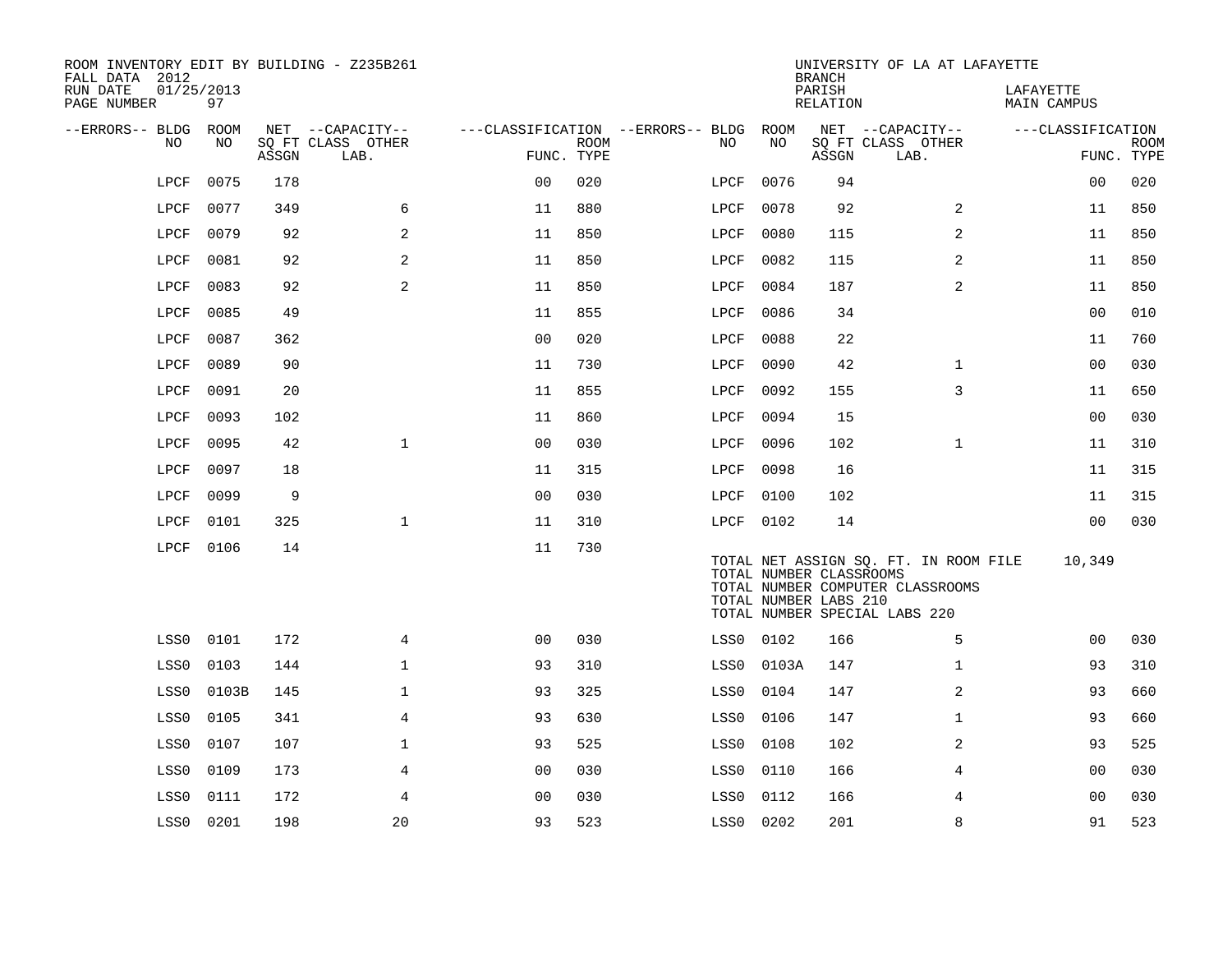| ROOM INVENTORY EDIT BY BUILDING - Z235B261<br>FALL DATA 2012 |                  |       |                           |                                        |      |           |                                                                | <b>BRANCH</b>      | UNIVERSITY OF LA AT LAFAYETTE                                                                                    |                          |                           |
|--------------------------------------------------------------|------------------|-------|---------------------------|----------------------------------------|------|-----------|----------------------------------------------------------------|--------------------|------------------------------------------------------------------------------------------------------------------|--------------------------|---------------------------|
| RUN DATE<br>PAGE NUMBER                                      | 01/25/2013<br>98 |       |                           |                                        |      |           |                                                                | PARISH<br>RELATION |                                                                                                                  | LAFAYETTE<br>MAIN CAMPUS |                           |
| --ERRORS-- BLDG ROOM                                         |                  |       | NET --CAPACITY--          | ---CLASSIFICATION --ERRORS-- BLDG ROOM |      |           |                                                                |                    | NET --CAPACITY--                                                                                                 | ---CLASSIFICATION        |                           |
| NO                                                           | NO.              | ASSGN | SQ FT CLASS OTHER<br>LAB. | FUNC. TYPE                             | ROOM | NO.       | NO                                                             | ASSGN              | SQ FT CLASS OTHER<br>LAB.                                                                                        |                          | <b>ROOM</b><br>FUNC. TYPE |
| LSS0                                                         | 0203             | 208   | 8                         | 91                                     | 523  | LSS0      | 0204                                                           | 34                 | $\mathbf{1}$                                                                                                     | 00                       | 030                       |
| LSS0                                                         | 0205             | 214   | 3                         | 0 <sub>0</sub>                         | 030  | LSS0      | 0206                                                           | 52                 | 2                                                                                                                | 91                       | 530                       |
| LSS0                                                         | 0207             | 101   | 4                         | 91                                     | 530  | LSS0      | 0208                                                           | 71                 | 2                                                                                                                | 91                       | 535                       |
| LSS0                                                         | 0209             | 260   | 10                        | 91                                     | 523  | LSS0      | 0209A                                                          | 71                 | 2                                                                                                                | 91                       | 535                       |
| LSS0                                                         | 0210             | 35    | $\mathbf{1}$              | 00                                     | 030  | LSS0      | 0211                                                           | 195                | 3                                                                                                                | 0 <sub>0</sub>           | 030                       |
|                                                              | LSS0 0212        | 34    | $\mathbf{1}$              | 0 <sub>0</sub>                         | 030  |           | LSS0 0213<br>TOTAL NUMBER CLASSROOMS<br>TOTAL NUMBER LABS 210  | 614                | 20<br>TOTAL NET ASSIGN SQ. FT. IN ROOM FILE<br>TOTAL NUMBER COMPUTER CLASSROOMS<br>TOTAL NUMBER SPECIAL LABS 220 | 91<br>3,056              | 523                       |
|                                                              | LSUE TBA00       | 840   | 35                        | 11                                     | 110  |           | LSUE TBA20<br>TOTAL NUMBER CLASSROOMS<br>TOTAL NUMBER LABS 210 | 840                | 30<br>TOTAL NET ASSIGN SQ. FT. IN ROOM FILE<br>TOTAL NUMBER COMPUTER CLASSROOMS<br>TOTAL NUMBER SPECIAL LABS 220 | 1,680<br>2               | 11 110                    |
|                                                              | MCCU 0100        | 1918  |                           | 0 <sub>0</sub>                         | 020  |           | MCCU 0101                                                      | 317                | $\mathbf{1}$                                                                                                     | 11                       | 910                       |
|                                                              | MCCU 0101A       | 140   | $\mathbf 1$               | 11                                     | 920  |           | MCCU 0101B                                                     | 140                | $\mathbf{1}$                                                                                                     | 11                       | 920                       |
|                                                              | MCCU 0102        | 330   | $\mathbf{1}$              | 11                                     | 910  |           | MCCU 0102A                                                     | 270                | $\mathbf{1}$                                                                                                     | 11                       | 920                       |
|                                                              | MCCU 0103        | 317   | $\mathbf 1$               | 11                                     | 910  |           | MCCU 0103A                                                     | 140                | $\mathbf{1}$                                                                                                     | 11                       | 920                       |
| MCCU                                                         | 0103B            | 140   | 1                         | 11                                     | 920  | MCCU      | 0104                                                           | 330                | $\mathbf{1}$                                                                                                     | 11                       | 910                       |
| MCCU                                                         | 0104A            | 270   | $\mathbf 1$               | 11                                     | 920  |           | MCCU 0105                                                      | 317                | $\mathbf{1}$                                                                                                     | 11                       | 910                       |
|                                                              | MCCU 0105A       | 140   | $\mathbf 1$               | 11                                     | 920  |           | MCCU 0105B                                                     | 140                | $\mathbf{1}$                                                                                                     | 11                       | 920                       |
|                                                              | MCCU 0106        | 317   | $\mathbf{1}$              | 11                                     | 910  |           | MCCU 0106A                                                     | 140                | $\mathbf{1}$                                                                                                     | 11                       | 920                       |
| MCCU                                                         | 0106B            | 140   | $\mathbf{1}$              | 11                                     | 920  |           | MCCU 0107                                                      | 330                | $\mathbf{1}$                                                                                                     | 11                       | 910                       |
| MCCU                                                         | 0107A            | 270   | $\mathbf 1$               | 11                                     | 920  | MCCU 0108 |                                                                | 317                | $\mathbf{1}$                                                                                                     | 11                       | 910                       |
|                                                              | MCCU 0108A       | 140   | $\mathbf 1$               | 11                                     | 920  |           | MCCU 0108B                                                     | 140                | $\mathbf{1}$                                                                                                     | 11                       | 920                       |
|                                                              | MCCU 0109        | 330   | $\mathbf 1$               | 11                                     | 910  |           | MCCU 0109A                                                     | 270                | $\mathbf{1}$                                                                                                     | 11                       | 920                       |
|                                                              | MCCU 0110        | 317   | $\mathbf 1$               | 11                                     | 910  |           | MCCU 0110A                                                     | 140                | $\mathbf{1}$                                                                                                     | 11                       | 920                       |
|                                                              | MCCU 0110B       | 140   | $\mathbf{1}$              | 11                                     | 920  | MCCU 0111 |                                                                | 12                 |                                                                                                                  | 11                       | 935                       |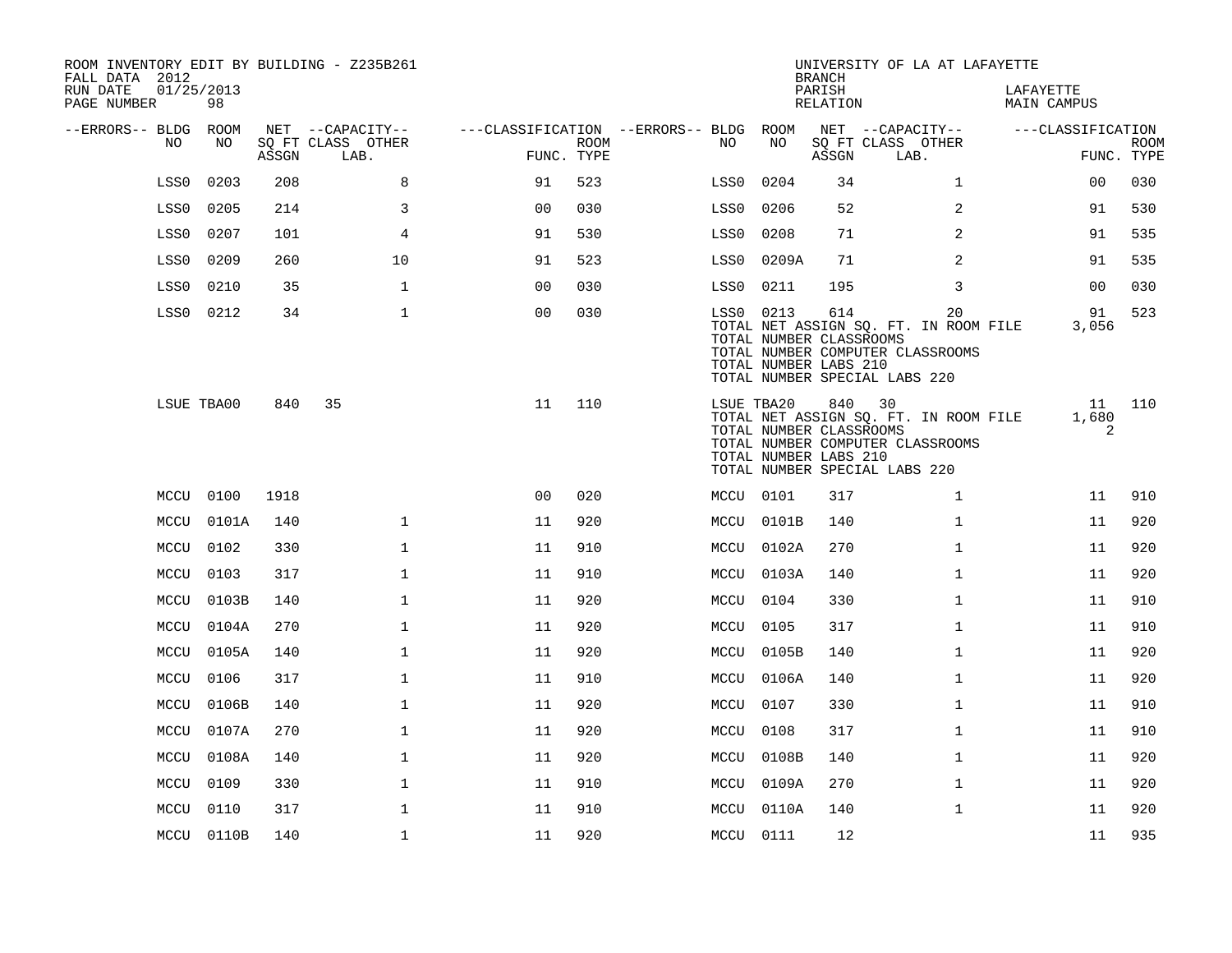| ROOM INVENTORY EDIT BY BUILDING - Z235B261<br>FALL DATA 2012 |                  |       |                           |                |                           |                                   |           | <b>BRANCH</b>             | UNIVERSITY OF LA AT LAFAYETTE |                                 |             |
|--------------------------------------------------------------|------------------|-------|---------------------------|----------------|---------------------------|-----------------------------------|-----------|---------------------------|-------------------------------|---------------------------------|-------------|
| RUN DATE<br>PAGE NUMBER                                      | 01/25/2013<br>99 |       |                           |                |                           |                                   |           | PARISH<br><b>RELATION</b> |                               | LAFAYETTE<br><b>MAIN CAMPUS</b> |             |
| --ERRORS-- BLDG                                              | ROOM             |       | NET --CAPACITY--          |                |                           | ---CLASSIFICATION --ERRORS-- BLDG | ROOM      |                           | NET --CAPACITY--              | ---CLASSIFICATION               |             |
| NO                                                           | NO               | ASSGN | SQ FT CLASS OTHER<br>LAB. |                | <b>ROOM</b><br>FUNC. TYPE | NO                                | NO        | ASSGN                     | SQ FT CLASS OTHER<br>LAB.     | FUNC. TYPE                      | <b>ROOM</b> |
| MCCU                                                         | 0112             | 12    |                           | 11             | 935                       | MCCU                              | 0113      | 12                        |                               | 11                              | 935         |
| MCCU                                                         | 0114             | 12    |                           | 11             | 935                       | MCCU                              | 0200      | 1918                      |                               | 00                              | 020         |
| MCCU                                                         | 0201             | 317   | $\mathbf 1$               | 11             | 910                       | MCCU                              | 0201A     | 140                       | $\mathbf{1}$                  | 11                              | 920         |
| MCCU                                                         | 0201B            | 140   | $\mathbf 1$               | 11             | 920                       | MCCU                              | 0202      | 330                       | $\mathbf{1}$                  | 11                              | 910         |
| MCCU                                                         | 0202A            | 270   | $\mathbf{1}$              | 11             | 920                       | MCCU                              | 0203      | 317                       | $\mathbf{1}$                  | 11                              | 910         |
| MCCU                                                         | 0203A            | 140   | $\mathbf{1}$              | 11             | 920                       | MCCU                              | 0203B     | 140                       | $\mathbf{1}$                  | 11                              | 920         |
| MCCU                                                         | 0204             | 330   | $\mathbf{1}$              | 11             | 910                       | MCCU                              | 0204A     | 270                       | $\mathbf{1}$                  | 11                              | 920         |
| MCCU                                                         | 0205             | 317   | $\mathbf 1$               | 11             | 910                       | MCCU                              | 0205A     | 140                       | $\mathbf{1}$                  | 11                              | 920         |
| MCCU                                                         | 0205B            | 140   | $\mathbf{1}$              | 11             | 920                       | MCCU                              | 0206      | 317                       | $\mathbf{1}$                  | 11                              | 920         |
| MCCU                                                         | 0206A            | 140   | $\mathbf 1$               | 11             | 920                       | MCCU                              | 0206B     | 140                       | $\mathbf{1}$                  | 11                              | 920         |
| MCCU                                                         | 0207             | 330   | $\mathbf 1$               | 11             | 910                       | MCCU                              | 0207A     | 270                       | $\mathbf{1}$                  | 11                              | 920         |
| MCCU                                                         | 0208             | 317   | $\mathbf{1}$              | 11             | 910                       | MCCU                              | 0208A     | 140                       | $\mathbf{1}$                  | 11                              | 920         |
| MCCU                                                         | 0208B            | 140   | $\mathbf 1$               | 11             | 920                       | MCCU                              | 0209      | 330                       | $\mathbf{1}$                  | 11                              | 910         |
| MCCU                                                         | 0209A            | 270   | 1                         | 11             | 920                       | MCCU                              | 0210      | 317                       | $\mathbf{1}$                  | 11                              | 910         |
| MCCU                                                         | 0210A            | 140   | 1                         | 11             | 920                       | MCCU                              | 0210B     | 140                       | $\mathbf{1}$                  | 11                              | 920         |
| MCCU                                                         | 0211             | 12    |                           | 11             | 935                       | MCCU                              | 0212      | 12                        |                               | 11                              | 935         |
| MCCU                                                         | 0213             | 12    |                           | 11             | 935                       | MCCU                              | 0214      | 12                        |                               | 11                              | 935         |
| MCCU                                                         | 0300             | 1918  |                           | 0 <sub>0</sub> | 020                       | MCCU                              | 0301      | 317                       | $\mathbf{1}$                  | 11                              | 910         |
| MCCU                                                         | 0301A            | 140   | $\mathbf{1}$              | 11             | 920                       | MCCU                              | 0301B     | 140                       | $\mathbf{1}$                  | 11                              | 920         |
| MCCU                                                         | 0302             | 330   | $\mathbf 1$               | 11             | 910                       | MCCU                              | 0302A     | 270                       | $\mathbf{1}$                  | 11                              | 920         |
| MCCU                                                         | 0303             | 317   | 1                         | 11             | 910                       | MCCU                              | 0303A     | 140                       | $\mathbf{1}$                  | 11                              | 920         |
| MCCU                                                         | 0303B            | 140   | $\mathbf 1$               | 11             | 920                       | MCCU                              | 0304      | 330                       | $\mathbf{1}$                  | 11                              | 910         |
| MCCU                                                         | 0304A            | 270   | $\mathbf 1$               | 11             | 920                       | MCCU                              | 0305      | 317                       | $\mathbf{1}$                  | 11                              | 910         |
| MCCU                                                         | 0305A            | 140   | $\mathbf 1$               | 11             | 920                       | MCCU                              | 0305B     | 140                       | $\mathbf{1}$                  | 11                              | 920         |
| MCCU                                                         | 0306             | 317   | $\mathbf{1}$              | 11             | 910                       | MCCU                              | 0306A     | 140                       | $\mathbf{1}$                  | 11                              | 920         |
| MCCU                                                         | 0306B            | 140   | $\mathbf{1}$              | 11             | 920                       |                                   | MCCU 0307 | 330                       | $\mathbf{1}$                  | 11                              | 910         |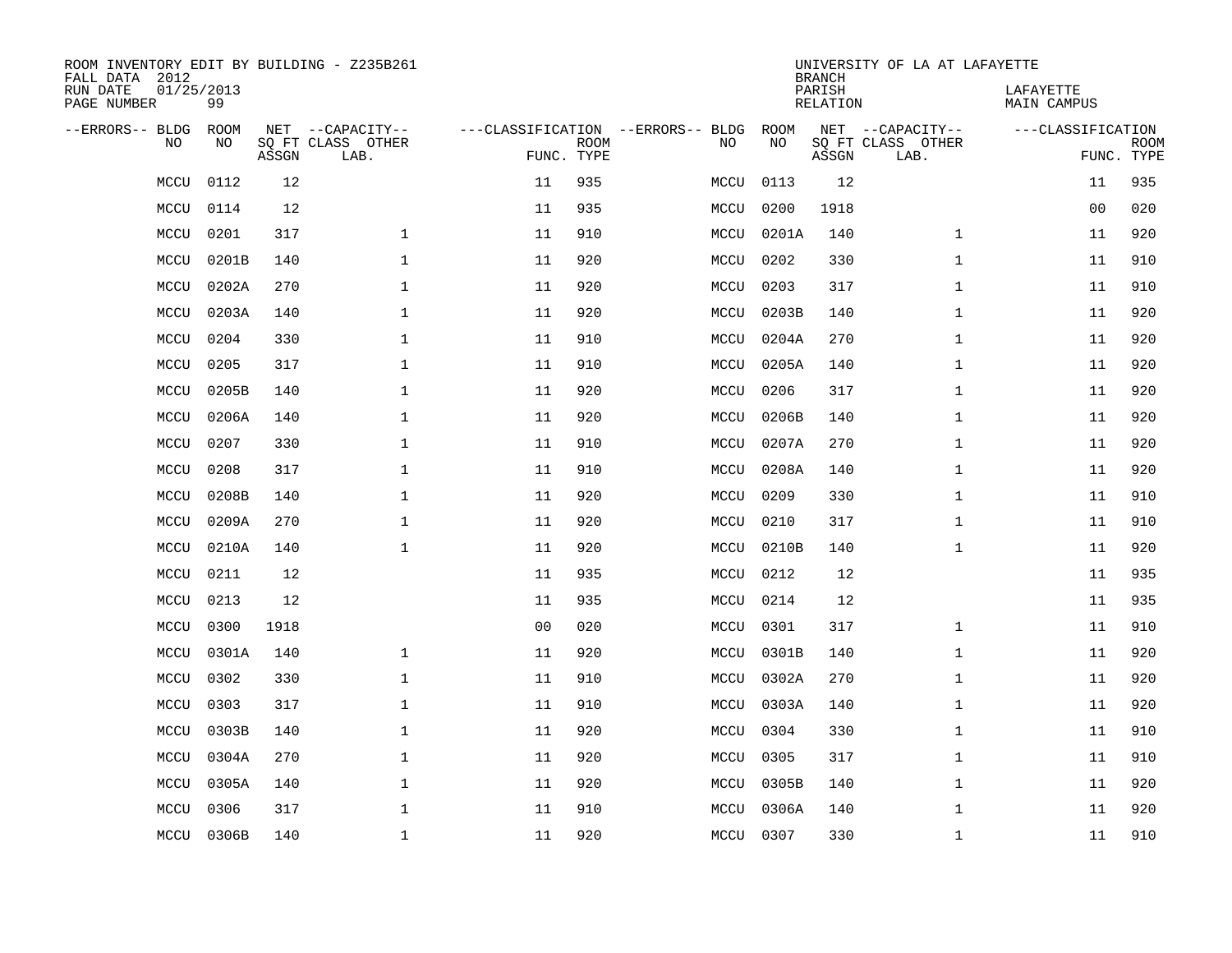| ROOM INVENTORY EDIT BY BUILDING - Z235B261<br>FALL DATA 2012 |                   |       |                           |                                        |             |           |                                                  | <b>BRANCH</b>      | UNIVERSITY OF LA AT LAFAYETTE                                                                              |                          |                |                           |
|--------------------------------------------------------------|-------------------|-------|---------------------------|----------------------------------------|-------------|-----------|--------------------------------------------------|--------------------|------------------------------------------------------------------------------------------------------------|--------------------------|----------------|---------------------------|
| RUN DATE<br>PAGE NUMBER                                      | 01/25/2013<br>100 |       |                           |                                        |             |           |                                                  | PARISH<br>RELATION |                                                                                                            | LAFAYETTE<br>MAIN CAMPUS |                |                           |
| --ERRORS-- BLDG ROOM                                         |                   |       | NET --CAPACITY--          | ---CLASSIFICATION --ERRORS-- BLDG ROOM |             |           |                                                  |                    | NET --CAPACITY--                                                                                           | ---CLASSIFICATION        |                |                           |
| NO                                                           | NO                | ASSGN | SQ FT CLASS OTHER<br>LAB. | FUNC. TYPE                             | <b>ROOM</b> | NO        | NO                                               | ASSGN              | SQ FT CLASS OTHER<br>LAB.                                                                                  |                          |                | <b>ROOM</b><br>FUNC. TYPE |
| MCCU                                                         | 0307A             | 270   | $\mathbf{1}$              | 11                                     | 920         | MCCU      | 0308                                             | 317                | $\mathbf{1}$                                                                                               |                          | 11             | 910                       |
| MCCU                                                         | 0308A             | 140   | $\mathbf{1}$              | 11                                     | 920         |           | MCCU 0308B                                       | 140                | $\mathbf{1}$                                                                                               |                          | 11             | 920                       |
| MCCU                                                         | 0309              | 330   | $\mathbf{1}$              | 11                                     | 910         |           | MCCU 0309A                                       | 270                | $\mathbf{1}$                                                                                               |                          | 11             | 920                       |
| MCCU                                                         | 0310              | 317   | $\mathbf{1}$              | 11                                     | 910         |           | MCCU 0310A                                       | 140                | $\mathbf{1}$                                                                                               |                          | 11             | 920                       |
| MCCU                                                         | 0310B             | 140   | $\mathbf{1}$              | 11                                     | 920         | MCCU 0311 |                                                  | 12                 |                                                                                                            |                          | 11             | 935                       |
| MCCU                                                         | 0312              | 12    |                           | 11                                     | 935         | MCCU 0313 |                                                  | 12                 |                                                                                                            |                          | 11             | 935                       |
|                                                              | MCCU 0314         | 12    |                           | 11                                     | 935         |           | TOTAL NUMBER CLASSROOMS<br>TOTAL NUMBER LABS 210 |                    | TOTAL NET ASSIGN SQ. FT. IN ROOM FILE<br>TOTAL NUMBER COMPUTER CLASSROOMS<br>TOTAL NUMBER SPECIAL LABS 220 |                          | 18,090         |                           |
| MIPF                                                         | 0100              | 488   |                           | 0 <sup>0</sup>                         | 020         |           | MIPF 0100A                                       | 82                 |                                                                                                            |                          | 0 <sub>0</sub> | 020                       |
| MIPF                                                         | 0101              | 14    |                           | 0 <sub>0</sub>                         | 030         | MIPF 0102 |                                                  | 556                |                                                                                                            |                          | 11             | 525                       |
| MIPF                                                         | 0103              | 6     | $\mathbf 1$               | 0 <sub>0</sub>                         | 030         | MIPF 0104 |                                                  | 52                 | 2                                                                                                          |                          | 93             | 314                       |
| MIPF                                                         | 0105              | 52    | $\mathbf{1}$              | 93                                     | 730         | MIPF 0106 |                                                  | 209                | 3                                                                                                          |                          | 0 <sub>0</sub> | 030                       |
| MIPF                                                         | 0107              | 406   | 4                         | 0 <sub>0</sub>                         | 030         | MIPF      | 0108                                             | 33                 | $\mathbf{1}$                                                                                               |                          | 0 <sub>0</sub> | 010                       |
| MIPF                                                         | 0109              | 460   |                           | 11                                     | 525         | MIPF 0110 |                                                  | 187                |                                                                                                            |                          | 11             | 525                       |
| MIPF                                                         | 0111              | 216   | 2                         | 11                                     | 310         | MIPF      | 0112                                             | 216                | 2                                                                                                          |                          | 93             | 310                       |
| MIPF                                                         | 0113              | 248   | 2                         | 93                                     | 350         | MIPF 0114 |                                                  | 7952               | 40                                                                                                         |                          | 11             | 520                       |
|                                                              | MIPF 0115 75072   |       | 50                        | 11                                     | 520         |           | TOTAL NUMBER CLASSROOMS<br>TOTAL NUMBER LABS 210 |                    | TOTAL NET ASSIGN SQ. FT. IN ROOM FILE<br>TOTAL NUMBER COMPUTER CLASSROOMS<br>TOTAL NUMBER SPECIAL LABS 220 |                          | 85,011         |                           |
| MNTS                                                         | 0101              | 259   | 8                         | 11                                     | 650         |           | MNTS 0101A                                       | 59                 |                                                                                                            |                          | 11             | 315                       |
| MNTS                                                         | 0101B             | 36    | $\mathbf{1}$              | 0 <sub>0</sub>                         | 030         | MNTS      | 0102                                             | 155                | $\mathbf{1}$                                                                                               |                          | 61             | 310                       |
| MNTS                                                         | 0103              | 8577  | 30                        | 11                                     | 720         | MNTS 0104 |                                                  | 56                 | $\mathbf{1}$                                                                                               |                          | 00             | 030                       |
| MNTS                                                         | 0105              | 154   |                           | 0 <sub>0</sub>                         | 030         | MNTS 0106 |                                                  | 67                 |                                                                                                            |                          | 11             | 725                       |
|                                                              | MNTS 0201         | 670   |                           | 11                                     | 725         |           |                                                  |                    | TOTAL NET ASSIGN SQ. FT. IN ROOM FILE                                                                      |                          | 9,787          |                           |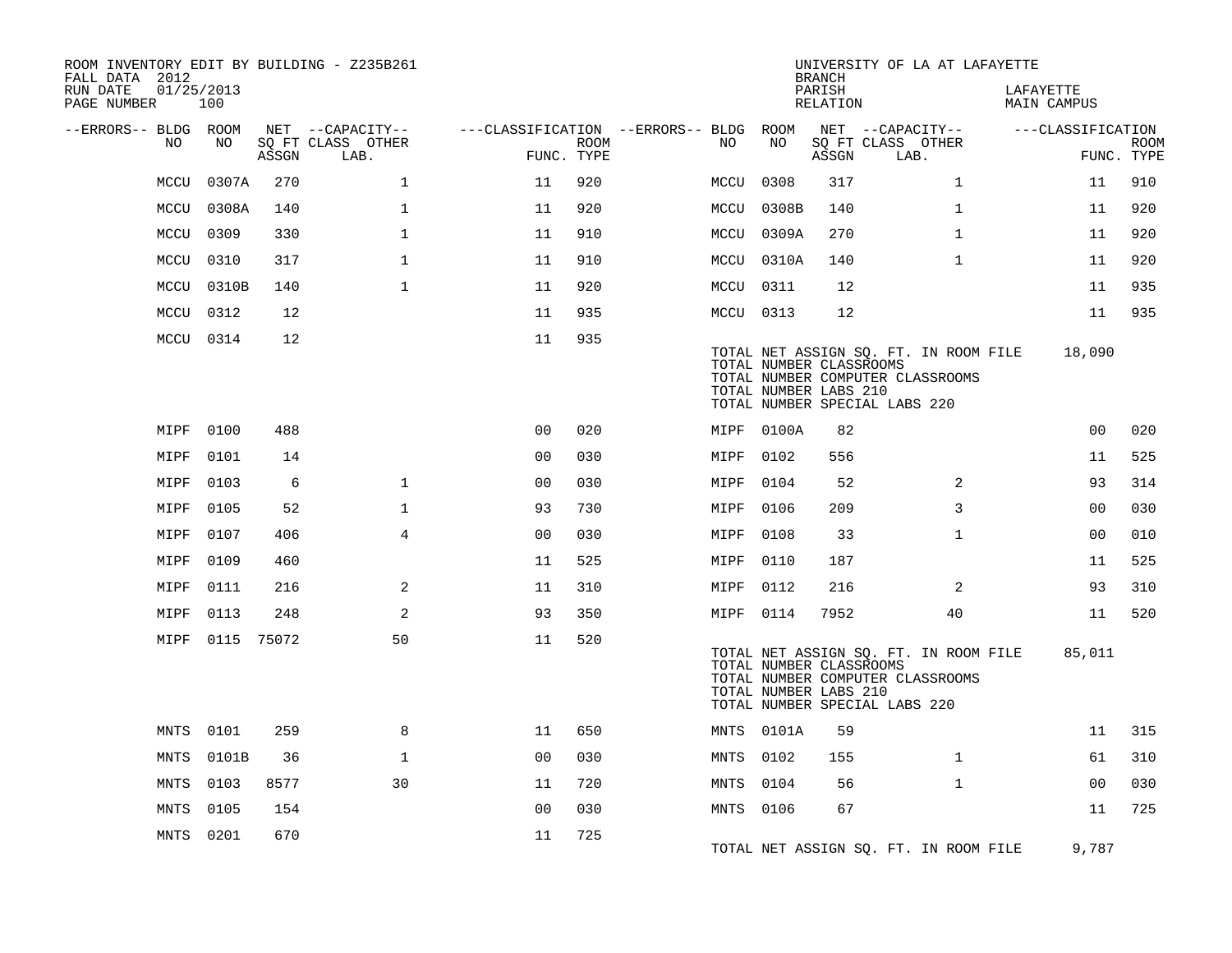| ROOM INVENTORY EDIT BY BUILDING - Z235B261<br>FALL DATA 2012 |            |       |                                                                                                                     |                |      |           |                 | UNIVERSITY OF LA AT LAFAYETTE<br><b>BRANCH</b>                                                                                                                 |              |                          |            |
|--------------------------------------------------------------|------------|-------|---------------------------------------------------------------------------------------------------------------------|----------------|------|-----------|-----------------|----------------------------------------------------------------------------------------------------------------------------------------------------------------|--------------|--------------------------|------------|
| RUN DATE<br>01/25/2013<br>PAGE NUMBER 101                    |            |       |                                                                                                                     |                |      |           |                 | PARISH<br>RELATION                                                                                                                                             |              | LAFAYETTE<br>MAIN CAMPUS |            |
| --ERRORS-- BLDG ROOM<br>NO                                   | NO .       |       | NET --CAPACITY-- - ---CLASSIFICATION --ERRORS-- BLDG ROOM NET --CAPACITY-- - ---CLASSIFICATION<br>SQ FT CLASS OTHER | $\frac{1}{2}$  | ROOM | NO .      | NO              | SQ FT CLASS OTHER                                                                                                                                              |              |                          | ROOM       |
|                                                              |            | ASSGN | LAB.                                                                                                                | FUNC. TYPE     |      |           |                 | ASSGN<br>LAB.<br>TOTAL NUMBER CLASSROOMS<br>TOTAL NUMBER COMPUTER CLASSROOMS<br>TOTAL NUMBER LABS 210<br>TOTAL NUMBER SPECIAL LABS 220                         |              |                          | FUNC. TYPE |
|                                                              | MTC0 0100  | 35    |                                                                                                                     | 0 <sub>0</sub> | 020  | MTC0 0101 |                 | 19                                                                                                                                                             |              | 0 <sub>0</sub>           | 030        |
| MTC0                                                         | 0102       | 20    | $\mathbf{1}$                                                                                                        | 0 <sub>0</sub> | 030  | MTC0 0103 |                 | 155                                                                                                                                                            | $\mathbf{1}$ | 21                       | 540        |
| MTC0                                                         | 0104A      | 234   |                                                                                                                     | 21             | 570  |           | MTC0 0104B      | 209                                                                                                                                                            |              | 21                       | 570        |
|                                                              | MTC0 0104C | 211   |                                                                                                                     | 21             | 570  |           |                 | TOTAL NET ASSIGN SQ. FT. IN ROOM FILE<br>TOTAL NUMBER CLASSROOMS<br>TOTAL NUMBER COMPUTER CLASSROOMS<br>TOTAL NUMBER LABS 210<br>TOTAL NUMBER SPECIAL LABS 220 |              | 809                      |            |
|                                                              | MTD0 0100  | 35    |                                                                                                                     | 0 <sub>0</sub> | 020  | MTD0 0101 |                 | 18                                                                                                                                                             |              | 0 <sub>0</sub>           | 030        |
| MTD0                                                         | 0102       | 21    | $\mathbf{1}$                                                                                                        | 0 <sub>0</sub> | 030  | MTD0 0103 |                 | 155                                                                                                                                                            | 2            | 21                       | 540        |
|                                                              | MTD0 0104A | 234   |                                                                                                                     | 21             | 570  |           | MTD0 0104B      | 236                                                                                                                                                            |              | 21                       | 570        |
|                                                              | MTD0 0104C | 209   |                                                                                                                     | 11             | 570  |           |                 | TOTAL NET ASSIGN SQ. FT. IN ROOM FILE<br>TOTAL NUMBER CLASSROOMS<br>TOTAL NUMBER COMPUTER CLASSROOMS<br>TOTAL NUMBER LABS 210<br>TOTAL NUMBER SPECIAL LABS 220 |              | 834                      |            |
|                                                              | MT54 0100  | 35    |                                                                                                                     | 0 <sub>0</sub> | 020  | MT54 0101 |                 | 16                                                                                                                                                             |              | 0 <sub>0</sub>           | 030        |
|                                                              | MT54 0102  | 20    | $\mathbf{1}$                                                                                                        | 0 <sub>0</sub> | 030  | MT54 0103 |                 | 165                                                                                                                                                            | 2            | 21                       | 540        |
|                                                              | MT54 0104A | 236   |                                                                                                                     | 21             | 570  |           | MT54 0104B      | 208                                                                                                                                                            |              | 21                       | 570        |
|                                                              | MT54 0104C | 211   |                                                                                                                     | 21             | 570  |           |                 | TOTAL NET ASSIGN SQ. FT. IN ROOM FILE<br>TOTAL NUMBER CLASSROOMS<br>TOTAL NUMBER COMPUTER CLASSROOMS<br>TOTAL NUMBER LABS 210<br>TOTAL NUMBER SPECIAL LABS 220 |              | 820                      |            |
| MX00                                                         | 0100       | 2151  |                                                                                                                     | 0 <sup>0</sup> | 020  |           | MX00 0100A 2024 |                                                                                                                                                                |              | 0 <sub>0</sub>           | 020        |
| MX00                                                         | 0100B      | 286   |                                                                                                                     | 00             | 020  |           | MX00 0100C      | 284                                                                                                                                                            |              | 00                       | 020        |
| MX00                                                         | 0100D      | 227   |                                                                                                                     | 00             | 020  | MX00      | 0101            | 346                                                                                                                                                            |              | 00                       | 030        |
|                                                              | MX00 0101A | 147   |                                                                                                                     | 0 <sub>0</sub> | 030  | MX00 0102 |                 | 286                                                                                                                                                            |              | 0 <sub>0</sub>           | 030        |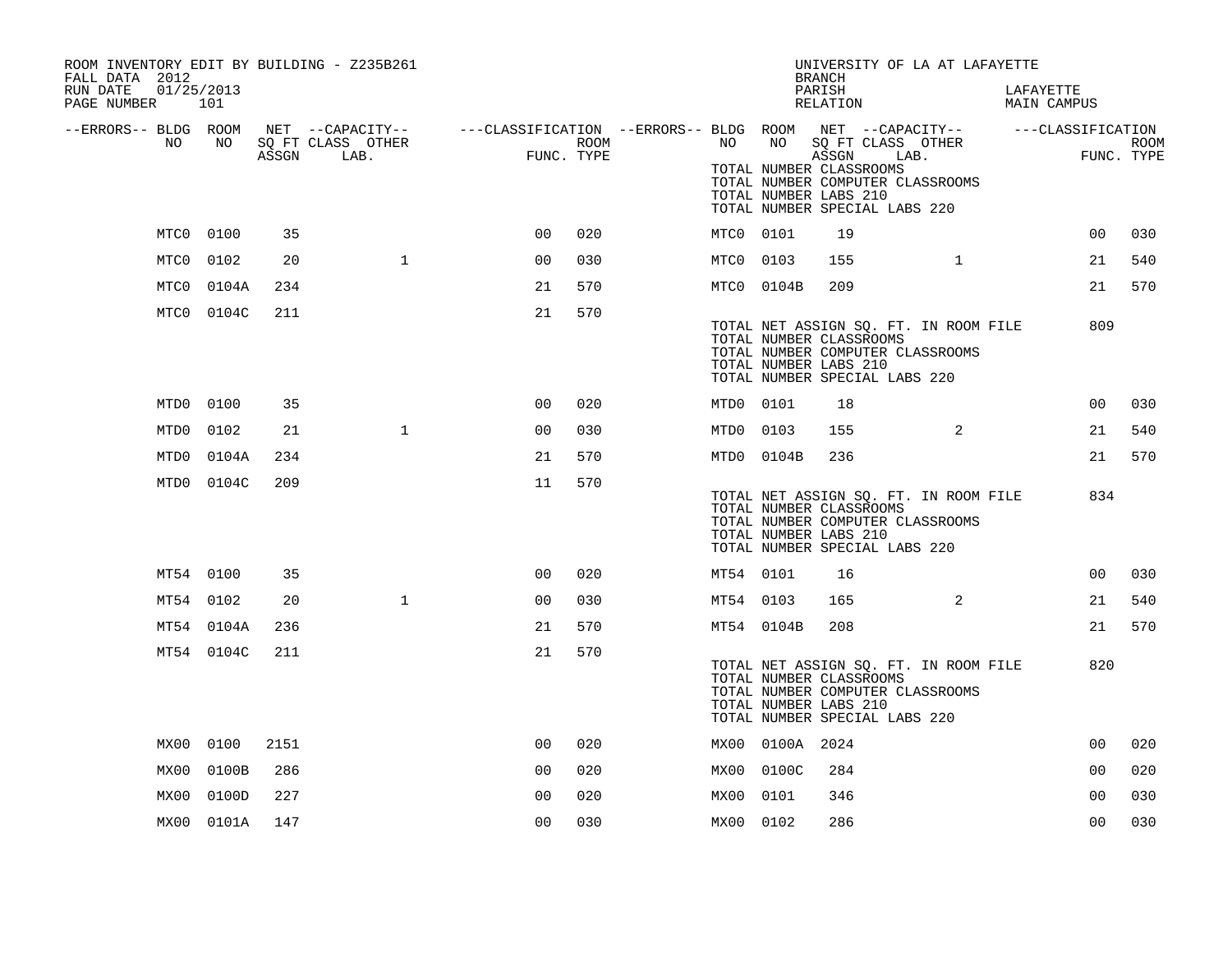| ROOM INVENTORY EDIT BY BUILDING - Z235B261<br>FALL DATA 2012 |                   |            |                           |                |                                   |             |      |       | <b>BRANCH</b>      |                           | UNIVERSITY OF LA AT LAFAYETTE |                          |                           |
|--------------------------------------------------------------|-------------------|------------|---------------------------|----------------|-----------------------------------|-------------|------|-------|--------------------|---------------------------|-------------------------------|--------------------------|---------------------------|
| RUN DATE<br>PAGE NUMBER                                      | 01/25/2013<br>102 |            |                           |                |                                   |             |      |       | PARISH<br>RELATION |                           |                               | LAFAYETTE<br>MAIN CAMPUS |                           |
| --ERRORS-- BLDG ROOM                                         |                   |            | NET --CAPACITY--          |                | ---CLASSIFICATION --ERRORS-- BLDG |             |      | ROOM  |                    | NET --CAPACITY--          |                               | ---CLASSIFICATION        |                           |
| NO                                                           | NO                | ASSGN      | SQ FT CLASS OTHER<br>LAB. |                | FUNC. TYPE                        | <b>ROOM</b> | NO   | NO    | ASSGN              | SQ FT CLASS OTHER<br>LAB. |                               |                          | <b>ROOM</b><br>FUNC. TYPE |
| MX00                                                         | 0102A             | 196        |                           |                | 0 <sub>0</sub>                    | 030         | MX00 | 0103  | 2115 100           |                           |                               | 11                       | 110                       |
| MX00                                                         |                   | 0103A 2115 | 100                       |                | 11                                | 110         | MX00 | 0103B | 196                |                           |                               | 00                       | 030                       |
| MX00                                                         | 0103C             | 196        |                           |                | 0 <sub>0</sub>                    | 030         | MX00 | 0104  | 226                |                           |                               | 0 <sub>0</sub>           | 030                       |
| MX00                                                         | 0105              | 228        |                           |                | 0 <sub>0</sub>                    | 030         | MX00 | 0106  | 2006               |                           | 60                            | 11                       | 210                       |
| MX00                                                         | 0106A             | 952        | 23                        |                | 11                                | 210         | MX00 | 0107  | 85                 |                           |                               | 00                       | 030                       |
| MX00                                                         | 0108              | 44         |                           |                | 0 <sub>0</sub>                    | 030         | MX00 | 0109  | 85                 |                           |                               | 00                       | 030                       |
| MX00                                                         | 0110              | 170        | 12                        |                | 11                                | 280         | MX00 | 0111  | 844                |                           | 25                            | 11                       | 210                       |
| MX00                                                         | 0111A             | 92         | $1\,$                     |                | 11                                | 220         | MX00 | 0111B | 90                 |                           | $\mathbf{1}$                  | 11                       | 220                       |
| MX00                                                         | 0111C             | 94         | $\mathbf{1}$              |                | 11                                | 220         | MX00 | 0111D | 68                 |                           | $\mathbf{1}$                  | 11                       | 710                       |
| MX00                                                         | 0112              | 170        | 2                         |                | 11                                | 215         | MX00 | 0114  | 59                 |                           |                               | 11                       | 215                       |
| MX00                                                         | 0115              | 151        |                           | 2              | 11                                | 310         | MX00 | 0116  | 251                |                           | 2                             | 11                       | 720                       |
| MX00                                                         | 0116A             | 97         |                           | $\overline{a}$ | 11                                | 720         | MX00 | 0116B | 78                 |                           | 2                             | 11                       | 720                       |
| MX00                                                         | 0117              | 166        |                           | 12             | 11                                | 350         | MX00 | 0118  | 190                |                           | 4                             | 00                       | 030                       |
| MX00                                                         | 0119              | 188        |                           | 4              | 0 <sub>0</sub>                    | 030         | MX00 | 0120  | 984                | 48                        |                               | 11                       | 110                       |
| MX00                                                         | 0121              | 984        | 48                        |                | 11                                | 110         | MX00 | 0122  | 984                | 48                        |                               | 11                       | 110                       |
| MX00                                                         | 0123              | 984        | 48                        |                | 11                                | 110         | MX00 | 0124  | 984                | 58                        |                               | 11                       | 110                       |
| MX00                                                         | 0125              | 984        | 48                        |                | 11                                | 110         | MX00 | 0125A | 10                 |                           |                               | 11                       | 115                       |
| MX00                                                         | 0126              | 76         |                           |                | 0 <sub>0</sub>                    | 030         | MX00 | 0127  | 984                | 48                        |                               | 11                       | 110                       |
| MX00                                                         | 0127A             | 10         |                           |                | 11                                | 115         | MX00 | 0128  | 104                |                           |                               | 0 <sub>0</sub>           | 030                       |
| MX00                                                         | 0129              | 41         |                           |                | 0 <sub>0</sub>                    | 010         | MX00 | 0130  | 984                | 48                        |                               | 11                       | 110                       |
| MX00                                                         | 0131              | 203        |                           |                | 0 <sub>0</sub>                    | 030         | MX00 | 0132  | 266                |                           |                               | 00                       | 030                       |
| MX00                                                         | 0200              | 2809       |                           |                | 00                                | 020         | MX00 | 0200A | 1089               |                           | 10                            | 00                       | 020                       |
| MX00                                                         | 0200B             | 1350       |                           | 10             | 00                                | 020         | MX00 | 0200C | 128                |                           | 10                            | 0 <sub>0</sub>           | 020                       |
| MX00                                                         | 0200D             | 204        |                           | 10             | 0 <sub>0</sub>                    | 020         | MX00 | 0200E | 122                |                           |                               | 00                       | 020                       |
| MX00                                                         | 0200F             | 222        |                           |                | 0 <sub>0</sub>                    | 020         | MX00 | 0200G | 136                |                           |                               | 0 <sub>0</sub>           | 020                       |
| MX00                                                         | 0200H             | 124        |                           |                | 0 <sub>0</sub>                    | 020         | MX00 | 0201  | 160                |                           | 2                             | 11                       | 310                       |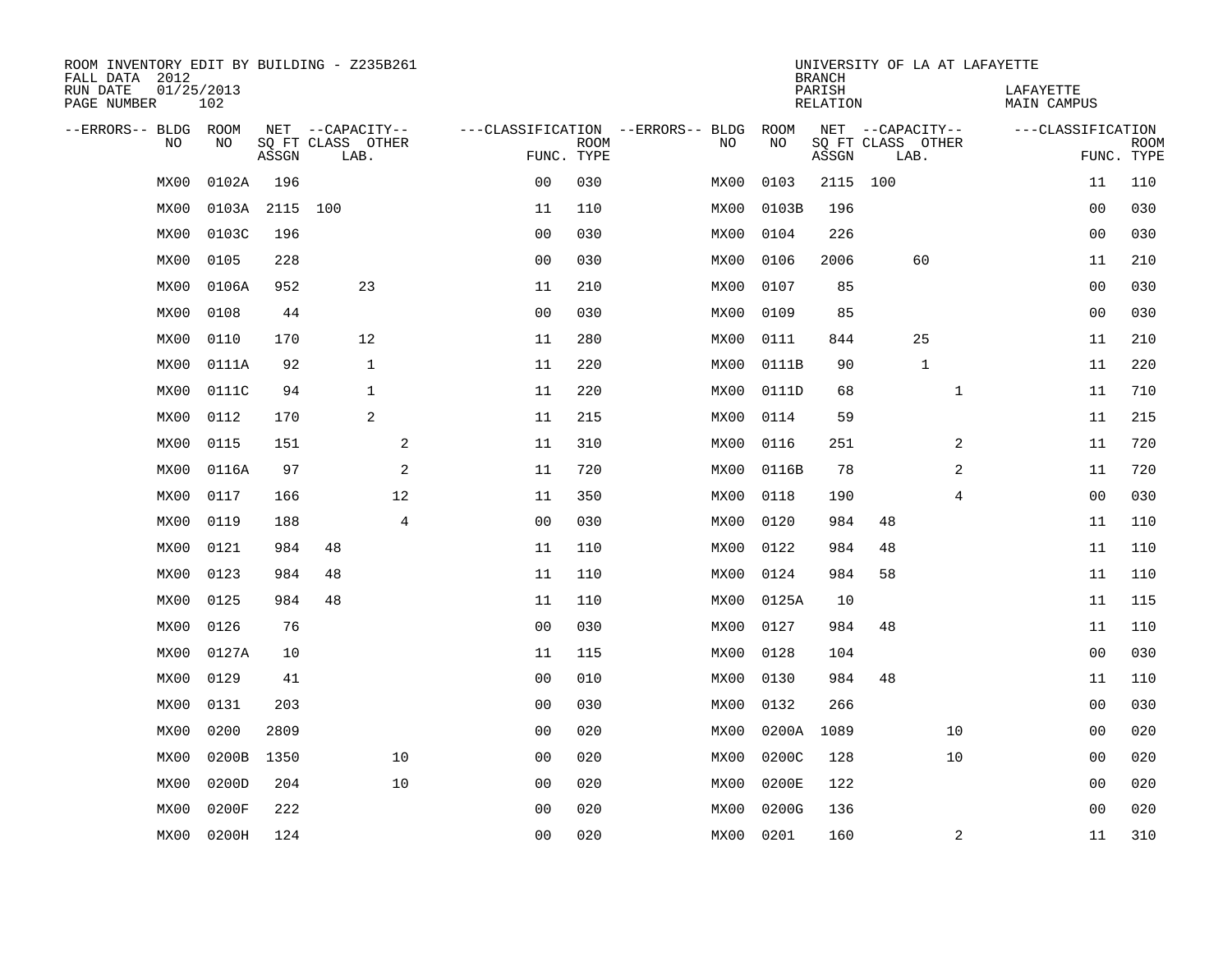| ROOM INVENTORY EDIT BY BUILDING - Z235B261<br>FALL DATA 2012<br>RUN DATE | 01/25/2013 |       |                           |                |                           |                                   |           | <b>BRANCH</b><br>PARISH | UNIVERSITY OF LA AT LAFAYETTE | LAFAYETTE         |                           |
|--------------------------------------------------------------------------|------------|-------|---------------------------|----------------|---------------------------|-----------------------------------|-----------|-------------------------|-------------------------------|-------------------|---------------------------|
| PAGE NUMBER                                                              | 103        |       |                           |                |                           |                                   |           | <b>RELATION</b>         |                               | MAIN CAMPUS       |                           |
| --ERRORS-- BLDG                                                          | ROOM       |       | NET --CAPACITY--          |                |                           | ---CLASSIFICATION --ERRORS-- BLDG | ROOM      |                         | NET --CAPACITY--              | ---CLASSIFICATION |                           |
| NO                                                                       | NO         | ASSGN | SQ FT CLASS OTHER<br>LAB. |                | <b>ROOM</b><br>FUNC. TYPE | NO                                | NO        | ASSGN                   | SQ FT CLASS OTHER<br>LAB.     |                   | <b>ROOM</b><br>FUNC. TYPE |
| MX00                                                                     | 0202       | 139   | 2                         | 11             | 310                       | MX00                              | 0203      | 162                     | 2                             | 11                | 310                       |
| MX00                                                                     | 0204       | 139   | 2                         | 11             | 310                       | MX00                              | 0205      | 162                     | 2                             | 11                | 310                       |
| MX00                                                                     | 0206       | 108   | $\overline{a}$            | 11             | 320                       | MX00                              | 0207      | 162                     | 2                             | 11                | 310                       |
| MX00                                                                     | 0208       | 108   | $\overline{a}$            | 11             | 320                       | MX00                              | 0209      | 160                     | 2                             | 11                | 310                       |
| MX00                                                                     | 0210       | 67    | 2                         | 11             | 310                       | MX00                              | 0211      | 135                     | 2                             | 11                | 310                       |
| MX00                                                                     | 0212       | 41    | 2                         | 11             | 310                       | MX00                              | 0213      | 126                     |                               | 00                | 030                       |
| MX00                                                                     | 0214       | 41    | $\mathbf{1}$              | 0 <sub>0</sub> | 030                       | MX00                              | 0215      | 154                     |                               | 00                | 030                       |
| MX00                                                                     | 0216       | 139   | 2                         | 11             | 310                       | MX00                              | 0217      | 68                      |                               | 0 <sub>0</sub>    | 030                       |
| MX00                                                                     | 0218       | 139   | 2                         | 11             | 310                       | MX00                              | 0219      | 135                     | 2                             | 11                | 310                       |
| MX00                                                                     | 0220       | 650   | 10                        | 11             | 650                       | MX00                              | 0220A     | 57                      | 5                             | 11                | 650                       |
| MX00                                                                     | 0221       | 160   | 2                         | 11             | 310                       | MX00                              | 0222      | 164                     | 2                             | 11                | 310                       |
| MX00                                                                     | 0223       | 164   | 2                         | 11             | 310                       | MX00                              | 0224      | 164                     | 2                             | 11                | 310                       |
| MX00                                                                     | 0225       | 160   | 2                         | 11             | 310                       | MX00                              | 0226      | 233                     | $\mathbf{1}$                  | 11                | 313                       |
| MX00                                                                     | 0227       | 164   | $\mathbf{2}$              | 11             | 314                       | MX00                              | 0228      | 298                     | $\mathbf{1}$                  | 11                | 313                       |
| MX00                                                                     | 0229       | 256   | 1                         | 11             | 313                       | MX00                              | 0230      | 307                     | 3                             | 11                | 310                       |
| MX00                                                                     | 0231       | 38    | $\mathbf 1$               | 0 <sub>0</sub> | 030                       | MX00                              | 0232      | 237                     | 10                            | 11                | 350                       |
| MX00                                                                     | 0233       | 223   | $\mathbf{1}$              | 11             | 731                       | MX00                              | 0234      | 66                      |                               | 00                | 030                       |
| MX00                                                                     | 0235       | 56    |                           | 0 <sub>0</sub> | 030                       | MX00                              | 0236      | 423                     | 2                             | 11                | 310                       |
| MX00                                                                     | 0237       | 75    | $\mathbf{1}$              | 11             | 315                       | MX00                              | 0238      | 226                     | 3                             | 11                | 325                       |
| MX00                                                                     | 0239       | 152   |                           | 0 <sub>0</sub> | 030                       | MX00                              | 0240      | 85                      | $\mathbf{1}$                  | 11                | 310                       |
| MX00                                                                     | 0241       | 85    | $\mathbf{1}$              | 11             | 315                       | MX00                              | 0242      | 208                     | 15                            | 11                | 350                       |
| MX00                                                                     | 0243       | 237   | 2                         | 11             | 310                       | MX00                              | 0244      | 213                     | 2                             | 11                | 310                       |
| MX00                                                                     | 0245       | 165   |                           | 11             | 731                       | MX00                              | 0246      | 232                     | 3                             | 11                | 325                       |
| MX00                                                                     | 0247       | 136   | 3                         | 0 <sub>0</sub> | 030                       | MX00                              | 0248      | 136                     | 3                             | 0 <sub>0</sub>    | 030                       |
| MX00                                                                     | 0249       | 139   | 2                         | 11             | 310                       | MX00                              | 0250      | 139                     | 2                             | 11                | 310                       |
| MX00                                                                     | 0251       | 137   | 2                         | 11             | 310                       |                                   | MX00 0252 | 137                     | 2                             | 11                | 310                       |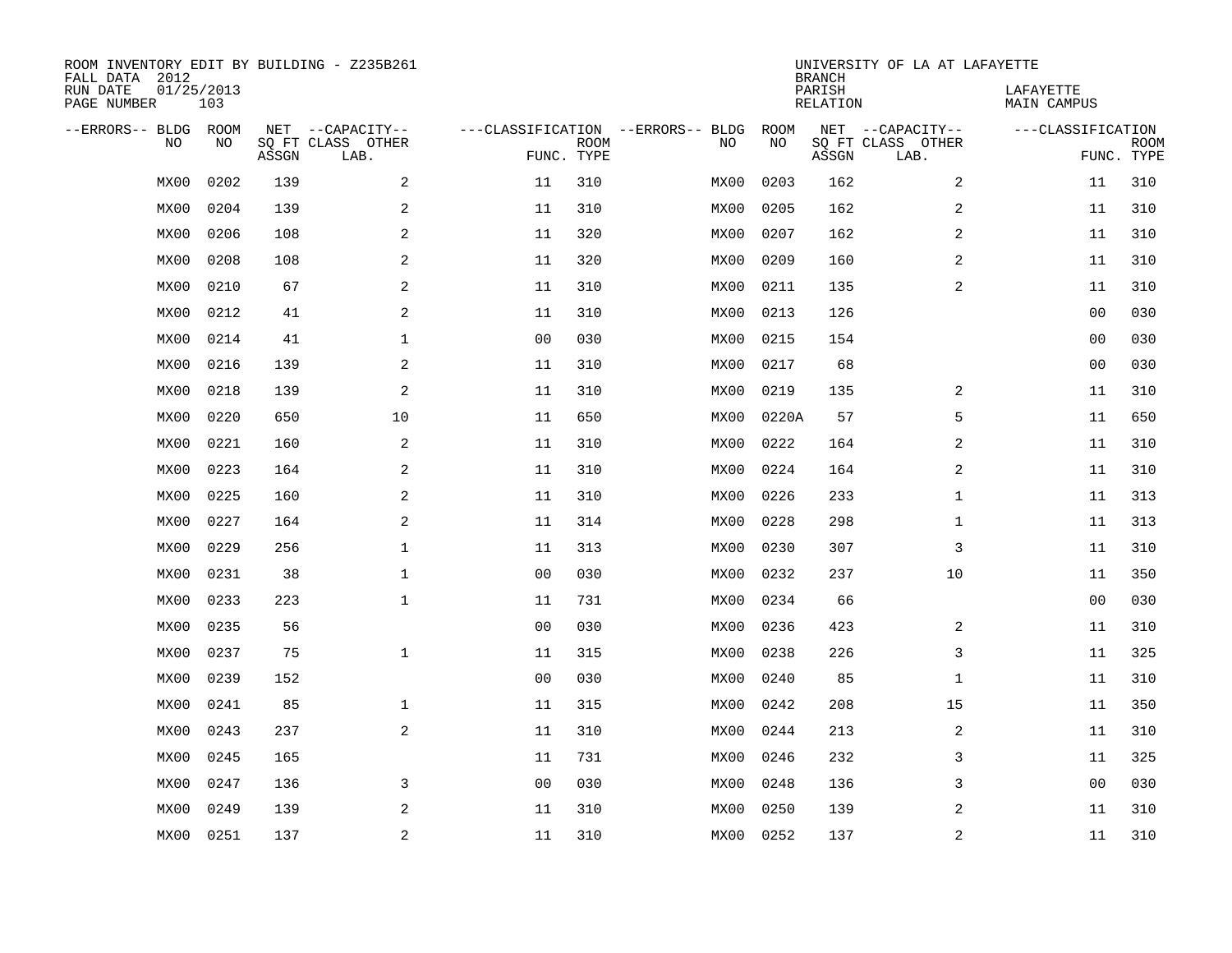| FALL DATA 2012<br>RUN DATE<br>PAGE NUMBER | 01/25/2013<br>104 |             |       | ROOM INVENTORY EDIT BY BUILDING - Z235B261    |                                                 |             |      |            | <b>BRANCH</b><br>PARISH<br>RELATION | UNIVERSITY OF LA AT LAFAYETTE                 | LAFAYETTE<br>MAIN CAMPUS |                           |
|-------------------------------------------|-------------------|-------------|-------|-----------------------------------------------|-------------------------------------------------|-------------|------|------------|-------------------------------------|-----------------------------------------------|--------------------------|---------------------------|
| --ERRORS-- BLDG                           | <b>NO</b>         | ROOM<br>NO. | ASSGN | NET --CAPACITY--<br>SQ FT CLASS OTHER<br>LAB. | ---CLASSIFICATION --ERRORS-- BLDG<br>FUNC. TYPE | <b>ROOM</b> | NO   | ROOM<br>NO | ASSGN                               | NET --CAPACITY--<br>SQ FT CLASS OTHER<br>LAB. | ---CLASSIFICATION        | <b>ROOM</b><br>FUNC. TYPE |
|                                           | MX00              | 0253        | 138   | 2                                             | 11                                              | 310         | MX00 | 0254       | 138                                 | 2                                             | 11                       | 310                       |
|                                           | MX00              | 0255        | 138   | 2                                             | 11                                              | 310         | MX00 | 0256       | 138                                 | $\overline{a}$                                | 11                       | 310                       |
|                                           | MX00              | 0257        | 138   | 2                                             | 11                                              | 310         | MX00 | 0258       | 138                                 | $\overline{a}$                                | 11                       | 310                       |
|                                           | MX00              | 0259        | 138   | $\overline{a}$                                | 11                                              | 310         | MX00 | 0260       | 138                                 | $\overline{a}$                                | 11                       | 310                       |
|                                           | MX00              | 0261        | 138   | $\mathbf{2}$                                  | 11                                              | 310         | MX00 | 0262       | 138                                 | 2                                             | 11                       | 310                       |
|                                           | MX00              | 0263        | 138   | 2                                             | 11                                              | 310         | MX00 | 0264       | 138                                 | 2                                             | 11                       | 310                       |
|                                           | MX00              | 0265        | 138   | 2                                             | 11                                              | 310         | MX00 | 0266       | 138                                 | 2                                             | 11                       | 310                       |
|                                           | MX00              | 0267        | 106   |                                               | 11                                              | 731         | MX00 | 0268       | 221                                 |                                               | 00                       | 030                       |
|                                           | MX00              | 0300        | 2947  |                                               | 0 <sub>0</sub>                                  | 020         | MX00 | 0300A      | 156                                 |                                               | 00                       | 020                       |
|                                           | MX00              | 0300B       | 221   |                                               | 0 <sub>0</sub>                                  | 020         | MX00 | 0300C      | 145                                 |                                               | 00                       | 020                       |
|                                           | MX00              | 0301        | 138   | 2                                             | 11                                              | 310         | MX00 | 0302       | 109                                 | 2                                             | 11                       | 320                       |
|                                           | MX00              | 0303        | 136   | 2                                             | 11                                              | 310         | MX00 | 0304       | 109                                 | $\overline{a}$                                | 11                       | 320                       |
|                                           | MX00              | 0305        | 167   | 2                                             | 11                                              | 310         | MX00 | 0306       | 109                                 | 2                                             | 11                       | 320                       |
|                                           | MX00              | 0307        | 164   | 2                                             | 11                                              | 310         | MX00 | 0308       | 109                                 | $\overline{a}$                                | 11                       | 314                       |
|                                           | MX00              | 0309        | 167   | $\mathbf{2}$                                  | 11                                              | 310         | MX00 | 0310       | 109                                 | 2                                             | 11                       | 320                       |
|                                           | MX00              | 0311        | 131   | 2                                             | 11                                              | 310         | MX00 | 0312       | 39                                  |                                               | 00                       | 010                       |
|                                           | MX00              | 0313        | 125   |                                               | 0 <sub>0</sub>                                  | 030         | MX00 | 0314       | 41                                  | $\mathbf{1}$                                  | 00                       | 030                       |
|                                           | MX00              | 0315        | 153   |                                               | 00                                              | 030         | MX00 | 0316       | 41                                  | $\mathbf{1}$                                  | 00                       | 030                       |
|                                           | MX00              | 0317        | 67    |                                               | 0 <sub>0</sub>                                  | 030         | MX00 | 0318       | 136                                 | 2                                             | 11                       | 310                       |
|                                           | MX00              | 0319        | 131   | 2                                             | 11                                              | 310         | MX00 | 0320       | 179                                 | 10                                            | 11                       | 650                       |
|                                           | MX00              | 0321        | 167   | 2                                             | 11                                              | 310         | MX00 | 0322       | 138                                 | 6                                             | 11                       | 650                       |
|                                           | MX00              | 0323        | 164   | 2                                             | 11                                              | 310         | MX00 | 0324       | 109                                 | 2                                             | 11                       | 320                       |
|                                           | MX00              | 0325        | 167   | 2                                             | 11                                              | 310         | MX00 | 0326       | 390                                 | $\mathbf{1}$                                  | 11                       | 313                       |
|                                           | MX00              | 0326A       | 197   | $\overline{3}$                                | 11                                              | 325         | MX00 | 0326B      | 160                                 |                                               | 11                       | 731                       |
|                                           | MX00              | 0327        | 176   |                                               | 0 <sub>0</sub>                                  | 030         | MX00 | 0328       | 211                                 | 2                                             | 11                       | 314                       |
|                                           | MX00              | 0328A       | 207   | $\overline{3}$                                | 61                                              | 325         | MX00 | 0329       | 145                                 |                                               | 11                       | 731                       |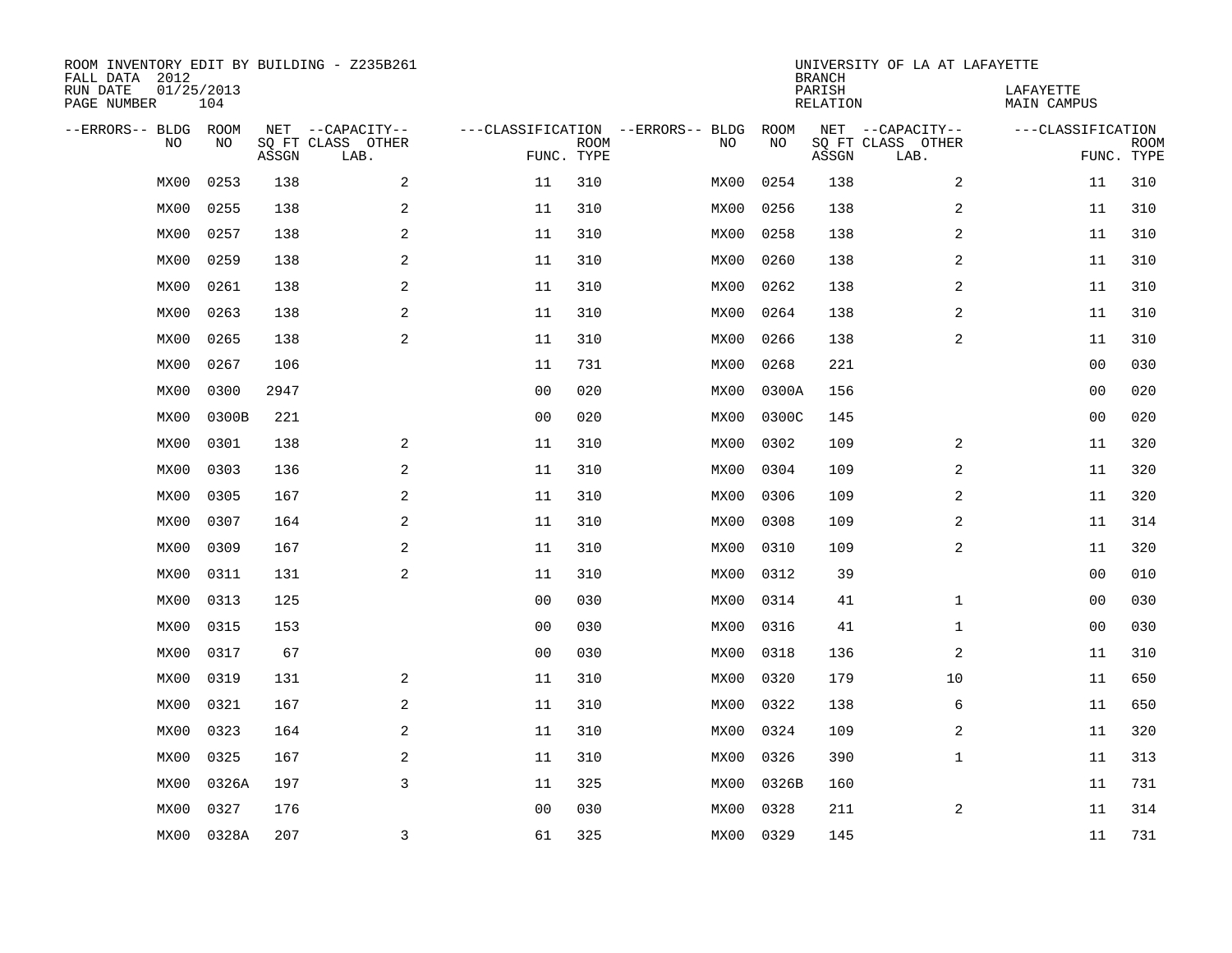| ROOM INVENTORY EDIT BY BUILDING - Z235B261<br>FALL DATA 2012 |                   |       |                           |                |             |                                        |                                                  | <b>BRANCH</b>      | UNIVERSITY OF LA AT LAFAYETTE                                                                              |                                                |                           |
|--------------------------------------------------------------|-------------------|-------|---------------------------|----------------|-------------|----------------------------------------|--------------------------------------------------|--------------------|------------------------------------------------------------------------------------------------------------|------------------------------------------------|---------------------------|
| RUN DATE<br>PAGE NUMBER                                      | 01/25/2013<br>105 |       |                           |                |             |                                        |                                                  | PARISH<br>RELATION |                                                                                                            | LAFAYETTE<br>MAIN CAMPUS                       |                           |
| --ERRORS-- BLDG ROOM                                         |                   |       | NET --CAPACITY--          |                |             | ---CLASSIFICATION --ERRORS-- BLDG ROOM |                                                  |                    | NET --CAPACITY--                                                                                           | ---CLASSIFICATION                              |                           |
| NO                                                           | NO                | ASSGN | SQ FT CLASS OTHER<br>LAB. | FUNC. TYPE     | <b>ROOM</b> | NO.                                    | NO                                               | ASSGN              | SQ FT CLASS OTHER<br>LAB.                                                                                  |                                                | <b>ROOM</b><br>FUNC. TYPE |
| MX00                                                         | 0330              | 24    |                           | 0 <sub>0</sub> | 030         | MX00                                   | 0331                                             | 56                 |                                                                                                            | 00                                             | 030                       |
| MX00                                                         | 0332              | 163   | $\mathbf{1}$              | 11             | 313         | MX00                                   | 0332A                                            | 160                | $\mathbf{1}$                                                                                               | 11                                             | 313                       |
| MX00                                                         | 0332B             | 162   |                           | 11             | 731         | MX00                                   | 0332C                                            | 201                | 3                                                                                                          | 11                                             | 325                       |
| MX00                                                         | 0333              | 125   | $\mathbf{1}$              | 11             | 315         | MX00                                   | 0333A                                            | 204                | 2                                                                                                          | 11                                             | 310                       |
| MX00                                                         | 0333B             | 159   | $\mathbf{1}$              | 11             | 315         | MX00                                   | 0334                                             | 217                | 6                                                                                                          | 11                                             | 350                       |
| MX00                                                         | 0334A             | 204   | 2                         | 11             | 310         | MX00                                   | 0334B                                            | 159                | $\mathbf{1}$                                                                                               | 11                                             | 310                       |
| MX00                                                         | 0335              | 278   | $\mathbf{1}$              | 11             | 313         | MX00                                   | 0335A                                            | 135                | $\mathbf{1}$                                                                                               | 11                                             | 313                       |
| MX00                                                         | 0335B             | 162   |                           | 11             | 730         | MX00                                   | 0335C                                            | 202                | 3                                                                                                          | 11                                             | 325                       |
| MX00                                                         | 0336              | 136   | 2                         | 00             | 030         | MX00                                   | 0337                                             | 136                | 2                                                                                                          | 00                                             | 030                       |
| MX00                                                         | 0338              | 139   | 2                         | 11             | 310         | MX00                                   | 0339                                             | 139                | $\overline{a}$                                                                                             | 11                                             | 310                       |
| MX00                                                         | 0340              | 140   | 2                         | 11             | 310         | MX00                                   | 0341                                             | 140                | 2                                                                                                          | 11                                             | 310                       |
| MX00                                                         | 0342              | 140   | 2                         | 11             | 310         | MX00                                   | 0343                                             | 140                | 2                                                                                                          | 11                                             | 310                       |
| MX00                                                         | 0344              | 140   | 2                         | 11             | 310         | MX00                                   | 0345                                             | 140                | 2                                                                                                          | 11                                             | 310                       |
| MX00                                                         | 0346              | 140   | 2                         | 11             | 310         | MX00                                   | 0347                                             | 140                | 2                                                                                                          | 11                                             | 310                       |
| MX00                                                         | 0348              | 140   | 2                         | 11             | 310         | MX00                                   | 0349                                             | 140                | $\overline{2}$                                                                                             | 11                                             | 310                       |
| MX00                                                         | 0350              | 140   | 2                         | 11             | 310         | MX00                                   | 0351                                             | 140                | 2                                                                                                          | 11                                             | 310                       |
| MX00                                                         | 0352              | 140   | 2                         | 11             | 310         | MX00                                   | 0353                                             | 140                | 2                                                                                                          | 11                                             | 310                       |
| MX00                                                         | 0354              | 140   | 2                         | 11             | 310         | MX00                                   | 0355                                             | 140                | 2                                                                                                          | 11                                             | 310                       |
| MX00                                                         | 0356              | 240   |                           | 0 <sub>0</sub> | 030         |                                        | MX00 0357                                        | 35                 |                                                                                                            | 11                                             | 315                       |
|                                                              | MX00 E0100        | 42    | 6                         | 0 <sub>0</sub> | 020         |                                        | MX00 E0200                                       | 20                 | 4                                                                                                          | 00                                             | 030                       |
|                                                              | MX00 E0300        | 42    |                           | 0 <sub>0</sub> | 020         |                                        | TOTAL NUMBER CLASSROOMS<br>TOTAL NUMBER LABS 210 |                    | TOTAL NET ASSIGN SQ. FT. IN ROOM FILE<br>TOTAL NUMBER COMPUTER CLASSROOMS<br>TOTAL NUMBER SPECIAL LABS 220 | 36,175<br>10<br>$\mathsf{3}$<br>$\overline{3}$ |                           |
|                                                              | M31C 0100         | 35    |                           | 0 <sub>0</sub> | 020         |                                        | M31C 0101                                        | 19                 |                                                                                                            | 00                                             | 030                       |
|                                                              | M31C 0102         | 21    | $\mathbf{1}$              | 0 <sub>0</sub> | 030         |                                        | M31C 0103                                        | 156                | $\mathbf{1}$                                                                                               | 21                                             | 540                       |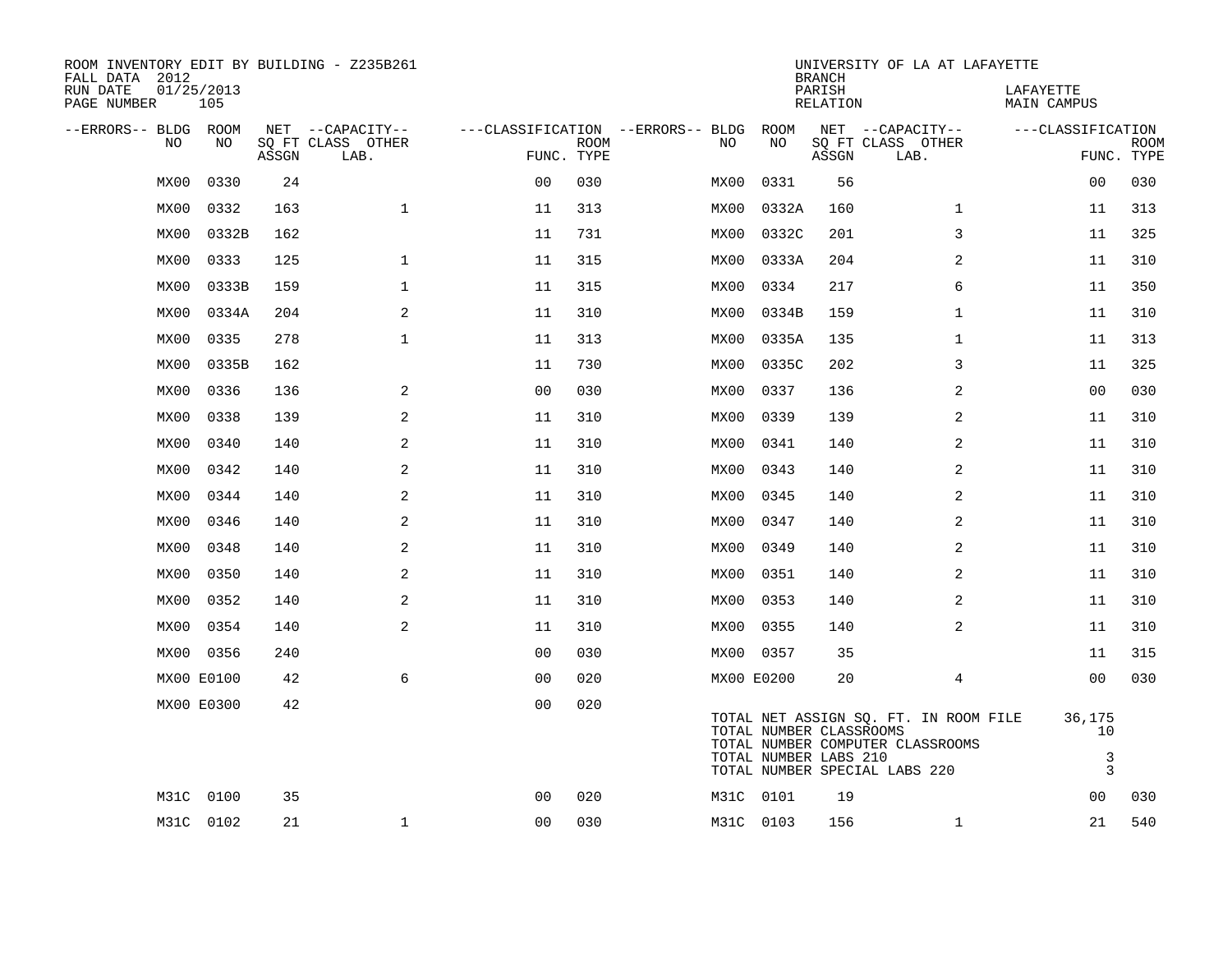| ROOM INVENTORY EDIT BY BUILDING - Z235B261<br>FALL DATA 2012 |                   |       |                           |                |                                                         |                    |           |                                                                                   | <b>BRANCH</b>      |      | UNIVERSITY OF LA AT LAFAYETTE                                             |                                 |                           |
|--------------------------------------------------------------|-------------------|-------|---------------------------|----------------|---------------------------------------------------------|--------------------|-----------|-----------------------------------------------------------------------------------|--------------------|------|---------------------------------------------------------------------------|---------------------------------|---------------------------|
| RUN DATE<br>PAGE NUMBER                                      | 01/25/2013<br>106 |       |                           |                |                                                         |                    |           |                                                                                   | PARISH<br>RELATION |      |                                                                           | LAFAYETTE<br><b>MAIN CAMPUS</b> |                           |
| --ERRORS-- BLDG ROOM                                         |                   |       | NET --CAPACITY--          |                | ---CLASSIFICATION --ERRORS-- BLDG ROOM NET --CAPACITY-- |                    |           |                                                                                   |                    |      |                                                                           | ---CLASSIFICATION               |                           |
| NO                                                           | NO                | ASSGN | SQ FT CLASS OTHER<br>LAB. |                |                                                         | ROOM<br>FUNC. TYPE | NO        | NO                                                                                | ASSGN              | LAB. | SQ FT CLASS OTHER                                                         |                                 | <b>ROOM</b><br>FUNC. TYPE |
|                                                              | M31C 0104A        | 236   |                           |                | 21                                                      | 570                |           | M31C 0104B                                                                        | 209                |      |                                                                           |                                 | 21 570                    |
|                                                              | M31C 0104C        | 211   |                           |                | 21                                                      | 570                |           | TOTAL NUMBER CLASSROOMS<br>TOTAL NUMBER LABS 210<br>TOTAL NUMBER SPECIAL LABS 220 |                    |      | TOTAL NET ASSIGN SQ. FT. IN ROOM FILE<br>TOTAL NUMBER COMPUTER CLASSROOMS | 812                             |                           |
|                                                              | NIWH 0101         | 259   |                           | $\overline{4}$ | 45                                                      | 650                |           | NIWH 0101A                                                                        | 59                 |      |                                                                           | 45                              | 315                       |
|                                                              | NIWH 0101B        | 36    |                           | $\mathbf 1$    | 0 <sub>0</sub>                                          | 030                | NIWH 0102 |                                                                                   | 155                |      | $\mathbf{1}$                                                              | 61                              | 310                       |
|                                                              | NIWH 0103         | 8560  |                           | 10             | 11                                                      | 720                | NIWH 0104 |                                                                                   | 56                 |      | $\mathbf{1}$                                                              | 45                              | 725                       |
|                                                              | NIWH 0105         | 203   |                           | $\mathbf{1}$   | 0 <sub>0</sub>                                          | 030                | NIWH 0106 |                                                                                   | 67                 |      | $\mathbf{1}$                                                              | 45                              | 725                       |
|                                                              | NIWH 0201         | 725   |                           | 1              | 45                                                      | 725                |           | TOTAL NUMBER CLASSROOMS<br>TOTAL NUMBER LABS 210<br>TOTAL NUMBER SPECIAL LABS 220 |                    |      | TOTAL NET ASSIGN SQ. FT. IN ROOM FILE<br>TOTAL NUMBER COMPUTER CLASSROOMS | 9,881                           |                           |
|                                                              | OLVR 0100         | 3537  |                           |                | 0 <sub>0</sub>                                          | 020                |           | OLVR 0100A                                                                        | 702                |      |                                                                           | 0 <sub>0</sub>                  | 020                       |
|                                                              | OLVR 0100B        | 702   |                           |                | 0 <sub>0</sub>                                          | 020                |           | OLVR 0100C                                                                        | 60                 |      |                                                                           | 0 <sub>0</sub>                  | 020                       |
|                                                              | OLVR 0100D        | 197   |                           |                | 0 <sub>0</sub>                                          | 020                |           | OLVR 0100E                                                                        | 195                |      |                                                                           | 0 <sub>0</sub>                  | 020                       |
|                                                              | OLVR 0100F        | 73    |                           |                | 0 <sub>0</sub>                                          | 020                |           | OLVR 0100G                                                                        | 28                 |      |                                                                           | 00                              | 020                       |
|                                                              | OLVR 0101         | 1360  | 50                        |                | 11                                                      | 110                | OLVR 0102 |                                                                                   | 368                |      | 10                                                                        | 11                              | 650                       |
|                                                              | OLVR 0103         | 721   | 10                        |                | 11                                                      | 250                | OLVR 0104 |                                                                                   | 58                 |      |                                                                           | 0 <sub>0</sub>                  | 030                       |
|                                                              | OLVR 0104A        | 346   |                           |                | 74                                                      | 710                | OLVR 0105 |                                                                                   | 564                |      | 20                                                                        | 11                              | 210                       |
|                                                              | OLVR 0106         | 1520  | 30                        |                | 11                                                      | 210                | OLVR 0107 |                                                                                   | 60                 |      | $\mathbf{1}$                                                              | 0 <sub>0</sub>                  | 020                       |
|                                                              | OLVR 0108         | 88    | $\mathbf{1}$              |                | 11                                                      | 255                | OLVR 0109 |                                                                                   | 569                |      | 8                                                                         | 11                              | 250                       |
|                                                              | OLVR 0110         | 203   |                           |                | 11                                                      | 730                | OLVR 0111 |                                                                                   | 190                |      |                                                                           | 0 <sub>0</sub>                  | 030                       |
|                                                              | OLVR 0111A        | 211   |                           |                | 0 <sub>0</sub>                                          | 030                | OLVR 0112 |                                                                                   | 2090 140           |      |                                                                           | 11                              | 110                       |
|                                                              | OLVR 0112A        | 119   | $\mathbf{1}$              |                | 11                                                      | 115                |           | OLVR 0112B                                                                        | 121                |      |                                                                           | 0 <sub>0</sub>                  | 030                       |
|                                                              | OLVR 0113         | 742   |                           | 12             | 22                                                      | 350                | OLVR 0114 |                                                                                   | 74                 |      |                                                                           | 0 <sub>0</sub>                  | 030                       |
|                                                              | OLVR 0114A        | 52    |                           |                | 0 <sub>0</sub>                                          | 030                | OLVR 0115 |                                                                                   | 169                |      | 3                                                                         | 0 <sub>0</sub>                  | 030                       |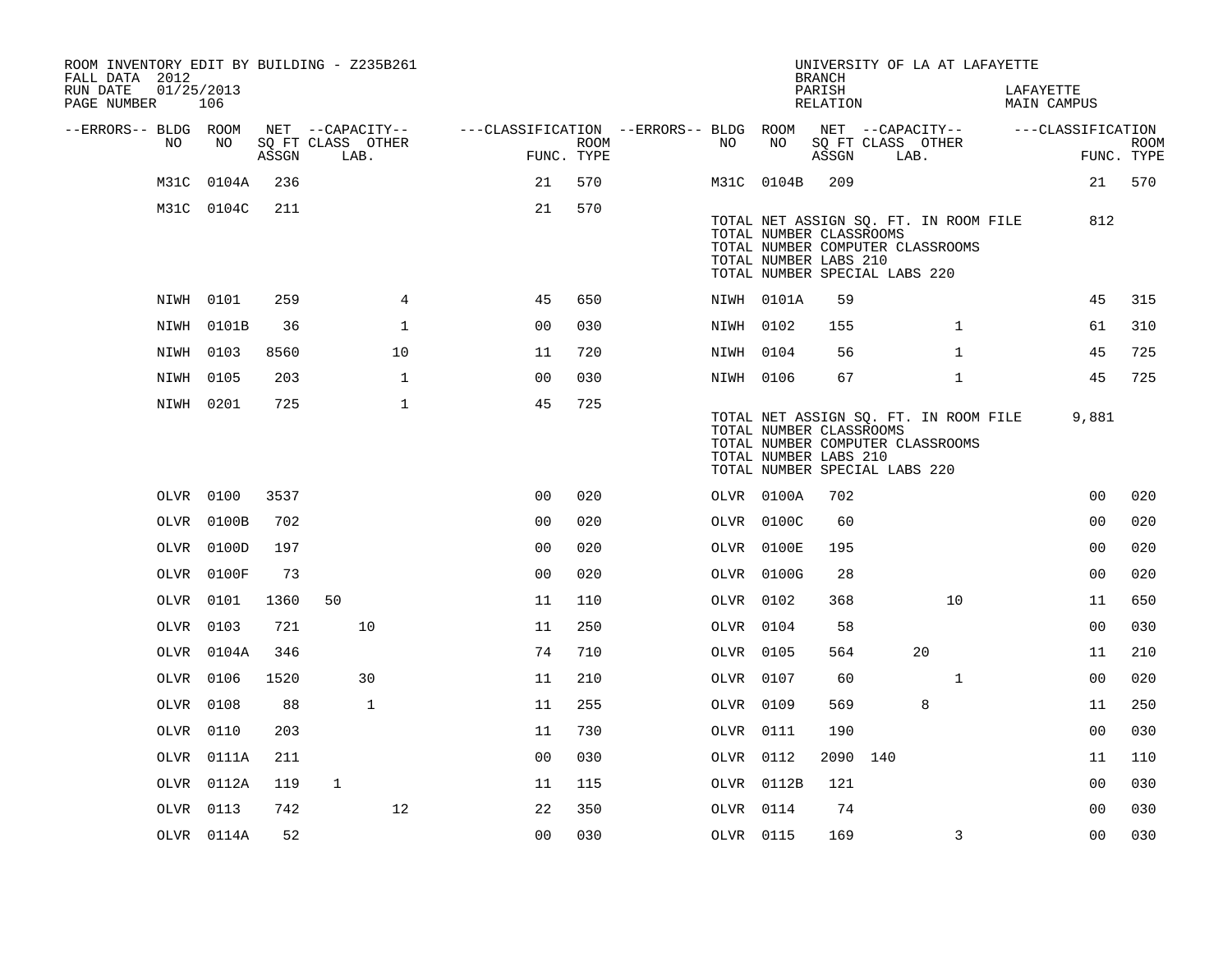| ROOM INVENTORY EDIT BY BUILDING - Z235B261<br>FALL DATA 2012 |                   |       |                           |              |                                   |             |           |            | <b>BRANCH</b>             |                           |              | UNIVERSITY OF LA AT LAFAYETTE   |                           |
|--------------------------------------------------------------|-------------------|-------|---------------------------|--------------|-----------------------------------|-------------|-----------|------------|---------------------------|---------------------------|--------------|---------------------------------|---------------------------|
| RUN DATE<br>PAGE NUMBER                                      | 01/25/2013<br>107 |       |                           |              |                                   |             |           |            | PARISH<br><b>RELATION</b> |                           |              | LAFAYETTE<br><b>MAIN CAMPUS</b> |                           |
| --ERRORS-- BLDG ROOM                                         |                   |       | NET --CAPACITY--          |              | ---CLASSIFICATION --ERRORS-- BLDG |             |           | ROOM       |                           | NET --CAPACITY--          |              | ---CLASSIFICATION               |                           |
| NO                                                           | NO                | ASSGN | SQ FT CLASS OTHER<br>LAB. |              | FUNC. TYPE                        | <b>ROOM</b> | NO        | NO         | ASSGN                     | SQ FT CLASS OTHER<br>LAB. |              |                                 | <b>ROOM</b><br>FUNC. TYPE |
| OLVR                                                         | 0115A             | 29    |                           |              | 0 <sub>0</sub>                    | 010         | OLVR      | 0115B      | 178                       |                           | 6            | 00                              | 030                       |
| OLVR                                                         | 0116              | 571   | 30                        |              | 11                                | 110         | OLVR 0117 |            | 1419                      | 50                        |              | 11                              | 110                       |
| OLVR                                                         | 0118              | 524   | 30                        |              | 11                                | 110         | OLVR      | 0119       | 181                       |                           | 4            | 11                              | 313                       |
| OLVR                                                         | 0119A 1152        |       | 30                        |              | 11                                | 240         |           | OLVR 0119B | 75                        |                           | $\mathbf{1}$ | 11                              | 225                       |
| OLVR                                                         | 0120              | 524   | 14                        |              | 11                                | 280         | OLVR 0121 |            | 384                       |                           |              | 0 <sub>0</sub>                  | 030                       |
| OLVR                                                         | 0121A             | 299   |                           |              | 0 <sub>0</sub>                    | 030         | OLVR      | 0200       | 2235                      |                           |              | 0 <sub>0</sub>                  | 020                       |
| OLVR                                                         | 0200A 1052        |       |                           |              | 0 <sub>0</sub>                    | 020         |           | OLVR 0200B | 1052                      |                           |              | 00                              | 020                       |
| <b>OLVR</b>                                                  | 0200C             | 60    |                           |              | 0 <sub>0</sub>                    | 020         | OLVR      | 0200D      | 200                       |                           |              | 0 <sub>0</sub>                  | 020                       |
| OLVR                                                         | 0200E             | 347   |                           |              | 0 <sub>0</sub>                    | 020         | OLVR      | 0200F      | 251                       |                           |              | 0 <sub>0</sub>                  | 020                       |
| OLVR                                                         | 0200G             | 232   |                           |              | 0 <sub>0</sub>                    | 020         | OLVR      | 0200H      | 207                       |                           |              | 0 <sub>0</sub>                  | 020                       |
| OLVR                                                         | 0201              | 246   |                           | 10           | 11                                | 313         | OLVR      | 0201A      | 223                       |                           | 6            | 11                              | 313                       |
| OLVR                                                         | 0201B             | 110   |                           | $\mathbf{1}$ | 11                                | 315         | OLVR      | 0201C      | 63                        |                           | $\mathbf{1}$ | 11                              | 315                       |
| OLVR                                                         | 0201D             | 162   |                           | 2            | 11                                | 314         | OLVR      | 0201E      | 192                       |                           | 2            | 11                              | 310                       |
| OLVR                                                         | 0201F             | 377   |                           | 10           | 11                                | 350         | OLVR      | 0201G      | 179                       |                           | 2            | 11                              | 314                       |
| OLVR                                                         | 0201H             | 242   |                           | 3            | 22                                | 325         | OLVR      | 0201I      | 42                        |                           | $\mathbf{1}$ | 00                              | 020                       |
| OLVR                                                         | 0201J             | 42    |                           | $\mathbf{1}$ | 11                                | 315         |           | OLVR 0201K | 139                       |                           | $\mathbf{1}$ | 11                              | 315                       |
| OLVR                                                         | 0202              | 980   | 30                        |              | 22                                | 220         | OLVR      | 0203       | 144                       |                           | 2            | 11                              | 310                       |
| <b>OLVR</b>                                                  | 0204              | 518   | 10                        |              | 22                                | 250         | OLVR 0205 |            | 144                       |                           | 2            | 22                              | 310                       |
| <b>OLVR</b>                                                  | 0206              | 144   |                           | 2            | 22                                | 314         | OLVR      | 0207       | 144                       |                           | 2            | 22                              | 310                       |
| OLVR                                                         | 0208              | 221   | $\overline{4}$            |              | 22                                | 250         | OLVR 0209 |            | 213                       |                           | 3            | 22                              | 250                       |
| OLVR                                                         | 0210              | 140   |                           | 2            | 22                                | 314         | OLVR 0211 |            | 213                       |                           | 4            | 22                              | 250                       |
| OLVR                                                         | 0212              | 269   |                           |              | 0 <sub>0</sub>                    | 030         | OLVR 0213 |            | 225                       |                           | 4            | 22                              | 250                       |
| OLVR                                                         | 0214              | 138   |                           | 2            | 11                                | 310         | OLVR 0215 |            | 138                       |                           | 2            | 11                              | 310                       |
| OLVR                                                         | 0216              | 495   | 10                        |              | 22                                | 250         | OLVR 0217 |            | 138                       |                           | 2            | 22                              | 314                       |
| <b>OLVR</b>                                                  | 0218              | 50    |                           |              | 0 <sub>0</sub>                    | 030         |           | OLVR 0218A | 102                       |                           |              | 0 <sub>0</sub>                  | 030                       |
|                                                              | OLVR 0219         | 138   |                           | $\mathbf{2}$ | 11                                | 310         | OLVR 0220 |            | 243                       |                           | 4            | 22                              | 420                       |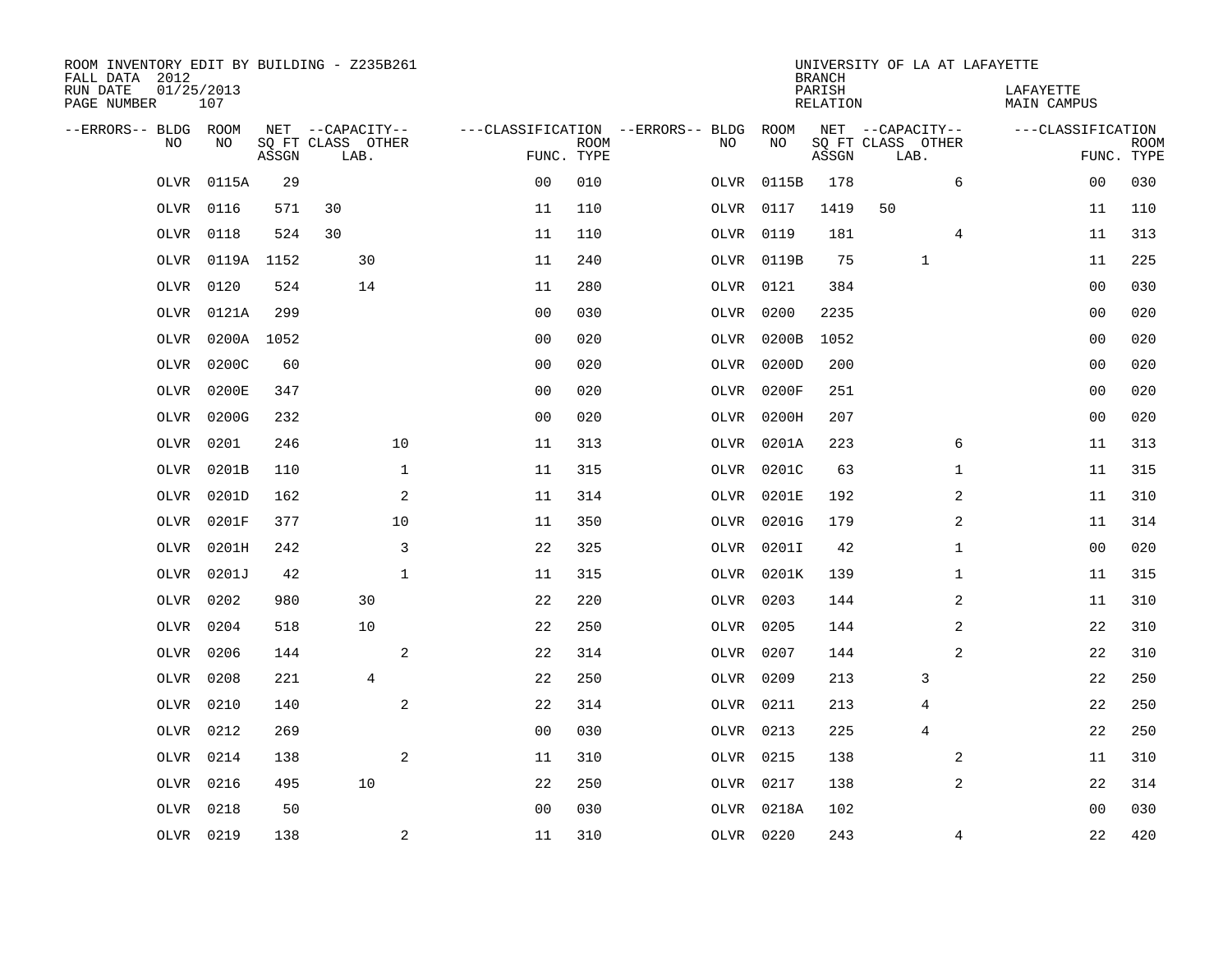| ROOM INVENTORY EDIT BY BUILDING - Z235B261<br>FALL DATA 2012<br>RUN DATE<br>PAGE NUMBER | 01/25/2013<br>108 |       |                                               |                |             |                                         |            | <b>BRANCH</b><br>PARISH<br><b>RELATION</b> | UNIVERSITY OF LA AT LAFAYETTE                 | LAFAYETTE<br><b>MAIN CAMPUS</b> |             |
|-----------------------------------------------------------------------------------------|-------------------|-------|-----------------------------------------------|----------------|-------------|-----------------------------------------|------------|--------------------------------------------|-----------------------------------------------|---------------------------------|-------------|
| --ERRORS-- BLDG ROOM<br>NO                                                              | NO                | ASSGN | NET --CAPACITY--<br>SQ FT CLASS OTHER<br>LAB. | FUNC. TYPE     | <b>ROOM</b> | ---CLASSIFICATION --ERRORS-- BLDG<br>NO | ROOM<br>NO | ASSGN                                      | NET --CAPACITY--<br>SQ FT CLASS OTHER<br>LAB. | ---CLASSIFICATION<br>FUNC. TYPE | <b>ROOM</b> |
| OLVR                                                                                    | 0221              | 44    | $\mathbf 1$                                   | 0 <sub>0</sub> | 030         | OLVR                                    | 0221A      | 75                                         | $\mathbf{1}$                                  | 00                              | 030         |
| OLVR                                                                                    | 0222              | 146   | 4                                             | 11             | 313         | OLVR                                    | 0222A      | 145                                        | 2                                             | 22                              | 313         |
| OLVR                                                                                    | 0222B             | 146   | 2                                             | 11             | 314         | OLVR                                    | 0222C      | 83                                         |                                               | 11                              | 731         |
| OLVR                                                                                    | 0222D             | 270   | 3                                             | 11             | 310         |                                         | OLVR 0222E | 252                                        | 12                                            | 11                              | 350         |
| OLVR                                                                                    | 0222F             | 138   | 2                                             | 11             | 310         |                                         | OLVR 0222G | 164                                        | 2                                             | 11                              | 310         |
| OLVR                                                                                    | 0222H             | 120   |                                               | 11             | 315         |                                         | OLVR 0223  | 699                                        | 20                                            | 11                              | 650         |
| OLVR                                                                                    | 0224              | 206   | 3                                             | 0 <sub>0</sub> | 030         |                                         | OLVR 0224A | 184                                        | 3                                             | 00                              | 030         |
| <b>OLVR</b>                                                                             | 0225              | 138   | 2                                             | 11             | 310         |                                         | OLVR 0226  | 138                                        | 8                                             | 11                              | 250         |
| OLVR                                                                                    | 0227              | 138   | 2                                             | 11             | 310         | OLVR                                    | 0228       | 495                                        | 10                                            | 22                              | 250         |
| OLVR                                                                                    | 0229              | 138   | 2                                             | 22             | 420         |                                         | OLVR 0230  | 225                                        | 4                                             | 11                              | 320         |
| OLVR                                                                                    | 0231              | 269   |                                               | 0 <sub>0</sub> | 030         |                                         | OLVR 0232  | 210                                        | 10                                            | 11                              | 320         |
| OLVR                                                                                    | 0233              | 141   | 2                                             | 22             | 314         |                                         | OLVR 0234  | 213                                        | 4                                             | 22                              | 250         |
| OLVR                                                                                    | 0235              | 221   | 6                                             | 22             | 250         | OLVR                                    | 0236       | 144                                        | $\overline{a}$                                | 11                              | 310         |
| OLVR                                                                                    | 0237              | 144   | $\mathbf{2}$                                  | 22             | 314         |                                         | OLVR 0238  | 518                                        | 10                                            | 22                              | 250         |
| OLVR                                                                                    | 0239              | 139   | 2                                             | 11             | 310         | OLVR                                    | 0240       | 469                                        | 14                                            | 22                              | 250         |
| OLVR                                                                                    | 0241              | 144   | 2                                             | 11             | 310         |                                         | OLVR 0242  | 42                                         | $\mathbf{1}$                                  | 00                              | 030         |
| OLVR                                                                                    | 0243              | 42    | $\mathbf{1}$                                  | 0 <sub>0</sub> | 030         | OLVR                                    | 0244       | 215                                        | 6                                             | 22                              | 250         |
| OLVR                                                                                    | 0246              | 60    |                                               | 0 <sub>0</sub> | 010         | OLVR                                    | 0300       | 3290                                       |                                               | 0 <sub>0</sub>                  | 020         |
| OLVR                                                                                    | 0300A             | 60    | $\overline{4}$                                | 0 <sub>0</sub> | 020         |                                         | OLVR 0300B | 210                                        |                                               | 0 <sub>0</sub>                  | 020         |
| OLVR                                                                                    | 0300C             | 234   |                                               | 0 <sub>0</sub> | 020         |                                         | OLVR 0300D | 234                                        |                                               | 00                              | 020         |
| OLVR                                                                                    | 0301              | 144   | 2                                             | 11             | 314         |                                         | OLVR 0302  | 144                                        | 2                                             | 11                              | 314         |
| OLVR                                                                                    | 0303              | 144   | 2                                             | 11             | 310         |                                         | OLVR 0304  | 144                                        | 2                                             | 11                              | 310         |
| OLVR                                                                                    | 0305              | 144   | 2                                             | 11             | 310         |                                         | OLVR 0306  | 144                                        | 2                                             | 11                              | 314         |
| OLVR                                                                                    | 0307              | 127   | 2                                             | 11             | 310         |                                         | OLVR 0308  | 127                                        | 2                                             | 11                              | 310         |
| <b>OLVR</b>                                                                             | 0309              | 127   | 2                                             | 11             | 310         |                                         | OLVR 0310  | 242                                        | 6                                             | 22                              | 250         |
|                                                                                         | OLVR 0311         | 127   | $\overline{c}$                                | 11             | 310         |                                         | OLVR 0312  | 291                                        |                                               | 0 <sub>0</sub>                  | 030         |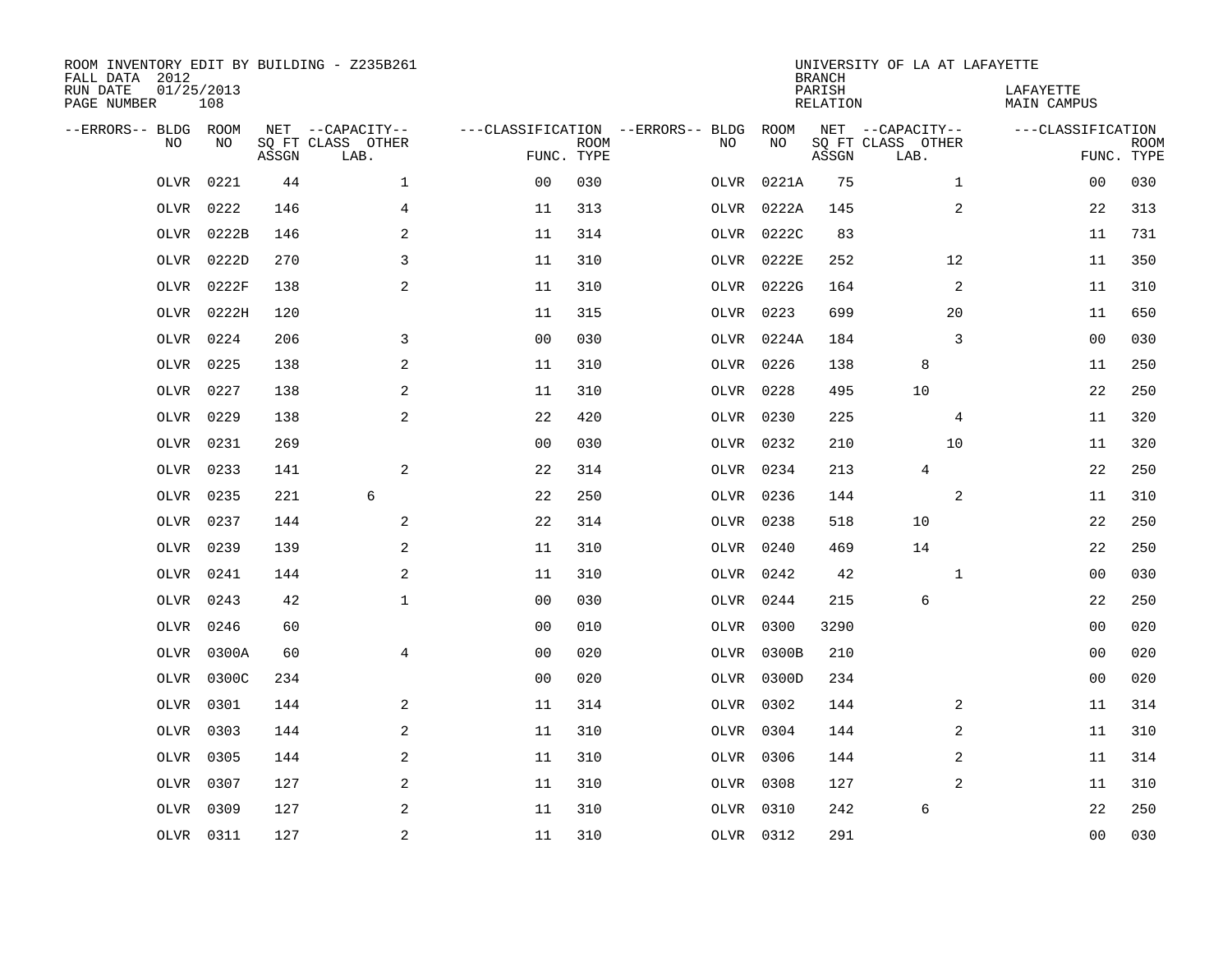| ROOM INVENTORY EDIT BY BUILDING - Z235B261<br>FALL DATA 2012<br>RUN DATE<br>PAGE NUMBER | 01/25/2013<br>109 |       |                           |                |             |                                   |            | <b>BRANCH</b><br>PARISH<br>RELATION | UNIVERSITY OF LA AT LAFAYETTE                                                   | LAFAYETTE<br><b>MAIN CAMPUS</b> |                           |
|-----------------------------------------------------------------------------------------|-------------------|-------|---------------------------|----------------|-------------|-----------------------------------|------------|-------------------------------------|---------------------------------------------------------------------------------|---------------------------------|---------------------------|
| --ERRORS-- BLDG ROOM                                                                    |                   |       | NET --CAPACITY--          |                |             | ---CLASSIFICATION --ERRORS-- BLDG | ROOM       |                                     | NET --CAPACITY--                                                                | ---CLASSIFICATION               |                           |
| NO                                                                                      | NO                | ASSGN | SQ FT CLASS OTHER<br>LAB. | FUNC. TYPE     | <b>ROOM</b> | NO                                | NO         | ASSGN                               | SQ FT CLASS OTHER<br>LAB.                                                       |                                 | <b>ROOM</b><br>FUNC. TYPE |
| OLVR                                                                                    | 0313              | 122   | 4                         | 11             | 280         |                                   | OLVR 0314  | 137                                 | 2                                                                               | 11                              | 310                       |
| OLVR                                                                                    | 0315              | 137   | $\mathbf{1}$              | 11             | 320         |                                   | OLVR 0316  | 137                                 | 3                                                                               | 11                              | 320                       |
| OLVR                                                                                    | 0317              | 242   | 6                         | 11             | 250         |                                   | OLVR 0318  | 512                                 | $\overline{4}$                                                                  | 22                              | 731                       |
| OLVR                                                                                    | 0319              | 798   | $\mathbf{1}$              | 64             | 710         |                                   | OLVR 0320  | 116                                 |                                                                                 | 0 <sub>0</sub>                  | 030                       |
| OLVR                                                                                    | 0321              | 148   | 2                         | 11             | 320         |                                   | OLVR 0322  | 148                                 | 2                                                                               | 11                              | 320                       |
| OLVR                                                                                    | 0323              | 148   | 2                         | 11             | 320         |                                   | OLVR 0324  | 148                                 | 2                                                                               | 11                              | 310                       |
| OLVR                                                                                    | 0325              | 148   | 2                         | 11             | 320         |                                   | OLVR 0326  | 148                                 | 2                                                                               | 11                              | 320                       |
| OLVR                                                                                    | 0327              | 148   | 2                         | 11             | 320         |                                   | OLVR 0328  | 513                                 | 18                                                                              | 22                              | 250                       |
| OLVR                                                                                    | 0329              | 513   | 18                        | 11             | 210         |                                   | OLVR 0330  | 63                                  |                                                                                 | 00                              | 030                       |
|                                                                                         | OLVR 0331         | 148   | 2                         | 11             | 320         |                                   | OLVR 0332  | 148                                 | 2                                                                               | 11                              | 320                       |
|                                                                                         | OLVR 0333         | 208   | $\overline{4}$            | 0 <sub>0</sub> | 030         |                                   | OLVR 0334  | 204                                 | $\overline{4}$                                                                  | 0 <sub>0</sub>                  | 030                       |
| OLVR                                                                                    | 0335              | 148   | 2                         | 11             | 320         |                                   | OLVR 0336  | 38                                  |                                                                                 | 0 <sub>0</sub>                  | 010                       |
| OLVR                                                                                    | 0337              | 137   | 2                         | 22             | 314         |                                   | OLVR 0338  | 40                                  | $\mathbf{1}$                                                                    | 0 <sub>0</sub>                  | 030                       |
|                                                                                         | OLVR 0339         | 40    | $\mathbf{1}$              | 0 <sub>0</sub> | 030         |                                   | OLVR 0340  | 137                                 | $\mathbf{1}$                                                                    | 11                              | 320                       |
| OLVR                                                                                    | 0341              | 213   | 6                         | 22             | 250         |                                   | OLVR 0342  | 137                                 | $\mathbf{1}$                                                                    | 11                              | 310                       |
|                                                                                         | OLVR 0343         | 122   | 4                         | 11             | 280         |                                   | OLVR 0344  | 269                                 |                                                                                 | 0 <sub>0</sub>                  | 030                       |
| OLVR                                                                                    | 0345              | 127   | 2                         | 21             | 320         |                                   | OLVR 0346  | 127                                 | 2                                                                               | 11                              | 310                       |
|                                                                                         | OLVR 0347         | 205   | 6                         | 22             | 250         |                                   | OLVR 0348  | 127                                 | 2                                                                               | 11                              | 310                       |
| OLVR                                                                                    | 0349              | 127   | 2                         | 11             | 310         |                                   | OLVR 0350  | 144                                 | 2                                                                               | 11                              | 310                       |
| OLVR                                                                                    | 0351              | 144   | 2                         | 11             | 310         |                                   | OLVR 0352  | 205                                 | 6                                                                               | 11                              | 250                       |
| OLVR                                                                                    | 0353              | 144   | 2                         | 11             | 310         |                                   | OLVR 0354  | 144                                 | 2                                                                               | 11                              | 310                       |
| OLVR                                                                                    | 0355              | 144   | $\mathbf{2}$              | 11             | 310         |                                   | OLVR 0356  | 241                                 | 6                                                                               | 11                              | 250                       |
| OLVR                                                                                    | 0357              | 144   | 2                         | 11             | 310         |                                   | OLVR 0358  | 237                                 | 6                                                                               | 11                              | 250                       |
|                                                                                         | OLVR 0359         | 2009  | $\mathbf 1$               | 22             | 320         |                                   | OLVR 0359A | 242<br>TOTAL NUMBER CLASSROOMS      | 10<br>TOTAL NET ASSIGN SQ. FT. IN ROOM FILE<br>TOTAL NUMBER COMPUTER CLASSROOMS | 11<br>36,942<br>5               | 350                       |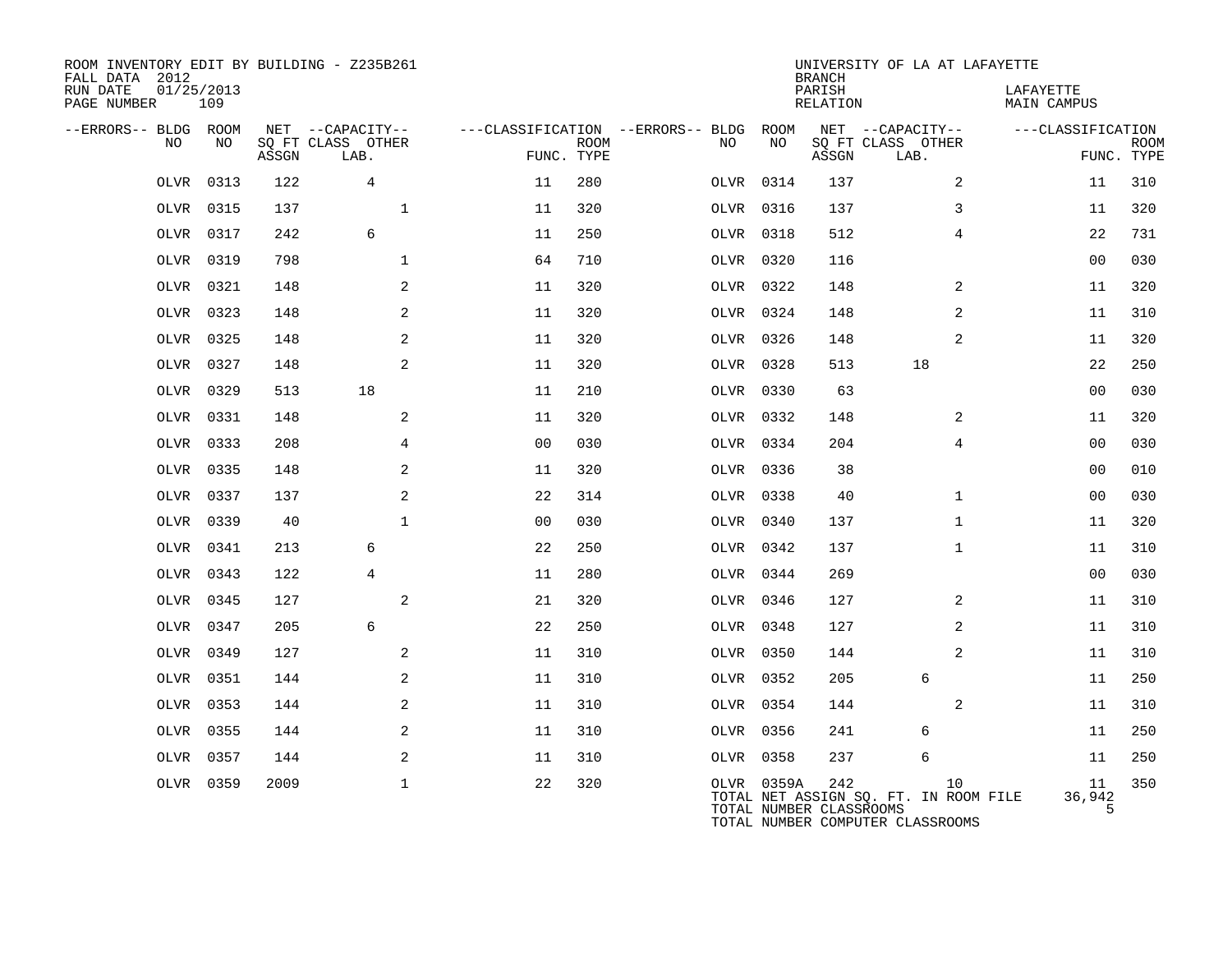| ROOM INVENTORY EDIT BY BUILDING - Z235B261<br>FALL DATA 2012 |                |       |                                       |                                                                                |      |           |                                                               | <b>BRANCH</b>      |                                                                   | UNIVERSITY OF LA AT LAFAYETTE         |                          |                                |             |
|--------------------------------------------------------------|----------------|-------|---------------------------------------|--------------------------------------------------------------------------------|------|-----------|---------------------------------------------------------------|--------------------|-------------------------------------------------------------------|---------------------------------------|--------------------------|--------------------------------|-------------|
| RUN DATE<br>01/25/2013<br>PAGE NUMBER                        | 110            |       |                                       |                                                                                |      |           |                                                               | PARISH<br>RELATION |                                                                   |                                       | LAFAYETTE<br>MAIN CAMPUS |                                |             |
| --ERRORS-- BLDG ROOM<br>NO.                                  | NO.            |       | NET --CAPACITY--<br>SQ FT CLASS OTHER | ---CLASSIFICATION --ERRORS-- BLDG ROOM  NET --CAPACITY--     ---CLASSIFICATION | ROOM | NO        | NO                                                            |                    | SQ FT CLASS OTHER                                                 |                                       |                          |                                | <b>ROOM</b> |
|                                                              |                | ASSGN | LAB.                                  | FUNC. TYPE                                                                     |      |           | TOTAL NUMBER LABS 210                                         | ASSGN              | TOTAL NUMBER SPECIAL LABS 220                                     | LAB.                                  |                          | FUNC. TYPE<br>3<br>$\mathbf 1$ |             |
|                                                              | PC46 0100      | 146   |                                       | 0 <sup>0</sup>                                                                 | 020  |           | PC46 0100A                                                    | 182                |                                                                   |                                       |                          | 00                             | 020         |
|                                                              | PC46 0100B     | 173   |                                       | 0 <sub>0</sub>                                                                 | 020  |           | PC46 0100C                                                    | 173                |                                                                   |                                       |                          | 0 <sub>0</sub>                 | 020         |
|                                                              | PC46 0101      | 260   |                                       | 11                                                                             | 570  |           | PC46 0102                                                     | 260                |                                                                   |                                       |                          | 11                             | 570         |
|                                                              | PC46 0103      | 268   |                                       | 11                                                                             | 570  | PC46 0104 |                                                               | 180                |                                                                   |                                       |                          | 11                             | 575         |
|                                                              | PC46 0105      | 208   |                                       | 11                                                                             | 575  |           | PC46 0106                                                     | 198                |                                                                   |                                       |                          | 11                             | 570         |
|                                                              | PC46 0107      | 198   |                                       | 11                                                                             | 570  |           | PC46 0108                                                     | 198                |                                                                   |                                       |                          | 11                             | 570         |
|                                                              | PC46 0109      | 94    |                                       | 11                                                                             | 575  | PC46 0110 |                                                               | 144                |                                                                   | 2                                     |                          | 11                             | 540         |
|                                                              | PC46 0111      | 144   | 2                                     | 11                                                                             | 545  | PC46 0112 |                                                               | 104                |                                                                   | $\mathbf{1}$                          |                          | 11                             | 575         |
|                                                              | PC46 0113      | 152   | 2                                     | 11                                                                             | 575  | PC46 0114 |                                                               | 152                |                                                                   | 2                                     |                          | 11                             | 575         |
|                                                              | PC46 0115      | 26    |                                       | 0 <sub>0</sub>                                                                 | 030  |           | PC46 0116                                                     | 92                 |                                                                   | $\mathbf{1}$                          |                          | 11                             | 310         |
|                                                              | PC46 0116A     | 92    | $\mathbf{1}$                          | 11                                                                             | 310  |           | PC46 0116B                                                    | 48                 |                                                                   | 2                                     |                          | 11                             | 650         |
|                                                              | PC46 0117      | 44    |                                       | 0 <sup>0</sup>                                                                 | 030  |           | TOTAL NUMBER CLASSROOMS<br>TOTAL NUMBER LABS 210              |                    | TOTAL NUMBER COMPUTER CLASSROOMS<br>TOTAL NUMBER SPECIAL LABS 220 | TOTAL NET ASSIGN SQ. FT. IN ROOM FILE |                          | 2,792                          |             |
|                                                              | PDF1 0101      | 2076  |                                       | 21                                                                             | 570  |           | TOTAL NUMBER CLASSROOMS<br>TOTAL NUMBER LABS 210              |                    | TOTAL NUMBER COMPUTER CLASSROOMS<br>TOTAL NUMBER SPECIAL LABS 220 | TOTAL NET ASSIGN SQ. FT. IN ROOM FILE |                          | 2,076                          |             |
|                                                              | PDF2 0101 1592 |       |                                       | 21                                                                             | 570  |           | PDF2 0102<br>TOTAL NUMBER CLASSROOMS<br>TOTAL NUMBER LABS 210 | 530                | TOTAL NUMBER COMPUTER CLASSROOMS<br>TOTAL NUMBER SPECIAL LABS 220 | TOTAL NET ASSIGN SQ. FT. IN ROOM FILE |                          | 11 570<br>2,122                |             |
|                                                              | PDF3 0101      | 2076  |                                       | 11                                                                             | 570  |           | PDF3 0102                                                     | 530                |                                                                   |                                       |                          | 11                             | 570         |
|                                                              | PDF3 0103      | 2076  |                                       | 11                                                                             | 570  |           | PDF3 0104<br>TOTAL NUMBER CLASSROOMS                          | 530                |                                                                   | TOTAL NET ASSIGN SQ. FT. IN ROOM FILE |                          | 11<br>5,212                    | 570         |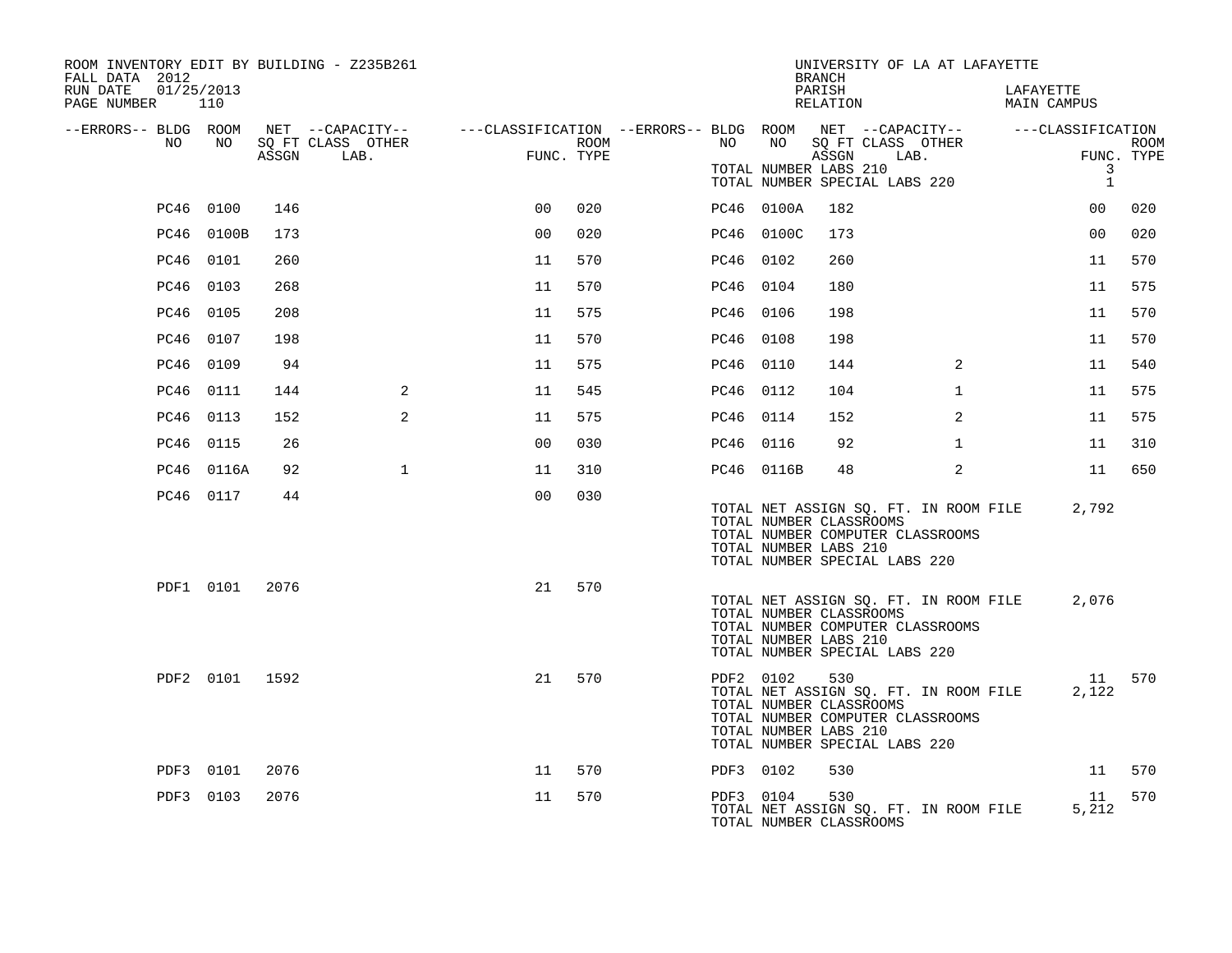| ROOM INVENTORY EDIT BY BUILDING - Z235B261<br>FALL DATA 2012<br>RUN DATE<br>PAGE NUMBER 111 | 01/25/2013     |     |              |                                                                                                                                                                                                  |        |           |            | UNIVERSITY OF LA AT LAFAYETTE<br>BRANCH<br>PARISH<br>RELATION                                                                                                                         |              | LAFAYETTE<br>MAIN CAMPUS |                 |     |
|---------------------------------------------------------------------------------------------|----------------|-----|--------------|--------------------------------------------------------------------------------------------------------------------------------------------------------------------------------------------------|--------|-----------|------------|---------------------------------------------------------------------------------------------------------------------------------------------------------------------------------------|--------------|--------------------------|-----------------|-----|
| --ERRORS-- BLDG ROOM<br>NO                                                                  | NO             |     |              | NET --CAPACITY-- ----CLASSIFICATION --ERRORS---BLDG ROOM NET --CAPACITY-- -----CLASSIFICATION<br>SQ FT CLASS OTHER ROOM NO SQ FT CLASS OTHER ROOM<br>ASSGN LAB. FUNC. TYPE ASSGN LAB. FUNC. TYPE |        |           |            | TOTAL NUMBER COMPUTER CLASSROOMS<br>TOTAL NUMBER LABS 210<br>TOTAL NUMBER SPECIAL LABS 220                                                                                            |              |                          |                 |     |
|                                                                                             | PDF4 0101 1592 |     |              | 11                                                                                                                                                                                               | 570    |           | PDF4 0102  | 530<br>TOTAL NET ASSIGN SQ. FT. IN ROOM FILE<br>TOTAL NUMBER CLASSROOMS<br>TOTAL NUMBER COMPUTER CLASSROOMS<br>TOTAL NUMBER LABS 210<br>TOTAL NUMBER SPECIAL LABS 220                 |              |                          | 11 570<br>2,122 |     |
|                                                                                             | PDF5 0101 1592 |     |              |                                                                                                                                                                                                  | 11 570 |           |            | PDF5 0102 530<br>TOTAL NET ASSIGN SQ. FT. IN ROOM FILE 2,122<br>TOTAL NUMBER CLASSROOMS<br>TOTAL NUMBER COMPUTER CLASSROOMS<br>TOTAL NUMBER LABS 210<br>TOTAL NUMBER SPECIAL LABS 220 |              |                          | 11 570          |     |
|                                                                                             | PDF6 0102      | 530 |              | 11                                                                                                                                                                                               | 570    | PDF6 0103 |            | 530                                                                                                                                                                                   |              |                          | 11 570          |     |
|                                                                                             | PDF6 0104      | 530 |              | 11                                                                                                                                                                                               | 570    |           |            | TOTAL NET ASSIGN SQ. FT. IN ROOM FILE 1,590<br>TOTAL NUMBER CLASSROOMS<br>TOTAL NUMBER COMPUTER CLASSROOMS<br>TOTAL NUMBER LABS 210<br>TOTAL NUMBER SPECIAL LABS 220                  |              |                          |                 |     |
|                                                                                             | PRD0 0173      | 962 | 20           | 11                                                                                                                                                                                               | 220    | PRD0 0174 |            | 250                                                                                                                                                                                   | 8            |                          | 11              | 220 |
| PRD0                                                                                        | 0175           | 226 |              | 11                                                                                                                                                                                               | 225    | PRD0 0176 |            | 77                                                                                                                                                                                    | $\mathbf{1}$ |                          | 11              | 220 |
| PRD0                                                                                        | 0177           | 85  | $\mathbf{1}$ | 11                                                                                                                                                                                               | 220    | PRD0 0178 |            | 72                                                                                                                                                                                    | $\mathbf{1}$ |                          | 11              | 220 |
| PRD0                                                                                        | 0179           | 72  | $\mathbf{1}$ | 11                                                                                                                                                                                               | 220    | PRD0 0180 |            | 35                                                                                                                                                                                    |              |                          | 0 <sub>0</sub>  | 030 |
|                                                                                             | PRD0 0181      | 17  |              | 11                                                                                                                                                                                               | 215    |           |            | TOTAL NET ASSIGN SQ. FT. IN ROOM FILE 1,761<br>TOTAL NUMBER CLASSROOMS<br>TOTAL NUMBER COMPUTER CLASSROOMS<br>TOTAL NUMBER LABS 210                                                   |              |                          |                 |     |
|                                                                                             |                |     |              |                                                                                                                                                                                                  |        |           |            | TOTAL NUMBER SPECIAL LABS 220                                                                                                                                                         |              |                          | 6               |     |
|                                                                                             | RBRT 0100      | 37  |              | 0 <sup>0</sup>                                                                                                                                                                                   | 020    | RBRT 0101 |            | 311                                                                                                                                                                                   | 3            |                          | 11              | 310 |
| RBRT                                                                                        | 0101A          | 23  |              | 45                                                                                                                                                                                               | 315    | RBRT 0102 |            | 202                                                                                                                                                                                   | 2            |                          | 11              | 310 |
| RBRT                                                                                        | 0103           | 213 | 4            | 45                                                                                                                                                                                               | 650    |           | RBRT 0103A | -9                                                                                                                                                                                    |              |                          | 45              | 655 |
| RBRT                                                                                        | 0104           | 233 | 2            | 11                                                                                                                                                                                               | 310    |           | RBRT 0104A | 33                                                                                                                                                                                    | $\mathbf{1}$ |                          | 00              | 030 |
|                                                                                             | RBRT 0104B     | 5   |              | 45                                                                                                                                                                                               | 315    |           | RBRT 0104C | 12                                                                                                                                                                                    |              |                          | 11              | 315 |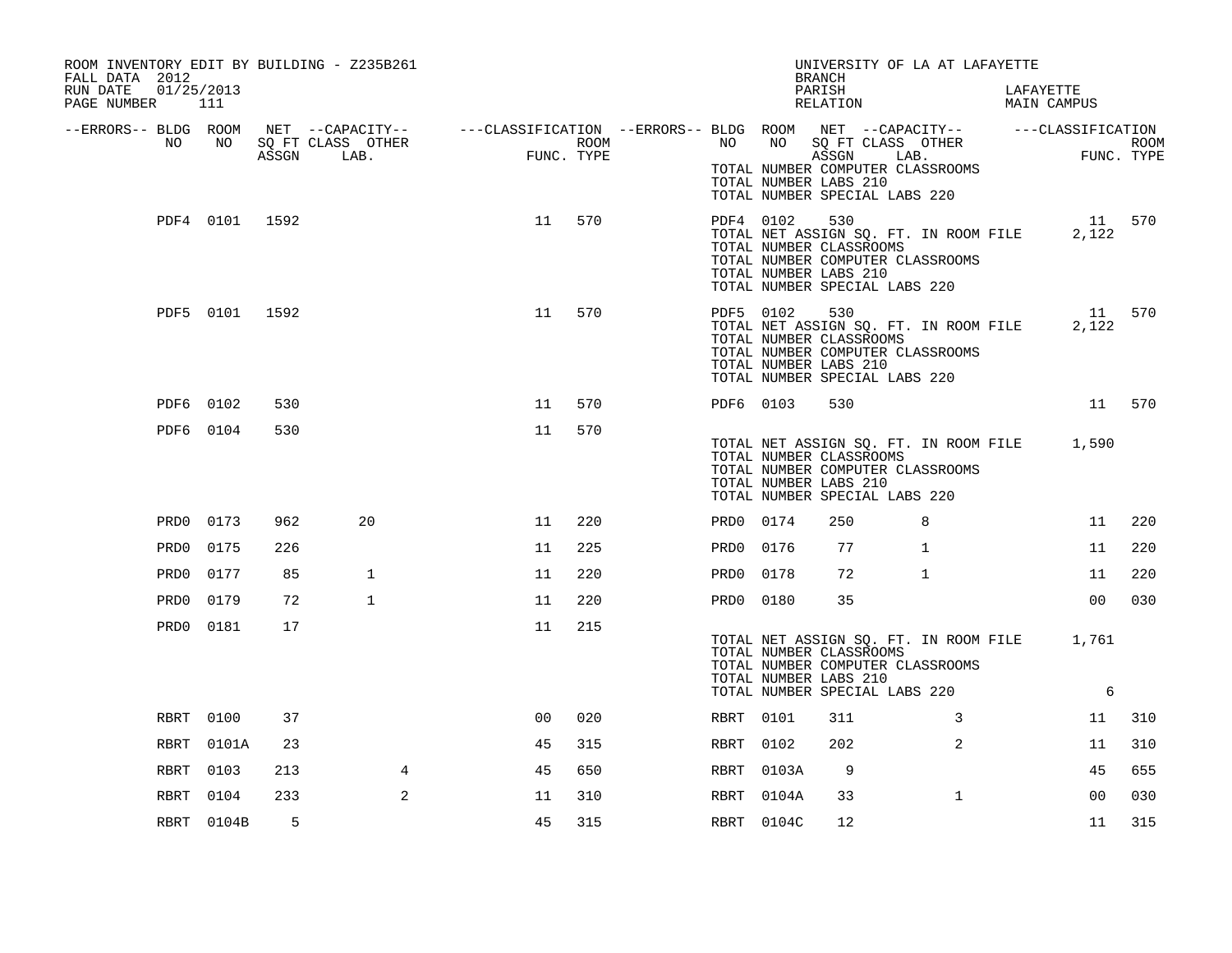| FALL DATA 2012          |             |            |       | ROOM INVENTORY EDIT BY BUILDING - Z235B261 |                                        |                           |           |            | <b>BRANCH</b>                                    |                               | UNIVERSITY OF LA AT LAFAYETTE                                             |           |                   |                           |
|-------------------------|-------------|------------|-------|--------------------------------------------|----------------------------------------|---------------------------|-----------|------------|--------------------------------------------------|-------------------------------|---------------------------------------------------------------------------|-----------|-------------------|---------------------------|
| RUN DATE<br>PAGE NUMBER | 01/25/2013  | 112        |       |                                            |                                        |                           |           |            | PARISH<br><b>RELATION</b>                        |                               |                                                                           | LAFAYETTE | MAIN CAMPUS       |                           |
| --ERRORS-- BLDG ROOM    |             |            |       | NET --CAPACITY--                           | ---CLASSIFICATION --ERRORS-- BLDG ROOM |                           |           |            |                                                  | NET --CAPACITY--              |                                                                           |           | ---CLASSIFICATION |                           |
|                         | NO          | NO         | ASSGN | SQ FT CLASS OTHER<br>LAB.                  |                                        | <b>ROOM</b><br>FUNC. TYPE | NO        | NO         | ASSGN                                            | SQ FT CLASS OTHER<br>LAB.     |                                                                           |           |                   | <b>ROOM</b><br>FUNC. TYPE |
|                         | <b>RBRT</b> | 0105       | 57    | $\mathbf{1}$                               | 0 <sup>0</sup>                         | 030                       | RBRT      | 0106       | 180                                              |                               | 2                                                                         |           | 11                | 310                       |
|                         | RBRT        | 0106A      | 16    |                                            | 11                                     | 315                       | RBRT 0107 |            | 220                                              |                               |                                                                           |           | 45                | 315                       |
|                         | RBRT        | 0108       | 85    | $\mathbf{1}$                               | 45                                     | 315                       |           |            | TOTAL NUMBER CLASSROOMS<br>TOTAL NUMBER LABS 210 | TOTAL NUMBER SPECIAL LABS 220 | TOTAL NET ASSIGN SQ. FT. IN ROOM FILE<br>TOTAL NUMBER COMPUTER CLASSROOMS |           | 1,509             |                           |
|                         | RHFA 0100   |            | 868   |                                            | 0 <sub>0</sub>                         | 020                       |           | RHFA 0100A | 260                                              |                               |                                                                           |           | 0 <sub>0</sub>    | 020                       |
|                         |             | RHFA 0100B | 392   |                                            | 00                                     | 020                       |           | RHFA 0100C | 189                                              |                               |                                                                           |           | 0 <sub>0</sub>    | 020                       |
|                         |             | RHFA 0100D | 324   |                                            | 0 <sub>0</sub>                         | 020                       |           | RHFA 0100E | 147                                              |                               |                                                                           |           | 00                | 020                       |
|                         | RHFA        | 0100F      | 201   |                                            | 0 <sub>0</sub>                         | 020                       |           | RHFA 0100G | 385                                              |                               |                                                                           |           | 0 <sub>0</sub>    | 020                       |
|                         | RHFA        | 0101       | 47    |                                            | 21                                     | 850                       |           | RHFA 0101A | 85                                               |                               | 2                                                                         |           | 21                | 850                       |
|                         | RHFA        | 0101B      | 412   |                                            | 11                                     | 570                       |           | RHFA 0101C | 85                                               |                               | 2                                                                         |           | 21                | 850                       |
|                         |             | RHFA 0101D | 412   |                                            | 11                                     | 570                       | RHFA 0102 |            | 47                                               |                               | 2                                                                         |           | 21                | 850                       |
|                         |             | RHFA 0102A | 85    | 2                                          | 21                                     | 850                       |           | RHFA 0102B | 412                                              |                               |                                                                           |           | 11                | 570                       |
|                         |             | RHFA 0102C | 85    | 2                                          | 21                                     | 850                       |           | RHFA 0102D | 412                                              |                               |                                                                           |           | 11                | 570                       |
|                         | RHFA 0103   |            | 85    | 2                                          | 21                                     | 850                       |           | RHFA 0103A | 85                                               |                               | $\mathbf{1}$                                                              |           | 21                | 850                       |
|                         |             | RHFA 0103B | 412   |                                            | 21                                     | 850                       |           | RHFA 0103C | 85                                               |                               | 2                                                                         |           | 21                | 850                       |
|                         |             | RHFA 0103D | 412   |                                            | 21                                     | 850                       | RHFA 0104 |            | 47                                               |                               | 2                                                                         |           | 21                | 850                       |
|                         |             | RHFA 0104A | 85    | 2                                          | 21                                     | 850                       |           | RHFA 0104B | 412                                              |                               |                                                                           |           | 11                | 570                       |
|                         |             | RHFA 0104C | 85    | 2                                          | 11                                     | 575                       |           | RHFA 0104D | 412                                              |                               |                                                                           |           | 11                | 570                       |
|                         | RHFA 0105   |            | 385   |                                            | 21                                     | 850                       |           | RHFA 0105A | 90                                               |                               | $\mathbf{1}$                                                              |           | 21                | 850                       |
|                         | RHFA 0106   |            | 48    | $\mathbf{1}$                               | 21                                     | 870                       | RHFA 0107 |            | 154                                              |                               | 2                                                                         |           | 0 <sub>0</sub>    | 030                       |
|                         | RHFA 0108   |            | 126   | 2                                          | 21                                     | 760                       | RHFA 0109 |            | 70                                               |                               | $\mathbf{1}$                                                              |           | 21                | 760                       |
|                         | RHFA 0110   |            | 110   | $\mathbf{1}$                               | 21                                     | 755                       | RHFA 0111 |            | 235                                              |                               | 2                                                                         |           | 21                | 755                       |
|                         | RHFA 0112   |            | 40    |                                            | 21                                     | 835                       | RHFA 0113 |            | 20                                               |                               |                                                                           |           | 00                | 010                       |
|                         | RHFA 0114   |            | 186   | 2                                          | 0 <sub>0</sub>                         | 020                       | RHFA 0115 |            | 70                                               |                               |                                                                           |           | 0 <sub>0</sub>    | 030                       |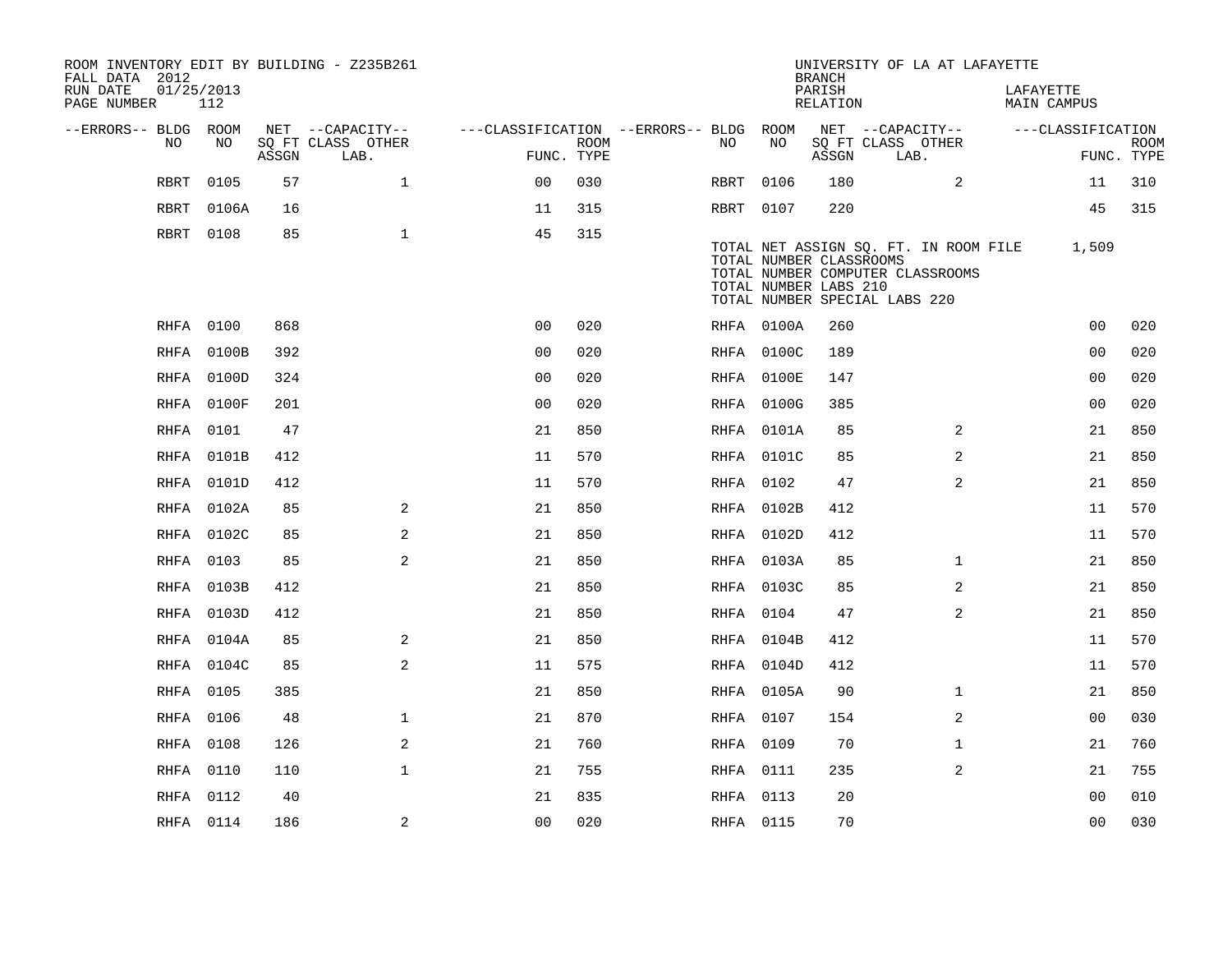| ROOM INVENTORY EDIT BY BUILDING - Z235B261<br>FALL DATA 2012 |                   |       |                           |                                        |             |           |                                                  | <b>BRANCH</b>      | UNIVERSITY OF LA AT LAFAYETTE                                                                              |                          |                           |
|--------------------------------------------------------------|-------------------|-------|---------------------------|----------------------------------------|-------------|-----------|--------------------------------------------------|--------------------|------------------------------------------------------------------------------------------------------------|--------------------------|---------------------------|
| RUN DATE<br>PAGE NUMBER                                      | 01/25/2013<br>113 |       |                           |                                        |             |           |                                                  | PARISH<br>RELATION |                                                                                                            | LAFAYETTE<br>MAIN CAMPUS |                           |
| --ERRORS-- BLDG ROOM                                         |                   |       | NET --CAPACITY--          | ---CLASSIFICATION --ERRORS-- BLDG ROOM |             |           |                                                  |                    | NET --CAPACITY--                                                                                           | ---CLASSIFICATION        |                           |
| NO                                                           | NO                | ASSGN | SQ FT CLASS OTHER<br>LAB. | FUNC. TYPE                             | <b>ROOM</b> | NO.       | NO                                               | ASSGN              | SQ FT CLASS OTHER<br>LAB.                                                                                  |                          | <b>ROOM</b><br>FUNC. TYPE |
| <b>RHFA</b>                                                  | 0116              | 115   | 2                         | 0 <sup>0</sup>                         | 010         | RHFA 0117 |                                                  | 105                | $\mathbf{1}$                                                                                               | 21                       | 890                       |
| RHFA                                                         | 0118              | 256   | 2                         | 21                                     | 325         |           | RHFA 0118A                                       | 438                | 2                                                                                                          | 11                       | 840                       |
|                                                              | RHFA 0119         | 98    | 2                         | 21                                     | 840         |           | RHFA 0119A                                       | 282                | $\mathbf{1}$                                                                                               | 21                       | 840                       |
| RHFA                                                         | 0120              | 74    |                           | 21                                     | 845         | RHFA 0121 |                                                  | 78                 |                                                                                                            | 21                       | 870                       |
|                                                              | RHFA 0122         | 280   | 2                         | 21                                     | 870         |           | TOTAL NUMBER CLASSROOMS<br>TOTAL NUMBER LABS 210 |                    | TOTAL NET ASSIGN SQ. FT. IN ROOM FILE<br>TOTAL NUMBER COMPUTER CLASSROOMS<br>TOTAL NUMBER SPECIAL LABS 220 | 6,917                    |                           |
| ROY0                                                         | 0100              | 1145  |                           | 0 <sub>0</sub>                         | 020         | ROY0 0101 |                                                  | 316                | $\mathbf{1}$                                                                                               | 91                       | 910                       |
| ROY0                                                         | 0101A             | 141   | $\mathbf{1}$              | 91                                     | 920         | ROY0      | 0101B                                            | 141                | $\mathbf{1}$                                                                                               | 91                       | 920                       |
| ROY0                                                         | 0102              | 316   | $\mathbf 1$               | 91                                     | 910         | ROY0      | 0102A                                            | 141                | $\mathbf{1}$                                                                                               | 11                       | 920                       |
| ROY0                                                         | 0102B             | 141   | $\mathbf{1}$              | 11                                     | 920         | ROY0      | 0103                                             | 316                | $\mathbf{1}$                                                                                               | 91                       | 910                       |
| ROY0                                                         | 0103A             | 141   | $\mathbf 1$               | 11                                     | 920         | ROY0      | 0103B                                            | 141                | $\mathbf{1}$                                                                                               | 11                       | 920                       |
| ROY0                                                         | 0104              | 316   | $\mathbf{1}$              | 91                                     | 910         | ROY0      | 0104A                                            | 141                | $\mathbf{1}$                                                                                               | 11                       | 920                       |
| ROY0                                                         | 0104B             | 141   | $\mathbf 1$               | 11                                     | 920         | ROY0      | 0105                                             | 316                | $\mathbf{1}$                                                                                               | 91                       | 910                       |
| ROY0                                                         | 0105A             | 141   | $\mathbf{1}$              | 11                                     | 920         | ROY0      | 0105B                                            | 141                | $\mathbf{1}$                                                                                               | 11                       | 920                       |
| ROY0                                                         | 0106              | 316   | $\mathbf 1$               | 91                                     | 910         | ROY0      | 0106A                                            | 141                | $\mathbf{1}$                                                                                               | 11                       | 920                       |
| ROY0                                                         | 0106B             | 141   | $\mathbf{1}$              | 11                                     | 920         | ROY0      | 0107                                             | 12                 |                                                                                                            | 91                       | 935                       |
| ROY0                                                         | 0108              | 12    |                           | 91                                     | 935         | ROY0      | 0200                                             | 1145               |                                                                                                            | 00                       | 020                       |
| ROY0                                                         | 0201              | 316   | $\mathbf{1}$              | 91                                     | 910         | ROY0      | 0201A                                            | 141                | $\mathbf{1}$                                                                                               | 91                       | 920                       |
| ROY0                                                         | 0201B             | 141   | $\mathbf 1$               | 91                                     | 920         | ROY0      | 0202                                             | 141                | $\mathbf{1}$                                                                                               | 91                       | 910                       |
| ROY0                                                         | 0202A             | 141   | $\mathbf{1}$              | 91                                     | 920         | ROY0      | 0202B                                            | 141                | $\mathbf{1}$                                                                                               | 91                       | 920                       |
| ROY0                                                         | 0203              | 316   | $\mathbf 1$               | 91                                     | 910         | ROY0      | 0203A                                            | 141                | $\mathbf{1}$                                                                                               | 91                       | 920                       |
| ROY0                                                         | 0203B             | 141   | $\mathbf 1$               | 91                                     | 920         | ROY0      | 0204                                             | 316                | $\mathbf{1}$                                                                                               | 91                       | 910                       |
| ROY0                                                         | 0204A             | 141   | $\mathbf{1}$              | 91                                     | 920         | ROY0      | 0204B                                            | 141                | $\mathbf{1}$                                                                                               | 91                       | 920                       |
|                                                              | ROY0 0205         | 162   | $\mathbf{1}$              | 91                                     | 910         |           | ROY0 0205A                                       | 141                | $\mathbf{1}$                                                                                               | 91                       | 920                       |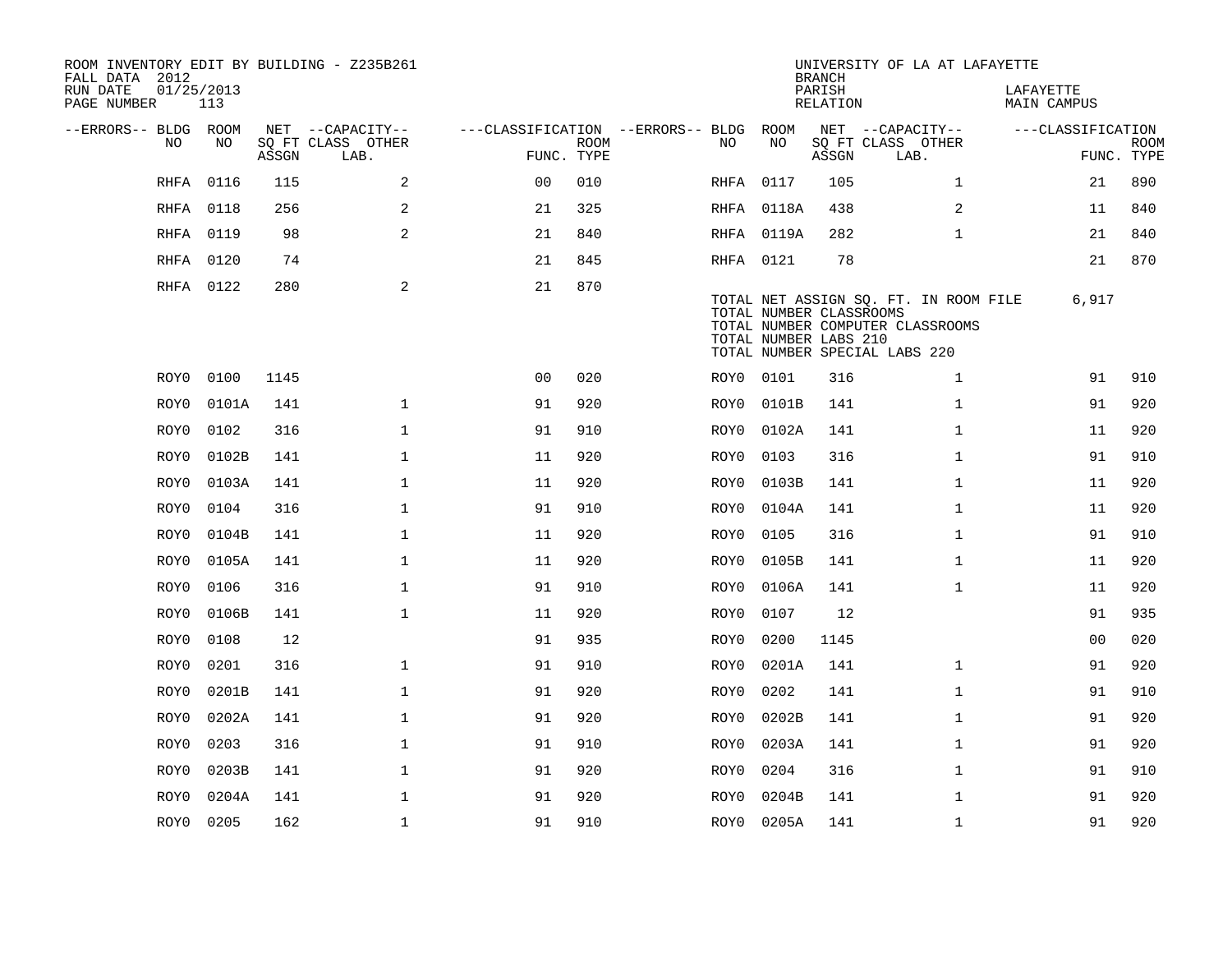| ROOM INVENTORY EDIT BY BUILDING - Z235B261<br>FALL DATA 2012 |                   |       |                           |                |             |                                        |                                                               | <b>BRANCH</b>      | UNIVERSITY OF LA AT LAFAYETTE                                                                              |                          |                           |
|--------------------------------------------------------------|-------------------|-------|---------------------------|----------------|-------------|----------------------------------------|---------------------------------------------------------------|--------------------|------------------------------------------------------------------------------------------------------------|--------------------------|---------------------------|
| RUN DATE<br>PAGE NUMBER                                      | 01/25/2013<br>114 |       |                           |                |             |                                        |                                                               | PARISH<br>RELATION |                                                                                                            | LAFAYETTE<br>MAIN CAMPUS |                           |
| --ERRORS-- BLDG ROOM                                         |                   |       | NET --CAPACITY--          |                |             | ---CLASSIFICATION --ERRORS-- BLDG ROOM |                                                               |                    | NET --CAPACITY--                                                                                           | ---CLASSIFICATION        |                           |
| NO.                                                          | NO.               | ASSGN | SQ FT CLASS OTHER<br>LAB. | FUNC. TYPE     | <b>ROOM</b> | NO.                                    | NO                                                            | ASSGN              | SQ FT CLASS OTHER<br>LAB.                                                                                  |                          | <b>ROOM</b><br>FUNC. TYPE |
| ROY0                                                         | 0205B             | 141   | $\mathbf{1}$              | 91             | 920         | ROY0                                   | 0206                                                          | 316                | $\mathbf{1}$                                                                                               | 91                       | 910                       |
| ROY0                                                         | 0206A             | 141   | $\mathbf{1}$              | 91             | 920         | ROY0                                   | 0206B                                                         | 141                | $\mathbf{1}$                                                                                               | 91                       | 920                       |
| ROY0                                                         | 0207              | 12    |                           | 91             | 935         | ROY0                                   | 0208                                                          | 12                 |                                                                                                            | 91                       | 935                       |
| ROY0                                                         | 0300              | 1145  |                           | 00             | 020         | ROY0                                   | 0301                                                          | 316                | $\mathbf{1}$                                                                                               | 91                       | 910                       |
| ROY0                                                         | 0301A             | 141   | $\mathbf 1$               | 91             | 920         | ROY0                                   | 0301B                                                         | 141                | $\mathbf{1}$                                                                                               | 91                       | 920                       |
| ROY0                                                         | 0302              | 316   | $\mathbf{1}$              | 91             | 910         | ROY0                                   | 0302A                                                         | 316                | $\mathbf{1}$                                                                                               | 91                       | 920                       |
| ROY0                                                         | 0302B             | 141   | $\mathbf{1}$              | 91             | 920         | ROY0                                   | 0303                                                          | 316                | $\mathbf{1}$                                                                                               | 91                       | 910                       |
| ROY0                                                         | 0303A             | 141   | $\mathbf{1}$              | 91             | 920         | ROY0                                   | 0303B                                                         | 141                | $\mathbf{1}$                                                                                               | 91                       | 920                       |
| ROY0                                                         | 0304              | 316   | $\mathbf 1$               | 11             | 910         | ROY0                                   | 0304A                                                         | 141                | $\mathbf{1}$                                                                                               | 11                       | 920                       |
| ROY0                                                         | 0304B             | 141   | $\mathbf{1}$              | 91             | 920         | ROY0                                   | 0305                                                          | 141                | $\mathbf{1}$                                                                                               | 91                       | 910                       |
| ROY0                                                         | 0305A             | 141   | $\mathbf{1}$              | 91             | 920         | ROY0                                   | 0305B                                                         | 141                | $\mathbf{1}$                                                                                               | 91                       | 920                       |
| ROY0                                                         | 0306              | 316   | $\mathbf{1}$              | 91             | 910         | ROY0                                   | 0306A                                                         | 141                | $\mathbf{1}$                                                                                               | 91                       | 920                       |
| ROY0                                                         | 0306B             | 141   | $\mathbf{1}$              | 91             | 920         |                                        | ROY0 0308<br>TOTAL NUMBER CLASSROOMS<br>TOTAL NUMBER LABS 210 | 12                 | TOTAL NET ASSIGN SQ. FT. IN ROOM FILE<br>TOTAL NUMBER COMPUTER CLASSROOMS<br>TOTAL NUMBER SPECIAL LABS 220 | 91<br>10,495             | 935                       |
|                                                              | SNFH 0100         | 518   |                           | 0 <sub>0</sub> | 020         |                                        | SNFH 0100A                                                    | 89                 |                                                                                                            | 0 <sub>0</sub>           | 020                       |
|                                                              | SNFH 0100B        | 72    |                           | 0 <sub>0</sub> | 020         |                                        | SNFH 0100C                                                    | 65                 |                                                                                                            | 0 <sub>0</sub>           | 020                       |
|                                                              | SNFH 0101         | 1129  | 10                        | 91             | 650         |                                        | SNFH 0101A                                                    | 84                 |                                                                                                            | 91                       | 935                       |
|                                                              | SNFH 0101B        | 46    |                           | 0 <sub>0</sub> | 030         |                                        | SNFH 0102                                                     | 77                 |                                                                                                            | 91                       | 935                       |
|                                                              | SNFH 0103         | 168   | 2                         | 91             | 935         |                                        | SNFH 0104                                                     | 138                | $\overline{2}$                                                                                             | 91                       | 919                       |
|                                                              | SNFH 0105         | 138   | 2                         | 91             | 919         |                                        | SNFH 0106                                                     | 157                | $\mathbf{1}$                                                                                               | 91                       | 310                       |
|                                                              | SNFH 0107         | 195   | 2                         | 91             | 910         |                                        | SNFH 0108                                                     | 103                | $\mathbf{1}$                                                                                               | 91                       | 919                       |
|                                                              | SNFH 0109         | 171   | 2                         | 91             | 910         |                                        | SNFH 0110                                                     | 186                | 2                                                                                                          | 91                       | 910                       |
| SNFH                                                         | 0200A             | 109   |                           | 0 <sub>0</sub> | 020         |                                        | SNFH 0200B                                                    | 80                 |                                                                                                            | 00                       | 020                       |
|                                                              | SNFH 0201         | 166   | 2                         | 91             | 910         |                                        | SNFH 0202                                                     | 167                | 2                                                                                                          | 91                       | 910                       |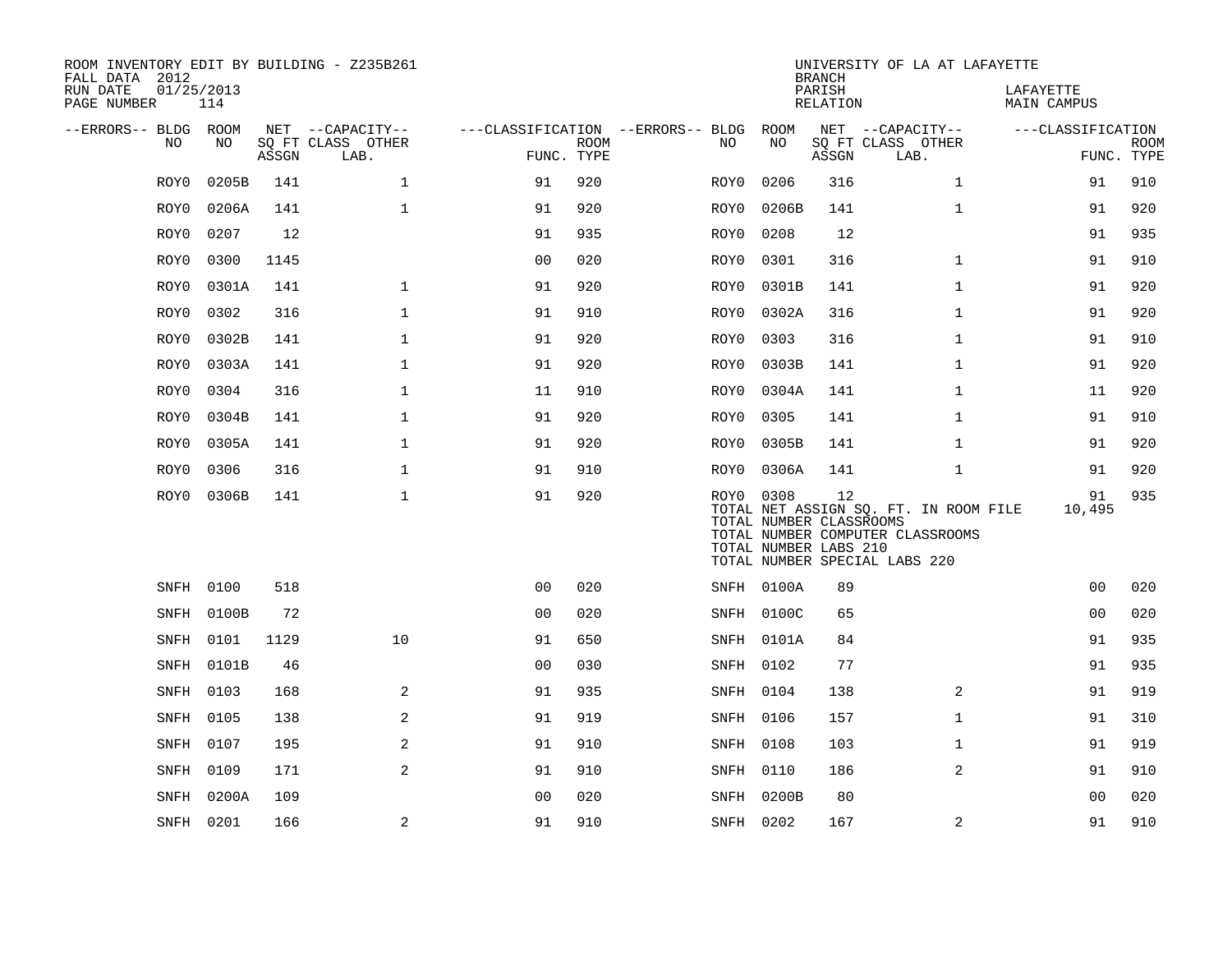| ROOM INVENTORY EDIT BY BUILDING - Z235B261<br>FALL DATA 2012<br>RUN DATE | 01/25/2013 |       |                                       |                                        |             |           |                                                               | <b>BRANCH</b><br>PARISH | UNIVERSITY OF LA AT LAFAYETTE                                                                                   | LAFAYETTE         |                |             |
|--------------------------------------------------------------------------|------------|-------|---------------------------------------|----------------------------------------|-------------|-----------|---------------------------------------------------------------|-------------------------|-----------------------------------------------------------------------------------------------------------------|-------------------|----------------|-------------|
| PAGE NUMBER                                                              | 115        |       |                                       |                                        |             |           |                                                               | RELATION                |                                                                                                                 | MAIN CAMPUS       |                |             |
| --ERRORS-- BLDG ROOM<br>NO.                                              | NO.        |       | NET --CAPACITY--<br>SQ FT CLASS OTHER | ---CLASSIFICATION --ERRORS-- BLDG ROOM | <b>ROOM</b> | NO        | NO                                                            |                         | NET --CAPACITY--<br>SQ FT CLASS OTHER                                                                           | ---CLASSIFICATION |                | <b>ROOM</b> |
|                                                                          |            | ASSGN | LAB.                                  |                                        | FUNC. TYPE  |           |                                                               | ASSGN                   | LAB.                                                                                                            |                   |                | FUNC. TYPE  |
| <b>SNFH</b>                                                              | 0203       | 14    |                                       | 0 <sub>0</sub>                         | 030         | SNFH      | 0204                                                          | 118                     | 2                                                                                                               |                   | 91             | 919         |
|                                                                          | SNFH 0205  | 221   | 6                                     | 91                                     | 910         |           | SNFH 0206<br>TOTAL NUMBER CLASSROOMS<br>TOTAL NUMBER LABS 210 | 167                     | 2<br>TOTAL NET ASSIGN SQ. FT. IN ROOM FILE<br>TOTAL NUMBER COMPUTER CLASSROOMS<br>TOTAL NUMBER SPECIAL LABS 220 |                   | 91<br>3,385    | 910         |
|                                                                          | THIB 0100  | 1916  |                                       | 0 <sub>0</sub>                         | 020         | THIB 0101 |                                                               | 319                     | $\mathbf{1}$                                                                                                    |                   | 91             | 910         |
| THIB                                                                     | 0101A      | 141   | $\mathbf 1$                           | 91                                     | 920         |           | THIB 0101B                                                    | 141                     | $\mathbf{1}$                                                                                                    |                   | 91             | 920         |
| THIB                                                                     | 0102       | 351   | $\mathbf 1$                           | 91                                     | 910         |           | THIB 0102A                                                    | 146                     | $\mathbf{1}$                                                                                                    |                   | 91             | 920         |
| THIB                                                                     | 0102B      | 114   | $\mathbf{1}$                          | 91                                     | 920         |           | THIB 0102C                                                    | 114                     | $\mathbf{1}$                                                                                                    |                   | 91             | 920         |
| THIB                                                                     | 0103       | 157   | $\mathbf{1}$                          | 91                                     | 910         | THIB      | 0103A                                                         | 139                     | $\mathbf{1}$                                                                                                    |                   | 91             | 920         |
| THIB                                                                     | 0103B      | 141   | $\mathbf{1}$                          | 91                                     | 920         | THIB 0104 |                                                               | 402                     | $\mathbf{1}$                                                                                                    |                   | 91             | 910         |
| THIB                                                                     | 0104A      | 144   | $\mathbf{1}$                          | 91                                     | 920         |           | THIB 0104B                                                    | 141                     | $\mathbf{1}$                                                                                                    |                   | 91             | 920         |
| THIB                                                                     | 0104C      | 141   | $\mathbf 1$                           | 91                                     | 920         | THIB 0105 |                                                               | 316                     | $\mathbf{1}$                                                                                                    |                   | 91             | 910         |
| THIB                                                                     | 0105A      | 141   | $\mathbf{1}$                          | 91                                     | 920         |           | THIB 0105B                                                    | 141                     | $\mathbf{1}$                                                                                                    |                   | 91             | 920         |
| THIB                                                                     | 0106       | 316   | 1                                     | 91                                     | 910         |           | THIB 0106A                                                    | 141                     | $\mathbf{1}$                                                                                                    |                   | 91             | 920         |
| THIB                                                                     | 0106B      | 141   | $\mathbf{1}$                          | 91                                     | 920         | THIB 0107 |                                                               | 387                     | $\mathbf{1}$                                                                                                    |                   | 91             | 910         |
| THIB                                                                     | 0107A      | 146   | $\mathbf 1$                           | 91                                     | 920         |           | THIB 0107B                                                    | 141                     | $\mathbf{1}$                                                                                                    |                   | 91             | 920         |
| THIB                                                                     | 0107C      | 141   | $\mathbf{1}$                          | 11                                     | 920         | THIB 0108 |                                                               | 316                     | $\mathbf{1}$                                                                                                    |                   | 91             | 910         |
| THIB                                                                     | 0108A      | 141   | $\mathbf 1$                           | 91                                     | 920         |           | THIB 0108B                                                    | 141                     | $\mathbf{1}$                                                                                                    |                   | 91             | 920         |
| THIB                                                                     | 0109       | 381   | $\mathbf 1$                           | 91                                     | 910         |           | THIB 0109A                                                    | 146                     | $\mathbf{1}$                                                                                                    |                   | 91             | 920         |
| THIB                                                                     | 0109B      | 141   | $\mathbf{1}$                          | 91                                     | 920         |           | THIB 0109C                                                    | 141                     | $\mathbf{1}$                                                                                                    |                   | 91             | 920         |
| THIB                                                                     | 0110       | 316   | $\mathbf{1}$                          | 91                                     | 910         |           | THIB 0110A                                                    | 141                     | $\mathbf{1}$                                                                                                    |                   | 91             | 920         |
| THIB                                                                     | 0110B      | 141   | $\mathbf{1}$                          | 91                                     | 920         | THIB 0111 |                                                               | 12                      |                                                                                                                 |                   | 00             | 010         |
| THIB                                                                     | 0112       | 12    |                                       | 0 <sub>0</sub>                         | 010         | THIB 0113 |                                                               | 180                     |                                                                                                                 |                   | 0 <sub>0</sub> | 010         |
| THIB                                                                     | 0114       | 12    |                                       | 0 <sub>0</sub>                         | 010         | THIB 0200 |                                                               | 1916                    |                                                                                                                 |                   | 00             | 020         |
|                                                                          | THIB 0201  | 316   | 1                                     | 91                                     | 910         |           | THIB 0201A                                                    | 141                     | $\mathbf{1}$                                                                                                    |                   | 91             | 920         |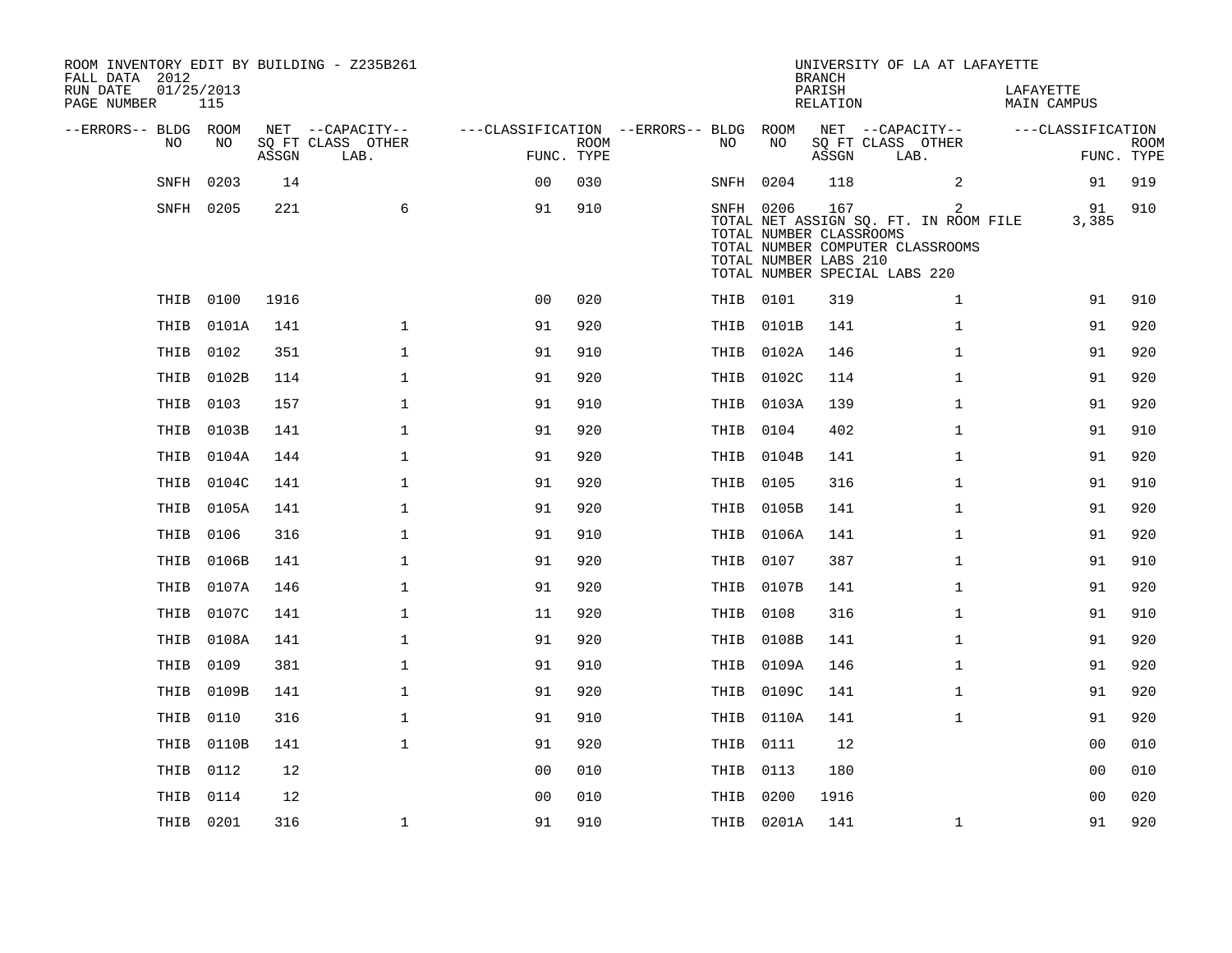| ROOM INVENTORY EDIT BY BUILDING - Z235B261<br>FALL DATA 2012<br>RUN DATE<br>PAGE NUMBER | 01/25/2013<br>116 |       |                                               |                                   |                           |           |            | <b>BRANCH</b><br>PARISH<br><b>RELATION</b> | UNIVERSITY OF LA AT LAFAYETTE                 | LAFAYETTE<br><b>MAIN CAMPUS</b> |             |
|-----------------------------------------------------------------------------------------|-------------------|-------|-----------------------------------------------|-----------------------------------|---------------------------|-----------|------------|--------------------------------------------|-----------------------------------------------|---------------------------------|-------------|
| --ERRORS-- BLDG ROOM<br>NO                                                              | NO                | ASSGN | NET --CAPACITY--<br>SQ FT CLASS OTHER<br>LAB. | ---CLASSIFICATION --ERRORS-- BLDG | <b>ROOM</b><br>FUNC. TYPE | NO        | ROOM<br>NO | ASSGN                                      | NET --CAPACITY--<br>SQ FT CLASS OTHER<br>LAB. | ---CLASSIFICATION<br>FUNC. TYPE | <b>ROOM</b> |
| THIB                                                                                    | 0201B             | 162   | $\mathbf{1}$                                  | 91                                | 920                       | THIB      | 0202       | 389                                        | $\mathbf{1}$                                  | 91                              | 910         |
| THIB                                                                                    | 0202A             | 146   | 1                                             | 91                                | 920                       | THIB      | 0202B      | 141                                        | $\mathbf{1}$                                  | 91                              | 920         |
| THIB                                                                                    | 0202C             | 141   | 1                                             | 91                                | 920                       | THIB      | 0203       | 316                                        | $\mathbf{1}$                                  | 91                              | 920         |
| THIB                                                                                    | 0203A             | 141   | $\mathbf 1$                                   | 91                                | 920                       | THIB      | 0203B      | 141                                        | $\mathbf{1}$                                  | 91                              | 920         |
| THIB                                                                                    | 0204              | 392   | $\mathbf{1}$                                  | 91                                | 910                       | THIB      | 0204A      | 146                                        | $\mathbf{1}$                                  | 91                              | 920         |
| THIB                                                                                    | 0204B             | 141   | $\mathbf 1$                                   | 91                                | 920                       | THIB      | 0204C      | 141                                        | $\mathbf{1}$                                  | 91                              | 920         |
| THIB                                                                                    | 0205              | 316   | $\mathbf{1}$                                  | 91                                | 910                       | THIB      | 0205A      | 141                                        | $\mathbf{1}$                                  | 91                              | 920         |
| THIB                                                                                    | 0205B             | 141   | $\mathbf{1}$                                  | 91                                | 920                       | THIB      | 0206       | 316                                        | $\mathbf{1}$                                  | 91                              | 910         |
| THIB                                                                                    | 0206A             | 141   | $\mathbf 1$                                   | 91                                | 920                       | THIB      | 0206B      | 141                                        | $\mathbf{1}$                                  | 91                              | 920         |
| THIB                                                                                    | 0207              | 395   | $\mathbf 1$                                   | 91                                | 910                       | THIB      | 0207A      | 146                                        | $\mathbf{1}$                                  | 91                              | 920         |
| THIB                                                                                    | 0207B             | 141   | $\mathbf 1$                                   | 91                                | 920                       | THIB      | 0207C      | 141                                        | $\mathbf{1}$                                  | 91                              | 920         |
| THIB                                                                                    | 0208              | 319   | $\mathbf 1$                                   | 91                                | 910                       | THIB      | 0208A      | 141                                        | $\mathbf{1}$                                  | 91                              | 920         |
| THIB                                                                                    | 0208B             | 141   | $\mathbf 1$                                   | 91                                | 920                       | THIB      | 0209       | 391                                        | $\mathbf{1}$                                  | 91                              | 910         |
| THIB                                                                                    | 0209A             | 146   | $\mathbf 1$                                   | 91                                | 910                       | THIB      | 0209B      | 141                                        | $\mathbf{1}$                                  | 11                              | 920         |
| THIB                                                                                    | 0209C             | 141   | $\mathbf 1$                                   | 11                                | 920                       | THIB      | 0210       | 319                                        | $\mathbf{1}$                                  | 91                              | 910         |
| THIB                                                                                    | 0210A             | 141   | $\mathbf{1}$                                  | 91                                | 920                       | THIB      | 0210B      | 141                                        | $\mathbf{1}$                                  | 91                              | 920         |
| THIB                                                                                    | 0211              | 12    |                                               | 0 <sub>0</sub>                    | 010                       | THIB      | 0212       | 12                                         |                                               | 0 <sub>0</sub>                  | 010         |
| THIB                                                                                    | 0213              | 12    |                                               | 0 <sub>0</sub>                    | 010                       | THIB      | 0214       | 12                                         |                                               | 00                              | 010         |
| THIB                                                                                    | 0300              | 1916  |                                               | 0 <sub>0</sub>                    | 020                       | THIB      | 0301       | 316                                        | $\mathbf{1}$                                  | 91                              | 910         |
| THIB                                                                                    | 0301A             | 141   | $\mathbf 1$                                   | 91                                | 920                       | THIB      | 0301B      | 141                                        | $\mathbf{1}$                                  | 91                              | 920         |
| THIB                                                                                    | 0302              | 398   | $\mathbf 1$                                   | 91                                | 910                       | THIB      | 0302A      | 144                                        | $\mathbf{1}$                                  | 91                              | 920         |
| THIB                                                                                    | 0302B             | 115   | $\mathbf 1$                                   | 91                                | 920                       | THIB      | 0302C      | 142                                        | $\mathbf{1}$                                  | 91                              | 920         |
| THIB                                                                                    | 0303              | 316   | $\mathbf 1$                                   | 91                                | 910                       | THIB      | 0303A      | 141                                        | $\mathbf{1}$                                  | 91                              | 920         |
| THIB                                                                                    | 0303B             | 141   | $\mathbf 1$                                   | 91                                | 920                       | THIB      | 0304       | 607                                        | $\mathbf{1}$                                  | 91                              | 910         |
| THIB                                                                                    | 0304A             | 146   | $\mathbf 1$                                   | 91                                | 920                       | THIB      | 0304B      | 127                                        | $\mathbf{1}$                                  | 91                              | 920         |
|                                                                                         | THIB 0304C        | 127   | $\mathbf{1}$                                  | 91                                | 920                       | THIB 0305 |            | 316                                        | $\mathbf{1}$                                  | 91                              | 910         |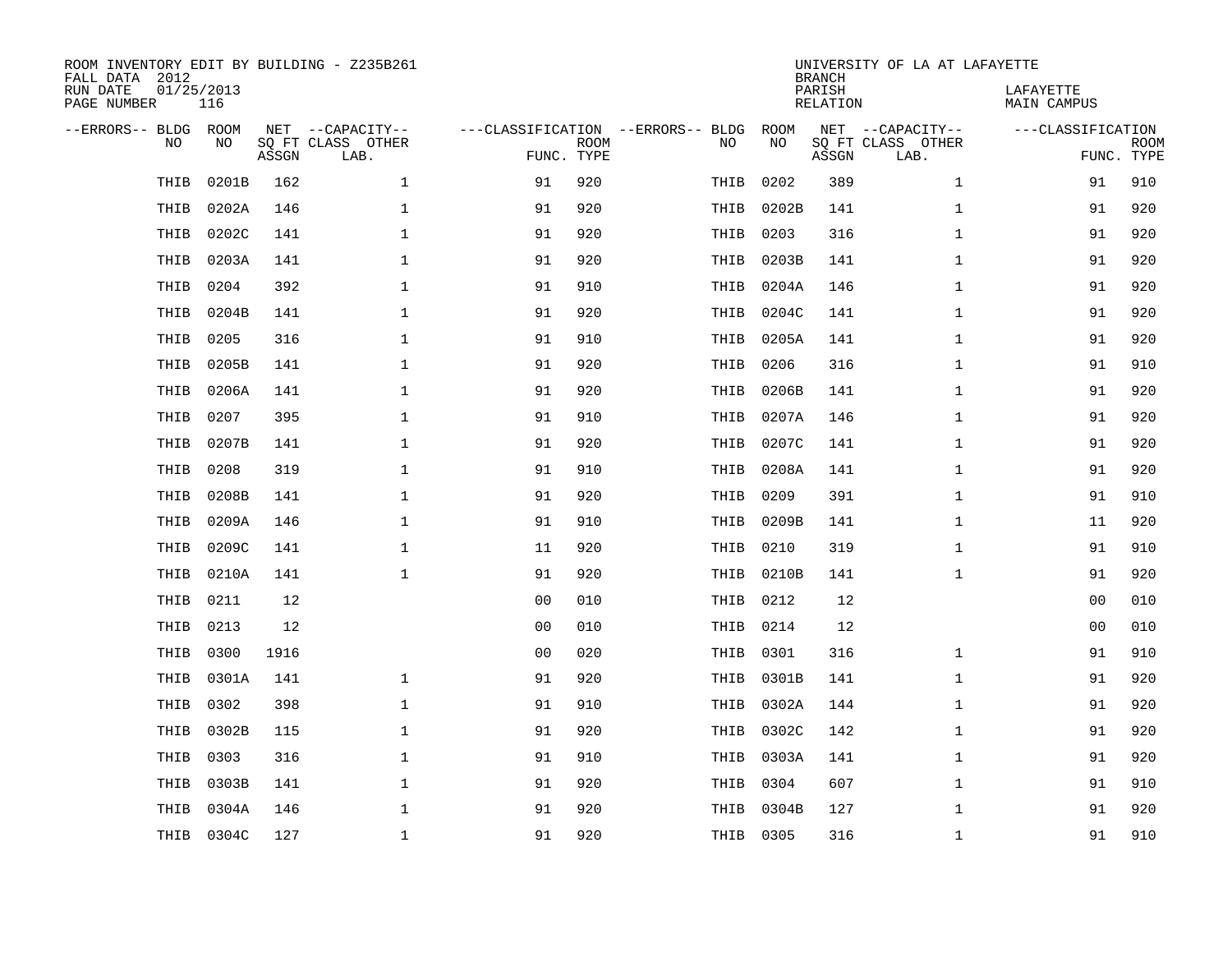| ROOM INVENTORY EDIT BY BUILDING - Z235B261<br>FALL DATA 2012 |                   |       |                           |                                        |                           |           |                                                  | <b>BRANCH</b>      | UNIVERSITY OF LA AT LAFAYETTE                                                                              |                          |                           |
|--------------------------------------------------------------|-------------------|-------|---------------------------|----------------------------------------|---------------------------|-----------|--------------------------------------------------|--------------------|------------------------------------------------------------------------------------------------------------|--------------------------|---------------------------|
| RUN DATE<br>PAGE NUMBER                                      | 01/25/2013<br>117 |       |                           |                                        |                           |           |                                                  | PARISH<br>RELATION |                                                                                                            | LAFAYETTE<br>MAIN CAMPUS |                           |
| --ERRORS-- BLDG ROOM                                         |                   |       | NET --CAPACITY--          | ---CLASSIFICATION --ERRORS-- BLDG ROOM |                           |           |                                                  |                    | NET --CAPACITY--                                                                                           | ---CLASSIFICATION        |                           |
| NO                                                           | NO                | ASSGN | SQ FT CLASS OTHER<br>LAB. |                                        | <b>ROOM</b><br>FUNC. TYPE | NO.       | NO                                               | ASSGN              | SQ FT CLASS OTHER<br>LAB.                                                                                  |                          | <b>ROOM</b><br>FUNC. TYPE |
| THIB                                                         | 0305A             | 141   | $\mathbf 1$               | 91                                     | 920                       | THIB      | 0305B                                            | 141                | $\mathbf{1}$                                                                                               | 91                       | 920                       |
| THIB                                                         | 0306              | 316   | $\mathbf{1}$              | 91                                     | 910                       | THIB      | 0306A                                            | 141                | $\mathbf{1}$                                                                                               | 91                       | 920                       |
| THIB                                                         | 0306B             | 141   | $\mathbf 1$               | 91                                     | 920                       | THIB      | 0307                                             | 389                | $\mathbf{1}$                                                                                               | 91                       | 910                       |
| THIB                                                         | 0307A             | 148   | $\mathbf{1}$              | 91                                     | 910                       | THIB      | 0307B                                            | 141                | $\mathbf{1}$                                                                                               | 91                       | 920                       |
| THIB                                                         | 0307C             | 141   | $\mathbf{1}$              | 91                                     | 920                       | THIB 0308 |                                                  | 316                | $\mathbf{1}$                                                                                               | 91                       | 910                       |
| THIB                                                         | 0308A             | 141   | $\mathbf{1}$              | 91                                     | 920                       | THIB      | 0308B                                            | 141                | $\mathbf{1}$                                                                                               | 91                       | 920                       |
| THIB                                                         | 0309              | 364   | $\mathbf 1$               | 91                                     | 910                       | THIB      | 0309A                                            | 144                | $\mathbf{1}$                                                                                               | 91                       | 920                       |
| THIB                                                         | 0309B             | 141   | $\mathbf{1}$              | 91                                     | 920                       | THIB      | 0309C                                            | 114                | $\mathbf{1}$                                                                                               | 91                       | 920                       |
| THIB                                                         | 0310              | 316   | $\mathbf 1$               | 91                                     | 910                       |           | THIB 0310A                                       | 148                | $\mathbf{1}$                                                                                               | 91                       | 920                       |
| THIB                                                         | 0310B             | 141   | $\mathbf{1}$              | 11                                     | 920                       | THIB 0311 |                                                  | 44                 |                                                                                                            | 00                       | 010                       |
| THIB                                                         | 0312              | 114   |                           | 0 <sub>0</sub>                         | 010                       | THIB 0313 |                                                  | 12                 |                                                                                                            | 00                       | 010                       |
|                                                              | THIB 0314         | 12    |                           | 0 <sub>0</sub>                         | 010                       |           | TOTAL NUMBER CLASSROOMS<br>TOTAL NUMBER LABS 210 |                    | TOTAL NET ASSIGN SQ. FT. IN ROOM FILE<br>TOTAL NUMBER COMPUTER CLASSROOMS<br>TOTAL NUMBER SPECIAL LABS 220 | 20,484                   |                           |
|                                                              | TRAH 0100         | 1918  |                           | 0 <sub>0</sub>                         | 020                       | TRAH 0101 |                                                  | 316                | $\mathbf{1}$                                                                                               | 91                       | 910                       |
| TRAH                                                         | 0101A             | 141   | $\mathbf{1}$              | 91                                     | 920                       |           | TRAH 0101B                                       | 141                | $\mathbf{1}$                                                                                               | 91                       | 920                       |
| TRAH                                                         | 0102              | 391   | $\mathbf{1}$              | 91                                     | 910                       |           | TRAH 0102A                                       | 146                | $\mathbf{1}$                                                                                               | 91                       | 920                       |
| TRAH                                                         | 0102B             | 141   | $\mathbf{1}$              | 91                                     | 920                       |           | TRAH 0102C                                       | 141                | $\mathbf{1}$                                                                                               | 11                       | 920                       |
|                                                              | TRAH 0103         | 316   | $\mathbf{1}$              | 91                                     | 910                       |           | TRAH 0103A                                       | 141                | $\mathbf{1}$                                                                                               | 91                       | 920                       |
| TRAH                                                         | 0103B             | 141   | $\mathbf 1$               | 91                                     | 920                       | TRAH 0104 |                                                  | 402                | $\mathbf{1}$                                                                                               | 91                       | 910                       |
| TRAH                                                         | 0104A             | 146   | $\mathbf 1$               | 91                                     | 920                       |           | TRAH 0104B                                       | 135                | $\mathbf{1}$                                                                                               | 91                       | 920                       |
| TRAH                                                         | 0104C             | 135   | $\mathbf 1$               | 11                                     | 920                       | TRAH 0105 |                                                  | 316                | $\mathbf{1}$                                                                                               | 91                       | 910                       |
| TRAH                                                         | 0105A             | 141   | $\mathbf 1$               | 91                                     | 920                       |           | TRAH 0105B                                       | 141                | $\mathbf{1}$                                                                                               | 91                       | 920                       |
| TRAH                                                         | 0106              | 316   | $\mathbf 1$               | 91                                     | 920                       |           | TRAH 0106A                                       | 141                | $\mathbf{1}$                                                                                               | 91                       | 920                       |
|                                                              | TRAH 0106B        | 141   | $\mathbf{1}$              | 91                                     | 920                       | TRAH 0107 |                                                  | 393                | $\mathbf{1}$                                                                                               | 91                       | 920                       |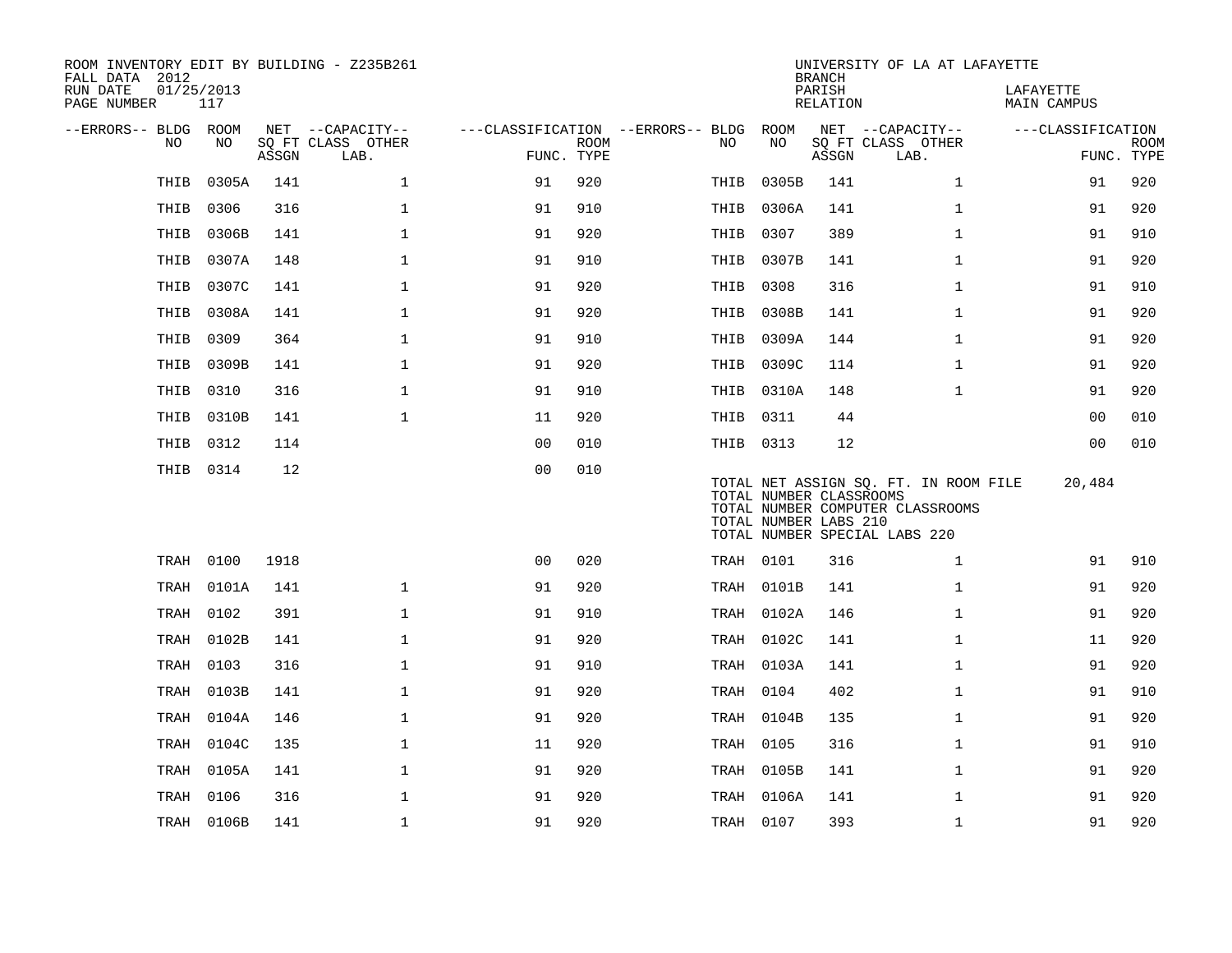| ROOM INVENTORY EDIT BY BUILDING - Z235B261<br>FALL DATA 2012<br>RUN DATE<br>PAGE NUMBER | 01/25/2013<br>118 |       |                                       |                                   |             |           |            | <b>BRANCH</b><br>PARISH | UNIVERSITY OF LA AT LAFAYETTE         | LAFAYETTE          |             |
|-----------------------------------------------------------------------------------------|-------------------|-------|---------------------------------------|-----------------------------------|-------------|-----------|------------|-------------------------|---------------------------------------|--------------------|-------------|
|                                                                                         |                   |       |                                       |                                   |             |           |            | <b>RELATION</b>         |                                       | <b>MAIN CAMPUS</b> |             |
| --ERRORS-- BLDG ROOM<br>NO                                                              | NO                |       | NET --CAPACITY--<br>SQ FT CLASS OTHER | ---CLASSIFICATION --ERRORS-- BLDG | <b>ROOM</b> | NO        | ROOM<br>NO |                         | NET --CAPACITY--<br>SQ FT CLASS OTHER | ---CLASSIFICATION  | <b>ROOM</b> |
|                                                                                         |                   | ASSGN | LAB.                                  |                                   | FUNC. TYPE  |           |            | ASSGN                   | LAB.                                  | FUNC. TYPE         |             |
| TRAH                                                                                    | 0107A             | 149   | $\mathbf{1}$                          | 91                                | 920         | TRAH      | 0107B      | 141                     | $\mathbf{1}$                          | 91                 | 920         |
| TRAH                                                                                    | 0107C             | 141   | $\mathbf 1$                           | 11                                | 920         | TRAH      | 0108       | 316                     | $\mathbf{1}$                          | 91                 | 920         |
| TRAH                                                                                    | 0108A             | 141   | $\mathbf 1$                           | 91                                | 920         | TRAH      | 0108B      | 141                     | $\mathbf{1}$                          | 91                 | 920         |
| TRAH                                                                                    | 0109              | 395   | $\mathbf 1$                           | 91                                | 910         |           | TRAH 0109A | 146                     | $\mathbf{1}$                          | 91                 | 920         |
| TRAH                                                                                    | 0109B             | 141   | $\mathbf 1$                           | 91                                | 920         |           | TRAH 0109C | 141                     | $\mathbf{1}$                          | 11                 | 920         |
| TRAH                                                                                    | 0110              | 316   | $\mathbf 1$                           | 91                                | 920         |           | TRAH 0110A | 141                     | $\mathbf{1}$                          | 91                 | 920         |
| TRAH                                                                                    | 0110B             | 141   | $\mathbf{1}$                          | 91                                | 920         | TRAH 0111 |            | 12                      |                                       | 00                 | 010         |
| TRAH                                                                                    | 0112              | 12    |                                       | 0 <sub>0</sub>                    | 010         | TRAH 0113 |            | 12                      |                                       | 0 <sub>0</sub>     | 010         |
| TRAH                                                                                    | 0114              | 12    |                                       | 0 <sub>0</sub>                    | 010         | TRAH      | 0200       | 1918                    |                                       | 0 <sub>0</sub>     | 020         |
| TRAH                                                                                    | 0201              | 316   | 1                                     | 91                                | 910         |           | TRAH 0201A | 141                     | $\mathbf{1}$                          | 91                 | 920         |
| TRAH                                                                                    | 0201B             | 141   | $\mathbf{1}$                          | 91                                | 920         | TRAH      | 0202       | 384                     | $\mathbf{1}$                          | 91                 | 920         |
| TRAH                                                                                    | 0202A             | 148   | $\mathbf 1$                           | 91                                | 920         |           | TRAH 0202B | 141                     | $\mathbf{1}$                          | 91                 | 920         |
| TRAH                                                                                    | 0202C             | 141   | $\mathbf{1}$                          | 11                                | 920         | TRAH      | 0203       | 316                     | $\mathbf{1}$                          | 91                 | 910         |
| TRAH                                                                                    | 0203A             | 141   | $\mathbf{1}$                          | 91                                | 920         | TRAH      | 0203B      | 141                     | $\mathbf{1}$                          | 91                 | 920         |
| TRAH                                                                                    | 0204              | 389   | 1                                     | 91                                | 910         | TRAH      | 0204A      | 150                     | $\mathbf{1}$                          | 91                 | 920         |
| TRAH                                                                                    | 0204B             | 141   | 1                                     | 91                                | 920         |           | TRAH 0204C | 141                     | $\mathbf{1}$                          | 11                 | 920         |
| TRAH                                                                                    | 0205              | 316   | $\mathbf 1$                           | 91                                | 910         | TRAH      | 0205A      | 141                     | $\mathbf{1}$                          | 91                 | 920         |
| TRAH                                                                                    | 0205B             | 141   | 1                                     | 91                                | 920         | TRAH      | 0206       | 316                     | $\mathbf{1}$                          | 91                 | 910         |
| TRAH                                                                                    | 0206A             | 141   | $\mathbf 1$                           | 91                                | 920         | TRAH      | 0206B      | 141                     | $\mathbf{1}$                          | 91                 | 920         |
| TRAH                                                                                    | 0207              | 357   | $\mathbf 1$                           | 91                                | 910         | TRAH      | 0207A      | 144                     | $\mathbf{1}$                          | 91                 | 920         |
| TRAH                                                                                    | 0207B             | 141   | $\mathbf{1}$                          | 91                                | 920         | TRAH      | 0207C      | 141                     | $\mathbf{1}$                          | 11                 | 920         |
| TRAH                                                                                    | 0208              | 316   | $\mathbf{1}$                          | 91                                | 910         | TRAH      | 0208A      | 141                     | $\mathbf{1}$                          | 91                 | 920         |
| TRAH                                                                                    | 0208B             | 141   | $\mathbf{1}$                          | 91                                | 920         | TRAH      | 0209       | 396                     | $\mathbf{1}$                          | 91                 | 910         |
| TRAH                                                                                    | 0209A             | 150   | $\mathbf 1$                           | 91                                | 920         | TRAH      | 0209B      | 141                     | $\mathbf{1}$                          | 91                 | 920         |
| TRAH                                                                                    | 0209C             | 141   | $\mathbf 1$                           | 11                                | 920         | TRAH      | 0210       | 316                     | $\mathbf{1}$                          | 91                 | 920         |
|                                                                                         | TRAH 0210A        | 141   | 1                                     | 91                                | 920         |           | TRAH 0210B | 141                     | $\mathbf{1}$                          | 91                 | 920         |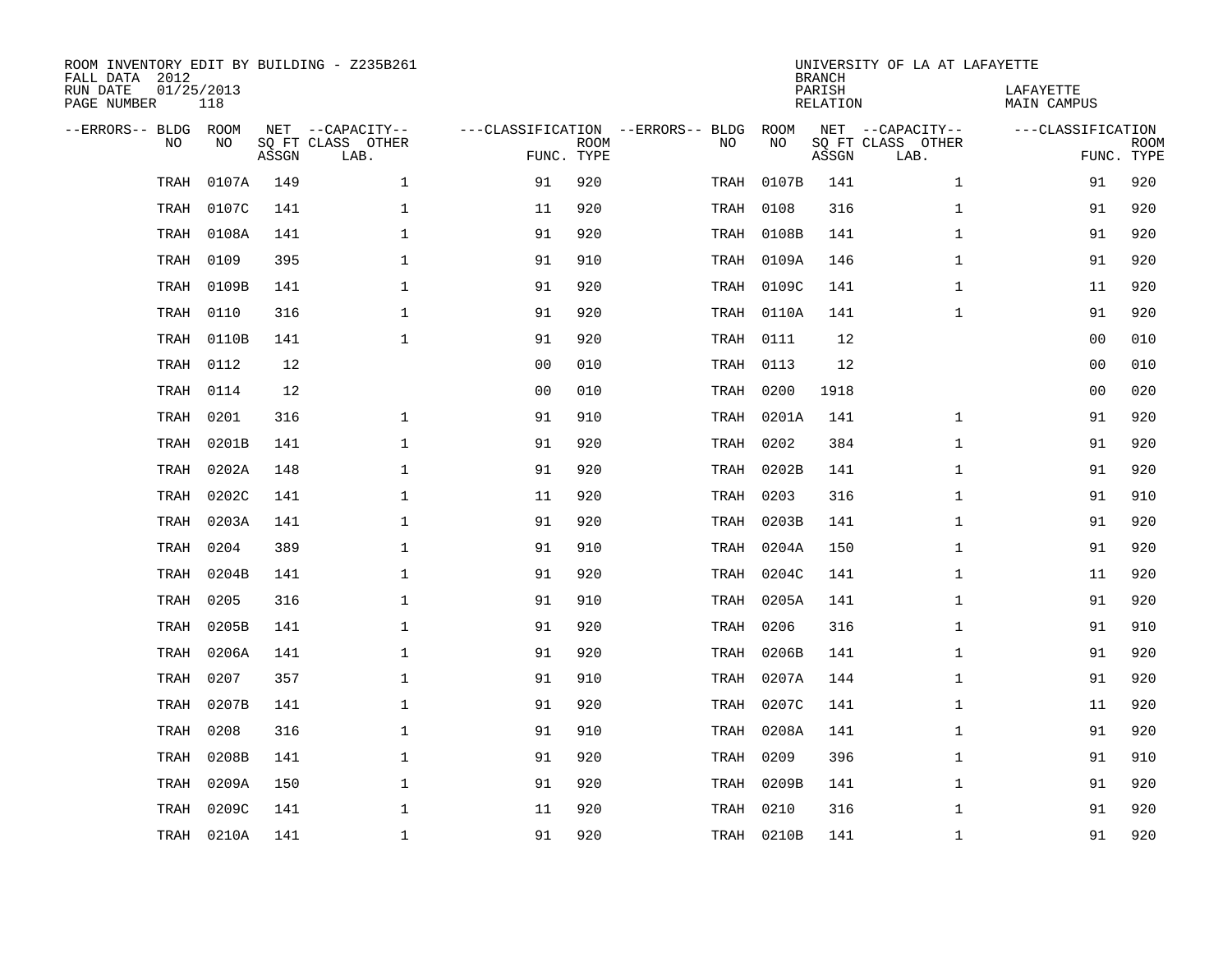| ROOM INVENTORY EDIT BY BUILDING - Z235B261<br>FALL DATA 2012<br>RUN DATE<br>PAGE NUMBER | 01/25/2013<br>119 |       |                                               |                                                 |             |     |      |                                                               | <b>BRANCH</b><br>PARISH<br>RELATION | UNIVERSITY OF LA AT LAFAYETTE                                             | LAFAYETTE<br>MAIN CAMPUS |                    |
|-----------------------------------------------------------------------------------------|-------------------|-------|-----------------------------------------------|-------------------------------------------------|-------------|-----|------|---------------------------------------------------------------|-------------------------------------|---------------------------------------------------------------------------|--------------------------|--------------------|
| --ERRORS-- BLDG ROOM<br>NO.                                                             | NO                | ASSGN | NET --CAPACITY--<br>SQ FT CLASS OTHER<br>LAB. | ---CLASSIFICATION --ERRORS-- BLDG<br>FUNC. TYPE | <b>ROOM</b> | NO. |      | ROOM<br>NO                                                    | ASSGN                               | NET --CAPACITY--<br>SQ FT CLASS OTHER<br>LAB.                             | ---CLASSIFICATION        | ROOM<br>FUNC. TYPE |
| TRAH                                                                                    | 0210C             | 140   | $\mathbf 1$                                   | 11                                              | 920         |     | TRAH | 0211                                                          | 12                                  |                                                                           | 00                       | 010                |
| TRAH                                                                                    | 0212              | 12    |                                               | 0 <sub>0</sub>                                  | 010         |     | TRAH | 0213                                                          | 12                                  |                                                                           | 0 <sub>0</sub>           | 010                |
| TRAH                                                                                    | 0214              | 12    |                                               | 0 <sub>0</sub>                                  | 010         |     |      | TRAH 0300                                                     | 1918                                |                                                                           | 0 <sub>0</sub>           | 020                |
| TRAH                                                                                    | 0301              | 316   | $\mathbf{1}$                                  | 91                                              | 910         |     |      | TRAH 0301A                                                    | 141                                 | $\mathbf{1}$                                                              | 91                       | 920                |
| TRAH                                                                                    | 0301B             | 141   | $\mathbf{1}$                                  | 11                                              | 920         |     |      | TRAH 0301C                                                    | 140                                 | $\mathbf{1}$                                                              | 11                       | 920                |
| TRAH                                                                                    | 0302              | 407   | $\mathbf 1$                                   | 91                                              | 910         |     |      | TRAH 0302A                                                    | 144                                 | $\mathbf{1}$                                                              | 91                       | 920                |
| TRAH                                                                                    | 0302B             | 140   | $\mathbf{1}$                                  | 91                                              | 920         |     |      | TRAH 0302C                                                    | 141                                 | $\mathbf{1}$                                                              | 11                       | 920                |
| TRAH                                                                                    | 0303              | 316   | $\mathbf 1$                                   | 91                                              | 920         |     |      | TRAH 0303A                                                    | 141                                 | $\mathbf{1}$                                                              | 91                       | 920                |
| TRAH                                                                                    | 0303B             | 141   | $\mathbf 1$                                   | 91                                              | 920         |     |      | TRAH 0303C                                                    | 140                                 | $\mathbf{1}$                                                              | 11                       | 920                |
| TRAH                                                                                    | 0304              | 438   | $\mathbf 1$                                   | 91                                              | 910         |     |      | TRAH 0304A                                                    | 146                                 | $\mathbf{1}$                                                              | 91                       | 920                |
| TRAH                                                                                    | 0304B             | 141   | $\mathbf{1}$                                  | 91                                              | 920         |     |      | TRAH 0304C                                                    | 141                                 | $\mathbf{1}$                                                              | 11                       | 920                |
| TRAH                                                                                    | 0305              | 316   | $\mathbf 1$                                   | 91                                              | 910         |     |      | TRAH 0305A                                                    | 141                                 | $\mathbf{1}$                                                              | 91                       | 920                |
| TRAH                                                                                    | 0305B             | 141   | $\mathbf 1$                                   | 91                                              | 920         |     |      | TRAH 0306                                                     | 316                                 | $\mathbf{1}$                                                              | 91                       | 910                |
| TRAH                                                                                    | 0306A             | 141   | $\mathbf{1}$                                  | 91                                              | 920         |     |      | TRAH 0306B                                                    | 141                                 | $\mathbf{1}$                                                              | 91                       | 920                |
| TRAH                                                                                    | 0307              | 404   | $\mathbf{1}$                                  | 91                                              | 910         |     |      | TRAH 0307A                                                    | 150                                 | $\mathbf{1}$                                                              | 91                       | 920                |
|                                                                                         | TRAH 0307B        | 141   | $\mathbf 1$                                   | 91                                              | 920         |     |      | TRAH 0307C                                                    | 141                                 | $\mathbf{1}$                                                              | 91                       | 920                |
| TRAH                                                                                    | 0308              | 316   | $\mathbf{1}$                                  | 91                                              | 910         |     |      | TRAH 0308A                                                    | 141                                 | $\mathbf{1}$                                                              | 91                       | 920                |
| TRAH                                                                                    | 0308B             | 141   | $\mathbf 1$                                   | 91                                              | 920         |     |      | TRAH 0309                                                     | 422                                 | $\mathbf{1}$                                                              | 91                       | 910                |
| TRAH                                                                                    | 0309A             | 150   | 1                                             | 91                                              | 920         |     |      | TRAH 0309B                                                    | 141                                 | $\mathbf{1}$                                                              | 91                       | 920                |
| TRAH                                                                                    | 0309C             | 141   | $\mathbf 1$                                   | 11                                              | 920         |     |      | TRAH 0310                                                     | 316                                 | $\mathbf{1}$                                                              | 91                       | 920                |
| TRAH                                                                                    | 0310A             | 141   | $\mathbf{1}$                                  | 91                                              | 920         |     |      | TRAH 0310B                                                    | 141                                 | $\mathbf{1}$                                                              | 91                       | 920                |
| TRAH                                                                                    | 0311              | 12    |                                               | 0 <sub>0</sub>                                  | 010         |     |      | TRAH 0312                                                     | 12                                  |                                                                           | 00                       | 010                |
|                                                                                         | TRAH 0313         | 12    |                                               | 0 <sub>0</sub>                                  | 010         |     |      | TRAH 0314<br>TOTAL NUMBER CLASSROOMS<br>TOTAL NUMBER LABS 210 | 12                                  | TOTAL NET ASSIGN SQ. FT. IN ROOM FILE<br>TOTAL NUMBER COMPUTER CLASSROOMS | 00<br>21,102             | 010                |

TOTAL NUMBER SPECIAL LABS 220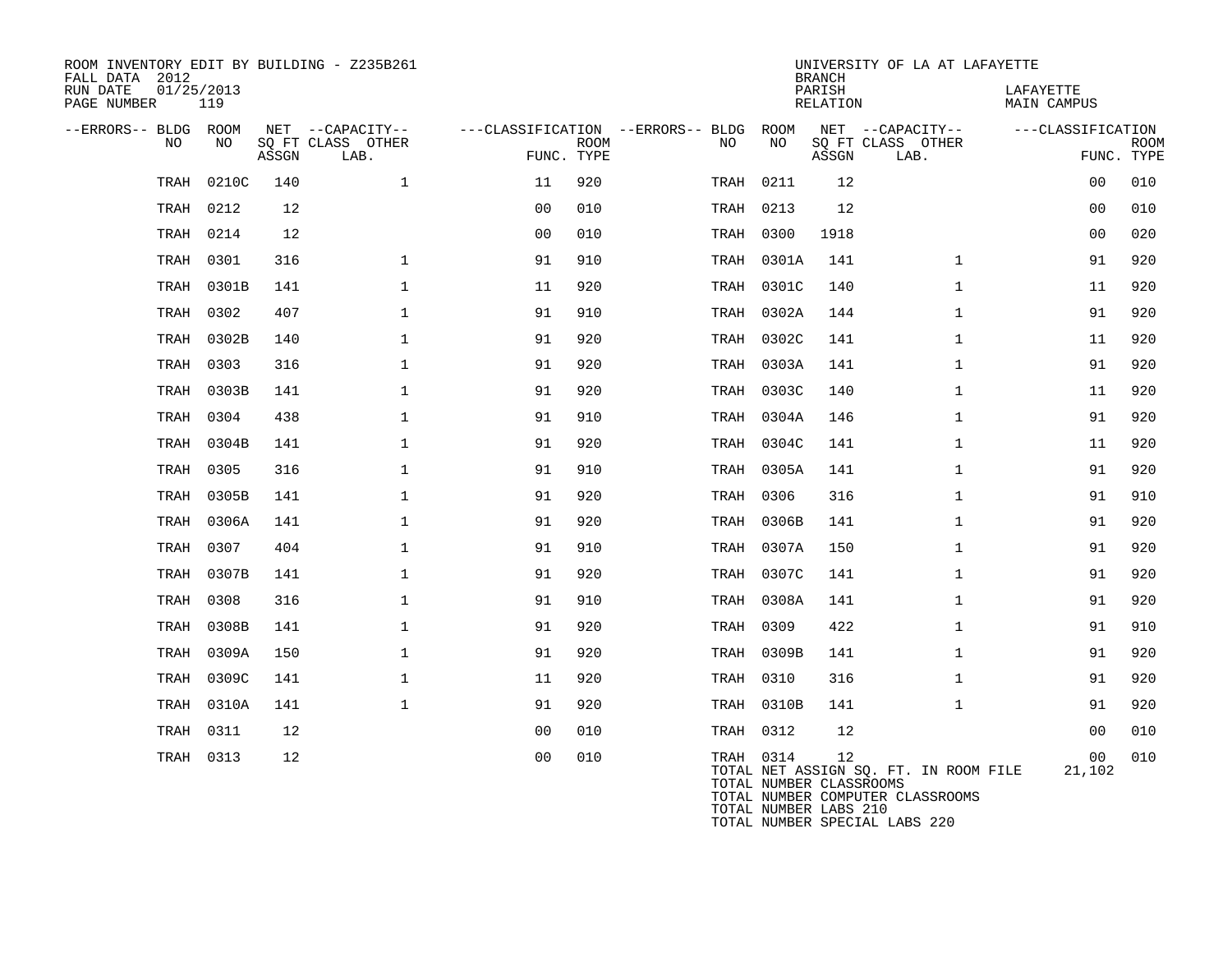| ROOM INVENTORY EDIT BY BUILDING - Z235B261<br>FALL DATA 2012 |            |       |                           |                                        |      |      |                                                                      | <b>BRANCH</b>      | UNIVERSITY OF LA AT LAFAYETTE                                                                                   |                          |             |
|--------------------------------------------------------------|------------|-------|---------------------------|----------------------------------------|------|------|----------------------------------------------------------------------|--------------------|-----------------------------------------------------------------------------------------------------------------|--------------------------|-------------|
| RUN DATE<br>01/25/2013<br>PAGE NUMBER                        | 120        |       |                           |                                        |      |      |                                                                      | PARISH<br>RELATION |                                                                                                                 | LAFAYETTE<br>MAIN CAMPUS |             |
| --ERRORS-- BLDG ROOM                                         |            |       | NET --CAPACITY--          | ---CLASSIFICATION --ERRORS-- BLDG ROOM |      |      |                                                                      |                    | NET --CAPACITY--                                                                                                | ---CLASSIFICATION        |             |
| NO                                                           | NO.        | ASSGN | SQ FT CLASS OTHER<br>LAB. | FUNC. TYPE                             | ROOM | NO   | NO                                                                   | ASSGN              | SQ FT CLASS OTHER<br>LAB.                                                                                       | FUNC. TYPE               | <b>ROOM</b> |
| TSCG                                                         | 0100       | 122   |                           | 0 <sup>0</sup>                         | 020  | TSCG | 0100A                                                                | 42                 | $\overline{4}$                                                                                                  | 0 <sub>0</sub>           | 020         |
|                                                              | TSCG 0100B | 42    | $\overline{4}$            | 0 <sub>0</sub>                         | 020  | TSCG | 0100C                                                                | 129                |                                                                                                                 | 0 <sub>0</sub>           | 020         |
|                                                              | TSCG 0100D | 185   |                           | 0 <sub>0</sub>                         | 020  | TSCG | 0101                                                                 | 63                 | $\mathbf{1}$                                                                                                    | 00                       | 030         |
|                                                              | TSCG 0102  | 120   | $\mathbf 1$               | 00                                     | 030  | TSCG | 0103 32400                                                           |                    |                                                                                                                 | 63                       | 740         |
| TSCG                                                         | 0104       | 3060  |                           | 63                                     | 745  | TSCG | 0200                                                                 | 122                |                                                                                                                 | 0 <sub>0</sub>           | 020         |
| TSCG                                                         | 0200A      | 45    | $\overline{4}$            | 0 <sub>0</sub>                         | 020  | TSCG | 0200B                                                                | 45                 | $\overline{4}$                                                                                                  | 00                       | 020         |
|                                                              | TSCG 0200C | 159   |                           | 0 <sub>0</sub>                         | 020  | TSCG | 0200D                                                                | 178                |                                                                                                                 | 0 <sub>0</sub>           | 020         |
| TSCG                                                         | 0201       | 62    | $\mathbf 1$               | 0 <sub>0</sub>                         | 030  | TSCG |                                                                      | 0202 32400         |                                                                                                                 | 63                       | 740         |
| TSCG                                                         | 0300       | 122   |                           | 0 <sub>0</sub>                         | 020  | TSCG | 0300A                                                                | 52                 | 4                                                                                                               | 0 <sub>0</sub>           | 020         |
| TSCG                                                         | 0300B      | 42    | $\overline{4}$            | 0 <sub>0</sub>                         | 020  |      | TSCG 0300C                                                           | 159                |                                                                                                                 | 0 <sub>0</sub>           | 020         |
|                                                              | TSCG 0300D | 182   |                           | 0 <sub>0</sub>                         | 020  | TSCG | 0301                                                                 | 57                 | $\mathbf{1}$                                                                                                    | 0 <sub>0</sub>           | 030         |
| TSCG                                                         | 0302 32400 |       |                           | 63                                     | 740  | TSCG | 0400                                                                 | 121                |                                                                                                                 | 00                       | 020         |
| TSCG                                                         | 0400A      | 42    | $\overline{4}$            | 0 <sub>0</sub>                         | 020  | TSCG | 0400B                                                                | 42                 | 4                                                                                                               | 00                       | 020         |
| TSCG                                                         | 0400C      | 159   |                           | 0 <sub>0</sub>                         | 020  | TSCG | 0400D                                                                | 204                |                                                                                                                 | 0 <sub>0</sub>           | 020         |
|                                                              | TSCG 0401  | 62    | $\mathbf{1}$              | 0 <sub>0</sub>                         | 030  |      | TSCG 0402 32400<br>TOTAL NUMBER CLASSROOMS<br>TOTAL NUMBER LABS 210  |                    | TOTAL NET ASSIGN SQ. FT. IN ROOM FILE<br>TOTAL NUMBER COMPUTER CLASSROOMS<br>TOTAL NUMBER SPECIAL LABS 220      | 63<br>132,660            | 740         |
|                                                              | TSTB 0101  | 26    | $\mathbf{1}$              | 11                                     | 660  |      | <b>TSTB</b> 0102<br>TOTAL NUMBER CLASSROOMS<br>TOTAL NUMBER LABS 210 | 26                 | 1<br>TOTAL NET ASSIGN SQ. FT. IN ROOM FILE<br>TOTAL NUMBER COMPUTER CLASSROOMS<br>TOTAL NUMBER SPECIAL LABS 220 | 52                       | 11 660      |
| UAM1                                                         | 0100       | 378   |                           | 0 <sub>0</sub>                         | 020  |      | UAM1 0100A                                                           | 114                |                                                                                                                 | 00                       | 020         |
| UAM1                                                         | 0100B      | 105   |                           | 0 <sub>0</sub>                         | 020  |      | UAM1 0101                                                            | 400                | 2                                                                                                               | 11                       | 310         |
| UAM1                                                         | 0102       | 396   | 2                         | 11                                     | 310  |      | UAM1 0103                                                            | 332                | $\mathbf{1}$                                                                                                    | 11                       | 310         |
| UAM1                                                         | 0104       | 53    | 2                         | 0 <sub>0</sub>                         | 030  |      | UAM1 0105                                                            | 68                 | $\mathbf{1}$                                                                                                    | 0 <sub>0</sub>           | 030         |
|                                                              | UAM1 0106  | 58    |                           | 0 <sub>0</sub>                         | 010  |      | UAM1 0110                                                            | 102                | $\mathbf{1}$                                                                                                    | 11                       | 310         |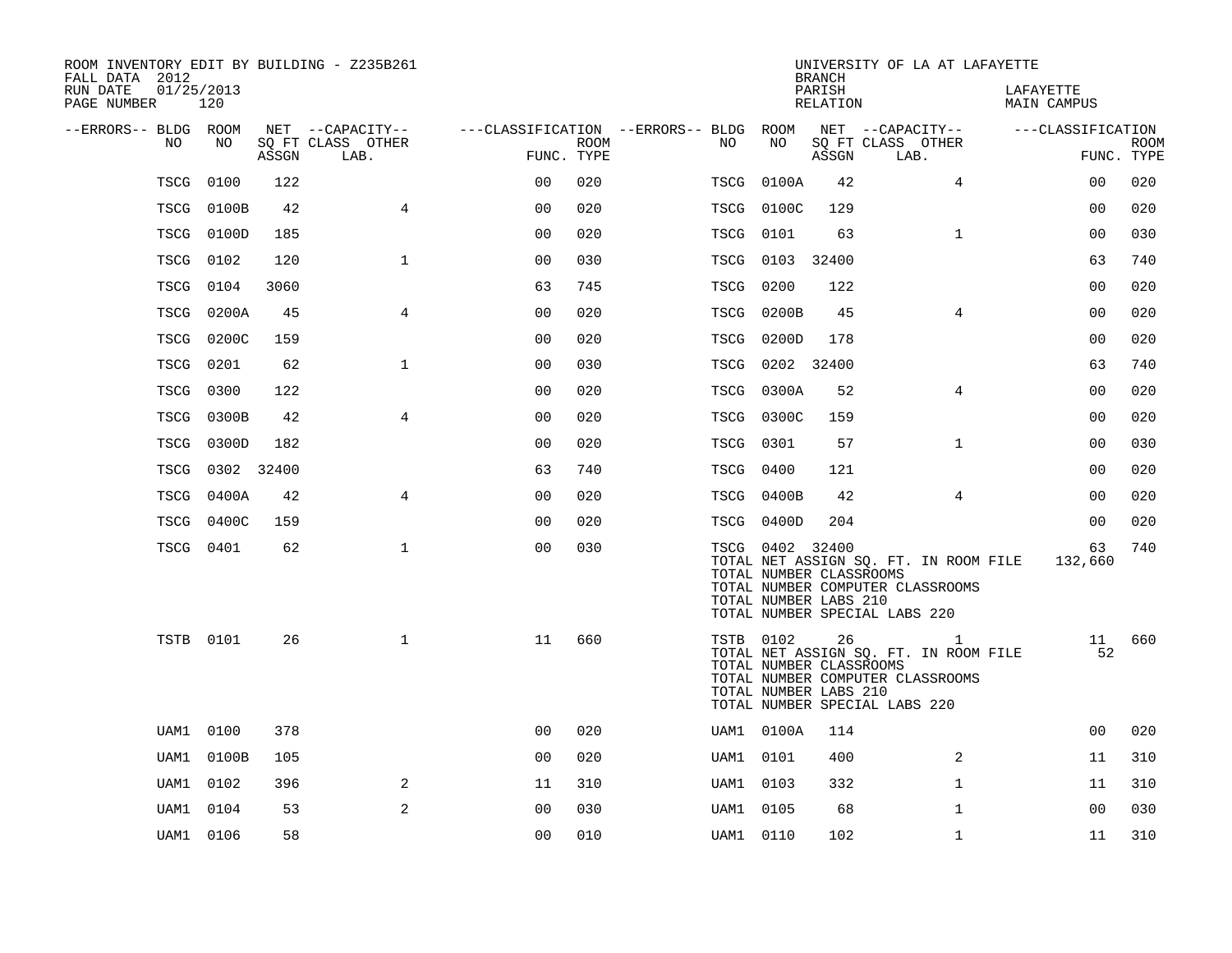| ROOM INVENTORY EDIT BY BUILDING - Z235B261<br>FALL DATA 2012 |                   |                                 |                           |                                        |             |           |                                                  | <b>BRANCH</b>             | UNIVERSITY OF LA AT LAFAYETTE                                                                              |                                 |                           |
|--------------------------------------------------------------|-------------------|---------------------------------|---------------------------|----------------------------------------|-------------|-----------|--------------------------------------------------|---------------------------|------------------------------------------------------------------------------------------------------------|---------------------------------|---------------------------|
| RUN DATE<br>PAGE NUMBER                                      | 01/25/2013<br>121 |                                 |                           |                                        |             |           |                                                  | PARISH<br><b>RELATION</b> |                                                                                                            | LAFAYETTE<br><b>MAIN CAMPUS</b> |                           |
| --ERRORS-- BLDG ROOM                                         | NO                |                                 | NET --CAPACITY--          | ---CLASSIFICATION --ERRORS-- BLDG ROOM | <b>ROOM</b> |           | NO                                               |                           | NET --CAPACITY--                                                                                           | ---CLASSIFICATION               |                           |
| NO                                                           |                   | $\operatorname{\mathsf{ASSGN}}$ | SQ FT CLASS OTHER<br>LAB. | FUNC. TYPE                             |             | NO.       |                                                  | ASSGN                     | SQ FT CLASS OTHER<br>LAB.                                                                                  |                                 | <b>ROOM</b><br>FUNC. TYPE |
| UAM1                                                         | 0200              | 385                             |                           | 0 <sup>0</sup>                         | 020         | UAM1      | 0200A                                            | 94                        |                                                                                                            | 0 <sub>0</sub>                  | 020                       |
| UAM1                                                         | 0200B             | 32                              |                           | 00                                     | 020         | UAM1 0201 |                                                  | 764                       |                                                                                                            | 11                              | 680                       |
| UAM1                                                         | 0202              | 407                             | 2                         | 11                                     | 310         | UAM1      | 0203                                             | 112                       | 2                                                                                                          | 11                              | 635                       |
| UAM1                                                         | 0204              | 36                              |                           | 00                                     | 030         | UAM1 0205 |                                                  | 180                       |                                                                                                            | 11                              | 730                       |
| UAM1                                                         | 0206              | 80                              |                           | 11                                     | 730         |           | TOTAL NUMBER CLASSROOMS<br>TOTAL NUMBER LABS 210 |                           | TOTAL NET ASSIGN SO. FT. IN ROOM FILE<br>TOTAL NUMBER COMPUTER CLASSROOMS<br>TOTAL NUMBER SPECIAL LABS 220 | 2,773                           |                           |
|                                                              | VOOR 0100         | 1918                            |                           | 0 <sub>0</sub>                         | 020         | VOOR 0101 |                                                  | 316                       | $\mathbf{1}$                                                                                               | 91                              | 910                       |
|                                                              | VOOR 0101A        | 141                             | $\mathbf{1}$              | 91                                     | 920         |           | VOOR 0101B                                       | 141                       | $\mathbf{1}$                                                                                               | 91                              | 920                       |
|                                                              | VOOR 0102         | 316                             | $\mathbf 1$               | 91                                     | 910         |           | VOOR 0102A                                       | 262                       | $\mathbf{1}$                                                                                               | 91                              | 920                       |
|                                                              | VOOR 0103         | 316                             | $\mathbf{1}$              | 91                                     | 910         |           | VOOR 0103A                                       | 141                       | $\mathbf{1}$                                                                                               | 91                              | 920                       |
|                                                              | VOOR 0103B        | 141                             | $\mathbf{1}$              | 91                                     | 920         | VOOR 0104 |                                                  | 316                       | $\mathbf{1}$                                                                                               | 91                              | 910                       |
|                                                              | VOOR 0104A        | 259                             | $\mathbf{1}$              | 91                                     | 920         | VOOR 0105 |                                                  | 316                       | $\mathbf{1}$                                                                                               | 91                              | 910                       |
|                                                              | VOOR 0105A        | 141                             | $\mathbf 1$               | 91                                     | 910         |           | VOOR 0105B                                       | 141                       | $\mathbf{1}$                                                                                               | 91                              | 920                       |
|                                                              | VOOR 0106         | 316                             | $\mathbf 1$               | 91                                     | 910         |           | VOOR 0106A                                       | 141                       | $\mathbf{1}$                                                                                               | 91                              | 920                       |
| VOOR                                                         | 0106B             | 141                             | $\mathbf{1}$              | 91                                     | 920         | VOOR 0107 |                                                  | 316                       | $\mathbf{1}$                                                                                               | 91                              | 910                       |
|                                                              | VOOR 0107A        | 274                             | $\mathbf 1$               | 91                                     | 920         | VOOR 0108 |                                                  | 316                       | $\mathbf{1}$                                                                                               | 91                              | 910                       |
|                                                              | VOOR 0108A        | 141                             | $\mathbf 1$               | 91                                     | 920         |           | VOOR 0108B                                       | 141                       | $\mathbf{1}$                                                                                               | 91                              | 920                       |
|                                                              | VOOR 0109         | 305                             | $\mathbf 1$               | 91                                     | 910         |           | VOOR 0109A                                       | 259                       | $\mathbf{1}$                                                                                               | 91                              | 920                       |
|                                                              | VOOR 0110         | 316                             | $\mathbf{1}$              | 91                                     | 910         |           | VOOR 0110A                                       | 141                       | $\mathbf{1}$                                                                                               | 91                              | 920                       |
|                                                              | VOOR 0110B        | 141                             | $\mathbf{1}$              | 91                                     | 920         | VOOR 0111 |                                                  | 12                        |                                                                                                            | 0 <sub>0</sub>                  | 010                       |
|                                                              | VOOR 0112         | 12                              |                           | 0 <sub>0</sub>                         | 010         | VOOR 0113 |                                                  | 12                        |                                                                                                            | 00                              | 010                       |
|                                                              | VOOR 0114         | 12                              |                           | 0 <sub>0</sub>                         | 010         | VOOR 0200 |                                                  | 1918                      |                                                                                                            | 00                              | 020                       |
| VOOR                                                         | 0201              | 279                             | $\mathbf 1$               | 91                                     | 910         |           | VOOR 0201A                                       | 141                       | $\mathbf{1}$                                                                                               | 91                              | 920                       |
|                                                              | VOOR 0201B        | 141                             | $\mathbf{1}$              | 91                                     | 920         | VOOR 0202 |                                                  | 327                       | $\mathbf{1}$                                                                                               | 91                              | 910                       |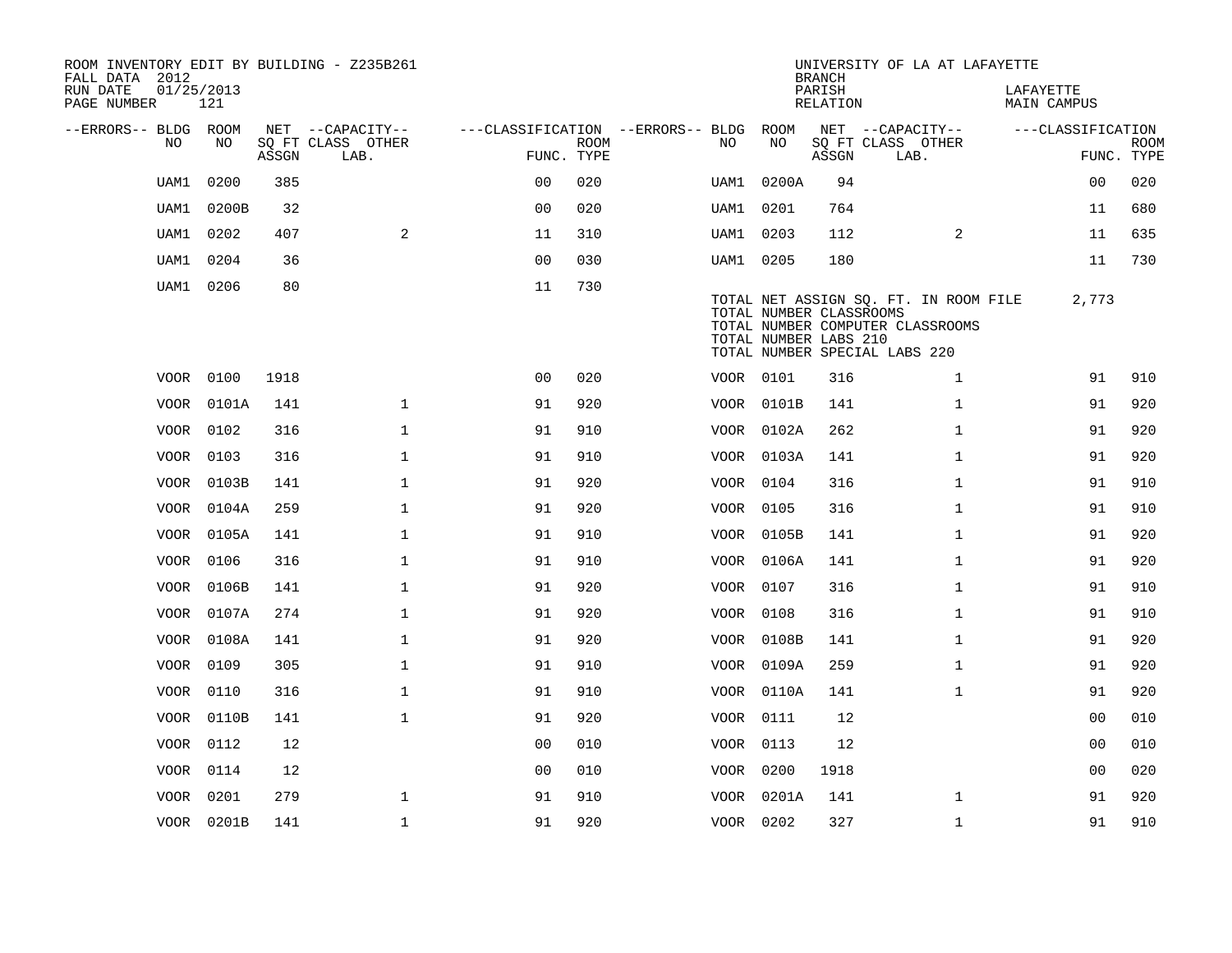| ROOM INVENTORY EDIT BY BUILDING - Z235B261<br>FALL DATA 2012 |                   |       |                           |                                   |             |      |            | <b>BRANCH</b>             | UNIVERSITY OF LA AT LAFAYETTE |                                 |             |
|--------------------------------------------------------------|-------------------|-------|---------------------------|-----------------------------------|-------------|------|------------|---------------------------|-------------------------------|---------------------------------|-------------|
| RUN DATE<br>PAGE NUMBER                                      | 01/25/2013<br>122 |       |                           |                                   |             |      |            | PARISH<br><b>RELATION</b> |                               | LAFAYETTE<br><b>MAIN CAMPUS</b> |             |
| --ERRORS-- BLDG ROOM                                         |                   |       | NET --CAPACITY--          | ---CLASSIFICATION --ERRORS-- BLDG |             |      | ROOM       |                           | NET --CAPACITY--              | ---CLASSIFICATION               |             |
| NO                                                           | NO                | ASSGN | SQ FT CLASS OTHER<br>LAB. | FUNC. TYPE                        | <b>ROOM</b> | NO   | NO         | ASSGN                     | SQ FT CLASS OTHER<br>LAB.     | FUNC. TYPE                      | <b>ROOM</b> |
| <b>VOOR</b>                                                  | 0202A             | 270   | $\mathbf{1}$              | 91                                | 920         | VOOR | 0203       | 316                       | $\mathbf{1}$                  | 91                              | 910         |
| <b>VOOR</b>                                                  | 0203A             | 141   | 1                         | 91                                | 920         | VOOR | 0203B      | 141                       | $\mathbf{1}$                  | 91                              | 920         |
| VOOR                                                         | 0204              | 327   | 1                         | 91                                | 910         | VOOR | 0204A      | 276                       | $\mathbf{1}$                  | 91                              | 920         |
| <b>VOOR</b>                                                  | 0205              | 316   | $\mathbf 1$               | 91                                | 910         | VOOR | 0205A      | 141                       | $\mathbf{1}$                  | 91                              | 920         |
| <b>VOOR</b>                                                  | 0205B             | 141   | $\mathbf{1}$              | 91                                | 920         | VOOR | 0206       | 316                       | $\mathbf{1}$                  | 91                              | 910         |
| <b>VOOR</b>                                                  | 0206A             | 141   | $\mathbf 1$               | 91                                | 920         | VOOR | 0206B      | 141                       | $\mathbf{1}$                  | 91                              | 920         |
| <b>VOOR</b>                                                  | 0207              | 327   | $\mathbf{1}$              | 91                                | 910         |      | VOOR 0207A | 272                       | $\mathbf{1}$                  | 91                              | 920         |
| <b>VOOR</b>                                                  | 0208              | 316   | $\mathbf{1}$              | 91                                | 910         |      | VOOR 0208A | 141                       | $\mathbf{1}$                  | 91                              | 920         |
| <b>VOOR</b>                                                  | 0208B             | 141   | $\mathbf{1}$              | 91                                | 920         | VOOR | 0209       | 327                       | $\mathbf{1}$                  | 91                              | 910         |
| <b>VOOR</b>                                                  | 0209A             | 260   | 1                         | 91                                | 920         | VOOR | 0210       | 316                       | $\mathbf{1}$                  | 91                              | 910         |
| <b>VOOR</b>                                                  | 0210A             | 141   | $\mathbf{1}$              | 91                                | 920         | VOOR | 0210B      | 141                       | $\mathbf{1}$                  | 91                              | 920         |
| VOOR                                                         | 0211              | 12    |                           | 0 <sub>0</sub>                    | 010         |      | VOOR 0212  | 12                        |                               | 00                              | 010         |
| <b>VOOR</b>                                                  | 0213              | 12    |                           | 0 <sub>0</sub>                    | 010         | VOOR | 0214       | 12                        |                               | 0 <sub>0</sub>                  | 010         |
| <b>VOOR</b>                                                  | 0300              | 1918  |                           | 0 <sub>0</sub>                    | 020         | VOOR | 0301       | 316                       | $\mathbf{1}$                  | 91                              | 910         |
| VOOR                                                         | 0301A             | 141   | $\mathbf{1}$              | 91                                | 920         | VOOR | 0301B      | 141                       | $\mathbf{1}$                  | 91                              | 920         |
| VOOR                                                         | 0302              | 316   | $\mathbf 1$               | 91                                | 910         |      | VOOR 0302A | 261                       | $\mathbf{1}$                  | 91                              | 920         |
| <b>VOOR</b>                                                  | 0303              | 316   | $\mathbf 1$               | 91                                | 910         | VOOR | 0303A      | 141                       | $\mathbf{1}$                  | 91                              | 920         |
| VOOR                                                         | 0303B             | 141   | $\mathbf 1$               | 91                                | 920         | VOOR | 0304       | 327                       | $\mathbf{1}$                  | 91                              | 910         |
| VOOR                                                         | 0304A             | 273   | $\mathbf 1$               | 91                                | 920         |      | VOOR 0305  | 316                       | $\mathbf{1}$                  | 91                              | 910         |
| VOOR                                                         | 0305A             | 140   | $\mathbf 1$               | 91                                | 920         |      | VOOR 0305B | 141                       | $\mathbf{1}$                  | 91                              | 920         |
| VOOR                                                         | 0306              | 316   | $\mathbf{1}$              | 91                                | 910         |      | VOOR 0306A | 141                       | $\mathbf{1}$                  | 91                              | 920         |
| VOOR                                                         | 0306B             | 141   | $\mathbf{1}$              | 91                                | 920         |      | VOOR 0307  | 327                       | $\mathbf{1}$                  | 91                              | 910         |
| VOOR                                                         | 0307A             | 272   | $\mathbf{1}$              | 91                                | 920         |      | VOOR 0308  | 316                       | $\mathbf{1}$                  | 91                              | 910         |
| VOOR                                                         | 0308A             | 141   | $\mathbf 1$               | 91                                | 920         |      | VOOR 0308B | 141                       | $\mathbf{1}$                  | 91                              | 920         |
| <b>VOOR</b>                                                  | 0309              | 327   | $\mathbf{1}$              | 91                                | 910         |      | VOOR 0309A | 258                       | $\mathbf{1}$                  | 11                              | 920         |
|                                                              | VOOR 0310         | 316   | $\mathbf 1$               | 91                                | 910         |      | VOOR 0310A | 141                       | $\mathbf{1}$                  | 91                              | 920         |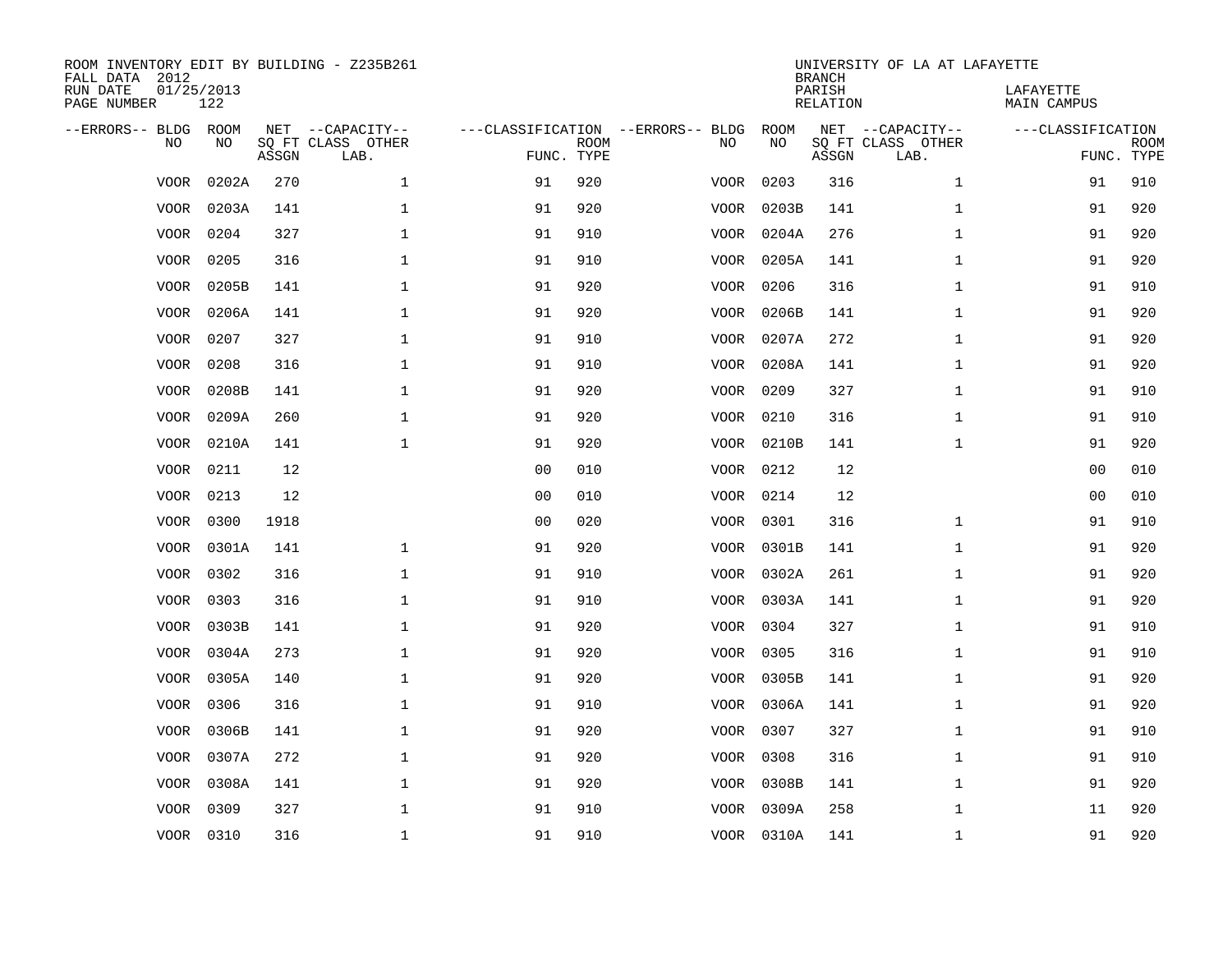| ROOM INVENTORY EDIT BY BUILDING - Z235B261<br>FALL DATA 2012 |            |            |       |                           |              |                                                                                                             |      |           |            | <b>BRANCH</b>                                                      | UNIVERSITY OF LA AT LAFAYETTE                                                                                     |                          |                           |
|--------------------------------------------------------------|------------|------------|-------|---------------------------|--------------|-------------------------------------------------------------------------------------------------------------|------|-----------|------------|--------------------------------------------------------------------|-------------------------------------------------------------------------------------------------------------------|--------------------------|---------------------------|
| RUN DATE<br>PAGE NUMBER 123                                  | 01/25/2013 |            |       |                           |              |                                                                                                             |      |           |            | PARISH<br>RELATION                                                 |                                                                                                                   | LAFAYETTE<br>MAIN CAMPUS |                           |
| --ERRORS-- BLDG ROOM                                         | NO         | NO         | ASSGN | SQ FT CLASS OTHER<br>LAB. |              | NET --CAPACITY-- ----CLASSIFICATION --ERRORS-- BLDG ROOM NET --CAPACITY-- -----CLASSIFICATION<br>FUNC. TYPE | ROOM | NO .      | NO         |                                                                    | SQ FT CLASS OTHER<br>ASSGN LAB.                                                                                   |                          | <b>ROOM</b><br>FUNC. TYPE |
|                                                              |            | VOOR 0310B | 141   |                           | $\mathbf{1}$ | 91                                                                                                          | 920  | VOOR 0311 |            | 12 <sup>°</sup>                                                    |                                                                                                                   | 00 <sub>o</sub>          | 010                       |
|                                                              |            | VOOR 0312  | 12    |                           |              | 0 <sub>0</sub>                                                                                              | 010  | VOOR 0313 |            | 12                                                                 |                                                                                                                   | 00 <sub>o</sub>          | 010                       |
|                                                              |            | VOOR 0314  | 12    |                           |              | 0 <sub>0</sub>                                                                                              | 010  |           |            | TOTAL NUMBER CLASSROOMS<br>TOTAL NUMBER LABS 210                   | TOTAL NET ASSIGN SQ. FT. IN ROOM FILE 17,780<br>TOTAL NUMBER COMPUTER CLASSROOMS<br>TOTAL NUMBER SPECIAL LABS 220 |                          |                           |
|                                                              |            | VPTB 0101  | 840   | 30                        |              | 11                                                                                                          | 110  |           |            | TOTAL NUMBER CLASSROOMS<br>TOTAL NUMBER LABS 210                   | TOTAL NET ASSIGN SQ. FT. IN ROOM FILE<br>TOTAL NUMBER COMPUTER CLASSROOMS<br>TOTAL NUMBER SPECIAL LABS 220        | 840<br>$\mathbf{1}$      |                           |
|                                                              |            | WLCN 0101  | 398   |                           | 6            | 61                                                                                                          | 310  | WLCN 0102 |            | 143                                                                | $\mathbf{1}$                                                                                                      | 61                       | 310                       |
|                                                              | WLCN 0103  |            | 65    |                           | $\mathbf{1}$ | 00                                                                                                          | 030  | WLCN 0104 |            | 986                                                                | $\mathbf{1}$                                                                                                      | 00                       | 030                       |
|                                                              |            | WLCN 0105  | 64    |                           |              | 45                                                                                                          | 730  |           | WLCN 0105A | $\overline{4}$<br>TOTAL NUMBER CLASSROOMS<br>TOTAL NUMBER LABS 210 | TOTAL NET ASSIGN SQ. FT. IN ROOM FILE<br>TOTAL NUMBER COMPUTER CLASSROOMS<br>TOTAL NUMBER SPECIAL LABS 220        | 00 <sub>o</sub><br>605   | 030                       |
|                                                              |            | YPRF 0101  | 44    |                           | $\mathbf{1}$ | 00                                                                                                          | 030  | YPRF 0102 |            |                                                                    | 44 1                                                                                                              |                          | 00 030                    |
|                                                              |            | YPRF 0103  | 51    |                           |              | 11                                                                                                          | 730  |           |            | TOTAL NUMBER CLASSROOMS<br>TOTAL NUMBER LABS 210                   | TOTAL NET ASSIGN SQ. FT. IN ROOM FILE<br>TOTAL NUMBER COMPUTER CLASSROOMS<br>TOTAL NUMBER SPECIAL LABS 220        | 51                       |                           |
|                                                              |            | 0001 0001  | 6553  |                           | $\mathbf{1}$ | 55                                                                                                          | 970  |           |            | TOTAL NUMBER CLASSROOMS<br>TOTAL NUMBER LABS 210                   | TOTAL NET ASSIGN SQ. FT. IN ROOM FILE<br>TOTAL NUMBER COMPUTER CLASSROOMS<br>TOTAL NUMBER SPECIAL LABS 220        | 6,553                    |                           |
|                                                              | 0002 0100  |            | 840   |                           |              | 0 <sub>0</sub>                                                                                              | 020  |           | 0002 0100A | 258                                                                |                                                                                                                   | 0 <sub>0</sub>           | 020                       |
|                                                              |            | 0002 0100B | 258   |                           |              | 0 <sub>0</sub>                                                                                              | 020  | 0002 0101 |            | 134                                                                | 2                                                                                                                 | 11                       | 310                       |
|                                                              |            | 0002 0101A | 270   |                           | 2            | 11                                                                                                          | 310  |           | 0002 0101B | 100                                                                | 2                                                                                                                 | 11                       | 310                       |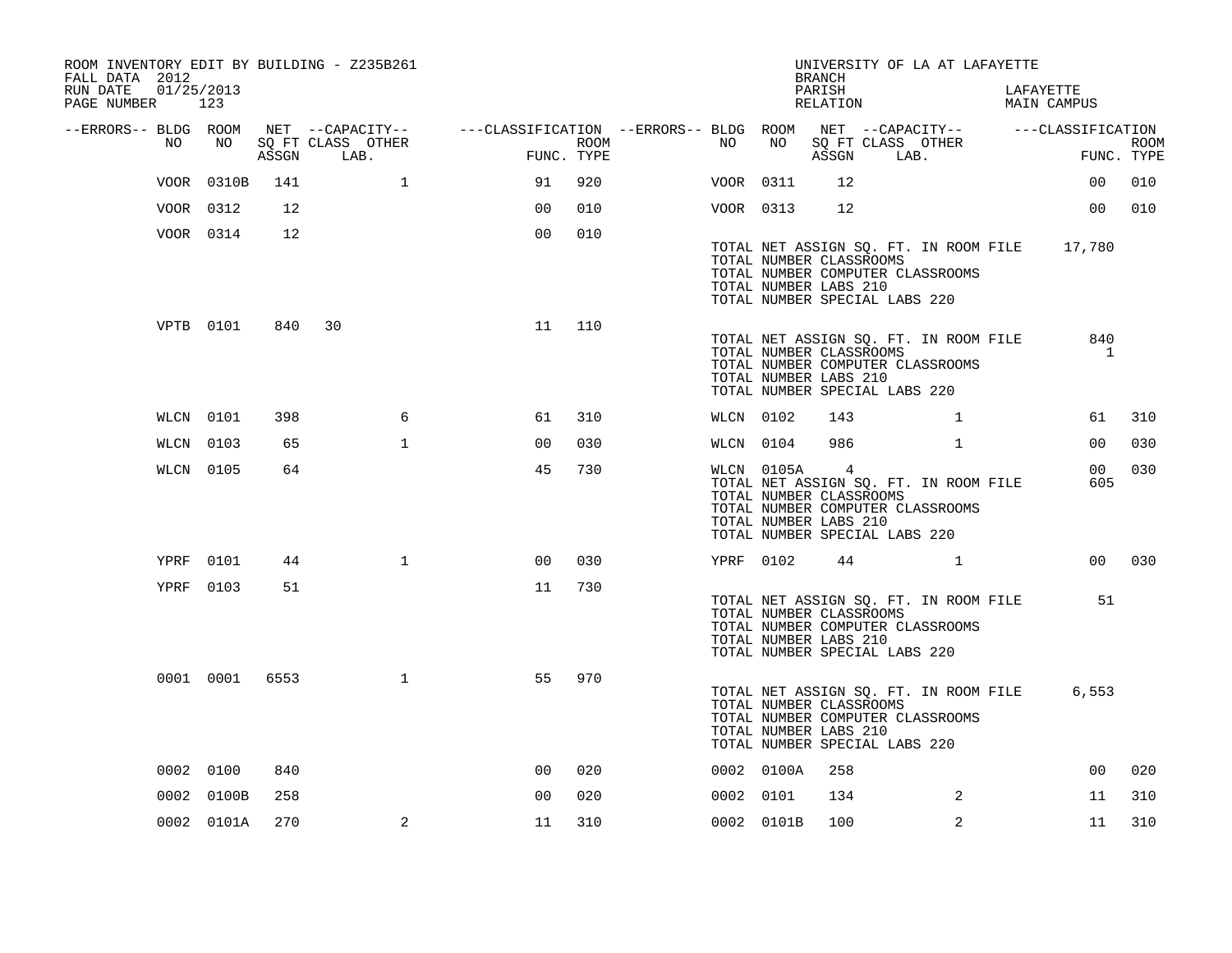| FALL DATA 2012<br>RUN DATE<br>PAGE NUMBER | 01/25/2013 | 124         |       | ROOM INVENTORY EDIT BY BUILDING - Z235B261    |                                   |                           |      |            | <b>BRANCH</b><br>PARISH<br>RELATION | UNIVERSITY OF LA AT LAFAYETTE                 | LAFAYETTE<br>MAIN CAMPUS |                           |
|-------------------------------------------|------------|-------------|-------|-----------------------------------------------|-----------------------------------|---------------------------|------|------------|-------------------------------------|-----------------------------------------------|--------------------------|---------------------------|
| --ERRORS-- BLDG                           | <b>NO</b>  | ROOM<br>NO. | ASSGN | NET --CAPACITY--<br>SQ FT CLASS OTHER<br>LAB. | ---CLASSIFICATION --ERRORS-- BLDG | <b>ROOM</b><br>FUNC. TYPE | NO   | ROOM<br>NO | ASSGN                               | NET --CAPACITY--<br>SQ FT CLASS OTHER<br>LAB. | ---CLASSIFICATION        | <b>ROOM</b><br>FUNC. TYPE |
|                                           | 0002       | 0101C       | 90    | $\mathbf{1}$                                  | 11                                | 310                       | 0002 | 0101D      | 204                                 | $\mathbf{1}$                                  | 11                       | 310                       |
|                                           | 0002       | 0102        | 556   |                                               | 0 <sub>0</sub>                    | 030                       | 0002 | 0102A      | 93                                  |                                               | 0 <sub>0</sub>           | 010                       |
|                                           | 0002       | 0102B       | 294   | 11                                            | 00                                | 030                       | 0002 | 0103       | 208                                 | $\mathbf{1}$                                  | 11                       | 310                       |
|                                           | 0002       | 0104        | 44    |                                               | 0 <sub>0</sub>                    | 010                       | 0002 | 0105       | 204                                 | 2                                             | 11                       | 310                       |
|                                           | 0002       | 0105A       | 112   | $\overline{a}$                                | 11                                | 313                       | 0002 | 0105B      | 100                                 | $\mathbf{1}$                                  | 11                       | 731                       |
|                                           | 0002       | 0106        | 294   | 10                                            | 0 <sub>0</sub>                    | 030                       | 0002 | 0106A      | 153                                 | 5                                             | 00                       | 030                       |
|                                           | 0002       | 0107        | 136   | 2                                             | 11                                | 310                       | 0002 | 0107A      | 108                                 | $\mathbf{1}$                                  | 11                       | 315                       |
|                                           | 0002       | 0108        | 275   | 4                                             | 11                                | 315                       | 0002 | 0108A      | 97                                  |                                               | 11                       | 731                       |
|                                           | 0002       | 0108B       | 83    | $\mathbf 1$                                   | 11                                | 315                       | 0002 | 0108C      | 55                                  |                                               | 00                       | 020                       |
|                                           | 0002       | 0108D       | 131   | $\mathbf{1}$                                  | 11                                | 310                       |      | 0002 0108E | 219                                 | $\mathbf{1}$                                  | 11                       | 310                       |
|                                           | 0002       | 0108F       | 298   | 8                                             | 11                                | 110                       | 0002 | 0108G      | 138                                 | $\mathbf{1}$                                  | 11                       | 310                       |
|                                           | 0002       | 0108H       | 133   | $\mathbf 1$                                   | 11                                | 310                       |      | 0002 0108I | 6                                   |                                               | 00                       | 030                       |
|                                           | 0002       | 0109        | 362   | 8                                             | 22                                | 410                       | 0002 | 0110       | 303                                 | 9                                             | 0 <sub>0</sub>           | 030                       |
|                                           | 0002       | 0111        | 99    |                                               | 0 <sub>0</sub>                    | 020                       |      | 0002 0111A | 145                                 | 2                                             | 11                       | 310                       |
|                                           | 0002       | 0111B       | 153   | 2                                             | 11                                | 310                       |      | 0002 0111C | 200                                 | 2                                             | 11                       | 310                       |
|                                           | 0002       | 0112        | 100   |                                               | 0 <sub>0</sub>                    | 020                       |      | 0002 0112A | 204                                 | 10                                            | 22                       | 250                       |
|                                           | 0002       | 0112B       | 153   | $\overline{4}$                                | 22                                | 250                       |      | 0002 0112C | 144                                 | 4                                             | 22                       | 250                       |
|                                           | 0002       | 0200        | 1164  |                                               | 0 <sub>0</sub>                    | 020                       | 0002 | 0200A      | 258                                 |                                               | 00                       | 020                       |
|                                           | 0002       | 0200B       | 258   |                                               | 0 <sub>0</sub>                    | 020                       | 0002 | 0201       | 617                                 | 48                                            | 11                       | 110                       |
|                                           | 0002       | 0202        | 98    |                                               | 0 <sub>0</sub>                    | 020                       |      | 0002 0202A | 157                                 | $\mathbf{1}$                                  | 11                       | 310                       |
|                                           | 0002       | 0202B       | 161   | $\mathbf 1$                                   | 11                                | 310                       |      | 0002 0202C | 190                                 | 2                                             | 61                       | 310                       |
|                                           | 0002       | 0202D       | 93    |                                               | 00                                | 030                       | 0002 | 0203       | 620                                 | 48                                            | 11                       | 110                       |
|                                           | 0002       | 0204        | 37    |                                               | 0 <sub>0</sub>                    | 020                       |      | 0002 0204A | 55                                  | 2                                             | 0 <sub>0</sub>           | 030                       |
|                                           | 0002       | 0205        | 620   | 44                                            | 11                                | 110                       | 0002 | 0206       | 216                                 | 8                                             | 11                       | 280                       |
|                                           | 0002       | 0206G       | 138   | 1                                             | 61                                | 310                       | 0002 | 0207       | 149                                 | $\overline{a}$                                | 11                       | 310                       |
|                                           | 0002       | 0208        | 119   | $\overline{4}$                                | 11                                | 315                       |      | 0002 0208A | 26                                  |                                               | 11                       | 715                       |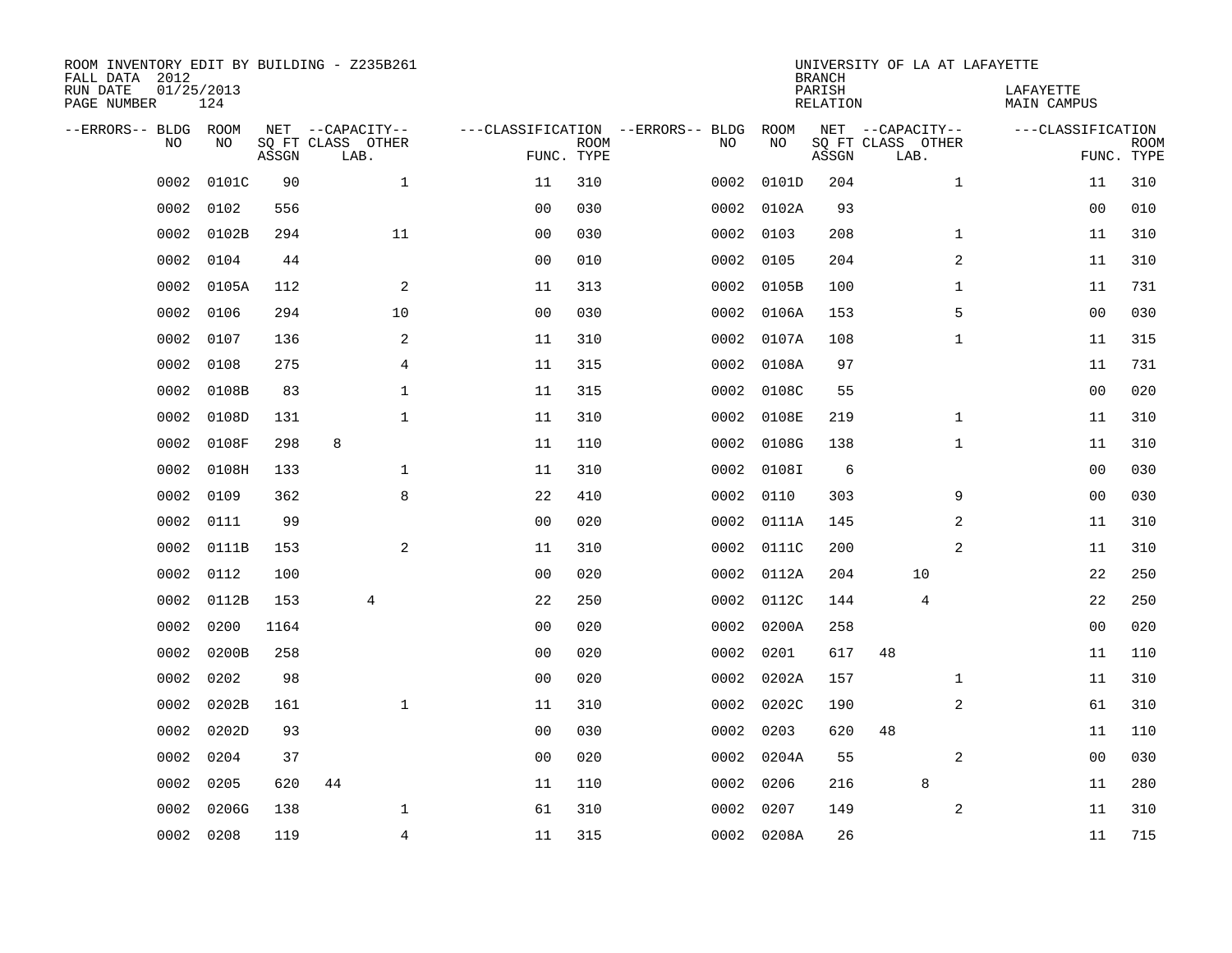| ROOM INVENTORY EDIT BY BUILDING - Z235B261<br>FALL DATA 2012 |                   |       |                           |                |             |                                   |      |            | <b>BRANCH</b>             | UNIVERSITY OF LA AT LAFAYETTE |              |                          |                |                           |
|--------------------------------------------------------------|-------------------|-------|---------------------------|----------------|-------------|-----------------------------------|------|------------|---------------------------|-------------------------------|--------------|--------------------------|----------------|---------------------------|
| RUN DATE<br>PAGE NUMBER                                      | 01/25/2013<br>125 |       |                           |                |             |                                   |      |            | PARISH<br><b>RELATION</b> |                               |              | LAFAYETTE<br>MAIN CAMPUS |                |                           |
| --ERRORS-- BLDG ROOM                                         |                   |       | NET --CAPACITY--          |                |             | ---CLASSIFICATION --ERRORS-- BLDG |      | ROOM       |                           | NET --CAPACITY--              |              | ---CLASSIFICATION        |                |                           |
| NO                                                           | NO.               | ASSGN | SQ FT CLASS OTHER<br>LAB. | FUNC. TYPE     | <b>ROOM</b> |                                   | NO   | NO         | ASSGN                     | SQ FT CLASS OTHER<br>LAB.     |              |                          |                | <b>ROOM</b><br>FUNC. TYPE |
| 0002                                                         | 0209              | 132   | 2                         | 11             | 310         |                                   | 0002 | 0210       | 103                       |                               |              |                          | 11             | 731                       |
| 0002                                                         | 0211              | 128   | 2                         | 11             | 310         |                                   | 0002 | 0212       | 76                        |                               | 2            |                          | 11             | 320                       |
| 0002                                                         | 0213              | 172   | 2                         | 11             | 310         |                                   | 0002 | 0214       | 172                       |                               | 3            |                          | 11             | 325                       |
| 0002                                                         | 0215              | 622   | 48                        | 11             | 110         |                                   |      | 0002 0216  | 176                       |                               | 2            |                          | 11             | 315                       |
| 0002                                                         | 0218              | 216   | 40                        | 11             | 110         |                                   | 0002 | 0220       | 37                        |                               |              |                          | 0 <sub>0</sub> | 020                       |
| 0002                                                         | 0220A             | 55    | $\overline{a}$            | 0 <sub>0</sub> | 030         |                                   |      | 0002 0222  | 258                       |                               |              |                          | 0 <sub>0</sub> | 020                       |
| 0002                                                         | 0222A             | 197   | 2                         | 11             | 310         |                                   |      | 0002 0222B | 161                       |                               | 2            |                          | 11             | 310                       |
| 0002                                                         | 0222C             | 149   | 2                         | 11             | 310         |                                   | 0002 | 0300       | 940                       |                               |              |                          | 00             | 020                       |
| 0002                                                         | 0300A             | 261   |                           | 0 <sub>0</sub> | 020         |                                   | 0002 | 0300B      | 265                       |                               |              |                          | 00             | 020                       |
| 0002                                                         | 0301              | 617   | 30                        | 11             | 110         |                                   | 0002 | 0302       | 147                       |                               |              |                          | 00             | 030                       |
| 0002                                                         | 0302A             | 147   | 2                         | 11             | 420         |                                   | 0002 | 0302B      | 422                       | 28                            |              |                          | 11             | 110                       |
| 0002                                                         | 0302C             | 93    |                           | 0 <sub>0</sub> | 030         |                                   | 0002 | 0303       | 1396                      | 88                            |              |                          | 11             | 110                       |
| 0002                                                         | 0303A             | 67    |                           | 11             | 115         |                                   | 0002 | 0304       | 115                       |                               | 2            |                          | 22             | 320                       |
| 0002                                                         | 0305              | 65    | 2                         | 22             | 320         |                                   |      | 0002 0306  | 65                        |                               | $\mathbf{1}$ |                          | 11             | 320                       |
| 0002                                                         | 0307              | 49    | $\mathbf 1$               | 22             | 320         |                                   | 0002 | 0308       | 112                       |                               | 2            |                          | 11             | 310                       |
| 0002                                                         | 0309              | 49    | $\mathbf{1}$              | 11             | 320         |                                   |      | 0002 0310  | 41                        |                               | 2            |                          | 11             | 320                       |
| 0002                                                         | 0311              | 78    | 2                         | 11             | 310         |                                   | 0002 | 0312       | 41                        |                               | $\mathbf{1}$ |                          | 11             | 320                       |
| 0002                                                         | 0313              | 149   |                           | 0 <sub>0</sub> | 020         |                                   |      | 0002 0313A | 119                       |                               | 2            |                          | 11             | 310                       |
| 0002                                                         | 0313B             | 149   | 2                         | 11             | 310         |                                   |      | 0002 0313C | 67                        |                               | 2            |                          | 11             | 310                       |
| 0002                                                         | 0313D             | 122   | 2                         | 11             | 313         |                                   |      | 0002 0313E | 100                       |                               | 2            |                          | 11             | 310                       |
| 0002                                                         | 0313F             | 100   | 2                         | 11             | 310         |                                   |      | 0002 0314  | 41                        |                               | 2            |                          | 22             | 320                       |
| 0002                                                         | 0316              | 41    | $\mathbf{2}$              | 22             | 320         |                                   |      | 0002 0318  | 60                        | $\overline{a}$                |              |                          | 11             | 115                       |
| 0002                                                         | 0320              | 484   | 24                        | 11             | 110         |                                   |      | 0002 0320A | 107                       |                               | 2            |                          | 11             | 313                       |
| 0002                                                         | 0320B             | 112   | 2                         | 11             | 310         |                                   |      | 0002 0322  | 250                       |                               | 12           |                          | 22             | 320                       |
|                                                              | 0002 0323         | 24    | 1                         | 0 <sub>0</sub> | 010         |                                   |      | 0002 0324  | 696                       | 18                            |              |                          | 22             | 260                       |
|                                                              | 0002 E0100        | 42    |                           | 0 <sub>0</sub> | 020         |                                   |      | 0002 E0200 | 42                        |                               |              |                          | 0 <sub>0</sub> | 020                       |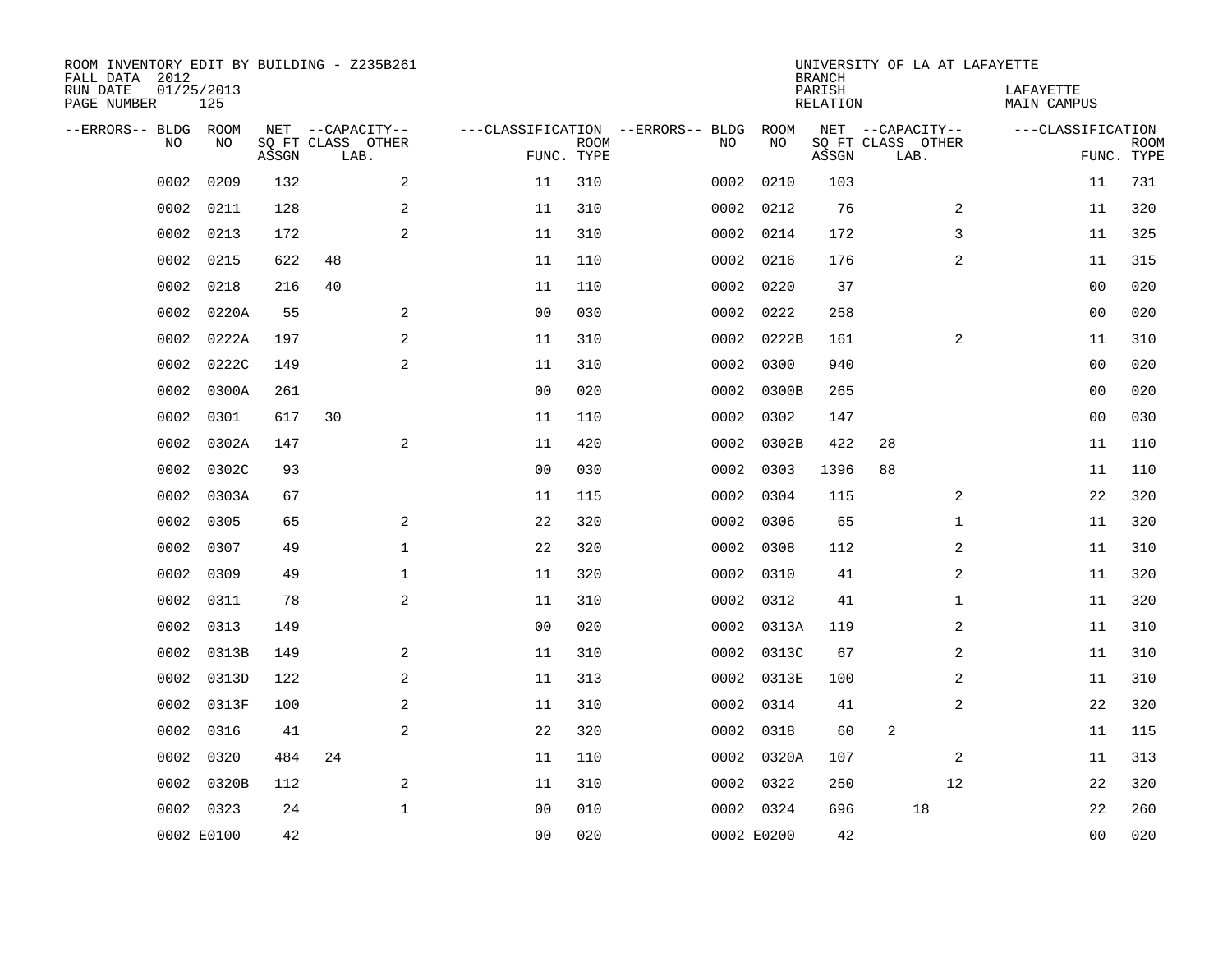| ROOM INVENTORY EDIT BY BUILDING - Z235B261<br>FALL DATA 2012 |                   |       |                           |                                        |                           |           |            | <b>BRANCH</b>                                                                                                         |      | UNIVERSITY OF LA AT LAFAYETTE         |           |                    |                           |
|--------------------------------------------------------------|-------------------|-------|---------------------------|----------------------------------------|---------------------------|-----------|------------|-----------------------------------------------------------------------------------------------------------------------|------|---------------------------------------|-----------|--------------------|---------------------------|
| RUN DATE<br>PAGE NUMBER                                      | 01/25/2013<br>126 |       |                           |                                        |                           |           |            | PARISH<br>RELATION                                                                                                    |      |                                       | LAFAYETTE | <b>MAIN CAMPUS</b> |                           |
| --ERRORS-- BLDG ROOM                                         |                   |       | NET --CAPACITY--          | ---CLASSIFICATION --ERRORS-- BLDG ROOM |                           |           |            |                                                                                                                       |      | NET --CAPACITY--                      |           | ---CLASSIFICATION  |                           |
| NO                                                           | NO                | ASSGN | SQ FT CLASS OTHER<br>LAB. |                                        | <b>ROOM</b><br>FUNC. TYPE | NO        | NO         | SQ FT CLASS OTHER<br>ASSGN                                                                                            | LAB. |                                       |           |                    | <b>ROOM</b><br>FUNC. TYPE |
|                                                              | 0002 E0300        | 42    |                           | 0 <sub>0</sub>                         | 020                       |           |            | TOTAL NUMBER CLASSROOMS<br>TOTAL NUMBER COMPUTER CLASSROOMS<br>TOTAL NUMBER LABS 210<br>TOTAL NUMBER SPECIAL LABS 220 |      | TOTAL NET ASSIGN SQ. FT. IN ROOM FILE |           | 15,430<br>10       |                           |
|                                                              | 0004 0002         | 444   |                           | 81                                     | 081                       | 0004 0003 |            | 243                                                                                                                   |      |                                       |           | 81                 | 081                       |
| 0004                                                         | 0004              | 152   |                           | 0 <sub>0</sub>                         | 030                       | 0004 0005 |            | 306                                                                                                                   |      |                                       |           | 81                 | 081                       |
| 0004                                                         | 0100              | 930   |                           | 0 <sub>0</sub>                         | 020                       |           | 0004 0100A | 195                                                                                                                   |      |                                       |           | 0 <sub>0</sub>     | 020                       |
| 0004                                                         | 0100B             | 274   |                           | 0 <sub>0</sub>                         | 020                       |           | 0004 0100C | 195                                                                                                                   |      |                                       |           | 0 <sub>0</sub>     | 020                       |
|                                                              | 0004 0100D        | 452   |                           | 0 <sub>0</sub>                         | 020                       |           | 0004 0101  | 136                                                                                                                   |      | 2                                     |           | 11                 | 310                       |
|                                                              | 0004 0101A        | 117   | 3                         | 11                                     | 310                       |           | 0004 0101B | 52                                                                                                                    |      |                                       |           | 11                 | 731                       |
|                                                              | 0004 0101C        | 52    |                           | 0 <sub>0</sub>                         | 010                       |           | 0004 0102  | 113                                                                                                                   |      | $\overline{2}$                        |           | 11                 | 310                       |
|                                                              | 0004 0103         | 145   |                           | 0 <sub>0</sub>                         | 030                       |           | 0004 0103B | 145                                                                                                                   |      | $\mathbf{1}$                          |           | 11                 | 310                       |
|                                                              | 0004 0104         | 113   | 2                         | 11                                     | 310                       |           | 0004 0104A | 81                                                                                                                    |      |                                       |           | 45                 | 315                       |
|                                                              | 0004 0104B        | 72    |                           | 45                                     | 315                       |           | 0004 0105  | 124                                                                                                                   |      | 2                                     |           | 54                 | 314                       |
|                                                              | 0004 0105A        | 177   | 3                         | 0 <sub>0</sub>                         | 030                       |           | 0004 0106  | 223                                                                                                                   |      | $\overline{a}$                        |           | 54                 | 313                       |
|                                                              | 0004 0106A        | 145   | 3                         | 54                                     | 325                       |           | 0004 0106B | 105                                                                                                                   |      | 3                                     |           | 54                 | 315                       |
|                                                              | 0004 0106C        | 140   | 3                         | 56                                     | 314                       |           | 0004 0107  | 208                                                                                                                   |      | 2                                     |           | 54                 | 314                       |
|                                                              | 0004 0108         | 232   | 2                         | 54                                     | 314                       | 0004 0109 |            | 193                                                                                                                   |      | 2                                     |           | 54                 | 315                       |
|                                                              | 0004 0109A        | 100   | 2                         | 54                                     | 313                       | 0004 0110 |            | 257                                                                                                                   |      | 4                                     |           | 54                 | 315                       |
| 0004                                                         | 0111              | 153   | 12                        | 54                                     | 350                       |           | 0004 0111A | 13                                                                                                                    |      | $\overline{a}$                        |           | 54                 | 355                       |
| 0004                                                         | 0112              | 271   | 3                         | 54                                     | 315                       |           | 0004 0113  | 223                                                                                                                   |      | 2                                     |           | 32                 | 310                       |
| 0004                                                         | 0114              | 223   | $\mathbf{2}$              | 54                                     | 314                       | 0004 0115 |            | 113                                                                                                                   |      | 2                                     |           | 54                 | 314                       |
|                                                              | 0004 0116         | 207   | 2                         | 54                                     | 314                       | 0004 0117 |            | 191                                                                                                                   |      | $\overline{a}$                        |           | 54                 | 314                       |
|                                                              | 0004 0118         | 191   | 3                         | 54                                     | 313                       | 0004 0119 |            | 191                                                                                                                   |      | 2                                     |           | 54                 | 314                       |
|                                                              | 0004 0120         | 191   | 3                         | 54                                     | 314                       | 0004 0121 |            | 191                                                                                                                   |      | 2                                     |           | 00                 | 030                       |
|                                                              | 0004 0152         | 153   |                           | 0 <sub>0</sub>                         | 020                       | 0004 0200 |            | 607                                                                                                                   |      |                                       |           | 0 <sub>0</sub>     | 020                       |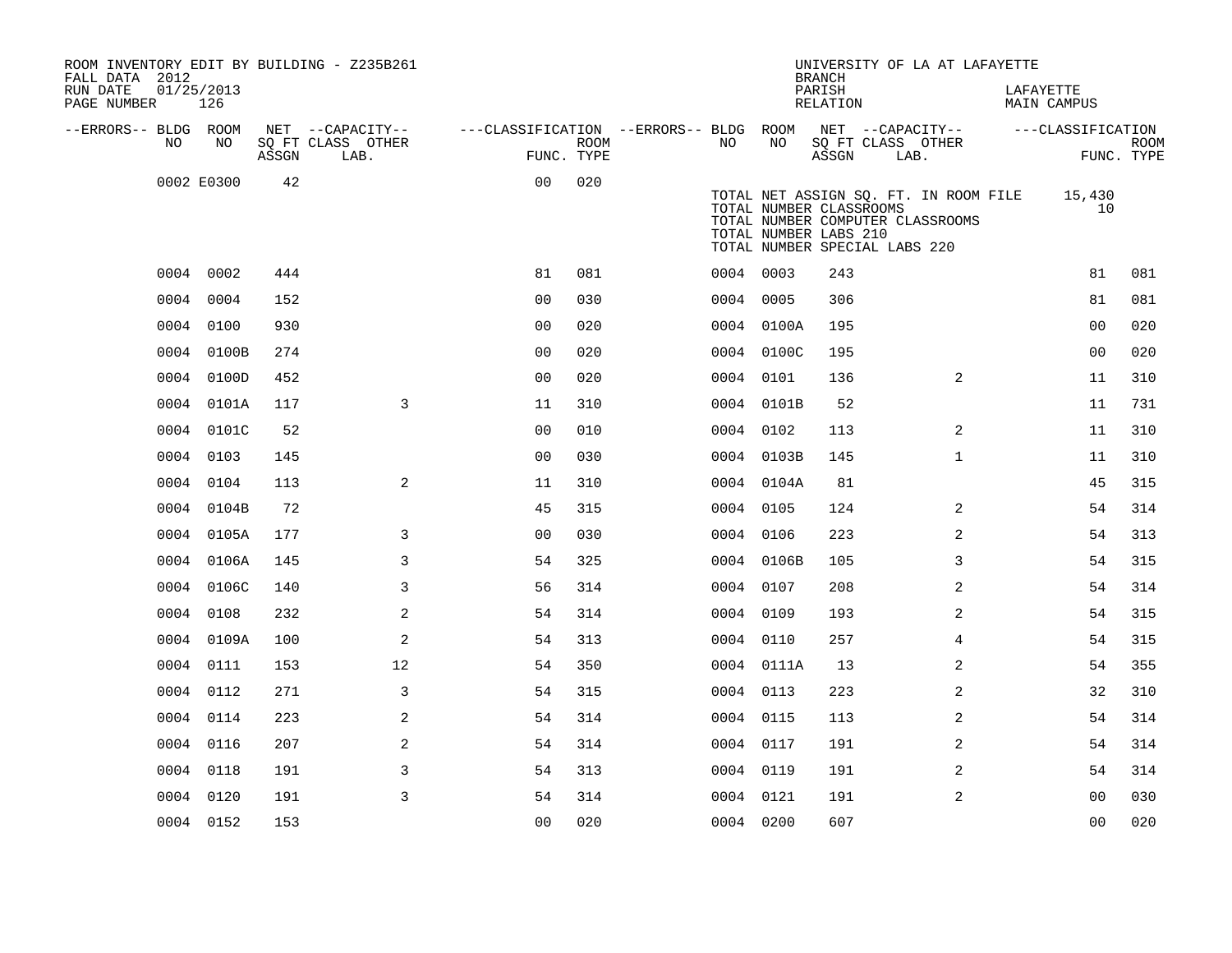| ROOM INVENTORY EDIT BY BUILDING - Z235B261<br>FALL DATA 2012 |                   |       |                           |                |             |                                          |                                                  | <b>BRANCH</b>      | UNIVERSITY OF LA AT LAFAYETTE                                                                              |                                 |                           |
|--------------------------------------------------------------|-------------------|-------|---------------------------|----------------|-------------|------------------------------------------|--------------------------------------------------|--------------------|------------------------------------------------------------------------------------------------------------|---------------------------------|---------------------------|
| RUN DATE<br>PAGE NUMBER                                      | 01/25/2013<br>127 |       |                           |                |             |                                          |                                                  | PARISH<br>RELATION |                                                                                                            | LAFAYETTE<br><b>MAIN CAMPUS</b> |                           |
| --ERRORS-- BLDG ROOM<br>NO.                                  | NO.               |       | NET --CAPACITY--          |                |             | ---CLASSIFICATION --ERRORS-- BLDG<br>NO. | ROOM<br>NO                                       |                    | NET --CAPACITY--                                                                                           | ---CLASSIFICATION               |                           |
|                                                              |                   | ASSGN | SQ FT CLASS OTHER<br>LAB. | FUNC. TYPE     | <b>ROOM</b> |                                          |                                                  | ASSGN              | SQ FT CLASS OTHER<br>LAB.                                                                                  |                                 | <b>ROOM</b><br>FUNC. TYPE |
| 0004                                                         | 0200A             | 195   |                           | 0 <sub>0</sub> | 020         | 0004                                     | 0200B                                            | 275                |                                                                                                            | 0 <sub>0</sub>                  | 020                       |
|                                                              | 0004 0200C        | 195   |                           | 0 <sub>0</sub> | 020         |                                          | 0004 0200D                                       | 275                |                                                                                                            | 00                              | 020                       |
|                                                              | 0004 0201         | 117   | 2                         | 54             | 314         |                                          | 0004 0201A                                       | 142                |                                                                                                            | 0 <sub>0</sub>                  | 030                       |
| 0004                                                         | 0202              | 192   | $\mathbf{1}$              | 54             | 314         |                                          | 0004 0203                                        | 166                | 2                                                                                                          | 54                              | 314                       |
| 0004                                                         | 0204              | 191   | 3                         | 54             | 313         |                                          | 0004 0205                                        | 191                | 2                                                                                                          | 54                              | 314                       |
| 0004                                                         | 0206              | 209   | 3                         | 54             | 325         |                                          | 0004 0207                                        | 190                | 2                                                                                                          | 54                              | 314                       |
| 0004                                                         | 0208              | 192   | $\mathbf{2}$              | 46             | 314         |                                          | 0004 0208A                                       | 11                 |                                                                                                            | 61                              | 315                       |
| 0004                                                         | 0209              | 194   | 2                         | 54             | 314         |                                          | 0004 0210                                        | 194                | 2                                                                                                          | 54                              | 314                       |
| 0004                                                         | 0211              | 196   | 2                         | 54             | 314         |                                          | 0004 0212                                        | 196                | 2                                                                                                          | 54                              | 314                       |
| 0004                                                         | 0213              | 193   | 3                         | 54             | 325         |                                          | 0004 0214                                        | 185                | $\overline{a}$                                                                                             | 54                              | 314                       |
|                                                              | 0004 0214A        | 8     |                           | 54             | 315         |                                          | 0004 0215                                        | 227                | 12                                                                                                         | 54                              | 350                       |
| 0004                                                         | 0216              | 211   | 3                         | 22             | 314         |                                          | 0004 0216A                                       | 8                  | $\mathbf{1}$                                                                                               | 22                              | 315                       |
| 0004                                                         | 0217              | 119   | 2                         | 54             | 320         |                                          | 0004 0218                                        | 201                | 2                                                                                                          | 54                              | 314                       |
|                                                              | 0004 0218A        | 9     |                           | 54             | 315         |                                          | 0004 0219                                        | 177                | 2                                                                                                          | 54                              | 314                       |
|                                                              | 0004 0219A        | 12    |                           | 54             | 315         |                                          | 0004 0220                                        | 189                | 2                                                                                                          | 54                              | 314                       |
|                                                              | 0004 0221         | 192   | $\mathbf{1}$              | 54             | 313         |                                          | 0004 0222                                        | 178                | $\mathbf{1}$                                                                                               | 54                              | 314                       |
|                                                              | 0004 0222A        | 12    |                           | 54             | 315         |                                          | 0004 0223                                        | 191                | 2                                                                                                          | 00                              | 030                       |
|                                                              | 0004 B0101        | 356   |                           | 0 <sub>0</sub> | 030         |                                          | 0004 B0102                                       | 132                |                                                                                                            | 00                              | 030                       |
|                                                              | 0004 B0103        | 230   |                           | 0 <sub>0</sub> | 040         |                                          | 0004 B0104                                       | 425                |                                                                                                            | 0 <sub>0</sub>                  | 040                       |
|                                                              | 0004 B0105        | 310   |                           | 0 <sub>0</sub> | 040         |                                          | TOTAL NUMBER CLASSROOMS<br>TOTAL NUMBER LABS 210 |                    | TOTAL NET ASSIGN SQ. FT. IN ROOM FILE<br>TOTAL NUMBER COMPUTER CLASSROOMS<br>TOTAL NUMBER SPECIAL LABS 220 | 9,676                           |                           |
| 0005                                                         | 0100              | 1840  |                           | 0 <sub>0</sub> | 020         |                                          | 0005 0101                                        | 138                | $\mathbf{1}$                                                                                               | 11                              | 314                       |
| 0005                                                         | 0102              | 87    | $\mathbf{1}$              | 11             | 310         |                                          | 0005 0102A                                       | 22                 |                                                                                                            | 11                              | 315                       |
|                                                              | 0005 0103         | 81    | 2                         | 11             | 310         |                                          | 0005 0104                                        | 224                | 2                                                                                                          | 11                              | 325                       |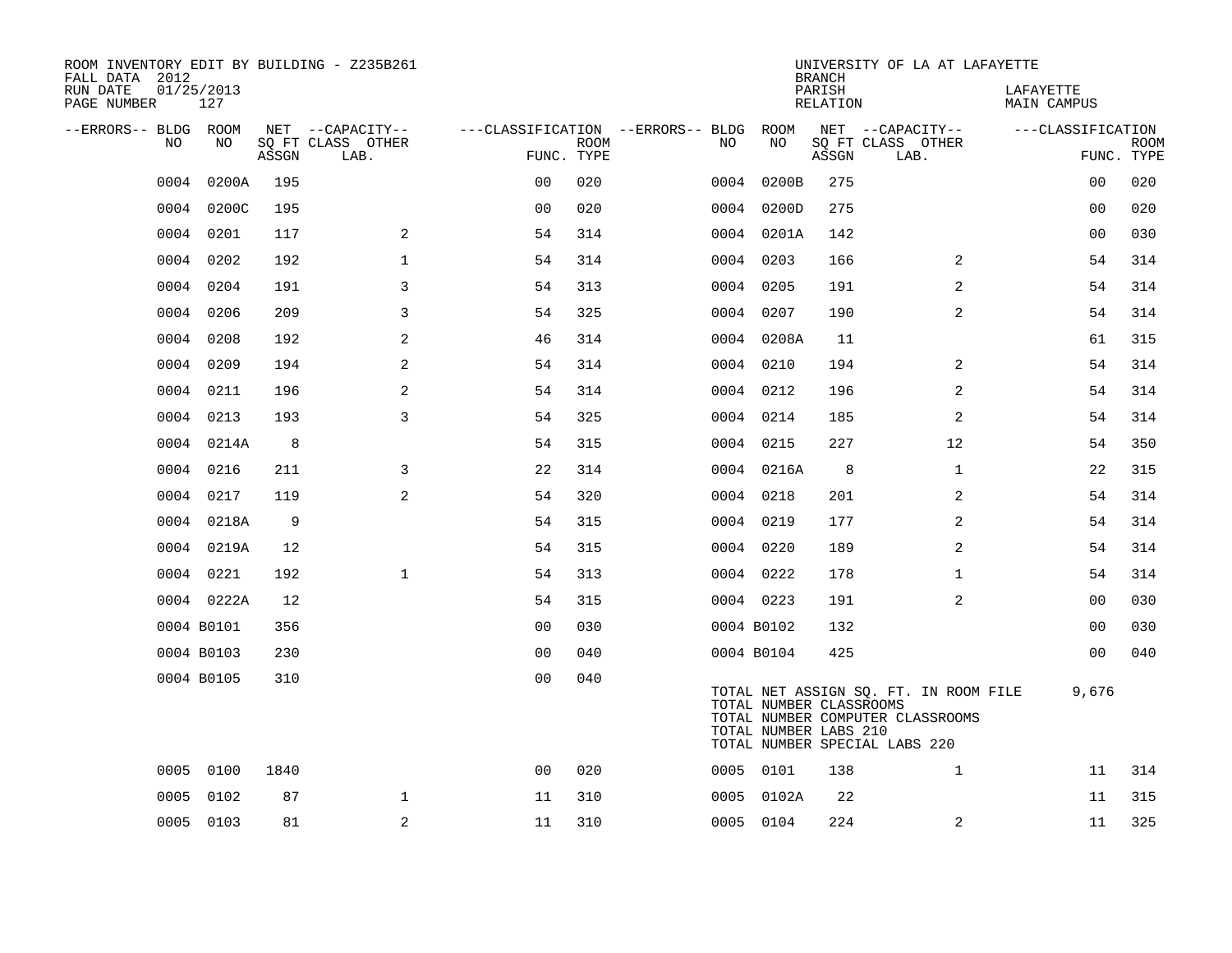| ROOM INVENTORY EDIT BY BUILDING - Z235B261<br>FALL DATA 2012 |                   |       |                           |                |                           |                                   |            | <b>BRANCH</b>             | UNIVERSITY OF LA AT LAFAYETTE |                                 |                           |
|--------------------------------------------------------------|-------------------|-------|---------------------------|----------------|---------------------------|-----------------------------------|------------|---------------------------|-------------------------------|---------------------------------|---------------------------|
| RUN DATE<br>PAGE NUMBER                                      | 01/25/2013<br>128 |       |                           |                |                           |                                   |            | PARISH<br><b>RELATION</b> |                               | LAFAYETTE<br><b>MAIN CAMPUS</b> |                           |
| --ERRORS-- BLDG ROOM                                         | NO                |       | NET --CAPACITY--          |                |                           | ---CLASSIFICATION --ERRORS-- BLDG | ROOM<br>NO |                           | NET --CAPACITY--              | ---CLASSIFICATION               |                           |
| NO                                                           |                   | ASSGN | SQ FT CLASS OTHER<br>LAB. |                | <b>ROOM</b><br>FUNC. TYPE | NO                                |            | ASSGN                     | SQ FT CLASS OTHER<br>LAB.     |                                 | <b>ROOM</b><br>FUNC. TYPE |
| 0005                                                         | 0105              | 81    | $\mathbf{2}$              | 11             | 315                       | 0005                              | 0106       | 330                       | 25                            | 11                              | 110                       |
| 0005                                                         | 0107              | 301   | 12                        | 11             | 140                       | 0005                              | 0108       | 625                       | 10                            | 11                              | 250                       |
| 0005                                                         | 0108A             | 128   | $\mathbf 1$               | 11             | 310                       | 0005                              | 0108B      | 35                        |                               | 11                              | 315                       |
| 0005                                                         | 0109              | 469   | 12                        | 11             | 280                       | 0005                              | 0109A      | 117                       | 2                             | 11                              | 310                       |
| 0005                                                         | 0109B             | 950   | 2                         | 11             | 310                       | 0005                              | 0110       | 782                       | 53                            | 11                              | 110                       |
| 0005                                                         | 0111              | 292   | 3                         | 11             | 325                       |                                   | 0005 0111A | 20                        | $\mathbf{1}$                  | 11                              | 315                       |
| 0005                                                         | 0111B             | 20    | $\mathbf{1}$              | 11             | 315                       | 0005                              | 0112       | 171                       | 2                             | 11                              | 313                       |
| 0005                                                         | 0112A             | 22    | $\sqrt{2}$                | 11             | 315                       | 0005                              | 0113       | 342                       | 12                            | 11                              | 315                       |
| 0005                                                         | 0113A             | 61    | 12                        | 11             | 315                       | 0005                              | 0114       | 38                        |                               | 0 <sub>0</sub>                  | 010                       |
| 0005                                                         | 0115              | 155   | $\mathbf 1$               | 11             | 710                       | 0005                              | 0116       | 225                       | 3                             | 0 <sub>0</sub>                  | 030                       |
| 0005                                                         | 0117              | 1318  | 120                       | 11             | 110                       | 0005                              | 0118       | 118                       | 19                            | 11                              | 310                       |
| 0005                                                         | 0118A             | 8     |                           | 11             | 315                       | 0005                              | 0119       | 118                       | 2                             | 11                              | 310                       |
| 0005                                                         | 0119A             | 8     |                           | 11             | 315                       | 0005                              | 0120       | 118                       | 2                             | 11                              | 310                       |
| 0005                                                         | 0120A             | 8     | $\mathbf{1}$              | 11             | 315                       | 0005                              | 0121       | 220                       | 2                             | 00                              | 030                       |
| 0005                                                         | 0200              | 1330  |                           | 0 <sub>0</sub> | 020                       | 0005                              | 0200A      | 133                       |                               | 0 <sub>0</sub>                  | 020                       |
| 0005                                                         | 0200B             | 133   |                           | 0 <sub>0</sub> | 020                       | 0005                              | 0200C      | 205                       |                               | 00                              | 020                       |
| 0005                                                         | 0202              | 132   | 3                         | 11             | 315                       | 0005                              | 0203       | 59                        |                               | 11                              | 315                       |
| 0005                                                         | 0204              | 138   | 2                         | 11             | 310                       | 0005                              | 0205       | 113                       | 2                             | 11                              | 310                       |
| 0005                                                         | 0206              | 113   | 2                         | 11             | 310                       | 0005                              | 0207       | 120                       | 2                             | 11                              | 310                       |
| 0005                                                         | 0208              | 636   | 49                        | 11             | 110                       | 0005                              | 0209       | 645                       | 48                            | 11                              | 110                       |
| 0005                                                         | 0210              | 704   | 55                        | 11             | 110                       | 0005                              | 0213       | 237                       | 2                             | 11                              | 310                       |
| 0005                                                         | 0214              | 150   | 2                         | 11             | 310                       | 0005                              | 0215       | 150                       | 2                             | 11                              | 310                       |
| 0005                                                         | 0216              | 150   | 2                         | 11             | 310                       |                                   | 0005 0217  | 150                       | 2                             | 11                              | 310                       |
| 0005                                                         | 0218              | 150   | 2                         | 11             | 310                       | 0005                              | 0219       | 203                       | 2                             | 11                              | 310                       |
| 0005                                                         | 0220              | 298   | $\overline{4}$            | 11             | 325                       | 0005                              | 0221       | 154                       | $\mathbf{1}$                  | 11                              | 313                       |
|                                                              | 0005 0221A        | 24    |                           | 11             | 315                       |                                   | 0005 0222  | 110                       | $\mathbf{1}$                  | 11                              | 315                       |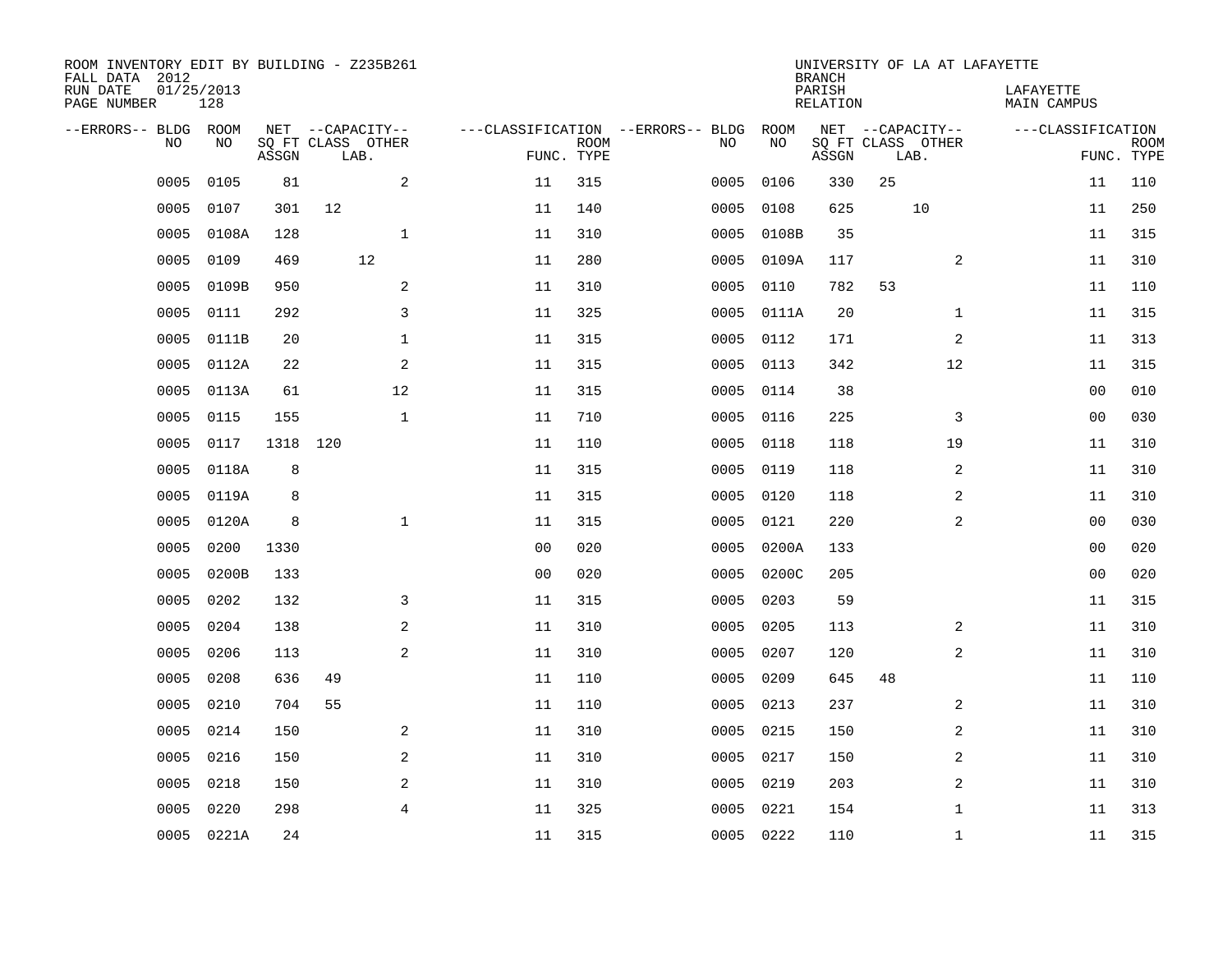| ROOM INVENTORY EDIT BY BUILDING - Z235B261<br>FALL DATA 2012 |                   |                |                           |                |             |                                   |                                                                | <b>BRANCH</b>             | UNIVERSITY OF LA AT LAFAYETTE                                                                              |                                   |                           |
|--------------------------------------------------------------|-------------------|----------------|---------------------------|----------------|-------------|-----------------------------------|----------------------------------------------------------------|---------------------------|------------------------------------------------------------------------------------------------------------|-----------------------------------|---------------------------|
| RUN DATE<br>PAGE NUMBER                                      | 01/25/2013<br>129 |                |                           |                |             |                                   |                                                                | PARISH<br><b>RELATION</b> |                                                                                                            | LAFAYETTE<br><b>MAIN CAMPUS</b>   |                           |
| --ERRORS-- BLDG ROOM                                         |                   |                | NET --CAPACITY--          |                |             | ---CLASSIFICATION --ERRORS-- BLDG | ROOM                                                           |                           | NET --CAPACITY--                                                                                           | ---CLASSIFICATION                 |                           |
| NO                                                           | NO                | ASSGN          | SQ FT CLASS OTHER<br>LAB. | FUNC. TYPE     | <b>ROOM</b> | NO.                               | NO                                                             | ASSGN                     | SQ FT CLASS OTHER<br>LAB.                                                                                  |                                   | <b>ROOM</b><br>FUNC. TYPE |
| 0005                                                         | 0223              | 34             | $\mathbf{1}$              | 0 <sub>0</sub> | 010         | 0005                              | 0224                                                           | 90                        |                                                                                                            | 44                                | 710                       |
| 0005                                                         | 0224A             | $\overline{4}$ |                           | 0 <sub>0</sub> | 030         | 0005                              | 0225                                                           | 310                       | 3                                                                                                          | 0 <sub>0</sub>                    | 030                       |
| 0005                                                         | 0226              | 114            | 2                         | 11             | 310         |                                   | 0005 0226A                                                     | 8                         | $\mathbf{1}$                                                                                               | 11                                | 315                       |
| 0005                                                         | 0227              | 926            | 74                        | 11             | 110         | 0005                              | 0228                                                           | 122                       | $\overline{a}$                                                                                             | 11                                | 310                       |
| 0005                                                         | 0228A             | 8              |                           | 11             | 315         |                                   | 0005 0229                                                      | 118                       | 2                                                                                                          | 11                                | 310                       |
| 0005                                                         | 0229A             | 8              | $\mathbf{1}$              | 11             | 315         |                                   | 0005 0230                                                      | 118                       | 2                                                                                                          | 11                                | 310                       |
| 0005                                                         | 0230A             | 7              | $\mathbf 1$               | 11             | 315         |                                   | 0005 0231                                                      | 118                       | 2                                                                                                          | 11                                | 310                       |
|                                                              | 0005 0231A        | 8              | $\mathbf{1}$              | 11             | 315         |                                   | 0005 0232                                                      | 192                       | 3                                                                                                          | 00                                | 030                       |
|                                                              | 0005 B0001        | 688            |                           | 0 <sub>0</sub> | 030         |                                   | 0005 B0002<br>TOTAL NUMBER CLASSROOMS<br>TOTAL NUMBER LABS 210 | 219                       | TOTAL NET ASSIGN SQ. FT. IN ROOM FILE<br>TOTAL NUMBER COMPUTER CLASSROOMS<br>TOTAL NUMBER SPECIAL LABS 220 | 00<br>13,230<br>7<br>$\mathbf{1}$ | 030                       |
| 0006                                                         | 0100              | 76             |                           | 0 <sup>0</sup> | 020         |                                   | 0006 0100A                                                     | 911                       |                                                                                                            | 0 <sub>0</sub>                    | 020                       |
| 0006                                                         | 0100B             | 798            |                           | 0 <sub>0</sub> | 020         |                                   | 0006 0100C                                                     | 269                       |                                                                                                            | 0 <sub>0</sub>                    | 020                       |
| 0006                                                         | 0100D             | 242            |                           | 0 <sub>0</sub> | 020         |                                   | 0006 0100E                                                     | 15                        |                                                                                                            | 0 <sub>0</sub>                    | 020                       |
| 0006                                                         | 0100F             | 102            |                           | 0 <sub>0</sub> | 020         | 0006                              | 0102C                                                          | 800                       | 6                                                                                                          | 44                                | 720                       |
| 0006                                                         | 0102D             | 596            | 5                         | 44             | 730         | 0006                              | 0104                                                           | 54                        |                                                                                                            | 64                                | 715                       |
| 0006                                                         | 0105              | 44             |                           | 0 <sub>0</sub> | 010         | 0006                              | 0106                                                           | 20                        |                                                                                                            | 0 <sub>0</sub>                    | 010                       |
| 0006                                                         | 0109              | 1961           | 24                        | 44             | 240         |                                   | 0006 0109A                                                     | 185                       | 25                                                                                                         | 44                                | 240                       |
| 0006                                                         | 0110              | 714            | $\overline{4}$            | 64             | 750         | 0006                              | 0111                                                           | 80                        | 2                                                                                                          | 64                                | 731                       |
| 0006                                                         | 0112              | 155            |                           | 64             | 710         |                                   | 0006 0113                                                      | 264                       |                                                                                                            | 11                                | 731                       |
| 0006                                                         | 0114              | 495            | 6                         | 44             | 750         | 0006                              | 0118                                                           | 219                       | 3                                                                                                          | 44                                | 325                       |
| 0006                                                         | 0119              | 126            | 2                         | 44             | 313         |                                   | 0006 0121                                                      | 154                       | 2                                                                                                          | 44                                | 314                       |
| 0006                                                         | 0122              | 104            | 2                         | 44             | 750         | 0006                              | 0123                                                           | 104                       | 2                                                                                                          | 64                                | 314                       |
| 0006                                                         | 0125              | 115            | 2                         | 64             | 314         | 0006                              | 0126                                                           | 91                        | 2                                                                                                          | 64                                | 314                       |
|                                                              | 0006 0127         | 91             | 2                         | 44             | 314         |                                   | 0006 0128                                                      | 95                        | $\mathbf{1}$                                                                                               | 64                                | 710                       |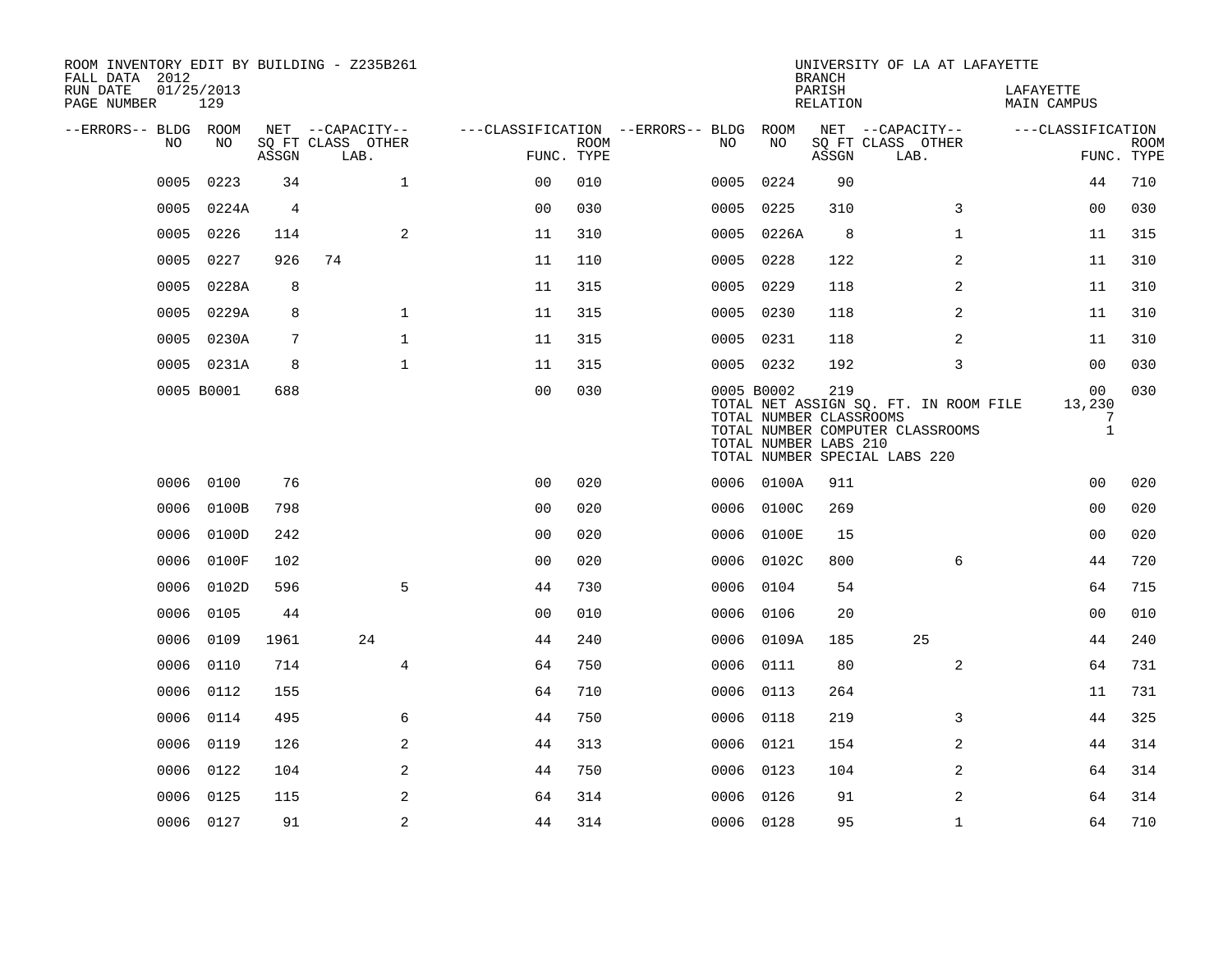| FALL DATA 2012<br>RUN DATE<br>PAGE NUMBER | 01/25/2013 | 130         |       | ROOM INVENTORY EDIT BY BUILDING - Z235B261    |                                                 |             |      |            | <b>BRANCH</b><br>PARISH<br>RELATION | UNIVERSITY OF LA AT LAFAYETTE                 | LAFAYETTE<br>MAIN CAMPUS        |             |
|-------------------------------------------|------------|-------------|-------|-----------------------------------------------|-------------------------------------------------|-------------|------|------------|-------------------------------------|-----------------------------------------------|---------------------------------|-------------|
| --ERRORS-- BLDG                           | <b>NO</b>  | ROOM<br>NO. | ASSGN | NET --CAPACITY--<br>SQ FT CLASS OTHER<br>LAB. | ---CLASSIFICATION --ERRORS-- BLDG<br>FUNC. TYPE | <b>ROOM</b> | NO   | ROOM<br>NO | ASSGN                               | NET --CAPACITY--<br>SQ FT CLASS OTHER<br>LAB. | ---CLASSIFICATION<br>FUNC. TYPE | <b>ROOM</b> |
|                                           | 0006       | 0129        | 103   | 2                                             | 64                                              | 314         | 0006 | 0130       | 103                                 | 2                                             | 64                              | 314         |
|                                           | 0006       | 0132        | 160   | 2                                             | 64                                              | 310         | 0006 | 0133       | 116                                 | $\overline{a}$                                | 64                              | 314         |
|                                           | 0006       | 0136        | 120   | 2                                             | 64                                              | 314         | 0006 | 0137       | 128                                 | $\overline{a}$                                | 64                              | 314         |
|                                           | 0006       | 0138        | 162   | $\overline{2}$                                | 64                                              | 314         | 0006 | 0139       | 118                                 | 2                                             | 64                              | 314         |
|                                           | 0006       | 0140        | 115   | $\overline{a}$                                | 64                                              | 314         | 0006 | 0142       | 97                                  | 2                                             | 44                              | 310         |
|                                           | 0006       | 0143        | 106   | 2                                             | 64                                              | 310         | 0006 | 0144       | 122                                 | 2                                             | 64                              | 314         |
|                                           | 0006       | 0145        | 217   |                                               | 0 <sub>0</sub>                                  | 030         | 0006 | 0146       | 219                                 | 2                                             | 44                              | 314         |
|                                           | 0006       | 0147        | 110   | 3                                             | 0 <sub>0</sub>                                  | 030         | 0006 | 0148       | 104                                 | 3                                             | 00                              | 030         |
|                                           | 0006       | 0200        | 78    |                                               | 0 <sub>0</sub>                                  | 020         | 0006 | 0200A      | 112                                 |                                               | 00                              | 020         |
|                                           | 0006       | 0200E       | 15    |                                               | 0 <sub>0</sub>                                  | 020         | 0006 | 0200F      | 8                                   |                                               | 00                              | 030         |
|                                           | 0006       | 0200G       | 33    |                                               | 81                                              | 081         | 0006 | 0201       | 423                                 | 6                                             | 44                              | 314         |
|                                           | 0006       | 0202        | 705   | 6                                             | 44                                              | 314         | 0006 | 0203       | 175                                 | 3                                             | 44                              | 314         |
|                                           | 0006       | 0300        | 1408  |                                               | 0 <sub>0</sub>                                  | 020         | 0006 | 0300A      | 346                                 |                                               | 00                              | 020         |
|                                           | 0006       | 0300B       | 322   |                                               | 0 <sub>0</sub>                                  | 020         | 0006 | 0300C      | 113                                 |                                               | 0 <sub>0</sub>                  | 020         |
|                                           | 0006       | 0300E       | 15    |                                               | 0 <sub>0</sub>                                  | 020         | 0006 | 0306       | 97                                  | $\overline{a}$                                | 64                              | 314         |
|                                           | 0006       | 0307        | 110   | $\mathbf 1$                                   | 64                                              | 710         | 0006 | 0309       | 177                                 | $\mathbf{1}$                                  | 64                              | 314         |
|                                           | 0006       | 0310        | 130   | 2                                             | 64                                              | 314         | 0006 | 0313       | 493                                 | 25                                            | 64                              | 350         |
|                                           | 0006       | 0313A       | 44    |                                               | 0 <sub>0</sub>                                  | 030         | 0006 | 0313B      | 12                                  |                                               | 00                              | 030         |
|                                           | 0006       | 0314        | 13    |                                               | 46                                              | 730         | 0006 | 0315       | 180                                 | 20                                            | 64                              | 314         |
|                                           | 0006       | 0316        | 2620  | 12                                            | 64                                              | 710         | 0006 | 0317       | 7                                   |                                               | 00                              | 030         |
|                                           | 0006       | 0318        | 7     |                                               | 0 <sub>0</sub>                                  | 010         | 0006 | 0318A      | 6                                   |                                               | 0 <sub>0</sub>                  | 010         |
|                                           | 0006       | 0319        | 412   | 2                                             | 64                                              | 710         | 0006 | 0320       | 226                                 | 2                                             | 64                              | 314         |
|                                           | 0006       | 0321        | 275   | 2                                             | 64                                              | 313         | 0006 | 0322       | 212                                 | 2                                             | 64                              | 313         |
|                                           | 0006       | 0323        | 258   | 2                                             | 44                                              | 314         | 0006 | 0324       | 130                                 | 2                                             | 44                              | 313         |
|                                           | 0006       | 0325        | 145   | 2                                             | 64                                              | 314         | 0006 | 0326       | 141                                 | 2                                             | 44                              | 314         |
|                                           | 0006 0328  |             | 165   | $\overline{c}$                                | 64                                              | 314         |      | 0006 0329  | 137                                 | $\overline{\mathbf{c}}$                       | 64                              | 314         |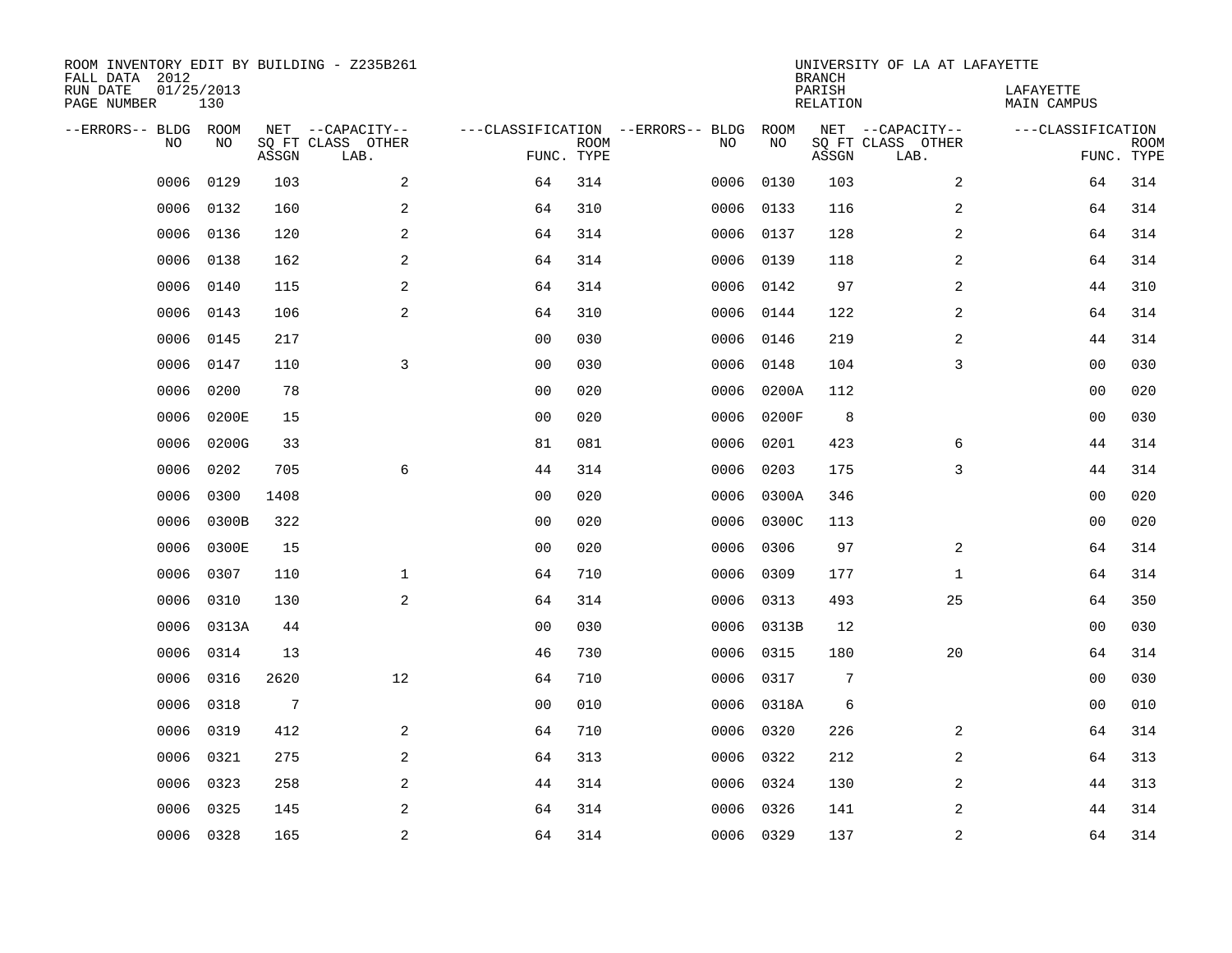| ROOM INVENTORY EDIT BY BUILDING - Z235B261<br>FALL DATA 2012 |                   |       |                           |                                        |                           |           |                                                  | <b>BRANCH</b>      |                               | UNIVERSITY OF LA AT LAFAYETTE                                                             |                                 |                   |                           |
|--------------------------------------------------------------|-------------------|-------|---------------------------|----------------------------------------|---------------------------|-----------|--------------------------------------------------|--------------------|-------------------------------|-------------------------------------------------------------------------------------------|---------------------------------|-------------------|---------------------------|
| RUN DATE<br>PAGE NUMBER                                      | 01/25/2013<br>131 |       |                           |                                        |                           |           |                                                  | PARISH<br>RELATION |                               |                                                                                           | LAFAYETTE<br><b>MAIN CAMPUS</b> |                   |                           |
| --ERRORS-- BLDG ROOM                                         |                   |       | NET --CAPACITY--          | ---CLASSIFICATION --ERRORS-- BLDG ROOM |                           |           |                                                  |                    | NET --CAPACITY--              |                                                                                           |                                 | ---CLASSIFICATION |                           |
| NO                                                           | NO                | ASSGN | SQ FT CLASS OTHER<br>LAB. |                                        | <b>ROOM</b><br>FUNC. TYPE | NO.       | NO                                               | ASSGN              | SQ FT CLASS OTHER<br>LAB.     |                                                                                           |                                 |                   | <b>ROOM</b><br>FUNC. TYPE |
| 0006                                                         | 0330              | 138   | 2                         | 44                                     | 314                       | 0006 0333 |                                                  | 142                |                               | 2                                                                                         |                                 | 44                | 314                       |
| 0006                                                         | 0334              | 158   | 2                         | 44                                     | 314                       | 0006 0335 |                                                  | 163                |                               | 2                                                                                         |                                 | 44                | 314                       |
| 0006                                                         | 0336              | 127   | 2                         | 44                                     | 314                       | 0006 0337 |                                                  | 177                |                               | 4                                                                                         |                                 | 44                | 315                       |
| 0006                                                         | 0338              | 88    | 2                         | 00                                     | 030                       | 0006      | 0339                                             | 75                 |                               | 2                                                                                         |                                 | 0 <sub>0</sub>    | 030                       |
| 0006                                                         | 0340              | 1482  |                           | 81                                     | 081                       | 0006 0400 |                                                  | 31                 |                               |                                                                                           |                                 | 0 <sub>0</sub>    | 020                       |
| 0006                                                         | 0400E             | 15    |                           | 0 <sub>0</sub>                         | 020                       | 0006 0401 |                                                  | 1355               |                               | 3                                                                                         |                                 | 64                | 314                       |
|                                                              | 0006 0402         | 112   | 2                         | 44                                     | 730                       | 0006 0403 | TOTAL NUMBER CLASSROOMS<br>TOTAL NUMBER LABS 210 | 48                 | TOTAL NUMBER SPECIAL LABS 220 | $\mathbf{1}$<br>TOTAL NET ASSIGN SQ. FT. IN ROOM FILE<br>TOTAL NUMBER COMPUTER CLASSROOMS |                                 | 64<br>19,231      | 731                       |
|                                                              | 0007 0100         | 802   |                           | 0 <sub>0</sub>                         | 020                       |           | 0007 0100A                                       | 435                |                               |                                                                                           |                                 | 0 <sub>0</sub>    | 020                       |
| 0007                                                         | 0100B             | 209   |                           | 0 <sub>0</sub>                         | 020                       |           | 0007 0100C                                       | 368                |                               |                                                                                           |                                 | 0 <sub>0</sub>    | 020                       |
|                                                              | 0007 0100D        | 47    |                           | 0 <sub>0</sub>                         | 020                       | 0007 0101 |                                                  | 679                |                               | 24                                                                                        |                                 | 22                | 250                       |
| 0007                                                         | 0101A             | 72    | 2                         | 22                                     | 255                       | 0007      | 0101B                                            | 56                 |                               | $\mathbf{1}$                                                                              |                                 | 22                | 320                       |
| 0007                                                         | 0102              | 752   | 24                        | 11                                     | 210                       |           | 0007 0102A                                       | 52                 |                               |                                                                                           |                                 | 11                | 215                       |
| 0007                                                         | 0103              | 298   | $\mathbf 1$               | 11                                     | 313                       | 0007      | 0103A                                            | 210                |                               | $\mathbf{1}$                                                                              |                                 | 11                | 325                       |
| 0007                                                         | 0103B             | 161   | 2                         | 11                                     | 314                       |           | 0007 0103C                                       | 55                 |                               |                                                                                           |                                 | 11                | 731                       |
| 0007                                                         | 0103D             | 147   | $\mathbf{1}$              | 11                                     | 315                       | 0007      | 0104                                             | 337                |                               | 2                                                                                         |                                 | 22                | 250                       |
| 0007                                                         | 0104A             | 69    |                           | 22                                     | 255                       | 0007 0105 |                                                  | 334                |                               | 2                                                                                         |                                 | 11                | 280                       |
| 0007                                                         | 0106              | 96    | $\mathbf{1}$              | 22                                     | 320                       | 0007      | 0107                                             | 162                |                               | $\mathbf{1}$                                                                              |                                 | 21                | 310                       |
| 0007                                                         | 0108              | 704   | 2                         | 21                                     | 250                       |           | 0007 0112A                                       | 82                 |                               |                                                                                           |                                 | 00                | 010                       |
| 0007                                                         | 0113              | 292   | 7                         | 0 <sub>0</sub>                         | 030                       | 0007      | 0114                                             | 156                |                               | $\mathbf{1}$                                                                              |                                 | 21                | 310                       |
| 0007                                                         | 0115              | 151   | 2                         | 22                                     | 320                       | 0007 0116 |                                                  | 1554 151           |                               |                                                                                           |                                 | 11                | 110                       |
| 0007                                                         | 0200              | 714   |                           | 00                                     | 020                       | 0007      | 0200A                                            | 435                |                               |                                                                                           |                                 | 00                | 020                       |
| 0007                                                         | 0200B             | 299   |                           | 0 <sub>0</sub>                         | 020                       | 0007      | 0200C                                            | 368                |                               |                                                                                           |                                 | 0 <sub>0</sub>    | 020                       |
|                                                              | 0007 0200D        | 47    |                           | 0 <sub>0</sub>                         | 020                       |           | 0007 0200E                                       | 135                |                               |                                                                                           |                                 | 0 <sub>0</sub>    | 020                       |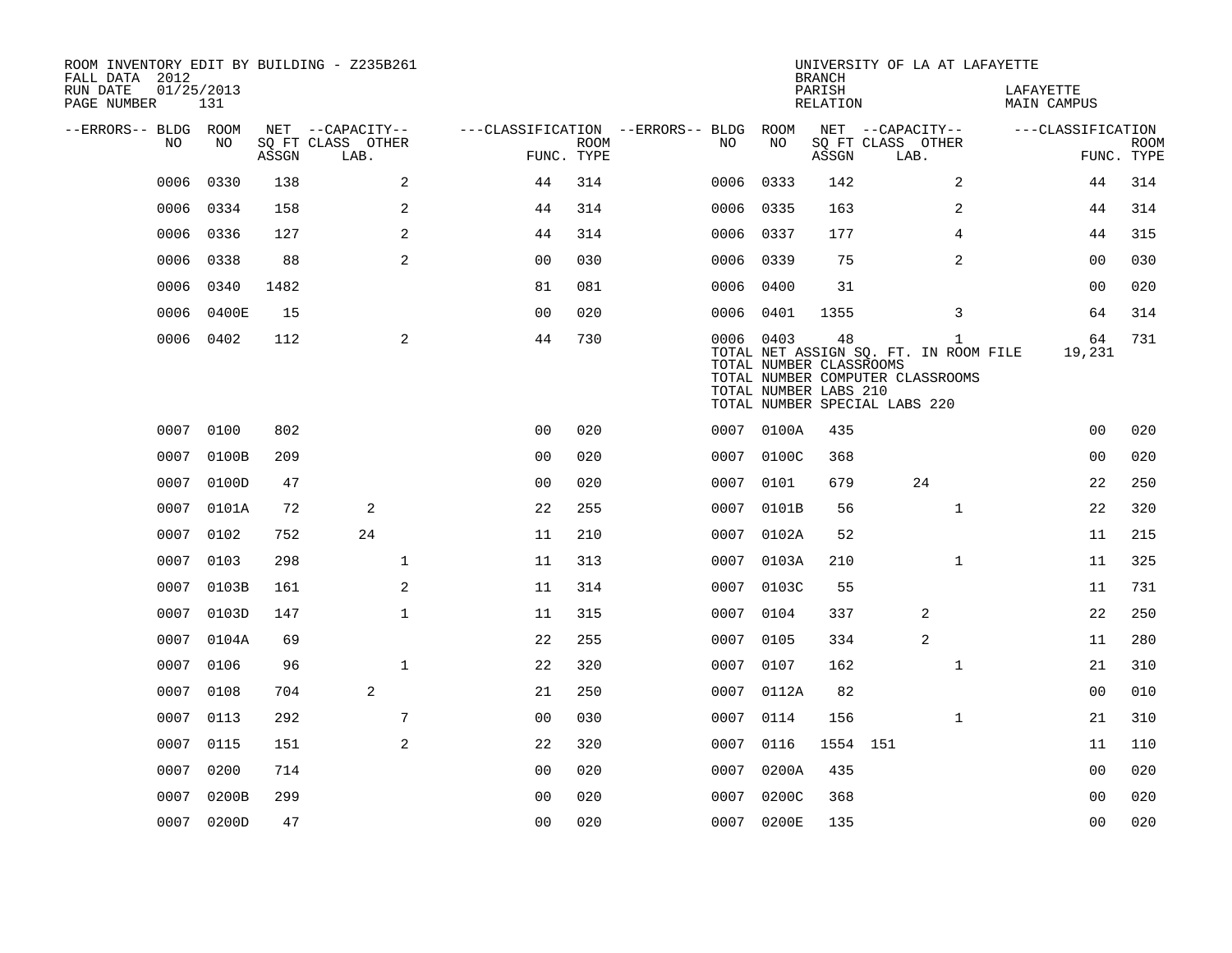| ROOM INVENTORY EDIT BY BUILDING - Z235B261<br>FALL DATA 2012 |                   |       |                           |                |             |                                   |                                                  | <b>BRANCH</b>      | UNIVERSITY OF LA AT LAFAYETTE                                                                              |                                 |                           |
|--------------------------------------------------------------|-------------------|-------|---------------------------|----------------|-------------|-----------------------------------|--------------------------------------------------|--------------------|------------------------------------------------------------------------------------------------------------|---------------------------------|---------------------------|
| RUN DATE<br>PAGE NUMBER                                      | 01/25/2013<br>132 |       |                           |                |             |                                   |                                                  | PARISH<br>RELATION |                                                                                                            | LAFAYETTE<br><b>MAIN CAMPUS</b> |                           |
| --ERRORS-- BLDG ROOM                                         |                   |       | NET --CAPACITY--          |                |             | ---CLASSIFICATION --ERRORS-- BLDG | ROOM                                             |                    | NET --CAPACITY--                                                                                           | ---CLASSIFICATION               |                           |
| NO.                                                          | NO.               | ASSGN | SQ FT CLASS OTHER<br>LAB. | FUNC. TYPE     | <b>ROOM</b> | NO.                               | NO                                               | ASSGN              | SQ FT CLASS OTHER<br>LAB.                                                                                  |                                 | <b>ROOM</b><br>FUNC. TYPE |
| 0007                                                         | 0205              | 82    |                           | 11             | 731         | 0007                              | 0205A                                            | 22                 |                                                                                                            | 11                              | 710                       |
| 0007                                                         | 0206              | 435   | 20                        | 11             | 270         | 0007                              | 0206A                                            | 45                 | $\mathbf{1}$                                                                                               | 11                              | 215                       |
| 0007                                                         | 0207              | 213   | 11                        | 11             | 350         | 0007                              | 0207A                                            | 55                 |                                                                                                            | 11                              | 355                       |
| 0007                                                         | 0208              | 114   | 5                         | 22             | 420         | 0007                              | 0208A                                            | 110                | 2                                                                                                          | 11                              | 310                       |
| 0007                                                         | 0208B             | 191   | $\mathbf{1}$              | 11             | 310         | 0007                              | 0209                                             | 1116               | 24                                                                                                         | 11                              | 210                       |
| 0007                                                         | 0209A             | 52    |                           | 11             | 215         | 0007                              | 0209B                                            | 19                 |                                                                                                            | 11                              | 215                       |
| 0007                                                         | 0209C             | 98    | 2                         | 11             | 215         | 0007                              | 0210                                             | 143                | 3                                                                                                          | 22                              | 310                       |
| 0007                                                         | 0211              | 109   | 2                         | 11             | 310         | 0007                              | 0212                                             | 120                | $\overline{a}$                                                                                             | 11                              | 310                       |
| 0007                                                         | 0213              | 199   | 2                         | 11             | 310         |                                   | 0007 0214                                        | 1279               | 98                                                                                                         | 11                              | 110                       |
| 0007                                                         | 0215              | 316   | 12                        | 11             | 110         | 0007                              | 0216                                             | 415                | 2                                                                                                          | 22                              | 250                       |
| 0007                                                         | 0217              | 225   | $\mathbf 1$               | 11             | 310         |                                   | 0007 0218                                        | 719                | 35                                                                                                         | 22                              | 250                       |
| 0007                                                         | 0219              | 301   | 6                         | 00             | 030         |                                   | 0007 B0001                                       | 695                |                                                                                                            | 81                              | 081                       |
|                                                              | 0007 B0002        | 221   |                           | 81             | 081         |                                   | TOTAL NUMBER CLASSROOMS<br>TOTAL NUMBER LABS 210 |                    | TOTAL NET ASSIGN SQ. FT. IN ROOM FILE<br>TOTAL NUMBER COMPUTER CLASSROOMS<br>TOTAL NUMBER SPECIAL LABS 220 | 13,038<br>3<br>$\overline{a}$   |                           |
| 0008                                                         | 0100              | 1177  |                           | 0 <sub>0</sub> | 020         | 0008                              | 0100A                                            | 71                 |                                                                                                            | 0 <sub>0</sub>                  | 030                       |
| 0008                                                         | 0100B             | 182   |                           | 0 <sub>0</sub> | 020         | 0008                              | 0100C                                            | 131                |                                                                                                            | 0 <sub>0</sub>                  | 020                       |
| 0008                                                         | 0100D             | 105   |                           | 0 <sub>0</sub> | 020         | 0008                              | 0101                                             | 117                | 102                                                                                                        | 11                              | 350                       |
| 0008                                                         | 0102              | 77    | 2                         | 11             | 635         | 0008                              | 0102A                                            | 16                 |                                                                                                            | 11                              | 355                       |
| 0008                                                         | 0103              | 117   | $\overline{4}$            | 0 <sub>0</sub> | 030         | 0008                              | 0104                                             | 215                | 3                                                                                                          | 0 <sub>0</sub>                  | 030                       |
| 0008                                                         | 0105              | 184   | 2                         | 0 <sub>0</sub> | 030         | 0008                              | 0106                                             | 335                | 2                                                                                                          | 52                              | 313                       |
| 0008                                                         | 0106A             | 235   | 2                         | 52             | 314         | 0008                              | 0106B                                            | 269                | 3                                                                                                          | 52                              | 325                       |
| 0008                                                         | 0106C             | 262   | 8                         | 52             | 350         | 0008                              | 0106D                                            | 42                 | 2                                                                                                          | 52                              | 315                       |
| 0008                                                         | 0106E             | 50    | 2                         | 52             | 315         | 0008                              | 0106F                                            | 76                 | 2                                                                                                          | 52                              | 320                       |
|                                                              | 0008 0106G        | 54    | $\overline{a}$            | 52             | 313         |                                   | 0008 0106H                                       | 56                 | 2                                                                                                          | 52                              | 313                       |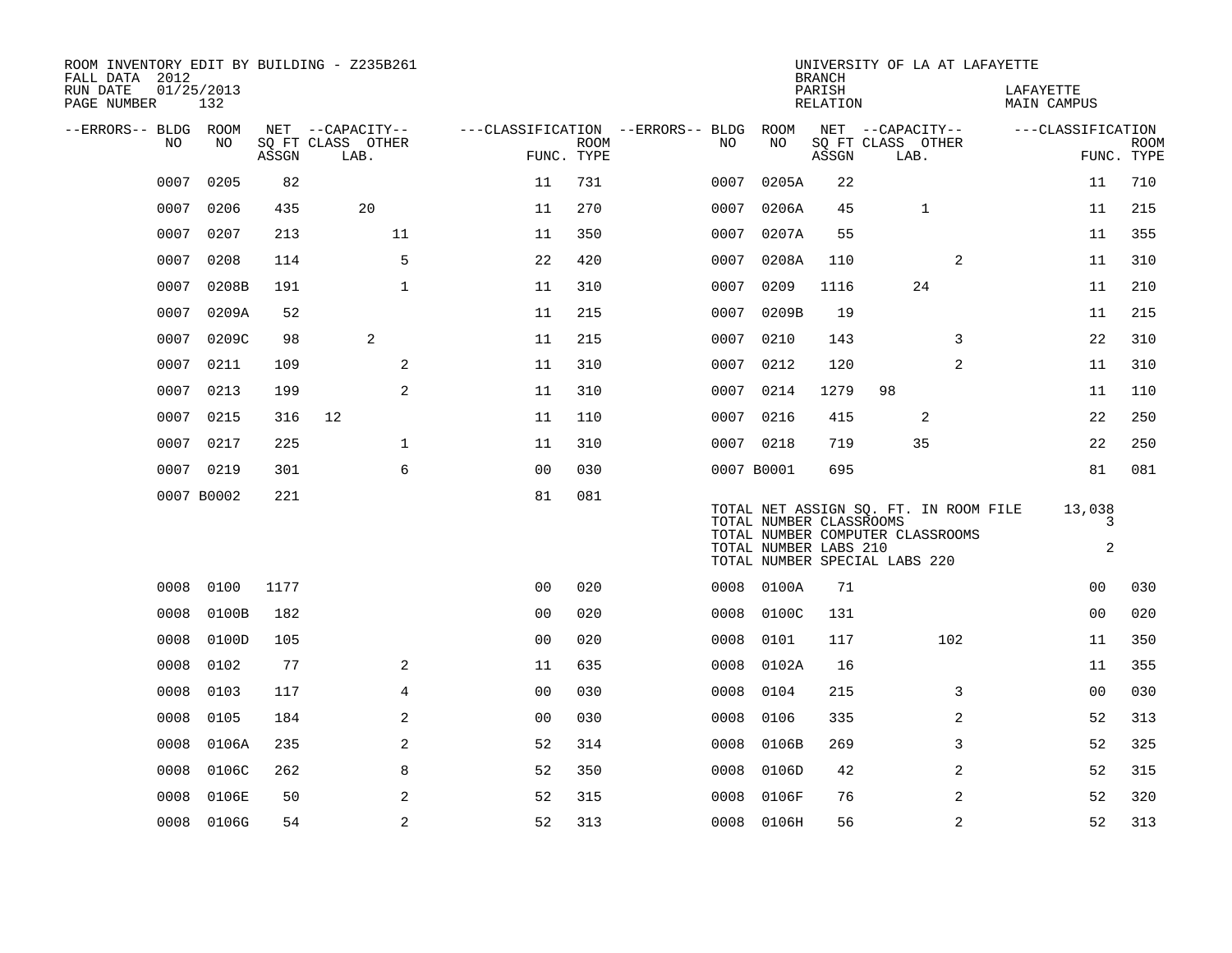| ROOM INVENTORY EDIT BY BUILDING - Z235B261<br>FALL DATA 2012 |                   |       |                           |                |                           |                                   |           | <b>BRANCH</b>             | UNIVERSITY OF LA AT LAFAYETTE |                          |                           |
|--------------------------------------------------------------|-------------------|-------|---------------------------|----------------|---------------------------|-----------------------------------|-----------|---------------------------|-------------------------------|--------------------------|---------------------------|
| RUN DATE<br>PAGE NUMBER                                      | 01/25/2013<br>133 |       |                           |                |                           |                                   |           | PARISH<br><b>RELATION</b> |                               | LAFAYETTE<br>MAIN CAMPUS |                           |
| --ERRORS-- BLDG                                              | ROOM              |       | NET --CAPACITY--          |                |                           | ---CLASSIFICATION --ERRORS-- BLDG | ROOM      |                           | NET --CAPACITY--              | ---CLASSIFICATION        |                           |
| NO                                                           | NO.               | ASSGN | SQ FT CLASS OTHER<br>LAB. |                | <b>ROOM</b><br>FUNC. TYPE | NO                                | NO        | ASSGN                     | SQ FT CLASS OTHER<br>LAB.     |                          | <b>ROOM</b><br>FUNC. TYPE |
| 0008                                                         | 0108              | 55    |                           | 11             | 715                       | 0008                              | 0109      | 349                       | 6                             | 45                       | 280                       |
| 0008                                                         | 0109A             | 86    | 4                         | 45             | 325                       | 0008                              | 0110      | 491                       | 60                            | 45                       | 280                       |
| 0008                                                         | 0110A             | 86    | 2                         | 45             | 314                       | 0008                              | 0111      | 54                        |                               | 0 <sub>0</sub>           | 010                       |
| 0008                                                         | 0114              | 377   | 2                         | 45             | 313                       | 0008                              | 0114A     | 39                        | 2                             | 45                       | 315                       |
| 0008                                                         | 0114B             | 1535  | 3                         | 45             | 325                       | 0008                              | 0114C     | 38                        | $\overline{a}$                | 45                       | 320                       |
| 0008                                                         | 0114D             | 73    | $\mathbf{2}$              | 45             | 313                       | 0008                              | 0114E     | 119                       | 2                             | 45                       | 314                       |
| 0008                                                         | 0114F             | 104   | 2                         | 45             | 314                       | 0008                              | 0114G     | 75                        | 2                             | 45                       | 313                       |
| 0008                                                         | 0114H             | 38    |                           | 45             | 315                       | 0008                              | 0115      | 342                       | 2                             | 45                       | 315                       |
| 0008                                                         | 0116              | 504   | 2                         | 45             | 310                       | 0008                              | 0116A     | 42                        | 2                             | 45                       | 315                       |
| 0008                                                         | 0116B             | 10    | 2                         | 45             | 315                       | 0008                              | 0200      | 1083                      |                               | 00                       | 020                       |
| 0008                                                         | 0200A             | 182   |                           | 0 <sub>0</sub> | 020                       | 0008                              | 0200B     | 222                       |                               | 00                       | 020                       |
| 0008                                                         | 0200C             | 375   |                           | 0 <sub>0</sub> | 020                       | 0008                              | 0201      | 422                       | 24                            | 45                       | 110                       |
| 0008                                                         | 0202              | 150   | 2                         | 45             | 314                       | 0008                              | 0203A     | 56                        | 2                             | 11                       | 310                       |
| 0008                                                         | 0203B             | 62    | 2                         | 11             | 310                       | 0008                              | 0203C     | 67                        | 2                             | 11                       | 310                       |
| 0008                                                         | 0203D             | 59    | 2                         | 11             | 310                       | 0008                              | 0203E     | 88                        | 2                             | 11                       | 310                       |
| 0008                                                         | 0203F             | 60    | 2                         | 11             | 310                       | 0008                              | 0203G     | 71                        | 2                             | 11                       | 310                       |
| 0008                                                         | 0203H             | 76    | 2                         | 11             | 310                       | 0008                              | 0203J     | 51                        | 2                             | 11                       | 310                       |
| 0008                                                         | 0203K             | 56    | 2                         | 15             | 350                       | 0008                              | 0203L     | 58                        | 2                             | 11                       | 310                       |
| 0008                                                         | 0203M             | 64    | 2                         | 11             | 310                       | 0008                              | 0204      | 378                       | 9                             | 45                       | 110                       |
| 0008                                                         | 0204A             | 81    | 2                         | 45             | 320                       | 0008                              | 0204B     | 201                       | 2                             | 45                       | 314                       |
| 0008                                                         | 0205              | 117   |                           | 0 <sub>0</sub> | 030                       | 0008                              | 0206      | 218                       | 3                             | 0 <sub>0</sub>           | 030                       |
| 0008                                                         | 0207              | 182   | $\overline{a}$            | 0 <sub>0</sub> | 030                       | 0008                              | 0208      | 572                       | 19                            | 15                       | 110                       |
| 0008                                                         | 0208A             | 100   | 2                         | 11             | 314                       | 0008                              | 0209      | 580                       | 40                            | 45                       | 410                       |
| 0008                                                         | 0211              | 51    |                           | 0 <sub>0</sub> | 030                       | 0008                              | 0212      | 504                       | 50                            | 11                       | 110                       |
| 0008                                                         | 0212B             | 155   | $\mathbf{1}$              | 11             | 115                       | 0008                              | 0213      | 661                       | 30                            | 11                       | 220                       |
|                                                              | 0008 0213A        | 198   | $\mathbf{1}$              | 45             | 225                       |                                   | 0008 0214 | 30                        |                               | 0 <sub>0</sub>           | 010                       |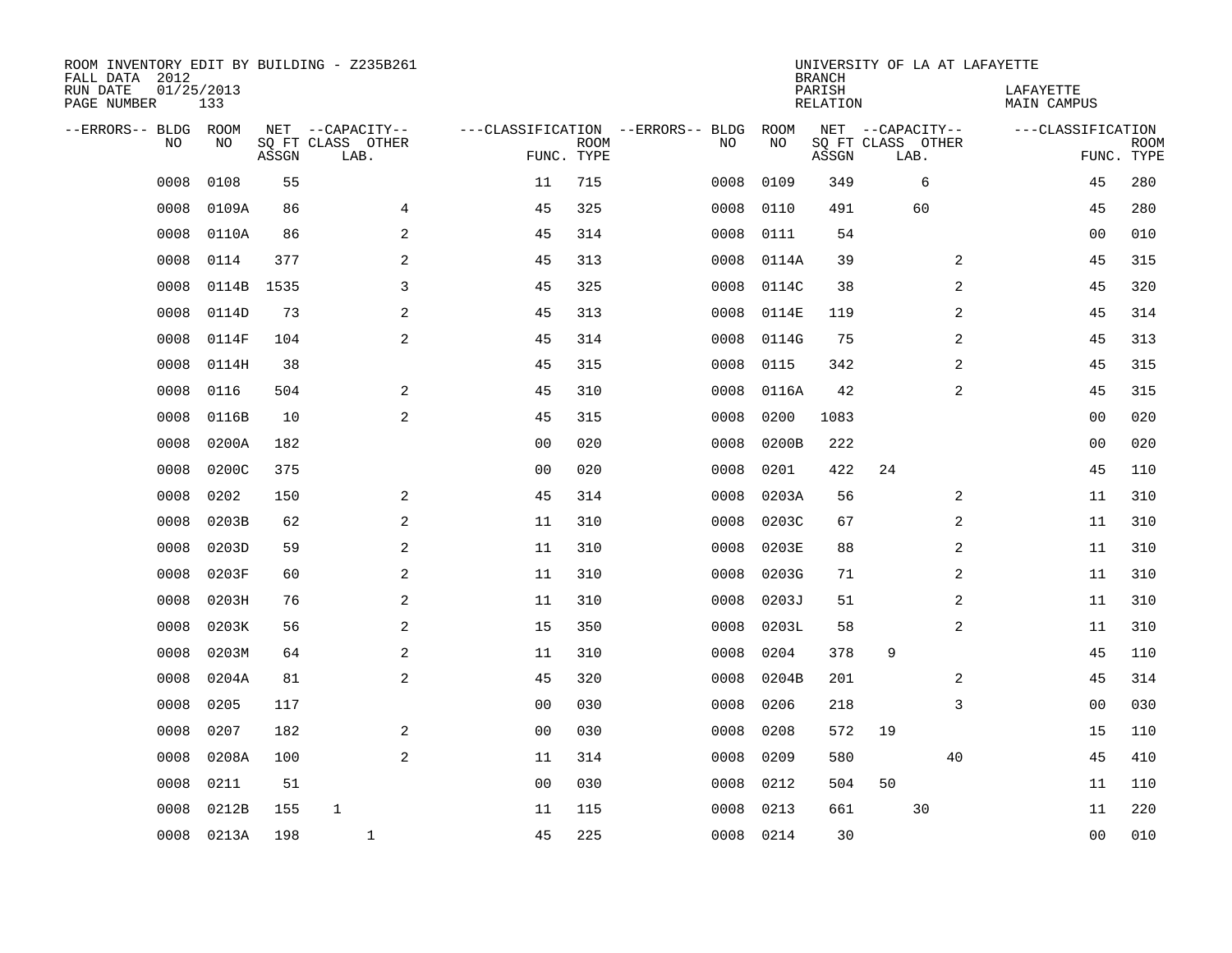| ROOM INVENTORY EDIT BY BUILDING - Z235B261<br>FALL DATA 2012 |                |       |                           |                                        |      |      |            | <b>BRANCH</b>                                          | UNIVERSITY OF LA AT LAFAYETTE                                                                                   |                                 |                           |
|--------------------------------------------------------------|----------------|-------|---------------------------|----------------------------------------|------|------|------------|--------------------------------------------------------|-----------------------------------------------------------------------------------------------------------------|---------------------------------|---------------------------|
| RUN DATE<br>PAGE NUMBER 134                                  | 01/25/2013     |       |                           |                                        |      |      |            | PARISH<br>RELATION                                     |                                                                                                                 | LAFAYETTE<br><b>MAIN CAMPUS</b> |                           |
| --ERRORS-- BLDG ROOM<br>NO                                   | NO             |       | NET --CAPACITY--          | ---CLASSIFICATION --ERRORS-- BLDG ROOM | ROOM | NO . | NO         |                                                        | NET --CAPACITY-- ---CLASSIFICATION                                                                              |                                 |                           |
|                                                              |                | ASSGN | SQ FT CLASS OTHER<br>LAB. | FUNC. TYPE                             |      |      |            | ASSGN                                                  | SQ FT CLASS OTHER<br>LAB.                                                                                       |                                 | <b>ROOM</b><br>FUNC. TYPE |
|                                                              | 0008 B0100     | 105   |                           | 0 <sup>0</sup>                         | 020  |      | 0008 B0101 | 431                                                    |                                                                                                                 | 0 <sub>0</sub>                  | 010                       |
|                                                              | 0008 B0102     | 182   |                           | 0 <sub>0</sub>                         | 030  |      | 0008 B0103 | 153                                                    |                                                                                                                 | 0 <sub>0</sub>                  | 030                       |
|                                                              | 0008 E0100     | 47    | $\overline{4}$            | 0 <sub>0</sub>                         | 020  |      | 0008 E0200 | 47<br>TOTAL NUMBER CLASSROOMS<br>TOTAL NUMBER LABS 210 | 4<br>TOTAL NET ASSIGN SQ. FT. IN ROOM FILE<br>TOTAL NUMBER COMPUTER CLASSROOMS<br>TOTAL NUMBER SPECIAL LABS 220 | 00<br>10,722<br>4<br>1          | 020                       |
|                                                              | 0009 0100      | 3600  |                           | 65                                     | 970  |      |            | TOTAL NUMBER CLASSROOMS<br>TOTAL NUMBER LABS 210       | TOTAL NET ASSIGN SQ. FT. IN ROOM FILE<br>TOTAL NUMBER COMPUTER CLASSROOMS<br>TOTAL NUMBER SPECIAL LABS 220      | 3,600                           |                           |
|                                                              | 0011 0101 4304 |       | 35                        | 65                                     | 970  |      |            | TOTAL NUMBER CLASSROOMS<br>TOTAL NUMBER LABS 210       | TOTAL NET ASSIGN SQ. FT. IN ROOM FILE<br>TOTAL NUMBER COMPUTER CLASSROOMS<br>TOTAL NUMBER SPECIAL LABS 220      | 4,304                           |                           |
|                                                              | 0012 0100      | 74    | 2                         | 0 <sub>0</sub>                         | 020  |      | 0012 0100A | 244                                                    |                                                                                                                 | 00                              | 020                       |
|                                                              | 0012 0100B     | 896   |                           | 0 <sub>0</sub>                         | 020  |      | 0012 0101  | 91                                                     | $\mathbf{1}$                                                                                                    | 11                              | 310                       |
|                                                              | 0012 0102      | 85    | $\mathbf{1}$              | 11                                     | 310  |      | 0012 0103  | 75                                                     | $\mathbf{1}$                                                                                                    | 11                              | 310                       |
|                                                              | 0012 0104      | 119   | $\mathbf{1}$              | 11                                     | 310  |      | 0012 0104A | 222                                                    | $\mathbf{1}$                                                                                                    | 11                              | 310                       |
|                                                              | 0012 0105      | 37    |                           | 11                                     | 731  |      | 0012 0106  | 132                                                    | $\mathbf{1}$                                                                                                    | 11                              | 310                       |
|                                                              | 0012 0106A     | 51    |                           | 11                                     | 710  |      | 0012 0107  | 130                                                    | $\mathbf{1}$                                                                                                    | 11                              | 310                       |
|                                                              | 0012 0109      | 117   | $\mathbf{1}$              | 11                                     | 310  |      | 0012 0110  | 64                                                     |                                                                                                                 | 55                              | 350                       |
|                                                              | 0012 0111      | 64    |                           | 55                                     | 350  |      | 0012 0112  | 230                                                    | 6                                                                                                               | 11                              | 650                       |
|                                                              | 0012 0112A     | 143   | $\mathbf{1}$              | 11                                     | 310  |      | 0012 0113  | 103                                                    |                                                                                                                 | 11                              | 730                       |
|                                                              | 0012 0113A     | 12    |                           | 11                                     | 730  |      | 0012 0114  | 178                                                    | $\mathbf{1}$                                                                                                    | 11                              | 310                       |
|                                                              | 0012 0114A     | 17    |                           | 11                                     | 731  |      | 0012 0114B | 14                                                     |                                                                                                                 | 0 <sub>0</sub>                  | 030                       |
|                                                              | 0012 0114C     | 11    |                           | 11                                     | 731  |      | 0012 0115  | 120                                                    |                                                                                                                 | 11                              | 730                       |
|                                                              | 0012 0117      | 1137  |                           | 55                                     | 660  |      | 0012 0118  | 95                                                     | $\mathbf{1}$                                                                                                    | 55                              | 310                       |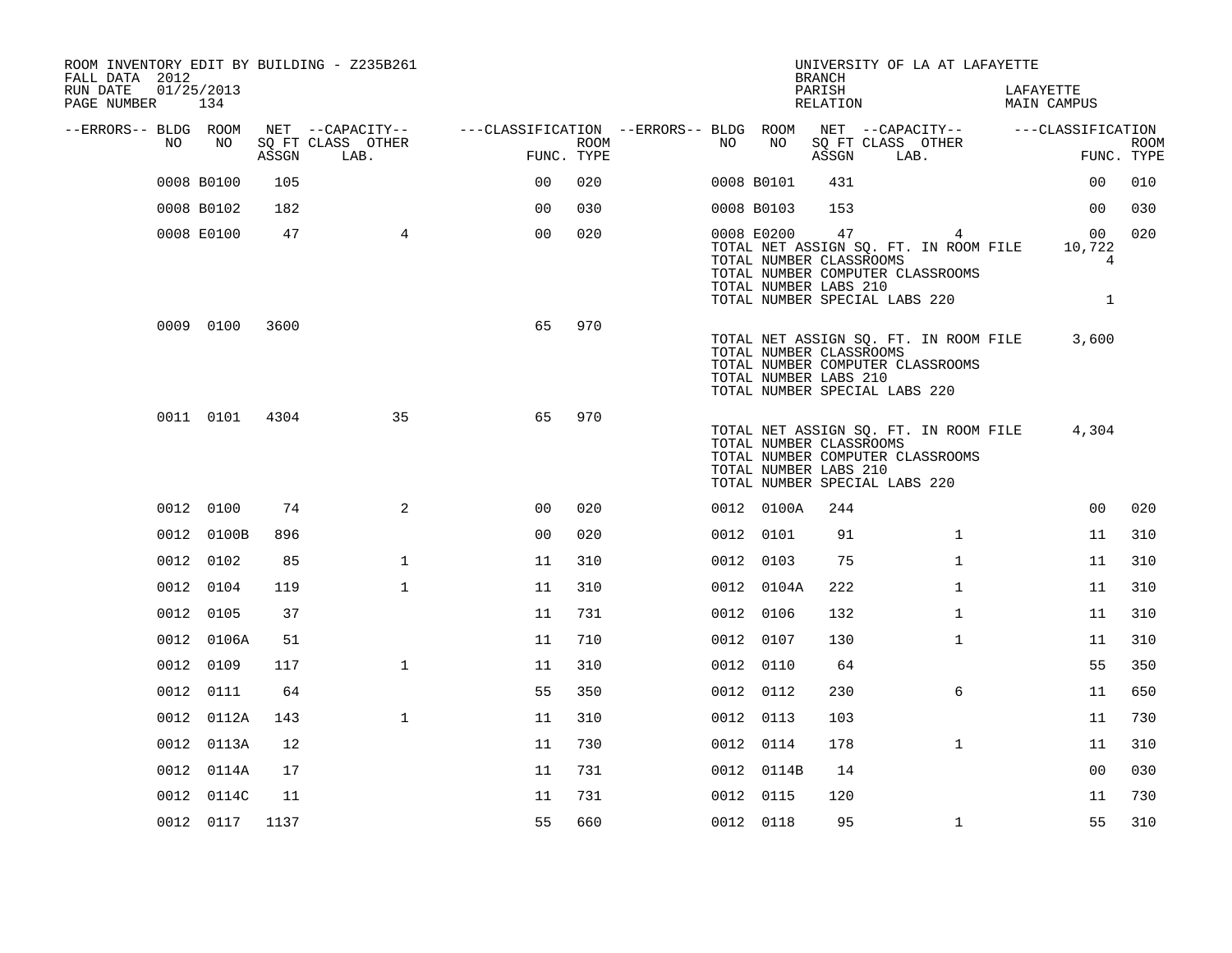| ROOM INVENTORY EDIT BY BUILDING - Z235B261<br>FALL DATA 2012 |                   |       |                           |                                        |                           |           |                                                                                                | <b>BRANCH</b>      | UNIVERSITY OF LA AT LAFAYETTE                                                               |           |                    |                           |
|--------------------------------------------------------------|-------------------|-------|---------------------------|----------------------------------------|---------------------------|-----------|------------------------------------------------------------------------------------------------|--------------------|---------------------------------------------------------------------------------------------|-----------|--------------------|---------------------------|
| RUN DATE<br>PAGE NUMBER                                      | 01/25/2013<br>135 |       |                           |                                        |                           |           |                                                                                                | PARISH<br>RELATION |                                                                                             | LAFAYETTE | <b>MAIN CAMPUS</b> |                           |
| --ERRORS-- BLDG ROOM                                         |                   |       | NET --CAPACITY--          | ---CLASSIFICATION --ERRORS-- BLDG ROOM |                           |           |                                                                                                |                    | NET --CAPACITY--                                                                            |           | ---CLASSIFICATION  |                           |
| NO                                                           | NO                | ASSGN | SQ FT CLASS OTHER<br>LAB. |                                        | <b>ROOM</b><br>FUNC. TYPE | NO        | NO                                                                                             | ASSGN              | SQ FT CLASS OTHER<br>LAB.                                                                   |           |                    | <b>ROOM</b><br>FUNC. TYPE |
| 0012                                                         | 0119              | 176   | $\mathbf{1}$              | 55                                     | 310                       |           | 0012 0120<br>TOTAL NUMBER CLASSROOMS<br>TOTAL NUMBER LABS 210<br>TOTAL NUMBER SPECIAL LABS 220 | 90                 | $\overline{2}$<br>TOTAL NET ASSIGN SQ. FT. IN ROOM FILE<br>TOTAL NUMBER COMPUTER CLASSROOMS |           | 00<br>3,409        | 030                       |
| 0013                                                         | 0001              | 347   |                           | 0 <sup>0</sup>                         | 030                       | 0013 0002 |                                                                                                | 134                |                                                                                             |           | 0 <sub>0</sub>     | 030                       |
| 0013                                                         | 0100              | 1343  |                           | 0 <sub>0</sub>                         | 020                       | 0013      | 0100A                                                                                          | 247                |                                                                                             |           | 0 <sub>0</sub>     | 020                       |
| 0013                                                         | 0100B             | 35    |                           | 0 <sub>0</sub>                         | 020                       | 0013      | 0100C                                                                                          | 65                 |                                                                                             |           | 00                 | 020                       |
| 0013                                                         | 0101              | 181   | $\mathbf 1$               | 13                                     | 314                       | 0013      | 0101A                                                                                          | 8                  | $\mathbf{1}$                                                                                |           | 11                 | 315                       |
| 0013                                                         | 0101B             | 9     | 1                         | 11                                     | 315                       | 0013      | 0101C                                                                                          | 8                  | $\mathbf{1}$                                                                                |           | 11                 | 315                       |
| 0013                                                         | 0101D             | 250   | 4                         | 11                                     | 314                       | 0013      | 0102                                                                                           | 121                | 2                                                                                           |           | 22                 | 320                       |
| 0013                                                         | 0102A             | 9     | 2                         | 11                                     | 314                       | 0013      | 0102B                                                                                          | 9                  | $\mathbf{1}$                                                                                |           | 11                 | 315                       |
| 0013                                                         | 0102C             | 9     | $\mathbf 1$               | 11                                     | 315                       | 0013      | 0102D                                                                                          | 172                | $\mathbf{1}$                                                                                |           | 11                 | 315                       |
| 0013                                                         | 0102E             | 293   | $\mathbf{1}$              | 0 <sub>0</sub>                         | 010                       |           | 0013 0103                                                                                      | 162                | 3                                                                                           |           | 11                 | 325                       |
| 0013                                                         | 0103A             | 10    | $\mathbf{1}$              | 13                                     | 315                       | 0013      | 0103B                                                                                          | 10                 |                                                                                             |           | 13                 | 315                       |
| 0013                                                         | 0103C             | 137   | 12                        | 11                                     | 350                       | 0013      | 0104                                                                                           | 297                | $\mathbf{1}$                                                                                |           | 11                 | 313                       |
|                                                              | 0013 0104A        | 10    | $\mathbf{1}$              | 13                                     | 315                       |           | 0013 0104B                                                                                     | 10                 | $\mathbf{1}$                                                                                |           | 13                 | 315                       |
|                                                              | 0013 0104C        | 22    |                           | 11                                     | 315                       | 0013      | 0105                                                                                           | 186                | 3                                                                                           |           | 11                 | 325                       |
| 0013                                                         | 0105A             | 9     | $\mathbf{1}$              | 13                                     | 315                       | 0013      | 0105B                                                                                          | 9                  | $\mathbf{1}$                                                                                |           | 13                 | 315                       |
| 0013                                                         | 0106              | 228   | $\mathbf{1}$              | 11                                     | 313                       |           | 0013 0106B                                                                                     | 9                  | $\mathbf{1}$                                                                                |           | 13                 | 315                       |
| 0013                                                         | 0106C             | 9     | $\mathbf{1}$              | 13                                     | 315                       | 0013      | 0106L                                                                                          | 330                | $\overline{a}$                                                                              |           | 11                 | 310                       |
| 0013                                                         | 0106M             | 55    | $\mathbf 1$               | 11                                     | 314                       | 0013      | 0106N                                                                                          | 49                 | $\mathbf{1}$                                                                                |           | 13                 | 310                       |
| 0013                                                         | 01060             | 55    | $\mathbf 1$               | 13                                     | 313                       | 0013      | 0107                                                                                           | 209                | $\mathbf{1}$                                                                                |           | 13                 | 314                       |
| 0013                                                         | 0107A             | 9     | $\mathbf{1}$              | 13                                     | 315                       |           | 0013 0107B                                                                                     | 9                  | $\mathbf{1}$                                                                                |           | 13                 | 315                       |
| 0013                                                         | 0107C             | 12    | $\mathbf 1$               | 0 <sub>0</sub>                         | 030                       | 0013      | 0107D                                                                                          | 37                 | $\mathbf{1}$                                                                                |           | 13                 | 315                       |
| 0013                                                         | 0107E             | 37    | $\mathbf 1$               | 13                                     | 315                       | 0013      | 0107F                                                                                          | 34                 | $\mathbf{1}$                                                                                |           | 13                 | 315                       |
|                                                              | 0013 0108         | 143   | 14                        | 13                                     | 220                       |           | 0013 0108A                                                                                     | 10                 | $\mathbf{1}$                                                                                |           | 13                 | 315                       |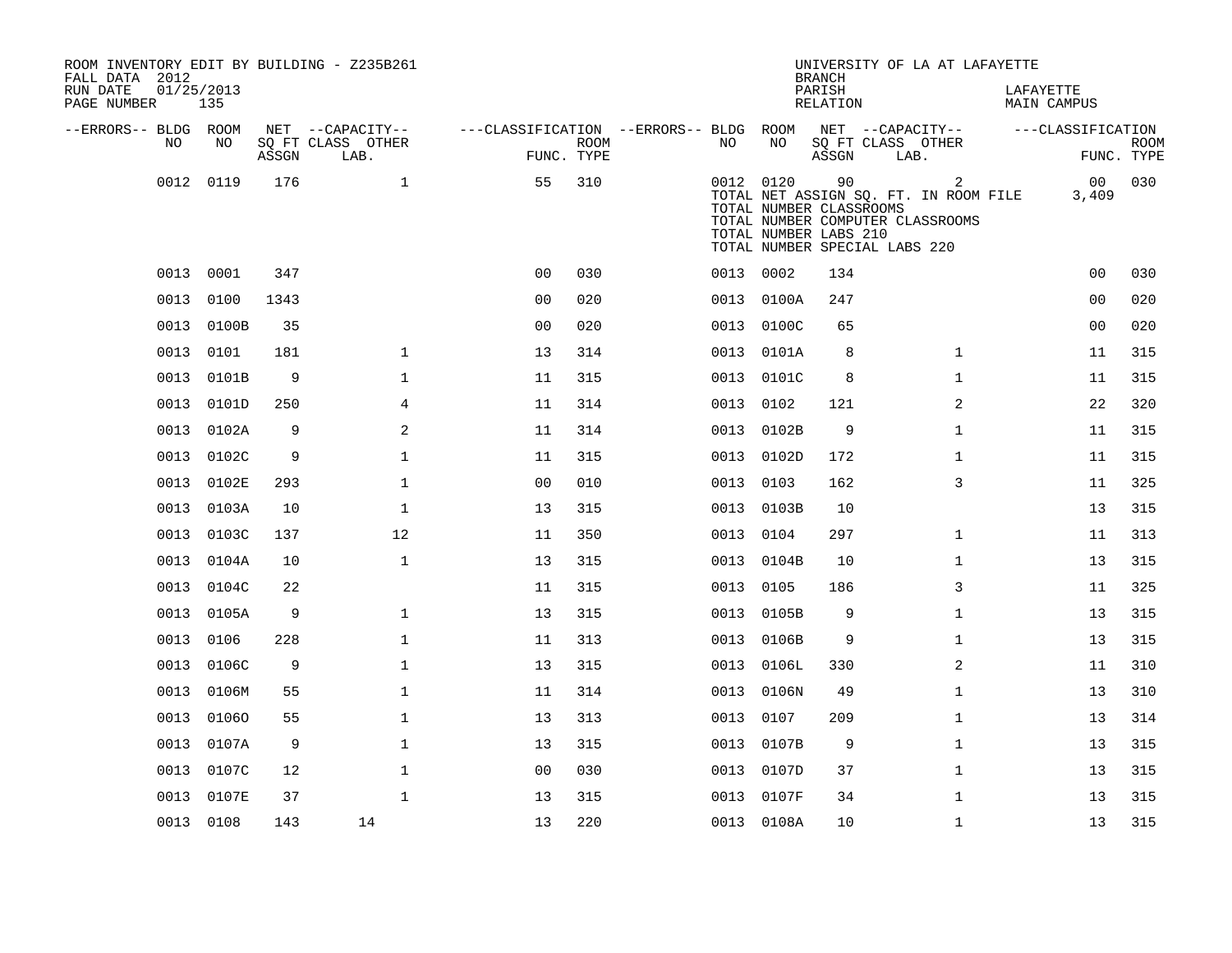| FALL DATA 2012<br>RUN DATE<br>PAGE NUMBER | 01/25/2013 | 136         |       | ROOM INVENTORY EDIT BY BUILDING - Z235B261    |                                                 |             |      |            | <b>BRANCH</b><br>PARISH<br>RELATION | UNIVERSITY OF LA AT LAFAYETTE                 | LAFAYETTE<br>MAIN CAMPUS |                           |
|-------------------------------------------|------------|-------------|-------|-----------------------------------------------|-------------------------------------------------|-------------|------|------------|-------------------------------------|-----------------------------------------------|--------------------------|---------------------------|
| --ERRORS-- BLDG                           | <b>NO</b>  | ROOM<br>NO. | ASSGN | NET --CAPACITY--<br>SQ FT CLASS OTHER<br>LAB. | ---CLASSIFICATION --ERRORS-- BLDG<br>FUNC. TYPE | <b>ROOM</b> | NO   | ROOM<br>NO | ASSGN                               | NET --CAPACITY--<br>SQ FT CLASS OTHER<br>LAB. | ---CLASSIFICATION        | <b>ROOM</b><br>FUNC. TYPE |
|                                           | 0013       | 0108B       | 10    | $\mathbf{1}$                                  | 13                                              | 315         | 0013 | 0108C      | 10                                  | $\mathbf{1}$                                  | 13                       | 315                       |
|                                           | 0013       | 0108D       | 136   | 2                                             | 13                                              | 314         | 0013 | 0109       | 303                                 | $\overline{a}$                                | 13                       | 314                       |
|                                           | 0013       | 0109A       | 76    | $\mathbf{1}$                                  | 13                                              | 315         | 0013 | 0109B      | 10                                  | $\mathbf{1}$                                  | 13                       | 315                       |
|                                           | 0013       | 0109C       | 10    | $\mathbf{1}$                                  | 13                                              | 315         | 0013 | 0110       | 174                                 | 2                                             | 32                       | 310                       |
|                                           | 0013       | 0110A       | 176   | 3                                             | 11                                              | 325         | 0013 | 0111       | 677                                 | 10                                            | 11                       | 220                       |
|                                           | 0013       | 0112        | 168   | 2                                             | 13                                              | 314         | 0013 | 0113       | 336                                 | 8                                             | 11                       | 280                       |
|                                           | 0013       | 0200        | 985   |                                               | 0 <sub>0</sub>                                  | 020         | 0013 | 0200A      | 80                                  |                                               | 0 <sub>0</sub>           | 020                       |
|                                           | 0013       | 0200B       | 88    |                                               | 0 <sub>0</sub>                                  | 020         | 0013 | 0200C      | 59                                  |                                               | 00                       | 020                       |
|                                           | 0013       | 0209        | 174   | 3                                             | 0 <sub>0</sub>                                  | 030         | 0013 | 0209A      | 18                                  |                                               | 00                       | 010                       |
|                                           | 0013       | 0210        | 29    |                                               | 0 <sub>0</sub>                                  | 010         | 0013 | 0211       | 270                                 | 2                                             | 52                       | 314                       |
|                                           | 0013       | 0211A       | 10    | 2                                             | 52                                              | 315         | 0013 | 0211B      | 10                                  | 2                                             | 52                       | 315                       |
|                                           | 0013       | 0211C       | 10    | 2                                             | 52                                              | 315         | 0013 | 0212       | 270                                 | 2                                             | 52                       | 314                       |
|                                           | 0013       | 0212A       | 10    | 2                                             | 52                                              | 314         | 0013 | 0212B      | 10                                  | 2                                             | 52                       | 314                       |
|                                           | 0013       | 0212C       | 10    | 2                                             | 52                                              | 314         | 0013 | 0213       | 149                                 | $\mathbf{1}$                                  | 52                       | 313                       |
|                                           | 0013       | 0213A       | 8     | $\mathbf{1}$                                  | 52                                              | 315         | 0013 | 0213B      | 8                                   | $\mathbf{1}$                                  | 52                       | 315                       |
|                                           | 0013       | 0214        | 297   | 1                                             | 13                                              | 314         | 0013 | 0214A      | 10                                  | $\mathbf{1}$                                  | 13                       | 315                       |
|                                           | 0013       | 0214B       | 10    | $\mathbf 1$                                   | 13                                              | 315         | 0013 | 0214C      | 10                                  | $\mathbf{1}$                                  | 13                       | 315                       |
|                                           | 0013       | 0215        | 150   | $\mathbf 1$                                   | 52                                              | 313         | 0013 | 0215A      | 11                                  | $\mathbf{1}$                                  | 13                       | 315                       |
|                                           | 0013       | 0215B       | 11    | 1                                             | 13                                              | 315         | 0013 | 0215C      | 11                                  | $\mathbf{1}$                                  | 52                       | 315                       |
|                                           | 0013       | 0215D       | 146   | 2                                             | 13                                              | 314         | 0013 | 0215E      | 136                                 | 2                                             | 52                       | 314                       |
|                                           | 0013       | 0216        | 290   | $\mathbf 1$                                   | 32                                              | 313         | 0013 | 0216A      | 202                                 | 2                                             | 13                       | 314                       |
|                                           | 0013       | 0216F       | 9     | $\mathbf 1$                                   | 13                                              | 315         | 0013 | 0216G      | 9                                   | $\mathbf{1}$                                  | 32                       | 313                       |
|                                           | 0013       | 0216H       | 9     | $\mathbf{1}$                                  | 32                                              | 313         | 0013 | 0216I      | 9                                   | $\mathbf{1}$                                  | 32                       | 313                       |
|                                           | 0013       | 0218        | 70    |                                               | 81                                              | 081         | 0013 | 0219       | 287                                 | $\overline{a}$                                | 32                       | 314                       |
|                                           | 0013       | 0219A       | 10    | $\mathbf 1$                                   | 32                                              | 315         | 0013 | 0219B      | 10                                  | $\mathbf{1}$                                  | 32                       | 315                       |
|                                           |            | 0013 0219C  | 10    | $\mathbf{1}$                                  | 32                                              | 315         |      | 0013 0220  | 297                                 | $\mathbf{1}$                                  | 32                       | 313                       |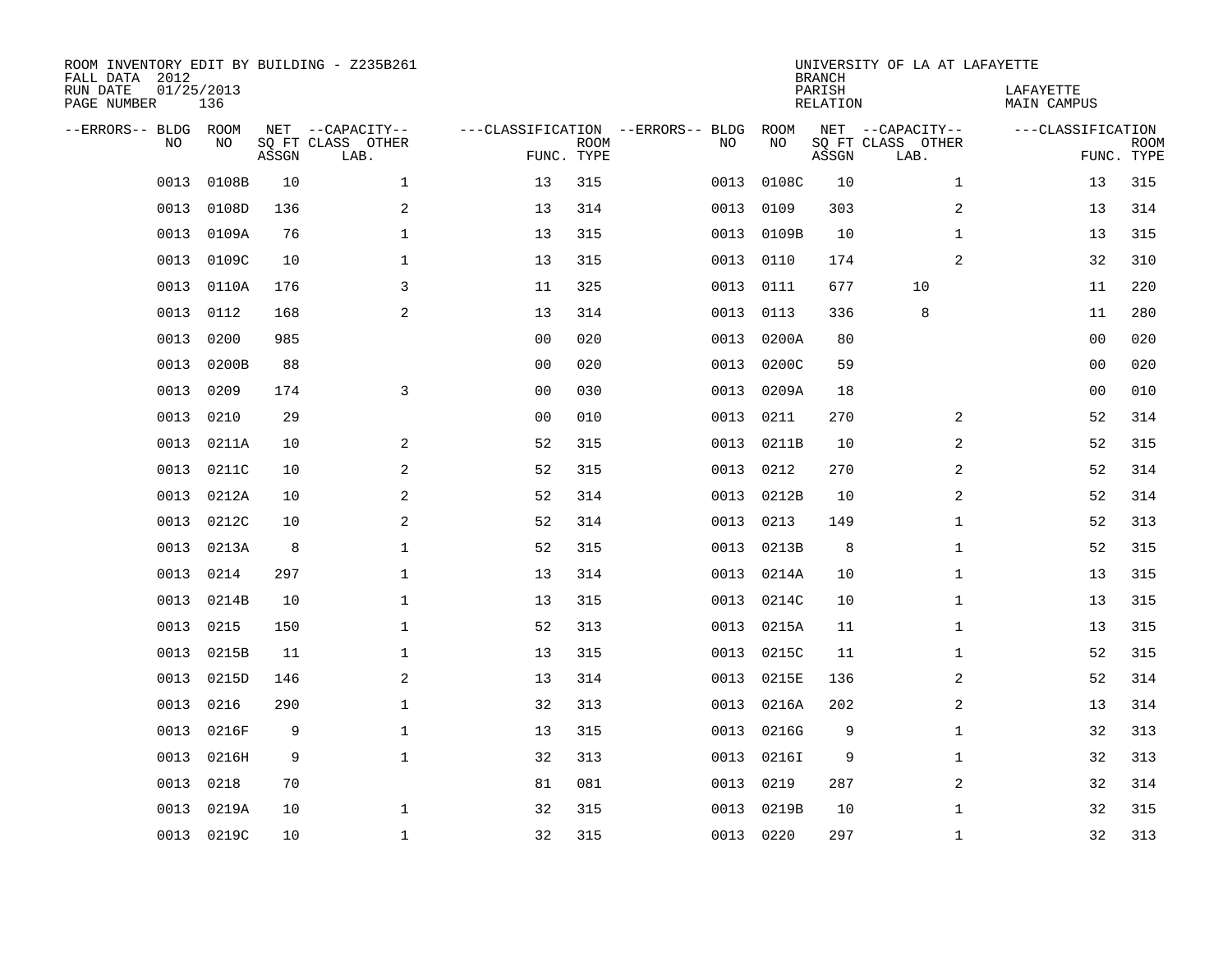| ROOM INVENTORY EDIT BY BUILDING - Z235B261<br>FALL DATA 2012 |                   |       |                           |                                   |                           |      |                                                                | <b>BRANCH</b>      | UNIVERSITY OF LA AT LAFAYETTE                                                                              |                          |                           |
|--------------------------------------------------------------|-------------------|-------|---------------------------|-----------------------------------|---------------------------|------|----------------------------------------------------------------|--------------------|------------------------------------------------------------------------------------------------------------|--------------------------|---------------------------|
| RUN DATE<br>PAGE NUMBER                                      | 01/25/2013<br>137 |       |                           |                                   |                           |      |                                                                | PARISH<br>RELATION |                                                                                                            | LAFAYETTE<br>MAIN CAMPUS |                           |
| --ERRORS-- BLDG ROOM                                         |                   |       | NET --CAPACITY--          | ---CLASSIFICATION --ERRORS-- BLDG |                           |      | ROOM                                                           |                    | NET --CAPACITY--                                                                                           | ---CLASSIFICATION        |                           |
| NO                                                           | NO                | ASSGN | SQ FT CLASS OTHER<br>LAB. |                                   | <b>ROOM</b><br>FUNC. TYPE | NO.  | NO                                                             | ASSGN              | SQ FT CLASS OTHER<br>LAB.                                                                                  |                          | <b>ROOM</b><br>FUNC. TYPE |
| 0013                                                         | 0220A             | 10    | $\mathbf{1}$              | 32                                | 315                       | 0013 | 0220B                                                          | 10                 | $\mathbf{1}$                                                                                               | 32                       | 315                       |
| 0013                                                         | 0220C             | 10    | $\mathbf{1}$              | 32                                | 315                       | 0013 | 0220E                                                          | 8                  | $\mathbf{1}$                                                                                               | 13                       | 315                       |
|                                                              | 0013 0220F        | 400   | 20                        | 13                                | 220                       | 0013 | 0221                                                           | 138                | $\mathbf{1}$                                                                                               | 44                       | 710                       |
| 0013                                                         | 0221A             | 11    |                           | 44                                | 715                       | 0013 | 0222                                                           | 265                | 2                                                                                                          | 13                       | 314                       |
| 0013                                                         | 0222A             | 13    | $\mathbf{1}$              | 11                                | 315                       |      | 0013 0222B                                                     | 11                 | $\mathbf{1}$                                                                                               | 11                       | 315                       |
|                                                              | 0013 0222C        | 11    | $\mathbf{1}$              | 11                                | 315                       |      | 0013 0222D                                                     | 200                | 6                                                                                                          | 0 <sub>0</sub>           | 030                       |
| 0013                                                         | 0223              | 172   | 3                         | 13                                | 325                       | 0013 | 0223A                                                          | 9                  | $\mathbf{1}$                                                                                               | 13                       | 315                       |
| 0013                                                         | 0223B             | 9     | $\mathbf 1$               | 13                                | 315                       | 0013 | 0223C                                                          | 9                  | $\mathbf{1}$                                                                                               | 13                       | 315                       |
| 0013                                                         | 0224              | 278   | 2                         | 52                                | 314                       |      | 0013 0224A                                                     | 9                  | $\mathbf{1}$                                                                                               | 52                       | 315                       |
| 0013                                                         | 0224B             | 9     | $\mathbf 1$               | 52                                | 315                       |      | 0013 0224C                                                     | 9                  | $\mathbf{1}$                                                                                               | 52                       | 315                       |
| 0013                                                         | 0225              | 199   | 5                         | 52                                | 314                       |      | 0013 0225A                                                     | 8                  | $\mathbf{1}$                                                                                               | 52                       | 315                       |
|                                                              | 0013 0225B        | 8     | $\mathbf 1$               | 52                                | 315                       |      | 0013 0225C                                                     | 512                |                                                                                                            | 52                       | 315                       |
|                                                              | 0013 B0001        | 345   |                           | 11                                | 731                       |      | 0013 B0002<br>TOTAL NUMBER CLASSROOMS<br>TOTAL NUMBER LABS 210 | 354                | TOTAL NET ASSIGN SQ. FT. IN ROOM FILE<br>TOTAL NUMBER COMPUTER CLASSROOMS<br>TOTAL NUMBER SPECIAL LABS 220 | 00<br>10,179<br>3        | 030                       |
|                                                              | 0014 0100         | 757   | 2                         | 82                                | 082                       |      | 0014 0100A                                                     | 143                |                                                                                                            | 82                       | 082                       |
|                                                              | 0014 0100B        | 210   |                           | 82                                | 082                       |      | 0014 0100C                                                     | 12                 |                                                                                                            | 82                       | 082                       |
|                                                              | 0014 0100D        | 21    | $\mathbf{1}$              | 82                                | 082                       |      | 0014 0100E                                                     | 84                 | 10                                                                                                         | 82                       | 082                       |
|                                                              | 0014 0100F        | 145   |                           | 82                                | 082                       |      | 0014 0101                                                      | 498                | $\mathbf{1}$                                                                                               | 82                       | 082                       |
|                                                              | 0014 0102         | 120   | 2                         | 82                                | 082                       |      | 0014 0103                                                      | 168                | 2                                                                                                          | 82                       | 082                       |
|                                                              | 0014 0104         | 133   | $\mathbf{1}$              | 82                                | 082                       |      | 0014 0105                                                      | 133                |                                                                                                            | 82                       | 082                       |
|                                                              | 0014 0106         | 168   | 2                         | 82                                | 082                       |      | 0014 0107                                                      | 162                | 2                                                                                                          | 82                       | 082                       |
|                                                              | 0014 0108         | 162   | 2                         | 82                                | 082                       |      | 0014 0109                                                      | 144                | 2                                                                                                          | 82                       | 082                       |
| 0014                                                         | 0110              | 91    | 2                         | 82                                | 082                       |      | 0014 0111                                                      | 164                | 2                                                                                                          | 82                       | 082                       |
|                                                              | 0014 0200         | 596   |                           | 82                                | 082                       |      | 0014 0200A                                                     | 12                 |                                                                                                            | 82                       | 082                       |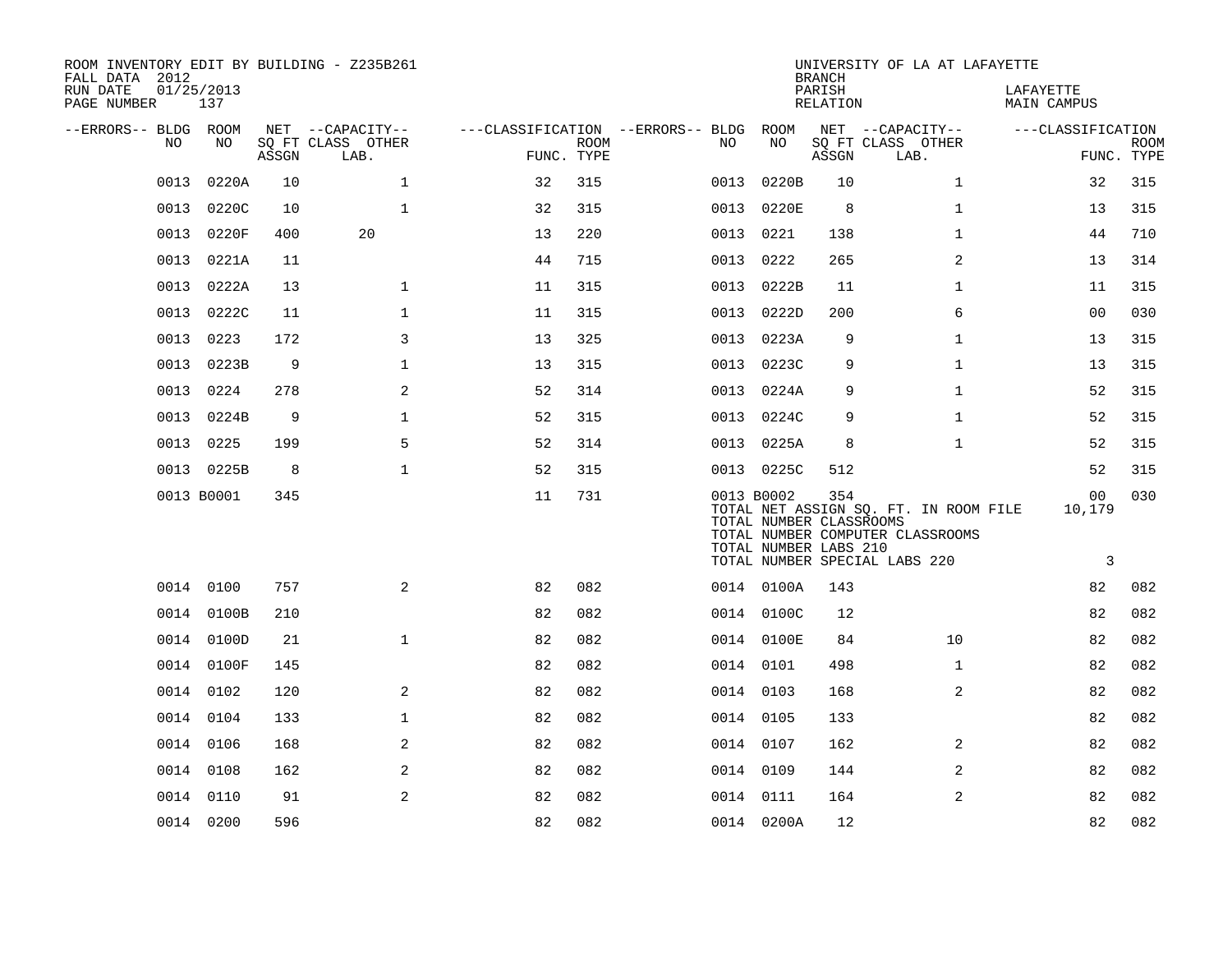| ROOM INVENTORY EDIT BY BUILDING - Z235B261<br>FALL DATA 2012 |                   |       |                           |                                        |             |            |                                                                | <b>BRANCH</b>      | UNIVERSITY OF LA AT LAFAYETTE                                                                              |                          |                           |
|--------------------------------------------------------------|-------------------|-------|---------------------------|----------------------------------------|-------------|------------|----------------------------------------------------------------|--------------------|------------------------------------------------------------------------------------------------------------|--------------------------|---------------------------|
| RUN DATE<br>PAGE NUMBER                                      | 01/25/2013<br>138 |       |                           |                                        |             |            |                                                                | PARISH<br>RELATION |                                                                                                            | LAFAYETTE<br>MAIN CAMPUS |                           |
| --ERRORS-- BLDG ROOM                                         |                   |       | NET --CAPACITY--          | ---CLASSIFICATION --ERRORS-- BLDG ROOM |             |            |                                                                |                    | NET --CAPACITY--                                                                                           | ---CLASSIFICATION        |                           |
| NO.                                                          | NO.               | ASSGN | SO FT CLASS OTHER<br>LAB. | FUNC. TYPE                             | <b>ROOM</b> | NO.        | NO                                                             | ASSGN              | SQ FT CLASS OTHER<br>LAB.                                                                                  |                          | <b>ROOM</b><br>FUNC. TYPE |
| 0014                                                         | 0200B             | 84    |                           | 82                                     | 082         |            | 0014 0200C                                                     | 84                 |                                                                                                            | 82                       | 082                       |
|                                                              | 0014 0201         | 91    | $\mathbf{1}$              | 82                                     | 082         | 0014 0202  |                                                                | 91                 | $\mathbf{1}$                                                                                               | 82                       | 082                       |
|                                                              | 0014 0203         | 172   | 2                         | 82                                     | 082         |            | 0014 0204                                                      | 172                | 2                                                                                                          | 82                       | 082                       |
|                                                              | 0014 0205         | 173   | 2                         | 82                                     | 082         | 0014 0206  |                                                                | 173                | 2                                                                                                          | 82                       | 082                       |
|                                                              | 0014 0207         | 174   | 2                         | 82                                     | 082         |            | 0014 0208                                                      | 174                | 2                                                                                                          | 82                       | 082                       |
|                                                              | 0014 0209         | 174   | 2                         | 82                                     | 082         | 0014 0210  |                                                                | 174                | 2                                                                                                          | 82                       | 082                       |
|                                                              | 0014 0211         | 174   | 2                         | 82                                     | 082         |            | 0014 0212                                                      | 174                | 2                                                                                                          | 82                       | 082                       |
| 0014                                                         | 0213              | 150   | 3                         | 82                                     | 082         | 0014 0214  |                                                                | 174                | 2                                                                                                          | 82                       | 082                       |
|                                                              | 0014 0215         | 174   | 2                         | 82                                     | 082         |            | 0014 0216                                                      | 91                 | 2                                                                                                          | 82                       | 082                       |
|                                                              | 0014 0217         | 91    | 2                         | 82                                     | 082         | 0014 0300  |                                                                | 596                |                                                                                                            | 82                       | 082                       |
|                                                              | 0014 0300A        | 12    |                           | 82                                     | 082         |            | 0014 0300B                                                     | 84                 |                                                                                                            | 82                       | 082                       |
|                                                              | 0014 0300C        | 84    |                           | 82                                     | 082         | 0014 0301  |                                                                | 171                | $\overline{2}$                                                                                             | 82                       | 082                       |
|                                                              | 0014 0302         | 172   | 2                         | 82                                     | 082         | 0014 0303  |                                                                | 174                | 2                                                                                                          | 82                       | 082                       |
|                                                              | 0014 0304         | 173   | 2                         | 82                                     | 082         | 0014 0305  |                                                                | 174                | 2                                                                                                          | 82                       | 082                       |
|                                                              | 0014 0306         | 174   | 2                         | 82                                     | 082         |            | 0014 0307                                                      | 174                | 2                                                                                                          | 82                       | 082                       |
|                                                              | 0014 0308         | 171   | 2                         | 82                                     | 082         | 0014 0309  |                                                                | 174                | 2                                                                                                          | 82                       | 082                       |
|                                                              | 0014 0310         | 144   | 2                         | 82                                     | 082         | 0014 0311  |                                                                | 174                | 2                                                                                                          | 82                       | 082                       |
|                                                              | 0014 0312         | 174   | 2                         | 82                                     | 082         | 0014 0313  |                                                                | 174                | 2                                                                                                          | 82                       | 082                       |
|                                                              | 0014 B0100        | 242   |                           | 82                                     | 082         | 0014 B0101 |                                                                | 325                |                                                                                                            | 82                       | 082                       |
|                                                              | 0014 B0102        | 242   |                           | 82                                     | 082         |            | 0014 B0103<br>TOTAL NUMBER CLASSROOMS<br>TOTAL NUMBER LABS 210 | 579                | TOTAL NET ASSIGN SQ. FT. IN ROOM FILE<br>TOTAL NUMBER COMPUTER CLASSROOMS<br>TOTAL NUMBER SPECIAL LABS 220 | 82<br>11,074             | 082                       |
|                                                              | 0016 0100         | 2051  |                           | 0 <sub>0</sub>                         | 020         |            | 0016 0100A                                                     | 248                |                                                                                                            | 0 <sub>0</sub>           | 020                       |
|                                                              | 0016 0100B        | 248   |                           | 00                                     | 020         |            | 0016 0100C                                                     | 248                |                                                                                                            | 0 <sub>0</sub>           | 020                       |
|                                                              | 0016 0100D        | 248   |                           | 0 <sub>0</sub>                         | 020         |            | 0016 0100E                                                     | 31                 |                                                                                                            | 0 <sub>0</sub>           | 020                       |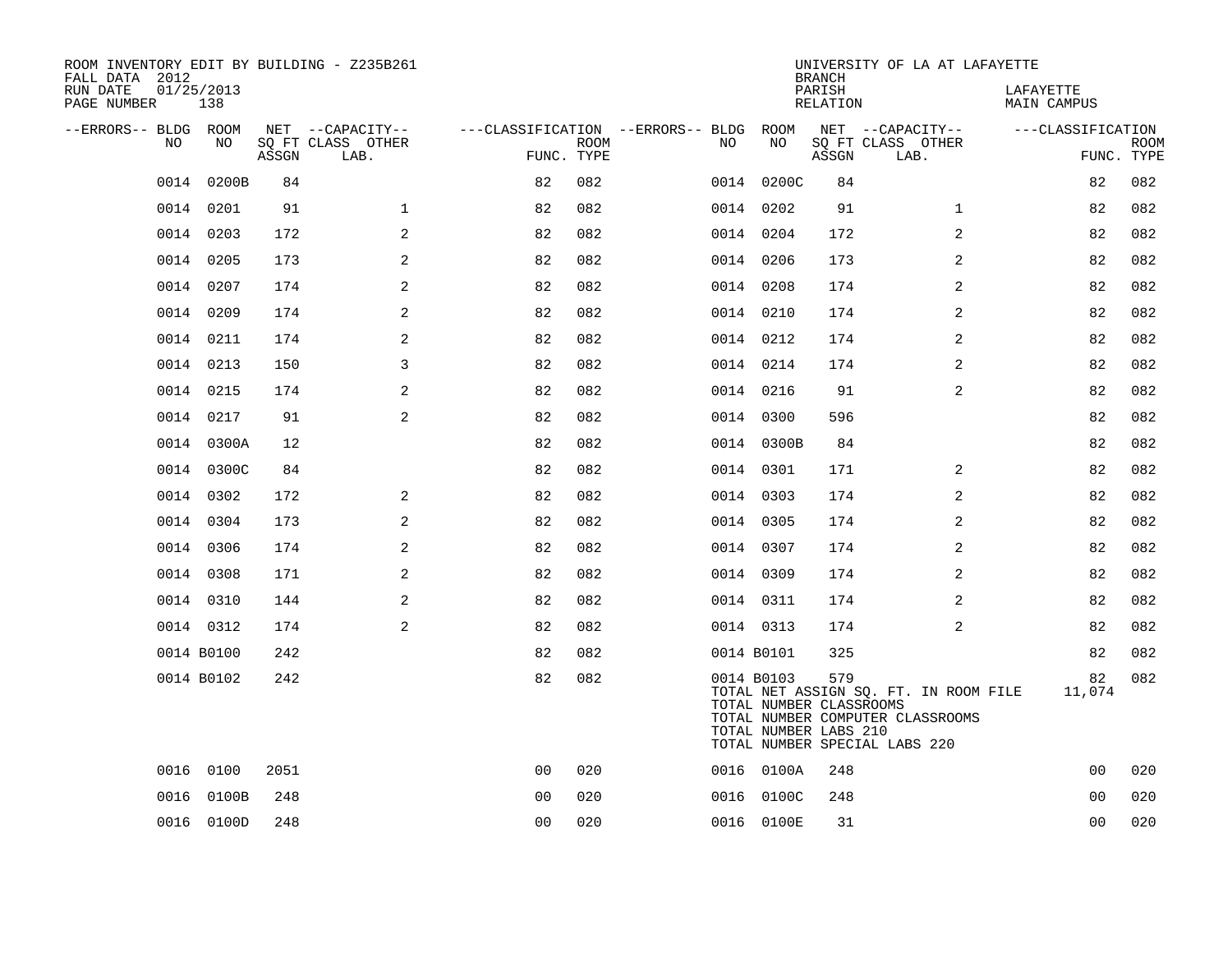| ROOM INVENTORY EDIT BY BUILDING - Z235B261<br>FALL DATA 2012 |                   |            |                                       |              |                |             |                                         |            | <b>BRANCH</b>             | UNIVERSITY OF LA AT LAFAYETTE         |                                 |             |
|--------------------------------------------------------------|-------------------|------------|---------------------------------------|--------------|----------------|-------------|-----------------------------------------|------------|---------------------------|---------------------------------------|---------------------------------|-------------|
| RUN DATE<br>PAGE NUMBER                                      | 01/25/2013<br>139 |            |                                       |              |                |             |                                         |            | PARISH<br><b>RELATION</b> |                                       | LAFAYETTE<br><b>MAIN CAMPUS</b> |             |
| --ERRORS-- BLDG ROOM<br>NO                                   | NO                |            | NET --CAPACITY--<br>SQ FT CLASS OTHER |              |                | <b>ROOM</b> | ---CLASSIFICATION --ERRORS-- BLDG<br>NO | ROOM<br>NO |                           | NET --CAPACITY--<br>SQ FT CLASS OTHER | ---CLASSIFICATION               | <b>ROOM</b> |
|                                                              |                   | ASSGN      | LAB.                                  |              | FUNC. TYPE     |             |                                         |            | ASSGN                     | LAB.                                  |                                 | FUNC. TYPE  |
| 0016                                                         | 0100F             | 31         |                                       |              | 0 <sub>0</sub> | 020         | 0016                                    | 0100G      | 46                        |                                       | 00                              | 020         |
| 0016                                                         | 0101              | 1795 100   |                                       |              | 11             | 110         |                                         | 0016 0102  | 741                       |                                       | 11                              | 731         |
| 0016                                                         | 0103              | 272        |                                       | 5            | 0 <sub>0</sub> | 030         | 0016                                    | 0104       | 28                        |                                       | 0 <sub>0</sub>                  | 010         |
| 0016                                                         | 0105              | 256        |                                       | 5            | 0 <sub>0</sub> | 030         |                                         | 0016 0109  | 132                       |                                       | 0 <sub>0</sub>                  | 030         |
| 0016                                                         | 0111              | 499        |                                       |              | 11             | 731         |                                         | 0016 0112  | 1314                      |                                       | 0 <sub>0</sub>                  | 030         |
| 0016                                                         | 0113              | 320        |                                       |              | 0 <sub>0</sub> | 030         |                                         | 0016 0114  | 585                       | 30                                    | 11                              | 110         |
| 0016                                                         | 0114A             | 15         |                                       |              | 11             | 115         |                                         | 0016 0115  | 145                       | 4                                     | 11                              | 315         |
| 0016                                                         | 0115A             | 90         |                                       | $\mathbf{1}$ | 11             | 310         |                                         | 0016 0115B | 12                        |                                       | 11                              | 315         |
| 0016                                                         | 0115C             | 164        | $\mathbf{1}$                          |              | 11             | 270         | 0016                                    | 0115D      | 36                        | $\mathbf{1}$                          | 0 <sub>0</sub>                  | 030         |
| 0016                                                         | 0115E             | 135        | 1                                     |              | 11             | 270         |                                         | 0016 0115F | 85                        | $\mathbf{1}$                          | 11                              | 270         |
| 0016                                                         | 0115G             | 80         | $\mathbf{1}$                          |              | 11             | 270         | 0016                                    | 0115H      | 12                        |                                       | 0 <sub>0</sub>                  | 030         |
| 0016                                                         | 0116              | 1389 116   |                                       |              | 11             | 110         |                                         | 0016 0116A | 372                       | 40                                    | 11                              | 110         |
| 0016                                                         | 0116B             | 287        |                                       | 2            | 11             | 350         | 0016                                    | 0116C      | 32                        |                                       | 00                              | 030         |
| 0016                                                         | 0116D             | 11         |                                       |              | 11             | 730         | 0016                                    | 0116E      | 11                        |                                       | 00                              | 030         |
| 0016                                                         | 0200              | 5114       |                                       |              | 0 <sub>0</sub> | 020         | 0016                                    | 0200A      | 248                       |                                       | 0 <sub>0</sub>                  | 020         |
| 0016                                                         | 0200B             | 248        |                                       |              | 0 <sub>0</sub> | 020         | 0016                                    | 0200C      | 243                       |                                       | 00                              | 020         |
| 0016                                                         | 0200D             | 243        |                                       |              | 0 <sub>0</sub> | 020         |                                         | 0016 0200E | 46                        |                                       | 00                              | 020         |
| 0016                                                         | 0200F             | 31         |                                       |              | 00             | 020         | 0016                                    | 0200G      | 31                        |                                       | 0 <sub>0</sub>                  | 020         |
| 0016                                                         |                   | 0200L 2193 |                                       |              | 0 <sub>0</sub> | 020         | 0016                                    | 0201       | 139                       | $\mathbf{1}$                          | 11                              | 710         |
| 0016                                                         | 0202              | 427        |                                       | $\mathbf{1}$ | 11             | 313         | 0016                                    | 0202A      | 293                       | $\mathbf{1}$                          | 11                              | 325         |
| 0016                                                         | 0202B             | 186        |                                       |              | 11             | 315         | 0016                                    | 0202C      | 738                       | 40                                    | 11                              | 355         |
| 0016                                                         | 0202D             | 58         |                                       | $\mathbf 1$  | 11             | 315         | 0016                                    | 0202E      | 154                       | 10                                    | 11                              | 315         |
| 0016                                                         | 0203              | 95         |                                       | 3            | 11             | 313         |                                         | 0016 0203A | 101                       | 2                                     | 11                              | 315         |
| 0016                                                         | 0203B             | 66         |                                       | 2            | 11             | 313         | 0016                                    | 0203C      | 76                        | $\mathbf{1}$                          | 11                              | 315         |
| 0016                                                         | 0204              | 295        |                                       | 4            | 11             | 350         | 0016                                    | 0205       | 82                        |                                       | 11                              | 315         |
|                                                              | 0016 0205A        | 79         |                                       | $\mathbf{1}$ | 11             | 310         |                                         | 0016 0205B | 69                        | $\mathbf{1}$                          | 11                              | 310         |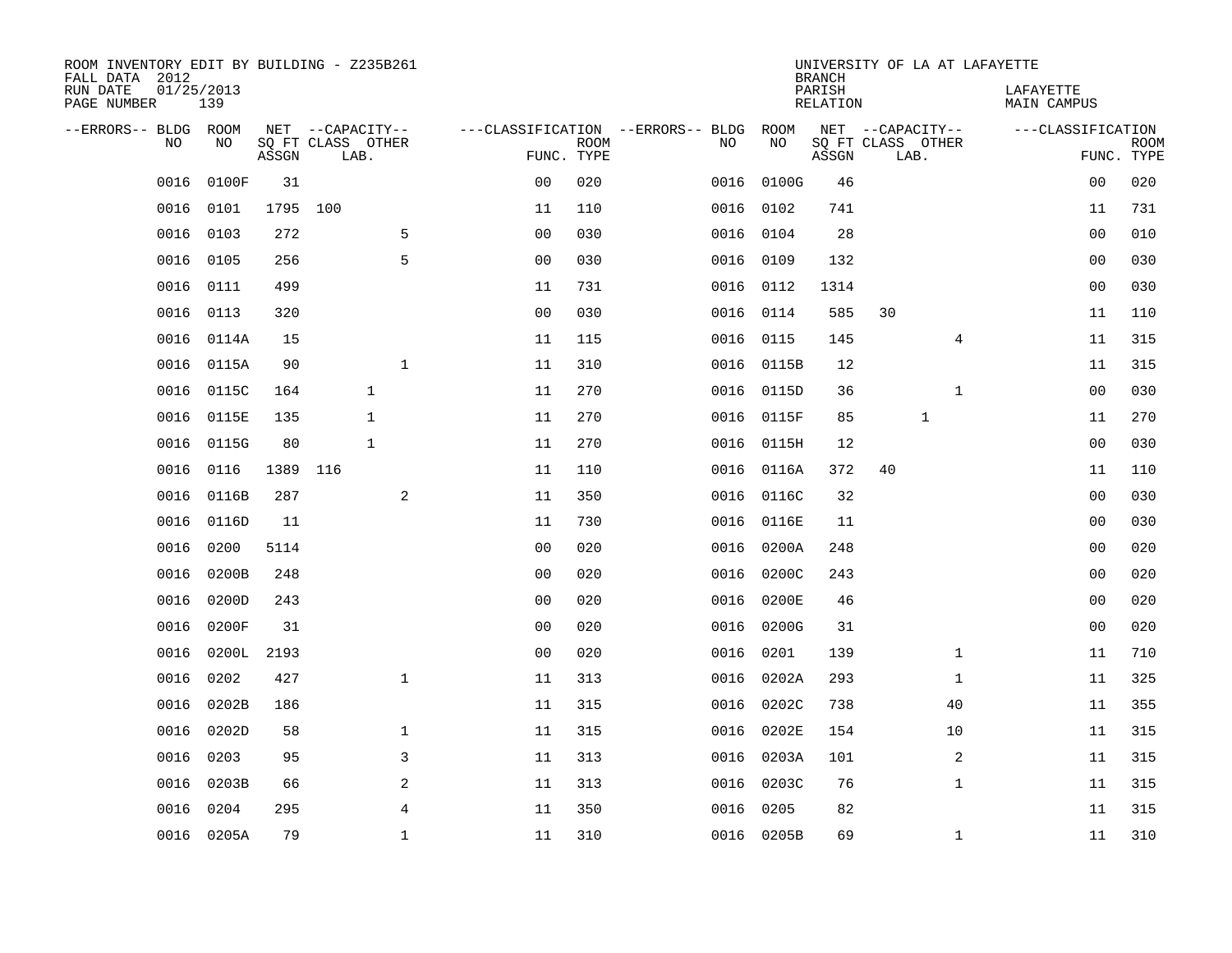| ROOM INVENTORY EDIT BY BUILDING - Z235B261<br>FALL DATA 2012<br>RUN DATE<br>PAGE NUMBER |           | 01/25/2013<br>140 |       |                                               |                                   |                           |      |            | <b>BRANCH</b><br>PARISH<br>RELATION | UNIVERSITY OF LA AT LAFAYETTE                 | LAFAYETTE<br>MAIN CAMPUS |                           |
|-----------------------------------------------------------------------------------------|-----------|-------------------|-------|-----------------------------------------------|-----------------------------------|---------------------------|------|------------|-------------------------------------|-----------------------------------------------|--------------------------|---------------------------|
| --ERRORS-- BLDG ROOM                                                                    | <b>NO</b> | NO.               | ASSGN | NET --CAPACITY--<br>SQ FT CLASS OTHER<br>LAB. | ---CLASSIFICATION --ERRORS-- BLDG | <b>ROOM</b><br>FUNC. TYPE | NO   | ROOM<br>NO | ASSGN                               | NET --CAPACITY--<br>SQ FT CLASS OTHER<br>LAB. | ---CLASSIFICATION        | <b>ROOM</b><br>FUNC. TYPE |
|                                                                                         | 0016      | 0205C             | 107   | $\mathbf{1}$                                  | 11                                | 310                       | 0016 | 0206       | 86                                  | 3                                             | 11                       | 325                       |
|                                                                                         | 0016      | 0206A             | 103   | $\mathbf 1$                                   | 11                                | 310                       | 0016 | 0206B      | 67                                  | $\mathbf{1}$                                  | 11                       | 310                       |
|                                                                                         | 0016      | 0206C             | 80    | $\mathbf{1}$                                  | 11                                | 310                       | 0016 | 0207       | 74                                  | $\mathbf{1}$                                  | 11                       | 314                       |
|                                                                                         | 0016      | 0207A             | 96    | $\mathbf{1}$                                  | 11                                | 710                       | 0016 | 0207B      | 96                                  | $\mathbf{1}$                                  | 11                       | 710                       |
|                                                                                         | 0016      | 0207C             | 90    | $\mathbf{1}$                                  | 11                                | 710                       | 0016 | 0207D      | 130                                 | $\mathbf{1}$                                  | 11                       | 314                       |
|                                                                                         | 0016      | 0207E             | 130   | $\mathbf{1}$                                  | 11                                | 314                       | 0016 | 0208       | 955                                 | 60                                            | 11                       | 110                       |
|                                                                                         | 0016      | 0208A             | 149   |                                               | 11                                | 115                       | 0016 | 0209       | 633                                 | 24                                            | 11                       | 550                       |
|                                                                                         | 0016      | 0209A             | 189   | 4                                             | 0 <sub>0</sub>                    | 030                       | 0016 | 0209B      | 126                                 | $\mathbf{1}$                                  | 11                       | 314                       |
|                                                                                         | 0016      | 0209C             | 32    | 3                                             | 0 <sub>0</sub>                    | 030                       | 0016 | 0210       | 893                                 | 10                                            | 11                       | 550                       |
|                                                                                         | 0016      | 0210A             | 255   | 10                                            | 11                                | 555                       |      | 0016 0210B | 176                                 |                                               | 11                       | 550                       |
|                                                                                         | 0016      | 0211              | 1070  | 10                                            | 11                                | 550                       | 0016 | 0212       | 732                                 | 6                                             | 11                       | 550                       |
|                                                                                         | 0016      | 0212A             | 133   | 2                                             | 0 <sub>0</sub>                    | 030                       | 0016 | 0212B      | 141                                 | $\mathbf{1}$                                  | 11                       | 310                       |
|                                                                                         | 0016      | 0212C             | 40    |                                               | 0 <sub>0</sub>                    | 010                       | 0016 | 0213       | 570                                 | 18                                            | 11                       | 140                       |
|                                                                                         | 0016      | 0214              | 45    |                                               | 0 <sub>0</sub>                    | 020                       | 0016 | 0215       | 998                                 | 65                                            | 11                       | 550                       |
|                                                                                         | 0016      | 0215A             | 218   |                                               | 11                                | 555                       | 0016 | 0215B      | 100                                 |                                               | 11                       | 710                       |
|                                                                                         | 0016      | 0215C             | 90    |                                               | 0 <sub>0</sub>                    | 030                       | 0016 | 0215D      | 115                                 | 2                                             | 11                       | 550                       |
|                                                                                         | 0016      | 0216              | 984   | 10                                            | 11                                | 550                       |      | 0016 0216A | 278                                 | $\mathbf{1}$                                  | 11                       | 314                       |
|                                                                                         | 0016      | 0216B             | 238   | $\mathbf 1$                                   | 11                                | 731                       | 0016 | 0217       | 523                                 | 25                                            | 11                       | 550                       |
|                                                                                         | 0016      | 0218              | 1288  | $\mathbf{1}$                                  | 11                                | 220                       |      | 0016 0218A | 126                                 | $\mathbf{1}$                                  | 11                       | 314                       |
|                                                                                         | 0016      | 0218C             | 311   |                                               | 11                                | 555                       | 0016 | 0219       | 1633                                | 15                                            | 11                       | 530                       |
|                                                                                         | 0016      | 0219B             | 74    | 2                                             | 11                                | 225                       | 0016 | 0220       | 218                                 |                                               | 11                       | 535                       |
|                                                                                         | 0016      | 0222              | 4618  | 358                                           | 11                                | 110                       | 0016 | 0223       | 132                                 |                                               | 00                       | 030                       |
|                                                                                         | 0016      | 0224              | 149   | 2                                             | 11                                | 115                       | 0016 | 0225       | 132                                 |                                               | 0 <sub>0</sub>           | 030                       |
|                                                                                         | 0016      | 0254              | 282   | 2                                             | 11                                | 313                       | 0016 | 0254A      | 126                                 | $\mathbf{1}$                                  | 11                       | 314                       |
|                                                                                         | 0016      | 0254B             | 83    | $\mathbf{1}$                                  | 11                                | 314                       | 0016 | 0300       | 4689                                |                                               | 0 <sub>0</sub>           | 020                       |
|                                                                                         |           | 0016 0300A        | 248   |                                               | 0 <sub>0</sub>                    | 020                       |      | 0016 0300B | 248                                 |                                               | 0 <sub>0</sub>           | 020                       |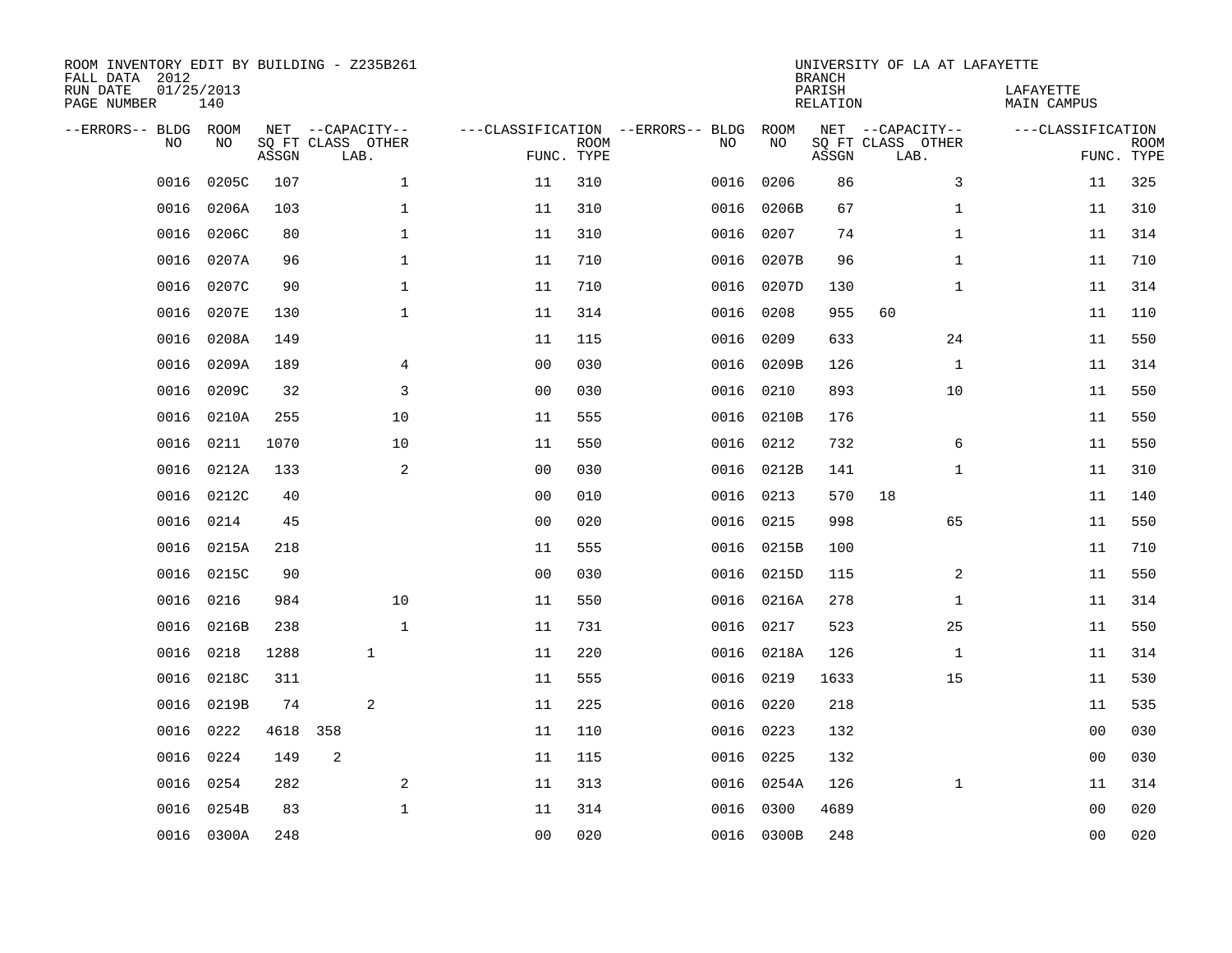| ROOM INVENTORY EDIT BY BUILDING - Z235B261<br>FALL DATA 2012 |                   |       |                           |                |             |                                   |            | <b>BRANCH</b>             | UNIVERSITY OF LA AT LAFAYETTE |                          |                           |
|--------------------------------------------------------------|-------------------|-------|---------------------------|----------------|-------------|-----------------------------------|------------|---------------------------|-------------------------------|--------------------------|---------------------------|
| RUN DATE<br>PAGE NUMBER                                      | 01/25/2013<br>141 |       |                           |                |             |                                   |            | PARISH<br><b>RELATION</b> |                               | LAFAYETTE<br>MAIN CAMPUS |                           |
| --ERRORS-- BLDG ROOM                                         |                   |       | NET --CAPACITY--          |                |             | ---CLASSIFICATION --ERRORS-- BLDG | ROOM       |                           | NET --CAPACITY--              | ---CLASSIFICATION        |                           |
| NO                                                           | NO                | ASSGN | SQ FT CLASS OTHER<br>LAB. | FUNC. TYPE     | <b>ROOM</b> | NO                                | NO         | ASSGN                     | SQ FT CLASS OTHER<br>LAB.     |                          | <b>ROOM</b><br>FUNC. TYPE |
| 0016                                                         | 0300C             | 243   |                           | 0 <sub>0</sub> | 020         | 0016                              | 0300D      | 243                       |                               | 0 <sub>0</sub>           | 020                       |
| 0016                                                         | 0300E             | 46    |                           | 0 <sub>0</sub> | 020         | 0016                              | 0300F      | 31                        |                               | 0 <sub>0</sub>           | 020                       |
| 0016                                                         | 0300G             | 31    |                           | 0 <sub>0</sub> | 020         | 0016                              | 0301       | 95                        | $\mathbf{1}$                  | 11                       | 310                       |
| 0016                                                         | 0301A             | 102   | $\overline{a}$            | 11             | 310         | 0016                              | 0301B      | 69                        | 2                             | 11                       | 310                       |
| 0016                                                         | 0301C             | 78    | $\mathbf{2}$              | 11             | 310         | 0016                              | 0302       | 224                       | $\overline{4}$                | 31                       | 325                       |
| 0016                                                         | 0302A             | 119   | $\sqrt{2}$                | 31             | 315         | 0016                              | 0303       | 95                        | $\mathbf{1}$                  | 11                       | 315                       |
| 0016                                                         | 0303A             | 78    | $\sqrt{2}$                | 11             | 310         | 0016                              | 0303B      | 67                        | 2                             | 11                       | 310                       |
| 0016                                                         | 0303C             | 102   | 2                         | 11             | 310         | 0016                              | 0304       | 867                       | 58                            | 11                       | 110                       |
| 0016                                                         | 0305              | 85    | 3                         | 0 <sub>0</sub> | 020         | 0016                              | 0305A      | 78                        | 2                             | 11                       | 310                       |
| 0016                                                         | 0305B             | 78    | 2                         | 11             | 310         |                                   | 0016 0305C | 85                        | 2                             | 11                       | 310                       |
| 0016                                                         | 0306              | 85    | 3                         | 0 <sub>0</sub> | 020         |                                   | 0016 0306A | 78                        | 2                             | 11                       | 310                       |
| 0016                                                         | 0306B             | 83    | 2                         | 11             | 310         |                                   | 0016 0306C | 85                        | 2                             | 11                       | 310                       |
| 0016                                                         | 0307              | 232   | $\mathbf{1}$              | 11             | 314         | 0016                              | 0307A      | 121                       | $\mathbf{1}$                  | 11                       | 310                       |
| 0016                                                         | 0307B             | 97    | 2                         | 11             | 314         | 0016                              | 0307C      | 118                       | 2                             | 11                       | 314                       |
| 0016                                                         | 0307D             | 120   | 6                         | 11             | 350         | 0016                              | 0308       | 430                       | 10                            | 11                       | 650                       |
| 0016                                                         | 0308A             | 198   | $\overline{4}$            | 0 <sub>0</sub> | 030         | 0016                              | 0309       | 92                        | 3                             | 11                       | 325                       |
| 0016                                                         | 0309A             | 159   | 3                         | 22             | 320         | 0016                              | 0310       | 103                       | 3                             | 0 <sub>0</sub>           | 020                       |
| 0016                                                         | 0310A             | 81    | 2                         | 11             | 310         | 0016                              | 0310B      | 81                        | 2                             | 11                       | 310                       |
| 0016                                                         | 0310C             | 95    | 2                         | 11             | 310         | 0016                              | 0311       | 103                       | 3                             | 00                       | 020                       |
| 0016                                                         | 0311A             | 81    | $\mathbf{2}$              | 11             | 310         | 0016                              | 0311B      | 81                        | 2                             | 11                       | 310                       |
| 0016                                                         | 0311C             | 95    | $\mathbf{2}$              | 11             | 310         | 0016                              | 0312       | 1063                      | 61                            | 11                       | 110                       |
| 0016                                                         | 0312A             | 202   | 3                         | 11             | 315         | 0016                              | 0312B      | 49                        |                               | 11                       | 115                       |
| 0016                                                         | 0313              | 1063  | 62                        | 11             | 110         | 0016                              | 0314       | 948                       | 40                            | 22                       | 250                       |
| 0016                                                         | 0314A             | 49    |                           | 0 <sub>0</sub> | 010         | 0016                              | 0314B      | 204                       | 4                             | 00                       | 030                       |
| 0016                                                         | 0314C             | 204   | 4                         | 0 <sub>0</sub> | 030         | 0016                              | 0315       | 389                       | 23                            | 11                       | 535                       |
|                                                              | 0016 0316         | 172   | $\overline{3}$            | 11             | 535         |                                   | 0016 0317  | 1005                      | 67                            | 11                       | 110                       |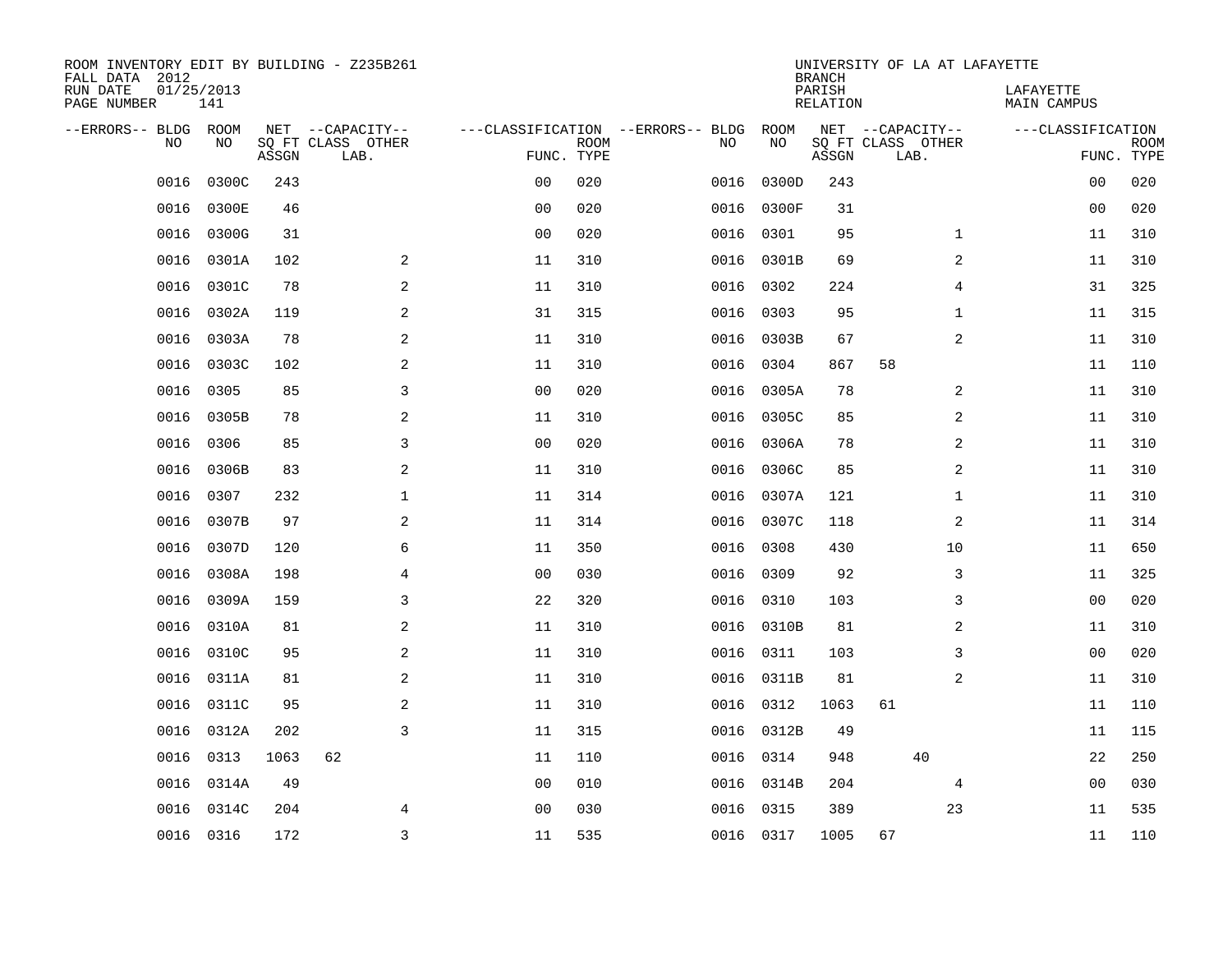| FALL DATA 2012<br>RUN DATE<br>PAGE NUMBER | 01/25/2013<br>142 |       | ROOM INVENTORY EDIT BY BUILDING - Z235B261    |                                   |                           |      |            | <b>BRANCH</b><br>PARISH<br>RELATION | UNIVERSITY OF LA AT LAFAYETTE                 | LAFAYETTE<br>MAIN CAMPUS |                           |
|-------------------------------------------|-------------------|-------|-----------------------------------------------|-----------------------------------|---------------------------|------|------------|-------------------------------------|-----------------------------------------------|--------------------------|---------------------------|
| --ERRORS-- BLDG                           | ROOM<br>NO<br>NO  | ASSGN | NET --CAPACITY--<br>SQ FT CLASS OTHER<br>LAB. | ---CLASSIFICATION --ERRORS-- BLDG | <b>ROOM</b><br>FUNC. TYPE | NO   | ROOM<br>NO | ASSGN                               | NET --CAPACITY--<br>SQ FT CLASS OTHER<br>LAB. | ---CLASSIFICATION        | <b>ROOM</b><br>FUNC. TYPE |
|                                           | 0016<br>0318      | 154   | 12                                            | 11                                | 350                       | 0016 | 0318A      | 135                                 | $\mathbf{1}$                                  | 11                       | 310                       |
|                                           | 0016<br>0318B     | 132   | $\mathbf 1$                                   | 11                                | 310                       | 0016 | 0318C      | 15                                  | $\mathbf{1}$                                  | 11                       | 315                       |
|                                           | 0016<br>0318D     | 15    | $\mathbf 1$                                   | 11                                | 315                       | 0016 | 0318E      | 15                                  | $\mathbf{1}$                                  | 45                       | 315                       |
|                                           | 0318F<br>0016     | 15    | $\mathbf 1$                                   | 11                                | 315                       |      | 0016 0319  | 74                                  | $\mathbf{1}$                                  | 11                       | 310                       |
|                                           | 0016<br>0319A     | 102   | 2                                             | 11                                | 310                       | 0016 | 0319B      | 82                                  | 2                                             | 11                       | 310                       |
|                                           | 0319C<br>0016     | 84    | 2                                             | 11                                | 310                       | 0016 | 0320       | 83                                  | 3                                             | 0 <sub>0</sub>           | 020                       |
|                                           | 0016<br>0320A     | 110   | 2                                             | 11                                | 310                       | 0016 | 0320B      | 84                                  | 2                                             | 11                       | 310                       |
|                                           | 0016<br>0320C     | 87    | $\overline{a}$                                | 11                                | 310                       |      | 0016 0321  | 79                                  | 3                                             | 0 <sub>0</sub>           | 020                       |
|                                           | 0321A<br>0016     | 79    | 2                                             | 11                                | 310                       | 0016 | 0321B      | 79                                  | 2                                             | 11                       | 310                       |
|                                           | 0321C<br>0016     | 93    | $\mathbf 1$                                   | 11                                | 310                       | 0016 | 0322       | 83                                  | 3                                             | 0 <sub>0</sub>           | 020                       |
|                                           | 0016<br>0322A     | 110   | 2                                             | 11                                | 310                       | 0016 | 0322B      | 84                                  | 2                                             | 11                       | 310                       |
|                                           | 0322C<br>0016     | 87    | 2                                             | 11                                | 310                       | 0016 | 0323       | 374                                 | 5                                             | 11                       | 535                       |
|                                           | 0323A<br>0016     | 75    | $\mathbf 1$                                   | 11                                | 535                       | 0016 | 0323B      | 46                                  | $\mathbf{1}$                                  | 11                       | 535                       |
|                                           | 0324<br>0016      | 360   | 3                                             | 11                                | 535                       | 0016 | 0324A      | 87                                  | $\mathbf{1}$                                  | 11                       | 535                       |
|                                           | 0016<br>0324B     | 87    | $\mathbf 1$                                   | 11                                | 535                       | 0016 | 0324C      | 87                                  | $\mathbf{1}$                                  | 11                       | 535                       |
|                                           | 0324D<br>0016     | 88    | $\mathbf{1}$                                  | 11                                | 535                       | 0016 | 0325       | 346                                 | 3                                             | 11                       | 535                       |
|                                           | 0325A<br>0016     | 82    |                                               | 11                                | 535                       | 0016 | 0325B      | 82                                  |                                               | 11                       | 535                       |
|                                           | 0016<br>0325C     | 82    | 2                                             | 11                                | 535                       | 0016 | 0326       | 65                                  | 3                                             | 0 <sub>0</sub>           | 020                       |
|                                           | 0016<br>0326A     | 111   | 3                                             | 11                                | 310                       | 0016 | 0326B      | 85                                  | 2                                             | 11                       | 310                       |
|                                           | 0016<br>0326C     | 85    | 2                                             | 11                                | 310                       | 0016 | 0327       | 219                                 | 2                                             | 11                       | 310                       |
|                                           | 0016<br>0327A     | 91    |                                               | 11                                | 535                       | 0016 | 0328       | 73                                  |                                               | 00                       | 020                       |
|                                           | 0016<br>0328A     | 112   | $\mathbf 1$                                   | 31                                | 420                       | 0016 | 0328B      | 85                                  | $\mathbf{1}$                                  | 31                       | 420                       |
|                                           | 0016<br>0328C     | 85    | $\mathbf 1$                                   | 31                                | 420                       | 0016 | 0329       | 120                                 | 3                                             | 00                       | 020                       |
|                                           | 0016<br>0329A     | 79    | 2                                             | 11                                | 310                       | 0016 | 0329B      | 79                                  | 2                                             | 11                       | 310                       |
|                                           | 0016<br>0329C     | 93    | 2                                             | 11                                | 310                       | 0016 | 0330       | 269                                 | 5                                             | 11                       | 310                       |
|                                           | 0016 0330A        | 74    | $\mathbf{1}$                                  | 31                                | 313                       |      | 0016 0330B | 71                                  | $\mathbf{1}$                                  | 31                       | 315                       |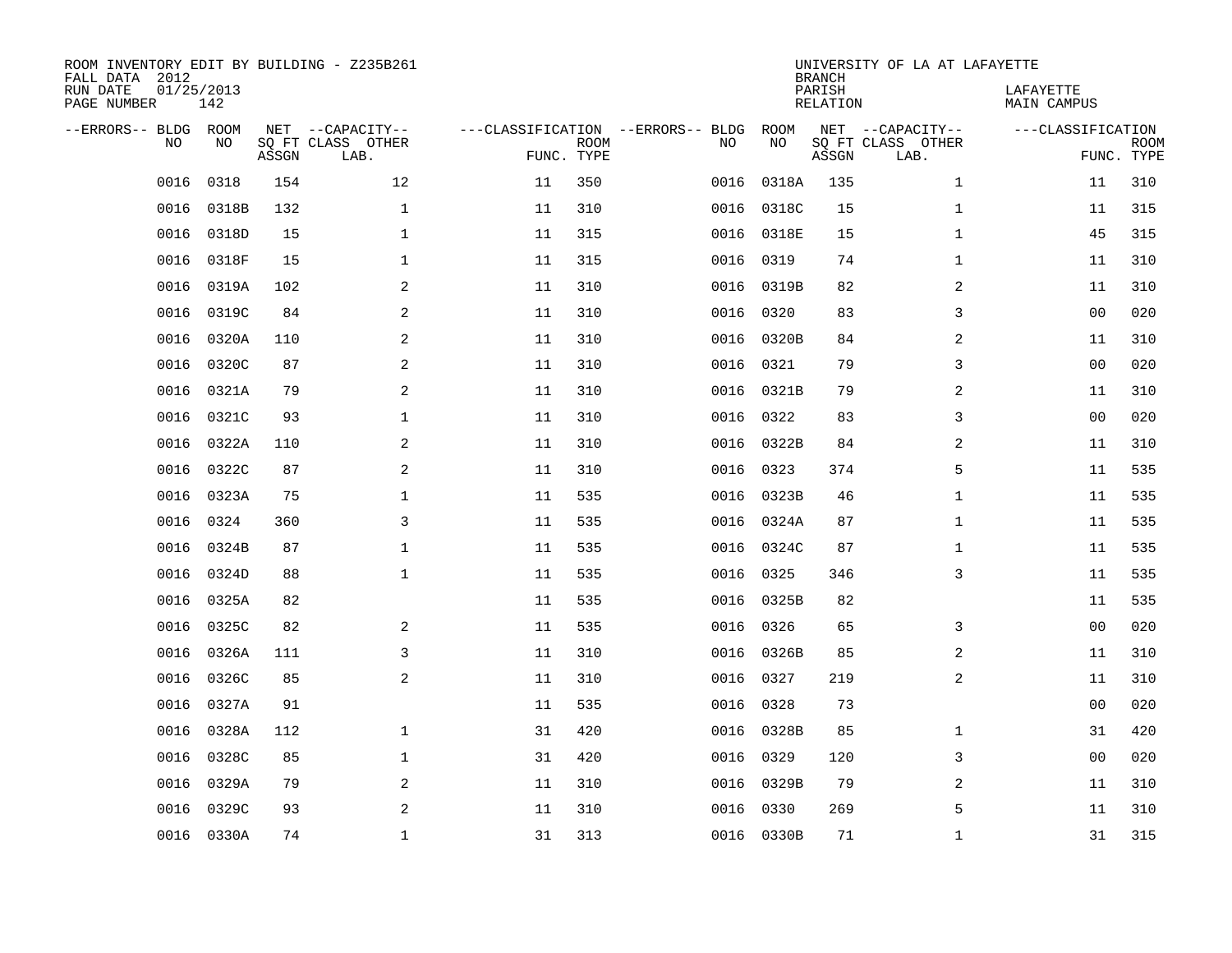| ROOM INVENTORY EDIT BY BUILDING - Z235B261<br>FALL DATA 2012 |                   |       |                                       |              |                                        |             |      |            | <b>BRANCH</b>             | UNIVERSITY OF LA AT LAFAYETTE         |                |                                 |             |
|--------------------------------------------------------------|-------------------|-------|---------------------------------------|--------------|----------------------------------------|-------------|------|------------|---------------------------|---------------------------------------|----------------|---------------------------------|-------------|
| RUN DATE<br>PAGE NUMBER                                      | 01/25/2013<br>143 |       |                                       |              |                                        |             |      |            | PARISH<br><b>RELATION</b> |                                       |                | LAFAYETTE<br><b>MAIN CAMPUS</b> |             |
| --ERRORS-- BLDG ROOM<br>NO                                   | NO                |       | NET --CAPACITY--<br>SQ FT CLASS OTHER |              | ---CLASSIFICATION --ERRORS-- BLDG ROOM | <b>ROOM</b> | NO   | NO         |                           | NET --CAPACITY--<br>SQ FT CLASS OTHER |                | ---CLASSIFICATION               | <b>ROOM</b> |
|                                                              |                   | ASSGN | LAB.                                  |              |                                        | FUNC. TYPE  |      |            | ASSGN                     | LAB.                                  |                |                                 | FUNC. TYPE  |
| 0016                                                         | 0330C             | 245   |                                       | $\mathbf 1$  | 11                                     | 310         | 0016 | 0330D      | 15                        |                                       |                | 11                              | 315         |
| 0016                                                         | 0330E             | 15    |                                       |              | 11                                     | 315         |      | 0016 0330F | 15                        |                                       |                | 11                              | 315         |
| 0016                                                         | 0370              | 134   |                                       | 12           | 11                                     | 350         |      | 0016 0370A | 337                       |                                       | $\overline{2}$ | 11                              | 314         |
| 0016                                                         | 0370B             | 113   |                                       | $\mathbf 1$  | 11                                     | 314         |      | 0016 0370C | 120                       |                                       | $\mathbf{1}$   | 11                              | 314         |
| 0016                                                         | 0400              | 4456  |                                       |              | 0 <sub>0</sub>                         | 020         | 0016 | 0400A      | 243                       |                                       | $\mathbf{1}$   | 0 <sub>0</sub>                  | 020         |
| 0016                                                         | 0400B             | 523   |                                       | $\mathbf{1}$ | 11                                     | 325         |      | 0016 0400C | 243                       |                                       |                | 0 <sub>0</sub>                  | 020         |
| 0016                                                         | 0400D             | 243   |                                       |              | 0 <sub>0</sub>                         | 020         |      | 0016 0400E | 46                        |                                       |                | 00                              | 020         |
| 0016                                                         | 0400F             | 31    |                                       |              | 0 <sub>0</sub>                         | 020         |      | 0016 0400G | 31                        |                                       |                | 0 <sub>0</sub>                  | 020         |
| 0016                                                         | 0401              | 870   | 18                                    |              | 11                                     | 110         | 0016 | 0401A      | 73                        |                                       | 2              | 0 <sub>0</sub>                  | 030         |
| 0016                                                         | 0401B             | 73    |                                       | 2            | 0 <sub>0</sub>                         | 030         | 0016 | 0402       | 161                       |                                       |                | 11                              | 315         |
| 0016                                                         | 0402A             | 227   |                                       | $\mathbf{1}$ | 11                                     | 313         | 0016 | 0402B      | 63                        |                                       |                | 11                              | 315         |
| 0016                                                         | 0402C             | 8     |                                       |              | 11                                     | 315         | 0016 | 0402D      | 8                         |                                       |                | 11                              | 315         |
| 0016                                                         | 0403              | 746   | 40                                    |              | 11                                     | 110         | 0016 | 0403A      | 42                        |                                       |                | 11                              | 115         |
| 0016                                                         | 0403B             | 42    |                                       |              | 11                                     | 115         | 0016 | 0404       | 353                       | 1                                     |                | 22                              | 250         |
| 0016                                                         | 0404A             | 55    |                                       |              | 22                                     | 255         | 0016 | 0405       | 1086                      | 70                                    |                | 11                              | 110         |
| 0016                                                         | 0405A             | 42    |                                       |              | 11                                     | 115         | 0016 | 0405B      | 42                        |                                       |                | 11                              | 115         |
| 0016                                                         | 0406              | 1400  | 28                                    |              | 11                                     | 270         | 0016 | 0406A      | 41                        |                                       |                | 11                              | 215         |
| 0016                                                         | 0407              | 38    |                                       |              | 11                                     | 731         | 0016 | 0407A      | 74                        |                                       |                | 22                              | 255         |
| 0016                                                         | 0408              | 1299  |                                       | 20           | 11                                     | 320         |      | 0016 0409  | 1400                      | 28                                    |                | 11                              | 210         |
| 0016                                                         | 0409A             | 41    |                                       |              | 11                                     | 215         |      | 0016 0409B | 228                       |                                       |                | 22                              | 290         |
| 0016                                                         | 0410              | 1417  | 40                                    |              | 22                                     | 250         |      | 0016 0410A | 469                       |                                       |                | 22                              | 570         |
| 0016                                                         | 0410B             | 475   |                                       | $\mathbf 1$  | 11                                     | 310         | 0016 | 0411       | 1308                      | 28                                    |                | 11                              | 140         |
| 0016                                                         | 0412              | 542   | 13                                    |              | 22                                     | 250         |      | 0016 0412A | 19                        |                                       | $\mathbf{1}$   | 22                              | 570         |
| 0016                                                         | 0414              | 230   | 5                                     |              | 22                                     | 250         |      | 0016 0414A | 99                        | 2                                     |                | 22                              | 250         |
| 0016                                                         | 0414B             | 97    | $\overline{2}$                        |              | 22                                     | 250         |      | 0016 0414C | 111                       | $\overline{2}$                        |                | 22                              | 250         |
|                                                              | 0016 0415         | 31    |                                       |              | 0 <sub>0</sub>                         | 010         |      | 0016 0415A | 211                       |                                       | 4              | 0 <sub>0</sub>                  | 030         |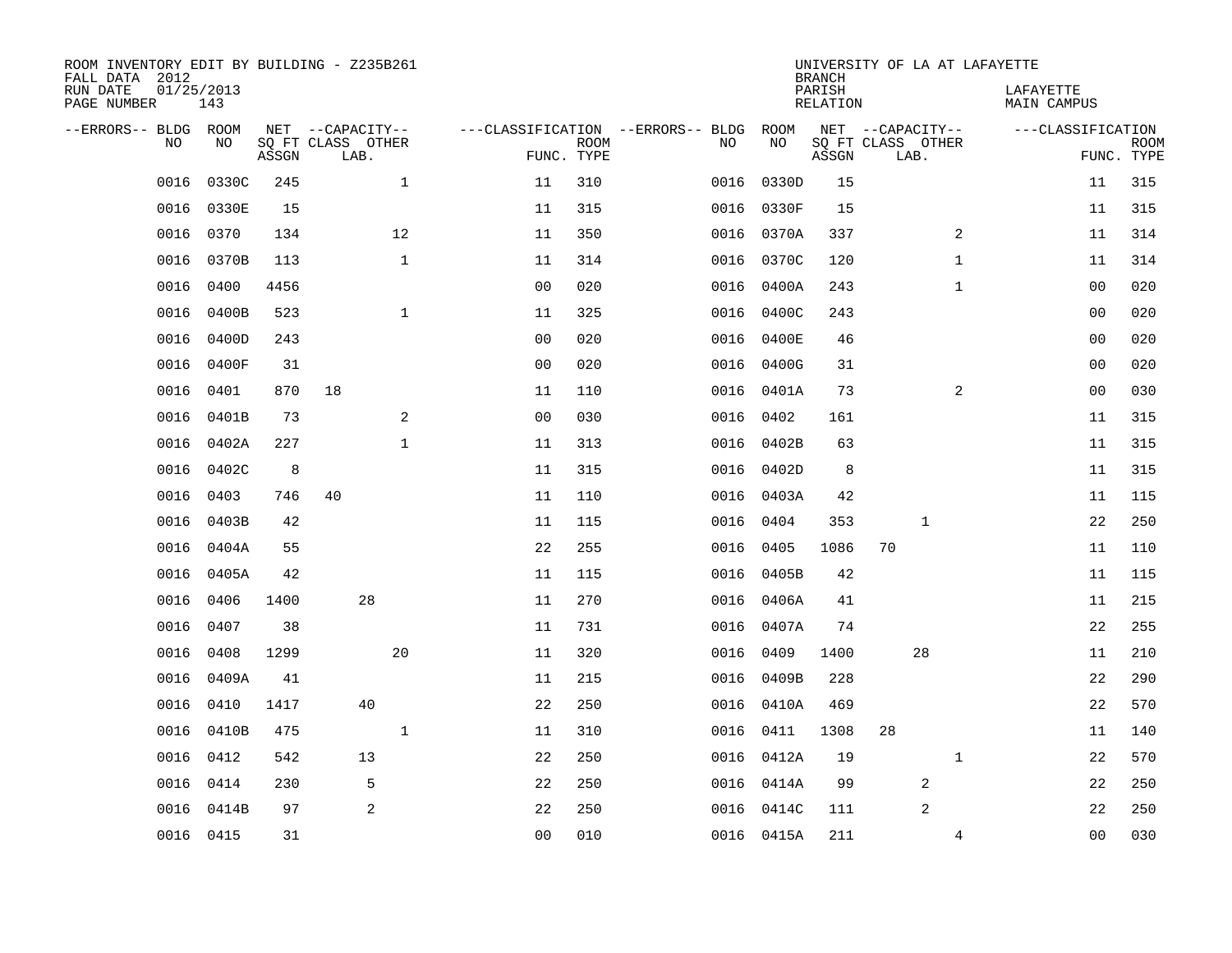| ROOM INVENTORY EDIT BY BUILDING - Z235B261<br>FALL DATA 2012 |                   |       |                           |                |             |                                   |           |            | <b>BRANCH</b>             | UNIVERSITY OF LA AT LAFAYETTE |              |                                 |                           |
|--------------------------------------------------------------|-------------------|-------|---------------------------|----------------|-------------|-----------------------------------|-----------|------------|---------------------------|-------------------------------|--------------|---------------------------------|---------------------------|
| RUN DATE<br>PAGE NUMBER                                      | 01/25/2013<br>144 |       |                           |                |             |                                   |           |            | PARISH<br><b>RELATION</b> |                               |              | LAFAYETTE<br><b>MAIN CAMPUS</b> |                           |
| --ERRORS-- BLDG ROOM                                         |                   |       | NET --CAPACITY--          |                |             | ---CLASSIFICATION --ERRORS-- BLDG |           | ROOM       |                           | NET --CAPACITY--              |              | ---CLASSIFICATION               |                           |
| NO                                                           | NO                | ASSGN | SQ FT CLASS OTHER<br>LAB. | FUNC. TYPE     | <b>ROOM</b> |                                   | NO        | NO         | ASSGN                     | SQ FT CLASS OTHER<br>LAB.     |              |                                 | <b>ROOM</b><br>FUNC. TYPE |
| 0016                                                         | 0415B             | 218   | 4                         | 0 <sub>0</sub> | 030         |                                   | 0016      | 0416       | 831                       | 5                             |              | 11                              | 210                       |
| 0016                                                         | 0416B             | 393   |                           | 22             | 570         |                                   |           | 0016 0416C | 676                       |                               |              | 00                              | 030                       |
| 0016                                                         | 0417              | 2548  | 20                        | 22             | 290         |                                   |           | 0016 0417A | 123                       |                               | $\mathbf{1}$ | 22                              | 310                       |
| 0016                                                         | 0417B             | 94    | $\mathbf 1$               | 22             | 215         |                                   |           | 0016 0417C | 59                        | $\mathbf{1}$                  |              | 22                              | 215                       |
| 0016                                                         | 0417D             | 186   | 2                         | 22             | 215         |                                   |           | 0016 0417E | 275                       |                               |              | 11                              | 215                       |
| 0016                                                         | 0418              | 292   | 2                         | 22             | 215         |                                   |           | 0016 0451  | 35                        |                               |              | 0 <sub>0</sub>                  | 020                       |
| 0016                                                         | 0451A             | 43    | $\mathbf{1}$              | 21             | 280         |                                   | 0016 0452 |            | 526                       | 4                             |              | 21                              | 280                       |
| 0016                                                         | 0452A             | 52    |                           | 21             | 280         |                                   |           | 0016 0453  | 337                       | 1                             |              | 21                              | 280                       |
| 0016                                                         | 0453A             | 132   | $\mathbf{1}$              | 21             | 325         |                                   | 0016      | 0454       | 47                        |                               |              | 0 <sub>0</sub>                  | 020                       |
| 0016                                                         | 0500              | 5065  |                           | 0 <sub>0</sub> | 020         |                                   | 0016      | 0500A      | 243                       |                               |              | 0 <sub>0</sub>                  | 020                       |
| 0016                                                         | 0500B             | 240   |                           | 0 <sub>0</sub> | 020         |                                   | 0016      | 0500C      | 4951                      |                               |              | 0 <sub>0</sub>                  | 020                       |
| 0016                                                         | 0500D             | 243   |                           | 0 <sub>0</sub> | 020         |                                   | 0016      | 0500E      | 46                        |                               |              | 0 <sub>0</sub>                  | 020                       |
| 0016                                                         | 0500F             | 31    |                           | 0 <sub>0</sub> | 020         |                                   | 0016      | 0500G      | 31                        |                               |              | 00                              | 020                       |
| 0016                                                         | 0501              | 469   | 8                         | 11             | 350         |                                   | 0016      | 0502       | 134                       |                               | 16           | 11                              | 310                       |
| 0016                                                         | 0502A             | 117   | 2                         | 11             | 325         |                                   | 0016      | 0503       | 134                       |                               | $\mathbf{1}$ | 11                              | 310                       |
| 0016                                                         | 0503A             | 117   | $\mathbf{1}$              | 11             | 315         |                                   | 0016      | 0504       | 1043                      | 30                            |              | 11                              | 140                       |
| 0016                                                         | 0505              | 1090  | 8                         | 22             | 270         |                                   | 0016      | 0506       | 523                       | 6                             |              | 22                              | 260                       |
| 0016                                                         | 0506A             | 134   | $\mathbf{1}$              | 22             | 320         |                                   | 0016      | 0506B      | 210                       | 2                             |              | 22                              | 260                       |
| 0016                                                         | 0506C             | 215   | 2                         | 22             | 260         |                                   | 0016      | 0506D      | 22                        |                               |              | 0 <sub>0</sub>                  | 020                       |
| 0016                                                         | 0507              | 1105  | 8                         | 22             | 250         |                                   | 0016      | 0508B      | 194                       |                               | 2            | 11                              | 320                       |
| 0016                                                         | 0508C             | 163   | 2                         | 11             | 310         |                                   | 0016      | 0508D      | 20                        |                               |              | 00                              | 020                       |
| 0016                                                         | 0508H             | 51    |                           | 0 <sub>0</sub> | 020         |                                   | 0016      | 0509       | 130                       |                               | $\mathbf{1}$ | 11                              | 310                       |
| 0016                                                         | 0509A             | 130   |                           | 22             | 575         |                                   | 0016      | 0509B      | 4                         |                               |              | 22                              | 315                       |
| 0016                                                         | 0509C             | 4     |                           | 22             | 315         |                                   | 0016      | 0510       | 114                       |                               | $\mathbf{1}$ | 11                              | 310                       |
| 0016                                                         | 0510A             | 115   | 2                         | 11             | 310         |                                   | 0016      | 0512       | 1044                      | 8                             |              | 22                              | 260                       |
|                                                              | 0016 0513         | 505   |                           | 22             | 255         |                                   |           | 0016 0513A | 6                         |                               |              | 72                              | 715                       |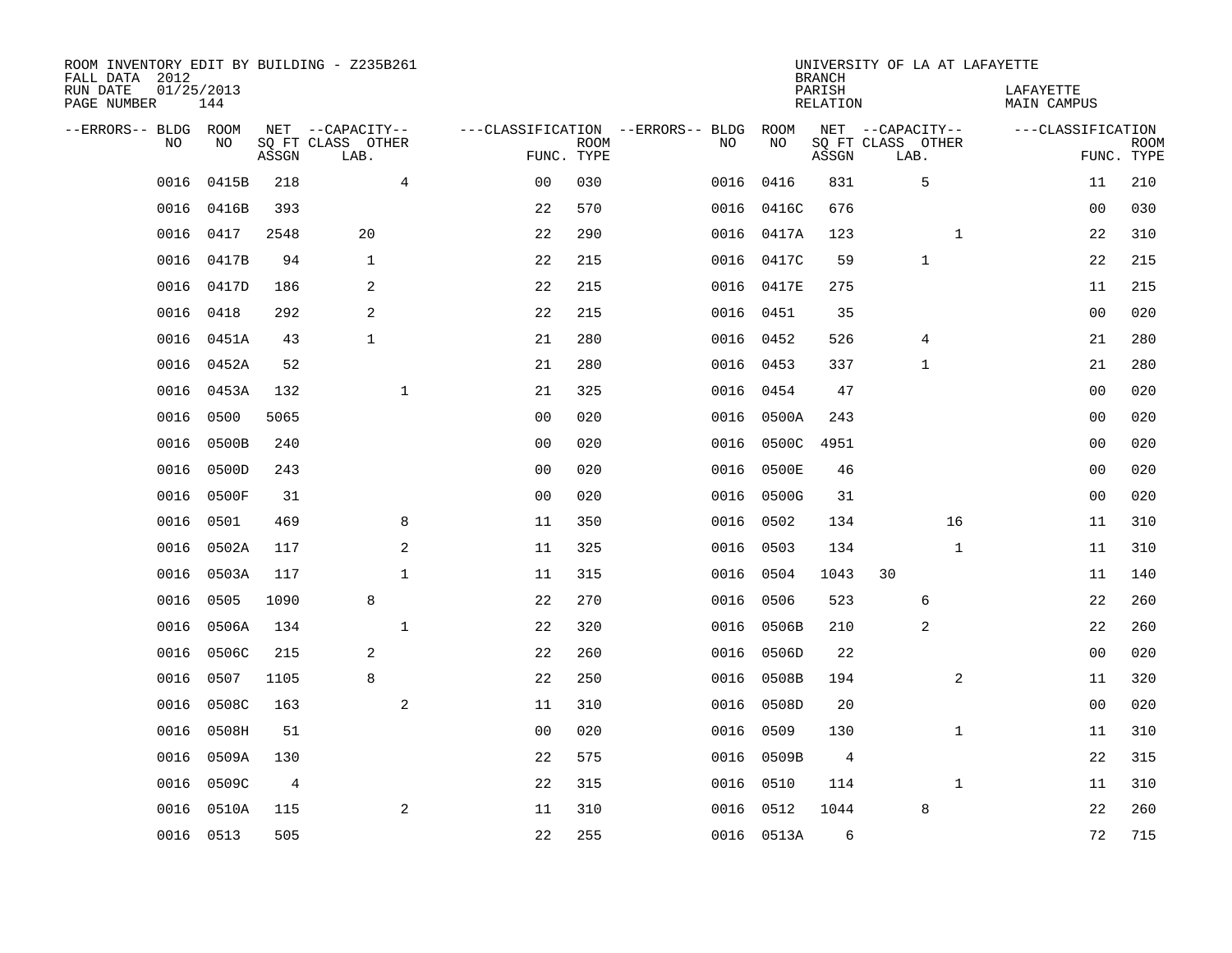| ROOM INVENTORY EDIT BY BUILDING - Z235B261<br>FALL DATA 2012 |                   |       |                           |              |                |             |                                   |                                                  | <b>BRANCH</b>      | UNIVERSITY OF LA AT LAFAYETTE                                                                              |                                                     |                           |
|--------------------------------------------------------------|-------------------|-------|---------------------------|--------------|----------------|-------------|-----------------------------------|--------------------------------------------------|--------------------|------------------------------------------------------------------------------------------------------------|-----------------------------------------------------|---------------------------|
| RUN DATE<br>PAGE NUMBER                                      | 01/25/2013<br>145 |       |                           |              |                |             |                                   |                                                  | PARISH<br>RELATION |                                                                                                            | LAFAYETTE<br>MAIN CAMPUS                            |                           |
| --ERRORS-- BLDG ROOM                                         |                   |       | NET --CAPACITY--          |              |                |             | ---CLASSIFICATION --ERRORS-- BLDG | ROOM                                             |                    | NET --CAPACITY--                                                                                           | ---CLASSIFICATION                                   |                           |
| NO                                                           | NO                | ASSGN | SQ FT CLASS OTHER<br>LAB. |              | FUNC. TYPE     | <b>ROOM</b> | NO.                               | NO                                               | ASSGN              | SQ FT CLASS OTHER<br>LAB.                                                                                  |                                                     | <b>ROOM</b><br>FUNC. TYPE |
| 0016                                                         | 0514              | 115   |                           | $\mathbf 1$  | 11             | 310         | 0016                              | 0514A                                            | 115                | $\mathbf{1}$                                                                                               | 22                                                  | 320                       |
| 0016                                                         | 0515              | 542   | $\overline{4}$            |              | 22             | 260         | 0016                              | 0515A                                            | 37                 | $\mathbf{1}$                                                                                               | 81                                                  | 081                       |
| 0016                                                         | 0516              | 958   | 12                        |              | 22             | 250         | 0016                              | 0518                                             | 1041               | 4                                                                                                          | 22                                                  | 250                       |
| 0016                                                         | 0518A             | 24    |                           |              | 00             | 010         | 0016                              | 0518D                                            | 61                 | 1                                                                                                          | 22                                                  | 260                       |
| 0016                                                         | 0518E             | 61    | $\mathbf{1}$              |              | 22             | 260         | 0016                              | 0519                                             | 576                | 8                                                                                                          | 11                                                  | 350                       |
| 0016                                                         | 0519A             | 535   |                           | $\mathbf{1}$ | 11             | 310         | 0016                              | 0519B                                            | 570                | 4                                                                                                          | 22                                                  | 250                       |
| 0016                                                         | 0519C             | 93    |                           |              | 22             | 260         |                                   | 0016 0519D                                       | 288                | 2                                                                                                          | 11                                                  | 280                       |
| 0016                                                         | 0519E             | 60    | $\mathbf{1}$              |              | 22             | 260         | 0016                              | 0520                                             | 115                | $\mathbf 1$                                                                                                | 22                                                  | 260                       |
| 0016                                                         | 0520A             | 115   | 1                         |              | 22             | 255         |                                   | 0016 0520B                                       | 682                |                                                                                                            | 0 <sub>0</sub>                                      | 030                       |
| 0016                                                         | 0522              | 1051  | 8                         |              | 22             | 250         |                                   | 0016 0523                                        | 340                | 5                                                                                                          | 22                                                  | 215                       |
| 0016                                                         | 0524              | 1039  | 10                        |              | 22             | 250         |                                   | 0016 0526                                        | 130                | $\mathbf{1}$                                                                                               | 11                                                  | 310                       |
| 0016                                                         | 0527              | 123   | $\mathbf{1}$              |              | 11             | 255         |                                   | 0016 0528                                        | 990                | 8                                                                                                          | 22                                                  | 250                       |
| 0016                                                         | 0529              | 1040  | 70                        |              | 11             | 110         |                                   | 0016 0529A                                       | 17                 |                                                                                                            | 11                                                  | 731                       |
| 0016                                                         | 0529B             | 17    |                           |              | 11             | 731         |                                   | 0016 0530                                        | 116                | $\mathbf{1}$                                                                                               | 11                                                  | 280                       |
|                                                              | 0016 0530A        | 116   |                           | $\mathbf 1$  | 11             | 310         |                                   | 0016 M0212                                       | 199                | 4                                                                                                          | 00                                                  | 030                       |
|                                                              | 0016 M0215        | 647   |                           |              | 0 <sub>0</sub> | 030         |                                   | 0016 M0314                                       | 250                | $\overline{4}$                                                                                             | 0 <sub>0</sub>                                      | 030                       |
|                                                              | 0016 M0317        | 647   |                           |              | 0 <sub>0</sub> | 030         |                                   | 0016 M0518                                       | 208                | 4                                                                                                          | 00                                                  | 030                       |
|                                                              | 0016 W0212        | 194   |                           | 4            | 0 <sub>0</sub> | 030         |                                   | 0016 W0314                                       | 198                | 4                                                                                                          | 0 <sub>0</sub>                                      | 030                       |
|                                                              | 0016 W0518        | 208   |                           | 4            | 0 <sub>0</sub> | 030         |                                   | TOTAL NUMBER CLASSROOMS<br>TOTAL NUMBER LABS 210 |                    | TOTAL NET ASSIGN SQ. FT. IN ROOM FILE<br>TOTAL NUMBER COMPUTER CLASSROOMS<br>TOTAL NUMBER SPECIAL LABS 220 | 80,913<br>14<br>3<br>$\overline{2}$<br>$\mathbf{1}$ |                           |
|                                                              | 0017 0100         | 2166  |                           |              | 0 <sub>0</sub> | 020         |                                   | 0017 0100A                                       | 251                |                                                                                                            | 00                                                  | 020                       |
| 0017                                                         | 0100B             | 251   |                           |              | 0 <sub>0</sub> | 020         | 0017                              | 0100C                                            | 228                |                                                                                                            | 0 <sub>0</sub>                                      | 020                       |
| 0017                                                         | 0100D             | 226   |                           |              | 0 <sub>0</sub> | 020         |                                   | 0017 0100E                                       | 15                 |                                                                                                            | 0 <sub>0</sub>                                      | 020                       |
|                                                              | 0017 0101         | 1592  | 8                         |              | 41             | 280         |                                   | 0017 0101A                                       | 60                 | 2                                                                                                          | 11                                                  | 310                       |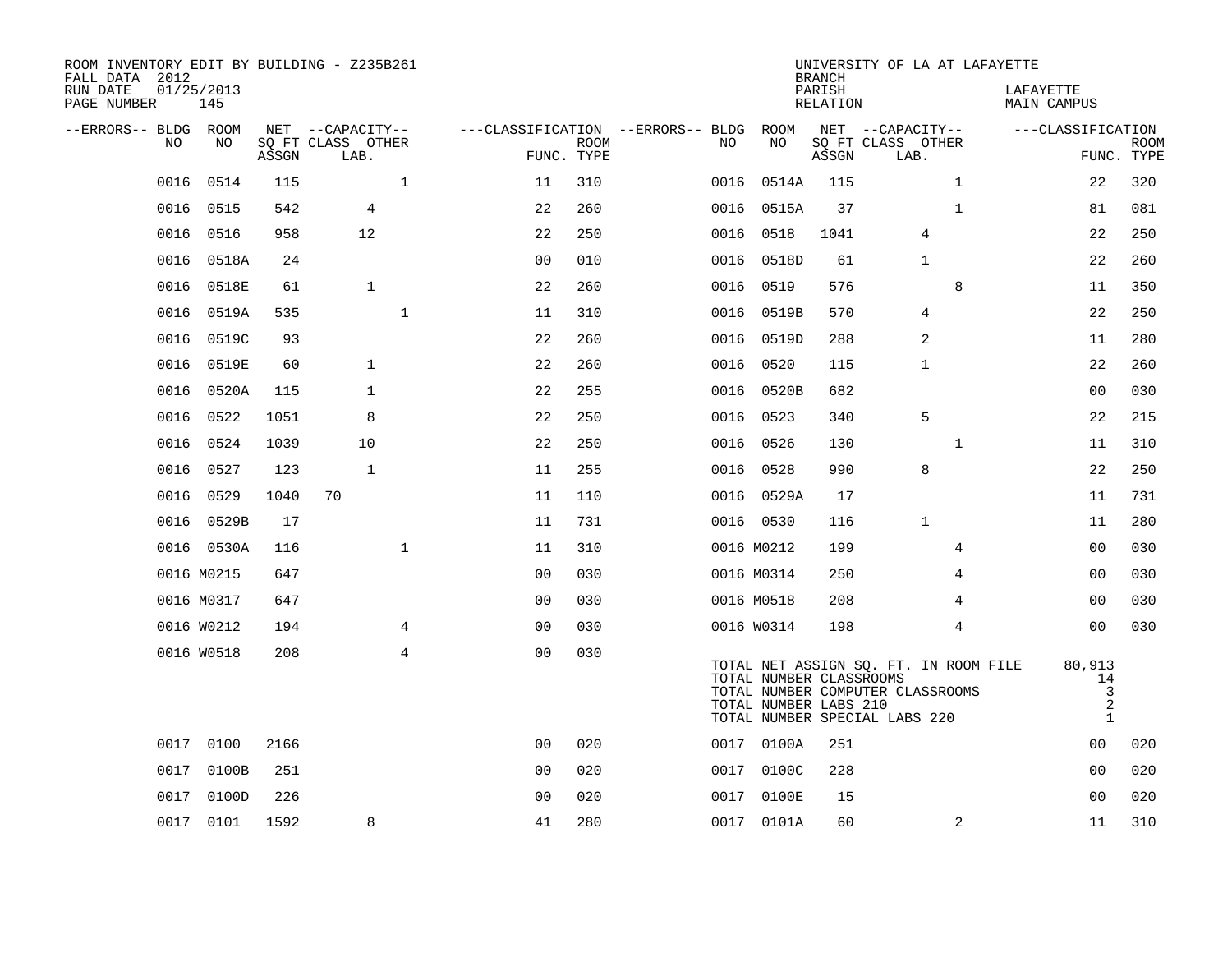| ROOM INVENTORY EDIT BY BUILDING - Z235B261<br>FALL DATA 2012<br>RUN DATE | 01/25/2013 |       |                                       |              |                                   |             |      |            | <b>BRANCH</b><br>PARISH | UNIVERSITY OF LA AT LAFAYETTE         |                | LAFAYETTE          |             |
|--------------------------------------------------------------------------|------------|-------|---------------------------------------|--------------|-----------------------------------|-------------|------|------------|-------------------------|---------------------------------------|----------------|--------------------|-------------|
| PAGE NUMBER                                                              | 146        |       |                                       |              |                                   |             |      |            | <b>RELATION</b>         |                                       |                | <b>MAIN CAMPUS</b> |             |
| --ERRORS-- BLDG ROOM<br>NO                                               | NO         |       | NET --CAPACITY--<br>SQ FT CLASS OTHER |              | ---CLASSIFICATION --ERRORS-- BLDG | <b>ROOM</b> | NO   | ROOM<br>NO |                         | NET --CAPACITY--<br>SQ FT CLASS OTHER |                | ---CLASSIFICATION  | <b>ROOM</b> |
|                                                                          |            | ASSGN | LAB.                                  |              |                                   | FUNC. TYPE  |      |            | ASSGN                   | LAB.                                  |                |                    | FUNC. TYPE  |
| 0017                                                                     | 0101B      | 639   |                                       | 3            | 41                                | 420         | 0017 | 0102       | 348                     |                                       | $\mathbf{1}$   | 46                 | 325         |
| 0017                                                                     | 0102A      | 348   |                                       |              | 11                                | 420         | 0017 | 0103       | 733                     | 35                                    |                | 11                 | 140         |
| 0017                                                                     | 0104       | 928   | 40                                    |              | 11                                | 270         | 0017 | 0105       | 494                     |                                       | $\mathbf{1}$   | 11                 | 313         |
| 0017                                                                     | 0105A      | 153   |                                       | 2            | 11                                | 314         | 0017 | 0106       | 528                     | 30                                    |                | 11                 | 110         |
| 0017                                                                     | 0107       | 517   | 6                                     |              | 22                                | 250         | 0017 | 0107A      | 116                     |                                       | $\mathbf{1}$   | 22                 | 530         |
| 0017                                                                     | 0107B      | 136   |                                       | 2            | 22                                | 314         |      | 0017 0107C | 106                     |                                       | 2              | 11                 | 310         |
| 0017                                                                     | 0108       | 747   | 52                                    |              | 11                                | 270         | 0017 | 0109       | 681                     | 49                                    |                | 11                 | 270         |
| 0017                                                                     | 0110       | 932   | 25                                    |              | 11                                | 260         | 0017 | 0111       | 636                     | 42                                    |                | 11                 | 280         |
| 0017                                                                     | 0112       | 281   |                                       | 3            | 11                                | 325         | 0017 | 0112A      | 5                       |                                       | $\mathbf{1}$   | 11                 | 315         |
| 0017                                                                     | 0112B      | 20    |                                       | $\mathbf 1$  | 11                                | 315         |      | 0017 0113  | 20                      |                                       | $\mathbf{1}$   | 11                 | 315         |
| 0017                                                                     | 0114       | 268   |                                       | 2            | 11                                | 315         | 0017 | 0115       | 29                      |                                       |                | 0 <sub>0</sub>     | 010         |
| 0017                                                                     | 0116       | 13    |                                       |              | 0 <sub>0</sub>                    | 020         |      | 0017 0116A | 177                     |                                       | 7              | 0 <sub>0</sub>     | 030         |
| 0017                                                                     | 0117       | 30    |                                       |              | 0 <sub>0</sub>                    | 020         | 0017 | 0117A      | 71                      |                                       | $\mathbf{1}$   | 00                 | 030         |
| 0017                                                                     | 0118       | 27    |                                       |              | 0 <sub>0</sub>                    | 020         | 0017 | 0118A      | 59                      |                                       | $\mathbf{1}$   | 00                 | 030         |
| 0017                                                                     | 0120       | 59    |                                       |              | 0 <sub>0</sub>                    | 020         | 0017 | 0120A      | 170                     |                                       | 4              | 00                 | 030         |
| 0017                                                                     | 0121       | 450   |                                       |              | 0 <sub>0</sub>                    | 030         | 0017 | 0122       | 304                     |                                       | 12             | 11                 | 350         |
| 0017                                                                     | 0124       | 115   |                                       | $\mathbf{1}$ | 11                                | 315         | 0017 | 0124A      | 32                      |                                       |                | 11                 | 710         |
| 0017                                                                     | 0200       | 1800  |                                       |              | 0 <sub>0</sub>                    | 020         | 0017 | 0200A      | 228                     |                                       |                | 0 <sub>0</sub>     | 020         |
| 0017                                                                     | 0200B      | 228   |                                       |              | 0 <sub>0</sub>                    | 020         | 0017 | 0200E      | 15                      |                                       |                | 0 <sub>0</sub>     | 020         |
| 0017                                                                     | 0201       | 928   | 30                                    |              | 11                                | 110         | 0017 | 0202       | 723                     | 30                                    |                | 11                 | 110         |
| 0017                                                                     | 0203       | 761   | 30                                    |              | 11                                | 110         | 0017 | 0204       | 926                     |                                       | 3              | 46                 | 420         |
| 0017                                                                     | 0204A      | 127   |                                       | 3            | 11                                | 325         | 0017 | 0205       | 240                     |                                       | $\mathbf{1}$   | 11                 | 315         |
| 0017                                                                     | 0205A      | 92    |                                       | $\mathbf 1$  | 11                                | 315         | 0017 | 0205B      | 188                     |                                       | $\overline{2}$ | 22                 | 310         |
| 0017                                                                     | 0206       | 408   |                                       | 15           | 11                                | 350         | 0017 | 0207       | 704                     | 30                                    |                | 11                 | 110         |
| 0017                                                                     | 0208       | 928   | 30                                    |              | 11                                | 110         | 0017 | 0209       | 747                     | 30                                    |                | 11                 | 110         |
|                                                                          | 0017 0210  | 681   | 30                                    |              | 11                                | 110         |      | 0017 0211  | 928                     | 30                                    |                | 11                 | 110         |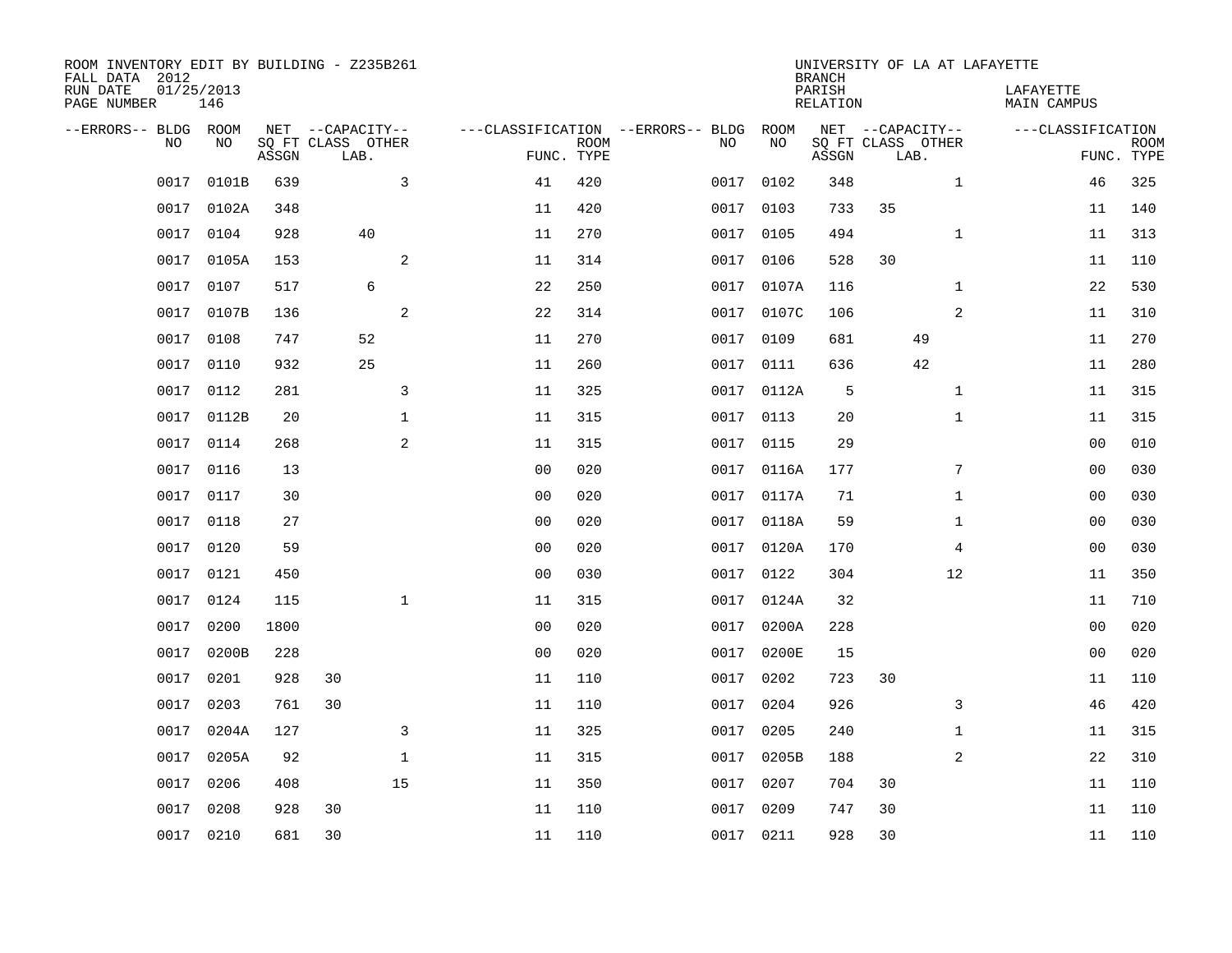| ROOM INVENTORY EDIT BY BUILDING - Z235B261<br>FALL DATA 2012<br>RUN DATE<br>PAGE NUMBER | 01/25/2013<br>147 |       |                                               |                |                |                           |                                         |            |       | <b>BRANCH</b><br>PARISH<br><b>RELATION</b> | UNIVERSITY OF LA AT LAFAYETTE                 |    |                  | LAFAYETTE<br>MAIN CAMPUS |                           |
|-----------------------------------------------------------------------------------------|-------------------|-------|-----------------------------------------------|----------------|----------------|---------------------------|-----------------------------------------|------------|-------|--------------------------------------------|-----------------------------------------------|----|------------------|--------------------------|---------------------------|
| --ERRORS-- BLDG ROOM<br>NO.                                                             | NO                | ASSGN | NET --CAPACITY--<br>SQ FT CLASS OTHER<br>LAB. |                |                | <b>ROOM</b><br>FUNC. TYPE | ---CLASSIFICATION --ERRORS-- BLDG<br>NO | ROOM<br>NO |       | ASSGN                                      | NET --CAPACITY--<br>SQ FT CLASS OTHER<br>LAB. |    |                  | ---CLASSIFICATION        | <b>ROOM</b><br>FUNC. TYPE |
| 0017                                                                                    | 0212              | 704   | 25                                            |                | 11             | 260                       | 0017                                    | 0213       |       | 137                                        |                                               |    | $\mathbf{1}$     | 11                       | 315                       |
| 0017                                                                                    | 0213A             | 229   |                                               | $\mathbf{3}$   | 11             | 325                       | 0017                                    |            | 0213B | 100                                        |                                               |    | $\boldsymbol{2}$ | 46                       | 314                       |
| 0017                                                                                    | 0214              | 480   | 30                                            |                | 11             | 110                       | 0017                                    | 0215       |       | 281                                        |                                               |    | 3                | 11                       | 325                       |
| 0017                                                                                    | 0215A             | 4     |                                               | $\mathbf 1$    | 11             | 315                       |                                         | 0017 0216  |       | 20                                         |                                               |    | $\mathbf{1}$     | 11                       | 315                       |
| 0017                                                                                    | 0217              | 268   |                                               | $\mathbf{1}$   | 11             | 313                       | 0017                                    |            | 0217A | 137                                        |                                               |    | $\mathbf{1}$     | 11                       | 315                       |
| 0017                                                                                    | 0218              | 138   |                                               | $\mathbf{1}$   | 11             | 315                       |                                         | 0017 0218A |       | 40                                         |                                               |    |                  | 11                       | 710                       |
| 0017                                                                                    | 0219              | 50    |                                               |                | 0 <sub>0</sub> | 010                       | 0017                                    | 0220       |       | 59                                         |                                               |    |                  | 0 <sub>0</sub>           | 020                       |
| 0017                                                                                    | 0220A             | 177   |                                               | $\mathbf 1$    | 0 <sub>0</sub> | 030                       |                                         | 0017 0221  |       | 31                                         |                                               |    |                  | 0 <sub>0</sub>           | 020                       |
| 0017                                                                                    | 0221A             | 69    |                                               | $\mathbf 1$    | 0 <sub>0</sub> | 030                       | 0017                                    | 0222       |       | 26                                         |                                               |    |                  | 0 <sub>0</sub>           | 020                       |
| 0017                                                                                    | 0222A             | 58    |                                               | $\mathbf 1$    | 0 <sub>0</sub> | 030                       |                                         | 0017 0224  |       | 59                                         |                                               |    |                  | 0 <sub>0</sub>           | 020                       |
| 0017                                                                                    | 0224A             | 170   |                                               | 4              | 0 <sub>0</sub> | 030                       | 0017                                    | 0225       |       | 372                                        |                                               |    |                  | 00                       | 030                       |
| 0017                                                                                    | 0226              | 264   |                                               | 3              | 11             | 315                       |                                         | 0017 0226A |       | 120                                        |                                               |    | 2                | 11                       | 313                       |
| 0017                                                                                    | 0226B             | 68    |                                               | $\mathbf 1$    | 11             | 315                       | 0017                                    | 0300       |       | 4600                                       |                                               |    |                  | 00                       | 020                       |
| 0017                                                                                    | 0300A             | 228   |                                               |                | 0 <sub>0</sub> | 020                       | 0017                                    |            | 0300B | 228                                        |                                               |    |                  | 00                       | 020                       |
| 0017                                                                                    | 0300E             | 15    |                                               |                | 0 <sub>0</sub> | 020                       | 0017                                    | 0301       |       | 441                                        |                                               | 13 |                  | 11                       | 313                       |
| 0017                                                                                    | 0301A             | 212   |                                               | 6              | 11             | 350                       | 0017                                    |            | 0301B | 261                                        |                                               |    | 3                | 11                       | 325                       |
| 0017                                                                                    | 0301C             | 244   |                                               | $\mathbf{1}$   | 11             | 315                       | 0017                                    | 0302       |       | 723                                        | 40                                            |    |                  | 11                       | 110                       |
| 0017                                                                                    | 0303              | 761   | 20                                            |                | 11             | 240                       | 0017                                    | 0304       |       | 928                                        |                                               | 26 |                  | 11                       | 240                       |
| 0017                                                                                    | 0305              | 70    |                                               |                | 0 <sub>0</sub> | 020                       | 0017                                    |            | 0305A | 54                                         |                                               |    | 2                | 22                       | 320                       |
| 0017                                                                                    | 0305B             | 58    |                                               | 2              | 22             | 320                       | 0017                                    |            | 0305C | 47                                         |                                               |    | 2                | 22                       | 320                       |
| 0017                                                                                    | 0306              | 720   | 42                                            |                | 11             | 110                       | 0017                                    | 0307       |       | 704                                        | 42                                            |    |                  | 11                       | 110                       |
| 0017                                                                                    | 0308              | 928   | 48                                            |                | 11             | 110                       | 0017                                    | 0309       |       | 747                                        | 36                                            |    |                  | 11                       | 110                       |
| 0017                                                                                    | 0310              | 681   | 40                                            |                | 11             | 110                       | 0017                                    | 0311       |       | 928                                        | 44                                            |    |                  | 11                       | 110                       |
| 0017                                                                                    | 0312              | 704   | 44                                            |                | 11             | 110                       | 0017                                    | 0313       |       | 77                                         |                                               |    |                  | 0 <sub>0</sub>           | 020                       |
| 0017                                                                                    | 0313A             | 88    |                                               | 2              | 22             | 320                       |                                         | 0017 0313B |       | 88                                         |                                               |    | 2                | 22                       | 320                       |
|                                                                                         | 0017 0313C        | 88    |                                               | $\overline{c}$ | 22             | 320                       |                                         | 0017 0313D |       | 114                                        |                                               |    | 2                | 22                       | 320                       |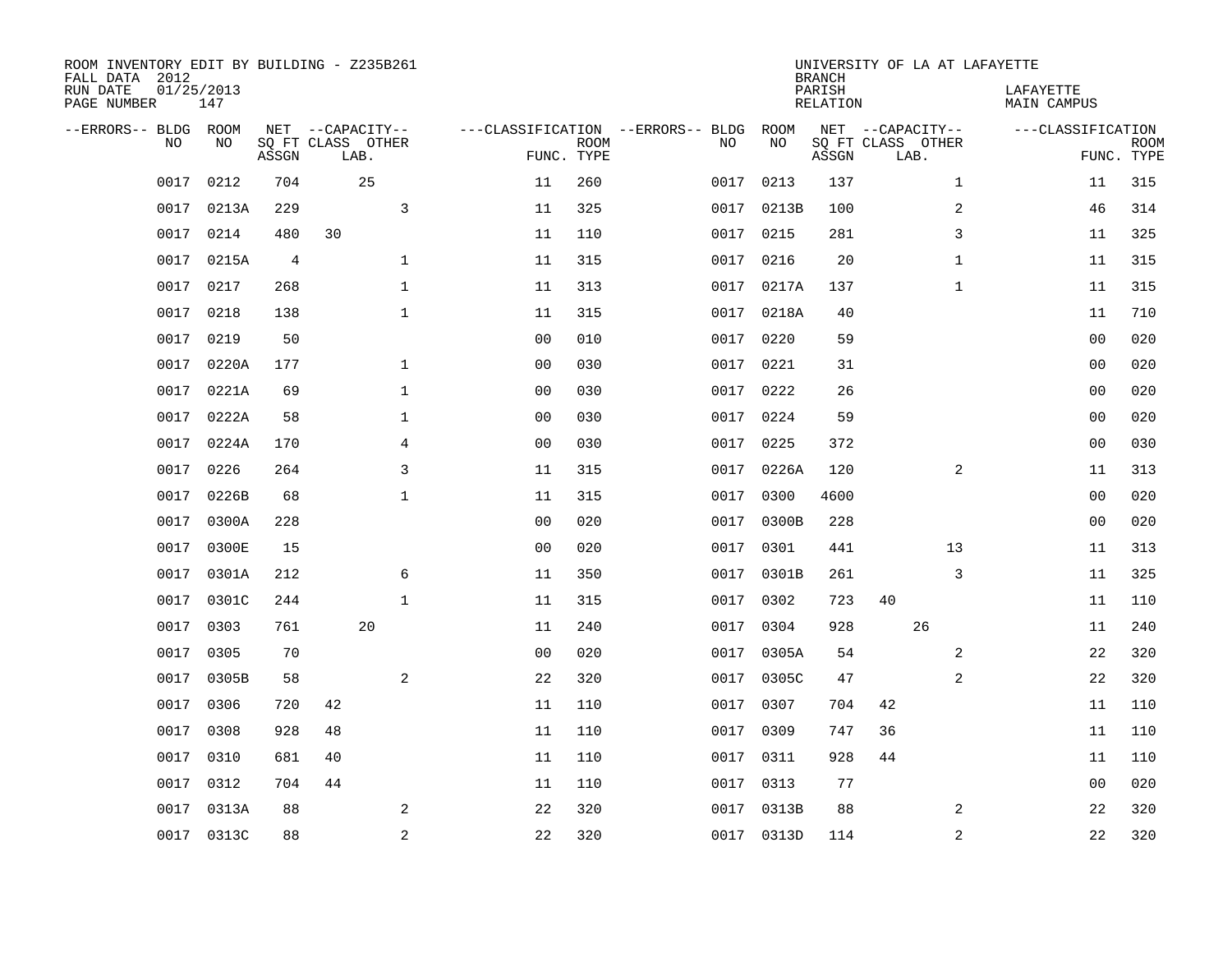| ROOM INVENTORY EDIT BY BUILDING - Z235B261<br>FALL DATA 2012 |                   |       |                           |                |             |                                   |            | <b>BRANCH</b>             | UNIVERSITY OF LA AT LAFAYETTE |                          |                           |
|--------------------------------------------------------------|-------------------|-------|---------------------------|----------------|-------------|-----------------------------------|------------|---------------------------|-------------------------------|--------------------------|---------------------------|
| RUN DATE<br>PAGE NUMBER                                      | 01/25/2013<br>148 |       |                           |                |             |                                   |            | PARISH<br><b>RELATION</b> |                               | LAFAYETTE<br>MAIN CAMPUS |                           |
| --ERRORS-- BLDG ROOM                                         |                   |       | NET --CAPACITY--          |                |             | ---CLASSIFICATION --ERRORS-- BLDG | ROOM       |                           | NET --CAPACITY--              | ---CLASSIFICATION        |                           |
| NO                                                           | NO                | ASSGN | SQ FT CLASS OTHER<br>LAB. | FUNC. TYPE     | <b>ROOM</b> | NO                                | NO         | ASSGN                     | SQ FT CLASS OTHER<br>LAB.     |                          | <b>ROOM</b><br>FUNC. TYPE |
| 0017                                                         | 0314              | 384   | 9                         | 22             | 420         | 0017                              | 0314A      | 96                        |                               | 22                       | 731                       |
| 0017                                                         | 0315              | 283   | 4                         | 22             | 320         | 0017                              | 0316       | 283                       | 2                             | 22                       | 320                       |
| 0017                                                         | 0317              | 424   | 12                        | 22             | 320         | 0017                              | 0317A      | 52                        |                               | 11                       | 710                       |
| 0017                                                         | 0318              | 48    |                           | 0 <sub>0</sub> | 010         |                                   | 0017 0319  | 25                        |                               | 0 <sub>0</sub>           | 020                       |
| 0017                                                         | 0319A             | 175   | 8                         | 0 <sub>0</sub> | 030         | 0017                              | 0320       | 30                        |                               | 0 <sub>0</sub>           | 020                       |
| 0017                                                         | 0320A             | 68    | $\mathbf 1$               | 0 <sub>0</sub> | 030         |                                   | 0017 0321  | 26                        |                               | 0 <sub>0</sub>           | 020                       |
| 0017                                                         | 0321A             | 55    | $\mathbf{1}$              | 0 <sub>0</sub> | 030         | 0017                              | 0323       | 60                        |                               | 0 <sub>0</sub>           | 020                       |
| 0017                                                         | 0323A             | 169   | 5                         | 0 <sub>0</sub> | 030         |                                   | 0017 0324  | 408                       |                               | 0 <sub>0</sub>           | 030                       |
| 0017                                                         | 0400              | 2023  |                           | 0 <sub>0</sub> | 020         | 0017                              | 0400A      | 228                       |                               | 0 <sub>0</sub>           | 020                       |
| 0017                                                         | 0400B             | 228   |                           | 0 <sub>0</sub> | 020         |                                   | 0017 0400E | 15                        |                               | 0 <sub>0</sub>           | 020                       |
| 0017                                                         | 0401              | 223   | 6                         | 22             | 320         |                                   | 0017 0401A | 189                       | $\overline{2}$                | 11                       | 731                       |
| 0017                                                         | 0402              | 102   | 2                         | 11             | 310         |                                   | 0017 0403  | 102                       | 2                             | 11                       | 310                       |
| 0017                                                         | 0404              | 102   | 2                         | 11             | 310         | 0017                              | 0405       | 102                       | 2                             | 11                       | 310                       |
| 0017                                                         | 0406              | 102   | 2                         | 11             | 310         | 0017                              | 0407       | 102                       | 2                             | 11                       | 310                       |
| 0017                                                         | 0408              | 102   | 2                         | 11             | 310         | 0017                              | 0409       | 102                       | 2                             | 11                       | 310                       |
| 0017                                                         | 0410              | 143   | 2                         | 11             | 310         |                                   | 0017 0410A | 265                       | $\overline{a}$                | 11                       | 731                       |
| 0017                                                         | 0411              | 99    | 2                         | 11             | 310         | 0017                              | 0412       | 97                        | 2                             | 11                       | 310                       |
| 0017                                                         | 0413              | 97    | $\mathbf{2}$              | 11             | 310         | 0017                              | 0414       | 97                        | 2                             | 11                       | 310                       |
| 0017                                                         | 0415              | 97    | 2                         | 11             | 310         | 0017                              | 0416       | 97                        | 2                             | 11                       | 310                       |
| 0017                                                         | 0417              | 97    | 2                         | 11             | 310         | 0017                              | 0418       | 97                        | 2                             | 11                       | 310                       |
| 0017                                                         | 0419              | 97    | 2                         | 11             | 310         |                                   | 0017 0420  | 97                        | 2                             | 11                       | 310                       |
| 0017                                                         | 0421              | 97    | 2                         | 11             | 310         | 0017                              | 0422       | 90                        | 2                             | 11                       | 310                       |
| 0017                                                         | 0423              | 143   | 2                         | 11             | 310         |                                   | 0017 0423A | 257                       | 2                             | 11                       | 731                       |
| 0017                                                         | 0424              | 102   | 2                         | 11             | 310         | 0017                              | 0425       | 102                       | $\overline{a}$                | 11                       | 310                       |
| 0017                                                         | 0426              | 102   | 2                         | 11             | 310         |                                   | 0017 0427  | 102                       | 2                             | 11                       | 310                       |
|                                                              | 0017 0428         | 102   | $\overline{c}$            | 11             | 310         |                                   | 0017 0429  | 102                       | $\boldsymbol{2}$              | 11                       | 310                       |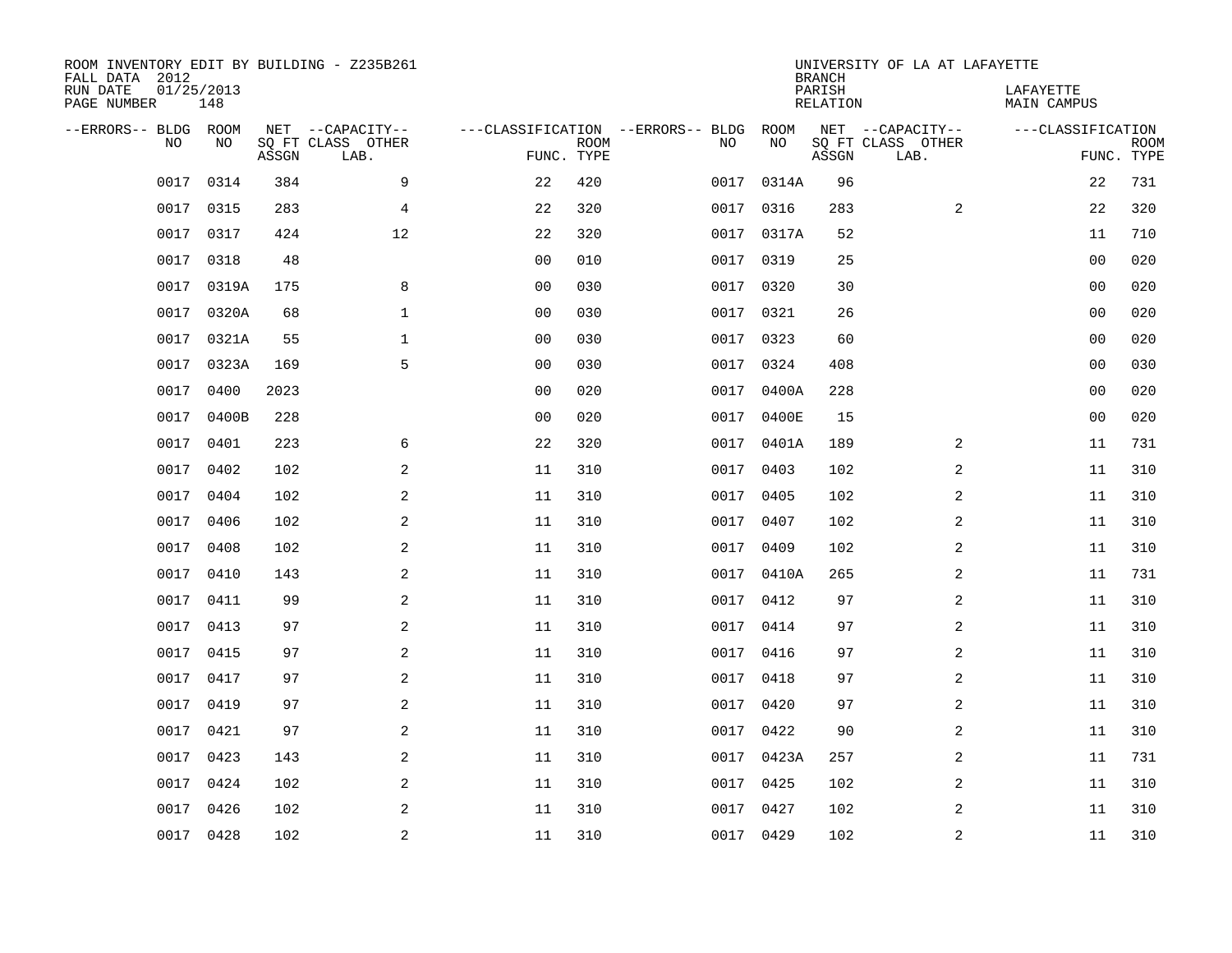| ROOM INVENTORY EDIT BY BUILDING - Z235B261<br>FALL DATA 2012 |                   |       |                           |                |             |                                        |                 | <b>BRANCH</b>                                    | UNIVERSITY OF LA AT LAFAYETTE                                                                              |                              |                           |
|--------------------------------------------------------------|-------------------|-------|---------------------------|----------------|-------------|----------------------------------------|-----------------|--------------------------------------------------|------------------------------------------------------------------------------------------------------------|------------------------------|---------------------------|
| RUN DATE<br>PAGE NUMBER                                      | 01/25/2013<br>149 |       |                           |                |             |                                        |                 | PARISH<br>RELATION                               |                                                                                                            | LAFAYETTE<br>MAIN CAMPUS     |                           |
| --ERRORS-- BLDG ROOM                                         |                   |       | NET --CAPACITY--          |                |             | ---CLASSIFICATION --ERRORS-- BLDG ROOM |                 |                                                  | NET --CAPACITY--                                                                                           | ---CLASSIFICATION            |                           |
| NO.                                                          | NO.               | ASSGN | SO FT CLASS OTHER<br>LAB. | FUNC. TYPE     | <b>ROOM</b> | NO.                                    | NO              | ASSGN                                            | SQ FT CLASS OTHER<br>LAB.                                                                                  |                              | <b>ROOM</b><br>FUNC. TYPE |
| 0017                                                         | 0430              | 102   | 2                         | 11             | 310         |                                        | 0017 0431       | 102                                              | 2                                                                                                          | 11                           | 310                       |
|                                                              | 0017 0432         | 143   | 2                         | 11             | 310         |                                        | 0017 0432A      | 241                                              | $\overline{2}$                                                                                             | 11                           | 731                       |
|                                                              | 0017 0433         | 90    | 2                         | 11             | 310         |                                        | 0017 0434       | 97                                               | 2                                                                                                          | 11                           | 310                       |
| 0017                                                         | 0435              | 97    | 2                         | 11             | 310         |                                        | 0017 0436       | 97                                               | 2                                                                                                          | 11                           | 310                       |
|                                                              | 0017 0437         | 97    | 2                         | 11             | 310         |                                        | 0017 0438       | 119                                              | 2                                                                                                          | 22                           | 320                       |
|                                                              | 0017 0439         | 97    | 2                         | 11             | 310         |                                        | 0017 0440       | 97                                               | 2                                                                                                          | 11                           | 310                       |
|                                                              | 0017 0441         | 97    | 2                         | 11             | 310         |                                        | 0017 0442       | 97                                               | 2                                                                                                          | 11                           | 310                       |
| 0017                                                         | 0443              | 97    | 2                         | 11             | 310         | 0017                                   | 0444            | 99                                               | 2                                                                                                          | 11                           | 310                       |
|                                                              | 0017 0445         | 85    | 2                         | 11             | 310         |                                        | 0017 0446       | 88                                               | 2                                                                                                          | 11                           | 310                       |
| 0017                                                         | 0447              | 87    | 2                         | 11             | 310         |                                        | 0017 0448       | 85                                               | $\overline{a}$                                                                                             | 11                           | 310                       |
| 0017                                                         | 0449              | 88    | 2                         | 11             | 310         |                                        | 0017 0450       | 87                                               | 2                                                                                                          | 11                           | 310                       |
| 0017                                                         | 0451              | 386   | 10                        | 11             | 350         |                                        | 0017 0452       | 158                                              | $\overline{a}$                                                                                             | 11                           | 315                       |
| 0017                                                         | 0452A             | 31    |                           | 11             | 715         |                                        | 0017 0453       | 139                                              |                                                                                                            | 11                           | 715                       |
| 0017                                                         | 0453A             | 105   | 2                         | 11             | 310         |                                        | 0017 0453B      | 123                                              | 2                                                                                                          | 11                           | 310                       |
| 0017                                                         | 0454              | 25    | 5                         | 0 <sub>0</sub> | 030         |                                        | 0017 0454A      | 128                                              | 5                                                                                                          | 0 <sub>0</sub>               | 030                       |
| 0017                                                         | 0455              | 200   | 2                         | 11             | 310         |                                        | 0017 0457       | 94                                               |                                                                                                            | 00                           | 020                       |
|                                                              | 0017 0458         | 137   | $\overline{4}$            | 0 <sub>0</sub> | 030         |                                        | 0017 0459       | 396                                              |                                                                                                            | 0 <sub>0</sub>               | 030                       |
| 0017                                                         | 0465              | 61    |                           | 0 <sub>0</sub> | 030         |                                        | 0017 0466       | 46                                               |                                                                                                            | 0 <sub>0</sub>               | 010                       |
|                                                              | 0017 0471         | 109   |                           | 11             | 710         |                                        | 0017 S0456      | 219                                              |                                                                                                            | 0 <sub>0</sub>               | 020                       |
|                                                              | 0017 S0460        | 215   |                           | 0 <sub>0</sub> | 020         |                                        |                 | TOTAL NUMBER CLASSROOMS<br>TOTAL NUMBER LABS 210 | TOTAL NET ASSIGN SQ. FT. IN ROOM FILE<br>TOTAL NUMBER COMPUTER CLASSROOMS<br>TOTAL NUMBER SPECIAL LABS 220 | 40,498<br>18<br>$\mathbf{1}$ |                           |
| 0018                                                         | 0100              | 141   |                           | 0 <sub>0</sub> | 020         |                                        | 0018 0100A 1285 |                                                  |                                                                                                            | 0 <sub>0</sub>               | 020                       |
| 0018                                                         | 0100B             | 378   |                           | 57             | 835         | 0018                                   | 0100C           | 655                                              |                                                                                                            | 0 <sub>0</sub>               | 020                       |
|                                                              | 0018 0101         | 411   | $\mathbf{1}$              | 57             | 315         |                                        | 0018 0102       | 272                                              | 3                                                                                                          | 57                           | 325                       |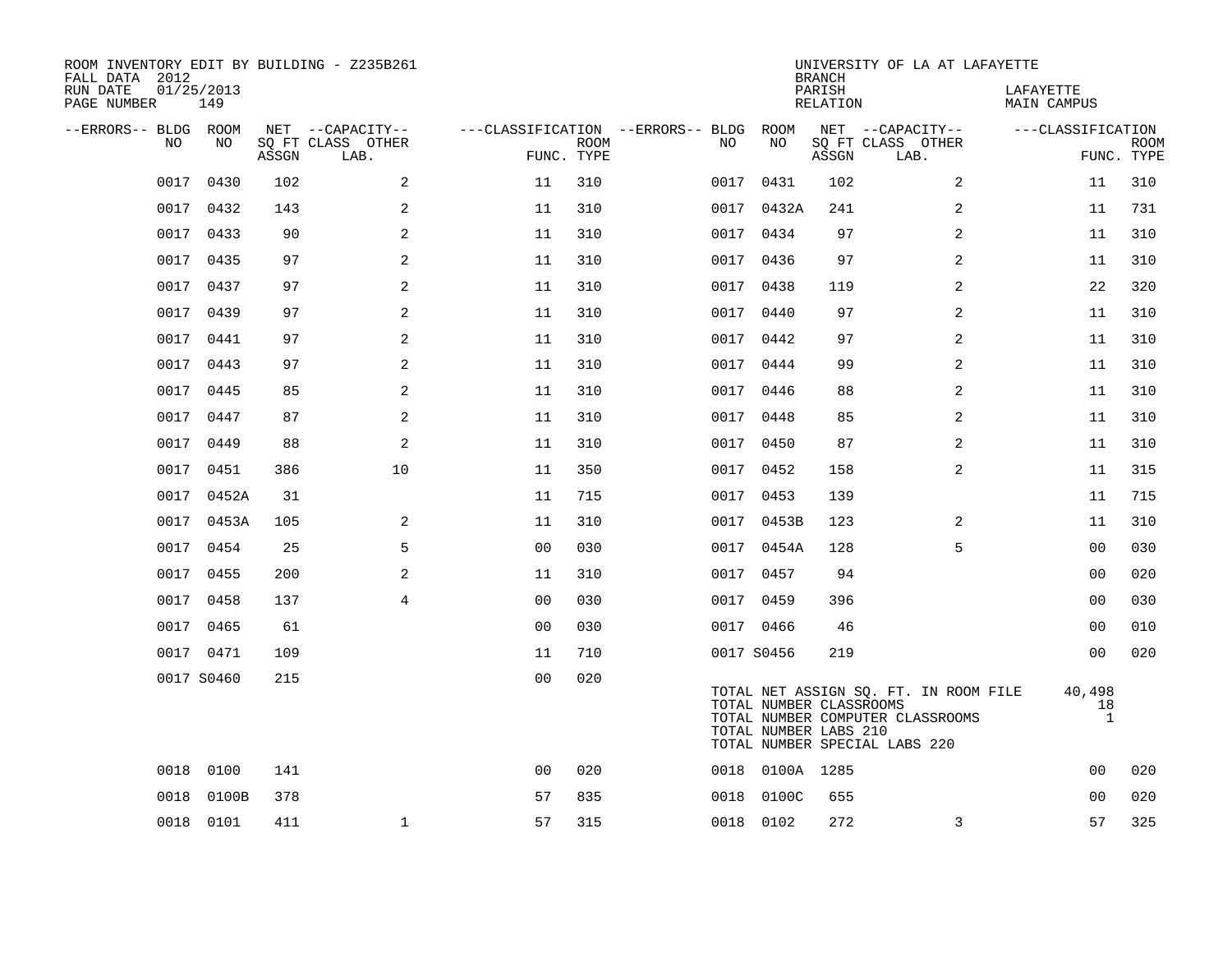| FALL DATA 2012<br>RUN DATE<br>PAGE NUMBER | 01/25/2013 | 150        |       | ROOM INVENTORY EDIT BY BUILDING - Z235B261    |                                                 |             |      |            | <b>BRANCH</b><br>PARISH<br>RELATION | UNIVERSITY OF LA AT LAFAYETTE                 | LAFAYETTE<br>MAIN CAMPUS        |             |
|-------------------------------------------|------------|------------|-------|-----------------------------------------------|-------------------------------------------------|-------------|------|------------|-------------------------------------|-----------------------------------------------|---------------------------------|-------------|
| --ERRORS-- BLDG                           | NO         | ROOM<br>NO | ASSGN | NET --CAPACITY--<br>SQ FT CLASS OTHER<br>LAB. | ---CLASSIFICATION --ERRORS-- BLDG<br>FUNC. TYPE | <b>ROOM</b> | NO   | ROOM<br>NO | ASSGN                               | NET --CAPACITY--<br>SQ FT CLASS OTHER<br>LAB. | ---CLASSIFICATION<br>FUNC. TYPE | <b>ROOM</b> |
|                                           | 0018       | 0103       | 39    | $\mathbf{1}$                                  | 0 <sub>0</sub>                                  | 030         | 0018 | 0104       | 39                                  | $\mathbf{1}$                                  | 00                              | 030         |
|                                           | 0018       | 0105       | 123   | 6                                             | 57                                              | 890         | 0018 | 0106       | 132                                 | $\mathbf{1}$                                  | 00                              | 010         |
|                                           | 0018       | 0107       | 94    | $\mathbf 1$                                   | 57                                              | 420         | 0018 | 0108       | 111                                 | 2                                             | 57                              | 865         |
|                                           | 0018       | 0108A      | 60    |                                               | 0 <sub>0</sub>                                  | 030         | 0018 | 0109       | 83                                  | 2                                             | 57                              | 850         |
|                                           | 0018       | 0109A      | 83    | 2                                             | 57                                              | 850         | 0018 | 0109B      | 60                                  | $\mathbf{1}$                                  | 00                              | 030         |
|                                           | 0018       | 0110       | 79    | 2                                             | 57                                              | 850         | 0018 | 0110A      | 115                                 | 2                                             | 57                              | 850         |
|                                           | 0018       | 0111       | 339   | 8                                             | 57                                              | 350         | 0018 | 0112       | 794                                 | 4                                             | 57                              | 731         |
|                                           | 0018       | 0112A      | 47    | $\mathbf 1$                                   | 0 <sub>0</sub>                                  | 030         | 0018 | 0112B      | 54                                  | $\mathbf{1}$                                  | 57                              | 315         |
|                                           | 0018       | 0112C      | 140   | 2                                             | 57                                              | 314         | 0018 | 0112D      | 356                                 | 6                                             | 57                              | 830         |
|                                           | 0018       | 0113       | 480   | 18                                            | 57                                              | 880         | 0018 | 0114       | 194                                 | 8                                             | 53                              | 880         |
|                                           | 0018       | 0115       | 123   |                                               | 0 <sub>0</sub>                                  | 020         | 0018 | 0115B      | 53                                  |                                               | 00                              | 020         |
|                                           | 0018       | 0115C      | 56    | $\mathbf 1$                                   | 0 <sub>0</sub>                                  | 030         | 0018 | 0116       | 328                                 | 10                                            | 53                              | 350         |
|                                           | 0018       | 0117       | 120   | 2                                             | 0 <sub>0</sub>                                  | 030         | 0018 | 0117A      | 118                                 | 2                                             | 0 <sub>0</sub>                  | 030         |
|                                           | 0018       | 0118       | 79    | $\mathbf 1$                                   | 53                                              | 315         | 0018 | 0119       | 135                                 | 2                                             | 53                              | 313         |
|                                           | 0018       | 0120       | 105   | 2                                             | 53                                              | 850         | 0018 | 0121       | 120                                 | 2                                             | 53                              | 850         |
|                                           | 0018       | 0122       | 147   | 2                                             | 14                                              | 320         | 0018 | 0122A      | 89                                  | 2                                             | 14                              | 320         |
|                                           | 0018       | 0122B      | 89    | 2                                             | 14                                              | 320         | 0018 | 0123       | 120                                 | $\mathbf{1}$                                  | 53                              | 850         |
|                                           | 0018       | 0124       | 127   | 2                                             | 53                                              | 865         | 0018 | 0124A      | 43                                  |                                               | 53                              | 731         |
|                                           | 0018       | 0124B      | 50    |                                               | 53                                              | 731         | 0018 | 0124C      | 186                                 | 8                                             | 11                              | 860         |
|                                           | 0018       | 0125       | 120   | 2                                             | 53                                              | 850         | 0018 | 0126       | 124                                 | 2                                             | 53                              | 314         |
|                                           | 0018       | 0127       | 121   | 2                                             | 53                                              | 850         | 0018 | 0128       | 35                                  | 1                                             | 53                              | 250         |
|                                           | 0018       | 0129       | 188   | 3                                             | 53                                              | 325         | 0018 | 0130       | 35                                  | 1                                             | 53                              | 250         |
|                                           | 0018       | 0131       | 137   | 2                                             | 57                                              | 314         | 0018 | 0131A      | 98                                  | 2                                             | 57                              | 850         |
|                                           | 0018       | 0131B      | 98    | 2                                             | 57                                              | 850         | 0018 | 0132       | 223                                 | 8                                             | 57                              | 830         |
|                                           | 0018       | 0132A      | 145   | 2                                             | 57                                              | 860         | 0018 | 0133       | 55                                  | 2                                             | 57                              | 830         |
|                                           |            | 0018 0133A | 83    | $\mathbf{1}$                                  | 57                                              | 855         |      | 0018 0133B | 101                                 | $\mathbf{1}$                                  | 57                              | 850         |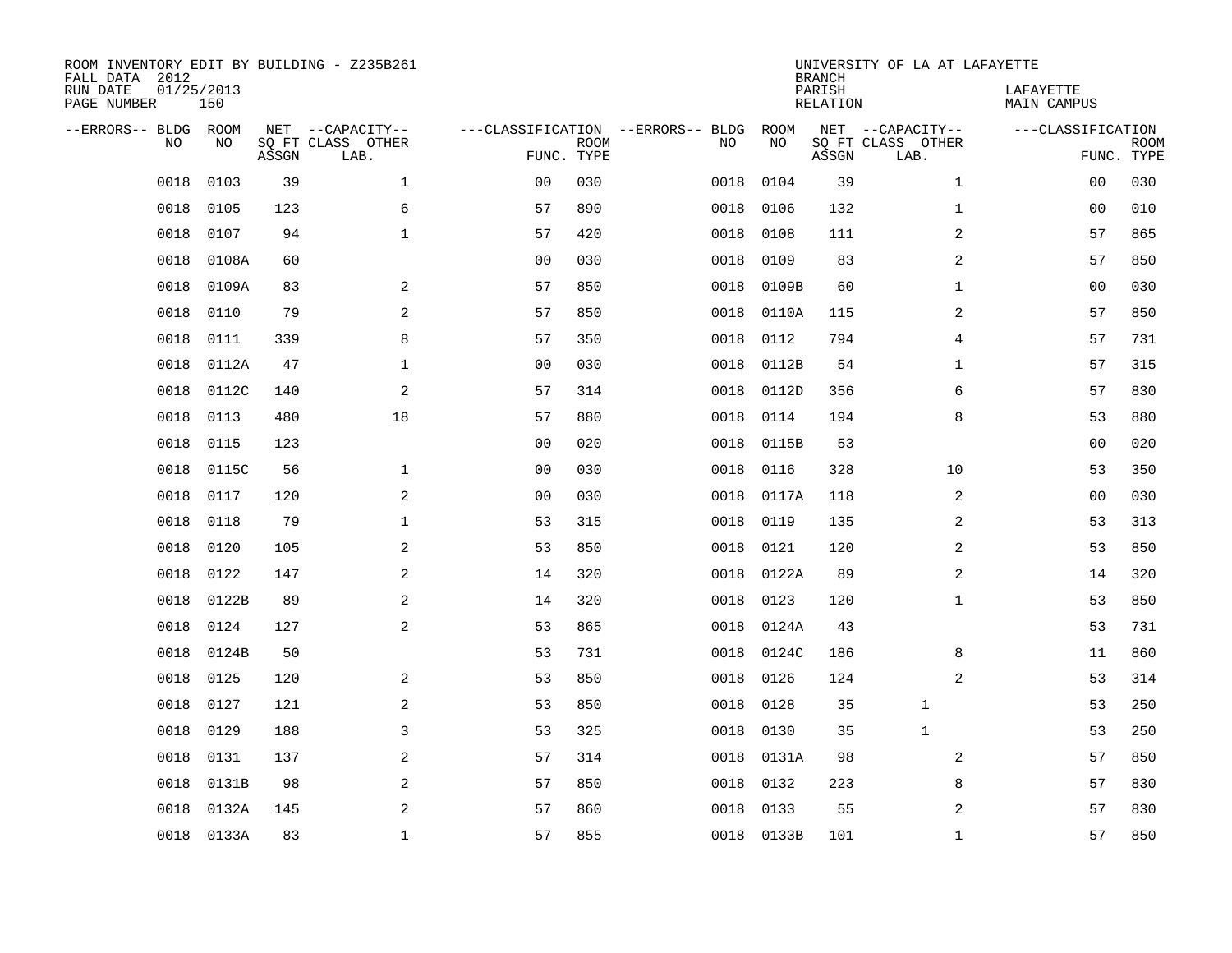| ROOM INVENTORY EDIT BY BUILDING - Z235B261<br>FALL DATA 2012 |                   |            |                           |                                        |             |      |                                                                | <b>BRANCH</b>      | UNIVERSITY OF LA AT LAFAYETTE                                                                              |                          |                           |
|--------------------------------------------------------------|-------------------|------------|---------------------------|----------------------------------------|-------------|------|----------------------------------------------------------------|--------------------|------------------------------------------------------------------------------------------------------------|--------------------------|---------------------------|
| RUN DATE<br>PAGE NUMBER                                      | 01/25/2013<br>151 |            |                           |                                        |             |      |                                                                | PARISH<br>RELATION |                                                                                                            | LAFAYETTE<br>MAIN CAMPUS |                           |
| --ERRORS-- BLDG ROOM                                         |                   |            | NET --CAPACITY--          | ---CLASSIFICATION --ERRORS-- BLDG ROOM |             |      |                                                                |                    | NET --CAPACITY--                                                                                           | ---CLASSIFICATION        |                           |
| NO                                                           | NO                | ASSGN      | SQ FT CLASS OTHER<br>LAB. | FUNC. TYPE                             | <b>ROOM</b> | NO.  | NO                                                             | ASSGN              | SQ FT CLASS OTHER<br>LAB.                                                                                  |                          | <b>ROOM</b><br>FUNC. TYPE |
| 0018                                                         | 0133C             | 119        | $\mathbf 1$               | 57                                     | 870         | 0018 | 0133D                                                          | 117                | 2                                                                                                          | 57                       | 850                       |
| 0018                                                         | 0133E             | 53         | 2                         | 57                                     | 880         | 0018 | 0134                                                           | 333                | 4                                                                                                          | 57                       | 860                       |
| 0018                                                         | 0134A             | 65         | $\mathbf{1}$              | 57                                     | 820         |      | 0018 0134B                                                     | 93                 | 2                                                                                                          | 57                       | 850                       |
| 0018                                                         | 0134C             | 93         | 2                         | 57                                     | 850         | 0018 | 0134D                                                          | 87                 |                                                                                                            | 57                       | 870                       |
| 0018                                                         | 0134E             | 95         | 2                         | 57                                     | 850         |      | 0018 0134F                                                     | 94                 | 2                                                                                                          | 57                       | 850                       |
| 0018                                                         | 0135              | 195        | 2                         | 57                                     | 314         |      | 0018 0135A                                                     | 97                 | 2                                                                                                          | 57                       | 850                       |
| 0018                                                         | 0135B             | 92         | $\mathbf{1}$              | 57                                     | 850         |      | 0018 0136                                                      | 884                | 8                                                                                                          | 57                       | 810                       |
| 0018                                                         | 0136A             | 34         | $\mathbf 1$               | 57                                     | 815         | 0018 | 0136B                                                          | 55                 | $\mathbf{1}$                                                                                               | 57                       | 815                       |
| 0018                                                         | 0136C             | 119        | 2                         | 57                                     | 630         |      | 0018 0137                                                      | 171                | $\mathbf{1}$                                                                                               | 57                       | 870                       |
| 0018                                                         | 0137A             | 56         |                           | 0 <sub>0</sub>                         | 030         |      | 0018 0138                                                      | 96                 | $\overline{a}$                                                                                             | 57                       | 860                       |
| 0018                                                         | 0139              | 60         | 2                         | 46                                     | 310         |      | 0018 0140                                                      | 74                 | 2                                                                                                          | 57                       | 860                       |
|                                                              | 0018 0141         | 64         | $\mathbf{2}$              | 57                                     | 860         |      | 0018 B0101                                                     | 1351               |                                                                                                            | 0 <sub>0</sub>           | 030                       |
|                                                              | 0018 B0102        | 1199       |                           | 11                                     | 730         |      | 0018 B0103                                                     | 160                |                                                                                                            | 00                       | 030                       |
|                                                              | 0018 B0104        | 444        |                           | 11                                     | 730         |      | 0018 B0105                                                     | 268                |                                                                                                            | 11                       | 730                       |
|                                                              | 0018 B0106        | 134        |                           | 11                                     | 730         |      | 0018 B0107                                                     | 245                |                                                                                                            | 11                       | 730                       |
|                                                              | 0018 B0108        | 172        |                           | 11                                     | 730         |      | 0018 B0109                                                     | 144                |                                                                                                            | 11                       | 730                       |
|                                                              | 0018 B0110        | 299        |                           | 11                                     | 730         |      | 0018 B0111<br>TOTAL NUMBER CLASSROOMS<br>TOTAL NUMBER LABS 210 | 85                 | TOTAL NET ASSIGN SQ. FT. IN ROOM FILE<br>TOTAL NUMBER COMPUTER CLASSROOMS<br>TOTAL NUMBER SPECIAL LABS 220 | 11<br>13,367             | 730                       |
| 0019                                                         | 0100              | 1783       |                           | 0 <sup>0</sup>                         | 020         |      | 0019 0100A                                                     | 291                |                                                                                                            | 0 <sub>0</sub>           | 020                       |
| 0019                                                         | 0100B             | 2041       |                           | 0 <sub>0</sub>                         | 020         | 0019 | 0100C                                                          | 353                |                                                                                                            | 0 <sub>0</sub>           | 020                       |
| 0019                                                         | 0100D             | 354        |                           | 0 <sub>0</sub>                         | 020         | 0019 | 0100E                                                          | 170                |                                                                                                            | 0 <sub>0</sub>           | 020                       |
| 0019                                                         | 0100F             | 468        |                           | 0 <sub>0</sub>                         | 020         | 0019 | 0100G                                                          | 466                |                                                                                                            | 0 <sub>0</sub>           | 020                       |
| 0019                                                         |                   | 0100H 1048 |                           | 0 <sub>0</sub>                         | 020         | 0019 | 0100I                                                          | 880                |                                                                                                            | 0 <sub>0</sub>           | 020                       |
|                                                              | 0019 0100J        | 910        |                           | 0 <sub>0</sub>                         | 020         |      | 0019 0100K                                                     | 260                |                                                                                                            | 0 <sub>0</sub>           | 020                       |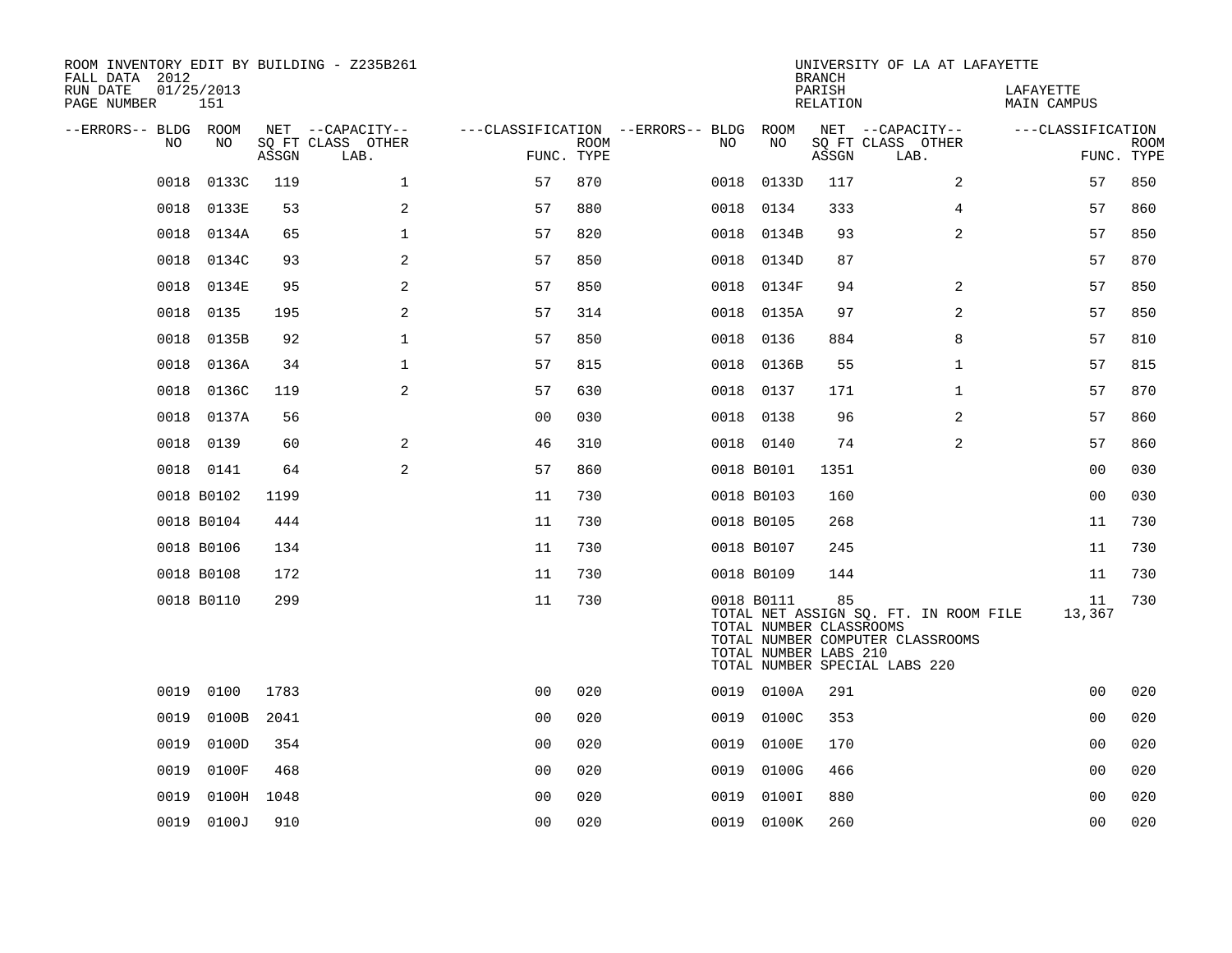| FALL DATA 2012<br>RUN DATE<br>PAGE NUMBER | 01/25/2013 | 152         |       | ROOM INVENTORY EDIT BY BUILDING - Z235B261    |                                                 |             |      |            | <b>BRANCH</b><br>PARISH<br>RELATION | UNIVERSITY OF LA AT LAFAYETTE                 | LAFAYETTE<br>MAIN CAMPUS |                           |
|-------------------------------------------|------------|-------------|-------|-----------------------------------------------|-------------------------------------------------|-------------|------|------------|-------------------------------------|-----------------------------------------------|--------------------------|---------------------------|
| --ERRORS-- BLDG                           | <b>NO</b>  | ROOM<br>NO. | ASSGN | NET --CAPACITY--<br>SO FT CLASS OTHER<br>LAB. | ---CLASSIFICATION --ERRORS-- BLDG<br>FUNC. TYPE | <b>ROOM</b> | NO   | ROOM<br>NO | ASSGN                               | NET --CAPACITY--<br>SQ FT CLASS OTHER<br>LAB. | ---CLASSIFICATION        | <b>ROOM</b><br>FUNC. TYPE |
|                                           | 0019       | 0101        | 194   | $\mathbf{1}$                                  | 11                                              | 313         | 0019 | 0101A      | 137                                 | $\mathbf{1}$                                  | 11                       | 313                       |
|                                           | 0019       | 0101B       | 66    | $\mathbf 1$                                   | 11                                              | 315         | 0019 | 0101C      | 247                                 | 3                                             | 11                       | 325                       |
|                                           | 0019       | 0102        | 248   | $\mathbf{2}$                                  | 11                                              | 310         | 0019 | 0103       | 195                                 | $\overline{a}$                                | 11                       | 310                       |
|                                           | 0019       | 0104        | 178   | 2                                             | 11                                              | 310         | 0019 | 0105       | 144                                 | $\mathbf{1}$                                  | 11                       | 315                       |
|                                           | 0019       | 0106        | 140   | 2                                             | 11                                              | 310         | 0019 | 0107       | 142                                 | 2                                             | 11                       | 310                       |
|                                           | 0019       | 0108        | 293   | 2                                             | 11                                              | 310         | 0019 | 0109       | 400                                 | 2                                             | 11                       | 310                       |
|                                           | 0019       | 0110        | 146   | $\mathbf{1}$                                  | 0 <sub>0</sub>                                  | 030         | 0019 | 0110A      | 38                                  |                                               | 0 <sub>0</sub>           | 030                       |
|                                           | 0019       | 0111        | 300   | 2                                             | 51                                              | 314         | 0019 | 0112       | 237                                 | 3                                             | 11                       | 325                       |
|                                           | 0019       | 0112A       | 6     |                                               | 11                                              | 315         | 0019 | 0113       | 130                                 | 2                                             | 11                       | 280                       |
|                                           | 0019       | 0113A       | 194   | 2                                             | 11                                              | 310         | 0019 | 0113B      | 102                                 | 2                                             | 22                       | 320                       |
|                                           | 0019       | 0114        | 1306  | $\mathbf 1$                                   | 11                                              | 715         | 0019 | 0115       | 570                                 | 30                                            | 11                       | 110                       |
|                                           | 0019       | 0116        | 76    |                                               | 0 <sub>0</sub>                                  | 010         | 0019 | 0117       | 426                                 | 30                                            | 11                       | 110                       |
|                                           | 0019       | 0118        | 180   |                                               | 0 <sub>0</sub>                                  | 030         | 0019 | 0118A      | 25                                  |                                               | 00                       | 020                       |
|                                           | 0019       | 0119        | 440   | 20                                            | 11                                              | 420         | 0019 | 0120       | 428                                 | 30                                            | 11                       | 110                       |
|                                           | 0019       | 0121        | 193   | 2                                             | 11                                              | 320         | 0019 | 0121A      | 121                                 | 2                                             | 11                       | 320                       |
|                                           | 0019       | 0122        | 184   | 2                                             | 11                                              | 310         | 0019 | 0123       | 172                                 | $\overline{4}$                                | 00                       | 030                       |
|                                           | 0019       | 0124        | 43    | $\overline{4}$                                | 0 <sub>0</sub>                                  | 030         | 0019 | 0125       | 53                                  |                                               | 00                       | 030                       |
|                                           | 0019       | 0126        | 29    |                                               | 0 <sub>0</sub>                                  | 030         | 0019 | 0127       | 30                                  |                                               | 0 <sub>0</sub>           | 030                       |
|                                           | 0019       | 0127A       | 874   | $\overline{4}$                                | 73                                              | 615         | 0019 | 0127B      | 175                                 | 5                                             | 43                       | 535                       |
|                                           | 0019       | 0127C       | 120   | 5                                             | 43                                              | 535         | 0019 | 0127D      | 95                                  | 5                                             | 43                       | 535                       |
|                                           | 0019       | 0128        | 190   |                                               | 52                                              | 660         | 0019 | 0129       | 169                                 | 2                                             | 11                       | 310                       |
|                                           | 0019       | 0130        | 175   | 2                                             | 11                                              | 310         | 0019 | 0131       | 95                                  | 2                                             | 11                       | 320                       |
|                                           | 0019       | 0132        | 175   | 2                                             | 11                                              | 310         | 0019 | 0133       | 172                                 | 2                                             | 11                       | 310                       |
|                                           | 0019       | 0134        | 175   | 2                                             | 11                                              | 310         | 0019 | 0135       | 163                                 | 2                                             | 11                       | 310                       |
|                                           | 0019       | 0136        | 137   | 2                                             | 11                                              | 310         | 0019 | 0137       | 442                                 | 6                                             | 11                       | 650                       |
|                                           | 0019 0138  |             | 139   | $\mathbf 1$                                   | 11                                              | 310         |      | 0019 0139  | 734                                 | 20                                            | 11                       | 210                       |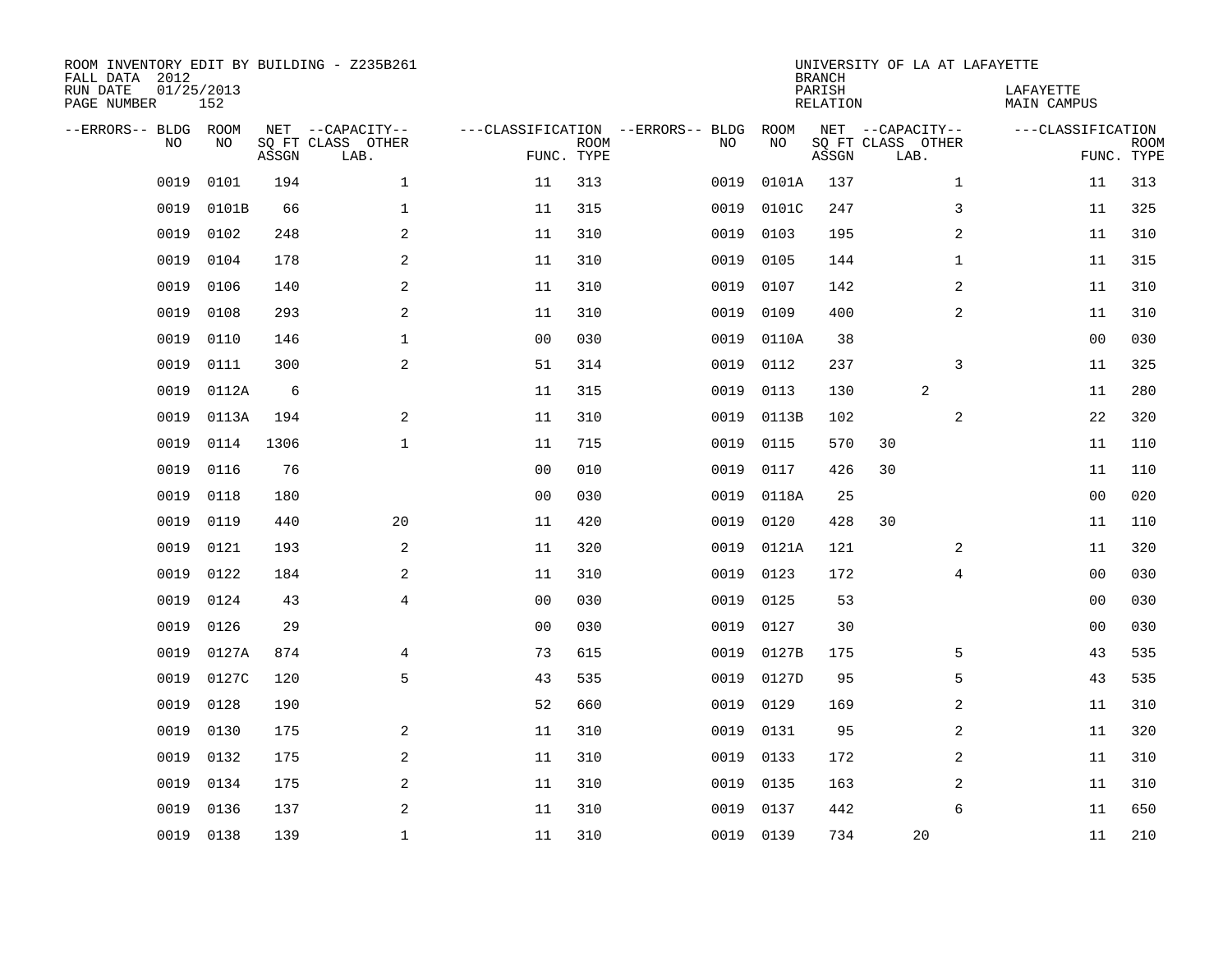| ROOM INVENTORY EDIT BY BUILDING - Z235B261<br>FALL DATA 2012<br>RUN DATE<br>PAGE NUMBER | 01/25/2013<br>153 |       |                                               |                                                 |             |      |            | <b>BRANCH</b><br>PARISH<br>RELATION | UNIVERSITY OF LA AT LAFAYETTE                 | LAFAYETTE<br>MAIN CAMPUS |                           |
|-----------------------------------------------------------------------------------------|-------------------|-------|-----------------------------------------------|-------------------------------------------------|-------------|------|------------|-------------------------------------|-----------------------------------------------|--------------------------|---------------------------|
| --ERRORS-- BLDG<br>NO                                                                   | ROOM<br>NO.       | ASSGN | NET --CAPACITY--<br>SQ FT CLASS OTHER<br>LAB. | ---CLASSIFICATION --ERRORS-- BLDG<br>FUNC. TYPE | <b>ROOM</b> | NO   | ROOM<br>NO | ASSGN                               | NET --CAPACITY--<br>SQ FT CLASS OTHER<br>LAB. | ---CLASSIFICATION        | <b>ROOM</b><br>FUNC. TYPE |
| 0019                                                                                    | 0139A             | 49    | $\mathbf{1}$                                  | 11                                              | 215         | 0019 | 0140       | 767                                 | 18                                            | 11                       | 260                       |
| 0019                                                                                    | 0141              | 53    | $\mathbf 1$                                   | 11                                              | 710         | 0019 | 0142       | 255                                 | 5                                             | 00                       | 030                       |
| 0019                                                                                    | 0144              | 255   | 5                                             | 0 <sub>0</sub>                                  | 030         | 0019 | 0145       | 130                                 | $\mathbf{1}$                                  | 33                       | 535                       |
| 0019                                                                                    | 0146              | 87    | $\mathbf 1$                                   | 00                                              | 030         | 0019 | 0147       | 144                                 | $\mathbf{1}$                                  | 33                       | 535                       |
| 0019                                                                                    | 0147A             | 213   | $\mathbf 1$                                   | 33                                              | 535         | 0019 | 0149       | 142                                 | 2                                             | 33                       | 530                       |
| 0019                                                                                    | 0150              | 89    | $\mathbf 1$                                   | 33                                              | 530         | 0019 | 0151       | 28                                  | 2                                             | 33                       | 530                       |
| 0019                                                                                    | 0151A             | 299   | 2                                             | 33                                              | 530         | 0019 | 0151B      | 274                                 | 2                                             | 33                       | 530                       |
| 0019                                                                                    | 0151C             | 937   | 2                                             | 53                                              | 530         | 0019 | 0152       | 384                                 | $\mathbf 1$                                   | 33                       | 290                       |
| 0019                                                                                    | 0153              | 428   | $\mathbf 1$                                   | 33                                              | 535         | 0019 | 0154       | 227                                 | $\mathbf{1}$                                  | 11                       | 731                       |
| 0019                                                                                    | 0155              | 157   |                                               | 0 <sub>0</sub>                                  | 030         | 0019 | 0156       | 147                                 | 3                                             | 33                       | 325                       |
| 0019                                                                                    | 0157              | 100   | $\mathbf 1$                                   | 33                                              | 530         | 0019 | 0158       | 120                                 | 2                                             | 33                       | 315                       |
| 0019                                                                                    | 0159              | 56    | $\mathbf 1$                                   | 0 <sub>0</sub>                                  | 030         | 0019 | 0160       | 120                                 | 2                                             | 33                       | 314                       |
| 0019                                                                                    | 0163              | 305   | 10                                            | 33                                              | 350         | 0019 | 0164       | 119                                 | $\mathbf{1}$                                  | 33                       | 313                       |
| 0019                                                                                    | 0165              | 185   | 3                                             | 33                                              | 325         | 0019 | 0168       | 128                                 | $\mathbf{1}$                                  | 52                       | 615                       |
| 0019                                                                                    | 0169              | 128   | $\mathbf 1$                                   | 52                                              | 615         | 0019 | 0170       | 458                                 | $\mathbf{1}$                                  | 52                       | 615                       |
| 0019                                                                                    | 0170A             | 140   | $\mathbf 1$                                   | 0 <sub>0</sub>                                  | 030         | 0019 | 0171       | 446                                 | 8                                             | 52                       | 615                       |
| 0019                                                                                    | 0171A             | 132   | $\mathbf 1$                                   | 0 <sub>0</sub>                                  | 030         | 0019 | 0172       | 36                                  | $\mathbf{1}$                                  | 00                       | 030                       |
| 0019                                                                                    | 0173              | 112   | $\mathbf 1$                                   | 52                                              | 615         | 0019 | 0174       | 328                                 | $\mathbf{1}$                                  | 52                       | 615                       |
| 0019                                                                                    | 0175              | 360   | $\mathbf 1$                                   | 52                                              | 615         | 0019 | 0176       | 575                                 | $\mathbf{1}$                                  | 52                       | 615                       |
| 0019                                                                                    | 0177              | 3752  | 208                                           | 52                                              | 610         | 0019 | 0178       | 1700                                | 14                                            | 52                       | 615                       |
| 0019                                                                                    | 0179              | 219   | 2                                             | 52                                              | 314         | 0019 | 0180       | 610                                 | 13                                            | 52                       | 615                       |
| 0019                                                                                    | 0200              | 1587  |                                               | 0 <sub>0</sub>                                  | 020         | 0019 | 0200A      | 256                                 |                                               | 00                       | 020                       |
| 0019                                                                                    | 0200B             | 208   |                                               | 0 <sub>0</sub>                                  | 020         | 0019 | 0200C      | 1293                                |                                               | 00                       | 020                       |
| 0019                                                                                    | 0200D             | 28    | 3                                             | 0 <sub>0</sub>                                  | 020         | 0019 | 0200E      | 162                                 |                                               | 00                       | 020                       |
| 0019                                                                                    | 0200F             | 134   |                                               | 0 <sub>0</sub>                                  | 020         | 0019 | 0200G      | 1776                                |                                               | 0 <sub>0</sub>           | 020                       |
|                                                                                         | 0019 0200H        | 198   |                                               | 0 <sub>0</sub>                                  | 020         |      | 0019 0201  | 212                                 | 4                                             | 11                       | 880                       |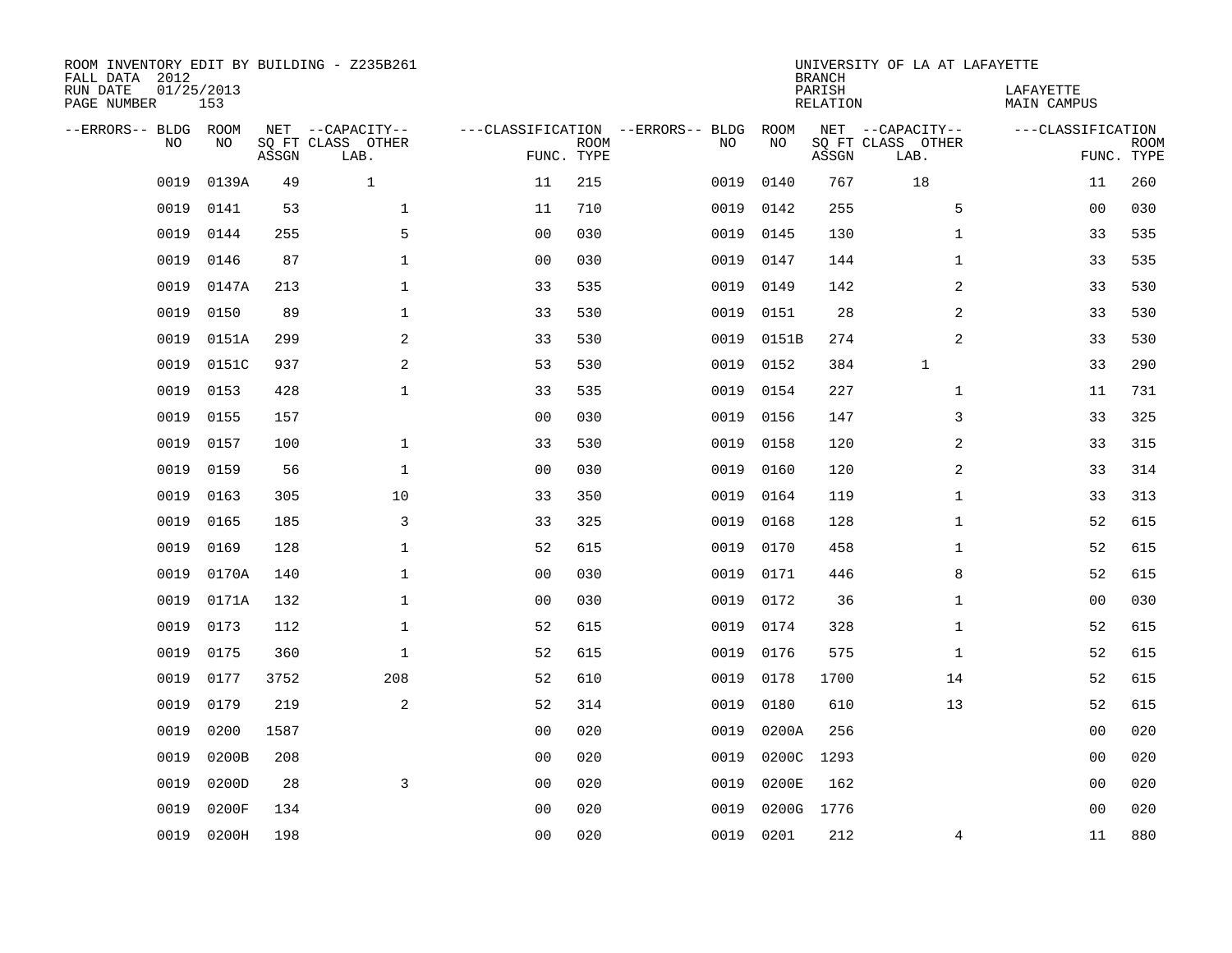| ROOM INVENTORY EDIT BY BUILDING - Z235B261<br>FALL DATA 2012<br>RUN DATE<br>PAGE NUMBER | 01/25/2013<br>154 |       |                                               |                |                           |                                         |            | <b>BRANCH</b><br>PARISH<br><b>RELATION</b> | UNIVERSITY OF LA AT LAFAYETTE                 | LAFAYETTE<br>MAIN CAMPUS |                           |
|-----------------------------------------------------------------------------------------|-------------------|-------|-----------------------------------------------|----------------|---------------------------|-----------------------------------------|------------|--------------------------------------------|-----------------------------------------------|--------------------------|---------------------------|
| --ERRORS-- BLDG<br>NO                                                                   | ROOM<br>NO        | ASSGN | NET --CAPACITY--<br>SQ FT CLASS OTHER<br>LAB. |                | <b>ROOM</b><br>FUNC. TYPE | ---CLASSIFICATION --ERRORS-- BLDG<br>NO | ROOM<br>NO | ASSGN                                      | NET --CAPACITY--<br>SQ FT CLASS OTHER<br>LAB. | ---CLASSIFICATION        | <b>ROOM</b><br>FUNC. TYPE |
| 0019                                                                                    | 0201A             | 30    | $\mathbf{1}$                                  | 11             | 870                       | 0019                                    | 0201B      | 28                                         | $\mathbf{1}$                                  | 11                       | 315                       |
| 0019                                                                                    | 0201C             | 363   | 3                                             | 11             | 325                       | 0019                                    | 0201D      | 17                                         | $\mathbf{1}$                                  | 11                       | 313                       |
| 0019                                                                                    | 0201E             | 164   | $\sqrt{2}$                                    | 11             | 855                       | 0019                                    | 0201F      | 15                                         |                                               | 0 <sub>0</sub>           | 030                       |
| 0019                                                                                    | 0201G             | 24    | $\mathbf{1}$                                  | 11             | 710                       | 0019                                    | 0202       | 535                                        | 30                                            | 11                       | 280                       |
| 0019                                                                                    | 0203              | 69    | $\mathbf{1}$                                  | 11             | 260                       | 0019                                    | 0204       | 540                                        | 35                                            | 11                       | 260                       |
| 0019                                                                                    | 0205              | 152   | 2                                             | 11             | 310                       | 0019                                    | 0205A      | 437                                        |                                               | 11                       | 850                       |
| 0019                                                                                    | 0205C             | 6     |                                               | 11             | 855                       | 0019                                    | 0205D      | $7\phantom{.0}$                            |                                               | 11                       | 855                       |
| 0019                                                                                    | 0206              | 282   | 6                                             | 22             | 250                       | 0019                                    | 0206A      | 180                                        | 4                                             | 0 <sub>0</sub>           | 030                       |
| 0019                                                                                    | 0207              | 160   | 2                                             | 11             | 310                       | 0019                                    | 0207C      | 59                                         | $\mathbf{1}$                                  | 11                       | 850                       |
| 0019                                                                                    | 0207F             | 59    | 3                                             | 11             | 850                       | 0019                                    | 0207G      | 47                                         | 3                                             | 11                       | 850                       |
| 0019                                                                                    | 0207H             | 58    | 3                                             | 11             | 850                       | 0019                                    | 0207I      | 50                                         | 2                                             | 11                       | 310                       |
| 0019                                                                                    | 0207J             | 48    | 2                                             | 11             | 310                       | 0019                                    | 0207K      | 46                                         |                                               | 11                       | 730                       |
| 0019                                                                                    | 0207L             | 47    | 3                                             | 11             | 850                       | 0019                                    | 0207M      | 56                                         | 3                                             | 11                       | 850                       |
| 0019                                                                                    | 0207N             | 47    | $\mathsf{3}$                                  | 11             | 850                       | 0019                                    | 02070      | 56                                         | 3                                             | 11                       | 850                       |
| 0019                                                                                    | 0207P             | 47    | 3                                             | 11             | 850                       | 0019                                    | 02070      | 56                                         | 3                                             | 11                       | 850                       |
| 0019                                                                                    | 0207R             | 47    | 3                                             | 11             | 850                       | 0019                                    | 0207T      | 158                                        | 3                                             | 11                       | 850                       |
| 0019                                                                                    | 0208              | 177   | 2                                             | 11             | 310                       | 0019                                    | 0208A      | 233                                        | 2                                             | 11                       | 310                       |
| 0019                                                                                    | 0208B             | 112   | 2                                             | 11             | 310                       | 0019                                    | 0208C      | 101                                        | 2                                             | 11                       | 310                       |
| 0019                                                                                    | 0208D             | 172   | 2                                             | 11             | 310                       | 0019                                    | 0209       | 282                                        | 2                                             | 11                       | 310                       |
| 0019                                                                                    | 0210              | 166   | 3                                             | 00             | 030                       | 0019                                    | 0210A      | 223                                        | 6                                             | 00                       | 030                       |
| 0019                                                                                    | 0211              | 51    | $\mathbf{1}$                                  | 0 <sub>0</sub> | 030                       | 0019                                    | 0211A      | 8                                          | 6                                             | 0 <sub>0</sub>           | 030                       |
| 0019                                                                                    | 0212              | 278   | $\mathbf{1}$                                  | 0 <sub>0</sub> | 010                       | 0019                                    | 0213       | 58                                         | $\mathbf{1}$                                  | 11                       | 710                       |
| 0019                                                                                    | 0214              | 202   | $\mathbf{1}$                                  | 11             | 850                       | 0019                                    | 0214A      | 11                                         | $\mathbf{1}$                                  | 11                       | 855                       |
| 0019                                                                                    | 0214B             | 11    |                                               | 11             | 855                       | 0019                                    | 0215       | 33                                         |                                               | 0 <sub>0</sub>           | 020                       |
| 0019                                                                                    | 0215A             | 125   | 2                                             | 11             | 314                       | 0019                                    | 0215B      | 154                                        | 2                                             | 11                       | 314                       |
| 0019                                                                                    | 0216              | 670   | 50                                            | 11             | 110                       |                                         | 0019 0217  | 309                                        |                                               | 46                       | 540                       |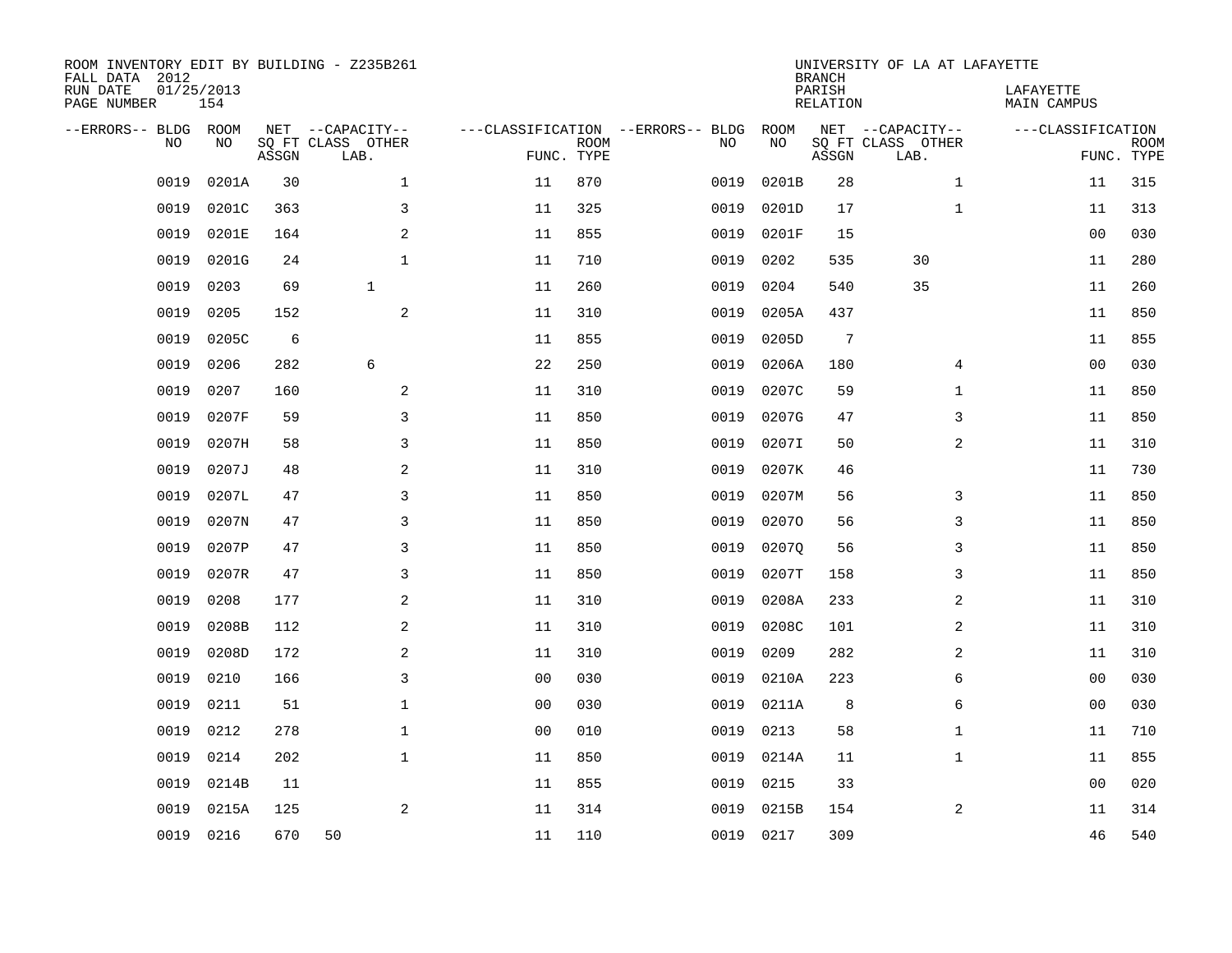| ROOM INVENTORY EDIT BY BUILDING - Z235B261<br>FALL DATA 2012 |                   |       |                           |                                   |                           |   |      |           | <b>BRANCH</b>             | UNIVERSITY OF LA AT LAFAYETTE |                          |                           |
|--------------------------------------------------------------|-------------------|-------|---------------------------|-----------------------------------|---------------------------|---|------|-----------|---------------------------|-------------------------------|--------------------------|---------------------------|
| RUN DATE<br>PAGE NUMBER                                      | 01/25/2013<br>155 |       |                           |                                   |                           |   |      |           | PARISH<br><b>RELATION</b> |                               | LAFAYETTE<br>MAIN CAMPUS |                           |
| --ERRORS-- BLDG                                              | ROOM              |       | NET --CAPACITY--          | ---CLASSIFICATION --ERRORS-- BLDG |                           |   |      | ROOM      |                           | NET --CAPACITY--              | ---CLASSIFICATION        |                           |
| NO                                                           | NO                | ASSGN | SQ FT CLASS OTHER<br>LAB. |                                   | <b>ROOM</b><br>FUNC. TYPE |   | NO   | NO        | ASSGN                     | SQ FT CLASS OTHER<br>LAB.     |                          | <b>ROOM</b><br>FUNC. TYPE |
| 0019                                                         | 0217A             | 65    | 2                         | 11                                | 850                       |   | 0019 | 0217B     | 59                        | 2                             | 11                       | 850                       |
| 0019                                                         | 0217C             | 58    | 2                         | 11                                | 850                       |   | 0019 | 0217D     | 48                        | 2                             | 11                       | 850                       |
| 0019                                                         | 0217E             | 50    | $\mathbf{2}$              | 11                                | 850                       |   | 0019 | 0217F     | 47                        | 2                             | 11                       | 850                       |
| 0019                                                         | 0217G             | 48    | $\mathbf{2}$              | 11                                | 850                       |   | 0019 | 0217H     | 51                        | 2                             | 11                       | 850                       |
| 0019                                                         | 02171             | 47    | 2                         | 11                                | 850                       |   | 0019 | 0217J     | 48                        | 2                             | 11                       | 850                       |
| 0019                                                         | 0217K             | 48    | 2                         | 11                                | 850                       |   | 0019 | 0217L     | 48                        | 2                             | 11                       | 850                       |
| 0019                                                         | 0217M             | 158   | 3                         | 11                                | 860                       |   | 0019 | 0217N     | 58                        | 2                             | 11                       | 850                       |
| 0019                                                         | 02170             | 58    | 2                         | 11                                | 850                       |   | 0019 | 0217P     | 58                        | 2                             | 11                       | 850                       |
| 0019                                                         | 0218              | 166   | 2                         | 11                                | 310                       |   | 0019 | 0218A     | $7\phantom{.0}$           | $\mathbf{1}$                  | 11                       | 315                       |
| 0019                                                         | 0219              | 166   | 2                         | 11                                | 310                       |   | 0019 | 0220      | 146                       | 2                             | 11                       | 310                       |
| 0019                                                         | 0221              | 153   | 2                         | 11                                | 310                       |   | 0019 | 0222      | 153                       | 2                             | 11                       | 310                       |
| 0019                                                         | 0223              | 136   | 2                         | 11                                | 310                       |   | 0019 | 0224      | 140                       | 2                             | 11                       | 320                       |
| 0019                                                         | 0225              | 322   | 2                         | 22                                | 320                       |   | 0019 | 0225A     | 71                        | $\mathbf{1}$                  | 22                       | 420                       |
| 0019                                                         | 0225B             | 141   | $\mathbf{2}$              | 22                                | 320                       |   | 0019 | 0225C     | 97                        | 2                             | 22                       | 320                       |
| 0019                                                         | 0226              | 485   | 30                        | 11                                | 110                       | 9 | 0019 | 0227      | 1975                      | 60                            | 52                       | 610                       |
| 0019                                                         | 0228              | 163   | 1                         | 52                                | 530                       |   | 0019 | 0229      | 443                       | 2                             | 11                       | 550                       |
| 0019                                                         | 0229A             | 55    | 2                         | 11                                | 550                       |   | 0019 | 0230      | 126                       | 2                             | 22                       | 320                       |
| 0019                                                         | 0231              | 172   | 12                        | 32                                | 680                       |   | 0019 | 0232      | 174                       | 2                             | 22                       | 320                       |
| 0019                                                         | 0233              | 125   | $\overline{4}$            | 11                                | 350                       |   | 0019 | 0234      | 51                        | $\mathbf{1}$                  | 11                       | 315                       |
| 0019                                                         | 0235              | 352   | $\mathbf{1}$              | 11                                | 260                       |   | 0019 | 0235A     | 64                        | 1                             | 11                       | 270                       |
| 0019                                                         | 0235B             | 48    | $\mathbf{1}$              | 11                                | 270                       |   | 0019 | 0235C     | 51                        | $\mathbf{1}$                  | 11                       | 731                       |
| 0019                                                         | 0236              | 219   | $\mathbf{1}$              | 11                                | 313                       |   | 0019 | 0236A     | 150                       | $\mathbf{1}$                  | 11                       | 313                       |
| 0019                                                         | 0236B             | 475   | 15                        | 11                                | 350                       |   | 0019 | 0236C     | 266                       | 3                             | 11                       | 325                       |
| 0019                                                         | 0237              | 142   | $\mathbf 1$               | 11                                | 710                       |   | 0019 | 0238      | 261                       | 5                             | 0 <sub>0</sub>           | 030                       |
| 0019                                                         | 0240              | 700   | 5                         | 0 <sub>0</sub>                    | 030                       |   | 0019 | 0241      | 1770                      | 82                            | 11                       | 110                       |
| 0019                                                         | 0242              | 153   | 2                         | 22                                | 320                       |   |      | 0019 0243 | 107                       | 2                             | 22                       | 320                       |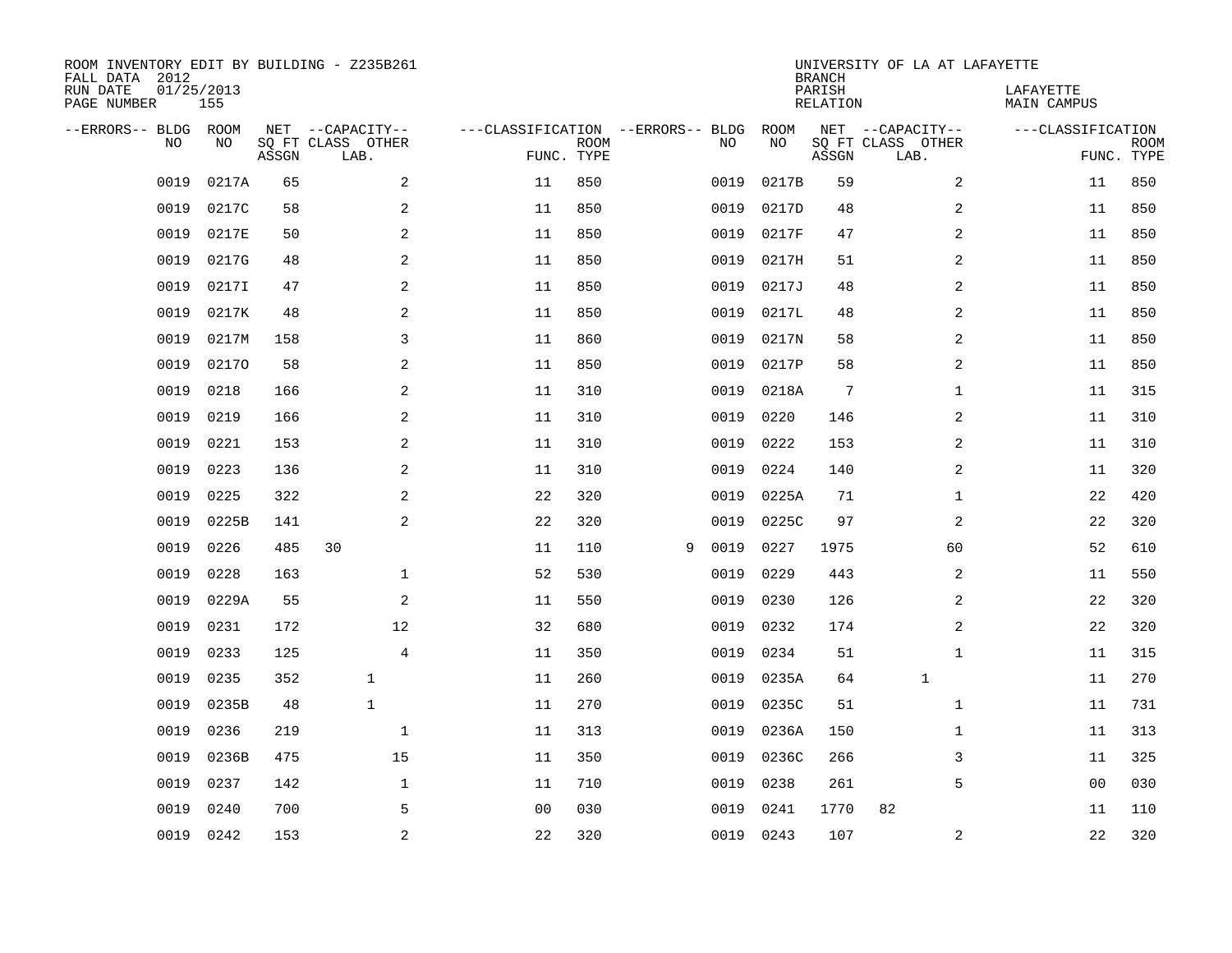| ROOM INVENTORY EDIT BY BUILDING - Z235B261<br>FALL DATA 2012 |                   |       |                                       |                |             |                                               |                                                                | <b>BRANCH</b>      | UNIVERSITY OF LA AT LAFAYETTE                                                                              |                                   |             |
|--------------------------------------------------------------|-------------------|-------|---------------------------------------|----------------|-------------|-----------------------------------------------|----------------------------------------------------------------|--------------------|------------------------------------------------------------------------------------------------------------|-----------------------------------|-------------|
| RUN DATE<br>PAGE NUMBER                                      | 01/25/2013<br>156 |       |                                       |                |             |                                               |                                                                | PARISH<br>RELATION |                                                                                                            | LAFAYETTE<br><b>MAIN CAMPUS</b>   |             |
| --ERRORS-- BLDG ROOM<br>NO.                                  | NO                |       | NET --CAPACITY--<br>SQ FT CLASS OTHER |                | <b>ROOM</b> | ---CLASSIFICATION --ERRORS-- BLDG ROOM<br>NO. | NO                                                             |                    | NET --CAPACITY--<br>SQ FT CLASS OTHER                                                                      | ---CLASSIFICATION                 | <b>ROOM</b> |
|                                                              |                   | ASSGN | LAB.                                  | FUNC. TYPE     |             |                                               |                                                                | ASSGN              | LAB.                                                                                                       |                                   | FUNC. TYPE  |
| 0019                                                         | 0244              | 140   |                                       | 0 <sub>0</sub> | 030         | 0019                                          | 0245                                                           | 118                | $\mathbf 1$                                                                                                | 11                                | 250         |
| 0019                                                         | 0246              | 182   | 2                                     | 11             | 310         | 0019                                          | 0247                                                           | 388                |                                                                                                            | 0 <sub>0</sub>                    | 030         |
| 0019                                                         | 0248              | 744   | 30                                    | 11             | 110         | 0019                                          | 0249                                                           | 245                | 10                                                                                                         | 11                                | 270         |
| 0019                                                         | 0249A             | 113   | $\overline{a}$                        | 22             | 320         | 0019                                          | 0249B                                                          | 113                | 2                                                                                                          | 11                                | 320         |
| 0019                                                         | 0249C             | 113   | $\mathbf 1$                           | 11             | 731         | 0019                                          | 0249D                                                          | 113                | 2                                                                                                          | 11                                | 320         |
| 0019                                                         | 0249E             | 124   | 2                                     | 11             | 320         | 0019                                          | 0250                                                           | 744                | 30                                                                                                         | 11                                | 210         |
| 0019                                                         | 0251              | 118   | 2                                     | 22             | 320         | 0019                                          | 0252                                                           | 116                | 2                                                                                                          | 22                                | 320         |
| 0019                                                         | 0253              | 117   | 2                                     | 22             | 320         | 0019                                          | 0254                                                           | 266                | $\mathbf{1}$                                                                                               | 0 <sub>0</sub>                    | 030         |
| 0019                                                         | 0255              | 92    | 2                                     | 22             | 320         |                                               | 0019 0255A                                                     | 72                 |                                                                                                            | 52                                | 731         |
| 0019                                                         | 0256              | 23    | $\mathbf{1}$                          | 0 <sub>0</sub> | 030         | 0019                                          | 0257                                                           | 105                |                                                                                                            | 52                                | 615         |
| 0019                                                         | 0257A             | 8     |                                       | 11             | 615         |                                               | 0019 0257B                                                     | 8                  |                                                                                                            | 11                                | 615         |
| 0019                                                         | 0258              | 144   |                                       | 11             | 615         | 0019                                          | 0258A                                                          | 13                 |                                                                                                            | 11                                | 615         |
| 0019                                                         | 0258B             | 13    |                                       | 11             | 615         | 0019                                          | 0259                                                           | 23                 | $\mathbf{1}$                                                                                               | 0 <sub>0</sub>                    | 030         |
| 0019                                                         | 0260              | 96    | $\mathbf{1}$                          | 52             | 731         |                                               | 0019 0260A                                                     | 9                  |                                                                                                            | 11                                | 615         |
| 0019                                                         | 0260B             | 9     |                                       | 11             | 615         | 0019                                          | 0261                                                           | 144                |                                                                                                            | 52                                | 615         |
|                                                              | 0019 0261A        | 13    |                                       | 11             | 730         |                                               | 0019 0261B                                                     | 13                 |                                                                                                            | 11                                | 730         |
|                                                              | 0019 B0001        | 1291  |                                       | 0 <sub>0</sub> | 030         |                                               | 0019 B0002<br>TOTAL NUMBER CLASSROOMS<br>TOTAL NUMBER LABS 210 | 342                | TOTAL NET ASSIGN SQ. FT. IN ROOM FILE<br>TOTAL NUMBER COMPUTER CLASSROOMS<br>TOTAL NUMBER SPECIAL LABS 220 | 00<br>45,563<br>7<br>$\mathbf{2}$ | 030         |
| 0020                                                         | 0101              | 795   | 4                                     | 65             | 310         |                                               | 0020 0102                                                      | 211                | $\mathbf{1}$                                                                                               | 65                                | 310         |
| 0020                                                         | 0103              | 269   | 2                                     | 64             | 710         |                                               | 0020 0104                                                      | 39                 | 2                                                                                                          | 65                                | 310         |
| 0020                                                         | 0105              | 10    |                                       | 0 <sub>0</sub> | 020         |                                               | 0020 0106                                                      | 45                 | $\mathbf{1}$                                                                                               | 65                                | 535         |
|                                                              | 0020 0107         | 74    | 3                                     | 0 <sub>0</sub> | 030         |                                               | TOTAL NUMBER CLASSROOMS<br>TOTAL NUMBER LABS 210               |                    | TOTAL NET ASSIGN SQ. FT. IN ROOM FILE<br>TOTAL NUMBER COMPUTER CLASSROOMS                                  | 1,359                             |             |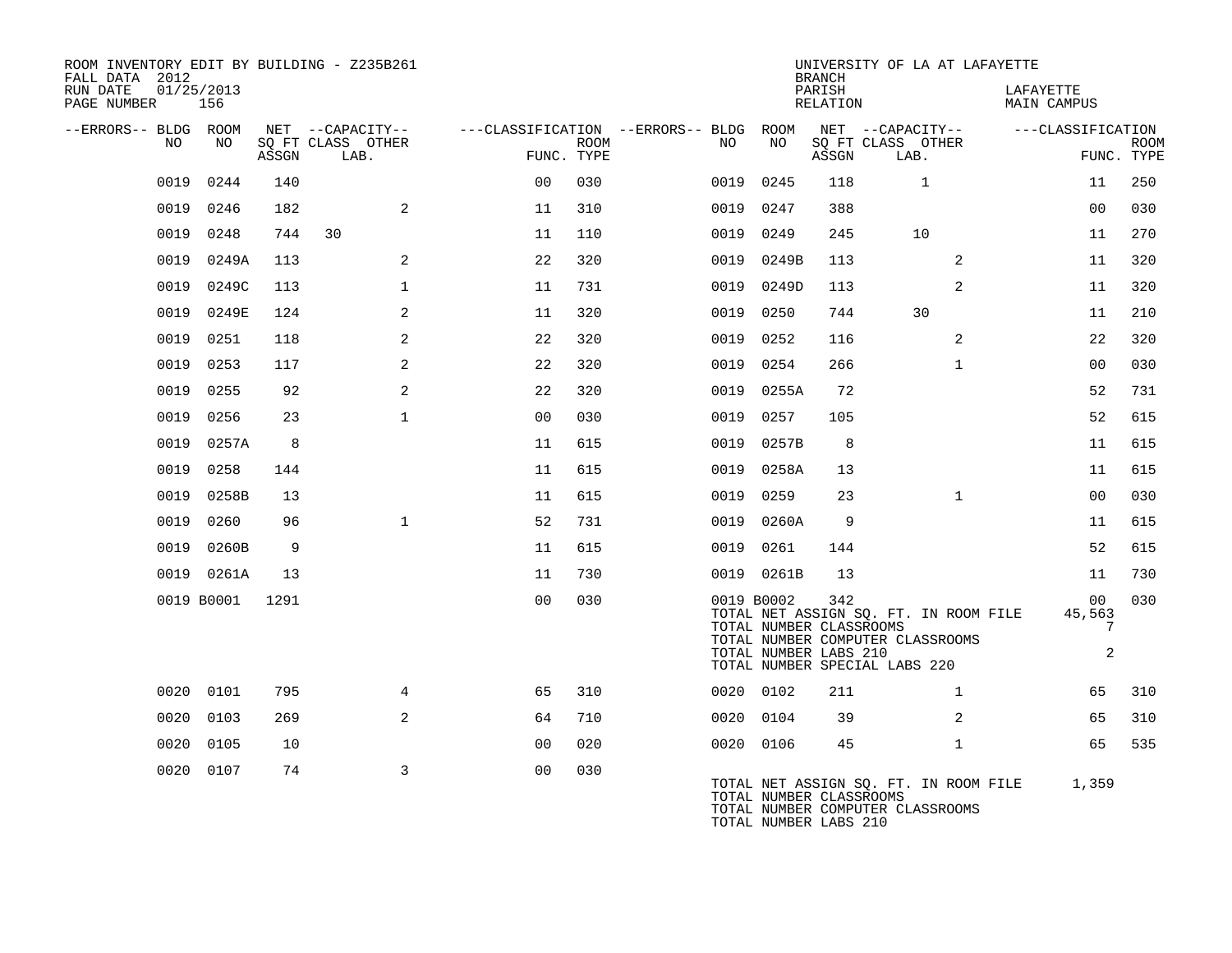| ROOM INVENTORY EDIT BY BUILDING - Z235B261<br>FALL DATA 2012 |                   |       |                                       |                                        |      |           |                                                  | <b>BRANCH</b>      | UNIVERSITY OF LA AT LAFAYETTE                                                                              |                          |             |
|--------------------------------------------------------------|-------------------|-------|---------------------------------------|----------------------------------------|------|-----------|--------------------------------------------------|--------------------|------------------------------------------------------------------------------------------------------------|--------------------------|-------------|
| RUN DATE<br>PAGE NUMBER                                      | 01/25/2013<br>157 |       |                                       |                                        |      |           |                                                  | PARISH<br>RELATION |                                                                                                            | LAFAYETTE<br>MAIN CAMPUS |             |
| --ERRORS-- BLDG ROOM<br>NO.                                  | NO.               |       | NET --CAPACITY--<br>SQ FT CLASS OTHER | ---CLASSIFICATION --ERRORS-- BLDG ROOM | ROOM | NO.       | NO                                               |                    | NET --CAPACITY--<br>SQ FT CLASS OTHER                                                                      | ---CLASSIFICATION        | <b>ROOM</b> |
|                                                              |                   | ASSGN | LAB.                                  | FUNC. TYPE                             |      |           |                                                  | ASSGN              | LAB.<br>TOTAL NUMBER SPECIAL LABS 220                                                                      |                          | FUNC. TYPE  |
|                                                              | 0021 0101         | 116   | 2                                     | 11                                     | 310  |           | 0021 0101A                                       | 18                 | $\mathbf{1}$                                                                                               | 00                       | 030         |
|                                                              | 0021 0101B        | 19    |                                       | 55                                     | 315  | 0021 0102 |                                                  | 225                | 10                                                                                                         | 11                       | 310         |
|                                                              | 0021 0102A        | 4     |                                       | 11                                     | 315  |           | 0021 0103                                        | 210                | $\mathbf{1}$                                                                                               | 11                       | 310         |
|                                                              | 0021 0104         | 140   | $\mathbf{1}$                          | 11                                     | 310  |           | 0021 0104A                                       | 102                | 3                                                                                                          | 11                       | 315         |
|                                                              | 0021 0105         | 451   | 6                                     | 11                                     | 310  |           | 0021 0105A                                       | 206                | $\mathbf{1}$                                                                                               | 11                       | 530         |
| 0021                                                         | 0105B             | 133   | $\mathbf 1$                           | 11                                     | 310  |           | 0021 0105C                                       | 90                 | 2                                                                                                          | 00                       | 030         |
|                                                              | 0021 0105D        | 158   | 3                                     | 11                                     | 315  |           | 0021 0106                                        | 1398               | 35                                                                                                         | 11                       | 670         |
|                                                              | 0021 0200         | 523   |                                       | 0 <sub>0</sub>                         | 020  |           | 0021 0200A                                       | 449                |                                                                                                            | 0 <sub>0</sub>           | 020         |
|                                                              | 0021 0201         | 124   | $\overline{4}$                        | 55                                     | 310  |           | 0021 0201A                                       | 18                 | $\mathbf{1}$                                                                                               | 0 <sub>0</sub>           | 030         |
|                                                              | 0021 0201B        | 3     |                                       | 55                                     | 315  | 0021 0202 |                                                  | 120                |                                                                                                            | 11                       | 730         |
|                                                              | 0021 0203         | 212   | 4                                     | 11                                     | 315  |           | 0021 0203A                                       | $\overline{3}$     |                                                                                                            | 55                       | 315         |
|                                                              | 0021 0204         | 132   | $\mathbf 1$                           | 0 <sub>0</sub>                         | 030  | 0021 0206 |                                                  | 228                | $\mathbf{1}$                                                                                               | 55                       | 310         |
|                                                              | 0021 0207         | 329   | $\mathbf{1}$                          | 11                                     | 310  | 0021 0208 |                                                  | 129                | $\mathbf{1}$                                                                                               | 11                       | 310         |
|                                                              | 0021 0208A        | 115   | $\mathbf 1$                           | 11                                     | 310  | 0021 0209 |                                                  | 154                | $\mathbf{1}$                                                                                               | 11                       | 310         |
|                                                              | 0021 0210         | 94    | $\mathbf 1$                           | 11                                     | 310  | 0021 0211 |                                                  | 150                | $\mathbf{1}$                                                                                               | 11                       | 310         |
|                                                              | 0021 0212         | 184   | 2                                     | 11                                     | 310  | 0021 0213 |                                                  | 241                | 6                                                                                                          | 11                       | 220         |
|                                                              | 0021 0301         | 400   |                                       | 81                                     | 081  | 0021 0302 |                                                  | 430                |                                                                                                            | 81                       | 081         |
|                                                              | 0021 0303         | 410   |                                       | 81                                     | 081  | 0021 0304 |                                                  | 430                |                                                                                                            | 81                       | 081         |
|                                                              | 0021 0305         | 410   |                                       | 81                                     | 081  | 0021 0306 |                                                  | 430                |                                                                                                            | 81                       | 081         |
|                                                              | 0021 0307         | 410   |                                       | 81                                     | 081  | 0021 0308 | TOTAL NUMBER CLASSROOMS<br>TOTAL NUMBER LABS 210 | 400                | TOTAL NET ASSIGN SQ. FT. IN ROOM FILE<br>TOTAL NUMBER COMPUTER CLASSROOMS<br>TOTAL NUMBER SPECIAL LABS 220 | 81<br>8,568<br>1         | 081         |
| 0023                                                         | 0100              | 1063  | 35                                    | 0 <sub>0</sub>                         | 020  | 0023 0101 |                                                  | 157                |                                                                                                            | 00                       | 010         |
| 0023                                                         | 0102              | 168   | $\mathbf{1}$                          | 91                                     | 630  |           | 0023 0103                                        | 5422               | 48                                                                                                         | 45                       | 650         |
|                                                              | 0023 0103A        | 669   |                                       | 0 <sub>0</sub>                         | 030  | 0023 0104 |                                                  | 1629               | 20                                                                                                         | 52                       | 670         |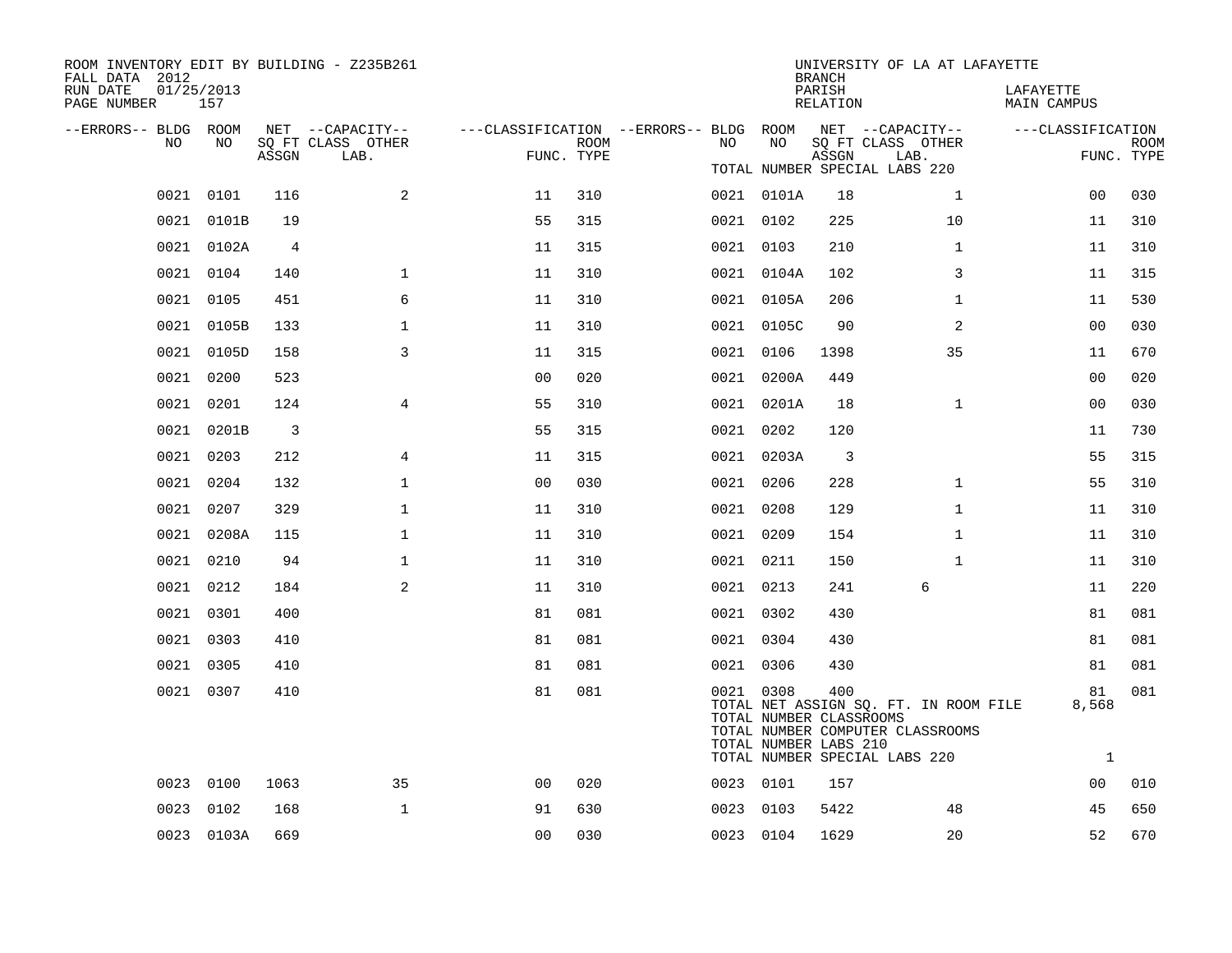| FALL DATA 2012          |      |                   |       | ROOM INVENTORY EDIT BY BUILDING - Z235B261 |                                        |                           |           |                                                  | <b>BRANCH</b>      |                               | UNIVERSITY OF LA AT LAFAYETTE                                             |           |                         |                           |
|-------------------------|------|-------------------|-------|--------------------------------------------|----------------------------------------|---------------------------|-----------|--------------------------------------------------|--------------------|-------------------------------|---------------------------------------------------------------------------|-----------|-------------------------|---------------------------|
| RUN DATE<br>PAGE NUMBER |      | 01/25/2013<br>158 |       |                                            |                                        |                           |           |                                                  | PARISH<br>RELATION |                               |                                                                           | LAFAYETTE | <b>MAIN CAMPUS</b>      |                           |
| --ERRORS-- BLDG ROOM    |      |                   |       | NET --CAPACITY--                           | ---CLASSIFICATION --ERRORS-- BLDG ROOM |                           |           |                                                  |                    |                               | NET --CAPACITY--                                                          |           | ---CLASSIFICATION       |                           |
|                         | NO   | NO                | ASSGN | SQ FT CLASS OTHER<br>LAB.                  |                                        | <b>ROOM</b><br>FUNC. TYPE | NO        | NO                                               | ASSGN              | SQ FT CLASS OTHER<br>LAB.     |                                                                           |           |                         | <b>ROOM</b><br>FUNC. TYPE |
|                         | 0023 | 0105              | 218   |                                            | 11                                     | 675                       |           | 0023 0105A                                       | 196                |                               |                                                                           |           | 11                      | 675                       |
|                         |      | 0023 0106         | 208   |                                            | 11                                     | 675                       | 0023 0107 |                                                  | 152                |                               | 5                                                                         |           | 0 <sub>0</sub>          | 030                       |
|                         | 0023 | 0108              | 63    |                                            | 0 <sub>0</sub>                         | 010                       | 0023 0109 |                                                  | 152                |                               | $\overline{4}$                                                            |           | 0 <sub>0</sub>          | 030                       |
|                         |      | 0023 0110         | 1040  | 109                                        | 44                                     | 410                       | 0023 0111 | TOTAL NUMBER CLASSROOMS<br>TOTAL NUMBER LABS 210 | 612                | TOTAL NUMBER SPECIAL LABS 220 | TOTAL NET ASSIGN SQ. FT. IN ROOM FILE<br>TOTAL NUMBER COMPUTER CLASSROOMS |           | 0 <sub>0</sub><br>8,881 | 030                       |
|                         |      | 0024 0100         | 1446  |                                            | 0 <sup>0</sup>                         | 020                       |           | 0024 0100A                                       | 40                 |                               |                                                                           |           | 0 <sub>0</sub>          | 020                       |
|                         |      | 0024 0100B        | 303   |                                            | 0 <sub>0</sub>                         | 020                       |           | 0024 0100C                                       | 37                 |                               | $\mathbf{1}$                                                              |           | 0 <sub>0</sub>          | 030                       |
|                         |      | 0024 0100D        | 150   |                                            | 0 <sub>0</sub>                         | 020                       |           | 0024 0100E                                       | 150                |                               |                                                                           |           | 0 <sub>0</sub>          | 020                       |
|                         |      | 0024 0101         | 300   | 6                                          | 11                                     | 670                       |           | 0024 0101A                                       | 10                 |                               |                                                                           |           | 91                      | 655                       |
|                         |      | 0024 0102         | 664   | 8                                          | 91                                     | 670                       |           | 0024 0102A                                       | 22                 |                               |                                                                           |           | 0 <sub>0</sub>          | 030                       |
|                         |      | 0024 0103         | 159   |                                            | 91                                     | 710                       | 0024 0104 |                                                  | 20                 |                               |                                                                           |           | 0 <sub>0</sub>          | 030                       |
|                         |      | 0024 0105         | 36    |                                            | 0 <sub>0</sub>                         | 030                       | 0024 0106 |                                                  | 24                 |                               |                                                                           |           | 0 <sub>0</sub>          | 030                       |
|                         |      | 0024 0107         | 20    | 2                                          | 11                                     | 635                       | 0024 0108 |                                                  | 46                 |                               |                                                                           |           | 0 <sub>0</sub>          | 030                       |
|                         |      | 0024 0109         | 17    | $\mathbf 1$                                | 0 <sub>0</sub>                         | 010                       | 0024 0110 |                                                  | 1046               |                               | 8                                                                         |           | 91                      | 660                       |
|                         |      | 0024 0110A        | 13    |                                            | 0 <sub>0</sub>                         | 030                       |           | 0024 0110B                                       | 208                |                               | $\mathbf{1}$                                                              |           | 91                      | 310                       |
|                         |      | 0024 0111         | 150   | $\overline{3}$                             | 00                                     | 030                       | 0024 0113 |                                                  | 212                |                               | 4                                                                         |           | 0 <sub>0</sub>          | 030                       |
|                         |      | 0024 0200         | 759   |                                            | 0 <sub>0</sub>                         | 020                       |           | 0024 0200A                                       | 36                 |                               | 4                                                                         |           | 00                      | 020                       |
|                         |      | 0024 0200B        | 199   |                                            | 00                                     | 020                       |           | 0024 0200C                                       | 150                |                               |                                                                           |           | 0 <sub>0</sub>          | 020                       |
|                         |      | 0024 0200D        | 146   |                                            | 0 <sub>0</sub>                         | 020                       | 0024 0201 |                                                  | 17                 |                               |                                                                           |           | 0 <sub>0</sub>          | 030                       |
|                         |      | 0024 0202         | 310   | 10                                         | 91                                     | 220                       | 0024 0203 |                                                  | 187                |                               | $\mathbf{1}$                                                              |           | 91                      | 310                       |
|                         |      | 0024 0204         | 395   | $\mathbf{1}$                               | 91                                     | 950                       | 0024 0205 |                                                  | 364                |                               | $\mathbf{1}$                                                              |           | 91                      | 950                       |
|                         |      | 0024 0206         | 15    |                                            | 00                                     | 030                       | 0024 0207 |                                                  | 15                 |                               |                                                                           |           | 00                      | 030                       |
|                         |      | 0024 0208         | 387   | $\mathbf{1}$                               | 91                                     | 950                       | 0024 0209 |                                                  | 60                 |                               |                                                                           |           | 91                      | 935                       |
|                         |      | 0024 0209A        | 35    |                                            | 91                                     | 935                       | 0024 0210 |                                                  | 259                |                               | 2                                                                         |           | 11                      | 910                       |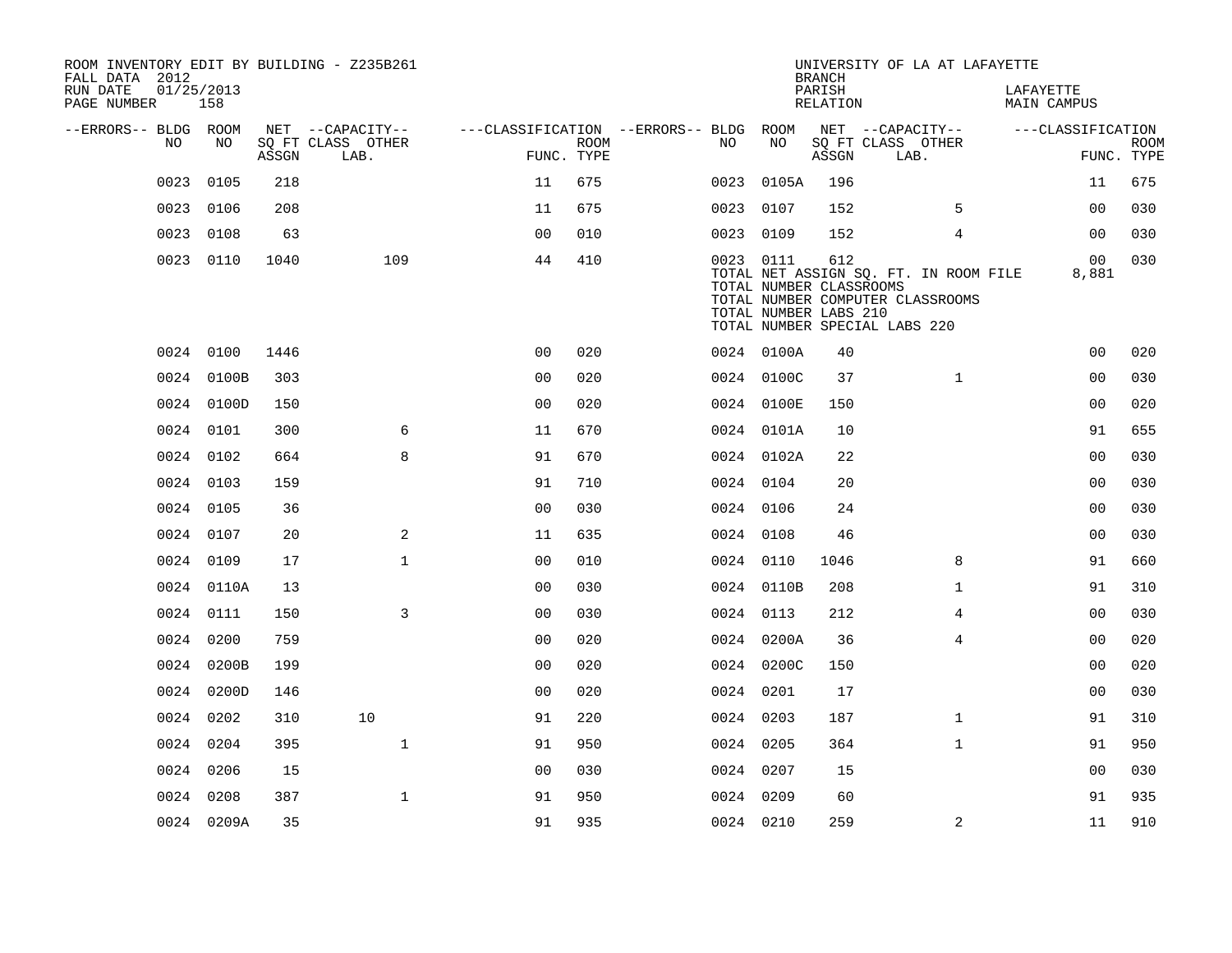| ROOM INVENTORY EDIT BY BUILDING - Z235B261<br>FALL DATA 2012 |                   |       |                           |                |                                        |             |           |                                                               | <b>BRANCH</b>             |    | UNIVERSITY OF LA AT LAFAYETTE                                                  |                                 |                   |             |
|--------------------------------------------------------------|-------------------|-------|---------------------------|----------------|----------------------------------------|-------------|-----------|---------------------------------------------------------------|---------------------------|----|--------------------------------------------------------------------------------|---------------------------------|-------------------|-------------|
| RUN DATE<br>PAGE NUMBER                                      | 01/25/2013<br>159 |       |                           |                |                                        |             |           |                                                               | PARISH<br><b>RELATION</b> |    |                                                                                | LAFAYETTE<br><b>MAIN CAMPUS</b> |                   |             |
| --ERRORS-- BLDG ROOM                                         |                   |       | NET --CAPACITY--          |                | ---CLASSIFICATION --ERRORS-- BLDG ROOM |             |           |                                                               |                           |    | NET --CAPACITY--                                                               |                                 | ---CLASSIFICATION |             |
| NO.                                                          | NO                | ASSGN | SQ FT CLASS OTHER<br>LAB. |                | FUNC. TYPE                             | <b>ROOM</b> | NO.       | NO                                                            | ASSGN                     |    | SQ FT CLASS OTHER<br>LAB.                                                      |                                 | FUNC. TYPE        | <b>ROOM</b> |
| 0024                                                         | 0211              | 350   |                           | $\mathbf{1}$   | 91                                     | 950         |           | 0024 0212                                                     | 15                        |    |                                                                                |                                 | 00                | 030         |
|                                                              | 0024 0212A        | 55    |                           |                | 91                                     | 710         |           | 0024 0213                                                     | 434                       | 12 |                                                                                |                                 | 11                | 110         |
| 0024                                                         | 0214              | 374   | 12                        |                | 11                                     | 110         |           | 0024 0214A                                                    | 17                        |    |                                                                                |                                 | 11                | 919         |
| 0024                                                         | 0215              | 169   |                           | $\overline{3}$ | 00                                     | 030         |           | 0024 0216                                                     | 252                       |    | 16                                                                             |                                 | 11                | 910         |
|                                                              | 0024 0216A        | 120   |                           |                | 11                                     | 750         |           | 0024 0217                                                     | 17                        |    |                                                                                |                                 | 00                | 010         |
|                                                              | 0024 0218         | 22    |                           |                | 91                                     | 730         | 0024 0219 |                                                               | 207                       |    | 4                                                                              |                                 | 0 <sub>0</sub>    | 030         |
|                                                              | 0024 0220         | 252   |                           | 2              | 11                                     | 910         |           | 0024 0221                                                     | 200                       |    | $\mathbf{1}$                                                                   |                                 | 91                | 325         |
|                                                              | 0024 0222         | 252   |                           | 2              | 11                                     | 910         |           | 0024 0223<br>TOTAL NUMBER CLASSROOMS<br>TOTAL NUMBER LABS 210 | 252                       |    | 2<br>TOTAL NET ASSIGN SQ. FT. IN ROOM FILE<br>TOTAL NUMBER COMPUTER CLASSROOMS |                                 | 11<br>6,984<br>2  | 910         |
|                                                              |                   |       |                           |                |                                        |             |           | TOTAL NUMBER SPECIAL LABS 220                                 |                           |    |                                                                                |                                 | $\mathbf{1}$      |             |
| 0025                                                         | 0100              | 141   |                           |                | 0 <sub>0</sub>                         | 020         |           | 0025 0100A                                                    | 55                        |    | 3                                                                              |                                 | 00                | 020         |
| 0025                                                         | 0100B             | 121   |                           |                | 0 <sub>0</sub>                         | 020         |           | 0025 0100C                                                    | 121                       |    |                                                                                |                                 | 0 <sub>0</sub>    | 020         |
| 0025                                                         | 0101              | 763   | 10                        |                | 11                                     | 280         | 0025      | 0101A                                                         | 16                        |    |                                                                                |                                 | 0 <sub>0</sub>    | 030         |
| 0025                                                         | 0101B             | 16    |                           |                | 11                                     | 710         |           | 0025 0101C                                                    | 26                        |    |                                                                                |                                 | 0 <sub>0</sub>    | 030         |
| 0025                                                         | 0102              | 326   | 6                         |                | 11                                     | 280         |           | 0025 0102A                                                    | 181                       |    | 6                                                                              |                                 | 11                | 655         |
| 0025                                                         | 0103              | 55    |                           | $\mathbf{1}$   | 0 <sub>0</sub>                         | 030         | 0025      | 0104                                                          | 822                       |    | 12                                                                             |                                 | 11                | 280         |
| 0025                                                         | 0104A             | 26    |                           |                | 0 <sub>0</sub>                         | 030         | 0025      | 0105                                                          | 344                       | 19 |                                                                                |                                 | 11                | 110         |
| 0025                                                         | 0106              | 56    |                           | $\mathbf{1}$   | 0 <sub>0</sub>                         | 030         | 0025      | 0200                                                          | 122                       |    | $\overline{4}$                                                                 |                                 | 11                | 410         |
| 0025                                                         | 0200A             | 55    |                           | 3              | 00                                     | 020         | 0025      | 0200B                                                         | 121                       |    |                                                                                |                                 | 0 <sub>0</sub>    | 020         |
| 0025                                                         | 0200C             | 121   |                           |                | 0 <sub>0</sub>                         | 020         | 0025      | 0201                                                          | 240                       |    | 2                                                                              |                                 | 11                | 310         |
| 0025                                                         | 0201A             | 16    |                           |                | 00                                     | 030         | 0025      | 0201B                                                         | 16                        |    |                                                                                |                                 | 11                | 710         |
| 0025                                                         | 0201C             | 21    |                           |                | 0 <sub>0</sub>                         | 010         | 0025      | 0202                                                          | 483                       |    | 8                                                                              |                                 | 11                | 240         |
| 0025                                                         | 0202A             | 29    |                           |                | 00                                     | 030         | 0025      | 0203                                                          | 344                       |    | 16                                                                             |                                 | 11                | 225         |
| 0025                                                         | 0204              | 53    |                           | 1              | 0 <sub>0</sub>                         | 030         | 0025      | 0205                                                          | 102                       |    | 2                                                                              |                                 | 22                | 320         |
|                                                              | 0025 0205A        | 26    |                           |                | 0 <sub>0</sub>                         | 030         |           | 0025 0205B                                                    | 102                       |    | $\overline{2}$                                                                 |                                 | 11                | 313         |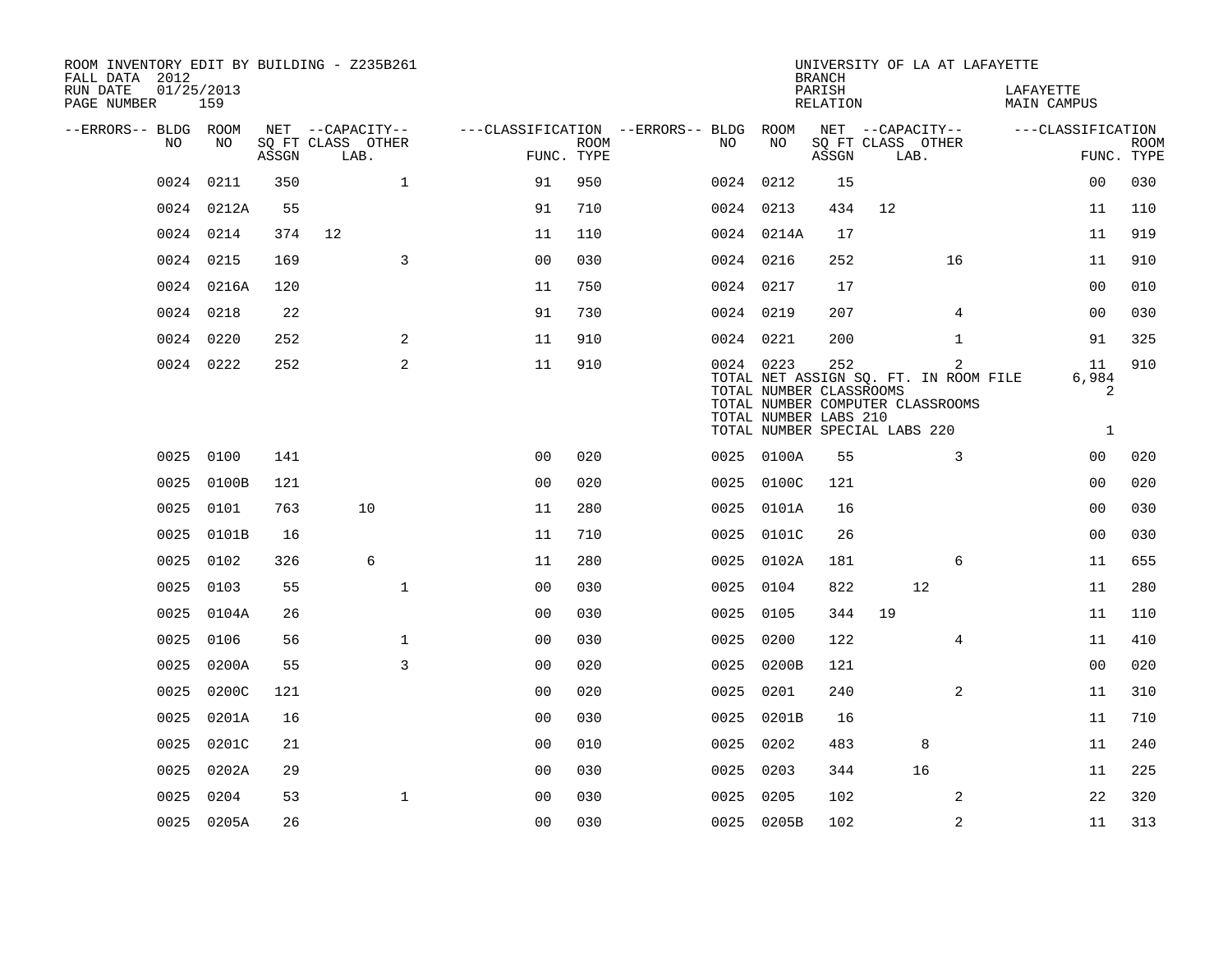| ROOM INVENTORY EDIT BY BUILDING - Z235B261<br>FALL DATA 2012 |                   |       |                           |                                        |             |      |                                                                | <b>BRANCH</b>      | UNIVERSITY OF LA AT LAFAYETTE                                                                              |                                         |                           |
|--------------------------------------------------------------|-------------------|-------|---------------------------|----------------------------------------|-------------|------|----------------------------------------------------------------|--------------------|------------------------------------------------------------------------------------------------------------|-----------------------------------------|---------------------------|
| RUN DATE<br>PAGE NUMBER                                      | 01/25/2013<br>160 |       |                           |                                        |             |      |                                                                | PARISH<br>RELATION |                                                                                                            | LAFAYETTE<br>MAIN CAMPUS                |                           |
| --ERRORS-- BLDG ROOM                                         |                   |       | NET --CAPACITY--          | ---CLASSIFICATION --ERRORS-- BLDG ROOM |             |      |                                                                |                    | NET --CAPACITY--                                                                                           | ---CLASSIFICATION                       |                           |
| NO                                                           | NO                | ASSGN | SQ FT CLASS OTHER<br>LAB. | FUNC. TYPE                             | <b>ROOM</b> | NO   | NO                                                             | ASSGN              | SQ FT CLASS OTHER<br>LAB.                                                                                  |                                         | <b>ROOM</b><br>FUNC. TYPE |
| 0025                                                         | 0206              | 152   | 2                         | 11                                     | 314         | 0025 | 0207                                                           | 132                | 3                                                                                                          | 11                                      | 315                       |
| 0025                                                         | 0208              | 344   | 10                        | 11                                     | 325         |      | 0025 0208A                                                     | 99                 | 8                                                                                                          | 11                                      | 350                       |
| 0025                                                         | 0209              | 93    | 2                         | 22                                     | 320         |      | 0025 0210                                                      | 55                 | $\mathbf{1}$                                                                                               | 00                                      | 030                       |
| 0025                                                         | 0300              | 122   |                           | 0 <sub>0</sub>                         | 020         |      | 0025 0300A                                                     | 55                 |                                                                                                            | 0 <sub>0</sub>                          | 020                       |
| 0025                                                         | 0300B             | 136   |                           | 0 <sub>0</sub>                         | 020         |      | 0025 0300C                                                     | 96                 |                                                                                                            | 0 <sub>0</sub>                          | 020                       |
|                                                              | 0025 0301         | 1175  | 12                        | 11                                     | 731         |      | 0025 0302                                                      | 1183               | 12                                                                                                         | 55                                      | 730                       |
|                                                              | 0025 B0001        | 269   |                           | 0 <sub>0</sub>                         | 030         |      | 0025 B0002<br>TOTAL NUMBER CLASSROOMS<br>TOTAL NUMBER LABS 210 | 42                 | TOTAL NET ASSIGN SQ. FT. IN ROOM FILE<br>TOTAL NUMBER COMPUTER CLASSROOMS<br>TOTAL NUMBER SPECIAL LABS 220 | 0 <sub>0</sub><br>7,039<br>$\mathbf{1}$ | 030                       |
|                                                              | 0027 0100         | 867   |                           | 0 <sub>0</sub>                         | 020         |      | 0027 0100A                                                     | 42                 | $\mathbf{1}$                                                                                               | 00                                      | 020                       |
|                                                              | 0027 0100B        | 342   |                           | 0 <sub>0</sub>                         | 020         |      | 0027 0100C                                                     | 51                 | 3                                                                                                          | 0 <sub>0</sub>                          | 020                       |
|                                                              | 0027 0101         | 720   | 12                        | 11                                     | 270         |      | 0027 0102                                                      | 440                |                                                                                                            | 11                                      | 290                       |
| 0027                                                         | 0102A             | 148   |                           | 0 <sub>0</sub>                         | 030         | 0027 | 0102B                                                          | 148                |                                                                                                            | 11                                      | 731                       |
|                                                              | 0027 0102C        | 220   | 12                        | 11                                     | 290         |      | 0027 0103                                                      | 5046               | 30                                                                                                         | 52                                      | 270                       |
| 0027                                                         | 0103A             | 738   | 10                        | 11                                     | 290         | 0027 | 0103B                                                          | 96                 |                                                                                                            | 82                                      | 082                       |
| 0027                                                         | 0103C             | 158   |                           | 82                                     | 082         |      | 0027 0103D                                                     | 194                | 5                                                                                                          | 0 <sub>0</sub>                          | 030                       |
| 0027                                                         | 0104              | 2306  | 230                       | 11                                     | 110         | 0027 | 0105                                                           | 261                | 3                                                                                                          | 11                                      | 325                       |
| 0027                                                         | 0105A             | 93    | $\mathbf{1}$              | 11                                     | 315         |      | 0027 0106                                                      | 56                 | $\overline{a}$                                                                                             | 0 <sub>0</sub>                          | 030                       |
| 0027                                                         | 0107              | 18    |                           | 0 <sub>0</sub>                         | 010         | 0027 | 0108                                                           | 53                 | $\mathbf{1}$                                                                                               | 11                                      | 315                       |
| 0027                                                         | 0109              | 179   | 2                         | 11                                     | 315         |      | 0027 0109A                                                     | 72                 | 2                                                                                                          | 11                                      | 313                       |
| 0027                                                         | 0109C             | 126   | $\mathbf{2}$              | 11                                     | 314         | 0027 | 0110                                                           | 184                | 4                                                                                                          | 11                                      | 270                       |
| 0027                                                         | 0200              | 240   |                           | 0 <sub>0</sub>                         | 020         | 0027 | 0200A                                                          | 404                |                                                                                                            | 0 <sub>0</sub>                          | 020                       |
| 0027                                                         | 0200B             | 320   |                           | 0 <sub>0</sub>                         | 020         | 0027 | 0200C                                                          | 51                 | 3                                                                                                          | 00                                      | 020                       |
| 0027                                                         | 0201              | 414   | 2                         | 11                                     | 310         | 0027 | 0202                                                           | 222                | 6                                                                                                          | 11                                      | 350                       |
|                                                              | 0027 0203         | 598   | 30                        | 11                                     | 110         |      | 0027 0203A                                                     | 28                 |                                                                                                            | 11                                      | 115                       |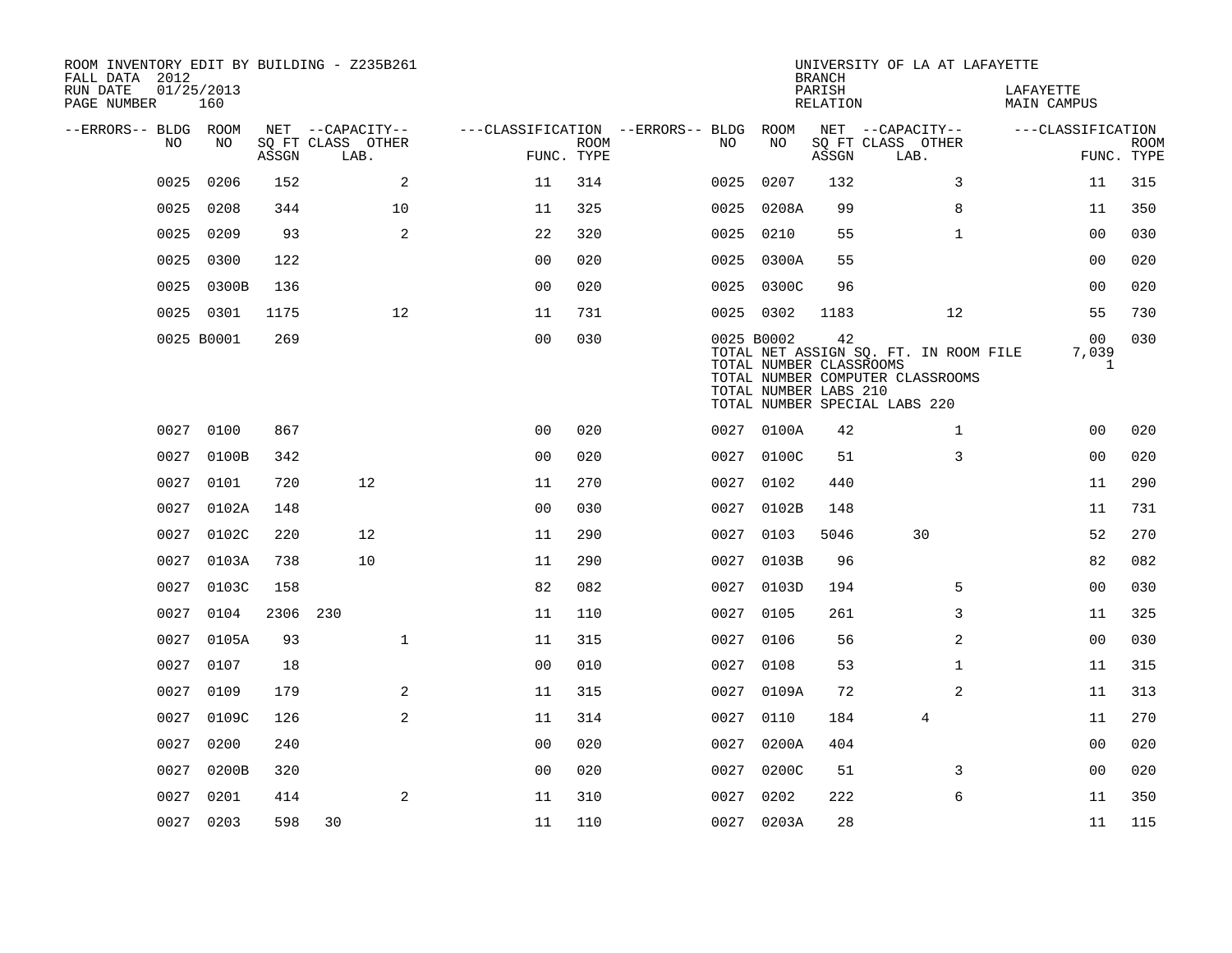| FALL DATA 2012<br>RUN DATE | 01/25/2013    |       | ROOM INVENTORY EDIT BY BUILDING - Z235B261 |                                        |             |           |            | <b>BRANCH</b><br>PARISH                          | UNIVERSITY OF LA AT LAFAYETTE                                                                              |                | LAFAYETTE   |                   |             |
|----------------------------|---------------|-------|--------------------------------------------|----------------------------------------|-------------|-----------|------------|--------------------------------------------------|------------------------------------------------------------------------------------------------------------|----------------|-------------|-------------------|-------------|
| PAGE NUMBER                | 161           |       |                                            |                                        |             |           |            | RELATION                                         |                                                                                                            |                | MAIN CAMPUS |                   |             |
| --ERRORS-- BLDG ROOM       | NO.<br>NO.    |       | NET --CAPACITY--<br>SQ FT CLASS OTHER      | ---CLASSIFICATION --ERRORS-- BLDG ROOM | <b>ROOM</b> | NO        | NO         |                                                  | NET --CAPACITY--<br>SQ FT CLASS OTHER                                                                      |                |             | ---CLASSIFICATION | <b>ROOM</b> |
|                            |               | ASSGN | LAB.                                       |                                        | FUNC. TYPE  |           |            | ASSGN                                            | LAB.                                                                                                       |                |             |                   | FUNC. TYPE  |
|                            | 0027<br>0204  | 299   | 2                                          | 11                                     | 310         | 0027 0205 |            | 423                                              |                                                                                                            | 2              |             | 11                | 310         |
|                            | 0027 0205A    | 105   | 2                                          | 11                                     | 310         |           |            | TOTAL NUMBER CLASSROOMS<br>TOTAL NUMBER LABS 210 | TOTAL NET ASSIGN SQ. FT. IN ROOM FILE<br>TOTAL NUMBER COMPUTER CLASSROOMS<br>TOTAL NUMBER SPECIAL LABS 220 |                |             | 12,929<br>2       |             |
|                            | 0028 0100     | 311   |                                            | 0 <sub>0</sub>                         | 020         |           | 0028 0100A | 593                                              |                                                                                                            |                |             | 0 <sub>0</sub>    | 020         |
|                            | 0028<br>0100B | 606   |                                            | 0 <sub>0</sub>                         | 020         | 0028      | 0100C      | 127                                              |                                                                                                            |                |             | 00                | 020         |
|                            | 0028<br>0100D | 53    |                                            | 0 <sub>0</sub>                         | 020         | 0028      | 0100E      | 110                                              |                                                                                                            |                |             | 0 <sub>0</sub>    | 020         |
|                            | 0028<br>0100F | 40    |                                            | 0 <sub>0</sub>                         | 020         | 0028 0101 |            | 58                                               |                                                                                                            |                |             | 0 <sub>0</sub>    | 030         |
|                            | 0028<br>0101A | 406   |                                            | 91                                     | 935         | 0028      | 0101B      | 44                                               |                                                                                                            |                |             | 91                | 935         |
|                            | 0028<br>0102  | 565   |                                            | 0 <sub>0</sub>                         | 030         | 0028 0103 |            | 168                                              |                                                                                                            |                |             | 11                | 935         |
|                            | 0028<br>0104  | 110   | $\mathbf{1}$                               | 0 <sub>0</sub>                         | 010         | 0028      | 0105       | 184                                              |                                                                                                            |                |             | 0 <sub>0</sub>    | 010         |
|                            | 0028<br>0105A | 29    |                                            | 0 <sub>0</sub>                         | 010         | 0028 0106 |            | 144                                              |                                                                                                            |                |             | 11                | 935         |
|                            | 0028<br>0107  | 260   | $\mathbf{1}$                               | 91                                     | 910         | 0028      | 0108       | 206                                              |                                                                                                            | 2              |             | 91                | 910         |
|                            | 0028<br>0108A | 39    |                                            | 0 <sub>0</sub>                         | 020         | 0028 0109 |            | 228                                              |                                                                                                            | $\overline{a}$ |             | 91                | 910         |
|                            | 0110<br>0028  | 204   | 2                                          | 91                                     | 910         | 0028 0111 |            | 378                                              |                                                                                                            |                |             | 91                | 919         |
|                            | 0028<br>0112  | 178   | $\mathbf 1$                                | 91                                     | 910         | 0028 0113 |            | 16                                               |                                                                                                            |                |             | 91                | 935         |
|                            | 0028<br>0114  | 180   | 2                                          | 11                                     | 910         | 0028      | 0115       | 97                                               |                                                                                                            |                |             | 91                | 935         |
|                            | 0028<br>0116  | 180   | 2                                          | 91                                     | 935         | 0028 0117 |            | 242                                              |                                                                                                            | 2              |             | 11                | 935         |
|                            | 0118<br>0028  | 180   | $\mathbf 1$                                | 91                                     | 910         | 0028      | 0119       | 208                                              |                                                                                                            | $\overline{2}$ |             | 91                | 910         |
|                            | 0028<br>0120  | 208   | 2                                          | 11                                     | 910         | 0028 0123 |            | 289                                              |                                                                                                            | 2              |             | 11                | 910         |
|                            | 0028<br>0124  | 148   |                                            | 91                                     | 935         | 0028      | 0125       | 188                                              |                                                                                                            |                |             | 11                | 710         |
|                            | 0125A<br>0028 | 140   |                                            | 91                                     | 935         | 0028 0126 |            | 204                                              |                                                                                                            | 2              |             | 91                | 910         |
|                            | 0028<br>0127  | 286   | 3                                          | 91                                     | 910         | 0028      | 0128       | 204                                              |                                                                                                            | 2              |             | 91                | 910         |
|                            | 0129<br>0028  | 258   | 2                                          | 91                                     | 910         | 0028      | 0130       | 178                                              |                                                                                                            | 2              |             | 91                | 910         |
|                            | 0028 0131     | 379   | $7\overline{ }$                            | 74                                     | 919         | 0028 0132 |            | 178                                              |                                                                                                            | $\mathbf{1}$   |             | 91                | 910         |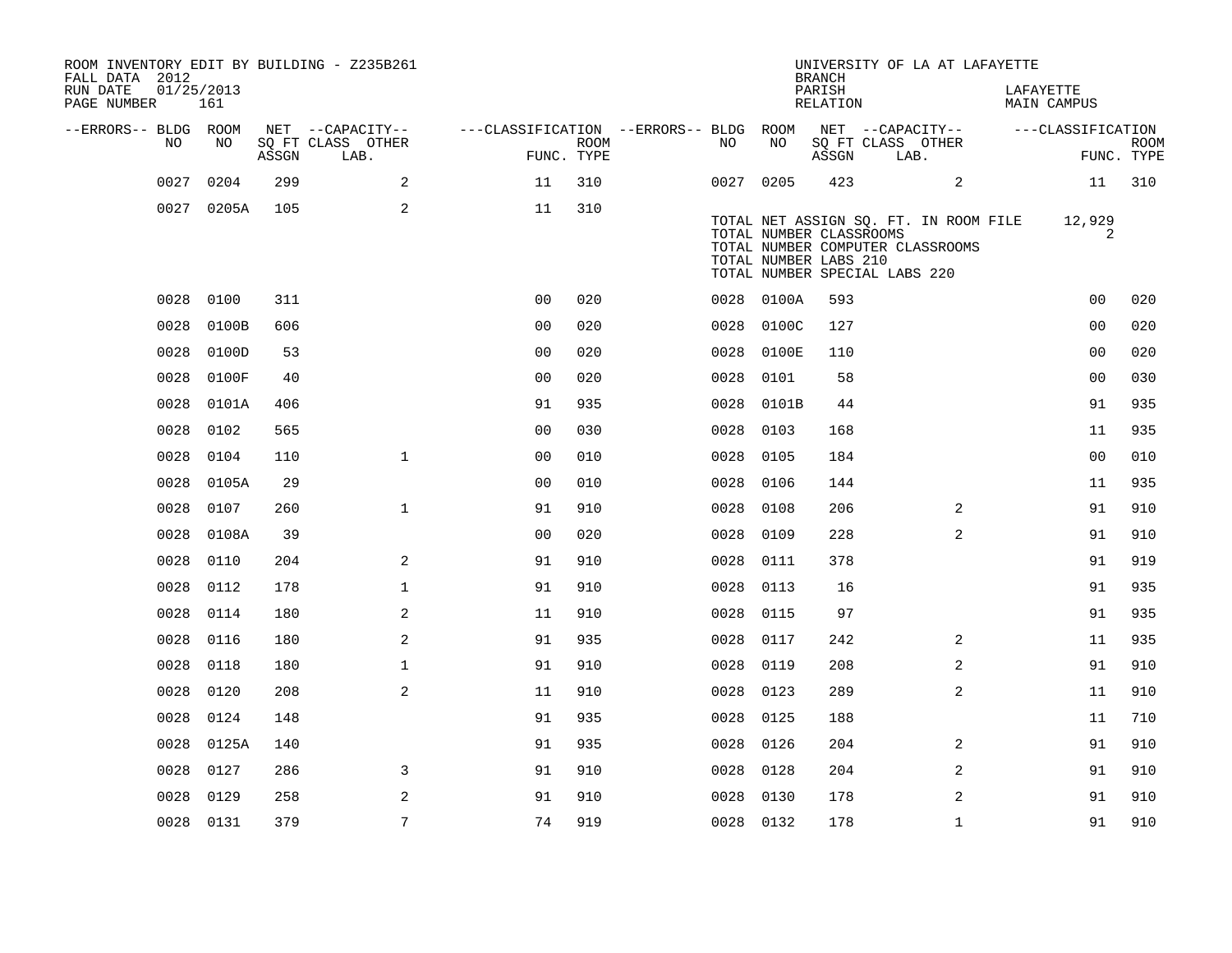| ROOM INVENTORY EDIT BY BUILDING - Z235B261<br>FALL DATA 2012 |                   |                 |                           |                |             |                                   |           | <b>BRANCH</b>             | UNIVERSITY OF LA AT LAFAYETTE |                                 |             |
|--------------------------------------------------------------|-------------------|-----------------|---------------------------|----------------|-------------|-----------------------------------|-----------|---------------------------|-------------------------------|---------------------------------|-------------|
| RUN DATE<br>PAGE NUMBER                                      | 01/25/2013<br>162 |                 |                           |                |             |                                   |           | PARISH<br><b>RELATION</b> |                               | LAFAYETTE<br><b>MAIN CAMPUS</b> |             |
| --ERRORS-- BLDG ROOM                                         |                   |                 | NET --CAPACITY--          |                |             | ---CLASSIFICATION --ERRORS-- BLDG | ROOM      |                           | NET --CAPACITY--              | ---CLASSIFICATION               |             |
| NO                                                           | NO                | ASSGN           | SQ FT CLASS OTHER<br>LAB. | FUNC. TYPE     | <b>ROOM</b> | NO                                | NO        | ASSGN                     | SQ FT CLASS OTHER<br>LAB.     | FUNC. TYPE                      | <b>ROOM</b> |
| 0028                                                         | 0133              | $7\phantom{.0}$ |                           | 91             | 935         | 0028                              | 0134      | 208                       | $\overline{a}$                | 91                              | 910         |
| 0028                                                         | 0135              | 289             | 2                         | 11             | 910         | 0028                              | 0136      | 208                       | 2                             | 91                              | 910         |
| 0028                                                         | 0137              | 291             | 2                         | 91             | 910         | 0028                              | 0200      | 396                       |                               | 00                              | 020         |
| 0028                                                         | 0200A             | 448             |                           | 0 <sub>0</sub> | 020         | 0028                              | 0200B     | 443                       |                               | 0 <sub>0</sub>                  | 020         |
| 0028                                                         | 0200C             | 183             |                           | 00             | 020         | 0028                              | 0200D     | 306                       |                               | 0 <sub>0</sub>                  | 020         |
| 0028                                                         | 0200E             | 204             |                           | 0 <sub>0</sub> | 020         | 0028                              | 0200G     | 225                       |                               | 0 <sub>0</sub>                  | 020         |
| 0028                                                         | 0201              | 205             | $\overline{3}$            | 74             | 919         | 0028                              | 0202      | 1285                      | 40                            | 91                              | 910         |
| 0028                                                         | 0203              | 49              | $\mathbf{1}$              | 74             | 919         | 0028                              | 0204      | 60                        | $\mathbf{1}$                  | 73                              | 950         |
| 0028                                                         | 0205              | 459             | $\mathbf{1}$              | 91             | 950         | 0028                              | 0206      | 204                       | 2                             | 91                              | 910         |
| 0028                                                         | 0207              | 178             | 2                         | 91             | 910         | 0028                              | 0208      | 208                       | $\mathbf{1}$                  | 91                              | 910         |
| 0028                                                         | 0209              | 346             | 10                        | 91             | 919         | 0028                              | 0210      | 208                       | 2                             | 91                              | 910         |
| 0028                                                         | 0211              | 9               |                           | 91             | 935         | 0028                              | 0212      | 206                       | $\mathbf{1}$                  | 91                              | 910         |
| 0028                                                         | 0213              | 127             | $\mathbf{1}$              | 91             | 919         | 0028                              | 0214      | 204                       | 2                             | 91                              | 910         |
| 0028                                                         | 0215              | 204             | 2                         | 91             | 910         | 0028                              | 0216      | 206                       | 2                             | 91                              | 910         |
| 0028                                                         | 0217              | 208             | 2                         | 91             | 910         | 0028                              | 0218      | 208                       | $\mathbf{1}$                  | 55                              | 910         |
| 0028                                                         | 0219              | 208             | 2                         | 55             | 910         | 0028                              | 0220      | 204                       | $\overline{a}$                | 55                              | 910         |
| 0028                                                         | 0221              | 204             | $\overline{a}$            | 55             | 910         | 0028                              | 0222      | 143                       |                               | 11                              | 935         |
| 0028                                                         | 0223              | 156             | $\sqrt{2}$                | 91             | 310         | 0028                              | 0224      | 206                       | 2                             | 91                              | 910         |
| 0028                                                         | 0225              | 33              |                           | 91             | 935         | 0028                              | 0226      | 208                       | 2                             | 91                              | 910         |
| 0028                                                         | 0227              | 61              | $\mathbf{1}$              | 0 <sub>0</sub> | 020         | 0028                              | 0228      | 208                       | 2                             | 91                              | 910         |
| 0028                                                         | 0229              | 178             |                           | 0 <sub>0</sub> | 020         | 0028                              | 0229A     | 189                       | $\mathbf{1}$                  | 91                              | 920         |
| 0028                                                         | 0229B             | 206             | $\mathbf{1}$              | 91             | 950         | 0028                              | 0230      | 206                       | 2                             | 91                              | 910         |
| 0028                                                         | 0231              | 195             | 2                         | 91             | 910         | 0028                              | 0232      | 208                       | 2                             | 91                              | 910         |
| 0028                                                         | 0233              | 352             | 8                         | 91             | 919         | 0028                              | 0234      | 208                       | 2                             | 91                              | 910         |
| 0028                                                         | 0235              | 9               |                           | 91             | 935         | 0028                              | 0237      | 141                       | $\mathbf{1}$                  | 91                              | 919         |
|                                                              | 0028 0239         | 6               |                           | 91             | 935         |                                   | 0028 0241 | 206                       | 2                             | 91                              | 910         |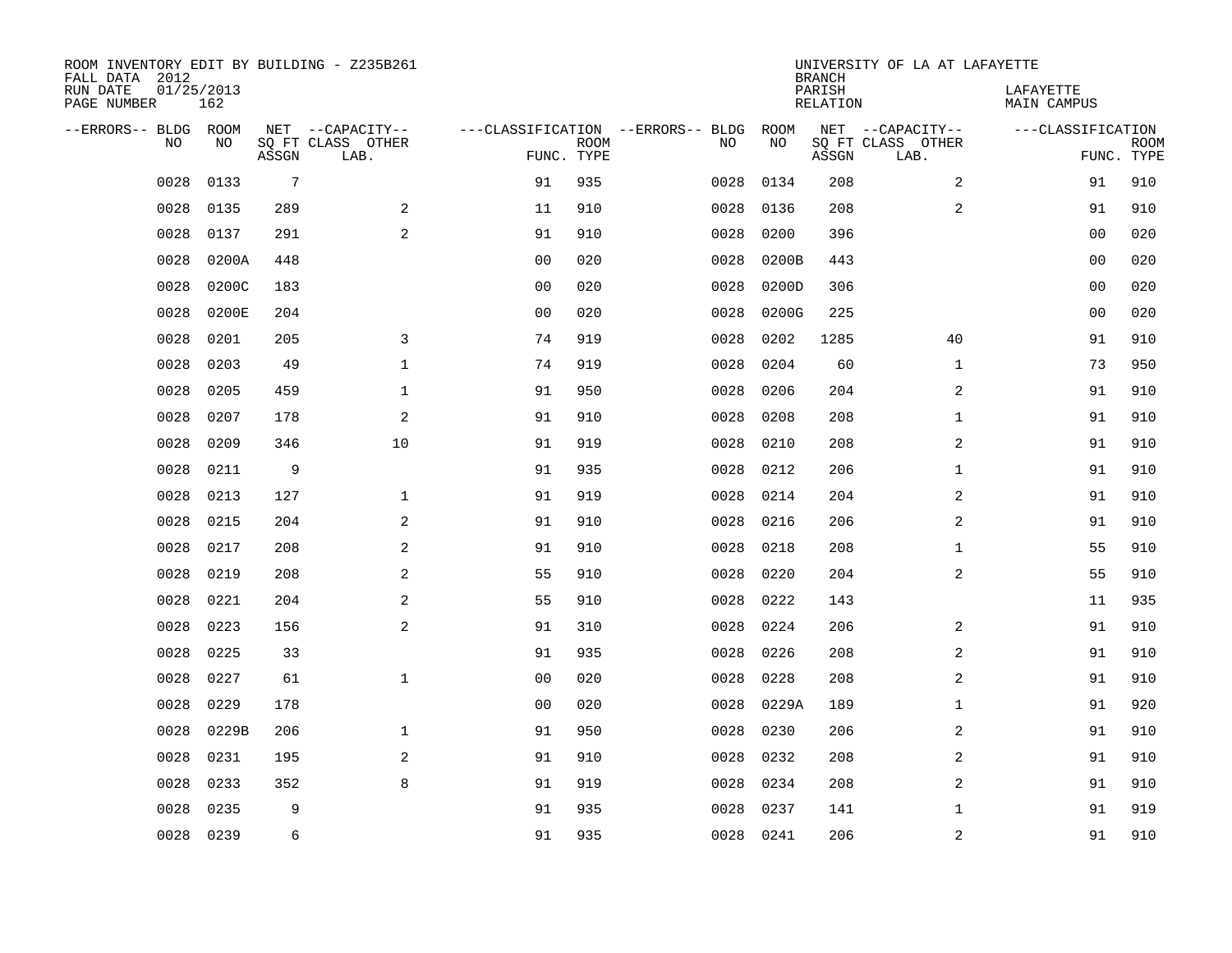| ROOM INVENTORY EDIT BY BUILDING - Z235B261<br>FALL DATA 2012 |                   |       |                                               |                |             |                                         |            | <b>BRANCH</b>      | UNIVERSITY OF LA AT LAFAYETTE                 |                                 |                           |
|--------------------------------------------------------------|-------------------|-------|-----------------------------------------------|----------------|-------------|-----------------------------------------|------------|--------------------|-----------------------------------------------|---------------------------------|---------------------------|
| RUN DATE<br>PAGE NUMBER                                      | 01/25/2013<br>163 |       |                                               |                |             |                                         |            | PARISH<br>RELATION |                                               | LAFAYETTE<br><b>MAIN CAMPUS</b> |                           |
| --ERRORS-- BLDG<br>NO                                        | ROOM<br>NO        | ASSGN | NET --CAPACITY--<br>SO FT CLASS OTHER<br>LAB. | FUNC. TYPE     | <b>ROOM</b> | ---CLASSIFICATION --ERRORS-- BLDG<br>NO | ROOM<br>NO | ASSGN              | NET --CAPACITY--<br>SQ FT CLASS OTHER<br>LAB. | ---CLASSIFICATION               | <b>ROOM</b><br>FUNC. TYPE |
| 0028                                                         | 0243              | 206   | $\overline{a}$                                | 91             | 910         | 0028                                    | 0300       | 360                |                                               | 00                              | 020                       |
| 0028                                                         | 0300A             | 518   |                                               | 0 <sub>0</sub> | 020         | 0028                                    | 0300B      | 517                |                                               | 0 <sub>0</sub>                  | 020                       |
| 0028                                                         | 0300C             | 313   |                                               | 0 <sub>0</sub> | 020         | 0028                                    | 0300G      | 138                |                                               | 00                              | 020                       |
| 0028                                                         | 0301              | 296   | 5                                             | 91             | 919         | 0028                                    | 0302       | 280                | $\overline{a}$                                | 91                              | 910                       |
| 0028                                                         | 0303              | 194   | 2                                             | 91             | 910         | 0028                                    | 0304       | 18                 |                                               | 0 <sub>0</sub>                  | 010                       |
| 0028                                                         | 0305              | 204   | 1                                             | 91             | 910         | 0028                                    | 0306       | 206                | 2                                             | 91                              | 910                       |
| 0028                                                         | 0307              | 206   | $\overline{a}$                                | 91             | 910         | 0028                                    | 0308       | 206                | 2                                             | 91                              | 910                       |
| 0028                                                         | 0309              | 353   | 2                                             | 91             | 910         | 0028                                    | 0310       | 206                | 2                                             | 91                              | 910                       |
| 0028                                                         | 0311              | 9     | $\mathbf 1$                                   | 91             | 910         | 0028                                    | 0312       | 206                | 2                                             | 91                              | 910                       |
| 0028                                                         | 0313              | 144   | $\mathbf{1}$                                  | 91             | 910         | 0028                                    | 0313A      | 6                  |                                               | 91                              | 935                       |
| 0028                                                         | 0314              | 206   | 2                                             | 91             | 910         | 0028                                    | 0315       | 223                | 2                                             | 91                              | 910                       |
| 0028                                                         | 0316              | 208   | 2                                             | 91             | 910         | 0028                                    | 0317       | 206                | 2                                             | 91                              | 910                       |
| 0028                                                         | 0318              | 204   | $\mathbf 1$                                   | 55             | 910         | 0028                                    | 0319       | 204                | $\mathbf{1}$                                  | 55                              | 910                       |
| 0028                                                         | 0320              | 204   | $\mathbf 1$                                   | 55             | 910         | 0028                                    | 0321       | 202                | 2                                             | 91                              | 910                       |
| 0028                                                         | 0321A             | 9     |                                               | 91             | 935         | 0028                                    | 0322       | 206                | $\mathbf{1}$                                  | 91                              | 910                       |
| 0028                                                         | 0323              | 192   | 2                                             | 91             | 910         | 0028                                    | 0323A      | 5                  |                                               | 91                              | 935                       |
| 0028                                                         | 0324              | 286   | 2                                             | 91             | 910         | 0028                                    | 0325       | 204                |                                               | 91                              | 935                       |
| 0028                                                         | 0326              | 204   | $\overline{a}$                                | 91             | 910         | 0028                                    | 0327       | 294                | 2                                             | 91                              | 910                       |
| 0028                                                         | 0328              | 206   | 2                                             | 91             | 910         | 0028                                    | 0329       | 206                | 2                                             | 91                              | 910                       |
| 0028                                                         | 0330              | 206   | 2                                             | 91             | 910         | 0028                                    | 0331       | 206                | 2                                             | 91                              | 910                       |
| 0028                                                         | 0331A             | 8     |                                               | 11             | 935         | 0028                                    | 0332       | 206                | $\overline{a}$                                | 91                              | 910                       |
| 0028                                                         | 0333              | 197   | 2                                             | 91             | 910         | 0028                                    | 0334       | 206                | 2                                             | 91                              | 910                       |
| 0028                                                         | 0335              | 362   | 5                                             | 91             | 919         | 0028                                    | 0335A      | 6                  |                                               | 11                              | 935                       |
| 0028                                                         | 0336              | 206   | $\overline{a}$                                | 91             | 910         | 0028                                    | 0337       | 10                 |                                               | 91                              | 935                       |
| 0028                                                         | 0339              | 145   | $\mathbf 1$                                   | 91             | 919         | 0028                                    | 0341       | $7\phantom{.0}$    |                                               | 91                              | 935                       |
| 0028                                                         | 0343              | 206   | 2                                             | 91             | 910         |                                         |            |                    | TOTAL NET ASSIGN SQ. FT. IN ROOM FILE         | 23,214                          |                           |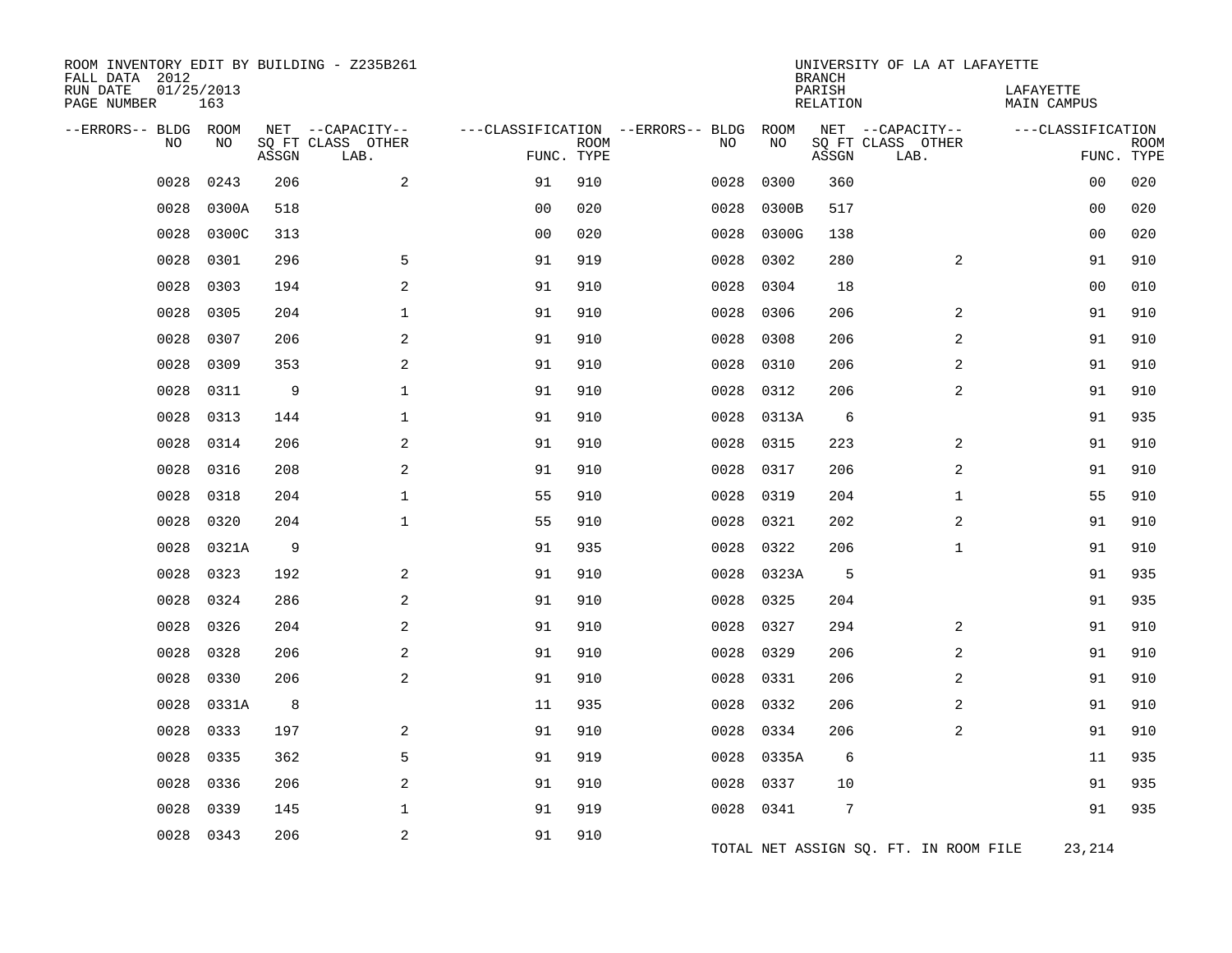| ROOM INVENTORY EDIT BY BUILDING - Z235B261<br>FALL DATA 2012 |                   |                |                                       |                                                         |            |      |                                                                                   | <b>BRANCH</b>      |      | UNIVERSITY OF LA AT LAFAYETTE    |                          |             |
|--------------------------------------------------------------|-------------------|----------------|---------------------------------------|---------------------------------------------------------|------------|------|-----------------------------------------------------------------------------------|--------------------|------|----------------------------------|--------------------------|-------------|
| RUN DATE<br>PAGE NUMBER                                      | 01/25/2013<br>164 |                |                                       |                                                         |            |      |                                                                                   | PARISH<br>RELATION |      |                                  | LAFAYETTE<br>MAIN CAMPUS |             |
| --ERRORS-- BLDG ROOM<br>NO                                   | NO                |                | NET --CAPACITY--<br>SQ FT CLASS OTHER | ---CLASSIFICATION --ERRORS-- BLDG ROOM NET --CAPACITY-- | ROOM       | NO   | NO                                                                                |                    |      | SQ FT CLASS OTHER                | ---CLASSIFICATION        | <b>ROOM</b> |
|                                                              |                   | ASSGN          | LAB.                                  |                                                         | FUNC. TYPE |      | TOTAL NUMBER CLASSROOMS<br>TOTAL NUMBER LABS 210<br>TOTAL NUMBER SPECIAL LABS 220 | ASSGN              | LAB. | TOTAL NUMBER COMPUTER CLASSROOMS |                          | FUNC. TYPE  |
| 0029                                                         | 0100              | 2691           |                                       | 0 <sub>0</sub>                                          | 020        |      | 0029 0100A                                                                        | 49                 |      |                                  | 0 <sub>0</sub>           | 020         |
| 0029                                                         | 0100B             | 253            |                                       | 0 <sub>0</sub>                                          | 020        | 0029 | 0100C                                                                             | 230                |      |                                  | 0 <sub>0</sub>           | 020         |
| 0029                                                         | 0100D             | 171            |                                       | 00                                                      | 020        | 0029 | 0106                                                                              | 22                 |      |                                  | 00                       | 010         |
| 0029                                                         | 0107              | 44             |                                       | 0 <sub>0</sub>                                          | 030        | 0029 | 0108                                                                              | 2640               | 236  |                                  | 11                       | 110         |
| 0029                                                         | 0109              | 922            |                                       | 7<br>82                                                 | 082        | 0029 | 0110                                                                              | 210                |      | 2                                | 0 <sub>0</sub>           | 030         |
| 0029                                                         | 0111              | 42             |                                       | 0 <sub>0</sub>                                          | 020        | 0029 | 0112                                                                              | 814                | 50   |                                  | 11                       | 110         |
| 0029                                                         | 0113              | 770            | 50                                    | 11                                                      | 110        | 0029 | 0114                                                                              | 218                |      |                                  | 00                       | 030         |
| 0029                                                         | 0115              | 814            | 50                                    | 11                                                      | 110        | 0029 | 0116                                                                              | 1061               | 60   |                                  | 11                       | 110         |
| 0029                                                         | 0117              | 240            |                                       | 2<br>11                                                 | 313        | 0029 | 0119                                                                              | 234                |      | 10                               | 11                       | 350         |
| 0029                                                         | 0119A             | 32             |                                       | 2<br>11                                                 | 410        | 0029 | 0121                                                                              | 180                |      | 3                                | 11                       | 325         |
| 0029                                                         | 0121A             | 4              |                                       | 11                                                      | 315        | 0029 | 0122                                                                              | 54                 |      |                                  | 11                       | 315         |
| 0029                                                         | 0123              | 158            |                                       | 3<br>11                                                 | 325        | 0029 | 0124                                                                              | 191                |      | 6                                | 11                       | 350         |
| 0029                                                         | 0125              | 68             |                                       | 44                                                      | 710        | 0029 | 0125A                                                                             | 52                 |      |                                  | 11                       | 731         |
| 0029                                                         | 0126              | 100            |                                       | 11                                                      | 715        | 0029 | 0127                                                                              | 770                |      | 20                               | 11                       | 220         |
| 0029                                                         | 0128              | 704            | 35                                    | 11                                                      | 110        | 0029 | 0129                                                                              | 266                |      | 6                                | 0 <sub>0</sub>           | 030         |
| 0029                                                         | 0130              | 42             |                                       | 0 <sub>0</sub>                                          | 020        | 0029 | 0131                                                                              | 584                | 30   |                                  | 11                       | 110         |
| 0029                                                         | 0132              | $\overline{4}$ |                                       | 11                                                      | 115        |      | 0029 0133                                                                         | $\overline{4}$     |      |                                  | 11                       | 115         |
| 0029                                                         | 0134              | 15             |                                       | 0 <sub>0</sub>                                          | 030        | 0029 | 0135                                                                              | 121                |      |                                  | 00                       | 020         |
| 0029                                                         | 0136              | 10             |                                       | 11                                                      | 315        | 0029 | 0137                                                                              | 52                 |      | $\mathbf{1}$                     | 00                       | 030         |
| 0029                                                         | 0200              | 1523           |                                       | 0 <sub>0</sub>                                          | 020        | 0029 | 0200A                                                                             | 49                 |      |                                  | 0 <sub>0</sub>           | 020         |
| 0029                                                         | 0200B             | 253            |                                       | 0 <sub>0</sub>                                          | 020        | 0029 | 0200C                                                                             | 387                |      |                                  | 0 <sub>0</sub>           | 020         |
| 0029                                                         | 0205              | 673            | 11                                    | 11                                                      | 550        | 0029 | 0205A                                                                             | 146                |      | 4                                | 11                       | 550         |
| 0029                                                         | 0206              | 614            |                                       | 6<br>11                                                 | 550        | 0029 | 0207                                                                              | 51                 |      | 4                                | 11                       | 555         |
|                                                              | 0029 0208         | 53             |                                       | $\overline{4}$<br>11                                    | 555        |      | 0029 0210                                                                         | 198                |      | 3                                | 11                       | 310         |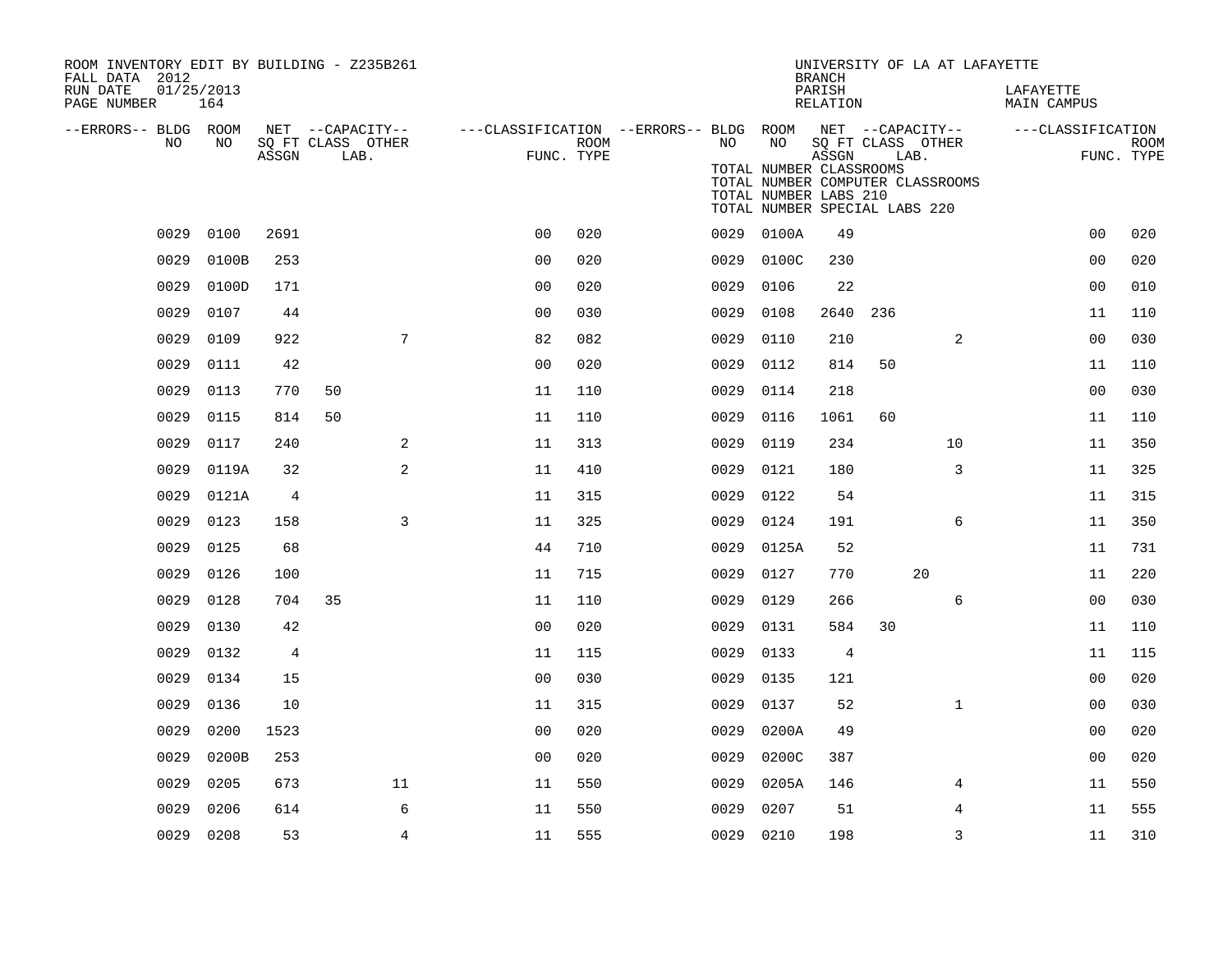| ROOM INVENTORY EDIT BY BUILDING - Z235B261<br>FALL DATA 2012 |                   |       |                           |                |                |             |                                   |           | <b>BRANCH</b>      | UNIVERSITY OF LA AT LAFAYETTE |                                 |                           |
|--------------------------------------------------------------|-------------------|-------|---------------------------|----------------|----------------|-------------|-----------------------------------|-----------|--------------------|-------------------------------|---------------------------------|---------------------------|
| RUN DATE<br>PAGE NUMBER                                      | 01/25/2013<br>165 |       |                           |                |                |             |                                   |           | PARISH<br>RELATION |                               | LAFAYETTE<br><b>MAIN CAMPUS</b> |                           |
| --ERRORS-- BLDG ROOM                                         |                   |       | NET --CAPACITY--          |                |                |             | ---CLASSIFICATION --ERRORS-- BLDG | ROOM      |                    | NET --CAPACITY--              | ---CLASSIFICATION               |                           |
| N <sub>O</sub>                                               | NO.               | ASSGN | SO FT CLASS OTHER<br>LAB. |                | FUNC. TYPE     | <b>ROOM</b> | NO.                               | NO        | ASSGN              | SQ FT CLASS OTHER<br>LAB.     |                                 | <b>ROOM</b><br>FUNC. TYPE |
| 0029                                                         | 0211              | 160   |                           | 3              | 0 <sub>0</sub> | 030         | 0029                              | 0212      | 180                | 3                             | 00                              | 030                       |
| 0029                                                         | 0213              | 144   | 3                         |                | 11             | 215         | 0029                              | 0214      | 1086               | 24                            | 11                              | 110                       |
| 0029                                                         | 0214A             | 230   | 18                        |                | 11             | 270         | 0029                              | 0215      | 690                | 30                            | 11                              | 270                       |
| 0029                                                         | 0216              | 230   |                           |                | 0 <sub>0</sub> | 030         | 0029                              | 0217      | 81                 | 2                             | 22                              | 320                       |
| 0029                                                         | 0218              | 68    |                           | 2              | 22             | 320         | 0029                              | 0219      | 1408               | 30                            | 11                              | 210                       |
| 0029                                                         | 0220              | 1268  | 24                        |                | 11             | 270         | 0029                              | 0221      | 488                |                               | 11                              | 290                       |
| 0029                                                         | 0222              | 161   | 8                         |                | 11             | 115         | 0029                              | 0223      | 759                | 30                            | 11                              | 110                       |
| 0029                                                         | 0224              | 36    |                           | $\mathbf{1}$   | 11             | 590         | 0029                              | 0225      | 36                 |                               | 0 <sub>0</sub>                  | 030                       |
| 0029                                                         | 0226              | 1130  | 36                        |                | 11             | 270         | 0029                              | 0230      | 28                 | $\mathbf{1}$                  | 11                              | 255                       |
| 0029                                                         | 0231              | 25    | $\mathbf{1}$              |                | 11             | 255         | 0029                              | 0233      | 78                 | 1                             | 11                              | 255                       |
| 0029                                                         | 0234              | 14    |                           |                | 0 <sub>0</sub> | 030         | 0029                              | 0300      | 2214               |                               | 00                              | 020                       |
| 0029                                                         | 0300A             | 49    |                           |                | 0 <sub>0</sub> | 020         | 0029                              | 0300B     | 253                |                               | 0 <sub>0</sub>                  | 020                       |
| 0029                                                         | 0300C             | 213   |                           |                | 0 <sub>0</sub> | 020         | 0029                              | 0304      | 49                 |                               | 0 <sub>0</sub>                  | 030                       |
| 0029                                                         | 0305              | 77    |                           |                | 0 <sub>0</sub> | 010         | 0029                              | 0306      | 129                | 3                             | 00                              | 030                       |
| 0029                                                         | 0307              | 129   |                           | 3              | 0 <sub>0</sub> | 030         | 0029                              | 0308      | 226                | 2                             | 11                              | 325                       |
| 0029                                                         | 0309              | 130   |                           | 2              | 11             | 313         | 0029                              | 0310      | 148                | 2                             | 11                              | 310                       |
| 0029                                                         | 0311              | 148   |                           | 2              | 11             | 310         | 0029                              | 0312      | 130                | 2                             | 11                              | 310                       |
| 0029                                                         | 0313              | 130   |                           | $\mathbf{2}$   | 11             | 310         | 0029                              | 0314      | 148                | 2                             | 11                              | 310                       |
| 0029                                                         | 0315              | 148   |                           | 26             | 11             | 310         | 0029                              | 0316      | 130                | 2                             | 11                              | 310                       |
| 0029                                                         | 0317              | 112   |                           | 2              | 11             | 310         | 0029                              | 0318      | 112                | 2                             | 11                              | 320                       |
| 0029                                                         | 0319              | 134   |                           | $\mathbf{2}$   | 11             | 320         | 0029                              | 0320      | 480                | 20                            | 11                              | 650                       |
| 0029                                                         | 0321              | 250   |                           | 2              | 11             | 310         | 0029                              | 0322      | 418                | 23                            | 11                              | 350                       |
| 0029                                                         | 0323              | 250   |                           | 2              | 11             | 310         | 0029                              | 0324      | 112                | 2                             | 22                              | 250                       |
| 0029                                                         | 0325              | 112   |                           | 2              | 11             | 310         | 0029                              | 0326      | 123                | 2                             | 11                              | 320                       |
| 0029                                                         | 0327              | 148   |                           | 2              | 11             | 310         | 0029                              | 0328      | 130                | 2                             | 11                              | 310                       |
| 0029                                                         | 0329              | 148   |                           | $\overline{c}$ | 11             | 310         |                                   | 0029 0330 | 130                | $\mathbf 2$                   | 11                              | 310                       |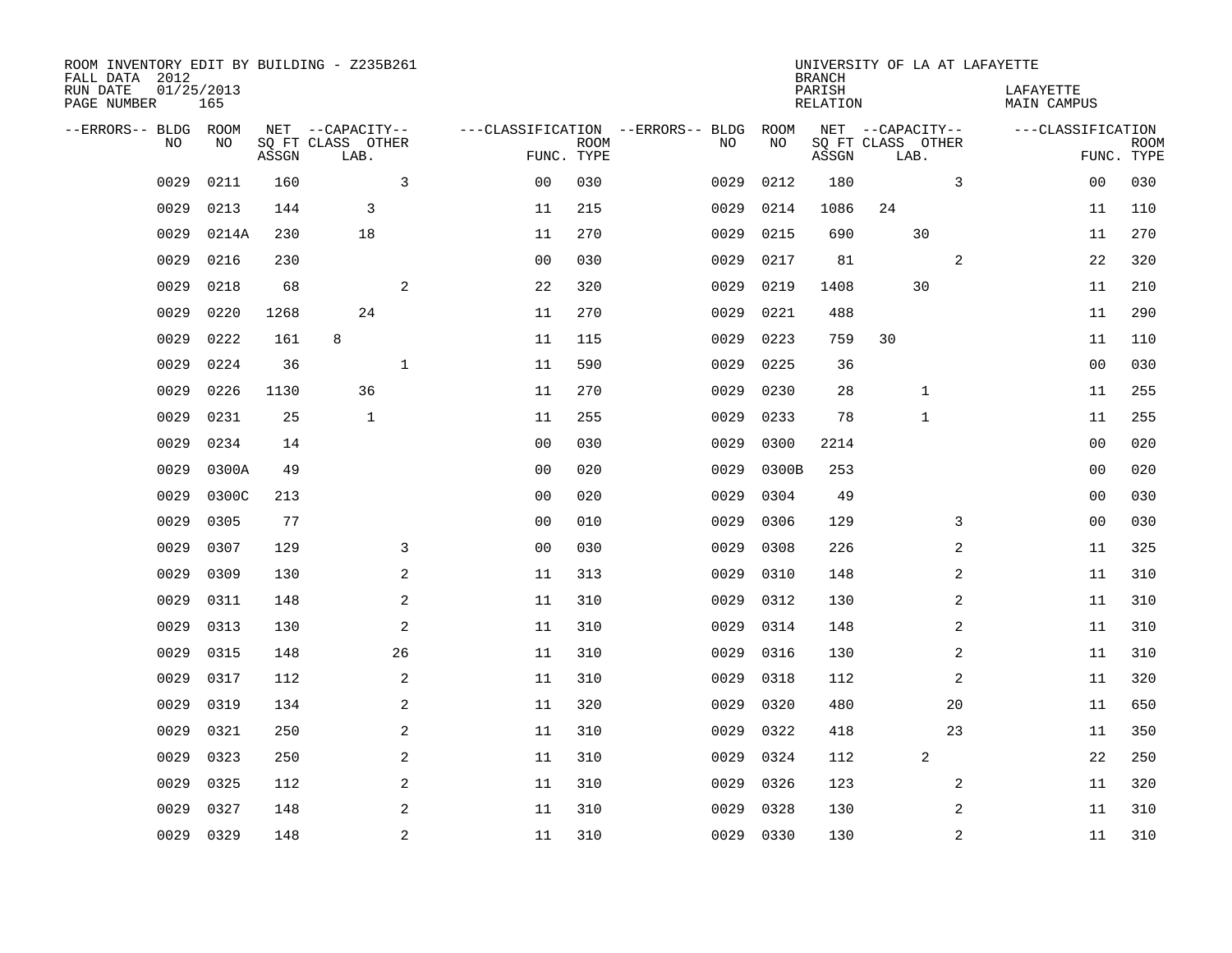| ROOM INVENTORY EDIT BY BUILDING - Z235B261<br>FALL DATA 2012 |                   |       |                           |                |                           |                                        |                                                                 | <b>BRANCH</b>      | UNIVERSITY OF LA AT LAFAYETTE                                                                              |                                                   |                           |
|--------------------------------------------------------------|-------------------|-------|---------------------------|----------------|---------------------------|----------------------------------------|-----------------------------------------------------------------|--------------------|------------------------------------------------------------------------------------------------------------|---------------------------------------------------|---------------------------|
| RUN DATE<br>PAGE NUMBER                                      | 01/25/2013<br>166 |       |                           |                |                           |                                        |                                                                 | PARISH<br>RELATION |                                                                                                            | LAFAYETTE<br>MAIN CAMPUS                          |                           |
| --ERRORS-- BLDG ROOM                                         |                   |       | NET --CAPACITY--          |                |                           | ---CLASSIFICATION --ERRORS-- BLDG ROOM |                                                                 |                    | NET --CAPACITY--                                                                                           | ---CLASSIFICATION                                 |                           |
| NO                                                           | NO                | ASSGN | SQ FT CLASS OTHER<br>LAB. |                | <b>ROOM</b><br>FUNC. TYPE | NO                                     | NO                                                              | ASSGN              | SQ FT CLASS OTHER<br>LAB.                                                                                  |                                                   | <b>ROOM</b><br>FUNC. TYPE |
| 0029                                                         | 0331              | 130   | 2                         | 11             | 310                       | 0029                                   | 0332                                                            | 148                | 2                                                                                                          | 11                                                | 310                       |
| 0029                                                         | 0333              | 148   | 2                         | 11             | 310                       | 0029                                   | 0334                                                            | 122                | 2                                                                                                          | 11                                                | 310                       |
| 0029                                                         | 0335              | 122   | $\overline{2}$            | 11             | 310                       |                                        | 0029 0336                                                       | 226                | 2                                                                                                          | 11                                                | 325                       |
|                                                              | 0029 0337         | 140   | 2                         | 11             | 310                       |                                        | 0029 B0001                                                      | 170                |                                                                                                            | 0 <sub>0</sub>                                    | 020                       |
|                                                              | 0029 B0002        | 69    |                           | 0 <sub>0</sub> | 030                       |                                        | 0029 B0003                                                      | 191                |                                                                                                            | 0 <sub>0</sub>                                    | 020                       |
|                                                              | 0029 B0005        | 29    |                           | 0 <sub>0</sub> | 010                       |                                        | 0029 B0006                                                      | 162                |                                                                                                            | 0 <sub>0</sub>                                    | 030                       |
|                                                              | 0029 B0007        | 104   | $\mathbf{1}$              | 22             | 255                       |                                        | 0029 B0008                                                      | 1171               | 30                                                                                                         | 22                                                | 250                       |
|                                                              | 0029 B0009        | 1167  | 30                        | 22             | 250                       |                                        | 0029 B0010                                                      | 594                |                                                                                                            | 0 <sub>0</sub>                                    | 030                       |
|                                                              | 0029 B0011        | 45    |                           | 0 <sub>0</sub> | 030                       |                                        | 0029 B0012                                                      | 50                 |                                                                                                            | 00                                                | 020                       |
|                                                              | 0029 B0100A       | 70    |                           | 0 <sub>0</sub> | 020                       |                                        | 0029 B0100B                                                     | 186                |                                                                                                            | 0 <sub>0</sub>                                    | 020                       |
|                                                              | 0029 B0104        | 610   |                           | 0 <sub>0</sub> | 030                       |                                        | 0029 B0104A<br>TOTAL NUMBER CLASSROOMS<br>TOTAL NUMBER LABS 210 | 46                 | TOTAL NET ASSIGN SQ. FT. IN ROOM FILE<br>TOTAL NUMBER COMPUTER CLASSROOMS<br>TOTAL NUMBER SPECIAL LABS 220 | 11<br>27,346<br>9<br>$\mathbf{1}$<br>$\mathbf{1}$ | 730                       |
|                                                              | 003A 0100         | 1080  |                           | 0 <sub>0</sub> | 020                       |                                        | 003A 0100A                                                      | 691                |                                                                                                            | 0 <sub>0</sub>                                    | 020                       |
|                                                              | 003A 0100B        | 691   |                           | 0 <sub>0</sub> | 020                       |                                        | 003A 0100C                                                      | 420                |                                                                                                            | 0 <sub>0</sub>                                    | 020                       |
|                                                              | 003A 0100D        | 513   |                           | 0 <sub>0</sub> | 020                       |                                        | 003A 0100E                                                      | 511                |                                                                                                            | 0 <sub>0</sub>                                    | 020                       |
|                                                              | 003A 0100F        | 238   |                           | 0 <sub>0</sub> | 020                       |                                        | 003A 0100G                                                      | 238                |                                                                                                            | 0 <sub>0</sub>                                    | 020                       |
|                                                              | 003A 0100H        | 124   |                           | 0 <sub>0</sub> | 020                       |                                        | 003A 0104                                                       | 134                | 6                                                                                                          | 00                                                | 030                       |
|                                                              | 003A 0105         | 16    |                           | 0 <sub>0</sub> | 020                       |                                        | 003A 0106                                                       | 16                 |                                                                                                            | 0 <sub>0</sub>                                    | 020                       |
|                                                              | 003A 0107         | 134   | 5                         | 0 <sub>0</sub> | 030                       |                                        | 003A 0109                                                       | 555                |                                                                                                            | 74                                                | 710                       |
|                                                              | 003A 0110         | 184   | $\mathbf{1}$              | 61             | 310                       |                                        | 003A 0113                                                       | 367                | 3                                                                                                          | 62                                                | 350                       |
|                                                              | 003A 0114         | 155   |                           | 61             | 315                       |                                        | 003A 0115                                                       | 530                |                                                                                                            | 00                                                | 030                       |
|                                                              | 003A 0116         | 150   |                           | 62             | 315                       |                                        | 003A 0117                                                       | 57                 |                                                                                                            | 62                                                | 313                       |
|                                                              | 003A 0118         | 52    |                           | 62             | 755                       |                                        | 003A 0119                                                       | 97                 |                                                                                                            | 62                                                | 755                       |
|                                                              | 003A 0120         | 364   | 4                         | 62             | 750                       |                                        | 003A 0120A                                                      | 129                | 3                                                                                                          | 62                                                | 325                       |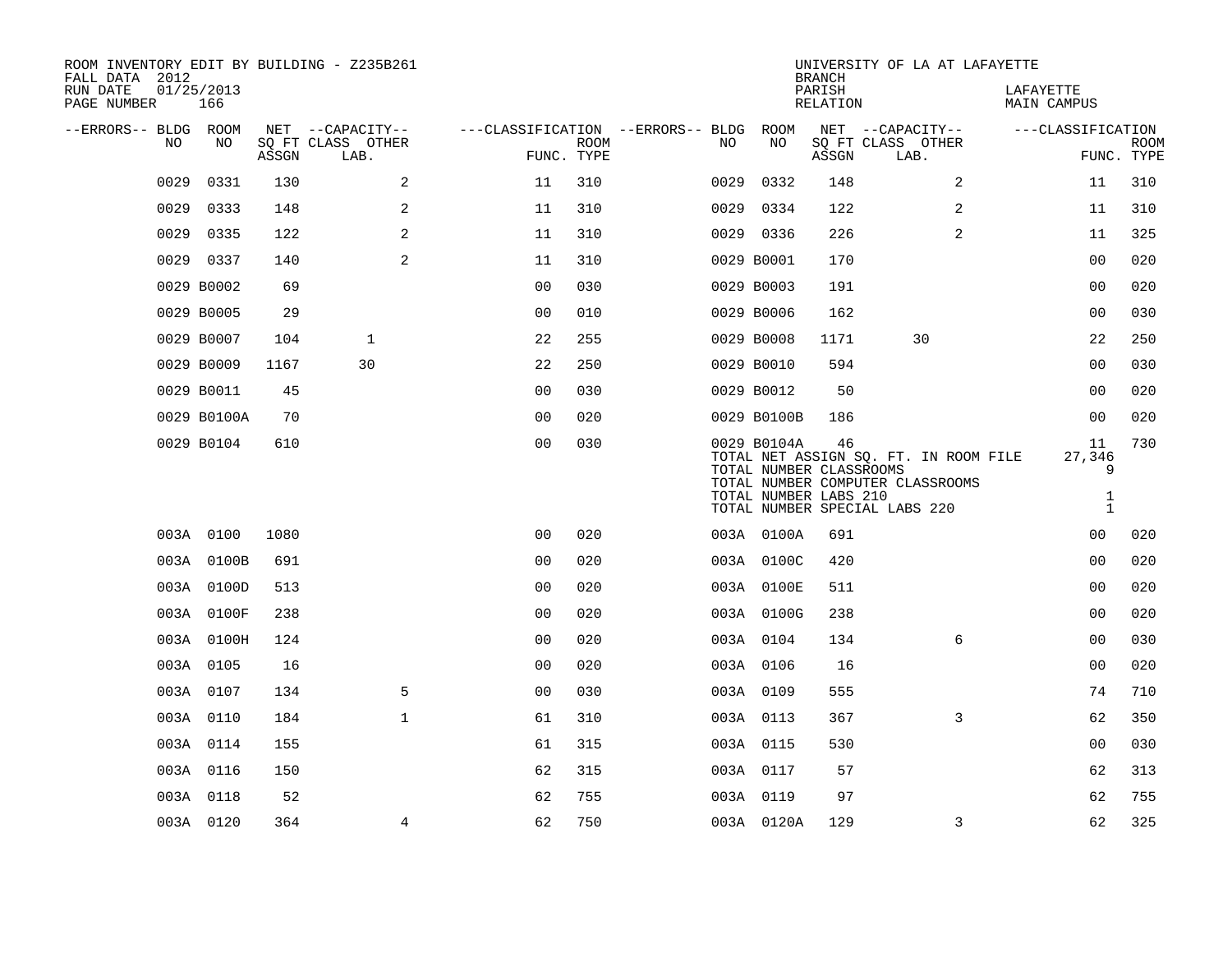| ROOM INVENTORY EDIT BY BUILDING - Z235B261<br>FALL DATA 2012<br>RUN DATE | 01/25/2013 |       |                           |                                   |                           |           |            | <b>BRANCH</b><br>PARISH | UNIVERSITY OF LA AT LAFAYETTE | LAFAYETTE         |             |
|--------------------------------------------------------------------------|------------|-------|---------------------------|-----------------------------------|---------------------------|-----------|------------|-------------------------|-------------------------------|-------------------|-------------|
| PAGE NUMBER                                                              | 167        |       |                           |                                   |                           |           |            | <b>RELATION</b>         |                               | MAIN CAMPUS       |             |
| --ERRORS-- BLDG ROOM                                                     |            |       | NET --CAPACITY--          | ---CLASSIFICATION --ERRORS-- BLDG |                           |           | ROOM       |                         | NET --CAPACITY--              | ---CLASSIFICATION |             |
| NO                                                                       | NO         | ASSGN | SQ FT CLASS OTHER<br>LAB. |                                   | <b>ROOM</b><br>FUNC. TYPE | NO        | NO         | ASSGN                   | SQ FT CLASS OTHER<br>LAB.     | FUNC. TYPE        | <b>ROOM</b> |
| 003A                                                                     | 0120B      | 129   | $\mathbf{1}$              | 65                                | 314                       | 003A 0121 |            | 306                     | 3                             | 62                | 325         |
|                                                                          | 003A 0122  | 288   | $\mathbf 1$               | 62                                | 314                       | 003A 0123 |            | 718                     | 5                             | 63                | 313         |
|                                                                          | 003A 0123A | 107   | 3                         | 63                                | 325                       |           | 003A 0123B | 92                      | $\mathbf{1}$                  | 63                | 313         |
|                                                                          | 003A 0124A | 176   | $\mathbf{2}$              | 22                                | 314                       |           | 003A 0124B | 155                     | 7                             | 62                | 350         |
|                                                                          | 003A 0124C | 166   | $\mathbf{1}$              | 62                                | 325                       | 003A 0126 |            | 599                     |                               | 63                | 750         |
|                                                                          | 003A 0126A | 234   |                           | 62                                | 420                       | 003A 0127 |            | 153                     | $\mathbf{1}$                  | 44                | 310         |
|                                                                          | 003A 0130  | 413   | 8                         | 56                                | 313                       |           | 003A 0130A | 198                     | 2                             | 61                | 310         |
|                                                                          | 003A 0131  | 35    | $\mathbf 1$               | 0 <sub>0</sub>                    | 030                       | 003A 0132 |            | 37                      | $\mathbf{1}$                  | 0 <sub>0</sub>    | 030         |
|                                                                          | 003A 0133  | 212   | $\mathbf{1}$              | 56                                | 313                       | 003A 0134 |            | 142                     | $\mathbf{1}$                  | 62                | 314         |
|                                                                          | 003A 0135  | 256   | $\mathbf{1}$              | 56                                | 325                       | 003A 0136 |            | 425                     | 10                            | 56                | 350         |
|                                                                          | 003A 0137  | 81    |                           | 56                                | 420                       |           | 003A 0137A | 169                     |                               | 56                | 420         |
|                                                                          | 003A 0138  | 88    | $\mathbf 1$               | 56                                | 314                       | 003A 0139 |            | 100                     | $\mathbf{1}$                  | 56                | 314         |
|                                                                          | 003A 0140  | 88    | $\mathbf{1}$              | 56                                | 313                       | 003A 0141 |            | 100                     | $\mathbf{1}$                  | 56                | 314         |
|                                                                          | 003A 0142  | 124   | $\mathbf{1}$              | 56                                | 320                       | 003A 0143 |            | 161                     | $\mathbf{1}$                  | 56                | 314         |
|                                                                          | 003A 0144  | 147   | 1                         | 56                                | 314                       | 003A 0145 |            | 190                     | $\mathbf{1}$                  | 56                | 314         |
|                                                                          | 003A 0146  | 425   | 4                         | 56                                | 314                       | 003A 0147 |            | 115                     |                               | 56                | 420         |
|                                                                          | 003A 0148  | 123   |                           | 0 <sub>0</sub>                    | 030                       | 003A 0149 |            | 175                     | 3                             | 62                | 313         |
|                                                                          | 003A 0150  | 165   | $\mathbf{1}$              | 52                                | 314                       | 003A 0151 |            | 32                      |                               | 45                | 731         |
|                                                                          | 003A 0152  | 93    |                           | 63                                | 315                       | 003A 0153 |            | 221                     | $\mathbf{1}$                  | 91                | 325         |
|                                                                          | 003A 0154A | 48    |                           | 62                                | 315                       |           | 003A 0154B | 112                     | $\mathbf{1}$                  | 62                | 314         |
|                                                                          | 003A 0155A | 120   | $\mathbf{1}$              | 62                                | 310                       |           | 003A 0155B | 115                     | $\mathbf{1}$                  | 62                | 314         |
|                                                                          | 003A 0156  | 15    |                           | 00                                | 030                       | 003A 0157 |            | 49                      | 2                             | 0 <sub>0</sub>    | 030         |
|                                                                          | 003A 0158  | 23    |                           | 0 <sub>0</sub>                    | 030                       | 003A 0159 |            | 36                      | 2                             | 0 <sub>0</sub>    | 030         |
|                                                                          | 003A 0161  | 154   | $\mathbf 1$               | 62                                | 314                       | 003A 0162 |            | 196                     | $\mathbf{1}$                  | 62                | 325         |
|                                                                          | 003A 0163  | 199   | $\mathbf 1$               | 62                                | 325                       | 003A 0164 |            | 188                     | $\mathbf{1}$                  | 62                | 314         |
|                                                                          | 003A 0165  | 20    |                           | 00                                | 010                       | 003A 0166 |            | 78                      |                               | 00                | 030         |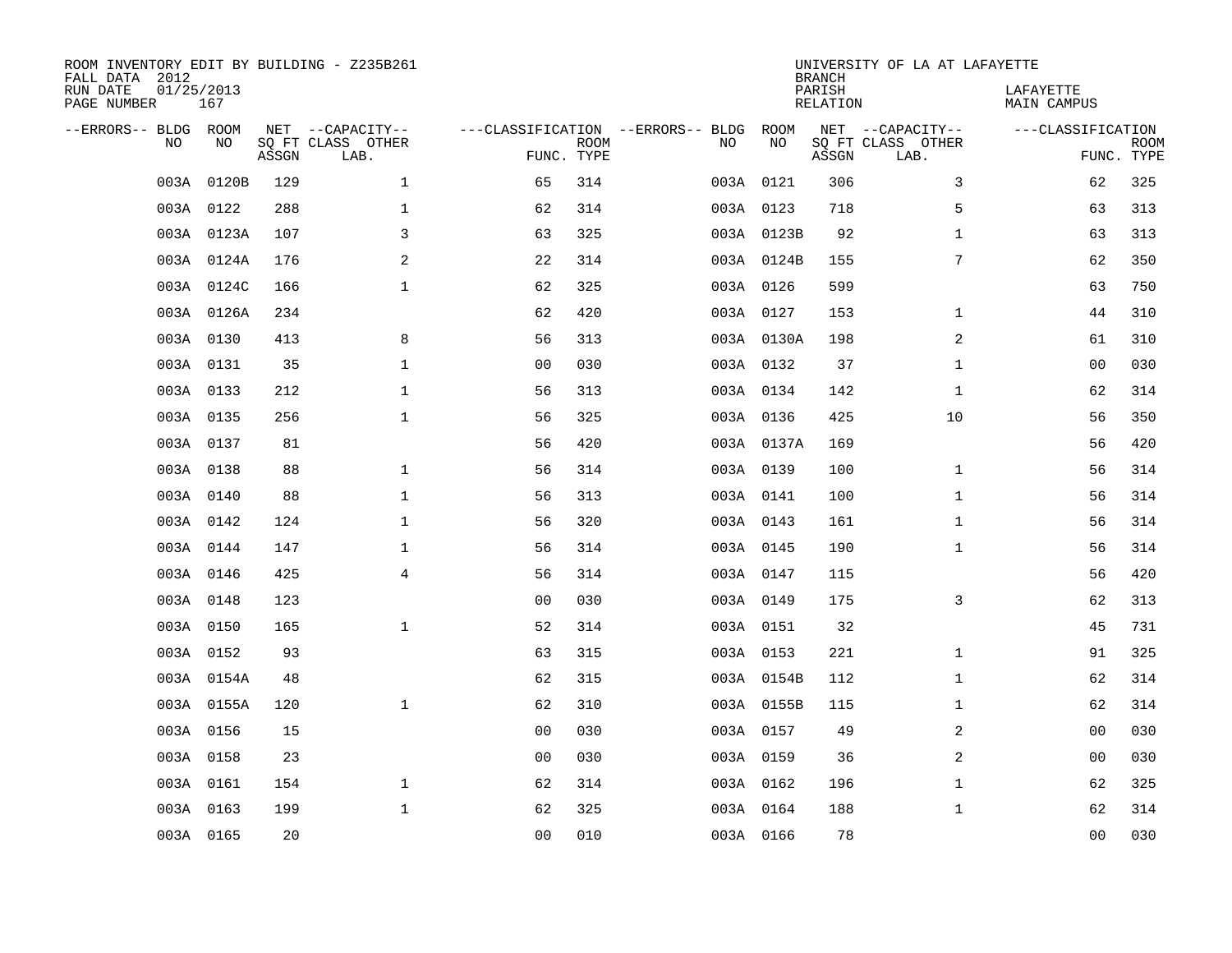| ROOM INVENTORY EDIT BY BUILDING - Z235B261<br>FALL DATA 2012<br>RUN DATE<br>PAGE NUMBER | 01/25/2013<br>168 |       |                                               |                                                 |             |    |            | <b>BRANCH</b><br>PARISH<br><b>RELATION</b> | UNIVERSITY OF LA AT LAFAYETTE                 | LAFAYETTE<br>MAIN CAMPUS |                           |
|-----------------------------------------------------------------------------------------|-------------------|-------|-----------------------------------------------|-------------------------------------------------|-------------|----|------------|--------------------------------------------|-----------------------------------------------|--------------------------|---------------------------|
| --ERRORS-- BLDG ROOM<br>NO                                                              | NO                | ASSGN | NET --CAPACITY--<br>SQ FT CLASS OTHER<br>LAB. | ---CLASSIFICATION --ERRORS-- BLDG<br>FUNC. TYPE | <b>ROOM</b> | NO | ROOM<br>NO | ASSGN                                      | NET --CAPACITY--<br>SQ FT CLASS OTHER<br>LAB. | ---CLASSIFICATION        | <b>ROOM</b><br>FUNC. TYPE |
| 003A                                                                                    | 0168              | 389   | $\mathbf{1}$                                  | 61                                              | 310         |    | 003A 0168A | 120                                        | $\mathbf{1}$                                  | 11                       | 310                       |
|                                                                                         | 003A 0168B        | 80    | 1                                             | 11                                              | 310         |    | 003A 0169  | 124                                        | 3                                             | 46                       | 313                       |
|                                                                                         | 003A 0169B        | 80    | $\mathbf 1$                                   | 46                                              | 315         |    | 003A 0169C | 80                                         | $\mathbf{1}$                                  | 46                       | 325                       |
|                                                                                         | 003A 0169D        | 134   | $\mathbf{1}$                                  | 46                                              | 314         |    | 003A 0169E | 30                                         |                                               | 46                       | 313                       |
|                                                                                         | 003A 0169F        | 320   | 2                                             | 46                                              | 280         |    | 003A 0170  | 292                                        | 3                                             | 63                       | 313                       |
|                                                                                         | 003A 0170A        | 110   | $\mathbf 1$                                   | 63                                              | 314         |    | 003A 0170B | 93                                         | $\mathbf{1}$                                  | 63                       | 314                       |
|                                                                                         | 003A 0170C        | 87    | $\mathbf{1}$                                  | 63                                              | 314         |    | 003A 0170D | 88                                         | $\mathbf{1}$                                  | 63                       | 314                       |
|                                                                                         | 003A 0170E        | 133   | $\mathbf 1$                                   | 63                                              | 325         |    | 003A 0170F | 237                                        |                                               | 63                       | 420                       |
|                                                                                         | 003A 0170G        | 87    | $\mathbf 1$                                   | 63                                              | 314         |    | 003A 0171  | 424                                        | $\mathbf{1}$                                  | 61                       | 310                       |
|                                                                                         | 003A 0173         | 1309  |                                               | 00                                              | 030         |    | 003A 0174  | 95                                         | 3                                             | 62                       | 315                       |
|                                                                                         | 003A 0175         | 195   | 9                                             | 61                                              | 313         |    | 003A 0176  | 197                                        | $\mathbf{1}$                                  | 62                       | 325                       |
|                                                                                         | 003A 0178         | 95    | $\mathbf 1$                                   | 62                                              | 314         |    | 003A 0179  | 95                                         | $\mathbf{1}$                                  | 62                       | 314                       |
|                                                                                         | 003A 0180         | 95    | $\mathbf 1$                                   | 62                                              | 314         |    | 003A 0181  | 95                                         | $\mathbf{1}$                                  | 62                       | 315                       |
|                                                                                         | 003A 0182         | 94    | $\mathbf{1}$                                  | 62                                              | 314         |    | 003A 0183  | 95                                         | $\mathbf{1}$                                  | 62                       | 314                       |
|                                                                                         | 003A 0185         | 93    | $\mathbf{1}$                                  | 62                                              | 314         |    | 003A 0200  | 1080                                       |                                               | 00                       | 020                       |
|                                                                                         | 003A 0200A        | 691   |                                               | 0 <sub>0</sub>                                  | 020         |    | 003A 0200B | 691                                        |                                               | 0 <sub>0</sub>           | 020                       |
|                                                                                         | 003A 0200C        | 238   |                                               | 0 <sub>0</sub>                                  | 020         |    | 003A 0200D | 238                                        |                                               | 0 <sub>0</sub>           | 020                       |
|                                                                                         | 003A 0204         | 134   | 6                                             | 0 <sub>0</sub>                                  | 030         |    | 003A 0205  | 16                                         |                                               | 00                       | 020                       |
|                                                                                         | 003A 0206         | 16    |                                               | 0 <sub>0</sub>                                  | 020         |    | 003A 0207  | 134                                        | 3                                             | 0 <sub>0</sub>           | 030                       |
|                                                                                         | 003A 0208         | 76    | $\mathbf 1$                                   | 51                                              | 313         |    | 003A 0209  | 76                                         | $\mathbf{1}$                                  | 51                       | 313                       |
|                                                                                         | 003A 0210         | 106   | $\mathbf 1$                                   | 51                                              | 325         |    | 003A 0211  | 363                                        | $\mathbf{1}$                                  | 51                       | 313                       |
|                                                                                         | 003A 0212         | 129   | $\mathbf 1$                                   | 52                                              | 325         |    | 003A 0213  | 171                                        | $\mathbf{1}$                                  | 51                       | 325                       |
|                                                                                         | 003A 0214         | 219   | $\mathbf{1}$                                  | 51                                              | 314         |    | 003A 0215  | 550                                        |                                               | 0 <sub>0</sub>           | 030                       |
|                                                                                         | 003A 0216         | 8     |                                               | 61                                              | 315         |    | 003A 0217  | 264                                        | $\mathbf{1}$                                  | 46                       | 325                       |
| 003A                                                                                    | 0218              | 115   | $\mathbf 1$                                   | 46                                              | 314         |    | 003A 0219  | 213                                        | $\mathbf{1}$                                  | 46                       | 313                       |
|                                                                                         | 003A 0220         | 90    | $\mathbf{1}$                                  | 51                                              | 313         |    | 003A 0221  | 147                                        | $\mathbf{1}$                                  | 51                       | 325                       |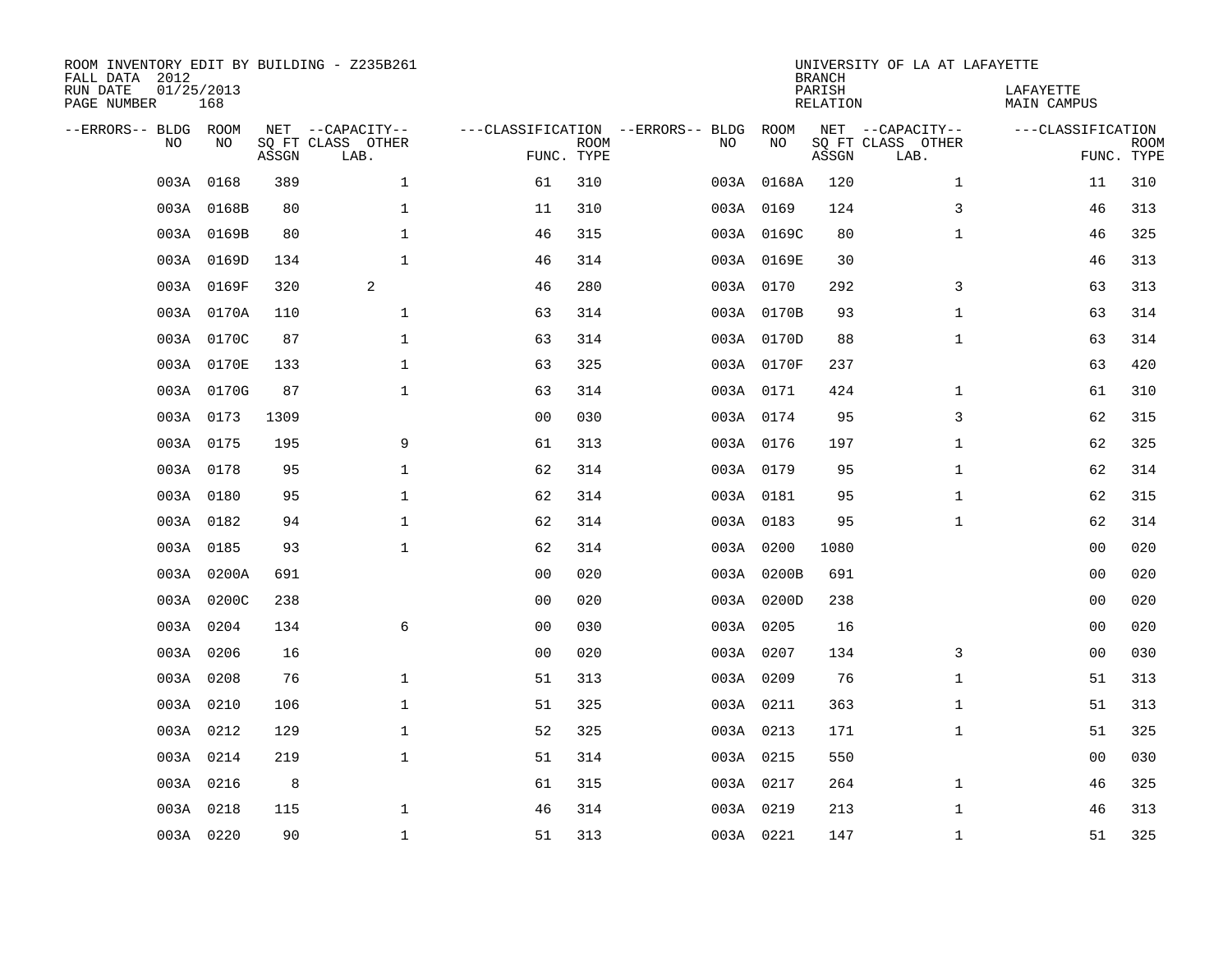| ROOM INVENTORY EDIT BY BUILDING - Z235B261<br>FALL DATA 2012 |                   |       |                           |                |                           |                                        |            | <b>BRANCH</b>      | UNIVERSITY OF LA AT LAFAYETTE |                          |                           |
|--------------------------------------------------------------|-------------------|-------|---------------------------|----------------|---------------------------|----------------------------------------|------------|--------------------|-------------------------------|--------------------------|---------------------------|
| RUN DATE<br>PAGE NUMBER                                      | 01/25/2013<br>169 |       |                           |                |                           |                                        |            | PARISH<br>RELATION |                               | LAFAYETTE<br>MAIN CAMPUS |                           |
| --ERRORS-- BLDG ROOM                                         |                   |       | NET --CAPACITY--          |                |                           | ---CLASSIFICATION --ERRORS-- BLDG ROOM |            |                    | NET --CAPACITY--              | ---CLASSIFICATION        |                           |
| NO                                                           | NO                | ASSGN | SQ FT CLASS OTHER<br>LAB. |                | <b>ROOM</b><br>FUNC. TYPE | NO                                     | NO         | ASSGN              | SQ FT CLASS OTHER<br>LAB.     |                          | <b>ROOM</b><br>FUNC. TYPE |
| 003A                                                         | 0222              | 230   | $\mathbf{1}$              | 51             | 350                       |                                        | 003A 0223  | 241                | $\mathbf{1}$                  | 51                       | 313                       |
|                                                              | 003A 0224         | 77    | $\mathbf 1$               | 51             | 325                       |                                        | 003A 0225  | 77                 | $\mathbf{1}$                  | 51                       | 314                       |
|                                                              | 003A 0226         | 136   | $\mathbf 1$               | 51             | 314                       |                                        | 003A 0227  | 8                  |                               | 51                       | 315                       |
|                                                              | 003A 0228         | 270   | $\mathbf{1}$              | 47             | 325                       |                                        | 003A 0229  | 114                | $\mathbf{1}$                  | 47                       | 314                       |
|                                                              | 003A 0230         | 211   | $\mathbf{1}$              | 47             | 313                       |                                        | 003A 0231  | 223                | $\mathbf{1}$                  | 61                       | 314                       |
|                                                              | 003A 0232         | 16    |                           | 61             | 315                       |                                        | 003A 0233  | 350                | $\mathbf{1}$                  | 61                       | 325                       |
|                                                              | 003A 0234         | 22    | $\mathbf{1}$              | 61             | 315                       |                                        | 003A 0235  | 94                 |                               | 61                       | 313                       |
|                                                              | 003A 0236         | 8     |                           | 61             | 750                       |                                        | 003A 0237  | 245                | $\mathbf{1}$                  | 47                       | 325                       |
|                                                              | 003A 0238         | 113   | $\mathbf{1}$              | 47             | 314                       |                                        | 003A 0239  | 209                | $\mathbf{1}$                  | 47                       | 313                       |
|                                                              | 003A 0240         | 8     |                           | 52             | 315                       |                                        | 003A 0241  | 143                | $\mathbf{1}$                  | 52                       | 314                       |
|                                                              | 003A 0242         | 112   | $\mathbf{1}$              | 52             | 325                       |                                        | 003A 0242A | 114                | $\mathbf{1}$                  | 52                       | 325                       |
|                                                              | 003A 0243         | 211   | $\mathbf 1$               | 52             | 313                       |                                        | 003A 0244  | 133                | $\mathbf{1}$                  | 46                       | 325                       |
|                                                              | 003A 0245         | 262   | $\mathbf{1}$              | 46             | 325                       |                                        | 003A 0246  | 248                | 6                             | 46                       | 313                       |
|                                                              | 003A 0247         | 8     |                           | 61             | 315                       |                                        | 003A 0248  | 209                | $\mathbf{1}$                  | 55                       | 313                       |
|                                                              | 003A 0249         | 113   | $\mathbf 1$               | 55             | 314                       |                                        | 003A 0250  | 264                | $\mathbf{1}$                  | 55                       | 325                       |
|                                                              | 003A 0251         | 8     |                           | 61             | 315                       |                                        | 003A 0252  | 248                | $\mathbf{1}$                  | 61                       | 325                       |
|                                                              | 003A 0253         | 125   |                           | 61             | 314                       |                                        | 003A 0254  | 13                 |                               | 61                       | 315                       |
|                                                              | 003A 0255         | 40    | $\mathbf{1}$              | 61             | 315                       |                                        | 003A 0256  | 33                 |                               | 61                       | 315                       |
|                                                              | 003A 0257         | 190   |                           | 61             | 313                       |                                        | 003A 0258  | 242                | $\mathbf{1}$                  | 61                       | 313                       |
|                                                              | 003A 0259         | 393   | 16                        | 61             | 350                       |                                        | 003A 0260  | 338                | $\mathbf{1}$                  | 54                       | 313                       |
|                                                              | 003A 0261         | 190   | $\mathbf{1}$              | 54             | 325                       |                                        | 003A 0262  | 25                 |                               | 54                       | 315                       |
|                                                              | 003A 0263         | 90    | $\mathbf{1}$              | 54             | 314                       |                                        | 003A 0300  | 1072               |                               | 0 <sub>0</sub>           | 020                       |
|                                                              | 003A 0300A        | 691   |                           | 0 <sub>0</sub> | 020                       |                                        | 003A 0300B | 691                |                               | 0 <sub>0</sub>           | 020                       |
|                                                              | 003A 0300C        | 238   |                           | 0 <sub>0</sub> | 020                       |                                        | 003A 0300D | 238                |                               | 0 <sub>0</sub>           | 020                       |
|                                                              | 003A 0300E        | 115   |                           | 0 <sub>0</sub> | 020                       |                                        | 003A 0300F | 356                |                               | 0 <sub>0</sub>           | 020                       |
|                                                              | 003A 0304         | 134   | 4                         | 00             | 030                       |                                        | 003A 0306  | 133                |                               | 61                       | 731                       |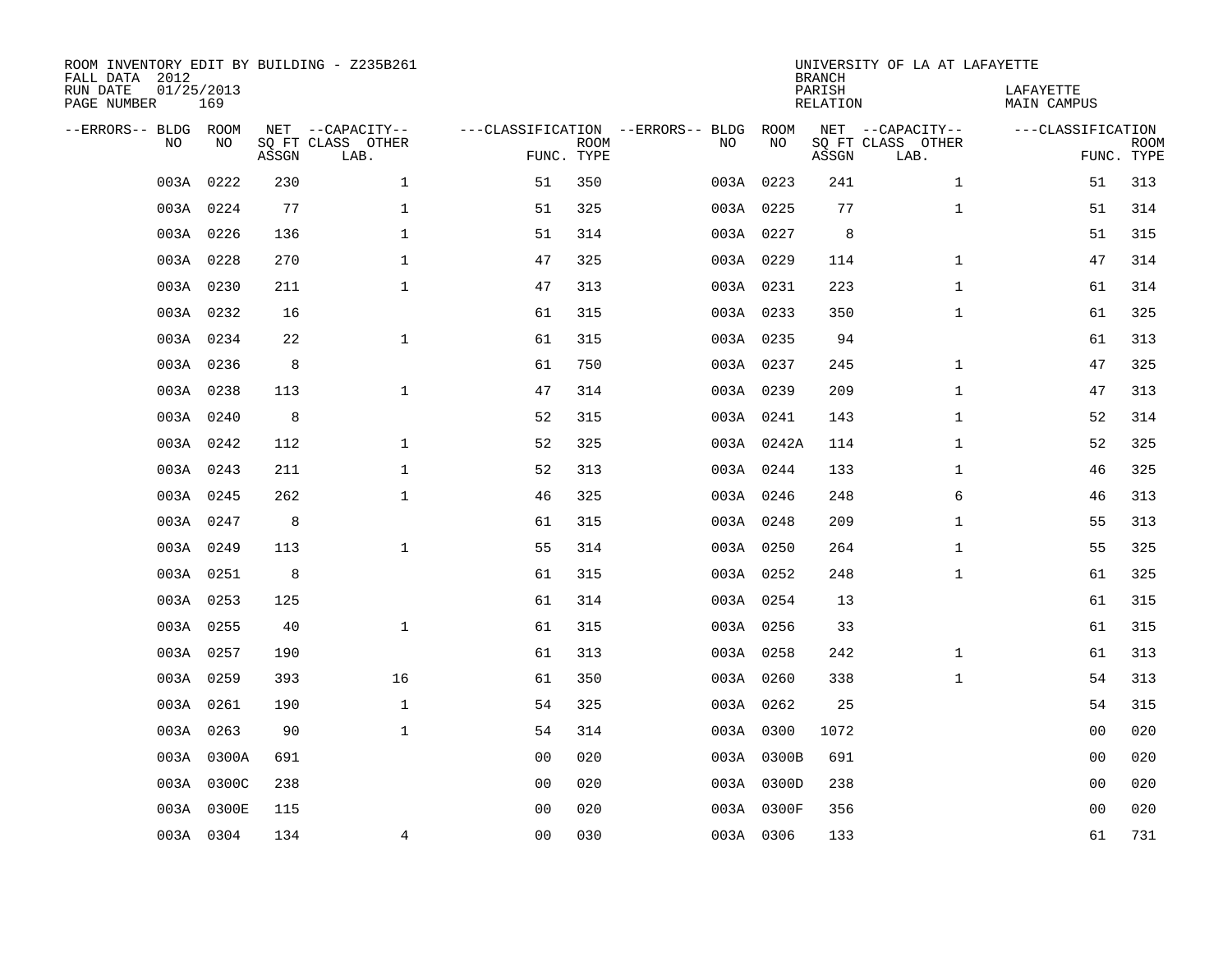| ROOM INVENTORY EDIT BY BUILDING - Z235B261<br>FALL DATA 2012 |                   |       |                           |                |             |                                   |            | <b>BRANCH</b>             | UNIVERSITY OF LA AT LAFAYETTE |                          |                           |
|--------------------------------------------------------------|-------------------|-------|---------------------------|----------------|-------------|-----------------------------------|------------|---------------------------|-------------------------------|--------------------------|---------------------------|
| RUN DATE<br>PAGE NUMBER                                      | 01/25/2013<br>170 |       |                           |                |             |                                   |            | PARISH<br><b>RELATION</b> |                               | LAFAYETTE<br>MAIN CAMPUS |                           |
| --ERRORS-- BLDG ROOM                                         |                   |       | NET --CAPACITY--          |                |             | ---CLASSIFICATION --ERRORS-- BLDG | ROOM       |                           | NET --CAPACITY--              | ---CLASSIFICATION        |                           |
| NO                                                           | NO                | ASSGN | SQ FT CLASS OTHER<br>LAB. | FUNC. TYPE     | <b>ROOM</b> | NO                                | NO         | ASSGN                     | SQ FT CLASS OTHER<br>LAB.     |                          | <b>ROOM</b><br>FUNC. TYPE |
| 003A                                                         | 0307              | 69    | $\overline{4}$            | 45             | 650         |                                   | 003A 0308  | 134                       | 2                             | 0 <sub>0</sub>           | 030                       |
|                                                              | 003A 0309         | 105   |                           | 0 <sub>0</sub> | 020         |                                   | 003A 0310  | 59                        |                               | 73                       | 314                       |
|                                                              | 003A 0311         | 88    |                           | 45             | 655         |                                   | 003A 0312  | 186                       | 9                             | 63                       | 650                       |
|                                                              | 003A 0313         | 161   | $\mathbf 1$               | 61             | 310         |                                   | 003A 0314  | 90                        | $\mathbf{1}$                  | 61                       | 310                       |
|                                                              | 003A 0315         | 293   | 2                         | 61             | 310         |                                   | 003A 0316  | 550                       |                               | 0 <sub>0</sub>           | 030                       |
|                                                              | 003A 0317         | 208   | $\mathbf 1$               | 65             | 325         |                                   | 003A 0318  | 50                        |                               | 65                       | 315                       |
|                                                              | 003A 0319         | 304   | $\mathbf{1}$              | 61             | 310         |                                   | 003A 0320  | 90                        | $\mathbf{1}$                  | 65                       | 314                       |
|                                                              | 003A 0321         | 90    | 8                         | 65             | 350         |                                   | 003A 0322  | 195                       | $\mathbf{1}$                  | 65                       | 314                       |
|                                                              | 003A 0323         | 87    |                           | 65             | 315         |                                   | 003A 0324  | 179                       | $\mathbf{1}$                  | 65                       | 320                       |
|                                                              | 003A 0325         | 8     | $\mathbf 1$               | 65             | 314         |                                   | 003A 0326  | 127                       |                               | 65                       | 314                       |
|                                                              | 003A 0327         | 128   | $\mathbf 1$               | 65             | 314         |                                   | 003A 0328  | 280                       |                               | 65                       | 315                       |
|                                                              | 003A 0329         | 140   | $\mathbf 1$               | 65             | 530         |                                   | 003A 0330  | 16                        |                               | 65                       | 315                       |
|                                                              | 003A 0331         | 270   | 2                         | 61             | 310         |                                   | 003A 0332  | 429                       | 6                             | 61                       | 313                       |
|                                                              | 003A 0332A        | 41    |                           | 45             | 315         |                                   | 003A 0332B | 55                        |                               | 45                       | 731                       |
|                                                              | 003A 0332C        | 177   | $\mathbf 1$               | 61             | 325         |                                   | 003A 0332D | 145                       | $\mathbf{1}$                  | 61                       | 314                       |
|                                                              | 003A 0332E        | 122   | $\mathbf{1}$              | 61             | 314         |                                   | 003A 0332F | 85                        | $\mathbf{1}$                  | 22                       | 314                       |
|                                                              | 003A 0332G        | 125   | $\mathbf{1}$              | 46             | 314         |                                   | 003A 0332H | 322                       | 8                             | 61                       | 310                       |
|                                                              | 003A 0333         | 413   | $\mathbf 1$               | 61             | 310         |                                   | 003A 0333A | 104                       | $\mathbf{1}$                  | 61                       | 310                       |
|                                                              | 003A 0333B        | 104   | 1                         | 61             | 310         |                                   | 003A 0333C | 150                       | $\mathbf{1}$                  | 61                       | 310                       |
|                                                              | 003A 0333D        | 109   | $\mathbf 1$               | 61             | 310         |                                   | 003A 0333E | 190                       | $\mathbf{1}$                  | 61                       | 310                       |
|                                                              | 003A 0333F        | 170   | $\mathbf 1$               | 61             | 310         |                                   | 003A 0334  | 272                       | $\mathbf{1}$                  | 61                       | 310                       |
|                                                              | 003A 0336         | 173   | 5                         | 61             | 310         |                                   | 003A 0337  | 132                       | $\mathbf{1}$                  | 61                       | 310                       |
|                                                              | 003A 0338         | 245   | 3                         | 61             | 310         |                                   | 003A 0339  | 94                        |                               | 45                       | 315                       |
|                                                              | 003A 0340         | 150   | $\mathbf{1}$              | 61             | 310         |                                   | 003A 0341  | 181                       |                               | 0 <sub>0</sub>           | 020                       |
|                                                              | 003A 0342         | 81    |                           | 45             | 315         |                                   | 003A 0343  | 201                       | $\mathbf{1}$                  | 61                       | 310                       |
|                                                              | 003A 0343A        | 8     |                           | 45             | 315         |                                   | 003A 0344  | 185                       | $\mathbf{1}$                  | 61                       | 310                       |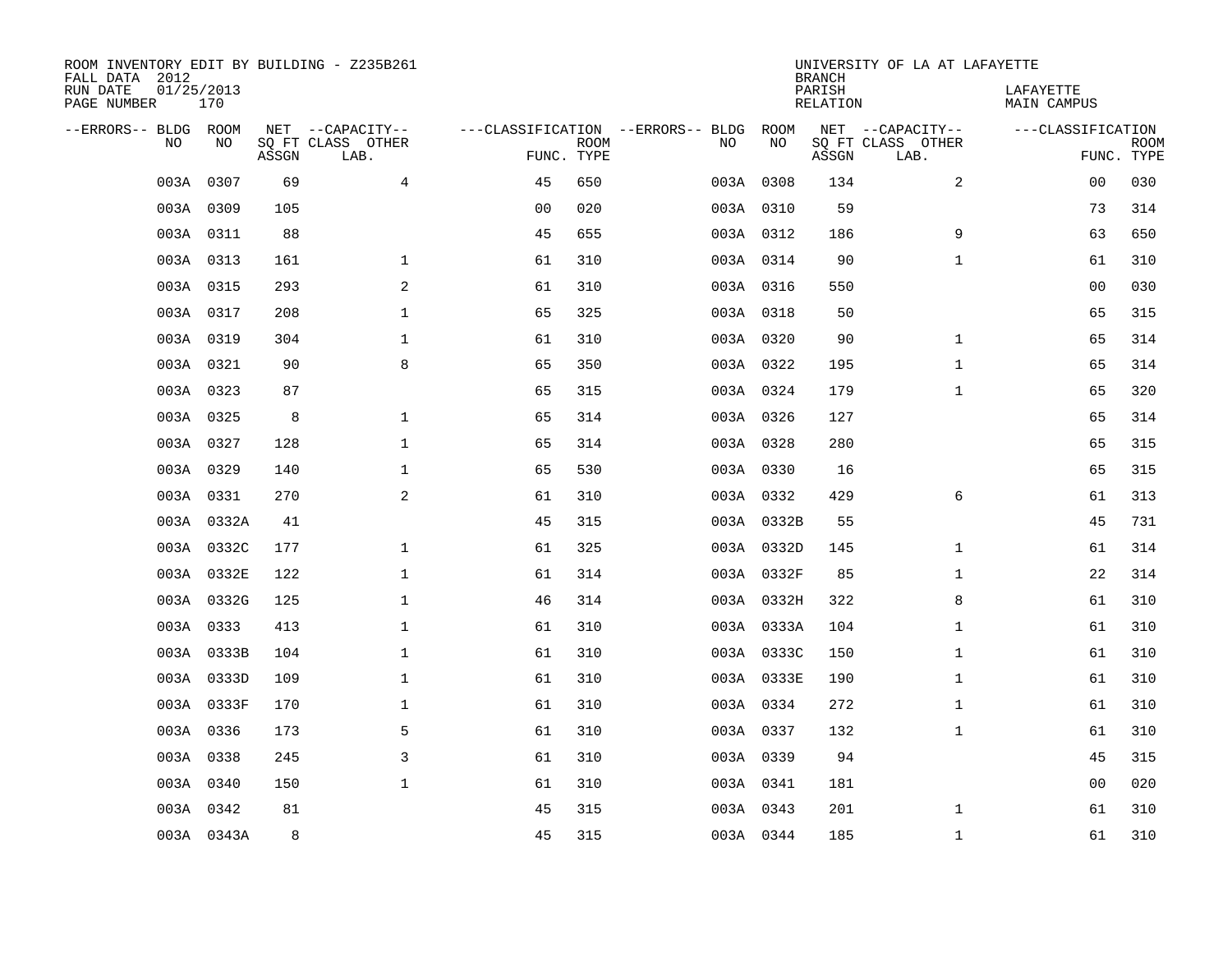| ROOM INVENTORY EDIT BY BUILDING - Z235B261<br>FALL DATA 2012 |                   |       |      |                   |                |                           |                                        |     |                                                                                   | <b>BRANCH</b>      |      |                                                                           | UNIVERSITY OF LA AT LAFAYETTE |                                 |                           |
|--------------------------------------------------------------|-------------------|-------|------|-------------------|----------------|---------------------------|----------------------------------------|-----|-----------------------------------------------------------------------------------|--------------------|------|---------------------------------------------------------------------------|-------------------------------|---------------------------------|---------------------------|
| RUN DATE<br>PAGE NUMBER                                      | 01/25/2013<br>171 |       |      |                   |                |                           |                                        |     |                                                                                   | PARISH<br>RELATION |      |                                                                           |                               | LAFAYETTE<br><b>MAIN CAMPUS</b> |                           |
| --ERRORS-- BLDG ROOM                                         |                   |       |      | NET --CAPACITY--  |                |                           | ---CLASSIFICATION --ERRORS-- BLDG ROOM |     |                                                                                   |                    |      | NET --CAPACITY--                                                          |                               | ---CLASSIFICATION               |                           |
| NO.                                                          | NO.               | ASSGN | LAB. | SQ FT CLASS OTHER |                | <b>ROOM</b><br>FUNC. TYPE |                                        | NO. | NO                                                                                | ASSGN              | LAB. | SQ FT CLASS OTHER                                                         |                               |                                 | <b>ROOM</b><br>FUNC. TYPE |
|                                                              | 003A 0345         | 157   |      | $\mathbf{1}$      | 61             | 310                       |                                        |     | 003A 0346                                                                         | 129                |      | $\mathbf{1}$                                                              |                               | 61                              | 310                       |
|                                                              | 003A 0347         | 354   |      | $\mathbf{1}$      | 43             | 310                       |                                        |     | 003A E0100A                                                                       | 35                 |      |                                                                           |                               | 0 <sub>0</sub>                  | 020                       |
|                                                              | 003A E0100B       | 35    |      |                   | 0 <sub>0</sub> | 020                       |                                        |     | 003A E0200A                                                                       | 35                 |      |                                                                           |                               | 0 <sub>0</sub>                  | 020                       |
|                                                              | 003A E0200B       | 35    |      |                   | 00             | 020                       |                                        |     | 003A E0300A                                                                       | 35                 |      |                                                                           |                               | 0 <sub>0</sub>                  | 020                       |
|                                                              | 003A E0300B       | 35    |      |                   | 0 <sub>0</sub> | 020                       |                                        |     | TOTAL NUMBER CLASSROOMS<br>TOTAL NUMBER LABS 210<br>TOTAL NUMBER SPECIAL LABS 220 |                    |      | TOTAL NET ASSIGN SQ. FT. IN ROOM FILE<br>TOTAL NUMBER COMPUTER CLASSROOMS |                               | 31,096                          |                           |
|                                                              | 003B 0100         | 1790  |      |                   | 0 <sup>0</sup> | 020                       |                                        |     | 003B 0100A                                                                        | 226                |      |                                                                           |                               | 0 <sub>0</sub>                  | 020                       |
|                                                              | 003B 0100B        | 22    |      |                   | 0 <sub>0</sub> | 020                       |                                        |     | 003B 0100C                                                                        | 223                |      |                                                                           |                               | 00                              | 020                       |
|                                                              | 003B 0101         | 693   | 30   |                   | 11             | 110                       |                                        |     | 003B 0101A                                                                        | 22                 |      |                                                                           |                               | 11                              | 115                       |
|                                                              | 003B 0102         | 686   | 37   |                   | 11             | 110                       |                                        |     | 003B 0102A                                                                        | 22                 |      |                                                                           |                               | 11                              | 115                       |
|                                                              | 003B 0103         | 634   | 36   |                   | 11             | 110                       |                                        |     | 003B 0104                                                                         | 534                |      |                                                                           |                               | 0 <sub>0</sub>                  | 020                       |
|                                                              | 003B 0104A        | 148   |      |                   | 11             | 630                       |                                        |     | 003B 0104B                                                                        | 354                |      | 10                                                                        |                               | 11                              | 280                       |
|                                                              | 003B 0105         | 1120  |      | 32                | 11             | 210                       |                                        |     | 003B 0106                                                                         | 1032               |      | 32                                                                        |                               | 11                              | 220                       |
|                                                              | 003B 0107         | 932   |      | $\overline{4}$    | 11             | 225                       |                                        |     | 003B 0108                                                                         | 932                |      | 32                                                                        |                               | 11                              | 280                       |
|                                                              | 003B 0109         | 400   |      |                   | 0 <sub>0</sub> | 030                       |                                        |     | 003B 0109A                                                                        | 29                 |      |                                                                           |                               | 0 <sub>0</sub>                  | 030                       |
|                                                              | 003B 0110         | 1180  | 32   |                   | 11             | 140                       |                                        |     | 003B 0111                                                                         | 1203               | 32   |                                                                           |                               | 11                              | 140                       |
|                                                              | 003B 0111A        | 95    |      |                   | 11             | 710                       |                                        |     | 003B 0112                                                                         | 1066               |      | 32                                                                        |                               | 11                              | 220                       |
| 003B                                                         | 0200              | 1608  |      |                   | 0 <sub>0</sub> | 020                       |                                        |     | 003B 0200A                                                                        | 226                |      |                                                                           |                               | 0 <sub>0</sub>                  | 020                       |
| 003B                                                         | 0200B             | 22    |      | 2                 | 0 <sub>0</sub> | 020                       |                                        |     | 003B 0200C                                                                        | 223                |      |                                                                           |                               | 0 <sub>0</sub>                  | 020                       |
| 003B                                                         | 0201              | 724   | 40   |                   | 11             | 110                       |                                        |     | 003B 0201A                                                                        | 22                 |      |                                                                           |                               | 11                              | 115                       |
| 003B                                                         | 0202              | 687   | 40   |                   | 11             | 110                       |                                        |     | 003B 0202A                                                                        | 23                 |      |                                                                           |                               | 11                              | 115                       |
| 003B                                                         | 0203              | 663   | 34   |                   | 11             | 110                       |                                        |     | 003B 0204                                                                         | 744                | 40   |                                                                           |                               | 11                              | 110                       |
| 003B                                                         | 0205              | 835   | 40   |                   | 11             | 110                       |                                        |     | 003B 0205A                                                                        | 18                 |      |                                                                           |                               | 11                              | 115                       |
|                                                              | 003B 0206         | 786   | 40   |                   | 11             | 110                       |                                        |     | 003B 0207                                                                         | 906                | 32   |                                                                           |                               | 11                              | 140                       |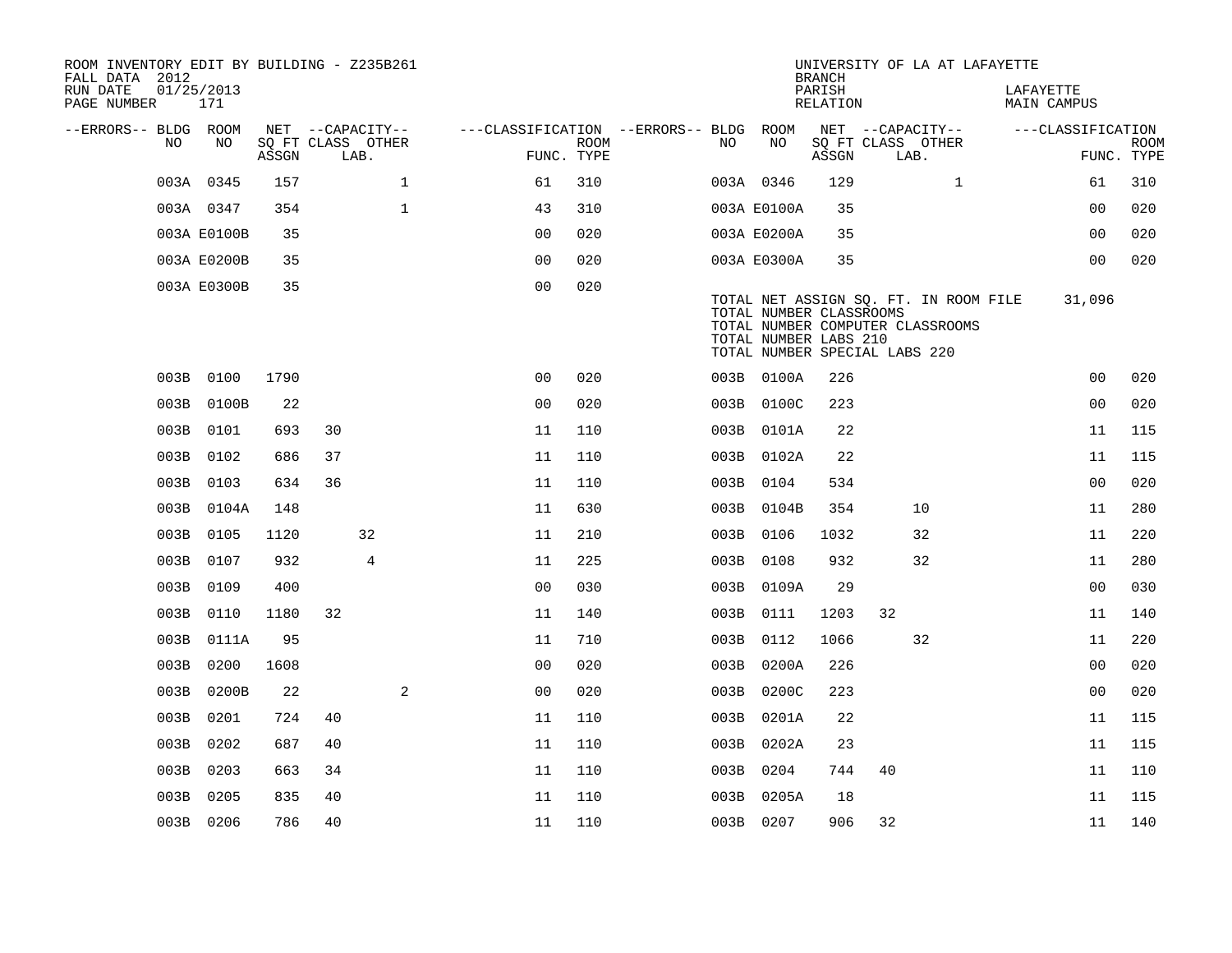| ROOM INVENTORY EDIT BY BUILDING - Z235B261<br>FALL DATA 2012 |                   |       |                           |                |             |                                        |            | <b>BRANCH</b>      | UNIVERSITY OF LA AT LAFAYETTE |                          |                           |
|--------------------------------------------------------------|-------------------|-------|---------------------------|----------------|-------------|----------------------------------------|------------|--------------------|-------------------------------|--------------------------|---------------------------|
| RUN DATE<br>PAGE NUMBER                                      | 01/25/2013<br>172 |       |                           |                |             |                                        |            | PARISH<br>RELATION |                               | LAFAYETTE<br>MAIN CAMPUS |                           |
| --ERRORS-- BLDG ROOM                                         |                   |       | NET --CAPACITY--          |                |             | ---CLASSIFICATION --ERRORS-- BLDG ROOM |            |                    | NET --CAPACITY--              | ---CLASSIFICATION        |                           |
| <b>NO</b>                                                    | NO.               | ASSGN | SQ FT CLASS OTHER<br>LAB. | FUNC. TYPE     | <b>ROOM</b> | NO.                                    | NO         | ASSGN              | SQ FT CLASS OTHER<br>LAB.     |                          | <b>ROOM</b><br>FUNC. TYPE |
| 003B                                                         | 0208              | 738   | 40                        | 11             | 110         | 003B                                   | 0209       | 124                | 2                             | 0 <sub>0</sub>           | 030                       |
| 003B                                                         | 0210              | 377   |                           | 0 <sub>0</sub> | 030         | 003B                                   | 0211       | 19                 |                               | 00                       | 010                       |
| 003B                                                         | 0212              | 83    | $\overline{4}$            | 0 <sub>0</sub> | 030         |                                        | 003B 0212A | 112                | 4                             | 00                       | 030                       |
| 003B                                                         | 0214              | 775   | 42                        | 11             | 110         |                                        | 003B 0215  | 727                | 42                            | 11                       | 110                       |
| 003B                                                         | 0216              | 1069  | 50                        | 11             | 110         |                                        | 003B 0217  | 1069               | 50                            | 11                       | 110                       |
| 003B                                                         | 0217A             | 95    |                           | 11             | 710         |                                        | 003B 0300  | 1039               |                               | 00                       | 020                       |
| 003B                                                         | 0300A             | 130   |                           | 0 <sub>0</sub> | 020         | 003B                                   | 0300B      | 22                 |                               | 00                       | 020                       |
| 003B                                                         | 0300C             | 163   |                           | 0 <sub>0</sub> | 020         |                                        | 003B 0300D | 89                 |                               | 0 <sub>0</sub>           | 020                       |
| 003B                                                         | 0301              | 274   | 2                         | 11             | 310         | 003B                                   | 0302       | 238                | 2                             | 11                       | 310                       |
| 003B                                                         | 0302A             | 56    | $\mathbf{1}$              | 11             | 315         |                                        | 003B 0303  | 16                 |                               | 0 <sub>0</sub>           | 020                       |
| 003B                                                         | 0303A             | 108   | $\mathbf{1}$              | 0 <sub>0</sub> | 030         | 003B                                   | 0304       | 328                | 2                             | 00                       | 030                       |
| 003B                                                         | 0305              | 53    |                           | 0 <sub>0</sub> | 020         |                                        | 003B 0305A | 84                 | 2                             | 00                       | 030                       |
| 003B                                                         | 0306              | 54    | $\mathbf{1}$              | 11             | 315         |                                        | 003B 0306A | 15                 |                               | 11                       | 315                       |
| 003B                                                         | 0306B             | 15    |                           | 11             | 315         |                                        | 003B 0306C | 15                 |                               | 11                       | 315                       |
| 003B                                                         | 0306D             | 15    |                           | 11             | 315         | 003B                                   | 0306E      | 15                 |                               | 11                       | 315                       |
| 003B                                                         | 0307              | 14    | $\mathbf 1$               | 82             | 082         |                                        | 003B 0307A | 150                | 6                             | 82                       | 082                       |
| 003B                                                         | 0307B             | 170   | $\mathbf{1}$              | 82             | 082         | 003B                                   | 0307C      | 150                | 6                             | 82                       | 082                       |
| 003B                                                         | 0307D             | 402   | $\mathbf{1}$              | 82             | 082         |                                        | 003B 0307E | 137                |                               | 11                       | 315                       |
| 003B                                                         | 0307F             | 215   | $\mathbf 1$               | 11             | 310         |                                        | 003B 0308  | 54                 | $\mathbf{1}$                  | 11                       | 315                       |
| 003B                                                         | 0308A             | 15    |                           | 11             | 315         |                                        | 003B 0308B | 15                 |                               | 11                       | 315                       |
| 003B                                                         | 0308C             | 15    |                           | 11             | 315         |                                        | 003B 0309  | 53                 | $\mathbf{1}$                  | 82                       | 082                       |
| 003B                                                         | 0309A             | 154   | 6                         | 82             | 082         | 003B                                   | 0309B      | 136                |                               | 11                       | 730                       |
| 003B                                                         | 0309C             | 125   | $\mathbf 1$               | 11             | 310         |                                        | 003B 0309D | 123                | $\mathbf{1}$                  | 11                       | 310                       |
| 003B                                                         | 0310              | 54    |                           | 11             | 315         |                                        | 003B 0310A | 15                 |                               | 11                       | 315                       |
| 003B                                                         | 0310B             | 15    |                           | 11             | 315         |                                        | 003B 0310C | 15                 |                               | 11                       | 315                       |
|                                                              | 003B 0311         | 188   | $\mathbf{1}$              | 11             | 310         |                                        | 003B 0311A | 362                | $\mathbf{1}$                  | 11                       | 310                       |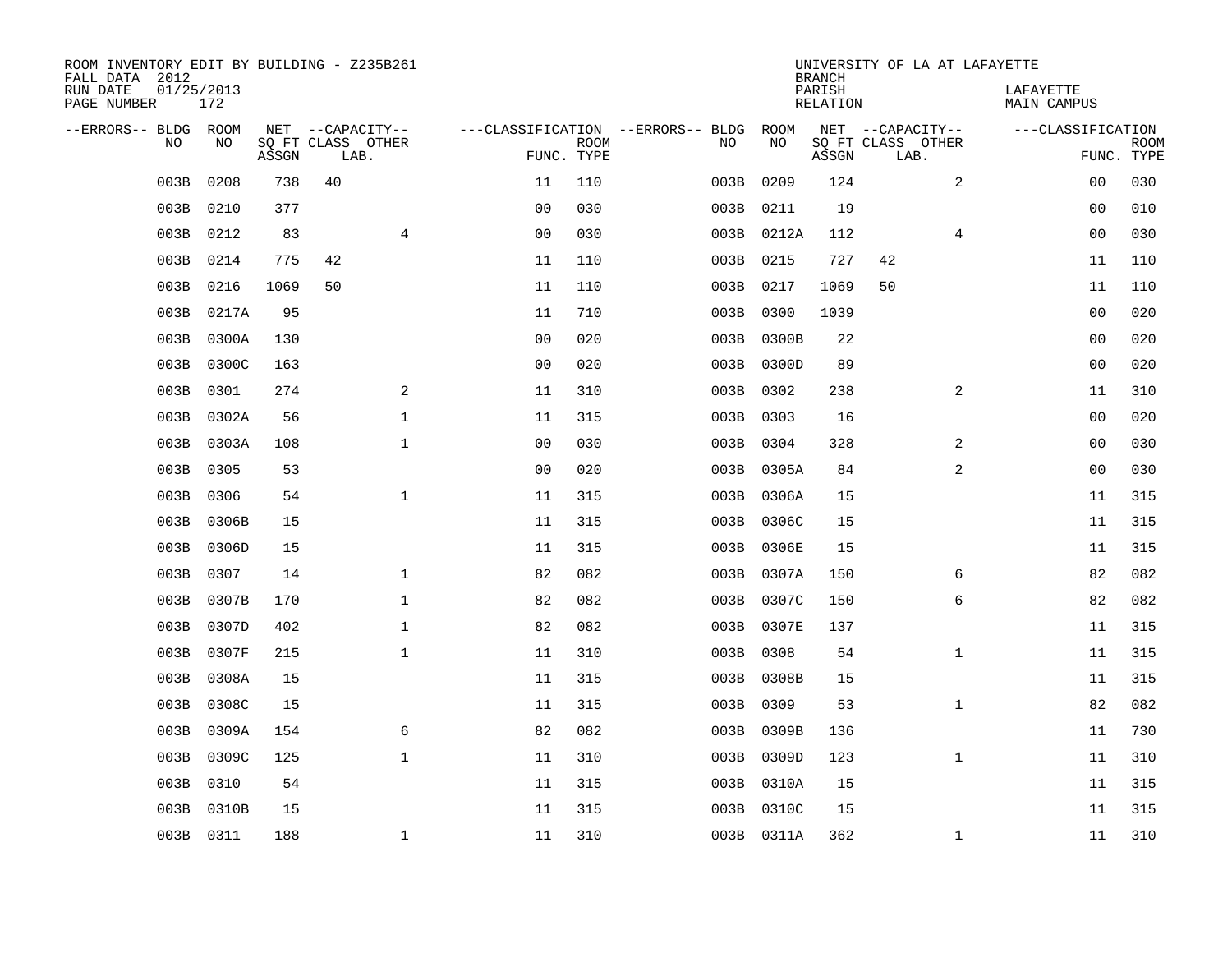| FALL DATA 2012<br>RUN DATE<br>PAGE NUMBER 173 |    | 01/25/2013 |       | ROOM INVENTORY EDIT BY BUILDING - Z235B261 |                                                                                                                |      |           |                 | <b>BRANCH</b><br>PARISH<br>RELATION                                          | UNIVERSITY OF LA AT LAFAYETTE                                                                                                                | LAFAYETTE<br>MAIN CAMPUS                  |                           |
|-----------------------------------------------|----|------------|-------|--------------------------------------------|----------------------------------------------------------------------------------------------------------------|------|-----------|-----------------|------------------------------------------------------------------------------|----------------------------------------------------------------------------------------------------------------------------------------------|-------------------------------------------|---------------------------|
| --ERRORS-- BLDG ROOM                          | NO | NO         | ASSGN | SQ FT CLASS OTHER<br>LAB.                  | NET --CAPACITY--    ---CLASSIFICATION --ERRORS-- BLDG ROOM NET --CAPACITY--    ---CLASSIFICATION<br>FUNC. TYPE | ROOM | NO        | NO              | ASSGN                                                                        | SQ FT CLASS OTHER<br>LAB.                                                                                                                    |                                           | <b>ROOM</b><br>FUNC. TYPE |
|                                               |    | 003B 0312  | 226   | 6                                          | 11                                                                                                             | 730  |           | 003B 0313       |                                                                              | 318 2                                                                                                                                        |                                           | 22 320                    |
|                                               |    | 003B 0313A | 332   | 2                                          | 22                                                                                                             | 320  |           |                 | TOTAL NUMBER LABS 210                                                        | TOTAL NET ASSIGN SQ. FT. IN ROOM FILE 24,150<br>TOTAL NUMBER CLASSROOMS<br>TOTAL NUMBER COMPUTER CLASSROOMS<br>TOTAL NUMBER SPECIAL LABS 220 | 14<br>$\overline{3}$<br>$\mathbf{1}$<br>2 |                           |
|                                               |    | 003C 0001  | 36    |                                            | 11                                                                                                             | 590  |           |                 | TOTAL NUMBER CLASSROOMS<br>TOTAL NUMBER LABS 210                             | TOTAL NET ASSIGN SQ. FT. IN ROOM FILE<br>TOTAL NUMBER COMPUTER CLASSROOMS<br>TOTAL NUMBER SPECIAL LABS 220                                   | 36                                        |                           |
|                                               |    | 003D 0001  | 749   |                                            | 0 <sub>0</sub>                                                                                                 | 030  |           | 003D 0001A      | $\overline{\phantom{a}}$<br>TOTAL NUMBER CLASSROOMS<br>TOTAL NUMBER LABS 210 | TOTAL NET ASSIGN SQ. FT. IN ROOM FILE<br>TOTAL NUMBER COMPUTER CLASSROOMS<br>TOTAL NUMBER SPECIAL LABS 220                                   | $\overline{1}$                            | 11 590                    |
|                                               |    | 0031 0100  | 8764  |                                            | 0 <sub>0</sub>                                                                                                 | 020  |           | 0031 0100A      | 890                                                                          |                                                                                                                                              | 0 <sub>0</sub>                            | 020                       |
|                                               |    | 0031 0100B | 736   |                                            | 0 <sub>0</sub>                                                                                                 | 020  |           | 0031 0100C 1771 |                                                                              |                                                                                                                                              | 0 <sub>0</sub>                            | 020                       |
|                                               |    | 0031 0100D | 32    |                                            | 0 <sub>0</sub>                                                                                                 | 020  |           | 0031 0100E      | 24                                                                           |                                                                                                                                              | 0 <sub>0</sub>                            | 020                       |
|                                               |    | 0031 0100F | 32    |                                            | 0 <sub>0</sub>                                                                                                 | 020  |           | 0031 0100G      | 24                                                                           |                                                                                                                                              | 0 <sub>0</sub>                            | 020                       |
|                                               |    | 0031 0100H | 54    |                                            | 0 <sub>0</sub>                                                                                                 | 020  |           | 0031 0100I      | 476                                                                          |                                                                                                                                              | 0 <sub>0</sub>                            | 020                       |
|                                               |    | 0031 0100J | 465   |                                            | 00                                                                                                             | 020  |           | 0031 0100K      | 137                                                                          |                                                                                                                                              | 0 <sub>0</sub>                            | 020                       |
|                                               |    | 0031 0101  | 1679  |                                            | 0 <sub>0</sub>                                                                                                 | 010  |           | 0031 0101A      | 2545                                                                         |                                                                                                                                              | 91                                        | 635                       |
|                                               |    | 0031 0102A | 115   |                                            | 74                                                                                                             | 635  | 0031 0103 |                 | 322                                                                          | $\overline{2}$                                                                                                                               | 11                                        | 310                       |
|                                               |    | 0031 0103A | 96    |                                            | 0 <sub>0</sub>                                                                                                 | 030  | 0031 0104 |                 | 71                                                                           |                                                                                                                                              | 45                                        | 315                       |
|                                               |    | 0031 0105  | 403   |                                            | 45                                                                                                             | 665  |           | 0031 0105A      | 131                                                                          |                                                                                                                                              | 45                                        | 635                       |
|                                               |    | 0031 0106  | 2980  |                                            | 0 <sub>0</sub>                                                                                                 | 030  |           | 0031 0106A      | 139                                                                          |                                                                                                                                              | 45                                        | 635                       |
|                                               |    | 0031 0107  | 9413  |                                            | 74                                                                                                             | 660  |           | 0031 0107A 1018 |                                                                              | $\overline{4}$                                                                                                                               | 74                                        | 650                       |
|                                               |    | 0031 0107B | 185   | 3                                          | 61                                                                                                             | 310  |           | 0031 0107C      | 169                                                                          | 2                                                                                                                                            | 61                                        | 310                       |
|                                               |    | 0031 0107D | 145   | $\mathbf{1}$                               | 61                                                                                                             | 310  |           | 0031 0107E      | 242                                                                          | 3                                                                                                                                            | 61                                        | 310                       |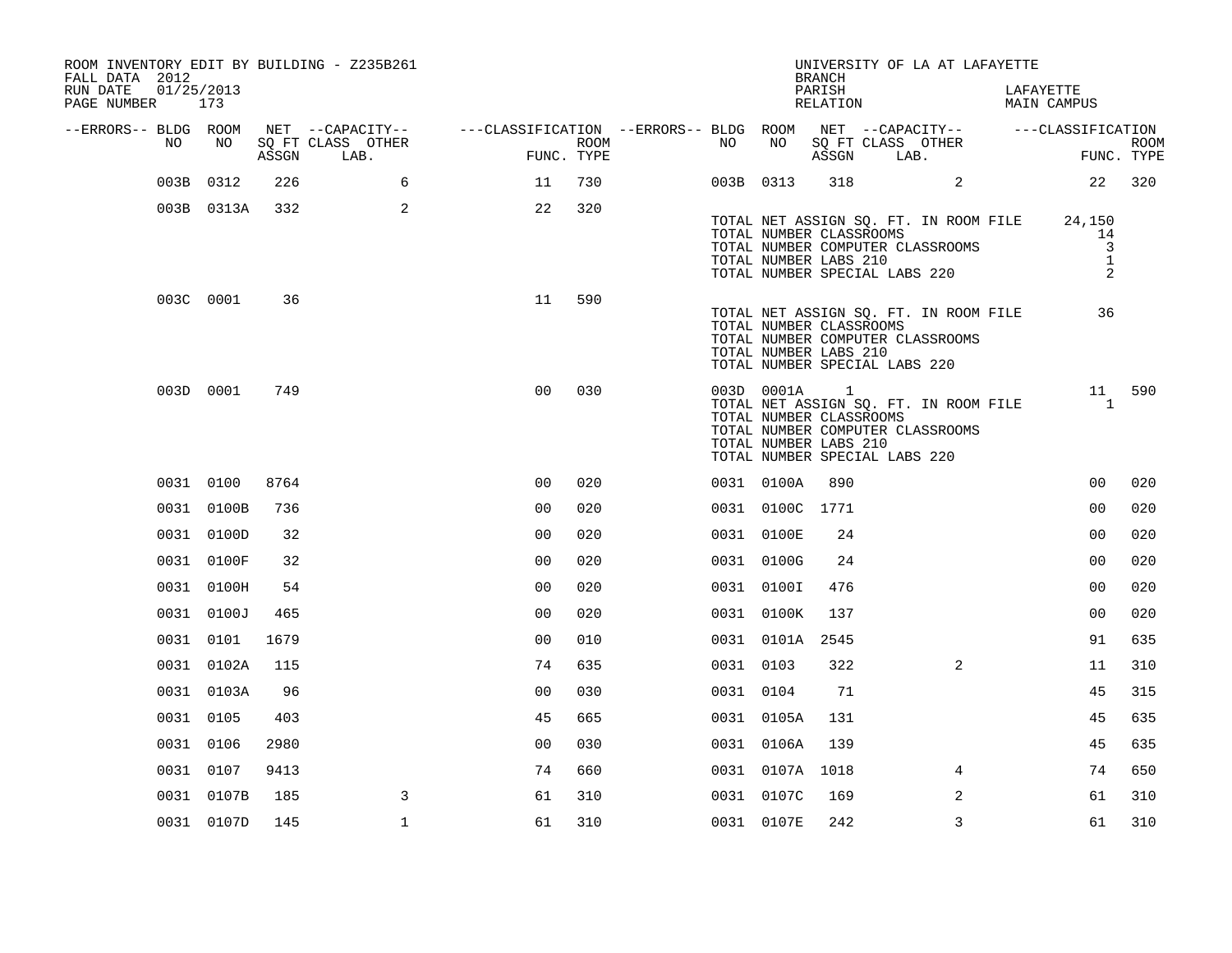| ROOM INVENTORY EDIT BY BUILDING - Z235B261<br>FALL DATA 2012 |                   |       |                                       |                                   |             |           |                 | <b>BRANCH</b>      | UNIVERSITY OF LA AT LAFAYETTE         |                          |             |
|--------------------------------------------------------------|-------------------|-------|---------------------------------------|-----------------------------------|-------------|-----------|-----------------|--------------------|---------------------------------------|--------------------------|-------------|
| RUN DATE<br>PAGE NUMBER                                      | 01/25/2013<br>174 |       |                                       |                                   |             |           |                 | PARISH<br>RELATION |                                       | LAFAYETTE<br>MAIN CAMPUS |             |
| --ERRORS-- BLDG ROOM<br>N <sub>O</sub>                       | NO.               |       | NET --CAPACITY--<br>SQ FT CLASS OTHER | ---CLASSIFICATION --ERRORS-- BLDG | <b>ROOM</b> | NO        | ROOM<br>NO      |                    | NET --CAPACITY--<br>SQ FT CLASS OTHER | ---CLASSIFICATION        | <b>ROOM</b> |
|                                                              |                   | ASSGN | LAB.                                  | FUNC. TYPE                        |             |           |                 | ASSGN              | LAB.                                  | FUNC. TYPE               |             |
| 0031                                                         | 0107F             | 145   | $\mathbf{1}$                          | 61                                | 310         | 0031      | 0107H           | 310                |                                       | 45                       | 665         |
| 0031                                                         | 0107I             | 965   | 3                                     | 91                                | 665         |           | 0031 0107J      | 196                | 3                                     | 45                       | 650         |
| 0031                                                         | 0108              | 139   |                                       | 0 <sub>0</sub>                    | 020         |           | 0031 0108A 1390 |                    |                                       | 74                       | 635         |
|                                                              | 0031 0109A        | 86    | 2                                     | 61                                | 310         |           | 0031 0110A 1159 |                    |                                       | 55                       | 635         |
| 0031                                                         | 0111              | 1488  |                                       | 52                                | 620         |           | 0031 0111A      | 867                |                                       | 55                       | 635         |
|                                                              | 0031 0112         | 239   |                                       | 91                                | 665         |           | 0031 0112A 1026 |                    |                                       | 55                       | 635         |
|                                                              | 0031 0113A        | 287   |                                       | 55                                | 615         |           | 0031 0114       | 22                 |                                       | 65                       | 615         |
|                                                              | 0031 0114A        | 128   |                                       | 55                                | 615         |           | 0031 0115A      | 530                |                                       | 55                       | 635         |
|                                                              | 0031 0116         | 512   | 11                                    | 0 <sub>0</sub>                    | 030         |           | 0031 0117       | 23                 |                                       | 0 <sub>0</sub>           | 030         |
|                                                              | 0031 0118         | 535   | 6                                     | 0 <sub>0</sub>                    | 030         |           | 0031 0119       | 30                 |                                       | 65                       | 590         |
|                                                              | 0031 0120         | 251   |                                       | 42                                | 625         |           | 0031 0120A      | 101                |                                       | 0 <sub>0</sub>           | 030         |
|                                                              | 0031 0122         | 584   | 2                                     | 61                                | 310         |           | 0031 0123       | 225                | 3                                     | 61                       | 310         |
|                                                              | 0031 0124         | 444   | $\overline{4}$                        | 61                                | 310         |           | 0031 0126       | 81                 |                                       | 45                       | 315         |
|                                                              | 0031 0127         | 157   | 3                                     | 91                                | 660         |           | 0031 0130       | 417                | 41                                    | 47                       | 410         |
|                                                              | 0031 0131         | 236   | 4                                     | 0 <sub>0</sub>                    | 020         |           | 0031 0132       | 1001               | 150                                   | 45                       | 350         |
|                                                              | 0031 0133         | 67    |                                       | 0 <sub>0</sub>                    | 030         |           | 0031 0134       | 506                | 7                                     | 00                       | 030         |
|                                                              | 0031 0135         | 267   | 11                                    | 0 <sub>0</sub>                    | 030         |           | 0031 0136       | 401                |                                       | 00                       | 030         |
|                                                              | 0031 0137         | 19    |                                       | 0 <sub>0</sub>                    | 010         |           | 0031 0140       | 107                | 3                                     | 00                       | 030         |
| 0031                                                         | 0141              | 80    |                                       | 0 <sub>0</sub>                    | 020         |           | 0031 0142       | 35                 |                                       | 00                       | 030         |
|                                                              | 0031 0143         | 119   | 3                                     | 0 <sub>0</sub>                    | 030         |           | 0031 0144       | 283                |                                       | 00                       | 030         |
| 0031                                                         | 0145              | 35    |                                       | 0 <sub>0</sub>                    | 020         |           | 0031 0147       | 535                | 106                                   | 91                       | 615         |
| 0031                                                         | 0148              | 1930  | 375                                   | 11                                | 610         |           | 0031 0149       | 59                 |                                       | 45                       | 615         |
| 0031                                                         | 0150              | 107   |                                       | 45                                | 615         |           | 0031 0151       | 86                 |                                       | 00                       | 030         |
|                                                              | 0031 0152         | 30    |                                       | 0 <sub>0</sub>                    | 020         |           | 0031 0153       | 179                |                                       | 45                       | 615         |
|                                                              | 0031 0155         | 107   | $\mathbf{1}$                          | 45                                | 615         | 0031 0157 |                 | 80                 |                                       | 00                       | 020         |
|                                                              | 0031 0158         | 908   | 12                                    | 45                                | 650         |           | 0031 0159       | 471                |                                       | 0 <sub>0</sub>           | 020         |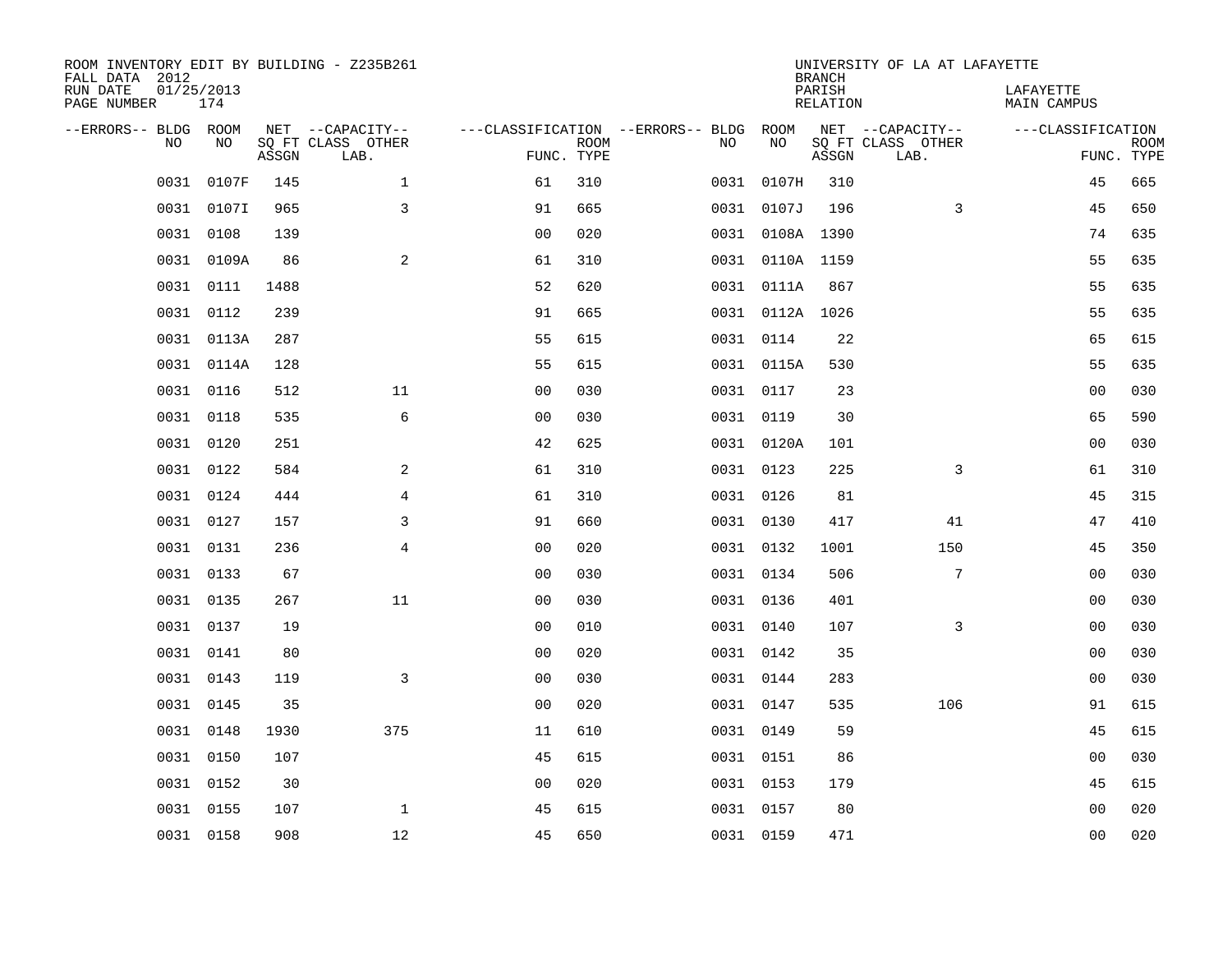| ROOM INVENTORY EDIT BY BUILDING - Z235B261<br>FALL DATA 2012 |                   |       |                           |                |             |                                   |            | <b>BRANCH</b>             | UNIVERSITY OF LA AT LAFAYETTE |                                 |                           |
|--------------------------------------------------------------|-------------------|-------|---------------------------|----------------|-------------|-----------------------------------|------------|---------------------------|-------------------------------|---------------------------------|---------------------------|
| RUN DATE<br>PAGE NUMBER                                      | 01/25/2013<br>175 |       |                           |                |             |                                   |            | PARISH<br><b>RELATION</b> |                               | LAFAYETTE<br><b>MAIN CAMPUS</b> |                           |
| --ERRORS-- BLDG ROOM                                         |                   |       | NET --CAPACITY--          |                |             | ---CLASSIFICATION --ERRORS-- BLDG | ROOM       |                           | NET --CAPACITY--              | ---CLASSIFICATION               |                           |
| NO                                                           | NO                | ASSGN | SQ FT CLASS OTHER<br>LAB. | FUNC. TYPE     | <b>ROOM</b> | NO                                | NO         | ASSGN                     | SQ FT CLASS OTHER<br>LAB.     |                                 | <b>ROOM</b><br>FUNC. TYPE |
| 0031                                                         | 0160              | 2688  |                           | 00             | 020         |                                   | 0031 0161  | 72                        |                               | 45                              | 615                       |
| 0031                                                         | 0163              | 4223  | 430                       | 52             | 610         |                                   | 0031 0164  | 1442                      |                               | 52                              | 615                       |
| 0031                                                         | 0165              | 30    | $\mathbf{1}$              | 0 <sub>0</sub> | 030         |                                   | 0031 0166  | 32                        |                               | 45                              | 615                       |
|                                                              | 0031 0167         | 32    |                           | 45             | 615         |                                   | 0031 0168  | 168                       | $\mathbf{1}$                  | 45                              | 615                       |
| 0031                                                         | 0169              | 98    |                           | 0 <sub>0</sub> | 020         |                                   | 0031 0169A | 24                        |                               | 0 <sub>0</sub>                  | 020                       |
|                                                              | 0031 0174         | 153   | $\mathbf{1}$              | 0 <sub>0</sub> | 030         |                                   | 0031 0175  | 16                        |                               | 0 <sub>0</sub>                  | 020                       |
|                                                              | 0031 0176         | 229   | $\overline{3}$            | 0 <sub>0</sub> | 030         |                                   | 0031 0177  | 394                       | 3                             | 0 <sub>0</sub>                  | 030                       |
|                                                              | 0031 0178         | 181   |                           | 45             | 730         |                                   | 0031 0179  | 60                        |                               | 0 <sub>0</sub>                  | 030                       |
| 0031                                                         | 0180              | 30    |                           | 0 <sub>0</sub> | 030         |                                   | 0031 0181  | 16                        |                               | 0 <sub>0</sub>                  | 010                       |
|                                                              | 0031 0182         | 249   |                           | 45             | 635         |                                   | 0031 0183  | 360                       | $7\phantom{.0}$               | 61                              | 310                       |
|                                                              | 0031 0185         | 6432  | 256                       | 91             | 630         |                                   | 0031 0185A | 1223                      |                               | 55                              | 635                       |
|                                                              | 0031 0186         | 7327  | 10                        | 45             | 650         |                                   | 0031 0187  | 192                       | $\mathbf{1}$                  | 61                              | 310                       |
| 0031                                                         | 0188              | 192   | $\mathbf 1$               | 61             | 310         |                                   | 0031 0189  | 237                       | $\mathbf{1}$                  | 61                              | 310                       |
| 0031                                                         | 0190              | 183   | $\mathbf{2}$              | 61             | 310         |                                   | 0031 0191  | 1017                      |                               | 45                              | 635                       |
| 0031                                                         | 0193              | 121   |                           | 45             | 635         |                                   | 0031 0194  | 178                       |                               | 45                              | 635                       |
| 0031                                                         | 0195              | 110   |                           | 45             | 635         |                                   | 0031 0196  | 136                       |                               | 45                              | 635                       |
| 0031                                                         | 0198              | 156   |                           | 45             | 635         |                                   | 0031 0199  | 265                       |                               | 45                              | 635                       |
| 0031                                                         | 0200              | 2282  |                           | 0 <sub>0</sub> | 020         |                                   | 0031 0200A | 376                       |                               | 00                              | 020                       |
| 0031                                                         | 0200B             | 47    |                           | 0 <sub>0</sub> | 020         |                                   | 0031 0200C | 312                       |                               | 00                              | 020                       |
| 0031                                                         | 0200D             | 24    | 2                         | 0 <sub>0</sub> | 020         |                                   | 0031 0200E | 54                        | $\overline{2}$                | 0 <sub>0</sub>                  | 020                       |
| 0031                                                         | 0200F             | 465   |                           | 0 <sub>0</sub> | 020         |                                   | 0031 0200G | 137                       |                               | 00                              | 020                       |
| 0031                                                         | 0200H             | 465   |                           | 0 <sub>0</sub> | 020         |                                   | 0031 0201  | 860                       |                               | 45                              | 730                       |
| 0031                                                         | 0202              | 226   | $\mathbf{1}$              | 11             | 310         |                                   | 0031 0202A | 224                       | $\mathbf{1}$                  | 61                              | 310                       |
| 0031                                                         | 0203              | 225   | 12                        | 45             | 650         |                                   | 0031 0204  | 230                       |                               | 45                              | 730                       |
| 0031                                                         | 0205              | 169   |                           | 0 <sub>0</sub> | 030         |                                   | 0031 0206A | 116                       | 2                             | 61                              | 310                       |
|                                                              | 0031 0206B        | 163   | $\overline{a}$            | 61             | 310         |                                   | 0031 0206C | 148                       | 2                             | 61                              | 310                       |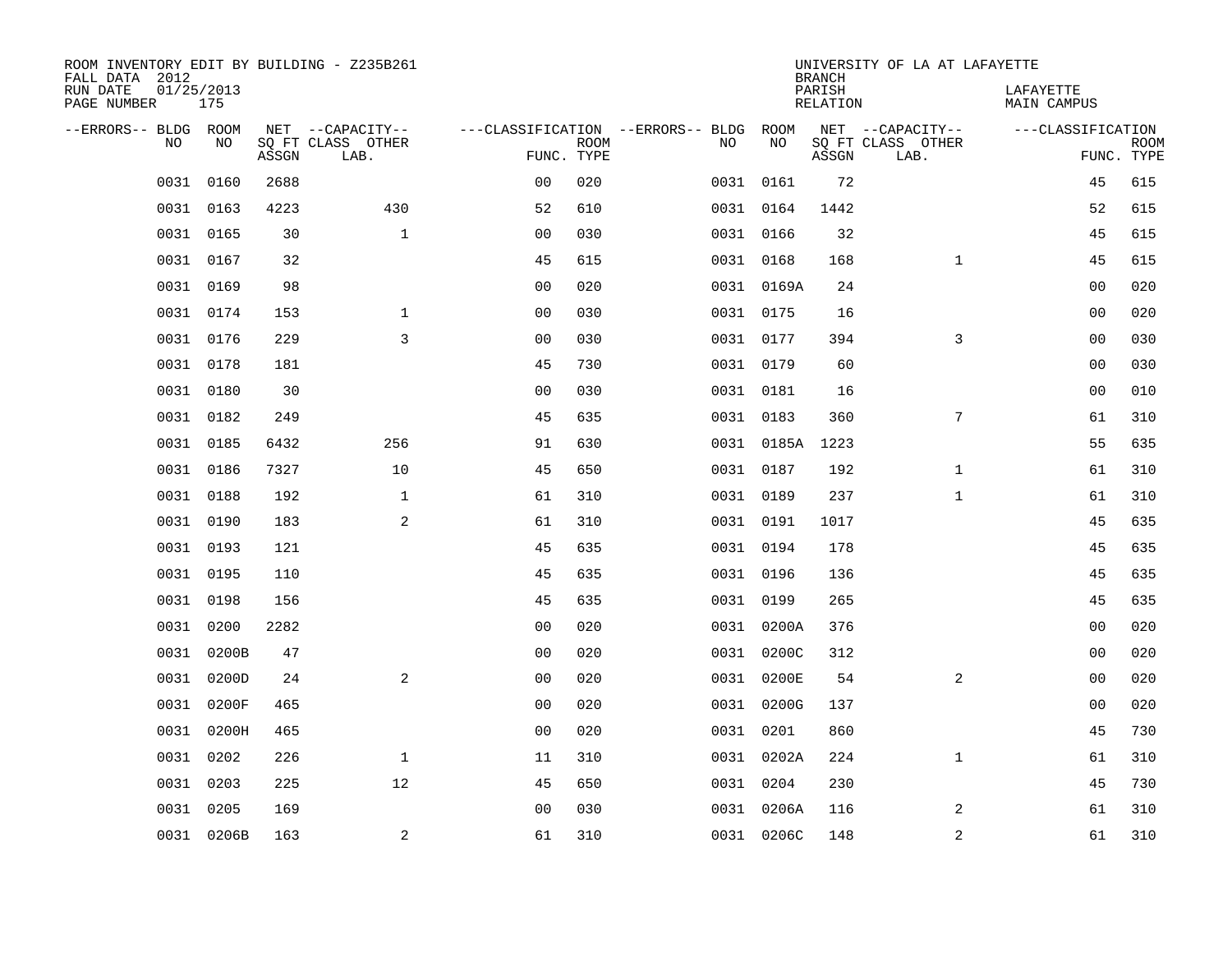| ROOM INVENTORY EDIT BY BUILDING - Z235B261<br>FALL DATA 2012<br>RUN DATE | 01/25/2013  |       |                           |                |                           |                                        |            | <b>BRANCH</b><br>PARISH | UNIVERSITY OF LA AT LAFAYETTE | LAFAYETTE         |                           |
|--------------------------------------------------------------------------|-------------|-------|---------------------------|----------------|---------------------------|----------------------------------------|------------|-------------------------|-------------------------------|-------------------|---------------------------|
| PAGE NUMBER                                                              | 176         |       |                           |                |                           |                                        |            | <b>RELATION</b>         |                               | MAIN CAMPUS       |                           |
| --ERRORS-- BLDG ROOM                                                     |             |       | NET --CAPACITY--          |                |                           | ---CLASSIFICATION --ERRORS-- BLDG ROOM |            |                         | NET --CAPACITY--              | ---CLASSIFICATION |                           |
| NO                                                                       | NO          | ASSGN | SQ FT CLASS OTHER<br>LAB. |                | <b>ROOM</b><br>FUNC. TYPE | NO                                     | NO         | ASSGN                   | SQ FT CLASS OTHER<br>LAB.     |                   | <b>ROOM</b><br>FUNC. TYPE |
| 0031                                                                     | 0206D       | 153   | $\mathbf{1}$              | 61             | 310                       |                                        | 0031 0206E | 144                     | $\mathbf{1}$                  | 61                | 310                       |
| 0031                                                                     | 0207        | 1153  | 12                        | 53             | 310                       |                                        | 0031 0207A | 46                      | $\mathbf{1}$                  | 61                | 310                       |
| 0031                                                                     | 0209        | 124   |                           | 61             | 675                       |                                        | 0031 0210  | 153                     |                               | 45                | 730                       |
|                                                                          | 0031 0211   | 102   |                           | 0 <sub>0</sub> | 030                       |                                        | 0031 0214  | 37                      |                               | 0 <sub>0</sub>    | 030                       |
| 0031                                                                     | 0216        | 24    | 3                         | 45             | 675                       |                                        | 0031 0217  | 823                     | 36                            | 52                | 670                       |
|                                                                          | 0031 0218   | 4073  | 56                        | 45             | 650                       |                                        | 0031 0220  | 1014                    | 85                            | 65                | 630                       |
|                                                                          | 0031 0221   | 2522  |                           | 65             | 630                       |                                        | 0031 0222  | 91                      | 5                             | 65                | 910                       |
|                                                                          | 0031 0223   | 124   |                           | 45             | 635                       |                                        | 0031 0224  | 161                     |                               | 45                | 635                       |
| 0031                                                                     | 0225        | 688   |                           | 65             | 630                       |                                        | 0031 0228  | 1262                    |                               | 45                | 635                       |
|                                                                          | 0031 0228A  | 372   | 20                        | 65             | 630                       |                                        | 0031 0231  | 48                      |                               | 0 <sub>0</sub>    | 030                       |
| 0031                                                                     | 0232        | 1322  |                           | 65             | 630                       |                                        | 0031 0233  | 608                     |                               | 61                | 670                       |
|                                                                          | 0031 0233A  | 233   |                           | 45             | 675                       |                                        | 0031 0234  | 163                     |                               | 45                | 730                       |
| 0031                                                                     | 0235        | 377   | 18                        | 45             | 350                       |                                        | 0031 0236  | 379                     | 25                            | 45                | 350                       |
|                                                                          | 0031 0237   | 476   | 33                        | 45             | 350                       |                                        | 0031 0240  | 186                     | $\mathbf{1}$                  | 61                | 310                       |
| 0031                                                                     | 0241        | 221   | 1                         | 61             | 310                       |                                        | 0031 0242  | 135                     | $\mathbf{1}$                  | 61                | 310                       |
|                                                                          | 0031 0243   | 159   | $\mathbf 1$               | 61             | 310                       |                                        | 0031 0244  | 40                      |                               | 00                | 020                       |
| 0031                                                                     | 0245        | 127   | $\mathbf 1$               | 61             | 310                       |                                        | 0031 0246  | 131                     |                               | 61                | 315                       |
| 0031                                                                     | 0247        | 404   | 6                         | 61             | 310                       |                                        | 0031 0248  | 161                     | $\mathbf{1}$                  | 61                | 310                       |
|                                                                          | 0031 0249   | 286   | $\mathbf{1}$              | 45             | 350                       |                                        | 0031 0250  | 112                     | 3                             | 61                | 315                       |
|                                                                          | 0031 0251   | 82    |                           | 45             | 315                       |                                        | 0031 0252  | 46                      |                               | 45                | 315                       |
|                                                                          | 0031 0254   | 68    |                           | 0 <sub>0</sub> | 020                       |                                        | 0031 0255  | 523                     | 7                             | 0 <sub>0</sub>    | 030                       |
|                                                                          | 0031 0256   | 20    |                           | 0 <sub>0</sub> | 020                       |                                        | 0031 0257  | 263                     | 9                             | 0 <sub>0</sub>    | 030                       |
|                                                                          | 0031 0260   | 36    |                           | 0 <sub>0</sub> | 030                       |                                        | 0031 0261  | 154                     |                               | 45                | 635                       |
|                                                                          | 0031 C0107G | 390   |                           | 0 <sub>0</sub> | 020                       |                                        | 0031 C0123 | 211                     |                               | 0 <sub>0</sub>    | 020                       |
|                                                                          | 0031 C0131  | 224   |                           | 0 <sub>0</sub> | 020                       |                                        | 0031 C0197 | 237                     |                               | 45                | 635                       |
|                                                                          | 0031 C0208  | 639   |                           | 00             | 020                       |                                        | 0031 C0212 | 386                     |                               | 0 <sub>0</sub>    | 020                       |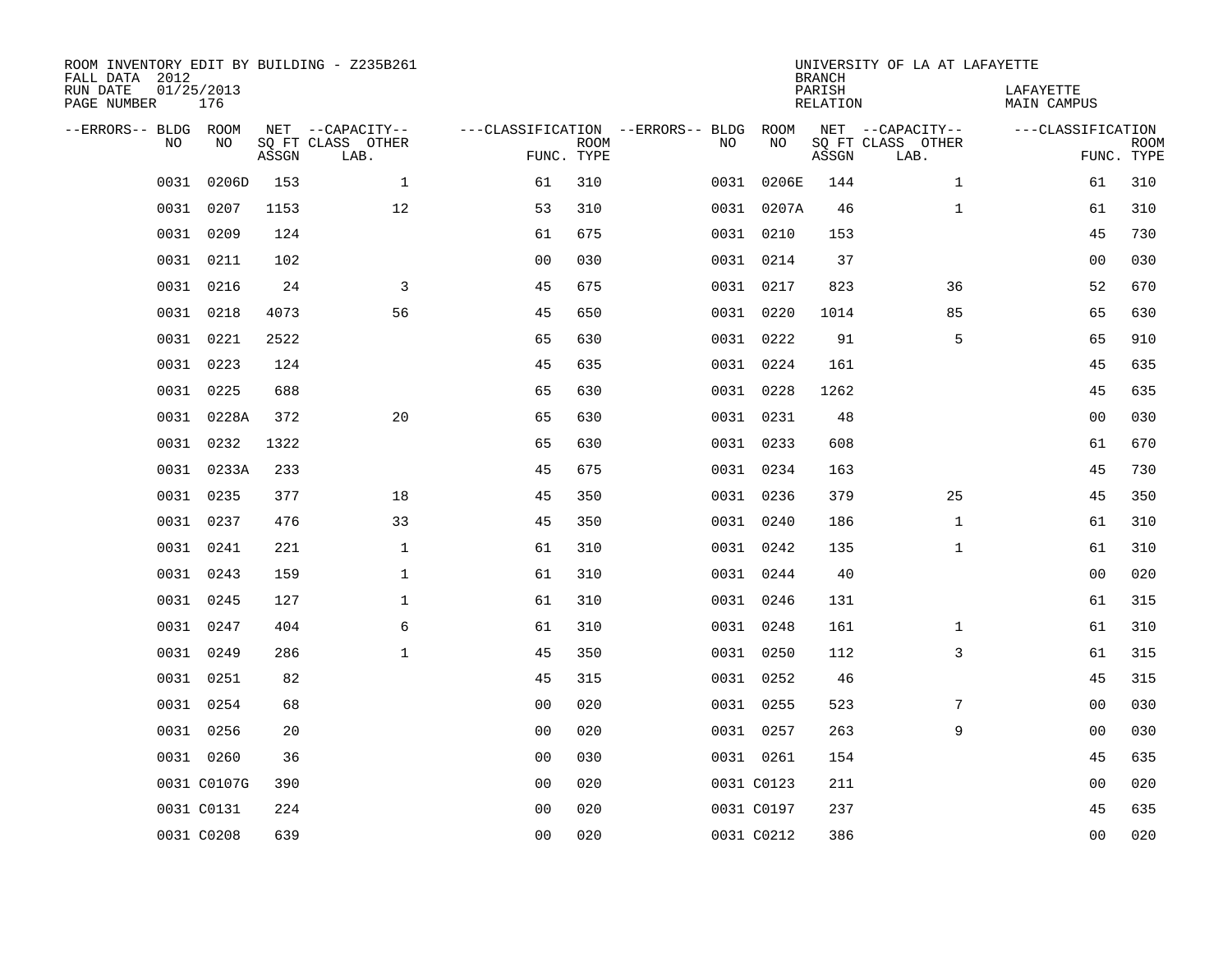| ROOM INVENTORY EDIT BY BUILDING - Z235B261<br>FALL DATA 2012 |                   |       |                           |                                        |             |      |            | <b>BRANCH</b>                                    | UNIVERSITY OF LA AT LAFAYETTE                                                                              |                          |                           |
|--------------------------------------------------------------|-------------------|-------|---------------------------|----------------------------------------|-------------|------|------------|--------------------------------------------------|------------------------------------------------------------------------------------------------------------|--------------------------|---------------------------|
| RUN DATE<br>PAGE NUMBER                                      | 01/25/2013<br>177 |       |                           |                                        |             |      |            | PARISH<br>RELATION                               |                                                                                                            | LAFAYETTE<br>MAIN CAMPUS |                           |
| --ERRORS-- BLDG ROOM                                         |                   |       | NET --CAPACITY--          | ---CLASSIFICATION --ERRORS-- BLDG ROOM |             |      |            |                                                  | NET --CAPACITY--                                                                                           | ---CLASSIFICATION        |                           |
| NO.                                                          | NO                | ASSGN | SQ FT CLASS OTHER<br>LAB. | FUNC. TYPE                             | <b>ROOM</b> | NO.  | NO         | ASSGN                                            | SQ FT CLASS OTHER<br>LAB.                                                                                  |                          | <b>ROOM</b><br>FUNC. TYPE |
|                                                              | 0031 C0229        | 690   |                           | 0 <sub>0</sub>                         | 020         |      | 0031 C0238 | 287                                              |                                                                                                            | 0 <sub>0</sub>           | 020                       |
|                                                              | 0031 C0239        | 647   |                           | 0 <sub>0</sub>                         | 020         |      | 0031 C0253 | 384                                              |                                                                                                            | 00                       | 020                       |
|                                                              | 0031 E0170        | 24    |                           | 0 <sub>0</sub>                         | 020         |      | 0031 E0200 | 24                                               |                                                                                                            | 0 <sub>0</sub>           | 020                       |
|                                                              | 0031 M0100        | 32    |                           | 0 <sub>0</sub>                         | 020         |      | 0031 M0101 | 1140                                             |                                                                                                            | 91                       | 660                       |
|                                                              | 0031 M0102        | 1402  |                           | 91                                     | 660         |      | 0031 M0103 | 164                                              | 8                                                                                                          | 45                       | 350                       |
|                                                              | 0031 M0104        | 165   | $\mathbf{1}$              | 61                                     | 310         |      | 0031 M0105 | 162                                              | $\mathbf{1}$                                                                                               | 61                       | 310                       |
|                                                              | 0031 M0106        | 1578  |                           | 91                                     | 660         |      | 0031 M0107 | 125                                              |                                                                                                            | 45                       | 615                       |
|                                                              | 0031 M0108        | 1578  | $\mathbf{1}$              | 91                                     | 660         |      | 0031 M0109 | 242                                              |                                                                                                            | 0 <sub>0</sub>           | 020                       |
|                                                              | 0031 M0157        | 80    |                           | 0 <sub>0</sub>                         | 020         |      |            | TOTAL NUMBER CLASSROOMS<br>TOTAL NUMBER LABS 210 | TOTAL NET ASSIGN SQ. FT. IN ROOM FILE<br>TOTAL NUMBER COMPUTER CLASSROOMS<br>TOTAL NUMBER SPECIAL LABS 220 | 82,711                   |                           |
|                                                              | 0032 0101         | 1359  | 4                         | 31                                     | 350         |      | 0032 0102  | 112                                              | 3                                                                                                          | 91                       | 325                       |
|                                                              | 0032 0103         | 112   | 2                         | 31                                     | 314         |      | 0032 0104  | 70                                               | $\mathbf{1}$                                                                                               | 0 <sub>0</sub>           | 030                       |
|                                                              | 0032 0105         | 82    | 2                         | 0 <sub>0</sub>                         | 030         |      | 0032 0106  | 70                                               |                                                                                                            | 31                       | 315                       |
|                                                              | 0032 0107         | 92    | $\mathbf 1$               | 31                                     | 355         |      |            | TOTAL NUMBER CLASSROOMS<br>TOTAL NUMBER LABS 210 | TOTAL NET ASSIGN SQ. FT. IN ROOM FILE<br>TOTAL NUMBER COMPUTER CLASSROOMS<br>TOTAL NUMBER SPECIAL LABS 220 | 1,745                    |                           |
|                                                              | 0033 0100         | 1945  |                           | 00                                     | 020         |      | 0033 0100A | 400                                              |                                                                                                            | 00                       | 020                       |
|                                                              | 0033 0100B        | 13    |                           | 00                                     | 010         |      | 0033 0101  | 48                                               |                                                                                                            | 0 <sub>0</sub>           | 030                       |
|                                                              | 0033 0101A        | 106   | 2                         | 0 <sub>0</sub>                         | 030         |      | 0033 0102  | 202                                              | 2                                                                                                          | 11                       | 310                       |
| 0033                                                         | 0102A             | 126   | $\mathbf{1}$              | 11                                     | 310         |      | 0033 0103  | 76                                               | $\mathbf{1}$                                                                                               | 11                       | 310                       |
|                                                              | 0033 0104         | 85    |                           | 91                                     | 630         |      | 0033 0104A | 30                                               |                                                                                                            | 45                       | 635                       |
|                                                              | 0033 0105         | 92    |                           | 0 <sub>0</sub>                         | 030         | 0033 | 0105A      | 130                                              | 3                                                                                                          | 0 <sub>0</sub>           | 030                       |
| 0033                                                         | 0106              | 179   | 4                         | 11                                     | 310         | 0033 | 0106A      | 186                                              | 2                                                                                                          | 11                       | 310                       |
|                                                              | 0033 0106B        | 201   | 2                         | 11                                     | 310         |      | 0033 0107  | 791                                              | 266                                                                                                        | 11                       | 525                       |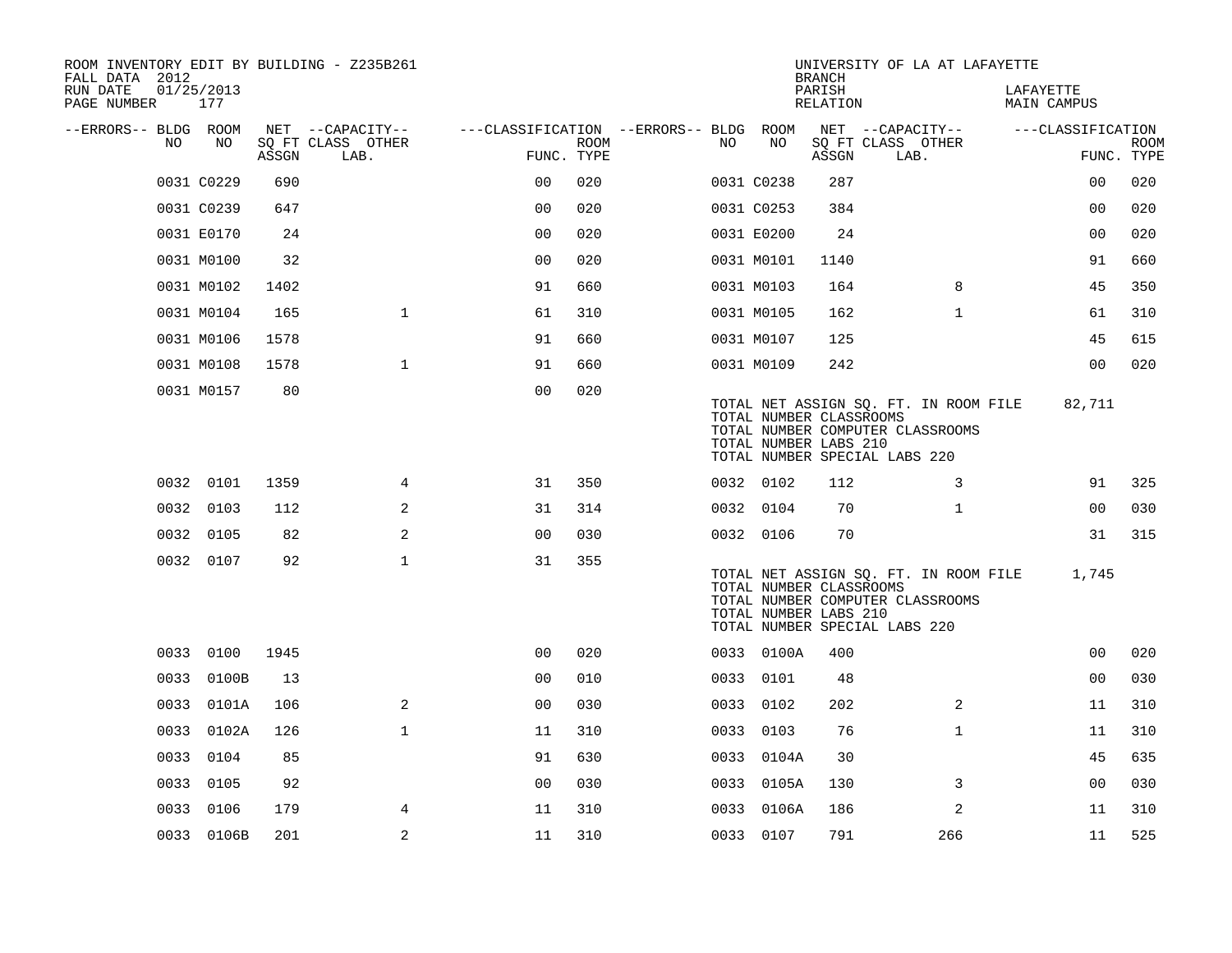| ROOM INVENTORY EDIT BY BUILDING - Z235B261<br>FALL DATA 2012 |                   |       |                           |                |             |                                               |           |                                                                | <b>BRANCH</b>      | UNIVERSITY OF LA AT LAFAYETTE                                                                                              |                                 |                           |
|--------------------------------------------------------------|-------------------|-------|---------------------------|----------------|-------------|-----------------------------------------------|-----------|----------------------------------------------------------------|--------------------|----------------------------------------------------------------------------------------------------------------------------|---------------------------------|---------------------------|
| RUN DATE<br>PAGE NUMBER                                      | 01/25/2013<br>178 |       |                           |                |             |                                               |           |                                                                | PARISH<br>RELATION |                                                                                                                            | LAFAYETTE<br><b>MAIN CAMPUS</b> |                           |
| --ERRORS-- BLDG ROOM<br>NO.                                  | NO.               |       | NET --CAPACITY--          |                |             | ---CLASSIFICATION --ERRORS-- BLDG ROOM<br>NO. |           | NO                                                             |                    | NET --CAPACITY--                                                                                                           | ---CLASSIFICATION               |                           |
|                                                              |                   | ASSGN | SQ FT CLASS OTHER<br>LAB. | FUNC. TYPE     | <b>ROOM</b> |                                               |           |                                                                | ASSGN              | SQ FT CLASS OTHER<br>LAB.                                                                                                  |                                 | <b>ROOM</b><br>FUNC. TYPE |
| 0033                                                         | 0107A             | 730   |                           | 11             | 525         |                                               | 0033      | 0108                                                           | 106                |                                                                                                                            | 0 <sub>0</sub>                  | 010                       |
| 0033                                                         | 0109              | 139   |                           | 45             | 730         |                                               | 0033      | 0110                                                           | 472                |                                                                                                                            | 11                              | 525                       |
| 0033                                                         | 0111              | 493   | 6                         | 11             | 525         |                                               | 0033 0112 |                                                                | 704                |                                                                                                                            | 0 <sub>0</sub>                  | 030                       |
| 0033                                                         | 0113              | 475   |                           | 0 <sub>0</sub> | 010         |                                               |           | 0033 0113A                                                     | 24                 |                                                                                                                            | 00                              | 010                       |
| 0033                                                         | 0113B             | 10    |                           | 42             | 620         |                                               | 0033 0114 |                                                                | 477                |                                                                                                                            | 45                              | 730                       |
| 0033                                                         | 0114A             | 23    |                           | 45             | 730         |                                               |           | 0033 0114B                                                     | 10                 |                                                                                                                            | 42                              | 620                       |
|                                                              | 0033 0115 11244   |       | 32                        | 11             | 520         |                                               | 0033 0116 |                                                                | 85                 | $\mathbf{1}$                                                                                                               | 11                              | 310                       |
| 0033                                                         | 0116A             | 10    |                           | 45             | 315         |                                               | 0033      | 0117                                                           | 83                 |                                                                                                                            | 45                              | 730                       |
|                                                              | 0033 0117A        | 33    |                           | 45             | 735         |                                               | 0033 0118 |                                                                | 288                | 3                                                                                                                          | 11                              | 310                       |
|                                                              | 0033 0118A        | 78    |                           | 45             | 315         |                                               |           | 0033 0118B                                                     | 9                  |                                                                                                                            | 11                              | 315                       |
| 0033                                                         | 0119              | 70    |                           | 0 <sub>0</sub> | 020         |                                               | 0033 0120 |                                                                | 122                | $\overline{a}$                                                                                                             | 11                              | 310                       |
| 0033                                                         | 0120A             | 102   | $\overline{a}$            | 11             | 310         |                                               | 0033      | 0121                                                           | 50                 |                                                                                                                            | 45                              | 315                       |
| 0033                                                         | 0123              | 221   |                           | 45             | 730         |                                               | 0033 0124 |                                                                | 1257               | 42                                                                                                                         | 74                              | 525                       |
| 0033                                                         | 0125              | 582   | 4                         | 11             | 525         |                                               | 0033      | 0127                                                           | 514                | 20                                                                                                                         | 11                              | 525                       |
| 0033                                                         | 0127A             | 287   | 20                        | 11             | 610         |                                               | 0033 0128 |                                                                | 769                | 20                                                                                                                         | 11                              | 525                       |
| 0033                                                         | 0200              | 235   |                           | 00             | 020         | 0033                                          |           | 0200A                                                          | 235                |                                                                                                                            | 0 <sub>0</sub>                  | 020                       |
|                                                              | 0033 0200B        | 64    |                           | 0 <sub>0</sub> | 020         |                                               |           | 0033 0200C                                                     | 75                 |                                                                                                                            | 00                              | 020                       |
| 0033                                                         | 0201              | 189   | 2                         | 11             | 310         |                                               |           | 0033 0201A                                                     | 264                | 2                                                                                                                          | 11                              | 310                       |
|                                                              | 0033 0202         | 1585  | 32                        | 11             | 220         |                                               |           | 0033 0202A                                                     | 35                 |                                                                                                                            | 45                              | 730                       |
|                                                              | 0033 0203         | 175   | $\mathbf{1}$              | 11             | 310         |                                               |           | 0033 0203A<br>TOTAL NUMBER CLASSROOMS<br>TOTAL NUMBER LABS 210 | 277                | $\mathbf{1}$<br>TOTAL NET ASSIGN SQ. FT. IN ROOM FILE<br>TOTAL NUMBER COMPUTER CLASSROOMS<br>TOTAL NUMBER SPECIAL LABS 220 | 11<br>22,489<br>$\mathbf{1}$    | 310                       |
|                                                              | 0037 0100         | 408   |                           | 0 <sub>0</sub> | 020         |                                               |           | 0037 0100A                                                     | 105                |                                                                                                                            | 00                              | 020                       |
| 0037                                                         | 0100B             | 158   |                           | 0 <sub>0</sub> | 020         |                                               |           | 0037 0100C                                                     | 75                 |                                                                                                                            | 0 <sub>0</sub>                  | 020                       |
|                                                              | 0037 0100D        | 60    |                           | 0 <sub>0</sub> | 020         |                                               |           | 0037 0100E                                                     | 112                |                                                                                                                            | 0 <sub>0</sub>                  | 020                       |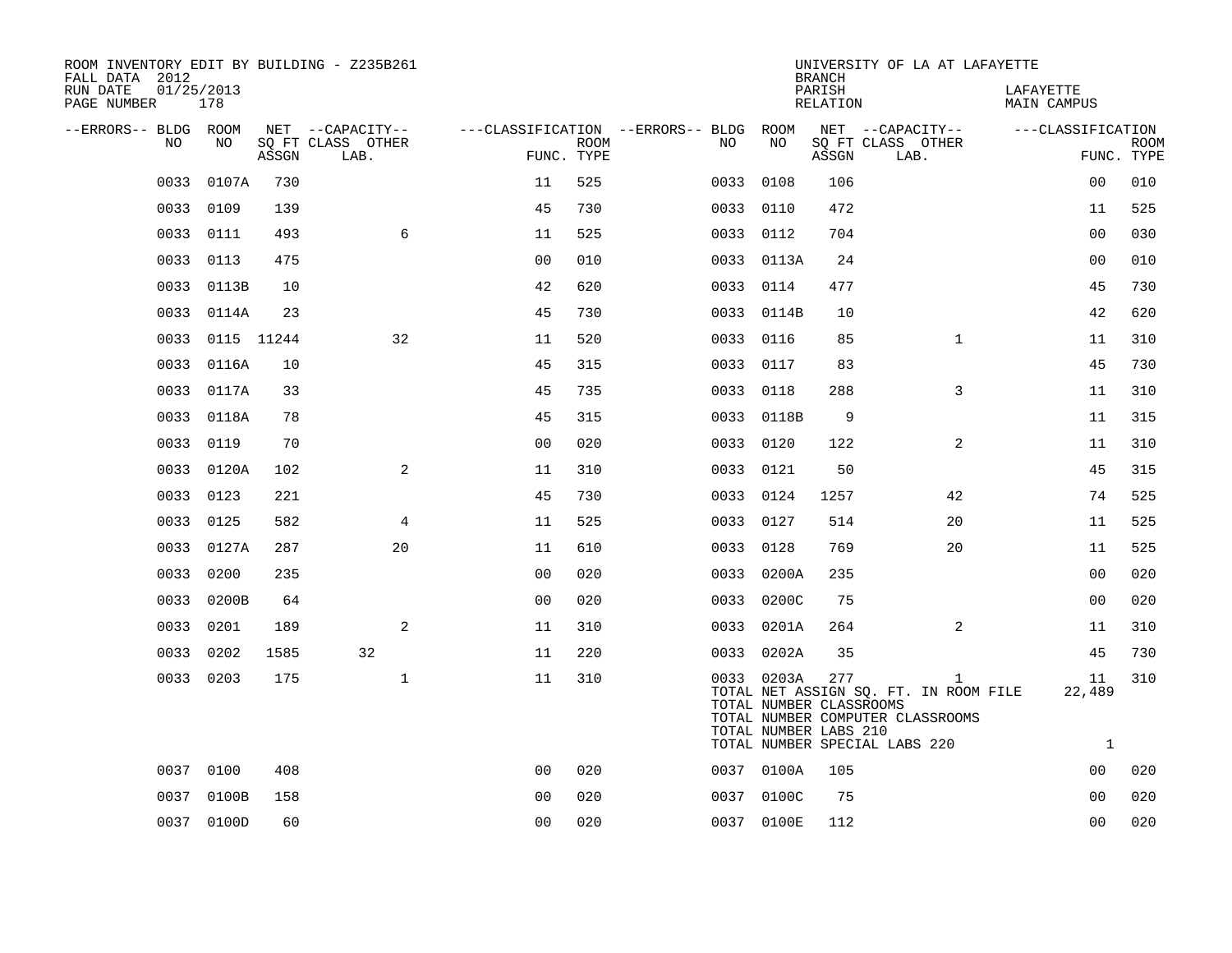| ROOM INVENTORY EDIT BY BUILDING - Z235B261<br>FALL DATA 2012<br>RUN DATE | 01/25/2013<br>179 |       |                                       |                |             |                                         |           |            | <b>BRANCH</b><br>PARISH | UNIVERSITY OF LA AT LAFAYETTE         |                | LAFAYETTE          |             |
|--------------------------------------------------------------------------|-------------------|-------|---------------------------------------|----------------|-------------|-----------------------------------------|-----------|------------|-------------------------|---------------------------------------|----------------|--------------------|-------------|
| PAGE NUMBER                                                              |                   |       |                                       |                |             |                                         |           |            | <b>RELATION</b>         |                                       |                | <b>MAIN CAMPUS</b> |             |
| --ERRORS-- BLDG ROOM<br>NO                                               | NO                |       | NET --CAPACITY--<br>SQ FT CLASS OTHER |                | <b>ROOM</b> | ---CLASSIFICATION --ERRORS-- BLDG<br>NO |           | ROOM<br>NO |                         | NET --CAPACITY--<br>SQ FT CLASS OTHER |                | ---CLASSIFICATION  | <b>ROOM</b> |
|                                                                          |                   | ASSGN | LAB.                                  | FUNC. TYPE     |             |                                         |           |            | ASSGN                   | LAB.                                  |                |                    | FUNC. TYPE  |
| 0037                                                                     | 0100F             | 112   |                                       | 0 <sub>0</sub> | 020         |                                         | 0037      | 0101       | 1033                    | 20                                    |                | 11                 | 210         |
| 0037                                                                     | 0101A             | 72    |                                       | 0 <sub>0</sub> | 030         |                                         | 0037      | 0101B      | 503                     | 8                                     |                | 11                 | 215         |
| 0037                                                                     | 0102              | 162   | 2                                     | 11             | 310         |                                         | 0037      | 0103       | 145                     |                                       | $\mathbf{1}$   | 11                 | 310         |
| 0037                                                                     | 0103A             | 145   | $\mathbf 1$                           | 11             | 310         |                                         | 0037      | 0104       | 4408                    | 20                                    |                | 11                 | 270         |
| 0037                                                                     | 0104A             | 69    |                                       | 22             | 260         |                                         | 0037      | 0104B      | 576                     | 6                                     |                | 11                 | 280         |
| 0037                                                                     | 0105              | 122   | $\overline{4}$                        | 11             | 410         |                                         | 0037      | 0106       | 162                     |                                       | 2              | 11                 | 310         |
| 0037                                                                     | 0107              | 162   | 2                                     | 11             | 310         |                                         | 0037      | 0108       | 162                     |                                       | $\overline{a}$ | 11                 | 310         |
| 0037                                                                     | 0109              | 1200  | 13                                    | 11             | 270         |                                         | 0037      | 0109A      | 301                     |                                       |                | 11                 | 215         |
| 0037                                                                     | 0110              | 2646  | 30                                    | 11             | 270         |                                         | 0037      | 0110A      | 114                     | 4                                     |                | 11                 | 260         |
| 0037                                                                     | 0110B             | 167   | $\overline{4}$                        | 11             | 260         |                                         | 0037 0112 |            | 121                     |                                       | 2              | 11                 | 310         |
| 0037                                                                     | 0113              | 2791  | 12                                    | 11             | 720         |                                         | 0037      | 0113A      | 128                     |                                       | $\mathbf{1}$   | 11                 | 725         |
| 0037                                                                     | 0113B             | 132   | $\mathbf{1}$                          | 11             | 725         |                                         |           | 0037 0113C | 200                     |                                       |                | 0 <sub>0</sub>     | 030         |
| 0037                                                                     | 0113D             | 85    |                                       | 11             | 731         |                                         | 0037      | 0115       | 154                     |                                       | 2              | 11                 | 310         |
| 0037                                                                     | 0116              | 1162  | 20                                    | 11             | 270         |                                         | 0037      | 0116A      | 265                     |                                       | 2              | 11                 | 310         |
| 0037                                                                     | 0116B             | 299   | 15                                    | 11             | 260         |                                         | 0037      | 0117       | 75                      |                                       |                | 00                 | 030         |
| 0037                                                                     | 0118              | 157   | 2                                     | 11             | 310         |                                         | 0037      | 0119       | 167                     |                                       | 2              | 11                 | 310         |
| 0037                                                                     | 0120              | 155   | $\mathbf{1}$                          | 82             | 082         |                                         | 0037      | 0121       | 95                      | 15                                    |                | 22                 | 260         |
| 0037                                                                     | 0122              | 4554  | 22                                    | 11             | 270         |                                         | 0037      | 0122A      | 576                     | 6                                     |                | 11                 | 280         |
| 0037                                                                     | 0123              | 150   | 2                                     | 11             | 310         |                                         | 0037      | 0123A      | 150                     |                                       | 2              | 11                 | 310         |
| 0037                                                                     | 0124              | 82    | 2                                     | 21             | 310         |                                         | 0037      | 0124A      | 82                      |                                       | 2              | 22                 | 320         |
| 0037                                                                     | 0125              | 238   | 15                                    | 21             | 270         |                                         |           | 0037 0125A | 76                      |                                       |                | 00                 | 030         |
| 0037                                                                     | 0125B             | 235   | 2                                     | 11             | 310         |                                         | 0037      | 0125C      | 92                      |                                       | $\mathbf{1}$   | 11                 | 731         |
| 0037                                                                     | 0125D             | 529   | 20                                    | 82             | 082         |                                         |           | 0037 0125E | 361                     | $7\phantom{.0}$                       |                | 11                 | 260         |
| 0037                                                                     | 0127              | 100   | $\mathbf{1}$                          | 11             | 313         |                                         | 0037      | 0128       | 290                     |                                       | 3              | 11                 | 325         |
| 0037                                                                     | 0129              | 294   | $\mathbf 1$                           | 11             | 313         |                                         | 0037 0131 |            | 170                     |                                       | 5              | 00                 | 030         |
|                                                                          | 0037 0132         | 106   | $\sqrt{2}$                            | 0 <sub>0</sub> | 030         |                                         | 0037 0133 |            | 543                     |                                       |                | 0 <sub>0</sub>     | 030         |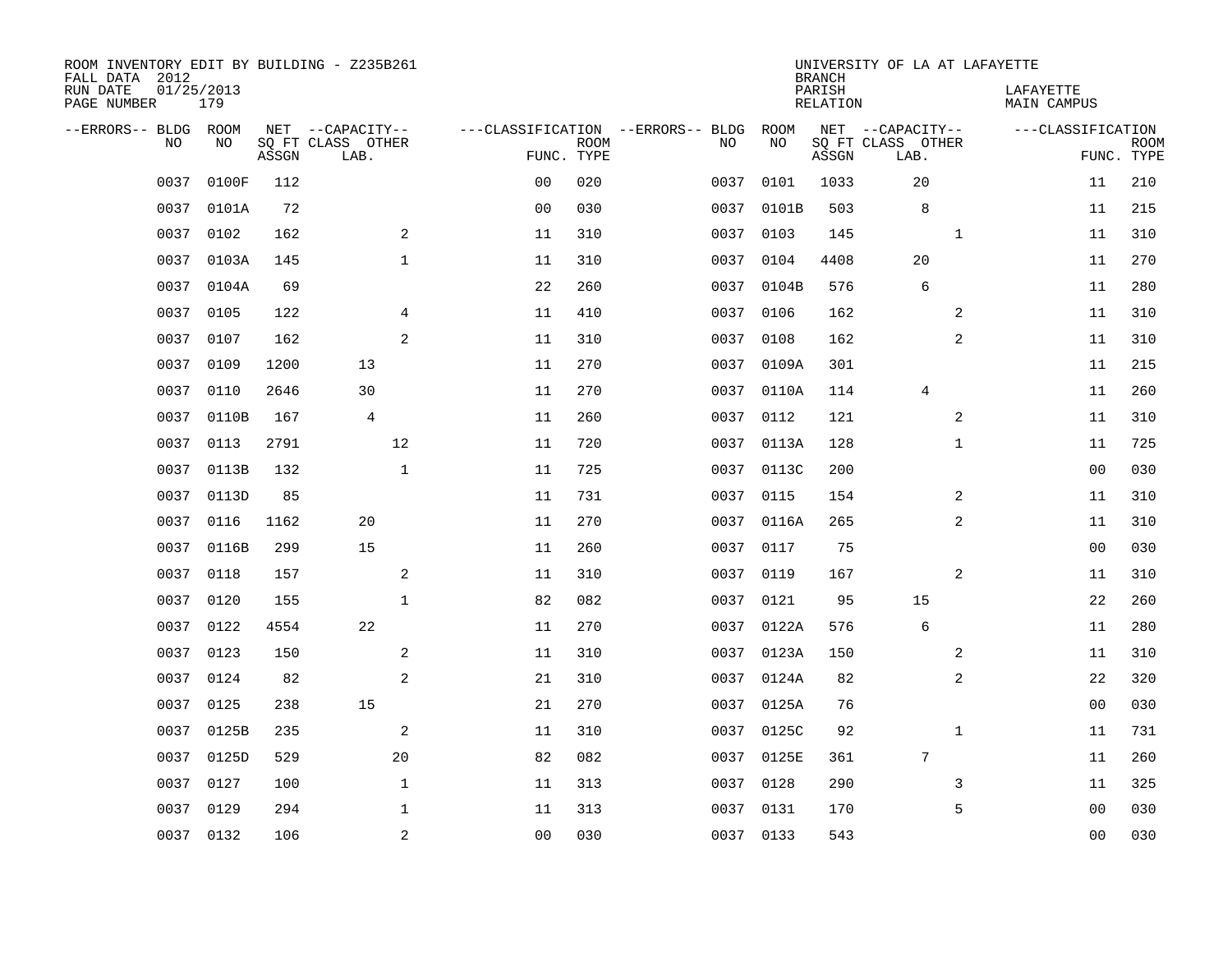| ROOM INVENTORY EDIT BY BUILDING - Z235B261<br>FALL DATA 2012<br>RUN DATE | 01/25/2013 |          |                           |              |                |             |                                   |           |            | <b>BRANCH</b><br>PARISH | UNIVERSITY OF LA AT LAFAYETTE |              | LAFAYETTE          |             |
|--------------------------------------------------------------------------|------------|----------|---------------------------|--------------|----------------|-------------|-----------------------------------|-----------|------------|-------------------------|-------------------------------|--------------|--------------------|-------------|
| PAGE NUMBER                                                              | 180        |          |                           |              |                |             |                                   |           |            | <b>RELATION</b>         |                               |              | <b>MAIN CAMPUS</b> |             |
| --ERRORS-- BLDG ROOM<br>NO                                               | NO         |          | NET --CAPACITY--          |              |                | <b>ROOM</b> | ---CLASSIFICATION --ERRORS-- BLDG | NO        | ROOM<br>NO |                         | NET --CAPACITY--              |              | ---CLASSIFICATION  | <b>ROOM</b> |
|                                                                          |            | ASSGN    | SQ FT CLASS OTHER<br>LAB. |              | FUNC. TYPE     |             |                                   |           |            | ASSGN                   | SQ FT CLASS OTHER<br>LAB.     |              |                    | FUNC. TYPE  |
| 0037                                                                     | 0134       | 2184 150 |                           |              | 11             | 110         |                                   | 0037      | 0134A      | 66                      | $\mathbf{1}$                  |              | 11                 | 115         |
| 0037                                                                     | 0135       | 2305     |                           | $\mathbf 1$  | 11             | 550         |                                   | 0037      | 0137       | 1045                    |                               | $\mathbf{1}$ | 11                 | 620         |
| 0037                                                                     | 0138       | 2531     |                           | 12           | 11             | 620         |                                   | 0037      | 0139       | 1910                    |                               | 15           | 11                 | 620         |
| 0037                                                                     | 0200       | 2759     |                           |              | 0 <sub>0</sub> | 020         |                                   | 0037      | 0200A      | 160                     |                               |              | 00                 | 020         |
| 0037                                                                     | 0200B      | 194      |                           |              | 0 <sub>0</sub> | 020         |                                   | 0037      | 0200C      | 106                     |                               |              | 0 <sub>0</sub>     | 020         |
| 0037                                                                     | 0200D      | 75       |                           |              | 0 <sub>0</sub> | 020         |                                   | 0037      | 0200E      | 60                      |                               |              | 0 <sub>0</sub>     | 020         |
| 0037                                                                     | 0200F      | 19       |                           |              | 0 <sub>0</sub> | 020         |                                   | 0037      | 0201A      | 104                     |                               | 2            | 11                 | 310         |
| 0037                                                                     | 0201B      | 104      |                           | 2            | 11             | 310         |                                   | 0037      | 0201C      | 336                     |                               | 11           | 11                 | 350         |
| 0037                                                                     | 0202       | 659      |                           |              | 11             | 620         |                                   | 0037      | 0202A      | 162                     |                               | $\mathbf{1}$ | 11                 | 314         |
| 0037                                                                     | 0202B      | 151      |                           | $\mathbf 1$  | 11             | 313         |                                   | 0037      | 0203       | 445                     |                               | 18           | 45                 | 680         |
| 0037                                                                     | 0203B      | 21       |                           |              | 11             | 731         |                                   | 0037      | 0203C      | 131                     |                               | 2            | 22                 | 320         |
| 0037                                                                     | 0203D      | 130      |                           | 2            | 11             | 314         |                                   | 0037      | 0203E      | 113                     |                               | 2            | 11                 | 315         |
| 0037                                                                     | 0204       | 425      |                           | 3            | 11             | 325         |                                   | 0037      | 0204A      | 45                      |                               | $\mathbf{1}$ | 11                 | 731         |
| 0037                                                                     | 0204B      | 11       |                           | $\mathbf 1$  | 11             | 315         |                                   | 0037      | 0205       | 279                     |                               | $\mathbf{1}$ | 11                 | 313         |
| 0037                                                                     | 0206       | 169      |                           | 3            | 11             | 325         |                                   | 0037      | 0206A      | 14                      |                               | $\mathbf{1}$ | 45                 | 315         |
| 0037                                                                     | 0207       | 450      |                           | 8            | 11             | 270         |                                   | 0037      | 0207A      | 129                     |                               | 19           | 11                 | 310         |
| 0037                                                                     | 0207B      | 57       |                           | $\mathbf{1}$ | 11             | 215         |                                   | 0037      | 0207C      | 734                     | 20                            |              | 11                 | 270         |
| 0037                                                                     | 0207D      | 405      | 30                        |              | 11             | 110         |                                   | 0037      | 0207E      | 761                     | 1                             |              | 11                 | 270         |
| 0037                                                                     | 0207F      | 130      |                           | 15           | 11             | 270         |                                   | 0037      | 0207G      | 130                     | 15                            |              | 11                 | 270         |
| 0037                                                                     | 0208       | 122      |                           | 2            | 11             | 310         |                                   | 0037      | 0208A      | 122                     |                               | 2            | 11                 | 310         |
| 0037                                                                     | 0209       | 582      |                           | 2            | 22             | 320         |                                   | 0037      | 0209A      | 124                     |                               | 2            | 11                 | 314         |
| 0037                                                                     | 0209B      | 44       |                           | $\mathbf{1}$ | 11             | 315         |                                   | 0037      | 0209C      | 13                      |                               | $\mathbf{1}$ | 11                 | 315         |
| 0037                                                                     | 0209E      | 1032     | 20                        |              | 11             | 140         |                                   | 0037      | 0209F      | 268                     | 2                             |              | 22                 | 290         |
| 0037                                                                     | 0209G      | 594      | 21                        |              | 11             | 140         |                                   | 0037      | 0209H      | 130                     |                               | 2            | 11                 | 314         |
| 0037                                                                     | 0209I      | 110      | $\mathbf 1$               |              | 11             | 115         |                                   | 0037      | 0209J      | 21                      |                               |              | 11                 | 115         |
|                                                                          | 0037 0209K | 21       | $\mathbf{1}$              |              | 11             | 115         |                                   | 0037 0211 |            | 918                     | 30                            |              | 11                 | 110         |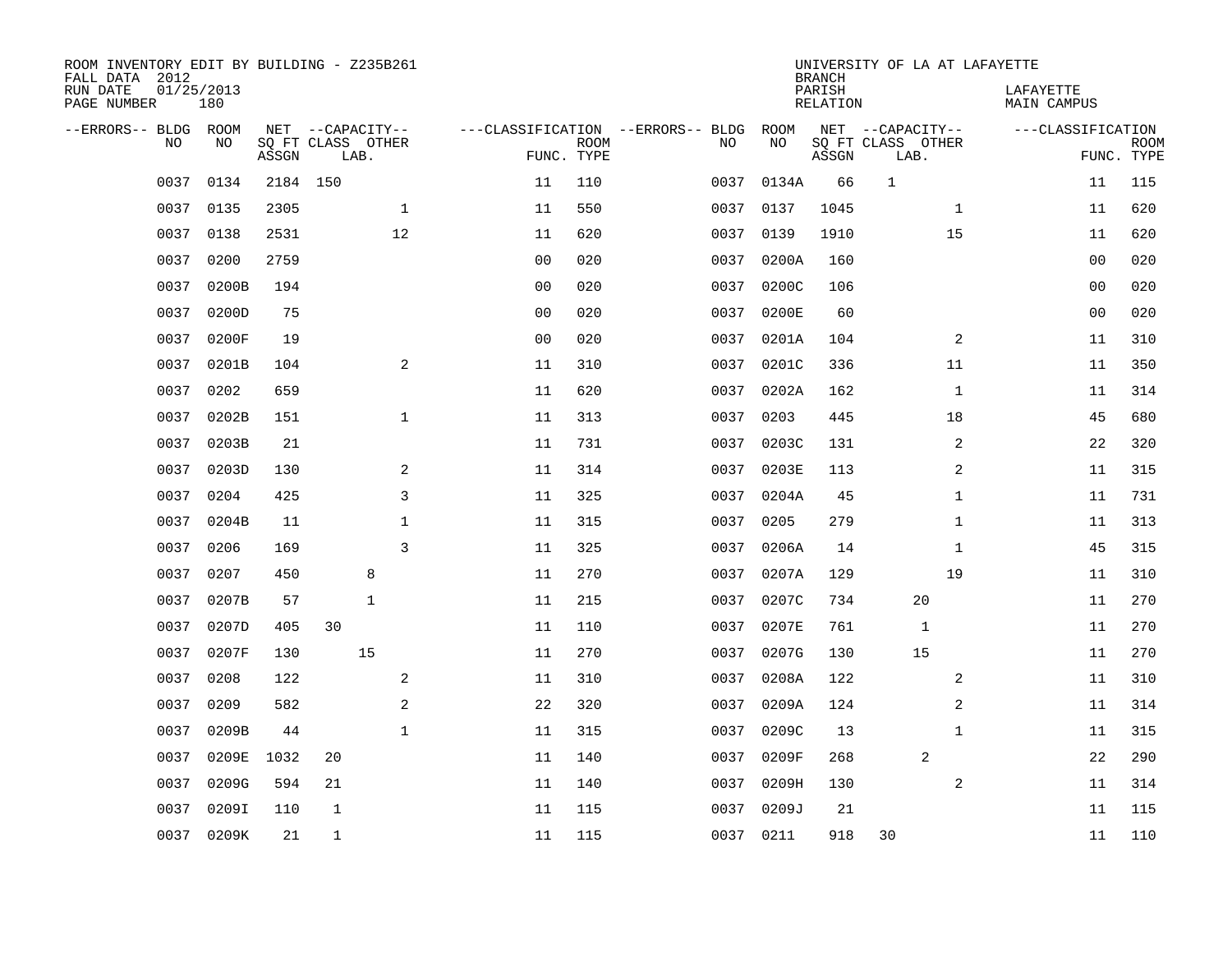| ROOM INVENTORY EDIT BY BUILDING - Z235B261<br>FALL DATA 2012 |                   |       |                           |                |                                   |             |           |            | <b>BRANCH</b>      | UNIVERSITY OF LA AT LAFAYETTE |              |                          |                           |
|--------------------------------------------------------------|-------------------|-------|---------------------------|----------------|-----------------------------------|-------------|-----------|------------|--------------------|-------------------------------|--------------|--------------------------|---------------------------|
| RUN DATE<br>PAGE NUMBER                                      | 01/25/2013<br>181 |       |                           |                |                                   |             |           |            | PARISH<br>RELATION |                               |              | LAFAYETTE<br>MAIN CAMPUS |                           |
| --ERRORS-- BLDG ROOM                                         |                   |       | NET --CAPACITY--          |                | ---CLASSIFICATION --ERRORS-- BLDG |             |           | ROOM       |                    | NET --CAPACITY--              |              | ---CLASSIFICATION        |                           |
| N <sub>O</sub>                                               | NO.               | ASSGN | SO FT CLASS OTHER<br>LAB. |                | FUNC. TYPE                        | <b>ROOM</b> | NO.       | NO         | ASSGN              | SQ FT CLASS OTHER<br>LAB.     |              |                          | <b>ROOM</b><br>FUNC. TYPE |
| 0037                                                         | 0212              | 534   | 8                         |                | 21                                | 250         | 0037      | 0213       | 125                |                               | 2            | 21                       | 320                       |
| 0037                                                         | 0213A             | 127   |                           |                | 21                                | 215         | 0037 0214 |            | 165                |                               | 3            | 0 <sub>0</sub>           | 030                       |
| 0037                                                         | 0215              | 93    |                           | 4              | 0 <sub>0</sub>                    | 030         | 0037      | 0216       | 165                |                               |              | 00                       | 010                       |
| 0037                                                         | 0216A             | 127   |                           |                | 0 <sub>0</sub>                    | 010         | 0037      | 0217       | 316                | $\mathbf{1}$                  |              | 14                       | 215                       |
| 0037                                                         | 0218              | 104   |                           |                | 11                                | 715         | 0037      | 0218A      | 101                |                               |              | 11                       | 731                       |
| 0037                                                         | 0219              | 834   |                           |                | 11                                | 555         | 0037      | 0219A      | 191                |                               | $\mathbf{1}$ | 11                       | 731                       |
| 0037                                                         | 0300              | 2378  |                           |                | 0 <sub>0</sub>                    | 020         | 0037      | 0300A      | 194                |                               |              | 00                       | 020                       |
| 0037                                                         | 0300B             | 192   |                           |                | 0 <sub>0</sub>                    | 020         | 0037      | 0300C      | 106                |                               |              | 0 <sub>0</sub>           | 020                       |
| 0037                                                         | 0300D             | 644   |                           |                | 0 <sub>0</sub>                    | 020         | 0037      | 0301A      | 1446               | 20                            |              | 11                       | 260                       |
| 0037                                                         | 0301B             | 1445  | 18                        |                | 11                                | 260         |           | 0037 0301C | 157                | $\mathbf{1}$                  |              | 11                       | 260                       |
| 0037                                                         | 0301D             | 156   |                           |                | 11                                | 115         | 0037      | 0302       | 247                |                               | 2            | 11                       | 310                       |
| 0037                                                         | 0303              | 214   | $\mathbf{1}$              |                | 11                                | 280         | 0037 0304 |            | 252                |                               | 2            | 11                       | 310                       |
| 0037                                                         | 0305              | 1003  | 20                        |                | 11                                | 280         | 0037      | 0305A      | 273                |                               |              | 11                       | 280                       |
| 0037                                                         | 0305B             | 100   | 2                         |                | 11                                | 280         | 0037      | 0306       | 263                |                               | 2            | 11                       | 310                       |
| 0037                                                         | 0307              | 825   | 20                        |                | 11                                | 110         | 0037      | 0307A      | 133                | 23                            |              | 11                       | 115                       |
| 0037                                                         | 0307B             | 133   | $\mathbf{1}$              |                | 11                                | 115         | 0037      | 0307C      | 133                | $\mathbf{1}$                  |              | 11                       | 115                       |
| 0037                                                         | 0307D             | 136   | 30                        |                | 11                                | 110         | 0037      | 0307E      | 839                | 30                            |              | 11                       | 110                       |
| 0037                                                         | 0308              | 214   | 15                        |                | 11                                | 270         | 0037      | 0308A      | 620                | 15                            |              | 11                       | 270                       |
| 0037                                                         | 0308B             | 860   | 15                        |                | 11                                | 270         | 0037      | 0308C      | 779                | 15                            |              | 11                       | 270                       |
| 0037                                                         | 0308D             | 282   | 15                        |                | 11                                | 270         | 0037      | 0308E      | 282                | 15                            |              | 11                       | 270                       |
| 0037                                                         | 0308F             | 210   | 15                        |                | 11                                | 270         | 0037      | 0308G      | 26                 |                               |              | 11                       | 710                       |
| 0037                                                         | 0309A             | 116   |                           | $\overline{a}$ | 11                                | 310         | 0037      | 0309B      | 116                |                               | $\mathbf{1}$ | 11                       | 315                       |
| 0037                                                         | 0310              | 207   |                           | $\mathbf 1$    | 11                                | 313         | 0037      | 0311       | 237                |                               | 3            | 11                       | 325                       |
| 0037                                                         | 0313              | 216   |                           | 2              | 11                                | 310         | 0037      | 0315       | 789                | 10                            |              | 11                       | 215                       |
| 0037                                                         | 0316              | 457   | 18                        |                | 11                                | 270         |           | 0037 0316A | 95                 | $\mathbf{1}$                  |              | 11                       | 140                       |
|                                                              | 0037 0316B        | 48    |                           | $\mathbf{1}$   | 11                                | 315         |           | 0037 0316C | 48                 |                               | $\mathbf{1}$ | 11                       | 315                       |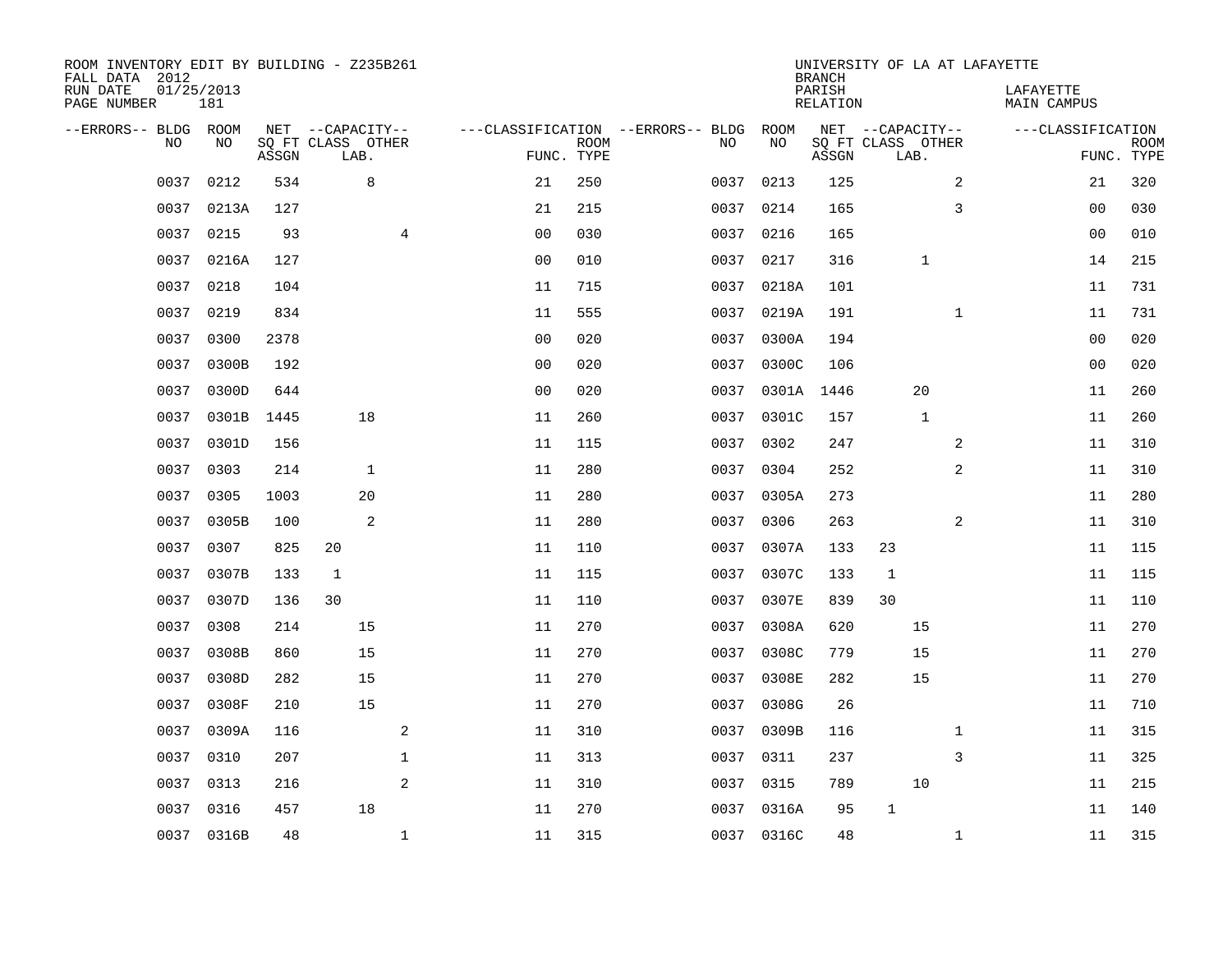| FALL DATA 2012          |      |                   |       | ROOM INVENTORY EDIT BY BUILDING - Z235B261 |                |             |                                        |      |            | <b>BRANCH</b>                                    | UNIVERSITY OF LA AT LAFAYETTE                                                                              |                                                  |                           |
|-------------------------|------|-------------------|-------|--------------------------------------------|----------------|-------------|----------------------------------------|------|------------|--------------------------------------------------|------------------------------------------------------------------------------------------------------------|--------------------------------------------------|---------------------------|
| RUN DATE<br>PAGE NUMBER |      | 01/25/2013<br>182 |       |                                            |                |             |                                        |      |            | PARISH<br>RELATION                               |                                                                                                            | LAFAYETTE<br>MAIN CAMPUS                         |                           |
| --ERRORS-- BLDG ROOM    |      |                   |       | NET --CAPACITY--                           |                |             | ---CLASSIFICATION --ERRORS-- BLDG ROOM |      |            |                                                  | NET --CAPACITY--                                                                                           | ---CLASSIFICATION                                |                           |
|                         | NO   | NO                | ASSGN | SQ FT CLASS OTHER<br>LAB.                  | FUNC. TYPE     | <b>ROOM</b> | NO                                     |      | NO         | ASSGN                                            | SQ FT CLASS OTHER<br>LAB.                                                                                  |                                                  | <b>ROOM</b><br>FUNC. TYPE |
|                         | 0037 | 0317              | 123   |                                            | 0 <sub>0</sub> | 030         |                                        | 0037 | 0318       | 218                                              | 2                                                                                                          | 11                                               | 310                       |
|                         |      | 0037 0319         | 59    | $\mathbf{1}$                               | 11             | 215         |                                        | 0037 | 0319C      | 2252                                             |                                                                                                            | 0 <sub>0</sub>                                   | 020                       |
|                         |      | 0037 0320         | 60    | $\mathbf{1}$                               | 11             | 270         |                                        |      | 0037 0321  | 98                                               |                                                                                                            | 11                                               | 215                       |
|                         | 0037 | 0322              | 95    |                                            | 11             | 215         |                                        | 0037 | 0323       | 95                                               | $\mathbf{1}$                                                                                               | 11                                               | 215                       |
|                         |      | 0037 0324         | 95    | $\mathbf{1}$                               | 46             | 220         |                                        |      | 0037 0325  | 95                                               | $\mathbf{1}$                                                                                               | 11                                               | 215                       |
|                         | 0037 | 0326              | 98    | $\mathbf{1}$                               | 11             | 215         |                                        | 0037 | 0327       | 98                                               | $\mathbf{1}$                                                                                               | 11                                               | 215                       |
|                         | 0037 | 0328              | 172   | 4                                          | 11             | 215         |                                        |      | 0037 0328A | 10                                               | 1                                                                                                          | 11                                               | 225                       |
|                         | 0037 | 0328B             | 10    |                                            | 11             | 225         |                                        |      | 0037 0329  | 232                                              | 4                                                                                                          | 11                                               | 215                       |
|                         |      | 0037 0329A        | 33    |                                            | 11             | 535         |                                        |      | 0037 0330  | 371                                              |                                                                                                            | 0 <sub>0</sub>                                   | 030                       |
|                         |      | 0037 S0125        | 108   |                                            | 82             | 082         |                                        |      |            | TOTAL NUMBER CLASSROOMS<br>TOTAL NUMBER LABS 210 | TOTAL NET ASSIGN SO. FT. IN ROOM FILE<br>TOTAL NUMBER COMPUTER CLASSROOMS<br>TOTAL NUMBER SPECIAL LABS 220 | 63,023<br>6<br>3<br>$\mathbf{1}$<br>$\mathbf{1}$ |                           |
|                         |      | 0038 0100         | 942   | 8                                          | 0 <sub>0</sub> | 020         |                                        |      | 0038 0100A | 67                                               | 8                                                                                                          | 0 <sub>0</sub>                                   | 020                       |
|                         | 0038 | 0100B             | 129   | 8                                          | 0 <sub>0</sub> | 020         |                                        | 0038 | 0100C      | 192                                              | 8                                                                                                          | 00                                               | 020                       |
|                         | 0038 | 0100D             | 148   | 8                                          | 0 <sub>0</sub> | 020         |                                        | 0038 | 0101       | 315                                              | $\mathbf{1}$                                                                                               | 11                                               | 270                       |
|                         | 0038 | 0102              | 174   | $\mathbf 1$                                | 14             | 313         |                                        | 0038 | 0103       | 203                                              | $\mathbf{1}$                                                                                               | 14                                               | 313                       |
|                         | 0038 | 0104              | 157   | $\mathbf{1}$                               | 14             | 314         | 0038                                   |      | 0105       | 157                                              | $\mathbf{1}$                                                                                               | 14                                               | 314                       |
|                         | 0038 | 0106              | 157   | $\mathbf{1}$                               | 14             | 314         |                                        | 0038 | 0107       | 157                                              | 20                                                                                                         | 14                                               | 314                       |
|                         | 0038 | 0108              | 158   | $\mathbf 1$                                | 14             | 315         | 0038                                   |      | 0109       | 160                                              | 3                                                                                                          | 0 <sub>0</sub>                                   | 030                       |
|                         | 0038 | 0110              | 95    | 2                                          | 0 <sub>0</sub> | 030         | 0038                                   |      | 0111       | 31                                               | $\mathbf{1}$                                                                                               | 00                                               | 030                       |
|                         | 0038 | 0112              | 31    | $\mathbf 1$                                | 00             | 030         | 0038                                   |      | 0113       | 67                                               |                                                                                                            | 0 <sub>0</sub>                                   | 010                       |
|                         | 0038 | 0114              | 129   | $\mathbf{1}$                               | 0 <sub>0</sub> | 030         | 0038                                   |      | 0115       | 635                                              | 30                                                                                                         | 14                                               | 110                       |
|                         | 0038 | 0116              | 507   | 20                                         | 14             | 680         | 0038                                   |      | 0117       | 513                                              | 20                                                                                                         | 14                                               | 680                       |
|                         | 0038 | 0118              | 513   | 20                                         | 14             | 240         | 0038                                   |      | 0119       | 154                                              | 3                                                                                                          | 14                                               | 325                       |
|                         |      | 0038 0120         | 102   | 2                                          | 14             | 313         |                                        |      | 0038 0121  | 149                                              | 6                                                                                                          | 14                                               | 325                       |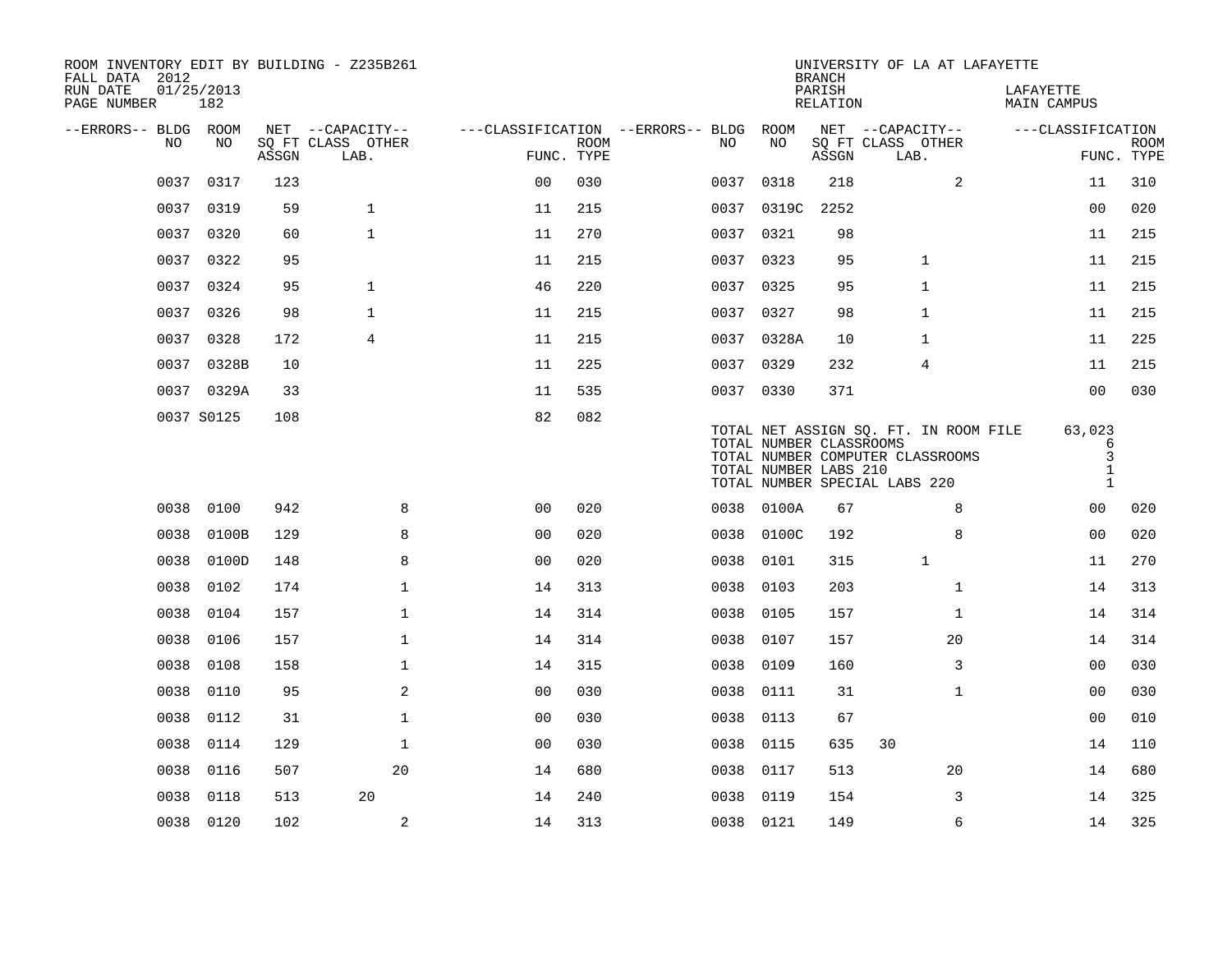| ROOM INVENTORY EDIT BY BUILDING - Z235B261<br>FALL DATA 2012 |                   |       |                           |                                        |             |           |            | <b>BRANCH</b>                                                                     |      | UNIVERSITY OF LA AT LAFAYETTE                                             |                          |                   |             |
|--------------------------------------------------------------|-------------------|-------|---------------------------|----------------------------------------|-------------|-----------|------------|-----------------------------------------------------------------------------------|------|---------------------------------------------------------------------------|--------------------------|-------------------|-------------|
| RUN DATE<br>PAGE NUMBER                                      | 01/25/2013<br>183 |       |                           |                                        |             |           |            | PARISH<br>RELATION                                                                |      |                                                                           | LAFAYETTE<br>MAIN CAMPUS |                   |             |
| --ERRORS-- BLDG ROOM<br>NO.                                  | NO                |       | NET --CAPACITY--          | ---CLASSIFICATION --ERRORS-- BLDG ROOM | <b>ROOM</b> | NO.       | NO         | NET --CAPACITY--<br>SQ FT CLASS OTHER                                             |      |                                                                           |                          | ---CLASSIFICATION |             |
|                                                              |                   | ASSGN | SQ FT CLASS OTHER<br>LAB. | FUNC. TYPE                             |             |           |            | ASSGN                                                                             | LAB. |                                                                           |                          | FUNC. TYPE        | <b>ROOM</b> |
| 0038                                                         | 0122              | 644   | 20                        | 14                                     | 680         | 0038      | 0123       | 516                                                                               |      | 20                                                                        |                          | 14                | 680         |
| 0038                                                         | 0123A             | 39    |                           | 11                                     | 115         | 0038      | 0124       | 521                                                                               |      | 20                                                                        |                          | 14                | 240         |
|                                                              | 0038 0124A        | 39    |                           | 45                                     | 115         | 0038      | 0125       | 521                                                                               |      | 20                                                                        |                          | 14                | 240         |
| 0038                                                         | 0126              | 15    |                           | 14                                     | 715         | 0038 0127 |            | 15                                                                                |      |                                                                           |                          | 14                | 715         |
| 0038                                                         | 0128              | 41    |                           | 0 <sub>0</sub>                         | 020         | 0038      | 0129       | 68                                                                                |      | 2                                                                         |                          | 14                | 710         |
| 0038                                                         | 0130              | 68    | $\mathbf 1$               | 14                                     | 731         | 0038 0131 |            | 68                                                                                |      | $\mathbf{1}$                                                              |                          | 14                | 731         |
| 0038                                                         | 0132              | 72    | $\mathbf{1}$              | 14                                     | 731         | 0038 0133 |            | 68                                                                                |      | $\mathbf{1}$                                                              |                          | 14                | 731         |
|                                                              | 0038 0134         | 122   | $\mathbf{1}$              | 14                                     | 731         |           |            | TOTAL NUMBER CLASSROOMS<br>TOTAL NUMBER LABS 210<br>TOTAL NUMBER SPECIAL LABS 220 |      | TOTAL NET ASSIGN SQ. FT. IN ROOM FILE<br>TOTAL NUMBER COMPUTER CLASSROOMS |                          | 6,827<br>1        |             |
| 0039                                                         | 0100              | 74    |                           | 0 <sub>0</sub>                         | 020         | 0039 0101 |            | 63                                                                                | 5    |                                                                           |                          | 11                | 110         |
| 0039                                                         | 0101A             | 2     |                           | 0 <sub>0</sub>                         | 030         |           | 0039 0101B | 21                                                                                |      |                                                                           |                          | 11                | 731         |
| 0039                                                         | 0102              | 63    | 5                         | 11                                     | 110         | 0039 0103 |            | 63                                                                                | 5    |                                                                           |                          | 11                | 110         |
| 0039                                                         | 0104              | 62    | $\mathbf{1}$              | 0 <sub>0</sub>                         | 030         | 0039 0105 |            | 217                                                                               | 10   |                                                                           |                          | 11                | 110         |
|                                                              | 0039 0106         | 105   | 2                         | 11                                     | 280         |           |            | TOTAL NUMBER CLASSROOMS<br>TOTAL NUMBER LABS 210<br>TOTAL NUMBER SPECIAL LABS 220 |      | TOTAL NET ASSIGN SO. FT. IN ROOM FILE<br>TOTAL NUMBER COMPUTER CLASSROOMS |                          | 532<br>4          |             |
|                                                              | 0041 0100         | 2577  |                           | 0 <sub>0</sub>                         | 020         |           | 0041 0100A | 640                                                                               |      |                                                                           |                          | 0 <sub>0</sub>    | 020         |
|                                                              | 0041 0100B        | 265   |                           | 00                                     | 020         |           | 0041 0100C | 216                                                                               |      |                                                                           |                          | 0 <sub>0</sub>    | 020         |
|                                                              | 0041 0100D        | 1704  |                           | 0 <sub>0</sub>                         | 020         |           | 0041 0100E | 35                                                                                |      |                                                                           |                          | 0 <sub>0</sub>    | 020         |
|                                                              | 0041 0100F        | 228   |                           | 0 <sub>0</sub>                         | 020         | 0041 0102 |            | 24                                                                                |      |                                                                           |                          | 0 <sub>0</sub>    | 020         |
|                                                              | 0041 0102A        | 207   | 9                         | 0 <sub>0</sub>                         | 030         | 0041 0103 |            | 94                                                                                |      | 2                                                                         |                          | 11                | 315         |
|                                                              | 0041 0103A        | 181   | 2                         | 11                                     | 310         | 0041 0104 |            | 87                                                                                |      | $\overline{2}$                                                            |                          | 11                | 315         |
|                                                              | 0041 0104A        | 83    | 2                         | 11                                     | 310         | 0041 0105 |            | 96                                                                                |      | 2                                                                         |                          | 11                | 310         |
|                                                              | 0041 0105A        | 91    | $\mathbf 1$               | 11                                     | 315         | 0041 0106 |            | 495                                                                               |      | 26                                                                        |                          | 11                | 350         |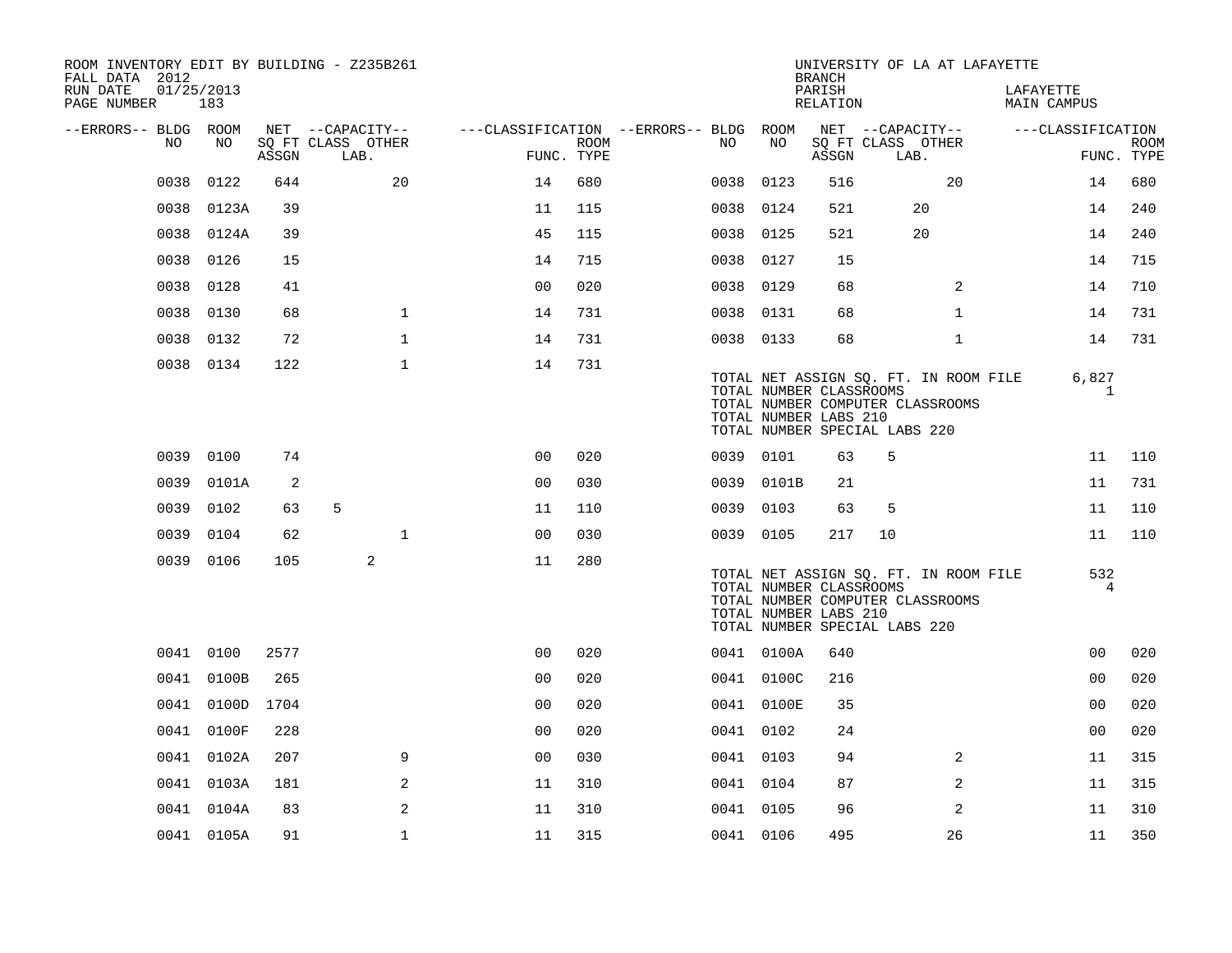| ROOM INVENTORY EDIT BY BUILDING - Z235B261<br>FALL DATA 2012<br>RUN DATE<br>PAGE NUMBER | 01/25/2013<br>184 |       |                                               |                |                                   |                           |      |            | <b>BRANCH</b><br>PARISH<br>RELATION | UNIVERSITY OF LA AT LAFAYETTE                 | LAFAYETTE<br>MAIN CAMPUS |                           |
|-----------------------------------------------------------------------------------------|-------------------|-------|-----------------------------------------------|----------------|-----------------------------------|---------------------------|------|------------|-------------------------------------|-----------------------------------------------|--------------------------|---------------------------|
| --ERRORS-- BLDG ROOM<br><b>NO</b>                                                       | NO.               | ASSGN | NET --CAPACITY--<br>SQ FT CLASS OTHER<br>LAB. |                | ---CLASSIFICATION --ERRORS-- BLDG | <b>ROOM</b><br>FUNC. TYPE | NO   | ROOM<br>NO | ASSGN                               | NET --CAPACITY--<br>SQ FT CLASS OTHER<br>LAB. | ---CLASSIFICATION        | <b>ROOM</b><br>FUNC. TYPE |
| 0041                                                                                    | 0106A             | 376   |                                               | 8              | 11                                | 410                       | 0041 | 0106B      | 150                                 | $\mathbf{1}$                                  | 81                       | 081                       |
| 0041                                                                                    | 0106C             | 221   |                                               | 2              | 11                                | 355                       |      | 0041 0106D | 26                                  |                                               | 11                       | 355                       |
| 0041                                                                                    | 0106E             | 258   |                                               | $\overline{4}$ | 11                                | 355                       |      | 0041 0108  | 374                                 | 2                                             | 11                       | 313                       |
| 0041                                                                                    | 0108A             | 105   |                                               | $\overline{2}$ | 11                                | 315                       |      | 0041 0108B | 90                                  | 2                                             | 11                       | 313                       |
| 0041                                                                                    | 0108C             | 182   |                                               | 4              | 11                                | 325                       |      | 0041 0108D | 96                                  | $\mathbf{1}$                                  | 0 <sub>0</sub>           | 020                       |
| 0041                                                                                    | 0108E             | 182   | $\mathbf{1}$                                  |                | 22                                | 250                       |      | 0041 0108F | 41                                  | $\mathbf{1}$                                  | 00                       | 030                       |
| 0041                                                                                    | 0108G             | 94    |                                               | $\mathbf{1}$   | 11                                | 310                       |      | 0041 0108H | 85                                  | 2                                             | 11                       | 310                       |
| 0041                                                                                    | 0108J             | 15    |                                               |                | 46                                | 315                       |      | 0041 0109  | 285                                 | 4                                             | 22                       | 320                       |
| 0041                                                                                    | 0109A             | 43    |                                               | 2              | 0 <sub>0</sub>                    | 030                       | 0041 | 0110       | 959                                 | 30                                            | 11                       | 210                       |
|                                                                                         | 0041 0111         | 285   |                                               | 2              | 11                                | 310                       |      | 0041 0112  | 863                                 | 24                                            | 22                       | 320                       |
| 0041                                                                                    | 0112A             | 44    |                                               |                | 11                                | 710                       |      | 0041 0113  | 959                                 | 28                                            | 11                       | 210                       |
|                                                                                         | 0041 0114         | 285   | $\mathbf{1}$                                  |                | 11                                | 215                       |      | 0041 0115  | 860                                 | 24                                            | 11                       | 210                       |
| 0041                                                                                    | 0117              | 2098  | 262                                           |                | 11                                | 110                       |      | 0041 0117A | 73                                  |                                               | 11                       | 115                       |
| 0041                                                                                    | 0117B             | 73    |                                               |                | 11                                | 115                       |      | 0041 0118  | 54                                  |                                               | 0 <sub>0</sub>           | 020                       |
| 0041                                                                                    | 0118A             | 203   |                                               | 5              | 0 <sub>0</sub>                    | 030                       |      | 0041 0119  | 91                                  |                                               | 0 <sub>0</sub>           | 030                       |
| 0041                                                                                    | 0120              | 649   | 4                                             |                | 22                                | 250                       |      | 0041 0120A | 115                                 | 2                                             | 22                       | 310                       |
| 0041                                                                                    | 0120B             | 103   | 2                                             |                | 22                                | 250                       |      | 0041 0121  | 35                                  |                                               | 00                       | 010                       |
| 0041                                                                                    | 0122              | 661   | 24                                            |                | 11                                | 110                       |      | 0041 0122A | 111                                 | 1                                             | 11                       | 115                       |
| 0041                                                                                    | 0122B             | 105   | $\mathbf 1$                                   |                | 11                                | 115                       |      | 0041 0123  | 852                                 | 24                                            | 11                       | 210                       |
| 0041                                                                                    | 0123A             | 138   | $\mathbf{1}$                                  |                | 11                                | 215                       |      | 0041 0124  | 836                                 | 30                                            | 11                       | 210                       |
|                                                                                         | 0041 0124A        | 142   | $\mathbf{1}$                                  |                | 11                                | 215                       |      | 0041 0127  | 170                                 |                                               | 0 <sub>0</sub>           | 030                       |
| 0041                                                                                    | 0128              | 51    |                                               |                | 81                                | 081                       |      | 0041 0128A | 81                                  |                                               | 81                       | 081                       |
|                                                                                         | 0041 0129         | 41    |                                               |                | 0 <sub>0</sub>                    | 010                       |      | 0041 0130  | 99                                  |                                               | 0 <sub>0</sub>           | 030                       |
| 0041                                                                                    | 0131              | 177   |                                               | $\mathbf{1}$   | 11                                | 731                       |      | 0041 0132  | 129                                 | 2                                             | 0 <sub>0</sub>           | 030                       |
| 0041                                                                                    | 0133              | 916   | 10                                            |                | 22                                | 250                       |      | 0041 0133A | 112                                 | 2                                             | 22                       | 570                       |
|                                                                                         | 0041 0133B        | 98    |                                               | $\overline{a}$ | 22                                | 570                       |      | 0041 0133C | 123                                 | $\mathbf{1}$                                  | 22                       | 570                       |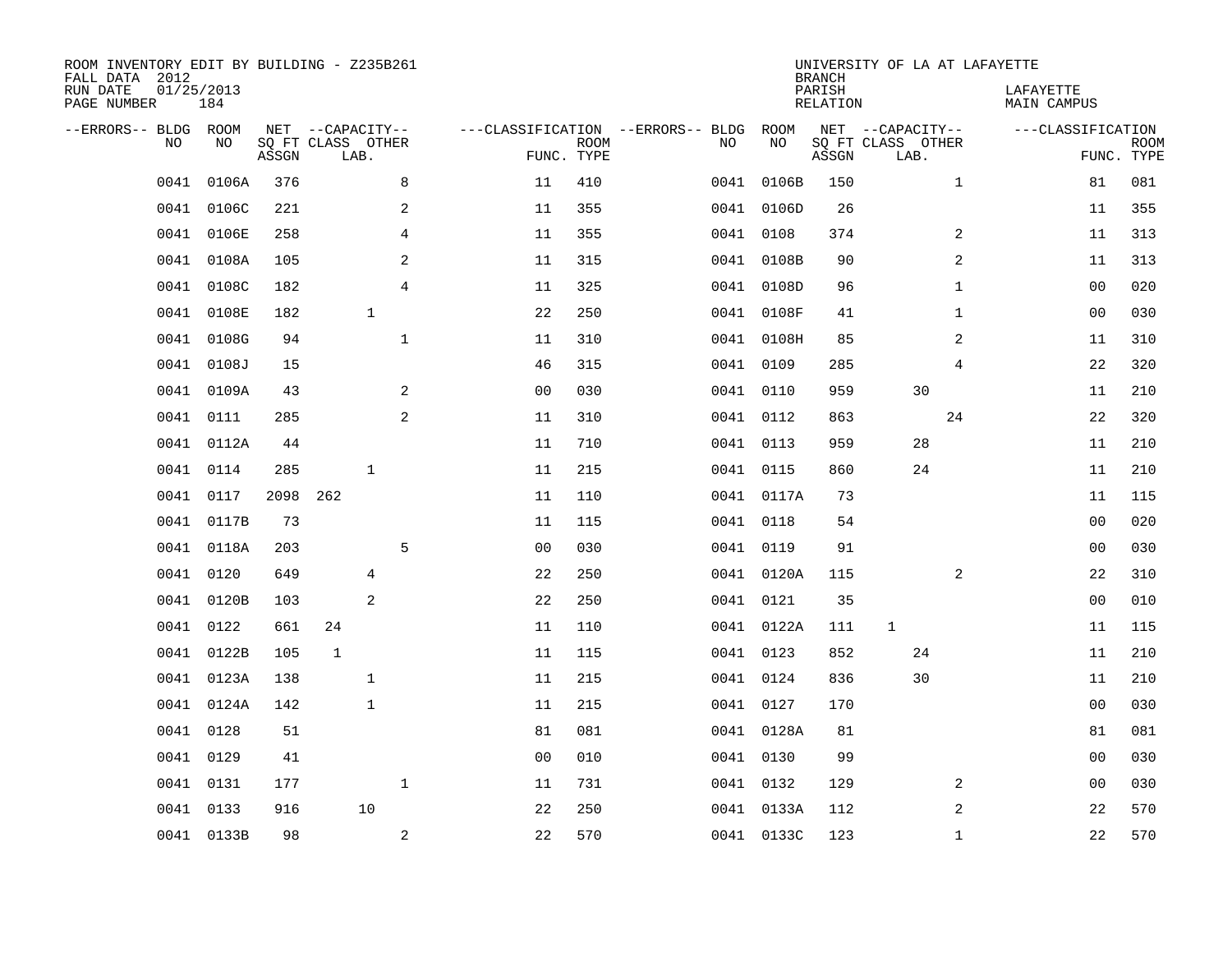| FALL DATA 2012<br>RUN DATE<br>PAGE NUMBER |           | 01/25/2013<br>185 |       | ROOM INVENTORY EDIT BY BUILDING - Z235B261    |                                   |                           |      |            | <b>BRANCH</b><br>PARISH<br>RELATION | UNIVERSITY OF LA AT LAFAYETTE                 |              | LAFAYETTE<br>MAIN CAMPUS |                           |
|-------------------------------------------|-----------|-------------------|-------|-----------------------------------------------|-----------------------------------|---------------------------|------|------------|-------------------------------------|-----------------------------------------------|--------------|--------------------------|---------------------------|
| --ERRORS-- BLDG ROOM                      | <b>NO</b> | NO.               | ASSGN | NET --CAPACITY--<br>SQ FT CLASS OTHER<br>LAB. | ---CLASSIFICATION --ERRORS-- BLDG | <b>ROOM</b><br>FUNC. TYPE | NO.  | ROOM<br>NO | ASSGN                               | NET --CAPACITY--<br>SQ FT CLASS OTHER<br>LAB. |              | ---CLASSIFICATION        | <b>ROOM</b><br>FUNC. TYPE |
|                                           | 0041      | 0133D             | 137   | $\mathbf{1}$                                  | 22                                | 570                       |      | 0041 0134  | 132                                 |                                               | 3            | 21                       | 325                       |
|                                           | 0041      | 0134A             | 114   | $\overline{3}$                                | 21                                | 325                       |      | 0041 0136  | 204                                 | 2                                             |              | 21                       | 260                       |
|                                           | 0041      | 0136A             | 137   | 2                                             | 21                                | 260                       |      | 0041 0136B | 72                                  |                                               | 2            | 21                       | 320                       |
|                                           | 0041      | 0136C             | 156   | 2                                             | 21                                | 260                       |      | 0041 0136D | 129                                 | 2                                             |              | 21                       | 260                       |
|                                           | 0041      | 0136E             | 31    | $\mathbf{1}$                                  | 21                                | 255                       |      | 0041 0136F | 29                                  | 1                                             |              | 21                       | 260                       |
|                                           |           | 0041 0137         | 613   | 4                                             | 21                                | 250                       |      | 0041 0137A | 134                                 | 2                                             |              | 21                       | 260                       |
|                                           | 0041      | 0137B             | 104   | $\mathbf{1}$                                  | 21                                | 260                       |      | 0041 0137C | 63                                  | 1                                             |              | 21                       | 260                       |
|                                           |           | 0041 0137D        | 63    | $\mathbf 1$                                   | 21                                | 260                       |      | 0041 0137E | 84                                  | 1                                             |              | 21                       | 260                       |
|                                           | 0041      | 0138              | 262   | 3                                             | 22                                | 260                       |      | 0041 0138A | 85                                  | 2                                             |              | 22                       | 255                       |
|                                           |           | 0041 0139         | 107   |                                               | 0 <sub>0</sub>                    | 030                       |      | 0041 0140  | 1745                                | 4                                             |              | 22                       | 290                       |
|                                           | 0041      | 0140A             | 166   | $\mathbf{1}$                                  | 22                                | 260                       |      | 0041 0141  | 119                                 |                                               | $\mathbf{1}$ | 22                       | 310                       |
|                                           |           | 0041 0141A        | 167   | $\overline{4}$                                | 22                                | 250                       |      | 0041 0142  | 129                                 |                                               | 2            | 22                       | 320                       |
|                                           | 0041      | 0142A             | 165   | $\mathbf{1}$                                  | 11                                | 310                       | 0041 | 0200       | 3262                                |                                               |              | 00                       | 020                       |
|                                           | 0041      | 0200A             | 119   |                                               | 0 <sub>0</sub>                    | 020                       |      | 0041 0200B | 1570                                |                                               |              | 0 <sub>0</sub>           | 020                       |
|                                           | 0041      | 0200C             | 214   |                                               | 0 <sub>0</sub>                    | 020                       |      | 0041 0200D | 225                                 |                                               |              | 0 <sub>0</sub>           | 020                       |
|                                           | 0041      | 0200E             | 38    |                                               | 0 <sub>0</sub>                    | 020                       |      | 0041 0201  | 16                                  |                                               |              | 00                       | 030                       |
|                                           | 0041      | 0201A             | 80    | 2                                             | 0 <sub>0</sub>                    | 030                       |      | 0041 0202  | 20                                  |                                               |              | 00                       | 010                       |
|                                           | 0041      | 0203              | 162   | 2                                             | 22                                | 250                       | 0041 | 0204       | 468                                 | 16                                            |              | 21                       | 250                       |
|                                           | 0041      | 0205              | 290   | 3                                             | 22                                | 325                       |      | 0041 0205A | 8                                   |                                               |              | 22                       | 315                       |
|                                           | 0041      | 0205B             | 8     |                                               | 22                                | 731                       |      | 0041 0205C | 121                                 | 2                                             |              | 22                       | 250                       |
|                                           | 0041      | 0205D             | 148   | 2                                             | 22                                | 250                       |      | 0041 0205E | 155                                 |                                               | 2            | 22                       | 314                       |
|                                           | 0041      | 0205F             | 665   | 5                                             | 22                                | 250                       |      | 0041 0205G | 36                                  | $\mathbf 1$                                   |              | 22                       | 255                       |
|                                           | 0041      | 0205H             | 58    | $\mathbf{1}$                                  | 22                                | 255                       |      | 0041 0206  | 200                                 |                                               | 3            | 22                       | 310                       |
|                                           | 0041      | 0207              | 765   | $\overline{7}$                                | 22                                | 250                       |      | 0041 0207A | 43                                  | 2                                             |              | 22                       | 260                       |
|                                           | 0041      | 0207B             | 43    | 2                                             | 22                                | 260                       | 0041 | 0208       | 70                                  |                                               | 2            | 22                       | 570                       |
|                                           |           | 0041 0209         | 56    | 3                                             | 22                                | 250                       |      | 0041 0210  | 56                                  |                                               | $\mathbf{1}$ | 22                       | 320                       |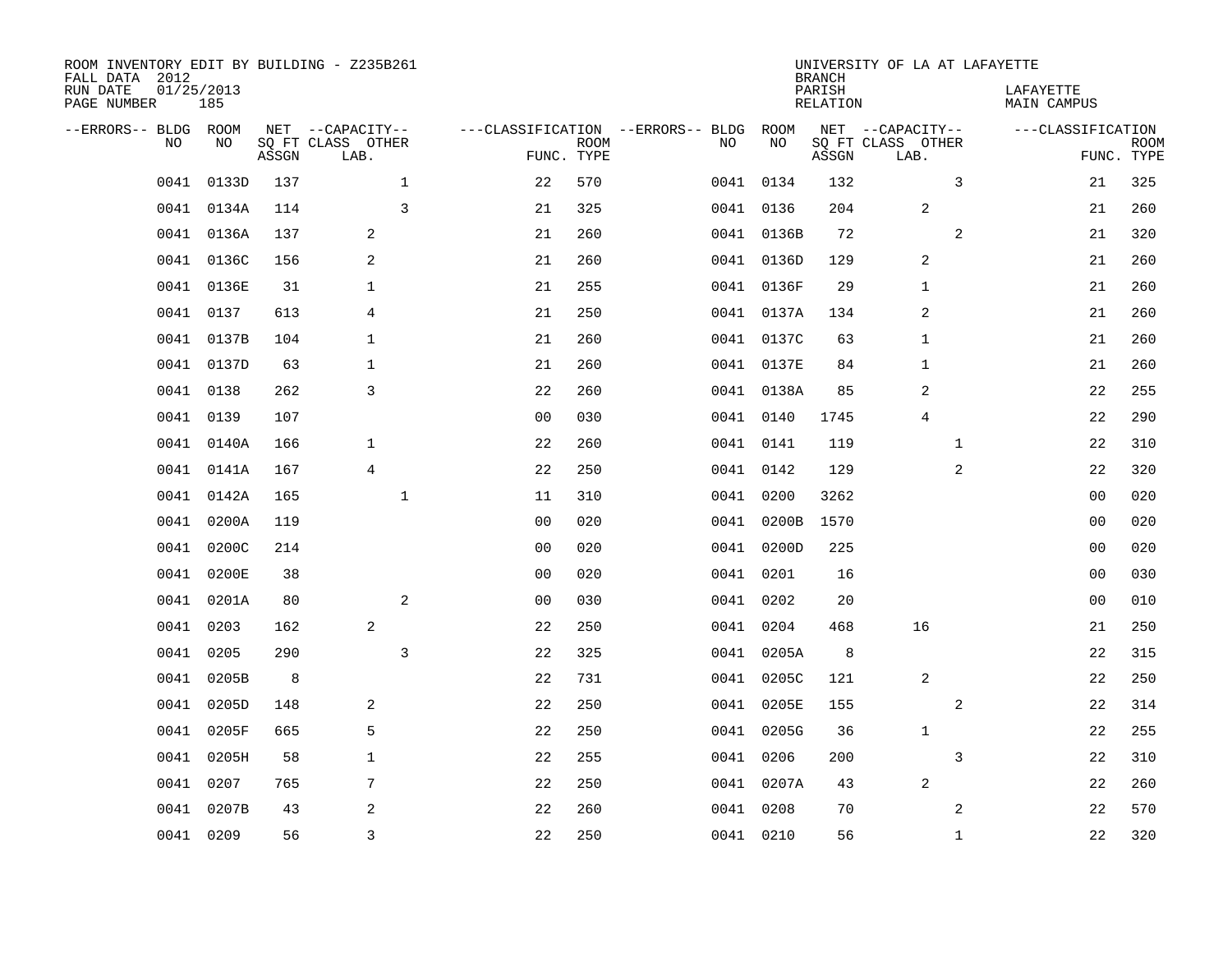| ROOM INVENTORY EDIT BY BUILDING - Z235B261<br>FALL DATA 2012<br>RUN DATE<br>PAGE NUMBER | 01/25/2013<br>186 |       |                                               |                |                                                 |             |           |            | <b>BRANCH</b><br>PARISH<br><b>RELATION</b> | UNIVERSITY OF LA AT LAFAYETTE                 |                | LAFAYETTE<br>MAIN CAMPUS        |             |
|-----------------------------------------------------------------------------------------|-------------------|-------|-----------------------------------------------|----------------|-------------------------------------------------|-------------|-----------|------------|--------------------------------------------|-----------------------------------------------|----------------|---------------------------------|-------------|
| --ERRORS-- BLDG ROOM<br>NO                                                              | NO                | ASSGN | NET --CAPACITY--<br>SQ FT CLASS OTHER<br>LAB. |                | ---CLASSIFICATION --ERRORS-- BLDG<br>FUNC. TYPE | <b>ROOM</b> | NO        | ROOM<br>NO | ASSGN                                      | NET --CAPACITY--<br>SQ FT CLASS OTHER<br>LAB. |                | ---CLASSIFICATION<br>FUNC. TYPE | <b>ROOM</b> |
| 0041                                                                                    | 0210A             | 46    |                                               |                | 0 <sub>0</sub>                                  | 020         | 0041      | 0210B      | 57                                         |                                               | $\mathbf{1}$   | 22                              | 320         |
| 0041                                                                                    | 0211              | 70    | $\overline{c}$                                |                | 11                                              | 255         |           | 0041 0211A | 345                                        | 4                                             |                | 22                              | 250         |
| 0041                                                                                    | 0211B             | 51    |                                               | $\mathbf 1$    | 22                                              | 320         |           | 0041 0211C | 94                                         | $\mathbf{1}$                                  |                | 22                              | 255         |
| 0041                                                                                    | 0212              | 571   | 8                                             |                | 22                                              | 250         |           | 0041 0212A | 80                                         | 2                                             |                | 22                              | 250         |
| 0041                                                                                    | 0213              | 143   |                                               | 2              | 21                                              | 315         |           | 0041 0213A | 15                                         | 1                                             |                | 21                              | 250         |
| 0041                                                                                    | 0213B             | 138   |                                               | 2              | 21                                              | 310         | 0041 0214 |            | 745                                        | 10                                            |                | 22                              | 250         |
| 0041                                                                                    | 0215              | 189   |                                               | 2              | 11                                              | 310         | 0041 0216 |            | 574                                        | $\overline{4}$                                |                | 22                              | 250         |
| 0041                                                                                    | 0217              | 189   |                                               | 2              | 21                                              | 320         | 0041 0218 |            | 765                                        | 8                                             |                | 21                              | 250         |
| 0041                                                                                    | 0219              | 670   | 45                                            |                | 11                                              | 110         | 0041      | 0220       | 1514 132                                   |                                               |                | 11                              | 110         |
| 0041                                                                                    | 0220A             | 77    | 1                                             |                | 11                                              | 115         | 0041 0221 |            | 119                                        |                                               |                | 0 <sub>0</sub>                  | 030         |
| 0041                                                                                    | 0221A             | 60    | $\mathbf{1}$                                  |                | 21                                              | 250         |           | 0041 0221B | 60                                         |                                               | 3              | 21                              | 530         |
| 0041                                                                                    | 0221C             | 48    |                                               | $\mathbf 1$    | 21                                              | 420         |           | 0041 0221D | 74                                         | $\mathbf 1$                                   |                | 22                              | 250         |
| 0041                                                                                    | 0221F             | 372   |                                               | $\mathbf{1}$   | 0 <sub>0</sub>                                  | 030         |           | 0041 0222A | 149                                        |                                               | $\overline{a}$ | 22                              | 310         |
| 0041                                                                                    | 0223              | 200   |                                               |                | 0 <sub>0</sub>                                  | 030         | 0041 0224 |            | 273                                        | 3                                             |                | 21                              | 250         |
| 0041                                                                                    | 0225              | 948   | 16                                            |                | 21                                              | 250         | 0041 0226 |            | 599                                        | 16                                            |                | 21                              | 250         |
| 0041                                                                                    | 0226A             | 209   | $\mathbf{1}$                                  |                | 21                                              | 250         |           | 0041 0226B | 136                                        | 4                                             |                | 21                              | 250         |
| 0041                                                                                    | 0226C             | 30    | $\mathbf{1}$                                  |                | 21                                              | 255         | 0041 0227 |            | 750                                        | 8                                             |                | 22                              | 250         |
| 0041                                                                                    | 0227A             | 101   |                                               | $\overline{a}$ | 22                                              | 320         | 0041 0228 |            | 370                                        | 8                                             |                | 22                              | 290         |
| 0041                                                                                    | 0229              | 452   |                                               |                | 0 <sub>0</sub>                                  | 030         | 0041 0231 |            | 38                                         |                                               | $\mathbf{1}$   | 0 <sub>0</sub>                  | 030         |
| 0041                                                                                    | 0232              | 72    |                                               | $\mathbf 1$    | 0 <sub>0</sub>                                  | 030         | 0041 0233 |            | 230                                        | 15                                            |                | 11                              | 270         |
| 0041                                                                                    | 0234              | 206   |                                               | 3              | 22                                              | 314         | 0041 0235 |            | 206                                        |                                               | 2              | 11                              | 310         |
| 0041                                                                                    | 0236              | 225   | 15                                            |                | 22                                              | 270         | 0041 0237 |            | 136                                        |                                               |                | 00                              | 030         |
| 0041                                                                                    | 0238              | 182   |                                               | $\overline{4}$ | 00                                              | 030         | 0041 0239 |            | 725                                        | 34                                            |                | 11                              | 110         |
| 0041                                                                                    | 0239A             | 90    | 2                                             |                | 11                                              | 290         | 0041 0240 |            | 142                                        | 3                                             |                | 22                              | 250         |
| 0041                                                                                    | 0241              | 566   | 18                                            |                | 22                                              | 250         |           | 0041 0241A | 50                                         |                                               |                | 22                              | 255         |
|                                                                                         | 0041 0242         | 116   |                                               | $\overline{a}$ | 11                                              | 310         |           | 0041 0242A | 148                                        |                                               | 2              | 11                              | 310         |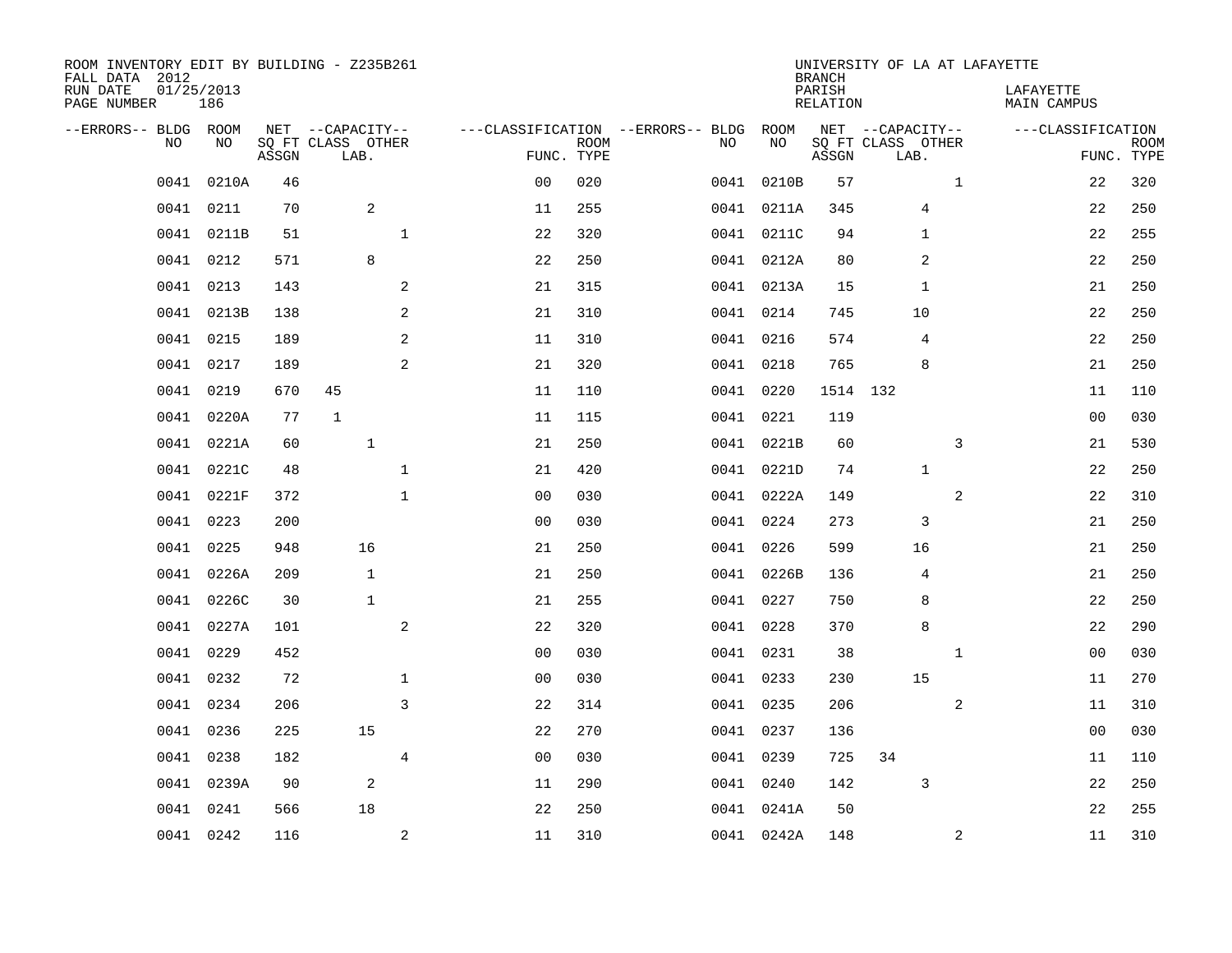| ROOM INVENTORY EDIT BY BUILDING - Z235B261<br>FALL DATA 2012 |                   |       |                           |                |                           |                                        |                                                               | <b>BRANCH</b>      | UNIVERSITY OF LA AT LAFAYETTE                                                                              |                          |                           |
|--------------------------------------------------------------|-------------------|-------|---------------------------|----------------|---------------------------|----------------------------------------|---------------------------------------------------------------|--------------------|------------------------------------------------------------------------------------------------------------|--------------------------|---------------------------|
| RUN DATE<br>PAGE NUMBER                                      | 01/25/2013<br>187 |       |                           |                |                           |                                        |                                                               | PARISH<br>RELATION |                                                                                                            | LAFAYETTE<br>MAIN CAMPUS |                           |
| --ERRORS-- BLDG ROOM                                         |                   |       | NET --CAPACITY--          |                |                           | ---CLASSIFICATION --ERRORS-- BLDG ROOM |                                                               |                    | NET --CAPACITY--                                                                                           | ---CLASSIFICATION        |                           |
| NO                                                           | NO                | ASSGN | SQ FT CLASS OTHER<br>LAB. |                | <b>ROOM</b><br>FUNC. TYPE | NO                                     | NO                                                            | ASSGN              | SQ FT CLASS OTHER<br>LAB.                                                                                  |                          | <b>ROOM</b><br>FUNC. TYPE |
| 0041                                                         | 0243              | 153   |                           | 2<br>11        | 310                       |                                        | 0041 0243A                                                    | 118                | 2                                                                                                          | 11                       | 310                       |
|                                                              | 0041 0244         | 116   |                           | 2<br>11        | 310                       |                                        | 0041 0244A                                                    | 166                | 2                                                                                                          | 11                       | 310                       |
|                                                              | 0041 0245         | 845   | 24                        | 11             | 210                       |                                        | 0041 0245A                                                    | 92                 | $\mathbf 1$                                                                                                | 11                       | 215                       |
|                                                              | 0041 0245B        | 38    | $\mathbf{1}$              | 11             | 215                       |                                        | 0041 0246                                                     | 136                |                                                                                                            | 0 <sub>0</sub>           | 030                       |
|                                                              | 0041 0247         | 717   | 8                         | 22             | 250                       |                                        | 0041 0247A                                                    | 42                 | $\mathbf{1}$                                                                                               | 22                       | 255                       |
| 0041                                                         | 0248              | 577   | 5                         | 22             | 250                       |                                        | 0041 0248A                                                    | 113                | 2                                                                                                          | 22                       | 250                       |
| 0041                                                         | 0248B             | 144   |                           | 2<br>22        | 570                       |                                        | 0041 0249                                                     | 692                | 6                                                                                                          | 22                       | 250                       |
| 0041                                                         | 0249A             | 187   | 2                         | 22             | 250                       |                                        | 0041 0249B                                                    | 41                 | $\mathbf{1}$                                                                                               | 22                       | 420                       |
| 0041                                                         | 0250              | 689   | 3                         | 22             | 250                       |                                        | 0041 0251                                                     | 111                | 3                                                                                                          | 22                       | 325                       |
|                                                              | 0041 0251A        | 162   |                           | 3<br>22        | 325                       |                                        | 0041 0300                                                     | 151                |                                                                                                            | 0 <sub>0</sub>           | 020                       |
|                                                              | 0041 0300E        | 38    |                           | 0 <sub>0</sub> | 020                       |                                        | 0041 0300S                                                    | 201                |                                                                                                            | 00                       | 020                       |
|                                                              | 0041 0301         | 624   | $\mathbf{1}$              | 11             | 720                       |                                        | 0041 0302<br>TOTAL NUMBER CLASSROOMS<br>TOTAL NUMBER LABS 210 | 112                | TOTAL NET ASSIGN SQ. FT. IN ROOM FILE<br>TOTAL NUMBER COMPUTER CLASSROOMS<br>TOTAL NUMBER SPECIAL LABS 220 | 11<br>42,268<br>5<br>6   | 225                       |
|                                                              | 0042 0100         | 2947  |                           | 0 <sub>0</sub> | 020                       |                                        | 0042 0100A                                                    | 375                |                                                                                                            | 0 <sub>0</sub>           | 020                       |
|                                                              | 0042 0100B        | 375   |                           | 0 <sub>0</sub> | 020                       |                                        | 0042 0100C                                                    | 192                |                                                                                                            | 0 <sub>0</sub>           | 020                       |
|                                                              | 0042 0100D        | 78    |                           | 0 <sub>0</sub> | 020                       |                                        | 0042 0102                                                     | 776                |                                                                                                            | 0 <sub>0</sub>           | 030                       |
|                                                              | 0042 0103         | 1459  | 90                        | 11             | 110                       |                                        | 0042 0104                                                     | 155                |                                                                                                            | 11                       | 731                       |
| 0042                                                         | 0105              | 156   |                           | 0 <sub>0</sub> | 030                       |                                        | 0042 0106                                                     | 1374               | 90                                                                                                         | 11                       | 110                       |
| 0042                                                         | 0107              | 277   | 2                         | 11             | 250                       |                                        | 0042 0109                                                     | 167                | 3                                                                                                          | 0 <sub>0</sub>           | 030                       |
| 0042                                                         | 0110              | 20    |                           | 0 <sub>0</sub> | 030                       |                                        | 0042 0111                                                     | 302                | 2                                                                                                          | 11                       | 310                       |
|                                                              | 0042 0112         | 123   | 1                         | 11             | 115                       |                                        | 0042 0112A                                                    | 12                 | $\mathbf{1}$                                                                                               | 00                       | 030                       |
|                                                              | 0042 0113         | 2055  | 205                       | 11             | 110                       |                                        | 0042 0117                                                     | 582                |                                                                                                            | 11                       | 731                       |
|                                                              | 0042 0117A        | 53    |                           | 0 <sub>0</sub> | 030                       |                                        | 0042 0118                                                     |                    | 2223 220                                                                                                   | 11                       | 110                       |
|                                                              | 0042 0120A 1659   |       | 24                        | 82             | 082                       |                                        | 0042 0120B                                                    | 486                | 20                                                                                                         | 11                       | 280                       |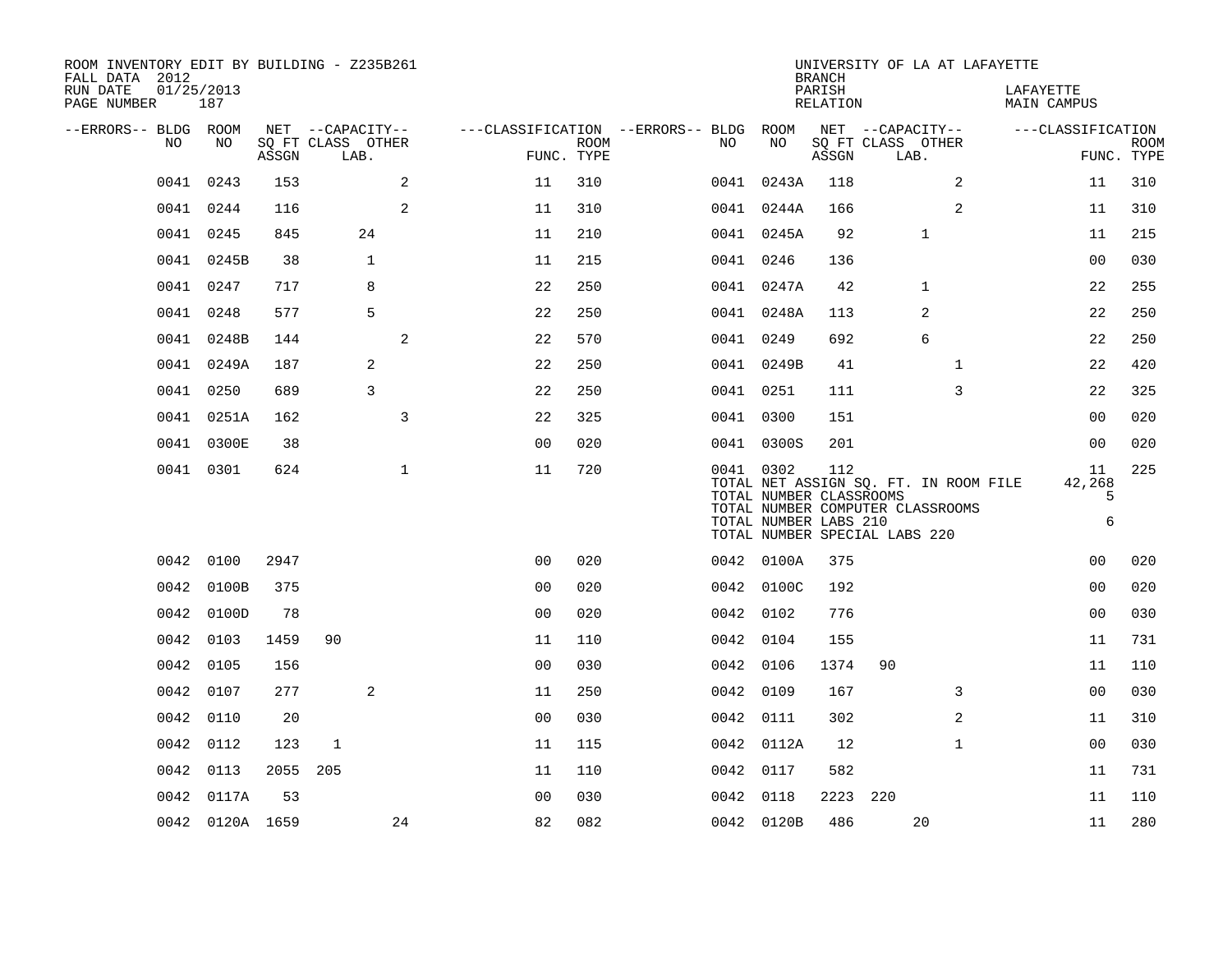| ROOM INVENTORY EDIT BY BUILDING - Z235B261<br>FALL DATA 2012 |                   |       |                           |                |                           |                                        |            | <b>BRANCH</b>             | UNIVERSITY OF LA AT LAFAYETTE |                                 |                           |
|--------------------------------------------------------------|-------------------|-------|---------------------------|----------------|---------------------------|----------------------------------------|------------|---------------------------|-------------------------------|---------------------------------|---------------------------|
| RUN DATE<br>PAGE NUMBER                                      | 01/25/2013<br>188 |       |                           |                |                           |                                        |            | PARISH<br><b>RELATION</b> |                               | LAFAYETTE<br><b>MAIN CAMPUS</b> |                           |
| --ERRORS-- BLDG ROOM                                         |                   |       | NET --CAPACITY--          |                |                           | ---CLASSIFICATION --ERRORS-- BLDG ROOM |            |                           | NET --CAPACITY--              | ---CLASSIFICATION               |                           |
| NO                                                           | NO                | ASSGN | SQ FT CLASS OTHER<br>LAB. |                | <b>ROOM</b><br>FUNC. TYPE | NO                                     | NO         | ASSGN                     | SQ FT CLASS OTHER<br>LAB.     |                                 | <b>ROOM</b><br>FUNC. TYPE |
| 0042                                                         | 0121              | 896   |                           | 11             | 731                       |                                        | 0042 0122  | 65                        |                               | 11                              | 731                       |
| 0042                                                         | 0123              | 2199  | 44                        | 11             | 210                       |                                        | 0042 0124  | 129                       | 2                             | 11                              | 310                       |
| 0042                                                         | 0125              | 135   | 2                         | 11             | 310                       |                                        | 0042 0126  | 67                        |                               | 00                              | 010                       |
| 0042                                                         | 0127              | 62    |                           | 0 <sub>0</sub> | 030                       |                                        | 0042 0128  | 202                       | 3                             | 0 <sub>0</sub>                  | 030                       |
| 0042                                                         | 0129              | 204   |                           | 0 <sub>0</sub> | 020                       |                                        | 0042 0130  | 102                       | $\overline{a}$                | 11                              | 310                       |
| 0042                                                         | 0131              | 100   | 2                         | 11             | 310                       |                                        | 0042 0132  | 102                       | 2                             | 11                              | 310                       |
| 0042                                                         | 0133              | 104   | 2                         | 11             | 310                       |                                        | 0042 0134  | 162                       |                               | 0 <sub>0</sub>                  | 020                       |
| 0042                                                         | 0135              | 97    | 2                         | 11             | 310                       |                                        | 0042 0136  | 97                        | 2                             | 11                              | 310                       |
| 0042                                                         | 0137              | 100   | $\mathbf{1}$              | 11             | 310                       | 0042                                   | 0138       | 102                       | $\mathbf{1}$                  | 11                              | 310                       |
| 0042                                                         | 0139              | 396   | 15                        | 11             | 280                       |                                        | 0042 0140  | 95                        |                               | 0 <sub>0</sub>                  | 030                       |
| 0042                                                         | 0141              | 98    |                           | 0 <sub>0</sub> | 030                       | 0042                                   | 0142       | 95                        |                               | 0 <sub>0</sub>                  | 030                       |
| 0042                                                         | 0143              | 54    |                           | 0 <sub>0</sub> | 030                       |                                        | 0042 0144  | 99                        |                               | 0 <sub>0</sub>                  | 030                       |
| 0042                                                         | 0200              | 2583  |                           | 0 <sub>0</sub> | 020                       | 0042                                   | 0200A      | 375                       |                               | 00                              | 020                       |
| 0042                                                         | 0200B             | 213   |                           | 0 <sub>0</sub> | 020                       |                                        | 0042 0200C | 213                       |                               | 00                              | 020                       |
| 0042                                                         | 0200D             | 78    | 10                        | 0 <sub>0</sub> | 020                       | 0042                                   | 0202       | 476                       | 2                             | 11                              | 314                       |
| 0042                                                         | 0202A             | 9     | $\mathbf{1}$              | 11             | 315                       |                                        | 0042 0203  | 272                       | 3                             | 11                              | 325                       |
| 0042                                                         | 0204              | 99    | $\mathbf{1}$              | 11             | 731                       |                                        | 0042 0204A | 82                        |                               | 11                              | 710                       |
| 0042                                                         | 0205              | 201   | $\mathbf{1}$              | 11             | 215                       |                                        | 0042 0206  | 1231                      | 12                            | 11                              | 210                       |
| 0042                                                         | 0207              | 278   | 2                         | 11             | 250                       |                                        | 0042 0208  | 114                       |                               | 0 <sub>0</sub>                  | 030                       |
| 0042                                                         | 0209              | 1128  | 8                         | 11             | 250                       |                                        | 0042 0210  | 268                       | 5                             | 11                              | 250                       |
| 0042                                                         | 0211              | 375   |                           | 0 <sub>0</sub> | 020                       |                                        | 0042 0212  | 171                       | 3                             | 00                              | 030                       |
| 0042                                                         | 0214              | 46    |                           | 0 <sub>0</sub> | 020                       |                                        | 0042 0215  | 129                       | 2                             | 11                              | 310                       |
| 0042                                                         | 0216              | 186   | 2                         | 11             | 310                       |                                        | 0042 0217  | 175                       | 2                             | 11                              | 310                       |
| 0042                                                         | 0218              | 121   | 2                         | 11             | 310                       |                                        | 0042 0219  | 116                       | 2                             | 11                              | 310                       |
| 0042                                                         | 0220              | 167   | 2                         | 11             | 310                       |                                        | 0042 0221  | 1398                      | 24                            | 11                              | 210                       |
|                                                              | 0042 0224         | 339   | 8                         | 11             | 215                       |                                        | 0042 0225  | 200                       | 3                             | 11                              | 215                       |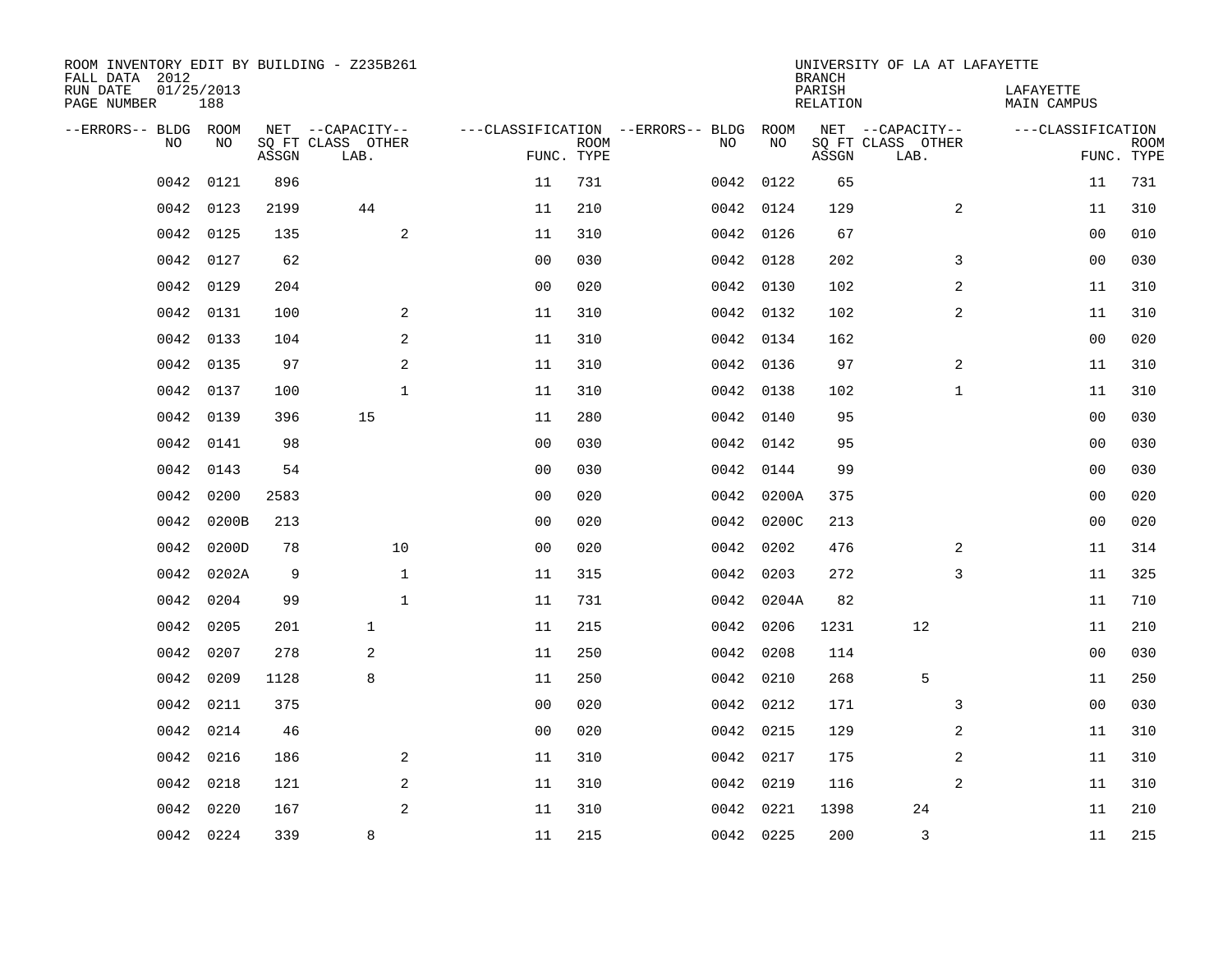| ROOM INVENTORY EDIT BY BUILDING - Z235B261<br>FALL DATA 2012 |                   |       |                           |                |                |             |                                               |            | <b>BRANCH</b>                                          | UNIVERSITY OF LA AT LAFAYETTE                                                                              |                                 |                           |
|--------------------------------------------------------------|-------------------|-------|---------------------------|----------------|----------------|-------------|-----------------------------------------------|------------|--------------------------------------------------------|------------------------------------------------------------------------------------------------------------|---------------------------------|---------------------------|
| RUN DATE<br>PAGE NUMBER                                      | 01/25/2013<br>189 |       |                           |                |                |             |                                               |            | PARISH<br><b>RELATION</b>                              |                                                                                                            | LAFAYETTE<br><b>MAIN CAMPUS</b> |                           |
| --ERRORS-- BLDG ROOM                                         |                   |       | NET --CAPACITY--          |                |                |             | ---CLASSIFICATION --ERRORS-- BLDG ROOM<br>NO. | NO         |                                                        | NET --CAPACITY--                                                                                           | ---CLASSIFICATION               |                           |
| NO                                                           | NO                | ASSGN | SQ FT CLASS OTHER<br>LAB. |                | FUNC. TYPE     | <b>ROOM</b> |                                               |            | ASSGN                                                  | SQ FT CLASS OTHER<br>LAB.                                                                                  |                                 | <b>ROOM</b><br>FUNC. TYPE |
| 0042                                                         | 0225A             | 65    |                           |                | 0 <sup>0</sup> | 030         |                                               | 0042 0226  | 1188                                                   | 8                                                                                                          | 11                              | 210                       |
| 0042                                                         | 0227              | 975   | 70                        |                | 11             | 110         |                                               | 0042 0228  | 63                                                     |                                                                                                            | 0 <sub>0</sub>                  | 030                       |
| 0042                                                         | 0230              | 998   | 80                        |                | 11             | 110         |                                               | 0042 0231  | 77                                                     |                                                                                                            | 00                              | 030                       |
| 0042                                                         | 0232              | 1248  | 12                        |                | 11             | 210         |                                               | 0042 0233  | 879                                                    | 4                                                                                                          | 11                              | 731                       |
| 0042                                                         | 0234              | 64    |                           | $\mathbf{2}$   | 11             | 731         |                                               | 0042 0235  | 1236                                                   | 30                                                                                                         | 11                              | 270                       |
| 0042                                                         | 0236              | 1150  | 28                        |                | 11             | 270         |                                               | 0042 0237  | 316                                                    | 3                                                                                                          | 21                              | 250                       |
| 0042                                                         | 0238              | 303   |                           | 3              | 21             | 250         |                                               | 0042 0239  | 48                                                     |                                                                                                            | 00                              | 010                       |
| 0042                                                         | 0241              | 45    |                           | 3              | 0 <sub>0</sub> | 030         |                                               | 0042 0242  | 205                                                    | 3                                                                                                          | 21                              | 250                       |
|                                                              | 0042 0243         | 205   |                           | 3              | 21             | 250         |                                               | 0042 0244  | 205                                                    | 3                                                                                                          | 21                              | 250                       |
| 0042                                                         | 0245              | 205   |                           | 3              | 21             | 250         |                                               | 0042 0246  | 205                                                    | 3                                                                                                          | 21                              | 250                       |
|                                                              | 0042 0247         | 396   |                           | 15             | 11             | 350         |                                               | 0042 0248  | 41<br>TOTAL NUMBER CLASSROOMS<br>TOTAL NUMBER LABS 210 | TOTAL NET ASSIGN SQ. FT. IN ROOM FILE<br>TOTAL NUMBER COMPUTER CLASSROOMS<br>TOTAL NUMBER SPECIAL LABS 220 | 00<br>31,972<br>6<br>5          | 030                       |
|                                                              | 0043 0001         | 115   |                           |                | 0 <sub>0</sub> | 030         |                                               | 0043 0002  | 186                                                    |                                                                                                            | 0 <sub>0</sub>                  | 030                       |
| 0043                                                         | 0101              | 847   |                           | 35             | 55             | 313         |                                               | 0043 0102  | 208                                                    | $\mathbf{1}$                                                                                               | 55                              | 325                       |
| 0043                                                         | 0103              | 51    |                           | $\mathbf{1}$   | 65             | 919         |                                               | 0043 0103A | 7                                                      |                                                                                                            | 11                              | 730                       |
| 0043                                                         | 0104              | 196   |                           | $\overline{4}$ | 55             | 320         |                                               | 0043 0104A | 8                                                      |                                                                                                            | 11                              | 625                       |
| 0043                                                         | 0105              | 141   |                           |                | 55             | 650         |                                               | 0043 0106  | 55                                                     |                                                                                                            | 0 <sub>0</sub>                  | 020                       |
| 0043                                                         | 0106A             | 8     |                           |                | 0 <sub>0</sub> | 030         | 0043                                          | 0107       | 177                                                    |                                                                                                            | 55                              | 630                       |
| 0043                                                         | 0108              | 35    |                           |                | 0 <sub>0</sub> | 020         | 0043                                          | 0109       | 26                                                     |                                                                                                            | 61                              | 731                       |
| 0043                                                         | 0110              | 80    |                           |                | 00             | 030         | 0043                                          | 0111       | 56                                                     |                                                                                                            | 45                              | 730                       |
| 0043                                                         | 0200              | 133   |                           |                | 0 <sub>0</sub> | 020         | 0043                                          | 0201       | 281                                                    | $\mathbf{1}$                                                                                               | 55                              | 313                       |
| 0043                                                         | 0201A             | 282   |                           | 2              | 55             | 310         | 0043                                          | 0201B      | 100                                                    | $\mathbf{1}$                                                                                               | 65                              | 310                       |
| 0043                                                         | 0201C             | 100   |                           | $\mathbf{1}$   | 55             | 310         | 0043                                          | 0202       | 319                                                    | 2                                                                                                          | 55                              | 313                       |
|                                                              | 0043 0202A        | 102   |                           | $\mathbf{1}$   | 55             | 310         |                                               | 0043 0202B | 69                                                     | $\mathbf{1}$                                                                                               | 0 <sub>0</sub>                  | 030                       |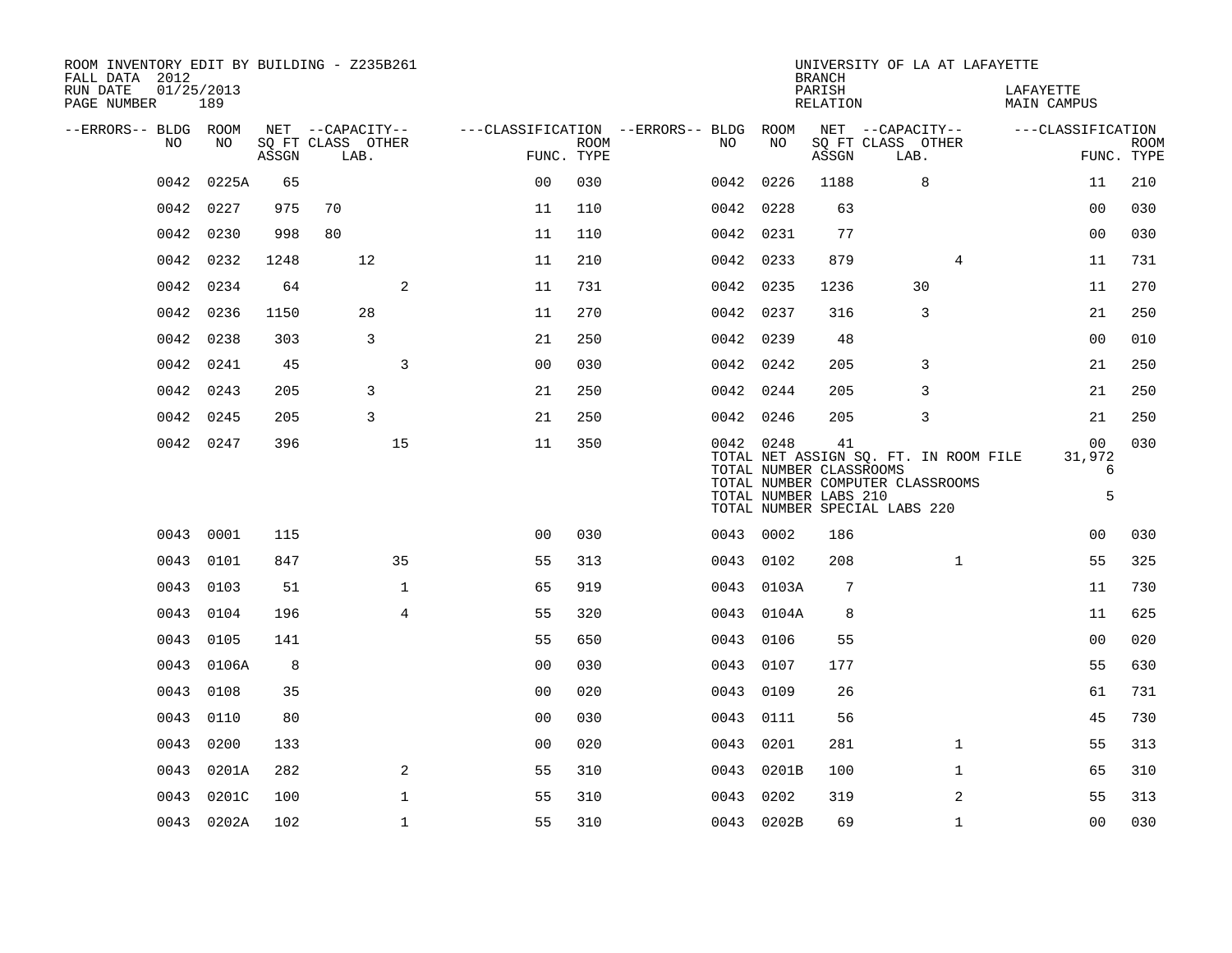| ROOM INVENTORY EDIT BY BUILDING - Z235B261<br>FALL DATA 2012 |                   |       |    |                           |                                        |             |     |            | <b>BRANCH</b>                                    |                               | UNIVERSITY OF LA AT LAFAYETTE                                             |                          |                   |             |
|--------------------------------------------------------------|-------------------|-------|----|---------------------------|----------------------------------------|-------------|-----|------------|--------------------------------------------------|-------------------------------|---------------------------------------------------------------------------|--------------------------|-------------------|-------------|
| RUN DATE<br>PAGE NUMBER                                      | 01/25/2013<br>190 |       |    |                           |                                        |             |     |            | PARISH<br>RELATION                               |                               |                                                                           | LAFAYETTE<br>MAIN CAMPUS |                   |             |
| --ERRORS-- BLDG ROOM                                         |                   |       |    | NET --CAPACITY--          | ---CLASSIFICATION --ERRORS-- BLDG ROOM |             |     |            |                                                  | NET --CAPACITY--              |                                                                           |                          | ---CLASSIFICATION |             |
| NO                                                           | NO                | ASSGN |    | SQ FT CLASS OTHER<br>LAB. | FUNC. TYPE                             | <b>ROOM</b> | NO. | NO         | ASSGN                                            | SQ FT CLASS OTHER<br>LAB.     |                                                                           |                          | FUNC. TYPE        | <b>ROOM</b> |
| 0043                                                         | 0202C             | 44    |    |                           | 55                                     | 731         |     | 0043 0202D | 14                                               |                               |                                                                           |                          | 55                | 730         |
|                                                              | 0043 0206         | 35    |    |                           | 0 <sub>0</sub>                         | 020         |     | 0043 B0101 | 143                                              |                               |                                                                           |                          | 0 <sub>0</sub>    | 030         |
|                                                              | 0043 B0102        | 188   |    |                           | 0 <sub>0</sub>                         | 030         |     |            | TOTAL NUMBER CLASSROOMS<br>TOTAL NUMBER LABS 210 | TOTAL NUMBER SPECIAL LABS 220 | TOTAL NET ASSIGN SQ. FT. IN ROOM FILE<br>TOTAL NUMBER COMPUTER CLASSROOMS |                          | 2,959             |             |
|                                                              | 0044 0100         | 4516  |    |                           | 0 <sub>0</sub>                         | 020         |     | 0044 0100A | 62                                               |                               |                                                                           |                          | 0 <sub>0</sub>    | 020         |
|                                                              | 0044 0100B        | 2237  |    |                           | 0 <sub>0</sub>                         | 020         |     | 0044 0100C | 108                                              |                               |                                                                           |                          | 0 <sub>0</sub>    | 020         |
|                                                              | 0044 0100D        | 129   |    |                           | 0 <sub>0</sub>                         | 020         |     | 0044 0100E | 61                                               |                               |                                                                           |                          | 0 <sub>0</sub>    | 020         |
|                                                              | 0044 0101         | 1120  | 90 |                           | 11                                     | 110         |     | 0044 0101A | 48                                               |                               |                                                                           |                          | 11                | 115         |
|                                                              | 0044 0101B        | 83    |    |                           | 11                                     | 731         |     | 0044 0102  | 327                                              |                               | 25                                                                        |                          | 11                | 350         |
|                                                              | 0044 0103         | 316   |    | 2                         | 22                                     | 314         |     | 0044 0103A | 389                                              |                               |                                                                           |                          | 0 <sub>0</sub>    | 030         |
|                                                              | 0044 0104         | 299   |    | 3                         | 11                                     | 325         |     | 0044 0104A | 9                                                |                               |                                                                           |                          | 11                | 315         |
|                                                              | 0044 0104B        | 10    |    |                           | 11                                     | 315         |     | 0044 0104C | 6                                                |                               |                                                                           |                          | 11                | 315         |
|                                                              | 0044 0104D        | 35    |    |                           | 0 <sub>0</sub>                         | 020         |     | 0044 0104E | 16                                               |                               |                                                                           |                          | 11                | 315         |
| 0044                                                         | 0105              | 637   | 63 |                           | 11                                     | 110         |     | 0044 0106  | 430                                              |                               | $\overline{4}$                                                            |                          | 11                | 313         |
|                                                              | 0044 0106A        | 21    |    | $\mathbf 1$               | 11                                     | 315         |     | 0044 0106B | 10                                               |                               | $\mathbf{1}$                                                              |                          | 11                | 355         |
| 0044                                                         | 0106C             | 154   |    | 2                         | 11                                     | 313         |     | 0044 0106D | $7\phantom{.0}$                                  |                               | $\mathbf{1}$                                                              |                          | 11                | 313         |
|                                                              | 0044 0106E        | 175   |    | 3                         | 11                                     | 325         |     | 0044 0106F | 7                                                |                               |                                                                           |                          | 11                | 315         |
|                                                              | 0044 0107         | 158   |    | 3                         | 11                                     | 313         |     | 0044 0107A | 257                                              |                               | 2                                                                         |                          | 11                | 731         |
|                                                              | 0044 0107B        | 109   |    | $\mathbf 1$               | 11                                     | 314         |     | 0044 0108  | 127                                              |                               | 2                                                                         |                          | 11                | 315         |
|                                                              | 0044 0108A        | 21    |    |                           | 11                                     | 731         |     | 0044 0109  | 47                                               |                               |                                                                           |                          | 0 <sub>0</sub>    | 030         |
|                                                              | 0044 0110         | 2099  |    | 25                        | 11                                     | 550         |     | 0044 0110A | 59                                               |                               |                                                                           |                          | 11                | 555         |
|                                                              | 0044 0111         | 275   |    | 3                         | 11                                     | 720         |     | 0044 0111A | 103                                              |                               | $\mathbf{1}$                                                              |                          | 11                | 720         |
|                                                              | 0044 0112         | 679   |    |                           | 82                                     | 082         |     | 0044 0113  | 50                                               |                               |                                                                           |                          | 0 <sub>0</sub>    | 010         |
|                                                              | 0044 0114         | 688   |    | 6                         | 11                                     | 731         |     | 0044 0114A | 199                                              |                               | 2                                                                         |                          | 11                | 720         |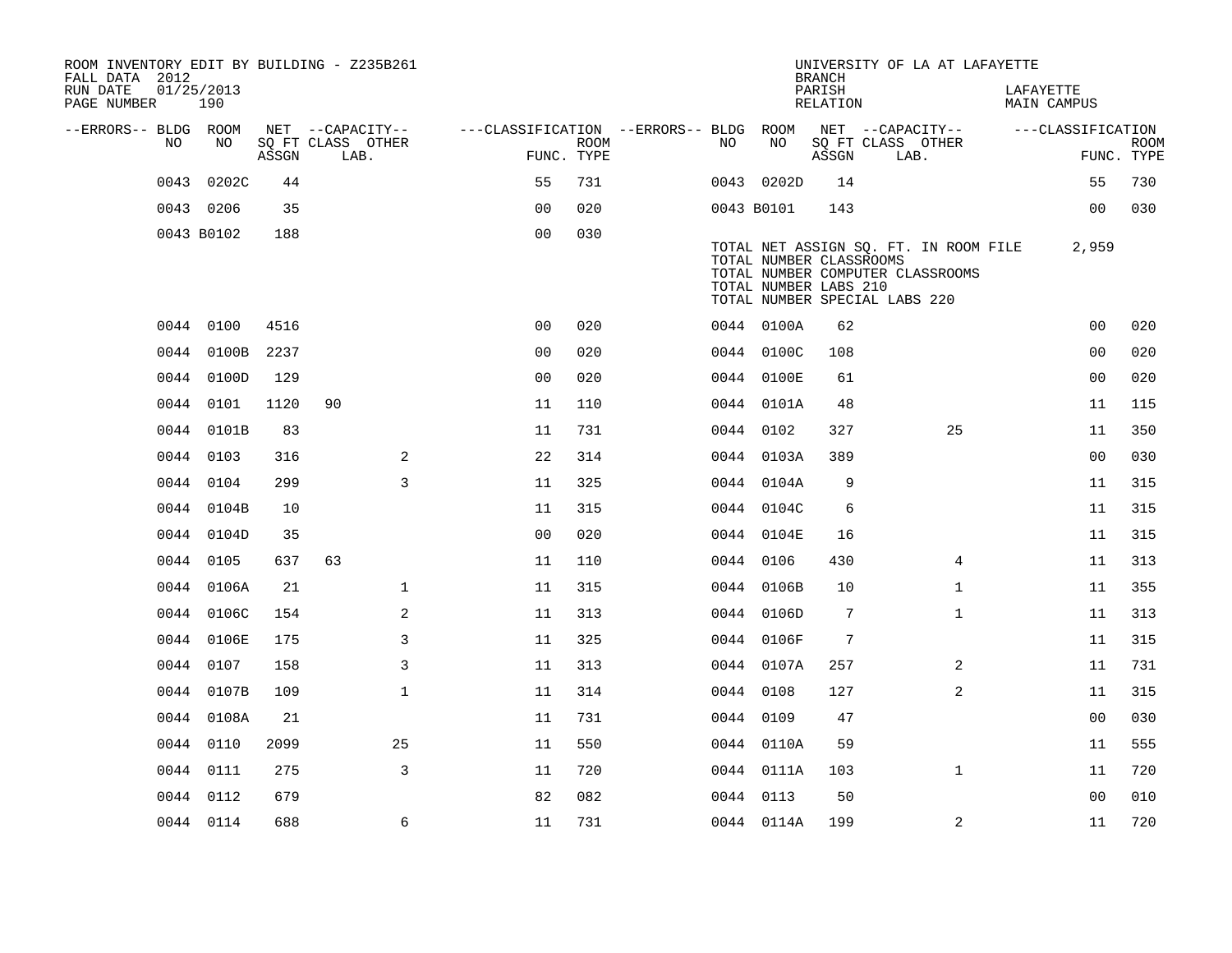| ROOM INVENTORY EDIT BY BUILDING - Z235B261<br>FALL DATA 2012 |                   |       |                           |                |                                   |                           |    |            | <b>BRANCH</b>             | UNIVERSITY OF LA AT LAFAYETTE |                                 |                |                           |
|--------------------------------------------------------------|-------------------|-------|---------------------------|----------------|-----------------------------------|---------------------------|----|------------|---------------------------|-------------------------------|---------------------------------|----------------|---------------------------|
| RUN DATE<br>PAGE NUMBER                                      | 01/25/2013<br>191 |       |                           |                |                                   |                           |    |            | PARISH<br><b>RELATION</b> |                               | LAFAYETTE<br><b>MAIN CAMPUS</b> |                |                           |
| --ERRORS-- BLDG ROOM                                         |                   |       | NET --CAPACITY--          |                | ---CLASSIFICATION --ERRORS-- BLDG |                           |    | ROOM       |                           | NET --CAPACITY--              | ---CLASSIFICATION               |                |                           |
| NO                                                           | NO                | ASSGN | SQ FT CLASS OTHER<br>LAB. |                |                                   | <b>ROOM</b><br>FUNC. TYPE | NO | NO         | ASSGN                     | SQ FT CLASS OTHER<br>LAB.     |                                 |                | <b>ROOM</b><br>FUNC. TYPE |
| 0044                                                         | 0115              | 280   |                           | 4              | 0 <sub>0</sub>                    | 030                       |    | 0044 0116  | 1239                      | 15                            |                                 | 11             | 270                       |
| 0044                                                         | 0117              | 821   | 39                        |                | 11                                | 250                       |    | 0044 0118  | 1041                      | 25                            |                                 | 11             | 280                       |
| 0044                                                         | 0118A             | 196   |                           | $\overline{4}$ | 11                                | 320                       |    | 0044 0119  | 1033                      | 45                            |                                 | 11             | 250                       |
| 0044                                                         | 0121              | 56    |                           |                | 44                                | 710                       |    | 0044 0122  | 370                       |                               | 2                               | 22             | 320                       |
| 0044                                                         | 0122A             | 796   | 31                        |                | 11                                | 110                       |    | 0044 0123  | 937                       | 15                            |                                 | 22             | 250                       |
| 0044                                                         | 0124              | 146   |                           | 3              | 11                                | 310                       |    | 0044 0124A | 146                       |                               | $\mathbf{1}$                    | 11             | 310                       |
| 0044                                                         | 0124B             | 131   |                           | 3              | 11                                | 310                       |    | 0044 0124C | 93                        |                               | $\overline{a}$                  | 11             | 310                       |
| 0044                                                         | 0124D             | 94    |                           | $\mathbf{1}$   | 11                                | 310                       |    | 0044 0125  | 937                       | 15                            |                                 | 21             | 250                       |
| 0044                                                         | 0125A             | 160   | 2                         |                | 21                                | 255                       |    | 0044 0126  | 160                       |                               | 2                               | 11             | 313                       |
| 0044                                                         | 0126A             | 178   |                           | $\mathbf 1$    | 11                                | 315                       |    | 0044 0126B | 29                        |                               | $\mathbf{1}$                    | 11             | 731                       |
| 0044                                                         | 0127              | 541   | 27                        |                | 22                                | 250                       |    | 0044 0128A | 95                        |                               | $\mathbf{1}$                    | 11             | 314                       |
|                                                              | 0044 0128B        | 100   |                           |                | 11                                | 315                       |    | 0044 0128C | 140                       |                               | $\mathbf{1}$                    | 11             | 325                       |
| 0044                                                         | 0129              | 985   | 24                        |                | 11                                | 240                       |    | 0044 0130  | 314                       | 13                            |                                 | 11             | 350                       |
| 0044                                                         | 0131              | 1008  | 20                        |                | 11                                | 240                       |    | 0044 0131A | 416                       | 15                            |                                 | 21             | 320                       |
| 0044                                                         | 0132              | 752   | 20                        |                | 11                                | 240                       |    | 0044 0133  | 554                       | 16                            |                                 | 22             | 250                       |
| 0044                                                         | 0134              | 530   |                           | $\mathbf{1}$   | 22                                | 555                       |    | 0044 0134A | 427                       |                               | 2                               | 22             | 555                       |
| 0044                                                         | 0135              | 770   | 10                        |                | 22                                | 250                       |    | 0044 0136  | 324                       |                               | 3                               | 21             | 550                       |
| 0044                                                         | 0136A             | 102   |                           |                | 21                                | 255                       |    | 0044 0136B | 204                       | $\mathbf{1}$                  |                                 | 21             | 255                       |
| 0044                                                         | 0136C             | 2170  | 35                        |                | 21                                | 250                       |    | 0044 0136D | 77                        |                               | 2                               | 22             | 320                       |
| 0044                                                         | 0136E             | 75    |                           | 2              | 22                                | 320                       |    | 0044 0136F | 78                        |                               | 2                               | 22             | 320                       |
| 0044                                                         | 0136G             | 141   |                           | 2              | 22                                | 320                       |    | 0044 0136H | 21                        |                               |                                 | 00             | 030                       |
| 0044                                                         | 0136J             | 174   |                           | $\mathbf{1}$   | 22                                | 320                       |    | 0044 0137  | 286                       |                               | 4                               | 00             | 030                       |
| 0044                                                         | 0138              | 1071  | 5                         |                | 22                                | 250                       |    | 0044 0139  | 56                        |                               |                                 | 00             | 010                       |
| 0044                                                         | 0140              | 2709  | 40                        |                | 52                                | 250                       |    | 0044 0140A | 1359                      |                               |                                 | 0 <sub>0</sub> | 030                       |
| 0044                                                         | 0141              | 404   | 5                         |                | 22                                | 250                       |    | 0044 0141A | 103                       | 1                             |                                 | 21             | 255                       |
|                                                              | 0044 0141B        | 94    |                           | $\mathbf{2}$   | 11                                | 310                       |    | 0044 0142  | 464                       | 8                             |                                 | 11             | 280                       |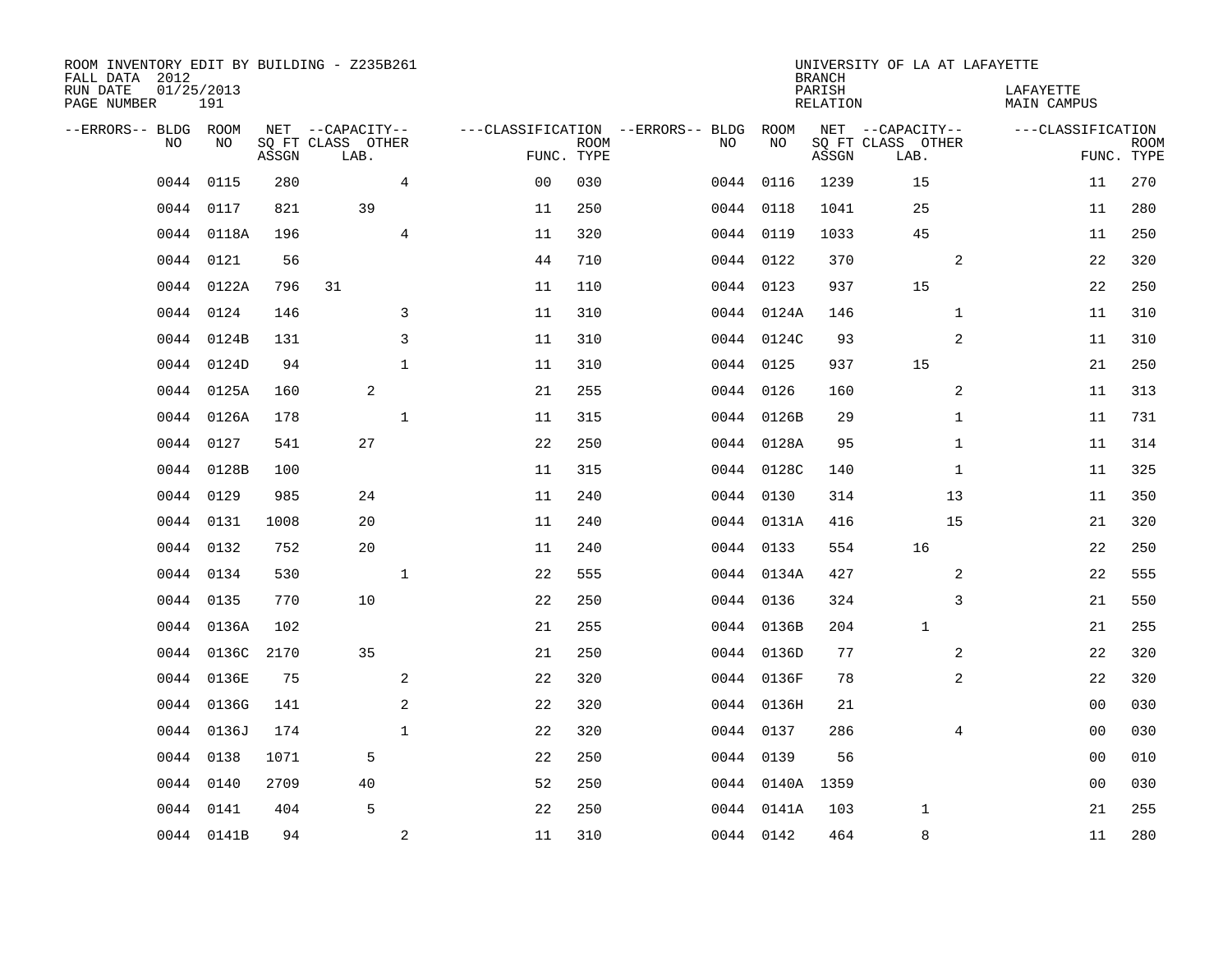| ROOM INVENTORY EDIT BY BUILDING - Z235B261<br>FALL DATA 2012 |                   |       |                           |                |                                        |                           |      |            | <b>BRANCH</b>             | UNIVERSITY OF LA AT LAFAYETTE |              |                                 |                           |
|--------------------------------------------------------------|-------------------|-------|---------------------------|----------------|----------------------------------------|---------------------------|------|------------|---------------------------|-------------------------------|--------------|---------------------------------|---------------------------|
| RUN DATE<br>PAGE NUMBER                                      | 01/25/2013<br>192 |       |                           |                |                                        |                           |      |            | PARISH<br><b>RELATION</b> |                               |              | LAFAYETTE<br><b>MAIN CAMPUS</b> |                           |
| --ERRORS-- BLDG ROOM                                         |                   |       | NET --CAPACITY--          |                | ---CLASSIFICATION --ERRORS-- BLDG ROOM |                           |      |            |                           | NET --CAPACITY--              |              | ---CLASSIFICATION               |                           |
| NO.                                                          | NO                | ASSGN | SQ FT CLASS OTHER<br>LAB. |                |                                        | <b>ROOM</b><br>FUNC. TYPE | NO   | NO         | ASSGN                     | SQ FT CLASS OTHER<br>LAB.     |              |                                 | <b>ROOM</b><br>FUNC. TYPE |
| 0044                                                         | 0142A             | 424   | 5                         |                | 11                                     | 280                       |      | 0044 0143  | 490                       | 10                            |              | 11                              | 210                       |
|                                                              | 0044 0144         | 849   | 24                        |                | 11                                     | 270                       |      | 0044 0144A | 680                       | 2                             |              | 22                              | 255                       |
| 0044                                                         | 0145              | 918   | 15                        |                | 11                                     | 270                       |      | 0044 0146  | 693                       | 12                            |              | 22                              | 250                       |
| 0044                                                         | 0146A             | 166   | 2                         |                | 22                                     | 250                       |      | 0044 0146B | 659                       | 20                            |              | 22                              | 280                       |
| 0044                                                         | 0146C             | 828   | 12                        |                | 11                                     | 260                       |      | 0044 0146D | 227                       | 10                            |              | 21                              | 250                       |
|                                                              | 0044 0148         | 343   |                           |                | 11                                     | 731                       |      | 0044 0148A | 188                       |                               | 2            | 11                              | 314                       |
| 0044                                                         | 0149              | 843   | 15                        |                | 22                                     | 270                       |      | 0044 0149A | 116                       |                               |              | 22                              | 255                       |
|                                                              | 0044 0150A        | 602   | 15                        |                | 11                                     | 270                       |      | 0044 0150B | 329                       |                               |              | 11                              | 720                       |
| 0044                                                         | 0150C             | 1087  | 10                        |                | 11                                     | 260                       |      | 0044 0151  | 608                       | 15                            |              | 11                              | 270                       |
|                                                              | 0044 0151A        | 89    | $\mathbf{1}$              |                | 11                                     | 215                       |      | 0044 0152  | 492                       | 10                            |              | 22                              | 250                       |
|                                                              | 0044 0153         | 301   |                           | $\overline{4}$ | 0 <sub>0</sub>                         | 030                       |      | 0044 0153A | 14                        |                               |              | 0 <sub>0</sub>                  | 010                       |
|                                                              | 0044 0154         | 410   | 10                        |                | 11                                     | 280                       |      | 0044 0155  | 70                        |                               | $\mathbf{1}$ | 0 <sub>0</sub>                  | 020                       |
| 0044                                                         | 0155A             | 113   |                           | 2              | 0 <sub>0</sub>                         | 030                       |      | 0044 0156  | 410                       | 4                             |              | 21                              | 250                       |
| 0044                                                         | 0200              | 6995  |                           |                | 0 <sub>0</sub>                         | 020                       |      | 0044 0200A | 45                        |                               | 4            | 00                              | 020                       |
| 0044                                                         | 0200B             | 147   |                           |                | 0 <sub>0</sub>                         | 020                       |      | 0044 0200C | 276                       |                               |              | 00                              | 020                       |
| 0044                                                         | 0200D             | 180   |                           |                | 0 <sub>0</sub>                         | 020                       |      | 0044 0200E | 140                       |                               |              | 0 <sub>0</sub>                  | 020                       |
| 0044                                                         | 0200F             | 132   |                           |                | 0 <sub>0</sub>                         | 020                       | 0044 | 0200G      | 164                       |                               |              | 00                              | 020                       |
| 0044                                                         | 0200H             | 280   |                           |                | 0 <sub>0</sub>                         | 020                       | 0044 | 0200I      | 640                       |                               |              | 0 <sub>0</sub>                  | 020                       |
| 0044                                                         | 0200J             | 134   |                           |                | 0 <sub>0</sub>                         | 020                       |      | 0044 0200K | 256                       |                               |              | 0 <sub>0</sub>                  | 020                       |
| 0044                                                         | 0201              | 1099  | 47                        |                | 11                                     | 110                       |      | 0044 0202  | 808                       | 32                            |              | 11                              | 110                       |
| 0044                                                         | 0203              | 517   | 10                        |                | 11                                     | 250                       |      | 0044 0204  | 1097                      | 20                            |              | 21                              | 250                       |
| 0044                                                         | 0204B             | 144   | 2                         |                | 11                                     | 220                       |      | 0044 0205  | 523                       | 12                            |              | 11                              | 220                       |
| 0044                                                         | 0206              | 494   | 28                        |                | 11                                     | 110                       |      | 0044 0207  | 592                       | 4                             |              | 11                              | 250                       |
| 0044                                                         | 0208              | 590   | 10                        |                | 22                                     | 250                       |      | 0044 0209  | 30                        |                               |              | 0 <sub>0</sub>                  | 020                       |
| 0044                                                         | 0209A             | 125   | 2                         |                | 22                                     | 250                       |      | 0044 0209B | 114                       |                               |              | 22                              | 255                       |
|                                                              | 0044 0210         | 1530  | 15                        |                | 11                                     | 250                       |      | 0044 0210A | 557                       |                               | 2            | 11                              | 550                       |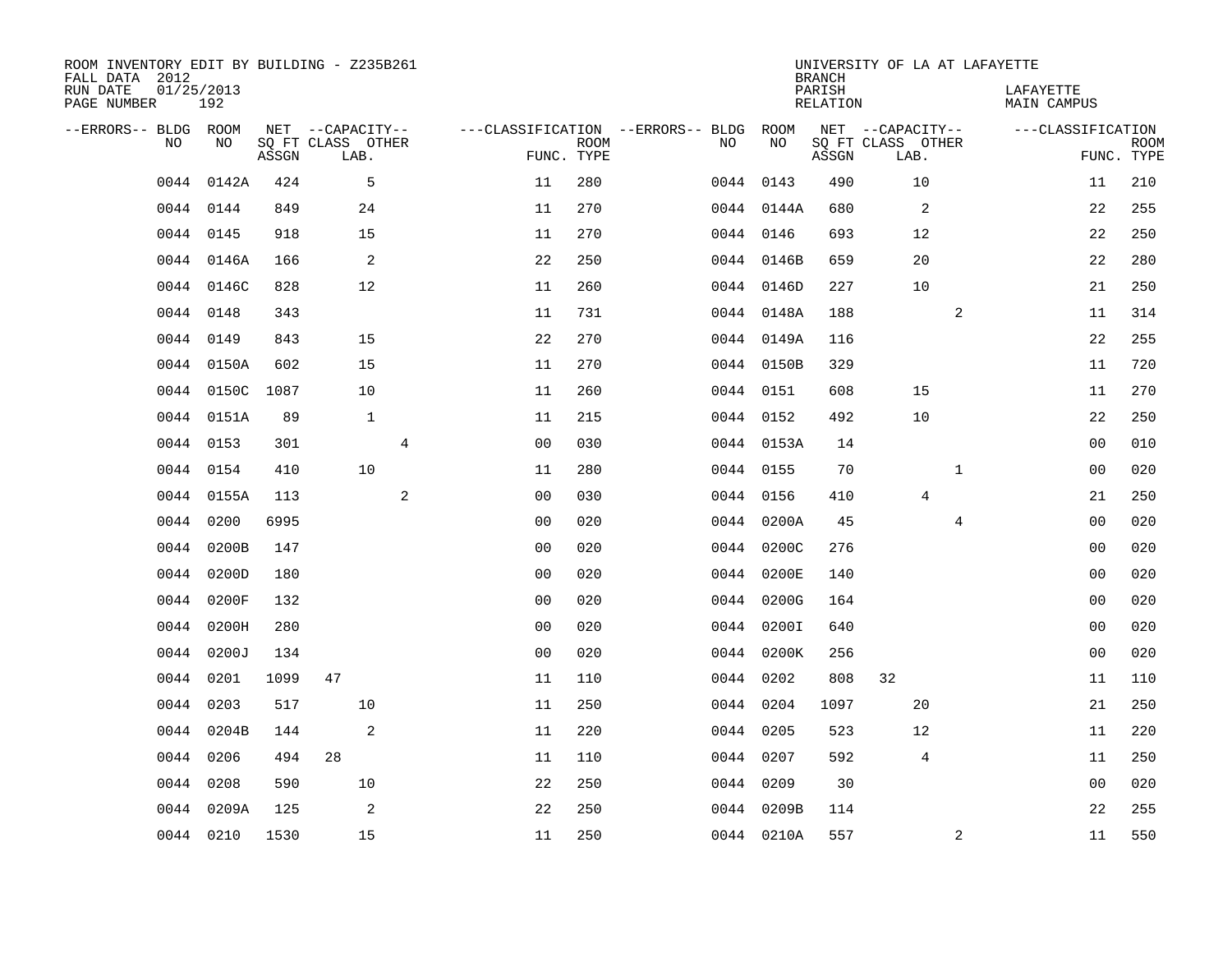| ROOM INVENTORY EDIT BY BUILDING - Z235B261<br>FALL DATA 2012 |                   |       |                           |                                   |             |    |            | <b>BRANCH</b>             | UNIVERSITY OF LA AT LAFAYETTE |                                 |                           |
|--------------------------------------------------------------|-------------------|-------|---------------------------|-----------------------------------|-------------|----|------------|---------------------------|-------------------------------|---------------------------------|---------------------------|
| RUN DATE<br>PAGE NUMBER                                      | 01/25/2013<br>193 |       |                           |                                   |             |    |            | PARISH<br><b>RELATION</b> |                               | LAFAYETTE<br><b>MAIN CAMPUS</b> |                           |
| --ERRORS-- BLDG ROOM                                         |                   |       | NET --CAPACITY--          | ---CLASSIFICATION --ERRORS-- BLDG |             |    | ROOM       |                           | NET --CAPACITY--              | ---CLASSIFICATION               |                           |
| NO.                                                          | NO                | ASSGN | SQ FT CLASS OTHER<br>LAB. | FUNC. TYPE                        | <b>ROOM</b> | NO | NO         | ASSGN                     | SQ FT CLASS OTHER<br>LAB.     |                                 | <b>ROOM</b><br>FUNC. TYPE |
| 0044                                                         | 0210B             | 106   | 2                         | 22                                | 320         |    | 0044 0211  | 316                       | $\,8\,$                       | 11                              | 280                       |
| 0044                                                         | 0212              | 510   | 20                        | 21                                | 250         |    | 0044 0212A | 150                       | 2                             | 22                              | 320                       |
|                                                              | 0044 0212B        | 109   | 10                        | 21                                | 250         |    | 0044 0212C | 167                       | 2                             | 22                              | 255                       |
| 0044                                                         | 0213              | 47    |                           | 0 <sub>0</sub>                    | 010         |    | 0044 0214  | 255                       | 6                             | 11                              | 220                       |
| 0044                                                         | 0214A             | 416   | 2                         | 11                                | 225         |    | 0044 0215  | 247                       | 6                             | 0 <sub>0</sub>                  | 030                       |
| 0044                                                         | 0216              | 333   | 12                        | 21                                | 320         |    | 0044 0216A | 129                       | $\overline{a}$                | 11                              | 310                       |
| 0044                                                         | 0216B             | 128   | 2                         | 21                                | 310         |    | 0044 0216C | 38                        |                               | 11                              | 731                       |
| 0044                                                         | 0217              | 101   | $\overline{3}$            | 11                                | 310         |    | 0044 0217A | 194                       | 2                             | 11                              | 313                       |
| 0044                                                         | 0217B             | 14    |                           | 11                                | 731         |    | 0044 0217D | 258                       | $\mathbf{1}$                  | 11                              | 325                       |
|                                                              | 0044 0217E        | 11    |                           | 11                                | 731         |    | 0044 0217F | 129                       | $\mathbf{1}$                  | 11                              | 310                       |
| 0044                                                         | 0217G             | 211   | 10                        | 21                                | 320         |    | 0044 0217H | 10                        |                               | 11                              | 731                       |
| 0044                                                         | 0217J             | 130   | $\mathbf{1}$              | 21                                | 314         |    | 0044 0217K | 155                       | 2                             | 21                              | 314                       |
| 0044                                                         | 0217L             | 104   | 2                         | 21                                | 320         |    | 0044 0217M | 166                       | 2                             | 21                              | 320                       |
| 0044                                                         | 0218A             | 117   | 2                         | 11                                | 310         |    | 0044 0218B | 94                        | 2                             | 21                              | 310                       |
| 0044                                                         | 0218C             | 94    | 2                         | 11                                | 310         |    | 0044 0218D | 130                       | 2                             | 21                              | 310                       |
| 0044                                                         | 0218E             | 188   | 2                         | 21                                | 310         |    | 0044 0218F | 53                        |                               | 11                              | 315                       |
| 0044                                                         | 0218G             | 137   | $\mathbf{2}$              | 21                                | 314         |    | 0044 0219  | 76                        |                               | 11                              | 731                       |
| 0044                                                         | 0220              | 1207  | 50                        | 11                                | 420         |    | 0044 0221  | 832                       | 25                            | 11                              | 210                       |
| 0044                                                         | 0221A             | 247   | $\mathbf 1$               | 11                                | 310         |    | 0044 0222A | 169                       | 10                            | 11                              | 350                       |
| 0044                                                         | 0222B             | 139   | $\mathbf 1$               | 11                                | 310         |    | 0044 0222C | 46                        |                               | 11                              | 731                       |
|                                                              | 0044 0222D        | 148   | 2                         | 11                                | 310         |    | 0044 0222E | 152                       | 2                             | 11                              | 310                       |
| 0044                                                         | 0223              | 533   | 41                        | 11                                | 220         |    | 0044 0224  | 72                        | 2                             | 11                              | 315                       |
|                                                              | 0044 0224A        | 138   | $\mathbf{1}$              | 11                                | 315         |    | 0044 0224B | 231                       | 2                             | 11                              | 313                       |
| 0044                                                         | 0225              | 655   | 24                        | 11                                | 110         |    | 0044 0226  | 38                        |                               | 11                              | 731                       |
| 0044                                                         | 0227              | 259   | 2                         | 11                                | 420         |    | 0044 0227A | 269                       | $\mathbf{1}$                  | 11                              | 310                       |
|                                                              | 0044 0228         | 691   | 24                        | 11                                | 210         |    | 0044 0229  | 871                       | 30                            | 11                              | 210                       |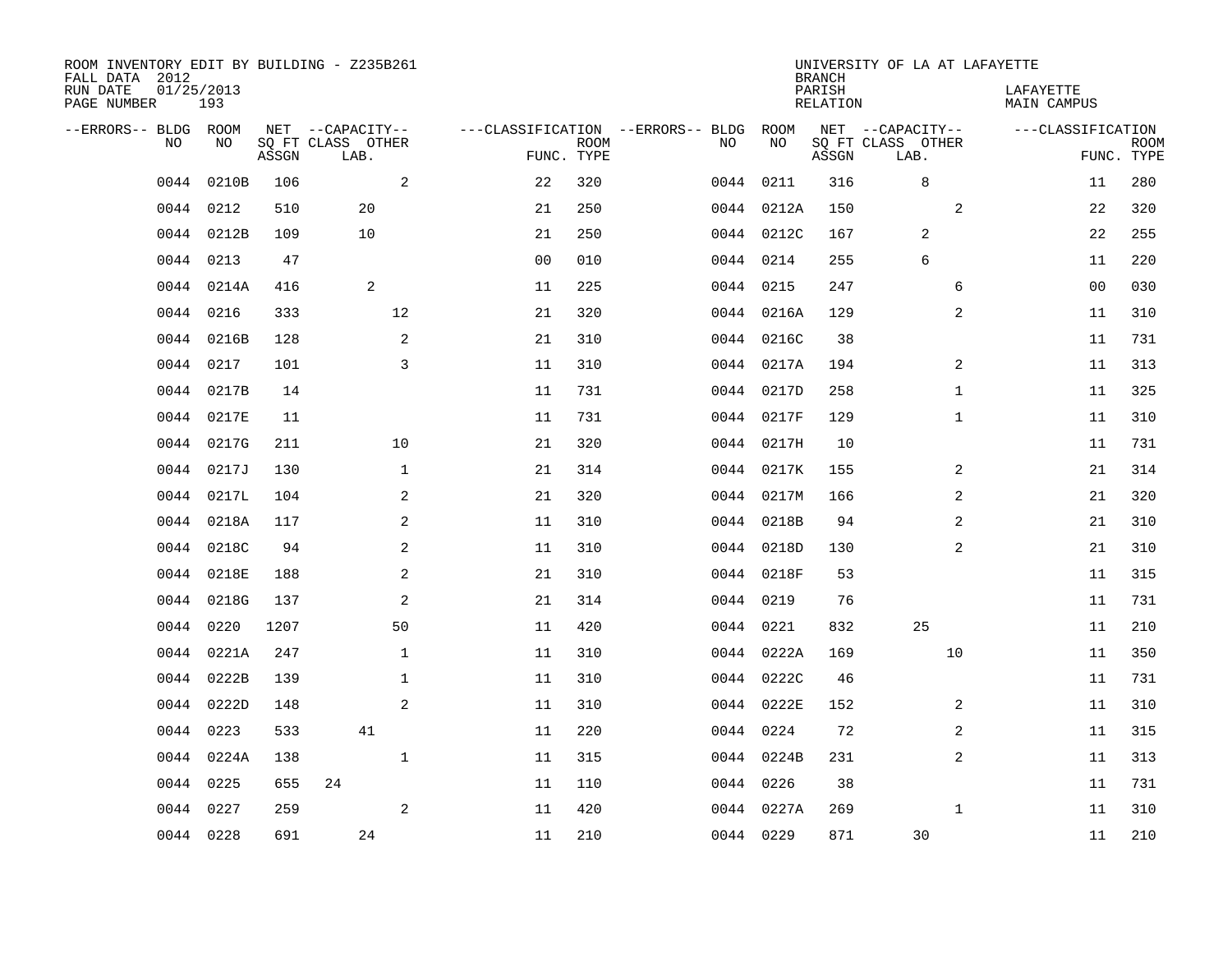| ROOM INVENTORY EDIT BY BUILDING - Z235B261<br>FALL DATA 2012 |                   |       |                           |    |                           |                                   |            | <b>BRANCH</b>             | UNIVERSITY OF LA AT LAFAYETTE |                                 |                           |
|--------------------------------------------------------------|-------------------|-------|---------------------------|----|---------------------------|-----------------------------------|------------|---------------------------|-------------------------------|---------------------------------|---------------------------|
| RUN DATE<br>PAGE NUMBER                                      | 01/25/2013<br>194 |       |                           |    |                           |                                   |            | PARISH<br><b>RELATION</b> |                               | LAFAYETTE<br><b>MAIN CAMPUS</b> |                           |
| --ERRORS-- BLDG ROOM                                         |                   |       | NET --CAPACITY--          |    |                           | ---CLASSIFICATION --ERRORS-- BLDG | ROOM       |                           | NET --CAPACITY--              | ---CLASSIFICATION               |                           |
| NO                                                           | NO                | ASSGN | SQ FT CLASS OTHER<br>LAB. |    | <b>ROOM</b><br>FUNC. TYPE | NO                                | NO         | ASSGN                     | SQ FT CLASS OTHER<br>LAB.     |                                 | <b>ROOM</b><br>FUNC. TYPE |
| 0044                                                         | 0230              | 259   | 2                         | 11 | 310                       |                                   | 0044 0231  | 637                       | 11                            | 22                              | 320                       |
| 0044                                                         | 0232              | 1058  | 65                        | 11 | 110                       |                                   | 0044 0233  | 260                       | $7\phantom{.0}$               | 00                              | 030                       |
| 0044                                                         | 0234              | 306   | 2                         | 11 | 310                       |                                   | 0044 0235  | 61                        |                               | 00                              | 010                       |
| 0044                                                         | 0236              | 319   | $\overline{3}$            | 11 | 325                       |                                   | 0044 0237  | 143                       | 3                             | 11                              | 310                       |
| 0044                                                         | 0238              | 196   | 5                         | 21 | 250                       |                                   | 0044 0240  | 288                       | $\overline{4}$                | 11                              | 250                       |
| 0044                                                         | 0240A             | 66    |                           | 22 | 225                       |                                   | 0044 0241  | 127                       | 2                             | 21                              | 325                       |
| 0044                                                         | 0242              | 413   | 8                         | 21 | 290                       |                                   | 0044 0242A | 380                       | 8                             | 22                              | 250                       |
| 0044                                                         | 0243              | 127   | 2                         | 11 | 313                       |                                   | 0044 0243A | 115                       | 4                             | 21                              | 320                       |
| 0044                                                         | 0243B             | 92    | 2                         | 11 | 314                       |                                   | 0044 0243C | 95                        | 2                             | 22                              | 320                       |
| 0044                                                         | 0243D             | 128   | 2                         | 21 | 310                       |                                   | 0044 0243E | 97                        | 2                             | 21                              | 320                       |
|                                                              | 0044 0243F        | 30    |                           | 11 | 731                       |                                   | 0044 0244  | 1117                      | 15                            | 21                              | 290                       |
|                                                              | 0044 0245         | 683   | 45                        | 11 | 210                       |                                   | 0044 0246A | 648                       | 10                            | 22                              | 250                       |
| 0044                                                         | 0246B             | 288   | 10                        | 21 | 260                       |                                   | 0044 0246C | 266                       | 2                             | 21                              | 260                       |
| 0044                                                         | 0247              | 819   | 15                        | 11 | 270                       |                                   | 0044 0248  | 157                       | 4                             | 11                              | 313                       |
| 0044                                                         | 0248A             | 175   | 2                         | 11 | 310                       |                                   | 0044 0248B | 234                       | 4                             | 22                              | 260                       |
| 0044                                                         | 0248C             | 140   | $\mathbf 1$               | 11 | 315                       |                                   | 0044 0248D | 13                        |                               | 11                              | 731                       |
| 0044                                                         | 0248E             | 140   | 2                         | 22 | 310                       |                                   | 0044 0248F | 140                       | 2                             | 11                              | 310                       |
| 0044                                                         | 0248G             | 140   | 2                         | 11 | 310                       | 0044                              | 0248H      | 115                       | $\overline{a}$                | 11                              | 310                       |
| 0044                                                         | 0248I             | 104   | 2                         | 11 | 310                       |                                   | 0044 0248J | 230                       | 2                             | 22                              | 310                       |
| 0044                                                         | 0248K             | 16    |                           | 11 | 731                       |                                   | 0044 0248L | 10                        |                               | 11                              | 731                       |
| 0044                                                         | 0248M             | 110   | 16                        | 11 | 310                       |                                   | 0044 0248N | 167                       | 2                             | 11                              | 315                       |
| 0044                                                         | 02480             | 227   | 10                        | 11 | 350                       |                                   | 0044 0248P | 264                       | 3                             | 11                              | 325                       |
| 0044                                                         | 0249              | 823   | 24                        | 11 | 140                       |                                   | 0044 0249A | 108                       | $\mathbf{1}$                  | 11                              | 731                       |
| 0044                                                         | 0250              | 190   | 3                         | 22 | 320                       |                                   | 0044 0251  | 731                       | 18                            | 11                              | 210                       |
| 0044                                                         | 0252              | 557   | 10                        | 22 | 250                       |                                   | 0044 0252A | 129                       | 3                             | 11                              | 280                       |
|                                                              | 0044 0252B        | 261   | 4                         | 21 | 310                       |                                   | 0044 0254A | 20                        |                               | 11                              | 731                       |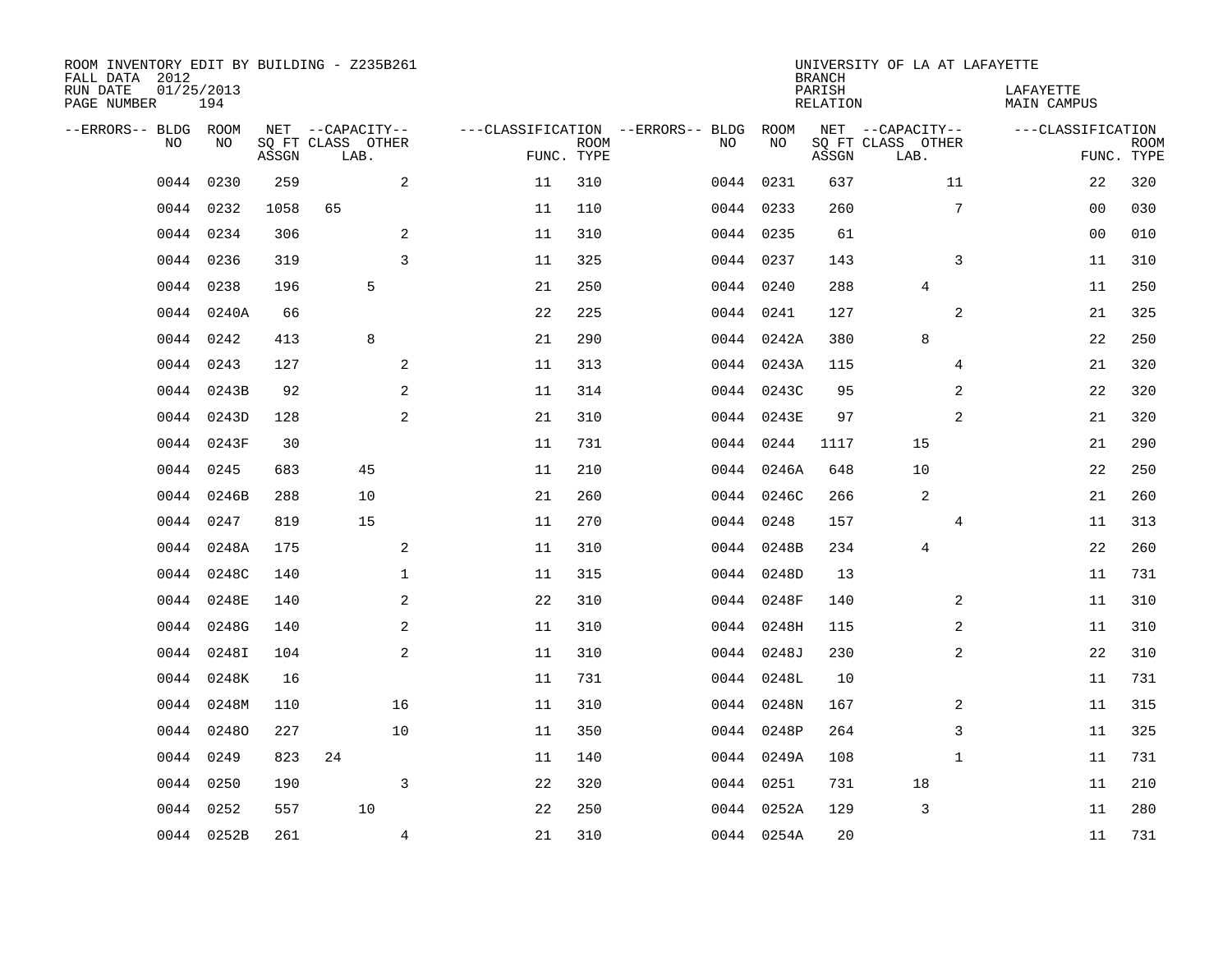| ROOM INVENTORY EDIT BY BUILDING - Z235B261<br>FALL DATA 2012 |                   |       |                           |                                        |                    |      |            | <b>BRANCH</b>                                           | UNIVERSITY OF LA AT LAFAYETTE                                                                                                |                                                |                           |
|--------------------------------------------------------------|-------------------|-------|---------------------------|----------------------------------------|--------------------|------|------------|---------------------------------------------------------|------------------------------------------------------------------------------------------------------------------------------|------------------------------------------------|---------------------------|
| RUN DATE<br>PAGE NUMBER                                      | 01/25/2013<br>195 |       |                           |                                        |                    |      |            | PARISH<br>RELATION                                      |                                                                                                                              | LAFAYETTE<br>MAIN CAMPUS                       |                           |
| --ERRORS-- BLDG ROOM                                         |                   |       | NET --CAPACITY--          | ---CLASSIFICATION --ERRORS-- BLDG ROOM |                    |      |            |                                                         | NET --CAPACITY--                                                                                                             | ---CLASSIFICATION                              |                           |
| NO.                                                          | NO                | ASSGN | SQ FT CLASS OTHER<br>LAB. |                                        | ROOM<br>FUNC. TYPE | NO.  | NO         | ASSGN                                                   | SQ FT CLASS OTHER<br>LAB.                                                                                                    |                                                | <b>ROOM</b><br>FUNC. TYPE |
| 0044                                                         | 0254B             | 15    |                           | 11                                     | 731                |      | 0044 0254C | 136                                                     | 2                                                                                                                            | 21                                             | 310                       |
|                                                              | 0044 0254D        | 118   | $\mathbf 1$               | 11                                     | 315                |      | 0044 0254E | 142                                                     | 2                                                                                                                            | 11                                             | 310                       |
|                                                              | 0044 0254F        | 97    | 2                         | 21                                     | 314                |      | 0044 0254G | 218                                                     | 10                                                                                                                           | 11                                             | 350                       |
|                                                              | 0044 0254H        | 123   | 2                         | 21                                     | 314                |      | 0044 0254I | 47                                                      | $\mathbf{1}$                                                                                                                 | 11                                             | 315                       |
| 0044                                                         | 0254J             | 105   | 2                         | 11                                     | 310                |      | 0044 0254K | 172                                                     | 2                                                                                                                            | 21                                             | 310                       |
|                                                              | 0044 0254M        | 85    | 2                         | 11                                     | 310                |      | 0044 0254N | 83                                                      | 2                                                                                                                            | 11                                             | 310                       |
|                                                              | 0044 02540        | 11    |                           | 11                                     | 710                |      | 0044 0254P | 108                                                     | 2                                                                                                                            | 11                                             | 310                       |
|                                                              | 0044 02540        | 112   | $\mathbf{1}$              | 11                                     | 315                |      | 0044 0255  | 163                                                     | 8                                                                                                                            | 22                                             | 250                       |
|                                                              | 0044 0256         | 507   | 32                        | 11                                     | 110                |      | 0044 0257  | 745                                                     | 50                                                                                                                           | 11                                             | 110                       |
|                                                              | 0044 0258         | 1072  | 36                        | 11                                     | 110                |      | 0044 0258A | 83                                                      | 1                                                                                                                            | 11                                             | 115                       |
| 0044                                                         | 0259              | 289   | 7                         | 0 <sub>0</sub>                         | 030                |      | 0044 0260  | 283                                                     | 3                                                                                                                            | 11                                             | 313                       |
|                                                              | 0044 0260A        | 146   | 3                         | 11                                     | 325                |      | 0044 0260B | 140<br>TOTAL NUMBER CLASSROOMS<br>TOTAL NUMBER LABS 210 | $\overline{2}$<br>TOTAL NET ASSIGN SQ. FT. IN ROOM FILE<br>TOTAL NUMBER COMPUTER CLASSROOMS<br>TOTAL NUMBER SPECIAL LABS 220 | 11<br>81,810<br>11<br>1<br>6<br>$\overline{4}$ | 315                       |
|                                                              | 0045 0101         | 248   |                           | 91                                     | 635                |      | 0045 0102  | 304                                                     |                                                                                                                              | 91                                             | 635                       |
|                                                              | 0045 0103         | 28    | $\mathbf{1}$              | 0 <sub>0</sub>                         | 030                |      | 0045 0104  | 31<br>TOTAL NUMBER CLASSROOMS<br>TOTAL NUMBER LABS 210  | TOTAL NET ASSIGN SQ. FT. IN ROOM FILE<br>TOTAL NUMBER COMPUTER CLASSROOMS<br>TOTAL NUMBER SPECIAL LABS 220                   | 45<br>583                                      | 635                       |
| 0046                                                         | 0100              | 6900  |                           | 0 <sub>0</sub>                         | 020                |      | 0046 0100A | 64                                                      |                                                                                                                              | 0 <sub>0</sub>                                 | 020                       |
| 0046                                                         | 0100B             | 31    |                           | 0 <sub>0</sub>                         | 020                |      | 0046 0100C | 52                                                      |                                                                                                                              | 0 <sub>0</sub>                                 | 020                       |
| 0046                                                         | 0100G             | 227   |                           | 0 <sub>0</sub>                         | 020                |      | 0046 0100H | 168                                                     |                                                                                                                              | 0 <sub>0</sub>                                 | 020                       |
| 0046                                                         | 0100I             | 183   |                           | 0 <sub>0</sub>                         | 020                |      | 0046 0101  | 280                                                     | $\mathbf{1}$                                                                                                                 | 11                                             | 720                       |
| 0046                                                         | 0102              | 87    | $\mathbf 1$               | 11                                     | 720                | 0046 | 0103       | 77                                                      | $\mathbf{1}$                                                                                                                 | 11                                             | 720                       |
| 0046                                                         | 0104              | 128   | $\mathbf{1}$              | 11                                     | 314                |      | 0046 0104A | 72                                                      | $\mathbf{1}$                                                                                                                 | 11                                             | 720                       |
|                                                              | 0046 0105         | 500   | 10                        | 11                                     | 280                |      | 0046 0105A | 462                                                     | 10                                                                                                                           | 11                                             | 280                       |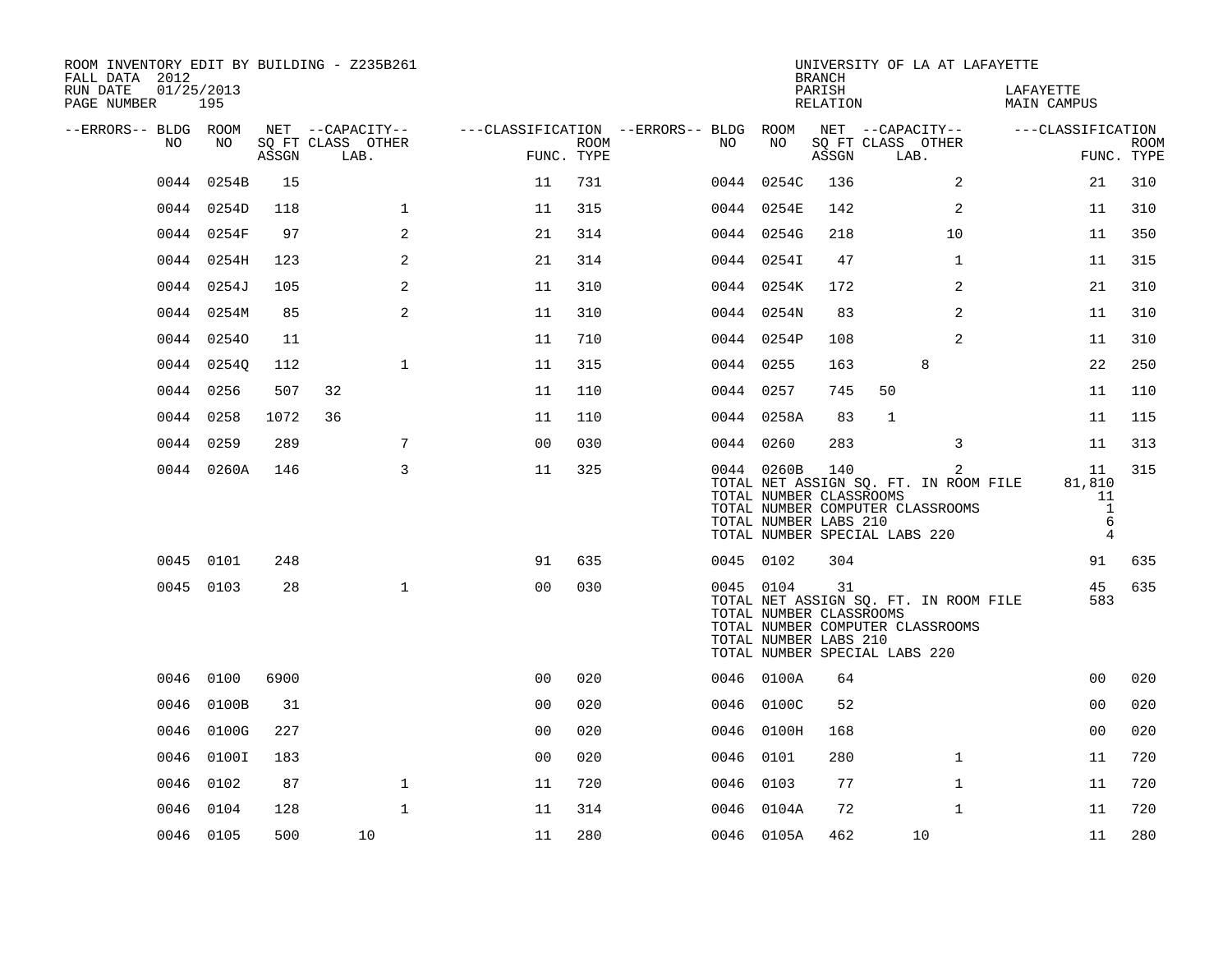| ROOM INVENTORY EDIT BY BUILDING - Z235B261<br>FALL DATA 2012 |                   |       |     |                           |                                   |                           |      |            | <b>BRANCH</b>             |              |                           | UNIVERSITY OF LA AT LAFAYETTE   |                |                           |
|--------------------------------------------------------------|-------------------|-------|-----|---------------------------|-----------------------------------|---------------------------|------|------------|---------------------------|--------------|---------------------------|---------------------------------|----------------|---------------------------|
| RUN DATE<br>PAGE NUMBER                                      | 01/25/2013<br>196 |       |     |                           |                                   |                           |      |            | PARISH<br><b>RELATION</b> |              |                           | LAFAYETTE<br><b>MAIN CAMPUS</b> |                |                           |
| --ERRORS-- BLDG ROOM                                         |                   |       |     | NET --CAPACITY--          | ---CLASSIFICATION --ERRORS-- BLDG |                           |      | ROOM       |                           |              | NET --CAPACITY--          | ---CLASSIFICATION               |                |                           |
| NO                                                           | NO                | ASSGN |     | SQ FT CLASS OTHER<br>LAB. |                                   | <b>ROOM</b><br>FUNC. TYPE | NO   | NO         | ASSGN                     |              | SQ FT CLASS OTHER<br>LAB. |                                 |                | <b>ROOM</b><br>FUNC. TYPE |
| 0046                                                         | 0106              | 793   |     | 24                        | 11                                | 210                       | 0046 | 0107       | 735                       |              | 24                        |                                 | 11             | 280                       |
| 0046                                                         | 0108              | 745   | 24  |                           | 11                                | 140                       | 0046 | 0109       | 2172                      |              | 59                        |                                 | 11             | 250                       |
| 0046                                                         | 0109A             | 83    |     | $\overline{c}$            | 11                                | 255                       | 0046 | 0111       | 86                        |              |                           |                                 | 00             | 010                       |
| 0046                                                         | 0112              | 434   |     | 7                         | 11                                | 320                       |      | 0046 0113  | 445                       |              | 7                         |                                 | 11             | 320                       |
| 0046                                                         | 0114              | 16    |     |                           | 0 <sub>0</sub>                    | 020                       | 0046 | 0115       | 16                        |              |                           |                                 | 0 <sub>0</sub> | 020                       |
| 0046                                                         | 0116              | 221   |     | 9                         | 0 <sub>0</sub>                    | 030                       |      | 0046 0117  | 231                       |              | 5                         |                                 | 0 <sub>0</sub> | 030                       |
| 0046                                                         | 0118              | 463   |     |                           | 0 <sub>0</sub>                    | 030                       |      | 0046 0121  | 172                       |              | $\overline{a}$            |                                 | 11             | 310                       |
| 0046                                                         | 0121A             | 85    |     | $\mathbf{1}$              | 11                                | 310                       |      | 0046 0121B | 118                       |              | 2                         |                                 | 21             | 310                       |
| 0046                                                         | 0121C             | 63    |     | $\mathbf{1}$              | 11                                | 310                       | 0046 | 0121D      | 108                       |              | $\mathbf{1}$              |                                 | 11             | 310                       |
| 0046                                                         | 0122              | 475   | 22  |                           | 11                                | 110                       |      | 0046 0123  | 363                       | 23           |                           |                                 | 11             | 110                       |
| 0046                                                         | 0123A             | 113   |     |                           | 11                                | 710                       | 0046 | 0127       | 411                       |              |                           |                                 | 0 <sub>0</sub> | 030                       |
| 0046                                                         | 0128              | 719   | 71  |                           | 11                                | 110                       | 0046 | 0129       | 719                       | 32           |                           |                                 | 11             | 110                       |
| 0046                                                         | 0130              | 719   | 42  |                           | 11                                | 110                       | 0046 | 0131       | 739                       | 32           |                           |                                 | 11             | 110                       |
| 0046                                                         | 0133              | 188   |     | $\epsilon$                | 11                                | 280                       | 0046 | 0134       | 170                       |              | 2                         |                                 | 11             | 310                       |
| 0046                                                         | 0135              | 283   | 12  |                           | 11                                | 110                       | 0046 | 0136       | 318                       |              | 12                        |                                 | 11             | 280                       |
| 0046                                                         | 0137              | 124   |     | $\mathbf{1}$              | 11                                | 310                       | 0046 | 0138       | 141                       |              | $\mathbf{1}$              |                                 | 11             | 310                       |
| 0046                                                         | 0139              | 105   |     | $\mathbf 1$               | 11                                | 310                       | 0046 | 0140       | 126                       |              | 2                         |                                 | 11             | 310                       |
| 0046                                                         | 0141              | 23    |     | $\mathbf{1}$              | 0 <sub>0</sub>                    | 030                       | 0046 | 0143       | 667                       | 44           |                           |                                 | 11             | 110                       |
| 0046                                                         | 0144              | 880   | 32  |                           | 11                                | 110                       |      | 0046 0146  | 151                       | $\mathbf{1}$ |                           |                                 | 11             | 115                       |
| 0046                                                         | 0147              | 3149  | 200 |                           | 11                                | 110                       | 0046 | 0148       | 270                       |              |                           |                                 | 11             | 115                       |
| 0046                                                         | 0149              | 42    |     |                           | 11                                | 115                       | 0046 | 0150       | 42                        |              |                           |                                 | 11             | 115                       |
| 0046                                                         | 0152              | 36    |     |                           | 0 <sub>0</sub>                    | 010                       | 0046 | 0200       | 4575                      |              |                           |                                 | 00             | 020                       |
| 0046                                                         | 0200A             | 132   |     |                           | 0 <sub>0</sub>                    | 020                       | 0046 | 0200B      | 132                       |              |                           |                                 | 0 <sub>0</sub> | 020                       |
| 0046                                                         | 0200C             | 221   |     |                           | 0 <sub>0</sub>                    | 020                       | 0046 | 0200D      | 221                       |              |                           |                                 | 0 <sub>0</sub> | 020                       |
| 0046                                                         | 0200E             | 31    |     |                           | 0 <sub>0</sub>                    | 020                       | 0046 | 0200F      | 52                        |              |                           |                                 | 0 <sub>0</sub> | 020                       |
|                                                              | 0046 0200G        | 227   |     |                           | 0 <sub>0</sub>                    | 020                       |      | 0046 0200H | 168                       |              |                           |                                 | 0 <sub>0</sub> | 020                       |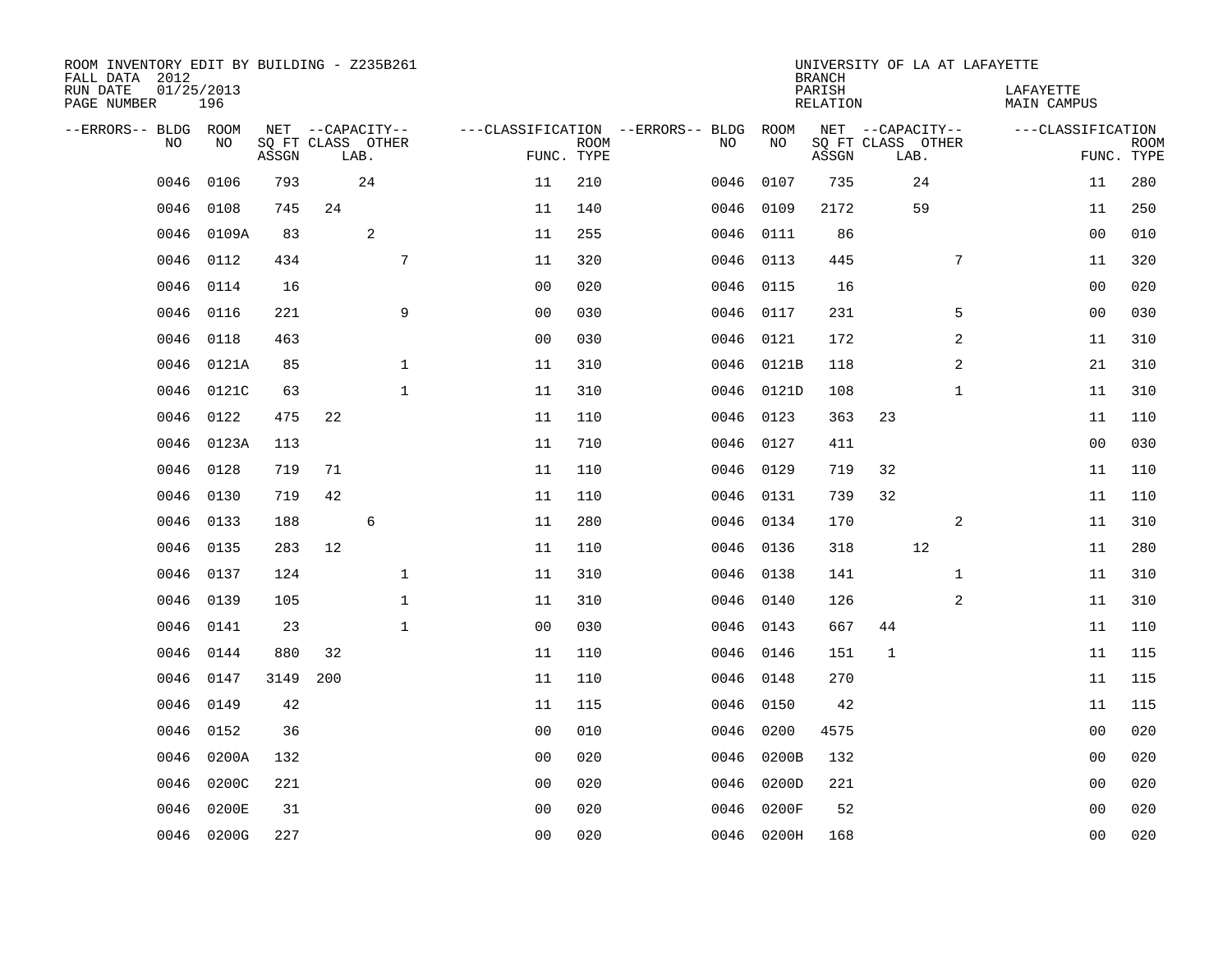| ROOM INVENTORY EDIT BY BUILDING - Z235B261<br>FALL DATA 2012 |                   |       |                           |                |                                        |             |           |            | <b>BRANCH</b>      |      |                   | UNIVERSITY OF LA AT LAFAYETTE |                |                           |
|--------------------------------------------------------------|-------------------|-------|---------------------------|----------------|----------------------------------------|-------------|-----------|------------|--------------------|------|-------------------|-------------------------------|----------------|---------------------------|
| RUN DATE<br>PAGE NUMBER                                      | 01/25/2013<br>197 |       |                           |                |                                        |             |           |            | PARISH<br>RELATION |      |                   | LAFAYETTE<br>MAIN CAMPUS      |                |                           |
| --ERRORS-- BLDG ROOM                                         |                   |       | NET --CAPACITY--          |                | ---CLASSIFICATION --ERRORS-- BLDG ROOM |             |           |            |                    |      | NET --CAPACITY--  | ---CLASSIFICATION             |                |                           |
| NO.                                                          | NO.               | ASSGN | SQ FT CLASS OTHER<br>LAB. |                | FUNC. TYPE                             | <b>ROOM</b> | NO.       | NO         | ASSGN              | LAB. | SQ FT CLASS OTHER |                               |                | <b>ROOM</b><br>FUNC. TYPE |
| 0046                                                         | 0200I             | 181   |                           |                | 0 <sub>0</sub>                         | 020         | 0046      | 0201       | 640                | 42   |                   |                               | 11             | 110                       |
| 0046                                                         | 0202              | 640   | 42                        |                | 11                                     | 110         | 0046      | 0203       | 643                | 42   |                   |                               | 11             | 110                       |
| 0046                                                         | 0204              | 644   | 42                        |                | 11                                     | 110         | 0046      | 0205       | 640                |      | 15                |                               | 22             | 270                       |
| 0046                                                         | 0206              | 16    |                           |                | 0 <sub>0</sub>                         | 020         | 0046      | 0207       | 16                 |      |                   |                               | 00             | 020                       |
| 0046                                                         | 0208              | 221   |                           | 11             | 00                                     | 030         | 0046      | 0209       | 221                |      | 9                 |                               | 00             | 030                       |
| 0046                                                         | 0210              | 500   | 10                        |                | 11                                     | 280         | 0046      | 0211       | 463                |      |                   |                               | 0 <sub>0</sub> | 030                       |
| 0046                                                         | 0213              | 255   |                           | 6              | 11                                     | 314         | 0046      | 0213A      | 602                |      | 12                |                               | 22             | 290                       |
| 0046                                                         | 0213B             | 96    | $\overline{4}$            |                | 11                                     | 215         |           | 0046 0213C | 81                 |      | 2                 |                               | 11             | 215                       |
| 0046                                                         | 0214              | 292   |                           | $\mathbf 1$    | 11                                     | 310         |           | 0046 0214A | 148                |      | 2                 |                               | 11             | 280                       |
| 0046                                                         | 0214B             | 147   |                           |                | 11                                     | 730         | 0046 0215 |            | 1785 144           |      |                   |                               | 11             | 110                       |
| 0046                                                         | 0216              | 75    |                           |                | 45                                     | 730         | 0046      | 0217       | 25                 |      |                   |                               | 44             | 710                       |
| 0046                                                         | 0219              | 412   | 24                        |                | 11                                     | 110         | 0046 0220 |            | 196                |      | $\mathbf{1}$      |                               | 11             | 325                       |
| 0046                                                         | 0221              | 338   |                           | 10             | 11                                     | 313         | 0046      | 0222       | 672                |      | 6                 |                               | 11             | 313                       |
| 0046                                                         | 0223              | 97    |                           | $\mathbf{1}$   | 11                                     | 310         | 0046 0224 |            | 124                |      | $\mathbf{1}$      |                               | 11             | 310                       |
| 0046                                                         | 0225              | 116   |                           | $\mathbf 1$    | 11                                     | 310         | 0046      | 0226       | 117                |      | $\mathbf{1}$      |                               | 11             | 310                       |
| 0046                                                         | 0227              | 124   |                           | $\mathbf{1}$   | 11                                     | 310         | 0046      | 0228       | 118                |      | $\mathbf{1}$      |                               | 11             | 310                       |
| 0046                                                         | 0229              | 111   |                           | $\mathbf 1$    | 11                                     | 310         | 0046      | 0230       | 108                |      | $\mathbf{1}$      |                               | 11             | 310                       |
| 0046                                                         | 0231              | 118   |                           | $\mathbf 1$    | 11                                     | 310         | 0046 0232 |            | 130                |      | $\mathbf{1}$      |                               | 11             | 310                       |
| 0046                                                         | 0233              | 123   |                           | $\mathbf 1$    | 11                                     | 310         | 0046 0234 |            | 123                |      | $\mathbf{1}$      |                               | 11             | 310                       |
| 0046                                                         | 0235              | 123   |                           | $\mathbf{1}$   | 11                                     | 310         | 0046 0238 |            | 467                |      | 10                |                               | 11             | 320                       |
| 0046                                                         | 0240              | 36    |                           |                | 0 <sub>0</sub>                         | 010         | 0046 0241 |            | 467                |      | 10                |                               | 11             | 320                       |
| 0046                                                         | 0242              | 23    |                           |                | 0 <sub>0</sub>                         | 020         | 0046      | 0243       | 23                 |      |                   |                               | 00             | 020                       |
| 0046                                                         | 0244              | 99    |                           | $\overline{4}$ | 0 <sub>0</sub>                         | 030         | 0046 0245 |            | 109                |      | 2                 |                               | 00             | 030                       |
| 0046                                                         | 0246              | 139   |                           | $\mathbf 1$    | 11                                     | 325         | 0046 0247 |            | 115                |      | $\mathbf{1}$      |                               | 11             | 310                       |
| 0046                                                         | 0248              | 121   |                           | 4              | 11                                     | 310         | 0046      | 0249       | 114                |      | $\mathbf{1}$      |                               | 11             | 310                       |
|                                                              | 0046 0250         | 114   |                           | $\mathbf{1}$   | 11                                     | 310         | 0046 0251 |            | 121                |      | $\mathbf{1}$      |                               | 11             | 310                       |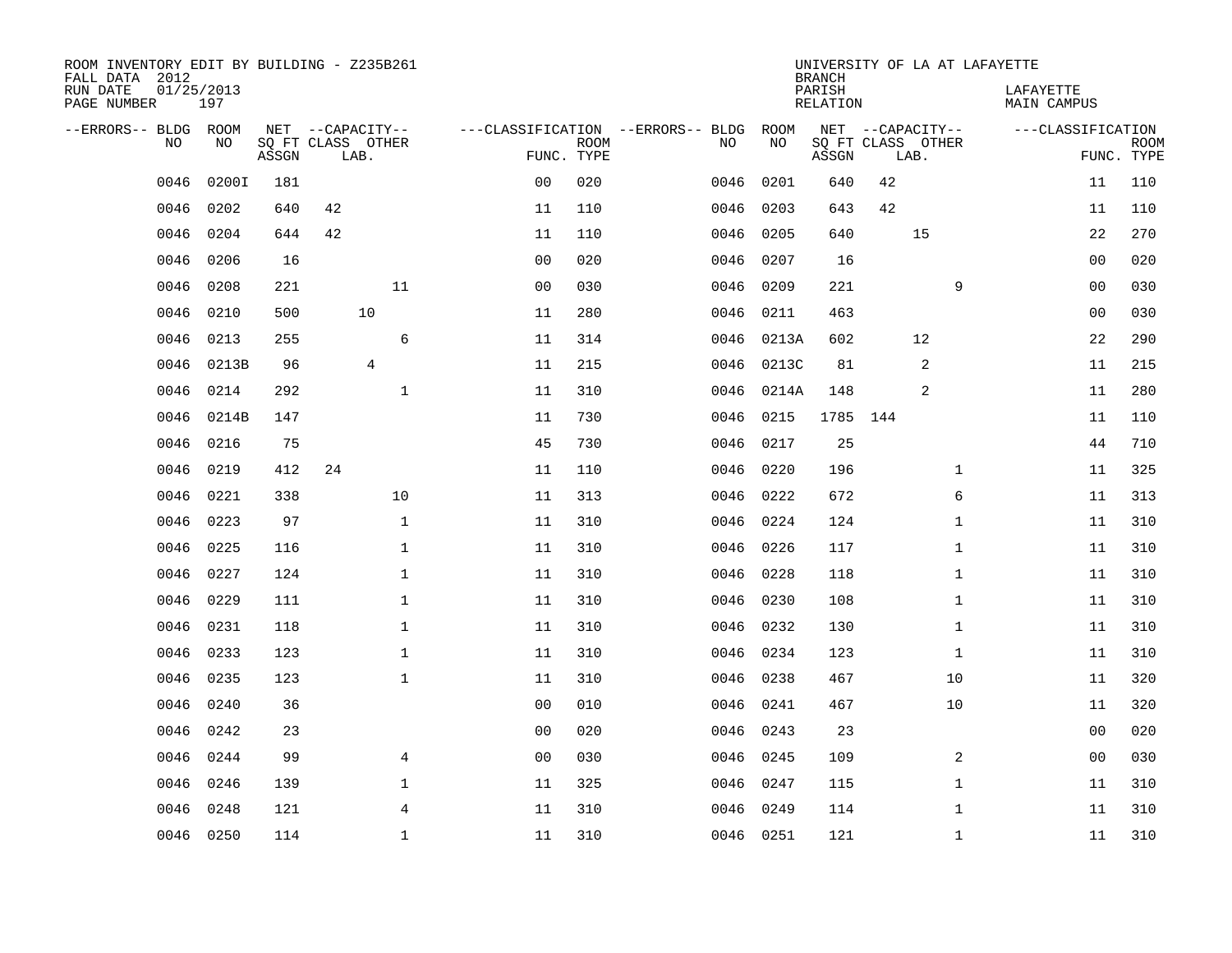| ROOM INVENTORY EDIT BY BUILDING - Z235B261<br>FALL DATA 2012<br>RUN DATE<br>PAGE NUMBER | 01/25/2013 | 198       |       |    |                                               |                                   |                           |      |            | UNIVERSITY OF LA AT LAFAYETTE<br><b>BRANCH</b><br>PARISH<br>RELATION |     |                                               |              | LAFAYETTE<br>MAIN CAMPUS |                           |
|-----------------------------------------------------------------------------------------|------------|-----------|-------|----|-----------------------------------------------|-----------------------------------|---------------------------|------|------------|----------------------------------------------------------------------|-----|-----------------------------------------------|--------------|--------------------------|---------------------------|
| --ERRORS-- BLDG ROOM                                                                    | NO.        | NO        | ASSGN |    | NET --CAPACITY--<br>SQ FT CLASS OTHER<br>LAB. | ---CLASSIFICATION --ERRORS-- BLDG | <b>ROOM</b><br>FUNC. TYPE | NO   | ROOM<br>NO | ASSGN                                                                |     | NET --CAPACITY--<br>SQ FT CLASS OTHER<br>LAB. |              | ---CLASSIFICATION        | <b>ROOM</b><br>FUNC. TYPE |
|                                                                                         | 0046       | 0252      | 121   |    | $\mathbf{1}$                                  | 11                                | 310                       | 0046 | 0253       | 114                                                                  |     |                                               | $\mathbf{1}$ | 11                       | 310                       |
|                                                                                         | 0046       | 0254      | 114   |    | $\mathbf 1$                                   | 11                                | 310                       |      | 0046 0255  | 121                                                                  |     |                                               | $\mathbf{1}$ | 11                       | 310                       |
|                                                                                         | 0046       | 0256      | 118   |    | $\mathbf{1}$                                  | 11                                | 310                       | 0046 | 0257       | 111                                                                  |     |                                               | $\mathbf{1}$ | 11                       | 310                       |
|                                                                                         | 0046       | 0258      | 111   |    | $\mathbf 1$                                   | 11                                | 310                       | 0046 | 0259       | 118                                                                  |     |                                               | $\mathbf{1}$ | 11                       | 310                       |
|                                                                                         | 0046       | 0260      | 125   |    | $\mathbf{1}$                                  | 11                                | 310                       | 0046 | 0261       | 118                                                                  |     |                                               | $\mathbf{1}$ | 11                       | 310                       |
|                                                                                         | 0046       | 0262      | 118   |    | $\mathbf{1}$                                  | 11                                | 310                       | 0046 | 0263       | 125                                                                  |     |                                               | $\mathbf{1}$ | 11                       | 310                       |
|                                                                                         | 0046       | 0266      | 194   |    | $\mathbf{1}$                                  | 11                                | 325                       | 0046 | 0300       | 5110                                                                 |     |                                               |              | 0 <sub>0</sub>           | 020                       |
|                                                                                         | 0046       | 0300D     | 221   |    |                                               | 0 <sub>0</sub>                    | 020                       | 0046 | 0300E      | 31                                                                   |     |                                               |              | 00                       | 020                       |
|                                                                                         | 0046       | 0300F     | 52    |    |                                               | 0 <sub>0</sub>                    | 020                       | 0046 | 0300G      | 227                                                                  |     |                                               |              | 00                       | 020                       |
|                                                                                         | 0046       | 0300H     | 168   |    |                                               | 0 <sub>0</sub>                    | 020                       | 0046 | 0300I      | 181                                                                  |     |                                               |              | 00                       | 020                       |
|                                                                                         | 0046       | 0301      | 647   | 42 |                                               | 11                                | 110                       | 0046 | 0302       | 644                                                                  | 42  |                                               |              | 11                       | 110                       |
|                                                                                         | 0046       | 0303      | 643   | 42 |                                               | 11                                | 110                       | 0046 | 0304       | 646                                                                  | 42  |                                               |              | 11                       | 110                       |
|                                                                                         | 0046       | 0305      | 647   | 42 |                                               | 11                                | 110                       | 0046 | 0306       | 75                                                                   |     |                                               |              | 0 <sub>0</sub>           | 010                       |
|                                                                                         | 0046       | 0307      | 715   |    | 22                                            | 11                                | 220                       | 0046 | 0309       | 335                                                                  |     |                                               |              | 0 <sub>0</sub>           | 030                       |
|                                                                                         | 0046       | 0310      | 16    |    |                                               | 0 <sub>0</sub>                    | 020                       |      | 0046 0311  | 16                                                                   |     |                                               |              | 00                       | 020                       |
|                                                                                         | 0046       | 0312      | 189   |    | 11                                            | 0 <sub>0</sub>                    | 030                       | 0046 | 0313       | 189                                                                  |     |                                               | 9            | 0 <sub>0</sub>           | 030                       |
|                                                                                         | 0046       | 0315      | 1513  | 32 |                                               | 11                                | 110                       | 0046 | 0316       | 500                                                                  |     | 10                                            |              | 11                       | 280                       |
|                                                                                         | 0046       | 0317      | 28    |    |                                               | 44                                | 710                       | 0046 | 0318       | 1783                                                                 | 178 |                                               |              | 11                       | 110                       |
|                                                                                         | 0046       | 0319      | 643   | 42 |                                               | 11                                | 110                       |      | 0046 0320  | 647                                                                  | 42  |                                               |              | 11                       | 110                       |
|                                                                                         | 0046       | 0321      | 647   | 42 |                                               | 11                                | 110                       | 0046 | 0322       | 124                                                                  |     |                                               | $\mathbf{1}$ | 11                       | 310                       |
|                                                                                         | 0046       | 0323      | 117   |    | $\mathbf{1}$                                  | 11                                | 310                       |      | 0046 0324  | 117                                                                  |     |                                               | $\mathbf{1}$ | 11                       | 310                       |
|                                                                                         | 0046       | 0325      | 124   |    | $\mathbf 1$                                   | 11                                | 310                       | 0046 | 0326       | 118                                                                  |     |                                               | $\mathbf{1}$ | 11                       | 310                       |
|                                                                                         | 0046       | 0327      | 111   |    | $\mathbf 1$                                   | 11                                | 310                       |      | 0046 0328  | 110                                                                  |     |                                               | $\mathbf{1}$ | 11                       | 310                       |
|                                                                                         | 0046       | 0329      | 118   |    | $\mathbf{1}$                                  | 11                                | 310                       |      | 0046 0330  | 130                                                                  |     |                                               | 2            | 22                       | 310                       |
|                                                                                         | 0046       | 0331      | 123   |    | $\mathbf{1}$                                  | 11                                | 310                       |      | 0046 0332  | 123                                                                  |     |                                               | $\mathbf{1}$ | 11                       | 310                       |
|                                                                                         |            | 0046 0333 | 125   |    | $\mathbf{1}$                                  | 11                                | 310                       |      | 0046 0336  | 16                                                                   |     |                                               |              | 0 <sub>0</sub>           | 020                       |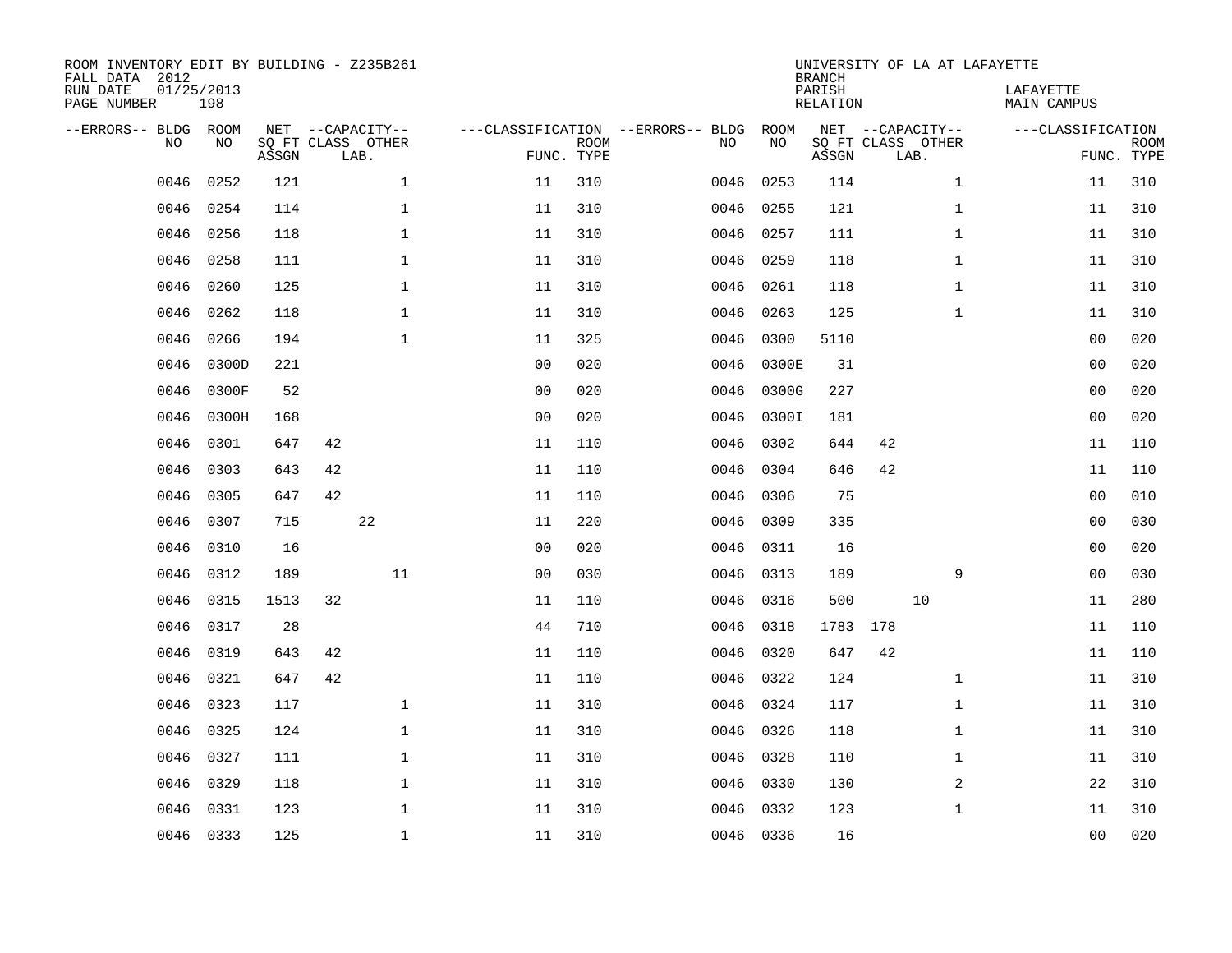| ROOM INVENTORY EDIT BY BUILDING - Z235B261<br>FALL DATA 2012<br>RUN DATE<br>PAGE NUMBER | 01/25/2013<br>199 |          |                                               |                |                           |                                         |            | <b>BRANCH</b><br>PARISH<br><b>RELATION</b> | UNIVERSITY OF LA AT LAFAYETTE                 | LAFAYETTE<br>MAIN CAMPUS |                           |
|-----------------------------------------------------------------------------------------|-------------------|----------|-----------------------------------------------|----------------|---------------------------|-----------------------------------------|------------|--------------------------------------------|-----------------------------------------------|--------------------------|---------------------------|
| --ERRORS-- BLDG ROOM<br>NO                                                              | NO                | ASSGN    | NET --CAPACITY--<br>SQ FT CLASS OTHER<br>LAB. |                | <b>ROOM</b><br>FUNC. TYPE | ---CLASSIFICATION --ERRORS-- BLDG<br>NO | ROOM<br>NO | ASSGN                                      | NET --CAPACITY--<br>SQ FT CLASS OTHER<br>LAB. | ---CLASSIFICATION        | <b>ROOM</b><br>FUNC. TYPE |
| 0046                                                                                    | 0337              | 16       |                                               | 00             | 020                       | 0046                                    | 0338       | 119                                        | $\overline{4}$                                | 0 <sub>0</sub>           | 030                       |
| 0046                                                                                    | 0339              | 119      | $\mathbf{2}$                                  | 0 <sub>0</sub> | 030                       | 0046                                    | 0340       | 139                                        | $\mathbf{1}$                                  | 11                       | 310                       |
| 0046                                                                                    | 0341              | 115      | $\mathbf 1$                                   | 11             | 310                       | 0046                                    | 0342       | 121                                        | $\mathbf{1}$                                  | 11                       | 310                       |
| 0046                                                                                    | 0343              | 115      | 2                                             | 11             | 310                       |                                         | 0046 0344  | 115                                        | $\mathbf{1}$                                  | 11                       | 310                       |
| 0046                                                                                    | 0345              | 121      | $\mathbf{1}$                                  | 11             | 310                       | 0046                                    | 0346       | 121                                        | $\mathbf{1}$                                  | 11                       | 310                       |
| 0046                                                                                    | 0347              | 114      | $\mathbf{1}$                                  | 11             | 310                       |                                         | 0046 0348  | 114                                        | $\mathbf{1}$                                  | 11                       | 310                       |
| 0046                                                                                    | 0349              | 121      | $\mathbf{1}$                                  | 11             | 310                       |                                         | 0046 0350  | 118                                        | $\mathbf{1}$                                  | 11                       | 310                       |
| 0046                                                                                    | 0351              | 111      | $\mathbf{1}$                                  | 11             | 325                       |                                         | 0046 0352  | 111                                        | $\mathbf{1}$                                  | 11                       | 310                       |
| 0046                                                                                    | 0353              | 118      | $\mathbf{1}$                                  | 11             | 310                       | 0046                                    | 0354       | 124                                        | $\mathbf{1}$                                  | 11                       | 310                       |
| 0046                                                                                    | 0355              | 118      | $\mathbf{1}$                                  | 11             | 310                       |                                         | 0046 0356  | 118                                        | $\mathbf{1}$                                  | 11                       | 310                       |
| 0046                                                                                    | 0357              | 125      | $\mathbf 1$                                   | 11             | 310                       | 0046                                    | 0361       | 36                                         |                                               | 00                       | 010                       |
| 0046                                                                                    | 0400              | 4526     |                                               | 0 <sub>0</sub> | 020                       | 0046                                    | 0400D      | 220                                        |                                               | 00                       | 020                       |
| 0046                                                                                    | 0400E             | 31       |                                               | 0 <sub>0</sub> | 020                       | 0046                                    | 0400F      | 52                                         |                                               | 00                       | 020                       |
| 0046                                                                                    | 0400G             | 222      |                                               | 0 <sub>0</sub> | 020                       | 0046                                    | 0400H      | 169                                        |                                               | 00                       | 020                       |
| 0046                                                                                    | 0400I             | 173      |                                               | 0 <sub>0</sub> | 020                       | 0046                                    | 0401       | 647                                        | 42                                            | 11                       | 110                       |
| 0046                                                                                    | 0402              | 645      | 42                                            | 11             | 110                       | 0046                                    | 0403       | 643                                        | 42                                            | 11                       | 110                       |
| 0046                                                                                    | 0404              | 645      | 42                                            | 11             | 110                       | 0046                                    | 0405       | 647                                        | 42                                            | 11                       | 110                       |
| 0046                                                                                    | 0406              | 730      | 20                                            | 11             | 110                       | 0046                                    | 0407       | 28                                         |                                               | 44                       | 710                       |
| 0046                                                                                    | 0408              | 75       |                                               | 0 <sub>0</sub> | 010                       | 0046                                    | 0409       | 478                                        | 10                                            | 11                       | 110                       |
| 0046                                                                                    | 0410              | 335      | 6                                             | 22             | 320                       |                                         | 0046 0412  | 333                                        | 6                                             | 22                       | 320                       |
| 0046                                                                                    | 0413              | 16       |                                               | 0 <sub>0</sub> | 030                       |                                         | 0046 0414  | 16                                         |                                               | 00                       | 020                       |
| 0046                                                                                    | 0415              | 141      | 3                                             | 0 <sub>0</sub> | 030                       | 0046                                    | 0416       | 141                                        | 5                                             | 00                       | 030                       |
| 0046                                                                                    | 0417              | 296      |                                               | 0 <sub>0</sub> | 030                       |                                         | 0046 0418  | 282                                        | 8                                             | 22                       | 260                       |
| 0046                                                                                    | 0419              | 178      |                                               | 22             | 725                       | 0046                                    | 0420       | 91                                         |                                               | 22                       | 725                       |
| 0046                                                                                    | 0422              | 1783 144 |                                               | 11             | 110                       | 0046                                    | 0423       | 645                                        | 42                                            | 11                       | 110                       |
|                                                                                         | 0046 0424         | 647      | 42                                            | 11             | 110                       |                                         | 0046 0425  | 647                                        | 42                                            | 11                       | 110                       |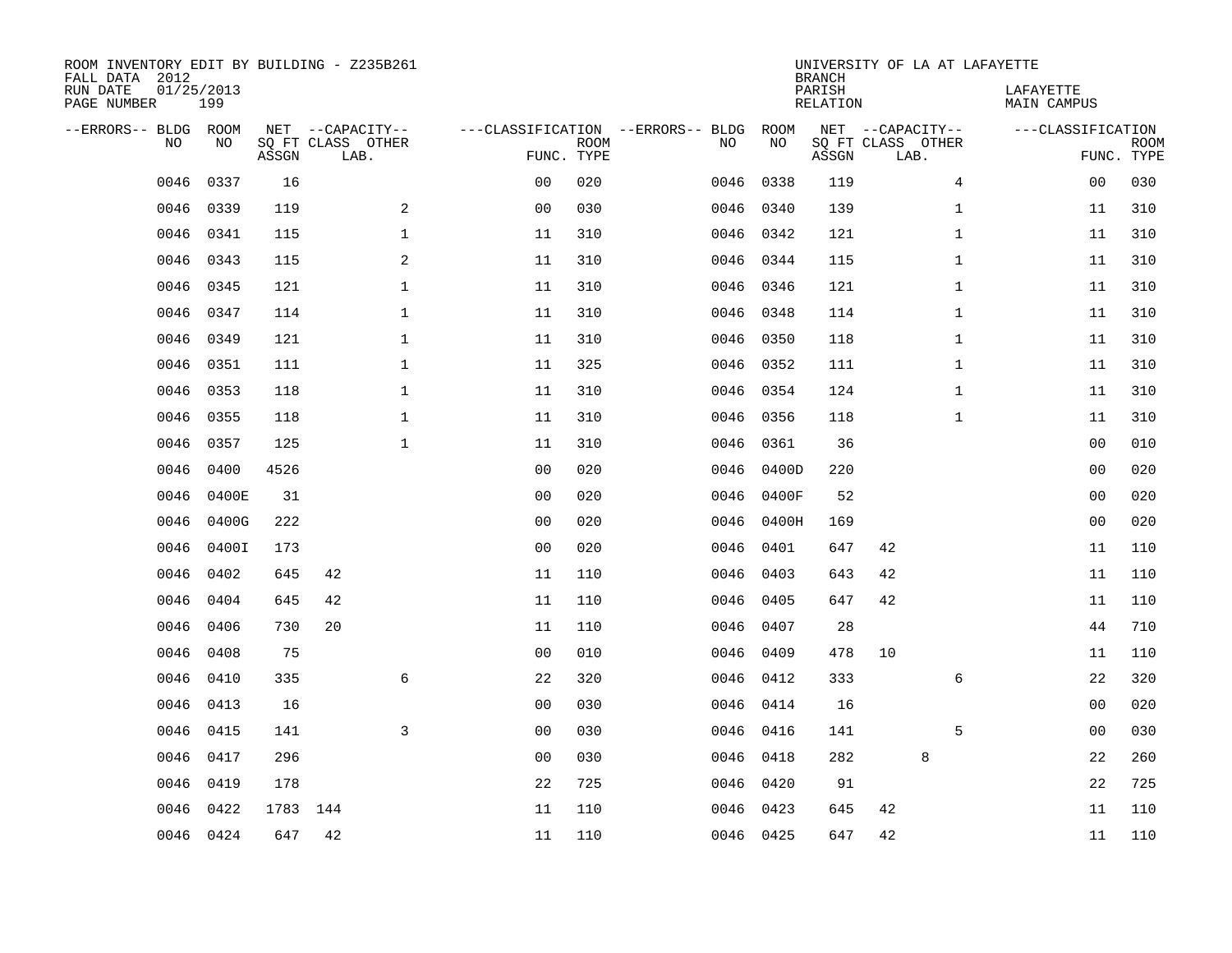| FALL DATA 2012<br>RUN DATE<br>PAGE NUMBER |           | 01/25/2013<br>200 |       | ROOM INVENTORY EDIT BY BUILDING - Z235B261    |              |                                   |                           |      |            | <b>BRANCH</b><br>PARISH<br>RELATION | UNIVERSITY OF LA AT LAFAYETTE                 | LAFAYETTE<br>MAIN CAMPUS |                           |
|-------------------------------------------|-----------|-------------------|-------|-----------------------------------------------|--------------|-----------------------------------|---------------------------|------|------------|-------------------------------------|-----------------------------------------------|--------------------------|---------------------------|
| --ERRORS-- BLDG ROOM                      | <b>NO</b> | NO                | ASSGN | NET --CAPACITY--<br>SO FT CLASS OTHER<br>LAB. |              | ---CLASSIFICATION --ERRORS-- BLDG | <b>ROOM</b><br>FUNC. TYPE | NO   | ROOM<br>NO | ASSGN                               | NET --CAPACITY--<br>SQ FT CLASS OTHER<br>LAB. | ---CLASSIFICATION        | <b>ROOM</b><br>FUNC. TYPE |
|                                           | 0046      | 0426              | 500   | 12                                            |              | 11                                | 280                       | 0046 | 0427       | 125                                 | $\mathbf{1}$                                  | 11                       | 310                       |
|                                           | 0046      | 0428              | 118   |                                               | $\mathbf 1$  | 11                                | 310                       |      | 0046 0429  | 118                                 | 2                                             | 21                       | 250                       |
|                                           | 0046      | 0430              | 123   |                                               | $\mathbf 1$  | 11                                | 310                       |      | 0046 0431  | 118                                 | $\mathbf{1}$                                  | 21                       | 290                       |
|                                           | 0046      | 0432              | 111   |                                               | $\mathbf{1}$ | 11                                | 310                       |      | 0046 0433  | 111                                 |                                               | 21                       | 290                       |
|                                           | 0046      | 0434              | 118   |                                               | $\mathbf{1}$ | 11                                | 310                       |      | 0046 0435  | 121                                 | $\mathbf{1}$                                  | 11                       | 310                       |
|                                           | 0046      | 0436              | 112   |                                               | $\mathbf{1}$ | 11                                | 310                       |      | 0046 0437  | 114                                 | $\mathbf{1}$                                  | 52                       | 314                       |
|                                           | 0046      | 0438              | 121   |                                               | $\mathbf{1}$ | 11                                | 310                       |      | 0046 0439  | 121                                 | $\mathbf{1}$                                  | 11                       | 310                       |
|                                           | 0046      | 0440              | 115   |                                               | $\mathbf 1$  | 11                                | 310                       |      | 0046 0441  | 115                                 | $\mathbf{1}$                                  | 11                       | 310                       |
|                                           | 0046      | 0442              | 121   |                                               | $\mathbf{1}$ | 11                                | 310                       | 0046 | 0443       | 115                                 | $\mathbf{1}$                                  | 11                       | 310                       |
|                                           | 0046      | 0444              | 115   |                                               | $\mathbf 1$  | 11                                | 310                       |      | 0046 0445  | 16                                  |                                               | 00                       | 030                       |
|                                           | 0046      | 0446              | 16    |                                               |              | 0 <sub>0</sub>                    | 030                       | 0046 | 0447       | 99                                  | 4                                             | 00                       | 030                       |
|                                           | 0046      | 0448              | 99    |                                               | 2            | 00                                | 030                       |      | 0046 0453  | 232                                 | 15                                            | 46                       | 313                       |
|                                           | 0046      | 0454              | 325   |                                               | $\mathbf 1$  | 46                                | 313                       | 0046 | 0455       | 211                                 | $\mathbf{1}$                                  | 46                       | 325                       |
|                                           | 0046      | 0456              | 296   |                                               | 7            | 11                                | 315                       | 0046 | 0457       | 295                                 | 21                                            | 22                       | 260                       |
|                                           | 0046      | 0457A             | 132   |                                               | 3            | 11                                | 530                       | 0046 | 0458       | 36                                  |                                               | 0 <sub>0</sub>           | 010                       |
|                                           | 0046      | 0459              | 129   |                                               | $\mathbf 1$  | 11                                | 310                       | 0046 | 0460       | 118                                 | $\mathbf{1}$                                  | 11                       | 310                       |
|                                           | 0046      | 0461              | 124   |                                               | $\mathbf{1}$ | 11                                | 310                       | 0046 | 0462       | 124                                 | $\mathbf{1}$                                  | 11                       | 310                       |
|                                           | 0046      | 0463              | 118   |                                               | $\mathbf{1}$ | 11                                | 310                       | 0046 | 0464       | 125                                 | $\mathbf{1}$                                  | 11                       | 310                       |
|                                           | 0046      | 0500              | 4564  |                                               |              | 0 <sub>0</sub>                    | 020                       |      | 0046 0500D | 220                                 |                                               | 0 <sub>0</sub>           | 020                       |
|                                           | 0046      | 0500E             | 31    |                                               |              | 0 <sub>0</sub>                    | 020                       | 0046 | 0500F      | 52                                  |                                               | 0 <sub>0</sub>           | 020                       |
|                                           | 0046      | 0500G             | 227   |                                               |              | 0 <sub>0</sub>                    | 020                       |      | 0046 0500H | 178                                 |                                               | 0 <sub>0</sub>           | 020                       |
|                                           | 0046      | 0500I             | 174   |                                               |              | 0 <sub>0</sub>                    | 020                       | 0046 | 0501       | 647                                 | 31                                            | 45                       | 680                       |
|                                           | 0046      | 0502              | 647   | 42                                            |              | 11                                | 110                       | 0046 | 0503       | 645                                 | 42                                            | 11                       | 110                       |
|                                           | 0046      | 0504              | 643   | 42                                            |              | 11                                | 110                       | 0046 | 0505       | 645                                 | 42                                            | 11                       | 110                       |
|                                           | 0046      | 0506              | 501   | 20                                            |              | 11                                | 280                       | 0046 | 0508       | 75                                  |                                               | 00                       | 010                       |
|                                           |           | 0046 0509         | 327   |                                               | 7            | 63                                | 310                       |      | 0046 0510  | 327                                 | 12                                            | 45                       | 680                       |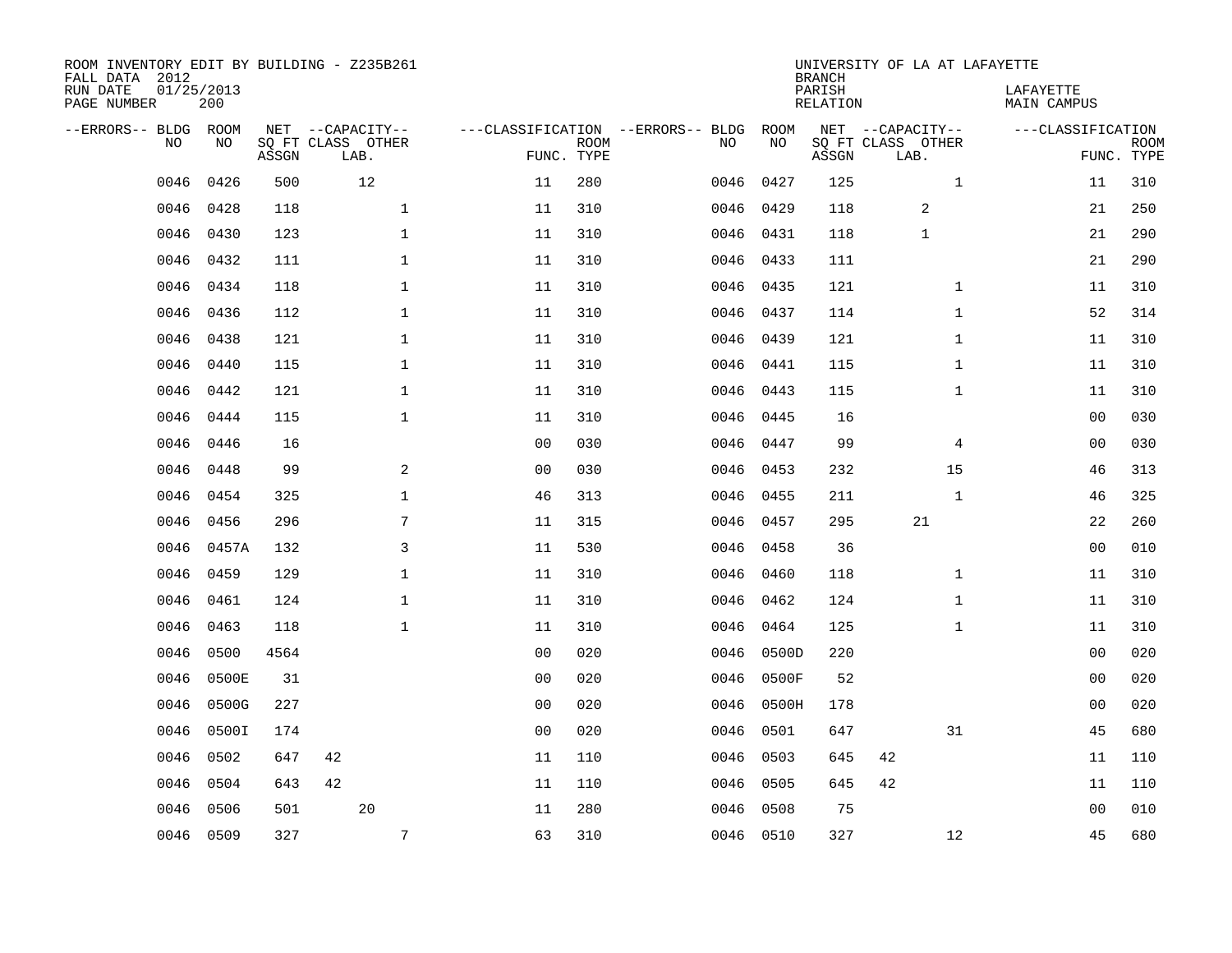| ROOM INVENTORY EDIT BY BUILDING - Z235B261<br>FALL DATA 2012 |                   |       |                           |                |             |                                   |           | <b>BRANCH</b>             | UNIVERSITY OF LA AT LAFAYETTE |                                 |                           |
|--------------------------------------------------------------|-------------------|-------|---------------------------|----------------|-------------|-----------------------------------|-----------|---------------------------|-------------------------------|---------------------------------|---------------------------|
| RUN DATE<br>PAGE NUMBER                                      | 01/25/2013<br>201 |       |                           |                |             |                                   |           | PARISH<br><b>RELATION</b> |                               | LAFAYETTE<br><b>MAIN CAMPUS</b> |                           |
| --ERRORS-- BLDG ROOM                                         |                   |       | NET --CAPACITY--          |                |             | ---CLASSIFICATION --ERRORS-- BLDG | ROOM      |                           | NET --CAPACITY--              | ---CLASSIFICATION               |                           |
| NO                                                           | NO                | ASSGN | SQ FT CLASS OTHER<br>LAB. | FUNC. TYPE     | <b>ROOM</b> | NO                                | NO        | ASSGN                     | SQ FT CLASS OTHER<br>LAB.     |                                 | <b>ROOM</b><br>FUNC. TYPE |
| 0046                                                         | 0511              | 327   | 6                         | 63             | 310         | 0046                              | 0512      | 238                       | 18                            | 45                              | 650                       |
| 0046                                                         | 0513              | 16    |                           | 0 <sub>0</sub> | 020         | 0046                              | 0514      | 16                        |                               | 00                              | 020                       |
| 0046                                                         | 0515              | 141   | 3                         | 00             | 030         | 0046                              | 0516      | 141                       | 5                             | 00                              | 030                       |
| 0046                                                         | 0517              | 296   |                           | 0 <sub>0</sub> | 030         |                                   | 0046 0518 | 282                       | 12                            | 47                              | 410                       |
| 0046                                                         | 0519              | 178   | $\overline{4}$            | 63             | 310         | 0046                              | 0520      | 91                        |                               | 45                              | 315                       |
| 0046                                                         | 0522              | 1783  | 144                       | 11             | 110         |                                   | 0046 0523 | 643                       | 42                            | 11                              | 110                       |
| 0046                                                         | 0524              | 647   | 42                        | 11             | 110         | 0046                              | 0525      | 647                       | 42                            | 11                              | 110                       |
| 0046                                                         | 0527              | 139   | $\mathbf{1}$              | 11             | 310         |                                   | 0046 0528 | 122                       | $\mathbf{1}$                  | 11                              | 310                       |
| 0046                                                         | 0529              | 1282  | $\mathbf{1}$              | 11             | 310         | 0046                              | 0530      | 121                       | $\mathbf{1}$                  | 11                              | 310                       |
| 0046                                                         | 0531              | 114   | $\mathbf 1$               | 11             | 310         | 0046                              | 0532      | 117                       | 6                             | 11                              | 310                       |
| 0046                                                         | 0533              | 111   | $\mathbf 1$               | 11             | 310         | 0046                              | 0534      | 125                       | 6                             | 11                              | 310                       |
| 0046                                                         | 0535              | 118   | 5                         | 11             | 310         | 0046                              | 0536      | 133                       | $\mathbf{1}$                  | 11                              | 310                       |
| 0046                                                         | 0537              | 115   | $\mathbf 1$               | 11             | 310         | 0046                              | 0538      | 120                       | $\mathbf{1}$                  | 11                              | 310                       |
| 0046                                                         | 0539              | 111   | $\mathbf 1$               | 11             | 310         | 0046                              | 0540      | 121                       | 6                             | 11                              | 310                       |
| 0046                                                         | 0541              | 115   | $\mathbf 1$               | 11             | 310         | 0046                              | 0542      | 116                       | $\mathbf{1}$                  | 11                              | 310                       |
| 0046                                                         | 0543              | 124   | 8                         | 11             | 310         | 0046                              | 0544      | 125                       | 5                             | 11                              | 310                       |
| 0046                                                         | 0545              | 16    |                           | 0 <sub>0</sub> | 020         | 0046                              | 0546      | 16                        |                               | 0 <sub>0</sub>                  | 020                       |
| 0046                                                         | 0547              | 119   | $\overline{4}$            | 0 <sub>0</sub> | 030         | 0046                              | 0548      | 119                       | 2                             | 0 <sub>0</sub>                  | 030                       |
| 0046                                                         | 0553              | 235   |                           | 51             | 315         | 0046                              | 0554      | 315                       | 2                             | 11                              | 310                       |
| 0046                                                         | 0554A             | 133   | $\mathbf 1$               | 11             | 310         | 0046                              | 0555      | 210                       | 16                            | 11                              | 310                       |
| 0046                                                         | 0556              | 296   | $\overline{4}$            | 45             | 650         | 0046                              | 0557      | 292                       | 20                            | 45                              | 350                       |
| 0046                                                         | 0558              | 36    |                           | 0 <sub>0</sub> | 010         | 0046                              | 0559      | 131                       | $\mathbf{1}$                  | 11                              | 310                       |
| 0046                                                         | 0560              | 123   | $\mathbf{1}$              | 11             | 310         | 0046                              | 0561      | 118                       | $\mathbf{1}$                  | 11                              | 310                       |
| 0046                                                         | 0562              | 111   | $\mathbf{1}$              | 11             | 310         | 0046                              | 0563      | 118                       | $\mathbf{1}$                  | 11                              | 310                       |
| 0046                                                         | 0564              | 117   | $\mathbf 1$               | 11             | 310         | 0046                              | 0567      | 125                       | $\mathbf{1}$                  | 11                              | 310                       |
|                                                              | 0046 0568         | 123   | $\mathbf{1}$              | 46             | 310         |                                   | 0046 0569 | 118                       | 4                             | 11                              | 310                       |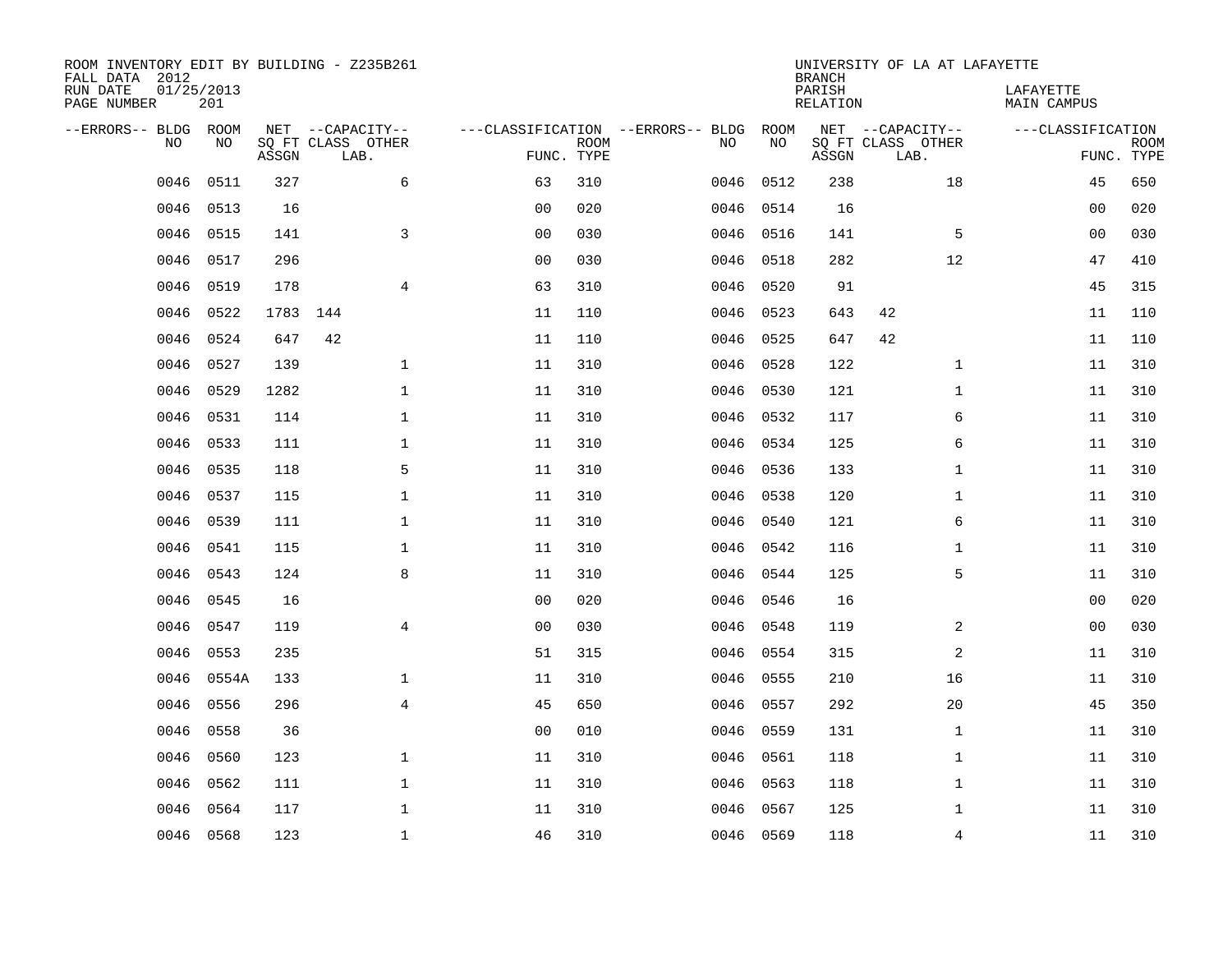| ROOM INVENTORY EDIT BY BUILDING - Z235B261<br>FALL DATA 2012 |                   |       |                           |                                        |      |      |                                                                 | <b>BRANCH</b>      | UNIVERSITY OF LA AT LAFAYETTE                                                                              |                                                                    |                           |
|--------------------------------------------------------------|-------------------|-------|---------------------------|----------------------------------------|------|------|-----------------------------------------------------------------|--------------------|------------------------------------------------------------------------------------------------------------|--------------------------------------------------------------------|---------------------------|
| RUN DATE<br>PAGE NUMBER                                      | 01/25/2013<br>202 |       |                           |                                        |      |      |                                                                 | PARISH<br>RELATION |                                                                                                            | LAFAYETTE<br>MAIN CAMPUS                                           |                           |
| --ERRORS-- BLDG ROOM                                         |                   |       | NET --CAPACITY--          | ---CLASSIFICATION --ERRORS-- BLDG ROOM |      |      |                                                                 |                    | NET --CAPACITY--                                                                                           | ---CLASSIFICATION                                                  |                           |
| NO                                                           | NO.               | ASSGN | SQ FT CLASS OTHER<br>LAB. | FUNC. TYPE                             | ROOM | NO   | NO                                                              | ASSGN              | SQ FT CLASS OTHER<br>LAB.                                                                                  |                                                                    | <b>ROOM</b><br>FUNC. TYPE |
| 0046                                                         | 0570              | 111   | $\mathbf{1}$              | 11                                     | 310  |      | 0046 0571                                                       | 124                | 2                                                                                                          | 11                                                                 | 310                       |
|                                                              | 0046 0572         | 117   | 2                         | 11                                     | 310  |      | 0046 S0300B                                                     | 172                |                                                                                                            | 00                                                                 | 020                       |
|                                                              | 0046 S0300C       | 139   |                           | 0 <sub>0</sub>                         | 020  |      | 0046 S0500A                                                     | 225                |                                                                                                            | 0 <sub>0</sub>                                                     | 020                       |
|                                                              | 0046 S0500B       | 166   |                           | 0 <sub>0</sub>                         | 020  |      | 0046 S0500C<br>TOTAL NUMBER CLASSROOMS<br>TOTAL NUMBER LABS 210 | 137                | TOTAL NET ASSIGN SQ. FT. IN ROOM FILE<br>TOTAL NUMBER COMPUTER CLASSROOMS<br>TOTAL NUMBER SPECIAL LABS 220 | 00<br>74,682<br>45<br>$\mathbf{1}$<br>$\mathbf{1}$<br>$\mathbf{1}$ | 020                       |
|                                                              | 0047 0100         | 1400  |                           | 65                                     | 970  |      | TOTAL NUMBER CLASSROOMS<br>TOTAL NUMBER LABS 210                |                    | TOTAL NET ASSIGN SQ. FT. IN ROOM FILE<br>TOTAL NUMBER COMPUTER CLASSROOMS<br>TOTAL NUMBER SPECIAL LABS 220 | 1,400                                                              |                           |
|                                                              | 0048 0100         | 2279  |                           | 0 <sub>0</sub>                         | 020  |      | 0048 0100A                                                      | 917                |                                                                                                            | 0 <sub>0</sub>                                                     | 020                       |
| 0048                                                         | 0100B             | 118   |                           | 0 <sub>0</sub>                         | 020  |      | 0048 0100C                                                      | 100                |                                                                                                            | 0 <sub>0</sub>                                                     | 020                       |
| 0048                                                         | 0100D             | 1188  |                           | 0 <sub>0</sub>                         | 020  | 0048 | 0100E                                                           | 122                |                                                                                                            | 0 <sub>0</sub>                                                     | 020                       |
| 0048                                                         | 0100F             | 550   |                           | 0 <sub>0</sub>                         | 020  |      | 0048 0100G                                                      | 123                |                                                                                                            | 00                                                                 | 020                       |
| 0048                                                         | 0100I             | 519   |                           | 0 <sub>0</sub>                         | 020  | 0048 | 0102                                                            | 139                | 2                                                                                                          | 11                                                                 | 314                       |
| 0048                                                         | 0103              | 150   | 3                         | 21                                     | 250  | 0048 | 0104                                                            | 1131               | 14                                                                                                         | 53                                                                 | 313                       |
| 0048                                                         | 0104A             | 375   | $\mathbf 1$               | 53                                     | 313  | 0048 | 0104B                                                           | 164                | $\overline{a}$                                                                                             | 53                                                                 | 314                       |
| 0048                                                         | 0104C             | 196   | 2                         | 22                                     | 320  | 0048 | 0104D                                                           | 181                | 6                                                                                                          | 53                                                                 | 650                       |
|                                                              | 0048 0104E        | 141   | 2                         | 53                                     | 680  |      | 0048 0104F                                                      | 137                | 2                                                                                                          | 53                                                                 | 680                       |
| 0048                                                         | 0104G             | 120   | 2                         | 53                                     | 680  |      | 0048 0104H                                                      | 29                 |                                                                                                            | 53                                                                 | 731                       |
| 0048                                                         | 0104I             | 104   | 2                         | 53                                     | 680  | 0048 | 0104J                                                           | 102                | 2                                                                                                          | 53                                                                 | 680                       |
| 0048                                                         | 0104K             | 104   | 2                         | 53                                     | 680  | 0048 | 0104L                                                           | 98                 | 2                                                                                                          | 53                                                                 | 680                       |
| 0048                                                         | 0104M             | 346   | 8                         | 53                                     | 325  |      | 0048 0104N                                                      | 555                | 40                                                                                                         | 53                                                                 | 680                       |
| 0048                                                         | 0105              | 312   | 3                         | 45                                     | 325  | 0048 | 0106                                                            | 190                | 2                                                                                                          | 45                                                                 | 315                       |
| 0048                                                         | 0107              | 78    | $\mathbf{1}$              | 45                                     | 315  | 0048 | 0109                                                            | 570                | 14                                                                                                         | 13                                                                 | 280                       |
|                                                              | 0048 0109A        | 21    | $\mathbf{1}$              | 11                                     | 710  |      | 0048 0111                                                       | 120                | $\mathbf{1}$                                                                                               | 11                                                                 | 315                       |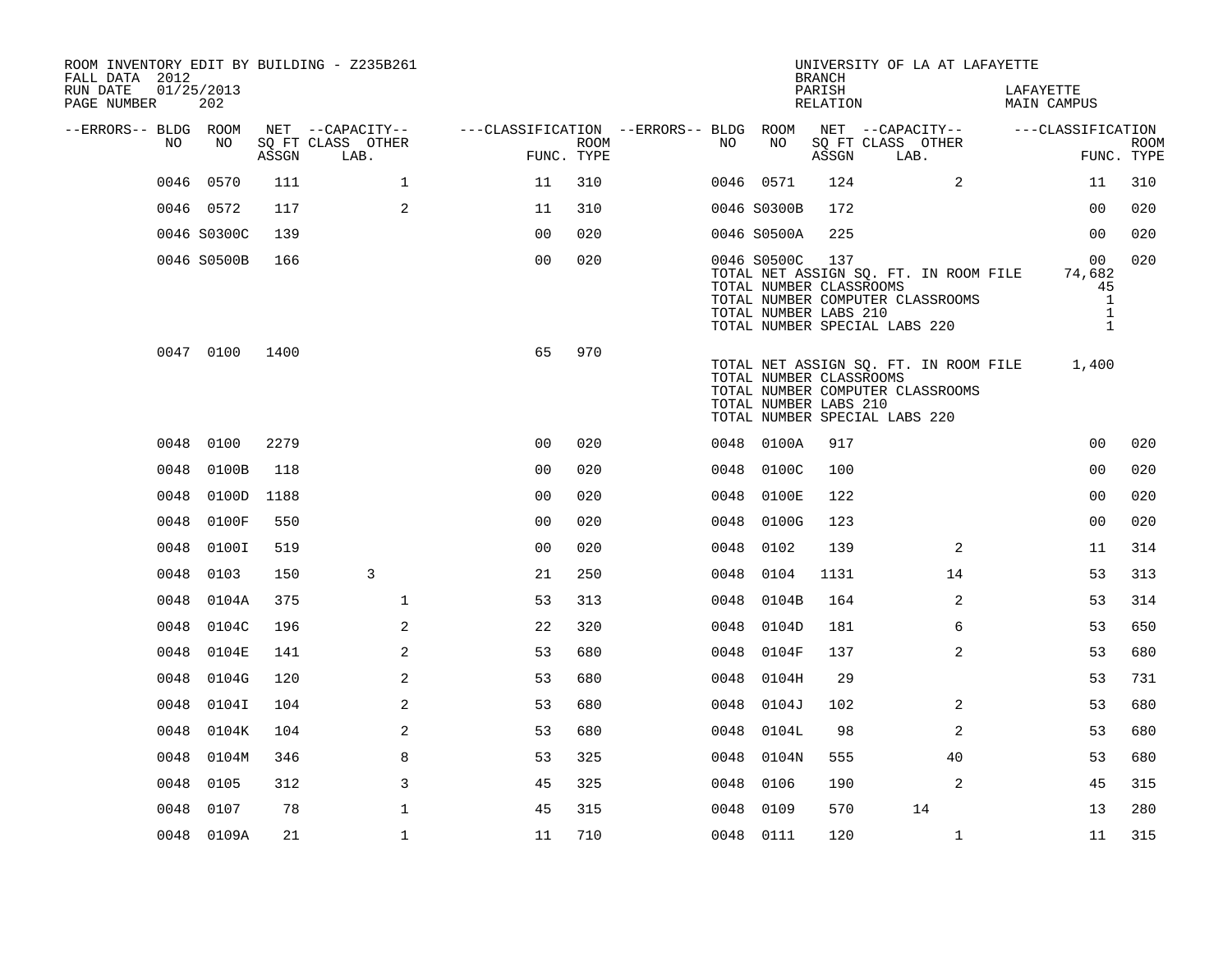| ROOM INVENTORY EDIT BY BUILDING - Z235B261<br>FALL DATA 2012 |                   |       |                           |                                   |             |      |            | <b>BRANCH</b>             | UNIVERSITY OF LA AT LAFAYETTE |                                 |             |
|--------------------------------------------------------------|-------------------|-------|---------------------------|-----------------------------------|-------------|------|------------|---------------------------|-------------------------------|---------------------------------|-------------|
| RUN DATE<br>PAGE NUMBER                                      | 01/25/2013<br>203 |       |                           |                                   |             |      |            | PARISH<br><b>RELATION</b> |                               | LAFAYETTE<br><b>MAIN CAMPUS</b> |             |
| --ERRORS-- BLDG ROOM                                         |                   |       | NET --CAPACITY--          | ---CLASSIFICATION --ERRORS-- BLDG |             |      | ROOM       |                           | NET --CAPACITY--              | ---CLASSIFICATION               |             |
| NO                                                           | NO                | ASSGN | SQ FT CLASS OTHER<br>LAB. | FUNC. TYPE                        | <b>ROOM</b> | NO   | NO         | ASSGN                     | SQ FT CLASS OTHER<br>LAB.     | FUNC. TYPE                      | <b>ROOM</b> |
| 0048                                                         | 0111A             | 308   | 30                        | 45                                | 410         | 0048 | 0111B      | 308                       | 30                            | 45                              | 410         |
| 0048                                                         | 0122              | 308   | 2                         | 21                                | 314         | 0048 | 0122A      | 155                       | 2                             | 21                              | 314         |
| 0048                                                         | 0122B             | 155   | 2                         | 21                                | 314         | 0048 | 0123       | 1260                      | 36                            | 11                              | 210         |
| 0048                                                         | 0124              | 270   |                           | 51                                | 731         | 0048 | 0125       | 878                       | $\mathbf{1}$                  | 51                              | 731         |
| 0048                                                         | 0126              | 233   | $\overline{4}$            | 45                                | 313         | 0048 | 0126A      | 43                        | $\mathbf{1}$                  | 45                              | 410         |
| 0048                                                         | 0126B             | 42    | $\mathbf 1$               | 45                                | 410         | 0048 | 0126C      | 43                        | $\mathbf{1}$                  | 45                              | 410         |
| 0048                                                         | 0126D             | 42    | $\mathbf{1}$              | 45                                | 410         | 0048 | 0126E      | 43                        | $\mathbf{1}$                  | 45                              | 410         |
| 0048                                                         | 0126H             | 820   | 20                        | 45                                | 410         | 0048 | 0126I      | 48                        | $\mathbf{1}$                  | 45                              | 410         |
| 0048                                                         | 0126J             | 48    | $\mathbf{1}$              | 45                                | 410         | 0048 | 0126K      | 48                        | $\mathbf{1}$                  | 45                              | 410         |
| 0048                                                         | 0126L             | 399   | $\mathbf{1}$              | 45                                | 260         | 0048 | 0126M      | 319                       | 2                             | 45                              | 314         |
| 0048                                                         | 0126N             | 131   | 2                         | 45                                | 314         | 0048 | 01260      | 56                        | 5                             | 45                              | 410         |
| 0048                                                         | 0126P             | 56    | 5                         | 45                                | 410         | 0048 | 01260      | 263                       |                               | 45                              | 731         |
| 0048                                                         | 0126R             | 17    |                           | 71                                | 755         | 0048 | 0127       | 2504                      | 50                            | 51                              | 630         |
| 0048                                                         | 0128              | 125   |                           | 0 <sub>0</sub>                    | 030         | 0048 | 0129       | 100                       | 2                             | 53                              | 320         |
| 0048                                                         | 0130              | 100   |                           | 53                                | 731         | 0048 | 0131       | 80                        | 3                             | 0 <sub>0</sub>                  | 030         |
| 0048                                                         | 0132              | 15    |                           | 00                                | 010         | 0048 | 0133       | 903                       | $\mathbf{1}$                  | 63                              | 310         |
| 0048                                                         | 0134              | 868   | 45                        | 51                                | 635         | 0048 | 0137       | 631                       |                               | 51                              | 635         |
| 0048                                                         | 0140              | 250   | 3                         | 51                                | 325         | 0048 | 0140A      | 64                        | 2                             | 51                              | 314         |
| 0048                                                         | 01400             | 275   | 8                         | 53                                | 315         | 0048 | 0141       | 141                       |                               | 51                              | 314         |
| 0048                                                         | 0142A             | 26    |                           | 0 <sub>0</sub>                    | 030         | 0048 | 0143A      | 57                        |                               | 51                              | 635         |
| 0048                                                         | 0143B             | 145   |                           | 51                                | 635         | 0048 | 0143C      | 71                        |                               | 51                              | 635         |
| 0048                                                         | 0143D             | 73    |                           | 51                                | 635         | 0048 | 0144       | 120                       | 2                             | 0 <sub>0</sub>                  | 030         |
| 0048                                                         | 0145              | 120   |                           | 51                                | 730         | 0048 | 0146       | 120                       | 2                             | 0 <sub>0</sub>                  | 030         |
| 0048                                                         | 0150              | 2011  | 6                         | 45                                | 630         | 0048 | 0151A      | 80                        | 2                             | 0 <sub>0</sub>                  | 030         |
| 0048                                                         | 0151B             | 80    | 2                         | 0 <sub>0</sub>                    | 030         | 0048 | 0151C      | 74                        |                               | 0 <sub>0</sub>                  | 030         |
|                                                              | 0048 0152         | 1936  | 71                        | 11                                | 240         |      | 0048 0152A | 505                       | 12                            | 11                              | 280         |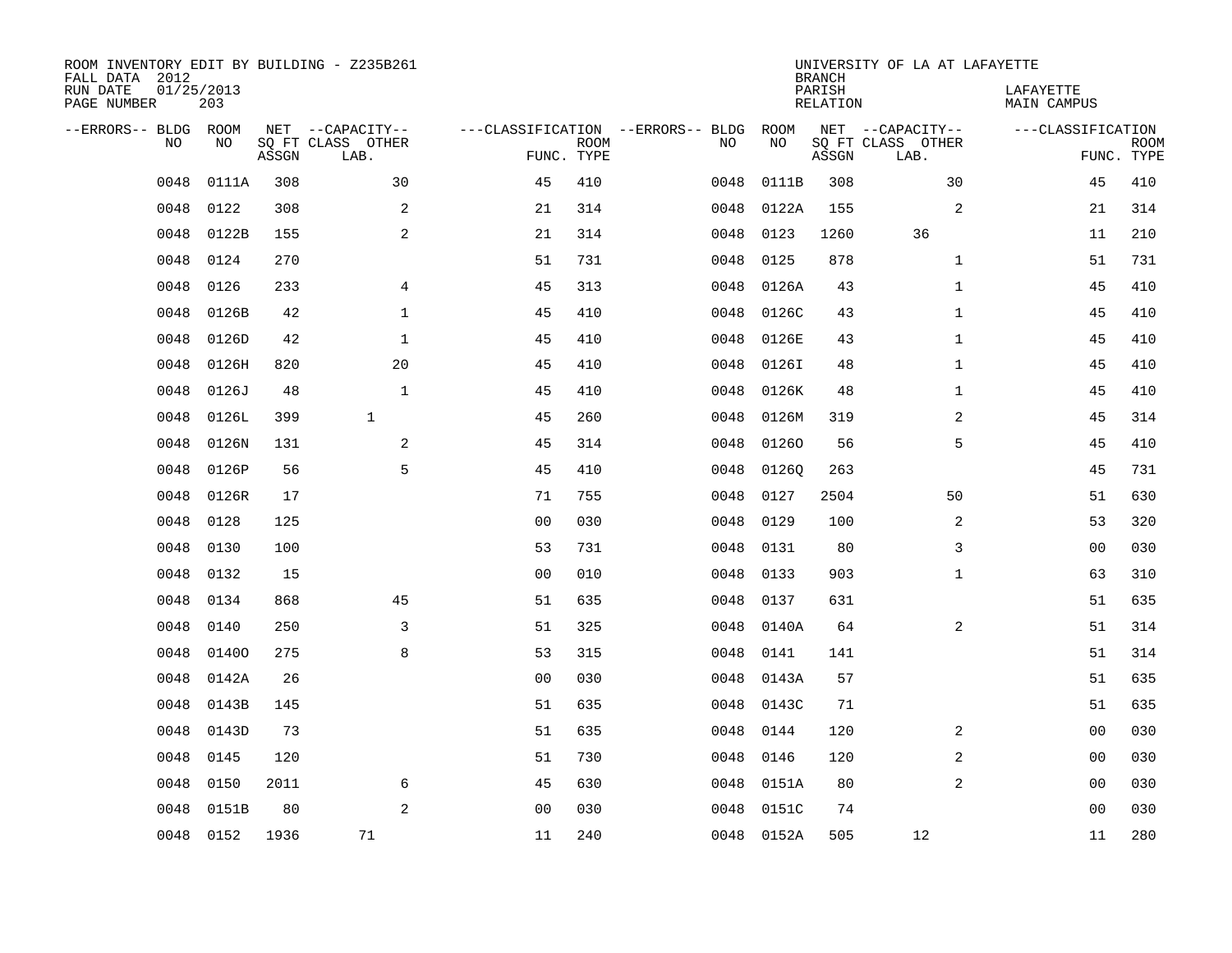| ROOM INVENTORY EDIT BY BUILDING - Z235B261<br>FALL DATA 2012 |                   |       |                           |                |             |                                   |           | <b>BRANCH</b>             | UNIVERSITY OF LA AT LAFAYETTE |                                 |                           |
|--------------------------------------------------------------|-------------------|-------|---------------------------|----------------|-------------|-----------------------------------|-----------|---------------------------|-------------------------------|---------------------------------|---------------------------|
| RUN DATE<br>PAGE NUMBER                                      | 01/25/2013<br>204 |       |                           |                |             |                                   |           | PARISH<br><b>RELATION</b> |                               | LAFAYETTE<br><b>MAIN CAMPUS</b> |                           |
| --ERRORS-- BLDG ROOM                                         |                   |       | NET --CAPACITY--          |                |             | ---CLASSIFICATION --ERRORS-- BLDG | ROOM      |                           | NET --CAPACITY--              | ---CLASSIFICATION               |                           |
| NO                                                           | NO                | ASSGN | SQ FT CLASS OTHER<br>LAB. | FUNC. TYPE     | <b>ROOM</b> | NO                                | NO        | ASSGN                     | SQ FT CLASS OTHER<br>LAB.     |                                 | <b>ROOM</b><br>FUNC. TYPE |
| 0048                                                         | 0153              | 795   | 12                        | 11             | 225         | 0048                              | 0153A     | 110                       | 2                             | 11                              | 314                       |
| 0048                                                         | 0153B             | 493   | $\overline{4}$            | 11             | 225         | 0048                              | 0153C     | 12                        |                               | 11                              | 731                       |
| 0048                                                         | 0153D             | 12    |                           | 11             | 731         | 0048                              | 0154      | 1803                      | 64                            | 11                              | 210                       |
| 0048                                                         | 0154A             | 52    |                           | 11             | 215         | 0048                              | 0154B     | 52                        |                               | 11                              | 215                       |
| 0048                                                         | 0157              | 161   | 2                         | 11             | 310         | 0048                              | 0158      | 240                       | 3                             | 82                              | 082                       |
| 0048                                                         | 0160              | 31    |                           | 0 <sub>0</sub> | 030         | 0048                              | 0161      | 150                       | $\mathbf{1}$                  | 11                              | 325                       |
| 0048                                                         | 0162              | 150   | $\overline{a}$            | 11             | 310         | 0048                              | 0164      | 7781                      |                               | 82                              | 082                       |
| 0048                                                         | 0171              | 37    | $\mathbf 1$               | 0 <sub>0</sub> | 030         | 0048                              | 0172      | 38                        | $\mathbf{1}$                  | 0 <sub>0</sub>                  | 030                       |
| 0048                                                         | 0173              | 1306  | 130                       | 11             | 410         | 0048                              | 0200      | 4146                      |                               | 00                              | 020                       |
| 0048                                                         | 0200A             | 93    |                           | 0 <sub>0</sub> | 020         | 0048                              | 0200B     | 94                        |                               | 0 <sub>0</sub>                  | 020                       |
| 0048                                                         | 0200C             | 96    |                           | 0 <sub>0</sub> | 020         | 0048                              | 0201      | 140                       | $\overline{2}$                | 51                              | 314                       |
| 0048                                                         | 0201A             | 40    | $\mathbf{1}$              | 0 <sub>0</sub> | 030         | 0048                              | 0202      | 140                       | 2                             | 91                              | 920                       |
| 0048                                                         | 0202A             | 508   | 20                        | 51             | 650         | 0048                              | 0203      | 250                       | $\overline{a}$                | 91                              | 920                       |
| 0048                                                         | 0204              | 275   | $\overline{a}$            | 91             | 920         | 0048                              | 0204A     | 275                       |                               | 00                              | 010                       |
| 0048                                                         | 0205              | 246   | 2                         | 91             | 920         | 0048                              | 0205A     | 70                        |                               | 11                              | 710                       |
| 0048                                                         | 0205B             | 170   |                           | 0 <sub>0</sub> | 010         | 0048                              | 0206      | 246                       | 2                             | 91                              | 920                       |
| 0048                                                         | 0207              | 246   | 2                         | 91             | 920         | 0048                              | 0208      | 246                       | 2                             | 91                              | 920                       |
| 0048                                                         | 0209              | 246   | 2                         | 91             | 920         | 0048                              | 0210      | 246                       | $\overline{a}$                | 91                              | 920                       |
| 0048                                                         | 0211              | 246   | 2                         | 91             | 920         | 0048                              | 0212      | 246                       | 2                             | 91                              | 920                       |
| 0048                                                         | 0213              | 246   | $\overline{a}$            | 91             | 920         | 0048                              | 0214      | 246                       | 2                             | 91                              | 920                       |
| 0048                                                         | 0215              | 246   | 2                         | 91             | 920         | 0048                              | 0216      | 246                       | 2                             | 91                              | 920                       |
| 0048                                                         | 0217              | 246   | 2                         | 91             | 920         | 0048                              | 0218      | 246                       | 3                             | 91                              | 920                       |
| 0048                                                         | 0219              | 350   | 3                         | 51             | 920         | 0048                              | 0219A     | 189                       | 2                             | 51                              | 314                       |
| 0048                                                         | 0220              | 193   | $\mathbf{1}$              | 91             | 920         | 0048                              | 0221      | 350                       | 3                             | 91                              | 920                       |
| 0048                                                         | 0222              | 184   | $\mathbf 1$               | 91             | 920         | 0048                              | 0223      | 350                       | 3                             | 91                              | 920                       |
| 0048                                                         | 0224              | 193   | $\mathbf{1}$              | 91             | 920         |                                   | 0048 0225 | 350                       | 3                             | 91                              | 920                       |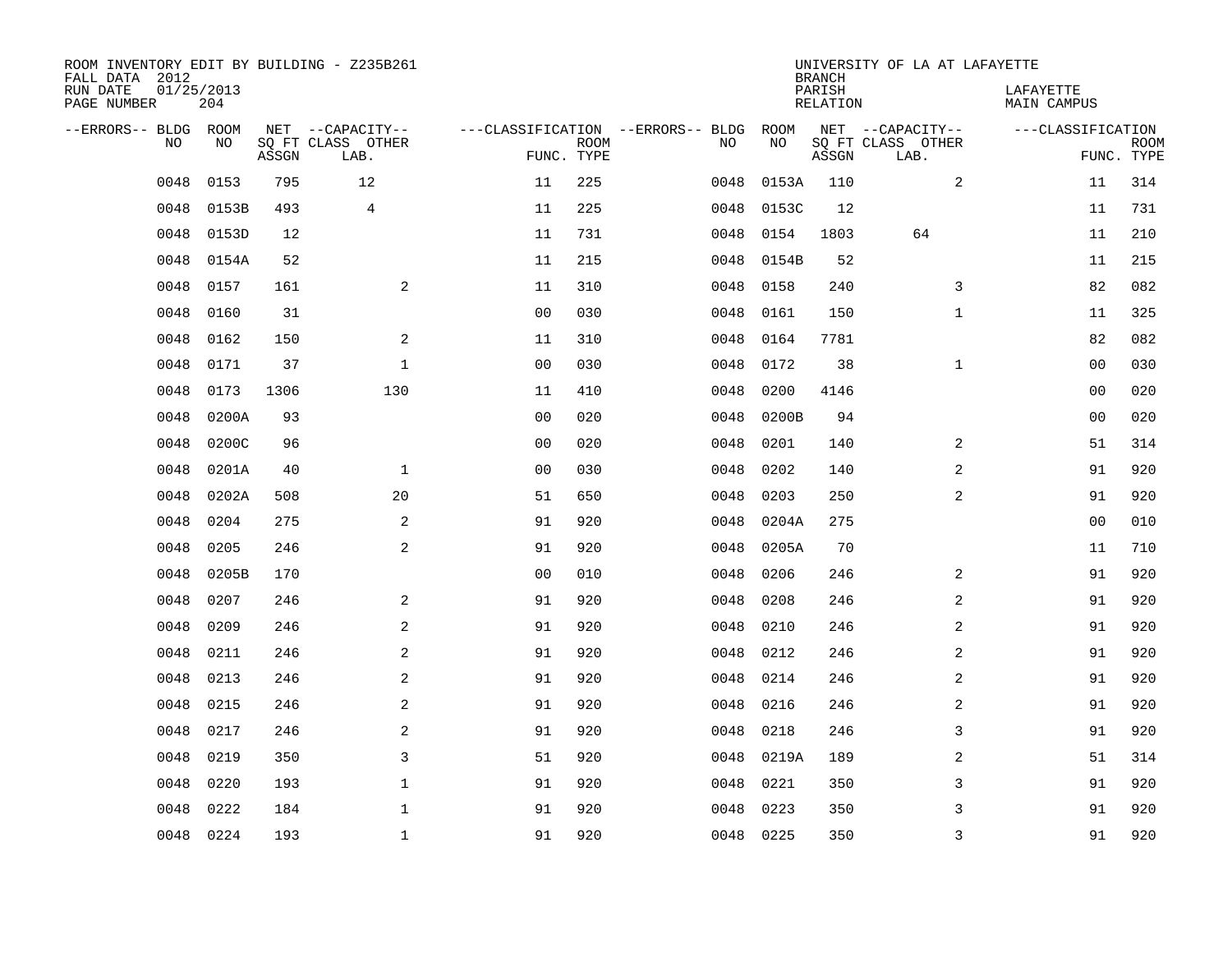| ROOM INVENTORY EDIT BY BUILDING - Z235B261<br>FALL DATA 2012 |                   |       |                           |                |             |                                   |           | <b>BRANCH</b>             | UNIVERSITY OF LA AT LAFAYETTE |                          |                           |
|--------------------------------------------------------------|-------------------|-------|---------------------------|----------------|-------------|-----------------------------------|-----------|---------------------------|-------------------------------|--------------------------|---------------------------|
| RUN DATE<br>PAGE NUMBER                                      | 01/25/2013<br>205 |       |                           |                |             |                                   |           | PARISH<br><b>RELATION</b> |                               | LAFAYETTE<br>MAIN CAMPUS |                           |
| --ERRORS-- BLDG                                              | ROOM              |       | NET --CAPACITY--          |                |             | ---CLASSIFICATION --ERRORS-- BLDG | ROOM      |                           | NET --CAPACITY--              | ---CLASSIFICATION        |                           |
| NO.                                                          | NO                | ASSGN | SQ FT CLASS OTHER<br>LAB. | FUNC. TYPE     | <b>ROOM</b> | NO                                | NO        | ASSGN                     | SQ FT CLASS OTHER<br>LAB.     |                          | <b>ROOM</b><br>FUNC. TYPE |
| 0048                                                         | 0226              | 193   | 2                         | 91             | 920         | 0048                              | 0227      | 350                       | 3                             | 91                       | 920                       |
| 0048                                                         | 0228              | 350   | $\mathsf{3}$              | 91             | 920         | 0048                              | 0228C     | 359                       |                               | 51                       | 731                       |
| 0048                                                         | 0229              | 240   | 3                         | 91             | 920         | 0048                              | 0230      | 240                       | 2                             | 91                       | 920                       |
| 0048                                                         | 0231              | 240   | 2                         | 91             | 920         | 0048                              | 0232      | 240                       | 2                             | 91                       | 920                       |
| 0048                                                         | 0233              | 240   | 2                         | 91             | 920         | 0048                              | 0234      | 240                       | 2                             | 91                       | 920                       |
| 0048                                                         | 0235              | 240   | 2                         | 91             | 920         | 0048                              | 0236      | 240                       | 2                             | 91                       | 920                       |
| 0048                                                         | 0237              | 240   | 2                         | 91             | 920         | 0048                              | 0238      | 240                       | 2                             | 91                       | 920                       |
| 0048                                                         | 0239              | 240   | 2                         | 91             | 920         | 0048                              | 0240      | 240                       | 2                             | 91                       | 920                       |
| 0048                                                         | 0241              | 240   | 2                         | 91             | 920         | 0048                              | 0241A     | 14                        |                               | 51                       | 731                       |
| 0048                                                         | 0241B             | 13    |                           | 0 <sub>0</sub> | 010         | 0048                              | 0241C     | 15                        |                               | 0 <sub>0</sub>           | 030                       |
| 0048                                                         | 0242              | 240   | 2                         | 91             | 920         | 0048                              | 0243      | 240                       | $\overline{2}$                | 91                       | 920                       |
| 0048                                                         | 0244              | 240   | 2                         | 91             | 920         | 0048                              | 0245      | 240                       | 2                             | 91                       | 920                       |
| 0048                                                         | 0246              | 220   | 2                         | 91             | 920         | 0048                              | 0247      | 240                       | 2                             | 91                       | 920                       |
| 0048                                                         | 0248              | 240   | $\mathbf{2}$              | 91             | 920         | 0048                              | 0249      | 240                       | 2                             | 91                       | 920                       |
| 0048                                                         | 0250              | 240   | 2                         | 91             | 920         | 0048                              | 0251      | 240                       | 2                             | 91                       | 920                       |
| 0048                                                         | 0252              | 240   | 2                         | 91             | 920         | 0048                              | 0253      | 240                       | $\overline{a}$                | 91                       | 920                       |
| 0048                                                         | 0254              | 240   | 2                         | 91             | 920         | 0048                              | 0255      | 240                       | 2                             | 91                       | 920                       |
| 0048                                                         | 0256              | 240   | $\mathbf{2}$              | 91             | 920         | 0048                              | 0257      | 240                       | 2                             | 91                       | 920                       |
| 0048                                                         | 0258              | 240   | $\mathbf{2}$              | 91             | 920         | 0048                              | 0259      | 240                       | 2                             | 91                       | 920                       |
| 0048                                                         | 0260              | 240   | 3                         | 91             | 920         | 0048                              | 0261      | 350                       | 3                             | 91                       | 920                       |
| 0048                                                         | 0261C             | 350   | 8                         | 51             | 280         | 0048                              | 0262      | 350                       | 3                             | 91                       | 920                       |
| 0048                                                         | 0263              | 350   | 3                         | 91             | 920         | 0048                              | 0264      | 193                       | 2                             | 91                       | 920                       |
| 0048                                                         | 0265              | 350   | 3                         | 91             | 920         | 0048                              | 0266      | 193                       | $\mathbf{1}$                  | 91                       | 920                       |
| 0048                                                         | 0267              | 350   | 3                         | 91             | 920         | 0048                              | 0268      | 193                       | $\mathbf{1}$                  | 91                       | 920                       |
| 0048                                                         | 0269              | 350   | 3                         | 91             | 920         | 0048                              | 0270      | 193                       | $\mathbf{1}$                  | 91                       | 920                       |
|                                                              | 0048 0270A        | 195   |                           | 51             | 731         |                                   | 0048 0271 | 240                       | 3                             | 91                       | 920                       |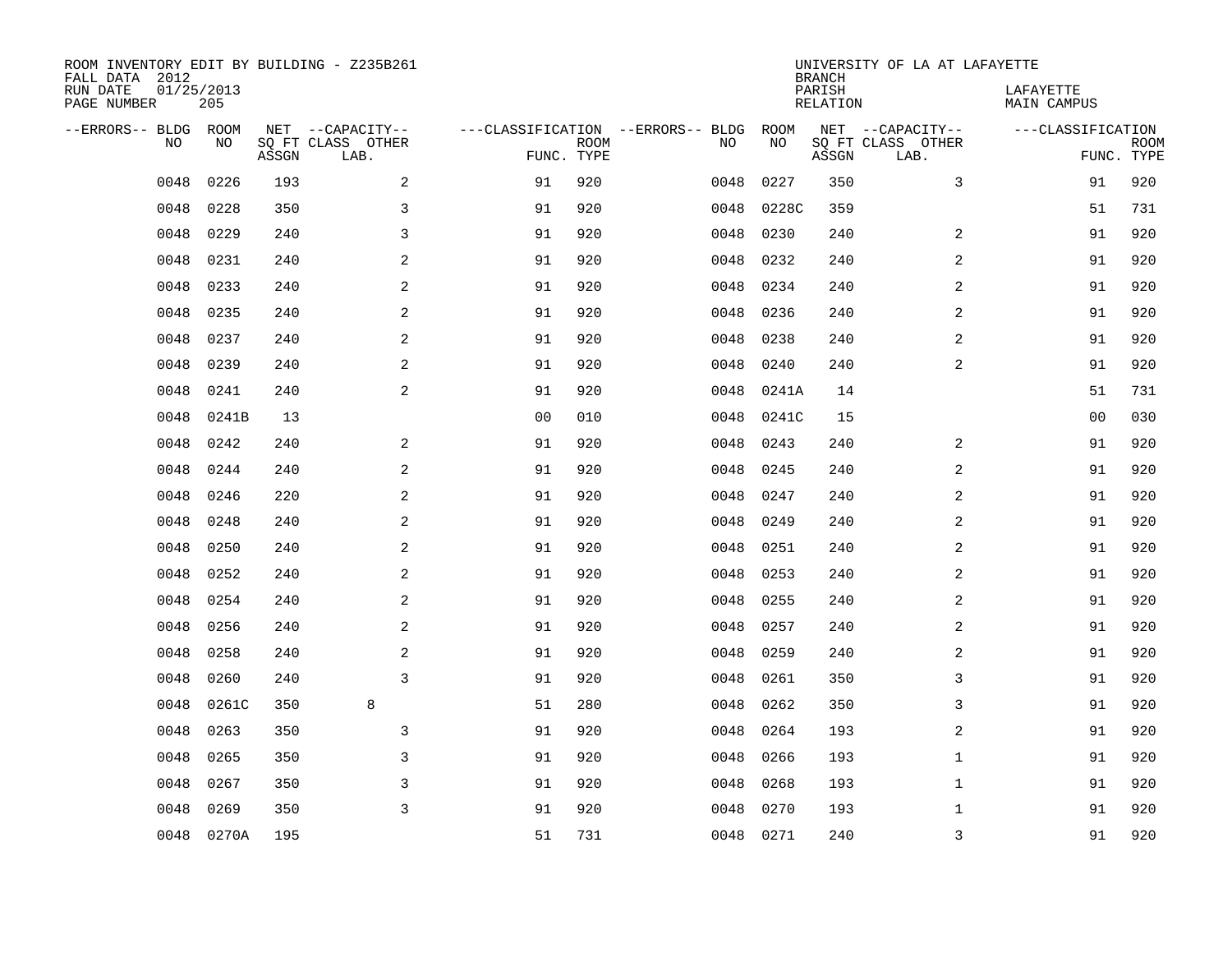| ROOM INVENTORY EDIT BY BUILDING - Z235B261<br>FALL DATA 2012 |                   |       |                           |                                   |             |      |           | <b>BRANCH</b>             | UNIVERSITY OF LA AT LAFAYETTE |                                 |             |
|--------------------------------------------------------------|-------------------|-------|---------------------------|-----------------------------------|-------------|------|-----------|---------------------------|-------------------------------|---------------------------------|-------------|
| RUN DATE<br>PAGE NUMBER                                      | 01/25/2013<br>206 |       |                           |                                   |             |      |           | PARISH<br><b>RELATION</b> |                               | LAFAYETTE<br><b>MAIN CAMPUS</b> |             |
| --ERRORS-- BLDG ROOM                                         |                   |       | NET --CAPACITY--          | ---CLASSIFICATION --ERRORS-- BLDG |             |      | ROOM      |                           | NET --CAPACITY--              | ---CLASSIFICATION               |             |
| NO.                                                          | NO                | ASSGN | SQ FT CLASS OTHER<br>LAB. | FUNC. TYPE                        | <b>ROOM</b> | NO   | NO        | ASSGN                     | SQ FT CLASS OTHER<br>LAB.     | FUNC. TYPE                      | <b>ROOM</b> |
| 0048                                                         | 0272              | 240   | 2                         | 91                                | 920         | 0048 | 0273      | 240                       | $\overline{a}$                | 91                              | 920         |
| 0048                                                         | 0274              | 240   | 2                         | 91                                | 920         | 0048 | 0275      | 240                       | 2                             | 91                              | 920         |
| 0048                                                         | 0276              | 240   | 2                         | 91                                | 920         | 0048 | 0277      | 240                       | 2                             | 91                              | 920         |
| 0048                                                         | 0278              | 240   | $\mathbf{2}$              | 91                                | 920         | 0048 | 0279      | 240                       | 2                             | 91                              | 920         |
| 0048                                                         | 0280              | 240   | 2                         | 91                                | 920         | 0048 | 0281      | 240                       | $\overline{a}$                | 91                              | 920         |
| 0048                                                         | 0282              | 240   | $\mathbf{2}$              | 91                                | 920         | 0048 | 0283      | 240                       | $\overline{a}$                | 91                              | 920         |
| 0048                                                         | 0284              | 240   | 2                         | 91                                | 920         | 0048 | 0285      | 240                       | $\overline{a}$                | 91                              | 920         |
| 0048                                                         | 0286              | 240   | $\mathbf{2}$              | 91                                | 920         | 0048 | 0287      | 240                       | 2                             | 91                              | 920         |
| 0048                                                         | 0288              | 240   | 2                         | 91                                | 920         | 0048 | 0288A     | 236                       |                               | 0 <sub>0</sub>                  | 010         |
| 0048                                                         | 0288B             | 25    |                           | 0 <sub>0</sub>                    | 030         | 0048 | 0288C     | 27                        |                               | 45                              | 730         |
| 0048                                                         | 0289              | 181   | 2                         | 51                                | 630         | 0048 | 0290      | 479                       | $\mathbf{1}$                  | 91                              | 950         |
| 0048                                                         | 0300              | 4146  |                           | 0 <sub>0</sub>                    | 020         | 0048 | 0300A     | 99                        |                               | 0 <sub>0</sub>                  | 020         |
| 0048                                                         | 0300B             | 99    |                           | 0 <sub>0</sub>                    | 020         | 0048 | 0300C     | 99                        |                               | 0 <sub>0</sub>                  | 020         |
| 0048                                                         | 0301              | 140   | $\mathbf 1$               | 91                                | 920         | 0048 | 0302      | 41                        | 15                            | 51                              | 670         |
| 0048                                                         | 0302A             | 508   | $\mathbf{1}$              | 0 <sub>0</sub>                    | 030         | 0048 | 0303      | 250                       | $\mathbf{1}$                  | 91                              | 920         |
| 0048                                                         | 0304              | 275   | 1                         | 91                                | 920         | 0048 | 0304A     | 275                       | 2                             | 00                              | 010         |
| 0048                                                         | 0304B             | 166   | $\sqrt{2}$                | 0 <sub>0</sub>                    | 010         | 0048 | 0305      | 246                       | $\mathbf{1}$                  | 91                              | 920         |
| 0048                                                         | 0305A             | 70    |                           | 51                                | 710         | 0048 | 0305B     | 170                       |                               | 00                              | 010         |
| 0048                                                         | 0306              | 246   | $\mathbf{1}$              | 91                                | 920         | 0048 | 0307      | 246                       | $\mathbf{1}$                  | 91                              | 920         |
| 0048                                                         | 0308              | 246   | $\mathbf{1}$              | 91                                | 920         | 0048 | 0309      | 246                       | $\mathbf{1}$                  | 91                              | 920         |
| 0048                                                         | 0310              | 246   | $\mathbf{1}$              | 91                                | 920         | 0048 | 0311      | 246                       | $\mathbf{1}$                  | 91                              | 920         |
| 0048                                                         | 0312              | 246   | $\mathbf{1}$              | 91                                | 920         | 0048 | 0313      | 246                       | $\mathbf{1}$                  | 91                              | 920         |
| 0048                                                         | 0314              | 246   | $\mathbf{1}$              | 91                                | 920         | 0048 | 0315      | 246                       | $\mathbf{1}$                  | 91                              | 920         |
| 0048                                                         | 0316              | 246   | $\mathbf 1$               | 91                                | 920         | 0048 | 0317      | 246                       | $\mathbf{1}$                  | 91                              | 920         |
| 0048                                                         | 0318              | 246   | $\mathbf{1}$              | 91                                | 920         | 0048 | 0319      | 350                       | $\mathbf{1}$                  | 91                              | 920         |
|                                                              | 0048 0319A        | 198   |                           | 11                                | 730         |      | 0048 0320 | 193                       | $\mathbf{1}$                  | 91                              | 920         |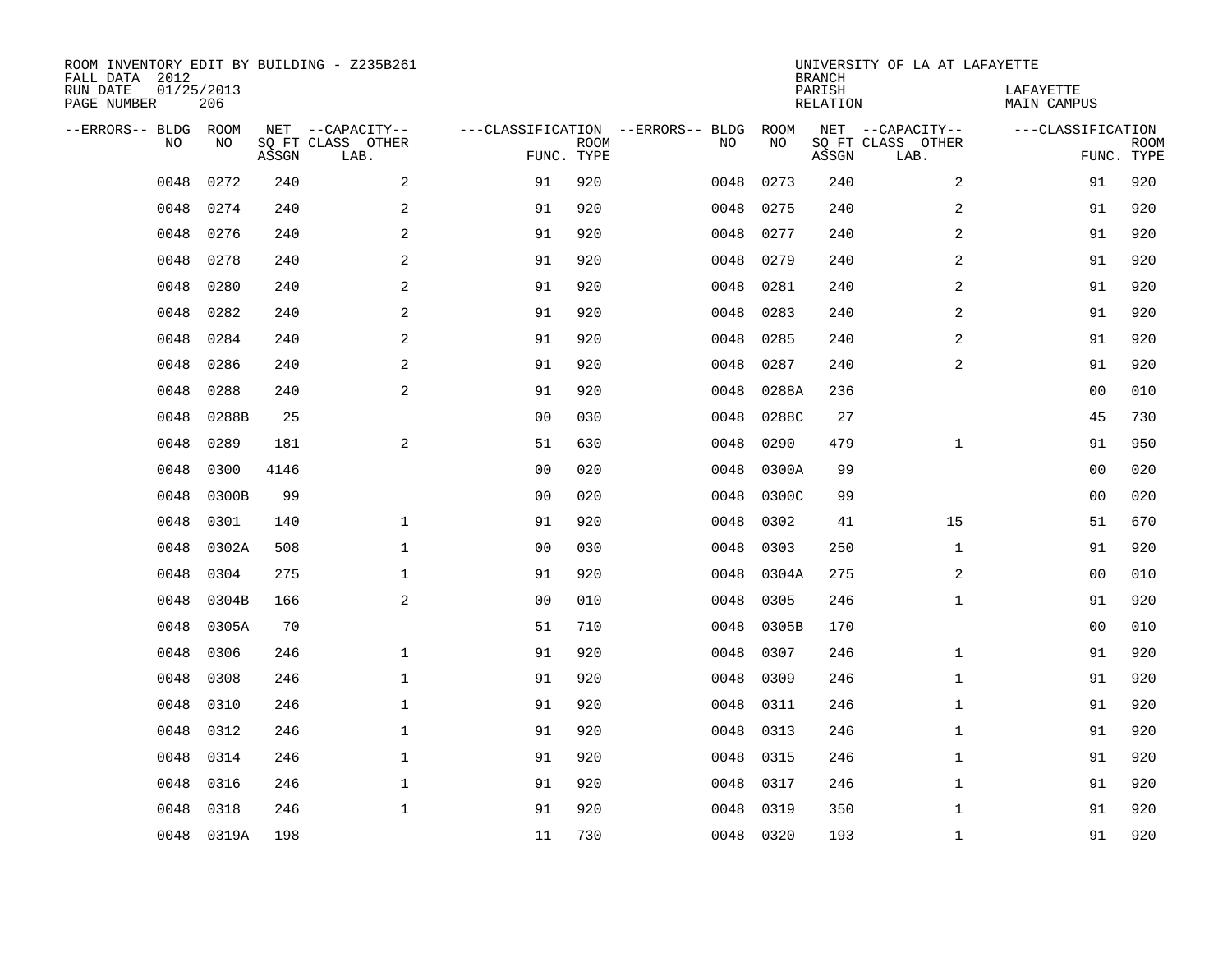| ROOM INVENTORY EDIT BY BUILDING - Z235B261<br>FALL DATA 2012 |                   |       |                           |                                   |             |      |           | <b>BRANCH</b>             | UNIVERSITY OF LA AT LAFAYETTE |                          |             |
|--------------------------------------------------------------|-------------------|-------|---------------------------|-----------------------------------|-------------|------|-----------|---------------------------|-------------------------------|--------------------------|-------------|
| RUN DATE<br>PAGE NUMBER                                      | 01/25/2013<br>207 |       |                           |                                   |             |      |           | PARISH<br><b>RELATION</b> |                               | LAFAYETTE<br>MAIN CAMPUS |             |
| --ERRORS-- BLDG                                              | ROOM              |       | NET --CAPACITY--          | ---CLASSIFICATION --ERRORS-- BLDG |             |      | ROOM      |                           | NET --CAPACITY--              | ---CLASSIFICATION        |             |
| NO.                                                          | NO                | ASSGN | SQ FT CLASS OTHER<br>LAB. | FUNC. TYPE                        | <b>ROOM</b> | NO   | NO        | ASSGN                     | SQ FT CLASS OTHER<br>LAB.     | FUNC. TYPE               | <b>ROOM</b> |
| 0048                                                         | 0321              | 350   | $\mathbf{1}$              | 91                                | 920         | 0048 | 0322      | 184                       | $\mathbf{1}$                  | 91                       | 920         |
| 0048                                                         | 0323              | 350   | 1                         | 91                                | 920         | 0048 | 0324      | 193                       | $\mathbf{1}$                  | 91                       | 920         |
| 0048                                                         | 0325              | 350   | $\mathbf 1$               | 91                                | 920         | 0048 | 0326      | 193                       | $\mathbf{1}$                  | 91                       | 920         |
| 0048                                                         | 0327              | 350   | $\mathbf{1}$              | 91                                | 920         | 0048 | 0328      | 350                       | $\mathbf{1}$                  | 91                       | 920         |
| 0048                                                         | 0328A             | 289   |                           | 51                                | 731         | 0048 | 0328C     | 359                       |                               | 65                       | 730         |
| 0048                                                         | 0329              | 240   | $\mathbf{1}$              | 91                                | 920         | 0048 | 0330      | 240                       | $\mathbf{1}$                  | 91                       | 920         |
| 0048                                                         | 0331              | 240   | $\mathbf{1}$              | 91                                | 920         | 0048 | 0332      | 240                       | $\mathbf{1}$                  | 91                       | 920         |
| 0048                                                         | 0333              | 240   | $\mathbf{1}$              | 51                                | 920         | 0048 | 0334      | 240                       | $\mathbf{1}$                  | 91                       | 920         |
| 0048                                                         | 0335              | 240   | $\mathbf{1}$              | 91                                | 920         | 0048 | 0336      | 240                       | $\mathbf{1}$                  | 91                       | 920         |
| 0048                                                         | 0337              | 240   | $\mathbf 1$               | 91                                | 920         | 0048 | 0338      | 240                       | $\mathbf{1}$                  | 91                       | 920         |
| 0048                                                         | 0339              | 240   | $\mathbf 1$               | 91                                | 920         | 0048 | 0340      | 240                       | $\mathbf{1}$                  | 91                       | 920         |
| 0048                                                         | 0341              | 240   | $\mathbf{1}$              | 91                                | 920         | 0048 | 0341A     | 15                        |                               | 51                       | 731         |
| 0048                                                         | 0341B             | 14    |                           | 0 <sub>0</sub>                    | 010         | 0048 | 0341C     | 12                        |                               | 00                       | 030         |
| 0048                                                         | 0342              | 240   | $\mathbf 1$               | 91                                | 920         | 0048 | 0343      | 240                       | $\mathbf{1}$                  | 91                       | 920         |
| 0048                                                         | 0344              | 240   | $\mathbf 1$               | 91                                | 920         | 0048 | 0345      | 240                       | $\mathbf{1}$                  | 91                       | 920         |
| 0048                                                         | 0346              | 220   | $\mathbf{1}$              | 91                                | 920         | 0048 | 0347      | 240                       | $\mathbf{1}$                  | 91                       | 920         |
| 0048                                                         | 0348              | 240   | $\mathbf{1}$              | 91                                | 920         | 0048 | 0349      | 240                       | $\mathbf{1}$                  | 91                       | 920         |
| 0048                                                         | 0350              | 240   | $\mathbf{1}$              | 91                                | 920         | 0048 | 0351      | 240                       | $\mathbf{1}$                  | 91                       | 920         |
| 0048                                                         | 0352              | 240   | 1                         | 91                                | 920         | 0048 | 0353      | 240                       | $\mathbf{1}$                  | 91                       | 920         |
| 0048                                                         | 0354              | 240   | $\mathbf 1$               | 91                                | 920         | 0048 | 0355      | 240                       | $\mathbf{1}$                  | 91                       | 920         |
| 0048                                                         | 0356              | 240   | $\mathbf 1$               | 91                                | 920         | 0048 | 0357      | 240                       | $\mathbf{1}$                  | 91                       | 920         |
| 0048                                                         | 0358              | 240   | $\mathbf 1$               | 91                                | 920         | 0048 | 0359      | 240                       | $\mathbf{1}$                  | 91                       | 920         |
| 0048                                                         | 0360              | 240   | $\mathbf{1}$              | 91                                | 920         | 0048 | 0361      | 240                       | $\mathbf{1}$                  | 91                       | 920         |
| 0048                                                         | 0361A             | 341   |                           | 51                                | 731         | 0048 | 0361C     | 350                       |                               | 65                       | 730         |
| 0048                                                         | 0362              | 350   | $\mathbf 1$               | 91                                | 920         | 0048 | 0363      | 350                       | $\mathbf{1}$                  | 91                       | 920         |
| 0048                                                         | 0364              | 193   | $\mathbf{1}$              | 91                                | 920         |      | 0048 0365 | 350                       | $\mathbf{1}$                  | 91                       | 920         |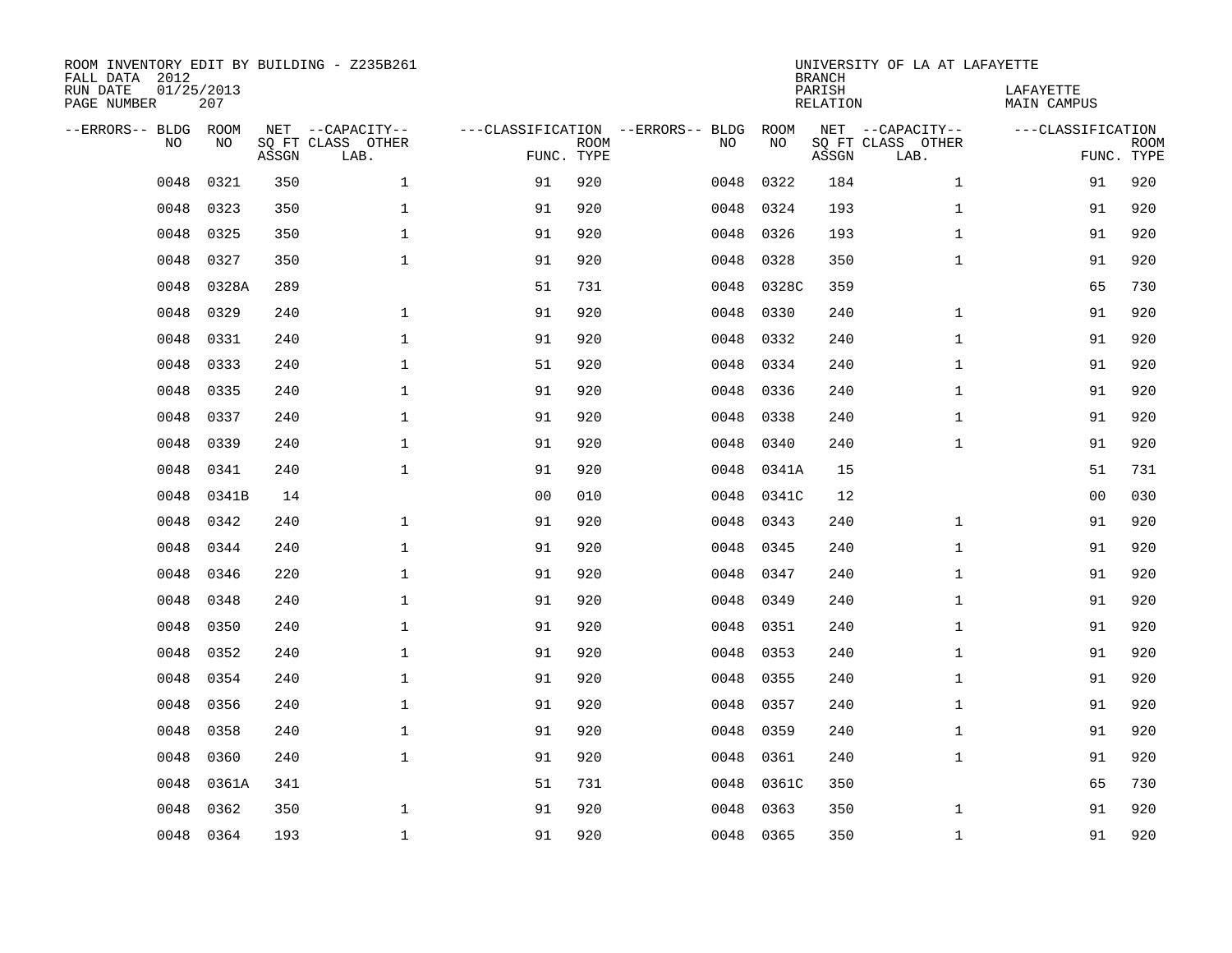| FALL DATA 2012<br>RUN DATE<br>PAGE NUMBER | 01/25/2013 | 208         |       | ROOM INVENTORY EDIT BY BUILDING - Z235B261    |                                                 |             |      |            | <b>BRANCH</b><br>PARISH<br>RELATION | UNIVERSITY OF LA AT LAFAYETTE                 | LAFAYETTE<br>MAIN CAMPUS |                           |
|-------------------------------------------|------------|-------------|-------|-----------------------------------------------|-------------------------------------------------|-------------|------|------------|-------------------------------------|-----------------------------------------------|--------------------------|---------------------------|
| --ERRORS-- BLDG                           | <b>NO</b>  | ROOM<br>NO. | ASSGN | NET --CAPACITY--<br>SQ FT CLASS OTHER<br>LAB. | ---CLASSIFICATION --ERRORS-- BLDG<br>FUNC. TYPE | <b>ROOM</b> | NO   | ROOM<br>NO | ASSGN                               | NET --CAPACITY--<br>SQ FT CLASS OTHER<br>LAB. | ---CLASSIFICATION        | <b>ROOM</b><br>FUNC. TYPE |
|                                           | 0048       | 0366        | 193   | $\mathbf{1}$                                  | 91                                              | 920         | 0048 | 0367       | 350                                 | $\mathbf{1}$                                  | 91                       | 920                       |
|                                           | 0048       | 0368        | 193   | $\mathbf{1}$                                  | 91                                              | 920         | 0048 | 0369       | 360                                 | $\mathbf{1}$                                  | 91                       | 920                       |
|                                           | 0048       | 0369A       | 195   |                                               | 11                                              | 730         | 0048 | 0370       | 193                                 | $\mathbf{1}$                                  | 91                       | 920                       |
|                                           | 0048       | 0370A       | 201   |                                               | 51                                              | 731         | 0048 | 0371       | 240                                 | $\mathbf{1}$                                  | 91                       | 920                       |
|                                           | 0048       | 0372        | 240   | $\mathbf 1$                                   | 91                                              | 920         | 0048 | 0373       | 240                                 | $\mathbf{1}$                                  | 91                       | 920                       |
|                                           | 0048       | 0374        | 240   | $\mathbf{1}$                                  | 91                                              | 920         | 0048 | 0375       | 240                                 | $\mathbf{1}$                                  | 91                       | 920                       |
|                                           | 0048       | 0376        | 240   | $\mathbf 1$                                   | 91                                              | 920         | 0048 | 0377       | 240                                 | $\mathbf{1}$                                  | 91                       | 920                       |
|                                           | 0048       | 0378        | 240   | $\mathbf 1$                                   | 91                                              | 920         | 0048 | 0379       | 240                                 | $\mathbf{1}$                                  | 91                       | 920                       |
|                                           | 0048       | 0380        | 240   | $\mathbf 1$                                   | 91                                              | 920         | 0048 | 0381       | 240                                 | $\mathbf{1}$                                  | 91                       | 920                       |
|                                           | 0048       | 0382        | 240   | $\mathbf{1}$                                  | 91                                              | 920         | 0048 | 0383       | 240                                 | $\mathbf{1}$                                  | 91                       | 920                       |
|                                           | 0048       | 0384        | 240   | $\mathbf 1$                                   | 91                                              | 920         | 0048 | 0385       | 240                                 | $\mathbf{1}$                                  | 91                       | 920                       |
|                                           | 0048       | 0386        | 240   | $\mathbf{1}$                                  | 91                                              | 920         | 0048 | 0387       | 240                                 | $\mathbf{1}$                                  | 91                       | 920                       |
|                                           | 0048       | 0388        | 240   | $\mathbf{1}$                                  | 91                                              | 920         | 0048 | 0388A      | 236                                 |                                               | 00                       | 010                       |
|                                           | 0048       | 0388B       | 25    |                                               | 0 <sub>0</sub>                                  | 030         | 0048 | 0389       | 496                                 | 35                                            | 91                       | 410                       |
|                                           | 0048       | 0390        | 496   | $\mathbf{1}$                                  | 51                                              | 950         | 0048 | 0400       | 4146                                |                                               | 0 <sub>0</sub>           | 020                       |
|                                           | 0048       | 0400A       | 99    |                                               | 0 <sub>0</sub>                                  | 020         | 0048 | 0400B      | 99                                  |                                               | 00                       | 020                       |
|                                           | 0048       | 0400C       | 99    |                                               | 0 <sub>0</sub>                                  | 020         | 0048 | 0401       | 143                                 | $\mathbf{1}$                                  | 91                       | 920                       |
|                                           | 0048       | 0401A       | 40    | $\mathbf{1}$                                  | 0 <sub>0</sub>                                  | 030         | 0048 | 0402       | 678                                 | $\mathbf{1}$                                  | 51                       | 630                       |
|                                           | 0048       | 0402A       | 131   |                                               | 64                                              | 710         | 0048 | 0403       | 127                                 | $\mathbf{1}$                                  | 91                       | 920                       |
|                                           | 0048       | 0404        | 264   | $\mathbf{1}$                                  | 91                                              | 920         | 0048 | 0404A      | 275                                 | $\mathbf{1}$                                  | 00                       | 010                       |
|                                           | 0048       | 0404B       | 170   |                                               | 0 <sub>0</sub>                                  | 010         | 0048 | 0405       | 238                                 | $\mathbf{1}$                                  | 91                       | 920                       |
|                                           | 0048       | 0405A       | 70    |                                               | 51                                              | 710         | 0048 | 0406       | 238                                 | $\mathbf{1}$                                  | 91                       | 920                       |
|                                           | 0048       | 0407        | 238   | $\mathbf{1}$                                  | 91                                              | 920         | 0048 | 0408       | 238                                 | $\mathbf{1}$                                  | 91                       | 920                       |
|                                           | 0048       | 0409        | 238   | $\mathbf{1}$                                  | 91                                              | 920         | 0048 | 0410       | 238                                 | $\mathbf{1}$                                  | 91                       | 920                       |
|                                           | 0048       | 0411        | 238   | $\mathbf{1}$                                  | 91                                              | 920         | 0048 | 0412       | 238                                 | $\mathbf{1}$                                  | 91                       | 920                       |
|                                           | 0048       | 0413        | 238   | $\mathbf{1}$                                  | 91                                              | 920         |      | 0048 0414  | 238                                 | $\mathbf{1}$                                  | 91                       | 920                       |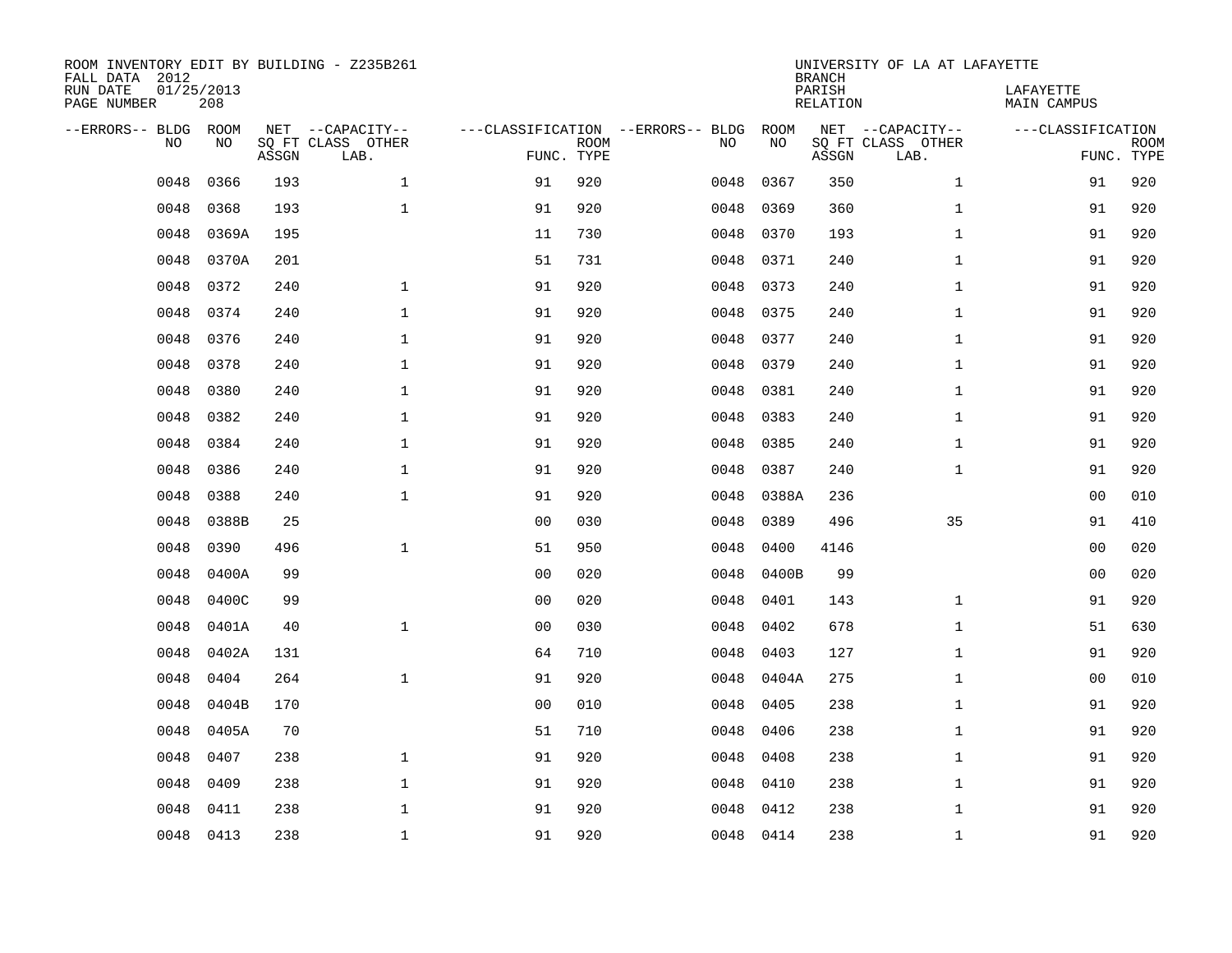| ROOM INVENTORY EDIT BY BUILDING - Z235B261<br>FALL DATA 2012<br>RUN DATE | 01/25/2013 |       |                                       |                                   |             |           |            | <b>BRANCH</b><br>PARISH | UNIVERSITY OF LA AT LAFAYETTE         | LAFAYETTE         |                           |
|--------------------------------------------------------------------------|------------|-------|---------------------------------------|-----------------------------------|-------------|-----------|------------|-------------------------|---------------------------------------|-------------------|---------------------------|
| PAGE NUMBER                                                              | 209        |       |                                       |                                   |             |           |            | <b>RELATION</b>         |                                       | MAIN CAMPUS       |                           |
| --ERRORS-- BLDG<br>NO.                                                   | ROOM<br>NO |       | NET --CAPACITY--<br>SQ FT CLASS OTHER | ---CLASSIFICATION --ERRORS-- BLDG |             | NO        | ROOM<br>NO |                         | NET --CAPACITY--<br>SQ FT CLASS OTHER | ---CLASSIFICATION |                           |
|                                                                          |            | ASSGN | LAB.                                  | FUNC. TYPE                        | <b>ROOM</b> |           |            | ASSGN                   | LAB.                                  |                   | <b>ROOM</b><br>FUNC. TYPE |
| 0048                                                                     | 0415       | 238   | $\mathbf{1}$                          | 91                                | 920         | 0048      | 0416       | 235                     | $\mathbf{1}$                          | 91                | 920                       |
| 0048                                                                     | 0417       | 248   | 1                                     | 91                                | 920         | 0048      | 0418       | 306                     | $\mathbf{1}$                          | 91                | 920                       |
| 0048                                                                     | 0419       | 356   | $\mathbf 1$                           | 91                                | 920         | 0048      | 0420       | 191                     | $\mathbf{1}$                          | 91                | 920                       |
| 0048                                                                     | 0421       | 356   | $\mathbf 1$                           | 91                                | 920         | 0048      | 0421A      | 195                     | $\mathbf{1}$                          | 51                | 314                       |
| 0048                                                                     | 0422       | 182   | $\mathbf{1}$                          | 91                                | 920         | 0048      | 0423       | 353                     | $\mathbf{1}$                          | 91                | 920                       |
| 0048                                                                     | 0424       | 191   | $\mathbf{1}$                          | 91                                | 920         | 0048      | 0425       | 336                     | $\mathbf{1}$                          | 91                | 920                       |
| 0048                                                                     | 0426       | 212   | $\mathbf{1}$                          | 91                                | 920         | 0048      | 0426A      | 282                     | $\mathbf{1}$                          | 51                | 314                       |
| 0048                                                                     | 0427       | 336   | $\mathbf{1}$                          | 91                                | 920         | 0048      | 0428       | 356                     | $\mathbf{1}$                          | 91                | 920                       |
| 0048                                                                     | 0429       | 304   | $\mathbf{1}$                          | 91                                | 920         | 0048      | 0430       | 236                     | $\mathbf{1}$                          | 91                | 920                       |
| 0048                                                                     | 0431       | 236   | $\mathbf{1}$                          | 91                                | 920         | 0048      | 0432       | 236                     | $\mathbf{1}$                          | 91                | 920                       |
| 0048                                                                     | 0433       | 236   | $\mathbf 1$                           | 91                                | 920         | 0048      | 0434       | 236                     | $\mathbf{1}$                          | 91                | 920                       |
| 0048                                                                     | 0435       | 236   | $\mathbf 1$                           | 91                                | 920         | 0048      | 0436       | 236                     | $\mathbf{1}$                          | 91                | 920                       |
| 0048                                                                     | 0437       | 236   | $\mathbf 1$                           | 91                                | 920         | 0048      | 0438       | 236                     | $\mathbf{1}$                          | 91                | 920                       |
| 0048                                                                     | 0439       | 236   | $\mathbf{1}$                          | 91                                | 920         | 0048      | 0440       | 236                     | $\mathbf{1}$                          | 91                | 920                       |
| 0048                                                                     | 0441       | 236   | $\mathbf 1$                           | 91                                | 920         | 0048      | 0441A      | 13                      |                                       | 00                | 030                       |
| 0048                                                                     | 0441B      | 14    |                                       | 0 <sub>0</sub>                    | 010         | 0048      | 0441C      | 17                      |                                       | 0 <sub>0</sub>    | 010                       |
| 0048                                                                     | 0442       | 236   | $\mathbf{1}$                          | 91                                | 920         | 0048      | 0443       | 236                     | $\mathbf{1}$                          | 91                | 920                       |
| 0048                                                                     | 0444       | 236   | $\mathbf{1}$                          | 91                                | 920         | 0048      | 0445       | 236                     | $\mathbf{1}$                          | 91                | 920                       |
| 0048                                                                     | 0446       | 236   | $\mathbf 1$                           | 91                                | 920         | 0048      | 0447       | 236                     | $\mathbf{1}$                          | 91                | 920                       |
| 0048                                                                     | 0448       | 236   | $\mathbf 1$                           | 91                                | 920         | 0048      | 0449       | 236                     | $\mathbf{1}$                          | 91                | 920                       |
| 0048                                                                     | 0450       | 236   | $\mathbf 1$                           | 91                                | 920         | 0048      | 0451       | 236                     | $\mathbf{1}$                          | 91                | 920                       |
| 0048                                                                     | 0452       | 236   | $\mathbf 1$                           | 91                                | 920         | 0048      | 0453       | 236                     | $\mathbf{1}$                          | 91                | 920                       |
| 0048                                                                     | 0454       | 236   | $\mathbf{1}$                          | 91                                | 920         | 0048      | 0455       | 236                     | $\mathbf{1}$                          | 91                | 920                       |
| 0048                                                                     | 0456       | 236   | $\mathbf{1}$                          | 91                                | 920         | 0048      | 0457       | 236                     | $\mathbf{1}$                          | 91                | 920                       |
| 0048                                                                     | 0458       | 236   | $\mathbf 1$                           | 91                                | 920         | 0048      | 0459       | 260                     | $\mathbf{1}$                          | 91                | 920                       |
| 0048                                                                     | 0460       | 301   | $\mathbf{1}$                          | 91                                | 920         | 0048 0461 |            | 352                     | $\mathbf{1}$                          | 91                | 920                       |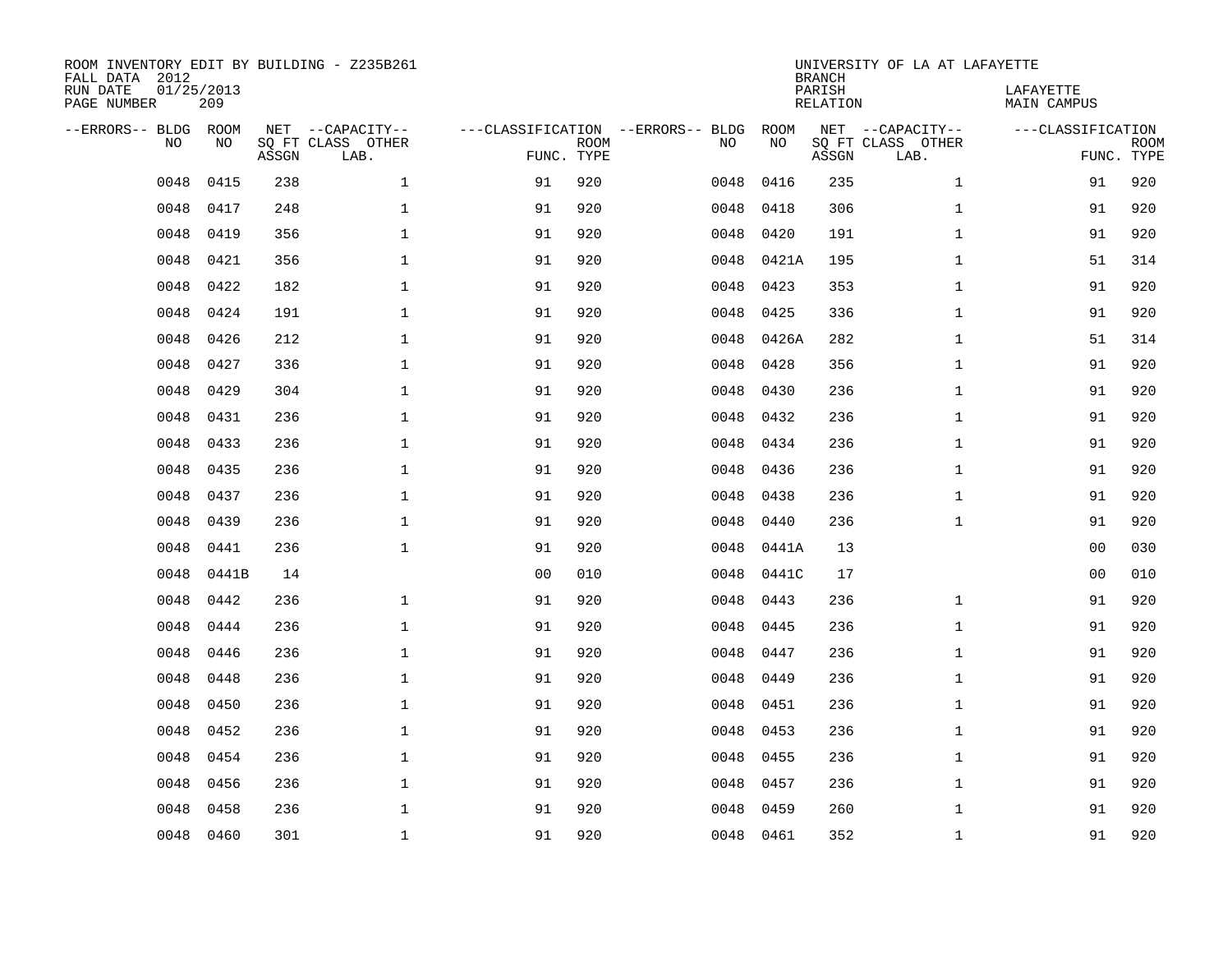| ROOM INVENTORY EDIT BY BUILDING - Z235B261<br>FALL DATA 2012 |                   |       |                           |                |                           |                                   |      |                  | <b>BRANCH</b>      | UNIVERSITY OF LA AT LAFAYETTE |                          |             |
|--------------------------------------------------------------|-------------------|-------|---------------------------|----------------|---------------------------|-----------------------------------|------|------------------|--------------------|-------------------------------|--------------------------|-------------|
| RUN DATE<br>PAGE NUMBER                                      | 01/25/2013<br>210 |       |                           |                |                           |                                   |      |                  | PARISH<br>RELATION |                               | LAFAYETTE<br>MAIN CAMPUS |             |
| --ERRORS-- BLDG ROOM                                         |                   |       | NET --CAPACITY--          |                |                           | ---CLASSIFICATION --ERRORS-- BLDG |      | ROOM             |                    | NET --CAPACITY--              | ---CLASSIFICATION        |             |
| NO.                                                          | NO                | ASSGN | SQ FT CLASS OTHER<br>LAB. |                | <b>ROOM</b><br>FUNC. TYPE |                                   | NO   | NO               | ASSGN              | SQ FT CLASS OTHER<br>LAB.     | FUNC. TYPE               | <b>ROOM</b> |
| 0048                                                         | 0461A             | 282   |                           | 51             | 731                       |                                   | 0048 | 0461C            | 350                |                               | 65                       | 730         |
| 0048                                                         | 0462              | 352   | $\mathbf 1$               | 91             | 920                       |                                   | 0048 | 0463             | 352                | $\mathbf{1}$                  | 91                       | 920         |
| 0048                                                         | 0464              | 212   | $\mathbf 1$               | 91             | 920                       |                                   | 0048 | 0465             | 352                | $\mathbf{1}$                  | 91                       | 920         |
| 0048                                                         | 0466              | 188   | $\mathbf 1$               | 91             | 920                       |                                   | 0048 | 0467             | 352                | $\mathbf{1}$                  | 91                       | 920         |
| 0048                                                         | 0468              | 188   | $\mathbf{1}$              | 91             | 920                       |                                   | 0048 | 0469             | 352                | $\mathbf{1}$                  | 91                       | 920         |
| 0048                                                         | 0470              | 188   | $\mathbf 1$               | 91             | 920                       |                                   |      | 0048 0470A       | 195                |                               | 51                       | 731         |
| 0048                                                         | 0471              | 302   | $\mathbf{1}$              | 91             | 920                       |                                   | 0048 | 0472             | 238                | $\mathbf{1}$                  | 91                       | 920         |
| 0048                                                         | 0473              | 238   | $\mathbf 1$               | 91             | 920                       |                                   | 0048 | 0474             | 234                | $\mathbf{1}$                  | 91                       | 920         |
| 0048                                                         | 0475              | 238   | $\mathbf{1}$              | 91             | 920                       |                                   | 0048 | 0476             | 234                | $\mathbf{1}$                  | 91                       | 920         |
| 0048                                                         | 0477              | 238   | $\mathbf 1$               | 91             | 920                       |                                   | 0048 | 0478             | 238                | $\mathbf{1}$                  | 91                       | 920         |
| 0048                                                         | 0479              | 238   | $\mathbf 1$               | 91             | 920                       |                                   | 0048 | 0480             | 234                | $\mathbf{1}$                  | 91                       | 920         |
| 0048                                                         | 0481              | 238   | $\mathbf 1$               | 91             | 920                       |                                   | 0048 | 0482             | 242                | $\mathbf{1}$                  | 91                       | 920         |
| 0048                                                         | 0483              | 238   | $\mathbf 1$               | 91             | 920                       |                                   | 0048 | 0484             | 242                | $\mathbf{1}$                  | 91                       | 920         |
| 0048                                                         | 0485              | 238   | $\mathbf 1$               | 91             | 920                       |                                   | 0048 | 0486             | 238                | $\mathbf{1}$                  | 91                       | 920         |
| 0048                                                         | 0487              | 238   | $\mathbf 1$               | 91             | 920                       |                                   | 0048 | 0488             | 238                | $\mathbf{1}$                  | 91                       | 920         |
| 0048                                                         | 0488A             | 236   | $\mathbf{1}$              | 0 <sub>0</sub> | 010                       |                                   | 0048 | 0488B            | 25                 |                               | 0 <sub>0</sub>           | 030         |
| 0048                                                         | 0488C             | 144   |                           | 0 <sub>0</sub> | 030                       |                                   |      | 0048 0489        | 223                | 2                             | 11                       | 310         |
|                                                              | 0048 0490         | 460   | $\mathbf{1}$              | 91             | 950                       |                                   |      | 0048 B0001       | 500                |                               | 00                       | 030         |
|                                                              | 0048 B0002        | 688   |                           | 51             | 731                       |                                   |      | 0048 B0003       | 1127               | 30                            | 11                       | 210         |
|                                                              | 0048 B0004        | 575   |                           | 51             | 750                       |                                   |      | 0048 B0004A      | 77                 |                               | 0 <sub>0</sub>           | 030         |
|                                                              | 0048 B0004B       | 77    |                           | 0 <sub>0</sub> | 030                       |                                   |      | 0048 B0005       | 552                |                               | 51                       | 731         |
|                                                              | 0048 B0006        | 2451  |                           | 0 <sub>0</sub> | 030                       |                                   |      | 0048 B0007       | 1720               |                               | 51                       | 731         |
|                                                              | 0048 B0008        | 141   |                           | 51             | 731                       |                                   |      | 0048 B0009       | 211                |                               | 11                       | 710         |
|                                                              | 0048 B0010        | 1341  |                           | 51             | 731                       |                                   |      | 0048 B0011       | 696                |                               | 0 <sub>0</sub>           | 020         |
|                                                              | 0048 B0012        | 133   |                           | 0 <sub>0</sub> | 010                       |                                   |      | 0048 B0013 25934 |                    |                               | 00                       | 020         |
|                                                              | 0048 B0020        | 94    | 6                         | 0 <sub>0</sub> | 020                       |                                   |      | 0048 B0021       | 91                 |                               | 0 <sub>0</sub>           | 020         |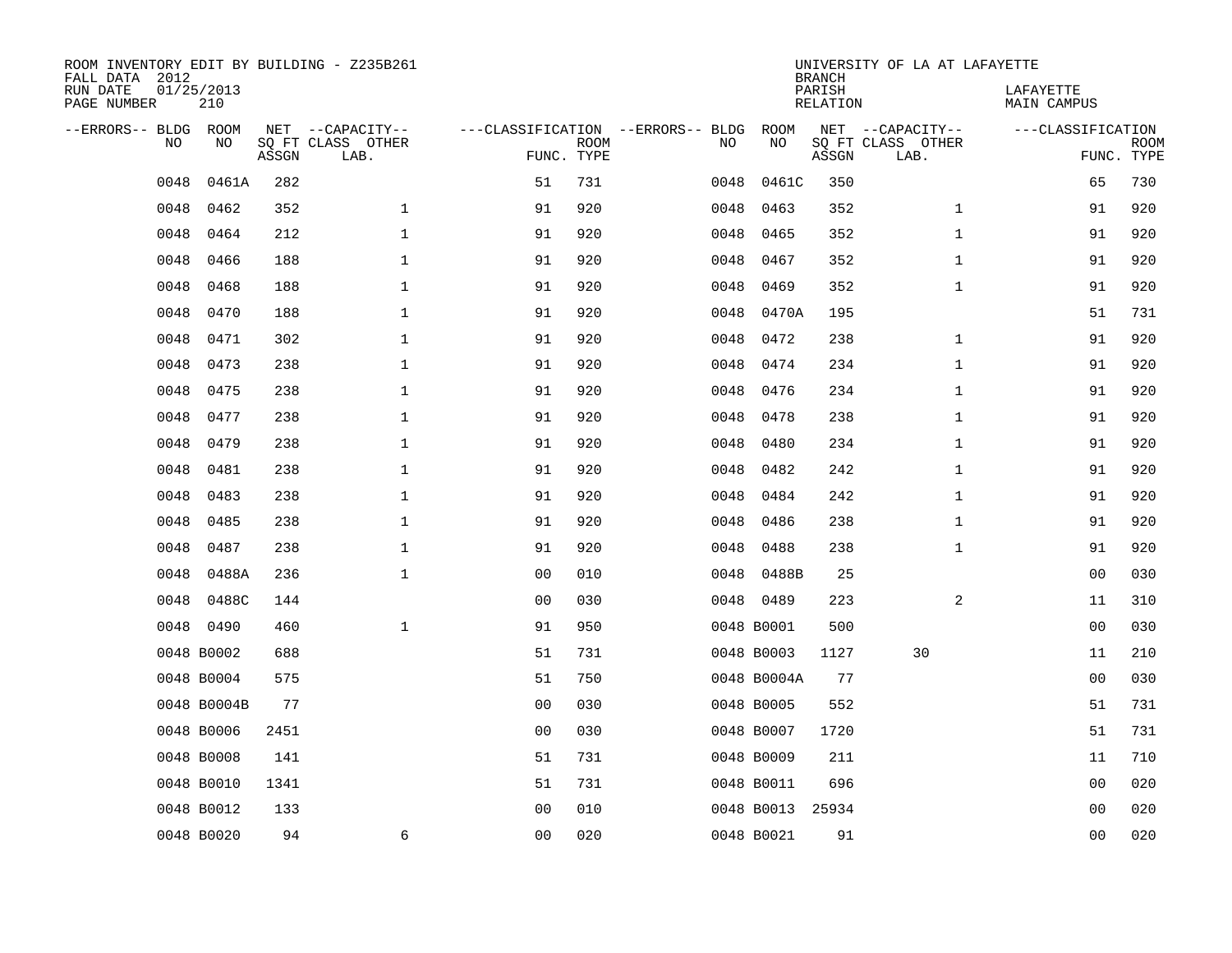| ROOM INVENTORY EDIT BY BUILDING - Z235B261<br>FALL DATA 2012 |                   |       |                           |                                   |             |    |             | <b>BRANCH</b>             | UNIVERSITY OF LA AT LAFAYETTE |                          |                           |
|--------------------------------------------------------------|-------------------|-------|---------------------------|-----------------------------------|-------------|----|-------------|---------------------------|-------------------------------|--------------------------|---------------------------|
| RUN DATE<br>PAGE NUMBER                                      | 01/25/2013<br>211 |       |                           |                                   |             |    |             | PARISH<br><b>RELATION</b> |                               | LAFAYETTE<br>MAIN CAMPUS |                           |
| --ERRORS-- BLDG ROOM                                         |                   |       | NET --CAPACITY--          | ---CLASSIFICATION --ERRORS-- BLDG |             |    | ROOM        |                           | NET --CAPACITY--              | ---CLASSIFICATION        |                           |
| NO.                                                          | NO                | ASSGN | SQ FT CLASS OTHER<br>LAB. | FUNC. TYPE                        | <b>ROOM</b> | NO | NO          | ASSGN                     | SQ FT CLASS OTHER<br>LAB.     |                          | <b>ROOM</b><br>FUNC. TYPE |
|                                                              | 0048 B0022        | 91    |                           | 00                                | 020         |    | 0048 B0023  | 91                        |                               | 00                       | 020                       |
|                                                              | 0048 E0100A       | 54    | 4                         | 00                                | 020         |    | 0048 E0100B | 54                        | 4                             | 00                       | 020                       |
|                                                              | 0048 E0200A       | 54    | 6                         | 0 <sub>0</sub>                    | 020         |    | 0048 E0200B | 54                        | 5                             | 00                       | 020                       |
|                                                              | 0048 E0300A       | 54    | 5                         | 0 <sub>0</sub>                    | 020         |    | 0048 E0300B | 54                        | 5                             | 00                       | 020                       |
|                                                              | 0048 E0400A       | 54    | 5                         | 0 <sub>0</sub>                    | 020         |    | 0048 E0400B | 54                        | 5                             | 00                       | 020                       |
|                                                              | 0048 M0100        | 3182  |                           | 0 <sub>0</sub>                    | 020         |    | 0048 M0100A | 326                       |                               | 00                       | 020                       |
|                                                              | 0048 M0100B       | 54    |                           | 0 <sub>0</sub>                    | 020         |    | 0048 M0100C | 54                        |                               | 0 <sub>0</sub>           | 020                       |
|                                                              | 0048 M0100D       | 135   |                           | 0 <sub>0</sub>                    | 020         |    | 0048 M0100E | 133                       |                               | 0 <sub>0</sub>           | 020                       |
|                                                              | 0048 M0100F       | 188   |                           | 0 <sub>0</sub>                    | 020         |    | 0048 M0100G | 101                       |                               | 0 <sub>0</sub>           | 020                       |
|                                                              | 0048 M0100H       | 650   |                           | 0 <sub>0</sub>                    | 020         |    | 0048 M0100I | 120                       |                               | 0 <sub>0</sub>           | 020                       |
|                                                              | 0048 M0100J       | 126   |                           | 0 <sub>0</sub>                    | 020         |    | 0048 M0128  | 858                       |                               | 82                       | 082                       |
|                                                              | 0048 M0128A       | 79    |                           | 93                                | 314         |    | 0048 M0160  | 248                       | 4                             | 93                       | 313                       |
|                                                              | 0048 M0160A       | 250   | 2                         | 93                                | 314         |    | 0048 M0160B | 282                       | 3                             | 93                       | 325                       |
|                                                              | 0048 M0160C       | 282   | $\mathbf{1}$              | 93                                | 314         |    | 0048 M0160D | 247                       | 6                             | 93                       | 280                       |
|                                                              | 0048 M0161        | 24    |                           | 11                                | 710         |    | 0048 M0162  | 22                        | 4                             | 93                       | 325                       |
|                                                              | 0048 M0163        | 22    |                           | 93                                | 314         |    | 0048 M0171  | 2072                      | $\mathbf{1}$                  | 14                       | 280                       |
|                                                              | 0048 M0171A       | 61    |                           | 14                                | 715         |    | 0048 M0171C | 74                        |                               | 14                       | 685                       |
|                                                              | 0048 M0171D       | 138   |                           | 14                                | 685         |    | 0048 M0172  | 2072                      | 60                            | 93                       | 240                       |
|                                                              | 0048 M0172A       | 72    |                           | 93                                | 730         |    | 0048 M0172B | 34                        |                               | 11                       | 710                       |
|                                                              | 0048 M0172C       | 86    |                           | 14                                | 730         |    | 0048 M0172D | 138                       |                               | 14                       | 280                       |
|                                                              | 0048 M0173        | 672   | 30                        | 93                                | 220         |    | 0048 M0173A | 68                        |                               | 93                       | 731                       |
|                                                              | 0048 M0173C       | 78    |                           | 93                                | 731         |    | 0048 M0173D | 144                       |                               | 93                       | 731                       |
|                                                              | 0048 M0174        | 1968  | 20                        | 93                                | 280         |    | 0048 M0174A | 123                       |                               | 45                       | 635                       |
|                                                              | 0048 M0174C       | 41    |                           | 11                                | 730         |    | 0048 M0174D | 41                        |                               | 11                       | 355                       |
|                                                              | 0048 M0174E       | 160   | $\mathbf 1$               | 11                                | 313         |    | 0048 M0175  | 124                       |                               | 00                       | 030                       |
|                                                              | 0048 M0176        | 6295  |                           | 00                                | 030         |    | 0048 M0177  | 30                        |                               | 0 <sub>0</sub>           | 030                       |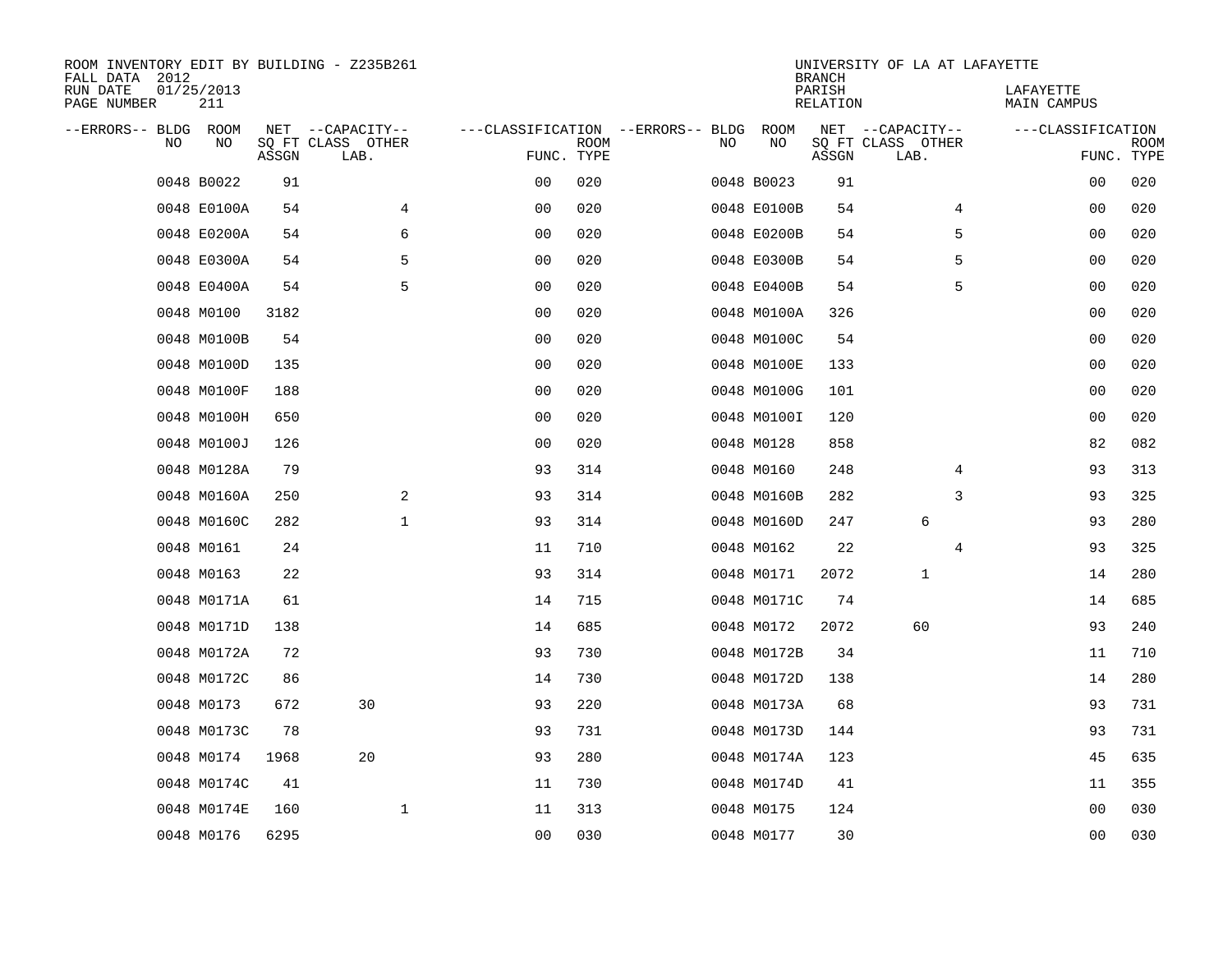| ROOM INVENTORY EDIT BY BUILDING - Z235B261<br>FALL DATA 2012 |                   |       |                           |                                        |      |    |                                                                                   | <b>BRANCH</b>      |                           | UNIVERSITY OF LA AT LAFAYETTE    |                                       |                        |                           |
|--------------------------------------------------------------|-------------------|-------|---------------------------|----------------------------------------|------|----|-----------------------------------------------------------------------------------|--------------------|---------------------------|----------------------------------|---------------------------------------|------------------------|---------------------------|
| RUN DATE<br>PAGE NUMBER                                      | 01/25/2013<br>212 |       |                           |                                        |      |    |                                                                                   | PARISH<br>RELATION |                           |                                  | LAFAYETTE<br>MAIN CAMPUS              |                        |                           |
| --ERRORS-- BLDG ROOM                                         |                   |       | NET --CAPACITY--          | ---CLASSIFICATION --ERRORS-- BLDG ROOM |      |    |                                                                                   |                    |                           | NET --CAPACITY--                 |                                       | ---CLASSIFICATION      |                           |
| NO                                                           | NO                | ASSGN | SQ FT CLASS OTHER<br>LAB. | FUNC. TYPE                             | ROOM | NO | NO                                                                                | ASSGN              | SQ FT CLASS OTHER<br>LAB. |                                  |                                       |                        | <b>ROOM</b><br>FUNC. TYPE |
|                                                              | 0048 M0178        | 130   | $\mathbf 1$               | 11                                     | 310  |    | 0048 M0180                                                                        | 146                |                           | $\mathbf{1}$                     |                                       | 11                     | 310                       |
|                                                              | 0048 M0181        | 48    |                           | 0 <sub>0</sub>                         | 010  |    | 0048 M0182                                                                        | 133                |                           | $\mathbf{1}$                     |                                       | 11                     | 310                       |
|                                                              | 0048 M0187        | 150   |                           | 14                                     | 685  |    | 0048 M0187A                                                                       | 54                 |                           |                                  |                                       | 14                     | 730                       |
|                                                              | 0048 M0189        | 75    | $\mathbf{1}$              | 0 <sub>0</sub>                         | 030  |    | 0048 M0190                                                                        | 75                 |                           | $\mathbf{1}$                     |                                       | 00                     | 030                       |
|                                                              | 0048 M0191        | 41    |                           | 0 <sub>0</sub>                         | 010  |    | 0048 M0192                                                                        | 859                |                           | 18                               |                                       | 14                     | 680                       |
|                                                              | 0048 M0192A       | 980   |                           | 14                                     | 685  |    | 0048 M0193                                                                        | 548                |                           | 15                               |                                       | 11                     | 650                       |
|                                                              | 0048 M0195        | 200   | $\overline{4}$            | 14                                     | 350  |    | 0048 M0196                                                                        | 618                |                           | 30                               |                                       | 14                     | 680                       |
|                                                              | 0048 M0197        | 639   | 30                        | 14                                     | 680  |    | 0048 M0198                                                                        | 447                | 10                        |                                  |                                       | 11                     | 140                       |
|                                                              | 0048 M0199        | 639   | 8                         | 11                                     | 140  |    | TOTAL NUMBER CLASSROOMS                                                           |                    |                           |                                  | TOTAL NET ASSIGN SQ. FT. IN ROOM FILE | 131,509                |                           |
|                                                              |                   |       |                           |                                        |      |    | TOTAL NUMBER LABS 210<br>TOTAL NUMBER SPECIAL LABS 220                            |                    |                           | TOTAL NUMBER COMPUTER CLASSROOMS |                                       | 2<br>3<br>$\mathbf{1}$ |                           |
|                                                              | 0049 0101         | 1709  |                           | 45                                     | 730  |    | TOTAL NUMBER CLASSROOMS<br>TOTAL NUMBER LABS 210<br>TOTAL NUMBER SPECIAL LABS 220 |                    |                           | TOTAL NUMBER COMPUTER CLASSROOMS | TOTAL NET ASSIGN SQ. FT. IN ROOM FILE | 1,709                  |                           |
|                                                              | 0052 0100         | 724   |                           | 0 <sup>0</sup>                         | 020  |    | 0052 0100A                                                                        | 75                 |                           |                                  |                                       | 0 <sub>0</sub>         | 020                       |
|                                                              | 0052 0100B        | 398   |                           | 0 <sub>0</sub>                         | 020  |    | 0052 0100C                                                                        | 509                |                           |                                  |                                       | 0 <sub>0</sub>         | 020                       |
|                                                              | 0052 0100D        | 274   |                           | 0 <sub>0</sub>                         | 020  |    | 0052 0100M                                                                        | 486                |                           |                                  |                                       | 0 <sub>0</sub>         | 020                       |
|                                                              | 0052 0100S        | 495   |                           | 0 <sub>0</sub>                         | 020  |    | 0052 0103                                                                         | 431                |                           |                                  |                                       | 0 <sub>0</sub>         | 020                       |
|                                                              | 0052 0104         | 290   |                           | 0 <sub>0</sub>                         | 020  |    | 0052 0105                                                                         | 1218               |                           | 12                               |                                       | 11                     | 210                       |
|                                                              | 0052 0106         | 100   |                           | 11                                     | 215  |    | 0052 0107                                                                         | 100                |                           |                                  |                                       | 11                     | 215                       |
| 0052                                                         | 0108              | 1229  | 113                       | 11                                     | 210  |    | 0052 0109                                                                         | 355                |                           | 10                               |                                       | 11                     | 215                       |
| 0052                                                         | 0110              | 409   | $\overline{4}$            | 21                                     | 250  |    | 0052 0110A                                                                        | 144                |                           | 2                                |                                       | 11                     | 320                       |
| 0052                                                         | 0110B             | 150   | 2                         | 11                                     | 320  |    | 0052 0110C                                                                        | 144                |                           | $\overline{2}$                   |                                       | 11                     | 320                       |
|                                                              | 0052 0111         | 66    | 4                         | 21                                     | 255  |    | 0052 0112                                                                         | 162                |                           |                                  |                                       | 11                     | 731                       |
|                                                              | 0052 0114         | 123   | 2                         | 11                                     | 320  |    | 0052 0115                                                                         | 179                |                           | 2                                |                                       | 21                     | 310                       |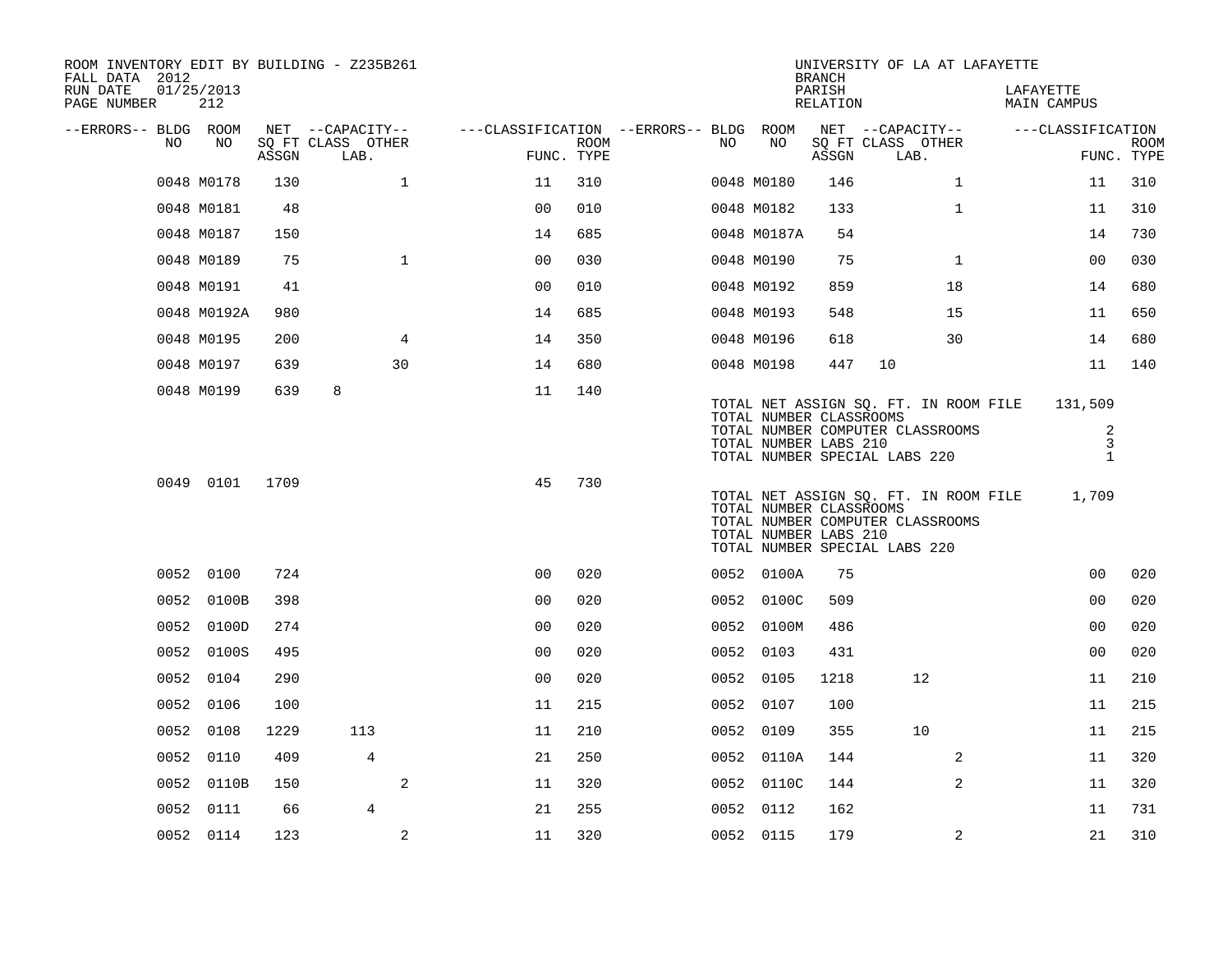| ROOM INVENTORY EDIT BY BUILDING - Z235B261<br>FALL DATA 2012<br>RUN DATE<br>PAGE NUMBER | 01/25/2013<br>213 |       |                                               |                                   |                           |      |            | <b>BRANCH</b><br>PARISH<br><b>RELATION</b> | UNIVERSITY OF LA AT LAFAYETTE                 |                  | LAFAYETTE<br>MAIN CAMPUS |                           |
|-----------------------------------------------------------------------------------------|-------------------|-------|-----------------------------------------------|-----------------------------------|---------------------------|------|------------|--------------------------------------------|-----------------------------------------------|------------------|--------------------------|---------------------------|
| --ERRORS-- BLDG ROOM<br>NO.                                                             | NO                | ASSGN | NET --CAPACITY--<br>SQ FT CLASS OTHER<br>LAB. | ---CLASSIFICATION --ERRORS-- BLDG | <b>ROOM</b><br>FUNC. TYPE | NO   | ROOM<br>NO | ASSGN                                      | NET --CAPACITY--<br>SQ FT CLASS OTHER<br>LAB. |                  | ---CLASSIFICATION        | <b>ROOM</b><br>FUNC. TYPE |
| 0052                                                                                    | 0116              | 651   | $\mathbf{1}$                                  | 11                                | 310                       | 0052 | 0118       | 103                                        |                                               | 12               | 21                       | 350                       |
| 0052                                                                                    | 0119              | 3498  | 10                                            | 21                                | 210                       |      | 0052 0119A | 157                                        |                                               | $\boldsymbol{2}$ | 11                       | 320                       |
| 0052                                                                                    | 0119B             | 157   | 2                                             | 11                                | 320                       |      | 0052 0119C | 157                                        |                                               | 2                | 11                       | 320                       |
| 0052                                                                                    | 0119D             | 224   | 2                                             | 11                                | 310                       |      | 0052 0119E | 999                                        | 10                                            |                  | 32                       | 250                       |
| 0052                                                                                    | 0120              | 191   | 2                                             | 21                                | 310                       |      | 0052 0121  | 48                                         |                                               | 2                | 21                       | 310                       |
| 0052                                                                                    | 0122              | 206   | $\overline{4}$                                | 0 <sub>0</sub>                    | 030                       |      | 0052 0123  | 330                                        |                                               | 7                | 0 <sub>0</sub>           | 030                       |
| 0052                                                                                    | 0124              | 2790  | 20                                            | 11                                | 250                       |      | 0052 0124A | 20                                         |                                               |                  | 21                       | 355                       |
| 0052                                                                                    | 0124B             | 90    |                                               | 0 <sub>0</sub>                    | 010                       |      | 0052 0125  | 229                                        | 12                                            |                  | 21                       | 255                       |
| 0052                                                                                    | 0126              | 267   | $\overline{4}$                                | 11                                | 255                       | 0052 | 0127       | 231                                        |                                               |                  | 11                       | 215                       |
| 0052                                                                                    | 0128              | 100   | 12                                            | 11                                | 260                       |      | 0052 0129  | 188                                        |                                               |                  | 11                       | 255                       |
| 0052                                                                                    | 0130              | 1674  | 10                                            | 11                                | 260                       |      | 0052 0132  | 4211                                       | 106                                           |                  | 11                       | 210                       |
| 0052                                                                                    | 0133              | 95    | $\mathbf{1}$                                  | 11                                | 215                       |      | 0052 0134  | 334                                        |                                               |                  | 11                       | 215                       |
| 0052                                                                                    | 0135              | 148   | 2                                             | 11                                | 310                       |      | 0052 0136  | 272                                        |                                               | 2                | 11                       | 310                       |
| 0052                                                                                    | 0137              | 98    |                                               | 11                                | 260                       |      | 0052 0138  | 3269                                       | 20                                            |                  | 11                       | 210                       |
| 0052                                                                                    | 0138A             | 412   | 8                                             | 11                                | 350                       |      | 0052 0139  | 309                                        |                                               | 6                | 11                       | 350                       |
| 0052                                                                                    | 0200              | 4208  |                                               | 0 <sub>0</sub>                    | 020                       |      | 0052 0200A | 75                                         |                                               |                  | 0 <sub>0</sub>           | 020                       |
| 0052                                                                                    | 0200B             | 600   |                                               | 0 <sub>0</sub>                    | 020                       | 0052 | 0200C      | 405                                        |                                               |                  | 0 <sub>0</sub>           | 020                       |
| 0052                                                                                    | 0200D             | 320   |                                               | 0 <sub>0</sub>                    | 020                       | 0052 | 0200E      | 509                                        |                                               |                  | 00                       | 020                       |
| 0052                                                                                    | 0200F             | 274   |                                               | 0 <sub>0</sub>                    | 020                       |      | 0052 0200G | 600                                        |                                               |                  | 0 <sub>0</sub>           | 020                       |
| 0052                                                                                    | 0210              | 1226  | 18                                            | 11                                | 210                       |      | 0052 0211  | 1302                                       | 32                                            |                  | 11                       | 210                       |
| 0052                                                                                    | 0212              | 601   | 19                                            | 22                                | 210                       |      | 0052 0213  | 661                                        | 46                                            |                  | 44                       | 220                       |
| 0052                                                                                    | 0214              | 232   | 10                                            | 11                                | 350                       |      | 0052 0215  | 105                                        |                                               | 2                | 11                       | 310                       |
| 0052                                                                                    | 0216              | 153   | 2                                             | 11                                | 310                       |      | 0052 0217  | 108                                        |                                               | 2                | 11                       | 310                       |
| 0052                                                                                    | 0218              | 108   | 2                                             | 11                                | 310                       |      | 0052 0219  | 109                                        |                                               | 2                | 11                       | 310                       |
| 0052                                                                                    | 0220              | 109   | 2                                             | 11                                | 310                       |      | 0052 0221  | 110                                        |                                               | 2                | 11                       | 310                       |
|                                                                                         | 0052 0222         | 110   | $\overline{c}$                                | 11                                | 310                       |      | 0052 0223  | 109                                        |                                               | 2                | 11                       | 310                       |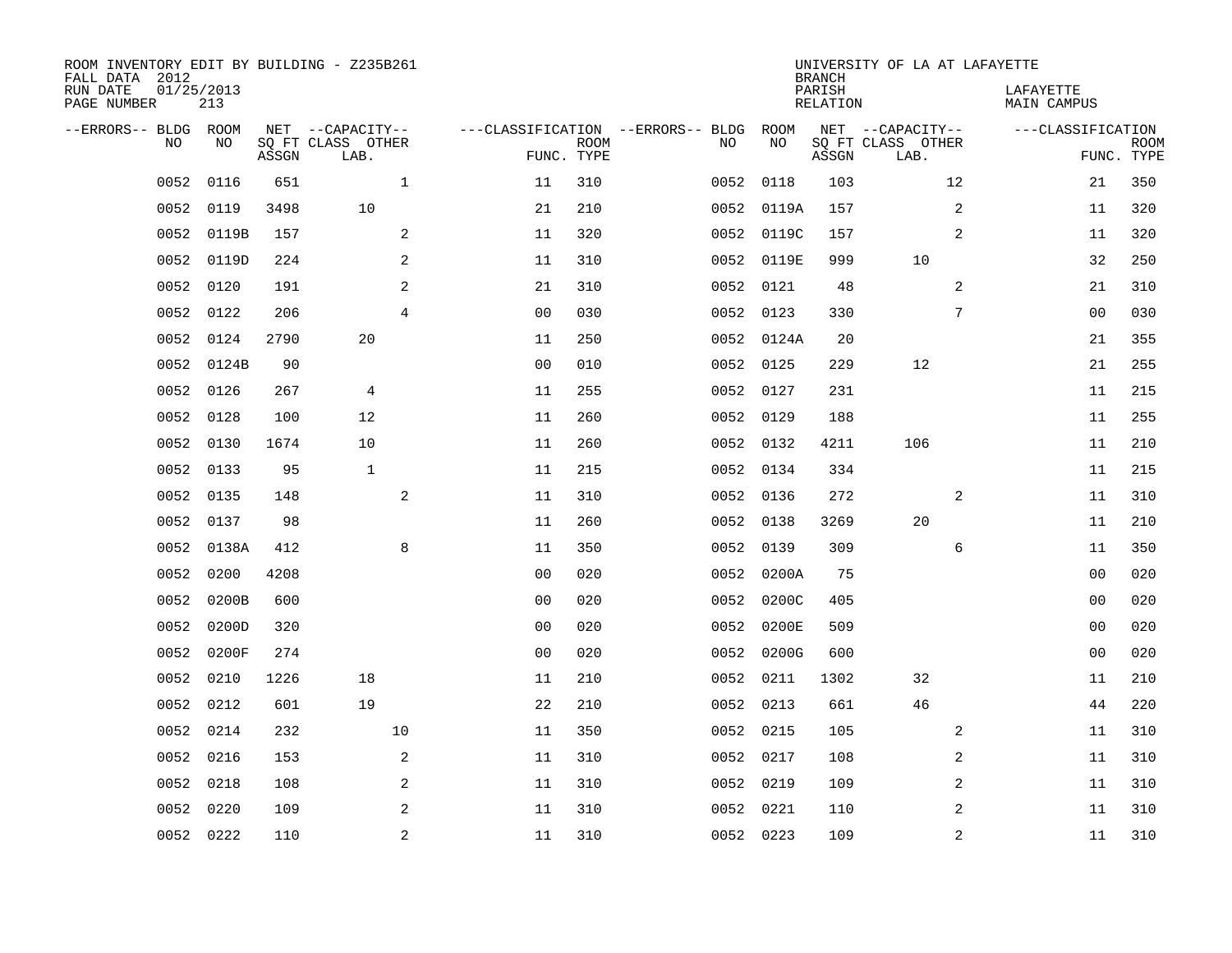| FALL DATA 2012<br>RUN DATE<br>PAGE NUMBER | 01/25/2013<br>214 |            |       | ROOM INVENTORY EDIT BY BUILDING - Z235B261    |                                                 |             |           |            | <b>BRANCH</b><br>PARISH<br>RELATION | UNIVERSITY OF LA AT LAFAYETTE                 | LAFAYETTE<br>MAIN CAMPUS |                           |
|-------------------------------------------|-------------------|------------|-------|-----------------------------------------------|-------------------------------------------------|-------------|-----------|------------|-------------------------------------|-----------------------------------------------|--------------------------|---------------------------|
| --ERRORS-- BLDG                           | NO                | ROOM<br>NO | ASSGN | NET --CAPACITY--<br>SQ FT CLASS OTHER<br>LAB. | ---CLASSIFICATION --ERRORS-- BLDG<br>FUNC. TYPE | <b>ROOM</b> | NO        | ROOM<br>NO | ASSGN                               | NET --CAPACITY--<br>SQ FT CLASS OTHER<br>LAB. | ---CLASSIFICATION        | <b>ROOM</b><br>FUNC. TYPE |
|                                           | 0052              | 0224       | 110   | 2                                             | 11                                              | 310         | 0052      | 0225       | 113                                 | 2                                             | 11                       | 310                       |
|                                           | 0052              | 0226       | 103   | 2                                             | 11                                              | 310         | 0052 0227 |            | 86                                  | $\mathbf{1}$                                  | 11                       | 315                       |
|                                           | 0052              | 0228       | 95    | 2                                             | 11                                              | 310         | 0052      | 0229       | 95                                  | 2                                             | 11                       | 310                       |
|                                           | 0052              | 0230       | 95    | 2                                             | 11                                              | 310         | 0052 0231 |            | 102                                 | 2                                             | 11                       | 320                       |
|                                           | 0052              | 0232       | 87    | 2                                             | 11                                              | 310         | 0052 0233 |            | 101                                 | 2                                             | 11                       | 310                       |
|                                           | 0052              | 0234       | 103   | 2                                             | 11                                              | 310         | 0052 0235 |            | 101                                 | 2                                             | 11                       | 310                       |
|                                           | 0052              | 0236       | 100   | 2                                             | 11                                              | 310         | 0052 0237 |            | 98                                  | 2                                             | 11                       | 310                       |
|                                           | 0052              | 0238       | 97    | 2                                             | 11                                              | 310         | 0052 0239 |            | 100                                 | 2                                             | 11                       | 310                       |
|                                           | 0052              | 0240       | 98    | 2                                             | 11                                              | 310         | 0052      | 0241       | 94                                  | 2                                             | 11                       | 310                       |
|                                           | 0052              | 0242       | 102   | 2                                             | 11                                              | 310         | 0052 0243 |            | 100                                 | 2                                             | 11                       | 310                       |
|                                           | 0052              | 0244       | 88    | 2                                             | 11                                              | 310         | 0052      | 0245       | 236                                 | 2                                             | 11                       | 310                       |
|                                           | 0052              | 0246       | 236   |                                               | 11                                              | 315         | 0052 0247 |            | 229                                 | 2                                             | 11                       | 310                       |
|                                           | 0052              | 0248       | 130   | 2                                             | 11                                              | 310         | 0052      | 0249       | 264                                 | 2                                             | 11                       | 310                       |
|                                           | 0052              | 0250       | 264   | 2                                             | 11                                              | 310         | 0052 0251 |            | 24                                  |                                               | 11                       | 315                       |
|                                           | 0052              | 0252       | 24    |                                               | 11                                              | 315         | 0052      | 0253       | 92                                  |                                               | 11                       | 315                       |
|                                           | 0052              | 0254       | 251   | 10                                            | 11                                              | 350         |           | 0052 0255  | 118                                 | 5                                             | 11                       | 310                       |
|                                           | 0052              | 0256       | 522   | 10                                            | 11                                              | 650         | 0052      | 0257       | 230                                 | 10                                            | 11                       | 220                       |
|                                           | 0052              | 0258       | 111   | $\mathbf 1$                                   | 0 <sub>0</sub>                                  | 030         | 0052 0259 |            | 131                                 | $\mathbf{1}$                                  | 00                       | 030                       |
|                                           | 0052              | 0260       | 570   | 2                                             | 11                                              | 310         | 0052      | 0261       | 144                                 | 2                                             | 11                       | 310                       |
|                                           | 0052              | 0262       | 142   | $\mathbf 1$                                   | 11                                              | 310         | 0052 0263 |            | 139                                 | 2                                             | 11                       | 310                       |
|                                           | 0052              | 0264       | 868   |                                               | 0 <sub>0</sub>                                  | 030         | 0052      | 0265       | 96                                  |                                               | 00                       | 030                       |
|                                           | 0052              | 0266       | 830   | 20                                            | 11                                              | 220         | 0052 0267 |            | 820                                 | 20                                            | 11                       | 220                       |
|                                           | 0052              | 0268       | 548   | 2                                             | 11                                              | 310         | 0052      | 0269       | 830                                 | 20                                            | 11                       | 210                       |
|                                           | 0052              | 0270       | 867   | 18                                            | 11                                              | 210         | 0052 0271 |            | 817                                 | 25                                            | 11                       | 210                       |
|                                           | 0052              | 0272       | 1016  | 20                                            | 11                                              | 210         | 0052 0273 |            | 839                                 | 15                                            | 11                       | 210                       |
|                                           | 0052 0274         |            | 88    |                                               | 11                                              | 215         | 0052 0275 |            | 88                                  |                                               | 11                       | 215                       |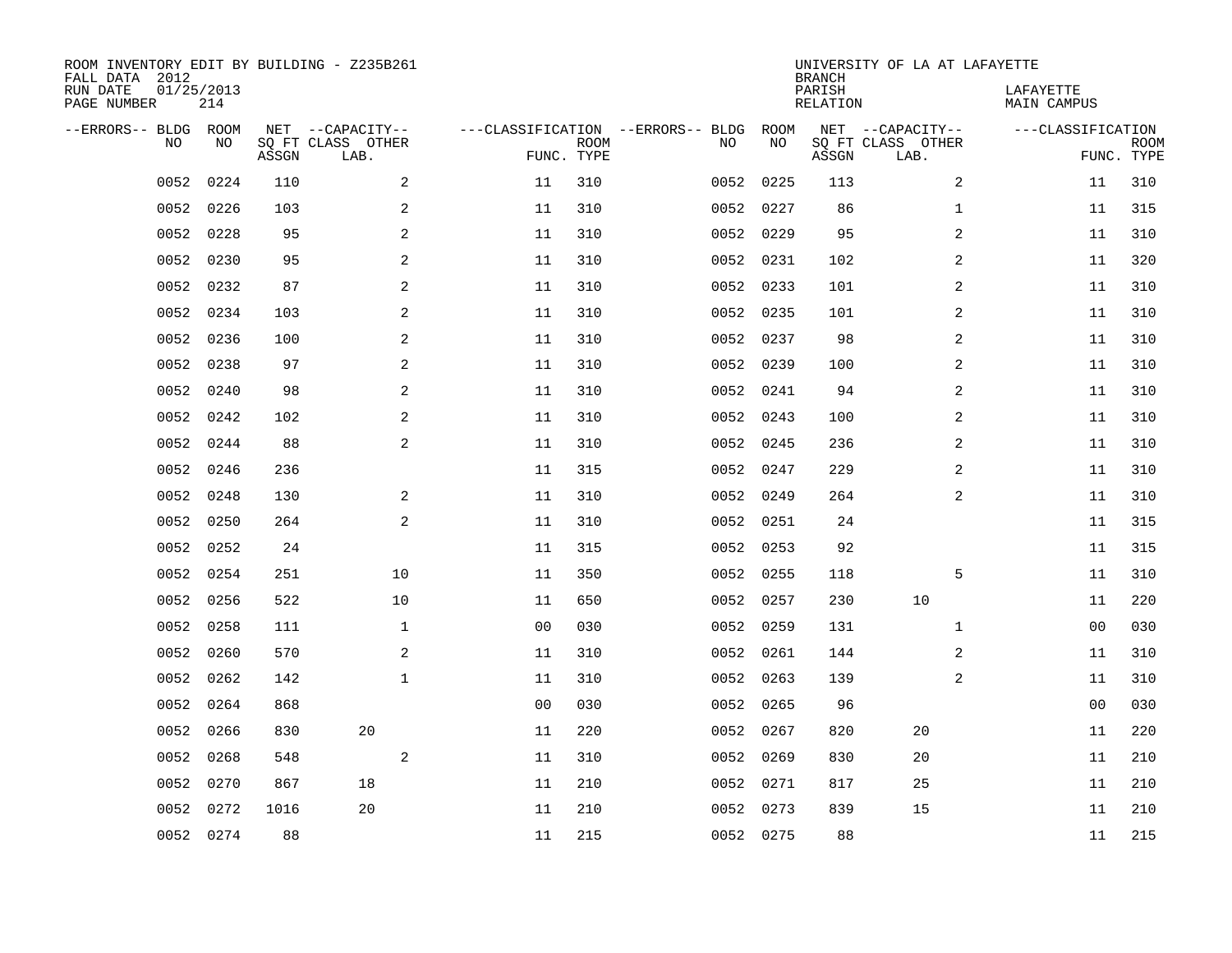| ROOM INVENTORY EDIT BY BUILDING - Z235B261<br>FALL DATA 2012<br>RUN DATE<br>PAGE NUMBER | 01/25/2013<br>215 |       |    |                                               |                                   |                           |           |            | <b>BRANCH</b><br>PARISH<br><b>RELATION</b> |                                               | UNIVERSITY OF LA AT LAFAYETTE | LAFAYETTE<br><b>MAIN CAMPUS</b> |                           |
|-----------------------------------------------------------------------------------------|-------------------|-------|----|-----------------------------------------------|-----------------------------------|---------------------------|-----------|------------|--------------------------------------------|-----------------------------------------------|-------------------------------|---------------------------------|---------------------------|
| --ERRORS-- BLDG<br>NO                                                                   | ROOM<br>NO        | ASSGN |    | NET --CAPACITY--<br>SQ FT CLASS OTHER<br>LAB. | ---CLASSIFICATION --ERRORS-- BLDG | <b>ROOM</b><br>FUNC. TYPE | NO        | ROOM<br>NO | ASSGN                                      | NET --CAPACITY--<br>SQ FT CLASS OTHER<br>LAB. |                               | ---CLASSIFICATION               | <b>ROOM</b><br>FUNC. TYPE |
| 0052                                                                                    | 0276A             | 734   |    | 30                                            | 11                                | 210                       | 0052      | 0276B      | 504                                        |                                               | 25                            | 11                              | 210                       |
| 0052                                                                                    | 0276C             | 36    |    |                                               | 0 <sub>0</sub>                    | 030                       |           | 0052 0276D | 36                                         |                                               |                               | 11                              | 215                       |
| 0052                                                                                    | 0277              | 46    |    |                                               | 0 <sub>0</sub>                    | 010                       |           | 0052 0278  | 317                                        |                                               | 8                             | 0 <sub>0</sub>                  | 030                       |
| 0052                                                                                    | 0279              | 234   |    | 5                                             | 0 <sub>0</sub>                    | 030                       | 0052      | 0281       | 120                                        |                                               |                               | 0 <sub>0</sub>                  | 020                       |
| 0052                                                                                    | 0282              | 120   |    |                                               | 0 <sub>0</sub>                    | 020                       | 0052      | 0283       | 131                                        |                                               | $\mathbf{1}$                  | 11                              | 310                       |
| 0052                                                                                    | 0283A             | 131   |    | $\mathbf{1}$                                  | 11                                | 710                       |           | 0052 0284  | 328                                        |                                               |                               | 00                              | 020                       |
| 0052                                                                                    | 0285              | 328   |    |                                               | 0 <sub>0</sub>                    | 020                       | 0052      | 0300       | 2088                                       |                                               |                               | 0 <sub>0</sub>                  | 020                       |
| 0052                                                                                    | 0300A             | 75    |    |                                               | 0 <sub>0</sub>                    | 020                       |           | 0052 0300B | 509                                        |                                               |                               | 0 <sub>0</sub>                  | 020                       |
| 0052                                                                                    | 0300C             | 274   |    |                                               | 00                                | 020                       | 0052      | 0300D      | 924                                        |                                               |                               | 0 <sub>0</sub>                  | 020                       |
| 0052                                                                                    | 0300E             | 447   |    |                                               | 0 <sub>0</sub>                    | 020                       |           | 0052 0300F | 33                                         |                                               |                               | 00                              | 020                       |
| 0052                                                                                    | 0300G             | 33    |    |                                               | 0 <sub>0</sub>                    | 020                       | 0052      | 0308       | 873                                        | 30                                            |                               | 11                              | 110                       |
| 0052                                                                                    | 0309              | 893   | 30 |                                               | 11                                | 110                       | 0052 0310 |            | 735                                        | 39                                            |                               | 11                              | 110                       |
| 0052                                                                                    | 0311              | 757   | 48 |                                               | 11                                | 110                       | 0052 0312 |            | 685                                        | 42                                            |                               | 11                              | 110                       |
| 0052                                                                                    | 0313              | 826   | 56 |                                               | 11                                | 110                       |           | 0052 0314  | 825                                        | 54                                            |                               | 11                              | 110                       |
| 0052                                                                                    | 0315              | 867   | 47 |                                               | 11                                | 110                       | 0052 0316 |            | 806                                        |                                               | 10                            | 44                              | 220                       |
| 0052                                                                                    | 0317              | 698   |    | 25                                            | 44                                | 250                       | 0052 0318 |            | 607                                        |                                               | 2                             | 11                              | 315                       |
| 0052                                                                                    | 0318A             | 114   |    | 2                                             | 11                                | 310                       |           | 0052 0318B | 40                                         |                                               | 2                             | 11                              | 310                       |
| 0052                                                                                    | 0318C             | 46    |    | $\overline{a}$                                | 11                                | 310                       |           | 0052 0318D | 32                                         |                                               |                               | 45                              | 315                       |
| 0052                                                                                    | 0319              | 320   |    |                                               | 11                                | 730                       |           | 0052 0320  | 134                                        |                                               | 2                             | 11                              | 310                       |
| 0052                                                                                    | 0320A             | 253   |    | 2                                             | 11                                | 310                       |           | 0052 0320B | 169                                        |                                               | $\overline{a}$                | 11                              | 310                       |
| 0052                                                                                    | 0320C             | 169   |    | 2                                             | 11                                | 310                       |           | 0052 0320D | 193                                        |                                               | 2                             | 11                              | 310                       |
| 0052                                                                                    | 0321              | 354   |    | 2                                             | 11                                | 310                       |           | 0052 0321A | 147                                        |                                               | $\overline{a}$                | 11                              | 310                       |
| 0052                                                                                    | 0321B             | 108   |    | $\overline{a}$                                | 11                                | 310                       |           | 0052 0321C | 69                                         |                                               | 2                             | 11                              | 310                       |
| 0052                                                                                    | 0321D             | 69    |    | 2                                             | 11                                | 310                       | 0052      | 0321E      | 181                                        |                                               | 2                             | 11                              | 310                       |
| 0052                                                                                    | 0321F             | 102   |    | 1                                             | 11                                | 545                       | 0052      | 0321G      | 102                                        |                                               | $\mathbf{1}$                  | 11                              | 545                       |
|                                                                                         | 0052 0322         | 553   |    | 20                                            | 45                                | 350                       |           | 0052 0322A | 66                                         |                                               | 2                             | 11                              | 310                       |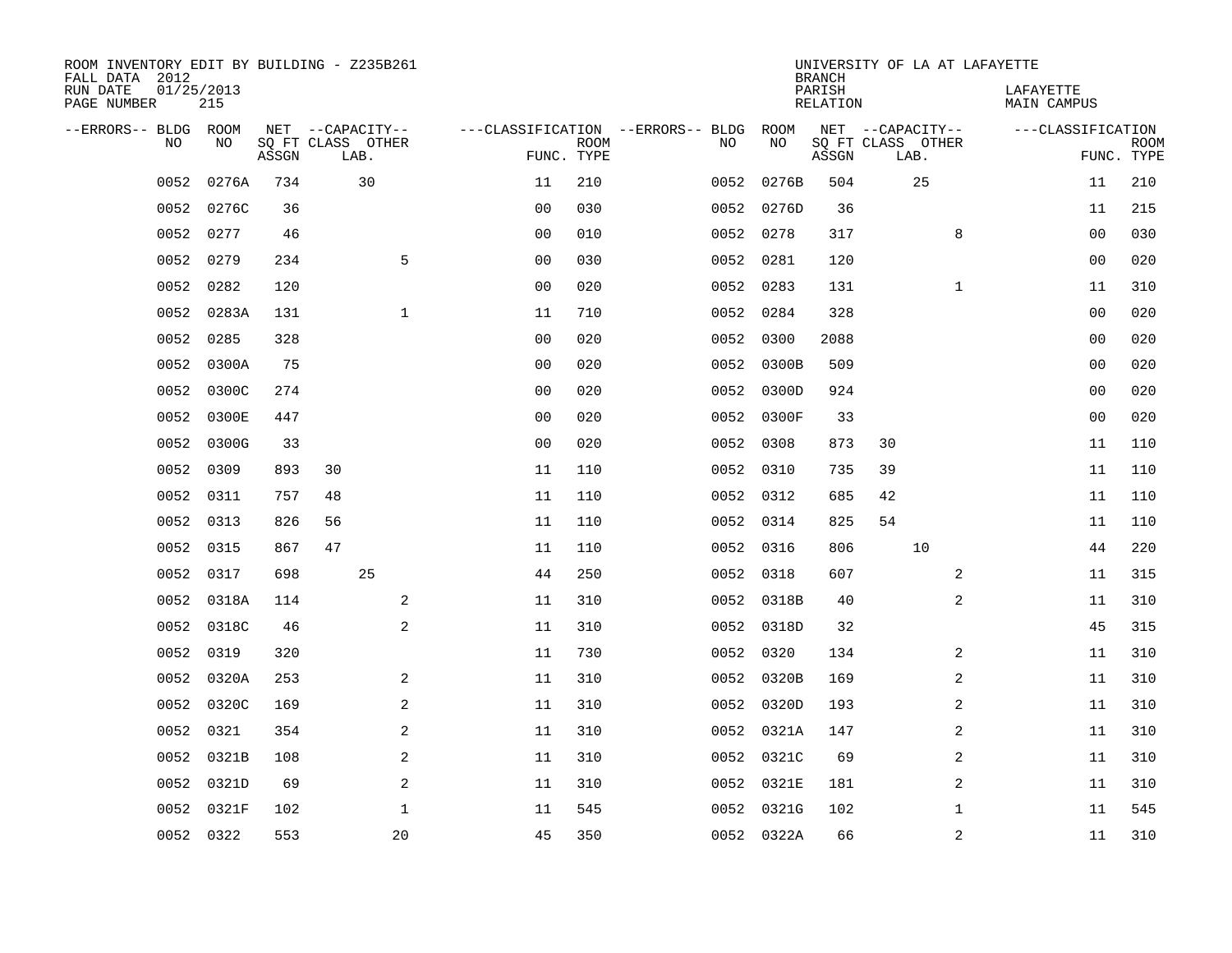| FALL DATA 2012<br>RUN DATE<br>PAGE NUMBER | 01/25/2013<br>216 |            |       | ROOM INVENTORY EDIT BY BUILDING - Z235B261    |                                                 |             |      |            | <b>BRANCH</b><br>PARISH<br>RELATION | UNIVERSITY OF LA AT LAFAYETTE                 | LAFAYETTE<br>MAIN CAMPUS |                           |
|-------------------------------------------|-------------------|------------|-------|-----------------------------------------------|-------------------------------------------------|-------------|------|------------|-------------------------------------|-----------------------------------------------|--------------------------|---------------------------|
| --ERRORS-- BLDG                           | <b>NO</b>         | ROOM<br>NO | ASSGN | NET --CAPACITY--<br>SQ FT CLASS OTHER<br>LAB. | ---CLASSIFICATION --ERRORS-- BLDG<br>FUNC. TYPE | <b>ROOM</b> | NO   | ROOM<br>NO | ASSGN                               | NET --CAPACITY--<br>SQ FT CLASS OTHER<br>LAB. | ---CLASSIFICATION        | <b>ROOM</b><br>FUNC. TYPE |
|                                           | 0052              | 0324       | 1681  | 98                                            | 45                                              | 680         | 0052 | 0325       | 250                                 |                                               | 45                       | 115                       |
|                                           | 0052              | 0326       | 84    |                                               | 45                                              | 730         |      | 0052 0327  | 44                                  |                                               | 0 <sub>0</sub>           | 010                       |
|                                           | 0052              | 0328       | 317   | 8                                             | 0 <sub>0</sub>                                  | 030         |      | 0052 0329  | 242                                 | 5                                             | 0 <sub>0</sub>           | 030                       |
|                                           | 0052 0330         |            | 736   |                                               | 0 <sub>0</sub>                                  | 030         |      | 0052 0331  | 96                                  |                                               | 0 <sub>0</sub>           | 030                       |
|                                           | 0052              | 0332       | 2455  | 217                                           | 45                                              | 610         | 0052 | 0333       | 434                                 | 10                                            | 45                       | 650                       |
|                                           | 0052              | 0334       | 246   | 2                                             | 63                                              | 310         |      | 0052 0335  | 249                                 | 10                                            | 21                       | 650                       |
|                                           | 0052              | 0336       | 239   | 10                                            | 21                                              | 650         |      | 0052 0337  | 140                                 | 2                                             | 11                       | 310                       |
|                                           | 0052 0338         |            | 174   | 2                                             | 11                                              | 310         |      | 0052 0339  | 138                                 | 2                                             | 11                       | 310                       |
|                                           | 0052              | 0340       | 138   | 2                                             | 11                                              | 310         |      | 0052 0341  | 138                                 | 2                                             | 11                       | 310                       |
|                                           | 0052 0342         |            | 138   | 2                                             | 11                                              | 310         |      | 0052 0343  | 138                                 | 2                                             | 11                       | 310                       |
|                                           | 0052              | 0344       | 66    | 2                                             | 11                                              | 310         |      | 0052 0345  | 133                                 | 2                                             | 11                       | 310                       |
|                                           | 0052 0346         |            | 133   | 2                                             | 11                                              | 310         |      | 0052 0347  | 133                                 | 2                                             | 11                       | 310                       |
|                                           | 0052 0348         |            | 208   | 2                                             | 11                                              | 310         |      | 0052 M0020 | 144                                 | $\mathbf{1}$                                  | 46                       | 310                       |
|                                           | 0052 M0100        |            | 689   |                                               | 0 <sub>0</sub>                                  | 020         |      | 0052 M0105 | 98                                  |                                               | 0 <sub>0</sub>           | 030                       |
|                                           | 0052 M0106        |            | 248   |                                               | 00                                              | 030         |      | 0052 M0107 | 77                                  |                                               | 0 <sub>0</sub>           | 030                       |
|                                           | 0052 M0108        |            | 124   |                                               | 0 <sub>0</sub>                                  | 030         |      | 0052 M0109 | 192                                 |                                               | 00                       | 030                       |
|                                           | 0052 M0111        |            | 20    |                                               | 0 <sub>0</sub>                                  | 030         |      | 0052 M0112 | 176                                 |                                               | 00                       | 030                       |
|                                           | 0052 M0113        |            | 260   |                                               | 0 <sub>0</sub>                                  | 030         |      | 0052 M0114 | 99                                  |                                               | 00                       | 030                       |
|                                           | 0052 M0115        |            | 108   |                                               | 0 <sub>0</sub>                                  | 030         |      | 0052 M0116 | 109                                 |                                               | 00                       | 030                       |
|                                           | 0052 M0118        |            | 127   | 4                                             | 21                                              | 350         |      | 0052 M0119 | 152                                 | $\mathbf{1}$                                  | 21                       | 314                       |
|                                           | 0052 M0120        |            | 152   | $\mathbf 1$                                   | 21                                              | 310         |      | 0052 M0121 | 152                                 | $\mathbf{1}$                                  | 21                       | 310                       |
|                                           | 0052 M0122        |            | 186   | $\mathbf 1$                                   | 21                                              | 325         |      | 0052 M0123 | 246                                 | 2                                             | 22                       | 320                       |
|                                           | 0052 M0125        |            | 35    |                                               | 11                                              | 730         |      | 0052 M0127 | 267                                 | $\mathbf{1}$                                  | 11                       | 315                       |
|                                           | 0052 M0128        |            | 1026  |                                               | 11                                              | 290         |      | 0052 M0129 | 846                                 |                                               | 11                       | 731                       |
|                                           | 0052 M0130        |            | 498   |                                               | 11                                              | 731         |      | 0052 M0131 | 212                                 |                                               | 11                       | 215                       |
|                                           | 0052 M0132        |            | 374   |                                               | 11                                              | 215         |      | 0052 M0133 | 8                                   |                                               | 11                       | 355                       |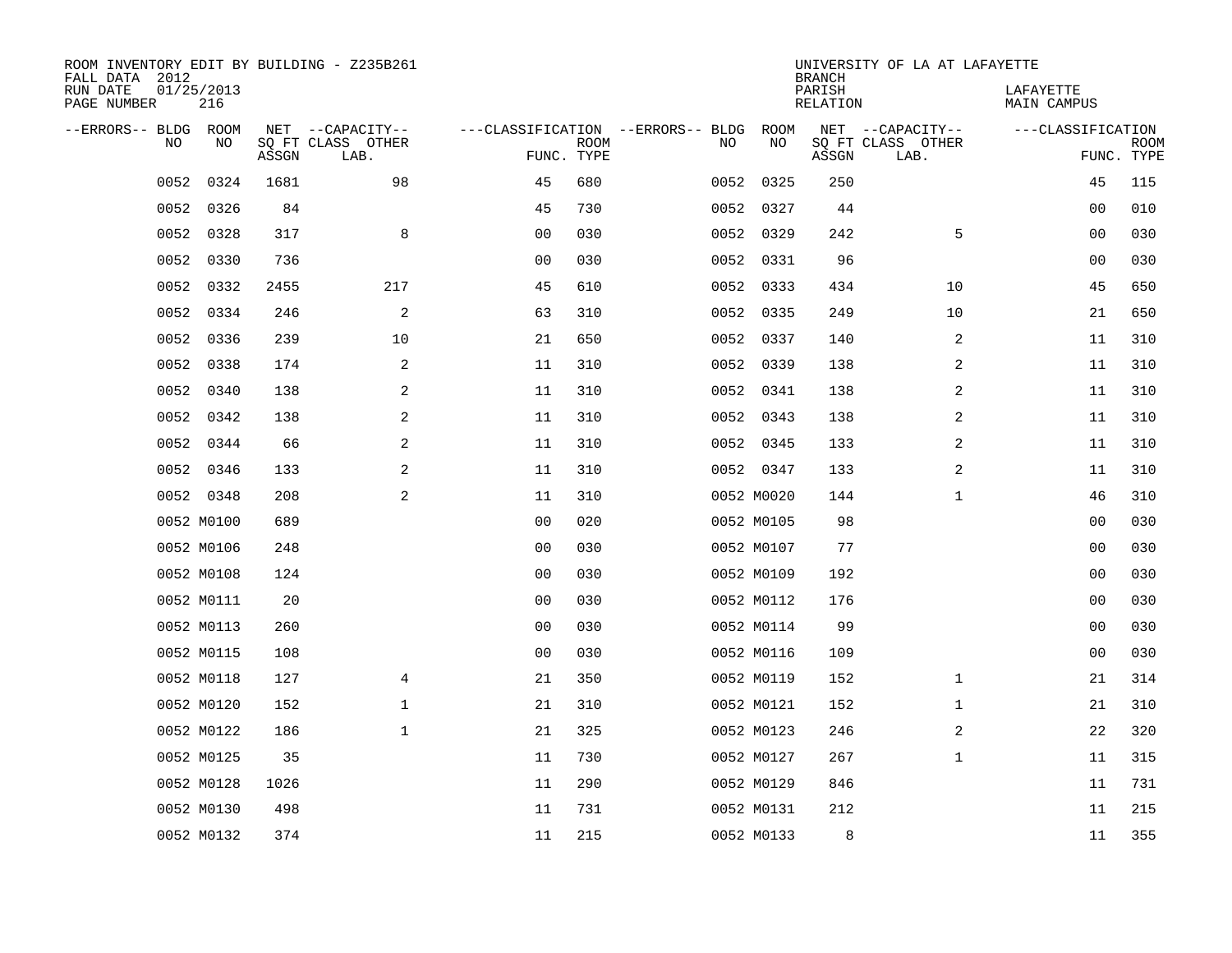| ROOM INVENTORY EDIT BY BUILDING - Z235B261<br>FALL DATA 2012 |            |      |                                                                                                                     |                   |      |            |            | UNIVERSITY OF LA AT LAFAYETTE<br><b>BRANCH</b>                                                                                                                                                                                                                                                                                 |              |                          |                 |     |
|--------------------------------------------------------------|------------|------|---------------------------------------------------------------------------------------------------------------------|-------------------|------|------------|------------|--------------------------------------------------------------------------------------------------------------------------------------------------------------------------------------------------------------------------------------------------------------------------------------------------------------------------------|--------------|--------------------------|-----------------|-----|
| 01/25/2013<br>RUN DATE<br>PAGE NUMBER                        | 217        |      |                                                                                                                     |                   |      |            |            | PARISH<br>RELATION                                                                                                                                                                                                                                                                                                             |              | LAFAYETTE<br>MAIN CAMPUS |                 |     |
| --ERRORS-- BLDG ROOM<br>NO                                   | NO NO      |      | NET --CAPACITY-- - ---CLASSIFICATION --ERRORS-- BLDG ROOM NET --CAPACITY-- - ---CLASSIFICATION<br>SQ FT CLASS OTHER |                   | ROOM |            | NO NO      |                                                                                                                                                                                                                                                                                                                                |              |                          |                 |     |
|                                                              |            |      | ASSGN LAB.                                                                                                          | FUN<br>FUNC. TYPE |      |            |            | $\begin{tabular}{lllllll} \texttt{SQ FT CLASS} & \texttt{OTHER} & \texttt{ROM} \\ \texttt{ASSGN} & \texttt{LAB.} & \texttt{FWNC. TYPE} \end{tabular}$<br>TOTAL NET ASSIGN SQ. FT. IN ROOM FILE 67,749<br>TOTAL NUMBER CLASSROOMS<br>TOTAL NUMBER COMPUTER CLASSROOMS<br>TOTAL NUMBER LABS 210<br>TOTAL NUMBER SPECIAL LABS 220 |              |                          | 8<br>15<br>$-5$ |     |
|                                                              | 0059 0101  | 199  |                                                                                                                     | 11                | 735  |            | 0059 0101A | 146                                                                                                                                                                                                                                                                                                                            |              |                          | 11              | 735 |
|                                                              | 0059 0102  | 235  | 2                                                                                                                   | 65                | 310  | 0059 0103  |            | 37                                                                                                                                                                                                                                                                                                                             | 2            |                          | 00              | 030 |
|                                                              | 0059 0104  | 4591 |                                                                                                                     | 11                | 730  |            | 0059 0105  | 168<br>TOTAL NET ASSIGN SQ. FT. IN ROOM FILE<br>TOTAL NUMBER CLASSROOMS<br>TOTAL NUMBER COMPUTER CLASSROOMS<br>TOTAL NUMBER LABS 210<br>TOTAL NUMBER SPECIAL LABS 220                                                                                                                                                          | $\mathbf{1}$ |                          | 11<br>5,339     | 310 |
|                                                              | 006A 0101  | 910  |                                                                                                                     | 74                | 750  |            |            | TOTAL NET ASSIGN SQ. FT. IN ROOM FILE<br>TOTAL NUMBER CLASSROOMS<br>TOTAL NUMBER COMPUTER CLASSROOMS<br>TOTAL NUMBER LABS 210<br>TOTAL NUMBER SPECIAL LABS 220                                                                                                                                                                 |              |                          | 910             |     |
|                                                              | 0060 0101  | 221  |                                                                                                                     | 11                | 730  |            | 0060 0101A | 147                                                                                                                                                                                                                                                                                                                            |              |                          | 61              | 730 |
|                                                              | 0060 0102  | 256  | $\mathbf{1}$                                                                                                        | 11                | 310  |            | 0060 0102A | 99                                                                                                                                                                                                                                                                                                                             |              |                          | 11              | 315 |
| 0060                                                         | 0103       | 32   | $\mathbf 1$                                                                                                         | 0 <sup>0</sup>    | 030  | 0060 0104  |            | 5074                                                                                                                                                                                                                                                                                                                           |              |                          | 11              | 730 |
| 0060                                                         | 0105       | 170  | $\mathbf{1}$                                                                                                        | 11                | 310  | 0060       | 0106       | 388                                                                                                                                                                                                                                                                                                                            |              |                          | 11              | 650 |
|                                                              | 0060 0107  | 232  |                                                                                                                     | 11                | 730  | 0060 0108  |            | 228                                                                                                                                                                                                                                                                                                                            |              |                          | 11              | 730 |
|                                                              | 0060 0109  | 385  |                                                                                                                     | 11                | 720  | 0060 0110  |            | 27                                                                                                                                                                                                                                                                                                                             |              |                          | 00              | 030 |
|                                                              | 0060 0111  | 268  | $\mathbf{1}$                                                                                                        | 11                | 310  | 0060 0112  |            | 512                                                                                                                                                                                                                                                                                                                            |              |                          | 11              | 730 |
|                                                              | 0060 0112A | 159  |                                                                                                                     | 11                | 730  | 0060 M0201 |            | 2956                                                                                                                                                                                                                                                                                                                           |              |                          | 11              | 730 |
|                                                              | 0060 M0202 | 2478 |                                                                                                                     | 11                | 730  |            |            | TOTAL NET ASSIGN SQ. FT. IN ROOM FILE<br>TOTAL NUMBER CLASSROOMS<br>TOTAL NUMBER COMPUTER CLASSROOMS<br>TOTAL NUMBER LABS 210<br>TOTAL NUMBER SPECIAL LABS 220                                                                                                                                                                 |              |                          | 13,573          |     |
|                                                              | 0061 0100  | 482  |                                                                                                                     | 0 <sub>0</sub>    | 020  |            | 0061 0100A | 45                                                                                                                                                                                                                                                                                                                             |              |                          | 0 <sub>0</sub>  | 020 |
|                                                              | 0061 0100B | 273  |                                                                                                                     | 0 <sub>0</sub>    | 020  |            | 0061 0100C | 508                                                                                                                                                                                                                                                                                                                            |              |                          | 0 <sub>0</sub>  | 020 |
|                                                              | 0061 0100D | 104  |                                                                                                                     | 0 <sub>0</sub>    | 020  | 0061 0101  |            | 40                                                                                                                                                                                                                                                                                                                             |              |                          | 11              | 315 |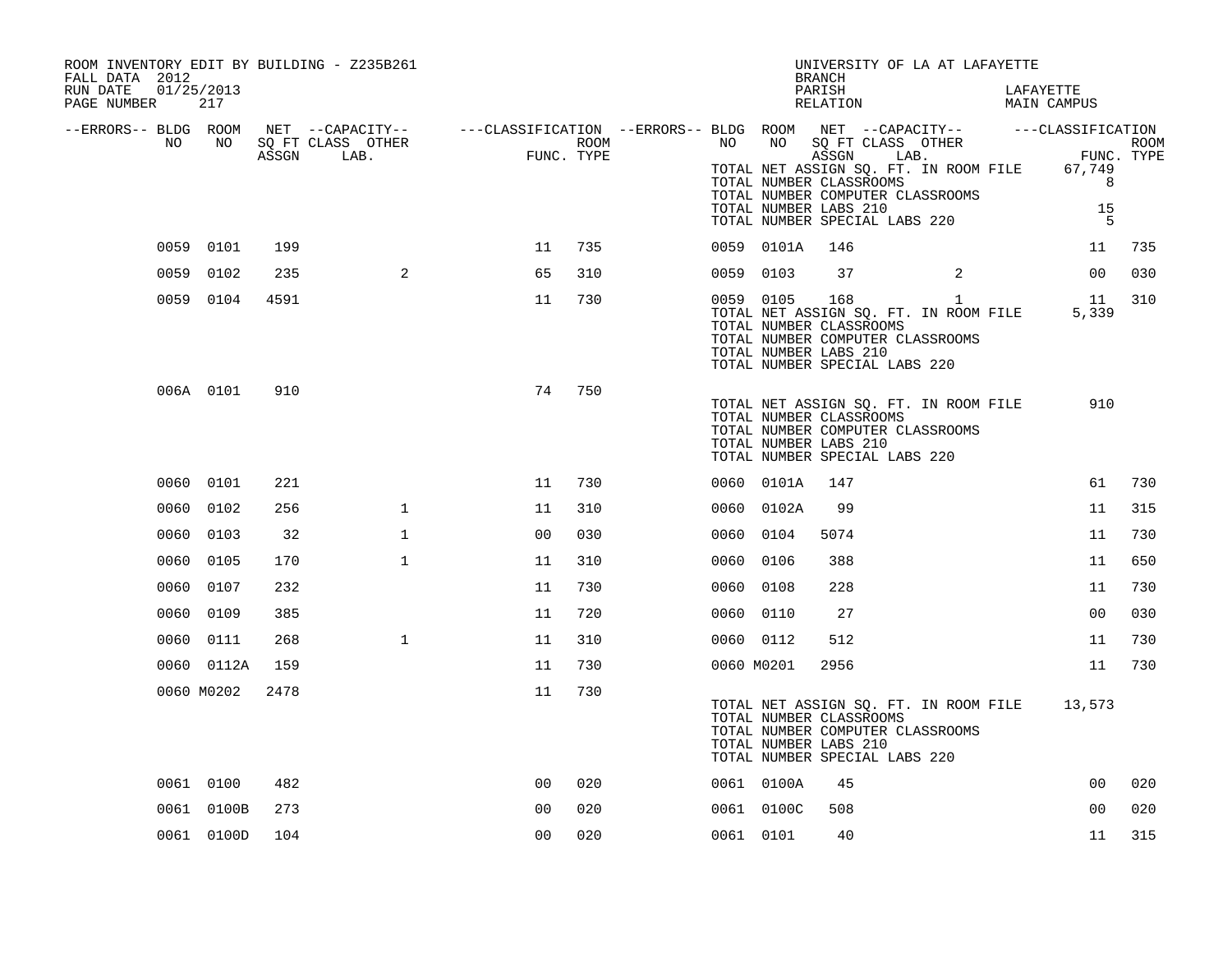| FALL DATA 2012<br>RUN DATE<br>PAGE NUMBER | 01/25/2013 | 218        |       | ROOM INVENTORY EDIT BY BUILDING - Z235B261    |                                                 |             |      |            | <b>BRANCH</b><br>PARISH<br>RELATION | UNIVERSITY OF LA AT LAFAYETTE                 | LAFAYETTE<br>MAIN CAMPUS |                           |
|-------------------------------------------|------------|------------|-------|-----------------------------------------------|-------------------------------------------------|-------------|------|------------|-------------------------------------|-----------------------------------------------|--------------------------|---------------------------|
| --ERRORS-- BLDG ROOM                      | <b>NO</b>  | NO.        | ASSGN | NET --CAPACITY--<br>SO FT CLASS OTHER<br>LAB. | ---CLASSIFICATION --ERRORS-- BLDG<br>FUNC. TYPE | <b>ROOM</b> | NO   | ROOM<br>NO | ASSGN                               | NET --CAPACITY--<br>SQ FT CLASS OTHER<br>LAB. | ---CLASSIFICATION        | <b>ROOM</b><br>FUNC. TYPE |
|                                           | 0061       | 0102       | 193   | $\mathbf{1}$                                  | 11                                              | 310         | 0061 | 0103       | 357                                 | 2                                             | 65                       | 310                       |
|                                           | 0061       | 0104       | 473   | 2                                             | 61                                              | 310         |      | 0061 0104A | 247                                 | $\mathbf{1}$                                  | 11                       | 310                       |
|                                           | 0061       | 0104B      | 144   | $\mathbf 1$                                   | 61                                              | 310         |      | 0061 0104C | 201                                 | $\mathbf{1}$                                  | 11                       | 310                       |
|                                           | 0061       | 0105       | 163   | $\mathbf{1}$                                  | 11                                              | 310         |      | 0061 0106  | 369                                 | $\mathbf{1}$                                  | 61                       | 310                       |
|                                           | 0061       | 0106A      | 177   |                                               | 61                                              | 315         |      | 0061 0107  | 207                                 | $\mathbf{1}$                                  | 65                       | 310                       |
|                                           | 0061 0108  |            | 264   | 8                                             | 11                                              | 350         |      | 0061 0109  | 164                                 | $\mathbf{1}$                                  | 65                       | 310                       |
|                                           | 0061       | 0110       | 118   | 2                                             | 0 <sub>0</sub>                                  | 030         |      | 0061 0112  | 99                                  |                                               | 0 <sub>0</sub>           | 030                       |
|                                           | 0061 0113  |            | 110   |                                               | 11                                              | 730         |      | 0061 0115  | 124                                 |                                               | 11                       | 315                       |
|                                           | 0061       | 0116       | 137   |                                               | 0 <sub>0</sub>                                  | 030         |      | 0061 0117  | 389                                 |                                               | 11                       | 720                       |
|                                           | 0061 0118  |            | 297   |                                               | 0 <sub>0</sub>                                  | 030         |      | 0061 0118A | 137                                 | $\mathbf{1}$                                  | 65                       | 310                       |
|                                           | 0061       | 0118B      | 55    |                                               | 0 <sub>0</sub>                                  | 020         |      | 0061 0118C | 31                                  |                                               | 00                       | 030                       |
|                                           |            | 0061 0118D | 20    |                                               | 0 <sub>0</sub>                                  | 010         |      | 0061 0118E | 144                                 | 4                                             | 00                       | 030                       |
|                                           | 0061       | 0119       | 499   |                                               | 11                                              | 650         |      | 0061 0120  | 88                                  | 2                                             | 61                       | 310                       |
|                                           | 0061       | 0121       | 84    | 2                                             | 61                                              | 310         |      | 0061 0122  | 3729                                |                                               | 61                       | 720                       |
|                                           | 0061       | 0122A      | 143   | $\mathbf 1$                                   | 11                                              | 310         |      | 0061 0123  | 1011                                |                                               | 61                       | 720                       |
|                                           | 0061       | 0124       | 155   | $\mathbf{1}$                                  | 61                                              | 310         |      | 0061 0125  | 370                                 |                                               | 11                       | 720                       |
|                                           | 0061       | 0125A      | 96    |                                               | 11                                              | 725         |      | 0061 0125B | 120                                 |                                               | 11                       | 725                       |
|                                           | 0061       | 0126       | 543   |                                               | 61                                              | 720         |      | 0061 0126A | 234                                 | $\overline{4}$                                | 11                       | 650                       |
|                                           |            | 0061 0126B | 189   | $\overline{4}$                                | 11                                              | 310         |      | 0061 0127  | 1968                                |                                               | 61                       | 720                       |
|                                           | 0061       | 0127A      | 89    | $\mathbf{1}$                                  | 11                                              | 310         |      | 0061 0128  | 140                                 |                                               | 11                       | 725                       |
|                                           | 0061       | 0129       | 453   |                                               | 61                                              | 730         |      | 0061 0129A | 105                                 |                                               | 11                       | 725                       |
|                                           | 0061       | 0129B      | 95    | $\mathbf{1}$                                  | 11                                              | 310         |      | 0061 0129C | 68                                  |                                               | 11                       | 315                       |
|                                           | 0061       | 0130       | 182   |                                               | 11                                              | 725         |      | 0061 0131  | 286                                 |                                               | 11                       | 650                       |
|                                           | 0061       | 0132       | 624   | $\overline{4}$                                | 11                                              | 720         |      | 0061 0133  | 363                                 |                                               | 11                       | 725                       |
|                                           |            | 0061 0133A | 93    |                                               | 11                                              | 725         |      | 0061 0134  | 72                                  |                                               | 61                       | 730                       |
|                                           | 0061 0135  |            | 190   | 4                                             | 11                                              | 650         |      | 0061 0136  | 142                                 | $\mathbf{1}$                                  | 11                       | 310                       |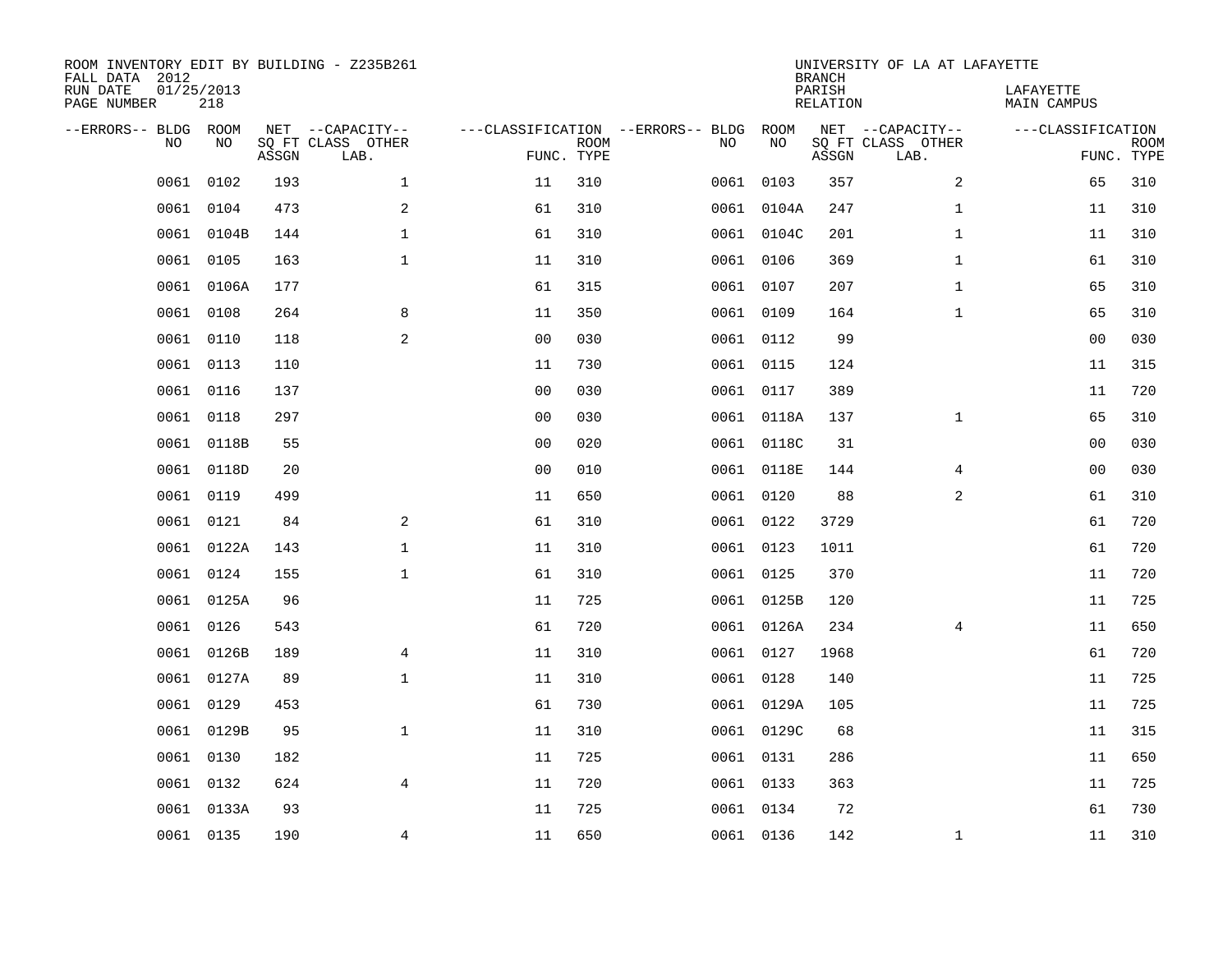| ROOM INVENTORY EDIT BY BUILDING - Z235B261<br>FALL DATA 2012 |                   |       |                           |              |                                        |                           |      |                                                                                   | <b>BRANCH</b>      |    | UNIVERSITY OF LA AT LAFAYETTE                                             |           |                   |                           |
|--------------------------------------------------------------|-------------------|-------|---------------------------|--------------|----------------------------------------|---------------------------|------|-----------------------------------------------------------------------------------|--------------------|----|---------------------------------------------------------------------------|-----------|-------------------|---------------------------|
| RUN DATE<br>PAGE NUMBER                                      | 01/25/2013<br>219 |       |                           |              |                                        |                           |      |                                                                                   | PARISH<br>RELATION |    |                                                                           | LAFAYETTE | MAIN CAMPUS       |                           |
| --ERRORS-- BLDG ROOM                                         |                   |       | NET --CAPACITY--          |              | ---CLASSIFICATION --ERRORS-- BLDG ROOM |                           |      |                                                                                   |                    |    | NET --CAPACITY--                                                          |           | ---CLASSIFICATION |                           |
| NO                                                           | NO                | ASSGN | SQ FT CLASS OTHER<br>LAB. |              |                                        | <b>ROOM</b><br>FUNC. TYPE | NO.  | NO                                                                                | ASSGN              |    | SQ FT CLASS OTHER<br>LAB.                                                 |           |                   | <b>ROOM</b><br>FUNC. TYPE |
|                                                              | 0061 0137         | 93    |                           |              | 11                                     | 730                       |      | 0061 0138                                                                         | 93                 |    |                                                                           |           | 11                | 730                       |
|                                                              | 0061 0201         | 192   |                           |              | 61                                     | 725                       |      | 0061 0202                                                                         | 1940               |    |                                                                           |           | 61                | 725                       |
|                                                              | 0061 M0201        | 431   |                           |              | 11                                     | 730                       |      | 0061 M0202                                                                        | 161                |    |                                                                           |           | 11                | 730                       |
|                                                              | 0061 M0203        | 281   |                           |              | 11                                     | 730                       |      | 0061 M0204                                                                        | 111                |    |                                                                           |           | 11                | 730                       |
|                                                              | 0061 M0205        | 389   |                           |              | 0 <sub>0</sub>                         | 030                       |      | TOTAL NUMBER CLASSROOMS<br>TOTAL NUMBER LABS 210<br>TOTAL NUMBER SPECIAL LABS 220 |                    |    | TOTAL NET ASSIGN SQ. FT. IN ROOM FILE<br>TOTAL NUMBER COMPUTER CLASSROOMS |           | 19,192            |                           |
|                                                              | 0066 0100         | 1497  |                           |              | 0 <sub>0</sub>                         | 020                       |      | 0066 0101                                                                         | 1208               |    | 30                                                                        |           | 11                | 270                       |
| 0066                                                         | 0101A             | 113   |                           |              | 11                                     | 731                       | 0066 | 0102                                                                              | 132                |    | 2                                                                         |           | 11                | 310                       |
| 0066                                                         | 0103              | 914   | 20                        |              | 11                                     | 110                       |      | 0066 0103A                                                                        | 132                |    | 2                                                                         |           | 11                | 310                       |
| 0066                                                         | 0104              | 51    |                           | $\mathbf{1}$ | 0 <sub>0</sub>                         | 030                       |      | 0066 0105                                                                         | 143                |    | $\mathbf{1}$                                                              |           | 0 <sub>0</sub>    | 030                       |
| 0066                                                         | 0106              | 55    |                           |              | 0 <sub>0</sub>                         | 030                       |      | 0066 0107                                                                         | 866                | 20 |                                                                           |           | 11                | 110                       |
| 0066                                                         | 0107A             | 167   |                           | 2            | 11                                     | 250                       | 0066 | 0107B                                                                             | 167                |    | 2                                                                         |           | 11                | 310                       |
| 0066                                                         | 0107C             | 144   | $\mathbf{1}$              |              | 11                                     | 115                       |      | 0066 0108                                                                         | 1066               | 24 |                                                                           |           | 11                | 110                       |
| 0066                                                         | 0108A             | 75    |                           |              | 11                                     | 115                       | 0066 | 0109                                                                              | 37                 |    |                                                                           |           | 11                | 710                       |
| 0066                                                         | 0110              | 1370  | 150                       |              | 11                                     | 270                       |      | 0066 0110A                                                                        | 133                |    |                                                                           |           | 11                | 731                       |
| 0066                                                         | 0111              | 124   |                           |              | 11                                     | 731                       |      | 0066 0112                                                                         | 337                |    |                                                                           |           | 11                | 731                       |
| 0066                                                         | 0113              | 283   |                           | 2            | 11                                     | 310                       |      | 0066 0113A                                                                        | 54                 |    | $\mathbf{1}$                                                              |           | 11                | 315                       |
| 0066                                                         | 0114              | 19    |                           | $\mathbf{1}$ | 0 <sub>0</sub>                         | 030                       |      | 0066 0115                                                                         | 218                |    | 2                                                                         |           | 11                | 310                       |
| 0066                                                         | 0116              | 311   |                           | 10           | 11                                     | 270                       |      | 0066 0117                                                                         | 593                |    | 10                                                                        |           | 11                | 270                       |
| 0066                                                         | 0118              | 128   |                           |              | 11                                     | 731                       |      | 0066 0119                                                                         | 37                 |    |                                                                           |           | 0 <sub>0</sub>    | 010                       |
| 0066                                                         | 0120              | 1261  |                           | 126          | 11                                     | 270                       |      | 0066 0120A                                                                        | 188                |    |                                                                           |           | 11                | 731                       |
| 0066                                                         | 0120B             | 157   |                           |              | 11                                     | 731                       |      | 0066 0120C                                                                        | 153                |    |                                                                           |           | 11                | 731                       |
| 0066                                                         | 0121              | 37    |                           |              | 0 <sub>0</sub>                         | 010                       |      | 0066 0122<br>TOTAL NUMBER CLASSROOMS                                              | 190                |    | TOTAL NET ASSIGN SQ. FT. IN ROOM FILE                                     |           | 11<br>10,521<br>3 | 680                       |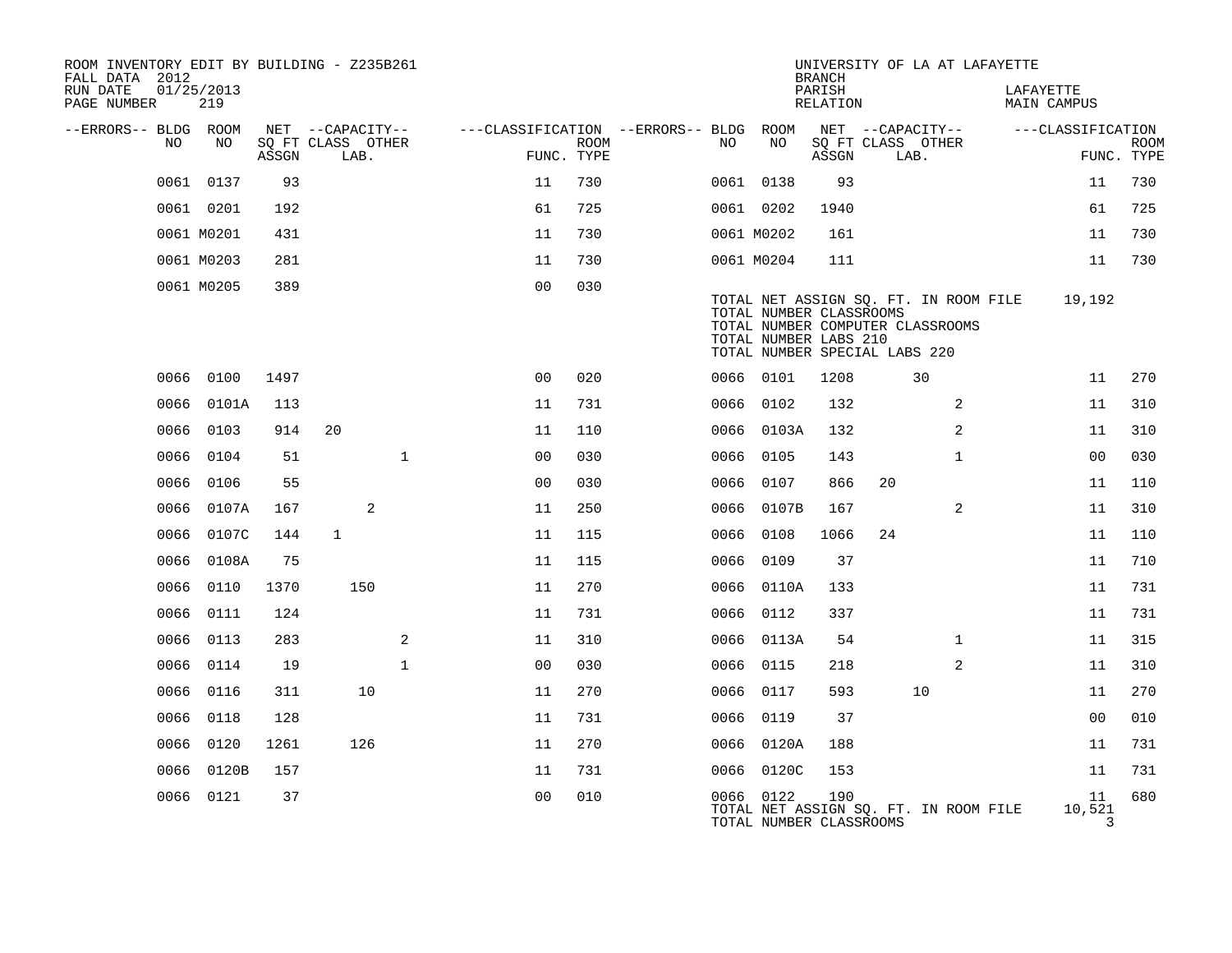| ROOM INVENTORY EDIT BY BUILDING - Z235B261<br>FALL DATA 2012 |                   |       |                                       |                                                         |             |      |               | <b>BRANCH</b>                  | UNIVERSITY OF LA AT LAFAYETTE                                             |                          |             |
|--------------------------------------------------------------|-------------------|-------|---------------------------------------|---------------------------------------------------------|-------------|------|---------------|--------------------------------|---------------------------------------------------------------------------|--------------------------|-------------|
| RUN DATE<br>PAGE NUMBER                                      | 01/25/2013<br>220 |       |                                       |                                                         |             |      |               | PARISH<br>RELATION             |                                                                           | LAFAYETTE<br>MAIN CAMPUS |             |
| --ERRORS-- BLDG ROOM<br>NO.                                  | NO.               |       | NET --CAPACITY--<br>SQ FT CLASS OTHER | ---CLASSIFICATION --ERRORS-- BLDG ROOM NET --CAPACITY-- | <b>ROOM</b> | NO   | NO            |                                | SQ FT CLASS OTHER                                                         | ---CLASSIFICATION        | <b>ROOM</b> |
|                                                              |                   | ASSGN | LAB.                                  | FUNC. TYPE                                              |             |      |               | ASSGN<br>TOTAL NUMBER LABS 210 | LAB.<br>TOTAL NUMBER COMPUTER CLASSROOMS<br>TOTAL NUMBER SPECIAL LABS 220 |                          | FUNC. TYPE  |
| 0068                                                         | 0100              | 300   |                                       | 0 <sub>0</sub>                                          | 020         |      | 0068<br>0100A | 955                            |                                                                           | 0 <sub>0</sub>           | 020         |
| 0068                                                         | 0100B             | 270   |                                       | 0 <sub>0</sub>                                          | 020         |      | 0100C<br>0068 | 494                            |                                                                           | 0 <sub>0</sub>           | 020         |
| 0068                                                         | 0100D             | 47    | $\overline{4}$                        | 0 <sub>0</sub>                                          | 020         |      | 0068<br>0100E | 431                            |                                                                           | 0 <sub>0</sub>           | 020         |
| 0068                                                         | 0100F             | 59    |                                       | 0 <sub>0</sub>                                          | 020         |      | 0068<br>0101  | 291                            | $\overline{4}$                                                            | 11                       | 720         |
| 0068                                                         | 0101A             | 162   | $\mathbf{1}$                          | 11                                                      | 310         |      | 0068<br>0102  | 192                            | 2                                                                         | 46                       | 325         |
| 0068                                                         | 0102A             | 163   |                                       | 61                                                      | 730         |      | 0068<br>0103  | 399                            | $\overline{4}$                                                            | 11                       | 720         |
| 0068                                                         | 0103A             | 130   | $\mathbf{1}$                          | 11                                                      | 310         |      | 0068<br>0104  | 52                             |                                                                           | 0 <sub>0</sub>           | 030         |
| 0068                                                         | 0105              | 75    |                                       | 0 <sub>0</sub>                                          | 030         |      | 0068<br>0105A | 69                             |                                                                           | 0 <sub>0</sub>           | 020         |
| 0068                                                         | 0106              | 150   | 2                                     | 0 <sub>0</sub>                                          | 030         |      | 0107<br>0068  | 1255                           | 50                                                                        | 11                       | 650         |
| 0068                                                         | 0107A             | 50    |                                       | 0 <sub>0</sub>                                          | 030         |      | 0068<br>0107B | 380                            | 6                                                                         | 0 <sub>0</sub>           | 030         |
| 0068                                                         | 0107C             | 108   | $\mathbf{1}$                          | 0 <sub>0</sub>                                          | 030         |      | 0068<br>0108  | 310                            |                                                                           | 44                       | 710         |
| 0068                                                         | 0108A             | 272   |                                       | 11                                                      | 730         | 0068 | 0109          | 455                            | 10                                                                        | 11                       | 310         |
| 0068                                                         | 0110              | 193   | $\mathbf 1$                           | 11                                                      | 310         |      | 0068<br>0111  | 98                             |                                                                           | 0 <sub>0</sub>           | 030         |
| 0068                                                         | 0112              | 606   | 4                                     | 11                                                      | 310         |      | 0068<br>0113  | 182                            | 3                                                                         | 11                       | 310         |
| 0068                                                         | 0114              | 167   | 3                                     | 44                                                      | 710         |      | 0115<br>0068  | 252                            | $\mathbf{1}$                                                              | 11                       | 720         |
| 0068                                                         | 0116              | 149   | 3                                     | 44                                                      | 710         |      | 0068<br>0117  | 29                             |                                                                           | 44                       | 710         |
| 0068                                                         | 0118              | 57    |                                       | 0 <sub>0</sub>                                          | 010         |      | 0068<br>0119  | 150                            | 2                                                                         | 0 <sub>0</sub>           | 030         |
| 0068                                                         | 0120              | 328   | 2                                     | 11                                                      | 310         |      | 0121<br>0068  | 252                            | 3                                                                         | 11                       | 720         |
| 0068                                                         | 0121A             | 88    | $\mathbf 1$                           | 11                                                      | 310         |      | 0068<br>0122  | 252                            | 3                                                                         | 11                       | 720         |
| 0068                                                         | 0122A             | 88    | $\mathbf 1$                           | 11                                                      | 310         | 0068 | 0123          | 275                            | 3                                                                         | 11                       | 720         |
| 0068                                                         | 0123A             | 96    | 3                                     | 11                                                      | 310         |      | 0124<br>0068  | 56                             |                                                                           | 11                       | 720         |
| 0068                                                         | 0125              | 39    |                                       | 11                                                      | 730         | 0068 | 0126          | 39                             |                                                                           | 11                       | 730         |
| 0068                                                         | 0127              | 1961  |                                       | 11                                                      | 730         |      | 0068<br>0200  | 218                            |                                                                           | 00                       | 020         |
|                                                              | 0068 0200A        | 553   |                                       | 0 <sub>0</sub>                                          | 020         |      | 0068 0200B    | 281                            |                                                                           | 0 <sub>0</sub>           | 020         |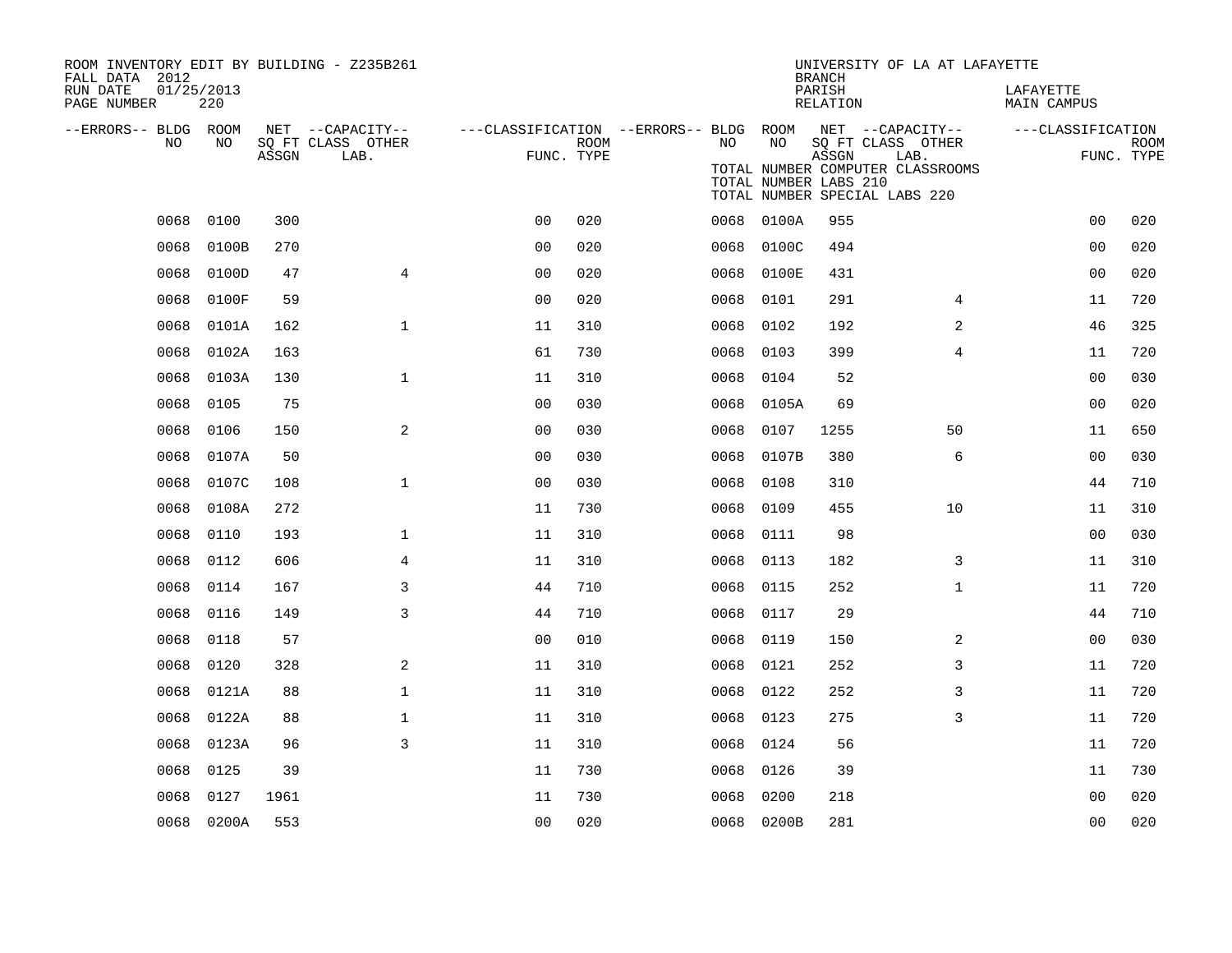| ROOM INVENTORY EDIT BY BUILDING - Z235B261<br>FALL DATA 2012 |                   |       |                           |                |             |                                   |             | <b>BRANCH</b>             | UNIVERSITY OF LA AT LAFAYETTE |                          |                           |
|--------------------------------------------------------------|-------------------|-------|---------------------------|----------------|-------------|-----------------------------------|-------------|---------------------------|-------------------------------|--------------------------|---------------------------|
| RUN DATE<br>PAGE NUMBER                                      | 01/25/2013<br>221 |       |                           |                |             |                                   |             | PARISH<br><b>RELATION</b> |                               | LAFAYETTE<br>MAIN CAMPUS |                           |
| --ERRORS-- BLDG                                              | ROOM              |       | NET --CAPACITY--          |                |             | ---CLASSIFICATION --ERRORS-- BLDG | ROOM        |                           | NET --CAPACITY--              | ---CLASSIFICATION        |                           |
| NO                                                           | NO                | ASSGN | SQ FT CLASS OTHER<br>LAB. | FUNC. TYPE     | <b>ROOM</b> | NO                                | NO          | ASSGN                     | SQ FT CLASS OTHER<br>LAB.     |                          | <b>ROOM</b><br>FUNC. TYPE |
| 0068                                                         | 0200C             | 98    |                           | 0 <sub>0</sub> | 020         | 0068                              | 0200D       | 47                        | $\overline{4}$                | 0 <sub>0</sub>           | 020                       |
| 0068                                                         | 0201              | 506   | 3                         | 11             | 310         | 0068                              | 0201A       | 58                        |                               | 0 <sub>0</sub>           | 030                       |
| 0068                                                         | 0201B             | 43    |                           | 11             | 315         | 0068                              | 0201C       | 152                       |                               | 11                       | 215                       |
| 0068                                                         | 0202              | 122   | $\mathbf{1}$              | 11             | 310         | 0068                              | 0202A       | 98                        | 4                             | 0 <sub>0</sub>           | 030                       |
| 0068                                                         | 0203              | 303   | $\mathbf{1}$              | 11             | 325         | 0068                              | 0203A       | 10                        |                               | 11                       | 215                       |
| 0068                                                         | 0203B             | 89    | $\mathbf{1}$              | 11             | 215         | 0068                              | 0203C       | 107                       |                               | 0 <sub>0</sub>           | 010                       |
| 0068                                                         | 0204              | 182   | $\mathbf{1}$              | 11             | 310         | 0068                              | 0205        | 182                       | $\mathbf{1}$                  | 11                       | 310                       |
| 0068                                                         | 0206              | 178   | $\mathbf 1$               | 11             | 310         | 0068                              | 0206A       | 284                       |                               | 11                       | 215                       |
| 0068                                                         | 0206B             | 127   | $\mathbf{1}$              | 46             | 310         | 0068                              | 0206C       | 71                        |                               | 11                       | 215                       |
| 0068                                                         | 0206D             | 74    |                           | 11             | 215         | 0068                              | 0206E       | 80                        | 2                             | 00                       | 030                       |
| 0068                                                         | 0207              | 181   | $\mathbf{1}$              | 11             | 310         | 0068                              | 0208        | 151                       | 2                             | 0 <sub>0</sub>           | 030                       |
| 0068                                                         | 0209              | 127   |                           | 11             | 315         | 0068                              | 0210        | 352                       | 10                            | 41                       | 420                       |
| 0068                                                         | 0211              | 141   | $\mathbf{1}$              | 11             | 315         | 0068                              | 0211A       | 18                        |                               | 0 <sub>0</sub>           | 030                       |
| 0068                                                         | 0212              | 143   | $\mathbf{1}$              | 11             | 310         | 0068                              | 0213        | 148                       | $\mathbf{1}$                  | 11                       | 310                       |
| 0068                                                         | 0214              | 173   | 1                         | 11             | 310         | 0068                              | 0214A       | 58                        |                               | 00                       | 030                       |
| 0068                                                         | 0215              | 754   | 20                        | 11             | 350         | 0068                              | 0216        | 330                       | 2                             | 11                       | 310                       |
| 0068                                                         | 0216A             | 131   |                           | 11             | 315         | 0068                              | 0217        | 101                       | 2                             | 11                       | 635                       |
| 0068                                                         | 0218              | 214   |                           | 11             | 315         | 0068                              | 0218A       | 22                        |                               | 00                       | 030                       |
| 0068                                                         | 0219              | 127   |                           | 11             | 315         | 0068                              | 0220        | 62                        | 2                             | 0 <sub>0</sub>           | 020                       |
| 0068                                                         | 0220A             | 162   | $\overline{4}$            | 0 <sub>0</sub> | 030         | 0068                              | 0221        | 187                       | $\mathbf{1}$                  | 11                       | 310                       |
| 0068                                                         | 0222              | 48    |                           | 0 <sub>0</sub> | 030         | 0068                              | 0223        | 305                       | $\mathbf{1}$                  | 11                       | 310                       |
| 0068                                                         | 0224              | 147   | $\mathbf{1}$              | 11             | 310         | 0068                              | 0225        | 181                       | $\mathbf{1}$                  | 11                       | 310                       |
| 0068                                                         | 0225A             | 122   | $\mathbf{1}$              | 11             | 310         | 0068                              | 0226        | 203                       | $\mathbf{1}$                  | 11                       | 310                       |
| 0068                                                         | 0227              | 128   | $\mathbf 1$               | 11             | 310         |                                   | 0068 0227A  | 184                       | $\mathbf{1}$                  | 11                       | 310                       |
| 0068                                                         | 0233              | 235   | 2                         | 11             | 310         |                                   | 0068 C0105B | 67                        |                               | 0 <sub>0</sub>           | 020                       |
|                                                              | 0068 C0220        | 267   |                           | 00             | 020         |                                   | 0068 C0221  | 241                       |                               | 00                       | 020                       |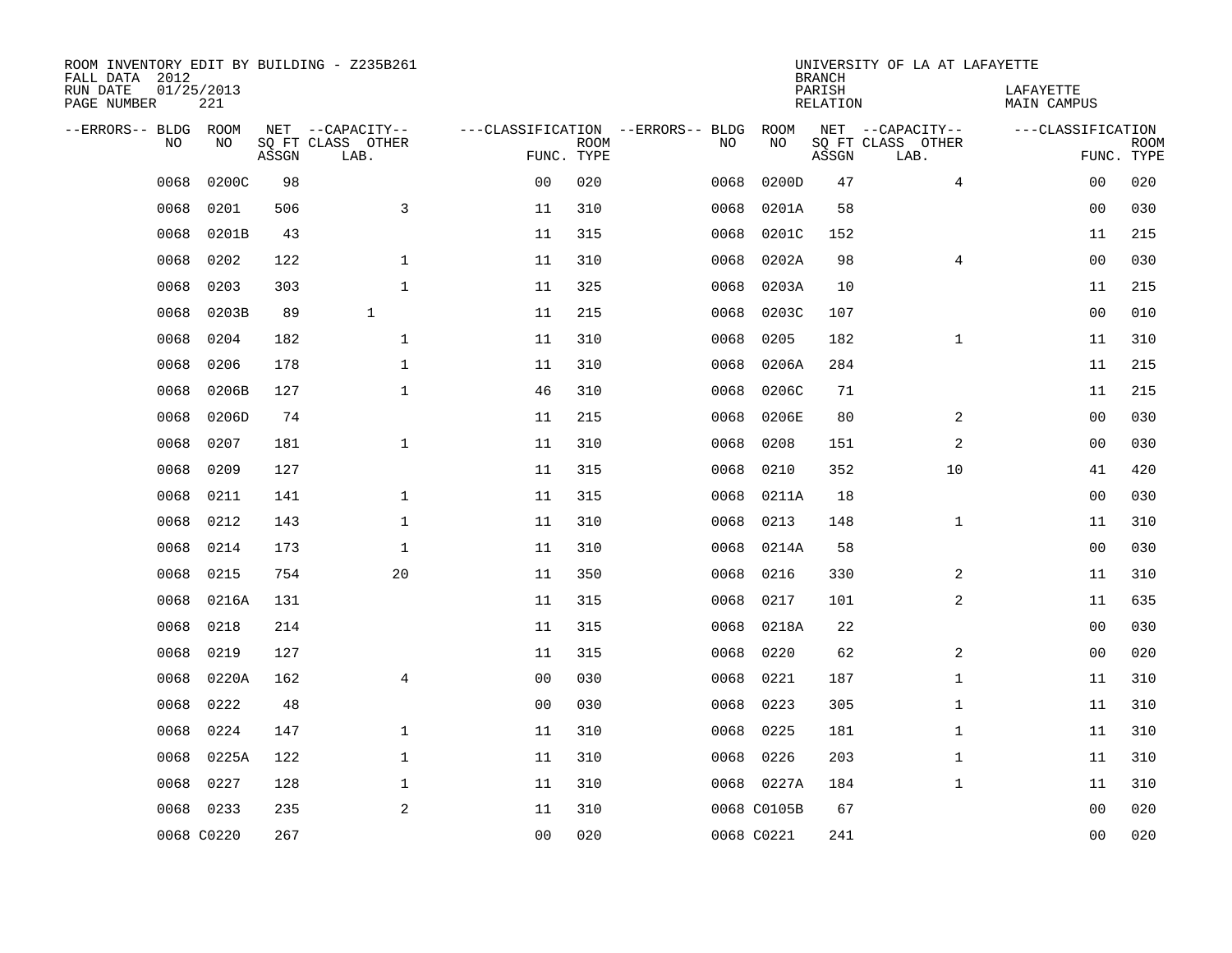| ROOM INVENTORY EDIT BY BUILDING - Z235B261<br>FALL DATA 2012 |            |       |                           |                |      |            | <b>BRANCH</b>                                                   | UNIVERSITY OF LA AT LAFAYETTE                                                                                                                  |                          |                           |
|--------------------------------------------------------------|------------|-------|---------------------------|----------------|------|------------|-----------------------------------------------------------------|------------------------------------------------------------------------------------------------------------------------------------------------|--------------------------|---------------------------|
| RUN DATE<br>01/25/2013<br>PAGE NUMBER                        | 222        |       |                           |                |      |            | PARISH<br>RELATION                                              |                                                                                                                                                | LAFAYETTE<br>MAIN CAMPUS |                           |
| --ERRORS-- BLDG ROOM                                         |            |       | NET --CAPACITY--          |                |      |            |                                                                 | ---CLASSIFICATION --ERRORS-- BLDG ROOM NET --CAPACITY--                                                                                        | ---CLASSIFICATION        |                           |
| NO                                                           | NO         | ASSGN | SQ FT CLASS OTHER<br>LAB. | FUNC. TYPE     | ROOM | NO         | NO<br>ASSGN<br>TOTAL NUMBER CLASSROOMS<br>TOTAL NUMBER LABS 210 | SQ FT CLASS OTHER<br>LAB.<br>TOTAL NET ASSIGN SQ. FT. IN ROOM FILE 15,618<br>TOTAL NUMBER COMPUTER CLASSROOMS<br>TOTAL NUMBER SPECIAL LABS 220 |                          | <b>ROOM</b><br>FUNC. TYPE |
|                                                              | 0072 0100  | 106   |                           | 0 <sub>0</sub> | 020  | 0072 0100A | 172                                                             |                                                                                                                                                | 0 <sub>0</sub>           | 020                       |
|                                                              | 0072 0100B | 282   |                           | 0 <sub>0</sub> | 020  | 0072 0101  | 983                                                             | 20                                                                                                                                             | 15                       | 640                       |
|                                                              | 0072 0101A | 69    |                           | 45             | 645  | 0072 0101B | 79                                                              | $\mathbf{1}$                                                                                                                                   | 74                       | 640                       |
|                                                              | 0072 0101C | 23    |                           | 0 <sub>0</sub> | 030  | 0072 0102  | 17                                                              |                                                                                                                                                | 00                       | 030                       |
|                                                              | 0072 0103  | 1245  | 20                        | 15             | 640  | 0072 0103A | 79                                                              |                                                                                                                                                | 74                       | 640                       |
|                                                              | 0072 0103B | 39    |                           | 15             | 640  | 0072 0103C | 37                                                              |                                                                                                                                                | 45                       | 645                       |
|                                                              | 0072 0104  | 37    |                           | 45             | 645  | 0072 0105  | 34                                                              |                                                                                                                                                | 00                       | 030                       |
|                                                              | 0072 0106  | 1029  | 30                        | 15             | 640  | 0072 0106A | 34                                                              |                                                                                                                                                | 45                       | 645                       |
|                                                              | 0072 0106B | 39    |                           | 74             | 640  | 0072 0106C | 39                                                              | $\mathbf{1}$                                                                                                                                   | 74                       | 640                       |
|                                                              | 0072 0106D | 20    |                           | 0 <sub>0</sub> | 030  | 0072 0106E | 7                                                               |                                                                                                                                                | 00                       | 030                       |
|                                                              | 0072 0107  | 587   |                           | 0 <sub>0</sub> | 030  | 0072 0107A | 33                                                              |                                                                                                                                                | 45                       | 645                       |
|                                                              | 0072 0107B | 38    |                           | 45             | 640  | 0072 0107C | 12                                                              |                                                                                                                                                | 0 <sub>0</sub>           | 030                       |
|                                                              | 0072 0108  | 353   | 2                         | 45             | 645  | 0072 0108A | 113                                                             |                                                                                                                                                | 45                       | 645                       |
|                                                              | 0072 0108B | 104   |                           | 45             | 645  | 0072 0109  | 651                                                             | 20                                                                                                                                             | 45                       | 640                       |
|                                                              | 0072 0109A | 18    |                           | 0 <sub>0</sub> | 030  | 0072 0110  | 38                                                              | $\mathbf{1}$                                                                                                                                   | 0 <sub>0</sub>           | 030                       |
|                                                              | 0072 0111  | 19    |                           | 0 <sub>0</sub> | 030  | 0072 0112  | 38                                                              | $\mathbf{1}$                                                                                                                                   | 00                       | 030                       |
|                                                              | 0072 0113  | 33    |                           | 0 <sub>0</sub> | 010  | 0072 0114  | 1232                                                            | 40                                                                                                                                             | 15                       | 640                       |
|                                                              | 0072 0115  | 297   | 2                         | 11             | 310  | 0072 0115A | 14                                                              |                                                                                                                                                | 45                       | 315                       |
|                                                              | 0072 0115B | 13    |                           | 45             | 315  | 0072 0116  | 318                                                             | $\mathbf{1}$                                                                                                                                   | 11                       | 310                       |
|                                                              | 0072 0116A | 14    |                           | 45             | 315  | 0072 0117  | 215                                                             | $\mathbf{1}$                                                                                                                                   | 11                       | 310                       |
|                                                              | 0072 0118  | 388   | 8                         | 45             | 310  | 0072 0118A | 13                                                              |                                                                                                                                                | 0 <sub>0</sub>           | 030                       |
|                                                              | 0072 0118B | 70    |                           | 45             | 315  | 0072 0118C | 28                                                              |                                                                                                                                                | 0 <sub>0</sub>           | 030                       |
|                                                              | 0072 0119  | 41    | $\mathbf{1}$              | 74             | 640  | 0072 0119A | 14                                                              |                                                                                                                                                | 45                       | 640                       |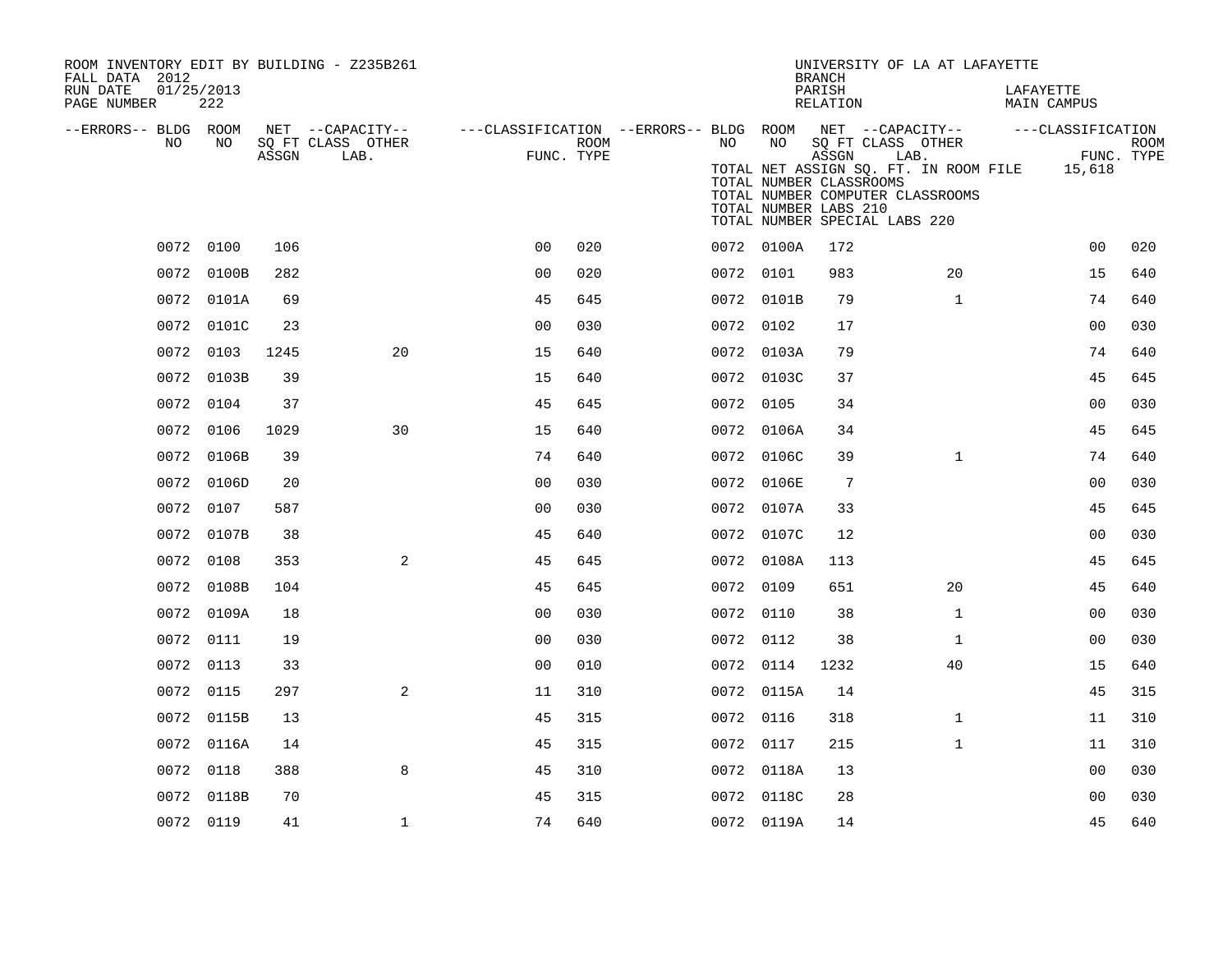| FALL DATA 2012          |    |                   |       | ROOM INVENTORY EDIT BY BUILDING - Z235B261 |                                                                             |      |           |                 | <b>BRANCH</b>                                                                     |      | UNIVERSITY OF LA AT LAFAYETTE                                             |                          |            |
|-------------------------|----|-------------------|-------|--------------------------------------------|-----------------------------------------------------------------------------|------|-----------|-----------------|-----------------------------------------------------------------------------------|------|---------------------------------------------------------------------------|--------------------------|------------|
| RUN DATE<br>PAGE NUMBER |    | 01/25/2013<br>223 |       |                                            |                                                                             |      |           |                 | PARISH<br>RELATION                                                                |      |                                                                           | LAFAYETTE<br>MAIN CAMPUS |            |
| --ERRORS-- BLDG ROOM    | NO | NO                |       | NET --CAPACITY--<br>SQ FT CLASS OTHER      | ---CLASSIFICATION --ERRORS-- BLDG ROOM NET --CAPACITY-- -----CLASSIFICATION | ROOM | NO        | NO              | SQ FT CLASS OTHER                                                                 |      |                                                                           |                          | ROOM       |
|                         |    |                   | ASSGN | LAB.                                       | FUNC. TYPE                                                                  |      |           |                 | ASSGN                                                                             | LAB. |                                                                           |                          | FUNC. TYPE |
|                         |    | 0072 0120         | 58    |                                            | 45                                                                          | 645  |           |                 | TOTAL NUMBER CLASSROOMS<br>TOTAL NUMBER LABS 210<br>TOTAL NUMBER SPECIAL LABS 220 |      | TOTAL NET ASSIGN SQ. FT. IN ROOM FILE<br>TOTAL NUMBER COMPUTER CLASSROOMS | 7,675                    |            |
|                         |    | 0077 0101         | 986   |                                            | 81                                                                          | 081  | 0077 0102 |                 | 332                                                                               |      |                                                                           |                          | 81 081     |
|                         |    | 0077 0103         | 283   |                                            | 81                                                                          | 081  |           |                 | TOTAL NUMBER CLASSROOMS<br>TOTAL NUMBER LABS 210<br>TOTAL NUMBER SPECIAL LABS 220 |      | TOTAL NET ASSIGN SQ. FT. IN ROOM FILE<br>TOTAL NUMBER COMPUTER CLASSROOMS | 1,601                    |            |
|                         |    | 0078 0100         | 62    |                                            | 0 <sub>0</sub>                                                              | 020  | 0078 0101 |                 | 372                                                                               |      | 2                                                                         | 11                       | 310        |
|                         |    | 0078 0102         | 264   | 2                                          | 11                                                                          | 310  |           | 0078 0102A      | 228                                                                               |      |                                                                           | 45                       | 635        |
|                         |    | 0078 0103         | 57    | $\mathbf{1}$                               | 0 <sub>0</sub>                                                              | 030  | 0078 0104 |                 | 196                                                                               |      | 2                                                                         | 45                       | 635        |
|                         |    | 0078 0104A        | 45    |                                            | 45                                                                          | 635  | 0078 0105 |                 | 225                                                                               |      | 6                                                                         | 45                       | 650        |
|                         |    | 0078 0105A        | 124   |                                            | 45                                                                          | 730  |           | 0078 0105D      | 13                                                                                |      |                                                                           | 45                       | 555        |
|                         |    | 0078 0106         | 294   | 8                                          | 45                                                                          | 350  |           | 0078 0106A      | 106                                                                               |      |                                                                           | 45                       | 730        |
|                         |    | 0078 0107         | 269   | $\overline{4}$                             | 45                                                                          | 720  |           | 0078 0107A      | 18                                                                                |      |                                                                           | 00                       | 010        |
|                         |    | 0078 0107B        | 19    |                                            | 0 <sub>0</sub>                                                              | 020  | 0078 0108 |                 | 230                                                                               |      | $\overline{4}$                                                            | 52                       | 550        |
|                         |    | 0078 0200         | 177   |                                            | 0 <sub>0</sub>                                                              | 020  |           | 0078 0200A      | 62                                                                                |      |                                                                           | 0 <sub>0</sub>           | 020        |
|                         |    | 0078 0201         | 645   |                                            | 81                                                                          | 081  | 0078 0202 |                 | 201                                                                               |      | $\mathbf{1}$                                                              | 11                       | 310        |
|                         |    | 0078 0203         | 205   | $\mathbf{1}$                               | 11                                                                          | 310  | 0078 0204 |                 | 51                                                                                |      |                                                                           | 45                       | 315        |
|                         |    | 0078 0205         | 70    | $\mathbf{1}$                               | 0 <sub>0</sub>                                                              | 030  |           |                 | TOTAL NUMBER CLASSROOMS<br>TOTAL NUMBER LABS 210<br>TOTAL NUMBER SPECIAL LABS 220 |      | TOTAL NET ASSIGN SQ. FT. IN ROOM FILE<br>TOTAL NUMBER COMPUTER CLASSROOMS | 3,468                    |            |
|                         |    | 0087 0100         | 1209  |                                            | 0 <sub>0</sub>                                                              | 020  |           | 0087 0100A      | 699                                                                               |      |                                                                           | 0 <sub>0</sub>           | 020        |
|                         |    | 0087 0100B        | 288   |                                            | 0 <sub>0</sub>                                                              | 020  |           | 0087 0100C 1869 |                                                                                   |      |                                                                           | 0 <sub>0</sub>           | 020        |
|                         |    | 0087 0100D        | 227   |                                            | 0 <sub>0</sub>                                                              | 020  |           | 0087 0100E      | 758                                                                               |      |                                                                           | 0 <sub>0</sub>           | 020        |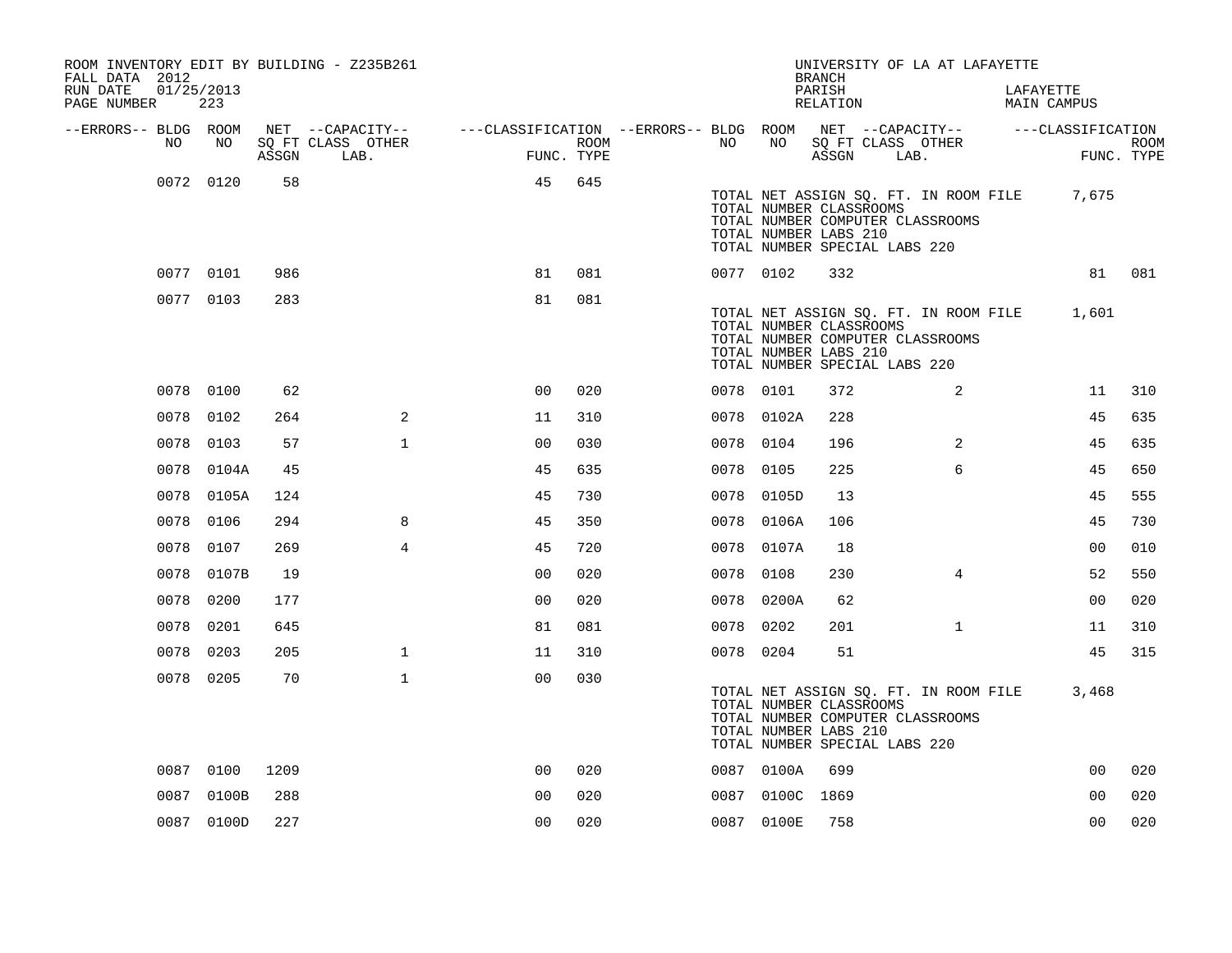| ROOM INVENTORY EDIT BY BUILDING - Z235B261<br>FALL DATA 2012<br>RUN DATE<br>PAGE NUMBER | 01/25/2013 | 224         |          |                                               |              |                                   |                           |      |            | <b>BRANCH</b><br>PARISH<br>RELATION | UNIVERSITY OF LA AT LAFAYETTE                 |              | LAFAYETTE<br>MAIN CAMPUS |                           |
|-----------------------------------------------------------------------------------------|------------|-------------|----------|-----------------------------------------------|--------------|-----------------------------------|---------------------------|------|------------|-------------------------------------|-----------------------------------------------|--------------|--------------------------|---------------------------|
| --ERRORS-- BLDG                                                                         | <b>NO</b>  | ROOM<br>NO. | ASSGN    | NET --CAPACITY--<br>SO FT CLASS OTHER<br>LAB. |              | ---CLASSIFICATION --ERRORS-- BLDG | <b>ROOM</b><br>FUNC. TYPE | NO   | ROOM<br>NO | ASSGN                               | NET --CAPACITY--<br>SQ FT CLASS OTHER<br>LAB. |              | ---CLASSIFICATION        | <b>ROOM</b><br>FUNC. TYPE |
|                                                                                         | 0087       | 0100F       | 816      |                                               |              | 0 <sub>0</sub>                    | 020                       | 0087 | 0102       | 5894                                |                                               | 900          | 52                       | 610                       |
|                                                                                         | 0087       | 0103        | 1244     |                                               | 50           | 52                                | 610                       | 0087 | 0104       | 4002                                |                                               | 160          | 52                       | 610                       |
|                                                                                         | 0087       | 0105        | 179      |                                               | $\mathbf{1}$ | 52                                | 615                       | 0087 | 0106       | 128                                 |                                               | 2            | 52                       | 314                       |
|                                                                                         | 0087       | 0106A       | 544      |                                               | $\mathbf 1$  | 65                                | 615                       | 0087 | 0107       | 190                                 |                                               | $\mathbf{1}$ | 52                       | 615                       |
|                                                                                         | 0087       | 0108        | 436      |                                               | $\mathbf{1}$ | 52                                | 615                       | 0087 | 0109       | 436                                 |                                               | $\mathbf{1}$ | 52                       | 731                       |
|                                                                                         | 0087       | 0110        | 626      |                                               |              | 0 <sub>0</sub>                    | 020                       | 0087 | 0111       | 194                                 |                                               | $\mathbf{1}$ | 52                       | 615                       |
|                                                                                         | 0087       | 0112        | 451      |                                               | $\mathbf{1}$ | 52                                | 615                       | 0087 | 0113       | 1020                                |                                               | $\mathbf{1}$ | 52                       | 615                       |
|                                                                                         | 0087       | 0114        | 179      |                                               | $\mathbf 1$  | 52                                | 615                       |      | 0087 0116  | 186                                 |                                               | 4            | 0 <sub>0</sub>           | 030                       |
|                                                                                         | 0087       | 0117        | 184      |                                               | 4            | 0 <sub>0</sub>                    | 030                       | 0087 | 0118       | 249                                 |                                               | 2            | 11                       | 315                       |
|                                                                                         | 0087       | 0118A       | 84       |                                               | 6            | 11                                | 350                       |      | 0087 0118B | 82                                  |                                               | $\mathbf{1}$ | 11                       | 325                       |
|                                                                                         | 0087       | 0118C       | 83       | 2                                             |              | 11                                | 210                       | 0087 | 0119       | 229                                 |                                               | 2            | 11                       | 314                       |
|                                                                                         | 0087       | 0120        | 146      |                                               | $\mathbf 1$  | 11                                | 315                       |      | 0087 0123  | 197                                 |                                               | 4            | 22                       | 320                       |
|                                                                                         | 0087       | 0124        | 228      | $\mathbf{1}$                                  |              | 11                                | 220                       | 0087 | 0125       | 576                                 | 15                                            |              | 11                       | 210                       |
|                                                                                         | 0087       | 0126        | 183      |                                               | $\mathbf{1}$ | 11                                | 310                       | 0087 | 0127       | 232                                 | 24                                            |              | 11                       | 220                       |
|                                                                                         | 0087       | 0128        | 312      |                                               | $\mathbf{1}$ | 11                                | 420                       | 0087 | 0128A      | 600                                 | 7                                             |              | 11                       | 220                       |
|                                                                                         | 0087       | 0129        | 183      | $\mathbf{1}$                                  |              | 11                                | 290                       | 0087 | 0130       | 228                                 | 2                                             |              | 11                       | 220                       |
|                                                                                         | 0087       | 0131        | 183      | 2                                             |              | 11                                | 220                       | 0087 | 0132       | 576                                 | 30                                            |              | 11                       | 110                       |
|                                                                                         | 0087       | 0133        | 228      | 2                                             |              | 11                                | 220                       | 0087 | 0134       | 576                                 | 30                                            |              | 11                       | 110                       |
|                                                                                         | 0087       | 0135        | 183      | 2                                             |              | 11                                | 220                       | 0087 | 0136       | 288                                 |                                               |              | 0 <sub>0</sub>           | 030                       |
|                                                                                         | 0087       | 0137        | 251      | 2                                             |              | 11                                | 220                       | 0087 | 0138       | 183                                 | 2                                             |              | 11                       | 220                       |
|                                                                                         | 0087       | 0139        | 232      | 2                                             |              | 11                                | 220                       | 0087 | 0140       | 199                                 | 15                                            |              | 11                       | 210                       |
|                                                                                         | 0087       | 0143        | 672      | 30                                            |              | 11                                | 110                       | 0087 | 0144       | 53                                  |                                               | $\mathbf{1}$ | 0 <sub>0</sub>           | 030                       |
|                                                                                         | 0087       | 0145        | 53       |                                               | 2            | 0 <sub>0</sub>                    | 030                       | 0087 | 0146       | 94                                  |                                               | 6            | 11                       | 355                       |
|                                                                                         | 0087       | 0147        | 368      |                                               | 12           | 11                                | 350                       | 0087 | 0149       | 40                                  |                                               |              | 0 <sub>0</sub>           | 010                       |
|                                                                                         | 0087       | 0150        | 161      |                                               | 4            | 0 <sub>0</sub>                    | 030                       | 0087 | 0151       | 173                                 |                                               | 3            | 00                       | 030                       |
|                                                                                         | 0087 0153  |             | 1296 106 |                                               |              | 11                                | 110                       |      | 0087 0158  | 2551 255                            |                                               |              | 11                       | 110                       |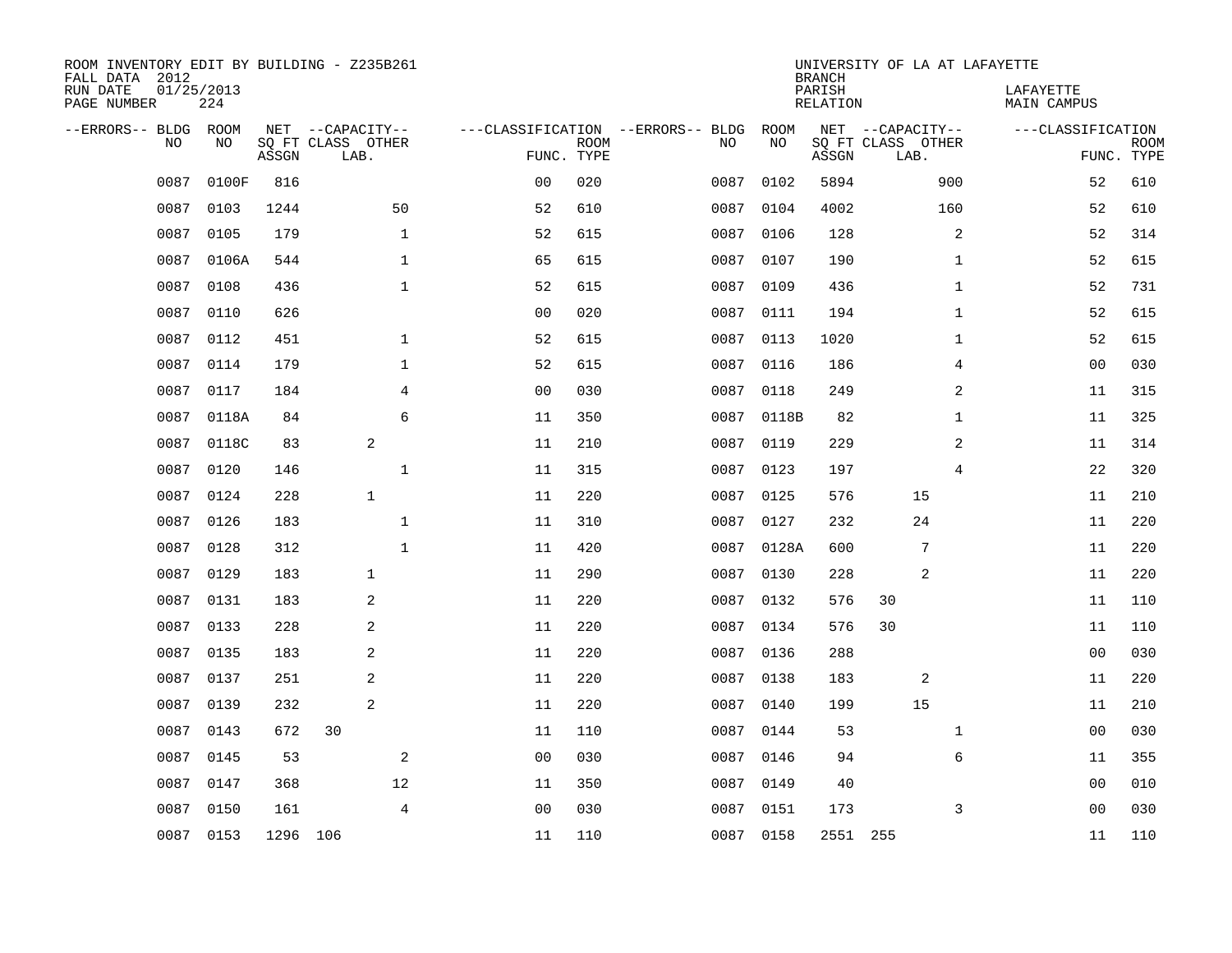| ROOM INVENTORY EDIT BY BUILDING - Z235B261<br>FALL DATA 2012 |                   |       |                           |                |                           |                                   |           | <b>BRANCH</b>             | UNIVERSITY OF LA AT LAFAYETTE |                                 |                           |
|--------------------------------------------------------------|-------------------|-------|---------------------------|----------------|---------------------------|-----------------------------------|-----------|---------------------------|-------------------------------|---------------------------------|---------------------------|
| RUN DATE<br>PAGE NUMBER                                      | 01/25/2013<br>225 |       |                           |                |                           |                                   |           | PARISH<br><b>RELATION</b> |                               | LAFAYETTE<br><b>MAIN CAMPUS</b> |                           |
| --ERRORS-- BLDG ROOM                                         |                   |       | NET --CAPACITY--          |                |                           | ---CLASSIFICATION --ERRORS-- BLDG | ROOM      |                           | NET --CAPACITY--              | ---CLASSIFICATION               |                           |
| NO                                                           | NO                | ASSGN | SQ FT CLASS OTHER<br>LAB. |                | <b>ROOM</b><br>FUNC. TYPE | NO                                | NO        | ASSGN                     | SQ FT CLASS OTHER<br>LAB.     |                                 | <b>ROOM</b><br>FUNC. TYPE |
| 0087                                                         | 0158A             | 60    | $\mathbf 1$               | 11             | 115                       | 0087                              | 0158B     | 204                       | 25                            | 11                              | 215                       |
| 0087                                                         | 0158C             | 32    | $\mathbf{1}$              | 11             | 215                       | 0087                              | 0158D     | 81                        | 4                             | 11                              | 215                       |
| 0087                                                         | 0161              | 520   |                           | 0 <sub>0</sub> | 030                       | 0087                              | 0163      | 420                       | 40                            | 11                              | 210                       |
| 0087                                                         | 0165              | 242   | 2                         | 11             | 310                       | 0087                              | 0166      | 251                       | $\mathbf{1}$                  | 11                              | 115                       |
| 0087                                                         | 0167              | 256   | $\mathbf{1}$              | 11             | 115                       | 0087                              | 0168      | 3120                      | 390                           | 11                              | 110                       |
| 0087                                                         | 0169              | 433   | $\mathbf 1$               | 11             | 115                       | 0087                              | 0170      | 124                       | 2                             | 11                              | 220                       |
| 0087                                                         | 0171              | 97    | $\mathbf{1}$              | 11             | 220                       | 0087                              | 0172      | 361                       | 2                             | 11                              | 220                       |
| 0087                                                         | 0200              | 317   |                           | 0 <sub>0</sub> | 020                       | 0087                              | 0200A     | 699                       |                               | 0 <sub>0</sub>                  | 020                       |
| 0087                                                         | 0200B             | 288   |                           | 0 <sub>0</sub> | 020                       | 0087                              | 0200C     | 1672                      |                               | 0 <sub>0</sub>                  | 020                       |
| 0087                                                         | 0200D             | 227   |                           | 0 <sub>0</sub> | 020                       | 0087                              | 0201      | 291                       | $\mathbf{1}$                  | 52                              | 615                       |
| 0087                                                         | 0202              | 381   |                           | 0 <sub>0</sub> | 030                       | 0087                              | 0203      | 182                       | $\mathbf{1}$                  | 52                              | 615                       |
| 0087                                                         | 0206              | 71    | $\mathbf{1}$              | 11             | 280                       | 0087                              | 0207      | 71                        | 1                             | 11                              | 280                       |
| 0087                                                         | 0208              | 71    | $\mathbf{1}$              | 11             | 280                       | 0087                              | 0209      | 71                        | 1                             | 11                              | 280                       |
| 0087                                                         | 0210              | 71    | $\mathbf{1}$              | 11             | 280                       | 0087                              | 0211      | 71                        | 1                             | 11                              | 280                       |
| 0087                                                         | 0212              | 303   |                           | 0 <sub>0</sub> | 020                       | 0087                              | 0213      | 71                        | 1                             | 11                              | 280                       |
| 0087                                                         | 0214              | 71    | $\mathbf{1}$              | 11             | 280                       | 0087                              | 0215      | 71                        | 1                             | 11                              | 280                       |
| 0087                                                         | 0216              | 71    | $\mathbf{1}$              | 11             | 280                       | 0087                              | 0217      | 71                        | $\mathbf{1}$                  | 11                              | 280                       |
| 0087                                                         | 0218              | 71    | $\mathbf{1}$              | 11             | 280                       | 0087                              | 0220      | 204                       | 4                             | 00                              | 030                       |
| 0087                                                         | 0221              | 185   | 4                         | 0 <sub>0</sub> | 030                       | 0087                              | 0222      | 197                       | 4                             | 11                              | 220                       |
| 0087                                                         | 0223              | 181   | $\overline{4}$            | 11             | 210                       | 0087                              | 0224      | 70                        | $\mathbf{1}$                  | 11                              | 280                       |
| 0087                                                         | 0225              | 739   |                           | 11             | 280                       | 0087                              | 0225A     | 54                        |                               | 11                              | 710                       |
| 0087                                                         | 0226              | 224   | 6                         | 11             | 270                       | 0087                              | 0227      | 141                       | $\mathbf 1$                   | 11                              | 290                       |
| 0087                                                         | 0228              | 71    | $\mathbf{1}$              | 11             | 280                       | 0087                              | 0229      | 71                        | $\mathbf{1}$                  | 11                              | 280                       |
| 0087                                                         | 0230              | 71    | $\mathbf{1}$              | 11             | 280                       | 0087                              | 0231      | 71                        | 1                             | 11                              | 280                       |
| 0087                                                         | 0232              | 70    | $\mathbf{1}$              | 11             | 290                       | 0087                              | 0234      | 71                        | $\mathbf{1}$                  | 11                              | 280                       |
|                                                              | 0087 0235         | 71    | $\mathbf{1}$              | 11             | 280                       |                                   | 0087 0236 | 71                        | 1                             | 11                              | 280                       |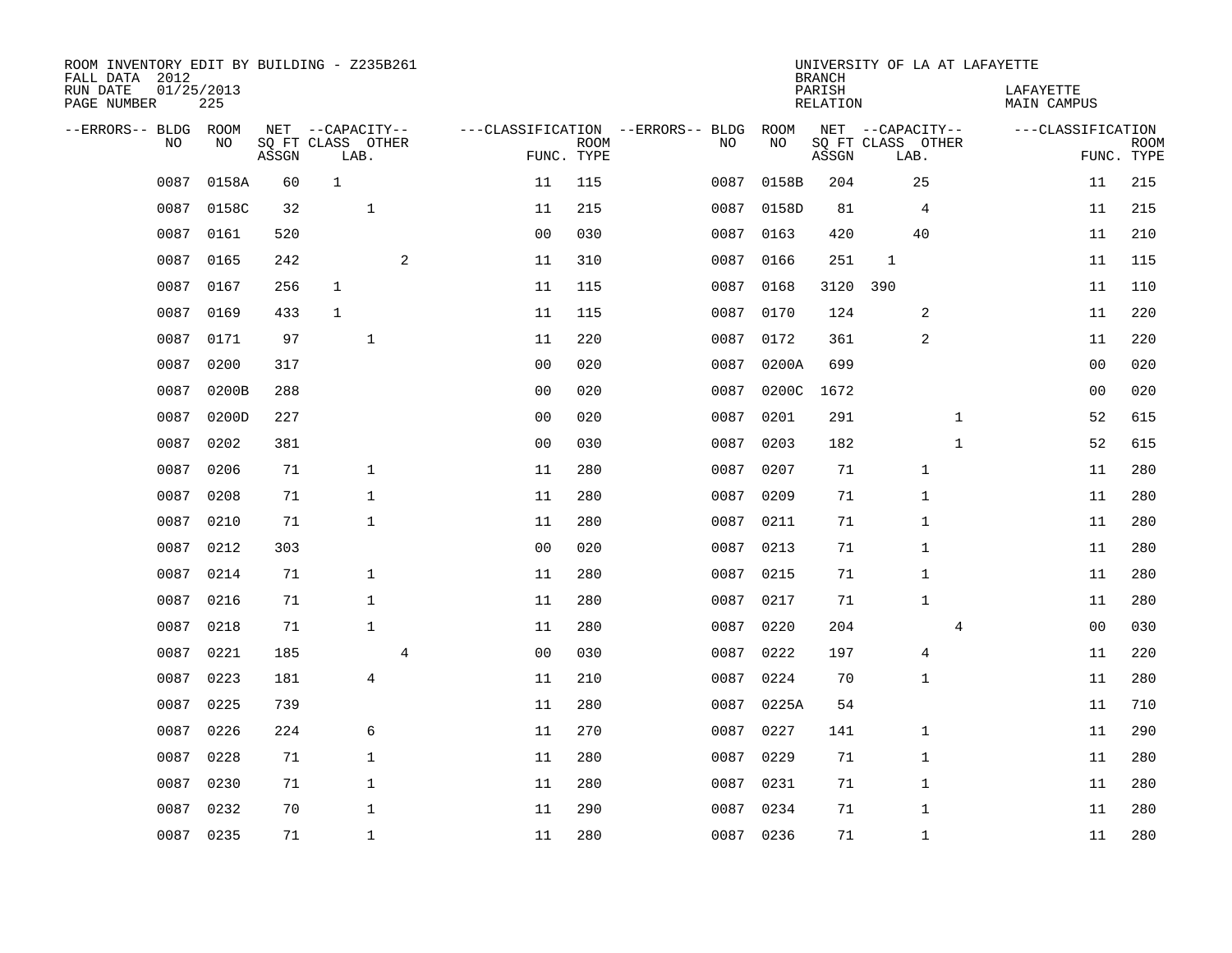| ROOM INVENTORY EDIT BY BUILDING - Z235B261<br>FALL DATA 2012 |                   |       |                           |                |                    |                                        |            | <b>BRANCH</b>                                                                     |    | UNIVERSITY OF LA AT LAFAYETTE                                             |                                       |                        |             |
|--------------------------------------------------------------|-------------------|-------|---------------------------|----------------|--------------------|----------------------------------------|------------|-----------------------------------------------------------------------------------|----|---------------------------------------------------------------------------|---------------------------------------|------------------------|-------------|
| RUN DATE<br>PAGE NUMBER                                      | 01/25/2013<br>226 |       |                           |                |                    |                                        |            | PARISH<br>RELATION                                                                |    |                                                                           | LAFAYETTE                             | MAIN CAMPUS            |             |
| --ERRORS-- BLDG ROOM                                         |                   |       | NET --CAPACITY--          |                |                    | ---CLASSIFICATION --ERRORS-- BLDG ROOM |            |                                                                                   |    | NET --CAPACITY--                                                          |                                       | ---CLASSIFICATION      |             |
| NO                                                           | NO                | ASSGN | SO FT CLASS OTHER<br>LAB. |                | ROOM<br>FUNC. TYPE | NO .                                   | NO         | ASSGN                                                                             |    | SQ FT CLASS OTHER<br>LAB.                                                 |                                       | FUNC. TYPE             | <b>ROOM</b> |
|                                                              | 0087 0237         | 71    | $\mathbf{1}$              | 11             | 280                |                                        | 0087 0238  | 71                                                                                |    |                                                                           |                                       | 0 <sub>0</sub>         | 020         |
|                                                              | 0087 0239         | 257   |                           | 0 <sup>0</sup> | 020                |                                        | 0087 0240  | 197                                                                               |    | $\overline{4}$                                                            |                                       | 11                     | 220         |
|                                                              | 0087 0241         | 183   | $\overline{4}$            | 11             | 220                |                                        | 0087 0242  | 197                                                                               |    | 2                                                                         |                                       | 11                     | 310         |
|                                                              | 0087 0243         | 183   | 2                         | 11             | 310                |                                        | 0087 0244  | 195                                                                               |    | $\overline{4}$                                                            |                                       | 11                     | 220         |
|                                                              | 0087 0245         | 183   | $\overline{4}$            | 22             | 220                |                                        | 0087 0246  | 195                                                                               |    | 2                                                                         |                                       | 11                     | 310         |
|                                                              | 0087 0247         | 183   | 3                         | 22             | 325                |                                        | 0087 0248  | 197                                                                               |    | 4                                                                         |                                       | 11                     | 220         |
|                                                              | 0087 0249         | 183   | 4                         | 11             | 220                |                                        | 0087 0250  | 197                                                                               |    | 2                                                                         |                                       | 11                     | 310         |
|                                                              | 0087 0251         | 197   | $\mathbf{1}$              | 11             | 290                |                                        | 0087 0252  | 288                                                                               |    |                                                                           |                                       | 0 <sub>0</sub>         | 030         |
|                                                              | 0087 0253         | 576   | 62                        | 11             | 270                |                                        | 0087 0254  | 934                                                                               | 30 |                                                                           |                                       | 11                     | 110         |
|                                                              | 0087 0257         | 21    |                           | 0 <sub>0</sub> | 010                |                                        | 0087 E0100 | 78                                                                                |    |                                                                           |                                       | 0 <sub>0</sub>         | 020         |
|                                                              | 0087 E0200        | 78    |                           | 0 <sub>0</sub> | 020                |                                        |            | TOTAL NUMBER CLASSROOMS<br>TOTAL NUMBER LABS 210<br>TOTAL NUMBER SPECIAL LABS 220 |    | TOTAL NET ASSIGN SQ. FT. IN ROOM FILE<br>TOTAL NUMBER COMPUTER CLASSROOMS |                                       | 39,151<br>7<br>5<br>20 |             |
|                                                              | 0089 0101 1702    |       |                           | 22             | 970                |                                        |            | TOTAL NUMBER CLASSROOMS<br>TOTAL NUMBER LABS 210<br>TOTAL NUMBER SPECIAL LABS 220 |    | TOTAL NUMBER COMPUTER CLASSROOMS                                          | TOTAL NET ASSIGN SQ. FT. IN ROOM FILE | 1,702                  |             |
|                                                              | 0092 0101         | 2387  | $\mathbf{3}$              | 11             | 970                |                                        |            | TOTAL NUMBER CLASSROOMS<br>TOTAL NUMBER LABS 210<br>TOTAL NUMBER SPECIAL LABS 220 |    | TOTAL NUMBER COMPUTER CLASSROOMS                                          | TOTAL NET ASSIGN SQ. FT. IN ROOM FILE | 2,387                  |             |
|                                                              | 0093 0100 13110   |       |                           | 0 <sub>0</sub> | 020                |                                        | 0093 0100A | 149                                                                               |    |                                                                           |                                       | 0 <sub>0</sub>         | 020         |
|                                                              | 0093 0100B        | 149   |                           | 00             | 020                |                                        | 0093 0100C | 149                                                                               |    |                                                                           |                                       | 00                     | 020         |
|                                                              | 0093 0100D 3428   |       |                           | 0 <sub>0</sub> | 020                |                                        | 0093 0100E | 791                                                                               |    |                                                                           |                                       | 0 <sub>0</sub>         | 020         |
| 0093                                                         | 0100F 1220        |       | 27                        | 0 <sub>0</sub> | 020                |                                        | 0093 0100G | 27                                                                                |    |                                                                           |                                       | 0 <sub>0</sub>         | 020         |
|                                                              | 0093 0100H        | 162   |                           | 0 <sub>0</sub> | 020                |                                        | 0093 0100I | 90                                                                                |    |                                                                           |                                       | 0 <sub>0</sub>         | 020         |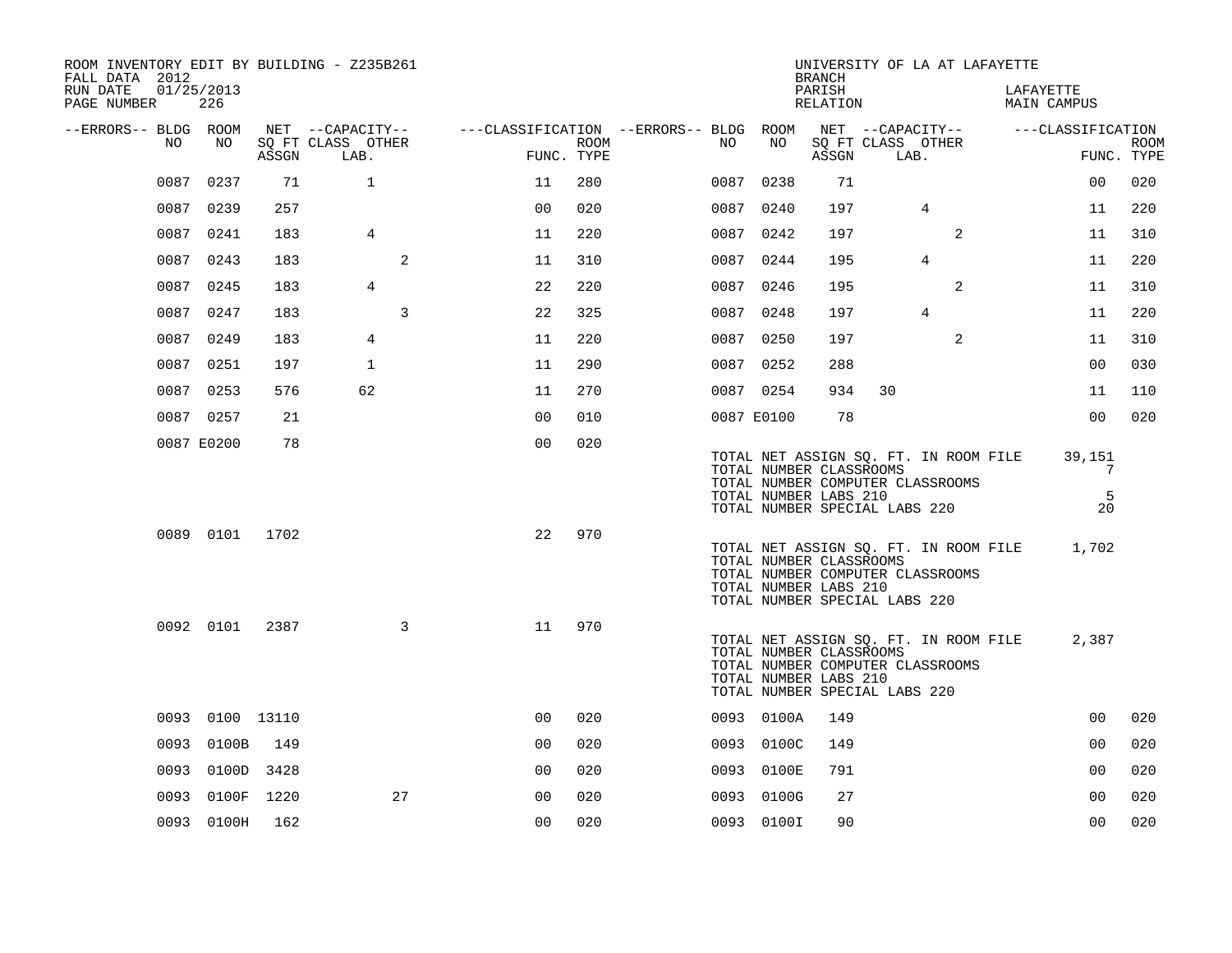| ROOM INVENTORY EDIT BY BUILDING - Z235B261<br>FALL DATA 2012 |                   |       |                           |                |                           |                                   |            | <b>BRANCH</b>             | UNIVERSITY OF LA AT LAFAYETTE |                                 |                           |
|--------------------------------------------------------------|-------------------|-------|---------------------------|----------------|---------------------------|-----------------------------------|------------|---------------------------|-------------------------------|---------------------------------|---------------------------|
| RUN DATE<br>PAGE NUMBER                                      | 01/25/2013<br>227 |       |                           |                |                           |                                   |            | PARISH<br><b>RELATION</b> |                               | LAFAYETTE<br><b>MAIN CAMPUS</b> |                           |
| --ERRORS-- BLDG ROOM                                         |                   |       | NET --CAPACITY--          |                |                           | ---CLASSIFICATION --ERRORS-- BLDG | ROOM       |                           | NET --CAPACITY--              | ---CLASSIFICATION               |                           |
| NO                                                           | NO                | ASSGN | SQ FT CLASS OTHER<br>LAB. |                | <b>ROOM</b><br>FUNC. TYPE | NO                                | NO         | ASSGN                     | SQ FT CLASS OTHER<br>LAB.     |                                 | <b>ROOM</b><br>FUNC. TYPE |
| 0093                                                         | 0100J             | 153   |                           | 0 <sub>0</sub> | 020                       | 0093                              | 0100K      | 189                       |                               | 00                              | 020                       |
| 0093                                                         | 0101A 3217        |       | 50                        | 11             | 210                       | 0093                              | 0101F      | 165                       |                               | 11                              | 215                       |
| 0093                                                         | 0101G             | 88    |                           | 81             | 081                       | 0093                              | 0102A      | 143                       | 2                             | 11                              | 215                       |
| 0093                                                         | 0102E             | 48    |                           | 11             | 710                       | 0093                              | 0102F      | 2443                      | 30                            | 11                              | 270                       |
| 0093                                                         | 0102G             | 215   |                           | 11             | 525                       | 0093                              | 0103A      | 59                        |                               | 0 <sub>0</sub>                  | 020                       |
| 0093                                                         | 0103E             | 25    |                           | 0 <sub>0</sub> | 030                       | 0093                              | 0103G      | 47                        |                               | 0 <sub>0</sub>                  | 020                       |
| 0093                                                         | 0104A             | 91    |                           | 11             | 215                       | 0093                              | 0104F      | 840                       |                               | 11                              | 520                       |
| 0093                                                         | 0104G             | 165   | 3                         | 0 <sub>0</sub> | 030                       | 0093                              | 0105A      | 91                        | 2                             | 11                              | 410                       |
| 0093                                                         | 0105C             | 145   |                           | 11             | 675                       | 0093                              | 0105E      | 1860                      | 34                            | 11                              | 210                       |
| 0093                                                         | 0105F             | 840   |                           | 11             | 520                       | 0093                              | 0105G      | 385                       |                               | 11                              | 525                       |
| 0093                                                         | 0106A             | 158   |                           | 11             | 215                       | 0093                              | 0106B      | 682                       |                               | 51                              | 675                       |
| 0093                                                         | 0106C             | 148   |                           | 0 <sub>0</sub> | 030                       | 0093                              | 0106E      | 24                        |                               | 0 <sub>0</sub>                  | 030                       |
| 0093                                                         | 0106F             | 462   | 28                        | 11             | 220                       | 0093                              | 0106G      | 81                        |                               | 00                              | 020                       |
| 0093                                                         | 0107A 1463        |       | 44                        | 11             | 210                       | 0093                              | 0107B      | 1106                      | 2                             | 51                              | 675                       |
| 0093                                                         | 0107C             | 162   |                           | 0 <sub>0</sub> | 030                       | 0093                              | 0107E      | 190                       |                               | 00                              | 030                       |
| 0093                                                         | 0107F             | 56    |                           | 0 <sub>0</sub> | 010                       | 0093                              | 0107G      | 45                        |                               | 0 <sub>0</sub>                  | 020                       |
| 0093                                                         | 0108A 1826        |       | 61                        | 11             | 110                       | 0093                              | 0108B      | 884                       | 8                             | 11                              | 550                       |
| 0093                                                         | 0108C             | 118   |                           | 11             | 215                       | 0093                              | 0108D      | 616                       | 8                             | 51                              | 675                       |
| 0093                                                         | 0108E             | 4157  | 48                        | 11             | 270                       | 0093                              | 0108F      | 2042                      | 20                            | 11                              | 520                       |
| 0093                                                         | 0108G             | 385   |                           | 11             | 525                       | 0093                              | 0109A      | 103                       | $\overline{a}$                | 11                              | 310                       |
| 0093                                                         | 0109C             | 118   |                           | 11             | 675                       | 0093                              | 0109E      | 1557                      |                               | 00                              | 030                       |
| 0093                                                         | 0109F             | 51    |                           | 0 <sub>0</sub> | 020                       | 0093                              | 0109G      | 127                       |                               | 11                              | 525                       |
| 0093                                                         | 0110A             | 103   |                           | 11             | 115                       | 0093                              | 0110B      | 1230                      |                               | 52                              | 650                       |
| 0093                                                         | 0110C             | 162   |                           | 0 <sub>0</sub> | 030                       | 0093                              | 0110E      | 121                       |                               | 52                              | 750                       |
| 0093                                                         | 0110F             | 840   |                           | 11             | 520                       | 0093                              | 0110G      | 198                       |                               | 0 <sub>0</sub>                  | 030                       |
|                                                              | 0093 0111A        | 100   | $\mathbf{2}$              | 11             | 555                       |                                   | 0093 0111B | 145                       |                               | 0 <sub>0</sub>                  | 030                       |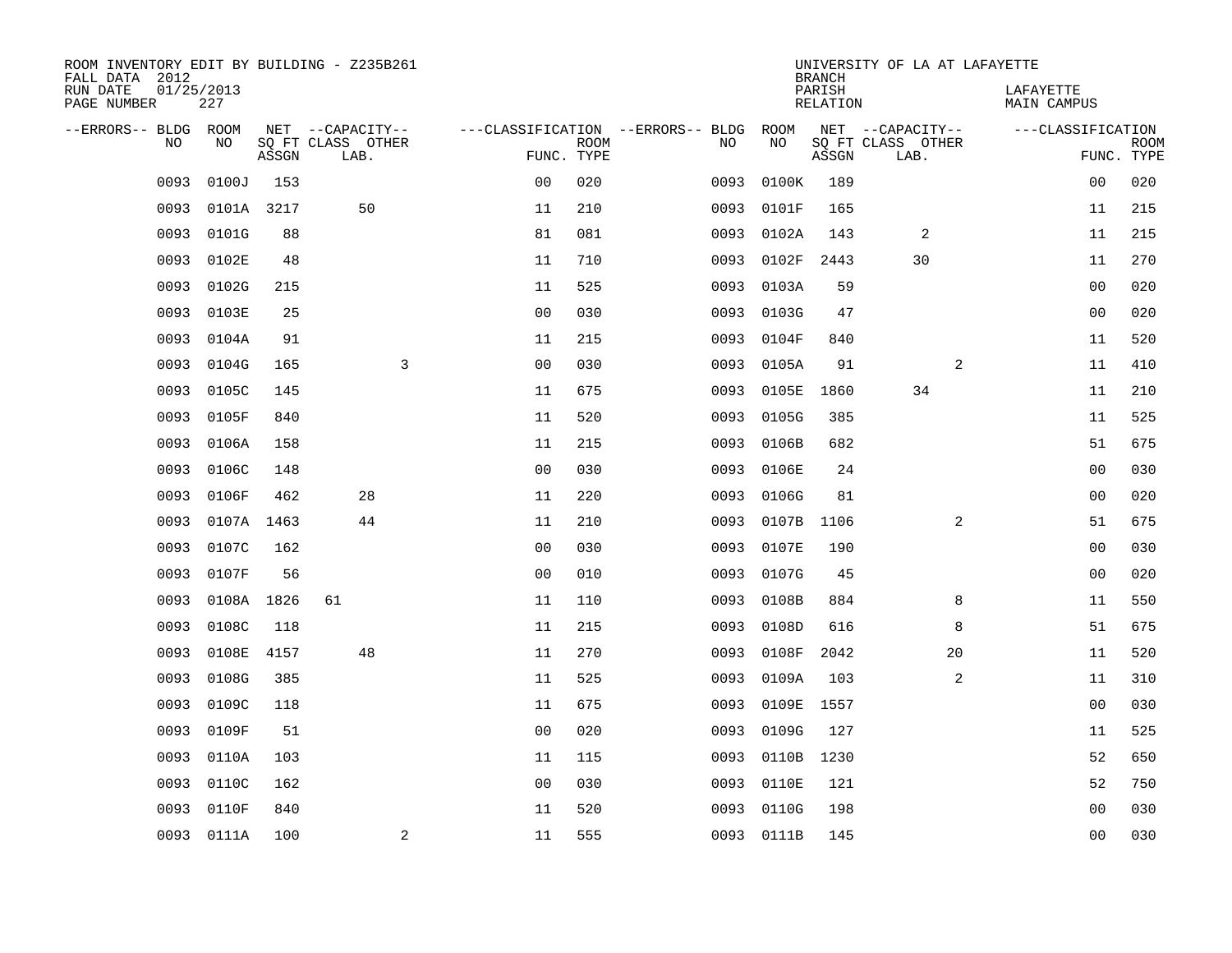| ROOM INVENTORY EDIT BY BUILDING - Z235B261<br>FALL DATA 2012 |                   |       |                           |                |             |                                   |            | <b>BRANCH</b>      | UNIVERSITY OF LA AT LAFAYETTE |                                 |                           |
|--------------------------------------------------------------|-------------------|-------|---------------------------|----------------|-------------|-----------------------------------|------------|--------------------|-------------------------------|---------------------------------|---------------------------|
| RUN DATE<br>PAGE NUMBER                                      | 01/25/2013<br>228 |       |                           |                |             |                                   |            | PARISH<br>RELATION |                               | LAFAYETTE<br><b>MAIN CAMPUS</b> |                           |
| --ERRORS-- BLDG ROOM                                         |                   |       | NET --CAPACITY--          |                |             | ---CLASSIFICATION --ERRORS-- BLDG | ROOM       |                    | NET --CAPACITY--              | ---CLASSIFICATION               |                           |
| N <sub>O</sub>                                               | NO.               | ASSGN | SO FT CLASS OTHER<br>LAB. | FUNC. TYPE     | <b>ROOM</b> | NO.                               | NO         | ASSGN              | SQ FT CLASS OTHER<br>LAB.     |                                 | <b>ROOM</b><br>FUNC. TYPE |
| 0093                                                         | 0111C             | 73    |                           | 0 <sub>0</sub> | 030         | 0093                              | 0111E      | 269                |                               | 11                              | 525                       |
| 0093                                                         | 0111F             | 827   |                           | 11             | 520         | 0093                              | 0111G      | 55                 |                               | 11                              | 525                       |
| 0093                                                         | 0112A             | 103   | 2                         | 11             | 310         | 0093                              | 0112B      | 171                |                               | 0 <sub>0</sub>                  | 030                       |
| 0093                                                         | 0112C             | 143   |                           | 11             | 215         | 0093                              | 0112G      | 55                 |                               | 11                              | 525                       |
| 0093                                                         | 0113A             | 105   | 2                         | 22             | 260         | 0093                              | 0113B      | 215                |                               | 0 <sub>0</sub>                  | 030                       |
| 0093                                                         | 0113C             | 167   |                           | 11             | 675         | 0093                              | 0113E      | 66                 |                               | 0 <sub>0</sub>                  | 010                       |
| 0093                                                         | 0113F             | 834   |                           | 11             | 520         | 0093                              | 0113G      | 85                 |                               | 0 <sub>0</sub>                  | 010                       |
| 0093                                                         | 0114B             | 56    |                           | 52             | 731         | 0093                              | 0114C      | 168                |                               | 0 <sub>0</sub>                  | 030                       |
| 0093                                                         | 0114F             | 834   |                           | 11             | 520         | 0093                              | 0114G      | 105                | 2                             | 11                              | 314                       |
| 0093                                                         | 0115A             | 174   | 3                         | 0 <sub>0</sub> | 030         | 0093                              | 0115B      | 251                | 4                             | 51                              | 350                       |
| 0093                                                         | 0115C             | 182   |                           | 52             | 731         | 0093                              | 0115F      | 810                |                               | 11                              | 520                       |
| 0093                                                         | 0115G             | 98    |                           | 11             | 525         | 0093                              | 0116A      | 162                | 3                             | 0 <sub>0</sub>                  | 030                       |
| 0093                                                         | 0116B             | 53    |                           | 52             | 731         | 0093                              | 0116C      | 117                |                               | 11                              | 675                       |
| 0093                                                         | 0116F             | 834   |                           | 11             | 520         | 0093                              | 0116G      | 55                 |                               | 11                              | 525                       |
| 0093                                                         | 0117A             | 106   | 2                         | 11             | 310         | 0093                              | 0117B      | 106                | $\overline{a}$                | 51                              | 314                       |
| 0093                                                         | 0117C             | 117   |                           | 11             | 675         | 0093                              | 0117F      | 820                |                               | 11                              | 520                       |
| 0093                                                         | 0117G             | 587   |                           | 11             | 525         | 0093                              | 0118A      | 183                | 2                             | 11                              | 314                       |
| 0093                                                         | 0118B             | 159   | $\mathbf 1$               | 51             | 325         | 0093                              | 0118C      | 162                |                               | 0 <sub>0</sub>                  | 030                       |
| 0093                                                         | 0118G             | 80    |                           | 0 <sub>0</sub> | 020         | 0093                              | 0119A      | 183                | $\overline{4}$                | 11                              | 280                       |
| 0093                                                         | 0119B             | 46    | $\mathbf{1}$              | 11             | 315         | 0093                              | 0119C      | 84                 |                               | 0 <sub>0</sub>                  | 010                       |
| 0093                                                         | 0119G             | 80    |                           | 11             | 525         | 0093                              | 0120A      | 81                 | $\overline{a}$                | 11                              | 310                       |
| 0093                                                         | 0120B             | 172   | 2                         | 11             | 320         | 0093                              | 0120C      | 194                |                               | 11                              | 675                       |
| 0093                                                         | 0120G             | 385   |                           | 11             | 525         | 0093                              | 0121A      | 81                 | 2                             | 11                              | 310                       |
| 0093                                                         | 0121B             | 81    | 2                         | 11             | 620         | 0093                              | 0121C 5374 |                    | 40                            | 14                              | 670                       |
| 0093                                                         | 0121G             | 88    |                           | 51             | 731         | 0093                              | 0122A      | 93                 |                               | 0 <sub>0</sub>                  | 020                       |
|                                                              | 0093 0122C 4903   |       | 34                        | 14             | 670         |                                   | 0093 0122G | 215                |                               | 11                              | 525                       |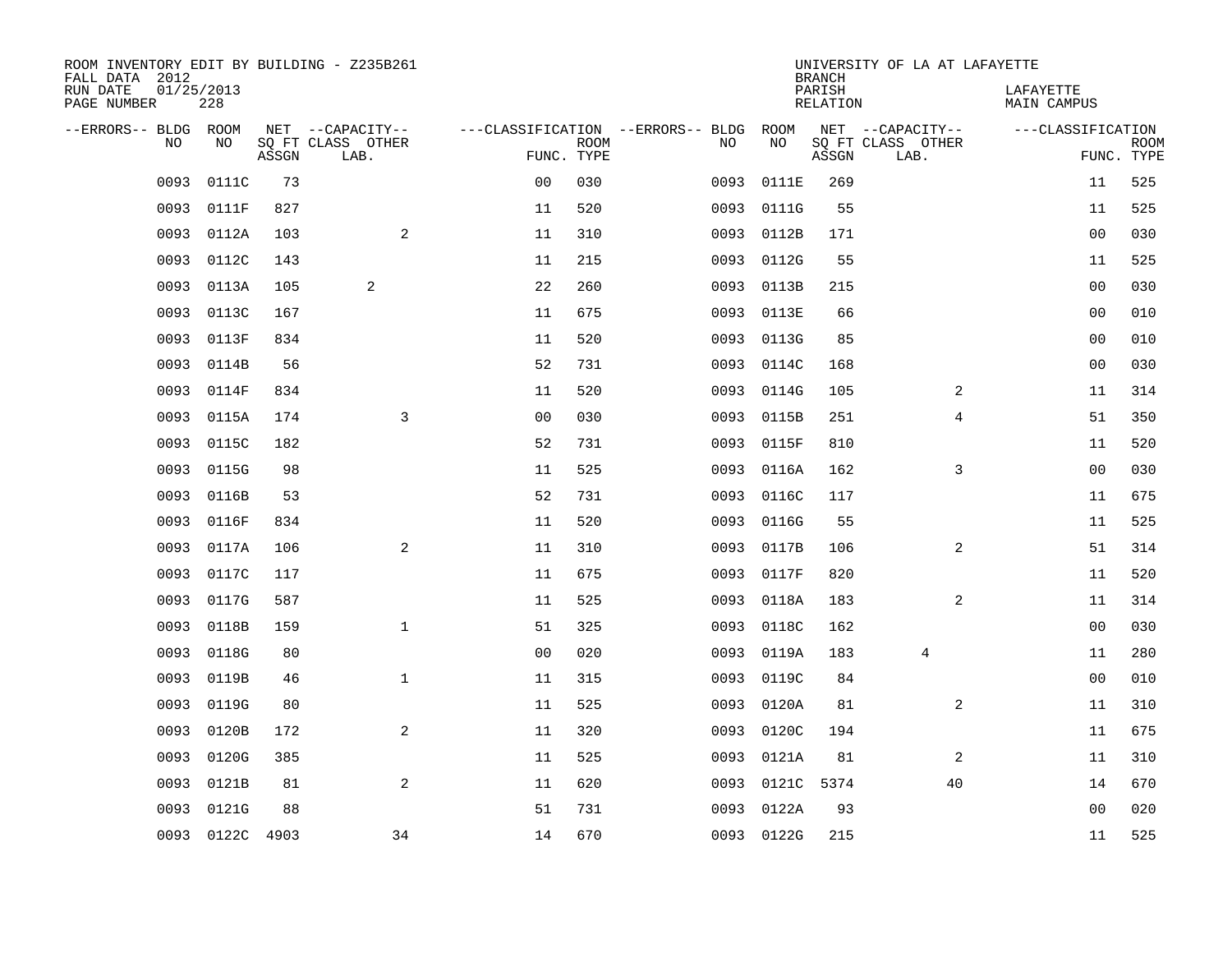| ROOM INVENTORY EDIT BY BUILDING - Z235B261<br>FALL DATA 2012<br>RUN DATE | 01/25/2013<br>229 |       |                                       |                |             |                                         |            | <b>BRANCH</b><br>PARISH | UNIVERSITY OF LA AT LAFAYETTE         | LAFAYETTE          |             |
|--------------------------------------------------------------------------|-------------------|-------|---------------------------------------|----------------|-------------|-----------------------------------------|------------|-------------------------|---------------------------------------|--------------------|-------------|
| PAGE NUMBER                                                              |                   |       |                                       |                |             |                                         |            | <b>RELATION</b>         |                                       | <b>MAIN CAMPUS</b> |             |
| --ERRORS-- BLDG ROOM<br>NO                                               | NO                |       | NET --CAPACITY--<br>SQ FT CLASS OTHER |                | <b>ROOM</b> | ---CLASSIFICATION --ERRORS-- BLDG<br>NO | ROOM<br>NO |                         | NET --CAPACITY--<br>SQ FT CLASS OTHER | ---CLASSIFICATION  | <b>ROOM</b> |
|                                                                          |                   | ASSGN | LAB.                                  | FUNC. TYPE     |             |                                         |            | ASSGN                   | LAB.                                  |                    | FUNC. TYPE  |
| 0093                                                                     | 0123B             | 225   | $\mathbf 1$                           | 11             | 313         | 0093                                    |            | 0123C 4830              | 40                                    | 14                 | 670         |
| 0093                                                                     | 0123G             | 53    |                                       | 11             | 525         | 0093                                    | 0124A      | 77                      | $\mathbf{1}$                          | 11                 | 315         |
| 0093                                                                     | 0124B             | 302   | 3                                     | 11             | 325         | 0093                                    | 0124C      | 5379                    | 40                                    | 11                 | 210         |
| 0093                                                                     | 0124G             | 170   | 3                                     | 0 <sub>0</sub> | 030         | 0093                                    | 0125B      | 168                     | 2                                     | 11                 | 310         |
| 0093                                                                     | 0125G             | 226   | 9                                     | 0 <sub>0</sub> | 030         | 0093                                    | 0126A      | 77                      | $\overline{a}$                        | 22                 | 320         |
| 0093                                                                     | 0126B             | 160   | 2                                     | 11             | 310         | 0093                                    | 0126G      | 290                     |                                       | 0 <sub>0</sub>     | 030         |
| 0093                                                                     | 0127A             | 77    | 2                                     | 11             | 310         | 0093                                    | 0127B      | 161                     | 2                                     | 11                 | 310         |
| 0093                                                                     | 0127G             | 226   | 8                                     | 0 <sub>0</sub> | 030         | 0093                                    | 0128B      | 157                     | 2                                     | 11                 | 310         |
| 0093                                                                     | 0128G             | 777   |                                       | 11             | 525         | 0093                                    | 0129A      | 103                     | 2                                     | 48                 | 310         |
| 0093                                                                     | 0129B             | 157   | 2                                     | 11             | 310         | 0093                                    | 0129G      | 238                     |                                       | 11                 | 525         |
| 0093                                                                     | 0130A             | 102   | 2                                     | 22             | 320         | 0093                                    | 0130B      | 157                     | 2                                     | 11                 | 310         |
| 0093                                                                     | 0130G             | 3517  |                                       | 11             | 525         | 0093                                    | 0131A      | 102                     | 27                                    | 22                 | 320         |
| 0093                                                                     | 0131B             | 66    |                                       | 0 <sub>0</sub> | 010         | 0093                                    | 0131G      | 112                     |                                       | 0 <sub>0</sub>     | 020         |
| 0093                                                                     | 0132A             | 102   | 2                                     | 11             | 310         | 0093                                    | 0132B      | 650                     | 34                                    | 11                 | 420         |
| 0093                                                                     | 0132G             | 98    |                                       | 0 <sub>0</sub> | 020         | 0093                                    | 0133B      | 48                      |                                       | 11                 | 710         |
| 0093                                                                     | 0133G             | 94    |                                       | 00             | 010         | 0093                                    | 0134A      | 86                      | 26                                    | 11                 | 310         |
| 0093                                                                     | 0134B             | 63    | $\mathbf 1$                           | 11             | 315         | 0093                                    | 0134G      | 75                      |                                       | 0 <sub>0</sub>     | 020         |
| 0093                                                                     | 0135A             | 86    | 2                                     | 11             | 310         | 0093                                    | 0135B      | 105                     | $\mathbf{1}$                          | 11                 | 355         |
| 0093                                                                     | 0135G             | 75    |                                       | 0 <sub>0</sub> | 020         | 0093                                    | 0136A      | 86                      | 2                                     | 11                 | 310         |
| 0093                                                                     | 0136B             | 560   | 34                                    | 11             | 350         | 0093                                    | 0136G      | 183                     |                                       | 45                 | 525         |
| 0093                                                                     | 0137A             | 86    | 2                                     | 11             | 310         |                                         | 0093 0137B | 787                     | 40                                    | 11                 | 210         |
| 0093                                                                     | 0137G             | 183   |                                       | 45             | 525         | 0093                                    | 0138A      | 86                      | 2                                     | 11                 | 310         |
| 0093                                                                     | 0138B             | 132   | 2                                     | 11             | 550         | 0093                                    | 0138G      | 780                     |                                       | 11                 | 731         |
| 0093                                                                     | 0139A             | 117   | 2                                     | 11             | 310         | 0093                                    | 0139B      | 178                     | 2                                     | 11                 | 550         |
| 0093                                                                     | 0139G             | 151   | $\overline{2}$                        | 11             | 650         | 0093                                    | 0140B      | 97                      |                                       | 11                 | 290         |
|                                                                          | 0093 0140G        | 358   |                                       | 11             | 675         |                                         | 0093 0141B | 97                      |                                       | 11                 | 215         |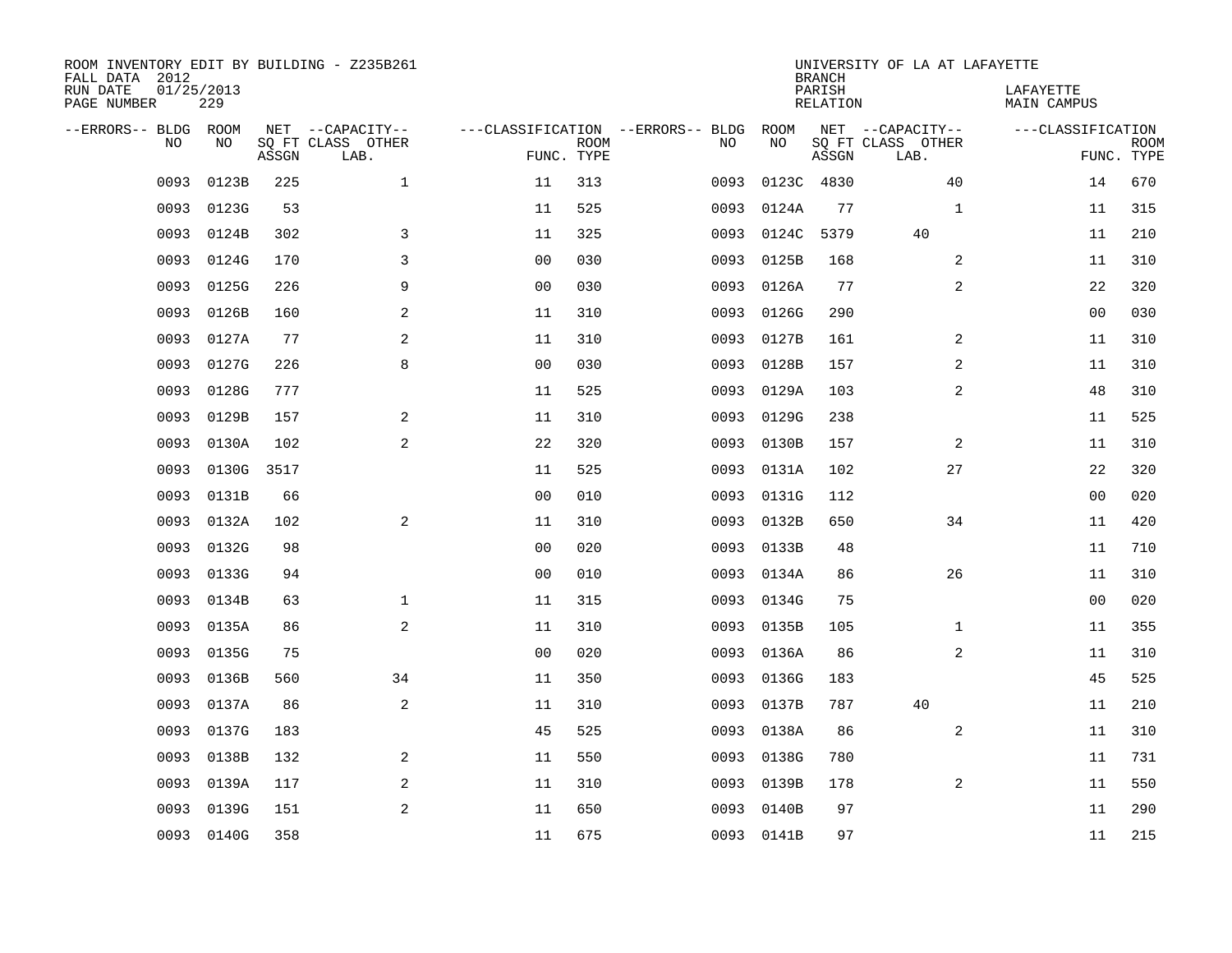| ROOM INVENTORY EDIT BY BUILDING - Z235B261<br>FALL DATA 2012 |                   |       |                           |   |                                   |                           |      |            | <b>BRANCH</b>             | UNIVERSITY OF LA AT LAFAYETTE |    |                                 |                           |
|--------------------------------------------------------------|-------------------|-------|---------------------------|---|-----------------------------------|---------------------------|------|------------|---------------------------|-------------------------------|----|---------------------------------|---------------------------|
| RUN DATE<br>PAGE NUMBER                                      | 01/25/2013<br>230 |       |                           |   |                                   |                           |      |            | PARISH<br><b>RELATION</b> |                               |    | LAFAYETTE<br><b>MAIN CAMPUS</b> |                           |
| --ERRORS-- BLDG ROOM                                         |                   |       | NET --CAPACITY--          |   | ---CLASSIFICATION --ERRORS-- BLDG |                           |      | ROOM       |                           | NET --CAPACITY--              |    | ---CLASSIFICATION               |                           |
| NO                                                           | NO                | ASSGN | SQ FT CLASS OTHER<br>LAB. |   |                                   | <b>ROOM</b><br>FUNC. TYPE | NO   | NO         | ASSGN                     | SQ FT CLASS OTHER<br>LAB.     |    |                                 | <b>ROOM</b><br>FUNC. TYPE |
| 0093                                                         | 0141G             | 140   |                           |   | 11                                | 525                       | 0093 | 0142B      | 1033                      | 40                            |    | 11                              | 210                       |
| 0093                                                         | 0142G             | 185   |                           |   | 51                                | 630                       | 0093 | 0143B      | 380                       |                               |    | 00                              | 030                       |
| 0093                                                         | 0144B             | 176   | 4                         |   | 22                                | 250                       | 0093 | 0144G      | 98                        |                               |    | 00                              | 020                       |
| 0093                                                         | 0145B             | 162   |                           |   | 11                                | 115                       | 0093 | 0145G      | 55                        |                               |    | 0 <sub>0</sub>                  | 020                       |
| 0093                                                         | 0146B             | 54    |                           |   | 22                                | 255                       | 0093 | 0146G      | 3844                      |                               |    | 0 <sub>0</sub>                  | 030                       |
| 0093                                                         | 0147B             | 45    |                           |   | 0 <sub>0</sub>                    | 030                       |      | 0093 0147G | 220                       |                               | 6  | 0 <sub>0</sub>                  | 030                       |
| 0093                                                         | 0148B             | 96    |                           |   | 0 <sub>0</sub>                    | 020                       | 0093 | 0148G      | 290                       |                               |    | 0 <sub>0</sub>                  | 030                       |
| 0093                                                         | 0149B             | 18    |                           |   | 45                                | 315                       | 0093 | 0149G      | 220                       |                               | 6  | 0 <sub>0</sub>                  | 030                       |
| 0093                                                         | 0150B             | 48    |                           |   | 0 <sub>0</sub>                    | 020                       | 0093 | 0150G      | 252                       |                               |    | 11                              | 525                       |
| 0093                                                         | 0151B             | 80    | $\mathbf{1}$              |   | 22                                | 250                       | 0093 | 0151G      | 777                       |                               |    | 11                              | 525                       |
| 0093                                                         | 0152B             | 785   | 28                        |   | 11                                | 140                       | 0093 | 0153B      | 2226                      | 82                            |    | 11                              | 110                       |
| 0093                                                         | 0154B             | 105   |                           |   | 11                                | 115                       | 0093 | 0155B      | 756                       | 37                            |    | 11                              | 110                       |
| 0093                                                         | 0156B             | 742   | 32                        |   | 11                                | 110                       | 0093 | 0157B      | 756                       | 40                            |    | 11                              | 110                       |
| 0093                                                         | 0158B             | 446   |                           | 9 | 0 <sub>0</sub>                    | 030                       | 0093 | 0160B      | 55                        |                               |    | 00                              | 020                       |
| 0093                                                         | 0161B             | 46    |                           |   | 0 <sub>0</sub>                    | 010                       | 0093 | 0164B      | 446                       |                               | 10 | 00                              | 030                       |
| 0093                                                         | 0165A             | 56    |                           |   | 0 <sub>0</sub>                    | 030                       | 0093 | 0165B      | 438                       |                               |    | 0 <sub>0</sub>                  | 030                       |
| 0093                                                         | 0200A             | 162   |                           |   | 0 <sub>0</sub>                    | 020                       | 0093 | 0200B      | 162                       |                               |    | 0 <sub>0</sub>                  | 020                       |
| 0093                                                         | 0200C             | 36    |                           |   | 0 <sub>0</sub>                    | 020                       | 0093 | 0200D      | 410                       |                               |    | 00                              | 020                       |
| 0093                                                         | 0200E             | 328   |                           |   | 0 <sub>0</sub>                    | 020                       | 0093 | 0200F      | 984                       |                               |    | 00                              | 020                       |
| 0093                                                         | 0200G             | 27    |                           |   | 0 <sub>0</sub>                    | 020                       | 0093 | 0200H      | 182                       |                               |    | 00                              | 020                       |
| 0093                                                         | 0200I             | 65    |                           |   | 0 <sub>0</sub>                    | 020                       | 0093 | 0200J      | 168                       |                               |    | 0 <sub>0</sub>                  | 020                       |
| 0093                                                         | 0200K             | 89    |                           |   | 0 <sub>0</sub>                    | 020                       | 0093 | 0200T      | 9762                      |                               |    | 11                              | 520                       |
| 0093                                                         | 0201              | 231   |                           |   | 51                                | 675                       | 0093 | 0202       | 242                       |                               |    | 0 <sub>0</sub>                  | 030                       |
| 0093                                                         | 0202K             | 64    |                           |   | 0 <sub>0</sub>                    | 030                       | 0093 | 0203       | 4968                      |                               | 30 | 51                              | 670                       |
| 0093                                                         | 0203J             | 36    | 6                         |   | 11                                | 110                       | 0093 | 0205J      | 442                       | 27                            |    | 11                              | 220                       |
|                                                              | 0093 0206J        | 272   |                           | 6 | 11                                | 525                       |      | 0093 0207J | 160                       |                               |    | 0 <sub>0</sub>                  | 030                       |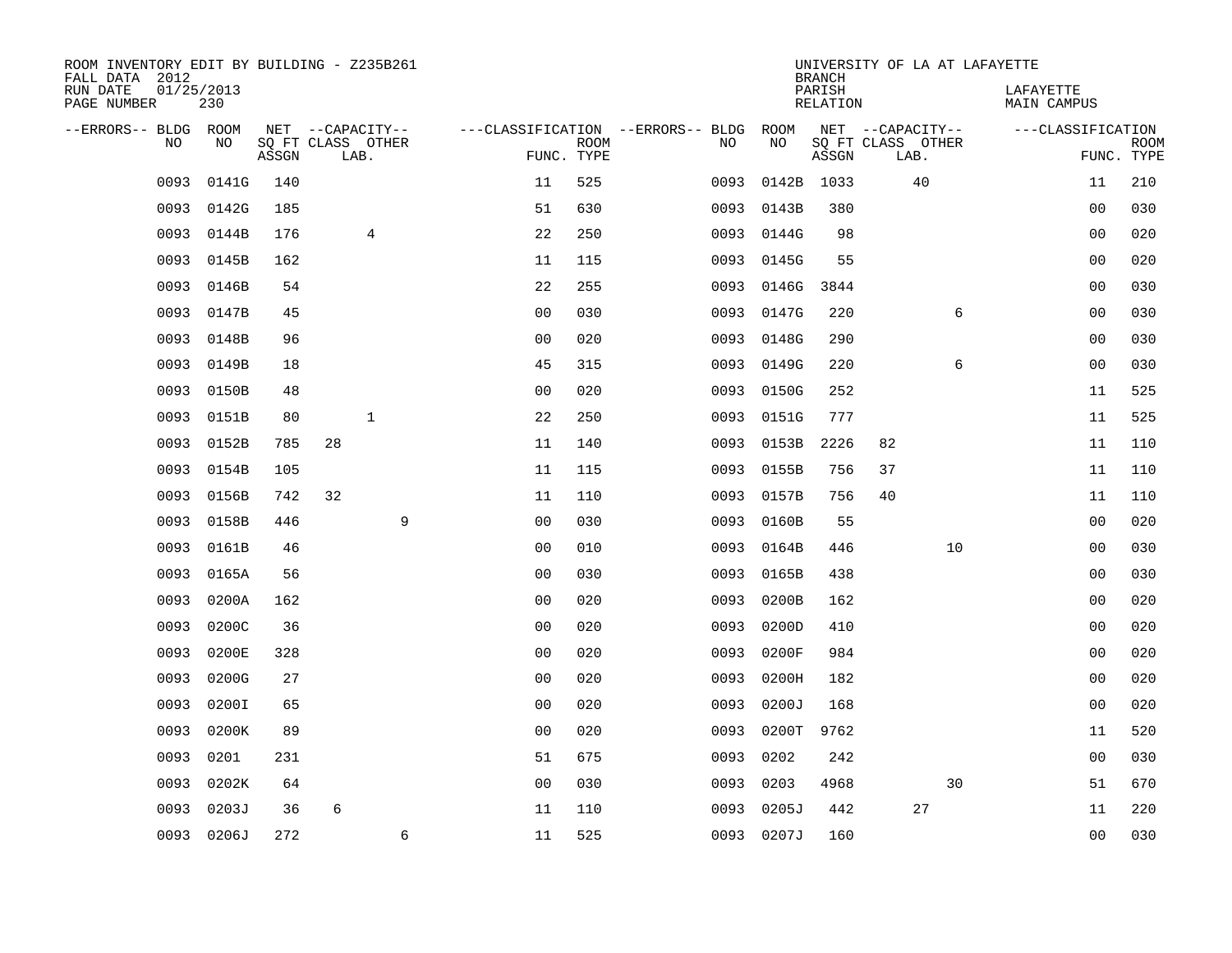| ROOM INVENTORY EDIT BY BUILDING - Z235B261<br>FALL DATA 2012 |                   |       |                           |                                        |      |      |                                                                     | <b>BRANCH</b>      | UNIVERSITY OF LA AT LAFAYETTE                                                                                   |                                              |                           |
|--------------------------------------------------------------|-------------------|-------|---------------------------|----------------------------------------|------|------|---------------------------------------------------------------------|--------------------|-----------------------------------------------------------------------------------------------------------------|----------------------------------------------|---------------------------|
| RUN DATE<br>PAGE NUMBER                                      | 01/25/2013<br>231 |       |                           |                                        |      |      |                                                                     | PARISH<br>RELATION |                                                                                                                 | LAFAYETTE<br>MAIN CAMPUS                     |                           |
| --ERRORS-- BLDG ROOM                                         |                   |       | NET --CAPACITY--          | ---CLASSIFICATION --ERRORS-- BLDG ROOM |      |      |                                                                     |                    | NET --CAPACITY--                                                                                                | ---CLASSIFICATION                            |                           |
| NO.                                                          | NO.               | ASSGN | SQ FT CLASS OTHER<br>LAB. | FUNC. TYPE                             | ROOM | NO.  | NO                                                                  | ASSGN              | SQ FT CLASS OTHER<br>LAB.                                                                                       |                                              | <b>ROOM</b><br>FUNC. TYPE |
| 0093                                                         | 0208K             | 100   |                           | 0 <sup>0</sup>                         | 030  | 0093 | 0209J                                                               | 32                 |                                                                                                                 | 0 <sub>0</sub>                               | 010                       |
|                                                              | 0093 0209K        | 126   |                           | 0 <sub>0</sub>                         | 030  |      | 0093 0210J                                                          | 64                 |                                                                                                                 | 0 <sub>0</sub>                               | 010                       |
|                                                              | 0093 W0101        | 316   | $\mathbf{1}$              | 51                                     | 314  |      | 0093 W0102                                                          | 102                |                                                                                                                 | 0 <sub>0</sub>                               | 030                       |
|                                                              | 0093 W0102A       | 89    |                           | 51                                     | 710  |      | 0093 W0103                                                          | 9920               | 25                                                                                                              | 51                                           | 670                       |
|                                                              | 0093 W0104        | 170   |                           | 0 <sub>0</sub>                         | 030  |      | 0093 W0105                                                          | 250                |                                                                                                                 | 0 <sub>0</sub>                               | 030                       |
|                                                              | 0093 W0106        | 707   |                           | 51                                     | 735  |      | 0093 W0107 1218<br>TOTAL NUMBER CLASSROOMS<br>TOTAL NUMBER LABS 210 |                    | 6<br>TOTAL NET ASSIGN SQ. FT. IN ROOM FILE<br>TOTAL NUMBER COMPUTER CLASSROOMS<br>TOTAL NUMBER SPECIAL LABS 220 | 14<br>105,174<br>6<br>$\mathbf{1}$<br>6<br>2 | 270                       |
|                                                              | 0096 0001         | 128   |                           | 11                                     | 520  |      | TOTAL NUMBER CLASSROOMS<br>TOTAL NUMBER LABS 210                    |                    | TOTAL NET ASSIGN SQ. FT. IN ROOM FILE<br>TOTAL NUMBER COMPUTER CLASSROOMS<br>TOTAL NUMBER SPECIAL LABS 220      | 128                                          |                           |
|                                                              | 0097 E0101        | 812   |                           | 91                                     | 660  |      | 0097 E0101A                                                         | 138                |                                                                                                                 | 45                                           | 665                       |
|                                                              | 0097 E0101B       | 138   |                           | 0 <sub>0</sub>                         | 030  |      | 0097 E0103                                                          | 755                | 10                                                                                                              | 00                                           | 030                       |
|                                                              | 0097 E0104        | 114   | 2                         | 31                                     | 540  |      | 0097 E0104A                                                         | 40                 | $\mathbf{1}$                                                                                                    | 0 <sub>0</sub>                               | 030                       |
|                                                              | 0097 E0105        | 695   | 7                         | 0 <sub>0</sub>                         | 030  |      | 0097 E0106                                                          | 570                |                                                                                                                 | 45                                           | 525                       |
|                                                              | 0097 E0106A       | 178   | 2                         | 61                                     | 310  |      | 0097 E0108                                                          | 755                |                                                                                                                 | 0 <sub>0</sub>                               | 030                       |
|                                                              | 0097 E0109        | 169   |                           | 0 <sub>0</sub>                         | 030  |      | 0097 E0111                                                          | 695                | 7                                                                                                               | 00                                           | 030                       |
|                                                              | 0097 E0114        | 477   |                           | 0 <sub>0</sub>                         | 030  |      | 0097 E0115                                                          | 287                |                                                                                                                 | 0 <sub>0</sub>                               | 030                       |
|                                                              | 0097 P0100        | 90    |                           | 0 <sub>0</sub>                         | 020  |      | 0097 P0101                                                          | 908                | 20                                                                                                              | 31                                           | 525                       |
|                                                              | 0097 P0102        | 61    |                           | 45                                     | 525  |      | 0097 P0103                                                          | 74                 |                                                                                                                 | 0 <sub>0</sub>                               | 030                       |
|                                                              | 0097 P0104        | 1318  | 30                        | 31                                     | 525  |      | 0097 P0105                                                          | 54                 | 3                                                                                                               | 00                                           | 030                       |
|                                                              | 0097 P0200        | 191   | 6                         | 33                                     | 525  |      | 0097 P0201                                                          | 161                | 6                                                                                                               | 33                                           | 525                       |
|                                                              | 0097 P0202        | 161   | 6                         | 33                                     | 525  |      | 0097 P0203                                                          | 161                | 6                                                                                                               | 33                                           | 525                       |
|                                                              | 0097 P0204        | 154   | 6                         | 33                                     | 525  |      | 0097 P0205                                                          | 161                | 6                                                                                                               | 33                                           | 525                       |
|                                                              | 0097 P0206        | 161   | 6                         | 33                                     | 525  |      | 0097 P0207                                                          | 161                | 6                                                                                                               | 33                                           | 525                       |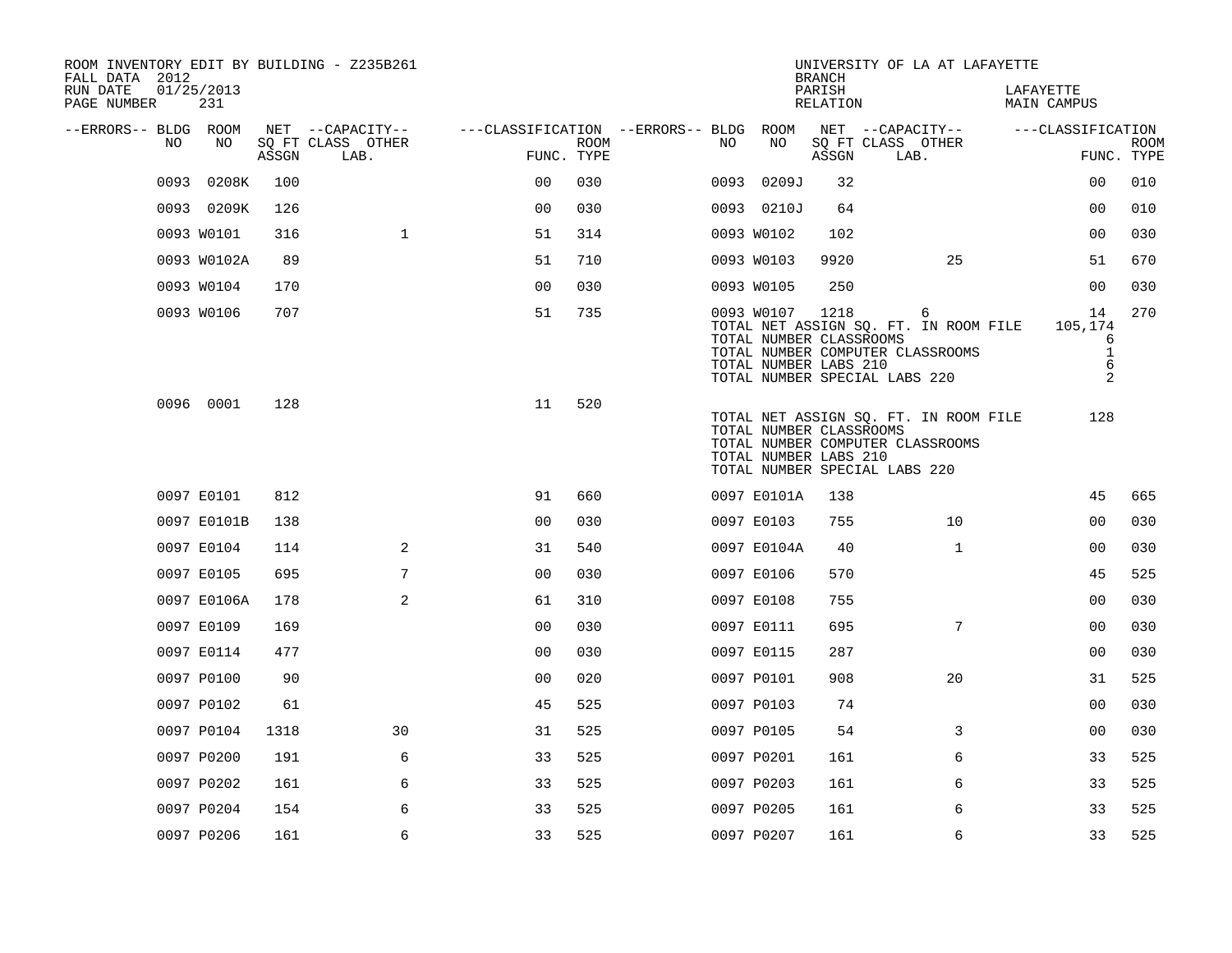| ROOM INVENTORY EDIT BY BUILDING - Z235B261<br>FALL DATA 2012 |                   |       |                           |                                        |             |    |             | <b>BRANCH</b>             | UNIVERSITY OF LA AT LAFAYETTE |                                 |                           |
|--------------------------------------------------------------|-------------------|-------|---------------------------|----------------------------------------|-------------|----|-------------|---------------------------|-------------------------------|---------------------------------|---------------------------|
| RUN DATE<br>PAGE NUMBER                                      | 01/25/2013<br>232 |       |                           |                                        |             |    |             | PARISH<br><b>RELATION</b> |                               | LAFAYETTE<br><b>MAIN CAMPUS</b> |                           |
| --ERRORS-- BLDG ROOM                                         |                   |       | NET --CAPACITY--          | ---CLASSIFICATION --ERRORS-- BLDG ROOM |             |    |             |                           | NET --CAPACITY--              | ---CLASSIFICATION               |                           |
| NO                                                           | NO                | ASSGN | SQ FT CLASS OTHER<br>LAB. | FUNC. TYPE                             | <b>ROOM</b> | NO | NO          | ASSGN                     | SQ FT CLASS OTHER<br>LAB.     |                                 | <b>ROOM</b><br>FUNC. TYPE |
|                                                              | 0097 P0208        | 189   | 6                         | 33                                     | 525         |    | 0097 P0209  | 577                       |                               | 00                              | 020                       |
|                                                              | 0097 P0210        | 71    |                           | 45                                     | 525         |    | 0097 P0211  | 92                        |                               | 45                              | 525                       |
|                                                              | 0097 P0212        | 65    |                           | 0 <sub>0</sub>                         | 030         |    | 0097 P0213  | 28                        | $\mathbf{1}$                  | 00                              | 030                       |
|                                                              | 0097 P0214        | 53    | $\mathbf{1}$              | 0 <sub>0</sub>                         | 030         |    | 0097 P0215  | 672                       |                               | 00                              | 020                       |
|                                                              | 0097 P0300        | 428   |                           | 31                                     | 525         |    | 0097 P0301  | 582                       |                               | 31                              | 525                       |
|                                                              | 0097 P0302        | 1111  | 40                        | 31                                     | 523         |    | 0097 P0303  | 315                       |                               | 0 <sub>0</sub>                  | 020                       |
|                                                              | 0097 P0304        | 59    |                           | 0 <sub>0</sub>                         | 030         |    | 0097 P0305  | 39                        | $\mathbf{1}$                  | 00                              | 030                       |
|                                                              | 0097 P0306        | 112   | 2                         | 0 <sub>0</sub>                         | 030         |    | 0097 S0001A | 90                        |                               | 00                              | 020                       |
|                                                              | 0097 S0001P       | 90    |                           | 0 <sub>0</sub>                         | 020         |    | 0097 S0001S | 90                        |                               | 00                              | 020                       |
|                                                              | 0097 S0002P       | 88    |                           | 0 <sub>0</sub>                         | 020         |    | 0097 S0002S | 87                        |                               | 0 <sub>0</sub>                  | 020                       |
|                                                              | 0097 T0101        | 62    |                           | 55                                     | 525         |    | 0097 T0102  | 62                        |                               | 55                              | 525                       |
|                                                              | 0097 T0103        | 62    |                           | 55                                     | 525         |    | 0097 T0104  | 62                        |                               | 55                              | 525                       |
|                                                              | 0097 W0101        | 737   |                           | 31                                     | 660         |    | 0097 W0102  | 124                       |                               | 31                              | 665                       |
|                                                              | 0097 W0103        | 796   | 10                        | 00                                     | 030         |    | 0097 W0104  | 168                       |                               | 00                              | 030                       |
|                                                              | 0097 W0105        | 730   | 7                         | 0 <sub>0</sub>                         | 030         |    | 0097 W0106  | 585                       |                               | 0 <sub>0</sub>                  | 030                       |
|                                                              | 0097 W0107        | 124   |                           | 74                                     | 665         |    | 0097 W0108  | 796                       | 10                            | 00                              | 030                       |
|                                                              | 0097 W0109        | 119   |                           | 31                                     | 540         |    | 0097 W0110  | 53                        |                               | 0 <sub>0</sub>                  | 030                       |
|                                                              | 0097 W0111        | 730   | 22                        | 0 <sub>0</sub>                         | 030         |    | 0097 W0112  | 785                       |                               | 45                              | 525                       |
|                                                              | 0097 W0113        | 112   |                           | 0 <sub>0</sub>                         | 020         |    | 0097 W0120  | 188                       |                               | 0 <sub>0</sub>                  | 030                       |
|                                                              | 0097 W0201        | 733   |                           | 55                                     | 660         |    | 0097 W0202  | 124                       |                               | 55                              | 665                       |
|                                                              | 0097 W0203        | 796   | 10                        | 0 <sub>0</sub>                         | 030         |    | 0097 W0204  | 174                       |                               | 00                              | 010                       |
|                                                              | 0097 W0205        | 730   | 22                        | 0 <sub>0</sub>                         | 030         |    | 0097 W0206  | 98                        |                               | 55                              | 665                       |
|                                                              | 0097 W0207        | 363   | 6                         | 55                                     | 660         |    | 0097 W0208  | 124                       |                               | 55                              | 665                       |
|                                                              | 0097 W0209        | 796   | 10                        | 0 <sub>0</sub>                         | 030         |    | 0097 W0210  | 119                       |                               | 61                              | 540                       |
|                                                              | 0097 W0211        | 53    | $\mathbf 1$               | 0 <sub>0</sub>                         | 030         |    | 0097 W0212  | 730                       | 7                             | 00                              | 030                       |
|                                                              | 0097 W0213        | 98    |                           | 55                                     | 665         |    | 0097 W0214  | 363                       |                               | 55                              | 660                       |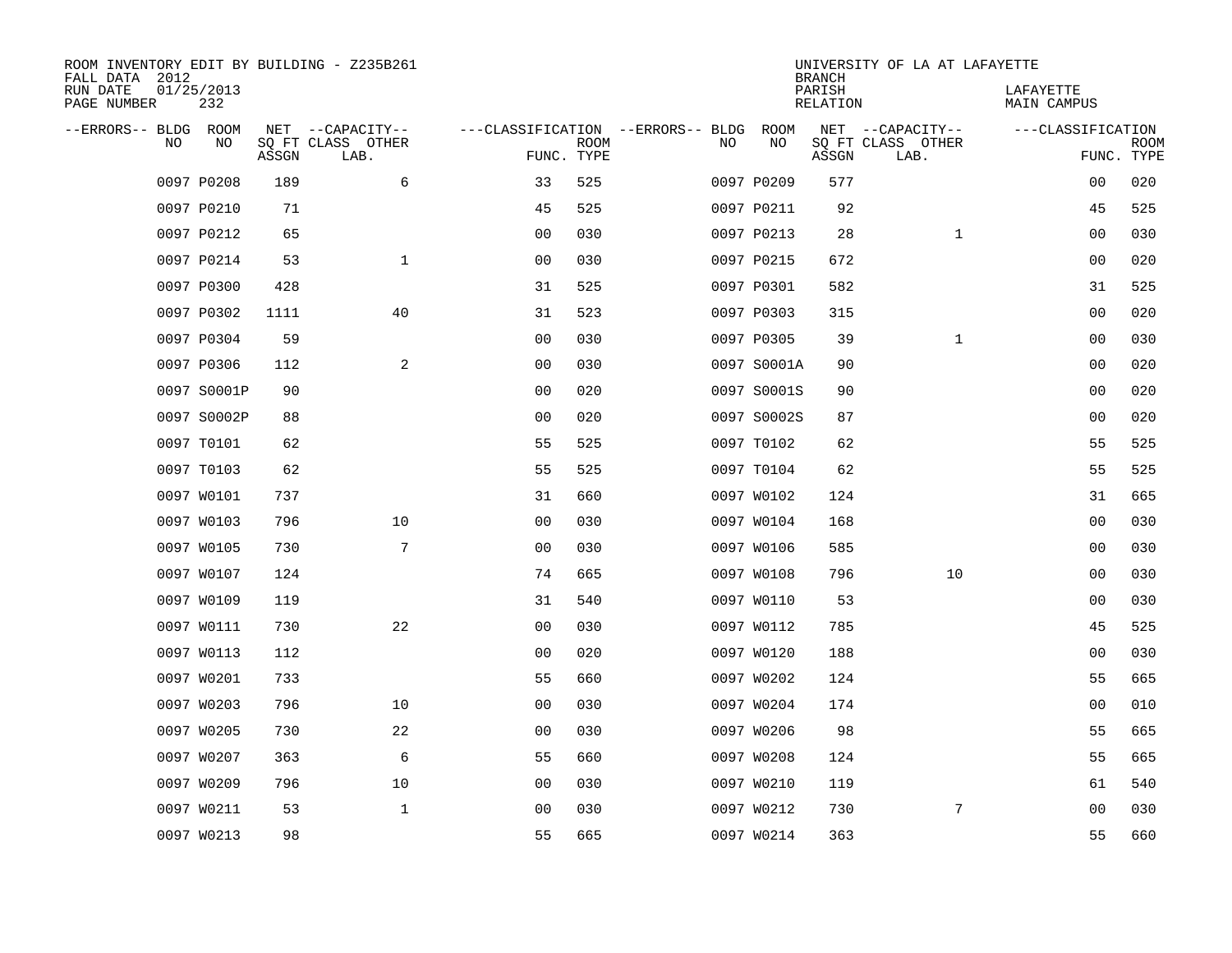| ROOM INVENTORY EDIT BY BUILDING - Z235B261<br>FALL DATA 2012 |                   |       |                           |                |      |                                                         |                 | <b>BRANCH</b>                                             | UNIVERSITY OF LA AT LAFAYETTE                                                                                                                  |                          |             |
|--------------------------------------------------------------|-------------------|-------|---------------------------|----------------|------|---------------------------------------------------------|-----------------|-----------------------------------------------------------|------------------------------------------------------------------------------------------------------------------------------------------------|--------------------------|-------------|
| RUN DATE<br>PAGE NUMBER                                      | 01/25/2013<br>233 |       |                           |                |      |                                                         |                 | PARISH<br>RELATION                                        |                                                                                                                                                | LAFAYETTE<br>MAIN CAMPUS |             |
| --ERRORS-- BLDG ROOM                                         |                   |       | NET --CAPACITY--          |                |      | ---CLASSIFICATION --ERRORS-- BLDG ROOM NET --CAPACITY-- |                 |                                                           |                                                                                                                                                | ---CLASSIFICATION        |             |
| NO                                                           | NO                | ASSGN | SQ FT CLASS OTHER<br>LAB. | FUNC. TYPE     | ROOM | NO                                                      | NO              | ASSGN<br>TOTAL NUMBER CLASSROOMS<br>TOTAL NUMBER LABS 210 | SQ FT CLASS OTHER<br>LAB.<br>TOTAL NET ASSIGN SQ. FT. IN ROOM FILE 12,042<br>TOTAL NUMBER COMPUTER CLASSROOMS<br>TOTAL NUMBER SPECIAL LABS 220 | FUNC. TYPE               | <b>ROOM</b> |
|                                                              | 0098 0100         | 884   |                           | 93             | 650  |                                                         | 0098 0100A 1337 |                                                           |                                                                                                                                                | 0 <sub>0</sub>           | 020         |
| 0098                                                         | 0100B             | 1828  |                           | 0 <sub>0</sub> | 020  | 0098                                                    | 0100C           | 482                                                       |                                                                                                                                                | 0 <sub>0</sub>           | 020         |
| 0098                                                         | 0100D             | 738   |                           | 0 <sub>0</sub> | 020  | 0098                                                    | 0100E           | 44                                                        |                                                                                                                                                | 0 <sub>0</sub>           | 020         |
| 0098                                                         | 0100F             | 47    |                           | 0 <sub>0</sub> | 020  | 0098                                                    | 0100G           | 568                                                       |                                                                                                                                                | 00                       | 020         |
| 0098                                                         | 0101              | 204   | 2                         | 93             | 314  | 0098                                                    | 0102            | 243                                                       | 12                                                                                                                                             | 93                       | 325         |
| 0098                                                         | 0102A             | 27    | $\mathbf 1$               | 93             | 315  | 0098                                                    | 0103            | 280                                                       | 4                                                                                                                                              | 11                       | 310         |
| 0098                                                         | 0104              | 3     |                           | 45             | 315  | 0098                                                    | 0105            | 391                                                       | 2                                                                                                                                              | 93                       | 313         |
| 0098                                                         | 0106              | 415   | 5                         | 93             | 314  | 0098                                                    | 0107            | 33                                                        | $\mathbf{1}$                                                                                                                                   | 93                       | 315         |
| 0098                                                         | 0108              | 66    | 2                         | 0 <sub>0</sub> | 030  | 0098                                                    | 0109            | 163                                                       | 12                                                                                                                                             | 15                       | 314         |
| 0098                                                         | 0110              | 14    | $\mathbf 1$               | 93             | 731  | 0098                                                    | 0111            | 160                                                       | 12                                                                                                                                             | 93                       | 314         |
| 0098                                                         | 0112              | 83    | $\mathbf{1}$              | 93             | 660  | 0098                                                    | 0113            | 192                                                       | 12                                                                                                                                             | 93                       | 314         |
| 0098                                                         | 0117              | 251   | 12                        | 65             | 314  | 0098                                                    | 0118            | 254                                                       | 5                                                                                                                                              | 93                       | 530         |
| 0098                                                         | 0118A             | 94    | $\mathbf{1}$              | 11             | 310  | 0098                                                    | 0119            | 223                                                       | 2                                                                                                                                              | 93                       | 320         |
| 0098                                                         | 0119A             | 190   | 2                         | 93             | 314  |                                                         | 0098 0119B      | 190                                                       | 2                                                                                                                                              | 93                       | 314         |
| 0098                                                         | 0119E             | 10    | $\mathbf{1}$              | 93             | 315  | 0098                                                    | 0120            | 327                                                       | 12                                                                                                                                             | 93                       | 350         |
| 0098                                                         | 0121              | 48    | $\mathbf{1}$              | 93             | 315  |                                                         | 0098 0122       | 123                                                       | $\mathbf{1}$                                                                                                                                   | 93                       | 530         |
| 0098                                                         | 0123              | 232   | 2                         | 65             | 314  | 0098                                                    | 0124            | 93                                                        | $\overline{a}$                                                                                                                                 | 93                       | 315         |
| 0098                                                         | 0125              | 240   | 2                         | 93             | 314  | 0098                                                    | 0126            | 269                                                       | $\overline{a}$                                                                                                                                 | 93                       | 314         |
| 0098                                                         | 0127              | 269   | 15                        | 93             | 314  | 0098                                                    | 0128            | 216                                                       | $\mathbf{1}$                                                                                                                                   | 93                       | 530         |
| 0098                                                         | 0128A             | 35    |                           | 45             | 315  | 0098                                                    | 0129            | 124                                                       | 2                                                                                                                                              | 93                       | 314         |
| 0098                                                         | 0130              | 348   | 5                         | 0 <sub>0</sub> | 030  | 0098                                                    | 0131            | 235                                                       | 6                                                                                                                                              | 93                       | 313         |
| 0098                                                         | 0132              | 152   | 6                         | 93             | 314  | 0098                                                    | 0133            | 182                                                       | 6                                                                                                                                              | 93                       | 314         |
|                                                              | 0098 0134         | 184   | 6                         | 93             | 314  |                                                         | 0098 0135       | 199                                                       | 6                                                                                                                                              | 93                       | 314         |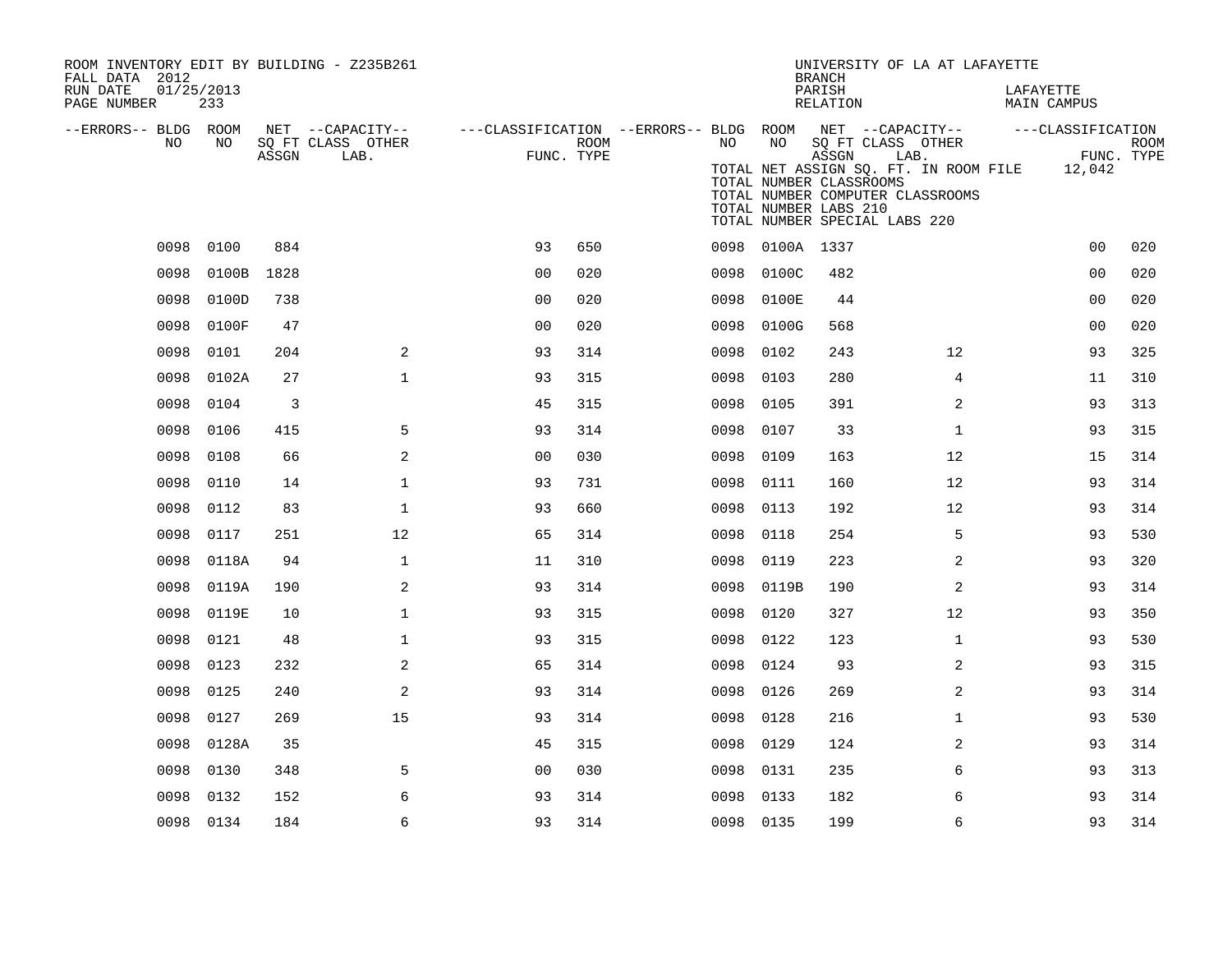| ROOM INVENTORY EDIT BY BUILDING - Z235B261<br>FALL DATA 2012 |                   |       |                           |                |             |                                   |           | <b>BRANCH</b>             | UNIVERSITY OF LA AT LAFAYETTE |                                 |                           |
|--------------------------------------------------------------|-------------------|-------|---------------------------|----------------|-------------|-----------------------------------|-----------|---------------------------|-------------------------------|---------------------------------|---------------------------|
| RUN DATE<br>PAGE NUMBER                                      | 01/25/2013<br>234 |       |                           |                |             |                                   |           | PARISH<br><b>RELATION</b> |                               | LAFAYETTE<br><b>MAIN CAMPUS</b> |                           |
| --ERRORS-- BLDG ROOM                                         |                   |       | NET --CAPACITY--          |                |             | ---CLASSIFICATION --ERRORS-- BLDG | ROOM      |                           | NET --CAPACITY--              | ---CLASSIFICATION               |                           |
| NO                                                           | NO                | ASSGN | SQ FT CLASS OTHER<br>LAB. | FUNC. TYPE     | <b>ROOM</b> | NO                                | NO        | ASSGN                     | SQ FT CLASS OTHER<br>LAB.     |                                 | <b>ROOM</b><br>FUNC. TYPE |
| 0098                                                         | 0140              | 812   | 160                       | 93             | 610         | 0098                              | 0141      | 200                       | 3                             | 93                              | 325                       |
| 0098                                                         | 0142              | 115   | 2                         | 93             | 315         | 0098                              | 0143      | 130                       | 2                             | 93                              | 314                       |
| 0098                                                         | 0144              | 224   | 14                        | 93             | 525         | 0098                              | 0145      | 451                       | 4                             | 74                              | 525                       |
| 0098                                                         | 0146              | 448   | 8                         | 74             | 525         | 0098                              | 0147      | 611                       |                               | 93                              | 525                       |
| 0098                                                         | 0147A             | 136   |                           | 11             | 730         | 0098                              | 0147B     | 88                        |                               | 11                              | 730                       |
| 0098                                                         | 0148              | 115   | $\mathbf{1}$              | 45             | 525         | 0098                              | 0149      | 136                       | $\mathbf{1}$                  | 93                              | 290                       |
| 0098                                                         | 0149A             | 93    | $\mathbf{1}$              | 93             | 290         | 0098                              | 0150      | 376                       | 3                             | 45                              | 525                       |
| 0098                                                         | 0151              | 55    |                           | 45             | 525         | 0098                              | 0152      | 43                        | $\mathbf{1}$                  | 93                              | 731                       |
| 0098                                                         | 0153              | 55    |                           | 45             | 525         | 0098                              | 0154      | 82                        | 3                             | 00                              | 030                       |
| 0098                                                         | 0155              | 215   | 6                         | 45             | 350         | 0098                              | 0156      | 62                        | $\mathbf{1}$                  | 93                              | 535                       |
| 0098                                                         | 0157              | 108   |                           | 0 <sub>0</sub> | 010         | 0098                              | 0158      | 104                       |                               | 0 <sub>0</sub>                  | 030                       |
| 0098                                                         | 0159              | 635   |                           | 0 <sub>0</sub> | 030         | 0098                              | 0159A     | 223                       |                               | 0 <sub>0</sub>                  | 030                       |
| 0098                                                         | 0160              | 510   | 59                        | 45             | 525         | 0098                              | 0162      | 425                       | $\mathbf{1}$                  | 93                              | 525                       |
| 0098                                                         | 0163              | 706   | $\mathbf 1$               | 93             | 525         | 0098                              | 0164      | 3315                      | 20                            | 93                              | 520                       |
| 0098                                                         | 0165              | 248   | 7                         | 93             | 525         | 0098                              | 0166      | 80                        |                               | 45                              | 525                       |
| 0098                                                         | 0167              | 677   | 16                        | 93             | 850         | 0098                              | 0168      | 85                        | 2                             | 93                              | 314                       |
| 0098                                                         | 0168A             | 71    | 2                         | 93             | 314         | 0098                              | 0168B     | 67                        | $\mathbf{1}$                  | 11                              | 310                       |
| 0098                                                         | 0169              | 90    | 2                         | 93             | 314         | 0098                              | 0170      | 117                       | $\overline{a}$                | 93                              | 314                       |
| 0098                                                         | 0171              | 80    | $\mathbf{1}$              | 56             | 855         | 0098                              | 0172      | 178                       | 3                             | 93                              | 325                       |
| 0098                                                         | 0173              | 981   | $\mathbf 1$               | 93             | 720         | 0098                              | 0174      | 131                       | $\mathbf{1}$                  | 11                              | 525                       |
| 0098                                                         | 0175              | 70    | $\mathbf 1$               | 0 <sub>0</sub> | 030         | 0098                              | 0176      | 257                       | 6                             | 93                              | 650                       |
| 0098                                                         | 0177              | 536   | $\mathbf 1$               | 93             | 730         | 0098                              | 0178      | 506                       | 6                             | 93                              | 850                       |
| 0098                                                         | 0179              | 730   | 8                         | 93             | 850         | 0098                              | 0180      | 105                       | 2                             | 93                              | 850                       |
| 0098                                                         | 0180A             | 91    | $\mathbf{1}$              | 93             | 870         | 0098                              | 0181      | 98                        | $\mathbf{1}$                  | 93                              | 855                       |
| 0098                                                         | 0186              | 136   |                           | 0 <sub>0</sub> | 030         | 0098                              | 0187      | 206                       | $\mathbf{1}$                  | 93                              | 525                       |
| 0098                                                         | 0188              | 103   | $\overline{a}$            | 93             | 314         |                                   | 0098 0189 | 158                       | $\mathbf 2$                   | 93                              | 314                       |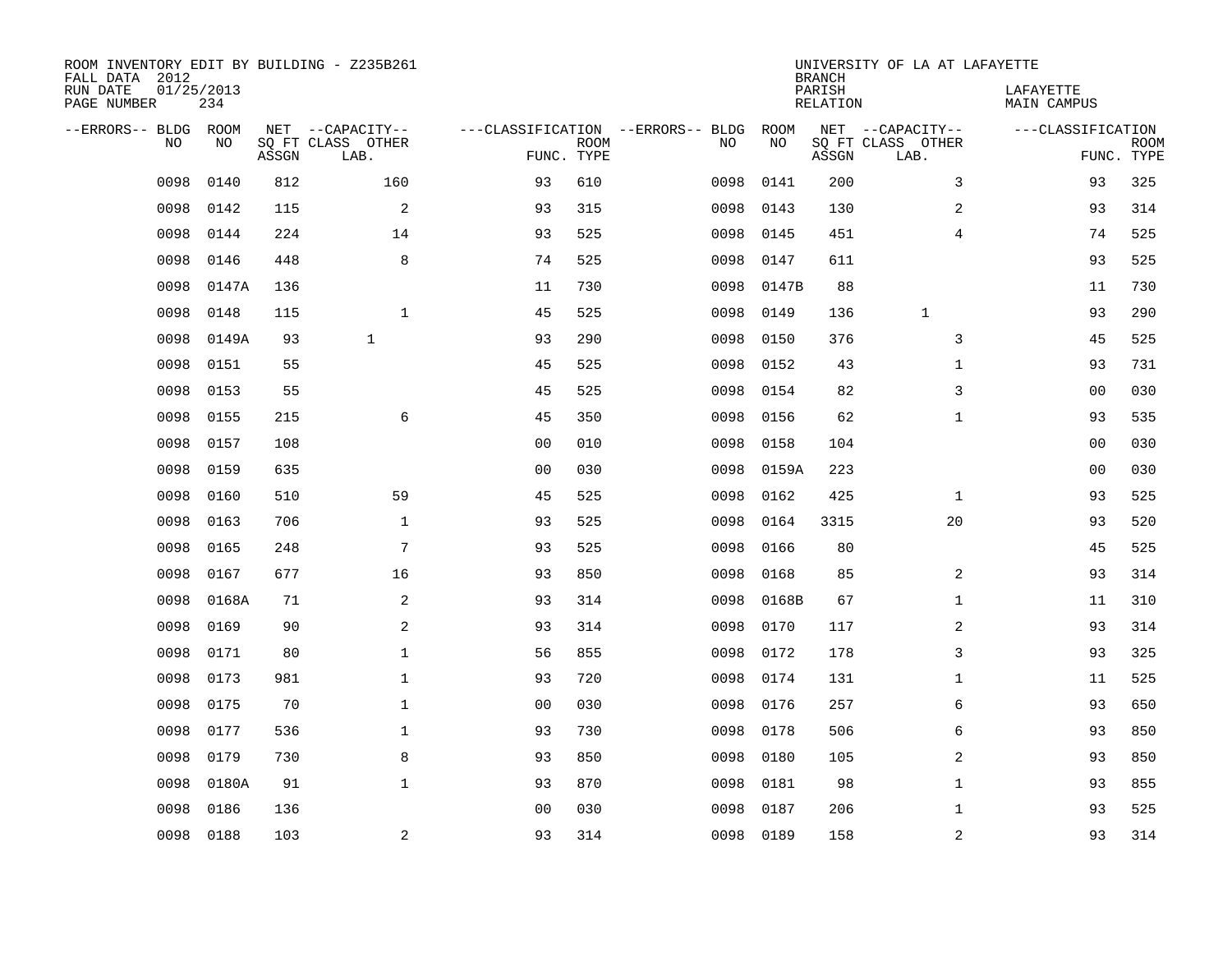| FALL DATA 2012          |            |           |                 | ROOM INVENTORY EDIT BY BUILDING - Z235B261 |                                                                                                                                                                       |     |           |                                                                                                     | <b>BRANCH</b>      | UNIVERSITY OF LA AT LAFAYETTE                                                  |                                                        |        |
|-------------------------|------------|-----------|-----------------|--------------------------------------------|-----------------------------------------------------------------------------------------------------------------------------------------------------------------------|-----|-----------|-----------------------------------------------------------------------------------------------------|--------------------|--------------------------------------------------------------------------------|--------------------------------------------------------|--------|
| RUN DATE<br>PAGE NUMBER | 01/25/2013 | 235       |                 |                                            |                                                                                                                                                                       |     |           |                                                                                                     | PARISH<br>RELATION |                                                                                | LAFAYETTE<br>MAIN CAMPUS                               |        |
| --ERRORS-- BLDG ROOM    | NO         | NO        | ASSGN           | LAB.                                       | NET --CAPACITY-- $---CLASSIFICATION --ERRORS-- BLDG ROOM$ NET $---CLASSIFICATION ROM$ NET $---CLASSIFICATION ROM$ NO SQ FT CLASS OTHER ROOM CLASS OTHER<br>FUNC. TYPE |     |           |                                                                                                     |                    |                                                                                | NO NO SOFT CLASS OTHER ROOM ROOM ASSGN LAB. FUNC. TYPE |        |
|                         |            |           |                 | 0098 0190 4448 20                          | 93 520                                                                                                                                                                |     |           | TOTAL NUMBER CLASSROOMS<br>TOTAL NUMBER LABS 210<br>TOTAL NUMBER SPECIAL LABS 220                   |                    | TOTAL NUMBER COMPUTER CLASSROOMS                                               | TOTAL NET ASSIGN SQ. FT. IN ROOM FILE 26,596           |        |
|                         |            | 0099 0101 | 2536            |                                            | 0 <sup>0</sup>                                                                                                                                                        | 030 |           | 0099 0102                                                                                           | 139                |                                                                                |                                                        | 45 725 |
|                         |            | 0099 0103 | 108             | $\mathbf{1}$                               | 11                                                                                                                                                                    | 310 |           | 0099 0104 1110<br>TOTAL NUMBER CLASSROOMS<br>TOTAL NUMBER LABS 210<br>TOTAL NUMBER SPECIAL LABS 220 |                    | 2<br>TOTAL NET ASSIGN SQ. FT. IN ROOM FILE<br>TOTAL NUMBER COMPUTER CLASSROOMS | 74<br>1,357                                            | 720    |
|                         |            |           | 0100 0101 5983  | 40                                         | 11                                                                                                                                                                    | 520 |           | TOTAL NUMBER CLASSROOMS<br>TOTAL NUMBER LABS 210<br>TOTAL NUMBER SPECIAL LABS 220                   |                    | TOTAL NET ASSIGN SQ. FT. IN ROOM FILE<br>TOTAL NUMBER COMPUTER CLASSROOMS      | 5,983                                                  |        |
|                         |            |           | 0101 0001 16961 |                                            | 11                                                                                                                                                                    | 590 |           | TOTAL NUMBER CLASSROOMS<br>TOTAL NUMBER LABS 210<br>TOTAL NUMBER SPECIAL LABS 220                   |                    | TOTAL NUMBER COMPUTER CLASSROOMS                                               | TOTAL NET ASSIGN SQ. FT. IN ROOM FILE 16,961           |        |
|                         |            | 011A 0101 | 377             |                                            | 22                                                                                                                                                                    | 970 |           | TOTAL NUMBER CLASSROOMS<br>TOTAL NUMBER LABS 210<br>TOTAL NUMBER SPECIAL LABS 220                   |                    | TOTAL NET ASSIGN SQ. FT. IN ROOM FILE<br>TOTAL NUMBER COMPUTER CLASSROOMS      | 377                                                    |        |
|                         | 011B 0100  |           | 360             |                                            | 0 <sup>0</sup>                                                                                                                                                        | 020 |           | 011B 0101                                                                                           | 385                | 8                                                                              | 11                                                     | 310    |
|                         |            | 011B 0102 | 82              | $\mathbf{1}$                               | 00                                                                                                                                                                    | 030 |           | 011B 0102A                                                                                          | 34                 |                                                                                | 11                                                     | 315    |
|                         | 011B 0103  |           | 328             | $\mathbf 1$                                | 11                                                                                                                                                                    | 310 | 011B 0104 |                                                                                                     | 254                | $\overline{2}$                                                                 | 11                                                     | 310    |
|                         | 011B 0105  |           | 254             | 2                                          | 11                                                                                                                                                                    | 310 | 011B 0106 |                                                                                                     | 119                |                                                                                | 45                                                     | 730    |
|                         | 011B 0107  |           | 199             | $\mathbf{1}$                               | 45                                                                                                                                                                    | 635 | 011B 0108 |                                                                                                     | 88                 |                                                                                | 45                                                     | 730    |
|                         | 011B 0109  |           | 187             |                                            | 45                                                                                                                                                                    | 730 |           | 011B 0109A 32<br>TOTAL NUMBER CLASSROOMS                                                            |                    | $\mathbf{1}$<br>TOTAL NET ASSIGN SQ. FT. IN ROOM FILE                          | 00<br>1,848                                            | 030    |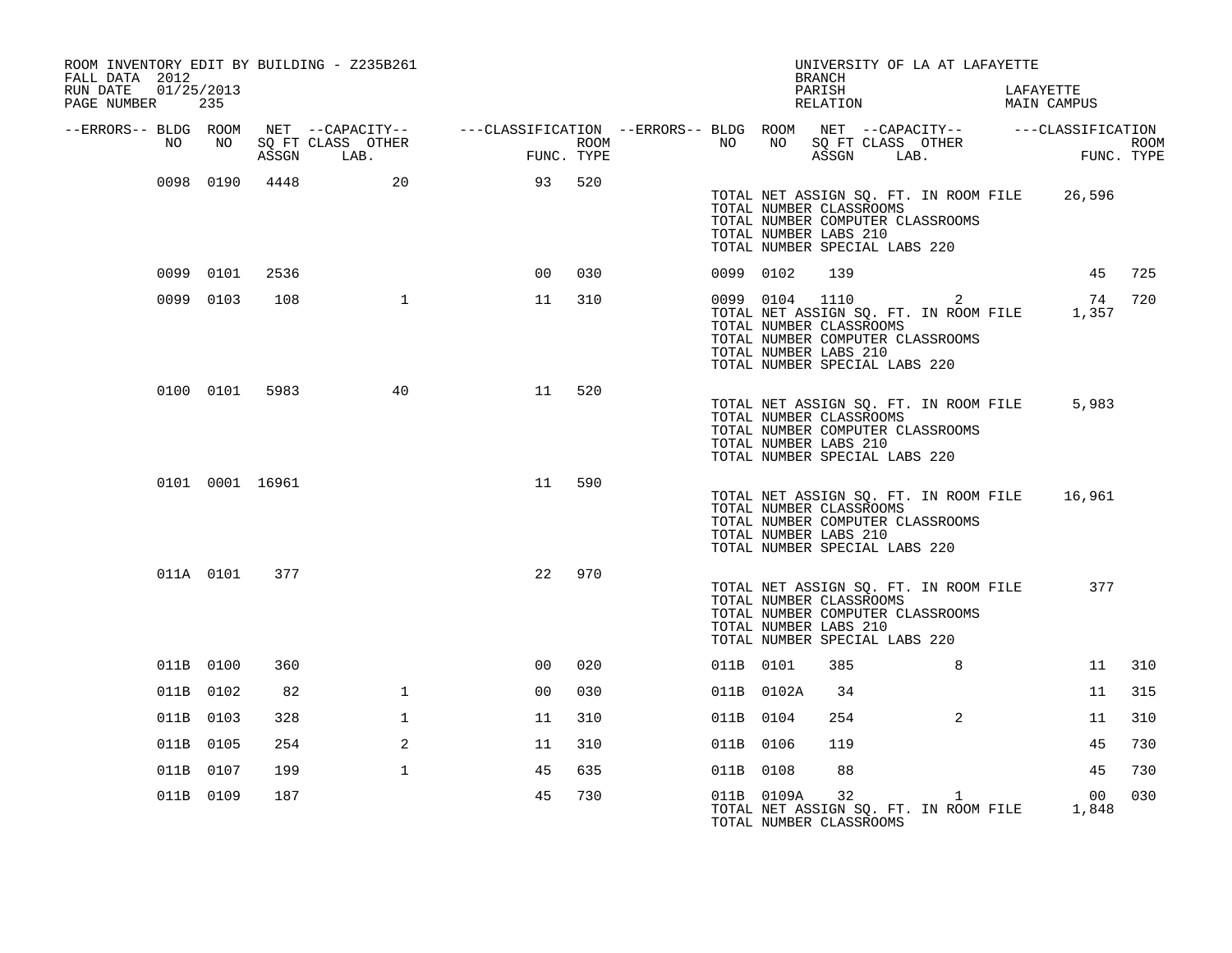| ROOM INVENTORY EDIT BY BUILDING - Z235B261<br>FALL DATA 2012 |                   |       |                           |                                                                                                             |      |           |                 | UNIVERSITY OF LA AT LAFAYETTE<br><b>BRANCH</b>                                                                                                                 |              |                          |      |
|--------------------------------------------------------------|-------------------|-------|---------------------------|-------------------------------------------------------------------------------------------------------------|------|-----------|-----------------|----------------------------------------------------------------------------------------------------------------------------------------------------------------|--------------|--------------------------|------|
| RUN DATE<br>PAGE NUMBER                                      | 01/25/2013<br>236 |       |                           |                                                                                                             |      |           |                 | PARISH<br>RELATION                                                                                                                                             |              | LAFAYETTE<br>MAIN CAMPUS |      |
| --ERRORS-- BLDG ROOM<br>NO                                   | NO.               | ASSGN | SQ FT CLASS OTHER<br>LAB. | NET --CAPACITY-- ----CLASSIFICATION --ERRORS-- BLDG ROOM NET --CAPACITY-- -----CLASSIFICATION<br>FUNC. TYPE | ROOM | NO        | NO              | SQ FT CLASS OTHER<br>ASSGN                                                                                                                                     | LAB.         | FUNC. TYPE               | ROOM |
|                                                              |                   |       |                           |                                                                                                             |      |           |                 | TOTAL NUMBER COMPUTER CLASSROOMS<br>TOTAL NUMBER LABS 210<br>TOTAL NUMBER SPECIAL LABS 220                                                                     |              |                          |      |
|                                                              | 011C 0101         | 411   |                           | 11                                                                                                          | 950  |           |                 | TOTAL NET ASSIGN SQ. FT. IN ROOM FILE<br>TOTAL NUMBER CLASSROOMS<br>TOTAL NUMBER COMPUTER CLASSROOMS<br>TOTAL NUMBER LABS 210<br>TOTAL NUMBER SPECIAL LABS 220 |              | 411                      |      |
|                                                              | 0152 0101         | 1846  |                           | 63                                                                                                          | 730  |           | 0152 0101A      | 84                                                                                                                                                             | $\mathbf{1}$ | 63                       | 325  |
|                                                              | 0152 0101C        | 580   |                           | 21                                                                                                          | 730  |           | 0152 0101D      | 39                                                                                                                                                             | $\mathbf{1}$ | 0 <sub>0</sub>           | 030  |
|                                                              | 0152 0102         | 38    | $\mathbf{1}$              | 0 <sub>0</sub>                                                                                              | 030  |           | 0152 0103 1900  | TOTAL NET ASSIGN SQ. FT. IN ROOM FILE<br>TOTAL NUMBER CLASSROOMS<br>TOTAL NUMBER COMPUTER CLASSROOMS<br>TOTAL NUMBER LABS 210<br>TOTAL NUMBER SPECIAL LABS 220 | $\mathbf{1}$ | 21<br>4,410              | 730  |
|                                                              | 0157 0002A        | 21    | $\mathbf{1}$              | 47                                                                                                          | 410  |           | 0157 0002B      | 21                                                                                                                                                             | $\mathbf{1}$ | 47                       | 410  |
|                                                              | 0157 0100         | 631   |                           | 0 <sub>0</sub>                                                                                              | 020  |           | 0157 0100A 6168 |                                                                                                                                                                |              | 0 <sub>0</sub>           | 020  |
|                                                              | 0157 0100B        | 161   |                           | 0 <sub>0</sub>                                                                                              | 020  |           | 0157 0100C      | 24                                                                                                                                                             |              | 0 <sub>0</sub>           | 020  |
|                                                              | 0157 0100D        | 24    |                           | 0 <sub>0</sub>                                                                                              | 020  |           | 0157 0100E      | 38                                                                                                                                                             |              | 41                       | 440  |
|                                                              | 0157 0100F        | 200   |                           | 0 <sub>0</sub>                                                                                              | 020  |           | 0157 0100G      | 200                                                                                                                                                            |              | 0 <sub>0</sub>           | 020  |
|                                                              | 0157 0100H        | 510   |                           | 0 <sub>0</sub>                                                                                              | 020  |           | 0157 0100I      | 215                                                                                                                                                            |              | 0 <sub>0</sub>           | 020  |
|                                                              | 0157 0100J        | 110   |                           | 0 <sub>0</sub>                                                                                              | 020  |           | 0157 0100K      | 39                                                                                                                                                             |              | 0 <sub>0</sub>           | 020  |
|                                                              | 0157 0100L        | 39    |                           | 0 <sub>0</sub>                                                                                              | 020  |           | 0157 0100M      | 875                                                                                                                                                            |              | 0 <sub>0</sub>           | 020  |
|                                                              | 0157 0100N        | 106   |                           | 0 <sub>0</sub>                                                                                              | 020  | 0157 0101 |                 | 99                                                                                                                                                             |              | 0 <sub>0</sub>           | 030  |
|                                                              | 0157 0102         | 1473  | 138                       | 41                                                                                                          | 680  | 0157 0103 |                 | 91                                                                                                                                                             | 2            | 41                       | 715  |
|                                                              | 0157 0104 21665   |       | 2269                      | 41                                                                                                          | 430  | 0157 0105 |                 | 2731                                                                                                                                                           | 20           | 41                       | 420  |
|                                                              | 0157 0106         | 909   | 2                         | 41                                                                                                          | 440  | 0157 0107 |                 | 348                                                                                                                                                            | 2            | 41                       | 440  |
|                                                              | 0157 0108         | 142   | $\mathbf{1}$              | 41                                                                                                          | 325  | 0157 0109 |                 | 135                                                                                                                                                            | $\mathbf{1}$ | 41                       | 325  |
|                                                              | 0157 0110         | 145   | 2                         | 41                                                                                                          | 314  | 0157 0111 |                 | 147                                                                                                                                                            | 2            | 0 <sub>0</sub>           | 030  |
|                                                              | 0157 0112         | 1086  | 105                       | 41                                                                                                          | 410  |           | 0157 0113A      | 33                                                                                                                                                             | $\mathbf{1}$ | 41                       | 410  |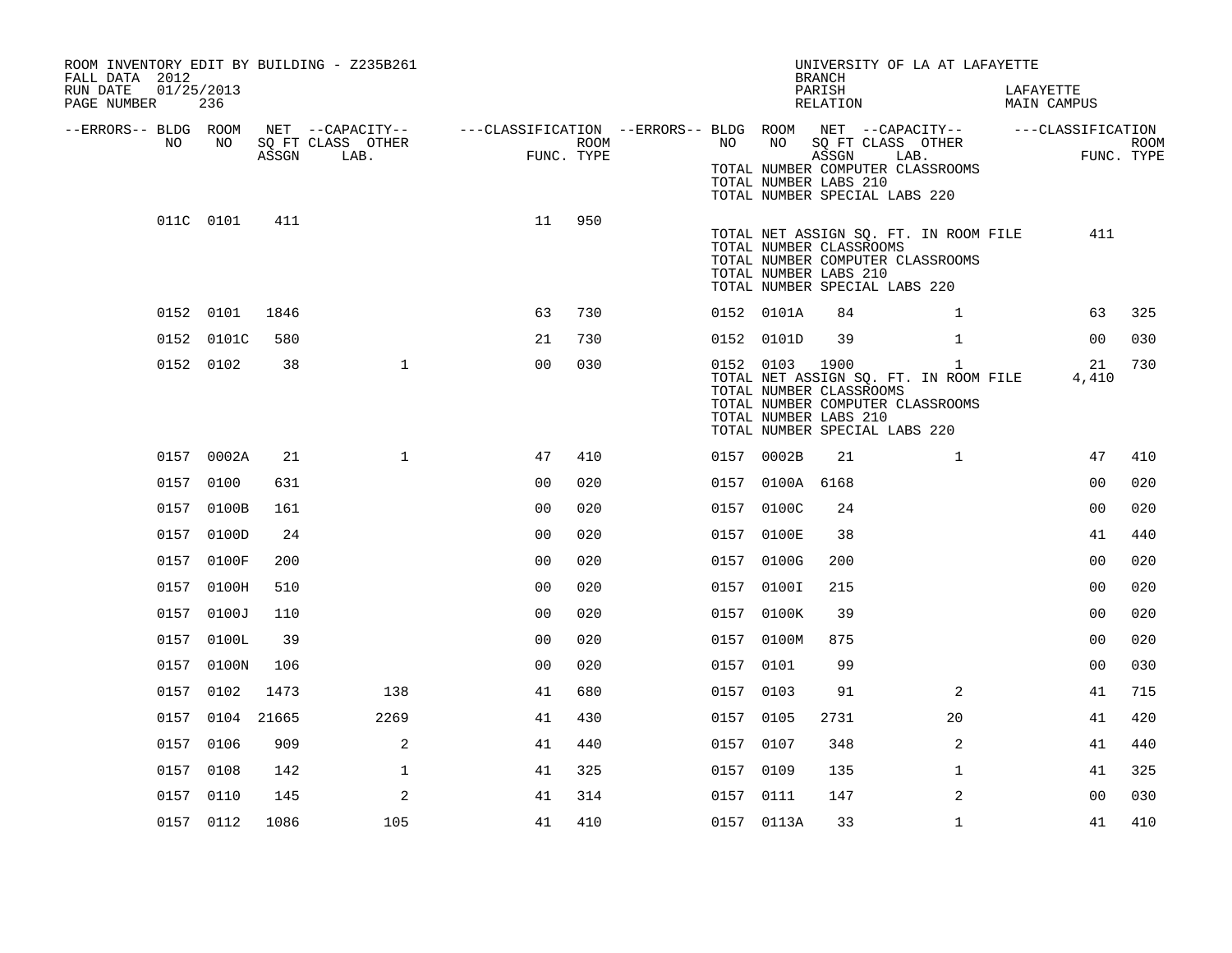| ROOM INVENTORY EDIT BY BUILDING - Z235B261<br>FALL DATA 2012<br>RUN DATE<br>PAGE NUMBER | 01/25/2013<br>237 |       |                                       |    |             |                                         |            | <b>BRANCH</b><br>PARISH<br><b>RELATION</b> | UNIVERSITY OF LA AT LAFAYETTE         | LAFAYETTE<br>MAIN CAMPUS |             |
|-----------------------------------------------------------------------------------------|-------------------|-------|---------------------------------------|----|-------------|-----------------------------------------|------------|--------------------------------------------|---------------------------------------|--------------------------|-------------|
|                                                                                         |                   |       |                                       |    |             |                                         |            |                                            |                                       |                          |             |
| --ERRORS-- BLDG<br>NO                                                                   | ROOM<br>NO.       |       | NET --CAPACITY--<br>SO FT CLASS OTHER |    | <b>ROOM</b> | ---CLASSIFICATION --ERRORS-- BLDG<br>NO | ROOM<br>NO |                                            | NET --CAPACITY--<br>SO FT CLASS OTHER | ---CLASSIFICATION        | <b>ROOM</b> |
|                                                                                         |                   | ASSGN | LAB.                                  |    | FUNC. TYPE  |                                         |            | ASSGN                                      | LAB.                                  |                          | FUNC. TYPE  |
| 0157                                                                                    | 0113B             | 33    | $\mathbf{1}$                          | 41 | 410         | 0157                                    | 0113C      | 33                                         | $\mathbf{1}$                          | 41                       | 410         |
| 0157                                                                                    | 0113D             | 55    | 11                                    | 41 | 260         |                                         | 0157 0113E | 33                                         | $\mathbf{1}$                          | 41                       | 410         |
| 0157                                                                                    | 0113F             | 33    | $\mathbf{1}$                          | 41 | 455         | 0157                                    | 0114       | 265                                        | 5                                     | 41                       | 440         |
| 0157                                                                                    | 0115              | 329   | $\overline{a}$                        | 41 | 455         |                                         | 0157 0116A | 29                                         | $\mathbf{1}$                          | 11                       | 410         |
| 0157                                                                                    | 0116B             | 29    | $\mathbf 1$                           | 11 | 410         | 0157                                    | 0116C      | 29                                         | $\mathbf{1}$                          | 11                       | 410         |
| 0157                                                                                    | 0116D             | 29    | $\mathbf 1$                           | 11 | 410         |                                         | 0157 0116E | 29                                         | $\mathbf{1}$                          | 11                       | 410         |
| 0157                                                                                    | 0116F             | 29    | $\mathbf{1}$                          | 11 | 410         | 0157                                    | 0116G      | 29                                         | $\mathbf{1}$                          | 11                       | 410         |
|                                                                                         | 0157 0116H        | 29    | $\mathbf 1$                           | 11 | 410         |                                         | 0157 0116I | 29                                         | $\mathbf{1}$                          | 11                       | 410         |
|                                                                                         | 0157 0116J        | 29    | $\mathbf{1}$                          | 11 | 410         | 0157                                    | 0116K      | 29                                         | $\mathbf{1}$                          | 11                       | 410         |
|                                                                                         | 0157 0116L        | 29    | $\mathbf 1$                           | 11 | 410         |                                         | 0157 0116M | 29                                         | $\mathbf{1}$                          | 11                       | 410         |
| 0157                                                                                    | 0116N             | 29    | $\mathbf{1}$                          | 11 | 410         | 0157                                    | 01160      | 29                                         | $\mathbf{1}$                          | 11                       | 410         |
|                                                                                         | 0157 0116P        | 29    | $\mathbf{1}$                          | 11 | 410         |                                         | 0157 01160 | 29                                         | $\mathbf{1}$                          | 11                       | 410         |
| 0157                                                                                    | 0116R             | 29    | $\mathbf{1}$                          | 11 | 410         | 0157                                    | 0116S      | 29                                         | $\mathbf{1}$                          | 11                       | 410         |
|                                                                                         | 0157 0116T        | 29    | $\mathbf 1$                           | 11 | 410         |                                         | 0157 0117  | 135                                        | 13                                    | 41                       | 420         |
|                                                                                         | 0157 0118A        | 56    | $\mathbf{1}$                          | 11 | 310         | 0157                                    | 0118B      | 56                                         | $\mathbf{1}$                          | 11                       | 310         |
|                                                                                         | 0157 0118C        | 56    | $\mathbf 1$                           | 11 | 310         |                                         | 0157 0118D | 56                                         | $\mathbf{1}$                          | 11                       | 310         |
| 0157                                                                                    | 0118E             | 56    | $\mathbf 1$                           | 11 | 310         | 0157                                    | 0118F      | 56                                         | $\mathbf{1}$                          | 11                       | 310         |
|                                                                                         | 0157 0118G        | 56    | $\mathbf 1$                           | 11 | 310         |                                         | 0157 0118H | 56                                         | $\mathbf{1}$                          | 11                       | 310         |
| 0157                                                                                    | 0118I             | 56    | $\mathbf 1$                           | 11 | 310         | 0157                                    | 0118J      | 56                                         | $\mathbf{1}$                          | 11                       | 310         |
|                                                                                         | 0157 0118K        | 56    | $\mathbf 1$                           | 11 | 310         |                                         | 0157 0118L | 56                                         | $\mathbf{1}$                          | 11                       | 310         |
| 0157                                                                                    | 0118M             | 56    | $\mathbf 1$                           | 11 | 310         | 0157                                    | 0118N      | 56                                         | $\mathbf{1}$                          | 11                       | 310         |
| 0157                                                                                    | 01180             | 56    | $\mathbf 1$                           | 11 | 310         |                                         | 0157 0118P | 56                                         | $\mathbf{1}$                          | 11                       | 310         |
| 0157                                                                                    | 01180             | 56    | $\mathbf 1$                           | 11 | 310         | 0157                                    | 0118R      | 56                                         | $\mathbf{1}$                          | 11                       | 310         |
| 0157                                                                                    | 0119              | 122   | 6                                     | 11 | 220         | 0157                                    | 0120       | 165                                        | 16                                    | 41                       | 731         |
| 0157                                                                                    | 0121              | 3324  | 28                                    | 11 | 310         | 0157                                    | 0122       | 140                                        | $\mathbf{1}$                          | 41                       | 315         |
|                                                                                         | 0157 0123         | 45    | $\mathbf 1$                           | 41 | 440         |                                         | 0157 0124  | 179                                        | $\mathbf{1}$                          | 41                       | 314         |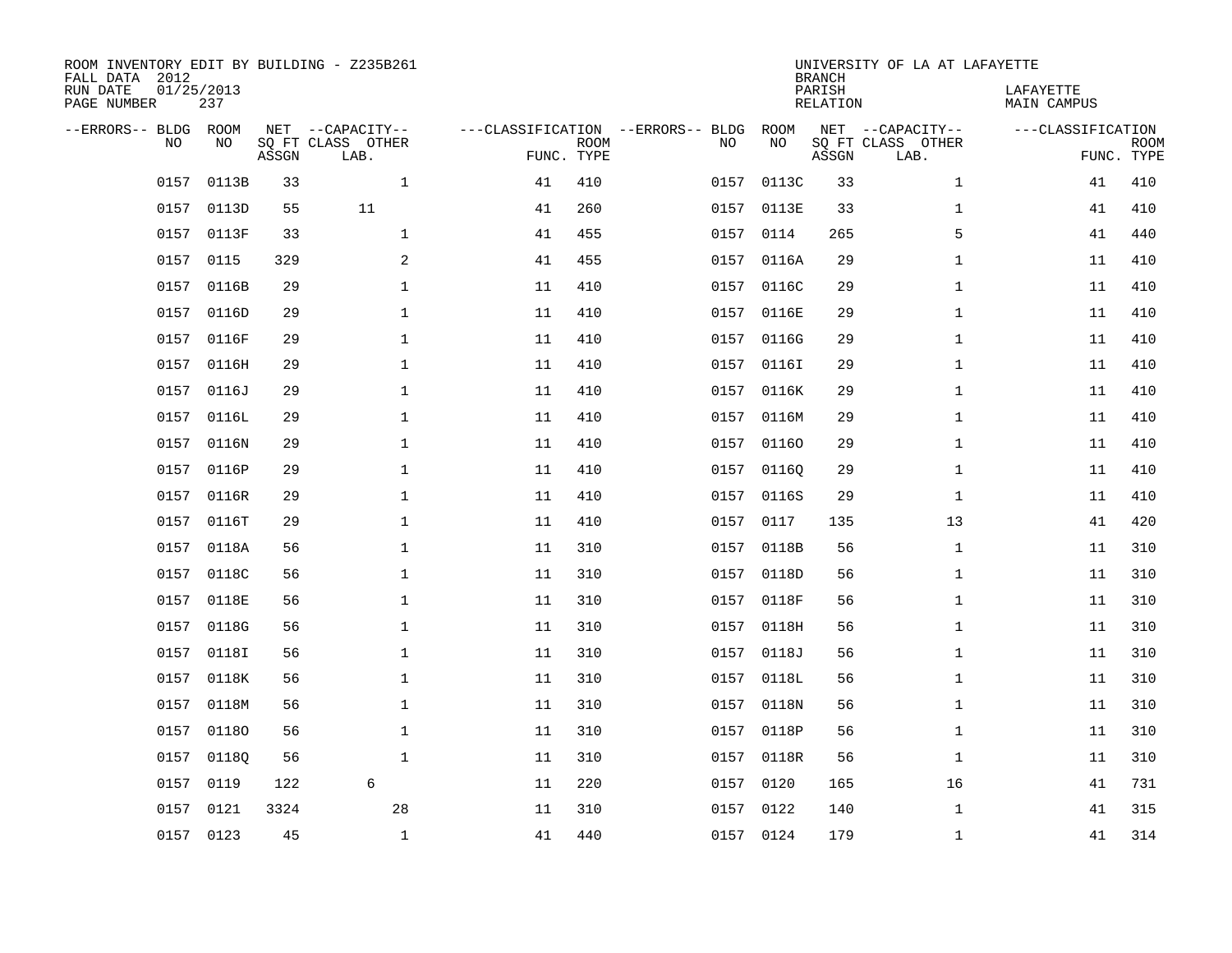| FALL DATA 2012<br>RUN DATE<br>PAGE NUMBER |           | 01/25/2013<br>238 |       | ROOM INVENTORY EDIT BY BUILDING - Z235B261    |                                                      |             |           |            | <b>BRANCH</b><br>PARISH<br>RELATION | UNIVERSITY OF LA AT LAFAYETTE                 | LAFAYETTE<br>MAIN CAMPUS        |             |
|-------------------------------------------|-----------|-------------------|-------|-----------------------------------------------|------------------------------------------------------|-------------|-----------|------------|-------------------------------------|-----------------------------------------------|---------------------------------|-------------|
| --ERRORS-- BLDG ROOM                      | <b>NO</b> | NO.               | ASSGN | NET --CAPACITY--<br>SQ FT CLASS OTHER<br>LAB. | ---CLASSIFICATION --ERRORS-- BLDG ROOM<br>FUNC. TYPE | <b>ROOM</b> | NO.       | NO         | ASSGN                               | NET --CAPACITY--<br>SQ FT CLASS OTHER<br>LAB. | ---CLASSIFICATION<br>FUNC. TYPE | <b>ROOM</b> |
|                                           | 0157      | 0125              | 144   | $\mathbf{1}$                                  | 48                                                   | 325         | 0157      | 0126       | 32                                  | $\mathbf{1}$                                  | 0 <sub>0</sub>                  | 030         |
|                                           |           | 0157 0127         | 152   | $\mathbf{1}$                                  | 48                                                   | 314         | 0157 0128 |            | 32                                  | $\mathbf{1}$                                  | 0 <sub>0</sub>                  | 030         |
|                                           | 0157      | 0129              | 152   | $\mathbf{1}$                                  | 41                                                   | 314         | 0157      | 0130       | 157                                 | $\mathbf{1}$                                  | 41                              | 314         |
|                                           |           | 0157 0131         | 159   | $\mathbf{1}$                                  | 41                                                   | 320         | 0157 0132 |            | 156                                 | 3                                             | 41                              | 325         |
|                                           |           | 0157 0133         | 134   | $\mathbf{1}$                                  | 41                                                   | 325         | 0157      | 0134       | 134                                 | 2                                             | 41                              | 325         |
|                                           |           | 0157 0135         | 360   | $\mathbf 1$                                   | 41                                                   | 731         | 0157 0136 |            | 169                                 | $\mathbf{1}$                                  | 41                              | 440         |
|                                           |           | 0157 0137         | 299   | $\mathbf{1}$                                  | 45                                                   | 455         | 0157 0138 |            | 15                                  |                                               | 0 <sub>0</sub>                  | 030         |
|                                           |           | 0157 0139         | 614   |                                               | 0 <sub>0</sub>                                       | 030         | 0157 0140 |            | 106                                 |                                               | 00                              | 030         |
|                                           |           | 0157 0141         | 882   | 32                                            | 11                                                   | 210         | 0157 0142 |            | 104                                 |                                               | 00                              | 030         |
|                                           |           | 0157 0143         | 104   |                                               | 0 <sub>0</sub>                                       | 030         | 0157 0144 |            | 190                                 |                                               | 00                              | 030         |
|                                           |           | 0157 0145         | 386   |                                               | 0 <sub>0</sub>                                       | 030         | 0157 0146 |            | 1819                                |                                               | 0 <sub>0</sub>                  | 030         |
|                                           |           | 0157 0146A        | 553   |                                               | 0 <sub>0</sub>                                       | 030         |           | 0157 0146B | 338                                 |                                               | 0 <sub>0</sub>                  | 030         |
|                                           | 0157      | 0148              | 153   |                                               | 0 <sub>0</sub>                                       | 010         | 0157      | 0149       | 168                                 | $\mathbf{1}$                                  | 41                              | 314         |
|                                           |           | 0157 0150         | 156   | 3                                             | 41                                                   | 310         |           | 0157 0151  | 168                                 | 3                                             | 41                              | 314         |
|                                           | 0157      | 0152              | 168   | 3                                             | 41                                                   | 314         | 0157 0153 |            | 168                                 | 3                                             | 41                              | 314         |
|                                           | 0157      | 0154              | 430   | 3                                             | 41                                                   | 314         | 0157 0155 |            | 2735                                | 16                                            | 41                              | 420         |
|                                           |           | 0157 0156         | 106   | 3                                             | 41                                                   | 325         | 0157 0157 |            | 771                                 | 6                                             | 41                              | 440         |
|                                           | 0157      | 0158              | 8895  | 872                                           | 41                                                   | 420         | 0157 0159 |            | 164                                 |                                               | 00                              | 020         |
|                                           |           | 0157 0159A        | 315   | 5                                             | 0 <sub>0</sub>                                       | 030         | 0157 0160 |            | 352                                 | 7                                             | 00                              | 030         |
|                                           | 0157      | 0200              | 465   |                                               | 0 <sub>0</sub>                                       | 020         |           | 0157 0200A | 38                                  |                                               | 00                              | 020         |
|                                           | 0157      | 0200B             | 262   |                                               | 41                                                   | 313         |           | 0157 0200C | 37                                  |                                               | 00                              | 020         |
|                                           | 0157      | 0200D             | 37    |                                               | 0 <sub>0</sub>                                       | 020         | 0157      | 0200E      | 186                                 |                                               | 0 <sub>0</sub>                  | 020         |
|                                           | 0157      | 0200F             | 223   |                                               | 0 <sub>0</sub>                                       | 020         | 0157      | 0200G      | 311                                 |                                               | 0 <sub>0</sub>                  | 020         |
|                                           | 0157      | 0200H             | 215   |                                               | 0 <sub>0</sub>                                       | 020         | 0157      | 0200I      | 152                                 |                                               | 0 <sub>0</sub>                  | 020         |
|                                           | 0157      | 0200J             | 39    |                                               | 0 <sub>0</sub>                                       | 020         | 0157      | 0200K      | 39                                  |                                               | 0 <sub>0</sub>                  | 020         |
|                                           |           | 0157 0201         | 56    |                                               | 0 <sub>0</sub>                                       | 030         |           | 0157 0202A | 126                                 | 10                                            | 41                              | 410         |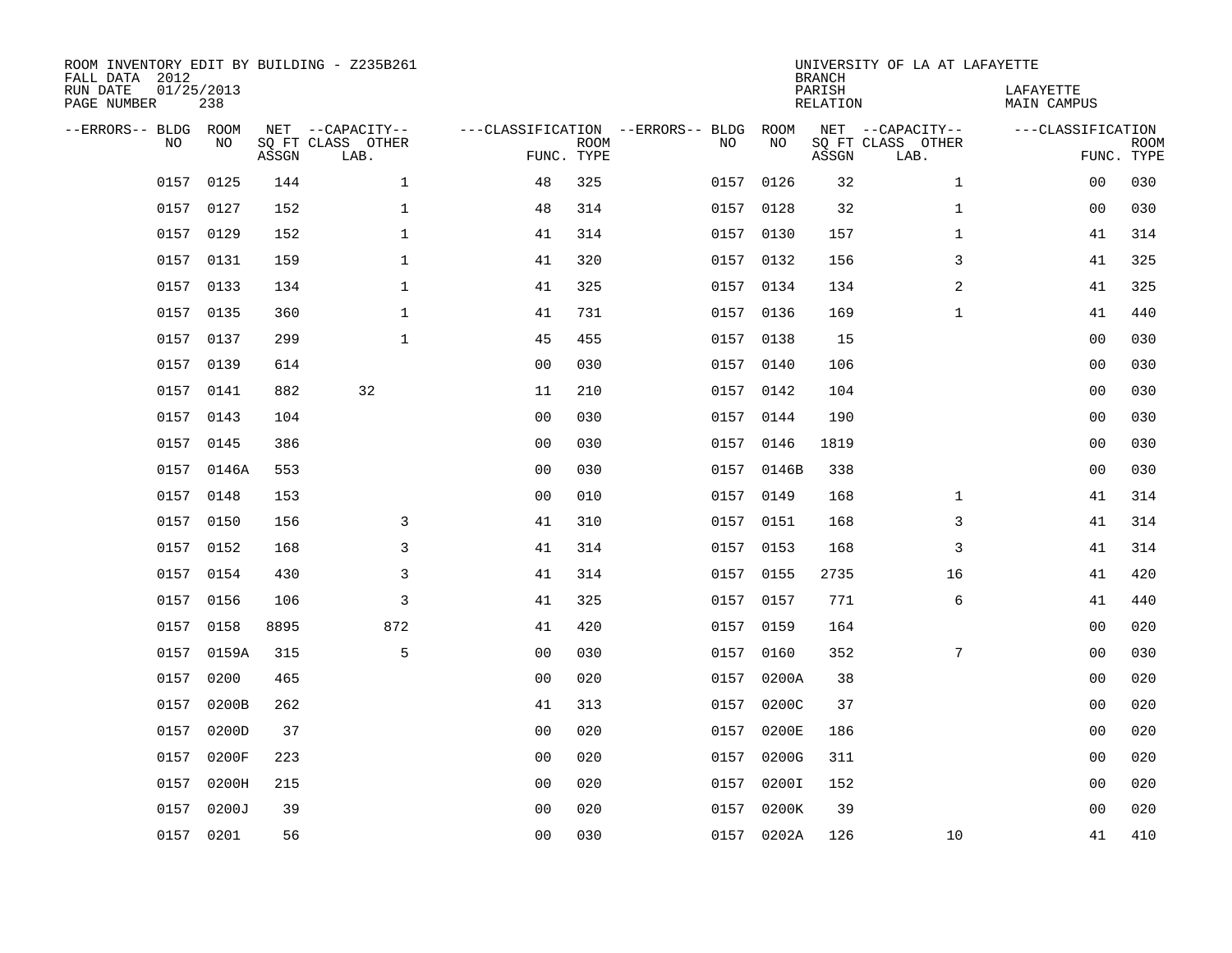| ROOM INVENTORY EDIT BY BUILDING - Z235B261<br>FALL DATA 2012<br>RUN DATE<br>PAGE NUMBER | 01/25/2013<br>239 |            |                                               |                                                 |             |      |            | <b>BRANCH</b><br>PARISH<br>RELATION | UNIVERSITY OF LA AT LAFAYETTE                 | LAFAYETTE<br>MAIN CAMPUS |                           |
|-----------------------------------------------------------------------------------------|-------------------|------------|-----------------------------------------------|-------------------------------------------------|-------------|------|------------|-------------------------------------|-----------------------------------------------|--------------------------|---------------------------|
| --ERRORS-- BLDG<br><b>NO</b>                                                            | ROOM<br>NO.       | ASSGN      | NET --CAPACITY--<br>SO FT CLASS OTHER<br>LAB. | ---CLASSIFICATION --ERRORS-- BLDG<br>FUNC. TYPE | <b>ROOM</b> | NO   | ROOM<br>NO | ASSGN                               | NET --CAPACITY--<br>SQ FT CLASS OTHER<br>LAB. | ---CLASSIFICATION        | <b>ROOM</b><br>FUNC. TYPE |
| 0157                                                                                    | 0202B             | 126        | 10                                            | 41                                              | 410         | 0157 | 0202C      | 126                                 | 10                                            | 41                       | 410                       |
| 0157                                                                                    | 0202D             | 126        | 10                                            | 41                                              | 410         | 0157 | 0202E      | 126                                 | $\mathbf{1}$                                  | 41                       | 310                       |
| 0157                                                                                    | 0202F             | 127        | $\mathbf 1$                                   | 41                                              | 313         | 0157 | 0203       | 36                                  |                                               | 45                       | 440                       |
|                                                                                         | 0157 0204 20014   |            |                                               | 41                                              | 420         |      | 0157 0204A | 15                                  |                                               | 45                       | 455                       |
| 0157                                                                                    | 0204B             | 15         |                                               | 45                                              | 455         | 0157 | 0204C      | 15                                  |                                               | 41                       | 315                       |
|                                                                                         | 0157 0205A        | 21         | $\mathbf{1}$                                  | 47                                              | 410         |      | 0157 0205B | 21                                  | $\mathbf{1}$                                  | 47                       | 410                       |
|                                                                                         | 0157 0205C        | 21         | $\mathbf{1}$                                  | 47                                              | 410         | 0157 | 0205D      | 21                                  | $\mathbf{1}$                                  | 47                       | 410                       |
|                                                                                         | 0157 0205E        | 21         | $\mathbf 1$                                   | 47                                              | 410         |      | 0157 0205F | 21                                  | $\mathbf{1}$                                  | 47                       | 410                       |
| 0157                                                                                    | 0205G             | 21         | $\mathbf{1}$                                  | 47                                              | 410         | 0157 | 0205H      | 21                                  | $\mathbf{1}$                                  | 47                       | 410                       |
|                                                                                         | 0157 0205I        | 21         | $\mathbf 1$                                   | 47                                              | 410         |      | 0157 0205K | 21                                  | $\mathbf{1}$                                  | 47                       | 410                       |
| 0157                                                                                    | 0205L             | 21         | $\mathbf 1$                                   | 47                                              | 410         | 0157 | 0205M      | 21                                  | $\mathbf{1}$                                  | 47                       | 410                       |
|                                                                                         | 0157 0205N        | 21         | $\mathbf 1$                                   | 47                                              | 410         |      | 0157 02050 | 21                                  | $\mathbf{1}$                                  | 11                       | 410                       |
| 0157                                                                                    | 0205P             | 21         | $\mathbf 1$                                   | 47                                              | 410         | 0157 | 02050      | 21                                  | $\mathbf{1}$                                  | 47                       | 410                       |
| 0157                                                                                    | 0205R             | 21         | $\mathbf 1$                                   | 47                                              | 410         | 0157 | 0205T      | 21                                  | $\mathbf{1}$                                  | 47                       | 410                       |
| 0157                                                                                    | 0205U             | 21         | $\mathbf 1$                                   | 47                                              | 410         | 0157 | 0205V      | 21                                  | $\mathbf{1}$                                  | 47                       | 410                       |
| 0157                                                                                    | 0205W             | 21         | $\mathbf 1$                                   | 11                                              | 410         | 0157 | 0205X      | 21                                  | $\mathbf{1}$                                  | 47                       | 410                       |
| 0157                                                                                    | 0205Y             | 21         | $\mathbf{1}$                                  | 47                                              | 410         | 0157 | 0205Z      | 21                                  | $\mathbf{1}$                                  | 47                       | 410                       |
| 0157                                                                                    |                   | 0206 31487 |                                               | 41                                              | 420         | 0157 | 0207 23325 |                                     |                                               | 41                       | 420                       |
| 0157                                                                                    | 0208A             | 21         | $\mathbf{1}$                                  | 47                                              | 410         | 0157 | 0208B      | 21                                  | $\mathbf{1}$                                  | 47                       | 410                       |
| 0157                                                                                    | 0208C             | 21         | $\mathbf{1}$                                  | 47                                              | 410         | 0157 | 0208D      | 21                                  | $\mathbf{1}$                                  | 47                       | 410                       |
| 0157                                                                                    | 0208E             | 21         | $\mathbf{1}$                                  | 47                                              | 410         | 0157 | 0208F      | 21                                  | $\mathbf{1}$                                  | 47                       | 410                       |
| 0157                                                                                    | 0208G             | 21         | $\mathbf{1}$                                  | 47                                              | 410         | 0157 | 0208H      | 21                                  | $\mathbf{1}$                                  | 47                       | 410                       |
| 0157                                                                                    | 0208I             | 21         | $\mathbf{1}$                                  | 47                                              | 410         | 0157 | 0209A      | 21                                  | $\mathbf{1}$                                  | 47                       | 410                       |
| 0157                                                                                    | 0209B             | 21         | $\mathbf{1}$                                  | 47                                              | 410         | 0157 | 0209C      | 21                                  | $\mathbf{1}$                                  | 47                       | 410                       |
| 0157                                                                                    | 0209D             | 21         | 1                                             | 47                                              | 410         | 0157 | 0209E      | 21                                  | $\mathbf{1}$                                  | 47                       | 410                       |
|                                                                                         | 0157 0209F        | 21         | $\mathbf 1$                                   | 47                                              | 410         |      | 0157 0209G | 21                                  | $\mathbf{1}$                                  | 47                       | 410                       |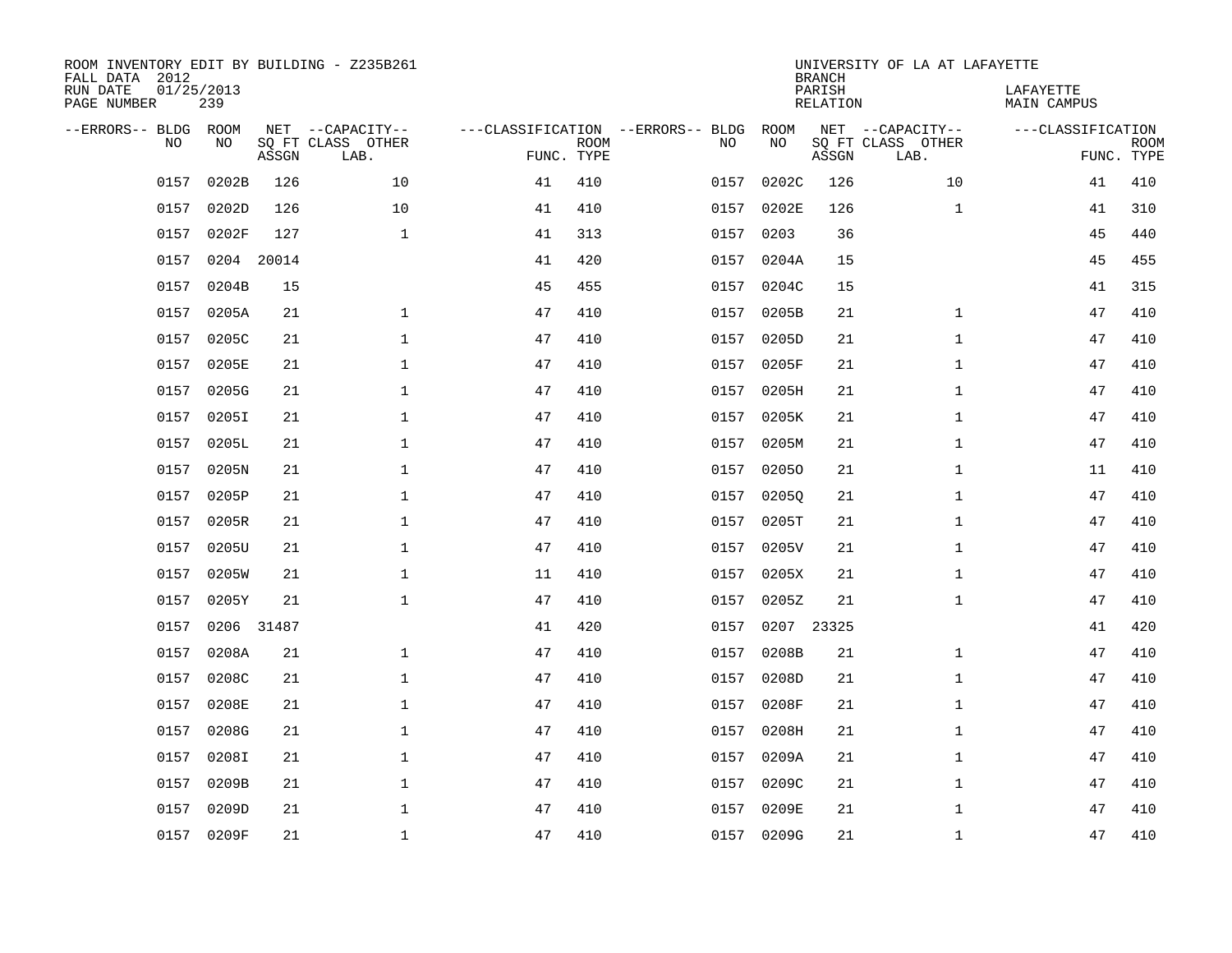| ROOM INVENTORY EDIT BY BUILDING - Z235B261<br>FALL DATA 2012 |                   |       |                           |                |             |                                        |            | <b>BRANCH</b>             | UNIVERSITY OF LA AT LAFAYETTE |                                 |             |
|--------------------------------------------------------------|-------------------|-------|---------------------------|----------------|-------------|----------------------------------------|------------|---------------------------|-------------------------------|---------------------------------|-------------|
| RUN DATE<br>PAGE NUMBER                                      | 01/25/2013<br>240 |       |                           |                |             |                                        |            | PARISH<br><b>RELATION</b> |                               | LAFAYETTE<br><b>MAIN CAMPUS</b> |             |
| --ERRORS-- BLDG ROOM                                         |                   |       | NET --CAPACITY--          |                |             | ---CLASSIFICATION --ERRORS-- BLDG ROOM |            |                           | NET --CAPACITY--              | ---CLASSIFICATION               |             |
| NO                                                           | NO                | ASSGN | SQ FT CLASS OTHER<br>LAB. | FUNC. TYPE     | <b>ROOM</b> | NO                                     | NO         | ASSGN                     | SQ FT CLASS OTHER<br>LAB.     | FUNC. TYPE                      | <b>ROOM</b> |
| 0157                                                         | 0209H             | 21    | $\mathbf 1$               | 47             | 410         | 0157                                   | 0209I      | 21                        | $\mathbf{1}$                  | 47                              | 410         |
| 0157                                                         | 0210              | 95    |                           | 0 <sub>0</sub> | 030         |                                        | 0157 0211  | 95                        |                               | 00                              | 030         |
| 0157                                                         | 0212              | 578   |                           | 0 <sub>0</sub> | 030         | 0157                                   | 0213       | 151                       | 4                             | 45                              | 650         |
|                                                              | 0157 0213A        | 105   | 3                         | 0 <sub>0</sub> | 030         |                                        | 0157 0213B | 118                       | 4                             | 0 <sub>0</sub>                  | 030         |
| 0157                                                         | 0213C             | 90    | 2                         | 0 <sub>0</sub> | 030         | 0157                                   | 0213D      | 150                       | 6                             | 0 <sub>0</sub>                  | 030         |
|                                                              | 0157 0213E        | 93    | $\overline{3}$            | 0 <sub>0</sub> | 030         |                                        | 0157 0213F | 60                        |                               | 0 <sub>0</sub>                  | 030         |
| 0157                                                         | 0214              | 606   |                           | 0 <sub>0</sub> | 030         | 0157                                   | 0215       | 445                       | $\mathbf{1}$                  | 41                              | 313         |
|                                                              | 0157 0216         | 318   | 14                        | 41             | 350         |                                        | 0157 0217  | 266                       | 6                             | 41                              | 325         |
|                                                              | 0157 0218         | 170   | 3                         | 41             | 325         | 0157                                   | 0219       | 170                       | 8                             | 41                              | 350         |
|                                                              | 0157 0220         | 178   | $\mathbf{1}$              | 41             | 315         |                                        | 0157 0220A | 42                        |                               | 41                              | 315         |
|                                                              | 0157 0221         | 1921  | 10                        | 41             | 650         |                                        | 0157 0221A | 161                       |                               | 41                              | 655         |
|                                                              | 0157 0221B        | 156   |                           | 0 <sub>0</sub> | 030         |                                        | 0157 0221C | 169                       | $\mathbf{1}$                  | 0 <sub>0</sub>                  | 030         |
|                                                              | 0157 0222         | 26    |                           | 41             | 730         | 0157                                   | 0300       | 875                       |                               | 00                              | 020         |
|                                                              | 0157 0300A        | 39    |                           | 0 <sub>0</sub> | 020         |                                        | 0157 0300B | 36                        |                               | 00                              | 020         |
| 0157                                                         | 0300C             | 242   |                           | 0 <sub>0</sub> | 020         | 0157                                   | 0300D      | 37                        |                               | 0 <sub>0</sub>                  | 020         |
| 0157                                                         | 0300E             | 37    |                           | 0 <sub>0</sub> | 020         |                                        | 0157 0300F | 152                       |                               | 0 <sub>0</sub>                  | 020         |
| 0157                                                         | 0300G             | 200   |                           | 0 <sub>0</sub> | 020         | 0157                                   | 0300H      | 200                       |                               | 0 <sub>0</sub>                  | 020         |
| 0157                                                         | 0300I             | 311   |                           | 0 <sub>0</sub> | 020         | 0157                                   | 0300J      | 215                       |                               | 0 <sub>0</sub>                  | 020         |
|                                                              | 0157 0300K        | 92    |                           | 0 <sub>0</sub> | 020         |                                        | 0157 0300L | 46                        |                               | 0 <sub>0</sub>                  | 020         |
| 0157                                                         | 0300M 2780        |       |                           | 0 <sub>0</sub> | 020         |                                        | 0157 0300N | 122                       |                               | 0 <sub>0</sub>                  | 020         |
| 0157                                                         | 0301              | 713   | $\mathbf 1$               | 41             | 310         |                                        | 0157 0302  | 2821                      | 6                             | 43                              | 440         |
| 0157                                                         | 0302A             | 163   | 6                         | 44             | 310         | 0157                                   | 0302B      | 252                       | 31                            | 44                              | 315         |
| 0157                                                         | 0302C             | 314   | 8                         | 44             | 314         |                                        | 0157 0303  | 36                        |                               | 44                              | 420         |
| 0157                                                         | 0304 18503        |       |                           | 41             | 420         |                                        | 0157 0304A | 15                        |                               | 45                              | 455         |
| 0157                                                         | 0304B             | 246   | 2                         | 45             | 455         |                                        | 0157 0304C | 15                        |                               | 45                              | 455         |
|                                                              | 0157 0304D        | 51    |                           | 0 <sub>0</sub> | 010         |                                        | 0157 0305  | 5387                      |                               | 45                              | 455         |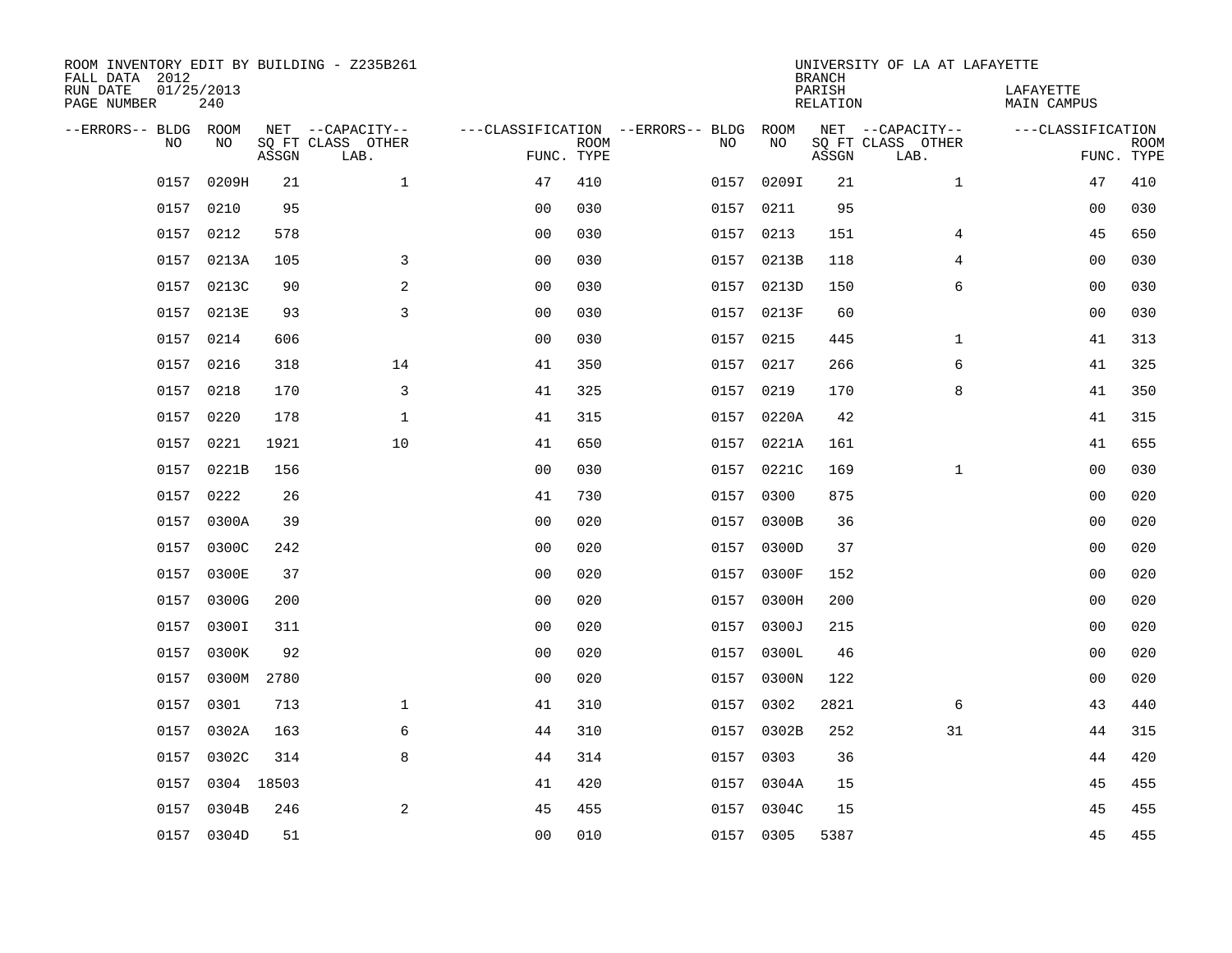| ROOM INVENTORY EDIT BY BUILDING - Z235B261<br>FALL DATA 2012<br>RUN DATE<br>PAGE NUMBER | 01/25/2013<br>241 |       |                                               |                                                      |             |           |                                                  | <b>BRANCH</b><br>PARISH<br>RELATION | UNIVERSITY OF LA AT LAFAYETTE                                                                              | LAFAYETTE<br>MAIN CAMPUS                      |                           |
|-----------------------------------------------------------------------------------------|-------------------|-------|-----------------------------------------------|------------------------------------------------------|-------------|-----------|--------------------------------------------------|-------------------------------------|------------------------------------------------------------------------------------------------------------|-----------------------------------------------|---------------------------|
| --ERRORS-- BLDG ROOM<br>NO.                                                             | NO.               | ASSGN | NET --CAPACITY--<br>SO FT CLASS OTHER<br>LAB. | ---CLASSIFICATION --ERRORS-- BLDG ROOM<br>FUNC. TYPE | <b>ROOM</b> | NO        | NO                                               | ASSGN                               | NET --CAPACITY--<br>SQ FT CLASS OTHER<br>LAB.                                                              | ---CLASSIFICATION                             | <b>ROOM</b><br>FUNC. TYPE |
| 0157                                                                                    | 0306              | 283   | 6                                             | 0 <sub>0</sub>                                       | 030         | 0157      | 0307                                             | 833                                 |                                                                                                            | 00                                            | 030                       |
| 0157                                                                                    | 0308              | 9447  |                                               | 41                                                   | 320         |           | 0157 0308A                                       | 15                                  |                                                                                                            | 41                                            | 313                       |
| 0157                                                                                    | 0309              | 95    |                                               | 0 <sub>0</sub>                                       | 030         | 0157 0310 |                                                  | 95                                  |                                                                                                            | 0 <sub>0</sub>                                | 030                       |
|                                                                                         | 0157 0311         | 408   |                                               | 0 <sub>0</sub>                                       | 030         | 0157 0312 |                                                  | 895                                 |                                                                                                            | 0 <sub>0</sub>                                | 030                       |
|                                                                                         | 0157 0313         | 374   | 8                                             | 21                                                   | 440         |           | 0157 0313A                                       | 24                                  | $\mathbf{1}$                                                                                               | 21                                            | 320                       |
|                                                                                         | 0157 0313B        | 24    | $\mathbf{1}$                                  | 21                                                   | 320         |           | 0157 0313C                                       | 24                                  | $\mathbf{1}$                                                                                               | 21                                            | 315                       |
|                                                                                         | 0157 0313D        | 24    | $\mathbf{1}$                                  | 21                                                   | 731         |           | 0157 0313E                                       | 221                                 | $\mathbf{1}$                                                                                               | 21                                            | 314                       |
|                                                                                         | 0157 0313F        | 203   |                                               | 21                                                   | 290         | 0157 0314 |                                                  | 3093                                | 308                                                                                                        | 47                                            | 430                       |
|                                                                                         | 0157 0315         | 124   | 3                                             | 21                                                   | 325         | 0157 0316 |                                                  | 402                                 | 7                                                                                                          | 0 <sub>0</sub>                                | 030                       |
|                                                                                         | 0157 0317         | 1173  | 65                                            | 41                                                   | 440         |           | 0157 0317A                                       | 37                                  | 2                                                                                                          | 00                                            | 020                       |
|                                                                                         | 0157 0318         | 200   | $\mathbf{1}$                                  | 41                                                   | 535         | 0157 0319 |                                                  | 110                                 | $\mathbf{1}$                                                                                               | 41                                            | 535                       |
|                                                                                         | 0157 0320         | 1777  | $\mathbf{1}$                                  | 21                                                   | 325         | 0157 0321 |                                                  | 281                                 | 2                                                                                                          | 21                                            | 313                       |
|                                                                                         | 0157 0322         | 212   | $\mathbf{1}$                                  | 21                                                   | 350         | 0157 0323 |                                                  | 158                                 | $\mathbf{1}$                                                                                               | 21                                            | 314                       |
|                                                                                         | 0157 0324         | 199   | 3                                             | 21                                                   | 325         | 0157 0325 |                                                  | 158                                 | $\mathbf{1}$                                                                                               | 21                                            | 314                       |
|                                                                                         | 0157 0326         | 100   | $\mathbf{1}$                                  | 0 <sub>0</sub>                                       | 030         | 0157 0327 |                                                  | 638                                 |                                                                                                            | 21                                            | 315                       |
|                                                                                         | 0157 0380         | 1155  | 105                                           | 11                                                   | 410         |           | 0157 0380A                                       | 248                                 | 10                                                                                                         | 11                                            | 650                       |
|                                                                                         | 0157 0380B        | 8     | $\overline{4}$                                | 11                                                   | 455         |           | 0157 0380C                                       | 13                                  | 4                                                                                                          | 21                                            | 355                       |
|                                                                                         | 0157 0381         | 411   | 16                                            | 11                                                   | 350         | 0157 0382 |                                                  | 365                                 | 4                                                                                                          | 11                                            | 420                       |
|                                                                                         | 0157 0383         | 201   | $\overline{3}$                                | 21                                                   | 325         | 0157 0384 |                                                  | 219                                 | $\mathbf{1}$                                                                                               | 21                                            | 314                       |
|                                                                                         | 0157 0385         | 204   | 1                                             | 21                                                   | 314         | 0157 0386 |                                                  | 219                                 | $\mathbf{1}$                                                                                               | 21                                            | 325                       |
|                                                                                         | 0157 0387         | 369   |                                               | 21                                                   | 290         | 0157 0388 |                                                  | 299                                 | 32                                                                                                         | 21                                            | 260                       |
|                                                                                         | 0157 0389         | 2025  |                                               | 21                                                   | 290         | 0157 0390 | TOTAL NUMBER CLASSROOMS<br>TOTAL NUMBER LABS 210 | 6962                                | TOTAL NET ASSIGN SQ. FT. IN ROOM FILE<br>TOTAL NUMBER COMPUTER CLASSROOMS<br>TOTAL NUMBER SPECIAL LABS 220 | 63<br>192,278<br>$\mathbf{1}$<br>$\mathbf{1}$ | 730                       |
|                                                                                         | 0160 0101         | 330   |                                               | 81                                                   | 081         |           |                                                  |                                     | TOTAL NET ASSIGN SQ. FT. IN ROOM FILE                                                                      | 330                                           |                           |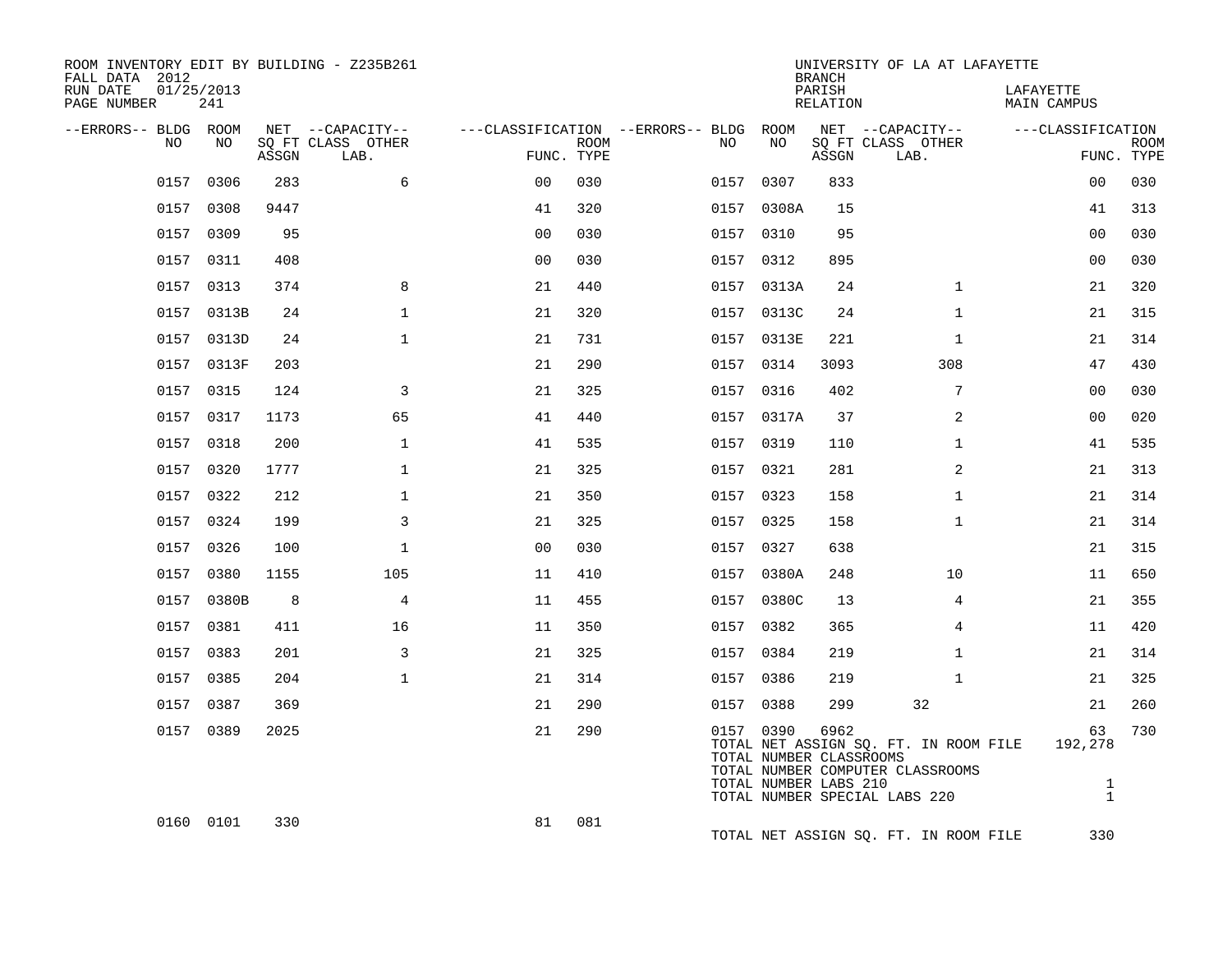| ROOM INVENTORY EDIT BY BUILDING - Z235B261<br>FALL DATA 2012<br>RUN DATE<br>PAGE NUMBER | 01/25/2013<br>242 |       |                                               |                                                                             |                    |           |            | UNIVERSITY OF LA AT LAFAYETTE<br><b>BRANCH</b><br>PARISH<br>RELATION                                                                                                  |              | LAFAYETTE<br>MAIN CAMPUS |                |             |
|-----------------------------------------------------------------------------------------|-------------------|-------|-----------------------------------------------|-----------------------------------------------------------------------------|--------------------|-----------|------------|-----------------------------------------------------------------------------------------------------------------------------------------------------------------------|--------------|--------------------------|----------------|-------------|
| --ERRORS-- BLDG ROOM<br>NO.                                                             | NO                | ASSGN | NET --CAPACITY--<br>SQ FT CLASS OTHER<br>LAB. | ---CLASSIFICATION --ERRORS-- BLDG ROOM NET --CAPACITY-- -----CLASSIFICATION | ROOM<br>FUNC. TYPE | NO        | NO         | SQ FT CLASS OTHER<br>ASSGN LAB.<br>TOTAL NUMBER CLASSROOMS<br>TOTAL NUMBER COMPUTER CLASSROOMS<br>TOTAL NUMBER LABS 210<br>TOTAL NUMBER SPECIAL LABS 220              |              |                          | FUNC. TYPE     | <b>ROOM</b> |
|                                                                                         | 017A 0101 1248    |       |                                               | 0 <sup>0</sup>                                                              | 030                |           | 017A 0101A | 223<br>TOTAL NET ASSIGN SQ. FT. IN ROOM FILE<br>TOTAL NUMBER CLASSROOMS<br>TOTAL NUMBER COMPUTER CLASSROOMS<br>TOTAL NUMBER LABS 210<br>TOTAL NUMBER SPECIAL LABS 220 |              |                          | 223            | 45 730      |
|                                                                                         | 0170 0101         | 510   |                                               | 74                                                                          | 750                |           |            | TOTAL NET ASSIGN SQ. FT. IN ROOM FILE<br>TOTAL NUMBER CLASSROOMS<br>TOTAL NUMBER COMPUTER CLASSROOMS<br>TOTAL NUMBER LABS 210<br>TOTAL NUMBER SPECIAL LABS 220        |              |                          | 510            |             |
|                                                                                         | 0200 0100         | 2564  |                                               | 0 <sub>0</sub>                                                              | 020                |           | 0200 0100A | 59                                                                                                                                                                    | 2            |                          | 0 <sub>0</sub> | 020         |
| 0200                                                                                    | 0100B             | 1833  |                                               | 00                                                                          | 020                |           | 0200 0100C | 43                                                                                                                                                                    |              |                          | 0 <sub>0</sub> | 020         |
| 0200                                                                                    | 0100D             | 36    |                                               | 0 <sub>0</sub>                                                              | 020                |           | 0200 0100E | 64                                                                                                                                                                    |              |                          | 0 <sub>0</sub> | 020         |
| 0200                                                                                    | 0101              | 71    | $\mathbf{1}$                                  | 46                                                                          | 310                | 0200      | 0102       | 70                                                                                                                                                                    | $\mathbf{1}$ |                          | 46             | 310         |
| 0200                                                                                    | 0103              | 88    | $\mathbf{1}$                                  | 46                                                                          | 310                | 0200 0104 |            | 88                                                                                                                                                                    | $\mathbf{1}$ |                          | 46             | 310         |
|                                                                                         | 0200 0105         | 88    | $\mathbf 1$                                   | 46                                                                          | 310                | 0200      | 0106       | 88                                                                                                                                                                    | $\mathbf{1}$ |                          | 46             | 310         |
|                                                                                         | 0200 0107         | 73    | $\mathbf{1}$                                  | 46                                                                          | 310                | 0200 0108 |            | 71                                                                                                                                                                    | $\mathbf{1}$ |                          | 46             | 310         |
| 0200                                                                                    | 0109              | 71    | $\mathbf{1}$                                  | 46                                                                          | 310                | 0200      | 0110       | 73                                                                                                                                                                    | $\mathbf{1}$ |                          | 46             | 310         |
| 0200                                                                                    | 0111              | 88    | $\mathbf 1$                                   | 46                                                                          | 310                | 0200 0112 |            | 88                                                                                                                                                                    | $\mathbf{1}$ |                          | 46             | 310         |
| 0200                                                                                    | 0113              | 88    | $\mathbf{1}$                                  | 46                                                                          | 310                | 0200      | 0114       | 88                                                                                                                                                                    | $\mathbf{1}$ |                          | 46             | 310         |
| 0200                                                                                    | 0115              | 71    | $\mathbf{1}$                                  | 46                                                                          | 310                | 0200 0116 |            | 68                                                                                                                                                                    | $\mathbf{1}$ |                          | 46             | 310         |
|                                                                                         | 0200 0119         | 224   |                                               | 46                                                                          | 315                | 0200      | 0121       | 231                                                                                                                                                                   | $\mathbf{1}$ |                          | 46             | 310         |
| 0200                                                                                    | 0123              | 19    |                                               | 46                                                                          | 315                | 0200 0125 |            | 19                                                                                                                                                                    |              |                          | 46             | 315         |
|                                                                                         | 0200 0126         | 37    |                                               | 0 <sub>0</sub>                                                              | 030                | 0200 0127 |            | 19                                                                                                                                                                    |              |                          | 46             | 315         |
| 0200                                                                                    | 0128              | 158   | $\mathbf 1$                                   | 46                                                                          | 310                | 0200 0129 |            | 19                                                                                                                                                                    |              |                          | 46             | 315         |
| 0200                                                                                    | 0130              | 103   | $\mathbf 1$                                   | 46                                                                          | 310                | 0200 0131 |            | 94                                                                                                                                                                    | $\mathbf{1}$ |                          | 46             | 310         |
|                                                                                         | 0200 0131A        | 19    |                                               | 0 <sub>0</sub>                                                              | 030                | 0200 0132 |            | 231                                                                                                                                                                   | $\mathbf{1}$ |                          | 46             | 310         |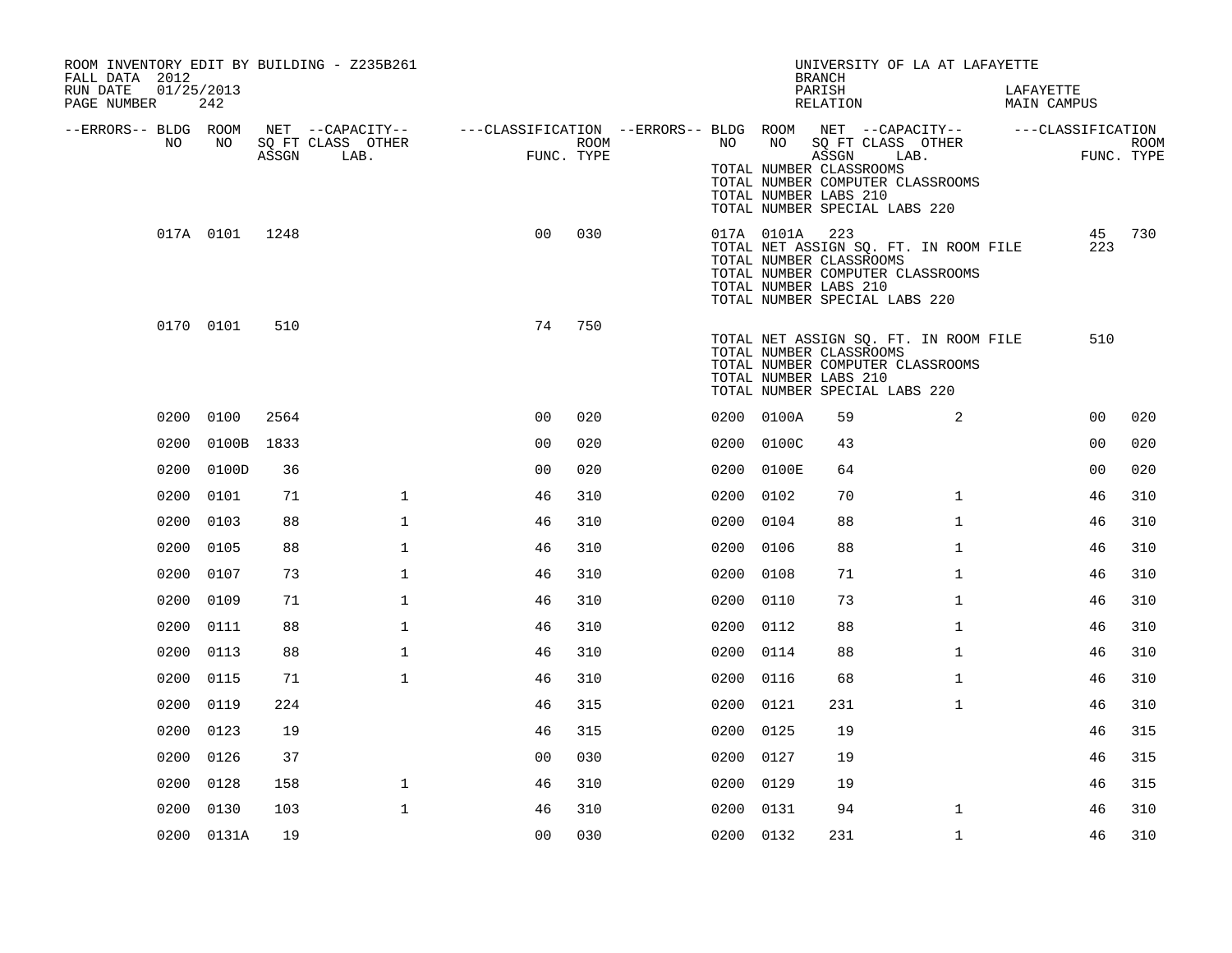| ROOM INVENTORY EDIT BY BUILDING - Z235B261<br>FALL DATA 2012 |                   |       |                           |                |             |                                   |                 | <b>BRANCH</b>                                    | UNIVERSITY OF LA AT LAFAYETTE                                                                              |                          |                           |
|--------------------------------------------------------------|-------------------|-------|---------------------------|----------------|-------------|-----------------------------------|-----------------|--------------------------------------------------|------------------------------------------------------------------------------------------------------------|--------------------------|---------------------------|
| RUN DATE<br>PAGE NUMBER                                      | 01/25/2013<br>243 |       |                           |                |             |                                   |                 | PARISH<br>RELATION                               |                                                                                                            | LAFAYETTE<br>MAIN CAMPUS |                           |
| --ERRORS-- BLDG ROOM                                         |                   |       | NET --CAPACITY--          |                |             | ---CLASSIFICATION --ERRORS-- BLDG | ROOM            |                                                  | NET --CAPACITY--                                                                                           | ---CLASSIFICATION        |                           |
| NO                                                           | NO                | ASSGN | SQ FT CLASS OTHER<br>LAB. | FUNC. TYPE     | <b>ROOM</b> | NO                                | NO              | ASSGN                                            | SQ FT CLASS OTHER<br>LAB.                                                                                  |                          | <b>ROOM</b><br>FUNC. TYPE |
| 0200                                                         | 0133              | 72    |                           | 0 <sub>0</sub> | 030         | 0200                              | 0134            | 54                                               |                                                                                                            | 00                       | 020                       |
| 0200                                                         | 0135              | 73    | 2                         | 0 <sub>0</sub> | 030         | 0200                              | 0136            | 51                                               | 2                                                                                                          | 0 <sub>0</sub>           | 030                       |
| 0200                                                         | 0137              | 111   | $\mathbf 1$               | 11             | 635         |                                   | 0200 0138       | 309                                              | 2                                                                                                          | 11                       | 310                       |
| 0200                                                         | 0139              | 194   | 6                         | 11             | 350         | 0200                              | 0140            | 194                                              | $\mathbf{1}$                                                                                               | 11                       | 310                       |
| 0200                                                         | 0141              | 146   |                           | 11             | 315         |                                   | 0200 0142       | 228                                              |                                                                                                            | 00                       | 030                       |
| 0200                                                         | 0143              | 84    |                           | 11             | 730         | 0200                              | 0144            | 25                                               |                                                                                                            | 0 <sub>0</sub>           | 030                       |
| 0200                                                         | 0145              | 46    | 2                         | 0 <sub>0</sub> | 030         |                                   | 0200 0146       | 92                                               | 2                                                                                                          | 0 <sub>0</sub>           | 030                       |
| 0200                                                         | 0147              | 44    |                           | 11             | 730         | 0200                              | 0148            | 710                                              | $\overline{a}$                                                                                             | 11                       | 950                       |
| 0200                                                         | 0149              | 404   |                           | 0 <sub>0</sub> | 030         | 0200                              | 0200            | 448                                              |                                                                                                            | 0 <sub>0</sub>           | 020                       |
| 0200                                                         | 0200A             | 617   | 6                         | 11             | 650         | 0200                              | 0200B           | 59                                               | $\overline{a}$                                                                                             | 0 <sub>0</sub>           | 020                       |
| 0200                                                         | 0200C             | 96    |                           | 0 <sub>0</sub> | 020         | 0200                              | 0200D           | 5969                                             |                                                                                                            | 81                       | 081                       |
| 0200                                                         | 0203              | 12    |                           | 11             | 730         | 0200                              | 0206            | 38                                               |                                                                                                            | 11                       | 730                       |
| 0200                                                         | 0206A             | 51    |                           | 11             | 935         | 0200                              | 0207            | 298                                              | $\mathbf{1}$                                                                                               | 11                       | 950                       |
| 0200                                                         | 0208              | 294   | $\mathbf{1}$              | 11             | 920         | 0200                              | 0209            | 232                                              | $\mathbf{1}$                                                                                               | 11                       | 920                       |
| 0200                                                         | 0210              | 412   | $\mathbf 1$               | 11             | 920         | 0200                              | 0211            | 330                                              | 2                                                                                                          | 11                       | 635                       |
| 0200                                                         | 0212              | 68    |                           | 11             | 730         | 0200                              | 0213            | 116                                              | $\overline{4}$                                                                                             | 11                       | 410                       |
| 0200                                                         | 0214              | 183   | $\overline{4}$            | 11             | 410         |                                   | 0200 0215       | 50                                               |                                                                                                            | 0 <sub>0</sub>           | 030                       |
| 0200                                                         | 0216              | 72    |                           | 0 <sub>0</sub> | 030         |                                   |                 | TOTAL NUMBER CLASSROOMS<br>TOTAL NUMBER LABS 210 | TOTAL NET ASSIGN SQ. FT. IN ROOM FILE<br>TOTAL NUMBER COMPUTER CLASSROOMS<br>TOTAL NUMBER SPECIAL LABS 220 | 12,801                   |                           |
|                                                              | 0201 0100         | 200   |                           | 0 <sub>0</sub> | 020         |                                   | 0201 0100A 1181 |                                                  |                                                                                                            | 0 <sub>0</sub>           | 020                       |
|                                                              | 0201 0100B        | 76    |                           | 0 <sub>0</sub> | 020         |                                   | 0201 0100C      | 145                                              |                                                                                                            | 0 <sub>0</sub>           | 020                       |
|                                                              | 0201 0100D        | 145   |                           | 0 <sub>0</sub> | 020         |                                   | 0201 0101       | 175                                              | $\mathbf{1}$                                                                                               | 11                       | 731                       |
| 0201                                                         | 0103              | 623   | 39                        | 11             | 110         |                                   | 0201 0103A      | 255                                              | 20                                                                                                         | 11                       | 115                       |
|                                                              | 0201 0105         | 39    | 2                         | 0 <sub>0</sub> | 030         |                                   | 0201 0106       | 71                                               | 2                                                                                                          | 0 <sub>0</sub>           | 030                       |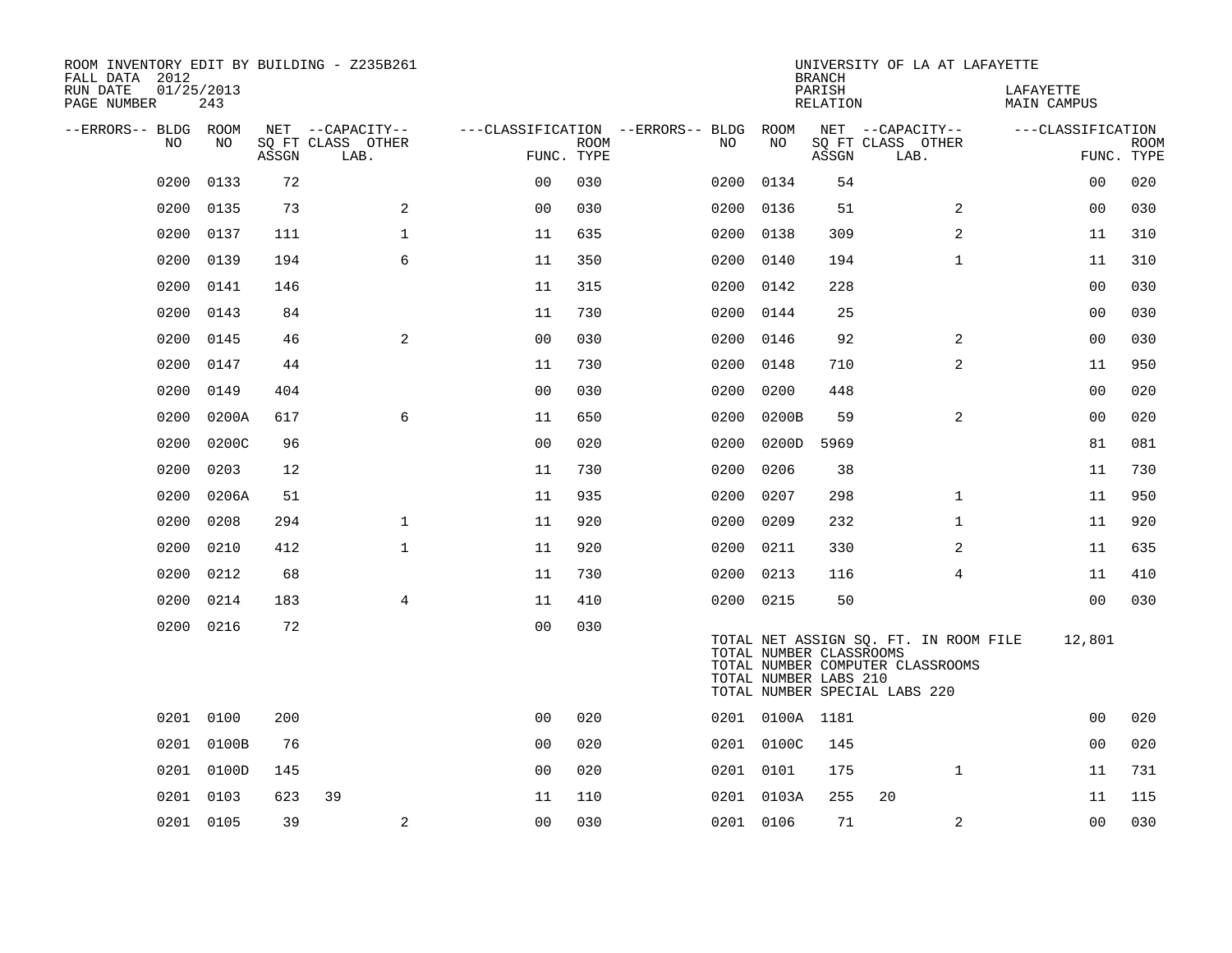| ROOM INVENTORY EDIT BY BUILDING - Z235B261<br>FALL DATA 2012<br>RUN DATE<br>PAGE NUMBER | 01/25/2013<br>244 |       |                                               |                |                           |                                         |            | <b>BRANCH</b><br>PARISH<br>RELATION | UNIVERSITY OF LA AT LAFAYETTE                 | LAFAYETTE<br>MAIN CAMPUS |                           |
|-----------------------------------------------------------------------------------------|-------------------|-------|-----------------------------------------------|----------------|---------------------------|-----------------------------------------|------------|-------------------------------------|-----------------------------------------------|--------------------------|---------------------------|
| --ERRORS-- BLDG<br>NO                                                                   | ROOM<br>NO        | ASSGN | NET --CAPACITY--<br>SQ FT CLASS OTHER<br>LAB. |                | <b>ROOM</b><br>FUNC. TYPE | ---CLASSIFICATION --ERRORS-- BLDG<br>NO | ROOM<br>NO | ASSGN                               | NET --CAPACITY--<br>SQ FT CLASS OTHER<br>LAB. | ---CLASSIFICATION        | <b>ROOM</b><br>FUNC. TYPE |
| 0201                                                                                    | 0108              | 14    |                                               | 0 <sup>0</sup> | 030                       | 0201                                    | 0109       | 120                                 | 2                                             | 14                       | 314                       |
| 0201                                                                                    | 0110              | 18    |                                               | 0 <sub>0</sub> | 010                       |                                         | 0201 0111  | 250                                 | 4                                             | 51                       | 350                       |
| 0201                                                                                    | 0112              | 157   | 2                                             | 11             | 313                       |                                         | 0201 0112A | 2                                   |                                               | 11                       | 315                       |
| 0201                                                                                    | 0112B             | 5     |                                               | 11             | 315                       |                                         | 0201 0114  | 126                                 | $\mathbf{1}$                                  | 32                       | 314                       |
| 0201                                                                                    | 0115              | 21    | 2                                             | 11             | 710                       |                                         | 0201 0116  | 21                                  | 2                                             | 11                       | 710                       |
| 0201                                                                                    | 0117              | 126   | 2                                             | 32             | 314                       |                                         | 0201 0118  | 235                                 | 2                                             | 32                       | 314                       |
| 0201                                                                                    | 0119              | 45    |                                               | 11             | 315                       |                                         | 0201 0120  | 38                                  |                                               | 11                       | 315                       |
| 0201                                                                                    | 0121              | 125   | 2                                             | 11             | 310                       |                                         | 0201 0122  | 125                                 | 2                                             | 32                       | 314                       |
| 0201                                                                                    | 0123              | 121   | $\mathbf 1$                                   | 0 <sub>0</sub> | 030                       |                                         | 0201 0126  | 39                                  | $\mathbf{1}$                                  | 00                       | 030                       |
| 0201                                                                                    | 0127              | 71    | $\mathbf{1}$                                  | 0 <sub>0</sub> | 030                       |                                         | 0201 0128  | 256                                 | $\epsilon$                                    | 11                       | 290                       |
| 0201                                                                                    | 0200              | 893   |                                               | 00             | 020                       |                                         | 0201 0200A | 76                                  |                                               | 0 <sub>0</sub>           | 020                       |
| 0201                                                                                    | 0200B             | 135   |                                               | 0 <sub>0</sub> | 020                       |                                         | 0201 0200C | 135                                 |                                               | 0 <sub>0</sub>           | 020                       |
| 0201                                                                                    | 0200D             | 125   |                                               | 0 <sub>0</sub> | 020                       |                                         | 0201 0203  | 602                                 | 24                                            | 11                       | 110                       |
| 0201                                                                                    | 0204              | 127   | 3                                             | 11             | 325                       |                                         | 0201 0206  | 5                                   |                                               | 0 <sub>0</sub>           | 010                       |
| 0201                                                                                    | 0207              | 17    |                                               | 0 <sub>0</sub> | 010                       |                                         | 0201 0209  | 8                                   | $\mathbf{1}$                                  | 11                       | 731                       |
| 0201                                                                                    | 0210              | 29    | $\mathbf{1}$                                  | 0 <sub>0</sub> | 030                       |                                         | 0201 0211  | 62                                  | $\mathbf{1}$                                  | 00                       | 030                       |
| 0201                                                                                    | 0212              | 60    | $\mathbf{1}$                                  | 82             | 082                       |                                         | 0201 0212A | 53                                  | $\mathbf{1}$                                  | 00                       | 030                       |
| 0201                                                                                    | 0213              | 176   | 6                                             | 11             | 410                       |                                         | 0201 0214  | 486                                 | 32                                            | 11                       | 110                       |
| 0201                                                                                    | 0215              | 89    | 2                                             | 11             | 115                       |                                         | 0201 0216  | 714                                 | 32                                            | 11                       | 110                       |
| 0201                                                                                    | 0217              | 86    | 2                                             | 11             | 115                       |                                         | 0201 0219  | 8                                   |                                               | 11                       | 731                       |
| 0201                                                                                    | 0220              | 29    | $\mathbf{1}$                                  | 0 <sub>0</sub> | 030                       |                                         | 0201 0221  | 58                                  | $\mathbf{1}$                                  | 00                       | 030                       |
| 0201                                                                                    | 0223              | 8     |                                               | 11             | 710                       |                                         | 0201 0224  | 129                                 | 2                                             | 11                       | 314                       |
| 0201                                                                                    | 0226              | 127   | 2                                             | 11             | 310                       |                                         | 0201 0228  | 329                                 | 4                                             | 11                       | 310                       |
| 0201                                                                                    | 0229              | 115   | $\mathbf{1}$                                  | 11             | 731                       |                                         | 0201 0230  | 74                                  | 1                                             | 11                       | 731                       |
| 0201                                                                                    | 0231              | 63    | $\mathbf{1}$                                  | 11             | 731                       |                                         | 0201 0232  | 225                                 | 10                                            | 11                       | 280                       |
| 0201                                                                                    | 0300              | 15    |                                               | 0 <sub>0</sub> | 020                       |                                         |            |                                     | TOTAL NET ASSIGN SQ. FT. IN ROOM FILE         | 6,131                    |                           |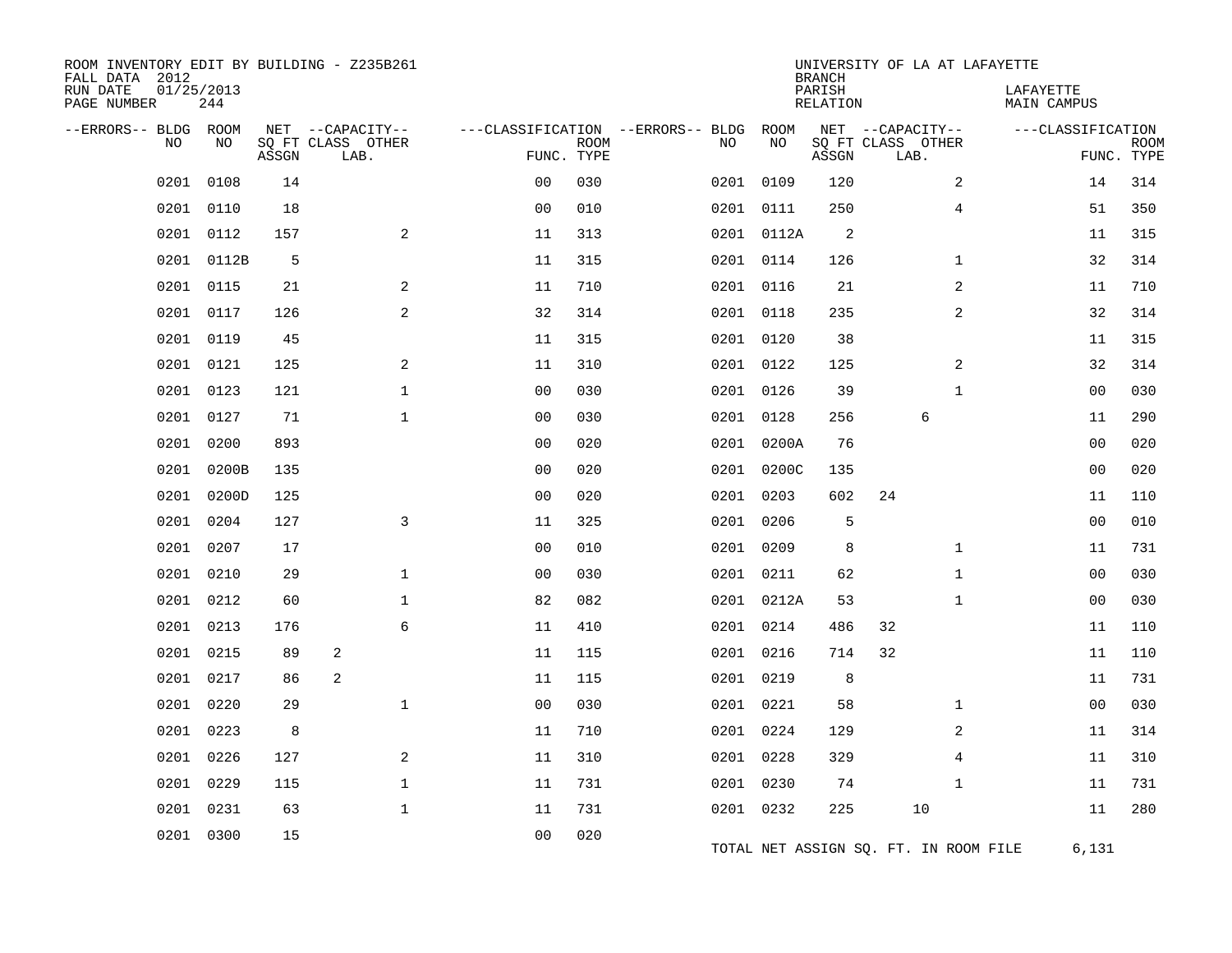| ROOM INVENTORY EDIT BY BUILDING - Z235B261<br>FALL DATA 2012<br>RUN DATE 01/25/2013<br>PAGE NUMBER 245                                                                                                                         |           |                 |              |                   |     |           |            | UNIVERSITY OF LA AT LAFAYETTE<br>BRANCH<br>PARISH<br>PARISH LAFAYETTE RELATION MAIN CAMPUS                                                                                           |              | LAFAYETTE      |        |
|--------------------------------------------------------------------------------------------------------------------------------------------------------------------------------------------------------------------------------|-----------|-----------------|--------------|-------------------|-----|-----------|------------|--------------------------------------------------------------------------------------------------------------------------------------------------------------------------------------|--------------|----------------|--------|
| -ERRORS-- BLDG ROOM NET --CAPACITY-- ----CLASSIFICATION --ERRORS-- BLDG ROOM NET --CAPACITY-- -----CLASSIFICATION<br>NO NO SQ FT CLASS OTHER ROOM ROOM NO SQ FT CLASS OTHER ROOM<br>ASSGN LAB. FUNC. TYPE TURE THER ASSGN LAB. |           |                 |              |                   |     |           |            | TOTAL NUMBER CLASSROOMS<br>TOTAL NUMBER COMPUTER CLASSROOMS<br>TOTAL NUMBER LABS 210<br>TOTAL NUMBER SPECIAL LABS 220                                                                |              | $\overline{4}$ |        |
|                                                                                                                                                                                                                                | 0203 0101 | 761             | $\sim$ 3     | 11                | 720 | 0203 0102 |            | 109                                                                                                                                                                                  | $\mathbf{1}$ | 65 310         |        |
|                                                                                                                                                                                                                                | 0203 0103 | 185             |              | 11                | 725 |           |            | 0203 0104 67<br>TOTAL NET ASSIGN SQ. FT. IN ROOM FILE 1,055<br>TOTAL NUMBER CLASSROOMS<br>TOTAL NUMBER COMPUTER CLASSROOMS<br>TOTAL NUMBER LABS 210<br>TOTAL NUMBER SPECIAL LABS 220 | $\mathbf{1}$ | 00 030         |        |
|                                                                                                                                                                                                                                |           | 0204 0001 2000  |              | 11 970            |     |           |            | TOTAL NET ASSIGN SQ. FT. IN ROOM FILE 2,000<br>TOTAL NUMBER CLASSROOMS<br>TOTAL NUMBER COMPUTER CLASSROOMS<br>TOTAL NUMBER LABS 210<br>TOTAL NUMBER SPECIAL LABS 220                 |              |                |        |
|                                                                                                                                                                                                                                | 0205 0100 | 100             |              | 11                | 535 |           |            | TOTAL NET ASSIGN SQ. FT. IN ROOM FILE<br>TOTAL NUMBER CLASSROOMS<br>TOTAL NUMBER COMPUTER CLASSROOMS<br>TOTAL NUMBER LABS 210<br>TOTAL NUMBER SPECIAL LABS 220                       |              | 100            |        |
|                                                                                                                                                                                                                                | 0206 0100 | 30              |              | $\mathbf 1$<br>11 | 310 |           |            | TOTAL NET ASSIGN SQ. FT. IN ROOM FILE<br>TOTAL NUMBER CLASSROOMS<br>TOTAL NUMBER COMPUTER CLASSROOMS<br>TOTAL NUMBER LABS 210<br>TOTAL NUMBER SPECIAL LABS 220                       |              | 30             |        |
|                                                                                                                                                                                                                                | 0207 0100 | 30              | $\mathbf{1}$ | 11 310            |     |           |            | TOTAL NET ASSIGN SO. FT. IN ROOM FILE<br>TOTAL NUMBER CLASSROOMS<br>TOTAL NUMBER COMPUTER CLASSROOMS<br>TOTAL NUMBER LABS 210<br>TOTAL NUMBER SPECIAL LABS 220                       |              | 30             |        |
|                                                                                                                                                                                                                                | 0208 0100 | 30              | $\mathbf{1}$ | 11                | 310 |           |            | TOTAL NET ASSIGN SQ. FT. IN ROOM FILE<br>TOTAL NUMBER CLASSROOMS<br>TOTAL NUMBER COMPUTER CLASSROOMS<br>TOTAL NUMBER LABS 210<br>TOTAL NUMBER SPECIAL LABS 220                       |              | 30             |        |
|                                                                                                                                                                                                                                |           | 0209 0100 20019 |              | 0 <sub>0</sub>    | 020 |           | 0209 0100A | $\overline{1}$<br>TOTAL NET ASSIGN SQ. FT. IN ROOM FILE                                                                                                                              |              | $\overline{1}$ | 11 590 |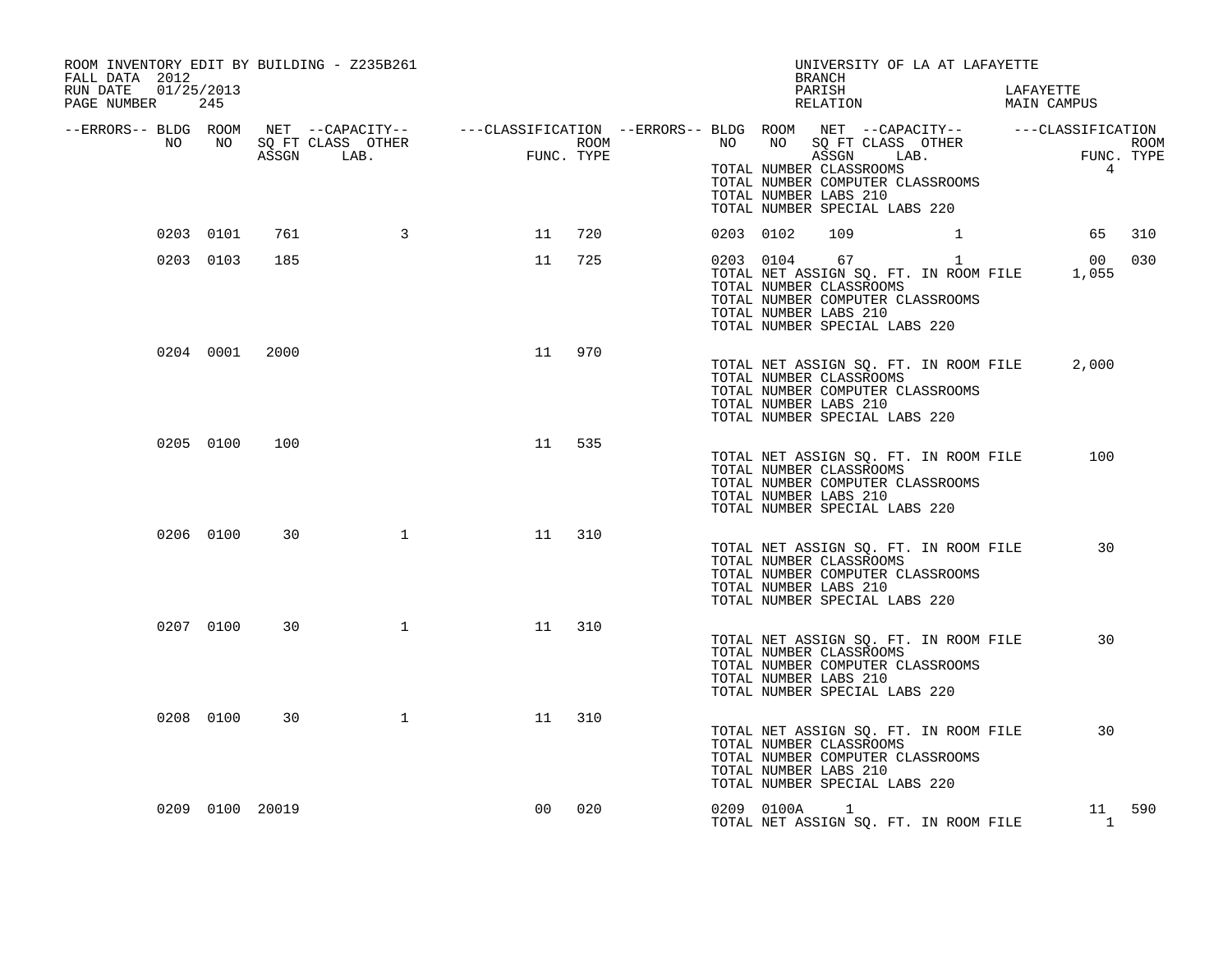| ROOM INVENTORY EDIT BY BUILDING - Z235B261<br>FALL DATA 2012 |           |                |                   |                                                                                                |            |           |    | UNIVERSITY OF LA AT LAFAYETTE<br><b>BRANCH</b>                                                                                                                       |  |                          |             |
|--------------------------------------------------------------|-----------|----------------|-------------------|------------------------------------------------------------------------------------------------|------------|-----------|----|----------------------------------------------------------------------------------------------------------------------------------------------------------------------|--|--------------------------|-------------|
| 01/25/2013<br>RUN DATE<br>PAGE NUMBER                        | 246       |                |                   |                                                                                                |            |           |    | PARISH<br>RELATION                                                                                                                                                   |  | LAFAYETTE<br>MAIN CAMPUS |             |
| --ERRORS-- BLDG ROOM<br>NO                                   | NO        |                | SQ FT CLASS OTHER | NET --CAPACITY-- - ---CLASSIFICATION --ERRORS-- BLDG ROOM NET --CAPACITY-- - ---CLASSIFICATION | ROOM       | NO        | NO | SQ FT CLASS OTHER                                                                                                                                                    |  |                          | <b>ROOM</b> |
|                                                              |           |                | ASSGN LAB.        | $\begin{array}{c}\n\text{FUN}\n\end{array}$                                                    | FUNC. TYPE |           |    | ASSGN LAB.<br>TOTAL NUMBER CLASSROOMS<br>TOTAL NUMBER COMPUTER CLASSROOMS<br>TOTAL NUMBER LABS 210<br>TOTAL NUMBER SPECIAL LABS 220                                  |  |                          | FUNC. TYPE  |
|                                                              |           | 0301 0101 1401 | $\sim$ 3          | 92                                                                                             | 970        |           |    | TOTAL NET ASSIGN SQ. FT. IN ROOM FILE<br>TOTAL NUMBER CLASSROOMS<br>TOTAL NUMBER COMPUTER CLASSROOMS<br>TOTAL NUMBER LABS 210<br>TOTAL NUMBER SPECIAL LABS 220       |  | 1,401                    |             |
|                                                              | 0304 0101 | 41             |                   | 11                                                                                             | 560        |           |    | TOTAL NET ASSIGN SQ. FT. IN ROOM FILE<br>TOTAL NUMBER CLASSROOMS<br>TOTAL NUMBER COMPUTER CLASSROOMS<br>TOTAL NUMBER LABS 210<br>TOTAL NUMBER SPECIAL LABS 220       |  | 41                       |             |
|                                                              | 0306 0101 | 583            | 3                 | 22                                                                                             | 270        | 0306 0102 |    | 98 3                                                                                                                                                                 |  | 22                       | 270         |
|                                                              | 0306 0103 | 20             |                   | 0 <sub>0</sub>                                                                                 | 030        | 0306 0104 |    | 33<br>TOTAL NET ASSIGN SQ. FT. IN ROOM FILE<br>TOTAL NUMBER CLASSROOMS<br>TOTAL NUMBER COMPUTER CLASSROOMS<br>TOTAL NUMBER LABS 210<br>TOTAL NUMBER SPECIAL LABS 220 |  | 00<br>681                | 030         |
|                                                              | 0309 0101 | 7031           |                   | 21                                                                                             | 560        |           |    | TOTAL NET ASSIGN SQ. FT. IN ROOM FILE<br>TOTAL NUMBER CLASSROOMS<br>TOTAL NUMBER COMPUTER CLASSROOMS<br>TOTAL NUMBER LABS 210<br>TOTAL NUMBER SPECIAL LABS 220       |  | 7,031                    |             |
|                                                              | 0310 0101 | 500            |                   | 45                                                                                             | 730        |           |    | TOTAL NET ASSIGN SQ. FT. IN ROOM FILE<br>TOTAL NUMBER CLASSROOMS<br>TOTAL NUMBER COMPUTER CLASSROOMS<br>TOTAL NUMBER LABS 210<br>TOTAL NUMBER SPECIAL LABS 220       |  | 500                      |             |
|                                                              | 0313 0101 | 571            | 15                | 22                                                                                             | 250        | 0313 0102 |    | 134                                                                                                                                                                  |  | 22                       | 255         |
|                                                              | 0313 0103 | 42             |                   | 22                                                                                             | 255        | 0313 0104 |    | 27                                                                                                                                                                   |  | 0 <sub>0</sub>           | 020         |
|                                                              | 0313 0105 | 195            | 3                 | 22                                                                                             | 260        | 0313 0106 |    | 850                                                                                                                                                                  |  | 22                       | 260         |
|                                                              | 0313 0107 | 941            | 12                | 22                                                                                             | 260        | 0313 0108 |    | 409                                                                                                                                                                  |  | 0 <sub>0</sub>           | 030         |
|                                                              | 0313 0109 | 143            |                   | 0 <sub>0</sub>                                                                                 | 030        | 0313 0110 |    | 143                                                                                                                                                                  |  | 0 <sub>0</sub>           | 030         |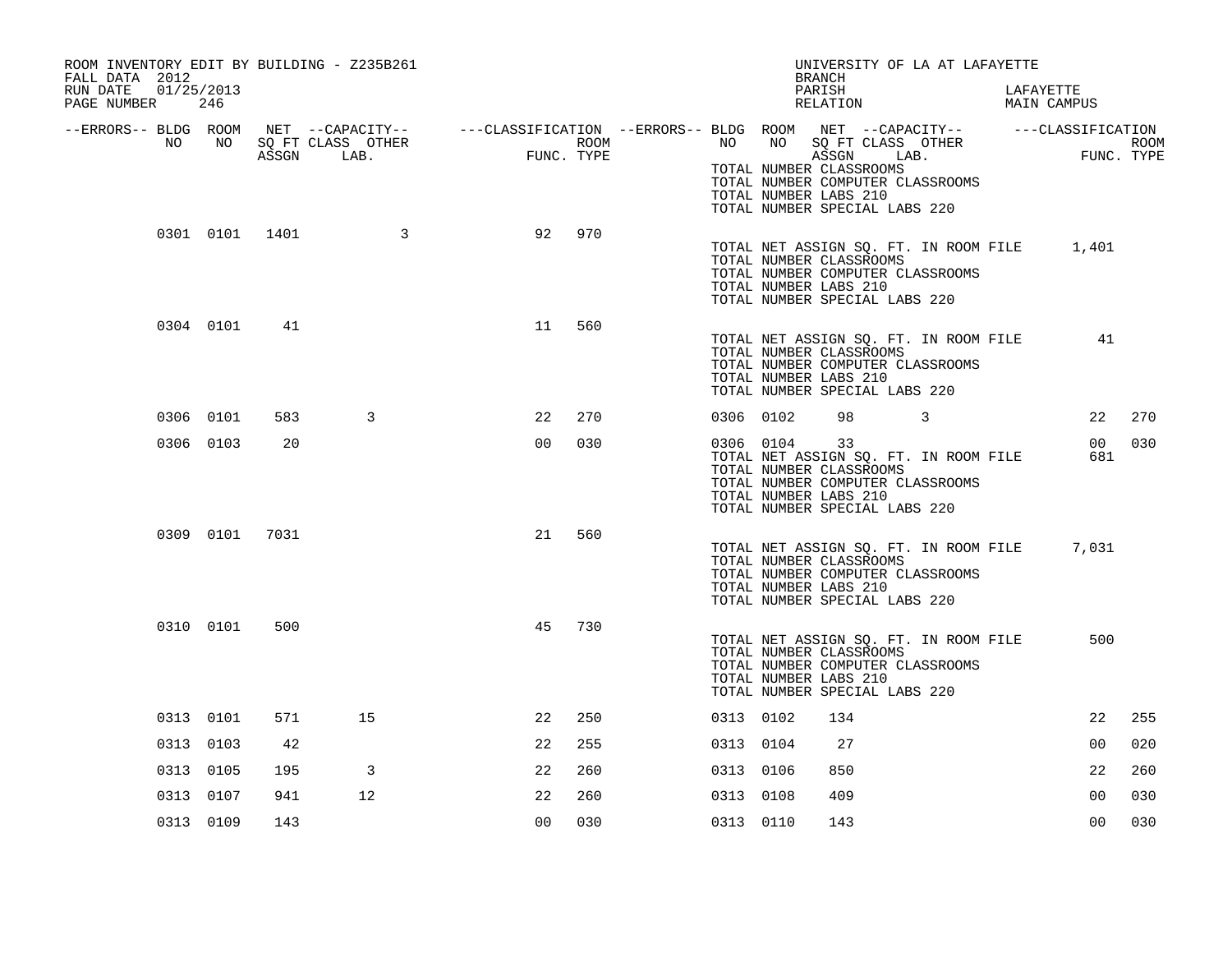| ROOM INVENTORY EDIT BY BUILDING - Z235B261<br>FALL DATA 2012<br>RUN DATE<br>PAGE NUMBER | 01/25/2013<br>247 |       |                           |                                                                                                |            |      |    |            | BRANCH<br>PARISH<br>RELATION                                                                        | UNIVERSITY OF LA AT LAFAYETTE                                             | LAFAYETTE<br>MAIN CAMPUS                              |             |
|-----------------------------------------------------------------------------------------|-------------------|-------|---------------------------|------------------------------------------------------------------------------------------------|------------|------|----|------------|-----------------------------------------------------------------------------------------------------|---------------------------------------------------------------------------|-------------------------------------------------------|-------------|
| --ERRORS-- BLDG ROOM                                                                    |                   |       |                           | NET --CAPACITY-- - ---CLASSIFICATION --ERRORS-- BLDG ROOM NET --CAPACITY-- - ---CLASSIFICATION |            |      |    |            |                                                                                                     |                                                                           |                                                       |             |
| NO.                                                                                     | NO                | ASSGN | SQ FT CLASS OTHER<br>LAB. |                                                                                                | FUNC. TYPE | ROOM | NO | NO         |                                                                                                     | SQ FT CLASS OTHER<br>ASSGN LAB.                                           | FUNC. TYPE                                            | <b>ROOM</b> |
|                                                                                         | 0313 0111         | 60    |                           | 00                                                                                             | 030        |      |    | 0313 0112  | 23                                                                                                  |                                                                           | 00                                                    | 030         |
|                                                                                         | 0313 0201         | 215   | $5^{\circ}$               | 22                                                                                             | 731        |      |    | 0313 0202  | 350<br>TOTAL NUMBER CLASSROOMS<br>TOTAL NUMBER LABS 210<br>TOTAL NUMBER SPECIAL LABS 220            | TOTAL NUMBER COMPUTER CLASSROOMS                                          | 45 731<br>TOTAL NET ASSIGN SQ. FT. IN ROOM FILE 3,298 |             |
|                                                                                         | 0314 0101 12973   |       |                           | 21                                                                                             | 570        |      |    |            | TOTAL NUMBER CLASSROOMS<br>TOTAL NUMBER LABS 210<br>TOTAL NUMBER SPECIAL LABS 220                   | TOTAL NUMBER COMPUTER CLASSROOMS                                          | TOTAL NET ASSIGN SQ. FT. IN ROOM FILE 12,973          |             |
|                                                                                         | 0317 0101 1131    |       |                           | 21                                                                                             | 570        |      |    |            | 0317 0102 1581<br>TOTAL NUMBER CLASSROOMS<br>TOTAL NUMBER LABS 210<br>TOTAL NUMBER SPECIAL LABS 220 | TOTAL NET ASSIGN SQ. FT. IN ROOM FILE<br>TOTAL NUMBER COMPUTER CLASSROOMS | 21 570<br>2,712                                       |             |
|                                                                                         | 0318 0101 2184    |       |                           | 21                                                                                             | 570        |      |    |            | TOTAL NUMBER CLASSROOMS<br>TOTAL NUMBER LABS 210<br>TOTAL NUMBER SPECIAL LABS 220                   | TOTAL NET ASSIGN SQ. FT. IN ROOM FILE<br>TOTAL NUMBER COMPUTER CLASSROOMS | 2,184                                                 |             |
|                                                                                         | 0319 0101 6210    |       |                           | 45                                                                                             | 730        |      |    |            | TOTAL NUMBER CLASSROOMS<br>TOTAL NUMBER LABS 210<br>TOTAL NUMBER SPECIAL LABS 220                   | TOTAL NET ASSIGN SQ. FT. IN ROOM FILE<br>TOTAL NUMBER COMPUTER CLASSROOMS | 6,210                                                 |             |
|                                                                                         | 0326 0101 1105    |       | $\mathbf{3}$              | 92                                                                                             | 970        |      |    |            | TOTAL NUMBER CLASSROOMS<br>TOTAL NUMBER LABS 210<br>TOTAL NUMBER SPECIAL LABS 220                   | TOTAL NET ASSIGN SQ. FT. IN ROOM FILE<br>TOTAL NUMBER COMPUTER CLASSROOMS | 1,105                                                 |             |
|                                                                                         | 0329 0101         | 434   | 3                         | 11                                                                                             | 290        |      |    | 0329 0102  | 157                                                                                                 |                                                                           | 11                                                    | 731         |
|                                                                                         | 0329 0103         | 25    |                           | 0 <sup>0</sup>                                                                                 | 020        |      |    | 0329 0104  | 34                                                                                                  |                                                                           | 0 <sub>0</sub>                                        | 030         |
| 0329                                                                                    | 0105              | 141   | $\mathbf{1}$              | 11                                                                                             | 314        |      |    | 0329 0105A | 12                                                                                                  | $\mathbf{1}$                                                              | 61                                                    | 310         |
|                                                                                         | 0329 0106         | 284   | $\mathbf{1}$              | 11                                                                                             | 314        |      |    | 0329 0106A | 11                                                                                                  | $\mathbf{1}$                                                              | 45                                                    | 310         |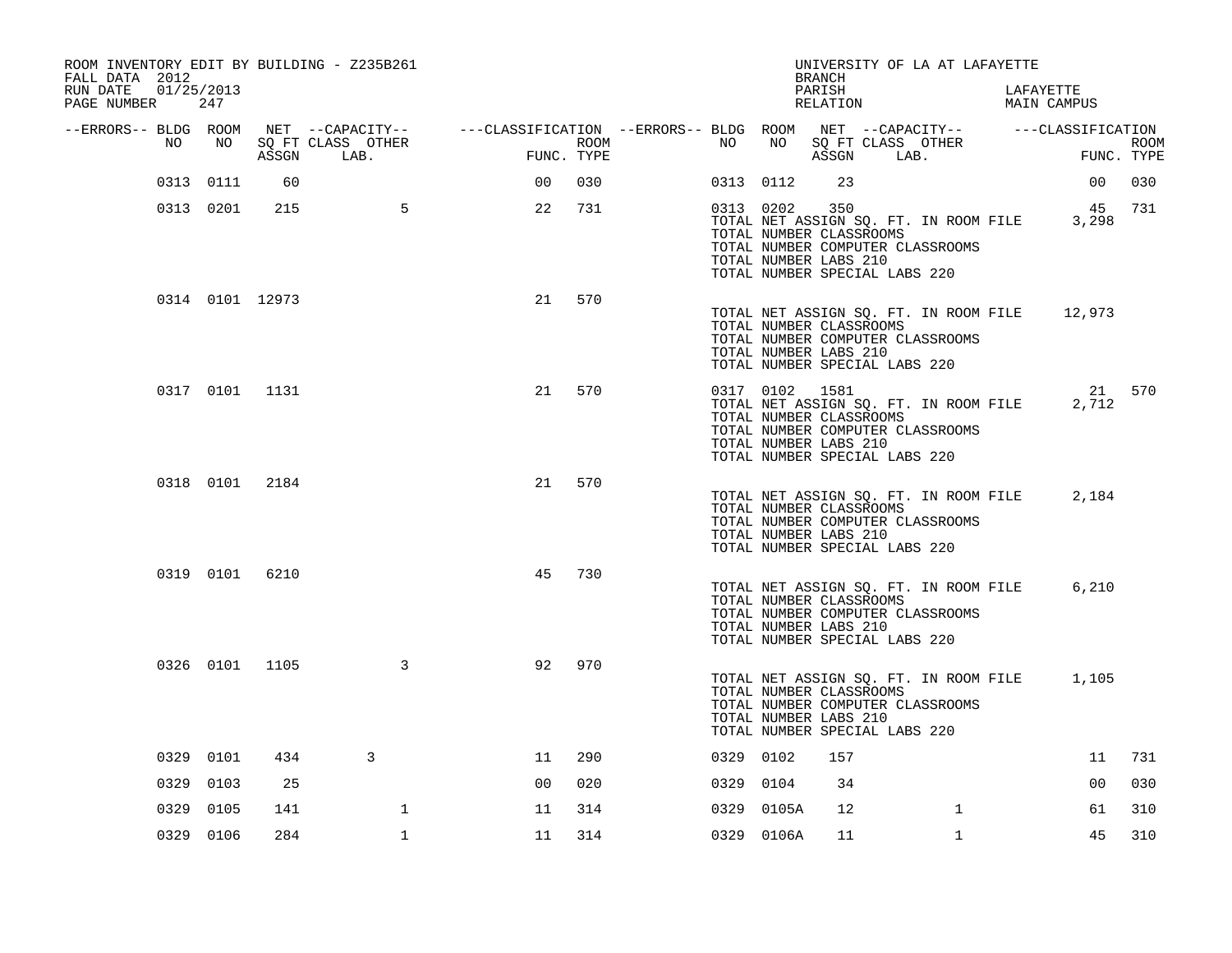| ROOM INVENTORY EDIT BY BUILDING - Z235B261<br>FALL DATA 2012 |           |                |                  |        |        |  | BRANCH                                                                            | UNIVERSITY OF LA AT LAFAYETTE                                             |                                             |  |
|--------------------------------------------------------------|-----------|----------------|------------------|--------|--------|--|-----------------------------------------------------------------------------------|---------------------------------------------------------------------------|---------------------------------------------|--|
| RUN DATE 01/25/2013<br>PAGE NUMBER                           | 248       |                |                  |        |        |  | PARISH<br>RELATION                                                                |                                                                           | LAFAYETTE<br>MAIN CAMPUS                    |  |
|                                                              |           |                |                  |        |        |  |                                                                                   |                                                                           |                                             |  |
|                                                              |           |                |                  |        |        |  |                                                                                   |                                                                           |                                             |  |
|                                                              | 0329 0107 | 108            |                  | 11 731 |        |  | TOTAL NUMBER CLASSROOMS<br>TOTAL NUMBER LABS 210<br>TOTAL NUMBER SPECIAL LABS 220 | TOTAL NUMBER COMPUTER CLASSROOMS                                          | TOTAL NET ASSIGN SQ. FT. IN ROOM FILE 1,147 |  |
|                                                              |           | 033A 0001 81   |                  | 11 730 |        |  | TOTAL NUMBER CLASSROOMS<br>TOTAL NUMBER LABS 210<br>TOTAL NUMBER SPECIAL LABS 220 | TOTAL NUMBER COMPUTER CLASSROOMS                                          | TOTAL NET ASSIGN SQ. FT. IN ROOM FILE 81    |  |
|                                                              |           | 0330 0101 1139 |                  | 92     | 970    |  | TOTAL NUMBER CLASSROOMS<br>TOTAL NUMBER LABS 210<br>TOTAL NUMBER SPECIAL LABS 220 | TOTAL NUMBER COMPUTER CLASSROOMS                                          | TOTAL NET ASSIGN SQ. FT. IN ROOM FILE 1,139 |  |
|                                                              |           |                | 0332 0101 1383 3 | 92     | 970    |  | TOTAL NUMBER CLASSROOMS<br>TOTAL NUMBER LABS 210<br>TOTAL NUMBER SPECIAL LABS 220 | TOTAL NUMBER COMPUTER CLASSROOMS                                          | TOTAL NET ASSIGN SQ. FT. IN ROOM FILE 1,383 |  |
|                                                              |           | 0333 0001 388  |                  | 55     | 560    |  | TOTAL NUMBER CLASSROOMS<br>TOTAL NUMBER LABS 210<br>TOTAL NUMBER SPECIAL LABS 220 | TOTAL NET ASSIGN SQ. FT. IN ROOM FILE<br>TOTAL NUMBER COMPUTER CLASSROOMS | 388                                         |  |
|                                                              |           | 0355 0101 1708 | $\sim$ 3         | 91     | 970    |  | TOTAL NUMBER CLASSROOMS<br>TOTAL NUMBER LABS 210<br>TOTAL NUMBER SPECIAL LABS 220 | TOTAL NUMBER COMPUTER CLASSROOMS                                          | TOTAL NET ASSIGN SQ. FT. IN ROOM FILE 1,708 |  |
|                                                              |           | 0360 0001 1643 |                  | 11     | 570    |  | TOTAL NUMBER CLASSROOMS<br>TOTAL NUMBER LABS 210<br>TOTAL NUMBER SPECIAL LABS 220 | TOTAL NUMBER COMPUTER CLASSROOMS                                          | TOTAL NET ASSIGN SQ. FT. IN ROOM FILE 1,643 |  |
|                                                              |           | 0361 0001 1128 |                  |        | 21 570 |  |                                                                                   |                                                                           | TOTAL NET ASSIGN SQ. FT. IN ROOM FILE 1,128 |  |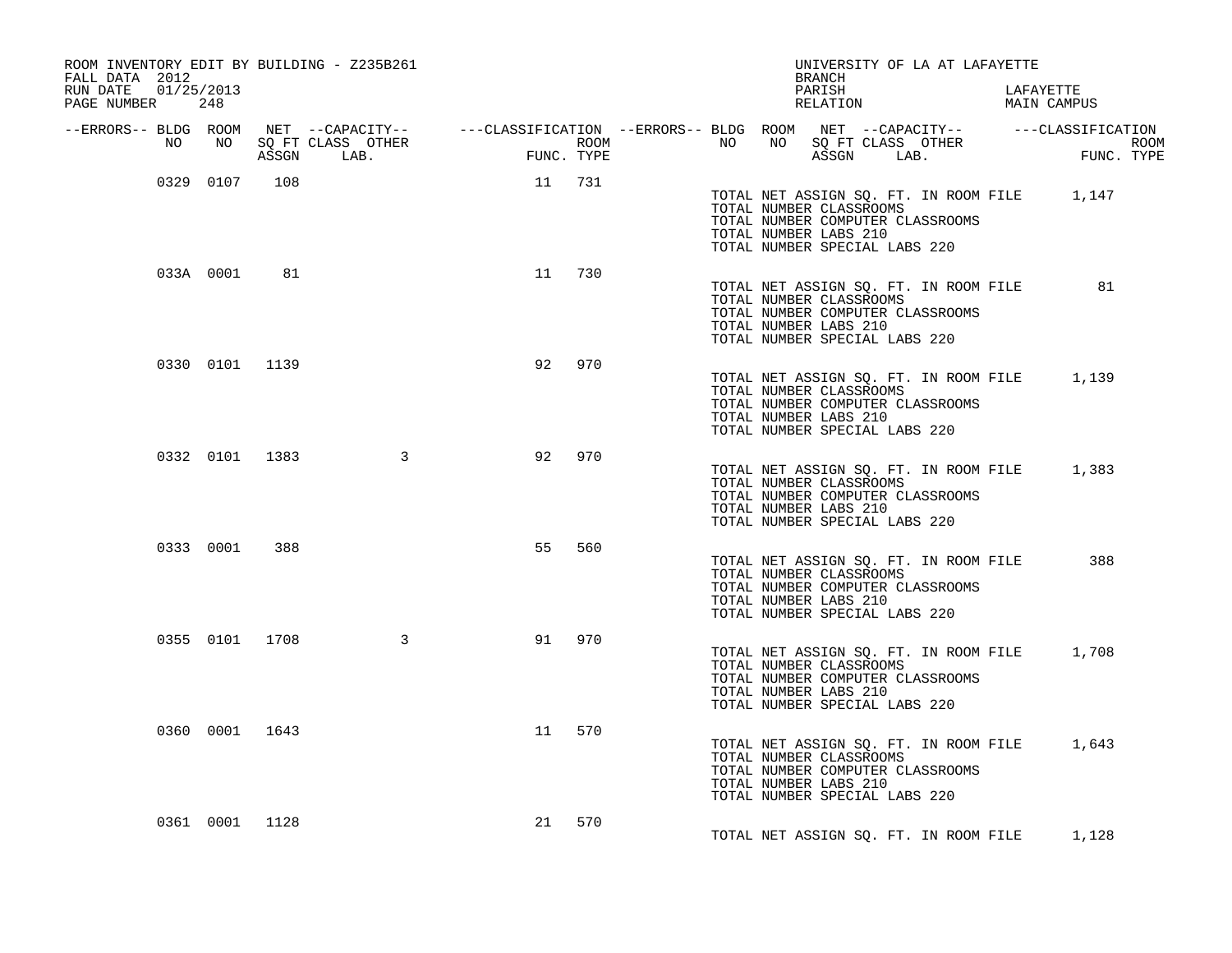| ROOM INVENTORY EDIT BY BUILDING - Z235B261<br>FALL DATA 2012<br>RUN DATE<br>01/25/2013 |                 |       |                           |                                                                                                         |                    |            |                | <b>BRANCH</b><br>PARISH                                                           | UNIVERSITY OF LA AT LAFAYETTE                                             |                          |        |
|----------------------------------------------------------------------------------------|-----------------|-------|---------------------------|---------------------------------------------------------------------------------------------------------|--------------------|------------|----------------|-----------------------------------------------------------------------------------|---------------------------------------------------------------------------|--------------------------|--------|
| PAGE NUMBER                                                                            | 249             |       |                           |                                                                                                         |                    |            |                | RELATION                                                                          |                                                                           | LAFAYETTE<br>MAIN CAMPUS |        |
| --ERRORS-- BLDG ROOM<br>NO                                                             | NO <sub>1</sub> | ASSGN | SQ FT CLASS OTHER<br>LAB. | NET --CAPACITY-- - ---CLASSIFICATION --ERRORS-- BLDG ROOM NET --CAPACITY-- - ---CLASSIFICATION<br>FUNC. | ROOM<br>FUNC. TYPE |            |                |                                                                                   | NO NO SQ FT CLASS OTHER<br>ASSGN LAB.                                     | FUNC. TYPE               | ROOM   |
|                                                                                        |                 |       |                           |                                                                                                         |                    |            |                | TOTAL NUMBER CLASSROOMS<br>TOTAL NUMBER LABS 210<br>TOTAL NUMBER SPECIAL LABS 220 | TOTAL NUMBER COMPUTER CLASSROOMS                                          |                          |        |
|                                                                                        | 037A 0101       | 428   |                           | 0 <sub>0</sub>                                                                                          | 030                |            | 037A 0101A 535 | TOTAL NUMBER CLASSROOMS<br>TOTAL NUMBER LABS 210<br>TOTAL NUMBER SPECIAL LABS 220 | TOTAL NET ASSIGN SQ. FT. IN ROOM FILE<br>TOTAL NUMBER COMPUTER CLASSROOMS | 535                      | 45 730 |
|                                                                                        | 0370 0001       | 100   |                           | 11                                                                                                      | 560                |            |                | TOTAL NUMBER CLASSROOMS<br>TOTAL NUMBER LABS 210<br>TOTAL NUMBER SPECIAL LABS 220 | TOTAL NET ASSIGN SQ. FT. IN ROOM FILE<br>TOTAL NUMBER COMPUTER CLASSROOMS | 100                      |        |
|                                                                                        | 0371 0001       | 2000  |                           | 11                                                                                                      | 570                |            |                | TOTAL NUMBER CLASSROOMS<br>TOTAL NUMBER LABS 210<br>TOTAL NUMBER SPECIAL LABS 220 | TOTAL NET ASSIGN SQ. FT. IN ROOM FILE<br>TOTAL NUMBER COMPUTER CLASSROOMS | 2,000                    |        |
|                                                                                        | 0372 0100       | 288   |                           | 11                                                                                                      | 730                |            |                | TOTAL NUMBER CLASSROOMS<br>TOTAL NUMBER LABS 210<br>TOTAL NUMBER SPECIAL LABS 220 | TOTAL NET ASSIGN SQ. FT. IN ROOM FILE<br>TOTAL NUMBER COMPUTER CLASSROOMS | 288                      |        |
|                                                                                        | 0401 0100C      | 100   |                           | 0 <sup>0</sup>                                                                                          | 020                | 0401 0101  |                | 129                                                                               | 3                                                                         | 22                       | 250    |
|                                                                                        | 0401 0102       | 202   | $\overline{4}$            | 22                                                                                                      | 250                | 0401 0103  |                | 131                                                                               | 1                                                                         | 22                       | 250    |
|                                                                                        | 0401 0104       | 950   | 25                        | 22                                                                                                      | 250                | 0401 0104A |                | 430                                                                               | 2                                                                         | 11                       | 210    |
|                                                                                        | 0401 0105       | 137   | $\mathbf{1}$              | 22                                                                                                      | 250                | 0401 0106  |                | 182                                                                               | 4                                                                         | 22                       | 250    |
|                                                                                        | 0401 0107       | 179   | 4                         | 22                                                                                                      | 250                | 0401 0108  |                | 100                                                                               | 2                                                                         | 22                       | 250    |
|                                                                                        | 0401 0109       | 401   | 8                         | 22                                                                                                      | 250                | 0401 0110  |                | 599                                                                               | 14                                                                        | 22                       | 250    |
|                                                                                        | 0401 0111       | 191   | 2                         | 22                                                                                                      | 250                | 0401 0112  |                | 565                                                                               | 2                                                                         | 22                       | 250    |
|                                                                                        | 0401 0113       | 195   |                           | 2<br>0 <sub>0</sub>                                                                                     | 030                | 0401 0114  |                | 946                                                                               |                                                                           | 51                       | 731    |
|                                                                                        | 0401 0115       | 235   |                           | 51                                                                                                      | 731                | 0401 0116  |                | 295                                                                               | TOTAL NET ASSIGN SQ. FT. IN ROOM FILE                                     | 45<br>5,672              | 635    |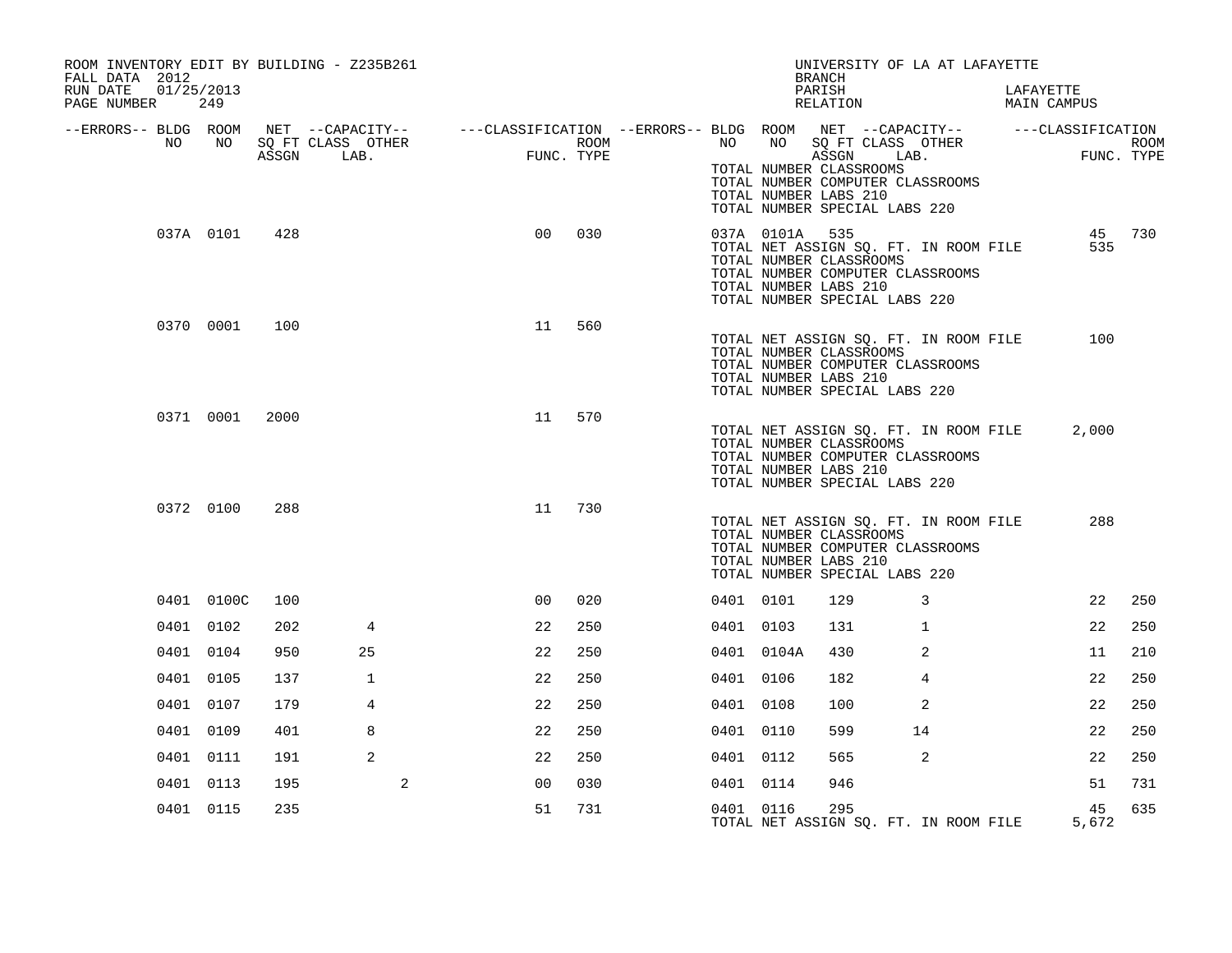| ROOM INVENTORY EDIT BY BUILDING - Z235B261<br>FALL DATA 2012 |                  |                 |                   |                                                                                                                     |      |           |            | UNIVERSITY OF LA AT LAFAYETTE<br><b>BRANCH</b>                                                                                                                        |      |           |                    |      |
|--------------------------------------------------------------|------------------|-----------------|-------------------|---------------------------------------------------------------------------------------------------------------------|------|-----------|------------|-----------------------------------------------------------------------------------------------------------------------------------------------------------------------|------|-----------|--------------------|------|
| 01/25/2013<br>RUN DATE<br>PAGE NUMBER 250                    |                  |                 |                   |                                                                                                                     |      |           |            | PARISH<br>RELATION                                                                                                                                                    |      | LAFAYETTE | MAIN CAMPUS        |      |
| NO                                                           | NO 11            |                 | SQ FT CLASS OTHER | --ERRORS-- BLDG ROOM NET --CAPACITY-- -----CLASSIFICATION --ERRORS-- BLDG ROOM NET --CAPACITY-- -----CLASSIFICATION | ROOM |           |            | NO NO SQ FT CLASS OTHER                                                                                                                                               |      |           |                    | ROOM |
|                                                              |                  | ASSGN           | LAB.              | $FUNC$ .<br>FUNC. TYPE                                                                                              |      |           |            | ASSGN LAB.<br>TOTAL NUMBER CLASSROOMS<br>TOTAL NUMBER COMPUTER CLASSROOMS                                                                                             |      |           | FUNO<br>FUNC. TYPE |      |
|                                                              |                  |                 |                   |                                                                                                                     |      |           |            | TOTAL NUMBER LABS 210<br>TOTAL NUMBER SPECIAL LABS 220                                                                                                                |      |           | $\mathbf{1}$       |      |
|                                                              |                  | 0404 0101 1541  |                   | 0 <sub>0</sub>                                                                                                      | 030  |           | 0404 0102  | 754<br>TOTAL NET ASSIGN SQ. FT. IN ROOM FILE<br>TOTAL NUMBER CLASSROOMS<br>TOTAL NUMBER COMPUTER CLASSROOMS<br>TOTAL NUMBER LABS 210<br>TOTAL NUMBER SPECIAL LABS 220 |      |           | 45 730<br>754      |      |
|                                                              | 0405 0100 10313  |                 |                   | 00                                                                                                                  | 020  |           |            | 0405 0101 12602                                                                                                                                                       | 2520 |           | 31                 | 610  |
|                                                              | 0405 0102        | 67              |                   | 31                                                                                                                  | 615  | 0405 0103 |            | 67                                                                                                                                                                    |      |           | 31                 | 615  |
|                                                              | 0405 0104        | 147             |                   | 45                                                                                                                  | 615  | 0405 0105 |            | 147                                                                                                                                                                   |      |           | 45                 | 615  |
|                                                              | 0405 0106        | 272             | $5^{\circ}$       | 0 <sub>0</sub>                                                                                                      | 030  | 0405 0107 |            | 147                                                                                                                                                                   |      |           | 45                 | 615  |
|                                                              | 0405 0108        | 218             | 8                 | 0 <sub>0</sub>                                                                                                      | 030  | 0405 0109 |            | 153                                                                                                                                                                   |      |           | 11                 | 615  |
|                                                              | 0405 0110        | $_{\rm 8}$      |                   | 0 <sub>0</sub>                                                                                                      | 030  | 0405 0111 |            | 269                                                                                                                                                                   |      |           | 45                 | 525  |
|                                                              | 0405 0111A       | 102             |                   | 55                                                                                                                  | 525  | 0405 0112 |            | 223                                                                                                                                                                   |      |           | 45                 | 525  |
|                                                              | 0405 0113        | 111             |                   | 45                                                                                                                  | 615  | 0405 0114 |            | 89                                                                                                                                                                    |      |           | 0 <sub>0</sub>     | 030  |
|                                                              | 0405 0115        | 111             |                   | 45                                                                                                                  | 615  | 0405 0116 |            | 153                                                                                                                                                                   |      |           | 45                 | 615  |
|                                                              | 0405 0117        | 485             | $\mathbf{1}$      | 11                                                                                                                  | 310  |           | 0405 0117A | 20                                                                                                                                                                    |      |           | 45                 | 315  |
|                                                              | 0405 0118        | 367             | 5                 | 11                                                                                                                  | 310  |           | 0405 0118A | 50                                                                                                                                                                    |      |           | 45                 | 730  |
|                                                              | 0405 0118B       | 52              |                   | 45                                                                                                                  | 730  |           | 0405 0118C | 31                                                                                                                                                                    |      |           | 0 <sub>0</sub>     | 030  |
|                                                              | 0405 0119        | 224             |                   | 45                                                                                                                  | 525  |           | 0405 0121  | 8                                                                                                                                                                     |      |           | 0 <sub>0</sub>     | 030  |
|                                                              | 0405 0122        | 224             | 10                | 0 <sub>0</sub>                                                                                                      | 030  |           | 0405 0123  | 272                                                                                                                                                                   | 5    |           | 00                 | 030  |
|                                                              |                  | 0405 0201 10710 | 8512              | 31                                                                                                                  | 523  |           |            | TOTAL NET ASSIGN SQ. FT. IN ROOM FILE<br>TOTAL NUMBER CLASSROOMS<br>TOTAL NUMBER COMPUTER CLASSROOMS<br>TOTAL NUMBER LABS 210<br>TOTAL NUMBER SPECIAL LABS 220        |      |           | 26,207             |      |
|                                                              | 0406 F0406 14170 |                 |                   | 31                                                                                                                  | 620  |           |            | TOTAL NET ASSIGN SO. FT. IN ROOM FILE 14,170<br>TOTAL NUMBER CLASSROOMS<br>TOTAL NUMBER COMPUTER CLASSROOMS                                                           |      |           |                    |      |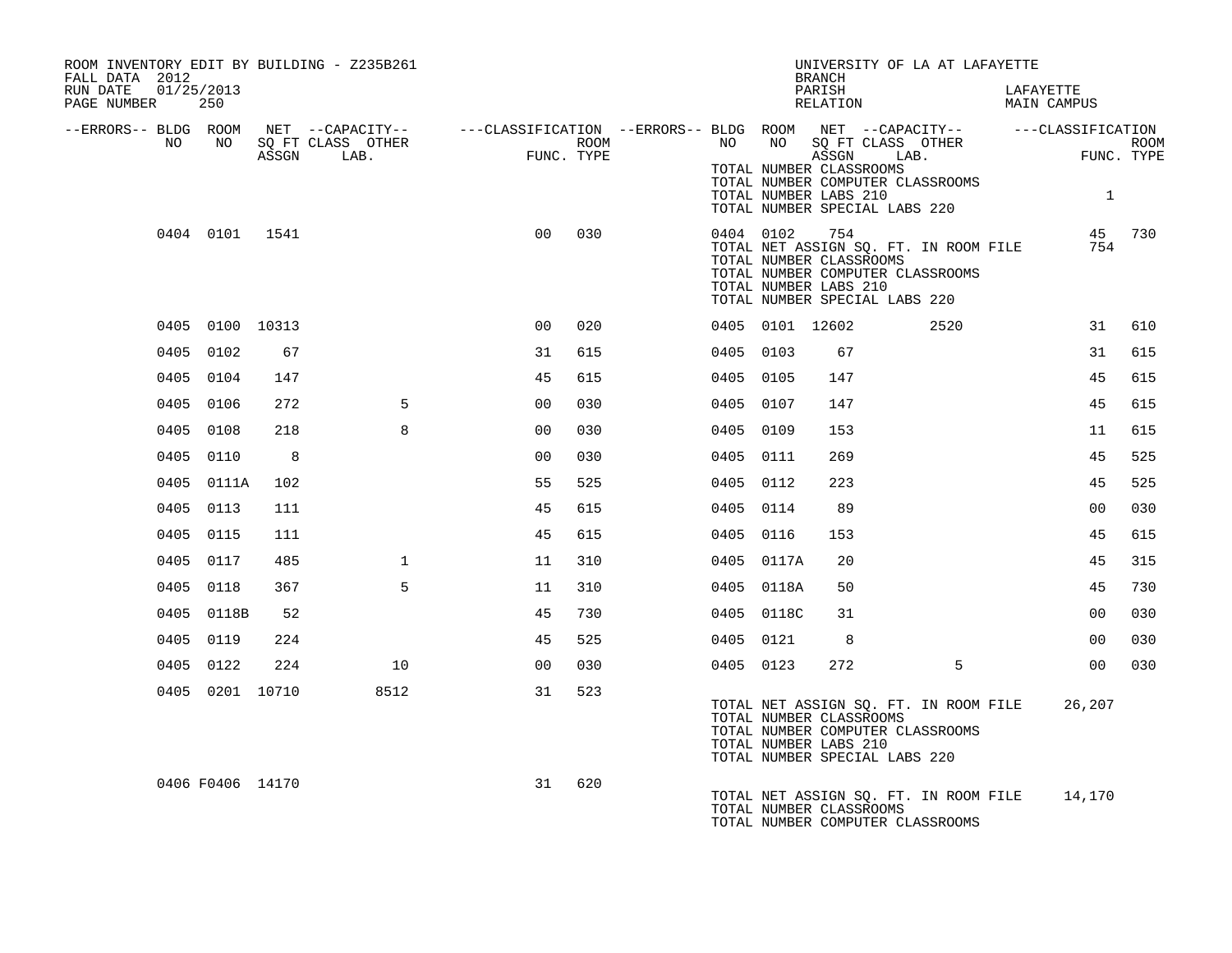| ROOM INVENTORY EDIT BY BUILDING - Z235B261<br>FALL DATA 2012 |           |                 |                   |                                                                                                                     |            |           |                | UNIVERSITY OF LA AT LAFAYETTE<br>BRANCH                                                                                                                                     |          |           |                 |             |
|--------------------------------------------------------------|-----------|-----------------|-------------------|---------------------------------------------------------------------------------------------------------------------|------------|-----------|----------------|-----------------------------------------------------------------------------------------------------------------------------------------------------------------------------|----------|-----------|-----------------|-------------|
| RUN DATE 01/25/2013<br>PAGE NUMBER 251                       |           |                 |                   |                                                                                                                     |            |           |                | PARISH<br>RELATION                                                                                                                                                          |          | LAFAYETTE | MAIN CAMPUS     |             |
| NO                                                           | NO        |                 | SQ FT CLASS OTHER | --ERRORS-- BLDG ROOM NET --CAPACITY-- -----CLASSIFICATION --ERRORS-- BLDG ROOM NET --CAPACITY-- -----CLASSIFICATION | ROOM       | NO 11     | NO             | SQ FT CLASS OTHER                                                                                                                                                           |          |           |                 | <b>ROOM</b> |
|                                                              |           |                 | ASSGN LAB.        | FUNC                                                                                                                | FUNC. TYPE |           |                | ASSGN LAB.<br>TOTAL NUMBER LABS 210<br>TOTAL NUMBER SPECIAL LABS 220                                                                                                        |          | FUN       | FUNC. TYPE      |             |
|                                                              |           | 0407 0100 28476 |                   | 31                                                                                                                  | 620        | 0407 0101 |                | 96                                                                                                                                                                          | $\sim$ 2 |           |                 | 00 030      |
|                                                              | 0407 0102 | 113             | $\overline{3}$    | 0 <sup>0</sup>                                                                                                      | 030        | 0407 0103 |                | 978                                                                                                                                                                         |          |           | 31              | 625         |
|                                                              | 0407 0104 | 978             |                   | 31                                                                                                                  | 625        | 0407 0105 |                | 113                                                                                                                                                                         |          |           | 00              | 030         |
|                                                              | 0407 0106 | 95              |                   | 0 <sub>0</sub>                                                                                                      | 030        |           |                | TOTAL NET ASSIGN SQ. FT. IN ROOM FILE 30,432<br>TOTAL NUMBER CLASSROOMS<br>TOTAL NUMBER COMPUTER CLASSROOMS<br>TOTAL NUMBER LABS 210<br>TOTAL NUMBER SPECIAL LABS 220       |          |           |                 |             |
|                                                              |           | 0408 0100 22070 |                   | 31                                                                                                                  | 620        |           | 0408 0101      | 19                                                                                                                                                                          |          |           |                 | 00 030      |
|                                                              | 0408 0102 | 639             |                   | 31                                                                                                                  | 625        |           |                | TOTAL NET ASSIGN SQ. FT. IN ROOM FILE<br>TOTAL NUMBER CLASSROOMS<br>TOTAL NUMBER COMPUTER CLASSROOMS<br>TOTAL NUMBER LABS 210<br>TOTAL NUMBER SPECIAL LABS 220              |          |           | 22,709          |             |
|                                                              | 0409 0101 | 2220            |                   | 45                                                                                                                  | 730        |           | 0409 0102 1676 | TOTAL NET ASSIGN SQ. FT. IN ROOM FILE<br>TOTAL NUMBER CLASSROOMS<br>TOTAL NUMBER COMPUTER CLASSROOMS<br>TOTAL NUMBER LABS 210<br>TOTAL NUMBER SPECIAL LABS 220              |          |           | 45 730<br>3,896 |             |
|                                                              | 041A 0101 | 458             |                   | 74                                                                                                                  | 750        |           |                | TOTAL NET ASSIGN SQ. FT. IN ROOM FILE<br>TOTAL NUMBER CLASSROOMS<br>TOTAL NUMBER COMPUTER CLASSROOMS<br>TOTAL NUMBER LABS 210<br>TOTAL NUMBER SPECIAL LABS 220              |          |           | 458             |             |
|                                                              | 041B 0101 | 232             |                   | 11                                                                                                                  | 225        | 041B 0102 |                | 25                                                                                                                                                                          |          |           |                 | 11 225      |
|                                                              | 041B 0103 | 517             |                   | 11                                                                                                                  | 225        |           | 041B 0104      | 332<br>TOTAL NET ASSIGN SQ. FT. IN ROOM FILE 1,106<br>TOTAL NUMBER CLASSROOMS<br>TOTAL NUMBER COMPUTER CLASSROOMS<br>TOTAL NUMBER LABS 210<br>TOTAL NUMBER SPECIAL LABS 220 |          |           |                 | 11 225      |
|                                                              |           | 041C 0001 1419  |                   | 11                                                                                                                  | 580        |           |                | TOTAL NET ASSIGN SQ. FT. IN ROOM FILE 1,419<br>TOTAL NUMBER CLASSROOMS                                                                                                      |          |           |                 |             |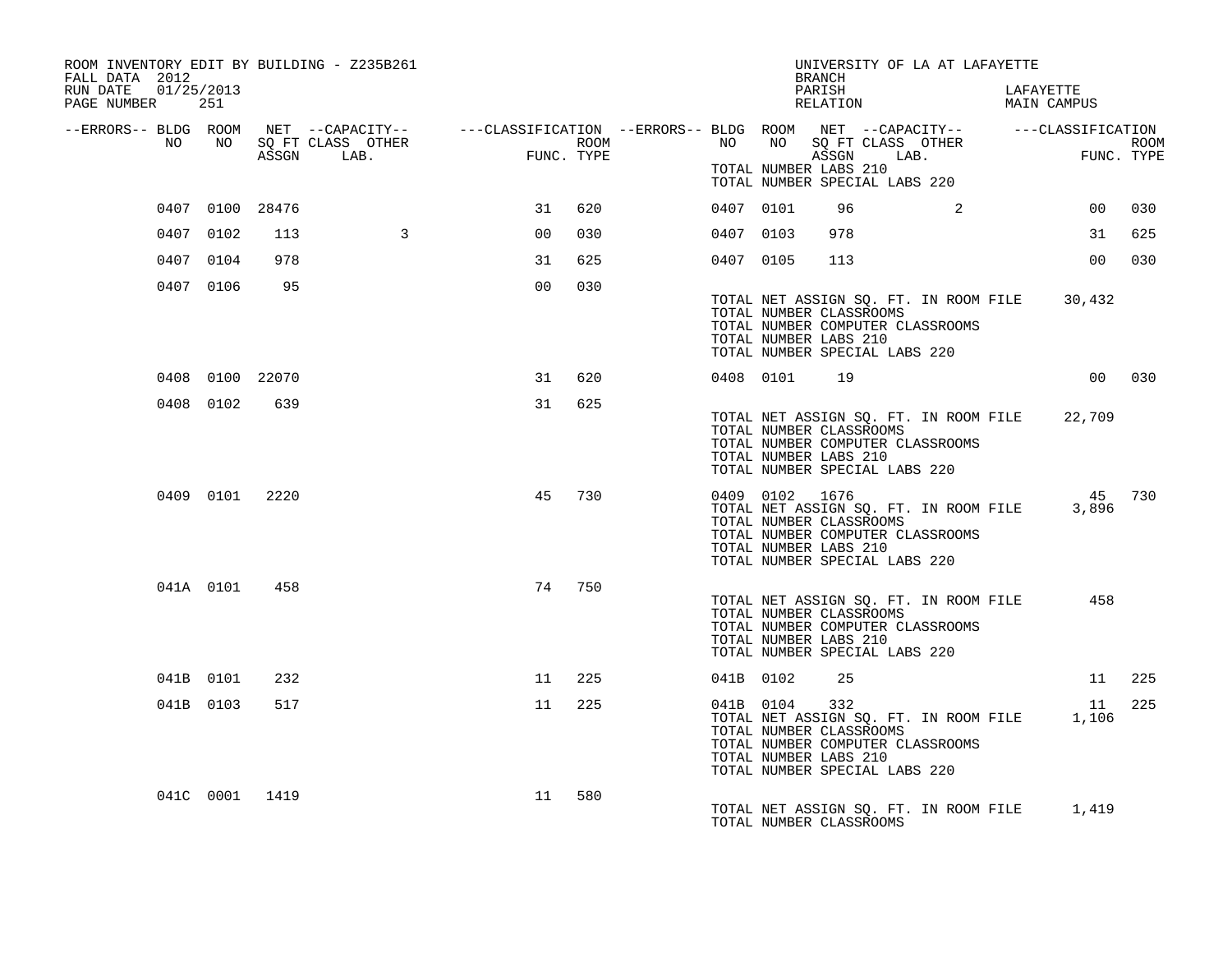| ROOM INVENTORY EDIT BY BUILDING - Z235B261<br>FALL DATA 2012 |                                                                |                |     |           | UNIVERSITY OF LA AT LAFAYETTE<br>BRANCH                                                                                                                               |                          |
|--------------------------------------------------------------|----------------------------------------------------------------|----------------|-----|-----------|-----------------------------------------------------------------------------------------------------------------------------------------------------------------------|--------------------------|
| RUN DATE 01/25/2013<br>PAGE NUMBER 252                       |                                                                |                |     |           | PARISH<br>RELATION                                                                                                                                                    | LAFAYETTE<br>MAIN CAMPUS |
| NO                                                           | ROOM NEI --CAFACILI<br>NO SQFT CLASS OTHER<br>ASSGN LAB. FUNC. | FUNC. TYPE     |     |           | --ERRORS-- BLDG ROOM NET --CAPACITY-- -----CLASSIFICATION --ERRORS-- BLDG ROOM NET --CAPACITY-- -----CLASSIFICATION                                                   | ROOM<br>FUNC. TYPE       |
|                                                              |                                                                |                |     |           | TOTAL NUMBER COMPUTER CLASSROOMS<br>TOTAL NUMBER LABS 210<br>TOTAL NUMBER SPECIAL LABS 220                                                                            |                          |
| 0410 0001 3995                                               |                                                                | 31 620         |     |           | TOTAL NET ASSIGN SQ. FT. IN ROOM FILE 3,995<br>TOTAL NUMBER CLASSROOMS<br>TOTAL NUMBER COMPUTER CLASSROOMS<br>TOTAL NUMBER LABS 210<br>TOTAL NUMBER SPECIAL LABS 220  |                          |
| 0411 0101 2268                                               |                                                                | 45             | 730 |           | TOTAL NET ASSIGN SQ. FT. IN ROOM FILE<br>TOTAL NUMBER CLASSROOMS<br>TOTAL NUMBER COMPUTER CLASSROOMS<br>TOTAL NUMBER LABS 210<br>TOTAL NUMBER SPECIAL LABS 220        | 2,268                    |
| 0412 0001 5625                                               |                                                                | 91             | 970 |           | TOTAL NET ASSIGN SQ. FT. IN ROOM FILE<br>TOTAL NUMBER CLASSROOMS<br>TOTAL NUMBER COMPUTER CLASSROOMS<br>TOTAL NUMBER LABS 210<br>TOTAL NUMBER SPECIAL LABS 220        | 5,625                    |
| 0413 0100                                                    | 81                                                             | 0 <sub>0</sub> | 020 |           | 0413 0101 3500                                                                                                                                                        | 21 580                   |
| 0413 0102                                                    | 4859                                                           | 11             | 580 | 0413 0103 | 786<br>TOTAL NET ASSIGN SQ. FT. IN ROOM FILE<br>TOTAL NUMBER CLASSROOMS<br>TOTAL NUMBER COMPUTER CLASSROOMS<br>TOTAL NUMBER LABS 210<br>TOTAL NUMBER SPECIAL LABS 220 | 580<br>11<br>9,145       |
| 0414 0001                                                    | 36                                                             | 11             | 730 |           | TOTAL NET ASSIGN SQ. FT. IN ROOM FILE<br>TOTAL NUMBER CLASSROOMS<br>TOTAL NUMBER COMPUTER CLASSROOMS<br>TOTAL NUMBER LABS 210<br>TOTAL NUMBER SPECIAL LABS 220        | 36                       |
| 0415 0101                                                    | 662                                                            | 11 620         |     |           | TOTAL NET ASSIGN SQ. FT. IN ROOM FILE<br>TOTAL NUMBER CLASSROOMS<br>TOTAL NUMBER COMPUTER CLASSROOMS<br>TOTAL NUMBER LABS 210<br>TOTAL NUMBER SPECIAL LABS 220        | 662                      |
| 0416 0101 2769                                               |                                                                | 21             | 580 |           | TOTAL NET ASSIGN SQ. FT. IN ROOM FILE 2,769<br>TOTAL NUMBER CLASSROOMS                                                                                                |                          |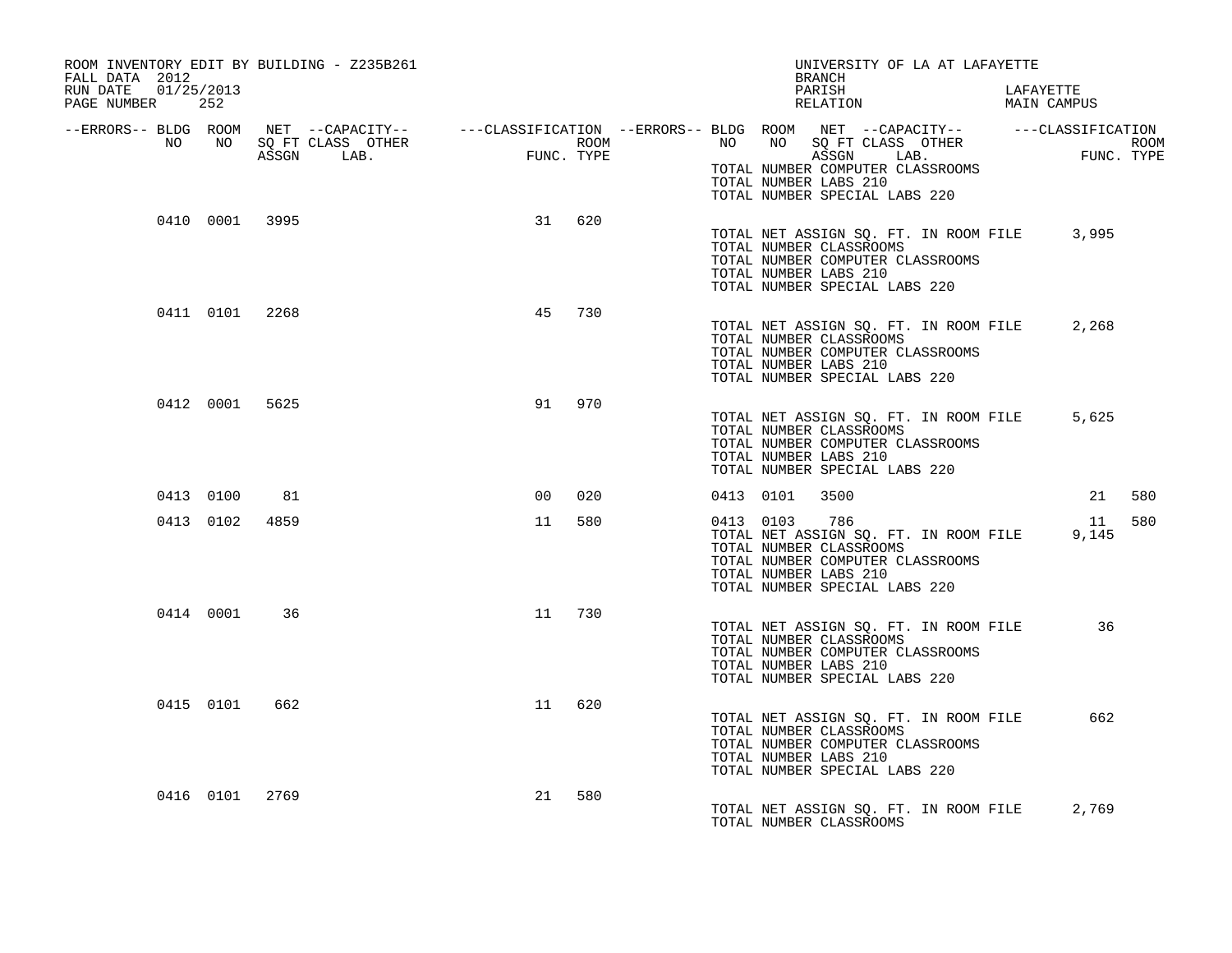| ROOM INVENTORY EDIT BY BUILDING - Z235B261<br>FALL DATA 2012 |           |                |              |                                                                                                                                                                                                                                      |     |           |               | <b>BRANCH</b>                                                                     |     | UNIVERSITY OF LA AT LAFAYETTE                                                  |                                                       |     |
|--------------------------------------------------------------|-----------|----------------|--------------|--------------------------------------------------------------------------------------------------------------------------------------------------------------------------------------------------------------------------------------|-----|-----------|---------------|-----------------------------------------------------------------------------------|-----|--------------------------------------------------------------------------------|-------------------------------------------------------|-----|
| RUN DATE<br>01/25/2013<br>PAGE NUMBER 253                    |           |                |              |                                                                                                                                                                                                                                      |     |           |               | PARISH<br>RELATION                                                                |     |                                                                                | LAFAYETTE<br>DAPAIEITE<br>MAIN CAMPUS                 |     |
|                                                              |           |                |              | ERRORS-- BLDG ROOM NET --CAPACITY--- --CLASSIFICATION--ERRORS-- BLDG ROOM NET --CAPACITY---------CLASSIFICATION--<br>NO NO SQ FT CLASS OTHER ROOM NO ROOM NO SQ FT CLASS OTHER ROOM<br>ASSGN LAB. FUNC. TYPE ASSGN ASSGN ASSGN ABSER |     |           |               | TOTAL NUMBER LABS 210<br>TOTAL NUMBER SPECIAL LABS 220                            |     | TOTAL NUMBER COMPUTER CLASSROOMS                                               |                                                       |     |
|                                                              |           | 0417 0101 2900 |              | 21                                                                                                                                                                                                                                   | 580 |           |               | TOTAL NUMBER CLASSROOMS<br>TOTAL NUMBER LABS 210<br>TOTAL NUMBER SPECIAL LABS 220 |     | TOTAL NUMBER COMPUTER CLASSROOMS                                               | TOTAL NET ASSIGN SQ. FT. IN ROOM FILE 2,900           |     |
|                                                              | 0418 0101 | 924            |              | 21                                                                                                                                                                                                                                   | 580 |           | 0418 0102 867 | TOTAL NUMBER CLASSROOMS<br>TOTAL NUMBER LABS 210<br>TOTAL NUMBER SPECIAL LABS 220 |     | TOTAL NUMBER COMPUTER CLASSROOMS                                               | 11 580<br>TOTAL NET ASSIGN SQ. FT. IN ROOM FILE 1,791 |     |
|                                                              | 0420 0100 | 909            | 6            | 0 <sup>0</sup>                                                                                                                                                                                                                       | 020 | 0420 0101 |               | 1019                                                                              | 101 |                                                                                | 21                                                    | 290 |
|                                                              | 0420 0102 | 463            | 26           | 11                                                                                                                                                                                                                                   | 110 | 0420 0103 |               | 895                                                                               | 47  |                                                                                | 11                                                    | 110 |
|                                                              | 0420 0104 | 118            | $\mathbf{1}$ | 22                                                                                                                                                                                                                                   | 314 | 0420 0105 |               | 177                                                                               |     | 2                                                                              | 22                                                    | 250 |
|                                                              | 0420 0106 | 84             | $\mathbf{1}$ | 45                                                                                                                                                                                                                                   | 255 | 0420 0107 |               | 78                                                                                |     |                                                                                | 32                                                    | 420 |
|                                                              | 0420 0108 | 80             | $\mathbf{1}$ | 11                                                                                                                                                                                                                                   | 310 | 0420 0109 |               | 71                                                                                |     | $\mathbf{1}$                                                                   | 22                                                    | 314 |
|                                                              | 0420 0110 | 71             |              | 22                                                                                                                                                                                                                                   | 731 | 0420 0111 |               | 381                                                                               |     | $\mathbf{3}$                                                                   | 22                                                    | 320 |
|                                                              | 0420 0112 | 1128           |              | 22                                                                                                                                                                                                                                   | 720 | 0420 0113 |               | 177                                                                               |     |                                                                                | 45                                                    | 730 |
|                                                              | 0420 0114 | 105            |              | 22                                                                                                                                                                                                                                   | 255 | 0420 0115 |               | 43                                                                                |     |                                                                                | 00                                                    | 010 |
|                                                              | 0420 0116 | 53             | 2            | 0 <sub>0</sub>                                                                                                                                                                                                                       | 030 |           | 0420 0117 53  | TOTAL NUMBER CLASSROOMS<br>TOTAL NUMBER LABS 210<br>TOTAL NUMBER SPECIAL LABS 220 |     | 2<br>TOTAL NET ASSIGN SQ. FT. IN ROOM FILE<br>TOTAL NUMBER COMPUTER CLASSROOMS | 0 <sub>0</sub><br>4,847<br>2                          | 030 |
|                                                              |           | 0422 0001 1153 |              | 21                                                                                                                                                                                                                                   | 560 |           |               | TOTAL NUMBER CLASSROOMS<br>TOTAL NUMBER LABS 210<br>TOTAL NUMBER SPECIAL LABS 220 |     | TOTAL NUMBER COMPUTER CLASSROOMS                                               | TOTAL NET ASSIGN SQ. FT. IN ROOM FILE 1,153           |     |
|                                                              | 0423 0101 | 842            |              | 21                                                                                                                                                                                                                                   | 580 | 0423 0102 |               | 315                                                                               |     | $\mathbf{1}$                                                                   | 21                                                    | 310 |
|                                                              | 0423 0103 | 33             |              | 45                                                                                                                                                                                                                                   | 315 | 0423 0104 |               | 41                                                                                |     |                                                                                | 45                                                    | 315 |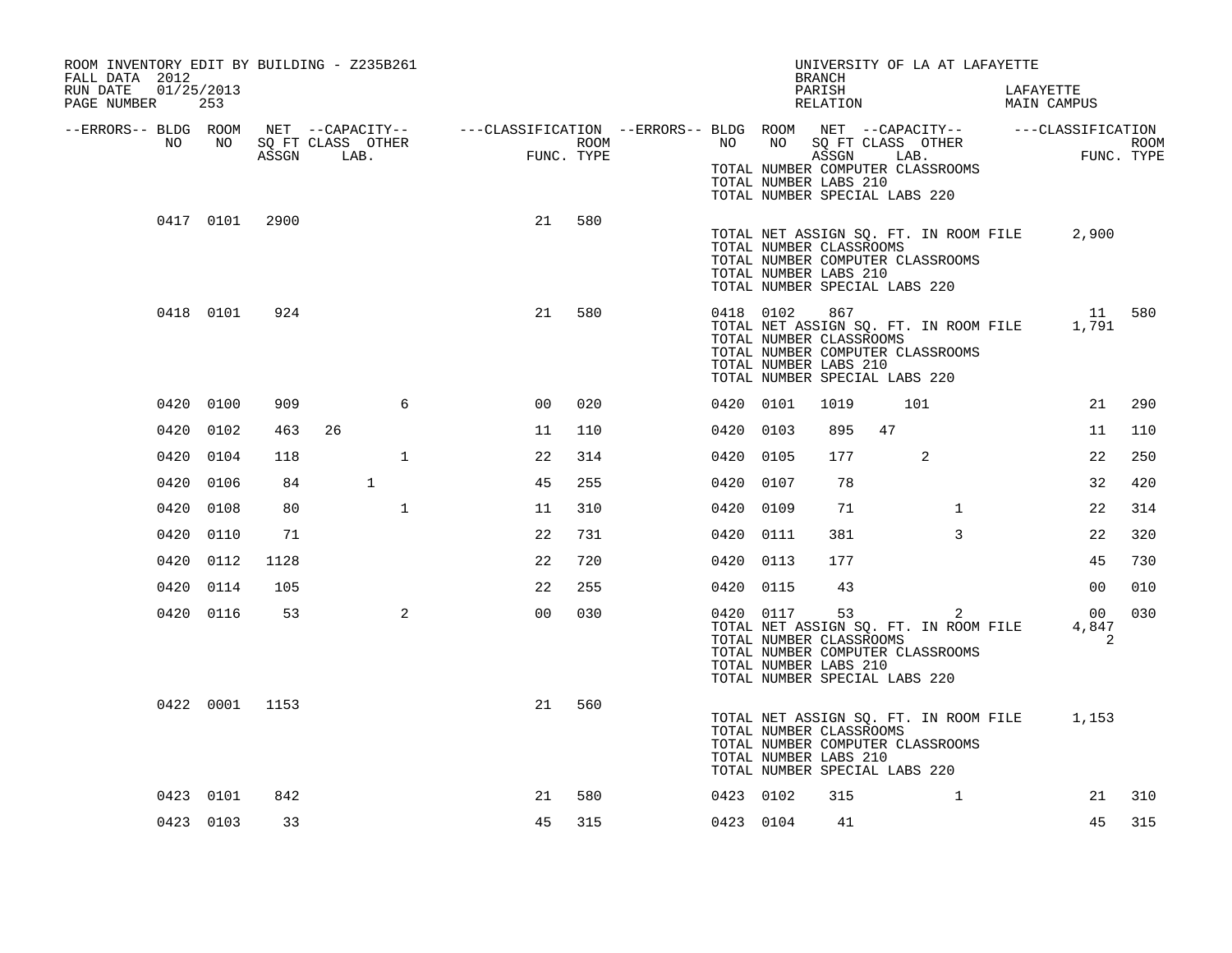| ROOM INVENTORY EDIT BY BUILDING - Z235B261<br>FALL DATA 2012<br>RUN DATE 01/25/2013                                       |                |                 |                   |    |            |      |           |                                                                                   | BRANCH<br>PARISH | UNIVERSITY OF LA AT LAFAYETTE                                             | LAFAYETTE                                   |                    |
|---------------------------------------------------------------------------------------------------------------------------|----------------|-----------------|-------------------|----|------------|------|-----------|-----------------------------------------------------------------------------------|------------------|---------------------------------------------------------------------------|---------------------------------------------|--------------------|
| PAGE NUMBER 254                                                                                                           |                |                 |                   |    |            |      |           |                                                                                   | RELATION         |                                                                           | MAIN CAMPUS                                 |                    |
| --ERRORS-- BLDG ROOM NET --CAPACITY-- -----CLASSIFICATION --ERRORS-- BLDG ROOM NET --CAPACITY-- -----CLASSIFICATION<br>NO | NO             |                 | SO FT CLASS OTHER |    |            |      | NO        |                                                                                   |                  | NO SQ FT CLASS OTHER                                                      |                                             |                    |
|                                                                                                                           |                |                 | ASSGN LAB.        |    | FUNC. TYPE | ROOM |           |                                                                                   |                  | ASSGN LAB.                                                                |                                             | ROOM<br>FUNC. TYPE |
|                                                                                                                           | 0423 0105      | 52              |                   | 45 | 315        |      |           | TOTAL NUMBER CLASSROOMS<br>TOTAL NUMBER LABS 210<br>TOTAL NUMBER SPECIAL LABS 220 |                  | TOTAL NUMBER COMPUTER CLASSROOMS                                          | TOTAL NET ASSIGN SQ. FT. IN ROOM FILE 1,283 |                    |
|                                                                                                                           |                | 0424 F0150 2033 |                   | 21 | 580        |      |           | TOTAL NUMBER CLASSROOMS<br>TOTAL NUMBER LABS 210<br>TOTAL NUMBER SPECIAL LABS 220 |                  | TOTAL NET ASSIGN SQ. FT. IN ROOM FILE<br>TOTAL NUMBER COMPUTER CLASSROOMS | 2,033                                       |                    |
|                                                                                                                           | 0425 0101 2880 |                 |                   | 21 | 580        |      |           | TOTAL NUMBER CLASSROOMS<br>TOTAL NUMBER LABS 210<br>TOTAL NUMBER SPECIAL LABS 220 |                  | TOTAL NET ASSIGN SQ. FT. IN ROOM FILE<br>TOTAL NUMBER COMPUTER CLASSROOMS | 2,880                                       |                    |
|                                                                                                                           | 0428 0101      | 1751            |                   | 74 | 560        |      | 0428 0102 |                                                                                   | 27               |                                                                           | 00                                          | 030                |
| 0428 0103                                                                                                                 |                | 24              |                   | 45 | 560        |      | 0428 0104 |                                                                                   | 80               |                                                                           | 45                                          | 560                |
| 0428 0105                                                                                                                 |                | 420             |                   | 45 | 560        |      |           | 0428 0106                                                                         | 226              |                                                                           | 45                                          | 560                |
|                                                                                                                           | 0428 0107      | 203             |                   | 74 | 560        |      |           | TOTAL NUMBER CLASSROOMS<br>TOTAL NUMBER LABS 210<br>TOTAL NUMBER SPECIAL LABS 220 |                  | TOTAL NUMBER COMPUTER CLASSROOMS                                          | TOTAL NET ASSIGN SQ. FT. IN ROOM FILE 2,704 |                    |
|                                                                                                                           | 0429 0101      | 310             |                   | 45 | 560        |      |           | 0429 0102                                                                         | 174              |                                                                           |                                             | 45 560             |
|                                                                                                                           | 0429 0103      | 323             |                   | 45 | 560        |      |           | TOTAL NUMBER CLASSROOMS<br>TOTAL NUMBER LABS 210<br>TOTAL NUMBER SPECIAL LABS 220 |                  | TOTAL NET ASSIGN SQ. FT. IN ROOM FILE<br>TOTAL NUMBER COMPUTER CLASSROOMS | 807                                         |                    |
|                                                                                                                           | 044A 0101      | 604             | 3                 | 21 | 250        |      |           | TOTAL NUMBER CLASSROOMS<br>TOTAL NUMBER LABS 210<br>TOTAL NUMBER SPECIAL LABS 220 |                  | TOTAL NET ASSIGN SQ. FT. IN ROOM FILE<br>TOTAL NUMBER COMPUTER CLASSROOMS | 604                                         |                    |
|                                                                                                                           | 0451 0101 1200 |                 | 3                 | 91 | 970        |      |           |                                                                                   |                  |                                                                           | TOTAL NET ASSIGN SQ. FT. IN ROOM FILE 1,200 |                    |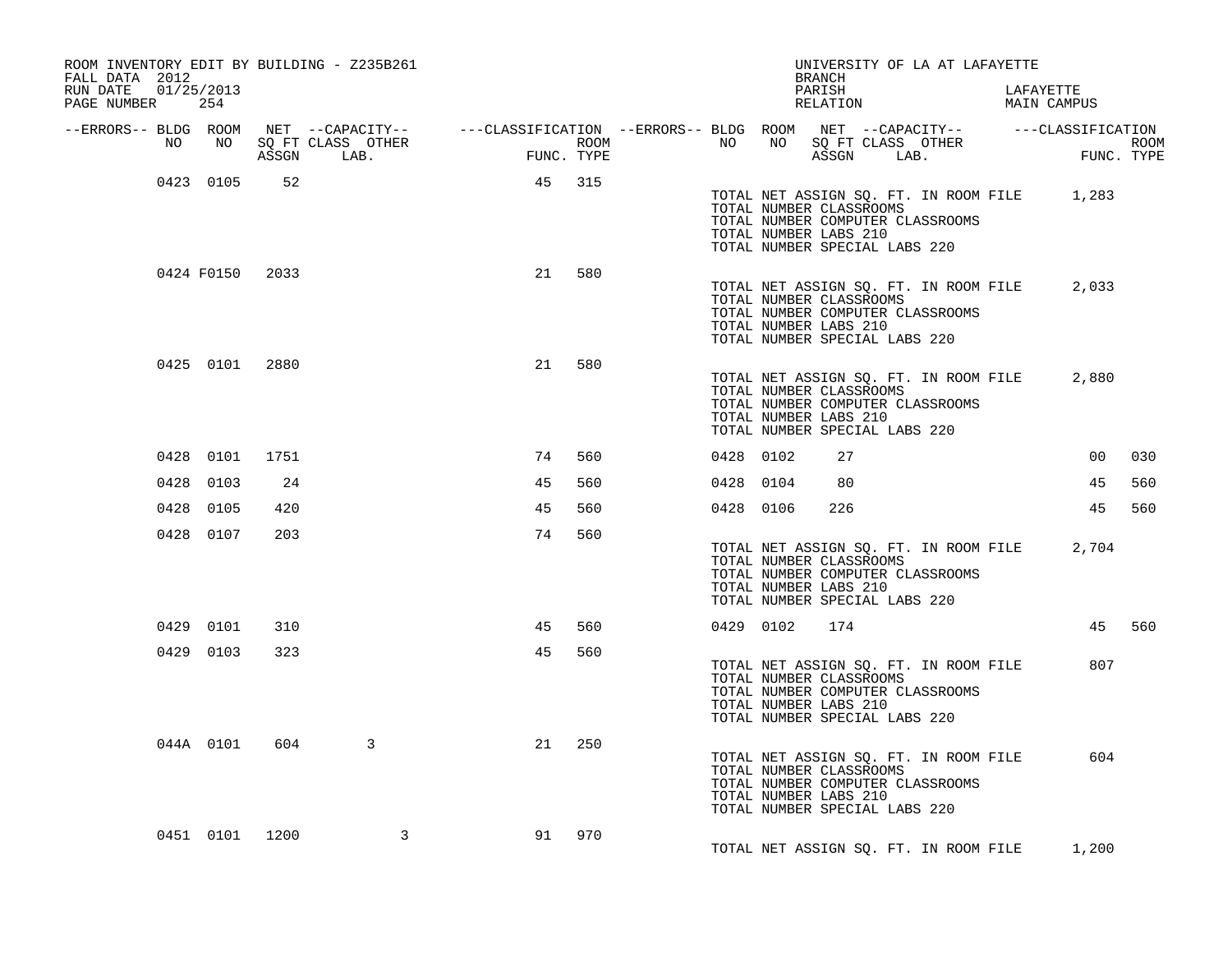| ROOM INVENTORY EDIT BY BUILDING - Z235B261<br>FALL DATA 2012<br>RUN DATE |           |                |                                                                                                |            |      |           | UNIVERSITY OF LA AT LAFAYETTE<br><b>BRANCH</b>                                                                                                                        |              |                          |    |                    |
|--------------------------------------------------------------------------|-----------|----------------|------------------------------------------------------------------------------------------------|------------|------|-----------|-----------------------------------------------------------------------------------------------------------------------------------------------------------------------|--------------|--------------------------|----|--------------------|
| 01/25/2013<br>PAGE NUMBER                                                | 255       |                |                                                                                                |            |      |           | PARISH<br>RELATION                                                                                                                                                    |              | LAFAYETTE<br>MAIN CAMPUS |    |                    |
| --ERRORS-- BLDG ROOM<br>NO                                               | NO        |                | NET --CAPACITY--   ---CLASSIFICATION --ERRORS-- BLDG ROOM NET --CAPACITY--   ---CLASSIFICATION | FUNC. TYPE | ROOM |           | NO NO SQ FT CLASS OTHER<br>ASSGN LAB.                                                                                                                                 |              |                          |    | ROOM<br>FUNC. TYPE |
|                                                                          |           |                |                                                                                                |            |      |           | TOTAL NUMBER CLASSROOMS<br>TOTAL NUMBER COMPUTER CLASSROOMS<br>TOTAL NUMBER LABS 210<br>TOTAL NUMBER SPECIAL LABS 220                                                 |              |                          |    |                    |
|                                                                          |           | 0452 0101 1078 |                                                                                                | 11         | 560  | 0452 0102 | 342                                                                                                                                                                   |              |                          | 11 | 560                |
|                                                                          | 0452 0103 | 346            |                                                                                                | 11         | 560  | 0452 0104 | 342<br>TOTAL NET ASSIGN SQ. FT. IN ROOM FILE<br>TOTAL NUMBER CLASSROOMS<br>TOTAL NUMBER COMPUTER CLASSROOMS<br>TOTAL NUMBER LABS 210<br>TOTAL NUMBER SPECIAL LABS 220 |              | 2,108                    | 11 | 560                |
|                                                                          | 0453 0101 | 146            |                                                                                                | 11         | 560  | 0453 0102 | 396                                                                                                                                                                   |              |                          | 11 | 560                |
|                                                                          | 0453 0103 | 246            |                                                                                                | 45         | 560  | 0453 0104 | 363                                                                                                                                                                   |              |                          | 45 | 560                |
|                                                                          | 0453 0105 | 139            |                                                                                                | 45         | 560  |           | TOTAL NET ASSIGN SQ. FT. IN ROOM FILE 1,290<br>TOTAL NUMBER CLASSROOMS<br>TOTAL NUMBER COMPUTER CLASSROOMS<br>TOTAL NUMBER LABS 210<br>TOTAL NUMBER SPECIAL LABS 220  |              |                          |    |                    |
|                                                                          |           | 0454 0101 1739 | 4                                                                                              | 91         | 970  |           | TOTAL NET ASSIGN SQ. FT. IN ROOM FILE 1,739<br>TOTAL NUMBER CLASSROOMS<br>TOTAL NUMBER COMPUTER CLASSROOMS<br>TOTAL NUMBER LABS 210<br>TOTAL NUMBER SPECIAL LABS 220  |              |                          |    |                    |
|                                                                          |           | 0455 0001 1160 |                                                                                                | 11         | 580  |           | TOTAL NET ASSIGN SQ. FT. IN ROOM FILE<br>TOTAL NUMBER CLASSROOMS<br>TOTAL NUMBER COMPUTER CLASSROOMS<br>TOTAL NUMBER LABS 210<br>TOTAL NUMBER SPECIAL LABS 220        |              | 1,160                    |    |                    |
|                                                                          |           | 046A 0101 2481 |                                                                                                | 74         | 750  |           | TOTAL NET ASSIGN SQ. FT. IN ROOM FILE<br>TOTAL NUMBER CLASSROOMS<br>TOTAL NUMBER COMPUTER CLASSROOMS<br>TOTAL NUMBER LABS 210<br>TOTAL NUMBER SPECIAL LABS 220        |              | 2,481                    |    |                    |
|                                                                          | 0465 0100 | 353            |                                                                                                | 00         | 020  | 0465 0101 | 159                                                                                                                                                                   | $\mathbf{1}$ |                          | 21 | 313                |
|                                                                          | 0465 0102 | 199            | $\mathbf{1}$                                                                                   | 21         | 320  | 0465 0103 | 305                                                                                                                                                                   | 2            |                          | 21 | 314                |
|                                                                          | 0465 0104 | 164            | 2                                                                                              | 21         | 310  | 0465 0105 | 1018                                                                                                                                                                  | 2            |                          | 21 | 720                |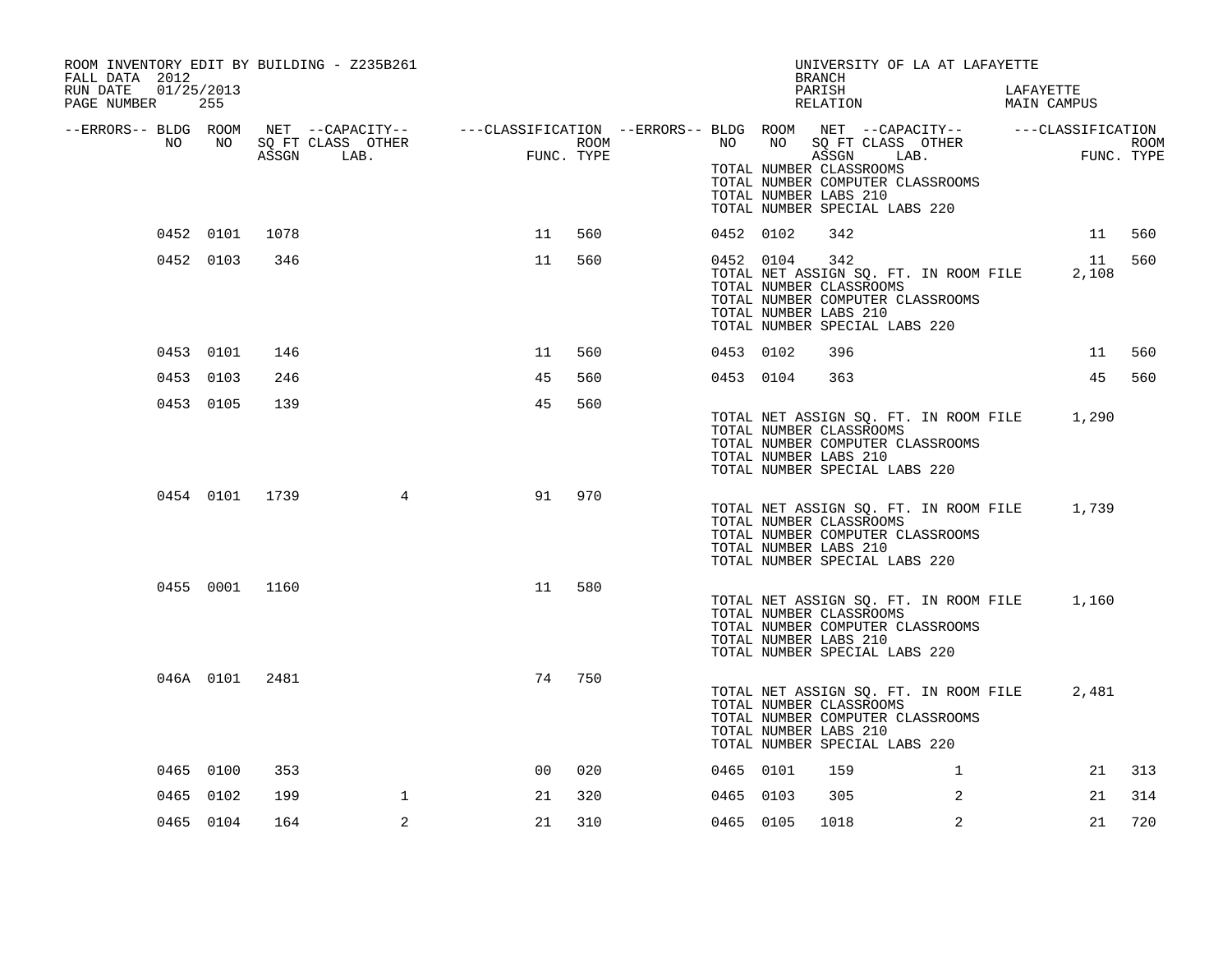| ROOM INVENTORY EDIT BY BUILDING - Z235B261<br>FALL DATA 2012 |                   |       |                           |                                        |      |           |            | <b>BRANCH</b>                                    | UNIVERSITY OF LA AT LAFAYETTE                                                                              |                          |                           |
|--------------------------------------------------------------|-------------------|-------|---------------------------|----------------------------------------|------|-----------|------------|--------------------------------------------------|------------------------------------------------------------------------------------------------------------|--------------------------|---------------------------|
| RUN DATE<br>PAGE NUMBER                                      | 01/25/2013<br>256 |       |                           |                                        |      |           |            | PARISH<br>RELATION                               |                                                                                                            | LAFAYETTE<br>MAIN CAMPUS |                           |
| --ERRORS-- BLDG ROOM                                         |                   |       | NET --CAPACITY--          | ---CLASSIFICATION --ERRORS-- BLDG ROOM |      |           |            |                                                  | NET --CAPACITY--                                                                                           | ---CLASSIFICATION        |                           |
| NO                                                           | NO                | ASSGN | SQ FT CLASS OTHER<br>LAB. | FUNC. TYPE                             | ROOM | NO        | NO         | ASSGN                                            | SQ FT CLASS OTHER<br>LAB.                                                                                  |                          | <b>ROOM</b><br>FUNC. TYPE |
| 0465                                                         | 0106              | 108   | $\overline{a}$            | 21                                     | 725  | 0465 0107 |            | 499                                              | 2                                                                                                          | 21                       | 720                       |
|                                                              | 0465 0108         | 136   | 2                         | 21                                     | 725  | 0465 0109 |            | 26                                               | $\mathbf{1}$                                                                                               | 00                       | 030                       |
|                                                              | 0465 0109A        | 68    | $\mathbf 1$               | 0 <sub>0</sub>                         | 030  | 0465 0110 |            | 196                                              | 2                                                                                                          | 21                       | 250                       |
|                                                              | 0465 0111         | 196   | 2                         | 21                                     | 325  | 0465 0112 |            | 193                                              | 2                                                                                                          | 22                       | 310                       |
| 0465                                                         | 0113              | 465   | 2                         | 21                                     | 255  | 0465 0114 |            | 2901                                             | 20                                                                                                         | 21                       | 250                       |
|                                                              | 0465 0115         | 610   |                           | 21                                     | 255  | 0465 0116 |            | 350                                              | $7\overline{ }$                                                                                            | 21                       | 250                       |
|                                                              | 0465 0117         | 391   |                           | 21                                     | 730  | 0465 0118 |            | 100                                              | $\overline{2}$                                                                                             | 0 <sub>0</sub>           | 010                       |
|                                                              | 0465 0119         | 1963  |                           | 21                                     | 255  | 0465 0120 |            | 157                                              |                                                                                                            | 21                       | 255                       |
|                                                              | 0465 0121         | 529   |                           | 21                                     | 255  | 0465 0122 |            | 43                                               |                                                                                                            | 21                       | 255                       |
|                                                              | 0465 0201         | 1546  | 3                         | 21                                     | 731  |           |            | TOTAL NUMBER CLASSROOMS<br>TOTAL NUMBER LABS 210 | TOTAL NET ASSIGN SQ. FT. IN ROOM FILE<br>TOTAL NUMBER COMPUTER CLASSROOMS<br>TOTAL NUMBER SPECIAL LABS 220 | 12,128                   |                           |
|                                                              | 047A 0101         | 310   | $\overline{4}$            | 11                                     | 310  |           |            | TOTAL NUMBER CLASSROOMS<br>TOTAL NUMBER LABS 210 | TOTAL NET ASSIGN SQ. FT. IN ROOM FILE<br>TOTAL NUMBER COMPUTER CLASSROOMS<br>TOTAL NUMBER SPECIAL LABS 220 | 310                      |                           |
|                                                              | 0470 0101 1293    |       | 2                         | 11                                     | 970  |           |            | TOTAL NUMBER CLASSROOMS<br>TOTAL NUMBER LABS 210 | TOTAL NET ASSIGN SQ. FT. IN ROOM FILE<br>TOTAL NUMBER COMPUTER CLASSROOMS<br>TOTAL NUMBER SPECIAL LABS 220 | 1,293                    |                           |
|                                                              | 0479 0101         | 395   |                           | 45                                     | 730  |           | 0479 0101A |                                                  | 13 1                                                                                                       | 00 <sub>o</sub>          | 030                       |
|                                                              | 0479 0102         | 408   |                           | 45                                     | 730  |           |            | TOTAL NUMBER CLASSROOMS<br>TOTAL NUMBER LABS 210 | TOTAL NET ASSIGN SQ. FT. IN ROOM FILE<br>TOTAL NUMBER COMPUTER CLASSROOMS<br>TOTAL NUMBER SPECIAL LABS 220 | 803                      |                           |
|                                                              | 0480 0100         | 263   |                           | 0 <sub>0</sub>                         | 020  | 0480 0101 |            | 132                                              | $\mathbf{1}$                                                                                               | 61                       | 310                       |
|                                                              | 0480 0102         | 742   | $\overline{4}$            | 61                                     | 310  |           | 0480 0102A | 152                                              | $\mathbf{1}$                                                                                               | 11                       | 310                       |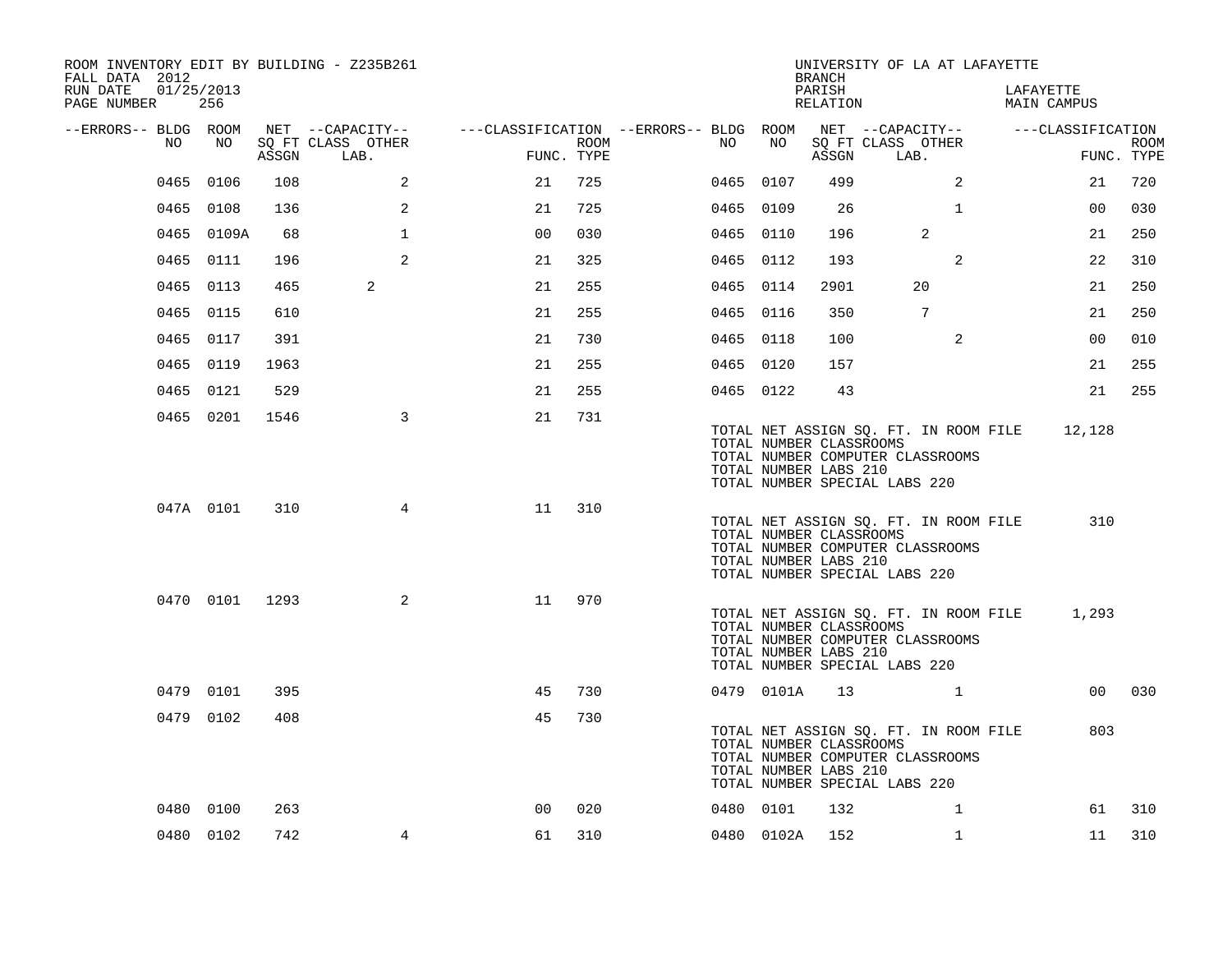| ROOM INVENTORY EDIT BY BUILDING - Z235B261<br>FALL DATA 2012 |            |       |                                                                                                |                |      |           |                                                                  | BRANCH             | UNIVERSITY OF LA AT LAFAYETTE                                                                                     |           |                          |             |
|--------------------------------------------------------------|------------|-------|------------------------------------------------------------------------------------------------|----------------|------|-----------|------------------------------------------------------------------|--------------------|-------------------------------------------------------------------------------------------------------------------|-----------|--------------------------|-------------|
| RUN DATE 01/25/2013<br>PAGE NUMBER                           | 257        |       |                                                                                                |                |      |           |                                                                  | PARISH<br>RELATION |                                                                                                                   | LAFAYETTE | MAIN CAMPUS              |             |
| --ERRORS-- BLDG ROOM                                         |            |       | NET --CAPACITY-- - ---CLASSIFICATION --ERRORS-- BLDG ROOM NET --CAPACITY-- - ---CLASSIFICATION |                |      |           |                                                                  |                    |                                                                                                                   |           |                          |             |
| NO                                                           | NO 11      | ASSGN | SQ FT CLASS OTHER<br>LAB.                                                                      | FUNC. TYPE     | ROOM | NO        | NO                                                               |                    | SQ FT CLASS OTHER<br>ASSGN LAB.                                                                                   |           | FUNC. TYPE               | <b>ROOM</b> |
|                                                              | 0480 0103  | 151   |                                                                                                | 45             | 535  | 0480 0104 |                                                                  | 146                | $\overline{1}$                                                                                                    |           | 61                       | 310         |
|                                                              | 0480 0105  | 249   | 20                                                                                             | 11             | 220  | 0480 0106 |                                                                  | 108                | 2                                                                                                                 |           | 11                       | 220         |
|                                                              | 0480 0106A | - 9   |                                                                                                | 0 <sup>0</sup> | 030  | 0480 0107 |                                                                  | 164                | $\mathbf{1}$                                                                                                      |           | 61                       | 310         |
|                                                              | 0480 0108  | 300   |                                                                                                | 45             | 650  | 0480 0109 |                                                                  | 5161               |                                                                                                                   |           | 43                       | 720         |
|                                                              | 0480 0110  | 60    | $\overline{a}$                                                                                 | 0 <sub>0</sub> | 030  | 0480 0111 |                                                                  | 70                 | 2                                                                                                                 |           | 0 <sub>0</sub>           | 030         |
|                                                              | 0480 0113  | 463   |                                                                                                | 43             | 720  | 0480 0114 |                                                                  | 142                |                                                                                                                   |           | 43                       | 535         |
|                                                              | 0480 0115  | 1355  |                                                                                                | 45             | 730  |           | 0480 0115A                                                       | 17                 |                                                                                                                   |           | 45                       | 730         |
|                                                              | 0480 0116  | 2013  |                                                                                                | 45             | 730  |           | TOTAL NUMBER CLASSROOMS<br>TOTAL NUMBER LABS 210                 |                    | TOTAL NET ASSIGN SQ. FT. IN ROOM FILE 11,295<br>TOTAL NUMBER COMPUTER CLASSROOMS<br>TOTAL NUMBER SPECIAL LABS 220 |           | 2                        |             |
|                                                              | 0481 0100  | 1     |                                                                                                | 11             | 590  |           | TOTAL NUMBER CLASSROOMS<br>TOTAL NUMBER LABS 210                 |                    | TOTAL NET ASSIGN SQ. FT. IN ROOM FILE 1<br>TOTAL NUMBER COMPUTER CLASSROOMS<br>TOTAL NUMBER SPECIAL LABS 220      |           |                          |             |
|                                                              | 0482 0100  | 200   |                                                                                                | 0 <sup>0</sup> | 020  |           | 0482 0100A 1<br>TOTAL NUMBER CLASSROOMS<br>TOTAL NUMBER LABS 210 |                    | TOTAL NET ASSIGN SQ. FT. IN ROOM FILE<br>TOTAL NUMBER COMPUTER CLASSROOMS<br>TOTAL NUMBER SPECIAL LABS 220        |           | 11 590<br>$\overline{1}$ |             |
|                                                              | 0483 0100  | 200   |                                                                                                | 0 <sub>0</sub> | 020  |           | 0483 0100A 1<br>TOTAL NUMBER CLASSROOMS<br>TOTAL NUMBER LABS 210 |                    | TOTAL NET ASSIGN SQ. FT. IN ROOM FILE<br>TOTAL NUMBER COMPUTER CLASSROOMS<br>TOTAL NUMBER SPECIAL LABS 220        |           | 11 590<br>$\overline{1}$ |             |
|                                                              | 0484 0101  | 157   | 6                                                                                              | 11             | 660  |           | 0484 0102<br>TOTAL NUMBER CLASSROOMS<br>TOTAL NUMBER LABS 210    | 14                 | TOTAL NET ASSIGN SQ. FT. IN ROOM FILE<br>TOTAL NUMBER COMPUTER CLASSROOMS<br>TOTAL NUMBER SPECIAL LABS 220        |           | 171                      | 11 665      |
|                                                              | 0485 0100  | 66    |                                                                                                | 11             | 675  |           |                                                                  |                    | TOTAL NET ASSIGN SQ. FT. IN ROOM FILE                                                                             |           | 66                       |             |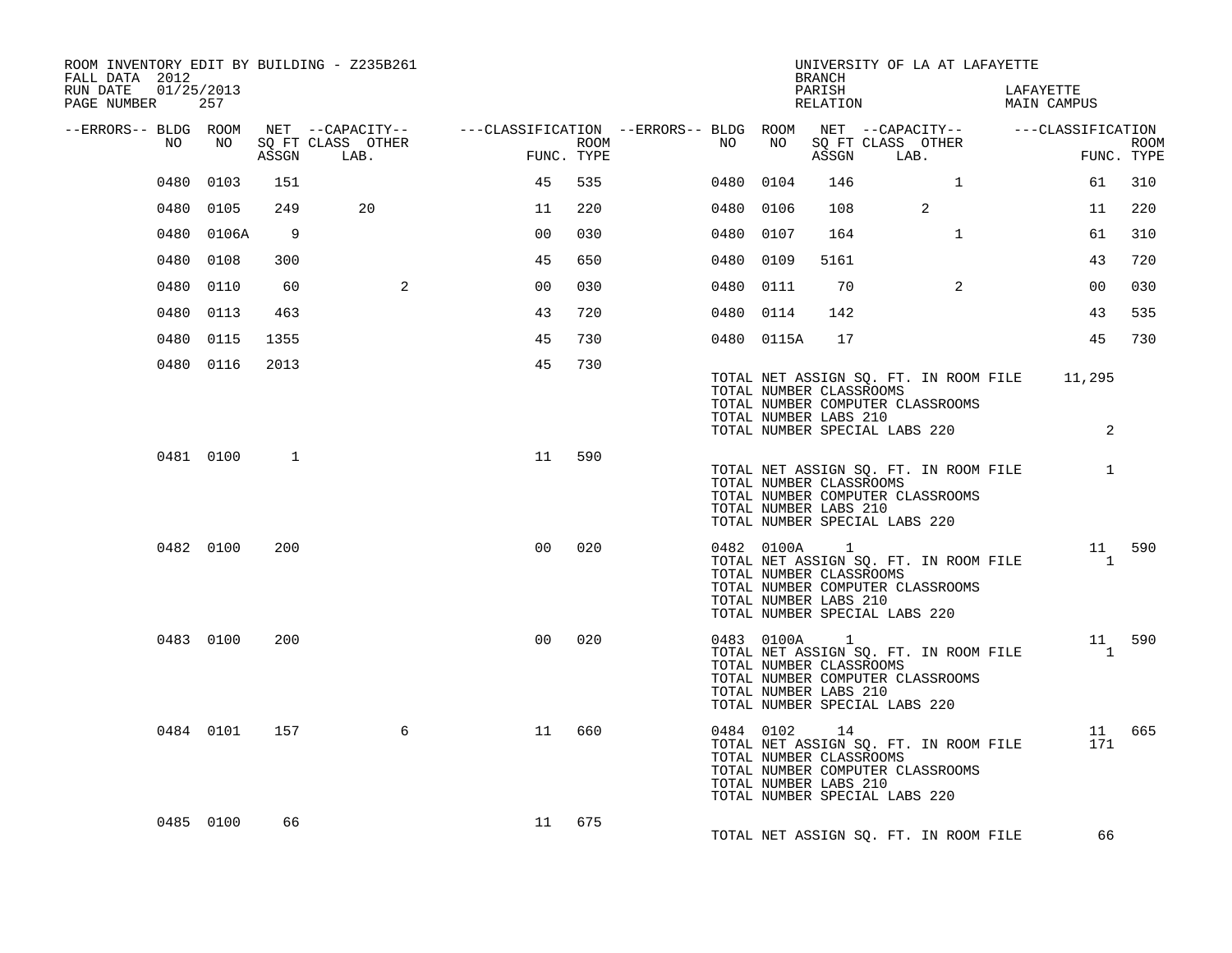| ROOM INVENTORY EDIT BY BUILDING - Z235B261<br>FALL DATA 2012 |                |     |                         |                                                                                                 |      |           |            | UNIVERSITY OF LA AT LAFAYETTE<br><b>BRANCH</b>                                                                                                                 |                |                          |             |
|--------------------------------------------------------------|----------------|-----|-------------------------|-------------------------------------------------------------------------------------------------|------|-----------|------------|----------------------------------------------------------------------------------------------------------------------------------------------------------------|----------------|--------------------------|-------------|
| 01/25/2013<br>RUN DATE<br>PAGE NUMBER                        | 258            |     |                         |                                                                                                 |      |           |            | PARISH<br>RELATION                                                                                                                                             |                | LAFAYETTE<br>MAIN CAMPUS |             |
| --ERRORS-- BLDG ROOM<br>NO                                   | NO             |     | SQ FT CLASS OTHER       | NET --CAPACITY-- - ---CLASSIFICATION --ERRORS-- BLDG ROOM NET --CAPACITY-- - ----CLASSIFICATION | ROOM | NO        | NO         | SQ FT CLASS OTHER                                                                                                                                              |                |                          | <b>ROOM</b> |
|                                                              |                |     | ASSGN LAB.              | FUNC<br>FUNC. TYPE                                                                              |      |           |            | ASSGN LAB.<br>TOTAL NUMBER CLASSROOMS<br>TOTAL NUMBER COMPUTER CLASSROOMS<br>TOTAL NUMBER LABS 210<br>TOTAL NUMBER SPECIAL LABS 220                            |                | FUNC. TYPE               |             |
|                                                              | 0486 0100      | 66  |                         | 11 675                                                                                          |      |           |            | TOTAL NET ASSIGN SQ. FT. IN ROOM FILE<br>TOTAL NUMBER CLASSROOMS<br>TOTAL NUMBER COMPUTER CLASSROOMS<br>TOTAL NUMBER LABS 210<br>TOTAL NUMBER SPECIAL LABS 220 |                | 66                       |             |
|                                                              | 052A 0001      | 128 |                         | 45                                                                                              | 730  |           |            | TOTAL NET ASSIGN SQ. FT. IN ROOM FILE<br>TOTAL NUMBER CLASSROOMS<br>TOTAL NUMBER COMPUTER CLASSROOMS<br>TOTAL NUMBER LABS 210<br>TOTAL NUMBER SPECIAL LABS 220 |                | 128                      |             |
|                                                              | 0560 0101 1375 |     | $\overline{\mathbf{3}}$ | 11                                                                                              | 970  |           |            | TOTAL NET ASSIGN SQ. FT. IN ROOM FILE<br>TOTAL NUMBER CLASSROOMS<br>TOTAL NUMBER COMPUTER CLASSROOMS<br>TOTAL NUMBER LABS 210<br>TOTAL NUMBER SPECIAL LABS 220 |                | 1,375                    |             |
|                                                              | 0599 0101      | 100 | 3                       | 21                                                                                              | 250  |           |            | TOTAL NET ASSIGN SQ. FT. IN ROOM FILE<br>TOTAL NUMBER CLASSROOMS<br>TOTAL NUMBER COMPUTER CLASSROOMS<br>TOTAL NUMBER LABS 210<br>TOTAL NUMBER SPECIAL LABS 220 |                | 100                      |             |
|                                                              | 061A 0101 1075 |     |                         | 65                                                                                              | 730  |           |            | TOTAL NET ASSIGN SQ. FT. IN ROOM FILE<br>TOTAL NUMBER CLASSROOMS<br>TOTAL NUMBER COMPUTER CLASSROOMS<br>TOTAL NUMBER LABS 210<br>TOTAL NUMBER SPECIAL LABS 220 |                | 1,075                    |             |
|                                                              | 062A 0100A     | 9   | 2                       | 81                                                                                              | 081  |           | 062A 0100B | 9                                                                                                                                                              |                | 81                       | 081         |
|                                                              | 062A 0200A     | 9   | 2                       | 0 <sub>0</sub>                                                                                  | 010  |           | 062A 0200B | 9                                                                                                                                                              | 2              | 0 <sub>0</sub>           | 010         |
|                                                              | 062A 0300A     | 9   | 2                       | 00                                                                                              | 010  |           | 062A 0300B | 9                                                                                                                                                              | $\overline{2}$ | 0 <sub>0</sub>           | 010         |
|                                                              | 062A 0400A     | 9   | 2                       | 00                                                                                              | 010  |           | 062A 0400B | 9                                                                                                                                                              | 2              | 00                       | 010         |
|                                                              | 062A 1011      | 176 | $\mathbf 1$             | 81                                                                                              | 081  | 062A 1012 |            | 176                                                                                                                                                            | $\mathbf{1}$   | 81                       | 081         |
|                                                              | 062A 1013      | 176 | $\mathbf{1}$            | 81                                                                                              | 081  | 062A 1014 |            | 176                                                                                                                                                            | $\mathbf{1}$   | 81                       | 081         |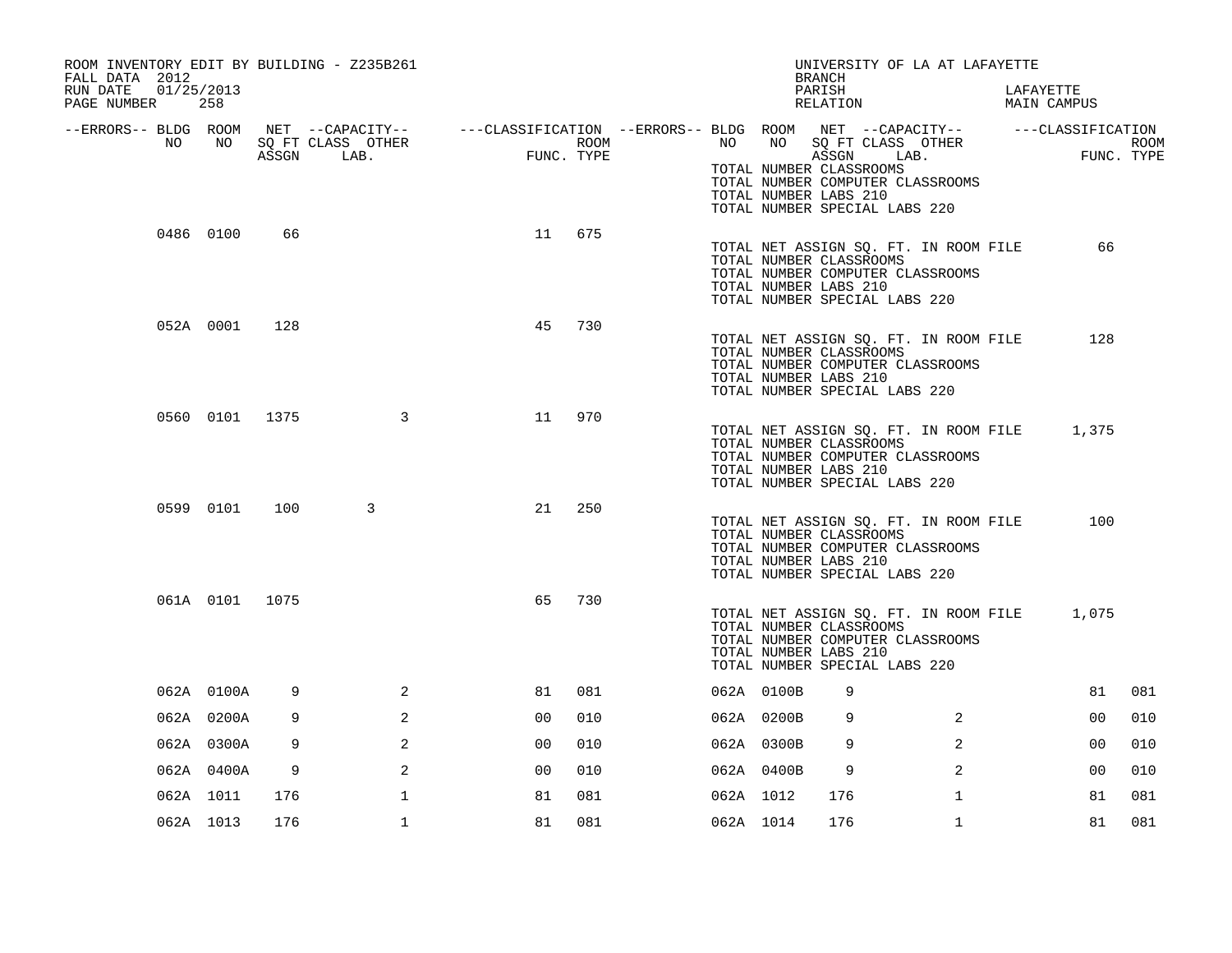| FALL DATA 2012<br>RUN DATE<br>PAGE NUMBER | 01/25/2013 | 259       |       | ROOM INVENTORY EDIT BY BUILDING - Z235B261    |                                                 |             |    |            | <b>BRANCH</b><br>PARISH<br>RELATION | UNIVERSITY OF LA AT LAFAYETTE                 | LAFAYETTE<br>MAIN CAMPUS |                           |
|-------------------------------------------|------------|-----------|-------|-----------------------------------------------|-------------------------------------------------|-------------|----|------------|-------------------------------------|-----------------------------------------------|--------------------------|---------------------------|
| --ERRORS-- BLDG ROOM                      | <b>NO</b>  | NO.       | ASSGN | NET --CAPACITY--<br>SQ FT CLASS OTHER<br>LAB. | ---CLASSIFICATION --ERRORS-- BLDG<br>FUNC. TYPE | <b>ROOM</b> | NO | ROOM<br>NO | ASSGN                               | NET --CAPACITY--<br>SQ FT CLASS OTHER<br>LAB. | ---CLASSIFICATION        | <b>ROOM</b><br>FUNC. TYPE |
|                                           | 062A 1015  |           | 134   |                                               | 81                                              | 081         |    | 062A 1016  | 84                                  |                                               | 81                       | 081                       |
|                                           |            | 062A 1021 | 176   | $\mathbf{1}$                                  | 81                                              | 081         |    | 062A 1022  | 176                                 | $\mathbf{1}$                                  | 81                       | 081                       |
|                                           |            | 062A 1023 | 176   | $\mathbf{1}$                                  | 81                                              | 081         |    | 062A 1024  | 176                                 | $\mathbf{1}$                                  | 81                       | 081                       |
|                                           |            | 062A 1025 | 156   |                                               | 81                                              | 081         |    | 062A 1026  | 84                                  |                                               | 81                       | 081                       |
|                                           |            | 062A 1031 | 176   | $\mathbf{1}$                                  | 81                                              | 081         |    | 062A 1032  | 176                                 | $\mathbf{1}$                                  | 81                       | 081                       |
|                                           |            | 062A 1033 | 176   | $\mathbf{1}$                                  | 81                                              | 081         |    | 062A 1034  | 176                                 | $\mathbf{1}$                                  | 91                       | 910                       |
|                                           |            | 062A 1035 | 156   |                                               | 74                                              | 919         |    | 062A 1036  | 84                                  |                                               | 0 <sub>0</sub>           | 020                       |
|                                           |            | 062A 1041 | 176   | $\mathbf 1$                                   | 91                                              | 910         |    | 062A 1042  | 176                                 | $\mathbf{1}$                                  | 91                       | 910                       |
|                                           |            | 062A 1043 | 176   | $\mathbf{1}$                                  | 91                                              | 910         |    | 062A 1044  | 176                                 | $\mathbf{1}$                                  | 91                       | 910                       |
|                                           | 062A 1045  |           | 156   |                                               | 74                                              | 919         |    | 062A 1046  | 84                                  |                                               | 00                       | 020                       |
|                                           |            | 062A 1051 | 176   | $\mathbf 1$                                   | 91                                              | 910         |    | 062A 1052  | 176                                 | $\mathbf{1}$                                  | 91                       | 910                       |
|                                           | 062A 1053  |           | 176   | $\mathbf{1}$                                  | 91                                              | 910         |    | 062A 1054  | 176                                 | $\mathbf{1}$                                  | 91                       | 910                       |
|                                           |            | 062A 1055 | 156   |                                               | 74                                              | 919         |    | 062A 1056  | 84                                  |                                               | 00                       | 020                       |
|                                           | 062A 1061  |           | 176   | $\mathbf{1}$                                  | 91                                              | 910         |    | 062A 1062  | 176                                 | $\mathbf{1}$                                  | 91                       | 910                       |
|                                           |            | 062A 1063 | 176   | $\mathbf{1}$                                  | 91                                              | 910         |    | 062A 1064  | 176                                 | $\mathbf{1}$                                  | 91                       | 910                       |
|                                           |            | 062A 1065 | 156   |                                               | 74                                              | 919         |    | 062A 1066  | 84                                  |                                               | 00                       | 020                       |
|                                           |            | 062A 1071 | 12    |                                               | 0 <sub>0</sub>                                  | 010         |    | 062A 1072  | 17                                  |                                               | 00                       | 010                       |
|                                           |            | 062A 2011 | 176   | 2                                             | 91                                              | 910         |    | 062A 2012  | 176                                 | 2                                             | 55                       | 910                       |
|                                           |            | 062A 2013 | 176   | 2                                             | 91                                              | 910         |    | 062A 2014  | 176                                 | 2                                             | 91                       | 910                       |
|                                           |            | 062A 2015 | 156   |                                               | 91                                              | 919         |    | 062A 2016  | 84                                  |                                               | 00                       | 020                       |
|                                           |            | 062A 2021 | 176   | 2                                             | 91                                              | 910         |    | 062A 2022  | 176                                 | 2                                             | 91                       | 910                       |
|                                           |            | 062A 2023 | 176   | 2                                             | 91                                              | 910         |    | 062A 2024  | 176                                 | 2                                             | 91                       | 910                       |
|                                           |            | 062A 2025 | 156   |                                               | 74                                              | 919         |    | 062A 2026  | 84                                  |                                               | 0 <sub>0</sub>           | 020                       |
|                                           |            | 062A 2031 | 176   | $\mathbf 1$                                   | 91                                              | 910         |    | 062A 2032  | 176                                 | 2                                             | 91                       | 910                       |
|                                           |            | 062A 2033 | 176   | 2                                             | 91                                              | 910         |    | 062A 2034  | 176                                 | $\overline{a}$                                | 91                       | 910                       |
|                                           | 062A 2035  |           | 156   |                                               | 74                                              | 919         |    | 062A 2036  | 84                                  |                                               | 0 <sub>0</sub>           | 020                       |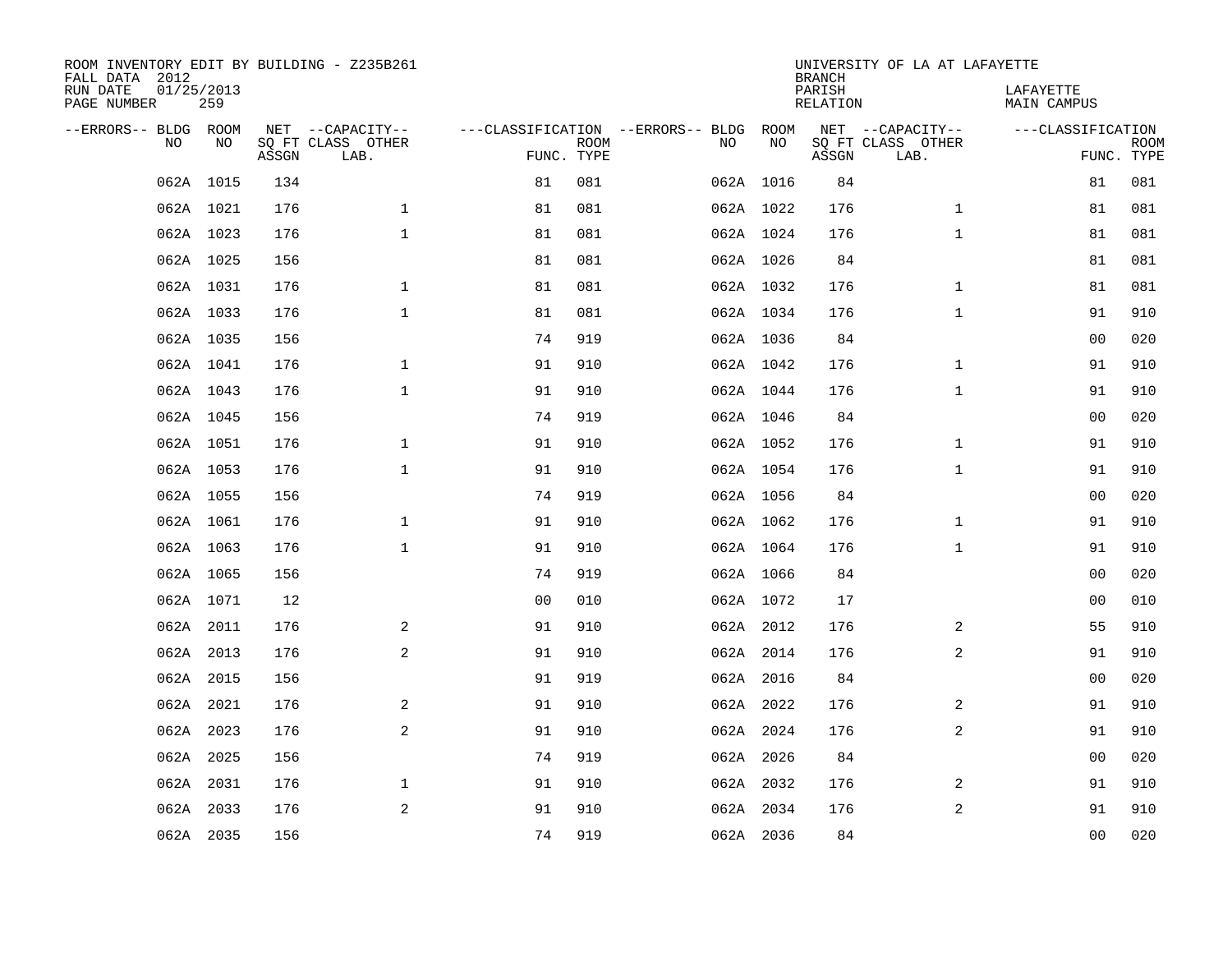| ROOM INVENTORY EDIT BY BUILDING - Z235B261<br>FALL DATA 2012 |                   |       |                           |                |             |                                   |           | <b>BRANCH</b>             | UNIVERSITY OF LA AT LAFAYETTE |                                 |             |
|--------------------------------------------------------------|-------------------|-------|---------------------------|----------------|-------------|-----------------------------------|-----------|---------------------------|-------------------------------|---------------------------------|-------------|
| RUN DATE<br>PAGE NUMBER                                      | 01/25/2013<br>260 |       |                           |                |             |                                   |           | PARISH<br><b>RELATION</b> |                               | LAFAYETTE<br><b>MAIN CAMPUS</b> |             |
| --ERRORS-- BLDG ROOM                                         |                   |       | NET --CAPACITY--          |                |             | ---CLASSIFICATION --ERRORS-- BLDG | ROOM      |                           | NET --CAPACITY--              | ---CLASSIFICATION               |             |
| NO                                                           | NO                | ASSGN | SQ FT CLASS OTHER<br>LAB. | FUNC. TYPE     | <b>ROOM</b> | NO                                | NO        | ASSGN                     | SQ FT CLASS OTHER<br>LAB.     | FUNC. TYPE                      | <b>ROOM</b> |
| 062A                                                         | 2041              | 176   | 2                         | 55             | 910         |                                   | 062A 2042 | 176                       | $\overline{2}$                | 55                              | 910         |
|                                                              | 062A 2043         | 176   | 2                         | 55             | 910         |                                   | 062A 2044 | 176                       | 2                             | 55                              | 910         |
|                                                              | 062A 2045         | 156   |                           | 55             | 919         |                                   | 062A 2046 | 84                        |                               | 0 <sub>0</sub>                  | 020         |
|                                                              | 062A 2051         | 176   | $\mathbf{2}$              | 91             | 910         |                                   | 062A 2052 | 176                       | 2                             | 91                              | 910         |
|                                                              | 062A 2053         | 176   | 2                         | 91             | 910         |                                   | 062A 2054 | 176                       | 2                             | 91                              | 910         |
|                                                              | 062A 2055         | 156   |                           | 74             | 919         |                                   | 062A 2056 | 84                        |                               | 0 <sub>0</sub>                  | 020         |
|                                                              | 062A 2061         | 176   | $\mathbf{1}$              | 91             | 910         |                                   | 062A 2062 | 176                       | 2                             | 91                              | 910         |
|                                                              | 062A 2063         | 176   | 2                         | 91             | 910         |                                   | 062A 2064 | 176                       | 2                             | 91                              | 910         |
|                                                              | 062A 2065         | 156   |                           | 91             | 919         |                                   | 062A 2066 | 84                        |                               | 00                              | 020         |
|                                                              | 062A 2071         | 12    |                           | 0 <sub>0</sub> | 010         |                                   | 062A 2072 | 17                        |                               | 00                              | 010         |
|                                                              | 062A 3011         | 176   | $\mathbf{1}$              | 91             | 910         |                                   | 062A 3012 | 176                       | $\mathbf{1}$                  | 91                              | 910         |
|                                                              | 062A 3013         | 176   | $\mathbf 1$               | 91             | 910         |                                   | 062A 3014 | 176                       | $\mathbf{1}$                  | 91                              | 910         |
| 062A                                                         | 3015              | 156   |                           | 74             | 919         |                                   | 062A 3016 | 84                        |                               | 00                              | 020         |
|                                                              | 062A 3021         | 176   | 2                         | 91             | 910         |                                   | 062A 3022 | 176                       | 2                             | 91                              | 910         |
|                                                              | 062A 3023         | 176   | 2                         | 91             | 910         |                                   | 062A 3024 | 176                       | 2                             | 91                              | 910         |
|                                                              | 062A 3025         | 156   |                           | 74             | 919         |                                   | 062A 3026 | 84                        |                               | 0 <sub>0</sub>                  | 020         |
|                                                              | 062A 3031         | 176   | 2                         | 91             | 910         |                                   | 062A 3032 | 176                       | 2                             | 91                              | 910         |
|                                                              | 062A 3033         | 176   | $\mathbf{2}$              | 91             | 910         |                                   | 062A 3034 | 176                       | $\overline{a}$                | 91                              | 910         |
|                                                              | 062A 3035         | 156   |                           | 74             | 919         |                                   | 062A 3036 | 84                        |                               | 00                              | 020         |
|                                                              | 062A 3041         | 176   | 2                         | 91             | 910         |                                   | 062A 3042 | 176                       | 2                             | 91                              | 910         |
|                                                              | 062A 3043         | 176   | 2                         | 91             | 910         |                                   | 062A 3044 | 176                       | $\overline{a}$                | 91                              | 910         |
|                                                              | 062A 3045         | 156   |                           | 74             | 919         |                                   | 062A 3046 | 84                        |                               | 0 <sub>0</sub>                  | 020         |
|                                                              | 062A 3051         | 176   | 2                         | 91             | 910         |                                   | 062A 3052 | 176                       | 2                             | 91                              | 910         |
|                                                              | 062A 3053         | 176   | 2                         | 91             | 910         |                                   | 062A 3054 | 176                       | 2                             | 91                              | 910         |
|                                                              | 062A 3055         | 156   |                           | 74             | 919         |                                   | 062A 3056 | 84                        |                               | 0 <sub>0</sub>                  | 020         |
|                                                              | 062A 3061         | 176   | 2                         | 55             | 910         |                                   | 062A 3062 | 176                       | 2                             | 55                              | 910         |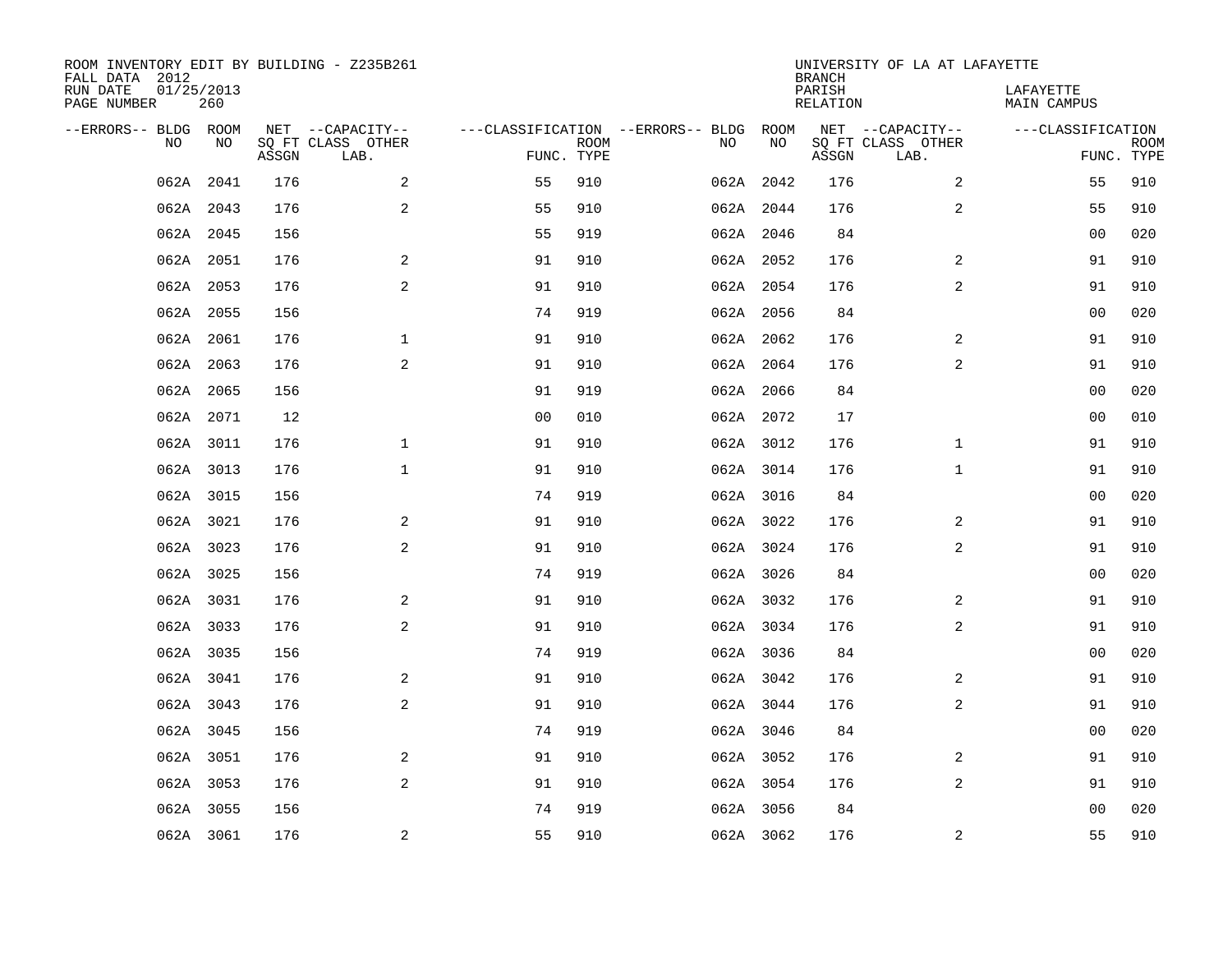| ROOM INVENTORY EDIT BY BUILDING - Z235B261<br>FALL DATA 2012<br>RUN DATE<br>PAGE NUMBER | 01/25/2013<br>261 |       |                           |                |             |                                        |             | <b>BRANCH</b><br>PARISH<br>RELATION | UNIVERSITY OF LA AT LAFAYETTE                                                    | LAFAYETTE<br>MAIN CAMPUS |                           |
|-----------------------------------------------------------------------------------------|-------------------|-------|---------------------------|----------------|-------------|----------------------------------------|-------------|-------------------------------------|----------------------------------------------------------------------------------|--------------------------|---------------------------|
| --ERRORS-- BLDG ROOM                                                                    |                   |       | NET --CAPACITY--          |                |             | ---CLASSIFICATION --ERRORS-- BLDG ROOM |             |                                     | NET --CAPACITY--                                                                 | ---CLASSIFICATION        |                           |
| NO.                                                                                     | NO                | ASSGN | SQ FT CLASS OTHER<br>LAB. | FUNC. TYPE     | <b>ROOM</b> | NO                                     | NO          | ASSGN                               | SQ FT CLASS OTHER<br>LAB.                                                        |                          | <b>ROOM</b><br>FUNC. TYPE |
|                                                                                         | 062A 3063         | 176   | 2                         | 55             | 910         |                                        | 062A 3064   | 176                                 | 2                                                                                | 55                       | 910                       |
|                                                                                         | 062A 3065         | 156   |                           | 55             | 919         |                                        | 062A 3066   | 84                                  |                                                                                  | 0 <sub>0</sub>           | 020                       |
|                                                                                         | 062A 3071         | 12    |                           | 0 <sub>0</sub> | 010         |                                        | 062A 3072   | 17                                  |                                                                                  | 0 <sub>0</sub>           | 010                       |
|                                                                                         | 062A 3081         | 44    |                           | 11             | 730         |                                        | 062A 4011   | 176                                 | $\mathbf{1}$                                                                     | 91                       | 910                       |
|                                                                                         | 062A 4012         | 176   | $\mathbf{1}$              | 91             | 910         |                                        | 062A 4013   | 176                                 | $\mathbf{1}$                                                                     | 91                       | 910                       |
|                                                                                         | 062A 4014         | 176   | $\mathbf{1}$              | 91             | 910         |                                        | 062A 4015   | 156                                 |                                                                                  | 74                       | 919                       |
|                                                                                         | 062A 4016         | 84    |                           | 0 <sub>0</sub> | 020         |                                        | 062A 4021   | 176                                 | $\mathbf{1}$                                                                     | 91                       | 910                       |
|                                                                                         | 062A 4022         | 176   | $\mathbf{1}$              | 91             | 910         |                                        | 062A 4023   | 176                                 | $\mathbf{1}$                                                                     | 91                       | 910                       |
|                                                                                         | 062A 4024         | 176   | $\mathbf{1}$              | 91             | 910         |                                        | 062A 4025   | 156                                 |                                                                                  | 74                       | 919                       |
|                                                                                         | 062A 4026         | 84    |                           | 0 <sub>0</sub> | 020         |                                        | 062A 4031   | 176                                 | $\mathbf{1}$                                                                     | 91                       | 910                       |
|                                                                                         | 062A 4032         | 176   | $\mathbf{1}$              | 91             | 910         |                                        | 062A 4033   | 176                                 | $\mathbf{1}$                                                                     | 91                       | 910                       |
|                                                                                         | 062A 4034         | 176   | $\mathbf{1}$              | 91             | 910         |                                        | 062A 4035   | 156                                 |                                                                                  | 74                       | 919                       |
|                                                                                         | 062A 4036         | 84    |                           | 0 <sub>0</sub> | 020         |                                        | 062A 4041   | 176                                 | $\mathbf{1}$                                                                     | 91                       | 910                       |
|                                                                                         | 062A 4042         | 176   | $\mathbf{1}$              | 91             | 910         |                                        | 062A 4043   | 176                                 | $\mathbf{1}$                                                                     | 91                       | 910                       |
|                                                                                         | 062A 4044         | 176   | $\mathbf{1}$              | 91             | 910         |                                        | 062A 4045   | 156                                 |                                                                                  | 74                       | 919                       |
|                                                                                         | 062A 4046         | 84    |                           | 0 <sub>0</sub> | 020         |                                        | 062A 4051   | 176                                 | $\mathbf{1}$                                                                     | 91                       | 910                       |
|                                                                                         | 062A 4052         | 176   | $\mathbf{1}$              | 91             | 910         |                                        | 062A 4053   | 176                                 | $\mathbf{1}$                                                                     | 91                       | 910                       |
|                                                                                         | 062A 4054         | 176   | $\mathbf{1}$              | 91             | 910         |                                        | 062A 4055   | 156                                 |                                                                                  | 74                       | 919                       |
|                                                                                         | 062A 4056         | 84    |                           | 0 <sub>0</sub> | 020         |                                        | 062A 4061   | 176                                 | $\mathbf{1}$                                                                     | 91                       | 910                       |
|                                                                                         | 062A 4062         | 176   | $\mathbf{1}$              | 91             | 910         |                                        | 062A 4063   | 176                                 | $\mathbf{1}$                                                                     | 91                       | 910                       |
|                                                                                         | 062A 4064         | 176   | $\mathbf{1}$              | 91             | 910         |                                        | 062A 4065   | 156                                 |                                                                                  | 74                       | 919                       |
|                                                                                         | 062A 4066         | 84    |                           | 0 <sub>0</sub> | 020         |                                        | 062A 4071   | 12                                  |                                                                                  | 0 <sub>0</sub>           | 010                       |
|                                                                                         | 062A 4072         | 17    |                           | 0 <sub>0</sub> | 010         |                                        | 062A 00000V | 176<br>TOTAL NUMBER CLASSROOMS      | 165<br>TOTAL NET ASSIGN SQ. FT. IN ROOM FILE<br>TOTAL NUMBER COMPUTER CLASSROOMS | 81<br>21,024             | 081                       |

TOTAL NUMBER LABS 210

TOTAL NUMBER SPECIAL LABS 220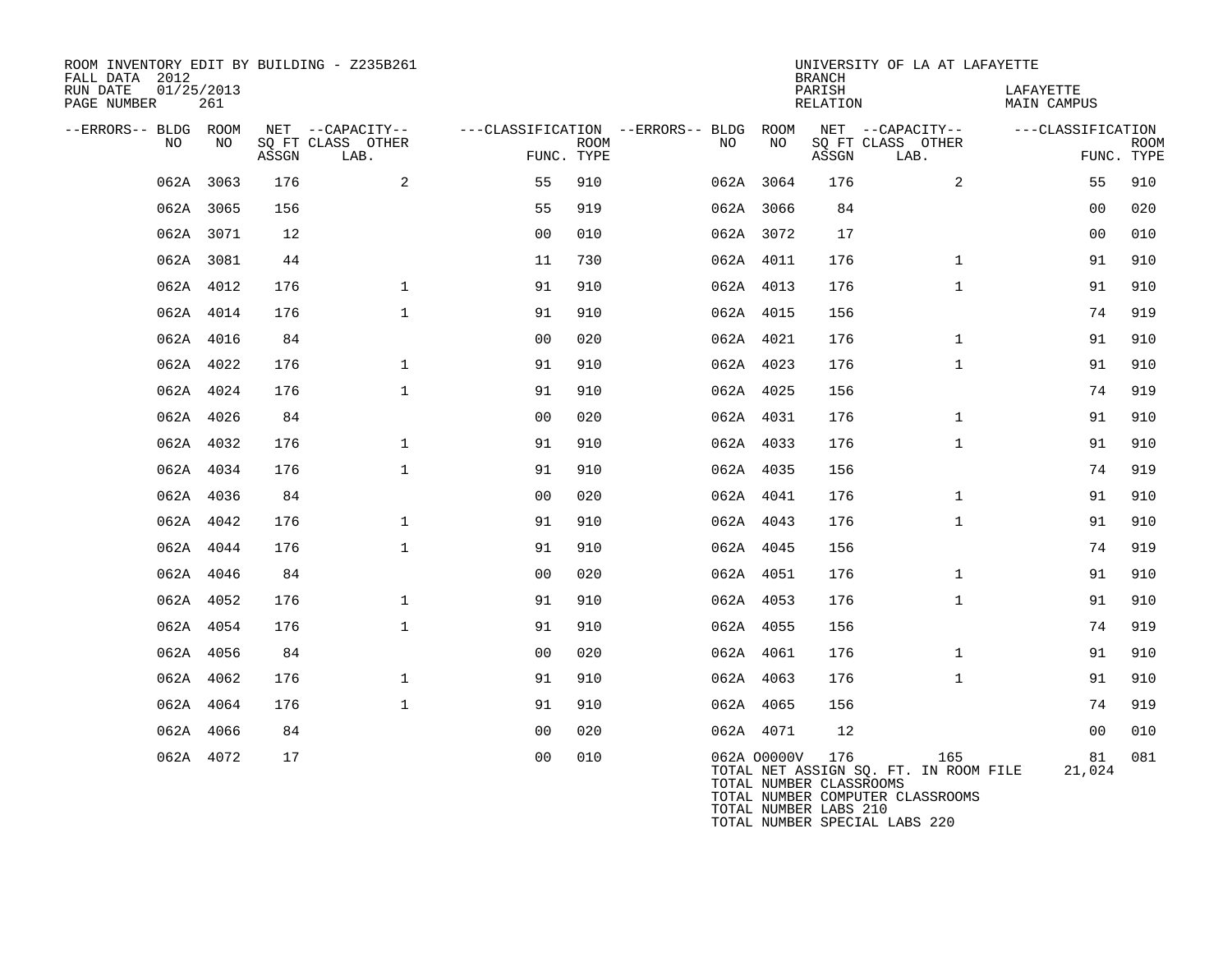| ROOM INVENTORY EDIT BY BUILDING - Z235B261<br>FALL DATA 2012 |                   |       |                           |                                   |             |      |            | <b>BRANCH</b>             | UNIVERSITY OF LA AT LAFAYETTE |                          |                           |
|--------------------------------------------------------------|-------------------|-------|---------------------------|-----------------------------------|-------------|------|------------|---------------------------|-------------------------------|--------------------------|---------------------------|
| RUN DATE<br>PAGE NUMBER                                      | 01/25/2013<br>262 |       |                           |                                   |             |      |            | PARISH<br><b>RELATION</b> |                               | LAFAYETTE<br>MAIN CAMPUS |                           |
| --ERRORS-- BLDG                                              | ROOM              |       | NET --CAPACITY--          | ---CLASSIFICATION --ERRORS-- BLDG |             |      | ROOM       |                           | NET --CAPACITY--              | ---CLASSIFICATION        |                           |
| NO                                                           | NO                | ASSGN | SQ FT CLASS OTHER<br>LAB. | FUNC. TYPE                        | <b>ROOM</b> | NO   | NO         | ASSGN                     | SQ FT CLASS OTHER<br>LAB.     |                          | <b>ROOM</b><br>FUNC. TYPE |
| 062B                                                         | 0100A             | 9     | 2                         | 81                                | 081         | 062B | 0100B      | 9                         | 2                             | 81                       | 081                       |
| 062B                                                         | 0200A             | 9     | 2                         | 0 <sub>0</sub>                    | 010         | 062B | 0200B      | 9                         |                               | 0 <sub>0</sub>           | 010                       |
| 062B                                                         | 0300A             | 9     | $\overline{a}$            | 0 <sub>0</sub>                    | 010         | 062B | 0300B      | 9                         | 2                             | 0 <sub>0</sub>           | 010                       |
| 062B                                                         | 0400A             | 9     | $\overline{a}$            | 0 <sub>0</sub>                    | 010         |      | 062B 0400B | 9                         | 2                             | 0 <sub>0</sub>           | 010                       |
| 062B                                                         | 1011              | 176   | $\mathbf 1$               | 81                                | 081         |      | 062B 1012  | 176                       | $\mathbf{1}$                  | 81                       | 081                       |
|                                                              | 062B 1013         | 176   | $\mathbf{1}$              | 81                                | 081         |      | 062B 1014  | 176                       | $\mathbf{1}$                  | 81                       | 081                       |
| 062B                                                         | 1015              | 156   |                           | 81                                | 081         |      | 062B 1016  | 84                        |                               | 81                       | 081                       |
|                                                              | 062B 1021         | 176   | $\mathbf 1$               | 81                                | 081         |      | 062B 1022  | 176                       | $\mathbf{1}$                  | 81                       | 081                       |
| 062B                                                         | 1023              | 176   | $\mathbf{1}$              | 81                                | 081         |      | 062B 1024  | 176                       | $\mathbf{1}$                  | 81                       | 081                       |
|                                                              | 062B 1025         | 156   |                           | 81                                | 081         |      | 062B 1026  | 84                        |                               | 81                       | 081                       |
| 062B                                                         | 1031              | 176   | $\mathbf{1}$              | 81                                | 081         |      | 062B 1032  | 176                       | $\mathbf{1}$                  | 81                       | 081                       |
|                                                              | 062B 1033         | 176   | $\mathbf 1$               | 91                                | 910         |      | 062B 1034  | 176                       | $\mathbf{1}$                  | 91                       | 910                       |
| 062B                                                         | 1035              | 156   |                           | 74                                | 919         |      | 062B 1036  | 84                        |                               | 0 <sub>0</sub>           | 020                       |
| 062B                                                         | 1041              | 176   | $\mathbf{1}$              | 91                                | 910         |      | 062B 1042  | 176                       | $\mathbf{1}$                  | 91                       | 910                       |
| 062B                                                         | 1043              | 176   | $\mathbf 1$               | 91                                | 910         |      | 062B 1044  | 176                       | $\mathbf{1}$                  | 91                       | 910                       |
| 062B                                                         | 1045              | 156   |                           | 74                                | 919         |      | 062B 1046  | 84                        |                               | 00                       | 020                       |
| 062B                                                         | 1051              | 176   | $\mathbf 1$               | 91                                | 910         |      | 062B 1052  | 176                       | $\mathbf{1}$                  | 91                       | 910                       |
| 062B                                                         | 1053              | 176   | $\mathbf{1}$              | 91                                | 910         |      | 062B 1054  | 176                       | $\mathbf{1}$                  | 91                       | 910                       |
|                                                              | 062B 1055         | 156   |                           | 74                                | 919         |      | 062B 1056  | 84                        |                               | 00                       | 020                       |
| 062B                                                         | 1061              | 176   | $\mathbf{1}$              | 91                                | 910         |      | 062B 1062  | 176                       | $\mathbf{1}$                  | 91                       | 910                       |
|                                                              | 062B 1063         | 176   | $\mathbf{1}$              | 91                                | 910         |      | 062B 1064  | 176                       | $\mathbf{1}$                  | 91                       | 910                       |
| 062B                                                         | 1065              | 156   |                           | 74                                | 919         |      | 062B 1066  | 84                        |                               | 0 <sub>0</sub>           | 020                       |
|                                                              | 062B 1071         | 12    |                           | 0 <sub>0</sub>                    | 010         |      | 062B 1072  | 14                        |                               | 0 <sub>0</sub>           | 010                       |
| 062B                                                         | 2011              | 176   | 2                         | 91                                | 910         |      | 062B 2012  | 176                       | 2                             | 91                       | 910                       |
| 062B                                                         | 2013              | 176   | 2                         | 91                                | 910         |      | 062B 2014  | 176                       | 2                             | 91                       | 910                       |
|                                                              | 062B 2015         | 156   |                           | 55                                | 919         |      | 062B 2016  | 84                        |                               | 00                       | 020                       |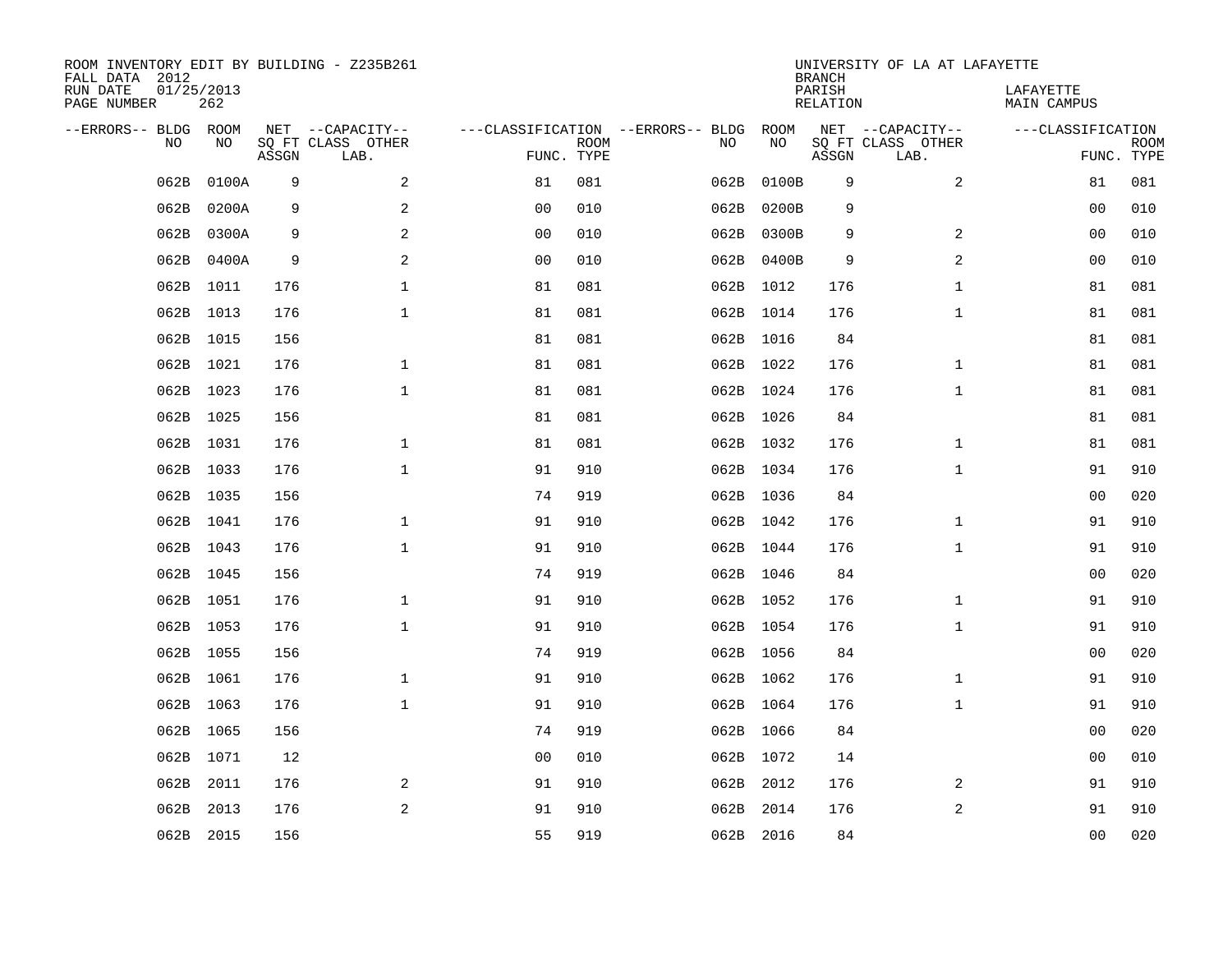| ROOM INVENTORY EDIT BY BUILDING - Z235B261<br>FALL DATA 2012 |                   |       |                           |                |             |                                   |           | <b>BRANCH</b>             | UNIVERSITY OF LA AT LAFAYETTE |                                 |             |
|--------------------------------------------------------------|-------------------|-------|---------------------------|----------------|-------------|-----------------------------------|-----------|---------------------------|-------------------------------|---------------------------------|-------------|
| RUN DATE<br>PAGE NUMBER                                      | 01/25/2013<br>263 |       |                           |                |             |                                   |           | PARISH<br><b>RELATION</b> |                               | LAFAYETTE<br><b>MAIN CAMPUS</b> |             |
| --ERRORS-- BLDG ROOM                                         |                   |       | NET --CAPACITY--          |                |             | ---CLASSIFICATION --ERRORS-- BLDG | ROOM      |                           | NET --CAPACITY--              | ---CLASSIFICATION               |             |
| NO                                                           | NO                | ASSGN | SQ FT CLASS OTHER<br>LAB. | FUNC. TYPE     | <b>ROOM</b> | NO                                | NO        | ASSGN                     | SQ FT CLASS OTHER<br>LAB.     | FUNC. TYPE                      | <b>ROOM</b> |
| 062B                                                         | 2021              | 176   | 2                         | 91             | 910         | 062B                              | 2022      | 176                       | $\overline{a}$                | 91                              | 910         |
| 062B                                                         | 2023              | 176   | 2                         | 91             | 910         | 062B                              | 2024      | 176                       | 2                             | 91                              | 910         |
| 062B                                                         | 2025              | 156   |                           | 74             | 919         |                                   | 062B 2026 | 84                        |                               | 00                              | 020         |
| 062B                                                         | 2031              | 176   | 2                         | 91             | 910         | 062B                              | 2032      | 176                       | 2                             | 91                              | 910         |
| 062B                                                         | 2033              | 176   | 2                         | 91             | 910         | 062B                              | 2034      | 176                       | $\overline{a}$                | 91                              | 910         |
| 062B                                                         | 2035              | 156   |                           | 74             | 919         | 062B                              | 2036      | 84                        |                               | 0 <sub>0</sub>                  | 020         |
| 062B                                                         | 2041              | 176   | $\mathbf{2}$              | 91             | 910         | 062B                              | 2042      | 176                       | 2                             | 91                              | 910         |
| 062B                                                         | 2043              | 176   | 2                         | 91             | 910         | 062B                              | 2044      | 176                       | 2                             | 91                              | 910         |
| 062B                                                         | 2045              | 156   |                           | 74             | 919         | 062B                              | 2046      | 84                        |                               | 0 <sub>0</sub>                  | 020         |
| 062B                                                         | 2051              | 176   | 2                         | 91             | 910         | 062B                              | 2052      | 176                       | 2                             | 91                              | 910         |
| 062B                                                         | 2053              | 176   | 2                         | 91             | 910         | 062B                              | 2054      | 176                       | $\overline{2}$                | 91                              | 910         |
| 062B                                                         | 2055              | 156   |                           | 74             | 919         | 062B                              | 2056      | 84                        |                               | 0 <sub>0</sub>                  | 020         |
| 062B                                                         | 2061              | 176   | 2                         | 91             | 910         | 062B                              | 2062      | 176                       | 2                             | 91                              | 910         |
| 062B                                                         | 2063              | 176   | $\mathbf{1}$              | 91             | 910         | 062B                              | 2064      | 176                       | $\overline{a}$                | 91                              | 910         |
| 062B                                                         | 2065              | 156   |                           | 74             | 919         | 062B                              | 2066      | 84                        |                               | 00                              | 020         |
| 062B                                                         | 2071              | 12    |                           | 0 <sub>0</sub> | 010         | 062B                              | 2072      | 17                        |                               | 0 <sub>0</sub>                  | 010         |
| 062B                                                         | 3011              | 176   | $\mathbf{1}$              | 55             | 910         | 062B                              | 3012      | 176                       | 2                             | 55                              | 910         |
| 062B                                                         | 3013              | 176   | $\mathbf{1}$              | 55             | 910         |                                   | 062B 3014 | 176                       | $\mathbf{1}$                  | 55                              | 910         |
| 062B                                                         | 3015              | 156   |                           | 55             | 919         |                                   | 062B 3016 | 84                        |                               | 0 <sub>0</sub>                  | 020         |
| 062B                                                         | 3021              | 176   | $\mathbf 1$               | 55             | 910         |                                   | 062B 3022 | 176                       | $\mathbf{1}$                  | 55                              | 910         |
| 062B                                                         | 3023              | 176   | 2                         | 55             | 910         |                                   | 062B 3024 | 176                       | 2                             | 55                              | 910         |
| 062B                                                         | 3025              | 156   |                           | 55             | 919         |                                   | 062B 3026 | 84                        |                               | 00                              | 020         |
| 062B                                                         | 3031              | 176   | 2                         | 55             | 910         |                                   | 062B 3032 | 176                       | 2                             | 55                              | 910         |
| 062B                                                         | 3033              | 176   | 2                         | 55             | 910         |                                   | 062B 3034 | 176                       | 2                             | 55                              | 910         |
| 062B                                                         | 3035              | 156   |                           | 55             | 919         | 062B                              | 3036      | 84                        |                               | 0 <sub>0</sub>                  | 020         |
|                                                              | 062B 3041         | 176   | $\mathbf{2}$              | 55             | 910         |                                   | 062B 3042 | 176                       | 2                             | 55                              | 910         |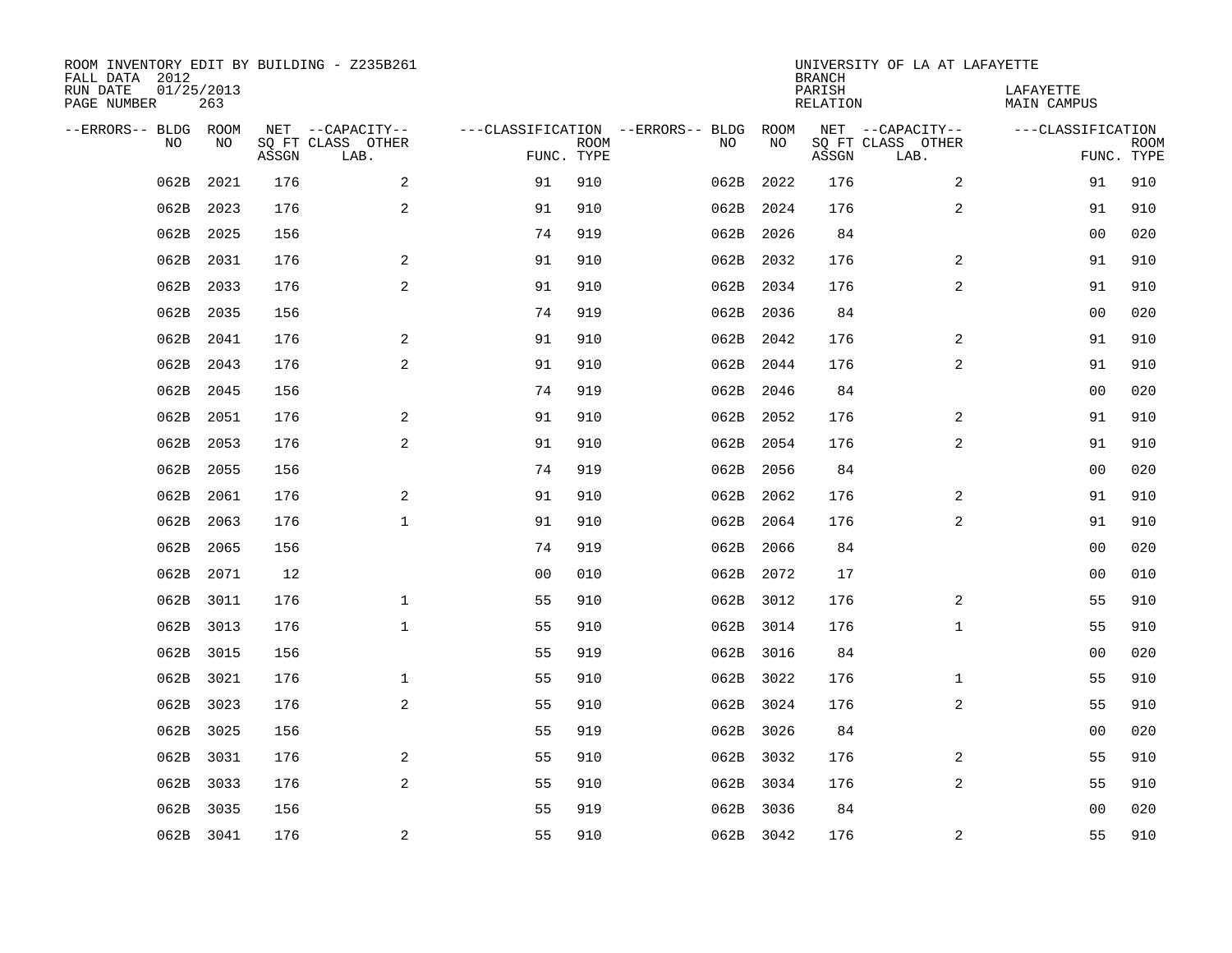| ROOM INVENTORY EDIT BY BUILDING - Z235B261<br>FALL DATA 2012 |                   |       |                           |                |             |                                   |      |           | <b>BRANCH</b>             | UNIVERSITY OF LA AT LAFAYETTE |                                 |                           |
|--------------------------------------------------------------|-------------------|-------|---------------------------|----------------|-------------|-----------------------------------|------|-----------|---------------------------|-------------------------------|---------------------------------|---------------------------|
| RUN DATE<br>PAGE NUMBER                                      | 01/25/2013<br>264 |       |                           |                |             |                                   |      |           | PARISH<br><b>RELATION</b> |                               | LAFAYETTE<br><b>MAIN CAMPUS</b> |                           |
| --ERRORS-- BLDG ROOM                                         |                   |       | NET --CAPACITY--          |                |             | ---CLASSIFICATION --ERRORS-- BLDG |      | ROOM      |                           | NET --CAPACITY--              | ---CLASSIFICATION               |                           |
| NO                                                           | NO                | ASSGN | SQ FT CLASS OTHER<br>LAB. | FUNC. TYPE     | <b>ROOM</b> |                                   | NO   | NO        | ASSGN                     | SQ FT CLASS OTHER<br>LAB.     |                                 | <b>ROOM</b><br>FUNC. TYPE |
| 062B                                                         | 3043              | 176   | 2                         | 55             | 910         |                                   |      | 062B 3044 | 176                       | $\overline{a}$                | 55                              | 910                       |
| 062B                                                         | 3045              | 156   |                           | 55             | 919         |                                   |      | 062B 3046 | 84                        |                               | 00                              | 020                       |
| 062B                                                         | 3051              | 176   | 2                         | 91             | 910         |                                   |      | 062B 3052 | 176                       | 2                             | 91                              | 910                       |
| 062B                                                         | 3053              | 176   | 2                         | 91             | 910         |                                   |      | 062B 3054 | 176                       | $\overline{a}$                | 91                              | 910                       |
| 062B                                                         | 3055              | 156   |                           | 74             | 919         |                                   |      | 062B 3056 | 84                        |                               | 0 <sub>0</sub>                  | 020                       |
| 062B                                                         | 3061              | 176   | 2                         | 91             | 910         |                                   |      | 062B 3062 | 176                       | $\mathbf{1}$                  | 91                              | 910                       |
| 062B                                                         | 3063              | 176   | $\mathbf{1}$              | 91             | 910         |                                   |      | 062B 3064 | 176                       | $\overline{a}$                | 91                              | 910                       |
| 062B                                                         | 3065              | 156   |                           | 74             | 919         |                                   |      | 062B 3066 | 84                        |                               | 0 <sub>0</sub>                  | 020                       |
| 062B                                                         | 3071              | 12    |                           | 0 <sub>0</sub> | 010         |                                   | 062B | 3072      | 17                        |                               | 0 <sub>0</sub>                  | 010                       |
| 062B                                                         | 3081              | 44    |                           | 11             | 730         |                                   |      | 062B 4011 | 176                       | $\mathbf{1}$                  | 91                              | 910                       |
| 062B                                                         | 4012              | 176   | 2                         | 91             | 910         |                                   |      | 062B 4013 | 176                       | $\overline{2}$                | 91                              | 910                       |
| 062B                                                         | 4014              | 176   | 2                         | 91             | 910         |                                   |      | 062B 4015 | 156                       |                               | 0 <sub>0</sub>                  | 030                       |
| 062B                                                         | 4016              | 84    |                           | 0 <sub>0</sub> | 020         |                                   | 062B | 4021      | 176                       | 2                             | 91                              | 910                       |
| 062B                                                         | 4022              | 176   | $\overline{a}$            | 91             | 910         |                                   |      | 062B 4023 | 176                       | $\overline{a}$                | 91                              | 910                       |
| 062B                                                         | 4024              | 176   | 2                         | 91             | 910         |                                   | 062B | 4025      | 156                       |                               | 00                              | 030                       |
| 062B                                                         | 4026              | 84    |                           | 0 <sub>0</sub> | 020         |                                   |      | 062B 4031 | 176                       | 2                             | 91                              | 910                       |
| 062B                                                         | 4032              | 176   | 2                         | 91             | 910         |                                   | 062B | 4033      | 176                       | $\overline{a}$                | 91                              | 910                       |
| 062B                                                         | 4034              | 176   | 2                         | 91             | 910         |                                   | 062B | 4035      | 156                       |                               | 0 <sub>0</sub>                  | 030                       |
| 062B                                                         | 4036              | 84    |                           | 0 <sub>0</sub> | 020         |                                   | 062B | 4041      | 176                       | 2                             | 91                              | 910                       |
| 062B                                                         | 4042              | 176   | 2                         | 91             | 910         |                                   |      | 062B 4043 | 176                       | $\overline{a}$                | 91                              | 910                       |
| 062B                                                         | 4044              | 176   | 2                         | 91             | 910         |                                   |      | 062B 4045 | 156                       |                               | 00                              | 030                       |
| 062B                                                         | 4046              | 84    |                           | 0 <sub>0</sub> | 020         |                                   | 062B | 4051      | 176                       | $\overline{2}$                | 91                              | 910                       |
| 062B                                                         | 4052              | 176   | 2                         | 91             | 910         |                                   |      | 062B 4053 | 176                       | $\overline{2}$                | 91                              | 910                       |
| 062B                                                         | 4054              | 176   | 2                         | 91             | 910         |                                   |      | 062B 4055 | 156                       |                               | 0 <sub>0</sub>                  | 030                       |
| 062B                                                         | 4056              | 84    |                           | 0 <sub>0</sub> | 020         |                                   | 062B | 4061      | 176                       | 2                             | 91                              | 910                       |
|                                                              | 062B 4062         | 176   | $\overline{a}$            | 91             | 910         |                                   |      | 062B 4063 | 176                       | $\overline{c}$                | 91                              | 910                       |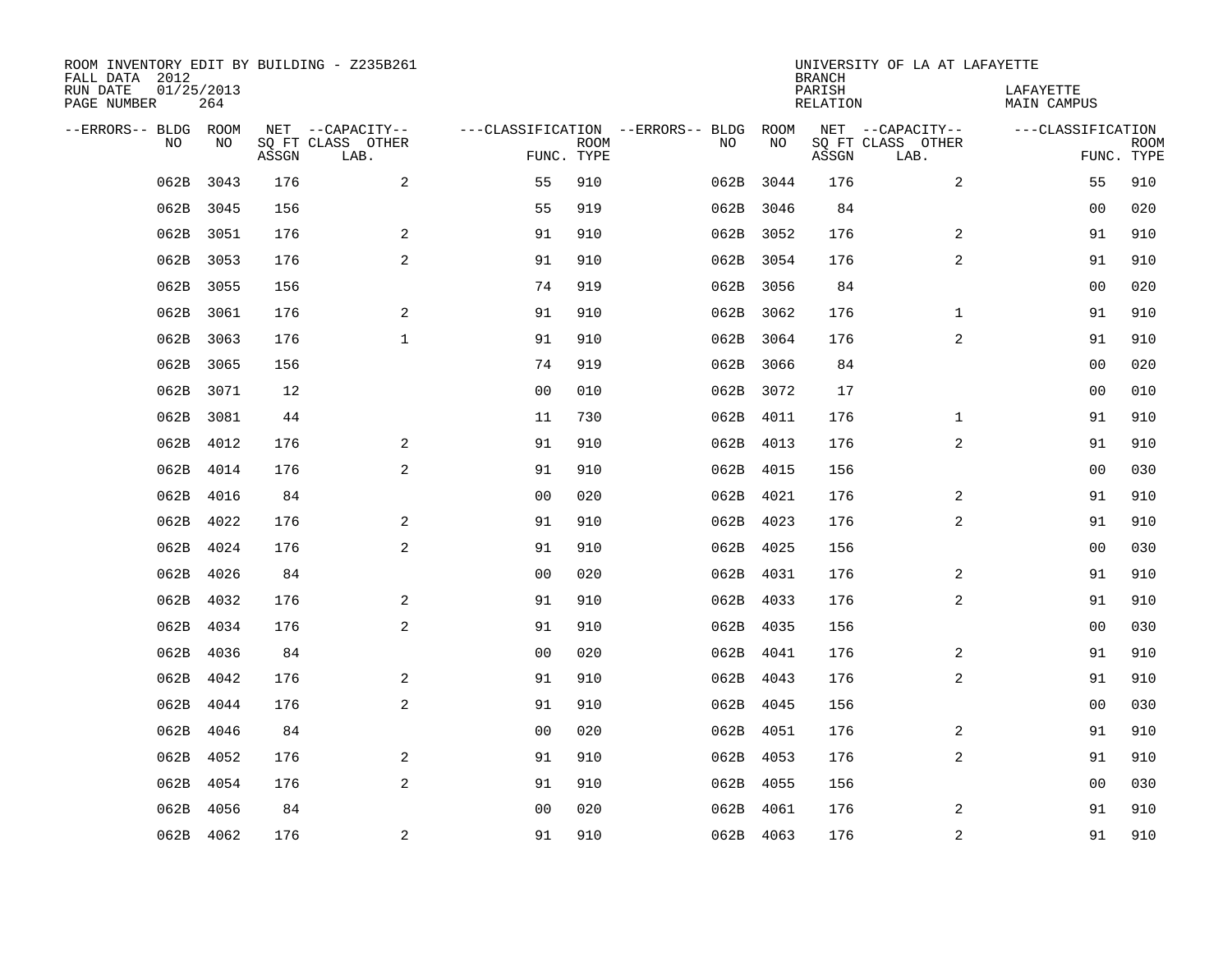| ROOM INVENTORY EDIT BY BUILDING - Z235B261<br>FALL DATA 2012 |                   |       |                           |                                        |      |           |             | <b>BRANCH</b>                                           | UNIVERSITY OF LA AT LAFAYETTE                                                                                     |                          |                           |
|--------------------------------------------------------------|-------------------|-------|---------------------------|----------------------------------------|------|-----------|-------------|---------------------------------------------------------|-------------------------------------------------------------------------------------------------------------------|--------------------------|---------------------------|
| RUN DATE<br>PAGE NUMBER                                      | 01/25/2013<br>265 |       |                           |                                        |      |           |             | PARISH<br>RELATION                                      |                                                                                                                   | LAFAYETTE<br>MAIN CAMPUS |                           |
| --ERRORS-- BLDG ROOM                                         |                   |       | NET --CAPACITY--          | ---CLASSIFICATION --ERRORS-- BLDG ROOM |      |           |             |                                                         | NET --CAPACITY--                                                                                                  | ---CLASSIFICATION        |                           |
| NO.                                                          | NO.               | ASSGN | SQ FT CLASS OTHER<br>LAB. | FUNC. TYPE                             | ROOM | NO        | NO          | ASSGN                                                   | SQ FT CLASS OTHER<br>LAB.                                                                                         |                          | <b>ROOM</b><br>FUNC. TYPE |
| 062B                                                         | 4064              | 176   | 2                         | 91                                     | 910  | 062B 4065 |             | 156                                                     |                                                                                                                   | 74                       | 919                       |
|                                                              | 062B 4066         | 84    |                           | 0 <sub>0</sub>                         | 020  | 062B 4071 |             | 12                                                      |                                                                                                                   | 0 <sub>0</sub>           | 010                       |
|                                                              | 062B 4072         | 17    |                           | 0 <sub>0</sub>                         | 010  |           | 062B 00000V | 176<br>TOTAL NUMBER CLASSROOMS<br>TOTAL NUMBER LABS 210 | 165<br>TOTAL NET ASSIGN SQ. FT. IN ROOM FILE<br>TOTAL NUMBER COMPUTER CLASSROOMS<br>TOTAL NUMBER SPECIAL LABS 220 | 81<br>20,266             | 081                       |
|                                                              | 062D 0101         | 1680  |                           | 74                                     | 750  |           |             | TOTAL NUMBER CLASSROOMS<br>TOTAL NUMBER LABS 210        | TOTAL NET ASSIGN SQ. FT. IN ROOM FILE<br>TOTAL NUMBER COMPUTER CLASSROOMS<br>TOTAL NUMBER SPECIAL LABS 220        | 1,680                    |                           |
|                                                              | 0627 0000E        | 219   |                           | 21                                     | 570  |           | 0627 0000W  | 107                                                     |                                                                                                                   | 21                       | 570                       |
| 0627                                                         | 0100              | 670   |                           | 0 <sub>0</sub>                         | 020  |           | 0627 0100A  | 155                                                     |                                                                                                                   | 0 <sub>0</sub>           | 020                       |
|                                                              | 0627 0100B        | 606   |                           | 0 <sub>0</sub>                         | 020  |           | 0627 0100C  | 133                                                     |                                                                                                                   | 0 <sub>0</sub>           | 020                       |
| 0627                                                         | 0100D             | 34    |                           | 0 <sub>0</sub>                         | 020  |           | 0627 0100E  | 204                                                     |                                                                                                                   | 0 <sub>0</sub>           | 020                       |
|                                                              | 0627 0100F        | 240   |                           | 0 <sub>0</sub>                         | 020  |           | 0627 0100G  | 69                                                      |                                                                                                                   | 00                       | 020                       |
|                                                              | 0627 0100H        | 112   |                           | 0 <sub>0</sub>                         | 020  |           | 0627 0100I  | 229                                                     |                                                                                                                   | 0 <sub>0</sub>           | 020                       |
|                                                              | 0627 0101         | 191   |                           | 21                                     | 315  | 0627 0102 |             | 128                                                     | $\mathbf{1}$                                                                                                      | 21                       | 310                       |
|                                                              | 0627 0103         | 29    |                           | 0 <sub>0</sub>                         | 010  | 0627 0104 |             | 24                                                      | $\mathbf{1}$                                                                                                      | 00                       | 030                       |
|                                                              | 0627 0105         | 106   | $\mathbf 1$               | 21                                     | 310  | 0627 0106 |             | 98                                                      | $\mathbf{1}$                                                                                                      | 21                       | 310                       |
| 0627                                                         | 0109              | 128   | $\mathbf{1}$              | 0 <sub>0</sub>                         | 030  | 0627 0110 |             | 127                                                     | $\mathbf{1}$                                                                                                      | 0 <sub>0</sub>           | 030                       |
|                                                              | 0627 0115         | 133   |                           | 21                                     | 730  | 0627 0116 |             | 386                                                     |                                                                                                                   | 21                       | 575                       |
|                                                              | 0627 0117         | 80    | $\mathbf{1}$              | 21                                     | 540  | 0627 0120 |             | 261                                                     | $\mathbf{1}$                                                                                                      | 21                       | 860                       |
|                                                              | 0627 0121         | 243   |                           | 21                                     | 570  | 0627 0122 |             | 181                                                     |                                                                                                                   | 21                       | 730                       |
|                                                              | 0627 0123         | 121   |                           | 11                                     | 730  | 0627 0124 |             | 149                                                     |                                                                                                                   | 21                       | 730                       |
|                                                              | 0627 0125A        | 82    | 2                         | 21                                     | 750  |           | 0627 0125B  | 261                                                     |                                                                                                                   | 21                       | 730                       |
|                                                              | 0627 0125C        | 148   | $\mathbf{1}$              | 21                                     | 860  |           | 0627 0125D  | 70                                                      |                                                                                                                   | 21                       | 730                       |
|                                                              | 0627 0126         | 555   |                           | 21                                     | 865  | 0627 0129 |             | 223                                                     | $\overline{2}$                                                                                                    | 21                       | 860                       |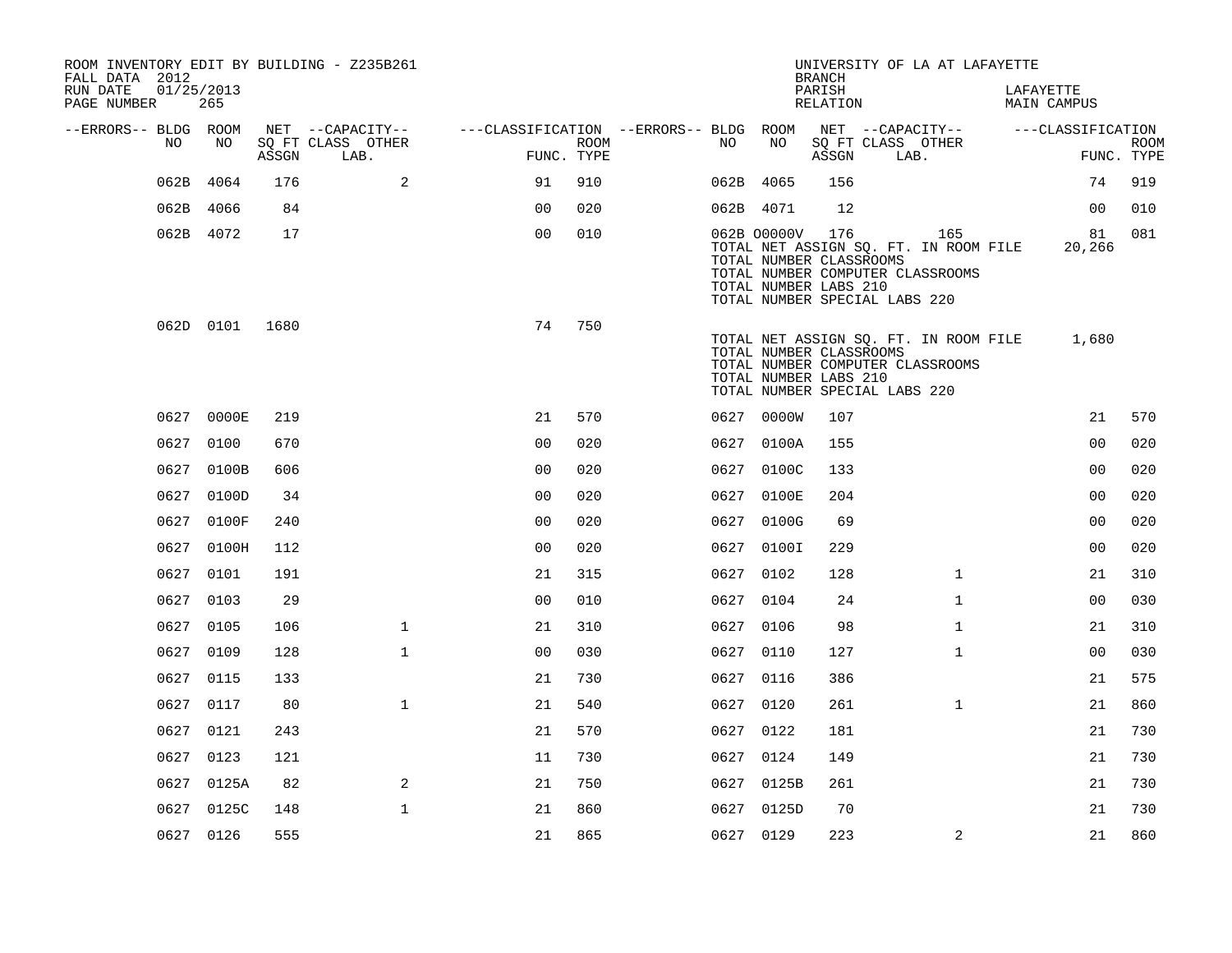| ROOM INVENTORY EDIT BY BUILDING - Z235B261<br>FALL DATA 2012 |                   |       |                           |                |             |                                   |           | <b>BRANCH</b>           | UNIVERSITY OF LA AT LAFAYETTE                                             |                          |             |
|--------------------------------------------------------------|-------------------|-------|---------------------------|----------------|-------------|-----------------------------------|-----------|-------------------------|---------------------------------------------------------------------------|--------------------------|-------------|
| RUN DATE<br>PAGE NUMBER                                      | 01/25/2013<br>266 |       |                           |                |             |                                   |           | PARISH<br>RELATION      |                                                                           | LAFAYETTE<br>MAIN CAMPUS |             |
| --ERRORS-- BLDG ROOM                                         |                   |       | NET --CAPACITY--          |                |             | ---CLASSIFICATION --ERRORS-- BLDG | ROOM      |                         | NET --CAPACITY--                                                          | ---CLASSIFICATION        |             |
| NO                                                           | NO                | ASSGN | SQ FT CLASS OTHER<br>LAB. | FUNC. TYPE     | <b>ROOM</b> | NO.                               | NO        | ASSGN                   | SQ FT CLASS OTHER<br>LAB.                                                 | FUNC. TYPE               | <b>ROOM</b> |
| 0627                                                         | 0135              | 25    |                           | 0 <sup>0</sup> | 010         | 0627                              | 0136      | 92                      | $\mathbf{1}$                                                              | 0 <sub>0</sub>           | 030         |
| 0627                                                         | 0137              | 311   | $\overline{4}$            | 21             | 250         | 0627                              | 0200      | 459                     |                                                                           | 00                       | 020         |
| 0627                                                         | 0200A             | 151   |                           | 0 <sub>0</sub> | 020         | 0627                              | 0200B     | 636                     |                                                                           | 0 <sub>0</sub>           | 020         |
| 0627                                                         | 0200C             | 354   |                           | 0 <sub>0</sub> | 020         | 0627                              | 0200D     | 56                      |                                                                           | 0 <sub>0</sub>           | 020         |
| 0627                                                         | 0200E             | 50    |                           | 0 <sub>0</sub> | 020         | 0627                              | 0200F     | 27                      |                                                                           | 0 <sub>0</sub>           | 020         |
| 0627                                                         | 0200G             | 56    |                           | 0 <sub>0</sub> | 020         | 0627                              | 0200H     | 38                      |                                                                           | 0 <sub>0</sub>           | 020         |
| 0627                                                         | 0201              | 164   | 2                         | 21             | 250         | 0627                              | 0202      | 333                     | $\overline{a}$                                                            | 21                       | 250         |
| 0627                                                         | 0203              | 114   | $\mathbf{1}$              | 21             | 315         | 0627                              | 0204      | 168                     | $\mathbf{1}$                                                              | 21                       | 310         |
| 0627                                                         | 0205              | 107   |                           | 0 <sub>0</sub> | 030         | 0627                              | 0206      | 107                     |                                                                           | 0 <sub>0</sub>           | 030         |
| 0627                                                         | 0207              | 91    | $\mathbf 1$               | 21             | 310         | 0627                              | 0208      | 91                      | $\mathbf{1}$                                                              | 21                       | 310         |
| 0627                                                         | 0209              | 91    | $\mathbf{1}$              | 21             | 310         |                                   | 0627 0210 | 93                      |                                                                           | 21                       | 315         |
| 0627                                                         | 0211              | 561   | 20                        | 21             | 110         | 0627                              | 0212      | 170                     |                                                                           | 21                       | 115         |
| 0627                                                         | 0213              | 168   | $\mathbf{1}$              | 21             | 310         | 0627                              | 0214      | 91                      | $\mathbf{1}$                                                              | 21                       | 310         |
| 0627                                                         | 0215              | 90    |                           | 11             | 315         | 0627                              | 0216      | 221                     | 2                                                                         | 21                       | 310         |
| 0627                                                         | 0217              | 218   | 2                         | 21             | 310         | 0627                              | 0218      | 221                     | 10                                                                        | 21                       | 350         |
| 0627                                                         | 0219              | 147   | 4                         | 00             | 030         |                                   | 0627 0220 | 111                     | $\overline{a}$                                                            | 00                       | 030         |
| 0627                                                         | 0221              | 20    | $\mathbf{1}$              | 0 <sub>0</sub> | 010         | 0627                              | 0222      | 410                     | $\overline{4}$                                                            | 21                       | 250         |
| 0627                                                         | 0223              | 146   | $\mathbf{1}$              | 21             | 255         |                                   | 0627 0224 | 96                      | $\mathbf{1}$                                                              | 0 <sub>0</sub>           | 030         |
| 0627                                                         | 0225              | 94    | $\mathbf{1}$              | 0 <sub>0</sub> | 030         | 0627                              | 0226      | 94                      | $\mathbf{1}$                                                              | 0 <sub>0</sub>           | 030         |
| 0627                                                         | 0227              | 270   | 2                         | 21             | 250         |                                   | 0627 0228 | 218                     | 2                                                                         | 21                       | 850         |
| 0627                                                         | 0229              | 210   | $\mathbf{1}$              | 21             | 570         | 0627                              | 0230      | 131                     | $\mathbf{1}$                                                              | 21                       | 570         |
| 0627                                                         | 0231              | 205   | $\mathbf{1}$              | 21             | 570         |                                   | 0627 0232 | 197                     | $\mathbf{1}$                                                              | 21                       | 570         |
| 0627                                                         | 0233              | 198   | $\mathbf{1}$              | 21             | 570         |                                   | 0627 0234 | 197                     | $\mathbf{1}$                                                              | 21                       | 570         |
|                                                              | 0627 0235         | 201   | $\mathbf{1}$              | 21             | 570         |                                   |           | TOTAL NUMBER CLASSROOMS | TOTAL NET ASSIGN SQ. FT. IN ROOM FILE<br>TOTAL NUMBER COMPUTER CLASSROOMS | 9,321<br>$\mathbf{1}$    |             |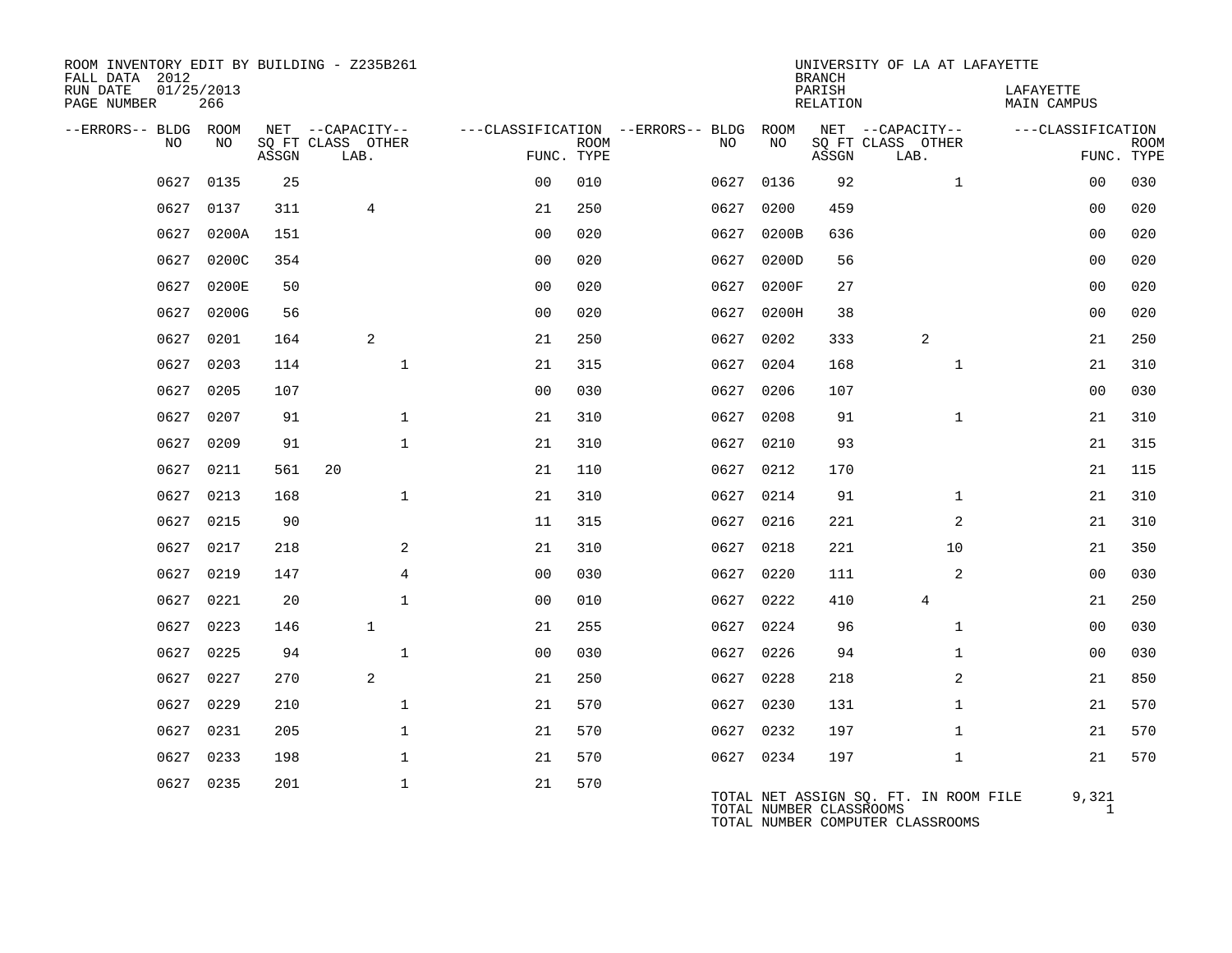| ROOM INVENTORY EDIT BY BUILDING - Z235B261<br>FALL DATA 2012 |                   |       |                                       |                                        |      |      |                       | <b>BRANCH</b>      | UNIVERSITY OF LA AT LAFAYETTE         |                          |             |
|--------------------------------------------------------------|-------------------|-------|---------------------------------------|----------------------------------------|------|------|-----------------------|--------------------|---------------------------------------|--------------------------|-------------|
| RUN DATE<br>PAGE NUMBER                                      | 01/25/2013<br>267 |       |                                       |                                        |      |      |                       | PARISH<br>RELATION |                                       | LAFAYETTE<br>MAIN CAMPUS |             |
| --ERRORS-- BLDG ROOM<br>NO.                                  | NO.               |       | NET --CAPACITY--<br>SO FT CLASS OTHER | ---CLASSIFICATION --ERRORS-- BLDG ROOM | ROOM | NO.  | NO.                   |                    | NET --CAPACITY--<br>SQ FT CLASS OTHER | ---CLASSIFICATION        | <b>ROOM</b> |
|                                                              |                   | ASSGN | LAB.                                  | FUNC. TYPE                             |      |      | TOTAL NUMBER LABS 210 | ASSGN              | LAB.<br>TOTAL NUMBER SPECIAL LABS 220 |                          | FUNC. TYPE  |
| 0628                                                         | 0100              | 697   |                                       | 21                                     | 570  |      | 0628 0101             | 61                 |                                       | 21                       | 730         |
| 0628                                                         | 0101A             | 101   |                                       | 0 <sub>0</sub>                         | 030  | 0628 | 0102                  | 124                | $\mathbf{1}$                          | 21                       | 540         |
| 0628                                                         | 0102A             | 124   | $\mathbf{1}$                          | 21                                     | 540  | 0628 | 0103                  | 224                | $\mathbf{1}$                          | 21                       | 570         |
| 0628                                                         | 0104              | 231   | $\mathbf{1}$                          | 21                                     | 570  | 0628 | 0105                  | 223                | 3                                     | 0 <sub>0</sub>           | 030         |
| 0628                                                         | 0106              | 110   | $\overline{a}$                        | 21                                     | 635  | 0628 | 0107                  | 116                | 2                                     | 21                       | 310         |
| 0628                                                         | 0108              | 104   |                                       | 21                                     | 570  | 0628 | 0109                  | 166                | 2                                     | 21                       | 310         |
| 0628                                                         | 0109A             | 52    |                                       | 21                                     | 315  | 0628 | 0110                  | 131                | 2                                     | 21                       | 540         |
| 0628                                                         | 0111              | 97    |                                       | 0 <sub>0</sub>                         | 030  | 0628 | 0113                  | 97                 | $\mathbf{1}$                          | 21                       | 310         |
| 0628                                                         | 0114              | 3393  |                                       | 21                                     | 570  | 0628 | 0115                  | 265                | 2                                     | 21                       | 280         |
| 0628                                                         | 0116              | 271   | 2                                     | 21                                     | 540  | 0628 | 0117                  | 270                | 2                                     | 21                       | 280         |
| 0628                                                         | 0118              | 193   | 2                                     | 21                                     | 280  | 0628 | 0119                  | 589                |                                       | 21                       | 570         |
| 0628                                                         | 0120              | 1472  |                                       | 21                                     | 570  | 0628 | 0121                  | 190                | 2                                     | 21                       | 540         |
| 0628                                                         | 0122              | 506   |                                       | 0 <sub>0</sub>                         | 030  | 0628 | 0200                  | 853                |                                       | 0 <sub>0</sub>           | 020         |
| 0628                                                         | 0200A             | 178   |                                       | 0 <sub>0</sub>                         | 020  | 0628 | 0200B                 | 490                |                                       | 00                       | 020         |
| 0628                                                         | 0200C             | 79    |                                       | 0 <sub>0</sub>                         | 020  | 0628 | 0200D                 | 626                |                                       | 00                       | 020         |
| 0628                                                         | 0201              | 137   | 2                                     | 21                                     | 540  | 0628 | 0202                  | 146                | 2                                     | 21                       | 750         |
| 0628                                                         | 0203              | 223   |                                       | 21                                     | 570  | 0628 | 0204                  | 136                |                                       | 21                       | 730         |
| 0628                                                         | 0205              | 218   |                                       | 21                                     | 570  | 0628 | 0206                  | 225                | 2                                     | 21                       | 845         |
| 0628                                                         | 0207              | 102   | $\mathbf{1}$                          | 21                                     | 310  | 0628 | 0208                  | 228                | 4                                     | 21                       | 540         |
| 0628                                                         | 0208A             | 39    |                                       | 0 <sub>0</sub>                         | 030  | 0628 | 0209                  | 257                |                                       | 21                       | 540         |
| 0628                                                         | 0210              | 31    | $\mathbf 1$                           | 0 <sub>0</sub>                         | 010  | 0628 | 0211                  | 224                |                                       | 21                       | 570         |
| 0628                                                         | 0212              | 267   | 4                                     | 0 <sub>0</sub>                         | 030  | 0628 | 0213                  | 224                |                                       | 21                       | 570         |
| 0628                                                         | 0214              | 58    |                                       | 0 <sub>0</sub>                         | 030  | 0628 | 0215                  | 228                |                                       | 21                       | 570         |
| 0628                                                         | 0216              | 58    | $\mathbf{1}$                          | 21                                     | 310  | 0628 | 0217                  | 221                |                                       | 21                       | 570         |
|                                                              | 0628 0218         | 141   |                                       | 21                                     | 570  |      | 0628 0222             | 228                |                                       | 21                       | 570         |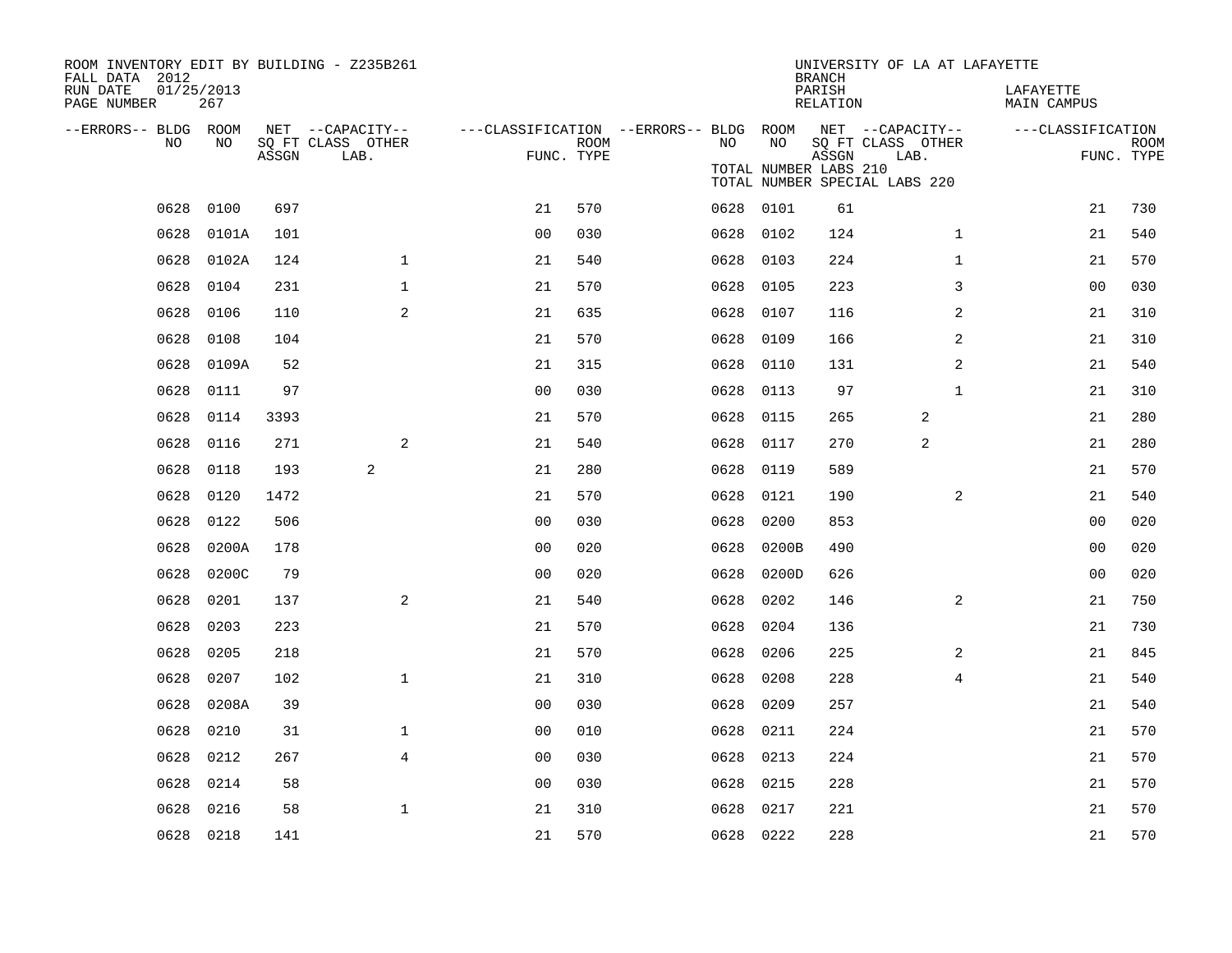| ROOM INVENTORY EDIT BY BUILDING - Z235B261<br>FALL DATA 2012 |                   |       |                           |                                        |             |           |                                                  | <b>BRANCH</b>      | UNIVERSITY OF LA AT LAFAYETTE                                                                              |                          |                           |
|--------------------------------------------------------------|-------------------|-------|---------------------------|----------------------------------------|-------------|-----------|--------------------------------------------------|--------------------|------------------------------------------------------------------------------------------------------------|--------------------------|---------------------------|
| RUN DATE<br>PAGE NUMBER                                      | 01/25/2013<br>268 |       |                           |                                        |             |           |                                                  | PARISH<br>RELATION |                                                                                                            | LAFAYETTE<br>MAIN CAMPUS |                           |
| --ERRORS-- BLDG ROOM                                         |                   |       | NET --CAPACITY--          | ---CLASSIFICATION --ERRORS-- BLDG ROOM |             |           |                                                  |                    | NET --CAPACITY--                                                                                           | ---CLASSIFICATION        |                           |
| NO                                                           | NO                | ASSGN | SQ FT CLASS OTHER<br>LAB. | FUNC. TYPE                             | <b>ROOM</b> | NO        | NO                                               | ASSGN              | SQ FT CLASS OTHER<br>LAB.                                                                                  |                          | <b>ROOM</b><br>FUNC. TYPE |
| 0628                                                         | 0224              | 221   |                           | 21                                     | 570         | 0628      | 0225                                             | 205                |                                                                                                            | 21                       | 570                       |
| 0628                                                         | 0226              | 188   |                           | 0 <sub>0</sub>                         | 030         | 0628      | 0227                                             | 215                | 4                                                                                                          | 21                       | 540                       |
| 0628                                                         | 0228              | 101   |                           | 21                                     | 870         | 0628      | 0229                                             | 213                | 4                                                                                                          | 21                       | 540                       |
| 0628                                                         | 0230              | 101   |                           | 21                                     | 870         | 0628      | 0231                                             | 420                | 6                                                                                                          | 21                       | 540                       |
| 0628                                                         | 0232              | 196   | 4                         | 21                                     | 540         | 0628 0234 |                                                  | 98                 |                                                                                                            | 21                       | 570                       |
|                                                              | 0628 0236         | 97    |                           | 21                                     | 570         | 0628 0238 | TOTAL NUMBER CLASSROOMS<br>TOTAL NUMBER LABS 210 | 184                | TOTAL NET ASSIGN SQ. FT. IN ROOM FILE<br>TOTAL NUMBER COMPUTER CLASSROOMS<br>TOTAL NUMBER SPECIAL LABS 220 | 21<br>13,927             | 570                       |
| 0629                                                         | 0100              | 558   |                           | 0 <sup>0</sup>                         | 020         |           | 0629 0100A                                       | 41                 |                                                                                                            | 0 <sub>0</sub>           | 020                       |
| 0629                                                         | 0100B             | 290   |                           | 0 <sub>0</sub>                         | 020         | 0629      | 0100C                                            | 59                 |                                                                                                            | 0 <sub>0</sub>           | 020                       |
| 0629                                                         | 0101              | 91    |                           | 21                                     | 730         | 0629      | 0102                                             | 134                | $\mathbf{1}$                                                                                               | 21                       | 575                       |
| 0629                                                         | 0103              | 134   |                           | 21                                     | 570         | 0629      | 0104                                             | 133                |                                                                                                            | 21                       | 570                       |
| 0629                                                         | 0105              | 134   |                           | 21                                     | 570         | 0629      | 0106                                             | 130                |                                                                                                            | 21                       | 570                       |
| 0629                                                         | 0107              | 130   |                           | 21                                     | 570         | 0629      | 0108                                             | 2727               |                                                                                                            | 21                       | 570                       |
| 0629                                                         | 0108A             | 313   |                           | 21                                     | 570         | 0629      | 0109                                             | 151                | 2                                                                                                          | 21                       | 540                       |
| 0629                                                         | 0110              | 139   |                           | 21                                     | 730         | 0629      | 0111                                             | 250                | 2                                                                                                          | 21                       | 850                       |
| 0629                                                         | 0112              | 219   | 2                         | 21                                     | 540         | 0629      | 0113                                             | 88                 | $\overline{a}$                                                                                             | 21                       | 850                       |
| 0629                                                         | 0114              | 158   | 2                         | 0 <sub>0</sub>                         | 030         | 0629      | 0115                                             | 49                 | $\mathbf{1}$                                                                                               | 00                       | 030                       |
| 0629                                                         | 0115A             | 143   | 2                         | 0 <sub>0</sub>                         | 030         | 0629      | 0116                                             | 196                | $\mathbf{1}$                                                                                               | 21                       | 325                       |
| 0629                                                         | 0117              | 139   |                           | 21                                     | 730         | 0629      | 0118                                             | 154                | $\mathbf{1}$                                                                                               | 21                       | 540                       |
| 0629                                                         | 0119              | 327   | 2                         | 21                                     | 545         | 0629      | 0120                                             | 2885               | 2                                                                                                          | 21                       | 570                       |
| 0629                                                         | 0121              | 465   |                           | 0 <sub>0</sub>                         | 030         | 0629      | 0200                                             | 541                |                                                                                                            | 0 <sub>0</sub>           | 020                       |
| 0629                                                         | 0200A             | 62    |                           | 00                                     | 020         | 0629      | 0200B                                            | 684                |                                                                                                            | 00                       | 020                       |
| 0629                                                         | 0200C             | 180   |                           | 0 <sub>0</sub>                         | 020         | 0629      | 0201                                             | 103                | $\mathbf{1}$                                                                                               | 21                       | 310                       |
|                                                              | 0629 0203         | 111   | $\mathbf 1$               | 21                                     | 310         | 0629 0204 |                                                  | 97                 |                                                                                                            | 21                       | 730                       |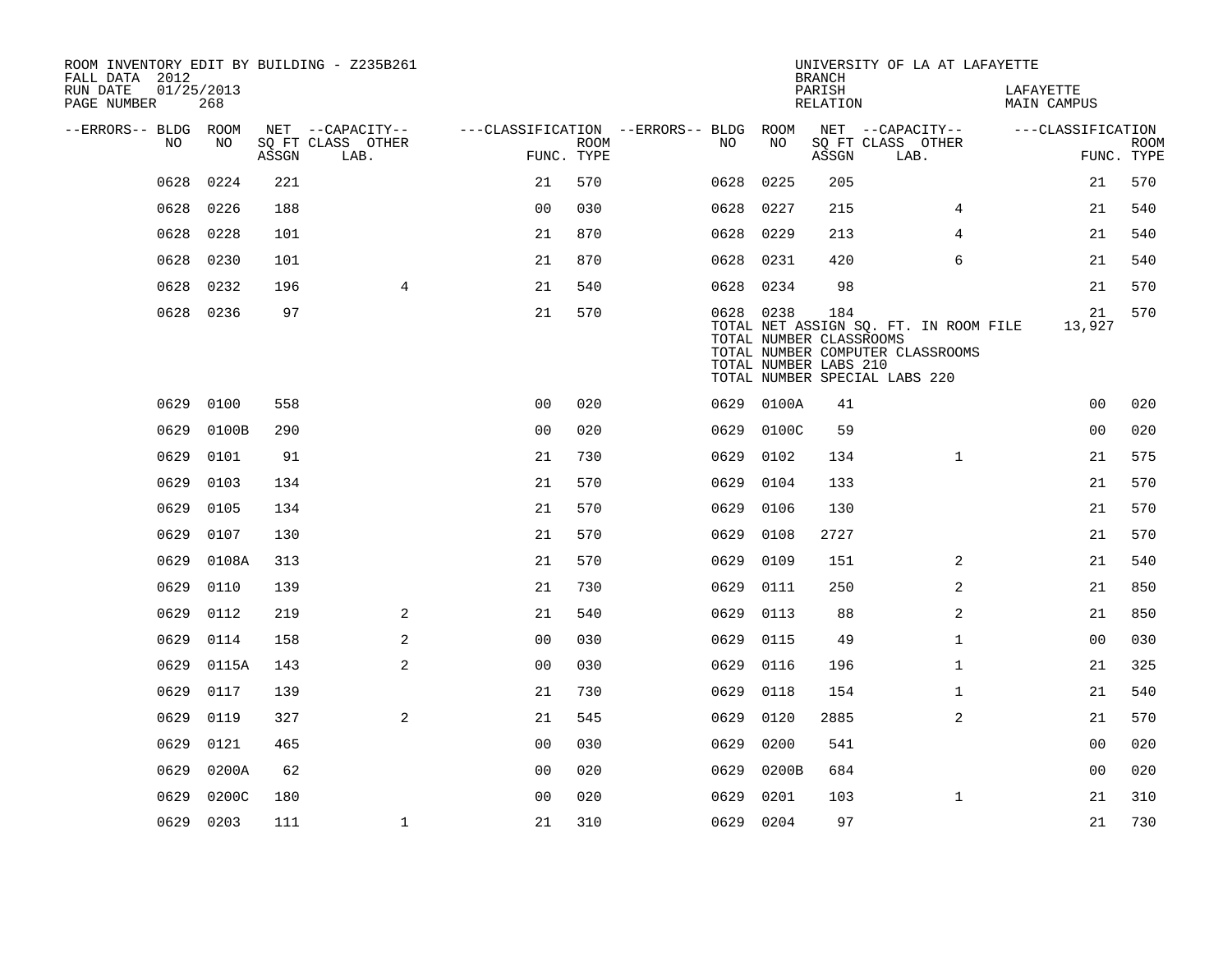| ROOM INVENTORY EDIT BY BUILDING - Z235B261<br>FALL DATA 2012 |                   |       |                           |                                        |             |           |            | <b>BRANCH</b>                                    |                               | UNIVERSITY OF LA AT LAFAYETTE                                             |                          |                           |
|--------------------------------------------------------------|-------------------|-------|---------------------------|----------------------------------------|-------------|-----------|------------|--------------------------------------------------|-------------------------------|---------------------------------------------------------------------------|--------------------------|---------------------------|
| RUN DATE<br>PAGE NUMBER                                      | 01/25/2013<br>269 |       |                           |                                        |             |           |            | PARISH<br>RELATION                               |                               |                                                                           | LAFAYETTE<br>MAIN CAMPUS |                           |
| --ERRORS-- BLDG ROOM                                         |                   |       | NET --CAPACITY--          | ---CLASSIFICATION --ERRORS-- BLDG ROOM |             |           |            |                                                  | NET --CAPACITY--              |                                                                           | ---CLASSIFICATION        |                           |
| NO                                                           | NO                | ASSGN | SQ FT CLASS OTHER<br>LAB. | FUNC. TYPE                             | <b>ROOM</b> | NO.       | NO         | ASSGN                                            | SQ FT CLASS OTHER<br>LAB.     |                                                                           |                          | <b>ROOM</b><br>FUNC. TYPE |
| 0629                                                         | 0205              | 227   | $\mathbf 1$               | 21                                     | 310         | 0629      | 0206       | 340                                              |                               |                                                                           | 21                       | 315                       |
| 0629                                                         | 0207              | 121   | $\mathbf 1$               | 21                                     | 310         | 0629      | 0208       | 213                                              |                               | 2                                                                         | 21                       | 310                       |
| 0629                                                         | 0209              | 120   | $\mathbf{1}$              | 21                                     | 310         | 0629      | 0210       | 227                                              |                               | 8                                                                         | 21                       | 650                       |
| 0629                                                         | 0211              | 108   | $\mathbf 1$               | 21                                     | 310         | 0629      | 0213       | 92                                               |                               | $\mathbf{1}$                                                              | 21                       | 310                       |
| 0629                                                         | 0215              | 95    | $\mathbf{1}$              | 21                                     | 310         | 0629      | 0228       | 86                                               |                               |                                                                           | 0 <sub>0</sub>           | 030                       |
| 0629                                                         | 0230              | 362   | 10                        | 21                                     | 350         | 0629      | 0231       | 137                                              |                               | $\overline{2}$                                                            | 21                       | 575                       |
| 0629                                                         | 0231A             | 48    | $\mathbf{1}$              | 21                                     | 919         | 0629      | 0232       | 168                                              |                               | $\mathbf{1}$                                                              | 21                       | 310                       |
| 0629                                                         | 0233              | 38    | $\mathbf{1}$              | 0 <sub>0</sub>                         | 030         | 0629      | 0234       | 610                                              | 16                            |                                                                           | 21                       | 110                       |
| 0629                                                         | 0235              | 188   | $\mathbf{1}$              | 21                                     | 310         | 0629      | 0235A      | 48                                               |                               | $\mathbf{1}$                                                              | 21                       | 919                       |
| 0629                                                         | 0236              | 95    |                           | 0 <sub>0</sub>                         | 030         | 0629      | 0237       | 109                                              |                               | 3                                                                         | 0 <sub>0</sub>           | 030                       |
| 0629                                                         | 0239              | 113   | 3                         | 0 <sub>0</sub>                         | 030         | 0629      | 0240       | 97                                               |                               | $\mathbf{1}$                                                              | 21                       | 310                       |
| 0629                                                         | 0241              | 108   | $\mathbf{1}$              | 21                                     | 310         | 0629      | 0242       | 92                                               |                               | $\mathbf{1}$                                                              | 21                       | 310                       |
| 0629                                                         | 0243              | 119   | $\mathbf{1}$              | 21                                     | 310         | 0629      | 0245       | 200                                              |                               | 2                                                                         | 21                       | 310                       |
| 0629                                                         | 0246              | 203   |                           | 21                                     | 315         | 0629      | 0247       | 105                                              |                               | $\mathbf{1}$                                                              | 21                       | 310                       |
| 0629                                                         | 0248              | 103   |                           | 21                                     | 315         | 0629      | 0250       | 103                                              |                               |                                                                           | 21                       | 315                       |
| 0629                                                         | 0251              | 104   | $\mathbf{1}$              | 21                                     | 310         | 0629      | 0252       | 203                                              |                               |                                                                           | 21                       | 731                       |
| 0629                                                         | 0253              | 100   | $\mathbf{1}$              | 21                                     | 310         | 0629 0255 |            | 97                                               |                               |                                                                           | 21                       | 730                       |
| 0629                                                         | 0258              | 203   | 8                         | 21                                     | 650         |           |            | TOTAL NUMBER CLASSROOMS<br>TOTAL NUMBER LABS 210 | TOTAL NUMBER SPECIAL LABS 220 | TOTAL NET ASSIGN SQ. FT. IN ROOM FILE<br>TOTAL NUMBER COMPUTER CLASSROOMS | 13,726                   | 1                         |
|                                                              | 0630 0101         | 207   | $\overline{4}$            | 21                                     | 530         | 0630 0102 |            | 133                                              |                               | $\mathbf{1}$                                                              | 21                       | 314                       |
| 0630                                                         | 0102A             | 54    |                           | 21                                     | 315         | 0630 0103 |            | 75                                               |                               |                                                                           | 0 <sub>0</sub>           | 030                       |
| 0630                                                         | 0103A             | 100   | $\mathbf{1}$              | 21                                     | 310         | 0630      | 0104       | 155                                              |                               | 6                                                                         | 21                       | 650                       |
| 0630                                                         | 0104A             | 30    | $\mathbf{1}$              | 21                                     | 315         | 0630      | 0104B      | 30                                               |                               |                                                                           | 21                       | 315                       |
|                                                              | 0630 0105         | 2500  |                           | 21                                     | 570         |           | 0630 0105A | 552                                              |                               | 2                                                                         | 21                       | 540                       |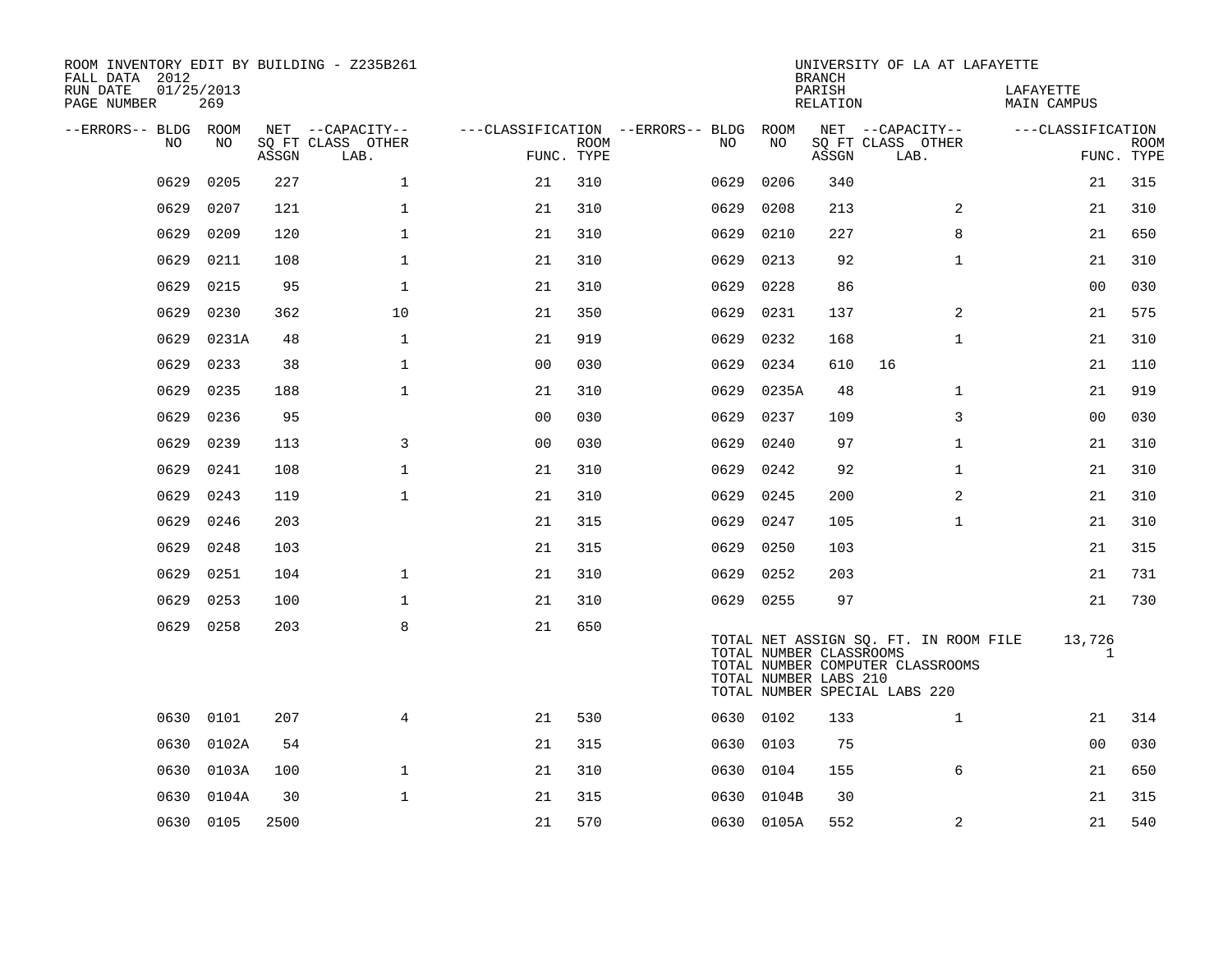| ROOM INVENTORY EDIT BY BUILDING - Z235B261<br>FALL DATA 2012 |                   |       |                           |                |             |                                   |           | <b>BRANCH</b>             | UNIVERSITY OF LA AT LAFAYETTE |                          |                           |
|--------------------------------------------------------------|-------------------|-------|---------------------------|----------------|-------------|-----------------------------------|-----------|---------------------------|-------------------------------|--------------------------|---------------------------|
| RUN DATE<br>PAGE NUMBER                                      | 01/25/2013<br>270 |       |                           |                |             |                                   |           | PARISH<br><b>RELATION</b> |                               | LAFAYETTE<br>MAIN CAMPUS |                           |
| --ERRORS-- BLDG ROOM                                         |                   |       | NET --CAPACITY--          |                |             | ---CLASSIFICATION --ERRORS-- BLDG | ROOM      |                           | NET --CAPACITY--              | ---CLASSIFICATION        |                           |
| NO.                                                          | NO                | ASSGN | SQ FT CLASS OTHER<br>LAB. | FUNC. TYPE     | <b>ROOM</b> | NO                                | NO        | ASSGN                     | SQ FT CLASS OTHER<br>LAB.     |                          | <b>ROOM</b><br>FUNC. TYPE |
| 0630                                                         | 0106              | 214   |                           | 21             | 731         | 0630                              | 0107      | 121                       | $\overline{4}$                | 21                       | 314                       |
| 0630                                                         | 0107A             | 65    |                           | 11             | 730         | 0630                              | 0108      | 93                        |                               | 00                       | 030                       |
| 0630                                                         | 0109              | 267   | 6                         | 21             | 835         | 0630                              | 0110      | 91                        |                               | 21                       | 730                       |
| 0630                                                         | 0111              | 332   | 12                        | 21             | 575         | 0630                              | 0113      | 79                        | $\mathbf{1}$                  | 0 <sub>0</sub>           | 020                       |
| 0630                                                         | 0114              | 2690  |                           | 21             | 570         | 0630                              | 0115      | 297                       | 3                             | 21                       | 835                       |
| 0630                                                         | 0117              | 331   | 3                         | 21             | 575         |                                   | 0630 0119 | 44                        | $\mathbf{1}$                  | 0 <sub>0</sub>           | 030                       |
| 0630                                                         | 0121              | 186   | $\mathbf{1}$              | 21             | 575         | 0630                              | 0123      | 496                       |                               | 21                       | 755                       |
| 0630                                                         | 0126              | 254   |                           | 0 <sub>0</sub> | 030         | 0630                              | 0200      | 1755                      |                               | 0 <sub>0</sub>           | 020                       |
| 0630                                                         | 0200B             | 112   |                           | 21             | 755         | 0630                              | 0201      | 2287                      |                               | 21                       | 314                       |
| 0630                                                         | 0202              | 146   | $\mathbf 1$               | 21             | 310         | 0630                              | 0203      | 77                        |                               | 63                       | 750                       |
| 0630                                                         | 0203A             | 102   | $\mathbf 1$               | 21             | 310         | 0630                              | 0204      | 84                        |                               | 21                       | 314                       |
| 0630                                                         | 0205              | 337   | 10                        | 21             | 350         | 0630                              | 0205A     | 625                       |                               | 21                       | 315                       |
| 0630                                                         | 0206              | 163   | $\mathbf 1$               | 21             | 835         | 0630                              | 0207      | 306                       | $\mathbf{1}$                  | 21                       | 350                       |
| 0630                                                         | 0208              | 121   | $\mathbf 1$               | 21             | 314         | 0630                              | 0208A     | 52                        | $\mathbf{1}$                  | 00                       | 030                       |
| 0630                                                         | 0208B             | 148   | 2                         | 0 <sub>0</sub> | 030         | 0630                              | 0209      | 95                        |                               | 74                       | 314                       |
| 0630                                                         | 0210              | 88    | $\mathbf{1}$              | 21             | 314         | 0630                              | 0211      | 137                       | $\mathbf{1}$                  | 21                       | 314                       |
| 0630                                                         | 0212              | 458   | 12                        | 21             | 325         | 0630                              | 0212A     | 88                        | $\mathbf{1}$                  | 21                       | 310                       |
| 0630                                                         | 0213              | 133   | $\mathbf{1}$              | 21             | 310         | 0630                              | 0214      | 458                       | 12                            | 21                       | 314                       |
| 0630                                                         | 0215              | 88    |                           | 0 <sub>0</sub> | 030         | 0630                              | 0216      | 243                       | 1                             | 21                       | 260                       |
| 0630                                                         | 0300              | 855   |                           | 00             | 020         | 0630                              | 0300A     | 164                       |                               | 00                       | 020                       |
| 0630                                                         | 0300B             | 114   |                           | 0 <sub>0</sub> | 020         | 0630                              | 0301      | 1692                      |                               | 72                       | 731                       |
| 0630                                                         | 0302              | 107   |                           | 72             | 314         | 0630                              | 0303      | 80                        |                               | 72                       | 313                       |
| 0630                                                         | 0304              | 98    |                           | 72             | 314         | 0630                              | 0305      | 79                        |                               | 72                       | 325                       |
| 0630                                                         | 0306              | 106   |                           | 72             | 314         | 0630                              | 0307      | 99                        | $\mathbf{1}$                  | 72                       | 313                       |
| 0630                                                         | 0308              | 95    | $\mathbf 1$               | 72             | 314         | 0630                              | 0309      | 77                        |                               | 81                       | 081                       |
|                                                              | 0630 0310         | 146   |                           | 72             | 325         |                                   | 0630 0311 | 329                       |                               | 72                       | 280                       |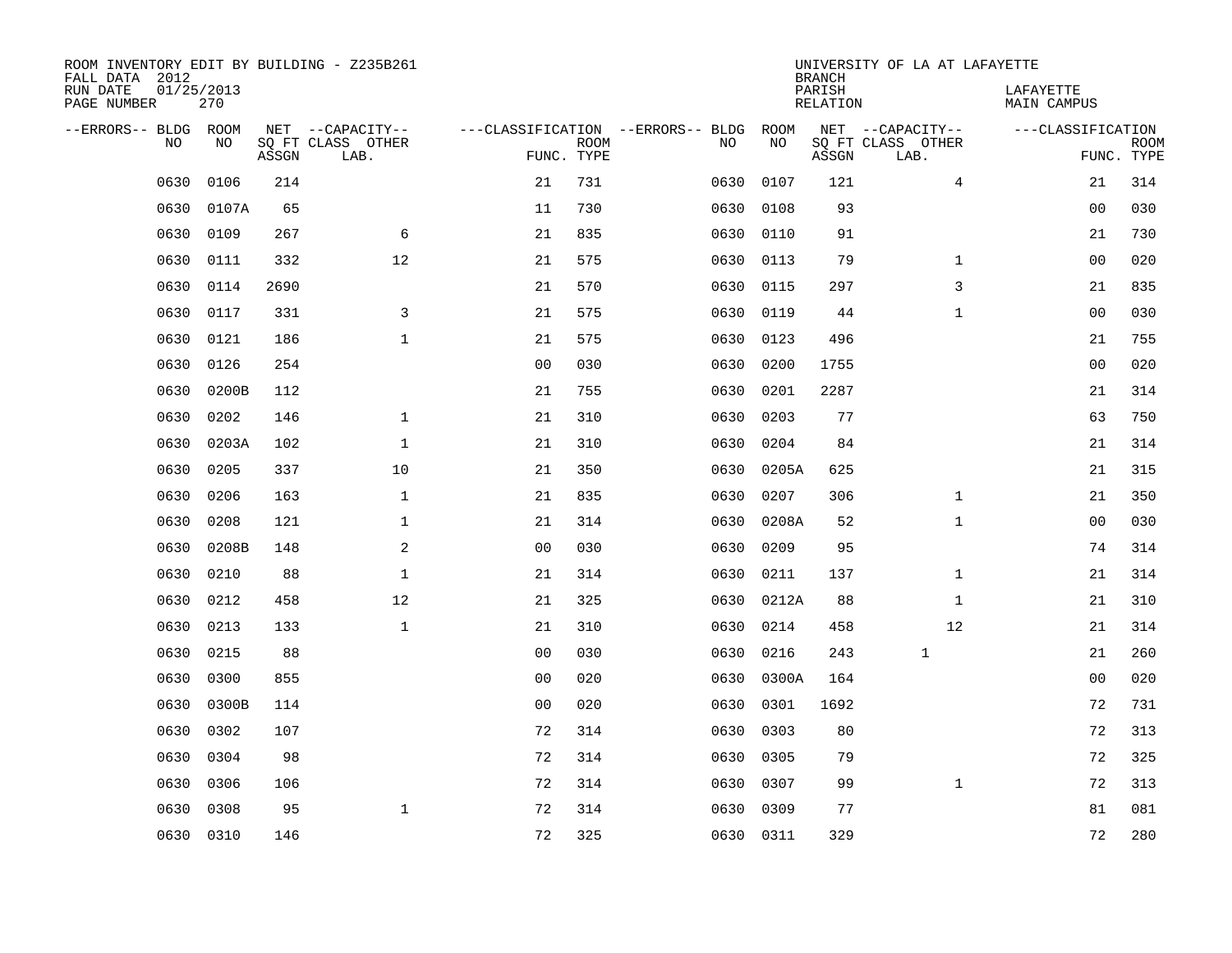| ROOM INVENTORY EDIT BY BUILDING - Z235B261<br>FALL DATA 2012 |                   |       |                           |                                                         |      |           |            | <b>BRANCH</b>                                    | UNIVERSITY OF LA AT LAFAYETTE                                                                                     |                                 |                           |
|--------------------------------------------------------------|-------------------|-------|---------------------------|---------------------------------------------------------|------|-----------|------------|--------------------------------------------------|-------------------------------------------------------------------------------------------------------------------|---------------------------------|---------------------------|
| RUN DATE<br>PAGE NUMBER                                      | 01/25/2013<br>271 |       |                           |                                                         |      |           |            | PARISH<br>RELATION                               |                                                                                                                   | LAFAYETTE<br><b>MAIN CAMPUS</b> |                           |
| --ERRORS-- BLDG ROOM                                         |                   |       | NET --CAPACITY--          | ---CLASSIFICATION --ERRORS-- BLDG ROOM NET --CAPACITY-- |      |           |            |                                                  |                                                                                                                   | ---CLASSIFICATION               |                           |
| NO                                                           | NO                | ASSGN | SQ FT CLASS OTHER<br>LAB. | FUNC. TYPE                                              | ROOM | NO        | NO         | ASSGN                                            | SQ FT CLASS OTHER<br>LAB.                                                                                         |                                 | <b>ROOM</b><br>FUNC. TYPE |
| 0630                                                         | 0312              | 84    |                           | 72                                                      | 730  | 0630 0313 |            | 258                                              | $\overline{4}$                                                                                                    | 00                              | 030                       |
|                                                              | 0630 0314         | 163   | 2                         | 72                                                      | 290  | 0630 0315 |            | 87                                               | 2                                                                                                                 | 0 <sub>0</sub>                  | 030                       |
|                                                              | 0630 0316         | 121   | $\mathbf 1$               | 72                                                      | 313  | 0630 0317 |            | 234                                              | $\mathbf{1}$                                                                                                      | 00                              | 030                       |
|                                                              | 0630 0318         | 57    | $\mathbf{1}$              | 72                                                      | 720  | 0630 0319 |            | 115                                              | 6                                                                                                                 | 21                              | 350                       |
|                                                              | 0630 0319A        | 114   | $\mathbf{1}$              | 21                                                      | 315  | 0630 0320 |            | 144                                              | 2                                                                                                                 | 0 <sub>0</sub>                  | 030                       |
|                                                              | 0630 0321         | 95    |                           | 0 <sup>0</sup>                                          | 030  | 0630 0322 |            | 199                                              |                                                                                                                   | 21                              | 730                       |
|                                                              | 0630 0324         | 2360  |                           | 72                                                      | 731  |           |            | TOTAL NUMBER CLASSROOMS<br>TOTAL NUMBER LABS 210 | TOTAL NET ASSIGN SQ. FT. IN ROOM FILE 21,032<br>TOTAL NUMBER COMPUTER CLASSROOMS<br>TOTAL NUMBER SPECIAL LABS 220 |                                 |                           |
|                                                              | 0631 0101         | 147   |                           | 21                                                      | 870  |           | 0631 0101A | 74                                               |                                                                                                                   |                                 | 00 030                    |
|                                                              | 0631 0102         | 108   |                           | 21                                                      | 730  |           |            | TOTAL NUMBER CLASSROOMS<br>TOTAL NUMBER LABS 210 | TOTAL NET ASSIGN SQ. FT. IN ROOM FILE<br>TOTAL NUMBER COMPUTER CLASSROOMS<br>TOTAL NUMBER SPECIAL LABS 220        | 255                             |                           |
|                                                              | 0632 0101 1470    |       |                           | 21                                                      | 570  |           |            | TOTAL NUMBER CLASSROOMS<br>TOTAL NUMBER LABS 210 | TOTAL NET ASSIGN SQ. FT. IN ROOM FILE<br>TOTAL NUMBER COMPUTER CLASSROOMS<br>TOTAL NUMBER SPECIAL LABS 220        | 1,470                           |                           |
|                                                              | 0633 0101         | 240   |                           | 21                                                      | 570  | 0633 0102 |            | 276                                              |                                                                                                                   | 21                              | 575                       |
|                                                              | 0633 0103         | 90    | $\mathbf{1}$              | 0 <sub>0</sub>                                          | 030  | 0633 0104 |            | 90                                               | $\mathbf{1}$                                                                                                      | 00                              | 030                       |
|                                                              | 0633 0105         | 1176  | $\mathbf{1}$              | 21                                                      | 560  | 0633 0106 |            | 170                                              |                                                                                                                   | 21                              | 575                       |
|                                                              | 0633 0106A        | 84    |                           | 21                                                      | 575  |           |            | TOTAL NUMBER CLASSROOMS<br>TOTAL NUMBER LABS 210 | TOTAL NET ASSIGN SQ. FT. IN ROOM FILE 1,946<br>TOTAL NUMBER COMPUTER CLASSROOMS<br>TOTAL NUMBER SPECIAL LABS 220  |                                 |                           |
|                                                              | 0636 0101         | 422   |                           | 21                                                      | 720  |           | 0636 0101A | 61                                               |                                                                                                                   | 21                              | 725                       |
|                                                              | 0636 0102         | 116   | $\mathbf{1}$              | 00                                                      | 030  | 0636 0103 |            | 44                                               |                                                                                                                   | 00                              | 030                       |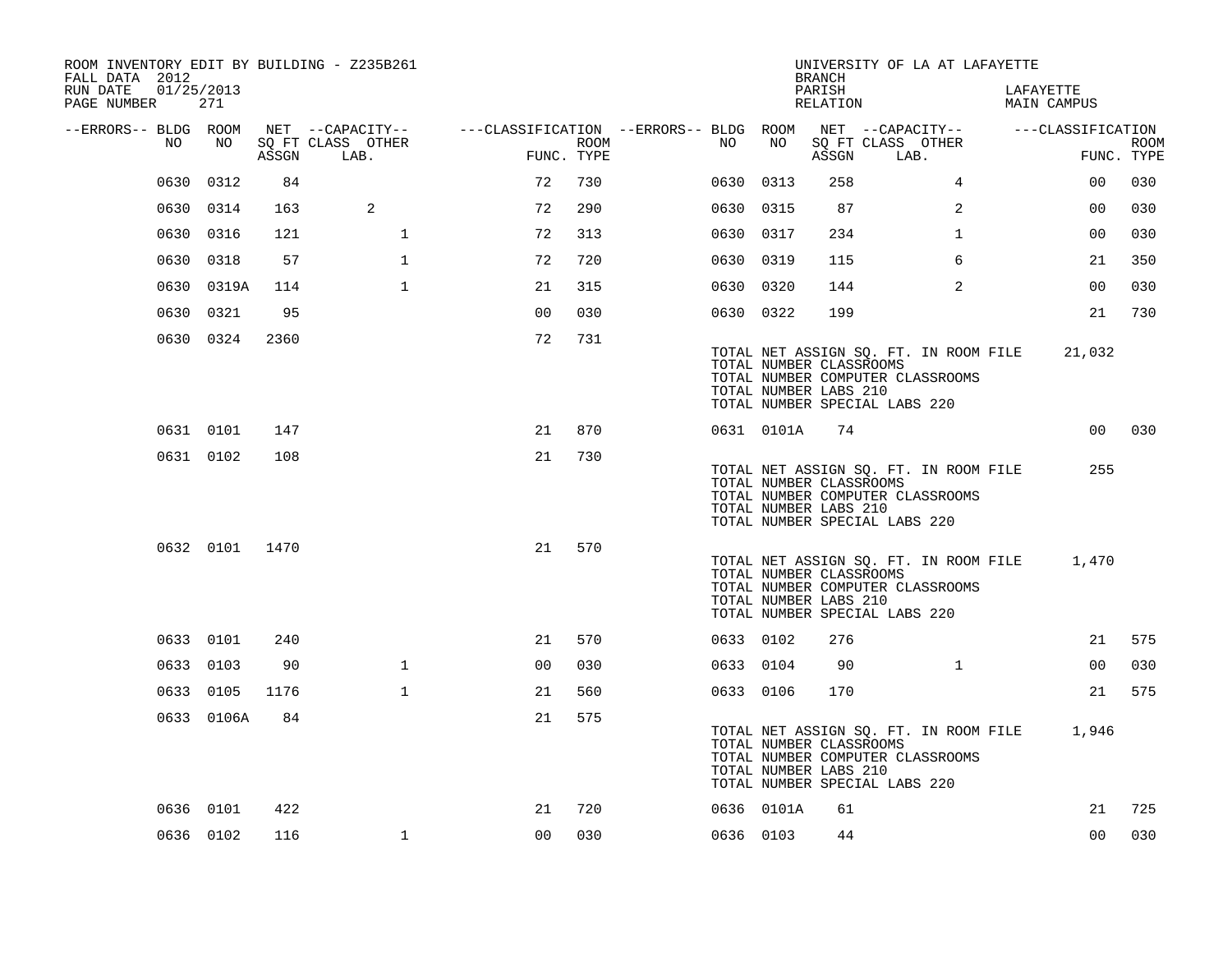| ROOM INVENTORY EDIT BY BUILDING - Z235B261<br>FALL DATA 2012 |                   |       |                                               |                                                                                           |      |           |            | <b>BRANCH</b>                                                                            |      | UNIVERSITY OF LA AT LAFAYETTE                                             |                          |                           |
|--------------------------------------------------------------|-------------------|-------|-----------------------------------------------|-------------------------------------------------------------------------------------------|------|-----------|------------|------------------------------------------------------------------------------------------|------|---------------------------------------------------------------------------|--------------------------|---------------------------|
| RUN DATE<br>PAGE NUMBER                                      | 01/25/2013<br>272 |       |                                               |                                                                                           |      |           |            | PARISH<br>RELATION                                                                       |      |                                                                           | LAFAYETTE<br>MAIN CAMPUS |                           |
| --ERRORS-- BLDG ROOM<br>NO                                   | NO                | ASSGN | NET --CAPACITY--<br>SQ FT CLASS OTHER<br>LAB. | ---CLASSIFICATION --ERRORS-- BLDG ROOM NET --CAPACITY-- -----CLASSIFICATION<br>FUNC. TYPE | ROOM | NO        | NO         | ASSGN                                                                                    | LAB. | SQ FT CLASS OTHER                                                         |                          | <b>ROOM</b><br>FUNC. TYPE |
|                                                              | 0636 0104         | 825   | $\overline{a}$                                | 21                                                                                        | 720  | 0636 0105 |            | 120                                                                                      |      |                                                                           | 21                       | 725                       |
|                                                              | 0636 0106         | 304   | $\overline{4}$                                | 21                                                                                        | 725  | 0636 0107 |            | 939                                                                                      |      |                                                                           | 21                       | 725                       |
|                                                              | 0636 H0100        | 93    |                                               | 0 <sub>0</sub>                                                                            | 020  |           |            | TOTAL NUMBER CLASSROOMS<br>TOTAL NUMBER LABS 210<br>TOTAL NUMBER SPECIAL LABS 220        |      | TOTAL NET ASSIGN SQ. FT. IN ROOM FILE<br>TOTAL NUMBER COMPUTER CLASSROOMS | 2,671                    |                           |
|                                                              | 0637 0101         | 1660  | $4\overline{ }$                               | 21                                                                                        | 730  | 0637 0102 |            | 898                                                                                      |      |                                                                           | 21                       | 730                       |
|                                                              | 0637 0103         | 42    |                                               | 0 <sub>0</sub>                                                                            | 030  | 0637 0104 |            | 117                                                                                      |      |                                                                           | 21                       | 730                       |
|                                                              | 0637 0105         | 155   |                                               | 21                                                                                        | 730  |           |            | TOTAL NUMBER CLASSROOMS<br>TOTAL NUMBER LABS 210<br>TOTAL NUMBER SPECIAL LABS 220        |      | TOTAL NET ASSIGN SQ. FT. IN ROOM FILE<br>TOTAL NUMBER COMPUTER CLASSROOMS | 2,830                    |                           |
|                                                              | 0638 0101 1476    |       |                                               | 21                                                                                        | 740  |           | 0638 0102  | 880<br>TOTAL NUMBER CLASSROOMS<br>TOTAL NUMBER LABS 210<br>TOTAL NUMBER SPECIAL LABS 220 |      | TOTAL NET ASSIGN SQ. FT. IN ROOM FILE<br>TOTAL NUMBER COMPUTER CLASSROOMS | 2,356                    | 21 730                    |
|                                                              | 0641 0100         | 168   |                                               | 21                                                                                        | 570  |           | 0641 0100A | 255                                                                                      |      |                                                                           | 0 <sub>0</sub>           | 020                       |
|                                                              | 0641 0100B        | 255   |                                               | 0 <sub>0</sub>                                                                            | 020  |           | 0641 0100C | 128                                                                                      |      |                                                                           | 0 <sub>0</sub>           | 020                       |
|                                                              | 0641 0101         | 134   | $\overline{2}$                                | 21                                                                                        | 540  | 0641 0102 |            | 98                                                                                       |      | $\mathbf{1}$                                                              | 11                       | 310                       |
|                                                              | 0641 0103         | 77    | 2                                             | 0 <sub>0</sub>                                                                            | 030  |           | 0641 0103A | 21                                                                                       |      | $\mathbf{1}$                                                              | 0 <sub>0</sub>           | 030                       |
|                                                              | 0641 0104         | 82    | 2                                             | 0 <sub>0</sub>                                                                            | 030  |           | 0641 0104A | 46                                                                                       |      | $\mathbf{1}$                                                              | 0 <sub>0</sub>           | 030                       |
|                                                              | 0641 0105         | 270   |                                               | 21                                                                                        | 570  | 0641 0106 |            | 270                                                                                      |      |                                                                           | 21                       | 570                       |
|                                                              | 0641 0107         | 270   |                                               | 21                                                                                        | 570  | 0641 0108 |            | 270                                                                                      |      |                                                                           | 21                       | 570                       |
|                                                              | 0641 0109         | 177   |                                               | 21                                                                                        | 575  | 0641 0110 |            | 215                                                                                      |      |                                                                           | 21                       | 730                       |
|                                                              | 0641 0111         | 21    |                                               | 0 <sub>0</sub>                                                                            | 030  | 0641 0112 |            | 294                                                                                      |      |                                                                           | 21                       | 570                       |
|                                                              | 0641 0113         | 294   |                                               | 21                                                                                        | 570  | 0641 0114 |            | 346                                                                                      |      |                                                                           | 0 <sub>0</sub>           | 030                       |
|                                                              | 0641 0115         | 287   |                                               | 21                                                                                        | 540  | 0641 0116 |            | 64                                                                                       |      |                                                                           | 45                       | 545                       |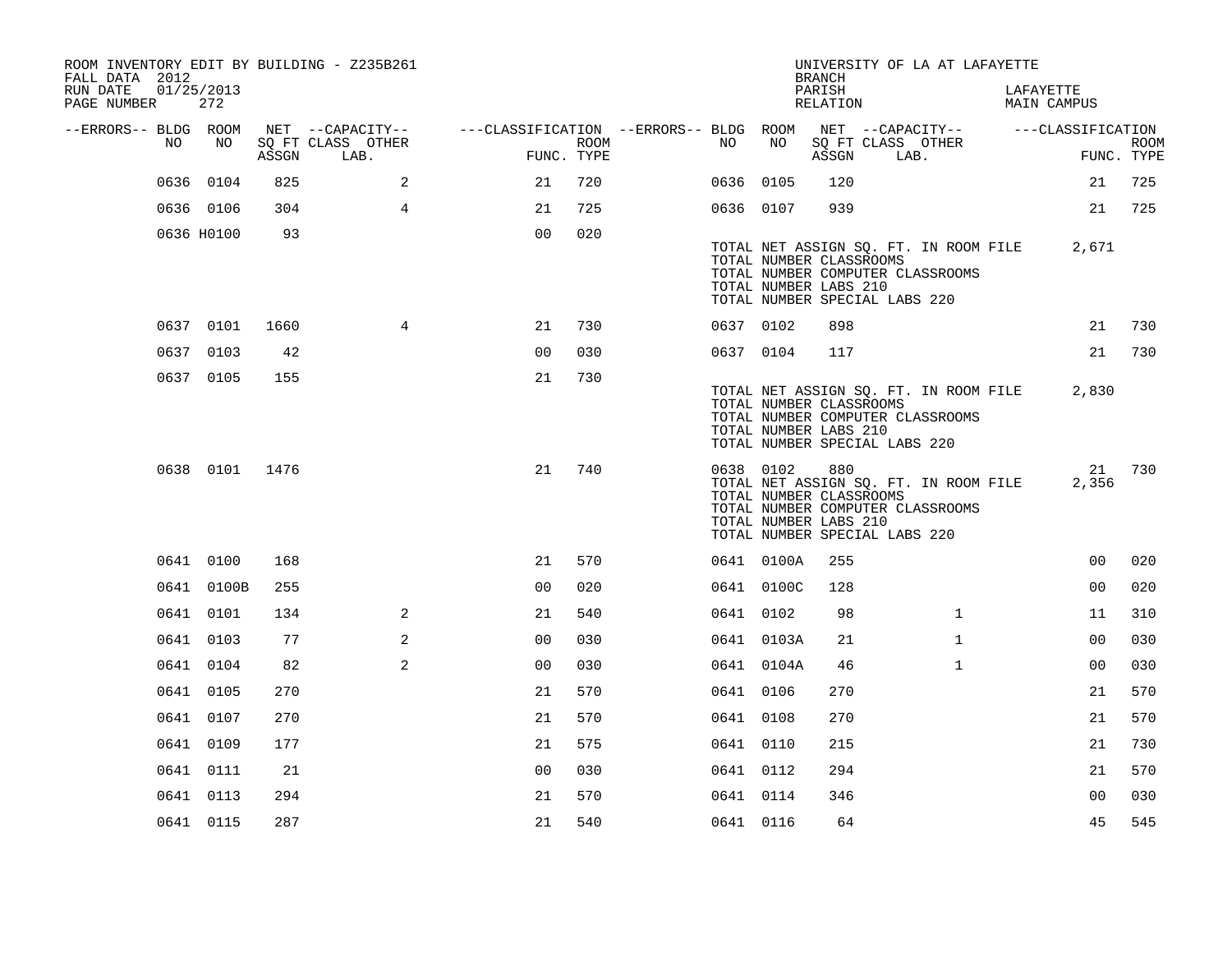| FALL DATA 2012          |            |                 |       | ROOM INVENTORY EDIT BY BUILDING - Z235B261                                                                          |                 |            |           |            | <b>BRANCH</b>                                                                     | UNIVERSITY OF LA AT LAFAYETTE                                             |                                             |             |
|-------------------------|------------|-----------------|-------|---------------------------------------------------------------------------------------------------------------------|-----------------|------------|-----------|------------|-----------------------------------------------------------------------------------|---------------------------------------------------------------------------|---------------------------------------------|-------------|
| RUN DATE<br>PAGE NUMBER | 01/25/2013 | 273             |       |                                                                                                                     |                 |            |           |            | PARISH<br>RELATION                                                                |                                                                           | LAFAYETTE<br>MAIN CAMPUS                    |             |
| --ERRORS-- BLDG ROOM    | NO         | NO <sub>1</sub> |       | NET --CAPACITY-- - ---CLASSIFICATION --ERRORS-- BLDG ROOM NET --CAPACITY-- - ---CLASSIFICATION<br>SQ FT CLASS OTHER |                 | ROOM       | NO        |            |                                                                                   | NO SQ FT CLASS OTHER                                                      |                                             | <b>ROOM</b> |
|                         |            |                 | ASSGN | LAB.                                                                                                                |                 | FUNC. TYPE |           |            | ASSGN                                                                             | LAB.                                                                      | FUNC. TYPE                                  |             |
|                         |            | 0641 0117       | 73    | $\sim$ 2                                                                                                            | 00 <sub>o</sub> | 030        |           | 0641 0118  | 109                                                                               |                                                                           | 45 575                                      |             |
|                         |            | 0641 0119 1316  |       |                                                                                                                     | 21              | 570        |           |            | TOTAL NUMBER CLASSROOMS<br>TOTAL NUMBER LABS 210<br>TOTAL NUMBER SPECIAL LABS 220 | TOTAL NUMBER COMPUTER CLASSROOMS                                          | TOTAL NET ASSIGN SO. FT. IN ROOM FILE 4,236 |             |
|                         |            | 0642 0100       | 72    |                                                                                                                     | 00              | 020        |           | 0642 0100A | 71                                                                                |                                                                           |                                             | 11 570      |
|                         |            | 0642 0101       | 145   |                                                                                                                     | 21              | 575        |           | 0642 0102  | 216                                                                               |                                                                           |                                             | 21 570      |
|                         |            | 0642 0103       | 366   |                                                                                                                     | 21              | 570        |           |            | TOTAL NUMBER CLASSROOMS<br>TOTAL NUMBER LABS 210<br>TOTAL NUMBER SPECIAL LABS 220 | TOTAL NET ASSIGN SQ. FT. IN ROOM FILE<br>TOTAL NUMBER COMPUTER CLASSROOMS | 798                                         |             |
|                         |            | 0643 0100       | 879   |                                                                                                                     | 21              | 570        |           |            | TOTAL NUMBER CLASSROOMS<br>TOTAL NUMBER LABS 210<br>TOTAL NUMBER SPECIAL LABS 220 | TOTAL NET ASSIGN SQ. FT. IN ROOM FILE<br>TOTAL NUMBER COMPUTER CLASSROOMS | 879                                         |             |
|                         |            | 0644 0100       | 377   |                                                                                                                     | 0 <sup>0</sup>  | 020        |           | 0644 0100A | 377                                                                               |                                                                           | 0 <sub>0</sub>                              | 020         |
|                         |            | 0644 0100B      | 377   |                                                                                                                     | 0 <sub>0</sub>  | 020        |           | 0644 0100C | 57                                                                                |                                                                           | 00                                          | 020         |
|                         |            | 0644 0101       | 199   | 2                                                                                                                   | 21              | 540        | 0644 0102 |            | 234                                                                               | 2                                                                         | 22                                          | 545         |
|                         | 0644 0103  |                 | 107   | $\mathbf{1}$                                                                                                        | 0 <sub>0</sub>  | 030        | 0644 0104 |            | 107                                                                               | $\mathbf{1}$                                                              | 00                                          | 030         |
|                         | 0644 0105  |                 | 368   |                                                                                                                     | 21              | 570        | 0644 0106 |            | 368                                                                               |                                                                           | 21                                          | 570         |
|                         | 0644 0107  |                 | 368   |                                                                                                                     | 21              | 570        | 0644 0108 |            | 368                                                                               |                                                                           | 21                                          | 570         |
|                         | 0644 0109  |                 | 368   |                                                                                                                     | 21              | 570        | 0644 0110 |            | 368                                                                               |                                                                           | 21                                          | 570         |
|                         |            | 0644 0111       | 507   |                                                                                                                     | 21              | 575        | 0644 0112 |            | 349                                                                               |                                                                           | 21                                          | 570         |
|                         |            | 0644 0113       | 143   | $\mathbf{1}$                                                                                                        | 22              | 575        | 0644 0114 |            | 208                                                                               |                                                                           | 45                                          | 575         |
|                         |            | 0644 0115       | 17    |                                                                                                                     | 0 <sup>0</sup>  | 030        |           |            | TOTAL NUMBER CLASSROOMS<br>TOTAL NUMBER LABS 210                                  | TOTAL NET ASSIGN SQ. FT. IN ROOM FILE<br>TOTAL NUMBER COMPUTER CLASSROOMS | 3,848                                       |             |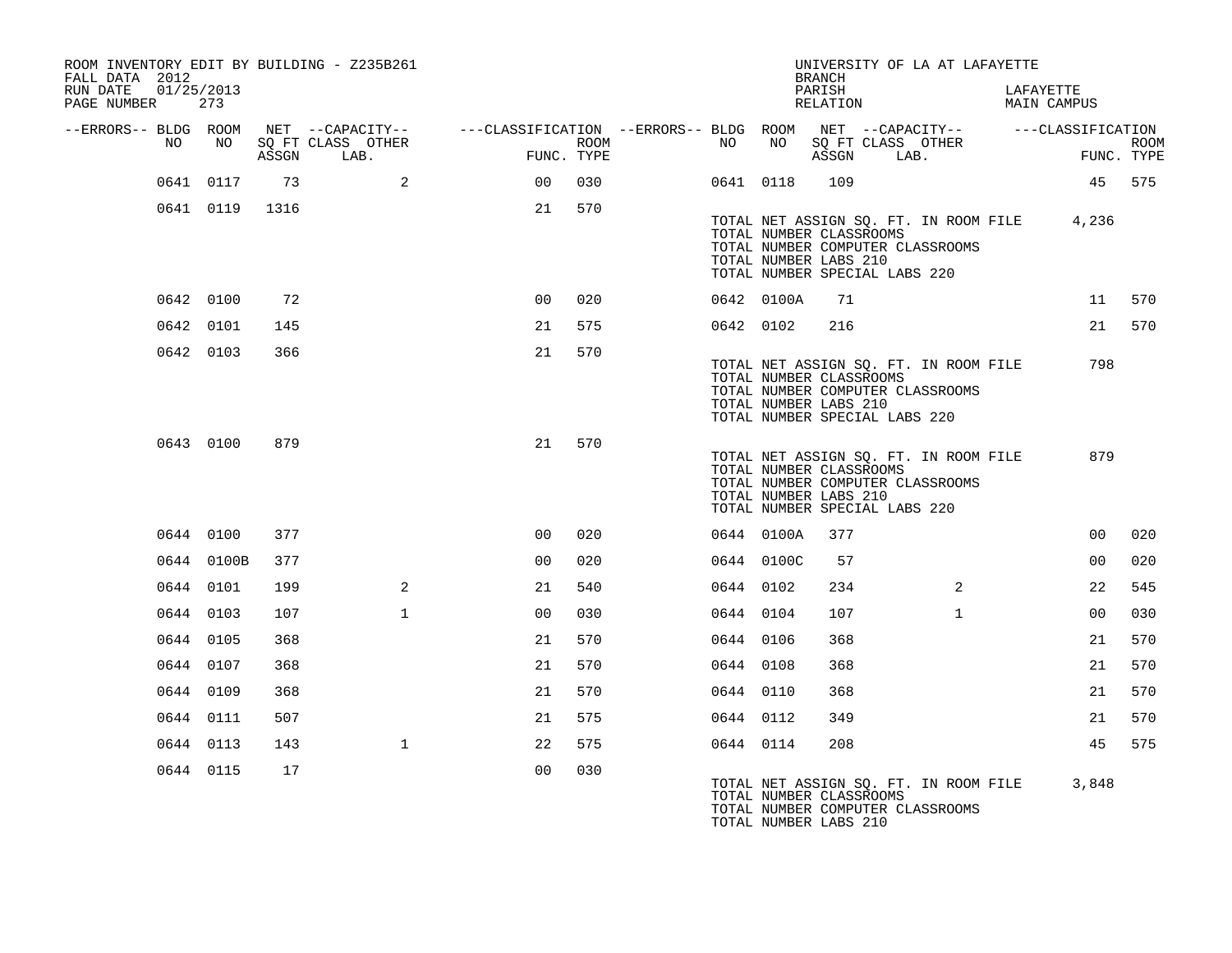| ROOM INVENTORY EDIT BY BUILDING - Z235B261<br>FALL DATA 2012 |                |       |                                                                                                |                |      |           |            | <b>BRANCH</b>                                          | UNIVERSITY OF LA AT LAFAYETTE                                                                                    |              |                          |                 |             |
|--------------------------------------------------------------|----------------|-------|------------------------------------------------------------------------------------------------|----------------|------|-----------|------------|--------------------------------------------------------|------------------------------------------------------------------------------------------------------------------|--------------|--------------------------|-----------------|-------------|
| 01/25/2013<br>RUN DATE<br>PAGE NUMBER                        | 274            |       |                                                                                                |                |      |           |            | PARISH<br>RELATION                                     |                                                                                                                  |              | LAFAYETTE<br>MAIN CAMPUS |                 |             |
| --ERRORS-- BLDG ROOM                                         |                |       | NET --CAPACITY-- - ---CLASSIFICATION --ERRORS-- BLDG ROOM NET --CAPACITY-- - ---CLASSIFICATION |                |      |           |            |                                                        |                                                                                                                  |              |                          |                 |             |
| NO.                                                          | NO             | ASSGN | SQ FT CLASS OTHER<br>LAB.                                                                      | FUNC. TYPE     | ROOM | NO        | NO         | ASSGN                                                  | SQ FT CLASS OTHER<br>LAB.<br>TOTAL NUMBER SPECIAL LABS 220                                                       |              |                          | FUNC. TYPE      | <b>ROOM</b> |
|                                                              | 0645 0100      | 274   |                                                                                                | 0 <sup>0</sup> | 020  |           | 0645 0100A | 184                                                    |                                                                                                                  |              |                          | 0 <sub>0</sub>  | 020         |
|                                                              | 0645 0100B     | 274   |                                                                                                | 0 <sub>0</sub> | 020  |           | 0645 0100C | 57                                                     |                                                                                                                  |              |                          | 0 <sub>0</sub>  | 020         |
|                                                              | 0645 0101      | 196   | 2                                                                                              | 21             | 540  | 0645 0102 |            | 198                                                    |                                                                                                                  | 2            |                          | 21              | 540         |
|                                                              | 0645 0103      | 104   | $\mathbf{1}$                                                                                   | 0 <sup>0</sup> | 030  | 0645 0104 |            | 104                                                    |                                                                                                                  | $\mathbf{1}$ |                          | 0 <sub>0</sub>  | 030         |
|                                                              | 0645 0105      | 353   |                                                                                                | 21             | 570  | 0645 0106 |            | 353                                                    |                                                                                                                  |              |                          | 21              | 570         |
|                                                              | 0645 0107      | 353   |                                                                                                | 21             | 570  | 0645 0108 |            | 353                                                    |                                                                                                                  |              |                          | 21              | 570         |
|                                                              | 0645 0109      | 305   |                                                                                                | 45             | 575  | 0645 0110 |            | 256                                                    |                                                                                                                  |              |                          | 21              | 570         |
|                                                              | 0645 0111      | 307   |                                                                                                | 45             | 575  | 0645 0112 |            | 183                                                    |                                                                                                                  |              |                          | 00              | 030         |
|                                                              | 0645 0113      | 111   |                                                                                                | 45             | 730  |           | 0645 0114  | 25<br>TOTAL NUMBER CLASSROOMS<br>TOTAL NUMBER LABS 210 | TOTAL NET ASSIGN SQ. FT. IN ROOM FILE<br>TOTAL NUMBER COMPUTER CLASSROOMS<br>TOTAL NUMBER SPECIAL LABS 220       |              |                          | 00<br>2,785     | 030         |
|                                                              | 0646 0101      | 1065  |                                                                                                | 21             | 255  |           | 0646 0102  | 149                                                    |                                                                                                                  |              |                          | 00 <sub>o</sub> | 030         |
|                                                              | 0646 0103      | 55    |                                                                                                | 73             | 730  |           |            | TOTAL NUMBER CLASSROOMS<br>TOTAL NUMBER LABS 210       | TOTAL NET ASSIGN SQ. FT. IN ROOM FILE 1,120<br>TOTAL NUMBER COMPUTER CLASSROOMS<br>TOTAL NUMBER SPECIAL LABS 220 |              |                          |                 |             |
|                                                              | 0647 0100      | 76    |                                                                                                | 21             | 313  |           | 0647 0100A | 99                                                     |                                                                                                                  |              |                          | 0 <sub>0</sub>  | 020         |
|                                                              | 0647 0101      | 97    | $\mathbf{1}$                                                                                   | 21             | 325  | 0647 0102 |            | 58                                                     |                                                                                                                  |              |                          | 0 <sub>0</sub>  | 020         |
|                                                              | 0647 0102A     | 80    | $\mathbf 1$                                                                                    | 0 <sub>0</sub> | 030  | 0647 0103 |            | 206                                                    |                                                                                                                  | $\mathbf{1}$ |                          | 21              | 850         |
|                                                              | 0647 0104      | 100   | $\mathbf{1}$                                                                                   | 21             | 855  | 0647 0105 |            | 857                                                    |                                                                                                                  | $\mathbf{1}$ |                          | 21              | 860         |
|                                                              | 0647 0106      | 857   | $\mathbf{1}$                                                                                   | 21             | 860  | 0647 0107 |            | 256                                                    |                                                                                                                  | $\mathbf{1}$ |                          | 21              | 870         |
|                                                              | 0647 0108      | 120   |                                                                                                | 0 <sub>0</sub> | 030  |           |            | TOTAL NUMBER CLASSROOMS<br>TOTAL NUMBER LABS 210       | TOTAL NET ASSIGN SQ. FT. IN ROOM FILE<br>TOTAL NUMBER COMPUTER CLASSROOMS<br>TOTAL NUMBER SPECIAL LABS 220       |              |                          | 2,449           |             |
|                                                              | 0648 0101 1758 |       |                                                                                                | 21             | 575  |           | 0648 0201  | 91                                                     |                                                                                                                  | $\mathbf{1}$ |                          |                 | 21 325      |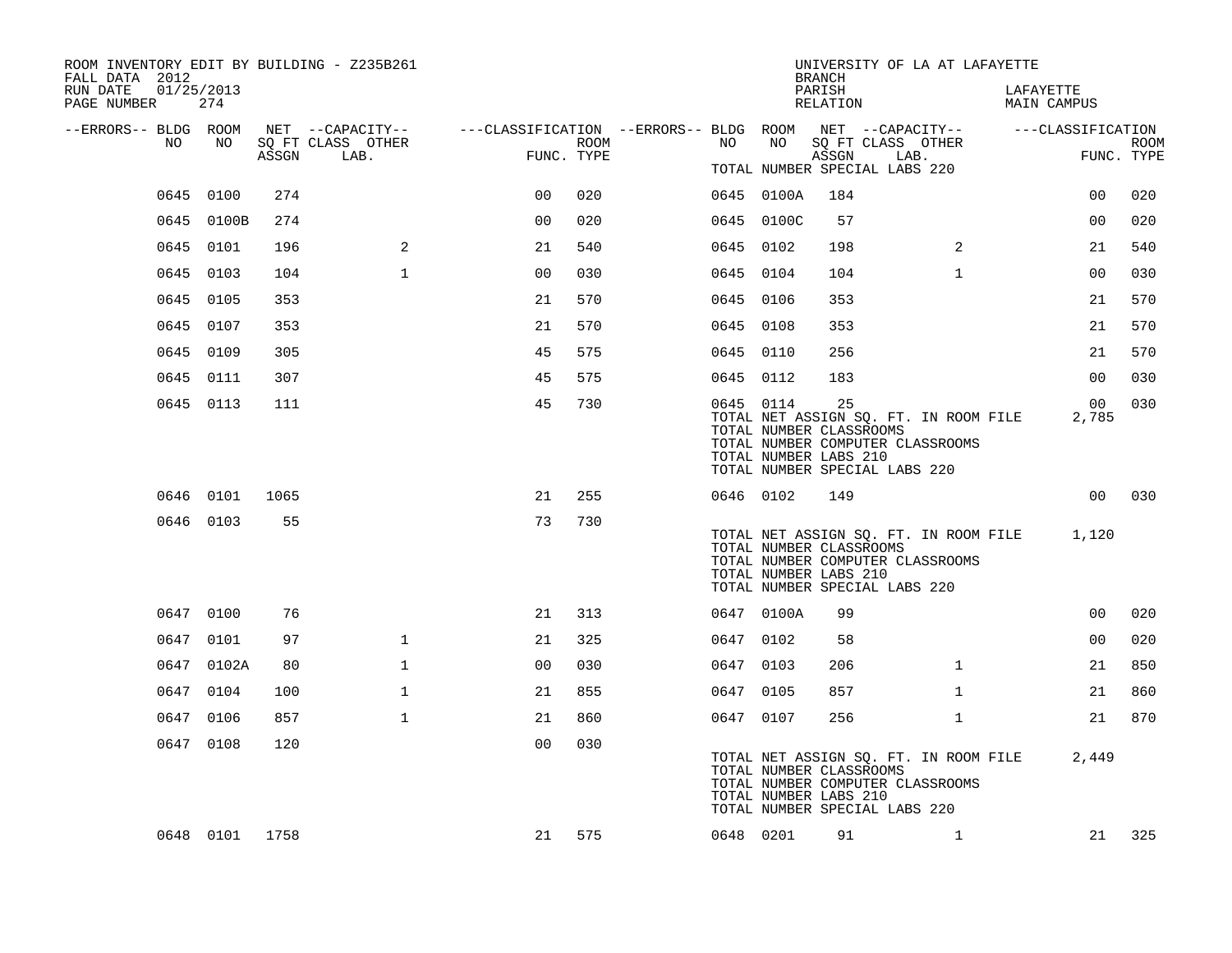| ROOM INVENTORY EDIT BY BUILDING - Z235B261<br>FALL DATA 2012 |                   |       |                           |                                                                                                |      |    |            | <b>BRANCH</b>                                                                            |                        | UNIVERSITY OF LA AT LAFAYETTE                                                  |                                             |                           |
|--------------------------------------------------------------|-------------------|-------|---------------------------|------------------------------------------------------------------------------------------------|------|----|------------|------------------------------------------------------------------------------------------|------------------------|--------------------------------------------------------------------------------|---------------------------------------------|---------------------------|
| RUN DATE<br>PAGE NUMBER                                      | 01/25/2013<br>275 |       |                           |                                                                                                |      |    |            | PARISH<br>RELATION                                                                       |                        |                                                                                | LAFAYETTE<br>MAIN CAMPUS                    |                           |
| --ERRORS-- BLDG ROOM                                         |                   |       |                           | NET --CAPACITY-- - ---CLASSIFICATION --ERRORS-- BLDG ROOM NET --CAPACITY-- - ---CLASSIFICATION |      |    |            |                                                                                          |                        |                                                                                |                                             |                           |
| NO                                                           | NO                | ASSGN | SQ FT CLASS OTHER<br>LAB. | FUNC. TYPE                                                                                     | ROOM | NO | NO         | SQ FT CLASS OTHER<br>ASSGN LAB.                                                          |                        |                                                                                |                                             | <b>ROOM</b><br>FUNC. TYPE |
| 0648                                                         | 0202              | 41    |                           | 21                                                                                             | 731  |    | 0648 0203  |                                                                                          | 84 and $\overline{84}$ | $\mathbf{1}$                                                                   |                                             | 21 325                    |
|                                                              | 0648 0204         | 115   | 10                        | 21                                                                                             | 410  |    |            | TOTAL NUMBER CLASSROOMS<br>TOTAL NUMBER LABS 210<br>TOTAL NUMBER SPECIAL LABS 220        |                        | TOTAL NUMBER COMPUTER CLASSROOMS                                               | TOTAL NET ASSIGN SQ. FT. IN ROOM FILE 2,089 |                           |
|                                                              | 0649 0001 1472    |       |                           | 11                                                                                             | 570  |    |            | TOTAL NUMBER CLASSROOMS<br>TOTAL NUMBER LABS 210<br>TOTAL NUMBER SPECIAL LABS 220        |                        | TOTAL NUMBER COMPUTER CLASSROOMS                                               | TOTAL NET ASSIGN SQ. FT. IN ROOM FILE 1,472 |                           |
|                                                              | 065A 0099A        | 815   | 2                         | 91                                                                                             | 950  |    | 065A 0100A | 815                                                                                      |                        | 2                                                                              | 91                                          | 950                       |
|                                                              | 065A 0101A        | 815   | 2                         | 91                                                                                             | 950  |    | 065A 0102A | 815                                                                                      |                        | 2                                                                              | 91                                          | 950                       |
|                                                              | 065A 0103A        | 815   | 2                         | 91                                                                                             | 950  |    | 065A 0104A | 815                                                                                      |                        | 2                                                                              | 91                                          | 950                       |
|                                                              | 065A 0105A        | 815   | 2                         | 91                                                                                             | 950  |    | 065A 0106A | 815<br>TOTAL NUMBER CLASSROOMS<br>TOTAL NUMBER LABS 210<br>TOTAL NUMBER SPECIAL LABS 220 |                        | 2<br>TOTAL NET ASSIGN SQ. FT. IN ROOM FILE<br>TOTAL NUMBER COMPUTER CLASSROOMS | 91<br>6,520                                 | 950                       |
|                                                              | 065B 0107B        | 815   | 2                         | 91                                                                                             | 950  |    | 065B 0108B | 815                                                                                      |                        | 2                                                                              | 91                                          | 950                       |
|                                                              | 065B 0109B        | 815   | 2                         | 91                                                                                             | 950  |    | 065B 0110B | 815                                                                                      |                        | 2                                                                              | 91                                          | 950                       |
|                                                              | 065B 0111B        | 815   | 2                         | 91                                                                                             | 950  |    | 065B 0112B | 815                                                                                      |                        | 2                                                                              | 91                                          | 950                       |
|                                                              | 065B 0113B        | 815   | 2                         | 91                                                                                             | 950  |    | 065B 0114B | 815<br>TOTAL NUMBER CLASSROOMS<br>TOTAL NUMBER LABS 210<br>TOTAL NUMBER SPECIAL LABS 220 |                        | 2<br>TOTAL NET ASSIGN SQ. FT. IN ROOM FILE<br>TOTAL NUMBER COMPUTER CLASSROOMS | 91<br>6,520                                 | 950                       |
|                                                              | 065C 0115C        | 815   | 2                         | 91                                                                                             | 950  |    | 065C 0116C | 815                                                                                      |                        | 2                                                                              | 91                                          | 950                       |
|                                                              | 065C 0117C        | 815   | 2                         | 91                                                                                             | 950  |    | 065C 0118C | 815                                                                                      |                        | 2                                                                              | 91                                          | 950                       |
|                                                              | 065C 0119C        | 815   | 2                         | 91                                                                                             | 950  |    | 065C 0120C | 815                                                                                      |                        | 2                                                                              | 91                                          | 950                       |
|                                                              | 065C 0121C        | 815   | 2                         | 91                                                                                             | 950  |    |            | 065C 0122C 815                                                                           |                        | 2<br>TOTAL NET ASSIGN SQ. FT. IN ROOM FILE                                     | 91<br>6,520                                 | 950                       |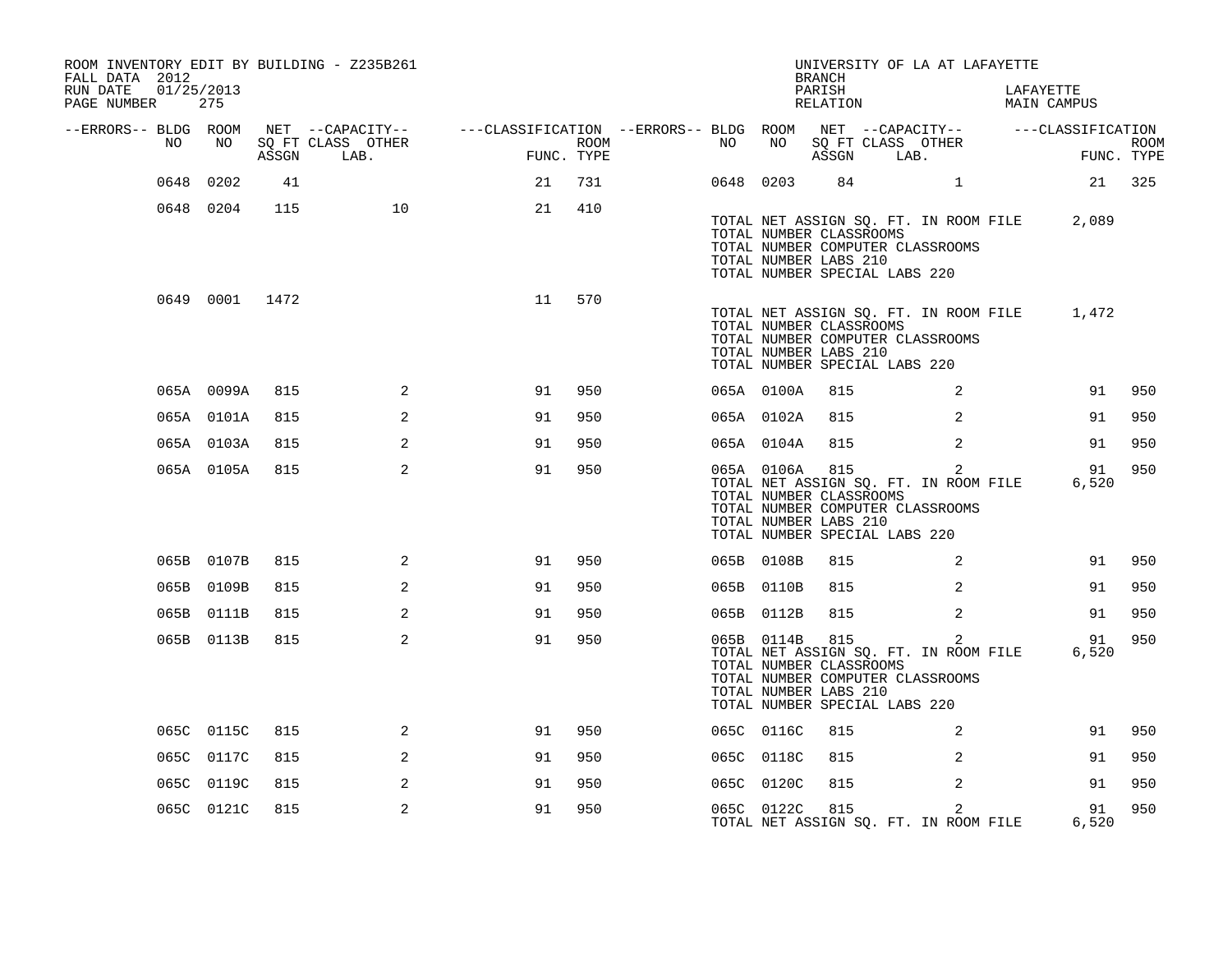| ROOM INVENTORY EDIT BY BUILDING - Z235B261<br>FALL DATA 2012<br>RUN DATE 01/25/2013<br>PAGE NUMBER 276 |            |     |                |                                                                                                                                                                                                                                   |     |  |                | UNIVERSITY OF LA AT LAFAYETTE<br><b>BRANCH</b><br>PARISH<br>RELATION                                                                                           |                | LAFAYETTE<br>MAIN CAMPUS                                        |        |
|--------------------------------------------------------------------------------------------------------|------------|-----|----------------|-----------------------------------------------------------------------------------------------------------------------------------------------------------------------------------------------------------------------------------|-----|--|----------------|----------------------------------------------------------------------------------------------------------------------------------------------------------------|----------------|-----------------------------------------------------------------|--------|
|                                                                                                        |            |     |                | ERRORS-- BLDG ROOM NET --CAPACITY--- --CLASSIFICATION --ERRORS-- BLDG ROOM NET --CAPACITY---------CLASSIFICATION<br>NO NO SQ FT CLASS OTHER ROOM NO BOTT CLASS OTHER ROOM NO ASSGN LAB.<br>ASSGN LAB. FUNC. TYPE ASSGN ASSGN LAB. |     |  |                | TOTAL NUMBER CLASSROOMS<br>TOTAL NUMBER COMPUTER CLASSROOMS<br>TOTAL NUMBER LABS 210<br>TOTAL NUMBER SPECIAL LABS 220                                          |                |                                                                 |        |
|                                                                                                        | 065D 0123D | 815 | $\overline{a}$ | 91                                                                                                                                                                                                                                | 950 |  | 065D 0124D     | 815                                                                                                                                                            | 2              |                                                                 | 91 950 |
|                                                                                                        | 065D 0125D | 815 | 2              | 91                                                                                                                                                                                                                                | 950 |  | 065D 0126D     | 815                                                                                                                                                            | 2              | 91                                                              | 950    |
|                                                                                                        | 065D 0127D | 815 | 2              | 91                                                                                                                                                                                                                                | 950 |  | 065D 0128D     | 815                                                                                                                                                            | 2              | 91                                                              | 950    |
|                                                                                                        | 065D 0129D | 815 | $\overline{2}$ | 91                                                                                                                                                                                                                                | 950 |  |                | 065D 0130D 815 2<br>TOTAL NUMBER CLASSROOMS<br>TOTAL NUMBER COMPUTER CLASSROOMS<br>TOTAL NUMBER LABS 210<br>TOTAL NUMBER SPECIAL LABS 220                      |                | TOTAL NET ASSIGN SQ. FT. IN ROOM FILE 6,520                     | 91 950 |
|                                                                                                        | 065E 0131E | 815 | 2              | 91                                                                                                                                                                                                                                | 950 |  | 065E 0132E     | 815                                                                                                                                                            | 2              |                                                                 | 91 950 |
|                                                                                                        | 065E 0133E | 815 | 2              | 91                                                                                                                                                                                                                                | 950 |  | 065E 0134E     | 815                                                                                                                                                            | 2              | 91                                                              | 950    |
|                                                                                                        | 065E 0135E | 815 | 2              | 91                                                                                                                                                                                                                                | 950 |  | 065E 0136E     | 815                                                                                                                                                            | 2              | 91                                                              | 950    |
|                                                                                                        | 065E 0137E | 815 | 2              | 91                                                                                                                                                                                                                                | 950 |  | 065E 0138E 815 | TOTAL NET ASSIGN SQ. FT. IN ROOM FILE<br>TOTAL NUMBER CLASSROOMS<br>TOTAL NUMBER COMPUTER CLASSROOMS<br>TOTAL NUMBER LABS 210<br>TOTAL NUMBER SPECIAL LABS 220 | 2              | 6,520                                                           | 81 950 |
|                                                                                                        | 065F 0139F | 815 | 2              | 91                                                                                                                                                                                                                                | 950 |  | 065F 0140F     | 815                                                                                                                                                            | $\sim$ 2       |                                                                 | 91 950 |
|                                                                                                        | 065F 0141F | 815 | 2              | 91                                                                                                                                                                                                                                | 950 |  |                | 065F 0142F 815<br>TOTAL NUMBER CLASSROOMS<br>TOTAL NUMBER COMPUTER CLASSROOMS<br>TOTAL NUMBER LABS 210<br>TOTAL NUMBER SPECIAL LABS 220                        |                | 065F 0142F 815 2<br>TOTAL NET ASSIGN SQ. FT. IN ROOM FILE 3,260 | 91 950 |
|                                                                                                        | 065G 0143G | 815 | 2              | 91                                                                                                                                                                                                                                | 950 |  | 065G 0144G     | 815                                                                                                                                                            | $\overline{a}$ | 91                                                              | 950    |
|                                                                                                        | 065G 0145G | 815 | 2              | 91                                                                                                                                                                                                                                | 950 |  | 065G 0146G     | 815                                                                                                                                                            | 2              | 91                                                              | 950    |
|                                                                                                        | 065G 0147G | 815 | 2              | 91                                                                                                                                                                                                                                | 950 |  | 065G 0148G     | 815                                                                                                                                                            | 2              | 91                                                              | 950    |
|                                                                                                        | 065G 0149G | 815 | 2              | 91                                                                                                                                                                                                                                | 950 |  |                | 065G 0150G 815<br>TOTAL NUMBER CLASSROOMS<br>TOTAL NUMBER COMPUTER CLASSROOMS<br>TOTAL NUMBER LABS 210                                                         | $\overline{a}$ | 91                                                              | 950    |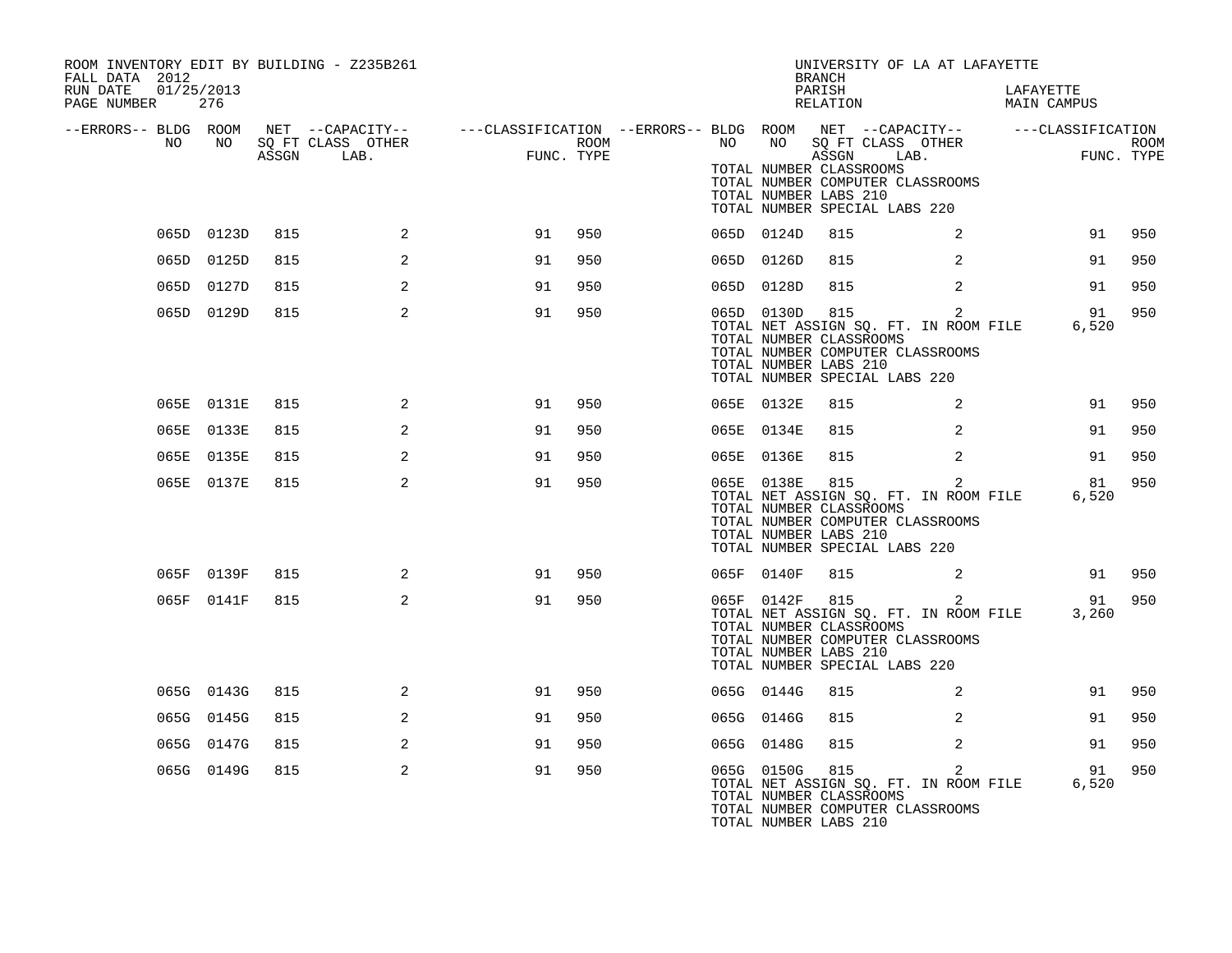| ROOM INVENTORY EDIT BY BUILDING - Z235B261<br>FALL DATA 2012 |            |       |                                       |                                                                             |      |    |            | <b>BRANCH</b>                                           | UNIVERSITY OF LA AT LAFAYETTE                                                                                                |                          |             |
|--------------------------------------------------------------|------------|-------|---------------------------------------|-----------------------------------------------------------------------------|------|----|------------|---------------------------------------------------------|------------------------------------------------------------------------------------------------------------------------------|--------------------------|-------------|
| RUN DATE<br>01/25/2013<br>PAGE NUMBER                        | 277        |       |                                       |                                                                             |      |    |            | PARISH<br>RELATION                                      |                                                                                                                              | LAFAYETTE<br>MAIN CAMPUS |             |
| --ERRORS-- BLDG ROOM<br>NO                                   | NO         |       | NET --CAPACITY--<br>SO FT CLASS OTHER | ---CLASSIFICATION --ERRORS-- BLDG ROOM NET --CAPACITY-- -----CLASSIFICATION | ROOM | NO | NO         |                                                         | SO FT CLASS OTHER                                                                                                            |                          | <b>ROOM</b> |
|                                                              |            | ASSGN | LAB.                                  | FUNC. TYPE                                                                  |      |    |            | ASSGN                                                   | LAB.<br>TOTAL NUMBER SPECIAL LABS 220                                                                                        |                          | FUNC. TYPE  |
|                                                              | 065H 0151H | 815   | 2                                     | 91                                                                          | 950  |    | 065H 0152H | 815                                                     | 2                                                                                                                            | 91                       | 950         |
|                                                              | 065H 0153H | 815   | 2                                     | 91                                                                          | 950  |    | 065H 0154H | 815                                                     | 2                                                                                                                            | 91                       | 950         |
|                                                              | 065H 0155H | 815   | 2                                     | 91                                                                          | 950  |    | 065H 0156H | 815                                                     | 2                                                                                                                            | 91                       | 950         |
|                                                              | 065H 0157H | 815   | 2                                     | 91                                                                          | 950  |    | 065H 0158H | 815<br>TOTAL NUMBER CLASSROOMS<br>TOTAL NUMBER LABS 210 | 2<br>TOTAL NET ASSIGN SQ. FT. IN ROOM FILE<br>TOTAL NUMBER COMPUTER CLASSROOMS<br>TOTAL NUMBER SPECIAL LABS 220              | 91<br>6,520              | 950         |
|                                                              | 065I 0159I | 815   | 2                                     | 91                                                                          | 950  |    | 065I 0160I | 815                                                     | 2                                                                                                                            | 91                       | 950         |
|                                                              | 065I 0161I | 815   | 2                                     | 91                                                                          | 950  |    | 065I 0162I | 815                                                     | 2                                                                                                                            | 91                       | 950         |
|                                                              | 065I 0163I | 815   | 2                                     | 91                                                                          | 950  |    | 065I 0164I | 815                                                     | 2                                                                                                                            | 91                       | 950         |
|                                                              | 065I 0165I | 815   | 2                                     | 91                                                                          | 950  |    | 065I 0166I | 815<br>TOTAL NUMBER CLASSROOMS<br>TOTAL NUMBER LABS 210 | $\overline{2}$<br>TOTAL NET ASSIGN SQ. FT. IN ROOM FILE<br>TOTAL NUMBER COMPUTER CLASSROOMS<br>TOTAL NUMBER SPECIAL LABS 220 | 91<br>6,520              | 950         |
|                                                              | 065J 0167J | 815   | 2                                     | 91                                                                          | 950  |    | 065J 0168J | 815                                                     | 2                                                                                                                            | 91                       | 950         |
|                                                              | 065J 0169J | 815   | 2                                     | 91                                                                          | 950  |    | 065J 0170J | 815                                                     | $\overline{2}$                                                                                                               | 91                       | 950         |
|                                                              | 065J 0171J | 815   | 2                                     | 91                                                                          | 950  |    | 065J 0172J | 815                                                     | $\overline{2}$                                                                                                               | 91                       | 950         |
|                                                              | 065J 0173J | 815   | 2                                     | 91                                                                          | 950  |    | 065J 0174J | 815<br>TOTAL NUMBER CLASSROOMS<br>TOTAL NUMBER LABS 210 | 2<br>TOTAL NET ASSIGN SQ. FT. IN ROOM FILE<br>TOTAL NUMBER COMPUTER CLASSROOMS<br>TOTAL NUMBER SPECIAL LABS 220              | 91<br>6,520              | 950         |
|                                                              | 065K 0175K | 815   | 2                                     | 91                                                                          | 950  |    | 065K 0176K | 815                                                     | 2                                                                                                                            | 91                       | 950         |
|                                                              | 065K 0177K | 815   | 2                                     | 91                                                                          | 950  |    | 065K 0178K | 815                                                     | 2                                                                                                                            | 91                       | 950         |
|                                                              | 065K 0179K | 815   | 2                                     | 91                                                                          | 950  |    | 065K 0180K | 815                                                     | 2                                                                                                                            | 91                       | 950         |
|                                                              | 065K 0181K | 815   | 2                                     | 91                                                                          | 950  |    | 065K 0182K | 815<br>TOTAL NUMBER CLASSROOMS                          | $\overline{2}$<br>TOTAL NET ASSIGN SQ. FT. IN ROOM FILE<br>TOTAL NUMBER COMPUTER CLASSROOMS                                  | 91<br>6,520              | 950         |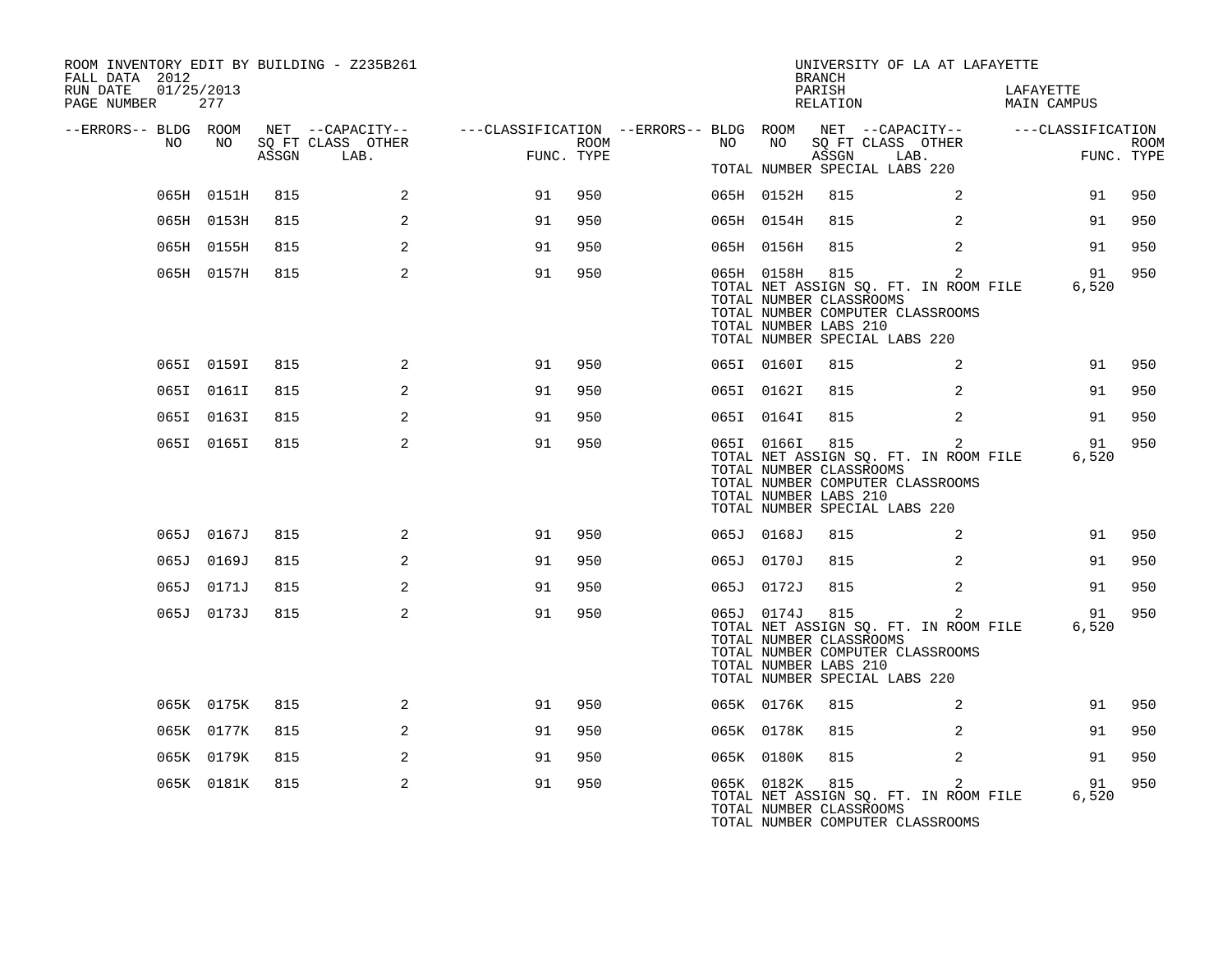| ROOM INVENTORY EDIT BY BUILDING - Z235B261<br>FALL DATA 2012 |            |       |                   |                                                                                                |      |           |                                                                | <b>BRANCH</b>      | UNIVERSITY OF LA AT LAFAYETTE                                                                                                |                          |                |             |
|--------------------------------------------------------------|------------|-------|-------------------|------------------------------------------------------------------------------------------------|------|-----------|----------------------------------------------------------------|--------------------|------------------------------------------------------------------------------------------------------------------------------|--------------------------|----------------|-------------|
| RUN DATE<br>01/25/2013<br>PAGE NUMBER                        | 278        |       |                   |                                                                                                |      |           |                                                                | PARISH<br>RELATION |                                                                                                                              | LAFAYETTE<br>MAIN CAMPUS |                |             |
| --ERRORS-- BLDG ROOM<br>NO                                   | NO         |       | SQ FT CLASS OTHER | NET --CAPACITY-- - ---CLASSIFICATION --ERRORS-- BLDG ROOM NET --CAPACITY-- - ---CLASSIFICATION | ROOM | NO        | NO                                                             |                    | SQ FT CLASS OTHER                                                                                                            |                          |                | <b>ROOM</b> |
|                                                              |            | ASSGN | LAB.              | FUNC. TYPE                                                                                     |      |           | TOTAL NUMBER LABS 210                                          | ASSGN              | LAB.<br>TOTAL NUMBER SPECIAL LABS 220                                                                                        |                          | FUNC. TYPE     |             |
|                                                              | 065L 0183L | 815   | 2                 | 91                                                                                             | 950  |           | 065L 0184L                                                     | 815                | 2                                                                                                                            |                          | 91             | 950         |
|                                                              | 065L 0185L | 815   | 2                 | 91                                                                                             | 950  |           | 065L 0186L                                                     | 815                | 2                                                                                                                            |                          | 91             | 950         |
|                                                              | 065L 0187L | 815   | 2                 | 91                                                                                             | 950  |           | 065L 0188L                                                     | 815                | 2                                                                                                                            |                          | 91             | 950         |
|                                                              | 065L 0189L | 815   | 2                 | 91                                                                                             | 950  |           | 065L 0190L<br>TOTAL NUMBER CLASSROOMS<br>TOTAL NUMBER LABS 210 | 815                | $\overline{2}$<br>TOTAL NET ASSIGN SQ. FT. IN ROOM FILE<br>TOTAL NUMBER COMPUTER CLASSROOMS<br>TOTAL NUMBER SPECIAL LABS 220 |                          | 91<br>6,520    | 950         |
|                                                              | 065M 0191M | 815   | 2                 | 91                                                                                             | 950  |           | 065M 0192M                                                     | 815                | 2                                                                                                                            |                          | 91             | 950         |
|                                                              | 065M 0193M | 815   | 2                 | 91                                                                                             | 950  |           | 065M 0194M                                                     | 815                | 2                                                                                                                            |                          | 91             | 950         |
|                                                              | 065M 0195M | 815   | 2                 | 91                                                                                             | 950  |           | 065M 0196M                                                     | 815                | 2                                                                                                                            |                          | 91             | 950         |
|                                                              | 065M 0197M | 815   | 2                 | 91                                                                                             | 950  |           | 065M 0198M<br>TOTAL NUMBER CLASSROOMS<br>TOTAL NUMBER LABS 210 | 815                | 2<br>TOTAL NET ASSIGN SQ. FT. IN ROOM FILE<br>TOTAL NUMBER COMPUTER CLASSROOMS<br>TOTAL NUMBER SPECIAL LABS 220              |                          | 91<br>6,520    | 950         |
|                                                              | 0650 0001  | 615   |                   | 45                                                                                             | 650  |           | TOTAL NUMBER CLASSROOMS<br>TOTAL NUMBER LABS 210               |                    | TOTAL NET ASSIGN SQ. FT. IN ROOM FILE<br>TOTAL NUMBER COMPUTER CLASSROOMS<br>TOTAL NUMBER SPECIAL LABS 220                   |                          | 615            |             |
|                                                              | 0651 0100  | 1700  |                   | 00                                                                                             | 020  | 0651 0101 |                                                                | 468                | 30                                                                                                                           |                          | 21             | 350         |
|                                                              | 0651 0102  | 520   | 30                | 21                                                                                             | 350  |           | 0651 0102A                                                     | 27                 |                                                                                                                              |                          | 21             | 355         |
|                                                              | 0651 0103  | 1554  | 75                | 21                                                                                             | 350  |           | 0651 0103A                                                     | 222                | 75                                                                                                                           |                          | 21             | 355         |
|                                                              | 0651 0104  | 465   | 30                | 21                                                                                             | 350  |           | 0651 0104A                                                     | 28                 |                                                                                                                              |                          | 21             | 355         |
|                                                              | 0651 0105  | 9     |                   | 21                                                                                             | 730  | 0651 0106 |                                                                | 38                 |                                                                                                                              |                          | 0 <sub>0</sub> | 020         |
|                                                              | 0651 0107  | 193   |                   | 0 <sub>0</sub>                                                                                 | 030  | 0651 0108 |                                                                | 30                 |                                                                                                                              |                          | 0 <sub>0</sub> | 020         |
|                                                              | 0651 0109  | 188   |                   | 0 <sub>0</sub>                                                                                 | 030  | 0651 0110 |                                                                | 250                |                                                                                                                              |                          | 21             | 314         |
|                                                              | 0651 0111  | 273   |                   | 21                                                                                             | 314  | 0651 0112 |                                                                | 477                | 12                                                                                                                           |                          | 21             | 680         |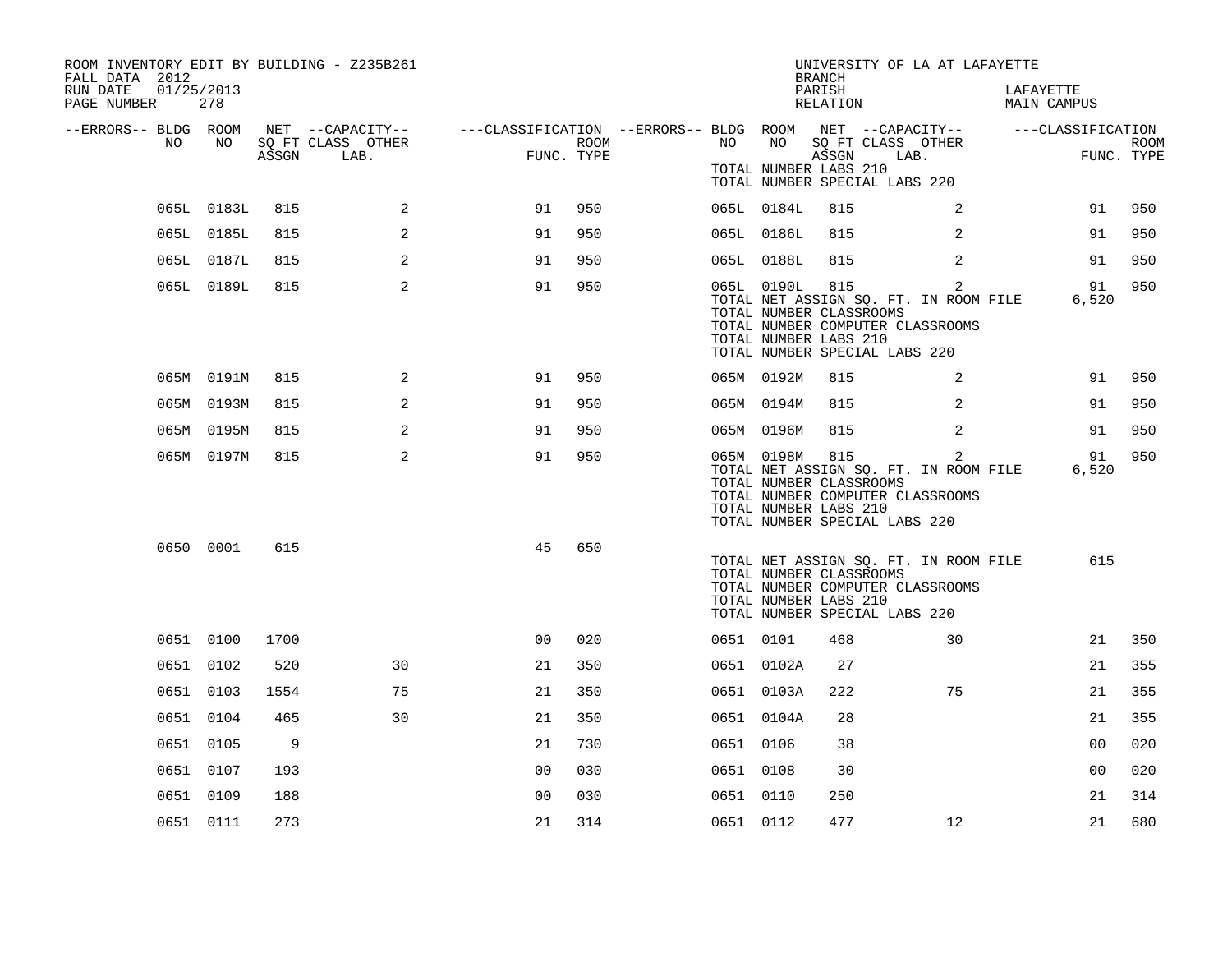| ROOM INVENTORY EDIT BY BUILDING - Z235B261<br>FALL DATA 2012 |                   |       |                           |                |             |                                        |            | <b>BRANCH</b>             | UNIVERSITY OF LA AT LAFAYETTE |                          |                           |
|--------------------------------------------------------------|-------------------|-------|---------------------------|----------------|-------------|----------------------------------------|------------|---------------------------|-------------------------------|--------------------------|---------------------------|
| RUN DATE<br>PAGE NUMBER                                      | 01/25/2013<br>279 |       |                           |                |             |                                        |            | PARISH<br><b>RELATION</b> |                               | LAFAYETTE<br>MAIN CAMPUS |                           |
| --ERRORS-- BLDG ROOM                                         |                   |       | NET --CAPACITY--          |                |             | ---CLASSIFICATION --ERRORS-- BLDG ROOM |            |                           | NET --CAPACITY--              | ---CLASSIFICATION        |                           |
| NO.                                                          | NO                | ASSGN | SQ FT CLASS OTHER<br>LAB. | FUNC. TYPE     | <b>ROOM</b> | NO                                     | NO         | ASSGN                     | SQ FT CLASS OTHER<br>LAB.     |                          | <b>ROOM</b><br>FUNC. TYPE |
| 0651                                                         | 0112A             | 21    |                           | 21             | 685         |                                        | 0651 0113  | 1066                      |                               | 21                       | 315                       |
|                                                              | 0651 0114         | 831   | 10                        | 62             | 314         |                                        | 0651 0115  | 83                        |                               | 21                       | 731                       |
| 0651                                                         | 0116              | 84    | $\mathbf 1$               | 21             | 310         |                                        | 0651 0117  | 73                        |                               | 21                       | 731                       |
|                                                              | 0651 0118         | 74    | 2                         | 21             | 314         |                                        | 0651 0119  | 185                       |                               | 21                       | 325                       |
| 0651                                                         | 0120              | 153   | 2                         | 21             | 313         |                                        | 0651 0121  | 177                       | 35                            | 21                       | 325                       |
|                                                              | 0651 0122         | 103   | $\mathbf{1}$              | 21             | 731         |                                        | 0651 0123  | 24                        |                               | 0 <sub>0</sub>           | 010                       |
|                                                              | 0651 0124         | 27    |                           | 0 <sub>0</sub> | 030         |                                        | 0651 0125  | 338                       |                               | 0 <sub>0</sub>           | 020                       |
|                                                              | 0651 0126         | 360   | 2                         | 21             | 314         |                                        | 0651 0200  | 3277                      | 56                            | 21                       | 250                       |
| 0651                                                         | 0201              | 285   |                           | 21             | 325         |                                        | 0651 0202  | 141                       | 2                             | 21                       | 314                       |
|                                                              | 0651 0203         | 80    |                           | 21             | 325         |                                        | 0651 0204  | 220                       | 2                             | 21                       | 260                       |
| 0651                                                         | 0205              | 220   | 2                         | 21             | 260         |                                        | 0651 0206  | 220                       | 2                             | 21                       | 260                       |
|                                                              | 0651 0207         | 256   | 2                         | 21             | 260         |                                        | 0651 0208  | 152                       | 2                             | 21                       | 870                       |
| 0651                                                         | 0209              | 656   |                           | 21             | 870         |                                        | 0651 0210  | 484                       | 2                             | 21                       | 250                       |
| 0651                                                         | 0211              | 382   | 2                         | 21             | 260         |                                        | 0651 0212  | 123                       | 2                             | 21                       | 314                       |
| 0651                                                         | 0212A             | 127   | 2                         | 21             | 314         |                                        | 0651 0213  | 305                       | 2                             | 21                       | 870                       |
| 0651                                                         | 0214              | 595   | $\overline{4}$            | 21             | 731         |                                        | 0651 0214A | 107                       |                               | 21                       | 760                       |
| 0651                                                         | 0215              | 53    |                           | 0 <sub>0</sub> | 030         |                                        | 0651 0216  | 403                       | $\overline{4}$                | 21                       | 860                       |
| 0651                                                         | 0217              | 254   | 4                         | 21             | 860         |                                        | 0651 0219  | 69                        |                               | 00                       | 010                       |
| 0651                                                         | 0220              | 32    |                           | 21             | 835         |                                        | 0651 0221  | 32                        | $\mathbf{1}$                  | 0 <sub>0</sub>           | 020                       |
| 0651                                                         | 0222              | 438   | 4                         | 0 <sub>0</sub> | 030         |                                        | 0651 0223  | 86                        | $\mathbf{1}$                  | 00                       | 030                       |
|                                                              | 0651 0224         | 32    | $\mathbf 1$               | 21             | 835         |                                        | 0651 0226  | 432                       | 4                             | 00                       | 030                       |
| 0651                                                         | 0227              | 82    | $\mathbf 1$               | 0 <sub>0</sub> | 030         |                                        | 0651 0228  | 44                        |                               | 00                       | 020                       |
|                                                              | 0651 0229         | 45    |                           | 0 <sub>0</sub> | 020         |                                        | 0651 0300  | 534                       |                               | 0 <sub>0</sub>           | 020                       |
| 0651                                                         | 0303              | 91    | 2                         | 21             | 855         |                                        | 0651 0304  | 214                       | 2                             | 21                       | 750                       |
| 0651                                                         | 0305              | 231   | 2                         | 21             | 850         |                                        | 0651 0306  | 214                       |                               | 21                       | 575                       |
|                                                              | 0651 0307         | 108   | $\overline{c}$            | 21             | 545         |                                        | 0651 0308  | 214                       |                               | 21                       | 575                       |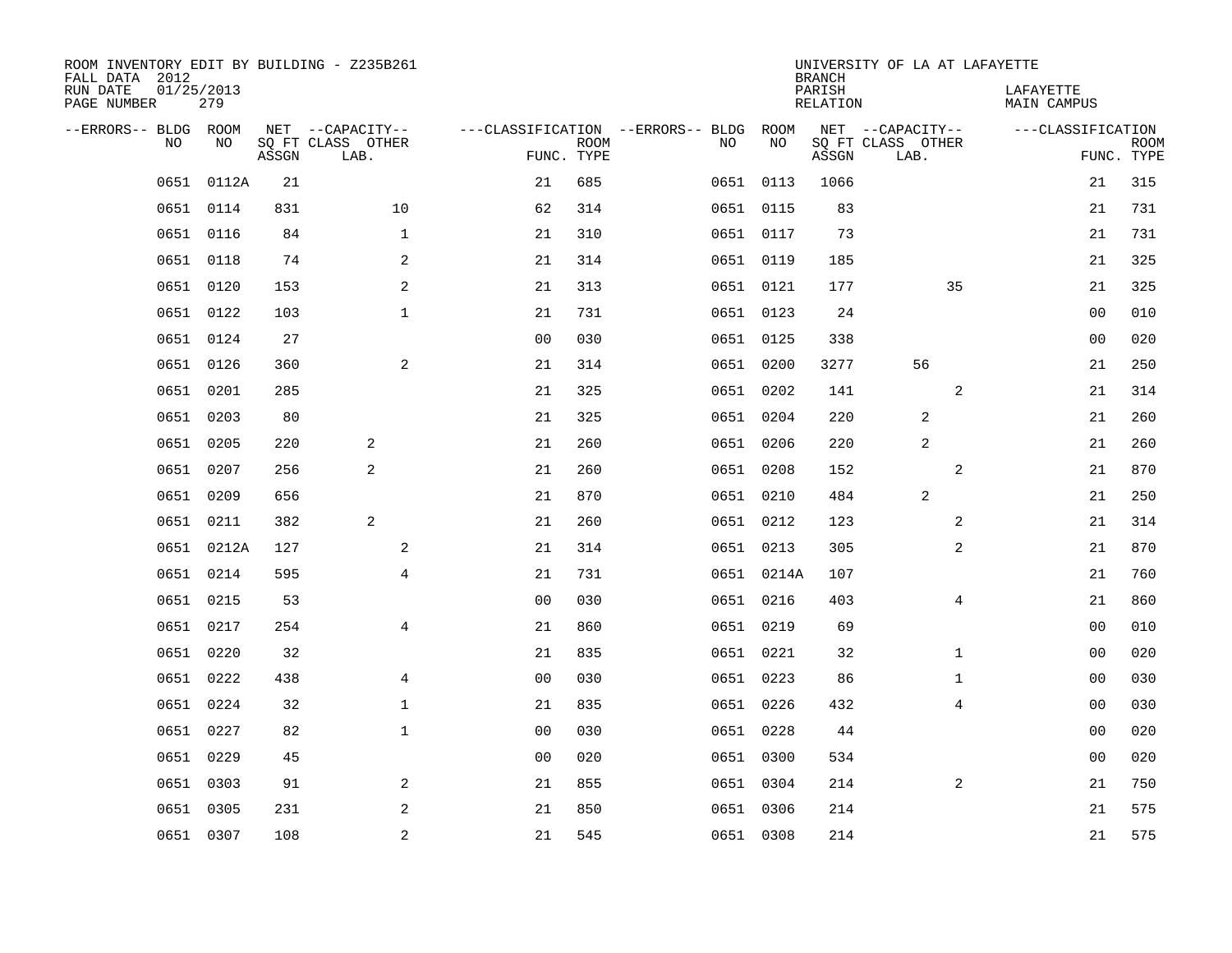| ROOM INVENTORY EDIT BY BUILDING - Z235B261<br>FALL DATA 2012 |                   |       |                           |                                        |             |     |            | <b>BRANCH</b>                                          | UNIVERSITY OF LA AT LAFAYETTE                                                                              |                                 |                           |
|--------------------------------------------------------------|-------------------|-------|---------------------------|----------------------------------------|-------------|-----|------------|--------------------------------------------------------|------------------------------------------------------------------------------------------------------------|---------------------------------|---------------------------|
| RUN DATE<br>PAGE NUMBER                                      | 01/25/2013<br>280 |       |                           |                                        |             |     |            | PARISH<br>RELATION                                     |                                                                                                            | LAFAYETTE<br><b>MAIN CAMPUS</b> |                           |
| --ERRORS-- BLDG ROOM                                         | NO                |       | NET --CAPACITY--          | ---CLASSIFICATION --ERRORS-- BLDG ROOM |             |     | NO         |                                                        | NET --CAPACITY--                                                                                           | ---CLASSIFICATION               |                           |
| NO                                                           |                   | ASSGN | SQ FT CLASS OTHER<br>LAB. | FUNC. TYPE                             | <b>ROOM</b> | NO. |            | ASSGN                                                  | SQ FT CLASS OTHER<br>LAB.                                                                                  |                                 | <b>ROOM</b><br>FUNC. TYPE |
|                                                              | 0651 0309         | 108   | 2                         | 21                                     | 855         |     | 0651 0310  | 214                                                    |                                                                                                            | 21                              | 575                       |
|                                                              | 0651 0311         | 322   | 2                         | 21                                     | 860         |     | 0651 0312  | 214                                                    |                                                                                                            | 21                              | 575                       |
|                                                              | 0651 0314         | 214   |                           | 21                                     | 575         |     | 0651 0320  | 576                                                    |                                                                                                            | 00                              | 020                       |
|                                                              | 0651 0321         | 221   |                           | 21                                     | 570         |     | 0651 0322  | 142                                                    |                                                                                                            | 21                              | 570                       |
|                                                              | 0651 0323         | 221   |                           | 21                                     | 570         |     | 0651 0324  | 142                                                    |                                                                                                            | 21                              | 570                       |
|                                                              | 0651 0325         | 144   |                           | 21                                     | 570         |     | 0651 0326  | 144                                                    |                                                                                                            | 21                              | 570                       |
|                                                              | 0651 0327         | 224   |                           | 21                                     | 570         |     | 0651 0328  | 93                                                     |                                                                                                            | 11                              | 855                       |
|                                                              | 0651 0329         | 96    | $\mathbf{1}$              | 21                                     | 325         |     | 0651 0330  | 658                                                    |                                                                                                            | 0 <sub>0</sub>                  | 020                       |
|                                                              | 0651 0331         | 90    |                           | 21                                     | 570         |     | 0651 0332  | 94                                                     |                                                                                                            | 21                              | 570                       |
|                                                              | 0651 0333         | 90    |                           | 21                                     | 570         |     | 0651 0334  | 93                                                     |                                                                                                            | 21                              | 570                       |
|                                                              | 0651 0335         | 90    |                           | 21                                     | 570         |     | 0651 0336  | 94                                                     |                                                                                                            | 21                              | 570                       |
|                                                              | 0651 0337         | 90    |                           | 21                                     | 570         |     | 0651 0338  | 94                                                     |                                                                                                            | 21                              | 570                       |
|                                                              | 0651 0339         | 163   |                           | 21                                     | 570         |     | 0651 0401  | 90                                                     |                                                                                                            | 21                              | 731                       |
|                                                              | 0651 0402         | 88    |                           | 21                                     | 731         |     | 0651 0403  | 27                                                     |                                                                                                            | 0 <sub>0</sub>                  | 030                       |
|                                                              | 0651 0404         | 248   |                           | 0 <sub>0</sub>                         | 030         |     | 0651 M0101 | 90                                                     |                                                                                                            | 00                              | 020                       |
|                                                              | 0651 M0218        | 49    | $\mathbf{1}$              | 0 <sub>0</sub>                         | 030         |     | 0651 M0405 | 83<br>TOTAL NUMBER CLASSROOMS<br>TOTAL NUMBER LABS 210 | TOTAL NET ASSIGN SQ. FT. IN ROOM FILE<br>TOTAL NUMBER COMPUTER CLASSROOMS<br>TOTAL NUMBER SPECIAL LABS 220 | 00<br>20,501                    | 020                       |
|                                                              | 0652 0101         | 1567  |                           | 74                                     | 750         |     | 0652 0101A | 128                                                    |                                                                                                            | 0 <sub>0</sub>                  | 030                       |
|                                                              | 0652 0102         | 2207  |                           | 0 <sub>0</sub>                         | 030         |     |            | TOTAL NUMBER CLASSROOMS<br>TOTAL NUMBER LABS 210       | TOTAL NET ASSIGN SQ. FT. IN ROOM FILE<br>TOTAL NUMBER COMPUTER CLASSROOMS<br>TOTAL NUMBER SPECIAL LABS 220 | 1,567                           |                           |
|                                                              | 0700 0101         | 143   | 3                         | 0 <sub>0</sub>                         | 030         |     | 0700 0102  | 165                                                    | 3                                                                                                          | 0 <sub>0</sub>                  | 030                       |
| 0700                                                         | 0103              | 30    | $\mathbf{1}$              | 0 <sub>0</sub>                         | 030         |     | 0700 0104  | 30                                                     | 1                                                                                                          | 00                              | 030                       |
|                                                              | 0700 0105         | 363   | 10                        | 45                                     | 725         |     | 0700 0106  | 1121                                                   | 10                                                                                                         | 45                              | 650                       |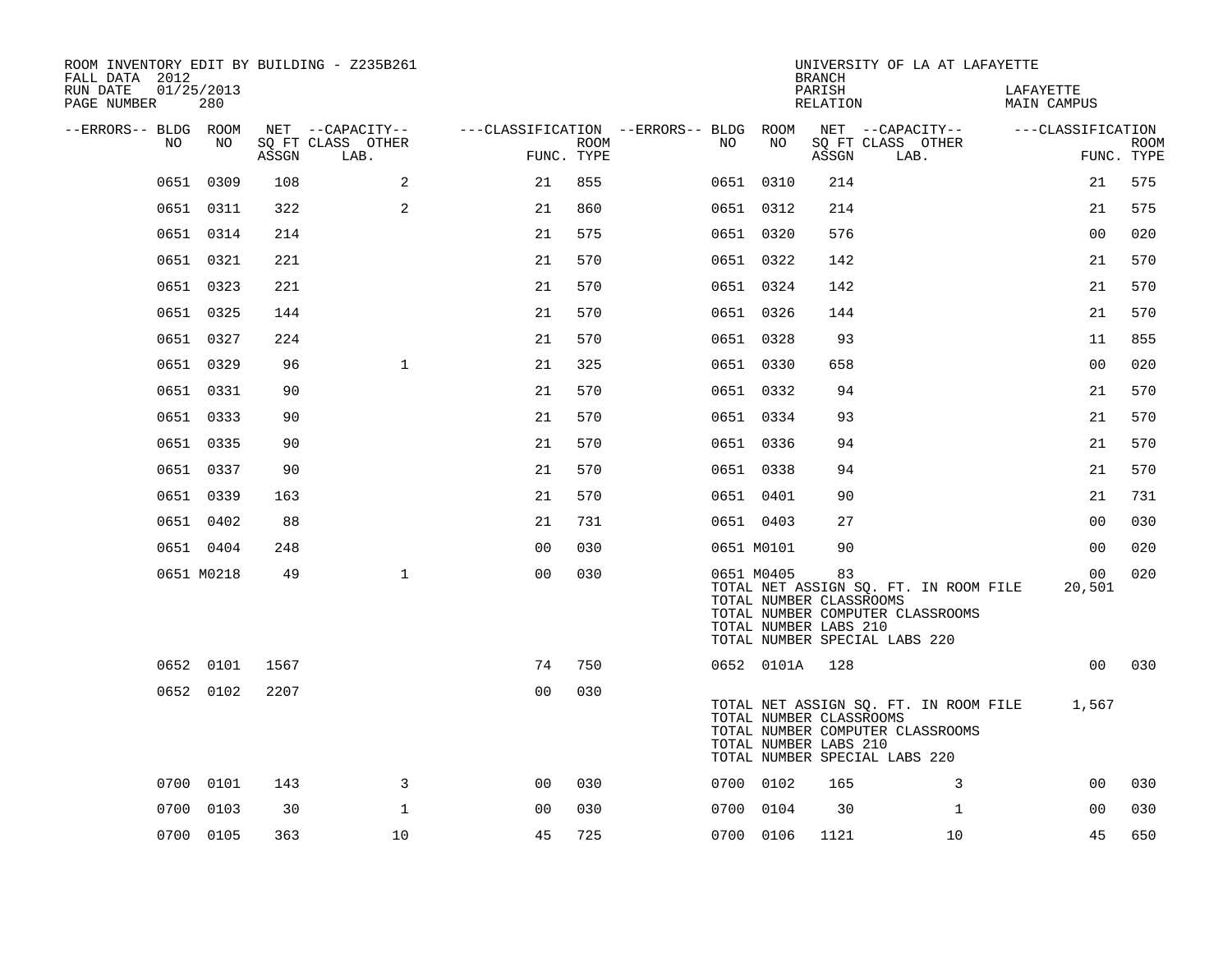| ROOM INVENTORY EDIT BY BUILDING - Z235B261<br>FALL DATA 2012 |           |                 |                                 |                                                                                                                     |      |    |                                                  | BRANCH             | UNIVERSITY OF LA AT LAFAYETTE                                                                              |                          |                           |
|--------------------------------------------------------------|-----------|-----------------|---------------------------------|---------------------------------------------------------------------------------------------------------------------|------|----|--------------------------------------------------|--------------------|------------------------------------------------------------------------------------------------------------|--------------------------|---------------------------|
| 01/25/2013<br>RUN DATE<br>PAGE NUMBER                        | 281       |                 |                                 |                                                                                                                     |      |    |                                                  | PARISH<br>RELATION |                                                                                                            | LAFAYETTE<br>MAIN CAMPUS |                           |
|                                                              |           |                 |                                 | --ERRORS-- BLDG ROOM NET --CAPACITY-- -----CLASSIFICATION --ERRORS-- BLDG ROOM NET --CAPACITY-- -----CLASSIFICATION |      |    |                                                  |                    |                                                                                                            |                          |                           |
| NO                                                           | NO        |                 | SO FT CLASS OTHER<br>ASSGN LAB. | FUNC. TYPE                                                                                                          | ROOM | NO | NO                                               |                    | SO FT CLASS OTHER<br>ASSGN LAB.                                                                            |                          | <b>ROOM</b><br>FUNC. TYPE |
|                                                              | 0700 0107 | 47              |                                 | 0 <sup>0</sup>                                                                                                      | 020  |    | 0700 0108                                        | 23                 | $\mathbf{1}$                                                                                               | 00                       | 030                       |
|                                                              | 0700 0109 | 23              | $\mathbf{1}$                    | 0 <sup>0</sup>                                                                                                      | 030  |    | 0700 0110                                        | 406                | $\overline{4}$                                                                                             | 21                       | 315                       |
|                                                              | 0700 0111 | 47              |                                 | 45                                                                                                                  | 730  |    | 0700 0112                                        | 97                 | $\mathbf{1}$                                                                                               | 21                       | 310                       |
|                                                              | 0700 0113 | 115             | $\mathbf{1}$                    | 21                                                                                                                  | 310  |    | 0700 0114                                        | 115                | $\mathbf{1}$                                                                                               | 21                       | 310                       |
|                                                              | 0700 0115 | 119             | $\mathbf{1}$                    | 21                                                                                                                  | 310  |    | 0700 0116                                        | 222                | $\mathbf{1}$                                                                                               | 21                       | 310                       |
|                                                              | 0700 0117 | 125             | $\overline{4}$                  | 45                                                                                                                  | 635  |    | 0700 0118                                        | 1603               | 6                                                                                                          | 21                       | 720                       |
|                                                              | 0700 0119 | 4940            | $4\overline{ }$                 | 21                                                                                                                  | 250  |    | 0700 0120                                        | 2117               | 6                                                                                                          | 45                       | 740                       |
|                                                              | 0700 0121 | 876             |                                 | 21                                                                                                                  | 255  |    | 0700 0122                                        | 876                |                                                                                                            | 21                       | 255                       |
|                                                              | 0700 0123 | 876             |                                 | 21                                                                                                                  | 255  |    | TOTAL NUMBER CLASSROOMS<br>TOTAL NUMBER LABS 210 |                    | TOTAL NET ASSIGN SQ. FT. IN ROOM FILE<br>TOTAL NUMBER COMPUTER CLASSROOMS<br>TOTAL NUMBER SPECIAL LABS 220 | 14,018                   |                           |
|                                                              | 0701 0101 | 2098            |                                 | 11                                                                                                                  | 560  |    | 0701 0102                                        | 80                 |                                                                                                            |                          | 11 730                    |
|                                                              | 0701 0103 | 772             |                                 | 11                                                                                                                  | 720  |    | TOTAL NUMBER CLASSROOMS<br>TOTAL NUMBER LABS 210 |                    | TOTAL NET ASSIGN SQ. FT. IN ROOM FILE<br>TOTAL NUMBER COMPUTER CLASSROOMS<br>TOTAL NUMBER SPECIAL LABS 220 | 2,950                    |                           |
|                                                              | 0702 0101 | 90              |                                 | 74                                                                                                                  | 750  |    | TOTAL NUMBER CLASSROOMS<br>TOTAL NUMBER LABS 210 |                    | TOTAL NET ASSIGN SQ. FT. IN ROOM FILE<br>TOTAL NUMBER COMPUTER CLASSROOMS<br>TOTAL NUMBER SPECIAL LABS 220 | 90                       |                           |
|                                                              |           | 0703 0101 83160 |                                 | 11                                                                                                                  | 580  |    | TOTAL NUMBER CLASSROOMS<br>TOTAL NUMBER LABS 210 |                    | TOTAL NET ASSIGN SQ. FT. IN ROOM FILE<br>TOTAL NUMBER COMPUTER CLASSROOMS<br>TOTAL NUMBER SPECIAL LABS 220 | 83,160                   |                           |
|                                                              | 0704 0100 | 784             | 2                               | 11                                                                                                                  | 970  |    | TOTAL NUMBER CLASSROOMS                          |                    | TOTAL NET ASSIGN SQ. FT. IN ROOM FILE<br>TOTAL NUMBER COMPUTER CLASSROOMS                                  | 784                      |                           |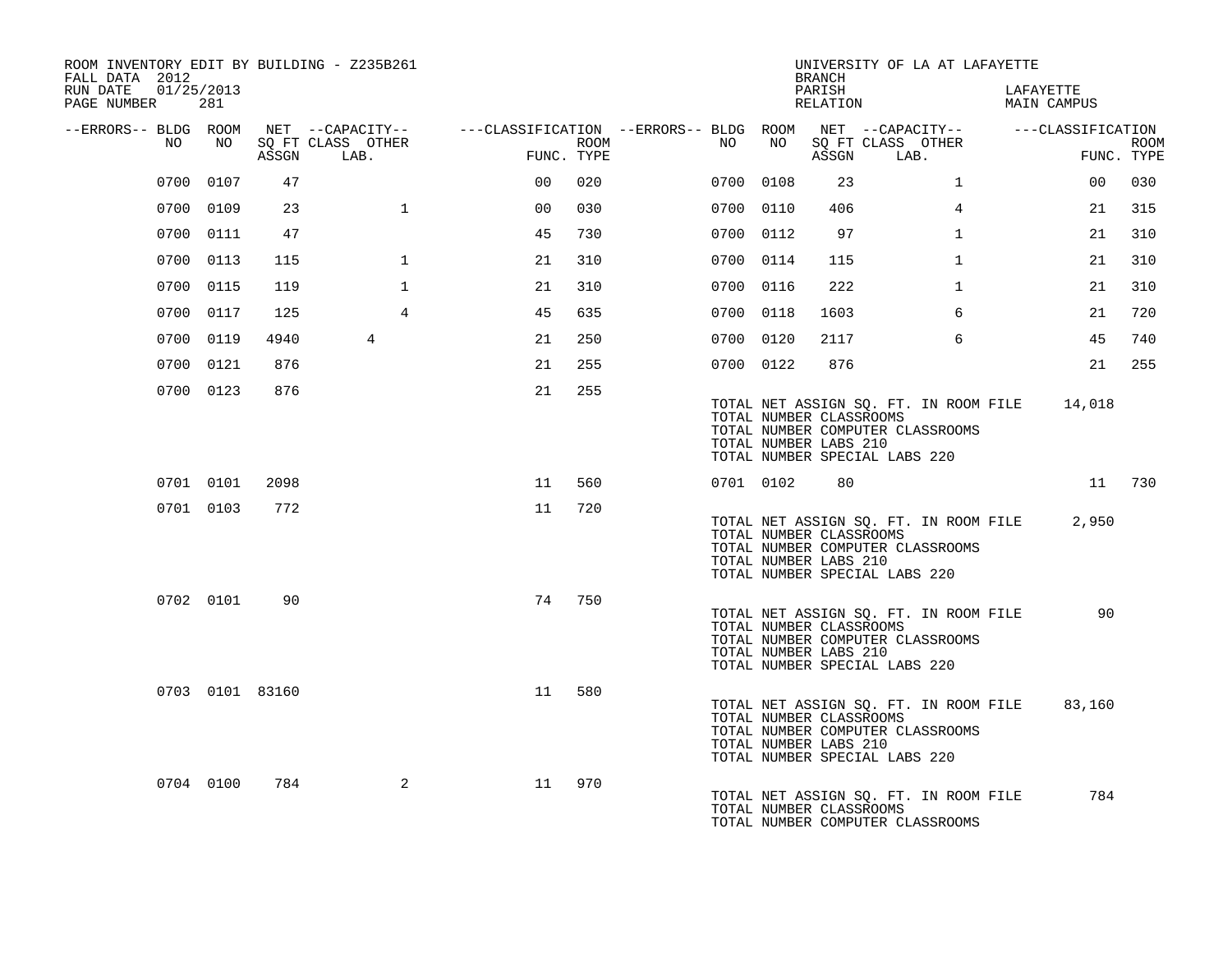| ROOM INVENTORY EDIT BY BUILDING - Z235B261<br>FALL DATA 2012 |            |       |                                       |                                                                             |            |           |            | <b>BRANCH</b>                                                                            | UNIVERSITY OF LA AT LAFAYETTE                                                               |           |                    |             |
|--------------------------------------------------------------|------------|-------|---------------------------------------|-----------------------------------------------------------------------------|------------|-----------|------------|------------------------------------------------------------------------------------------|---------------------------------------------------------------------------------------------|-----------|--------------------|-------------|
| RUN DATE<br>01/25/2013<br>PAGE NUMBER                        | 282        |       |                                       |                                                                             |            |           |            | PARISH<br>RELATION                                                                       |                                                                                             | LAFAYETTE | <b>MAIN CAMPUS</b> |             |
| --ERRORS-- BLDG ROOM<br>NO                                   | NO         |       | NET --CAPACITY--<br>SQ FT CLASS OTHER | ---CLASSIFICATION --ERRORS-- BLDG ROOM NET --CAPACITY--   ---CLASSIFICATION | ROOM       | NO        | NO         | SQ FT CLASS OTHER                                                                        |                                                                                             |           |                    | <b>ROOM</b> |
|                                                              |            | ASSGN | LAB.                                  |                                                                             | FUNC. TYPE |           |            | ASSGN<br>TOTAL NUMBER LABS 210<br>TOTAL NUMBER SPECIAL LABS 220                          | LAB.                                                                                        |           | FUNC. TYPE         |             |
|                                                              | 074A 0001  | 576   | $\mathbf{1}$                          | 55                                                                          | 950        | 074A 0002 |            | 686                                                                                      | $\sim$ 2                                                                                    |           | 55                 | 950         |
|                                                              | 074A 0003  | 576   | $\mathbf{1}$                          | 55                                                                          | 950        | 074A 0004 |            | 686<br>TOTAL NUMBER CLASSROOMS<br>TOTAL NUMBER LABS 210<br>TOTAL NUMBER SPECIAL LABS 220 | $\overline{2}$<br>TOTAL NET ASSIGN SQ. FT. IN ROOM FILE<br>TOTAL NUMBER COMPUTER CLASSROOMS |           | 55<br>2,524        | 950         |
|                                                              | 074B 0005  | 306   | 2                                     | 55                                                                          | 950        | 074B 0006 |            | 306                                                                                      | $\mathbf{1}$                                                                                |           | 55                 | 950         |
|                                                              | 074B 0007  | 306   | 2                                     | 55                                                                          | 950        | 074B 0008 |            | 306                                                                                      | $\mathbf{1}$                                                                                |           | 55                 | 950         |
|                                                              | 074B 0009  | 306   | $\mathbf{1}$                          | 55                                                                          | 950        | 074B 0010 |            | 306                                                                                      | 2                                                                                           |           | 55                 | 950         |
|                                                              | 074B 0011  | 306   | $\mathbf{1}$                          | 55                                                                          | 950        | 074B 0012 |            | 306<br>TOTAL NUMBER CLASSROOMS<br>TOTAL NUMBER LABS 210<br>TOTAL NUMBER SPECIAL LABS 220 | $\overline{2}$<br>TOTAL NET ASSIGN SQ. FT. IN ROOM FILE<br>TOTAL NUMBER COMPUTER CLASSROOMS |           | 55<br>2,448        | 950         |
|                                                              | 074C 0013  | 620   | 2                                     | 55                                                                          | 950        | 074C 0014 |            | 620                                                                                      | $\mathbf{1}$                                                                                |           | 55                 | 950         |
|                                                              | 074C 0015  | 620   | 2                                     | 55                                                                          | 950        | 074C 0016 |            | 620                                                                                      | $\mathbf{1}$                                                                                |           | 55                 | 950         |
|                                                              | 074C 0017  | 620   | $\mathbf{1}$                          | 55                                                                          | 950        | 074C 0018 |            | 620                                                                                      | 2                                                                                           |           | 55                 | 950         |
|                                                              | 074C 0019  | 620   | 2                                     | 55                                                                          | 950        | 074C 0020 |            | 620<br>TOTAL NUMBER CLASSROOMS<br>TOTAL NUMBER LABS 210<br>TOTAL NUMBER SPECIAL LABS 220 | 2<br>TOTAL NET ASSIGN SQ. FT. IN ROOM FILE<br>TOTAL NUMBER COMPUTER CLASSROOMS              |           | 55<br>4,960        | 950         |
|                                                              | 0920 0100  | 1673  |                                       | 0 <sub>0</sub>                                                              | 020        |           | 0920 0100A | 369                                                                                      |                                                                                             |           | 0 <sub>0</sub>     | 020         |
|                                                              | 0920 0100B | 607   |                                       | 0 <sub>0</sub>                                                              | 020        |           | 0920 0100C | 425                                                                                      |                                                                                             |           | 0 <sub>0</sub>     | 020         |
|                                                              | 0920 0100D | 448   |                                       | 0 <sub>0</sub>                                                              | 020        |           | 0920 0100E | 524                                                                                      |                                                                                             |           | 0 <sub>0</sub>     | 020         |
|                                                              | 0920 0100S | 267   |                                       | 0 <sub>0</sub>                                                              | 020        | 0920 0101 |            | 499                                                                                      | 10                                                                                          |           | 22                 | 350         |
| 0920                                                         | 0102       | 1969  | 80                                    | 14                                                                          | 610        |           | 0920 0102M | 406                                                                                      |                                                                                             |           | 0 <sub>0</sub>     | 030         |
| 0920                                                         | 0103       | 165   | 3                                     | 00                                                                          | 030        | 0920 0104 |            | 182                                                                                      | 2                                                                                           |           | 14                 | 615         |
|                                                              | 0920 0105  | 161   | 3                                     | 0 <sub>0</sub>                                                              | 030        | 0920 0106 |            | 182                                                                                      |                                                                                             |           | 0 <sub>0</sub>     | 030         |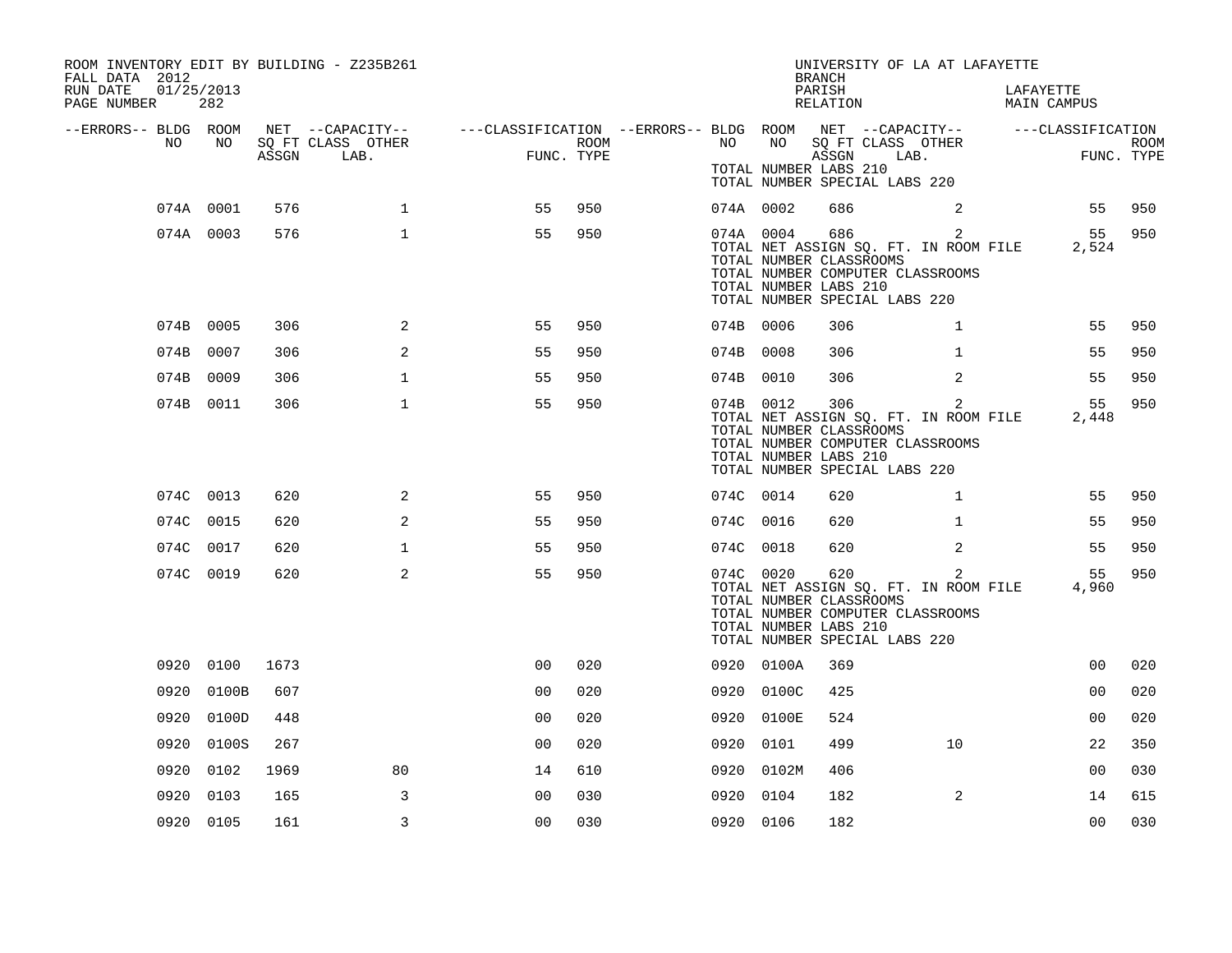| ROOM INVENTORY EDIT BY BUILDING - Z235B261<br>FALL DATA 2012 |                   |       |                           |                |                           |                                   |      |           | <b>BRANCH</b>             | UNIVERSITY OF LA AT LAFAYETTE |                          |                           |
|--------------------------------------------------------------|-------------------|-------|---------------------------|----------------|---------------------------|-----------------------------------|------|-----------|---------------------------|-------------------------------|--------------------------|---------------------------|
| RUN DATE<br>PAGE NUMBER                                      | 01/25/2013<br>283 |       |                           |                |                           |                                   |      |           | PARISH<br><b>RELATION</b> |                               | LAFAYETTE<br>MAIN CAMPUS |                           |
| --ERRORS-- BLDG                                              | ROOM              |       | NET --CAPACITY--          |                |                           | ---CLASSIFICATION --ERRORS-- BLDG |      | ROOM      |                           | NET --CAPACITY--              | ---CLASSIFICATION        |                           |
| NO.                                                          | NO                | ASSGN | SQ FT CLASS OTHER<br>LAB. |                | <b>ROOM</b><br>FUNC. TYPE |                                   | NO   | NO        | ASSGN                     | SQ FT CLASS OTHER<br>LAB.     |                          | <b>ROOM</b><br>FUNC. TYPE |
| 0920                                                         | 0107              | 121   | 2                         | 21             | 314                       |                                   | 0920 | 0108      | 179                       | 2                             | 21                       | 314                       |
| 0920                                                         | 0109              | 121   | $\overline{a}$            | 21             | 314                       |                                   | 0920 | 0110      | 179                       | 2                             | 21                       | 314                       |
| 0920                                                         | 0111              | 179   | 2                         | 32             | 314                       |                                   | 0920 | 0112      | 199                       | $\mathbf{1}$                  | 21                       | 355                       |
| 0920                                                         | 0113              | 188   | 2                         | 32             | 314                       |                                   | 0920 | 0114      | 522                       | 12                            | 21                       | 350                       |
| 0920                                                         | 0115              | 149   | 3                         | 21             | 325                       |                                   | 0920 | 0116      | 496                       | $\overline{4}$                | 21                       | 314                       |
| 0920                                                         | 0116A             | 77    | $\mathbf 1$               | 21             | 320                       |                                   | 0920 | 0116B     | 166                       |                               | 21                       | 315                       |
| 0920                                                         | 0116C             | 155   | 2                         | 21             | 320                       |                                   | 0920 | 0116D     | 77                        | 2                             | 21                       | 320                       |
| 0920                                                         | 0117              | 153   | 2                         | 21             | 314                       |                                   | 0920 | 0118      | 175                       | 2                             | 21                       | 314                       |
| 0920                                                         | 0119              | 276   | 3                         | 21             | 325                       |                                   | 0920 | 0120      | 142                       | $\mathbf{1}$                  | 21                       | 315                       |
| 0920                                                         | 0120A             | 8     |                           | 21             | 315                       |                                   | 0920 | 0122      | 134                       | 2                             | 32                       | 314                       |
| 0920                                                         | 0123              | 305   | 60                        | 32             | 610                       |                                   | 0920 | 0124      | 134                       | 3                             | 21                       | 325                       |
| 0920                                                         | 0125              | 86    | $\mathbf 1$               | 21             | 313                       |                                   | 0920 | 0126      | 134                       | 2                             | 21                       | 314                       |
| 0920                                                         | 0127              | 82    | 2                         | 21             | 314                       |                                   | 0920 | 0128      | 128                       | 2                             | 21                       | 314                       |
| 0920                                                         | 0129              | 82    | $\overline{a}$            | 32             | 315                       |                                   | 0920 | 0130      | 137                       | 2                             | 21                       | 314                       |
| 0920                                                         | 0132              | 136   | 2                         | 21             | 314                       |                                   | 0920 | 0134      | 120                       | 2                             | 32                       | 314                       |
| 0920                                                         | 0136              | 130   | 2                         | 21             | 314                       |                                   | 0920 | 0138      | 130                       | $\overline{a}$                | 21                       | 314                       |
| 0920                                                         | 0140              | 140   | 2                         | 21             | 314                       |                                   | 0920 | 0141      | 82                        | 2                             | 21                       | 314                       |
| 0920                                                         | 0142              | 134   | $\mathbf{2}$              | 21             | 314                       |                                   | 0920 | 0143      | 82                        | 2                             | 21                       | 314                       |
| 0920                                                         | 0144              | 134   | 2                         | 21             | 314                       |                                   | 0920 | 0145      | 82                        | 2                             | 21                       | 314                       |
| 0920                                                         | 0146              | 134   | 2                         | 21             | 314                       |                                   | 0920 | 0147      | 360                       |                               | 00                       | 030                       |
| 0920                                                         | 0148              | 255   | 2                         | 32             | 314                       |                                   | 0920 | 0148A     | 19                        |                               | 32                       | 731                       |
| 0920                                                         | 0149              | 146   |                           | 21             | 710                       |                                   | 0920 | 0150      | 41                        |                               | 0 <sub>0</sub>           | 030                       |
| 0920                                                         | 0152              | 55    |                           | 0 <sub>0</sub> | 010                       |                                   | 0920 | 0153      | 288                       | 5                             | 0 <sub>0</sub>           | 030                       |
| 0920                                                         | 0154              | 46    |                           | 0 <sub>0</sub> | 030                       |                                   | 0920 | 0155      | 303                       | 5                             | 00                       | 030                       |
| 0920                                                         | 0156              | 307   |                           | 21             | 685                       |                                   | 0920 | 0156A     | 73                        |                               | 21                       | 685                       |
| 0920                                                         | 0157              | 857   | 15                        | 21             | 680                       |                                   |      | 0920 0158 | 180                       |                               | 0 <sub>0</sub>           | 030                       |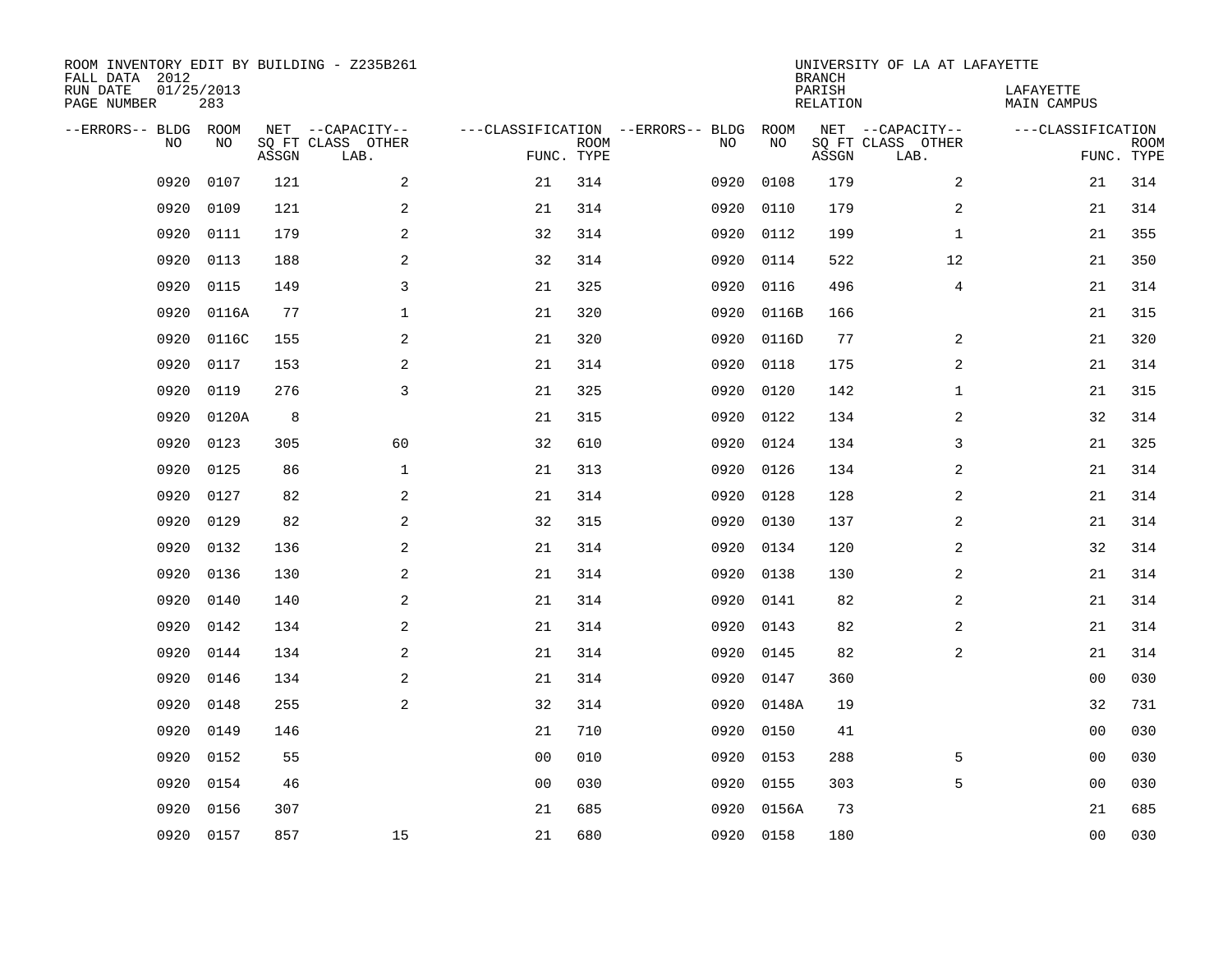| ROOM INVENTORY EDIT BY BUILDING - Z235B261<br>FALL DATA 2012 |                   |       |                           |                |             |                                   |           | <b>BRANCH</b>             | UNIVERSITY OF LA AT LAFAYETTE |                                 |                           |
|--------------------------------------------------------------|-------------------|-------|---------------------------|----------------|-------------|-----------------------------------|-----------|---------------------------|-------------------------------|---------------------------------|---------------------------|
| RUN DATE<br>PAGE NUMBER                                      | 01/25/2013<br>284 |       |                           |                |             |                                   |           | PARISH<br><b>RELATION</b> |                               | LAFAYETTE<br><b>MAIN CAMPUS</b> |                           |
| --ERRORS-- BLDG ROOM                                         |                   |       | NET --CAPACITY--          |                |             | ---CLASSIFICATION --ERRORS-- BLDG | ROOM      |                           | NET --CAPACITY--              | ---CLASSIFICATION               |                           |
| NO                                                           | NO                | ASSGN | SQ FT CLASS OTHER<br>LAB. | FUNC. TYPE     | <b>ROOM</b> | NO                                | NO        | ASSGN                     | SQ FT CLASS OTHER<br>LAB.     |                                 | <b>ROOM</b><br>FUNC. TYPE |
| 0920                                                         | 0160              | 117   | 3                         | 21             | 325         | 0920                              | 0161      | 952                       | 2                             | 21                              | 320                       |
| 0920                                                         | 0161A             | 82    |                           | 21             | 731         | 0920                              | 0162      | 1293                      | 8                             | 21                              | 250                       |
| 0920                                                         | 0162A             | 131   |                           | 21             | 420         | 0920                              | 0163      | 258                       |                               | 21                              | 750                       |
| 0920                                                         | 0163A             | 849   |                           | 21             | 755         | 0920                              | 0163B     | 86                        |                               | 21                              | 750                       |
| 0920                                                         | 0164              | 1361  | 4                         | 21             | 240         | 0920                              | 0164A     | 49                        |                               | 21                              | 710                       |
| 0920                                                         | 0165              | 1003  | 6                         | 63             | 750         | 0920                              | 0167      | 53                        | $\mathbf{1}$                  | 0 <sub>0</sub>                  | 030                       |
| 0920                                                         | 0168              | 741   | 2                         | 32             | 314         | 0920                              | 0169      | 506                       | 2                             | 21                              | 720                       |
| 0920                                                         | 0170              | 55    |                           | 32             | 315         | 0920                              | 0171      | 168                       | 2                             | 21                              | 310                       |
| 0920                                                         | 0172              | 78    |                           | 0 <sub>0</sub> | 030         | 0920                              | 0173      | 176                       |                               | 00                              | 030                       |
| 0920                                                         | 0174              | 215   |                           | 0 <sub>0</sub> | 030         | 0920                              | 0175      | 76                        |                               | 21                              | 725                       |
| 0920                                                         | 0176              | 174   | $\mathbf{1}$              | 21             | 720         | 0920                              | 0177      | 119                       |                               | 74                              | 731                       |
| 0920                                                         | 0178              | 177   |                           | 21             | 731         | 0920                              | 0179      | 274                       |                               | 21                              | 731                       |
| 0920                                                         | 0181C             | 770   | $\epsilon$                | 21             | 250         | 0920                              | 0200      | 504                       |                               | 00                              | 020                       |
| 0920                                                         | 0200A             | 673   |                           | 0 <sub>0</sub> | 020         | 0920                              | 0200B     | 471                       |                               | 00                              | 020                       |
| 0920                                                         | 0200S             | 240   |                           | 0 <sub>0</sub> | 020         | 0920                              | 0201      | 433                       | 2                             | 32                              | 310                       |
| 0920                                                         | 0201A             | 122   | 2                         | 22             | 314         | 0920                              | 0201B     | 202                       | $\mathbf{1}$                  | 21                              | 350                       |
| 0920                                                         | 0201C             | 132   | 2                         | 32             | 314         | 0920                              | 0201D     | 104                       | $\mathbf{1}$                  | 21                              | 731                       |
| 0920                                                         | 0201E             | 133   | $\overline{a}$            | 32             | 314         | 0920                              | 0201F     | 96                        |                               | 32                              | 315                       |
| 0920                                                         | 0201G             | 127   | 2                         | 32             | 314         | 0920                              | 0201H     | 127                       | 2                             | 32                              | 314                       |
| 0920                                                         | 0201I             | 173   |                           | 32             | 420         | 0920                              | 0201J     | 120                       | 2                             | 21                              | 320                       |
| 0920                                                         | 0201K             | 132   | $\mathbf{1}$              | 21             | 315         | 0920                              | 0201L     | 149                       | $\mathbf{1}$                  | 32                              | 314                       |
| 0920                                                         | 0203              | 237   | $\mathbf{2}$              | 32             | 314         | 0920                              | 0203A     | 165                       | 3                             | 32                              | 325                       |
| 0920                                                         | 0204              | 402   | 2                         | 32             | 314         | 0920                              | 0205      | 402                       | 2                             | 32                              | 314                       |
| 0920                                                         | 0206              | 348   | 2                         | 21             | 350         | 0920                              | 0207      | 303                       | 3                             | 21                              | 325                       |
| 0920                                                         | 0208              | 149   | $\mathbf{1}$              | 21             | 315         | 0920                              | 0209      | 75                        |                               | 21                              | 315                       |
|                                                              | 0920 0210         | 31    |                           | 0 <sub>0</sub> | 030         |                                   | 0920 0211 | $7\overline{ }$           |                               | 21                              | 315                       |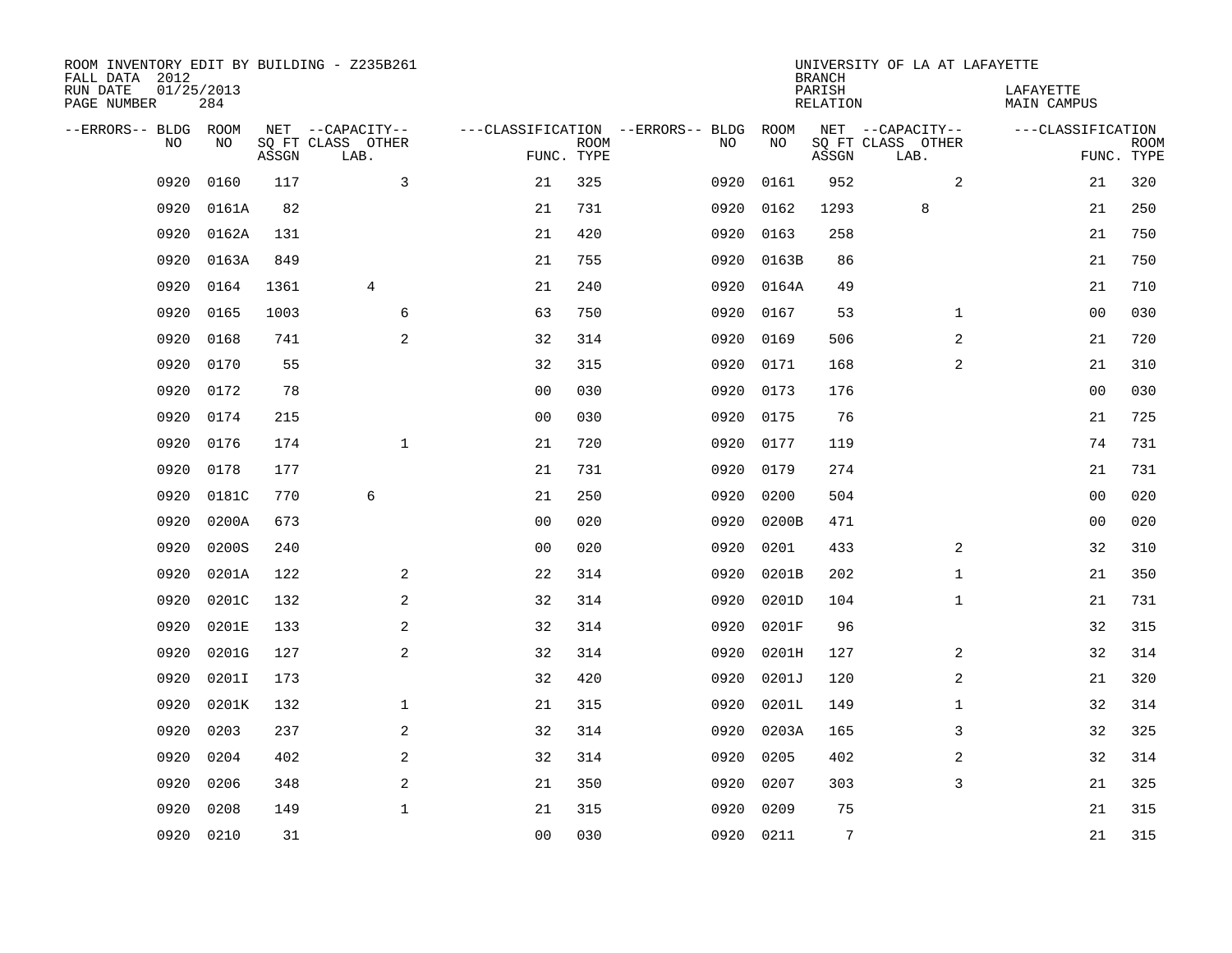| ROOM INVENTORY EDIT BY BUILDING - Z235B261<br>FALL DATA 2012 |            |       |                           |                                        |      |      |                                                                                   | <b>BRANCH</b>      |      | UNIVERSITY OF LA AT LAFAYETTE                                             |                                 |                |             |
|--------------------------------------------------------------|------------|-------|---------------------------|----------------------------------------|------|------|-----------------------------------------------------------------------------------|--------------------|------|---------------------------------------------------------------------------|---------------------------------|----------------|-------------|
| RUN DATE<br>01/25/2013<br>PAGE NUMBER                        | 285        |       |                           |                                        |      |      |                                                                                   | PARISH<br>RELATION |      |                                                                           | LAFAYETTE<br><b>MAIN CAMPUS</b> |                |             |
| --ERRORS-- BLDG ROOM                                         |            |       | NET --CAPACITY--          | ---CLASSIFICATION --ERRORS-- BLDG ROOM |      |      |                                                                                   |                    |      | NET --CAPACITY--                                                          | ---CLASSIFICATION               |                |             |
| NO                                                           | NO         | ASSGN | SQ FT CLASS OTHER<br>LAB. | FUNC. TYPE                             | ROOM | NO   | NO                                                                                | ASSGN              | LAB. | SQ FT CLASS OTHER                                                         |                                 | FUNC. TYPE     | <b>ROOM</b> |
| 0920                                                         | 0212       | 97    | $\mathbf 1$               | 21                                     | 313  |      | 0920 0212A                                                                        | 294                |      |                                                                           |                                 | 21             | 620         |
|                                                              | 0920 0213  | 355   |                           | 21                                     | 620  |      | 0920 0216                                                                         | 149                |      | 2                                                                         |                                 | 0 <sub>0</sub> | 030         |
|                                                              | 0920 0217  | 149   | 2                         | 0 <sub>0</sub>                         | 030  |      | 0920 0218                                                                         | 679                | 30   |                                                                           |                                 | 11             | 110         |
| 0920                                                         | 0219       | 22    |                           | 21                                     | 715  | 0920 | 0220                                                                              | 477                |      | 2                                                                         |                                 | 21             | 710         |
|                                                              | 0920 0221A | 79    | $\mathbf{1}$              | 21                                     | 250  |      | 0920 0221B                                                                        | 79                 |      | $\mathbf{1}$                                                              |                                 | 21             | 250         |
|                                                              | 0920 0221E | 79    | $\mathbf{1}$              | 21                                     | 313  |      | 0920 0221F                                                                        | 79                 |      |                                                                           |                                 | 21             | 731         |
|                                                              | 0920 0221G | 79    | 2                         | 21                                     | 314  |      | 0920 0221H                                                                        | 79                 |      |                                                                           |                                 | 21             | 731         |
| 0920                                                         | 0221I      | 79    | 2                         | 21                                     | 310  |      | 0920 0221J                                                                        | 79                 |      | $\overline{a}$                                                            |                                 | 21             | 320         |
|                                                              | 0920 0221K | 79    | $\mathbf{2}$              | 21                                     | 320  |      | 0920 0221L                                                                        | 79                 |      | 2                                                                         |                                 | 21             | 320         |
|                                                              | 0920 0222  | 247   |                           | 0 <sub>0</sub>                         | 030  |      | 0920 E0100                                                                        | 88                 |      | 2                                                                         |                                 | 0 <sub>0</sub> | 020         |
|                                                              | 0920 E0200 | 88    | 2                         | 0 <sub>0</sub>                         | 020  |      | TOTAL NUMBER CLASSROOMS<br>TOTAL NUMBER LABS 210<br>TOTAL NUMBER SPECIAL LABS 220 |                    |      | TOTAL NET ASSIGN SQ. FT. IN ROOM FILE<br>TOTAL NUMBER COMPUTER CLASSROOMS |                                 | 26,488<br>1    |             |
|                                                              | 094A 0101  | 162   | $\mathbf 1$               | 61                                     | 310  |      | 094A 0102                                                                         | 386                |      | $\mathbf{1}$                                                              |                                 | 61             | 310         |
|                                                              | 094A 0104  | 189   | 3                         | 91                                     | 660  |      | 094A 0105                                                                         | 27                 |      |                                                                           |                                 | 0 <sub>0</sub> | 020         |
|                                                              | 094A 0106  | 105   | 3                         | 0 <sub>0</sub>                         | 030  |      | 094A 0107                                                                         | 32                 |      |                                                                           |                                 | 00             | 020         |
|                                                              | 094A 0108  | 164   | 3                         | 0 <sub>0</sub>                         | 030  |      | TOTAL NUMBER CLASSROOMS<br>TOTAL NUMBER LABS 210<br>TOTAL NUMBER SPECIAL LABS 220 |                    |      | TOTAL NET ASSIGN SQ. FT. IN ROOM FILE<br>TOTAL NUMBER COMPUTER CLASSROOMS |                                 | 737            |             |
|                                                              | 094B 0001  | 120   |                           | 11                                     | 520  |      | TOTAL NUMBER CLASSROOMS<br>TOTAL NUMBER LABS 210<br>TOTAL NUMBER SPECIAL LABS 220 |                    |      | TOTAL NET ASSIGN SQ. FT. IN ROOM FILE<br>TOTAL NUMBER COMPUTER CLASSROOMS |                                 | 120            |             |
|                                                              | 094C 0100  | 140   |                           | 0 <sub>0</sub>                         | 020  |      | 094C 0101                                                                         | 72                 |      |                                                                           |                                 | 45             | 525         |
|                                                              | 094C 0102  | 118   | 12                        | 45                                     | 525  |      | 094C 0103                                                                         | 81                 |      | $\overline{4}$                                                            |                                 | 74             | 525         |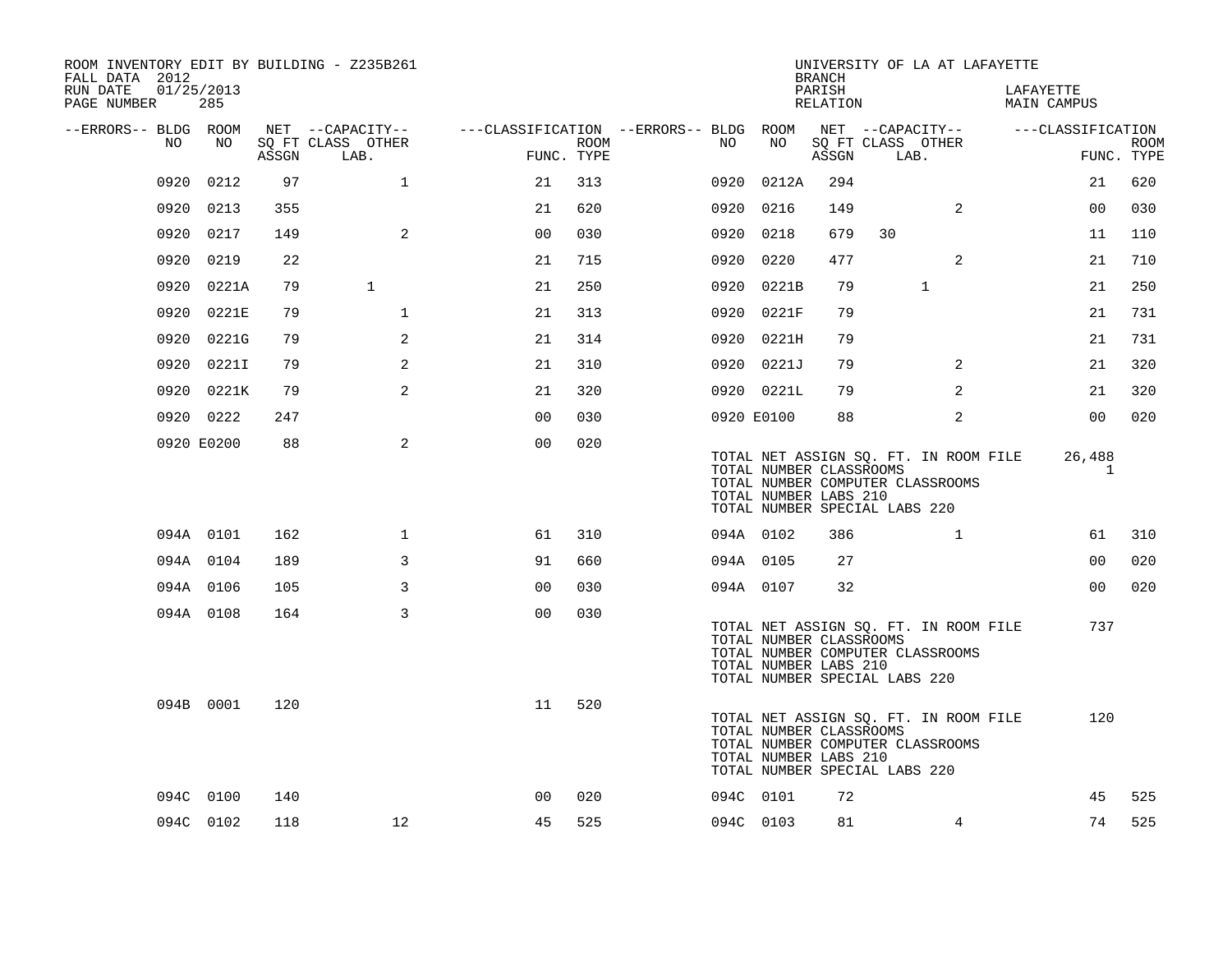| ROOM INVENTORY EDIT BY BUILDING - Z235B261<br>FALL DATA 2012 |                |       |                           |                                                                              |      |           |            | <b>BRANCH</b>                                          | UNIVERSITY OF LA AT LAFAYETTE                                                                                    |                 |                          |                           |
|--------------------------------------------------------------|----------------|-------|---------------------------|------------------------------------------------------------------------------|------|-----------|------------|--------------------------------------------------------|------------------------------------------------------------------------------------------------------------------|-----------------|--------------------------|---------------------------|
| RUN DATE<br>01/25/2013<br>PAGE NUMBER                        | 286            |       |                           |                                                                              |      |           |            | PARISH<br>RELATION                                     |                                                                                                                  |                 | LAFAYETTE<br>MAIN CAMPUS |                           |
| --ERRORS-- BLDG ROOM                                         |                |       | NET --CAPACITY--          | ---CLASSIFICATION --ERRORS-- BLDG ROOM NET --CAPACITY--    ---CLASSIFICATION |      |           |            |                                                        |                                                                                                                  |                 |                          |                           |
| NO                                                           | NO             | ASSGN | SQ FT CLASS OTHER<br>LAB. | FUNC. TYPE                                                                   | ROOM | NO        | NO         | ASSGN                                                  | SQ FT CLASS OTHER<br>LAB.                                                                                        |                 |                          | <b>ROOM</b><br>FUNC. TYPE |
|                                                              | 094C 0104      | 81    | $\overline{4}$            | 74                                                                           | 525  |           | 094C 0105  | 686                                                    |                                                                                                                  |                 | 45                       | 525                       |
|                                                              | 094C 0106      | 81    | 4                         | 74                                                                           | 525  |           | 094C 0107  | 81                                                     |                                                                                                                  | $4^{\circ}$     | 74                       | 525                       |
|                                                              | 094C 0108      | 118   | 12                        | 45                                                                           | 525  |           | 094C 0109  | 72<br>TOTAL NUMBER CLASSROOMS<br>TOTAL NUMBER LABS 210 | TOTAL NET ASSIGN SQ. FT. IN ROOM FILE 1,390<br>TOTAL NUMBER COMPUTER CLASSROOMS<br>TOTAL NUMBER SPECIAL LABS 220 |                 | 45                       | 525                       |
|                                                              | 095A 0101      | 300   |                           | 45                                                                           | 525  |           | 095A 0102  | 365                                                    |                                                                                                                  | 2               | 11                       | 310                       |
|                                                              | 095A 0103      | 44    |                           | 0 <sub>0</sub>                                                               | 030  |           | 095A 0104  | 1350                                                   |                                                                                                                  | 12 <sup>°</sup> | 45                       | 520                       |
|                                                              | 095A 0105      | 198   | 2                         | 45                                                                           | 525  | 095A 0106 |            | 102                                                    |                                                                                                                  | $\mathbf{1}$    | 00                       | 030                       |
|                                                              | 095A 0107      | 136   | $\overline{4}$            | 0 <sub>0</sub>                                                               | 030  |           | 095A 0108  | 128                                                    |                                                                                                                  | $\overline{4}$  | 0 <sub>0</sub>           | 030                       |
|                                                              | 095A 0109      | 312   |                           | 45                                                                           | 525  |           |            | TOTAL NUMBER CLASSROOMS<br>TOTAL NUMBER LABS 210       | TOTAL NET ASSIGN SQ. FT. IN ROOM FILE<br>TOTAL NUMBER COMPUTER CLASSROOMS<br>TOTAL NUMBER SPECIAL LABS 220       |                 | 2,525                    |                           |
|                                                              | 096A 0100      | 46    |                           | 0 <sub>0</sub>                                                               | 020  |           | 096A 0100A | 46                                                     |                                                                                                                  |                 | 0 <sub>0</sub>           | 020                       |
|                                                              | 096A 0101      | 270   | 12                        | 45                                                                           | 520  |           | 096A 0102  | 270                                                    |                                                                                                                  | 12              | 45                       | 520                       |
|                                                              | 096A 0103      | 48    | $\mathbf{1}$              | 0 <sub>0</sub>                                                               | 030  |           | 096A 0104  | 48                                                     |                                                                                                                  | $\mathbf{1}$    | 0 <sub>0</sub>           | 030                       |
|                                                              | 096A 0105      | 68    |                           | 0 <sub>0</sub>                                                               | 030  |           | 096A 0106  | 12                                                     |                                                                                                                  |                 | 0 <sub>0</sub>           | 030                       |
|                                                              | 096A 0201      | 485   | 6                         | 45                                                                           | 350  |           | 096A 0201A | 8                                                      |                                                                                                                  | $\mathbf{1}$    | 45                       | 355                       |
|                                                              | 096A 0201B     | 8     |                           | 0 <sub>0</sub>                                                               | 030  | 096A 0202 |            | 122                                                    |                                                                                                                  | $\mathbf{1}$    | 11                       | 310                       |
|                                                              | 096A 0202A     | 9     |                           | 45                                                                           | 315  | 096A 0203 |            | 122                                                    |                                                                                                                  | $\mathbf{1}$    | 11                       | 310                       |
|                                                              | 096A 0203A     | 10    |                           | 45                                                                           | 315  |           | 096A 0204  | 57                                                     |                                                                                                                  | $\mathbf{1}$    | 00                       | 030                       |
|                                                              | 096A 0205      | 46    | $\mathbf{1}$              | 0 <sup>0</sup>                                                               | 030  |           |            | TOTAL NUMBER CLASSROOMS<br>TOTAL NUMBER LABS 210       | TOTAL NET ASSIGN SQ. FT. IN ROOM FILE<br>TOTAL NUMBER COMPUTER CLASSROOMS<br>TOTAL NUMBER SPECIAL LABS 220       |                 | 1,296                    |                           |
|                                                              | 097A 0001 1600 |       |                           | 31                                                                           | 745  |           |            |                                                        | TOTAL NET ASSIGN SQ. FT. IN ROOM FILE                                                                            |                 | 1,600                    |                           |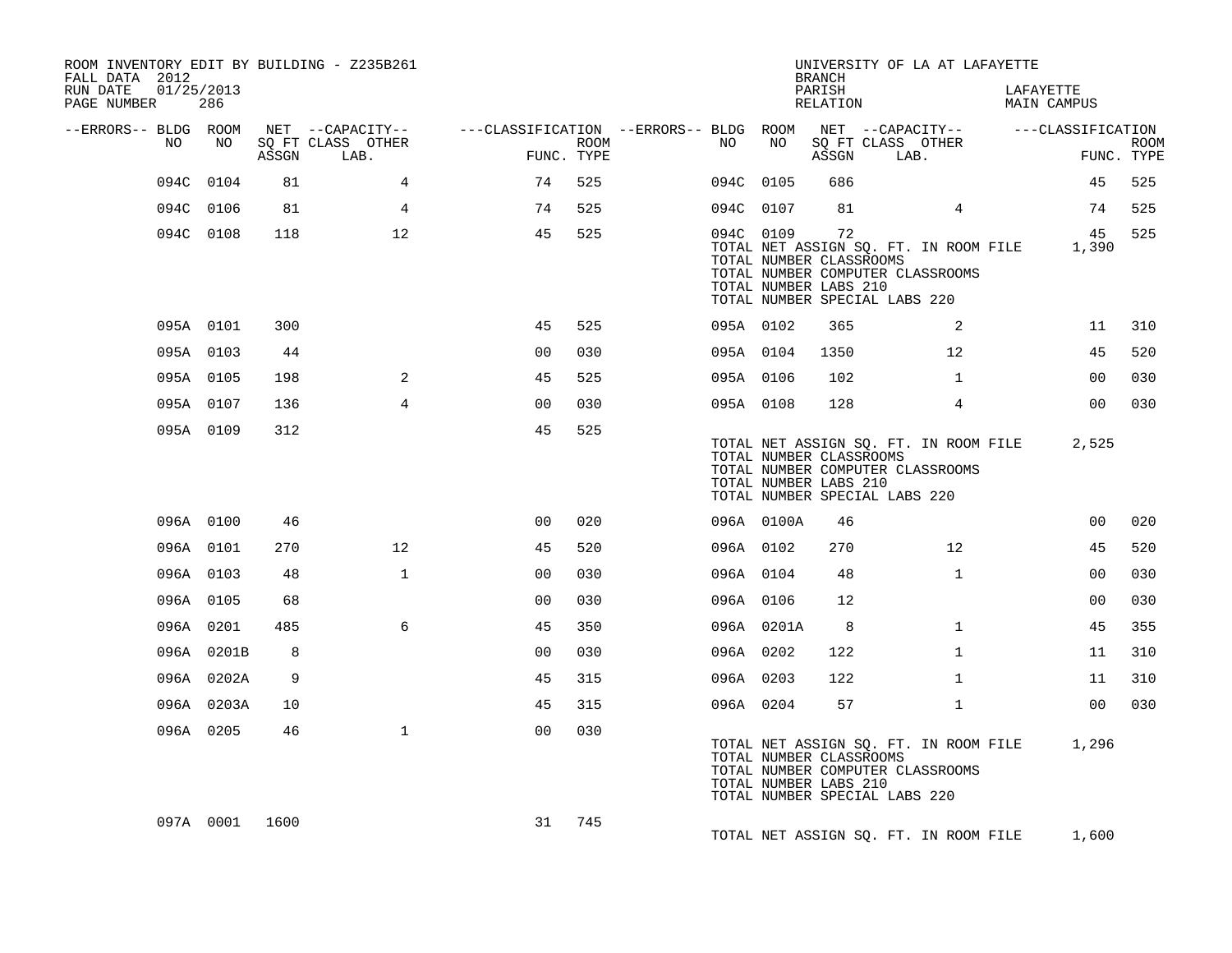| ROOM INVENTORY EDIT BY BUILDING - Z235B261<br>FALL DATA 2012 |                   |       |                                       |                                                         |      |           |            | <b>BRANCH</b>                                             | UNIVERSITY OF LA AT LAFAYETTE                                                                                                |                          |             |
|--------------------------------------------------------------|-------------------|-------|---------------------------------------|---------------------------------------------------------|------|-----------|------------|-----------------------------------------------------------|------------------------------------------------------------------------------------------------------------------------------|--------------------------|-------------|
| RUN DATE<br>PAGE NUMBER                                      | 01/25/2013<br>287 |       |                                       |                                                         |      |           |            | PARISH<br>RELATION                                        |                                                                                                                              | LAFAYETTE<br>MAIN CAMPUS |             |
| --ERRORS-- BLDG ROOM<br>NO.                                  | NO.               |       | NET --CAPACITY--<br>SQ FT CLASS OTHER | ---CLASSIFICATION --ERRORS-- BLDG ROOM NET --CAPACITY-- | ROOM | NO        | NO         |                                                           | SQ FT CLASS OTHER                                                                                                            | ---CLASSIFICATION        | <b>ROOM</b> |
|                                                              |                   | ASSGN | LAB.                                  | FUNC. TYPE                                              |      |           |            | ASSGN<br>TOTAL NUMBER CLASSROOMS<br>TOTAL NUMBER LABS 210 | LAB.<br>TOTAL NUMBER COMPUTER CLASSROOMS<br>TOTAL NUMBER SPECIAL LABS 220                                                    |                          | FUNC. TYPE  |
|                                                              | 159A 0021         | 908   | 2                                     | 55                                                      | 950  | 159A 0022 |            | 908                                                       | 2                                                                                                                            | 55                       | 950         |
|                                                              | 159A 0023         | 908   | $\overline{a}$                        | 55                                                      | 950  | 159A 0024 |            | 908                                                       | $\overline{a}$                                                                                                               | 55                       | 950         |
|                                                              | 159A 0025         | 908   | 2                                     | 55                                                      | 950  | 159A 0026 |            | 908                                                       | 2                                                                                                                            | 55                       | 950         |
|                                                              | 159A 0027         | 908   | $\overline{a}$                        | 55                                                      | 950  | 159A 0028 |            | 908                                                       | $\overline{a}$                                                                                                               | 55                       | 950         |
|                                                              | 159A 0029         | 908   | 2                                     | 55                                                      | 950  | 159A 0030 |            | 908                                                       | $\overline{2}$                                                                                                               | 55                       | 950         |
|                                                              | 159A 0031         | 908   | 2                                     | 55                                                      | 950  | 159A 0032 |            | 908                                                       | 2                                                                                                                            | 55                       | 950         |
|                                                              | 159A 0033         | 908   | 2                                     | 55                                                      | 950  | 159A 0034 |            | 908                                                       | 2                                                                                                                            | 55                       | 950         |
|                                                              | 159A 0035         | 908   | 2                                     | 55                                                      | 950  | 159A 0036 |            | 908<br>TOTAL NUMBER CLASSROOMS<br>TOTAL NUMBER LABS 210   | $\overline{2}$<br>TOTAL NET ASSIGN SQ. FT. IN ROOM FILE<br>TOTAL NUMBER COMPUTER CLASSROOMS<br>TOTAL NUMBER SPECIAL LABS 220 | 55<br>14,528             | 950         |
|                                                              | 159B 0037         | 657   | $\mathbf{1}$                          | 55                                                      | 950  | 159B 0038 |            | 657                                                       | $\mathbf{1}$                                                                                                                 | 55                       | 950         |
|                                                              | 159B 0039         | 657   | $\mathbf 1$                           | 55                                                      | 950  | 159B 0040 |            | 657<br>TOTAL NUMBER CLASSROOMS<br>TOTAL NUMBER LABS 210   | $\mathbf{1}$<br>TOTAL NET ASSIGN SQ. FT. IN ROOM FILE<br>TOTAL NUMBER COMPUTER CLASSROOMS<br>TOTAL NUMBER SPECIAL LABS 220   | 55<br>2,628              | 950         |
|                                                              | 2312 0100         | 2744  |                                       | 0 <sub>0</sub>                                          | 020  |           | 2312 0100A | 284                                                       |                                                                                                                              | 0 <sub>0</sub>           | 020         |
|                                                              | 2312 0100B        | 201   |                                       | 0 <sub>0</sub>                                          | 020  |           | 2312 0100C | 48                                                        | 3                                                                                                                            | 00                       | 020         |
|                                                              | 2312 0101         | 286   | 4                                     | 21                                                      | 260  |           | 2312 0101B | 106                                                       | $\mathbf{1}$                                                                                                                 | 11                       | 310         |
|                                                              | 2312 0101C        | 107   | $\mathbf{1}$                          | 11                                                      | 310  | 2312 0102 |            | 105                                                       | 2                                                                                                                            | 21                       | 314         |
| 2312                                                         | 0103              | 758   | 10                                    | 21                                                      | 250  |           | 2312 0103A | 330                                                       | 2                                                                                                                            | 21                       | 710         |
|                                                              | 2312 0103B        | 104   | 2                                     | 21                                                      | 314  |           | 2312 0103C | 107                                                       | 2                                                                                                                            | 21                       | 314         |
|                                                              | 2312 0103D        | 160   | $\mathbf{1}$                          | 21                                                      | 255  | 2312 0104 |            | 104                                                       | $\mathbf{1}$                                                                                                                 | 21                       | 314         |
|                                                              | 2312 0105         | 70    | $\mathbf 1$                           | 0 <sub>0</sub>                                          | 030  | 2312 0106 |            | 104                                                       | 2                                                                                                                            | 21                       | 314         |
|                                                              | 2312 0107         | 104   | 2                                     | 21                                                      | 314  | 2312 0108 |            | 70                                                        | $\mathbf{1}$                                                                                                                 | 74                       | 710         |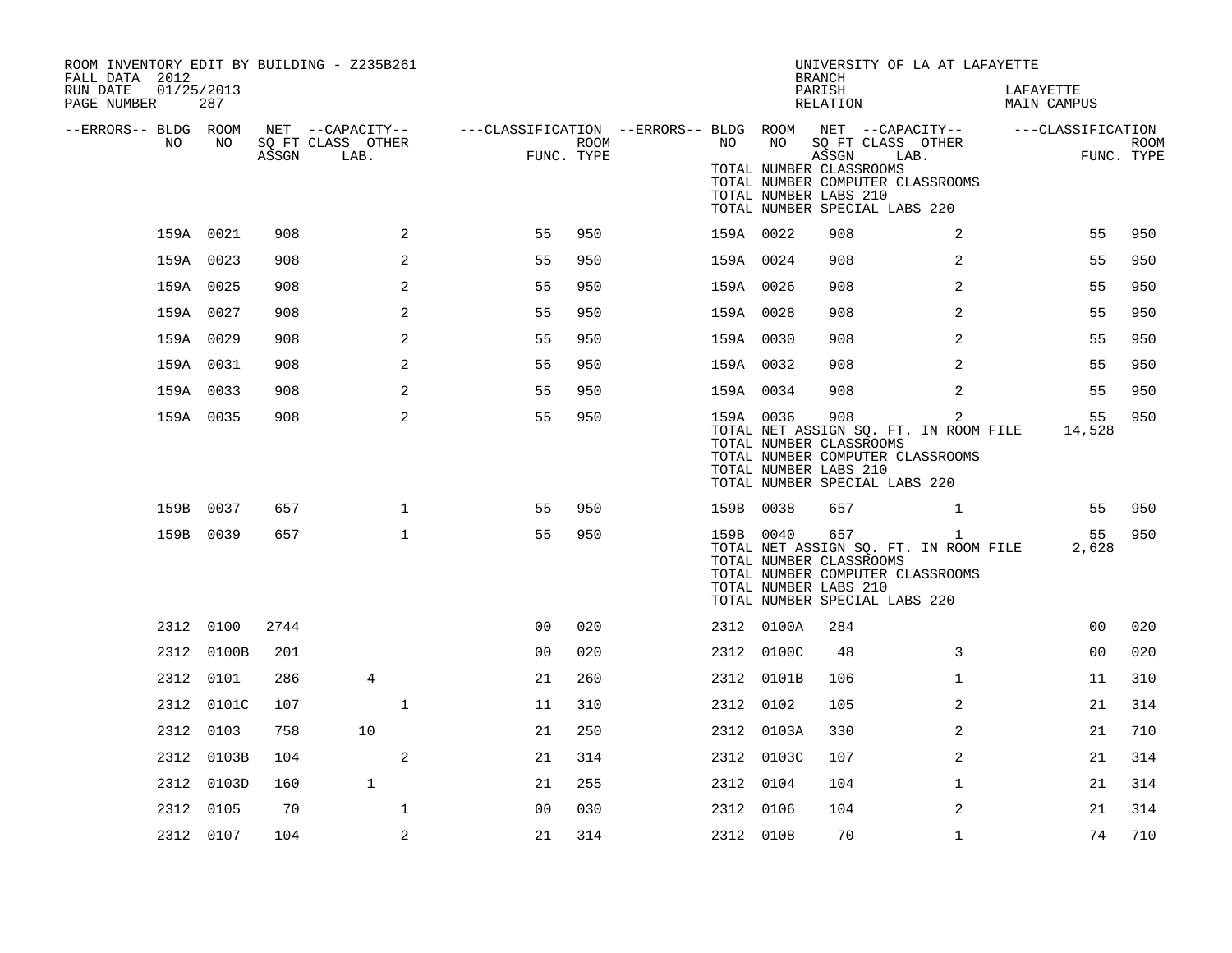| ROOM INVENTORY EDIT BY BUILDING - Z235B261<br>FALL DATA 2012<br>RUN DATE<br>PAGE NUMBER | 01/25/2013<br>288 |       |                                               |                                   |                           |      |            | <b>BRANCH</b><br>PARISH<br><b>RELATION</b> | UNIVERSITY OF LA AT LAFAYETTE                 | LAFAYETTE<br><b>MAIN CAMPUS</b> |                           |
|-----------------------------------------------------------------------------------------|-------------------|-------|-----------------------------------------------|-----------------------------------|---------------------------|------|------------|--------------------------------------------|-----------------------------------------------|---------------------------------|---------------------------|
| --ERRORS-- BLDG ROOM<br>NO.                                                             | NO                | ASSGN | NET --CAPACITY--<br>SQ FT CLASS OTHER<br>LAB. | ---CLASSIFICATION --ERRORS-- BLDG | <b>ROOM</b><br>FUNC. TYPE | NO   | ROOM<br>NO | ASSGN                                      | NET --CAPACITY--<br>SQ FT CLASS OTHER<br>LAB. | ---CLASSIFICATION               | <b>ROOM</b><br>FUNC. TYPE |
| 2312                                                                                    | 0109              | 104   | 2                                             | 21                                | 314                       |      | 2312 0110  | 309                                        | $\mathbf{1}$                                  | 21                              | 313                       |
| 2312                                                                                    | 0110A             | 108   | 2                                             | 21                                | 314                       |      | 2312 0110B | 108                                        | $\mathbf{1}$                                  | 21                              | 315                       |
| 2312                                                                                    | 0110C             | 656   | 10                                            | 21                                | 350                       |      | 2312 0111  | 104                                        | $\mathbf{1}$                                  | 21                              | 731                       |
| 2312                                                                                    | 0112              | 246   | 3                                             | 21                                | 325                       |      | 2312 0113  | 104                                        | 2                                             | 21                              | 314                       |
| 2312                                                                                    | 0114              | 168   | 2                                             | 21                                | 314                       |      | 2312 0115  | 104                                        | $\overline{2}$                                | 21                              | 314                       |
| 2312                                                                                    | 0116              | 152   | 2                                             | 21                                | 314                       |      | 2312 0117  | 174                                        | 2                                             | 21                              | 314                       |
| 2312                                                                                    | 0118              | 150   | 2                                             | 21                                | 310                       | 2312 | 0119       | 150                                        | $\mathbf{1}$                                  | 21                              | 310                       |
| 2312                                                                                    | 0120              | 352   | 6                                             | 21                                | 355                       |      | 2312 0121  | 932                                        | 30                                            | 21                              | 110                       |
| 2312                                                                                    | 0121A             | 882   | 30                                            | 21                                | 110                       | 2312 | 0121B      | 882                                        | 30                                            | 21                              | 110                       |
| 2312                                                                                    | 0121C             | 902   | 30                                            | 21                                | 110                       |      | 2312 0121D | 160                                        |                                               | 11                              | 115                       |
| 2312                                                                                    | 0122              | 1514  | 20                                            | 21                                | 680                       |      | 2312 0123  | 50                                         |                                               | 0 <sub>0</sub>                  | 010                       |
| 2312                                                                                    | 0124              | 158   | 3                                             | 22                                | 675                       |      | 2312 0125  | 58                                         | $\mathbf{1}$                                  | 22                              | 675                       |
| 2312                                                                                    | 0126              | 158   | 3                                             | 22                                | 675                       |      | 2312 0127  | 58                                         | $\mathbf{1}$                                  | 22                              | 675                       |
| 2312                                                                                    | 0128              | 269   | 2                                             | 22                                | 670                       |      | 2312 0129  | 160                                        |                                               | 21                              | 731                       |
| 2312                                                                                    | 0129A             | 60    |                                               | 21                                | 710                       |      | 2312 0130  | 258                                        |                                               | 0 <sub>0</sub>                  | 030                       |
| 2312                                                                                    | 0130A             | 223   |                                               | 0 <sub>0</sub>                    | 030                       |      | 2312 0130B | 97                                         |                                               | 0 <sub>0</sub>                  | 030                       |
| 2312                                                                                    | 0131              | 218   | 4                                             | 0 <sub>0</sub>                    | 030                       |      | 2312 0131A | 289                                        | 4                                             | 00                              | 030                       |
| 2312                                                                                    | 0132              | 52    |                                               | 00                                | 030                       |      | 2312 0133  | 851                                        | 4                                             | 21                              | 620                       |
| 2312                                                                                    | 0134              | 144   |                                               | 21                                | 315                       |      | 2312 0134A | 327                                        | 8                                             | 21                              | 280                       |
| 2312                                                                                    | 0135              | 196   |                                               | 0 <sub>0</sub>                    | 030                       |      | 2312 0135A | 296                                        |                                               | 00                              | 030                       |
| 2312                                                                                    | 0200              | 4635  |                                               | 0 <sub>0</sub>                    | 020                       |      | 2312 0200A | 192                                        |                                               | 0 <sub>0</sub>                  | 020                       |
| 2312                                                                                    | 0200B             | 192   |                                               | 00                                | 020                       |      | 2312 0200C | 46                                         |                                               | 00                              | 020                       |
| 2312                                                                                    | 0201              | 175   | 3                                             | 21                                | 325                       |      | 2312 0202  | 105                                        | 2                                             | 21                              | 314                       |
| 2312                                                                                    | 0203              | 142   | 2                                             | 21                                | 314                       | 2312 | 0204       | 105                                        | 2                                             | 21                              | 314                       |
| 2312                                                                                    | 0205              | 114   | 2                                             | 21                                | 314                       | 2312 | 0206       | 108                                        |                                               | 21                              | 731                       |
|                                                                                         | 2312 0207         | 114   | 2                                             | 21                                | 314                       |      | 2312 0208  | 104                                        | 2                                             | 21                              | 314                       |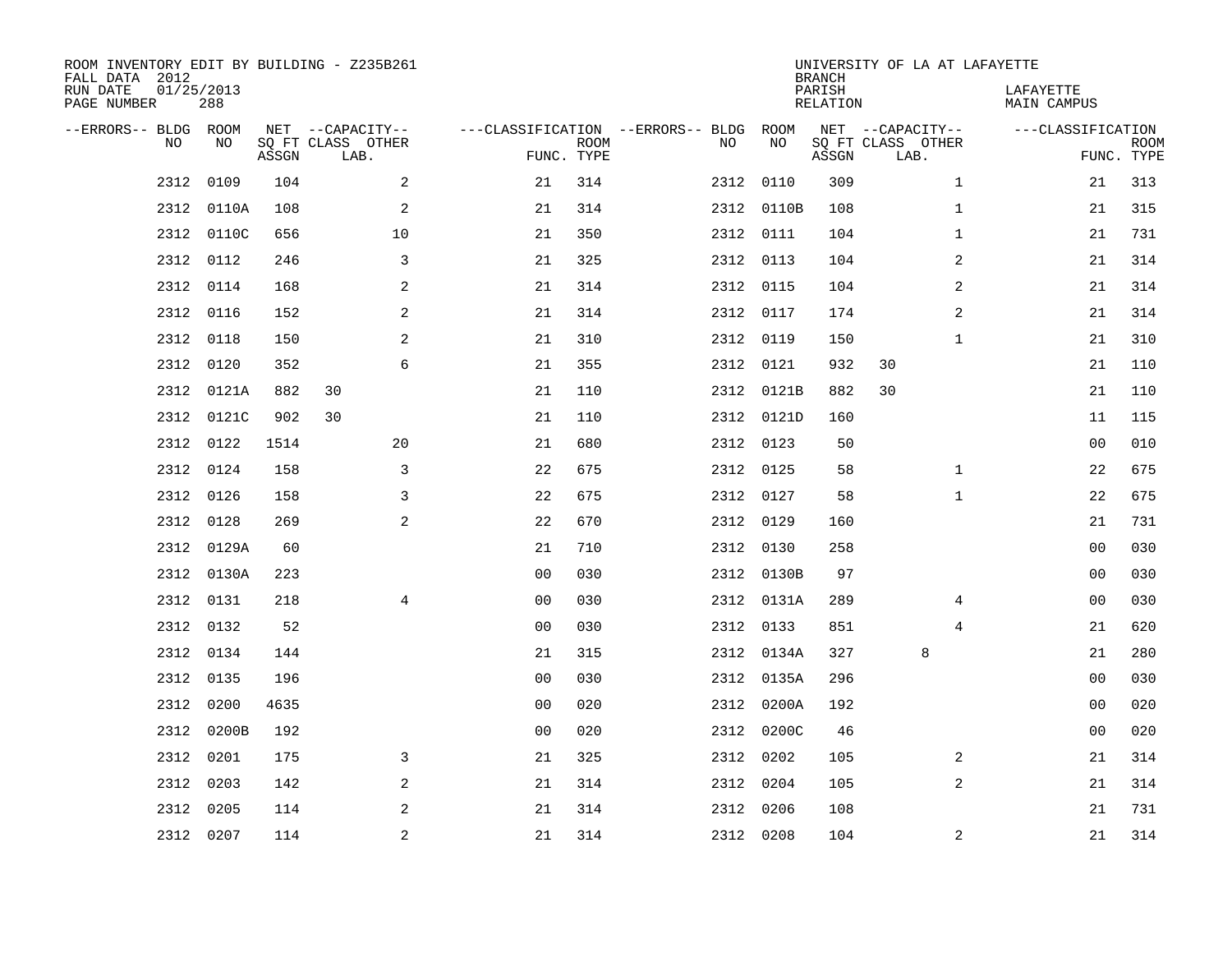| ROOM INVENTORY EDIT BY BUILDING - Z235B261<br>FALL DATA 2012<br>01/25/2013<br>RUN DATE<br>PAGE NUMBER | 289   |       |                                       |                |                                   |             | UNIVERSITY OF LA AT LAFAYETTE<br><b>BRANCH</b><br>PARISH<br>LAFAYETTE<br><b>RELATION</b><br>MAIN CAMPUS |           |            |       |                                       |                   |             |  |  |  |  |
|-------------------------------------------------------------------------------------------------------|-------|-------|---------------------------------------|----------------|-----------------------------------|-------------|---------------------------------------------------------------------------------------------------------|-----------|------------|-------|---------------------------------------|-------------------|-------------|--|--|--|--|
|                                                                                                       |       |       |                                       |                |                                   |             |                                                                                                         |           |            |       |                                       |                   |             |  |  |  |  |
| --ERRORS-- BLDG ROOM<br>NO                                                                            | NO    |       | NET --CAPACITY--<br>SQ FT CLASS OTHER |                | ---CLASSIFICATION --ERRORS-- BLDG | <b>ROOM</b> |                                                                                                         | NO        | ROOM<br>NO |       | NET --CAPACITY--<br>SQ FT CLASS OTHER | ---CLASSIFICATION | <b>ROOM</b> |  |  |  |  |
|                                                                                                       |       | ASSGN | LAB.                                  |                |                                   | FUNC. TYPE  |                                                                                                         |           |            | ASSGN | LAB.                                  |                   | FUNC. TYPE  |  |  |  |  |
| 2312                                                                                                  | 0209  | 136   |                                       | 2              | 21                                | 314         |                                                                                                         | 2312 0210 |            | 104   | 2                                     | 21                | 314         |  |  |  |  |
| 2312                                                                                                  | 0211  | 182   |                                       | 2              | 21                                | 310         |                                                                                                         | 2312 0212 |            | 104   | 2                                     | 21                | 314         |  |  |  |  |
| 2312                                                                                                  | 0213  | 136   |                                       | $\sqrt{2}$     | 21                                | 314         |                                                                                                         | 2312 0214 |            | 108   | 2                                     | 21                | 314         |  |  |  |  |
| 2312                                                                                                  | 0215  | 106   |                                       | $\mathbf{2}$   | 21                                | 314         |                                                                                                         | 2312 0216 |            | 112   | 2                                     | 21                | 314         |  |  |  |  |
| 2312                                                                                                  | 0217  | 172   |                                       | 3              | 21                                | 325         |                                                                                                         |           | 2312 0217A | 131   | $\mathbf{1}$                          | 21                | 313         |  |  |  |  |
| 2312                                                                                                  | 0218  | 105   |                                       | 2              | 21                                | 314         |                                                                                                         | 2312 0220 |            | 105   | 2                                     | 11                | 310         |  |  |  |  |
| 2312                                                                                                  | 0222  | 74    |                                       |                | 0 <sub>0</sub>                    | 030         |                                                                                                         | 2312 0223 |            | 2321  | 40                                    | 21                | 320         |  |  |  |  |
| 2312                                                                                                  | 0223A | 155   |                                       | $\mathbf 1$    | 21                                | 315         |                                                                                                         | 2312 0224 |            | 340   | 20                                    | 11                | 140         |  |  |  |  |
| 2312                                                                                                  | 0225  | 2392  |                                       | $\mathbf 1$    | 11                                | 313         |                                                                                                         | 2312      | 0226       | 102   |                                       | 11                | 731         |  |  |  |  |
| 2312                                                                                                  | 0227  | 198   |                                       | 2              | 11                                | 550         |                                                                                                         | 2312 0228 |            | 222   | 4                                     | 00                | 030         |  |  |  |  |
| 2312                                                                                                  | 0228A | 222   |                                       | $\overline{4}$ | 0 <sub>0</sub>                    | 030         |                                                                                                         | 2312      | 0229       | 238   |                                       | 0 <sub>0</sub>    | 030         |  |  |  |  |
| 2312                                                                                                  | 0230  | 86    | 2                                     |                | 11                                | 260         |                                                                                                         | 2312 0231 |            | 190   | 3                                     | 11                | 325         |  |  |  |  |
| 2312                                                                                                  | 0232  | 81    |                                       | $\mathbf{1}$   | 11                                | 313         |                                                                                                         |           | 2312 0232A | 101   | 2                                     | 11                | 310         |  |  |  |  |
| 2312                                                                                                  | 0233  | 101   | $\mathbf{1}$                          |                | 11                                | 260         |                                                                                                         | 2312 0234 |            | 24    | 2                                     | 11                | 310         |  |  |  |  |
| 2312                                                                                                  | 0235  | 101   |                                       | $\mathbf{2}$   | 11                                | 310         |                                                                                                         | 2312      | 0236       | 104   | $\mathbf 1$                           | 22                | 250         |  |  |  |  |
| 2312                                                                                                  | 0237  | 75    |                                       |                | 11                                | 290         |                                                                                                         | 2312 0238 |            | 100   | 2                                     | 11                | 310         |  |  |  |  |
| 2312                                                                                                  | 0239  | 86    | 2                                     |                | 22                                | 260         |                                                                                                         | 2312      | 0240       | 96    | 2                                     | 11                | 310         |  |  |  |  |
| 2312                                                                                                  | 0241  | 170   | 12                                    |                | 11                                | 280         |                                                                                                         | 2312 0242 |            | 66    | 2                                     | 11                | 315         |  |  |  |  |
| 2312                                                                                                  | 0243  | 197   | 6                                     |                | 11                                | 110         |                                                                                                         | 2312 0244 |            | 155   | 2                                     | 00                | 030         |  |  |  |  |
| 2312                                                                                                  | 0245  | 65    |                                       |                | 0 <sub>0</sub>                    | 010         |                                                                                                         | 2312 0246 |            | 155   | 2                                     | 00                | 030         |  |  |  |  |
| 2312                                                                                                  | 0247  | 66    |                                       |                | 0 <sub>0</sub>                    | 030         |                                                                                                         | 2312 0248 |            | 252   |                                       | 0 <sub>0</sub>    | 030         |  |  |  |  |
| 2312                                                                                                  | 0249  | 174   |                                       | 3              | 11                                | 325         |                                                                                                         |           | 2312 0249A | 90    | $\mathbf 1$                           | 11                | 280         |  |  |  |  |
| 2312                                                                                                  | 0250  | 350   |                                       | 10             | 11                                | 650         |                                                                                                         | 2312 0251 |            | 126   | 2                                     | 11                | 310         |  |  |  |  |
| 2312                                                                                                  | 0252  | 126   |                                       | 2              | 11                                | 310         |                                                                                                         | 2312 0253 |            | 102   | 2                                     | 22                | 314         |  |  |  |  |
| 2312                                                                                                  | 0254  | 106   | $\mathbf{1}$                          |                | 14                                | 260         |                                                                                                         | 2312 0255 |            | 181   | 3                                     | 11                | 325         |  |  |  |  |
| 2312 0256                                                                                             |       | 102   |                                       | 1              | 22                                | 314         |                                                                                                         | 2312 0257 |            | 105   | $\mathbf{1}$                          | 11                | 313         |  |  |  |  |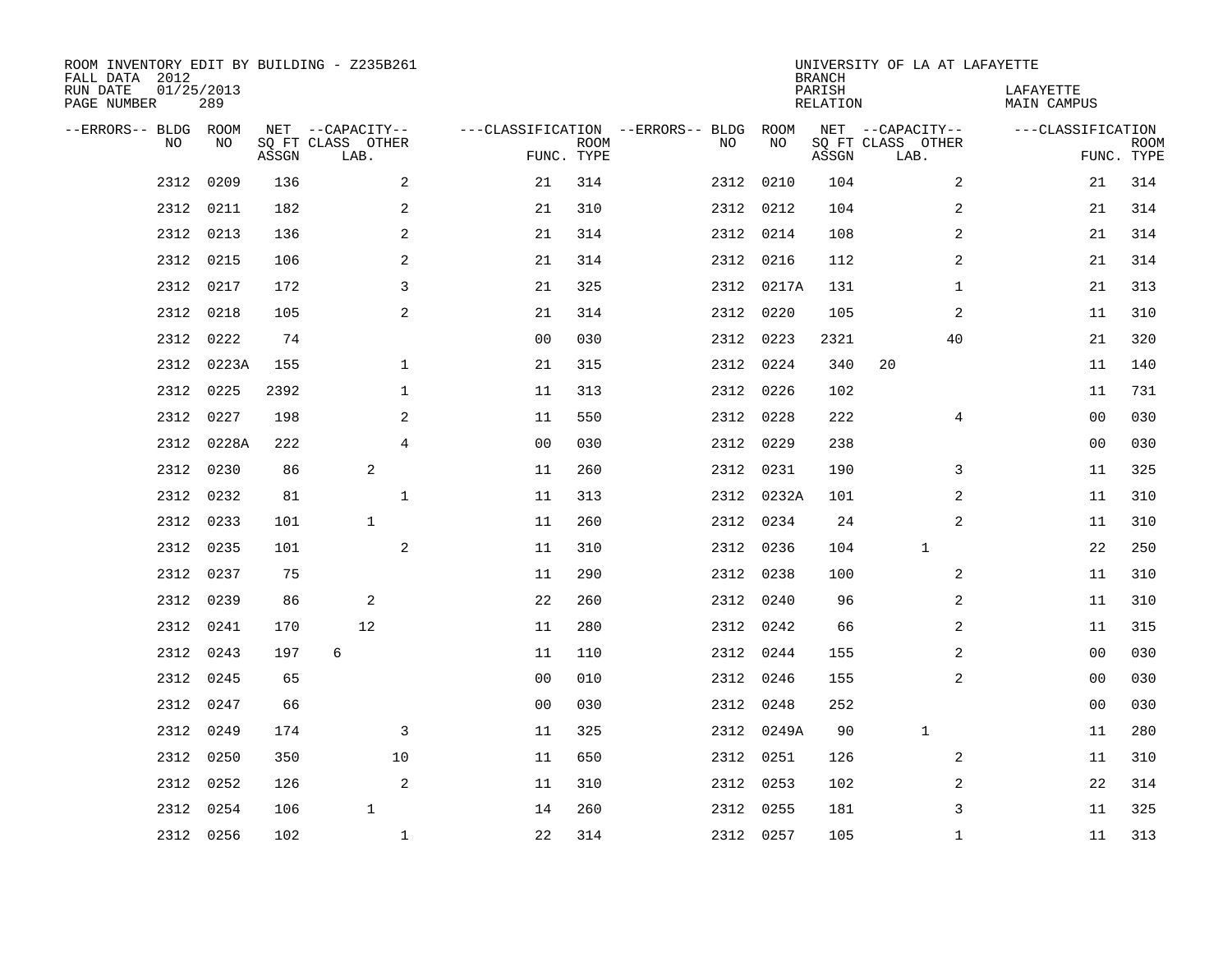| ROOM INVENTORY EDIT BY BUILDING - Z235B261<br>FALL DATA 2012<br>RUN DATE<br>PAGE NUMBER | 01/25/2013<br>290 |       |                           |                                        | UNIVERSITY OF LA AT LAFAYETTE<br><b>BRANCH</b><br>PARISH<br>LAFAYETTE<br>RELATION<br><b>MAIN CAMPUS</b> |  |     |                                                  |       |                                                                                                            |                             |                           |  |  |  |
|-----------------------------------------------------------------------------------------|-------------------|-------|---------------------------|----------------------------------------|---------------------------------------------------------------------------------------------------------|--|-----|--------------------------------------------------|-------|------------------------------------------------------------------------------------------------------------|-----------------------------|---------------------------|--|--|--|
| --ERRORS-- BLDG ROOM                                                                    |                   |       | NET --CAPACITY--          | ---CLASSIFICATION --ERRORS-- BLDG ROOM |                                                                                                         |  |     |                                                  |       | NET --CAPACITY--                                                                                           | ---CLASSIFICATION           |                           |  |  |  |
| NO.                                                                                     | NO.               | ASSGN | SQ FT CLASS OTHER<br>LAB. | FUNC. TYPE                             | ROOM                                                                                                    |  | NO. | NO                                               | ASSGN | SQ FT CLASS OTHER<br>LAB.                                                                                  |                             | <b>ROOM</b><br>FUNC. TYPE |  |  |  |
| 2312                                                                                    | 0258              | 101   | 2                         | 11                                     | 310                                                                                                     |  |     | 2312 0259                                        | 105   | 2                                                                                                          | 11                          | 310                       |  |  |  |
|                                                                                         | 2312 0260         | 103   | 2                         | 11                                     | 310                                                                                                     |  |     | 2312 0261                                        | 103   | $\overline{2}$                                                                                             | 11                          | 310                       |  |  |  |
|                                                                                         | 2312 0262         | 103   | 2                         | 11                                     | 310                                                                                                     |  |     | 2312 0263                                        | 103   | 2                                                                                                          | 11                          | 310                       |  |  |  |
|                                                                                         | 2312 0264         | 182   | 2                         | 11                                     | 310                                                                                                     |  |     | 2312 0264A                                       | 88    | $\mathbf{1}$                                                                                               | 13                          | 313                       |  |  |  |
|                                                                                         | 2312 0265         | 95    | $\mathbf 1$               | 11                                     | 315                                                                                                     |  |     | 2312 0266                                        | 106   | $\mathbf{1}$                                                                                               | 14                          | 314                       |  |  |  |
|                                                                                         | 2312 0267         | 105   | $\mathbf{1}$              | 11                                     | 315                                                                                                     |  |     | 2312 0268                                        | 102   | 2                                                                                                          | 11                          | 310                       |  |  |  |
| 2312                                                                                    | 0269              | 105   | 2                         | 11                                     | 310                                                                                                     |  |     | 2312 0270                                        | 101   | 2                                                                                                          | 11                          | 310                       |  |  |  |
| 2312                                                                                    | 0271              | 106   | 2                         | 11                                     | 320                                                                                                     |  |     | 2312 0272                                        | 102   | 2                                                                                                          | 21                          | 314                       |  |  |  |
|                                                                                         | 2312 0273         | 102   | 2                         | 21                                     | 314                                                                                                     |  |     | 2312 0274                                        | 106   | 2                                                                                                          | 21                          | 314                       |  |  |  |
|                                                                                         | 2312 0275         | 106   | 2                         | 21                                     | 314                                                                                                     |  |     | 2312 0276                                        | 106   | 2                                                                                                          | 21                          | 315                       |  |  |  |
|                                                                                         | 2312 0277         | 77    | $\mathbf 1$               | 21                                     | 313                                                                                                     |  |     | 2312 0278                                        | 183   | 2                                                                                                          | 21                          | 325                       |  |  |  |
|                                                                                         | 2312 0279         | 112   | $\mathbf 1$               | 21                                     | 314                                                                                                     |  |     | 2312 0280                                        | 107   | $\mathbf{1}$                                                                                               | 21                          | 314                       |  |  |  |
|                                                                                         | 2312 0281         | 314   | 8                         | 21                                     | 680                                                                                                     |  |     | 2312 0282                                        | 106   | $\mathbf{1}$                                                                                               | 21                          | 314                       |  |  |  |
|                                                                                         | 2312 0283         | 77    | $\mathbf{1}$              | 22                                     | 313                                                                                                     |  |     | 2312 0284                                        | 112   | $\mathbf{1}$                                                                                               | 21                          | 314                       |  |  |  |
|                                                                                         | 2312 0285         | 188   | $\mathbf 1$               | 21                                     | 314                                                                                                     |  |     | 2312 0286                                        | 107   | $\mathbf{1}$                                                                                               | 21                          | 314                       |  |  |  |
|                                                                                         | 2312 0287         | 107   |                           | 21                                     | 315                                                                                                     |  |     | 2312 0288                                        | 107   | $\mathbf{1}$                                                                                               | 21                          | 314                       |  |  |  |
|                                                                                         | 2312 0289         | 107   | $\mathbf{1}$              | 21                                     | 314                                                                                                     |  |     | 2312 0290                                        | 136   |                                                                                                            | 21                          | 710                       |  |  |  |
|                                                                                         | 2312 0291         | 13    |                           | 21                                     | 750                                                                                                     |  |     | 2312 0292                                        | 101   | 2                                                                                                          | 11                          | 315                       |  |  |  |
|                                                                                         | 2312 M0135        | 198   |                           | 0 <sub>0</sub>                         | 030                                                                                                     |  |     | 2312 M0136                                       | 250   |                                                                                                            | 0 <sub>0</sub>              | 030                       |  |  |  |
|                                                                                         | 2312 M0137        | 254   |                           | 0 <sub>0</sub>                         | 030                                                                                                     |  |     | 2312 M0138                                       | 97    |                                                                                                            | 0 <sub>0</sub>              | 030                       |  |  |  |
|                                                                                         | 2312 M0139        | 223   |                           | 0 <sub>0</sub>                         | 030                                                                                                     |  |     | TOTAL NUMBER CLASSROOMS<br>TOTAL NUMBER LABS 210 |       | TOTAL NET ASSIGN SQ. FT. IN ROOM FILE<br>TOTAL NUMBER COMPUTER CLASSROOMS<br>TOTAL NUMBER SPECIAL LABS 220 | 28,049<br>5<br>$\mathbf{1}$ |                           |  |  |  |
|                                                                                         | 406A 0001         | 8241  |                           | 11                                     | 570                                                                                                     |  |     | TOTAL NUMBER CLASSROOMS                          |       | TOTAL NET ASSIGN SQ. FT. IN ROOM FILE                                                                      | 8,241                       |                           |  |  |  |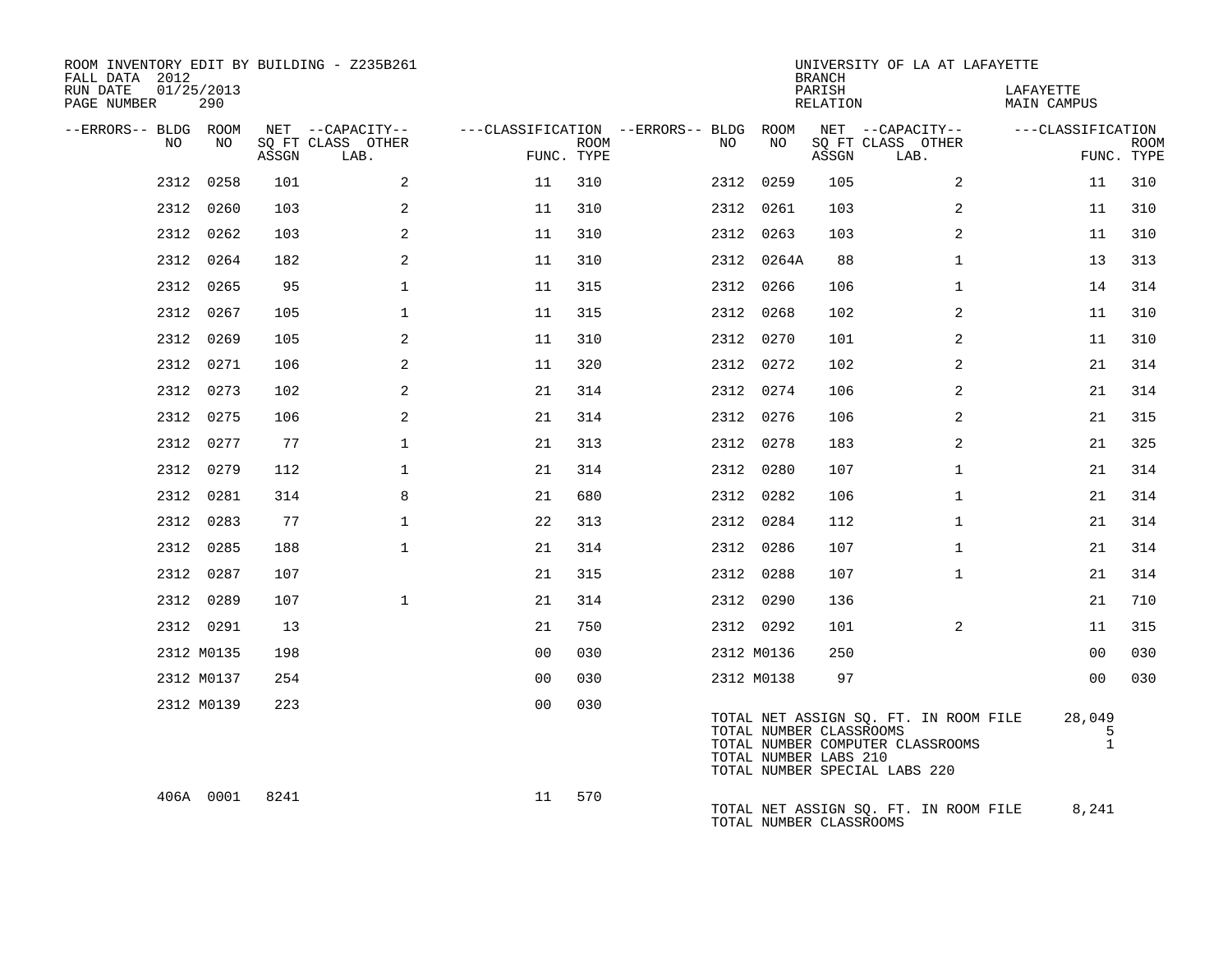| ROOM INVENTORY EDIT BY BUILDING - Z235B261<br>FALL DATA 2012<br>RUN DATE<br>01/25/2013 |           |      |                                 | UNIVERSITY OF LA AT LAFAYETTE<br>BRANCH<br>PARISH<br>LAFAYETTE |      |  |           |                                                                |          |                                                                                                                                  |                |                           |  |
|----------------------------------------------------------------------------------------|-----------|------|---------------------------------|----------------------------------------------------------------|------|--|-----------|----------------------------------------------------------------|----------|----------------------------------------------------------------------------------------------------------------------------------|----------------|---------------------------|--|
| PAGE NUMBER                                                                            | 291       |      |                                 |                                                                |      |  |           |                                                                | RELATION |                                                                                                                                  | MAIN CAMPUS    |                           |  |
| --ERRORS-- BLDG ROOM<br>NO.                                                            | NO .      |      | SQ FT CLASS OTHER<br>ASSGN LAB. | FUNC. TYPE                                                     | ROOM |  | NO        |                                                                | ASSGN    | NET --CAPACITY--   ---CLASSIFICATION --ERRORS-- BLDG ROOM NET --CAPACITY--   ---CLASSIFICATION<br>NO SQ FT CLASS OTHER<br>LAB.   |                | <b>ROOM</b><br>FUNC. TYPE |  |
|                                                                                        |           |      |                                 |                                                                |      |  |           | TOTAL NUMBER LABS 210                                          |          | TOTAL NUMBER COMPUTER CLASSROOMS<br>TOTAL NUMBER SPECIAL LABS 220                                                                |                |                           |  |
|                                                                                        | 5011 0101 | 64   |                                 | 31                                                             | 525  |  | 5011 0102 |                                                                | 434      | 2                                                                                                                                | 91             | 660                       |  |
|                                                                                        | 5011 0103 | 83   | 2                               | 0 <sub>0</sub>                                                 | 030  |  | 5011 0104 |                                                                | 398      | 3                                                                                                                                | 0 <sub>0</sub> | 030                       |  |
|                                                                                        | 5011 0105 | 274  | $\mathbf{1}$                    | 61                                                             | 310  |  | 5011 0106 |                                                                | 181      | 6                                                                                                                                | 91             | 660                       |  |
|                                                                                        | 5011 0107 | 304  | 6                               | 0 <sup>0</sup>                                                 | 030  |  |           | 5011 0201<br>TOTAL NUMBER CLASSROOMS<br>TOTAL NUMBER LABS 210  |          | 166<br>$4^{\circ}$<br>TOTAL NET ASSIGN SQ. FT. IN ROOM FILE<br>TOTAL NUMBER COMPUTER CLASSROOMS<br>TOTAL NUMBER SPECIAL LABS 220 | 33<br>1,119    | 520                       |  |
|                                                                                        | 62C0 0101 | 2408 | 50                              | 91                                                             | 630  |  | 62C0 0102 |                                                                | 1621     | 25                                                                                                                               | 91             | 630                       |  |
|                                                                                        | 62C0 0103 | 859  | 12                              | 91                                                             | 635  |  | 62C0 0104 |                                                                | 390      | $\overline{4}$                                                                                                                   | 91             | 635                       |  |
|                                                                                        | 62C0 0105 | 30   |                                 | 0 <sub>0</sub>                                                 | 010  |  | 62C0 0106 |                                                                | 50       | $\mathbf{1}$                                                                                                                     | 0 <sub>0</sub> | 030                       |  |
|                                                                                        | 62C0 0107 | 190  |                                 | 91                                                             | 635  |  | 62C0 0108 |                                                                | 96       | $\mathbf{1}$                                                                                                                     | 91             | 310                       |  |
|                                                                                        | 62C0 0109 | 90   |                                 | 74                                                             | 635  |  | 62C0 0110 |                                                                | 148      |                                                                                                                                  | 74             | 635                       |  |
|                                                                                        | 62C0 0111 | 49   |                                 | 0 <sub>0</sub>                                                 | 030  |  | 62C0 0112 |                                                                | 46       |                                                                                                                                  | 0 <sub>0</sub> | 030                       |  |
| 62C0                                                                                   | 0113      | 227  | $\mathbf{3}$                    | 91                                                             | 660  |  | 62C0 0114 |                                                                | 550      | 10                                                                                                                               | 52             | 670                       |  |
|                                                                                        | 62C0 0115 | 148  | 2                               | 0 <sub>0</sub>                                                 | 030  |  | 62C0 0116 |                                                                | 22       |                                                                                                                                  | 0 <sub>0</sub> | 010                       |  |
|                                                                                        | 62C0 0117 | 139  | $\overline{3}$                  | 0 <sub>0</sub>                                                 | 030  |  | 62C0 0118 |                                                                | 177      | 12                                                                                                                               | 44             | 410                       |  |
|                                                                                        | 62C0 0119 | 95   |                                 | 91                                                             | 630  |  | 62C0 0120 |                                                                | 35       |                                                                                                                                  | 00             | 030                       |  |
|                                                                                        | 62C0 0121 | 22   |                                 | 0 <sub>0</sub>                                                 | 030  |  |           | 62C0 0121A<br>TOTAL NUMBER CLASSROOMS<br>TOTAL NUMBER LABS 210 | 22       | TOTAL NET ASSIGN SO. FT. IN ROOM FILE<br>TOTAL NUMBER COMPUTER CLASSROOMS<br>TOTAL NUMBER SPECIAL LABS 220                       | 00<br>6,851    | 030                       |  |
|                                                                                        | 999A 0001 | 100  |                                 | 11                                                             | 590  |  |           | TOTAL NUMBER CLASSROOMS<br>TOTAL NUMBER LABS 210               |          | TOTAL NET ASSIGN SQ. FT. IN ROOM FILE<br>TOTAL NUMBER COMPUTER CLASSROOMS<br>TOTAL NUMBER SPECIAL LABS 220                       | 100            |                           |  |
|                                                                                        | 999B 0001 | 2511 |                                 | 11                                                             | 255  |  |           |                                                                |          | TOTAL NET ASSIGN SQ. FT. IN ROOM FILE                                                                                            | 2,511          |                           |  |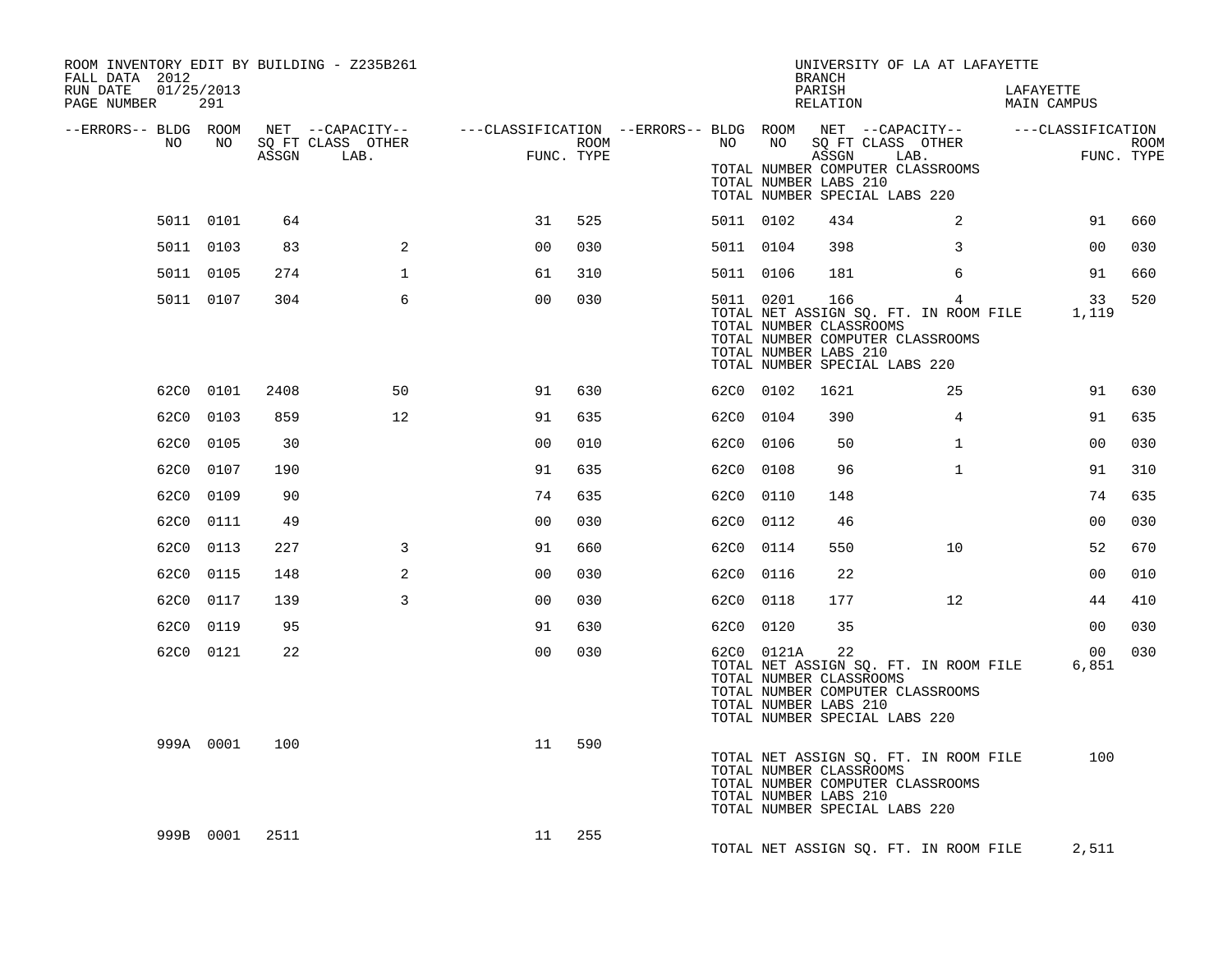| ROOM INVENTORY EDIT BY BUILDING - Z235B261<br>FALL DATA 2012<br>01/25/2013<br>RUN DATE<br>PAGE NUMBER | 292       |                    |   |              |                                                                                                                                                                   |        |           |               | UNIVERSITY OF LA AT LAFAYETTE<br>BRANCH<br>PARISH<br>RELATION                                                                                                                     | LAFAYETTE<br>MAIN CAMPUS |                             |        |
|-------------------------------------------------------------------------------------------------------|-----------|--------------------|---|--------------|-------------------------------------------------------------------------------------------------------------------------------------------------------------------|--------|-----------|---------------|-----------------------------------------------------------------------------------------------------------------------------------------------------------------------------------|--------------------------|-----------------------------|--------|
| NO                                                                                                    | NO 11     |                    |   |              | --ERRORS-- BLDG ROOM NET --CAPACITY-- -----CLASSIFICATION --ERRORS-- BLDG ROOM NET --CAPACITY-- -----CLASSIFICATION<br>SQ FT CLASS OTHER<br>ASSGN LAB. FUNC. TYPE |        |           |               | NO NO SQ FT CLASS OTHER<br>ASSGN LAB.<br>TOTAL NUMBER CLASSROOMS<br>TOTAL NUMBER COMPUTER CLASSROOMS<br>TOTAL NUMBER LABS 210<br>TOTAL NUMBER SPECIAL LABS 220                    |                          | ROOM<br>FUNC. TYPE          |        |
|                                                                                                       |           | 999C 0001 492      |   |              | 11                                                                                                                                                                | 115    |           |               | TOTAL NET ASSIGN SQ. FT. IN ROOM FILE<br>TOTAL NUMBER CLASSROOMS<br>TOTAL NUMBER COMPUTER CLASSROOMS<br>TOTAL NUMBER LABS 210<br>TOTAL NUMBER SPECIAL LABS 220                    |                          | 492                         |        |
|                                                                                                       |           | 999D 0001 1200     |   |              | 11                                                                                                                                                                | 730    |           |               | TOTAL NET ASSIGN SQ. FT. IN ROOM FILE<br>TOTAL NUMBER CLASSROOMS<br>TOTAL NUMBER COMPUTER CLASSROOMS<br>TOTAL NUMBER LABS 210<br>TOTAL NUMBER SPECIAL LABS 220                    |                          | 1,200                       |        |
|                                                                                                       | 999E 0101 | 352                | 8 |              |                                                                                                                                                                   | 11 110 |           | 999E 0102     | 40 1                                                                                                                                                                              |                          |                             | 00 030 |
|                                                                                                       | 999E 0103 | 131                |   | $\mathbf{1}$ | 11                                                                                                                                                                | 310    |           | 999E 0104 120 | TOTAL NET ASSIGN SQ. FT. IN ROOM FILE<br>TOTAL NUMBER CLASSROOMS<br>TOTAL NUMBER COMPUTER CLASSROOMS<br>TOTAL NUMBER LABS 210<br>TOTAL NUMBER SPECIAL LABS 220                    | $\mathbf{1}$             | 11<br>603<br>$\overline{1}$ | 310    |
|                                                                                                       |           | 999F 0101 3640 360 |   |              | 11                                                                                                                                                                | 110    |           |               | TOTAL NET ASSIGN SQ. FT. IN ROOM FILE<br>TOTAL NUMBER CLASSROOMS<br>TOTAL NUMBER COMPUTER CLASSROOMS<br>TOTAL NUMBER LABS 210<br>TOTAL NUMBER SPECIAL LABS 220                    |                          | 3,640<br>1                  |        |
|                                                                                                       | 999G 0101 | 548                | 8 |              | 11                                                                                                                                                                | 115    |           |               | 999G 0102 212 2<br>TOTAL NET ASSIGN SQ. FT. IN ROOM FILE<br>TOTAL NUMBER CLASSROOMS<br>TOTAL NUMBER COMPUTER CLASSROOMS<br>TOTAL NUMBER LABS 210<br>TOTAL NUMBER SPECIAL LABS 220 |                          | 760                         | 11 115 |
|                                                                                                       | 999H 0100 | 416                |   |              | 0 <sup>0</sup>                                                                                                                                                    | 020    | 999H 0101 |               | 130                                                                                                                                                                               |                          | 11                          | 730    |
|                                                                                                       | 999H 0102 | 527                | 4 |              | 11                                                                                                                                                                | 115    | 999H 0103 |               | 8<br>990                                                                                                                                                                          |                          | 11                          | 115    |
|                                                                                                       | 999H 0104 | 69                 |   |              | 11                                                                                                                                                                | 115    | 999H 0105 |               | $\overline{4}$<br>466                                                                                                                                                             |                          | 11                          | 115    |
|                                                                                                       | 999H 0106 | 6952 1390          |   |              | 11                                                                                                                                                                | 110    | 999H 0107 |               | 32                                                                                                                                                                                |                          | 0 <sup>0</sup>              | 030    |
|                                                                                                       | 999H 0108 | 86                 |   |              | 0 <sub>0</sub>                                                                                                                                                    | 030    | 999H 0109 |               | 41                                                                                                                                                                                |                          | 0 <sub>0</sub>              | 030    |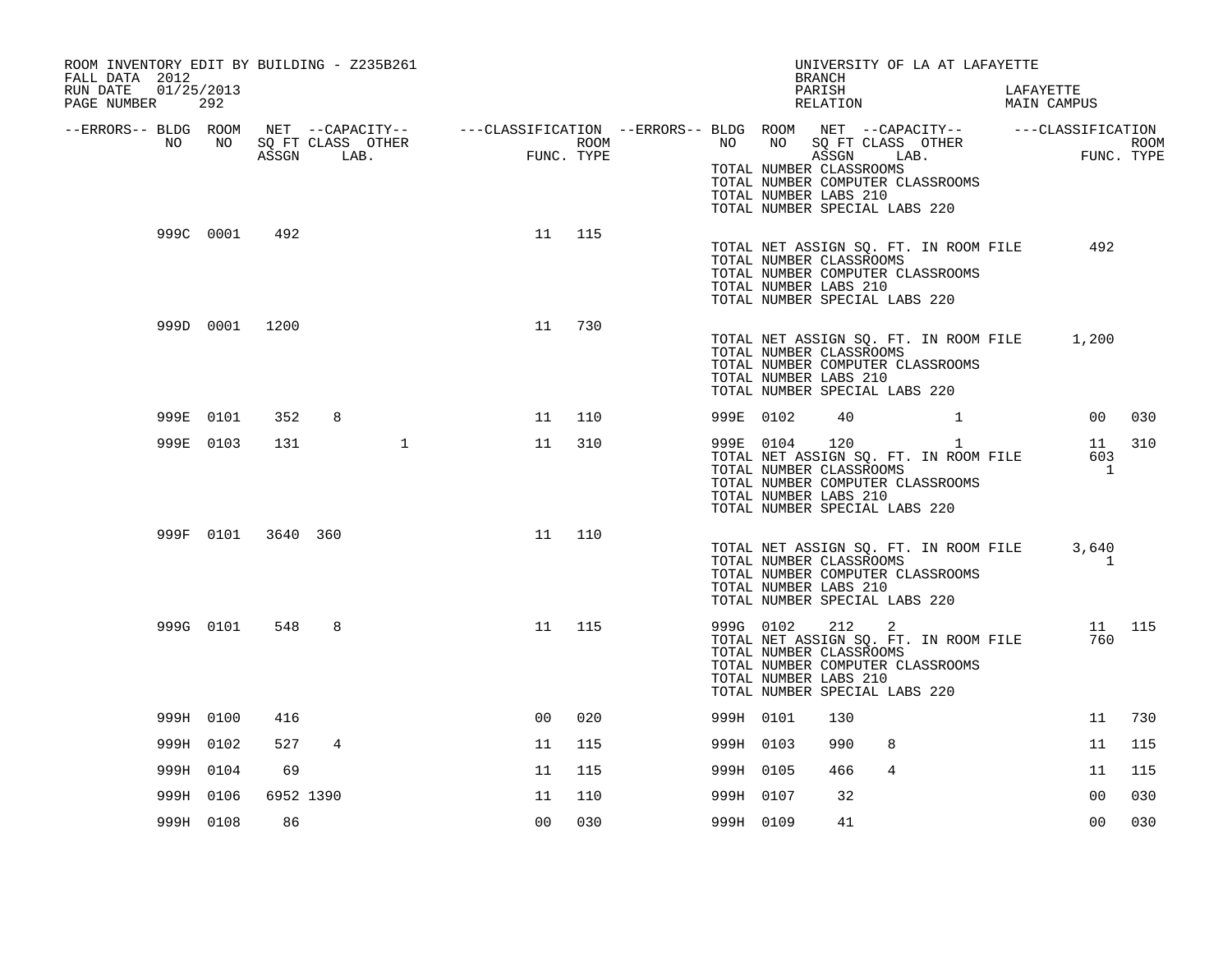| ROOM INVENTORY EDIT BY BUILDING - Z235B261<br>FALL DATA 2012<br>01/25/2013<br>RUN DATE<br>PAGE NUMBER | 293       |       |                                               |                                                         |                           |           |           | <b>BRANCH</b><br>PARISH<br>RELATION                                                                             |      | UNIVERSITY OF LA AT LAFAYETTE                                                  | LAFAYETTE<br>MAIN CAMPUS                                 |             |
|-------------------------------------------------------------------------------------------------------|-----------|-------|-----------------------------------------------|---------------------------------------------------------|---------------------------|-----------|-----------|-----------------------------------------------------------------------------------------------------------------|------|--------------------------------------------------------------------------------|----------------------------------------------------------|-------------|
| --ERRORS-- BLDG ROOM<br>NO.                                                                           | NO.       | ASSGN | NET --CAPACITY--<br>SQ FT CLASS OTHER<br>LAB. | ---CLASSIFICATION --ERRORS-- BLDG ROOM NET --CAPACITY-- | <b>ROOM</b><br>FUNC. TYPE | NO .      | NO        | SQ FT CLASS OTHER<br>ASSGN<br>TOTAL NUMBER CLASSROOMS<br>TOTAL NUMBER LABS 210<br>TOTAL NUMBER SPECIAL LABS 220 | LAB. | TOTAL NET ASSIGN SO. FT. IN ROOM FILE<br>TOTAL NUMBER COMPUTER CLASSROOMS      | ---CLASSIFICATION<br>FUNC. TYPE<br>9,134<br>$\mathbf{1}$ | <b>ROOM</b> |
|                                                                                                       | 999I 0101 | 360   | 4                                             | 11                                                      | 310                       | 999I 0102 |           | 47                                                                                                              |      | $\mathbf{1}$                                                                   | 0 <sub>0</sub>                                           | 030         |
|                                                                                                       | 999I 0103 | 90    | $\mathbf{1}$                                  | 11                                                      | 310                       | 999I 0104 |           | 207                                                                                                             |      | $\mathbf{1}$                                                                   | 46                                                       | 325         |
|                                                                                                       | 999I 0105 | 166   | $\mathbf 1$                                   | 11                                                      | 313                       |           |           | TOTAL NUMBER CLASSROOMS<br>TOTAL NUMBER LABS 210<br>TOTAL NUMBER SPECIAL LABS 220                               |      | TOTAL NET ASSIGN SQ. FT. IN ROOM FILE<br>TOTAL NUMBER COMPUTER CLASSROOMS      | 823                                                      |             |
|                                                                                                       | 999J 0101 | 701   | 70                                            | 11                                                      | 110                       | 999J 0102 |           | 699                                                                                                             | 70   |                                                                                | 11                                                       | 110         |
|                                                                                                       | 999J 0103 | 40    | $\mathbf{1}$                                  | 00                                                      | 030                       | 999J 0104 |           | 40<br>TOTAL NUMBER CLASSROOMS<br>TOTAL NUMBER LABS 210<br>TOTAL NUMBER SPECIAL LABS 220                         |      | 1<br>TOTAL NET ASSIGN SQ. FT. IN ROOM FILE<br>TOTAL NUMBER COMPUTER CLASSROOMS | 00<br>1,400<br>2                                         | 030         |
|                                                                                                       | 999K 0101 | 630   | 70                                            | 11                                                      | 110                       | 999K 0102 |           | 633                                                                                                             | 70   |                                                                                | 11                                                       | 110         |
|                                                                                                       | 999K 0103 | 36    | $\mathbf 1$                                   | 0 <sub>0</sub>                                          | 030                       |           | 999K 0104 | 40<br>TOTAL NUMBER CLASSROOMS<br>TOTAL NUMBER LABS 210<br>TOTAL NUMBER SPECIAL LABS 220                         |      | 1<br>TOTAL NET ASSIGN SQ. FT. IN ROOM FILE<br>TOTAL NUMBER COMPUTER CLASSROOMS | 00<br>1,263<br>2                                         | 030         |